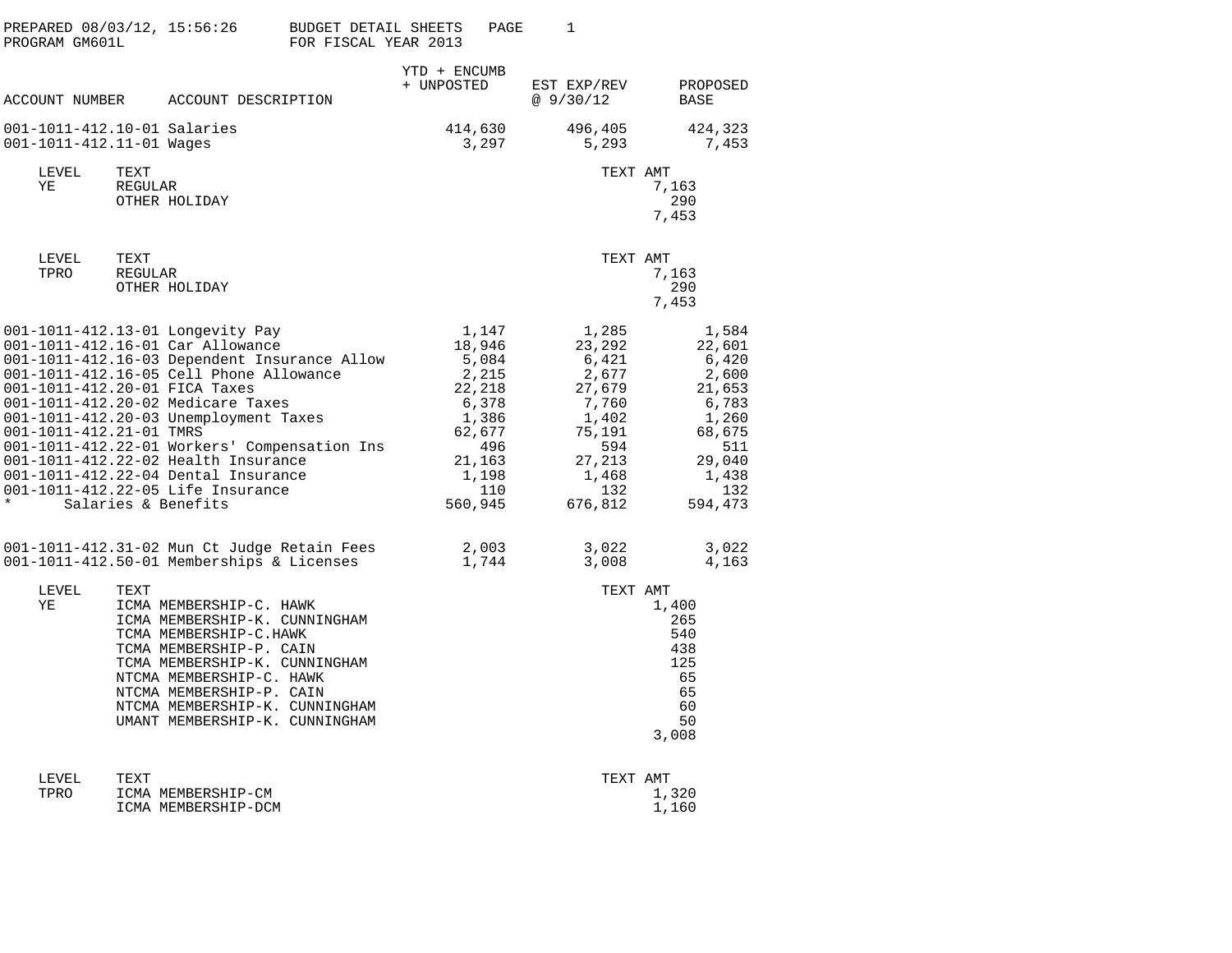| PROGRAM GM601L |      |                                                                                                                                                                                                                  | PREPARED $08/03/12$ , $15:56:26$ BUDGET DETAIL SHEETS<br>FOR FISCAL YEAR 2013                                                                                                                                                                                                                         |                            | PAGE  | 2                       |                                                                                   |                  |
|----------------|------|------------------------------------------------------------------------------------------------------------------------------------------------------------------------------------------------------------------|-------------------------------------------------------------------------------------------------------------------------------------------------------------------------------------------------------------------------------------------------------------------------------------------------------|----------------------------|-------|-------------------------|-----------------------------------------------------------------------------------|------------------|
|                |      | ACCOUNT NUMBER ACCOUNT DESCRIPTION                                                                                                                                                                               |                                                                                                                                                                                                                                                                                                       | YTD + ENCUMB<br>+ UNPOSTED |       | EST EXP/REV<br>@9/30/12 |                                                                                   | PROPOSED<br>BASE |
|                |      | ICMA MEMBERSHIP-ACM<br>TCMA MEMBERSHIP-CM<br>TCMA MEMBERSHIP-DCM<br>TCMA MEMBERSHIP-ACM<br>NTCMA MEMBERSHIP-CM<br>NTCMA MEMBERSHIP-DCM<br>NTCMA MEMBERSHIP-ACM<br>UMANT MEMBERSHIP-ACM<br>BURLESON LIONS CLUB-CM |                                                                                                                                                                                                                                                                                                       |                            |       |                         | 265<br>495<br>438<br>125<br>65<br>65<br>60<br>50<br>120<br>4,163                  |                  |
|                |      | 001-1011-412.50-02 Subscriptions/Books/Pub                                                                                                                                                                       |                                                                                                                                                                                                                                                                                                       |                            | 274   | 347                     |                                                                                   | 421              |
| LEVEL<br>YE    | TEXT | TEXAS LEGISLATIVE HANDBOOK<br>STAR-TELEGRAM<br><b>BURLESON STAR</b><br>MISC. PUBLICATIONS                                                                                                                        |                                                                                                                                                                                                                                                                                                       |                            |       |                         | TEXT AMT<br>16<br>216<br>45<br>70<br>347                                          |                  |
| LEVEL<br>TPRO  | TEXT | TEXAS LEGISLATIVE HANDBOOK<br>STAR-TELEGRAM<br><b>BURLESON STAR</b><br>MISC. PUBLICATIONS<br>NCTCOG REGIONAL DIRECTORY (2)                                                                                       |                                                                                                                                                                                                                                                                                                       |                            |       |                         | TEXT AMT<br>16<br>240<br>35<br>70<br>60<br>421                                    |                  |
|                |      |                                                                                                                                                                                                                  | 001-1011-412.50-03 Personnel Dev & Activity                                                                                                                                                                                                                                                           |                            | 6,625 |                         | 8,300                                                                             | 13,391           |
| LEVEL<br>YE    | TEXT | VARIOUS LOCAL MEETINGS<br>VARIOUS STATEWIDE MEETINGS                                                                                                                                                             | TCMA CONF, JUN 8-10,2012, S PADRE-CUNNINGHAM<br>TML ANNUAL CONF, NOV 13-16, 2011, GRAPEVINE-HAWK<br>TML ANNUAL CONF, NOV 13-16, 2011, GRAPEVINE-CAIN<br>TML ANNUAL CONF, NOV 13-16, 2011, GRAPEVINE-CUNNINGH<br>NLC CONG OF CITIES, NOV8-12, 2011, PHX-ACM<br>NLC CONG CITY CONF, MAR 10-14, 2012-ACM |                            |       |                         | TEXT AMT<br>1,350<br>275<br>275<br>275<br>2,110<br>2,315<br>400<br>1,300<br>8,300 |                  |
| LEVEL<br>TPRO  | TEXT |                                                                                                                                                                                                                  | TCMA CONF, JUN 20-23,2013,SAN MARCOS-CM<br>TCMA CONF, JUN 20-23, 2013, SAN MARCOS-ACM<br>TML ANNUAL CONF, NOV 13-16, 2012, GRAPEVINE-CM<br>TML ANNUAL CONF, NOV 13-16, 2012, GRAPEVINE-ACM                                                                                                            |                            |       |                         | TEXT AMT<br>1,233<br>1,233<br>275<br>275                                          |                  |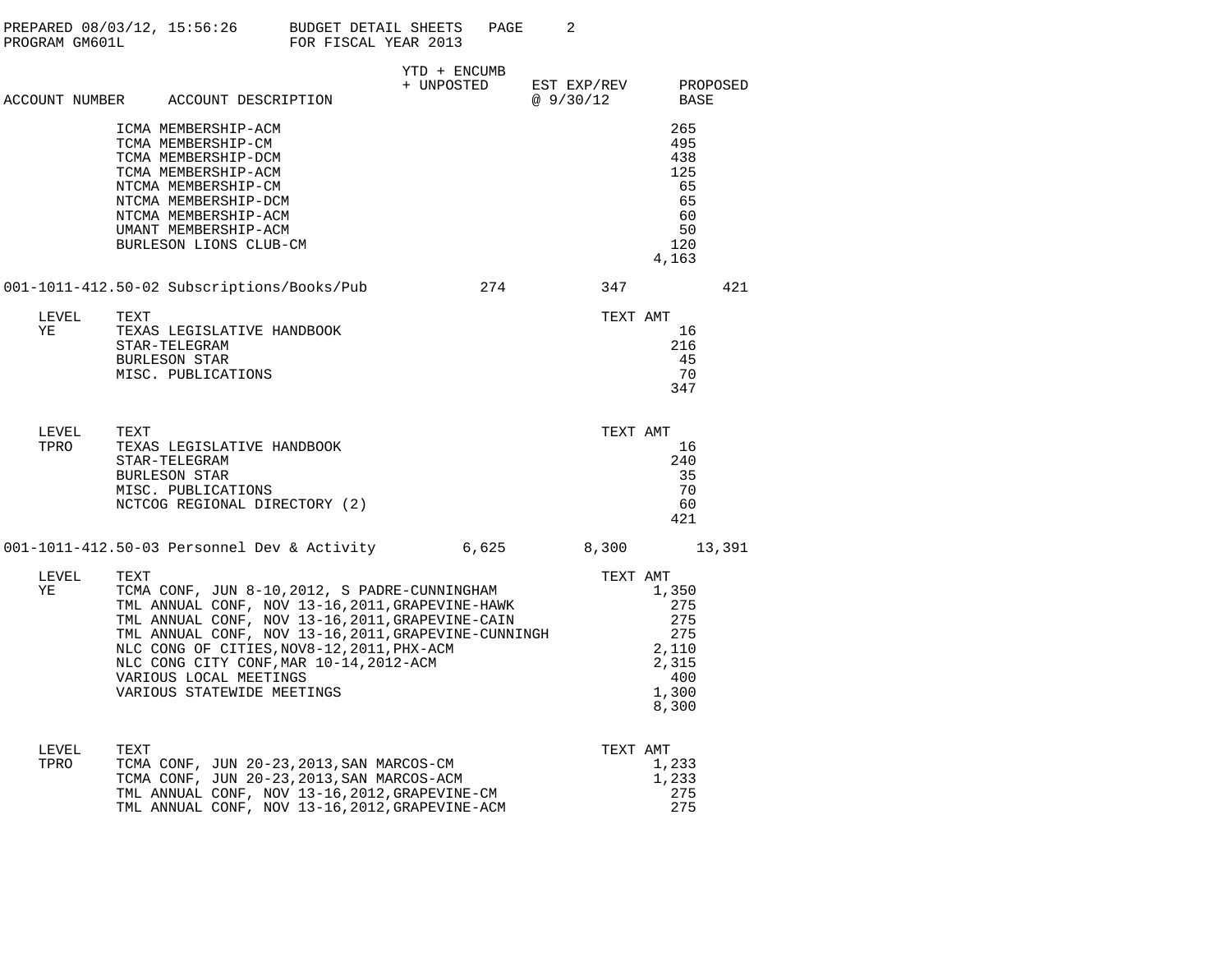| PROGRAM GM601L | PREPARED $08/03/12$ , 15:56:26 BUDGET DETAIL SHEETS                                                                                                                                                                                                                        | FOR FISCAL YEAR 2013 |              | PAGE       | 3                                            |                                                                   |                          |
|----------------|----------------------------------------------------------------------------------------------------------------------------------------------------------------------------------------------------------------------------------------------------------------------------|----------------------|--------------|------------|----------------------------------------------|-------------------------------------------------------------------|--------------------------|
|                | ACCOUNT NUMBER ACCOUNT DESCRIPTION                                                                                                                                                                                                                                         |                      | YTD + ENCUMB |            | + UNPOSTED EST EXP/REV PROPOSED<br>@ 9/30/12 | BASE                                                              |                          |
|                | ICMA ANNUAL CONF, OCT 7-10, 2012, PHX-CM<br>ICMA ANNUAL CONF, OCT 7-10, 2012, PHX-DCM<br>NLC CONGRESS OF CITIES, NOV 28-DEC 1, BOSTON-ACM<br>NLC CONGRESSIONAL CITY CONF, MAR 19-23, D.C.-ACM<br>VARIOUS LOCAL MEETINGS<br>VARIOUS STATEWIDE MEETINGS<br>UMANT SPONSORSHIP |                      |              |            |                                              | 1,940<br>1,940<br>1,995<br>2,300<br>400<br>1,300<br>500<br>13,391 |                          |
|                | 001-1011-412.50-05 Misc Personnel Expense                                                                                                                                                                                                                                  |                      |              | 389        | 2,000 2,000                                  |                                                                   |                          |
| LEVEL          | TEXT                                                                                                                                                                                                                                                                       |                      |              |            | TEXT AMT                                     |                                                                   |                          |
| YE             | COST OF DIRECTOR MEETINGS WHERE FOOD AND SUPPLIES<br>ARE NEEDED, AND MISC. BUSINESS/PERSONNEL LUNCHEONS<br>ANNUAL PHYSICAL, PER EMPLOYMENT AGREEMENT<br>COST OF FLOWERS FOR FUNERALS FOR EMPLOYEE FAMILY                                                                   |                      |              |            |                                              | 248<br>1,552<br>- 200<br>2,000                                    |                          |
| LEVEL<br>TPRO  | TEXT<br>COST OF DIRECTOR MEETINGS WHERE FOOD AND SUPPLIES<br>ARE NEEDED, AND MISC. BUSINESS/PERSONNEL LUNCHEONS<br>ANNUAL PHYSICAL, PER EMPLOYMENT AGREEMENT<br>COST OF FLOWERS FOR FUNERALS FOR EMPLOYEE FAMILY                                                           |                      |              |            | TEXT AMT                                     | 248<br>1,552<br>200<br>2,000                                      |                          |
|                | 001-1011-412.51-04 Personnel Relocation Exp 13,459<br>001-1011-412.53-02 Access Fees<br>001-1011-412.54-01 Printing & Graphic Serv                                                                                                                                         |                      |              | 898<br>614 | 13,459<br>1,306<br>1,000                     |                                                                   | $\Omega$<br>1,306<br>500 |
| LEVEL<br>YE    | TEXT<br>MISC. PUBLICATIONS THAT REQUIRE PROFESSIONAL<br>PRINTING SERVICES.<br>PER EMAIL 060712                                                                                                                                                                             |                      |              |            | TEXT AMT                                     | 150<br>850<br>1,000                                               |                          |
| LEVEL<br>TPRO  | TEXT<br>BUSINESS CARDS, LETTERHEAD, ENVELOPES, BULK<br>PRINTING, FLYERS, BROCHURES, ETC.                                                                                                                                                                                   |                      |              |            | TEXT AMT                                     | 500<br>500                                                        |                          |
|                | 001-1011-412.54-06 Convenience copies                                                                                                                                                                                                                                      |                      |              | 591        | 386 70                                       |                                                                   | 700                      |
| LEVEL          | TEXT                                                                                                                                                                                                                                                                       |                      |              |            | TEXT AMT                                     |                                                                   |                          |
| TPRO           | PRINTING, COPYING VIA ADMIN PRINTER/COPIER FOR<br>5 EMPLOYEES IN CMO                                                                                                                                                                                                       |                      |              |            |                                              | 700<br>700                                                        |                          |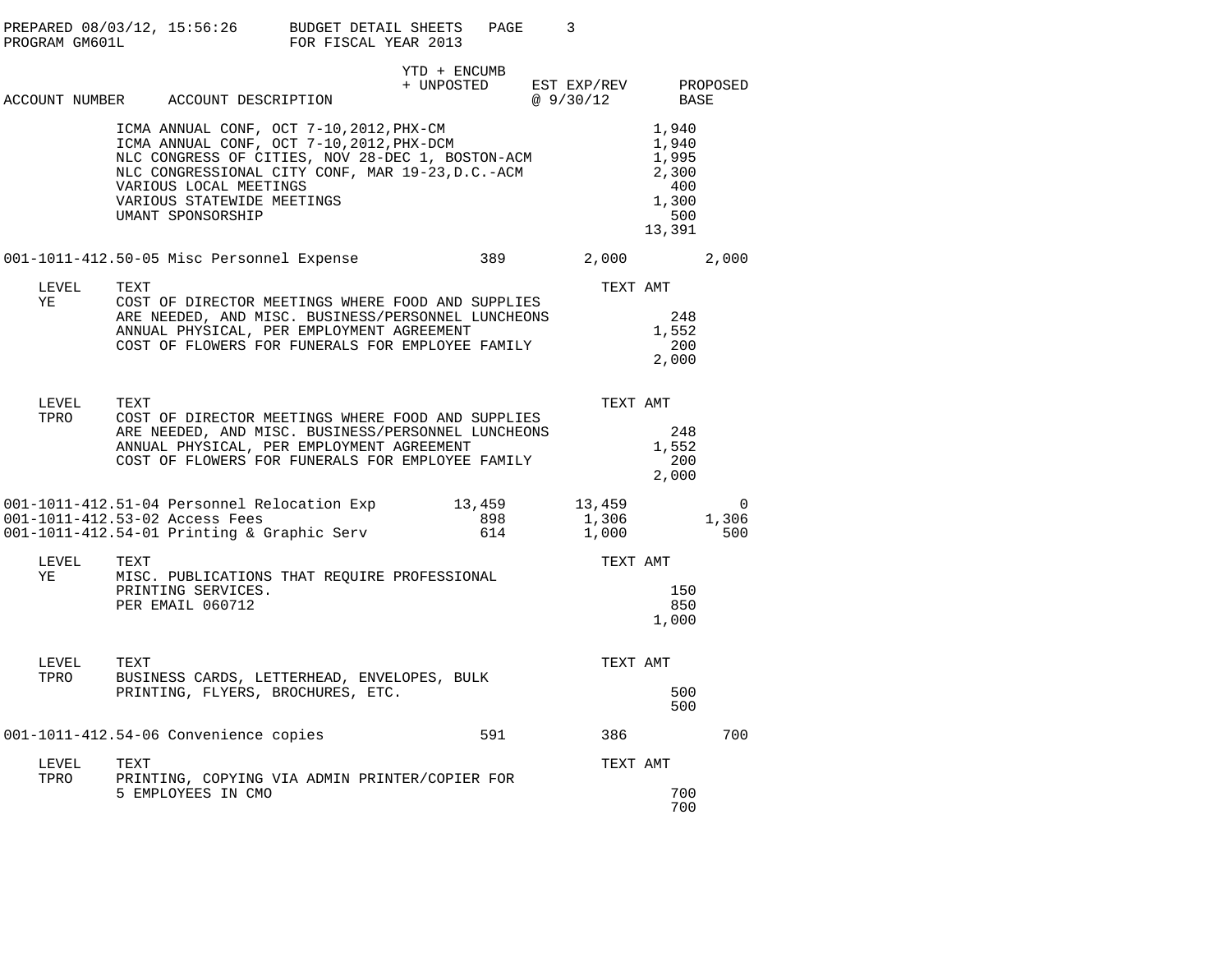| PREPARED 08/03/12, 15:56:26<br>PROGRAM GM601L                                      |           |                                                                                                                                                                                                                                                                                                                                                                                                               | <b>BUDGET DETAIL SHEETS</b><br>FOR FISCAL YEAR 2013 | PAGE                                                                                                          | 4                                                                                                                |                                                                                                                                        |
|------------------------------------------------------------------------------------|-----------|---------------------------------------------------------------------------------------------------------------------------------------------------------------------------------------------------------------------------------------------------------------------------------------------------------------------------------------------------------------------------------------------------------------|-----------------------------------------------------|---------------------------------------------------------------------------------------------------------------|------------------------------------------------------------------------------------------------------------------|----------------------------------------------------------------------------------------------------------------------------------------|
| ACCOUNT NUMBER                                                                     |           | ACCOUNT DESCRIPTION                                                                                                                                                                                                                                                                                                                                                                                           | YTD + ENCUMB<br>+ UNPOSTED                          |                                                                                                               | EST EXP/REV<br>@9/30/12                                                                                          | PROPOSED<br>BASE                                                                                                                       |
|                                                                                    |           | 001-1011-412.60-01 Office Supplies & Mat                                                                                                                                                                                                                                                                                                                                                                      |                                                     | 1,098                                                                                                         | 1,067                                                                                                            | 1,000                                                                                                                                  |
| LEVEL<br>ΥE                                                                        | TEXT      | MISC. OFFICE SUPPLIES                                                                                                                                                                                                                                                                                                                                                                                         |                                                     |                                                                                                               | TEXT AMT                                                                                                         | 1,000<br>1,000                                                                                                                         |
| LEVEL<br>TPRO                                                                      | TEXT      | MISC. OFFICE SUPPLIES FOR 5 EMPLOYEES IN CMO                                                                                                                                                                                                                                                                                                                                                                  |                                                     |                                                                                                               | TEXT AMT                                                                                                         | 1,000<br>1,000                                                                                                                         |
| $\star$                                                                            | Operating | 001-1011-412.66-01 Minor Office Equipment                                                                                                                                                                                                                                                                                                                                                                     |                                                     | 259<br>27,954                                                                                                 | 259<br>34,154                                                                                                    | $\Omega$<br>26,503                                                                                                                     |
|                                                                                    |           | 001-1011-412.82-16 IT Contribution                                                                                                                                                                                                                                                                                                                                                                            |                                                     | 18,145                                                                                                        | 24,193                                                                                                           | 20,311                                                                                                                                 |
| LEVEL<br>YE                                                                        | TEXT      | INFORMATION SRVCS CONTRIB RECLASSED FROM<br>ACCOUNT 34-03                                                                                                                                                                                                                                                                                                                                                     |                                                     |                                                                                                               | TEXT AMT                                                                                                         | 26,950                                                                                                                                 |
|                                                                                    |           | REDUCED FOR LOSS OF ONE POSITION                                                                                                                                                                                                                                                                                                                                                                              |                                                     |                                                                                                               |                                                                                                                  | $3,984-$<br>22,966                                                                                                                     |
| LEVEL<br>TPRO                                                                      | TEXT      | INFORMATION SRVCS CONTRIB RECLASSED FROM<br>ACCOUNT 34-03                                                                                                                                                                                                                                                                                                                                                     |                                                     |                                                                                                               | TEXT AMT                                                                                                         | 26,950                                                                                                                                 |
|                                                                                    |           | REDUCED FOR LOSS OF ONE POSITION                                                                                                                                                                                                                                                                                                                                                                              |                                                     |                                                                                                               |                                                                                                                  | $3,984-$<br>22,966                                                                                                                     |
| $\star$                                                                            |           | Utilities/Internal Chrgs                                                                                                                                                                                                                                                                                                                                                                                      |                                                     | 18,145                                                                                                        | 24,193                                                                                                           | 20,311                                                                                                                                 |
| $\star \star$<br>001-1014-415.10-01 Salaries<br>001-1014-415.21-01 TMRS<br>$\star$ |           | City Manager's Office<br>001-1014-415.16-01 Car Allowance<br>001-1014-415.16-05 Cell Phone Allowance<br>001-1014-415.20-01 FICA Taxes<br>001-1014-415.20-02 Medicare Taxes<br>001-1014-415.20-03 Unemployment Taxes<br>001-1014-415.22-01 Workers' Compensation Ins<br>001-1014-415.22-02 Health Insurance<br>001-1014-415.22-04 Dental Insurance<br>001-1014-415.22-05 Life Insurance<br>Salaries & Benefits |                                                     | 607,044<br>76,649<br>6,785<br>1,069<br>4,765<br>1,114<br>261<br>11,880<br>93<br>5,342<br>300<br>29<br>108,287 | 735,159<br>118,347<br>9,785<br>1,954<br>7,757<br>1,814<br>522<br>18,407<br>143<br>10,182<br>509<br>48<br>169,468 | 641,287<br>0<br>$\mathbf 0$<br>0<br>$\mathbf 0$<br>0<br>$\mathsf 0$<br>0<br>$\mathsf 0$<br>0<br>$\mathbf 0$<br>$\mathbf 0$<br>$\Omega$ |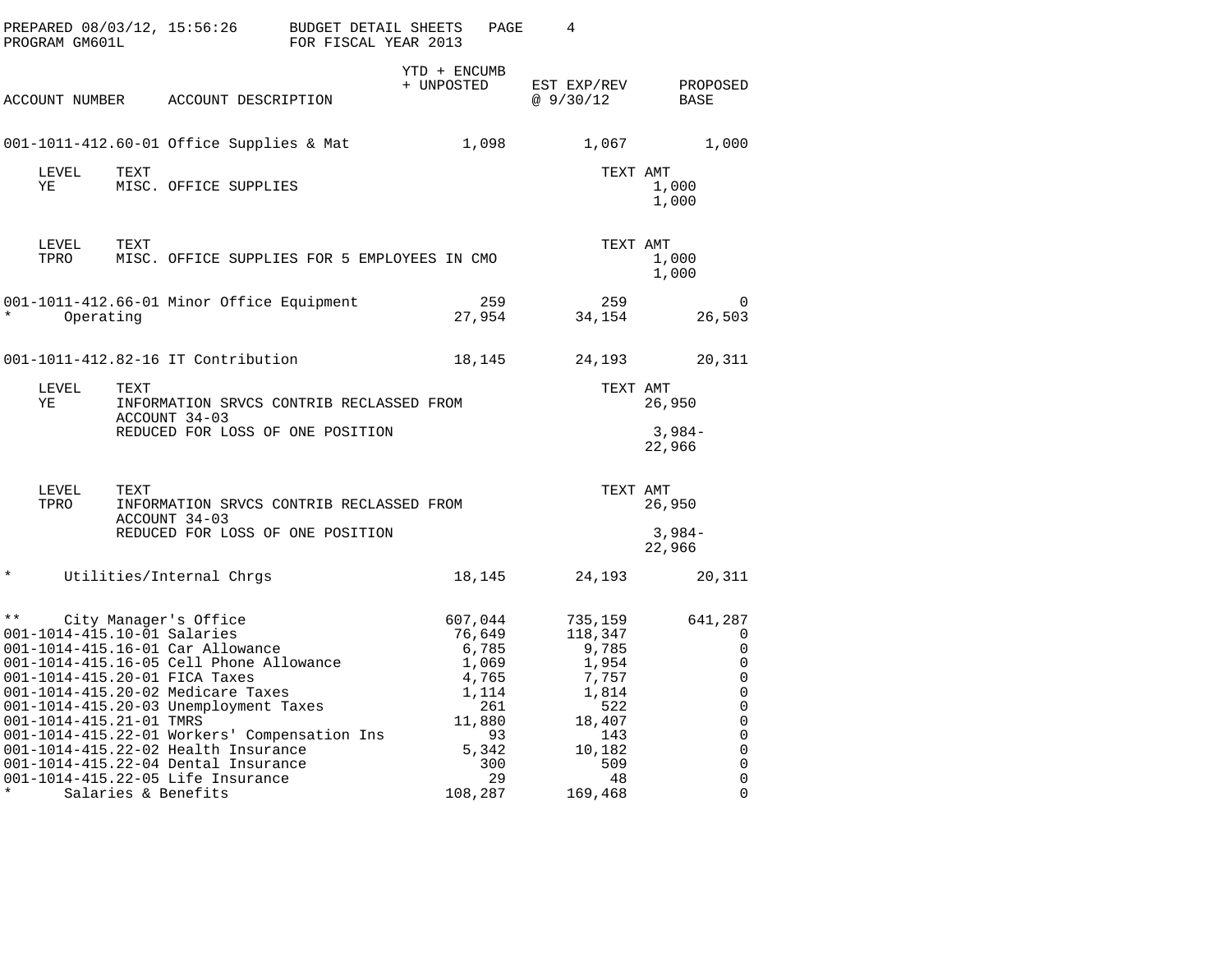| PROGRAM GM601L |                                                                                                                       | PREPARED 08/03/12, 15:56:26 BUDGET DETAIL SHEETS                                                                                                                                                                                                                                             | FOR FISCAL YEAR 2013       | PAGE   | 5                        |                                                                                                                                |          |
|----------------|-----------------------------------------------------------------------------------------------------------------------|----------------------------------------------------------------------------------------------------------------------------------------------------------------------------------------------------------------------------------------------------------------------------------------------|----------------------------|--------|--------------------------|--------------------------------------------------------------------------------------------------------------------------------|----------|
|                |                                                                                                                       | ACCOUNT NUMBER ACCOUNT DESCRIPTION                                                                                                                                                                                                                                                           | YTD + ENCUMB<br>+ UNPOSTED |        | EST EXP/REV<br>@ 9/30/12 | BASE                                                                                                                           | PROPOSED |
|                |                                                                                                                       | 001-1014-415.32-08 Other Prof Consulting                                                                                                                                                                                                                                                     |                            | 925    | 49,500                   |                                                                                                                                | 0        |
| LEVEL<br>ΥE    | TEXT                                                                                                                  | PROPOSAL PACKET DESIGN<br>FLYER / PPT / POSTCARD DESIGN<br>MARKETING MATERIAL DESIGN<br>WORKFORCE AND TRAFFIC STUDY                                                                                                                                                                          |                            |        | TEXT AMT                 | 1,500<br>1,500<br>1,500<br>45,000<br>49,500                                                                                    |          |
| LEVEL<br>TPRO  | TEXT                                                                                                                  | MARKETING MATERIAL DESIGN<br>RETAIL ANALYSIS PER EMAIL 062512                                                                                                                                                                                                                                |                            |        | TEXT AMT                 | 1,800<br>65,000<br>66,800                                                                                                      |          |
|                |                                                                                                                       | 001-1014-415.50-01 Memberships & Licenses                                                                                                                                                                                                                                                    |                            | 11,191 | 21,740                   |                                                                                                                                | 0        |
| LEVEL<br>ΥE    | TEXT<br>DFW MARKETING TEAM<br>CORENET<br>IAMC<br>CCIM<br>FOR NEW POSITION<br>TEDC<br>IEDC<br>ICSC<br>CORENET<br>NAIOP | TEXAS ECONOMIC DEVELOPMENT COUNCIL<br>INTERNATIONAL ECONOMIC DEVELOPMENT COUNCIL<br>DALLAS REGIONAL CHAMBER<br>NATIONAL ASSOCIATION OF INDUSTRIAL AND OFFICE PARK<br>TEAM TEXAS/TEXASONE PER EMAIL 062512<br>INTERNATIONAL COUNCIL OF SHOPPING CENTERS<br>WORLD ECON DEV ALLIANCE MEMBERSHIP |                            |        | TEXT AMT                 | 375<br>345<br>700<br>475<br>5,000<br>1,500<br>350<br>300<br>1,500<br>850<br>8,500<br>375<br>345<br>350<br>300<br>475<br>21,740 |          |
| LEVEL<br>TPRO  | TEXT<br>TEDC (2)<br>IEDC (2)<br>NAIOP (2)<br>TEXAS ONE<br>DFW MARKETING TEAM<br>ICSC(2)<br>CORENET (2)                | DALLAS REGIONAL CHAMBER                                                                                                                                                                                                                                                                      |                            |        | TEXT AMT                 | 750<br>690<br>746<br>950<br>5,000<br>2,000<br>700<br>600                                                                       |          |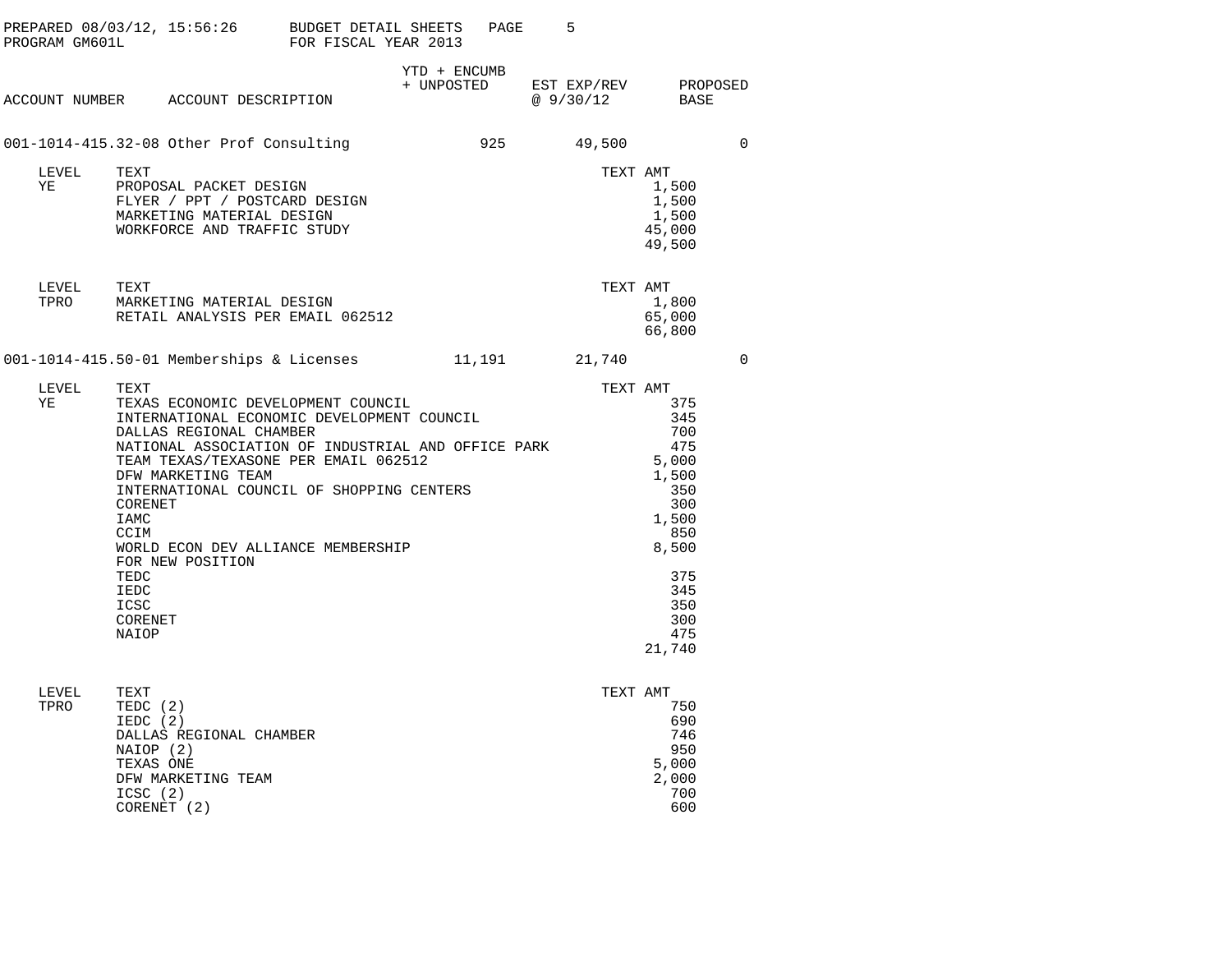| PREPARED 08/03/12, 15:56:26<br>PROGRAM GM601L |              |                                                                                                                                               | BUDGET DETAIL SHEETS<br>FOR FISCAL YEAR 2013                                       |                            | PAGE     | 6                        |                                              |          |
|-----------------------------------------------|--------------|-----------------------------------------------------------------------------------------------------------------------------------------------|------------------------------------------------------------------------------------|----------------------------|----------|--------------------------|----------------------------------------------|----------|
|                                               |              | ACCOUNT NUMBER ACCOUNT DESCRIPTION                                                                                                            |                                                                                    | YTD + ENCUMB<br>+ UNPOSTED |          | EST EXP/REV<br>@ 9/30/12 | BASE                                         | PROPOSED |
|                                               | IAMC<br>CCIM | OLD TOWN BUSINESS ASSOCIATION                                                                                                                 | WORLD ECON DEV ALLIANCE MEMBERSHIP                                                 |                            |          |                          | 1,500<br>695<br>4,250<br>4,000<br>21,881     |          |
|                                               |              | 001-1014-415.50-02 Subscriptions/Books/Pub                                                                                                    |                                                                                    |                            | 571      | 450                      |                                              | $\Omega$ |
| LEVEL<br>YE                                   | TEXT         | ICSC RETAIL BOOK<br>DALLAS BUSINESS JOURNAL<br>FORT WORTH BUSINESS PRESS<br>DIGITAL SUBSCRIPTIONS                                             | MISCELLANEOUS PUBLICATIONS AS NEEDED<br>FW/DALLAS BUSINESS JOURNAL BOOK OF LISTS - |                            |          | TEXT AMT                 | 250<br>125<br>125<br>100<br>200<br>800       |          |
| LEVEL<br>TPRO                                 | TEXT         | DALLAS BUSINESS JOURNAL<br>FORT WORTH BUSINESS PRESS<br>BIZCOST REPORTS                                                                       | MISCELLANEOUS PUBLICATIONS AS NEEDED<br>FW/DALLAS BUSINESS JOURNAL BOOK OF LISTS - |                            |          | TEXT AMT                 | 75<br>125<br>130<br>200<br>2,000<br>2,530    |          |
|                                               |              |                                                                                                                                               | 001-1014-415.50-03 Personnel Dev & Activity                                        |                            | 1,872    | 2,150                    |                                              | $\Omega$ |
| LEVEL<br>ΥE                                   | TEXT         | EDI COURSE (2ND PHASE)<br>TEDC EDUCATIONAL SEMINARS<br>TEDC - SALES TAX TRAINING<br>BASIC ECO DEV COURSE (4 DAYS)<br>TEDC EDUCATIONS SEMINARS |                                                                                    |                            |          | TEXT AMT                 | 1,750<br>500<br>125<br>1,500<br>725<br>4,600 |          |
| LEVEL<br>TPRO                                 | TEXT         | EDI COURSE (2ND PHASE)<br>TEDC - SALES TAX TRAINING<br>BASIC ECO DEV COURSE (4 DAYS)<br>TEDC EDUCATIONS SEMINARS                              |                                                                                    |                            |          | TEXT AMT                 | 1,750<br>125<br>1,500<br>2,050<br>5,425      |          |
|                                               |              | $001-1014-415.54-01$ Printing & Graphic Serv                                                                                                  |                                                                                    |                            | $\Omega$ | 3,950                    |                                              | $\Omega$ |
| LEVEL<br>ΥE                                   | TEXT         |                                                                                                                                               | BROCHURES, FLYERS, TRADE SHOW MATERIALS                                            |                            |          | TEXT AMT                 | 4,300                                        |          |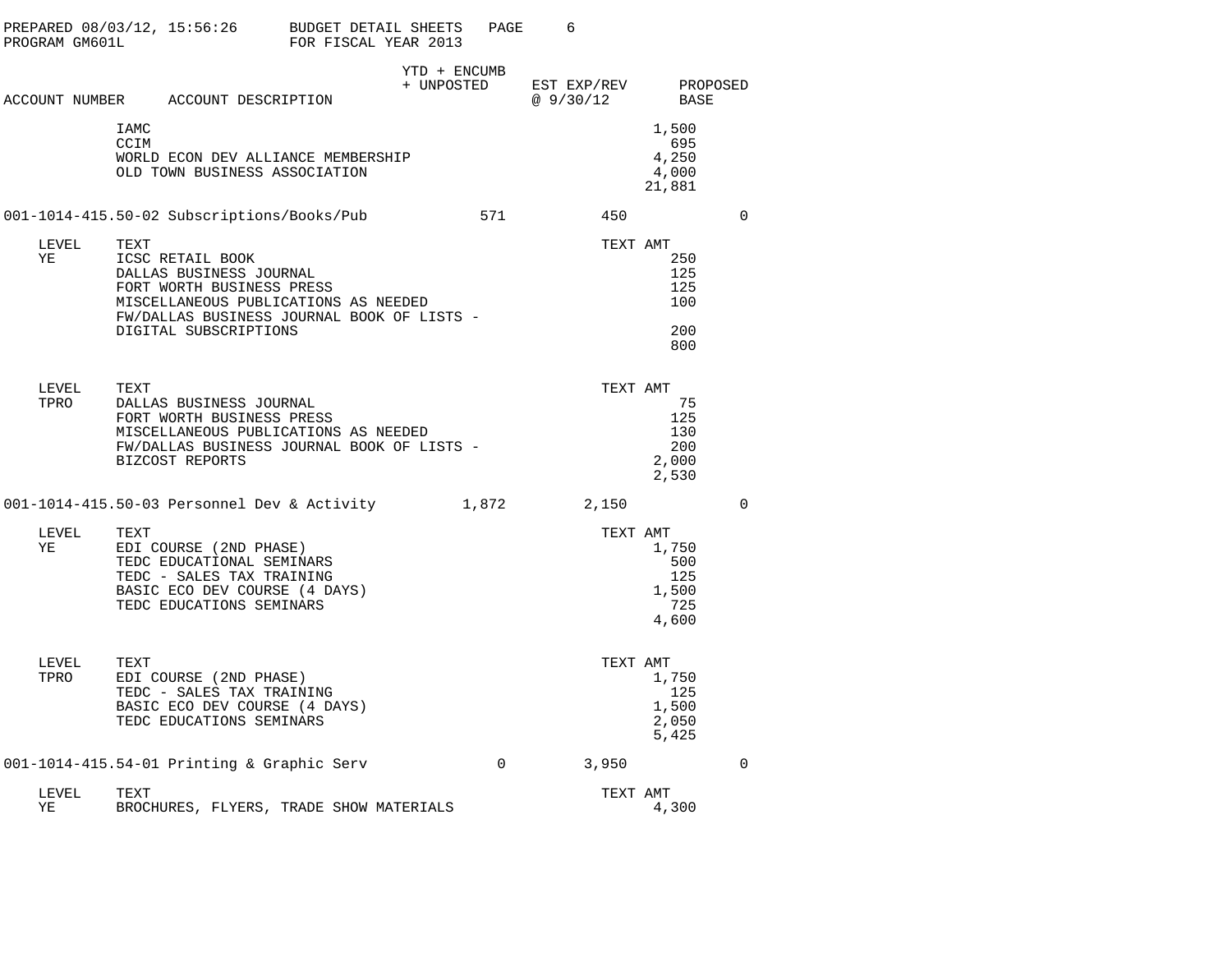|                                                |                                                                                                                                                                                                                                                                                                                                                                                |              | PAGE | 7                                            |                                                                                                      |                         |
|------------------------------------------------|--------------------------------------------------------------------------------------------------------------------------------------------------------------------------------------------------------------------------------------------------------------------------------------------------------------------------------------------------------------------------------|--------------|------|----------------------------------------------|------------------------------------------------------------------------------------------------------|-------------------------|
|                                                | ACCOUNT NUMBER ACCOUNT DESCRIPTION                                                                                                                                                                                                                                                                                                                                             | YTD + ENCUMB |      | + UNPOSTED EST EXP/REV PROPOSED<br>@ 9/30/12 | BASE                                                                                                 |                         |
|                                                | PROSPECT BINDERS AND MATERIALS<br>BUSINESS CARDS                                                                                                                                                                                                                                                                                                                               |              |      |                                              | 1,500<br>200<br>6,000                                                                                |                         |
| LEVEL                                          | TEXT<br>TPRO BROCHURES, FLYERS, TRADE SHOW MATERIALS<br>BUSINESS CARDS                                                                                                                                                                                                                                                                                                         |              |      | TEXT AMT                                     | 5,000<br>400<br>5,400                                                                                |                         |
|                                                | 001-1014-415.54-06 Convenience copies<br>001-1014-415.55-01 Advertising                                                                                                                                                                                                                                                                                                        |              |      | $211$ $100$<br>8,475 $11,000$                |                                                                                                      | $\mathbf 0$<br>$\Omega$ |
| LEVEL<br>YE                                    | TEXT<br>JOINT ADVERTISING WITH JOHNSON COUNTY<br>REGIONAL TARGET PUBLICATIONS                                                                                                                                                                                                                                                                                                  |              |      |                                              | TEXT AMT<br>1,750<br>11,250<br>13,000                                                                |                         |
| ${\rm LEVEL} \hspace{20pt} {\rm TEXT}$<br>TPRO | JOINT ADVERTISING WITH JOHNSON COUNTY<br>REGIONAL TARGET PUBLICATIONS                                                                                                                                                                                                                                                                                                          |              |      | TEXT AMT                                     | 2,500<br>8,500<br>11,000                                                                             |                         |
|                                                | 001-1014-415.55-08 Other Retainer & Ser Fees 24,291 27,442                                                                                                                                                                                                                                                                                                                     |              |      |                                              |                                                                                                      | $\overline{0}$          |
| LEVEL<br>YE                                    | TEXT<br>HOOVER'S BUSINESS INTELLIGENCE DATABASE<br>ACCRA COST OF LIVING TOOL<br>SITE SELECTOR DATABASE<br>LOOPNET COMMERCIAL PROPERTY LISTING SERVICE<br>AERIAL IMAGING OF KEY SITES<br>NORTH TEXAS DATA EXCHANGE DATABASE<br>BUSINESS PROSPECTING LEAD DATABASE REPORTS<br>ADDITION SEAT AND CONTACTS ON HOOVER BUS LEAD DB<br>LEAD 411 SUBSCRIPTION<br>COSTAR TENANT ANALYST |              |      |                                              | TEXT AMT<br>5,000<br>500<br>500<br>850<br>1,400<br>5,000<br>1,750<br>2,500<br>500<br>2,000<br>20,000 |                         |
| LEVEL<br>TPRO                                  | <b>TEXT</b><br>HOOVER'S BUSINESS INTELLIGENCE DATABASE<br>ACCRA COST OF LIVING TOOL<br>SITE SELECTOR DATABASE<br>LOOPNET COMMERCIAL PROPERTY LISTING SERVICE<br>AERIAL IMAGING OF KEY SITES<br>BUSINESS PROSPECTING LEAD DATABASE REPORTS<br>COSTAR (2 SEATS)                                                                                                                  |              |      | TEXT AMT                                     | 5,000<br>500<br>500<br>850<br>1,400<br>3,100<br>6,000                                                |                         |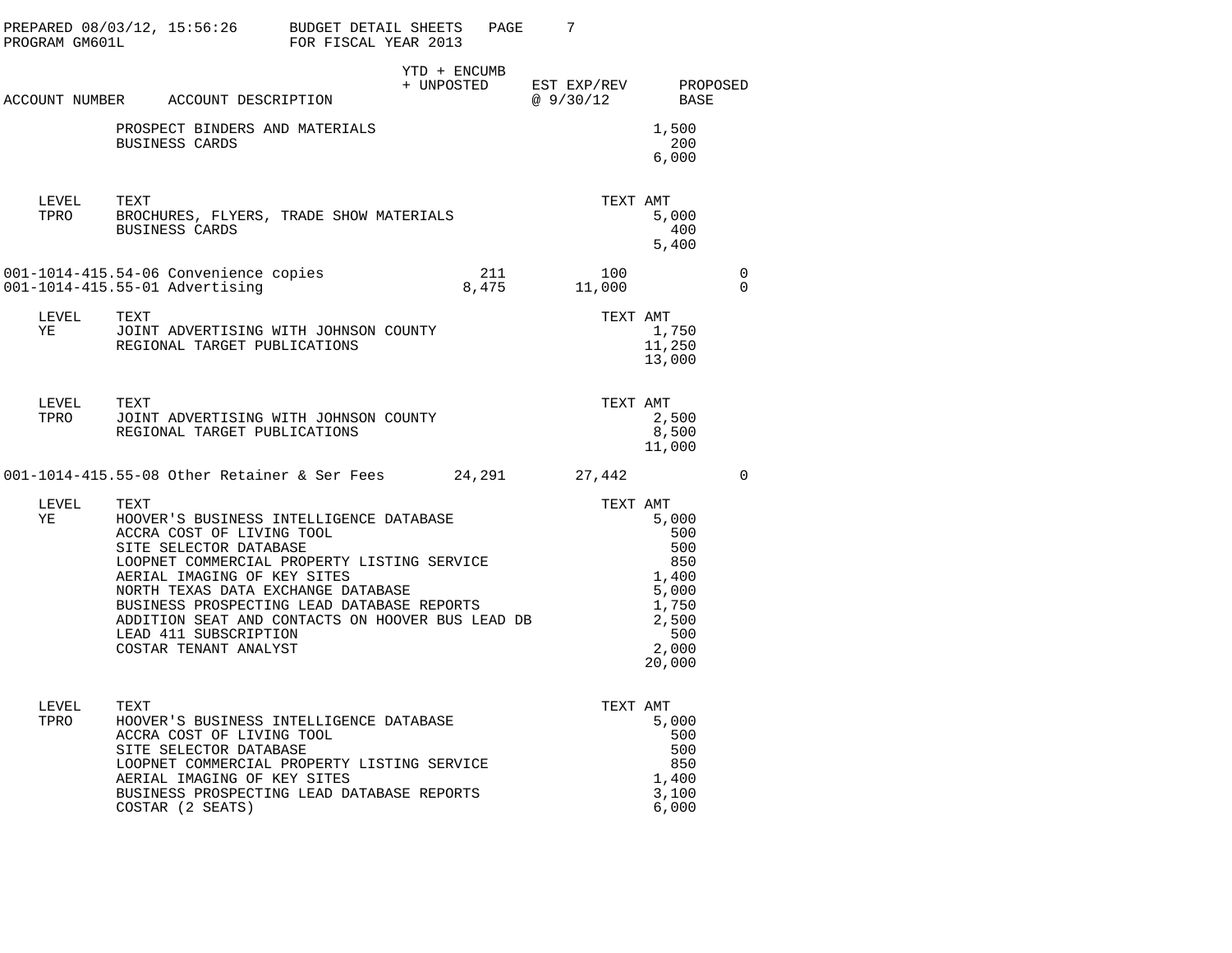| PROGRAM GM601L | PREPARED $08/03/12$ , $15:56:26$ BUDGET DETAIL SHEETS                                                                                                                                                                                                                                                             | FOR FISCAL YEAR 2013 |                            | PAGE | 8                        |                                                                                                         |             |
|----------------|-------------------------------------------------------------------------------------------------------------------------------------------------------------------------------------------------------------------------------------------------------------------------------------------------------------------|----------------------|----------------------------|------|--------------------------|---------------------------------------------------------------------------------------------------------|-------------|
|                | ACCOUNT NUMBER ACCOUNT DESCRIPTION                                                                                                                                                                                                                                                                                |                      | YTD + ENCUMB<br>+ UNPOSTED |      | EST EXP/REV<br>@ 9/30/12 | PROPOSED<br>BASE                                                                                        |             |
|                | MUNISERVICES SALES TAX REPORT QUARTERLY<br>EMSI ANALYST<br>LINKEDIN PREMIUM                                                                                                                                                                                                                                       |                      |                            |      |                          | 500<br>9,500<br>600<br>27,950                                                                           |             |
|                | 001-1014-415.60-01 Office Supplies & Mat                                                                                                                                                                                                                                                                          |                      |                            | 11   | 400                      |                                                                                                         | $\mathbf 0$ |
| LEVEL<br>ΥE    | TEXT<br>GENERAL OFFICE SUPPLIES                                                                                                                                                                                                                                                                                   |                      |                            |      | TEXT AMT                 | 750<br>750                                                                                              |             |
| LEVEL<br>TPRO  | TEXT<br>GENERAL OFFICE SUPPLIES                                                                                                                                                                                                                                                                                   |                      |                            |      | TEXT AMT                 | 750<br>750                                                                                              |             |
|                | 001-1014-415.60-10 Promotional Supplies/Act 2,425                                                                                                                                                                                                                                                                 |                      |                            |      | 3,000                    |                                                                                                         | 0           |
| LEVEL<br>ΥE    | TEXT<br>PROSPECT PROMOTIONAL ITEMS<br>PROSPECT THANK YOU PACKAGES                                                                                                                                                                                                                                                 |                      |                            |      | TEXT AMT                 | 2,500<br>500<br>3,000                                                                                   |             |
| LEVEL<br>TPRO  | TEXT<br>PROMOTIONAL ITEMS<br>PROSPECT THANK YOU PACKAGES<br>AERIAL MAPS, TRADE SHOW BOOT, MARKETING/POCKET<br>FOLDERS PER EMAIL 062512                                                                                                                                                                            |                      |                            |      | TEXT AMT                 | 2,500<br>650<br>6,500<br>9,650                                                                          |             |
|                | 001-1014-415.80-17 Marketing Travel Expense 21,550                                                                                                                                                                                                                                                                |                      |                            |      | 28,000                   |                                                                                                         | $\Omega$    |
| LEVEL<br>ΥE    | TEXT<br>MARKETING LUNCHES WITH PROSPECTS<br>BROKER GOLF EVENT<br>ICSC - NATIONAL SHOW<br>PRO-MAT TRADE SHOW<br>ICSC - REGIONAL SHOW<br>NTCAR TRADE SHOW<br>BISNOW EVENT SPONSORSHIP<br>IAMC SITE SELECTOR TRADE SHOW<br>TEAM TEXAS TRIPS<br>WORLD ECON DEV ALLIANCE EVENTS<br>MAYOR/CITY COUNCIL 2 TRIPS @ \$1500 |                      |                            |      | TEXT AMT                 | 750<br>5,000<br>1,500<br>1,750<br>1,000<br>1,500<br>4,000<br>3,000<br>8,000<br>3,500<br>3,000<br>33,000 |             |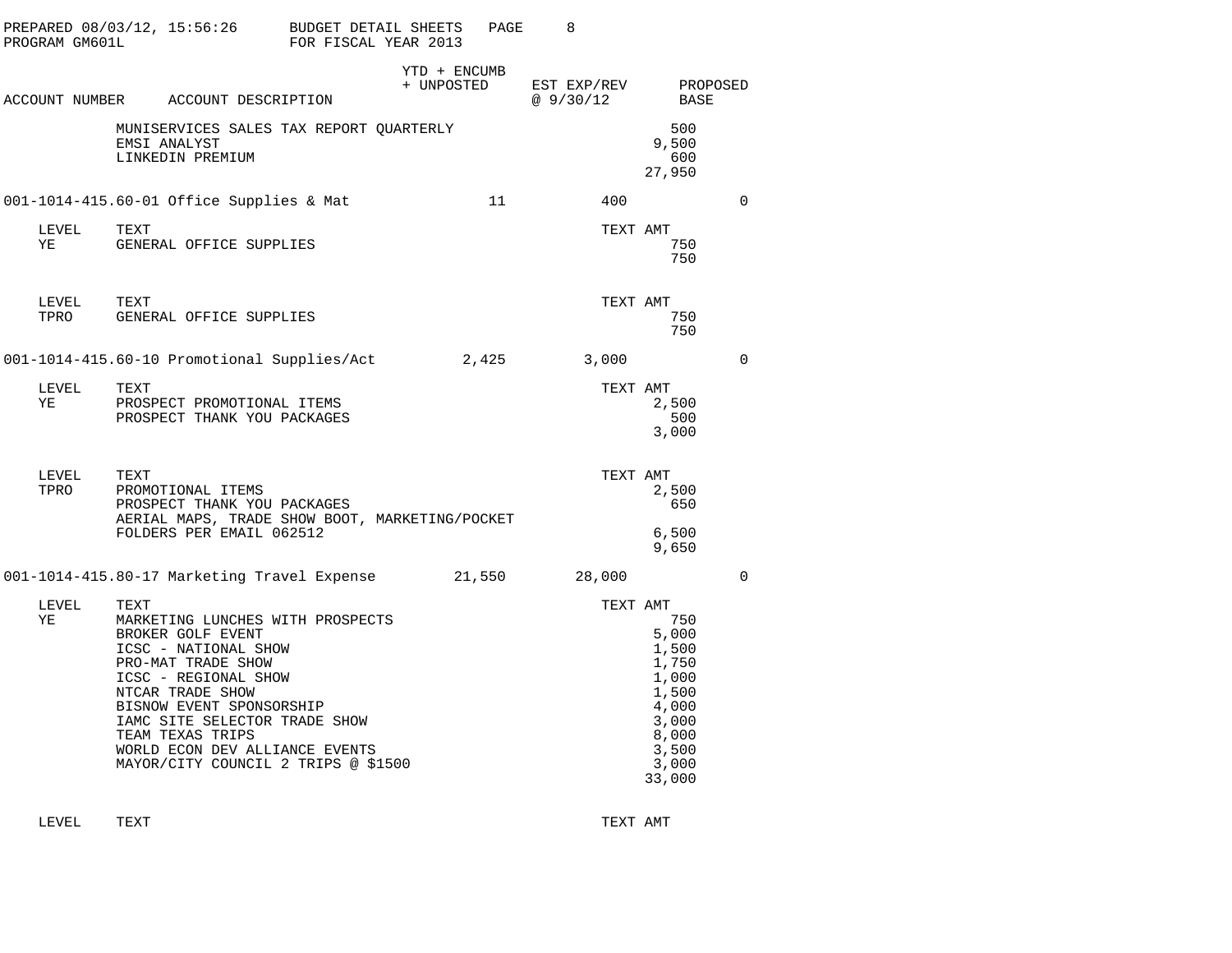|               | PREPARED 08/03/12, 15:56:26<br>PROGRAM GM601L           |      |                                                                                                                                                                                              | <b>BUDGET DETAIL SHEETS</b><br>FOR FISCAL YEAR 2013                                                       |                            | PAGE                         | 9                       |                              |                                                                                                         |                               |
|---------------|---------------------------------------------------------|------|----------------------------------------------------------------------------------------------------------------------------------------------------------------------------------------------|-----------------------------------------------------------------------------------------------------------|----------------------------|------------------------------|-------------------------|------------------------------|---------------------------------------------------------------------------------------------------------|-------------------------------|
|               | ACCOUNT NUMBER                                          |      | ACCOUNT DESCRIPTION                                                                                                                                                                          |                                                                                                           | YTD + ENCUMB<br>+ UNPOSTED |                              | EST EXP/REV<br>@9/30/12 |                              | BASE                                                                                                    | PROPOSED                      |
|               | TPRO                                                    |      | BROKER GOLF EVENT<br>ICSC - NATIONAL SHOW<br>PRO-MAT TRADE SHOW<br>ICSC - REGIONAL SHOW<br>NTCAR TRADE SHOW<br>BISNOW EVENT SPONSORSHIP<br>IAMC SITE SELECTOR TRADE SHOW<br>TEAM TEXAS TRIPS | MARKETING LUNCHES WITH PROSPECTS<br>WORLD ECON DEV ALLIANCE EVENTS<br>MAYOR/CITY COUNCIL 2 TRIPS @ \$1500 |                            |                              |                         |                              | 750<br>5,000<br>1,500<br>1,750<br>1,000<br>1,800<br>5,500<br>2,500<br>6,000<br>3,000<br>3,000<br>31,800 |                               |
| $^\star$      | Operating                                               |      |                                                                                                                                                                                              |                                                                                                           |                            | 71,522                       |                         | 147,732                      |                                                                                                         | $\mathbf 0$                   |
|               |                                                         |      |                                                                                                                                                                                              | 001-1014-415.82-02 Business Retention/Expans                                                              |                            | 76,231                       |                         | 76,231                       |                                                                                                         | $\mathbf 0$                   |
|               | LEVEL<br>ΥE                                             | TEXT |                                                                                                                                                                                              | CONTRIBUTION TO BE MADE OUT OF DEPT 1014 PER RC                                                           |                            |                              |                         | TEXT AMT                     | 76,231<br>76,231                                                                                        |                               |
|               | LEVEL<br>TPRO                                           | TEXT |                                                                                                                                                                                              | CONTRIBUTION TO BE MADE OUT OF DEPT 1014 PER RC                                                           |                            |                              |                         | TEXT AMT                     | 76,231<br>76,231                                                                                        |                               |
|               |                                                         |      | 001-1014-415.82-16 IT Contribution                                                                                                                                                           |                                                                                                           |                            | 6,282                        |                         | 8,376                        |                                                                                                         | $\mathbf 0$                   |
|               | LEVEL<br>ΥE                                             | TEXT | ACCOUNT 34-03                                                                                                                                                                                | INFORMATION SRVCS CONTRIB RECLASSED FROM                                                                  |                            |                              |                         | TEXT AMT                     | 3,984                                                                                                   |                               |
|               |                                                         |      |                                                                                                                                                                                              | DOUBLED DUE TO ADDITION OF NEW POSITION                                                                   |                            |                              |                         |                              | 3,984<br>7,968                                                                                          |                               |
|               | LEVEL<br>TPRO                                           | TEXT | ACCOUNT 34-03                                                                                                                                                                                | INFORMATION SRVCS CONTRIB RECLASSED FROM                                                                  |                            |                              |                         | TEXT AMT                     | 3,984                                                                                                   |                               |
|               |                                                         |      |                                                                                                                                                                                              | DOUBLED DUE TO ADDITION OF NEW POSITION                                                                   |                            |                              |                         |                              | 3,984<br>7,968                                                                                          |                               |
| $\star$       |                                                         |      | Utilities/Internal Chrgs                                                                                                                                                                     |                                                                                                           |                            | 82,513                       |                         | 84,607                       |                                                                                                         | $\mathbf 0$                   |
| $\star \star$ | 001-1015-412.10-01 Salaries<br>001-1015-412.11-01 Wages |      | Economic Development                                                                                                                                                                         |                                                                                                           |                            | 262,322<br>171,774<br>13,159 |                         | 401,807<br>212,587<br>16,039 |                                                                                                         | $\Omega$<br>214,964<br>20,100 |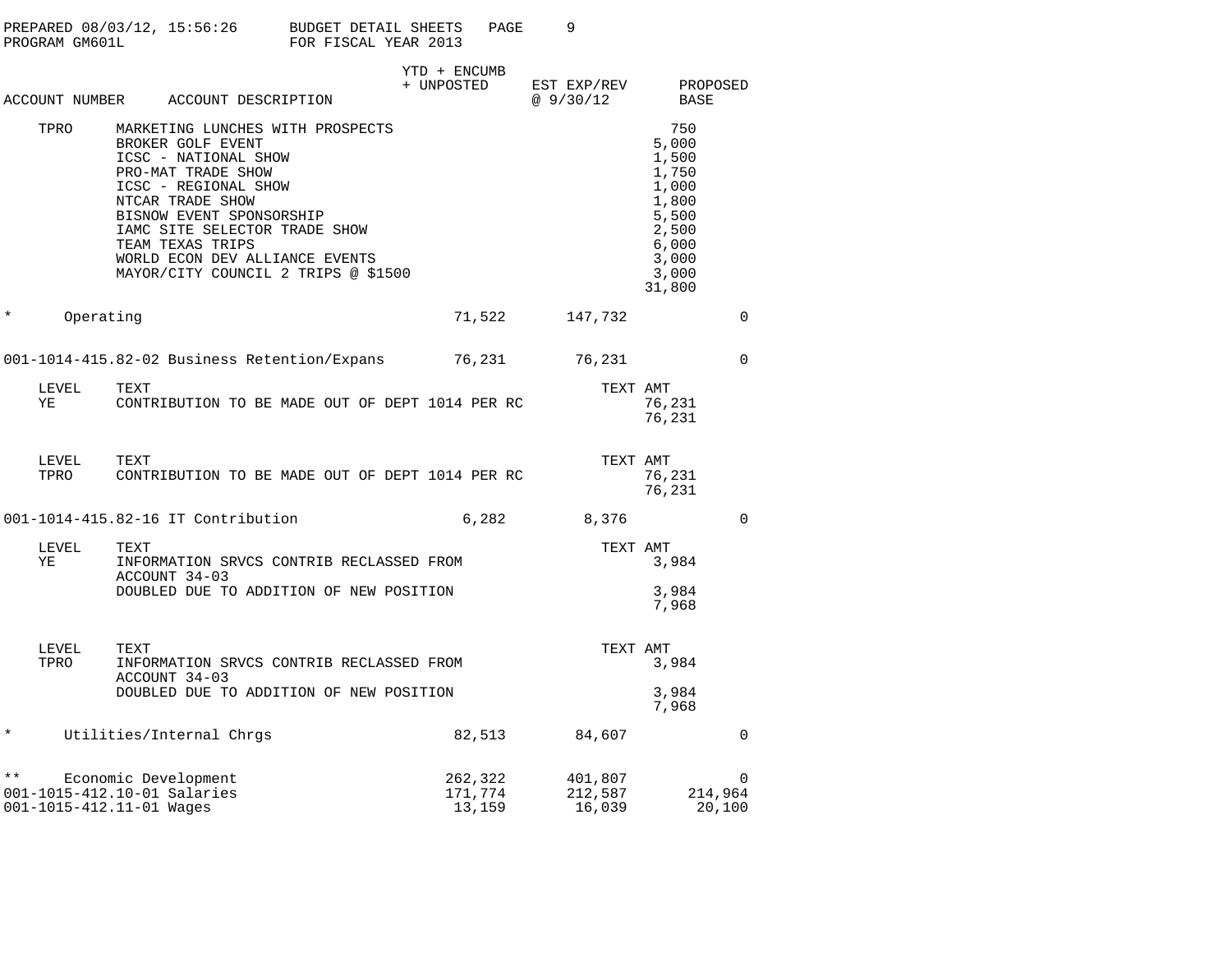| PREPARED 08/03/12, 15:56:26<br>PROGRAM GM601L                                                                                                                                                                                                                                                                                               |                                     | BUDGET DETAIL SHEETS<br>FOR FISCAL YEAR 2013 | PAGE                                                                           | 10                                                                             |                                                                                |
|---------------------------------------------------------------------------------------------------------------------------------------------------------------------------------------------------------------------------------------------------------------------------------------------------------------------------------------------|-------------------------------------|----------------------------------------------|--------------------------------------------------------------------------------|--------------------------------------------------------------------------------|--------------------------------------------------------------------------------|
| ACCOUNT NUMBER ACCOUNT DESCRIPTION                                                                                                                                                                                                                                                                                                          |                                     | + UNPOSTED                                   | YTD + ENCUMB                                                                   | EST EXP/REV<br>@ 9/30/12                                                       | PROPOSED<br>BASE                                                               |
| 001-1015-412.13-01 Longevity Pay                                                                                                                                                                                                                                                                                                            |                                     |                                              | 1,551                                                                          | 1,964                                                                          | 2,064                                                                          |
| LEVEL<br>TEXT<br>YE<br>LONGEVITY                                                                                                                                                                                                                                                                                                            |                                     |                                              |                                                                                | TEXT AMT                                                                       | 1,632<br>1,632                                                                 |
| TEXT<br>LEVEL<br>TPRO<br>LONGEVITY                                                                                                                                                                                                                                                                                                          |                                     |                                              |                                                                                | TEXT AMT                                                                       | 1,632<br>1,632                                                                 |
| 001-1015-412.16-01 Car Allowance                                                                                                                                                                                                                                                                                                            |                                     |                                              | 4,846                                                                          | 6,000                                                                          | 6,000                                                                          |
| LEVEL<br>TEXT<br>ΥE                                                                                                                                                                                                                                                                                                                         | CAR ALLOWANCE                       |                                              |                                                                                | TEXT AMT                                                                       | 6,000<br>6,000                                                                 |
| LEVEL<br>TEXT<br>TPRO                                                                                                                                                                                                                                                                                                                       | CAR ALLOWANCE                       |                                              |                                                                                | TEXT AMT                                                                       | 6,000<br>6,000                                                                 |
| 001-1015-412.16-05 Cell Phone Allowance                                                                                                                                                                                                                                                                                                     |                                     |                                              | 535                                                                            | 650                                                                            | 1,950                                                                          |
| LEVEL<br>TEXT<br>ΥE<br>REPLACEMENT                                                                                                                                                                                                                                                                                                          | CELL ALLOWANCE@\$50/MONTH           |                                              |                                                                                | TEXT AMT                                                                       | 600<br>50<br>650                                                               |
| LEVEL<br>TEXT<br>TPRO<br>REPLACEMENT                                                                                                                                                                                                                                                                                                        | CELL ALLOWANCE@\$100/MONTH-DIRECTOR |                                              |                                                                                | TEXT AMT                                                                       | 1,200<br>100<br>1,300                                                          |
| 001-1015-412.20-01 FICA Taxes<br>001-1015-412.20-02 Medicare Taxes<br>001-1015-412.20-03 Unemployment Taxes<br>001-1015-412.21-01 TMRS<br>001-1015-412.22-01 Workers' Compensation Ins<br>001-1015-412.22-02 Health Insurance<br>001-1015-412.22-04 Dental Insurance<br>001-1015-412.22-05 Life Insurance<br>$\star$<br>Salaries & Benefits |                                     |                                              | 10,943<br>2,589<br>1,075<br>27,082<br>211<br>15,923<br>1,168<br>100<br>250,956 | 14,035<br>3,312<br>1,028<br>33,564<br>261<br>23,788<br>1,408<br>126<br>314,762 | 15,046<br>3,554<br>1,044<br>36,786<br>270<br>29,040<br>1,438<br>132<br>332,388 |
| 001-1015-412.50-01 Memberships & Licenses                                                                                                                                                                                                                                                                                                   |                                     |                                              | 1,097                                                                          | 1,350                                                                          | 1,054                                                                          |
| LEVEL<br>TEXT                                                                                                                                                                                                                                                                                                                               |                                     |                                              |                                                                                | TEXT AMT                                                                       |                                                                                |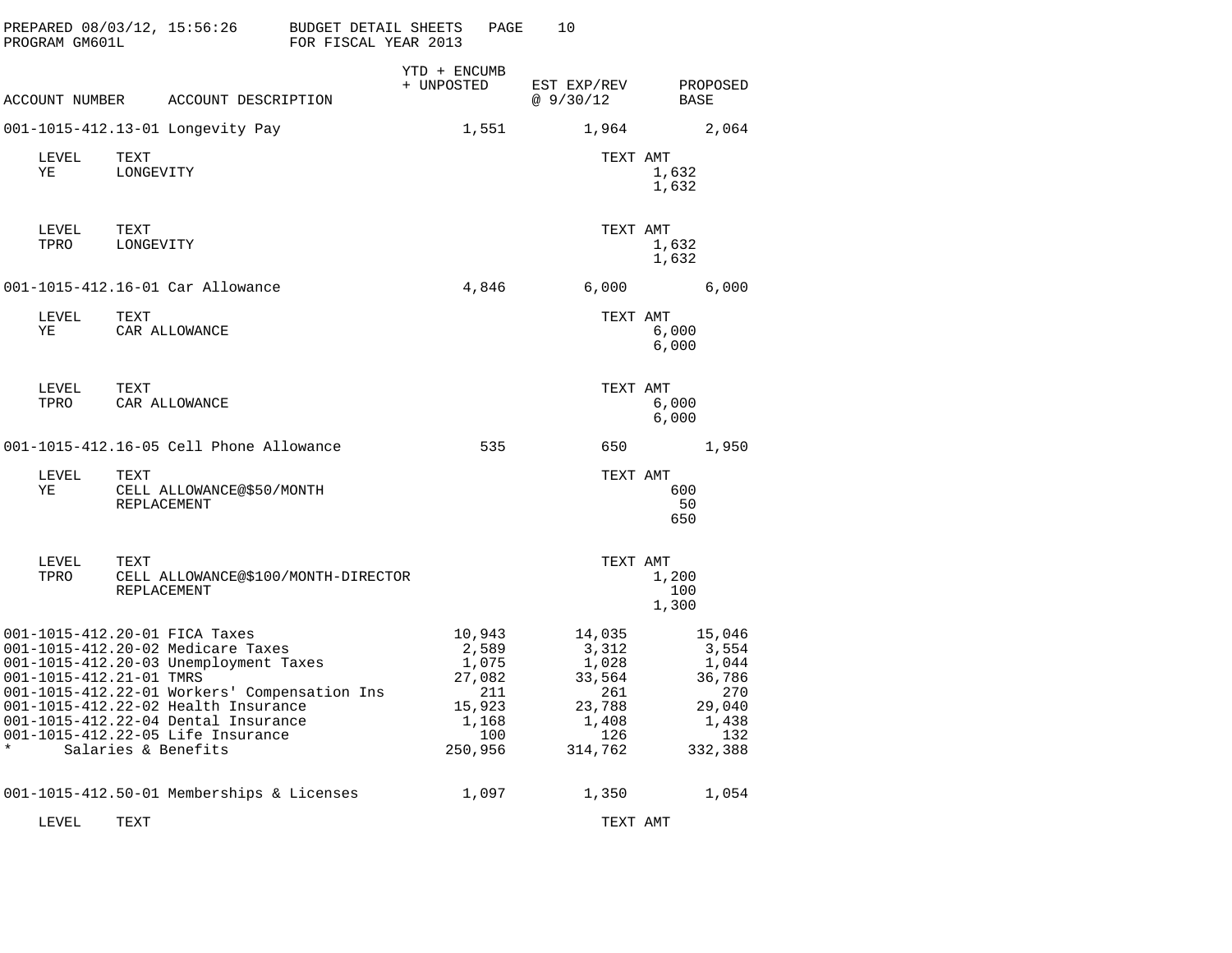| PREPARED 08/03/12, 15:56:26<br>PROGRAM GM601L | BUDGET DETAIL SHEETS<br>PAGE<br>FOR FISCAL YEAR 2013 |  |
|-----------------------------------------------|------------------------------------------------------|--|
|                                               | YTD + ENCIMB                                         |  |

| ACCOUNT NUMBER | ACCOUNT DESCRIPTION           | + UNPOSTED | EST EXP/REV<br>@9/30/12 | PROPOSED<br>BASE |
|----------------|-------------------------------|------------|-------------------------|------------------|
| ΥE             | TMHRA (DIRECTOR)              |            |                         | 99               |
|                | TEXAS SS ANNUAL FEE (AGENCY)  |            |                         | 50               |
|                | IPMA AGENCY FEE               |            |                         | 325              |
|                | CHARCATER FIRST MEMBERSHIP    |            |                         | 140              |
|                | SGR MEMBERSHIP - TRAINING     |            |                         | 175              |
|                | SOCIETY OF H.R. MGMT-FT WORTH |            |                         | 265              |
|                | PER EMAIL 060712              |            |                         | 296              |
|                |                               |            |                         | 1,350            |
|                |                               |            |                         |                  |

| LEVEL | TEXT                          | TEXT AMT |
|-------|-------------------------------|----------|
| TPRO  | TMHRA (DIRECTOR)              | 99       |
|       | TEXAS SS ANNUAL FEE (AGENCY)  | 50       |
|       | IPMA AGENCY FEE               | 325      |
|       | CHARCATER FIRST MEMBERSHIP    | 140      |
|       | SGR MEMBERSHIP - TRAINING     | 175      |
|       | SOCIETY OF H.R. MGMT-FT WORTH | 265      |
|       |                               | 1,054    |
|       |                               |          |

001-1015-412.50-02 Subscriptions/Books/Pub 6,668 8,025 7,025

| LEVEL | TEXT                                   | TEXT AMT |
|-------|----------------------------------------|----------|
| YF.   | TML WATERS ON-LINE SALARY NAVIGATOR    | 420      |
|       | BURLESON STAR SUBSCRIP 4 AD TRACKING   | 55       |
|       | FEDERAL POSTERS (REOUIRED)             | 300      |
|       | SGR-WEB BASED LEARNING - ALL EMPLOYEES | 6,500    |
|       | SGR-JOB BOARD OPENINGS POSTING         | 250      |
|       | SELF INSURANCE INSTITUTE OF AMERICA    | 500      |
|       |                                        | 8,025    |

| LEVEL | TEXT                                        |       | TEXT AMT |       |
|-------|---------------------------------------------|-------|----------|-------|
| TPRO  | TML WATERS ON-LINE SALARY NAVIGATOR         |       |          | 420   |
|       | BURLESON STAR SUBSCRIP 4 AD TRACKING        |       |          | 55    |
|       | FEDERAL POSTERS (REQUIRED)                  |       |          | 300   |
|       | SGR-WEB BASED LEARNING - ALL EMPLOYEES      |       |          | 5,500 |
|       | SGR-JOB BOARD OPENINGS POSTING              |       |          | 250   |
|       | SELF INSURANCE INSTITUTE OF AMERICA         |       |          | 500   |
|       |                                             |       |          | 7,025 |
|       | 001-1015-412.50-03 Personnel Dev & Activity | 1,991 | 2,450    | 2,175 |
| LEVEL | TEXT                                        |       | TEXT AMT |       |
| ΥE    | TMHRA CONFERENCE (DIRECTOR)                 |       |          | 700   |
|       | EMPLOYMENT LAW UPDATE-3 EMPS                |       |          | 495   |
|       | MISC LOCAL TRAINING SESSIONS                |       |          | 800   |

1,995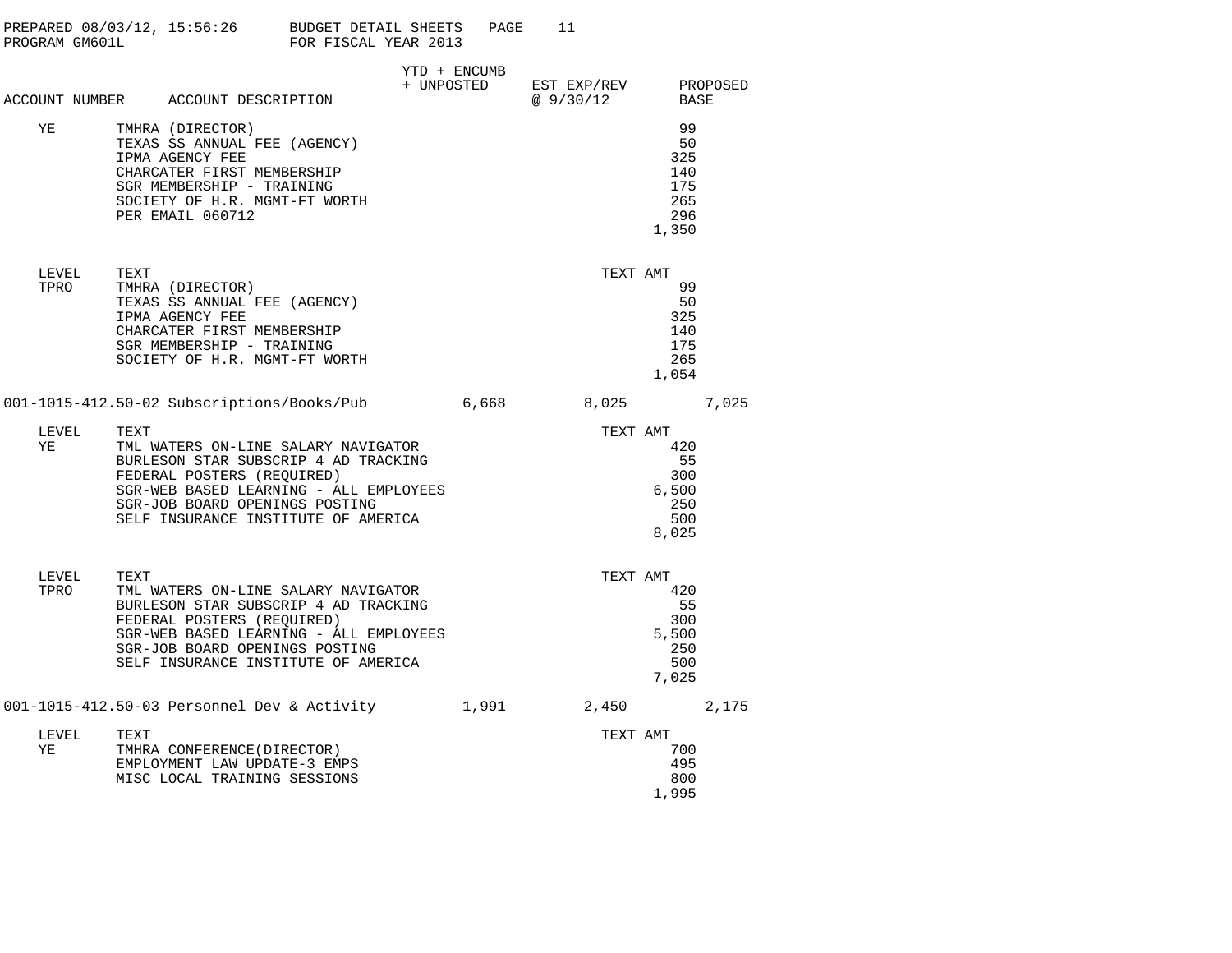| PROGRAM GM601L | PREPARED 08/03/12, 15:56:26 BUDGET DETAIL SHEETS                                                                                                                                                                                                                                                          | FOR FISCAL YEAR 2013 | PAGE         | 12                                          |                                                                                     |        |
|----------------|-----------------------------------------------------------------------------------------------------------------------------------------------------------------------------------------------------------------------------------------------------------------------------------------------------------|----------------------|--------------|---------------------------------------------|-------------------------------------------------------------------------------------|--------|
|                | ACCOUNT NUMBER ACCOUNT DESCRIPTION                                                                                                                                                                                                                                                                        |                      | YTD + ENCUMB | + UNPOSTED EST EXP/REV PROPOSED<br>@9/30/12 | BASE                                                                                |        |
| LEVEL<br>TPRO  | TEXT<br>TMHRA CONFERENCE (DIRECTOR)<br>EMPLOYMENT LAW UPDATE-4 EMPS<br>MISC LOCAL TRAINING SESSIONS                                                                                                                                                                                                       |                      |              |                                             | TEXT AMT<br>700<br>675<br>800<br>2,175                                              |        |
|                | 001-1015-412.50-05 Misc Personnel Expense                                                                                                                                                                                                                                                                 |                      | 3,105        |                                             | $9,395$ 8,550                                                                       |        |
| LEVEL<br>YE    | TEXT<br>FLU SHOTS (EST 133 SHOTS)<br>EMP I.D. BADGES<br>PUB.SERVICE RECOGNITION WEEK (SUPPLIES, FOOD, ETC)<br>RECOGNITION GIVE-AWAYS (PENS, PLAQUES, ETC.)<br>NEW EMP. ORIENTATION - LUNCHES & SUPPLIES<br>FOOD FOR CM QUARTERLY LUNC - SMALL GROUP MTGS<br>WELLNESS PROGRAM SUPPLIES<br>DIRECTOR RETREAT |                      |              |                                             | TEXT AMT<br>2,000<br>800<br>1,250<br>350<br>600<br>1,600<br>1,250<br>2,000<br>9,850 |        |
| LEVEL<br>TPRO  | TEXT<br>FLU SHOTS (EST 133 SHOTS)<br>EMP I.D. BADGES-ONE REPLACE-ALL EMPS (400X\$6)<br>PUB. SERVICE RECOGNITION WEEK (SUPPLIES, FOOD, ETC)<br>RECOGNITION GIVE-AWAYS (PENS, PLAQUES, ETC.)<br>NEW EMP. ORIENTATION - LUNCHES & SUPPLIES<br>WELLNESS PROGRAM SUPPLIES<br>DIRECTOR RETREAT                  |                      |              |                                             | TEXT AMT<br>1,700<br>2,400<br>1,250<br>350<br>600<br>1,250<br>1,000<br>8,550        |        |
|                | 001-1015-412.50-06 Staff Developmnt/Training                                                                                                                                                                                                                                                              |                      | 698          |                                             | 5,000                                                                               | 10,000 |
| LEVEL<br>YE    | TEXT<br>TRAINING OFF-SITE CITY-WIDE                                                                                                                                                                                                                                                                       |                      |              |                                             | TEXT AMT<br>5,000<br>5,000                                                          |        |
| LEVEL<br>TPRO  | TEXT<br>TRAINING OFF-SITE CITY-WIDE<br>ONE PROFESSIONAL-C.P.M. -UTA-CERT TRAINING<br>TRAINING - DEVELOPMENT PROGRAM (IN-HOUSE) SPEAKERS<br>PER DC 072712                                                                                                                                                  |                      |              |                                             | TEXT AMT<br>5,000<br>5,000<br>5,000<br>$5,000-$<br>10,000                           |        |
|                | 001-1015-412.50-08 Mileage Reimbursement                                                                                                                                                                                                                                                                  |                      | 89           | 650                                         |                                                                                     | 700    |
| T.EVEL.        | <b>TEXT</b>                                                                                                                                                                                                                                                                                               |                      |              |                                             | TEXT AMT                                                                            |        |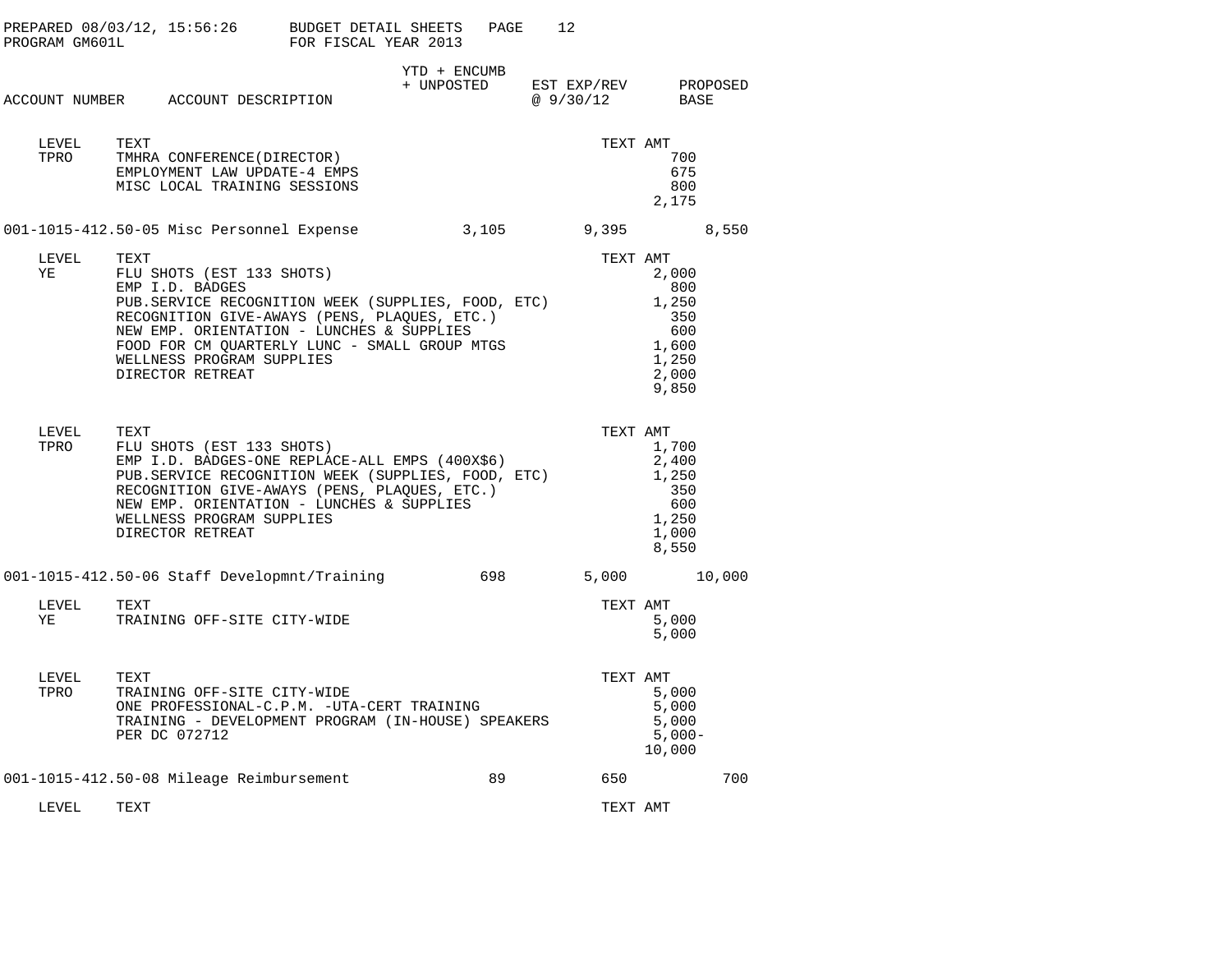|    | PROGRAM GM601L     | PREPARED $08/03/12$ , $15:56:26$ BUDGET DETAIL SHEETS                                    | FOR FISCAL YEAR 2013 | PAGE                       | 13                      |                          |          |
|----|--------------------|------------------------------------------------------------------------------------------|----------------------|----------------------------|-------------------------|--------------------------|----------|
|    |                    | ACCOUNT NUMBER ACCOUNT DESCRIPTION                                                       |                      | YTD + ENCUMB<br>+ UNPOSTED | EST EXP/REV<br>@9/30/12 | BASE                     | PROPOSED |
| ΥE |                    | MILEAGE FOR U.WAY AND SHRM AND BENEFITS MEETINGS                                         |                      |                            |                         | 650<br>650               |          |
|    | LEVEL<br>TPRO      | TEXT<br>MILEAGE FOR MTGS (U.WAY BOARD/SHRM MTGS/ETC.)                                    |                      |                            | TEXT AMT                | 700<br>700               |          |
|    |                    | 001-1015-412.51-01 Personnel Recruitment Exp 6,521 6,500                                 |                      |                            |                         |                          | 7,200    |
| ΥE | LEVEL              | TEXT<br>PRE EMPLOYMENT PHYSICALS, DRUG SCREENS ETC                                       |                      |                            | TEXT AMT                | 6,500<br>6,500           |          |
|    | LEVEL TEXT<br>TPRO | PRE EMPLOYMENT PHYSICALS, DRUG SCREENS ETC                                               |                      |                            | TEXT AMT                | 7,200<br>7,200           |          |
|    |                    | 001-1015-412.51-02 Recruitment Advertising                                               |                      | 5,393                      | 10,000 10,400           |                          |          |
| YE | LEVEL              | TEXT<br>RECRUITMENT ADVERTISING<br>WEB POSTING-PROFESSIONALORGANIZATIONS                 |                      |                            | TEXT AMT                | 9,000<br>1,000<br>10,000 |          |
|    | LEVEL<br>TPRO      | TEXT<br>RECRUITMENT ADVERTISING<br>WEB POSTING-PROFESSIONALORGANIZATIONS                 |                      |                            | TEXT AMT                | 9,500<br>900<br>10,400   |          |
|    |                    | 001-1015-412.51-03 Drug & Alcohol Testing                                                |                      | 910                        |                         | 1,600 1,800              |          |
| ΥE | LEVEL              | TEXT<br>DOT RANDOM DRUG TESTING                                                          |                      |                            | TEXT AMT                | 1,600<br>1,600           |          |
|    | LEVEL<br>TPRO      | TEXT<br>DOT RANDOM DRUG TESTING                                                          |                      |                            | TEXT AMT                | 1,800<br>1,800           |          |
|    |                    | 001-1015-412.53-02 Access Fees                                                           |                      | 2,763                      | 3,700                   |                          | 4,200    |
| YE | LEVEL              | TEXT<br>CRIMINAL BACKGROUND CHECK NEW EMPLOYEES/VOLUNTEERS<br>DL CHECKS ON NEW EMPLOYEES |                      |                            | TEXT AMT                | 900<br>1,000             |          |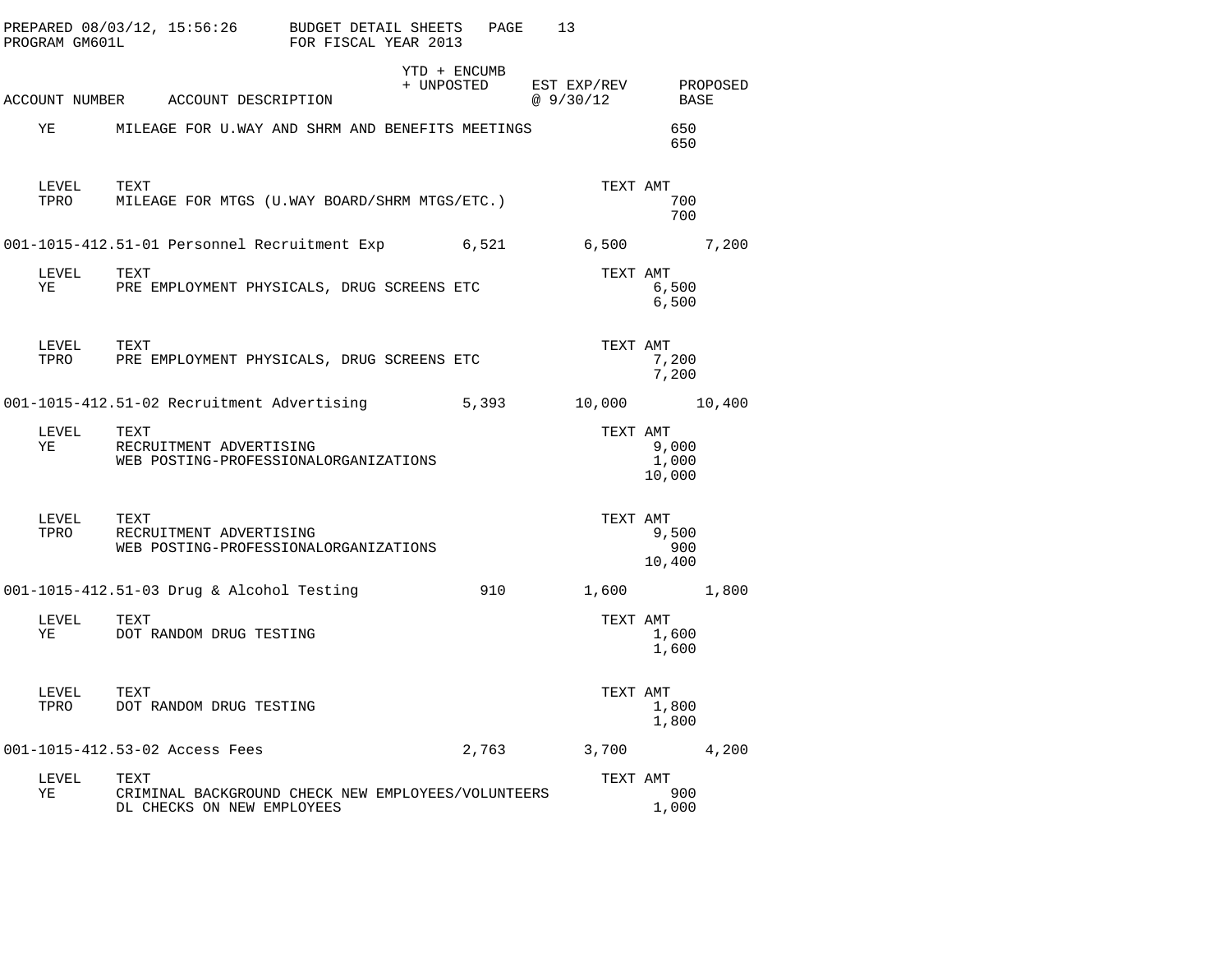| PROGRAM GM601L     | PREPARED 08/03/12, 15:56:26 BUDGET DETAIL SHEETS                                                                                                                                                                                                                                                                                                | FOR FISCAL YEAR 2013 | PAGE         | 14       |                                                    |
|--------------------|-------------------------------------------------------------------------------------------------------------------------------------------------------------------------------------------------------------------------------------------------------------------------------------------------------------------------------------------------|----------------------|--------------|----------|----------------------------------------------------|
|                    | ACCOUNT NUMBER ACCOUNT DESCRIPTION                                                                                                                                                                                                                                                                                                              |                      | YTD + ENCUMB | QQ/30/12 | + UNPOSTED EST EXP/REV PROPOSED<br>BASE            |
|                    | SILENT WHISTLE - FRAUD HOTLINE SUBSCRIPTION                                                                                                                                                                                                                                                                                                     |                      |              |          | 1,800<br>3,700                                     |
| LEVEL TEXT<br>TPRO | CRIMINAL BACKGROUND CHECK NEW EMPLOYEES/VOLUNTEERS<br>DL CHECKS ON NEW EMPLOYEES<br>FRAUD-HOTLINE SUBSCRIPTION (ETHICS POINT, INC.)                                                                                                                                                                                                             |                      |              | TEXT AMT | 1,200<br>1,000<br>2,000<br>4,200                   |
|                    | 001-1015-412.54-01 Printing & Graphic Serv 1,642 2,500                                                                                                                                                                                                                                                                                          |                      |              |          | 3,000                                              |
| LEVEL TEXT<br>YE   | COPIES, ENVELOPES                                                                                                                                                                                                                                                                                                                               |                      |              | TEXT AMT | 2,500<br>2,500                                     |
| LEVEL<br>TPRO      | TEXT<br>COPIES, ENVELOPES, PRINTING (POSTERS, FLYERS, ETC)                                                                                                                                                                                                                                                                                      |                      |              | TEXT AMT | 3,000<br>3,000                                     |
|                    | 001-1015-412.54-06 Convenience copies 61<br>001-1015-412.55-08 Other Retainer & Ser Fees 20,052                                                                                                                                                                                                                                                 |                      |              |          | $150$ $300$<br>30,000 $47,100$<br>300              |
| LEVEL<br>YE        | TEXT<br>TEXT TEXT<br>GPA-COBRA FEE (\$1.85 PER MEMBER PER MONTH TEXT FLEX ACCOUNT FEE: (\$7 PER MEMBER PER MONTH @194 EE<br>ONE TIME FEE ANNUAL FLEX FEE<br>EMP ASSISTANCE PROGRAM (CITY-WIDE)                                                                                                                                                  |                      |              | TEXT AMT | 4,650<br>16,300<br>250<br>8,800<br>30,000          |
| LEVEL<br>TPRO      | TEXT<br>GPA-COBRA FEE (\$1.85 PER MEMBER PER MONTH)<br>FLEX ACCOUNT FEE: $(57$ PER MEMBER PER MONTH @194 EE<br>ONE TIME FEE ANNUAL FLEX FEE<br>EMP ASSISTANCE PROGRAM (CITY-WIDE)<br>FITNESS FOR DUTY-PSYCH EVALS (2)<br>NOTE; IF CITY CHANGES T.P.A. ARRANGEMENTS, THIS<br>ACCOUNT MAY CHANGE<br>COMPENSATION STUDY PER D CHEATHAM MEMO 072712 |                      |              | TEXT AMT | 5,750<br>16,300<br>250<br>8,800<br>1,000<br>15,000 |
|                    |                                                                                                                                                                                                                                                                                                                                                 |                      |              |          | 47,100                                             |
|                    | 001-1015-412.55-19 Wellness Programs 20,574 22,200 22,200                                                                                                                                                                                                                                                                                       |                      |              |          |                                                    |
| LEVEL<br>YE        | TEXT<br>GPA WELLNESS PROGRAM<br>OTHER WELLNESS                                                                                                                                                                                                                                                                                                  |                      |              | TEXT AMT | 17,200<br>5,000                                    |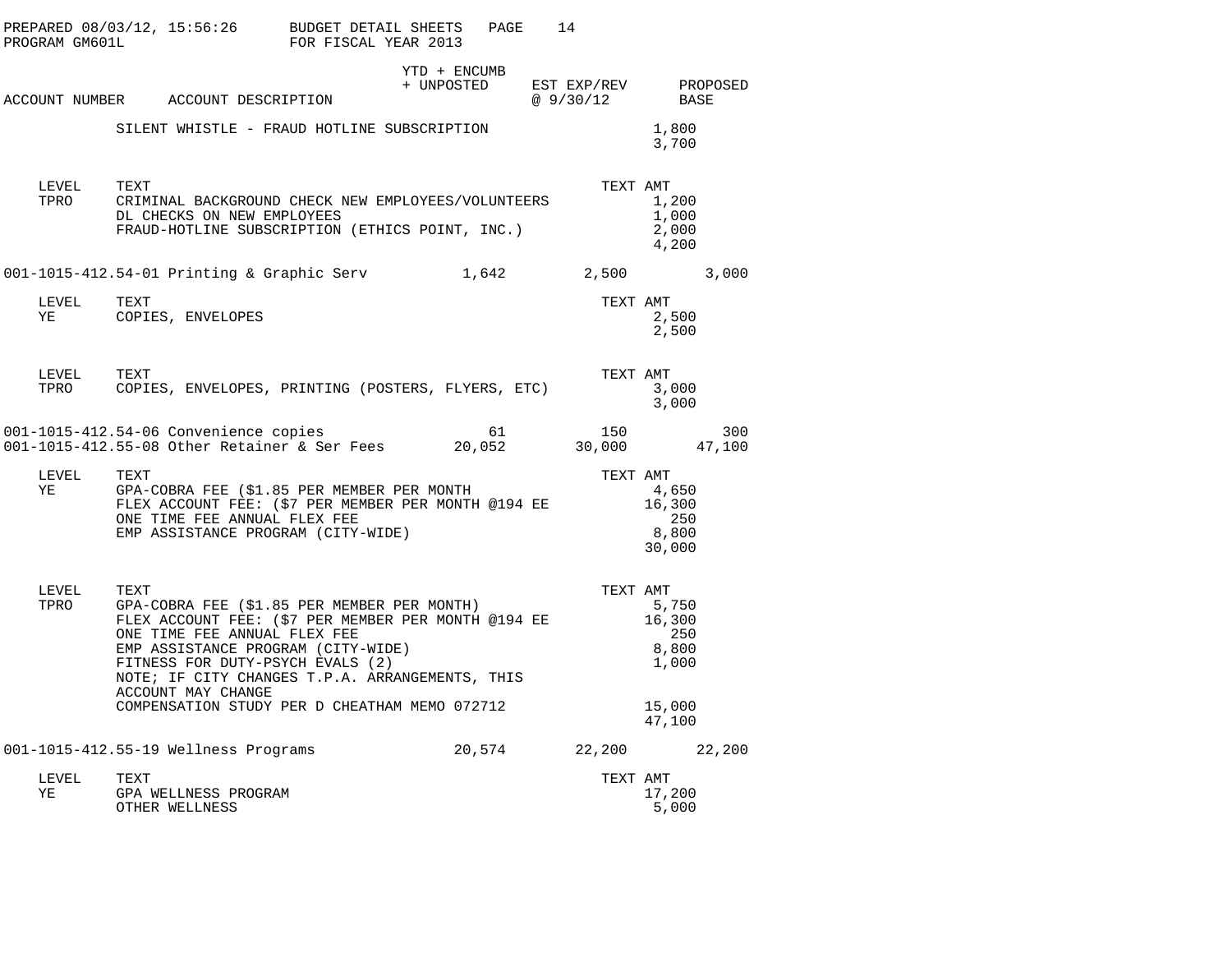| PROGRAM GM601L   | PREPARED 08/03/12, 15:56:26 BUDGET DETAIL SHEETS                                                                                                                                 | FOR FISCAL YEAR 2013 |                            | PAGE     | 15                                     |                                                       |     |
|------------------|----------------------------------------------------------------------------------------------------------------------------------------------------------------------------------|----------------------|----------------------------|----------|----------------------------------------|-------------------------------------------------------|-----|
|                  | ACCOUNT NUMBER ACCOUNT DESCRIPTION                                                                                                                                               |                      | YTD + ENCUMB<br>+ UNPOSTED |          | EST EXP/REV PROPOSED<br>@ 9/30/12 BASE | 22,200                                                |     |
| LEVEL<br>TPRO    | TEXT<br>GPA WELLNESS PROGRAM<br>OTHER WELLNESS<br>NOTE: IF CITY CHANGES T.P.A. FOR HEALTH, THIS<br>AMOUNT MAY CHANGE                                                             |                      |                            |          | TEXT AMT                               | 17,200<br>5,000<br>22,200                             |     |
|                  | 001-1015-412.60-01 Office Supplies & Mat                                                                                                                                         |                      |                            | 2,085    |                                        | 2,980 3,350                                           |     |
| LEVEL TEXT<br>YE | OFFICE SUPPLIES<br>PRINTER TONER                                                                                                                                                 |                      |                            |          | TEXT AMT                               | 2,200<br>780<br>2,980                                 |     |
| LEVEL<br>TPRO    | TEXT<br>OFFICE SUPPLIES<br>PRINTER TONER<br>INCLUDES SUPPLIES FOR HANDBOOKS, ORIENTATION,<br>WELCOME PACKETS                                                                     |                      |                            |          |                                        | TEXT AMT<br>2,500<br>850                              |     |
|                  | 001-1015-412.60-09 Recognition Awards                                                                                                                                            |                      |                            |          | 8,350 9,100 9,100                      | 3,350                                                 |     |
| LEVEL<br>YE      | TEXT<br>SERVICE AWARDS<br>SERVICE AWARDS LUNCHEON<br>RETIREMENT (GIFTS & RECEPTIONS) (3)<br>GREAT IDEAS PROGRAM                                                                  |                      |                            |          | TEXT AMT                               | 3,400<br>4,500<br>700<br>500<br>9,100                 |     |
| LEVEL<br>TPRO    | TEXT<br>SERVICE AWARDS<br>SERVICE AWARDS LUNCHEON<br>RETIREMENT (GIFTS & RECEPTIONS) (3)<br>GREAT IDEAS PROGRAM (PAYS SUGGESTION PROGRAM)<br>MOVE SUGGESTION PROGRAM TO NON-DEPT |                      |                            |          | TEXT AMT                               | 3,400<br>4,500<br>1,200<br>7,500<br>$7,500-$<br>9,100 |     |
|                  | 001-1015-412.60-13 Uniforms                                                                                                                                                      |                      |                            | $\Omega$ | $\Omega$                               |                                                       | 320 |
| LEVEL<br>TPRO    | TEXT<br>DEPT STAFF-2 BURLESON LOGO SHIRTS EA (8 SHIRTS)                                                                                                                          |                      |                            |          | TEXT AMT                               | 320<br>320                                            |     |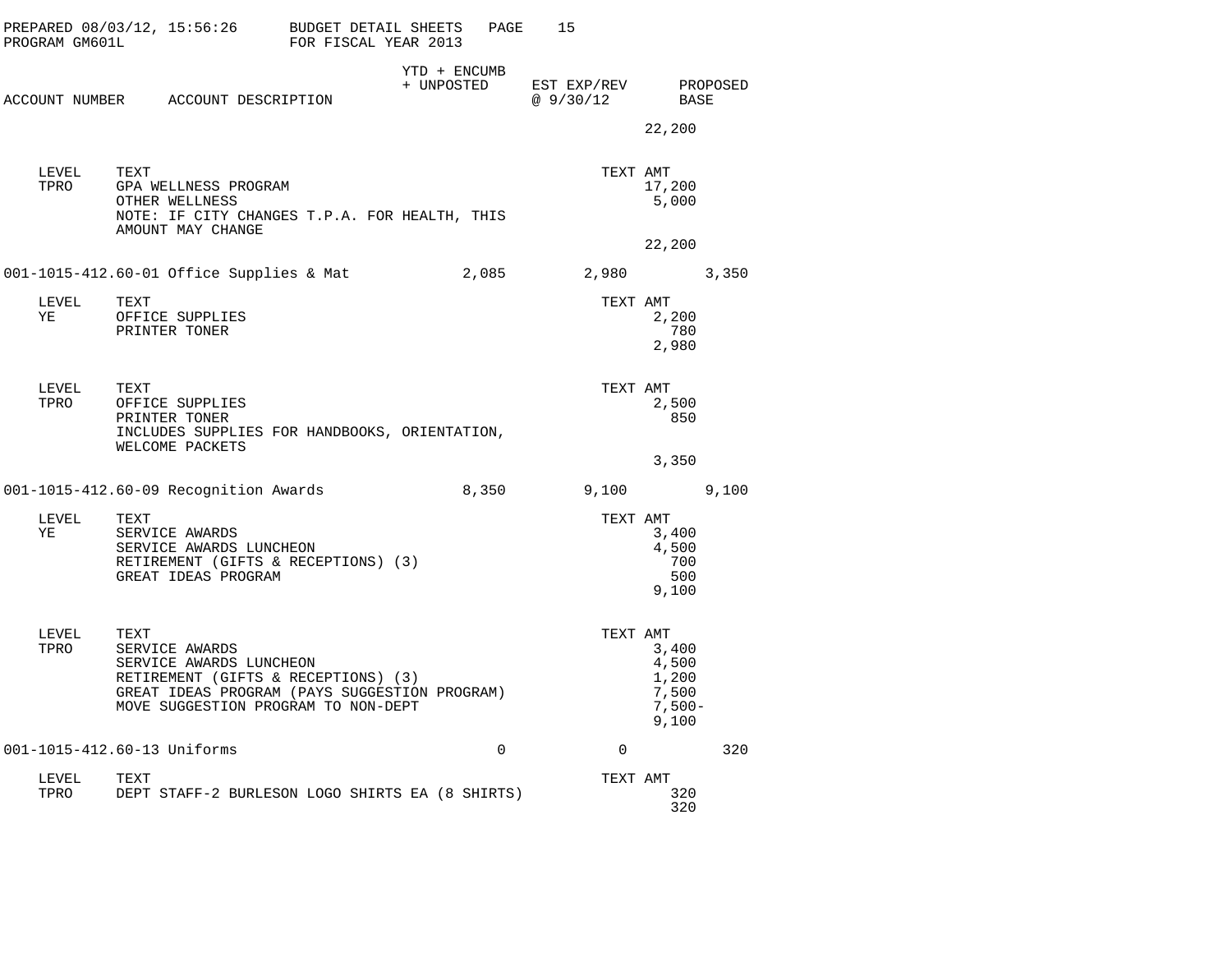|              | PROGRAM GM601L | PREPARED 08/03/12, 15:56:26                                                                                                                                                   | BUDGET DETAIL SHEETS<br>FOR FISCAL YEAR 2013 | PAGE                       | 16                      |                          |
|--------------|----------------|-------------------------------------------------------------------------------------------------------------------------------------------------------------------------------|----------------------------------------------|----------------------------|-------------------------|--------------------------|
|              |                | ACCOUNT NUMBER ACCOUNT DESCRIPTION                                                                                                                                            |                                              | YTD + ENCUMB<br>+ UNPOSTED | EST EXP/REV<br>@9/30/12 | PROPOSED<br>BASE         |
| $^\star$     | Operating      |                                                                                                                                                                               |                                              | 81,999                     | 115,600                 | 138,474                  |
|              |                | 001-1015-412.82-16 IT Contribution                                                                                                                                            |                                              | 19,960                     | 26,614                  | 23,254                   |
|              | LEVEL<br>ΥE    | TEXT<br>INFORMATION SRVCS CONTRIB RECLASSED FROM<br>ACCOUNT 34-03                                                                                                             |                                              |                            | TEXT AMT                | 25,591                   |
|              |                |                                                                                                                                                                               |                                              |                            |                         | 25,591                   |
|              | LEVEL<br>TPRO  | TEXT<br>INFORMATION SRVCS CONTRIB RECLASSED FROM<br>ACCOUNT 34-03                                                                                                             |                                              |                            | TEXT AMT                | 25,591                   |
|              |                |                                                                                                                                                                               |                                              |                            |                         | 25,591                   |
| $^\star$     |                | Utilities/Internal Chrgs                                                                                                                                                      |                                              | 19,960                     | 26,614                  | 23,254                   |
|              |                | 001-1015-412.73-01 Office Equipment                                                                                                                                           |                                              | $\Omega$                   | $\mathbf 0$             | 6,500                    |
|              | LEVEL<br>TPRO  | TEXT<br>PURCHASE/LEASE OF RICOH MACHINE COMBINING COPIER<br>COLOR PRINTER LASER PRINTER AND HEAVY DUTY SCANNER<br>FUNCTION TO ONE.<br>EQUIPMENT IN EXCESS OF 10 YEARS OF AGE. | THIS ELIMINATES FOUR PIECES OF               |                            | TEXT AMT                | 8,300                    |
|              |                | FINISHER FOR ABOVE MACHINE<br>TONER REPLACEMENT (1)<br>THE \$4000 AMT ABOVE WAS FOR A SEPARATE MACHINE                                                                        |                                              |                            |                         | 4,000<br>300<br>$4,000-$ |
|              |                | TONER REPLACEMENT WILL BE HANDLED THROUGH THE<br>CONVENIENCE COPY CHARGES                                                                                                     |                                              |                            |                         | $300 -$                  |
|              |                | TOTAL SHOULD BE \$6500 PER MARIA CONVERSATION<br>REGARDING NEW STATE QUOTE 070212                                                                                             |                                              |                            |                         | $1,800-$<br>6,500        |
| $^\star$     | Capital        |                                                                                                                                                                               |                                              | $\mathbf{0}$               | $\mathbf 0$             | 6,500                    |
| $\star\star$ |                | Human Resources<br>001-1016-414.30-01 City Attorney Fees                                                                                                                      |                                              | 352,915<br>190,407         | 456,976<br>196,000      | 500,616<br>165,000       |
|              | LEVEL<br>ΥE    | TEXT<br>ACCORDING TO TREND ON EXCEL WKBK 060512                                                                                                                               |                                              |                            | TEXT AMT                | 196,000<br>196,000       |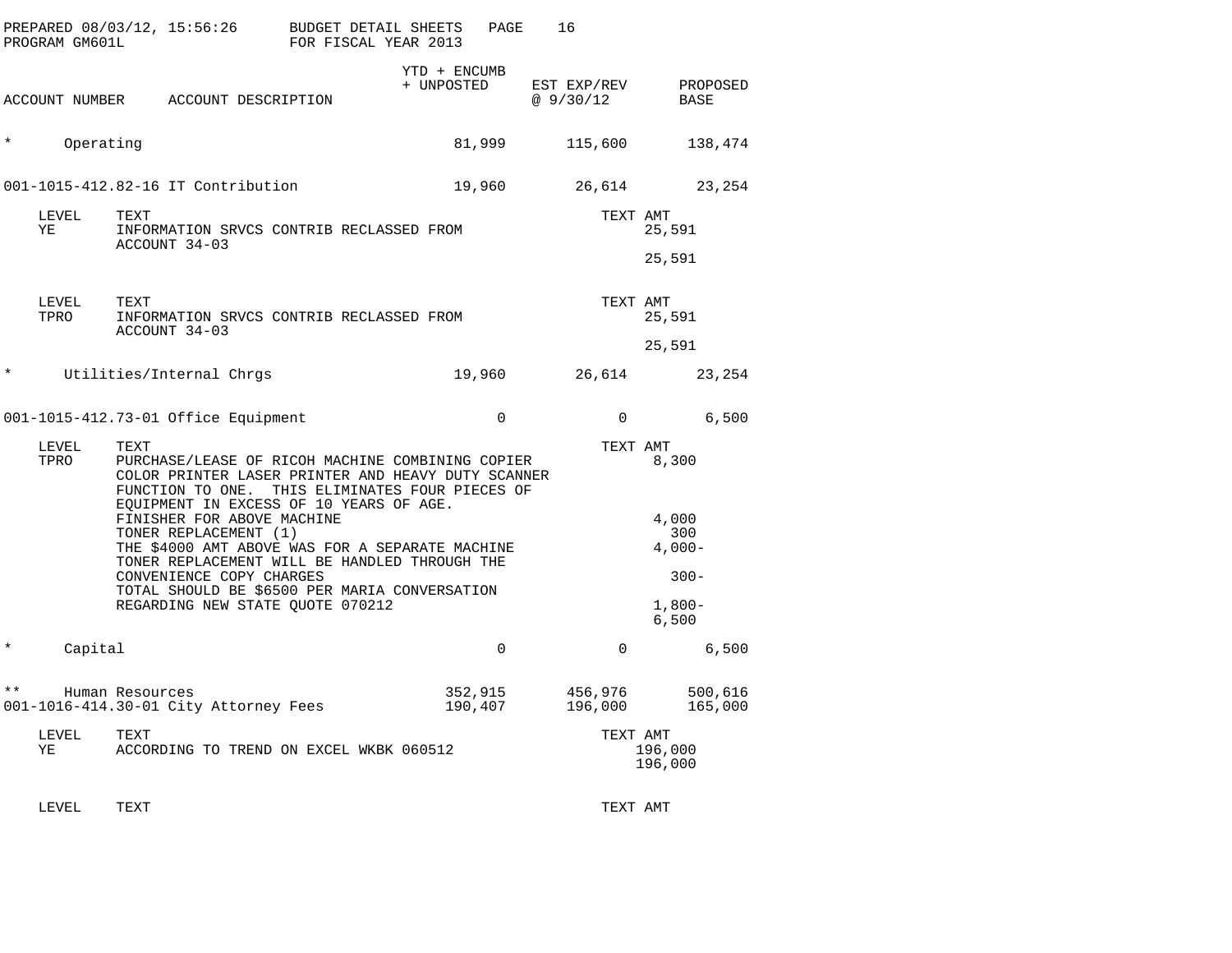| PREPARED 08/03/12, 15:56:26<br>PROGRAM GM601L                                                                             |                                                                                                                                                                                                                                                                                                                                                                                           | BUDGET DETAIL SHEETS<br>PAGE<br>FOR FISCAL YEAR 2013                                                         | 17                                                                                                               |                                                                                                                  |
|---------------------------------------------------------------------------------------------------------------------------|-------------------------------------------------------------------------------------------------------------------------------------------------------------------------------------------------------------------------------------------------------------------------------------------------------------------------------------------------------------------------------------------|--------------------------------------------------------------------------------------------------------------|------------------------------------------------------------------------------------------------------------------|------------------------------------------------------------------------------------------------------------------|
| ACCOUNT NUMBER                                                                                                            | ACCOUNT DESCRIPTION                                                                                                                                                                                                                                                                                                                                                                       | YTD + ENCUMB<br>+ UNPOSTED                                                                                   | EST EXP/REV<br>@9/30/12                                                                                          | PROPOSED<br>BASE                                                                                                 |
| TPRO                                                                                                                      | ACCORDING TO EXCEL WKBK 06/05/12                                                                                                                                                                                                                                                                                                                                                          |                                                                                                              |                                                                                                                  | 165,000<br>165,000                                                                                               |
|                                                                                                                           | 001-1016-414.30-02 Other Legal Retainer Fees                                                                                                                                                                                                                                                                                                                                              | 5,504                                                                                                        | 11,000                                                                                                           | 11,000                                                                                                           |
| LEVEL<br>TEXT<br>ΥE                                                                                                       | PER AMANDA                                                                                                                                                                                                                                                                                                                                                                                |                                                                                                              | TEXT AMT                                                                                                         | 11,000<br>11,000                                                                                                 |
| TEXT<br>LEVEL<br>TPRO                                                                                                     | PER AMANDA                                                                                                                                                                                                                                                                                                                                                                                |                                                                                                              | TEXT AMT                                                                                                         | 11,000<br>11,000                                                                                                 |
|                                                                                                                           | 001-1016-414.31-01 Mun Ct Legal Retain Fees                                                                                                                                                                                                                                                                                                                                               | 31,713                                                                                                       | 50,000                                                                                                           | $\Omega$                                                                                                         |
| LEVEL<br>TEXT<br>TPRO                                                                                                     | MOVED TO 3015 MUNICIPAL COURT                                                                                                                                                                                                                                                                                                                                                             |                                                                                                              | TEXT AMT                                                                                                         |                                                                                                                  |
| $\star$<br>Operating                                                                                                      |                                                                                                                                                                                                                                                                                                                                                                                           | 227,624                                                                                                      | 257,000                                                                                                          | 176,000                                                                                                          |
| $\star\star$<br>Legal Services<br>001-1017-412.10-01 Salaries<br>001-1017-412.20-01 FICA Taxes<br>001-1017-412.21-01 TMRS | 001-1017-412.13-01 Longevity Pay<br>001-1017-412.16-01 Car Allowance<br>001-1017-412.20-02 Medicare Taxes<br>001-1017-412.20-03 Unemployment Taxes<br>001-1017-412.22-01 Workers' Compensation Ins<br>001-1017-412.22-02 Health Insurance<br>001-1017-412.22-04 Dental Insurance<br>001-1017-412.22-05 Life Insurance<br>Salaries & Benefits<br>001-1017-412.50-01 Memberships & Licenses | 227,624<br>52,397<br>28<br>4,846<br>3,566<br>834<br>261<br>8,147<br>63<br>5,342<br>300<br>29<br>75,813<br>65 | 257,000<br>64,873<br>111<br>6,000<br>4,418<br>1,033<br>261<br>10,092<br>78<br>6,854<br>360<br>35<br>94,115<br>65 | 176,000<br>64,878<br>288<br>6,000<br>4,412<br>1,032<br>261<br>10,682<br>78<br>7,260<br>360<br>33<br>95,284<br>75 |
|                                                                                                                           |                                                                                                                                                                                                                                                                                                                                                                                           |                                                                                                              |                                                                                                                  |                                                                                                                  |
| LEVEL<br>TEXT<br>ΥE                                                                                                       | TAMIO MEMBERSHIP                                                                                                                                                                                                                                                                                                                                                                          |                                                                                                              | TEXT AMT                                                                                                         | 65<br>65                                                                                                         |
| LEVEL<br>TEXT<br>TPRO                                                                                                     | TAMIO MEMBERSHIP                                                                                                                                                                                                                                                                                                                                                                          |                                                                                                              | TEXT AMT                                                                                                         | 75<br>75                                                                                                         |
|                                                                                                                           | 001-1017-412.50-02 Subscriptions/Books/Pub                                                                                                                                                                                                                                                                                                                                                | 35                                                                                                           | 35                                                                                                               | 40                                                                                                               |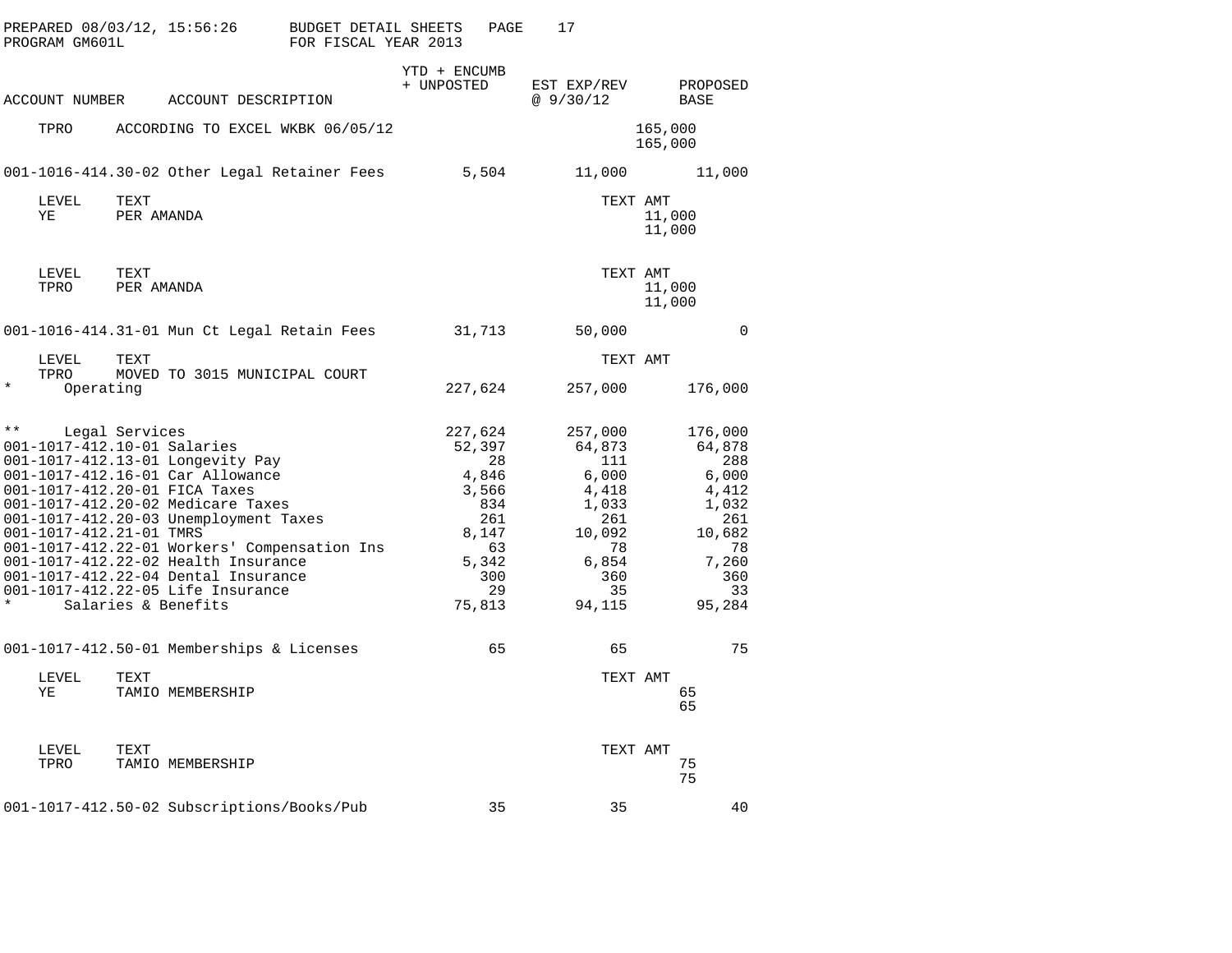|               |                                                                                                                                                                                                                                      |                                                                                                                                     |     | 18                                           |                                         |       |
|---------------|--------------------------------------------------------------------------------------------------------------------------------------------------------------------------------------------------------------------------------------|-------------------------------------------------------------------------------------------------------------------------------------|-----|----------------------------------------------|-----------------------------------------|-------|
|               | ACCOUNT NUMBER ACCOUNT DESCRIPTION                                                                                                                                                                                                   | YTD + ENCUMB                                                                                                                        |     | + UNPOSTED EST EXP/REV PROPOSED<br>@ 9/30/12 | BASE                                    |       |
| LEVEL<br>YE   | TEXT<br>THE STAR GROUP (BURLESON STAR SUBSCRIPTION)                                                                                                                                                                                  |                                                                                                                                     |     | TEXT AMT                                     | 35<br>35                                |       |
| LEVEL<br>TPRO | TEXT<br>THE STAR GROUP (BURLESON STAR SUBSCRIPTION)                                                                                                                                                                                  |                                                                                                                                     |     | TEXT AMT                                     | 40<br>40                                |       |
|               | 001-1017-412.50-03 Personnel Dev & Activity                                                                                                                                                                                          |                                                                                                                                     | 748 | 714                                          |                                         | 1,000 |
| LEVEL<br>YE   | TEXT<br>ANNUAL TAMIO CONFERENCE, ROUND ROCK, JUNE 2012<br>REGISTRATION<br>HOTEL<br>MILEAGE<br>FOOD<br>BASIC PIO SCHOOL, TX DEPT EMERGENCY MGMT, AUSTIN<br>CITY PER DIEM ALLOWED \$148 FOR FOOD<br>FOUR-DAY CONFERENCE, FEBRUARY 2012 | STATE REIMBURSED \$432.89 FOR HOTEL AND MILEAGE                                                                                     |     | TEXT AMT                                     | 165<br>220<br>140<br>50<br>139<br>714   |       |
| LEVEL<br>TPRO | TEXT<br>ANNUAL TAMIO CONFERENCE (LOCATION TBA)<br>REGISTRATION<br>FOOD<br>ADVANCED PIO SCHOOL, MARYLAND<br>THIS IS JUST AN ESTIMATE                                                                                                  | HOTEL (ESTIMATE SINCE DON'T KNOW LOCATION)<br>MILEAGE (ESTIMATE SINCE DON'T KNOW LOCATION)<br>HOTEL AND TRAVEL SHOULD BE REIMBURSED |     | TEXT AMT                                     | 165<br>300<br>180<br>50<br>305<br>1,000 |       |
|               | 001-1017-412.53-01 Cell Telephones                                                                                                                                                                                                   |                                                                                                                                     | 882 |                                              | 1,080                                   | 1,135 |
| LEVEL<br>ΥE   | TEXT<br>MONTHLY CHARGE IS \$91 IN 2011                                                                                                                                                                                               |                                                                                                                                     |     | TEXT AMT                                     | 1,080<br>1,080                          |       |
| LEVEL<br>TPRO | TEXT<br>MONTHLY CHARGE BECAME \$91 IN FY 2012<br>BUILT IN A 5 PERCENT CUSHION FOR FY 2013                                                                                                                                            |                                                                                                                                     |     | TEXT AMT                                     | 1,135                                   |       |
|               |                                                                                                                                                                                                                                      |                                                                                                                                     |     |                                              | 1,135                                   |       |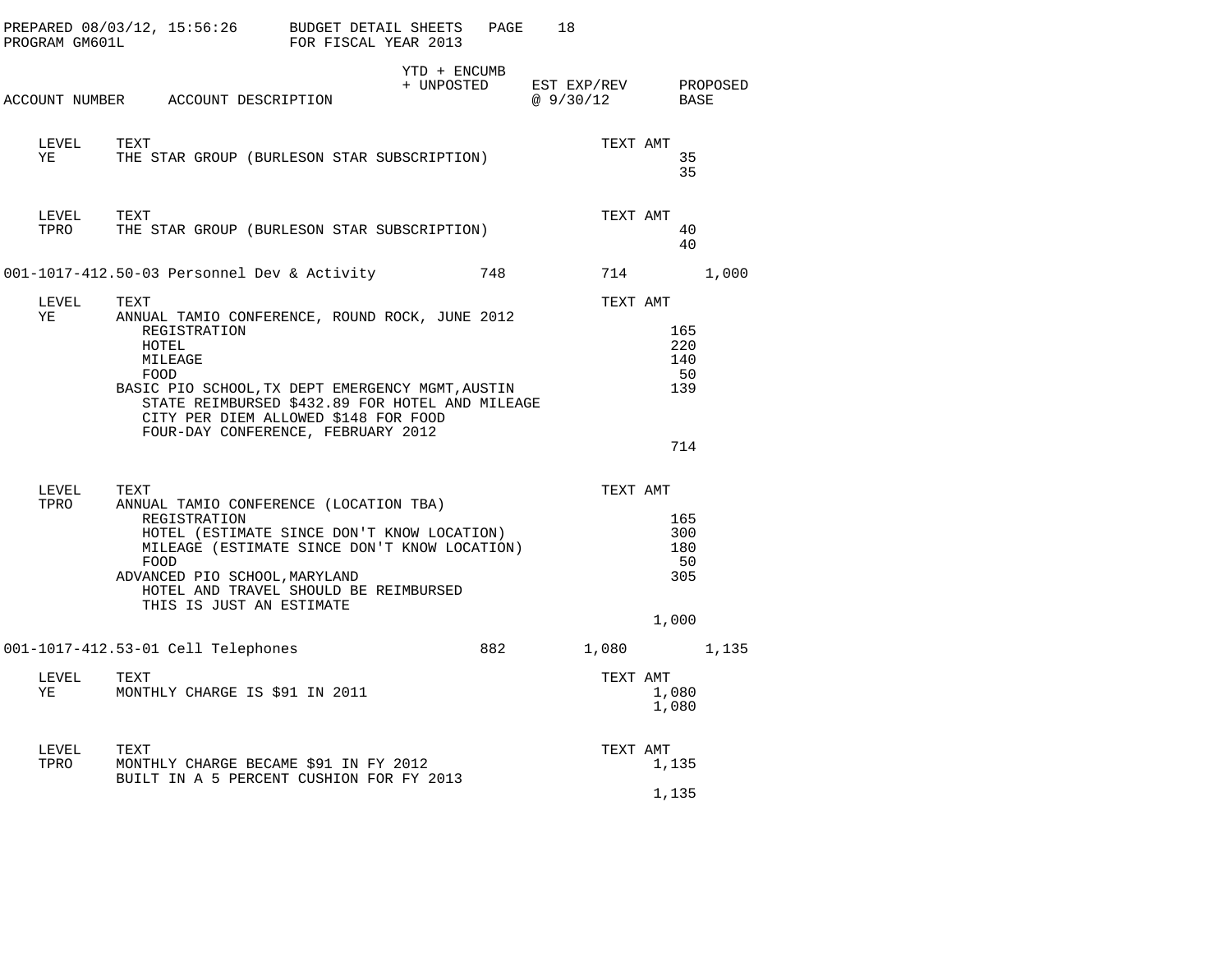|          | PROGRAM GM601L | PREPARED 08/03/12, 15:56:26                                                                                 | BUDGET DETAIL SHEETS<br>FOR FISCAL YEAR 2013 |                            | PAGE           | 19                       |                        |          |
|----------|----------------|-------------------------------------------------------------------------------------------------------------|----------------------------------------------|----------------------------|----------------|--------------------------|------------------------|----------|
|          |                | ACCOUNT NUMBER ACCOUNT DESCRIPTION                                                                          |                                              | YTD + ENCUMB<br>+ UNPOSTED |                | EST EXP/REV<br>@ 9/30/12 | BASE                   | PROPOSED |
|          |                | 001-1017-412.53-02 Access Fees                                                                              |                                              |                            | 444            | 540                      |                        | 540      |
|          | LEVEL<br>ΥE    | TEXT<br>MONTHLY CHARGE IS \$45 X 12                                                                         |                                              |                            |                | TEXT AMT                 | 540<br>540             |          |
|          | LEVEL<br>TPRO  | TEXT<br>MONTHLY CHARGE IS \$45                                                                              |                                              |                            |                | TEXT AMT                 | 540<br>540             |          |
|          |                | 001-1017-412.54-06 Convenience copies                                                                       |                                              |                            | $\overline{4}$ | 50                       |                        | 200      |
|          | LEVEL<br>YE    | TEXT<br>THIS ACCOUNT WAS NOT ESTABLISHED UNTIL APRIL 2012                                                   |                                              |                            |                | TEXT AMT                 | 50<br>50               |          |
|          | LEVEL<br>TPRO  | TEXT<br>COPIES MADE TO CMO COPIER/PRINTER<br>REAMS OF PAPER FOR COMMUNICATIONS PRINTER                      |                                              |                            |                | TEXT AMT                 | 140<br>60<br>200       |          |
|          |                | 001-1017-412.60-01 Office Supplies & Mat                                                                    |                                              |                            | 204            | 400                      |                        | 500      |
|          | LEVEL<br>ΥE    | TEXT<br>PRINTER TONER, 3X100, \$300<br>COPY PAPER/THIS MOVED TO 54.06 IN APRIL<br>PENS, PLASTIC BINDERS     |                                              |                            |                | TEXT AMT                 | 300<br>20<br>80<br>400 |          |
|          | LEVEL<br>TPRO  | TEXT<br>PRINTER TONER, 4X100, \$400<br>PENS, CLIPS, NOTEPADS, HIGHLIGHTERS<br>AWARD BINDERS, PLASTIC SHEETS |                                              |                            |                | TEXT AMT                 | 400<br>60<br>40<br>500 |          |
| $^\star$ | Operating      |                                                                                                             |                                              |                            | 2,382          | 2,884                    |                        | 3,490    |
|          |                | 001-1017-412.82-16 IT Contribution                                                                          |                                              |                            | 6,116          | 8,155                    |                        | 6,826    |
|          | LEVEL<br>ΥE    | TEXT<br>INFORMATION SRVCS CONTRIB RECLASSED FROM                                                            |                                              |                            |                | TEXT AMT                 | 7,746                  |          |
|          |                | ACCOUNT 34-03                                                                                               |                                              |                            |                |                          | 7,746                  |          |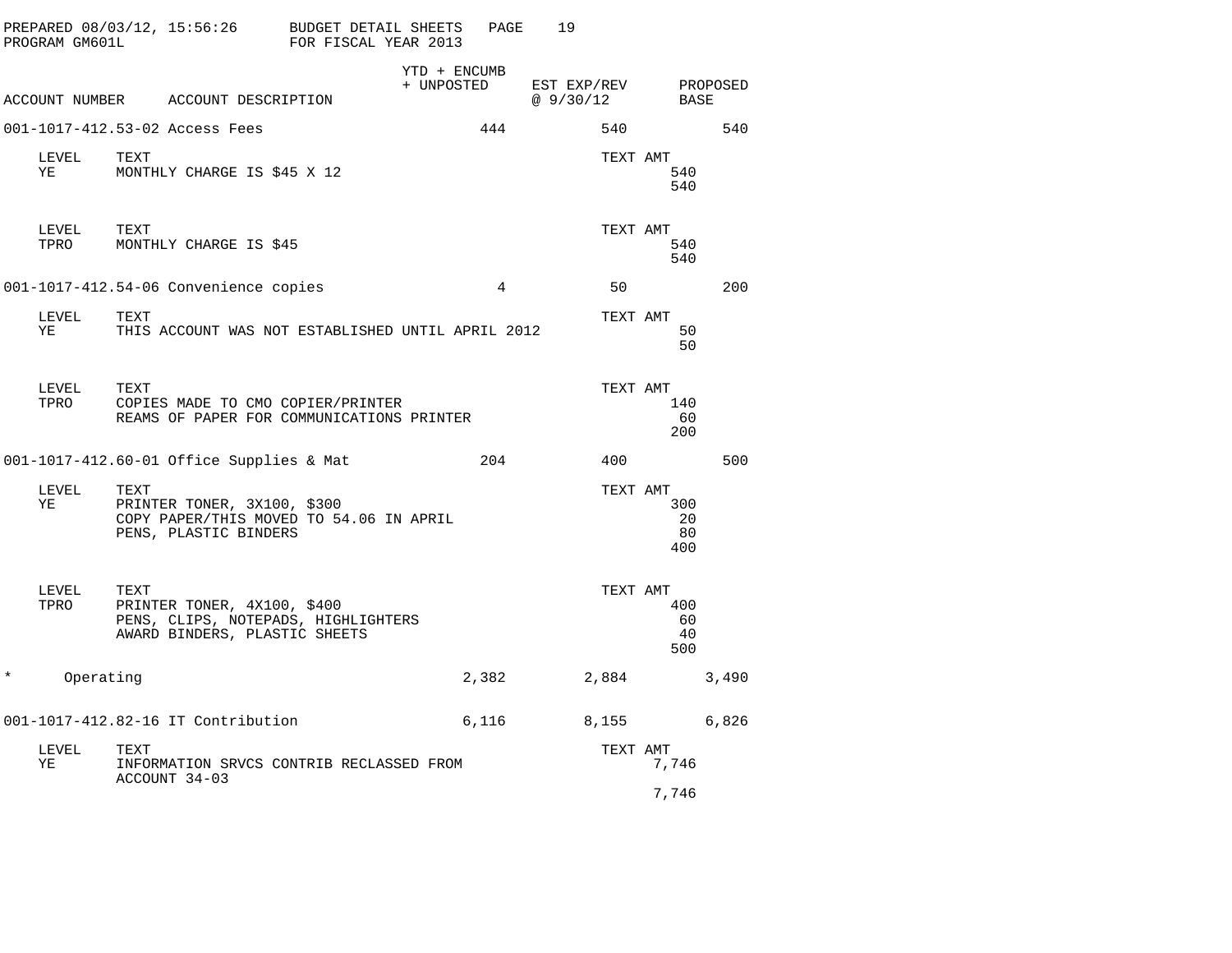|              | PROGRAM GM601L        | PREPARED 08/03/12, 15:56:26                                                                                           | <b>BUDGET DETAIL SHEETS</b><br>FOR FISCAL YEAR 2013 |                                    | PAGE                 | 20                                 |                                       |
|--------------|-----------------------|-----------------------------------------------------------------------------------------------------------------------|-----------------------------------------------------|------------------------------------|----------------------|------------------------------------|---------------------------------------|
|              | <b>ACCOUNT NUMBER</b> | ACCOUNT DESCRIPTION                                                                                                   |                                                     | YTD + ENCUMB<br>+ UNPOSTED         |                      | EST EXP/REV<br>@9/30/12            | PROPOSED<br>BASE                      |
|              | LEVEL<br>TPRO         | TEXT<br>INFORMATION SRVCS CONTRIB RECLASSED FROM<br>ACCOUNT 34-03                                                     |                                                     |                                    |                      |                                    | TEXT AMT<br>7,746                     |
|              |                       |                                                                                                                       |                                                     |                                    |                      |                                    | 7,746                                 |
| $\star$      |                       | Utilities/Internal Chrgs                                                                                              |                                                     |                                    | 6,116                | 8,155                              | 6,826                                 |
| $\star\star$ |                       | Communications<br>001-1098-382.40-01 Stop Loss Reimbursement                                                          |                                                     | 84,311<br>475,859                  |                      | 105,154<br>500,000                 | 105,600<br>$\Omega$                   |
|              | LEVEL<br>ΥE           | TEXT<br>AMOUNT REQUIRED TO MAKE NET COST MAX OF \$2688114                                                             |                                                     |                                    |                      |                                    | TEXT AMT<br>500,000<br>500,000        |
|              |                       | 001-1098-383.90-01 Misc Rev - General Govt                                                                            |                                                     |                                    | 13,434               | 13,624                             | $\Omega$                              |
|              | LEVEL<br>ΥE           | TEXT<br>ESTIMATE BASED ON CURRENT YTD=(3 QTRS)<br>+REMAINING (1QTR)                                                   |                                                     |                                    |                      |                                    | TEXT AMT<br>10,224<br>3,400<br>13,624 |
| $\star$      |                       |                                                                                                                       |                                                     |                                    | 489,293              | 513,624                            | $\Omega$                              |
|              |                       | 001-1098-419.52-10 Health Insurance Premiums<br>001-1098-419.52-11 TPA/Claims<br>001-1098-419.52-12 Stop Loss Premium |                                                     | 1,526,256-<br>2,048,436<br>246,506 |                      | 2,275,513-<br>2,724,688<br>307,050 | 2,275,513-<br>2, 275, 513<br>$\Omega$ |
|              | LEVEL<br>ΥE           | TEXT<br>ACCORDING TO HANDWRITTEN ANALYSIS                                                                             |                                                     |                                    |                      |                                    | TEXT AMT<br>307,050<br>307,050        |
|              |                       | 001-1098-419.52-13 TPA Admin Fees                                                                                     |                                                     | 142,132                            |                      | 170,000                            | $\mathbf 0$                           |
|              | LEVEL<br>ΥE           | TEXT<br>ACCORDING TO HANDWRITTEN ANALYSIS 060512                                                                      |                                                     |                                    |                      |                                    | TEXT AMT<br>170,000<br>170,000        |
| $\ast$       | Operating             |                                                                                                                       |                                                     | 910,818                            |                      | 926,225                            | $\mathbf 0$                           |
| * *          |                       | Risk Management<br>001-1099-419.10-99 Salary Savings (TO)<br>001-1099-419.15-02 Market Adjustment Fund                |                                                     | 1,400,111                          | $\Omega$<br>$\Omega$ | 1,439,849<br>$\Omega$<br>$\Omega$  | $\Omega$<br>$125, 269 -$<br>605,000   |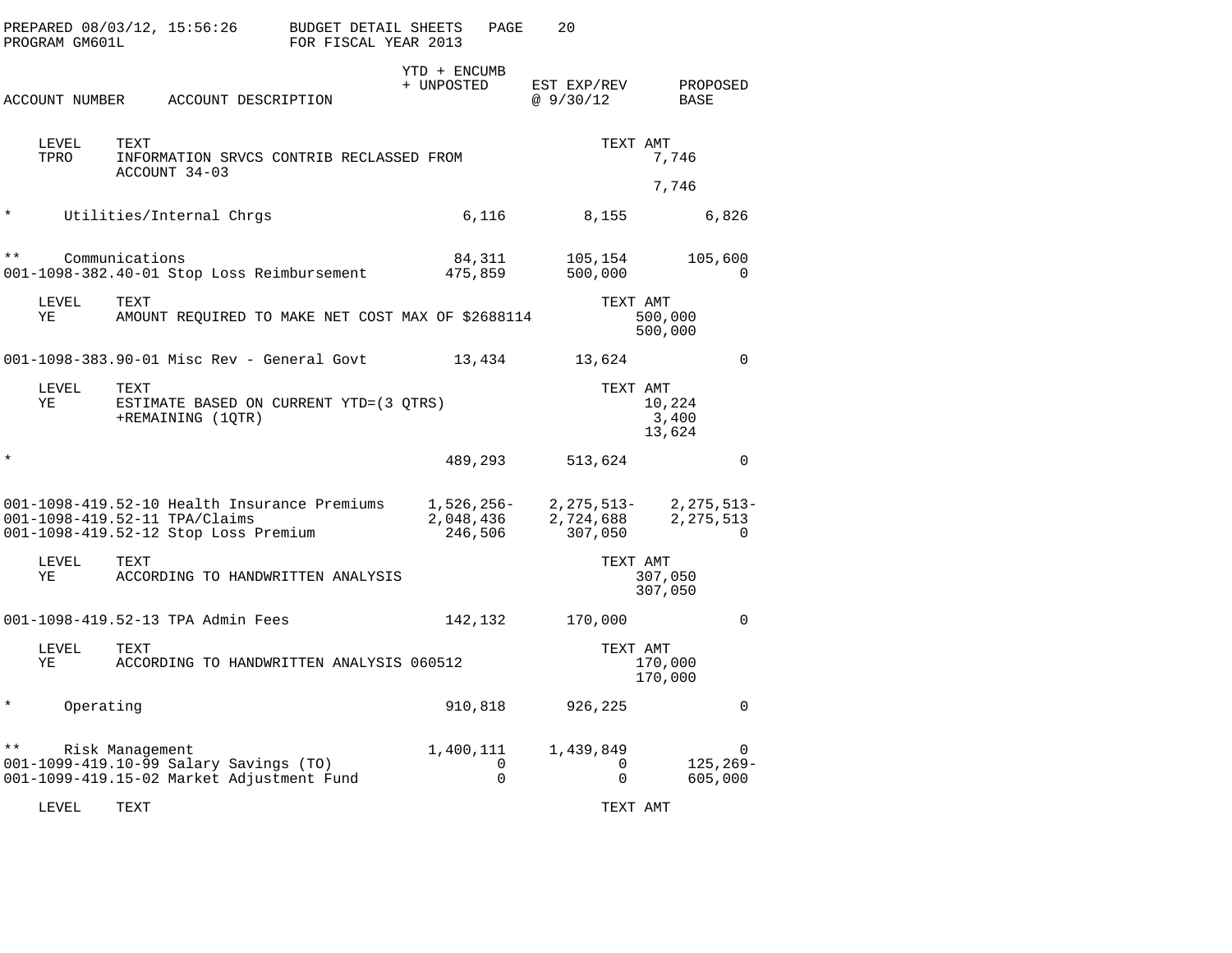| PROGRAM GM601L | PREPARED $08/03/12$ , $15:56:26$ BUDGET DETAIL SHEETS                                                                                                                                                                                                                                                                                           | FOR FISCAL YEAR 2013 | PAGE                   | 21             |                                                  |
|----------------|-------------------------------------------------------------------------------------------------------------------------------------------------------------------------------------------------------------------------------------------------------------------------------------------------------------------------------------------------|----------------------|------------------------|----------------|--------------------------------------------------|
|                | ACCOUNT NUMBER ACCOUNT DESCRIPTION                                                                                                                                                                                                                                                                                                              | YTD + ENCUMB         | + UNPOSTED EST EXP/REV | @ 9/30/12      | PROPOSED<br><b>BASE</b>                          |
| TPRO           | GENERAL FUND CIVILIAN<br>IT FUND<br>EQP SVCS FUND<br>GENERAL FUND PD/FD STEP                                                                                                                                                                                                                                                                    |                      |                        |                | 265,000<br>16,000<br>9,000<br>315,000<br>605,000 |
| $\ast$         | Salaries & Benefits                                                                                                                                                                                                                                                                                                                             |                      | $\overline{0}$         | $\overline{0}$ | 479,731                                          |
|                | 001-1099-419.32-09 Other Financial Services                                                                                                                                                                                                                                                                                                     | 3,500                |                        | 3,500          | 3,500                                            |
| LEVEL<br>YE    | TEXT<br>CONTINUING DISCLOSURE FEE                                                                                                                                                                                                                                                                                                               |                      |                        | TEXT AMT       | 3,500<br>3,500                                   |
| LEVEL<br>TPRO  | TEXT<br>CONTINUING DISCLOSURE FEE                                                                                                                                                                                                                                                                                                               |                      |                        | TEXT AMT       | 3,500<br>3,500                                   |
|                | 001-1099-419.35-01 Community Newsletter                                                                                                                                                                                                                                                                                                         |                      | 16,604                 |                | 25,790 27,081                                    |
| LEVEL<br>ΥE    | TEXT<br>10 CITY FOCUS NEWSLETTERS IN UTILITY BILLS<br>GRAPHIC DESIGN/PRINTING FOR CITY FOCUS, \$6163/85%<br>PRINTING FOR CITY FOCUS, \$10,115/85%<br>STUFF/FOLD/MAIL FOR 10 CITY FOCUS, \$9227/85%<br>CONSTANT CONTACT E-NEWSLETTER, \$286/85%                                                                                                  |                      |                        | TEXT AMT       | 6,163<br>10,115<br>9,226<br>286<br>25,790        |
| LEVEL<br>TPRO  | TEXT<br>10 CITY FOCUS NEWSLETTERS IN UTILITY BILLS<br>GRAPHIC DESIGN/PRINTING FOR CITY FOCUS, \$6162/85%<br>PRINTING FOR CITY FOCUS, \$10,200/85%<br>STUFF/FOLD/MAIL FOR 10 CITY FOCUS, \$10,433/85%<br>CONSTANT CONTACT WEEKLY E-NEWSLETTER, \$286/85%<br>BUILT IN A 5 PERCENT CUSHION FOR CITY FOCUS DUE<br>TO FLUCTUATION IN CSG AND POSTAGE |                      |                        | TEXT AMT       | 6,162<br>10,200<br>10,433<br>- 286<br>27,081     |
|                | 001-1099-419.42-02 Telephone Maint & Repair                                                                                                                                                                                                                                                                                                     |                      | $\mathbf 0$            | $\mathbf 0$    | 250                                              |
| LEVEL<br>ΥE    | TEXT<br>THIS ACCOUNT HAS BEEN USED FOR SBC MAINT IN THE<br>PAST. NO LONGER NECESSARY WITH CHARTER                                                                                                                                                                                                                                               |                      |                        | TEXT AMT       |                                                  |
|                | HEADSETS, ETC PER S BRADLEY                                                                                                                                                                                                                                                                                                                     |                      |                        |                | 500<br>500                                       |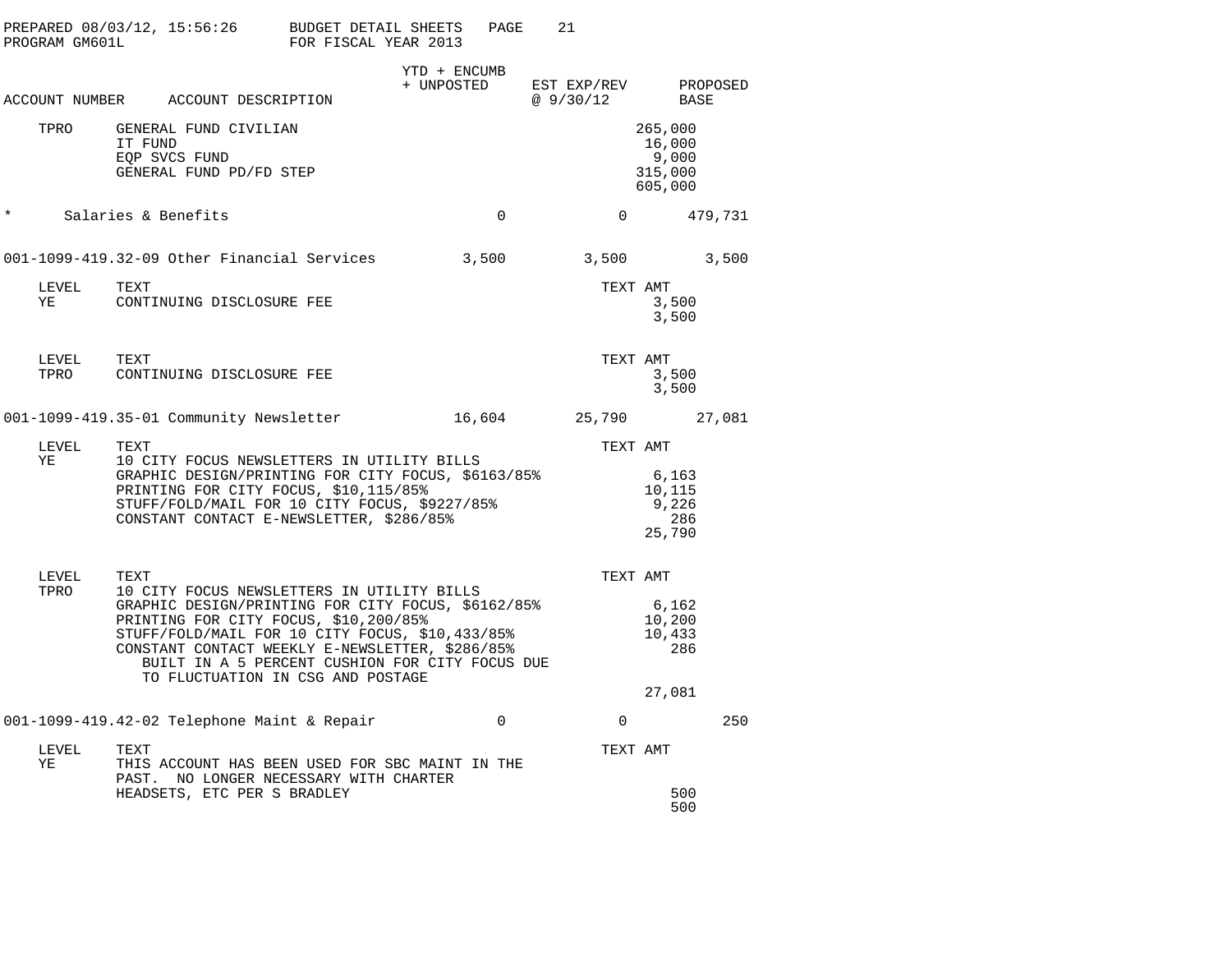| PROGRAM GM601L | PREPARED $08/03/12$ , $15:56:26$ BUDGET DETAIL SHEETS                                                                                                                                                                                                                                                                                                                                                                                                                                                                                                                      | FOR FISCAL YEAR 2013 | PAGE         | 22                                                |                                                                                                                       |     |
|----------------|----------------------------------------------------------------------------------------------------------------------------------------------------------------------------------------------------------------------------------------------------------------------------------------------------------------------------------------------------------------------------------------------------------------------------------------------------------------------------------------------------------------------------------------------------------------------------|----------------------|--------------|---------------------------------------------------|-----------------------------------------------------------------------------------------------------------------------|-----|
|                | ACCOUNT NUMBER ACCOUNT DESCRIPTION                                                                                                                                                                                                                                                                                                                                                                                                                                                                                                                                         |                      | YTD + ENCUMB | + UNPOSTED EST EXP/REV PROPOSED<br>@ 9/30/12 BASE |                                                                                                                       |     |
| LEVEL TEXT     | TPRO PER EMAIL 060512                                                                                                                                                                                                                                                                                                                                                                                                                                                                                                                                                      |                      |              |                                                   | TEXT AMT<br>250<br>250                                                                                                |     |
|                | 001-1099-419.50-01 Memberships & Licenses 45,090 46,403 46,393                                                                                                                                                                                                                                                                                                                                                                                                                                                                                                             |                      |              |                                                   |                                                                                                                       |     |
| LEVEL<br>YE    | TEXT<br>TEXAS MUNICIPAL LEAGUE 3247 GF 573 WS<br>NCTCOG 2383 GF 421 WS<br>SAMS CLUB 42.5 GF 7.50 WS (BUYBOARD IS FREE)<br>STATE COMPTROLLER (STATE COOP PURCH PROG)85 GF 15<br>ICMA PERFORMANCE MEASURE. 4717 GF + 3400 GF<br>NATIONAL LEAGUE OF CITIES 2769 GF 489 WS<br>TARRANT REGIONAL TRANS COALITION 3119 GF 550 WS<br>COUNCIL OF DEV & FINANCE AGENCIES 340 GF 60 WS<br>CLETRAN PARTICIPATION 19024 GF 3357 WS<br>NCTCOG REGIONAL EMERG PREPAREDNESS 3400 GF 600 WS<br>ROTARY CLUB HOLIDAY FLAG PROGRAM 476 GF 84 WS<br>IRVING TRANSPORTATION SUMMIT 3400 GF 600 WS |                      |              |                                                   | TEXT AMT<br>3,247<br>2,383<br>43<br>85<br>8,117<br>2,769<br>3,119<br>340<br>19,024<br>3,400<br>476<br>3,400<br>46,403 |     |
| LEVEL<br>TPRO  | TEXT<br>TEXAS MUNICIPAL LEAGUE 3252F 578 WS<br>NCTCOG 2593 GR 458 WS<br>SAMS CLUB 42.5 GF 7.50 WS (BUYBOARD IS FREE)<br>STATE COMPTROLLER (STATE COOP PURCH PROG)85 GF 15<br>ICMA PERFORMANCE MEASURE. 4717 GF 833 WS<br>NATIONAL LEAGUE OF CITIES 2769 GF 489 WS<br>TARRANT REGIONAL TRANS COALITION 3145 GF 554 WS<br>COUNCIL OF DEV & FINANCE AGENCIES 340 GF 60 WS<br>CLETRAN PARTICIPATION 22143 GF 3907 WS<br>NCTCOG REGIONAL EMERG PREPAREDNESS 3400 GF 600 WS<br>ROTARY CLUB HOLIDAY FLAG PROGRAM 476 GF 84 WS<br>IRVING TRANSPORTATION SUMMIT 3400 GF 600 WS      |                      |              | TEXT AMT                                          | 3,252<br>2,593<br>43<br>85<br>4,747<br>2,769<br>3,145<br>340<br>22,143<br>3,400<br>476<br>3,400<br>46,393             |     |
|                | 001-1099-419.50-02 Subscriptions/Books/Pub 846 846                                                                                                                                                                                                                                                                                                                                                                                                                                                                                                                         |                      |              |                                                   |                                                                                                                       | 846 |
| LEVEL<br>YE    | TEXT<br>CITYBASE.NET 995 846 GF 149 WS                                                                                                                                                                                                                                                                                                                                                                                                                                                                                                                                     |                      |              |                                                   | TEXT AMT<br>846<br>846                                                                                                |     |
| LEVEL<br>TPRO  | TEXT<br>CITYBASE.NET 995 846 GF 149 WS                                                                                                                                                                                                                                                                                                                                                                                                                                                                                                                                     |                      |              |                                                   | TEXT AMT<br>846                                                                                                       |     |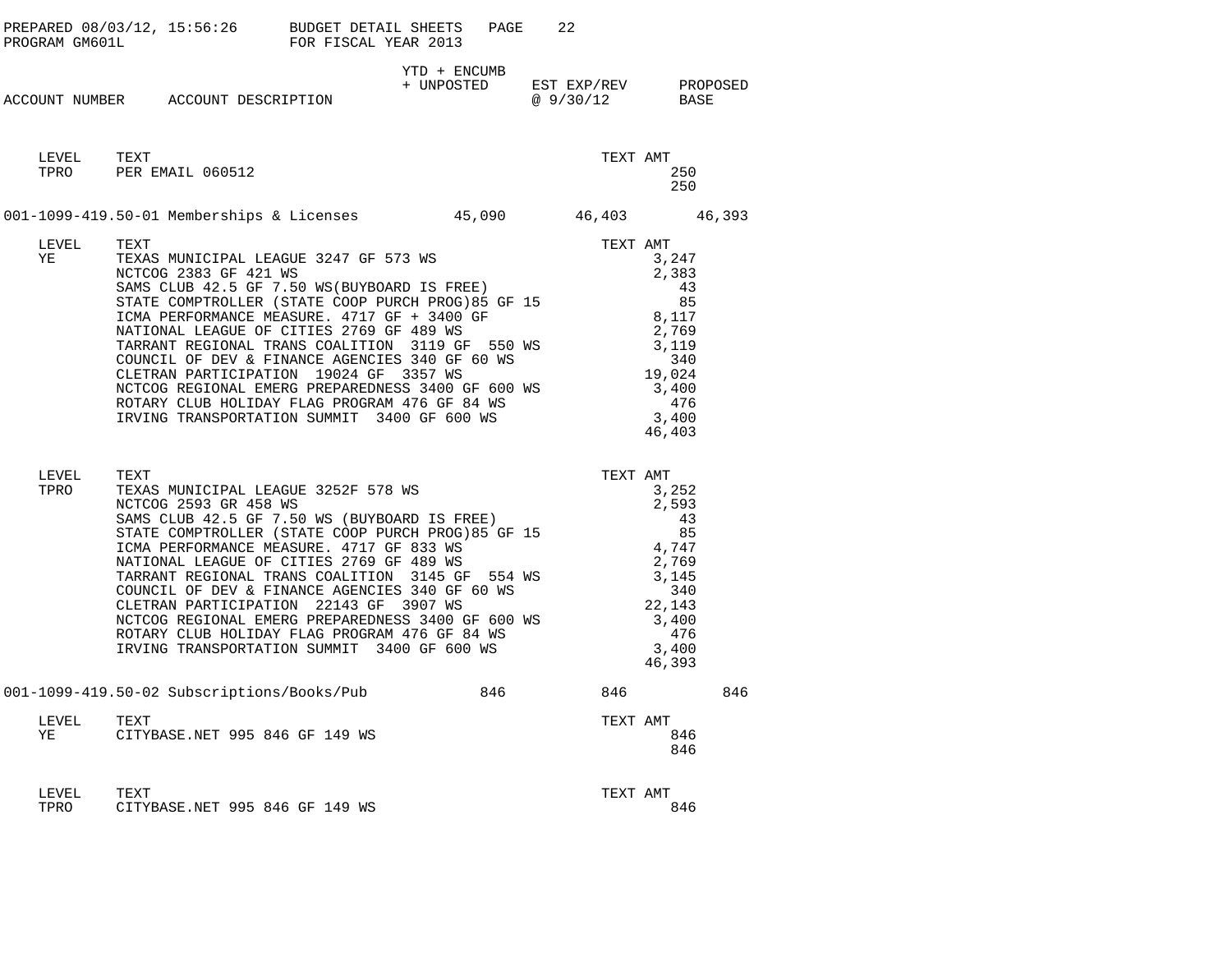| PROGRAM GM601L |      |                                                                                  | PREPARED 08/03/12, 15:56:26 BUDGET DETAIL SHEETS<br>FOR FISCAL YEAR 2013                                                                                                                                                                            |                            | PAGE                       | 23                          |                                                  |                             |
|----------------|------|----------------------------------------------------------------------------------|-----------------------------------------------------------------------------------------------------------------------------------------------------------------------------------------------------------------------------------------------------|----------------------------|----------------------------|-----------------------------|--------------------------------------------------|-----------------------------|
|                |      | ACCOUNT NUMBER ACCOUNT DESCRIPTION                                               |                                                                                                                                                                                                                                                     | YTD + ENCUMB<br>+ UNPOSTED |                            | EST EXP/REV<br>@ 9/30/12    | BASE                                             | PROPOSED                    |
|                |      |                                                                                  |                                                                                                                                                                                                                                                     |                            |                            |                             | 846                                              |                             |
|                |      |                                                                                  | 001-1099-419.50-03 Personnel Dev & Activity                                                                                                                                                                                                         |                            | $\mathbf 0$                | 0                           |                                                  | 5,000                       |
| LEVEL<br>TPRO  | TEXT |                                                                                  | FOR ICMA- CPM PER D.C. MEMO 072712                                                                                                                                                                                                                  |                            |                            | TEXT AMT                    | 5,000<br>5,000                                   |                             |
|                |      |                                                                                  | 001-1099-419.50-07 Educational Enhancement                                                                                                                                                                                                          |                            | $\Omega$                   | $\overline{0}$              |                                                  | 15,000                      |
| LEVEL<br>TPRO  | TEXT |                                                                                  | PER DC 072712 FOR TUITION REIMBURSEMENT                                                                                                                                                                                                             |                            |                            | TEXT AMT                    | 15,000<br>15,000                                 |                             |
|                |      | 001-1099-419.52-01 Building Insurance                                            | 001-1099-419.52-02 Equipment Insurance<br>001-1099-419.52-03 General Liability Ins                                                                                                                                                                  |                            | 38,783<br>33,410<br>69,493 | 45,867<br>33,410<br>100,376 |                                                  | 52,452<br>19,199<br>139,091 |
| LEVEL<br>YE    | TEXT |                                                                                  | GENERAL LIABILITY & CRIMES COVERAGE                                                                                                                                                                                                                 |                            |                            | TEXT AMT                    | 127,238<br>127,238                               |                             |
| LEVEL<br>TPRO  | TEXT |                                                                                  | GENERAL LIABILITY & CRIMES COVERAGE 071912                                                                                                                                                                                                          |                            |                            | TEXT AMT                    | 139,091<br>139,091                               |                             |
|                |      | 001-1099-419.53-02 Access Fees                                                   |                                                                                                                                                                                                                                                     |                            | 41,869                     | 49,475 49,805               |                                                  |                             |
| LEVEL<br>YE    | TEXT | SR CTR \$134 X 12 MONTHS                                                         | CHARTER $$325$ + 55.38 = $$380.38$ X 10 ACCTS X 12 MO<br>CHARTER NEW CHISENHALL \$54.99 X 12                                                                                                                                                        |                            |                            | TEXT AMT                    | 45,646<br>660<br>1,610<br>47,916                 |                             |
| LEVEL<br>TPRO  | TEXT |                                                                                  | CHARTER $$325 + 67.45 = $392.45 \times 9$ ACCTS X 12 MO<br>CHARTER BRICK \$325 + 17.80 X 12<br>SR CTR 26.99(TV)+84.99(INTERNET)+18.38(PHONE)<br>+15.10(TAXES) * 12 MONTHS<br>VETERANS PARK 74.99 * 12 MONTHS<br>CHISENHALL FIELDS 54.99 * 12 MONTHS |                            |                            | TEXT AMT                    | 42,385<br>4,114<br>1,746<br>900<br>660<br>49,805 |                             |
|                |      | 001-1099-419.55-03 Employee Bonding Fees<br>001-1099-419.55-19 Wellness Programs |                                                                                                                                                                                                                                                     |                            | 1,086<br>$\Omega$          | 1,000<br>$\overline{0}$     |                                                  | 1,000<br>3,000              |
| LEVEL          | TEXT |                                                                                  |                                                                                                                                                                                                                                                     |                            |                            | TEXT AMT                    |                                                  |                             |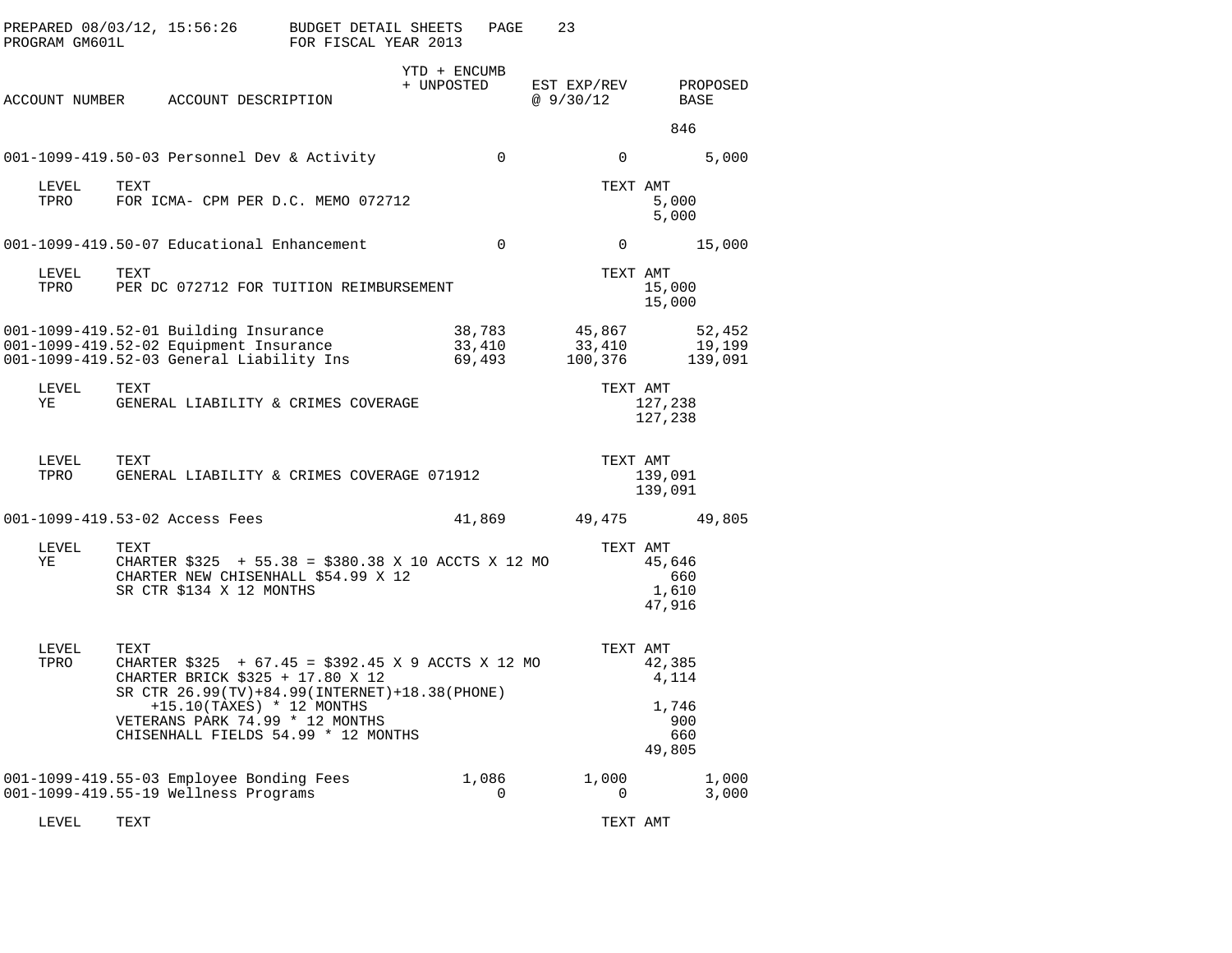|      | PROGRAM GM601L | PREPARED 08/03/12, 15:56:26                                                              | <b>BUDGET DETAIL SHEETS</b><br>FOR FISCAL YEAR 2013 |                            | PAGE           | 24                      |                  |                 |
|------|----------------|------------------------------------------------------------------------------------------|-----------------------------------------------------|----------------------------|----------------|-------------------------|------------------|-----------------|
|      | ACCOUNT NUMBER | ACCOUNT DESCRIPTION                                                                      |                                                     | YTD + ENCUMB<br>+ UNPOSTED |                | EST EXP/REV<br>@9/30/12 | BASE             | PROPOSED        |
| TPRO |                | PER D CHEATHAM MEMO 072712 FOR BE HEALTHY                                                |                                                     |                            |                |                         | 3,000<br>3,000   |                 |
|      |                | 001-1099-419.60-09 Recognition Awards                                                    |                                                     |                            | $\mathbf 0$    | $\Omega$                |                  | 7,500           |
| TPRO | LEVEL          | TEXT<br>SUGGESTION RECOGNITION PROGRAM                                                   |                                                     |                            |                | TEXT AMT                | 7,500<br>7,500   |                 |
|      |                | 001-1099-419.60-24 Financial Reporting Exp<br>001-1099-419.80-04 Interest Expense        |                                                     |                            | 1,393<br>9,237 | 2,000<br>18,092         |                  | 2,000<br>16,516 |
| ΥE   | LEVEL          | <b>TEXT</b><br>ENERGY EFFICIENCY CAPITAL LEASE                                           |                                                     |                            |                | TEXT AMT                | 18,092<br>18,092 |                 |
| TPRO | LEVEL          | TEXT<br>ENERGY EFFICIENCY CAPITAL LEASE                                                  |                                                     |                            |                | TEXT AMT                | 16,516<br>16,516 |                 |
|      |                | 001-1099-419.80-05 Miscellaneous Expense<br>001-1099-419.80-13 Project/Event/Meeting Exp |                                                     |                            | 3,942<br>0     | 14,899<br>1,000         |                  | 14,899<br>1,000 |
| ΥE   | LEVEL          | TEXT<br>CONTRIBUTION TO ANNUAL CHARACTER LUNCHEON                                        |                                                     |                            |                | TEXT AMT                | 1,000<br>1,000   |                 |
| TPRO | LEVEL          | TEXT<br>CONTRIBUTION TO ANNUAL CHARACTER LUNCHEON                                        |                                                     |                            |                | TEXT AMT                | 1,000<br>1,000   |                 |
|      |                | 001-1099-419.80-33 Claims & Judgments                                                    |                                                     |                            | 116            | 2,000                   |                  | 2,000           |
| ΥE   | LEVEL          | TEXT<br>PER AMANDA, 06/21/11                                                             |                                                     |                            |                | TEXT AMT                | 2,000<br>2,000   |                 |
| TPRO | LEVEL          | TEXT<br>PER AMANDA, 06/21/11                                                             |                                                     |                            |                | TEXT AMT                | 2,000<br>2,000   |                 |
|      |                | 001-1099-419.81-06 Transfer Out                                                          |                                                     |                            | 21,723         | 21,723                  |                  | 0               |
| ΥE   | LEVEL          | TEXT<br>IT MERIT                                                                         |                                                     |                            |                | TEXT AMT                | 14,130           |                 |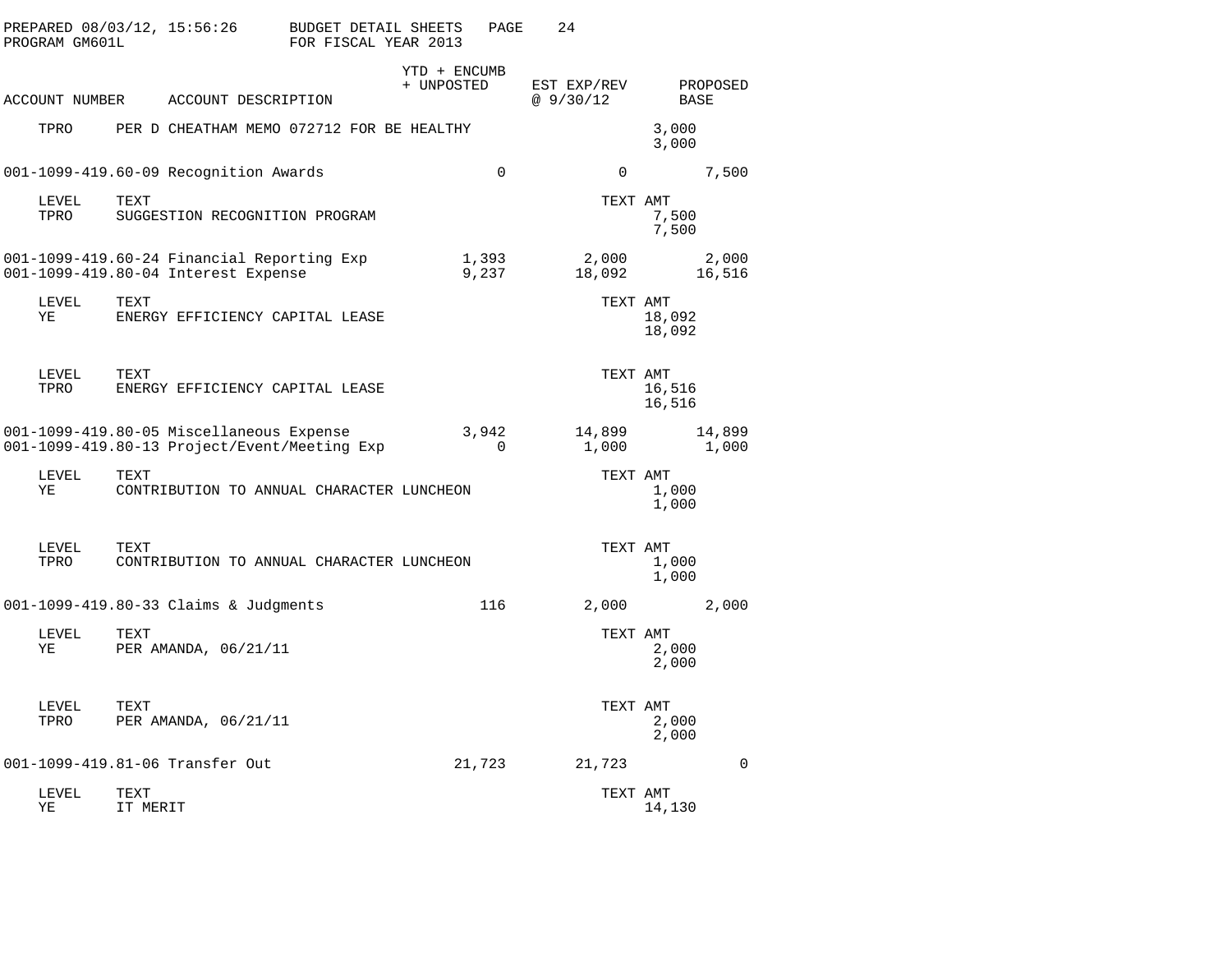|         | PROGRAM GM601L           |                              | PREPARED 08/03/12, 15:56:26                                                                                                                                                                                          | BUDGET DETAIL SHEETS<br>FOR FISCAL YEAR 2013 |                            | PAGE                                            | 25                                                 |                                                    |
|---------|--------------------------|------------------------------|----------------------------------------------------------------------------------------------------------------------------------------------------------------------------------------------------------------------|----------------------------------------------|----------------------------|-------------------------------------------------|----------------------------------------------------|----------------------------------------------------|
|         |                          |                              | ACCOUNT NUMBER ACCOUNT DESCRIPTION                                                                                                                                                                                   |                                              | YTD + ENCUMB<br>+ UNPOSTED |                                                 | EST EXP/REV<br>@9/30/12                            | PROPOSED<br>BASE                                   |
|         |                          |                              | EQP SVC MERIT                                                                                                                                                                                                        |                                              |                            |                                                 |                                                    | 7,593<br>21,723                                    |
| $\star$ | Operating                |                              |                                                                                                                                                                                                                      |                                              |                            | 287,092                                         | 366,381                                            | 406,532                                            |
|         |                          |                              | 001-1099-419.63-01 Telephone                                                                                                                                                                                         |                                              |                            | 23,083                                          | 31,380                                             | 31,380                                             |
|         | LEVEL<br>YE              | TEXT                         | AT&T PRI LINES=2550*12 (SPLIT WITH 401,105,ETC)<br>DIR LONG DISTANCE = $40*12$ (100%)<br>AT&T LONG DISTANCE=25*12 (100%)                                                                                             |                                              |                            |                                                 | TEXT AMT                                           | 30,600<br>480<br>300<br>31,380                     |
|         | LEVEL<br>TPRO            | TEXT                         | AT&T PRI LINES=2550*12 (SPLIT WITH 401,105, ETC)<br>DIR LONG DISTANCE = $40*12$ (100%)<br>AT&T LONG DISTANCE=25*12 (100%)                                                                                            |                                              |                            |                                                 | TEXT AMT                                           | 30,600<br>480<br>300<br>31,380                     |
|         | 001-1099-419.63-04 Water |                              | 001-1099-419.63-21 Electricity-130 E Renfro<br>001-1099-419.63-31 Gas - 130 E Renfro<br>001-1099-419.63-41 Water - 130 E Renfro<br>001-1099-419.63-51 Trash - 130 E Renfro<br>001-1099-419.82-09 Golf Course Subsidy |                                              |                            | 1,114<br>7,582<br>1,392<br>870<br>302<br>83,622 | 1,621<br>16,451<br>1,500<br>1,675<br>522<br>83,622 | 1,621<br>16,451<br>1,500<br>375<br>522<br>$\Omega$ |
|         | LEVEL<br>ΥE              | TEXT<br><b>GOLF</b><br>MERIT | ADDL 07-28-2012<br>HALT SUBSIDY JULY                                                                                                                                                                                 |                                              |                            |                                                 | TEXT AMT                                           | 77,197<br>10,440<br>17,894<br>$21,909-$<br>83,622  |
|         |                          |                              | 001-1099-419.82-16 IT Contribution                                                                                                                                                                                   |                                              |                            | 7,650                                           | 10,200                                             | 10,750                                             |
|         | LEVEL<br>YE              | TEXT                         | INFORMATION SRVCS CONTRIB RECLASSED FROM<br>ACCOUNT 34-03                                                                                                                                                            |                                              |                            |                                                 | TEXT AMT                                           | 10,200                                             |
|         |                          |                              |                                                                                                                                                                                                                      |                                              |                            |                                                 |                                                    | 10,200                                             |
|         | LEVEL<br>TPRO            | TEXT                         | INFORMATION SRVCS CONTRIB RECLASSED FROM<br>ACCOUNT 34-03                                                                                                                                                            |                                              |                            |                                                 | TEXT AMT                                           | 10,200                                             |
|         |                          |                              |                                                                                                                                                                                                                      |                                              |                            |                                                 |                                                    | 10,200                                             |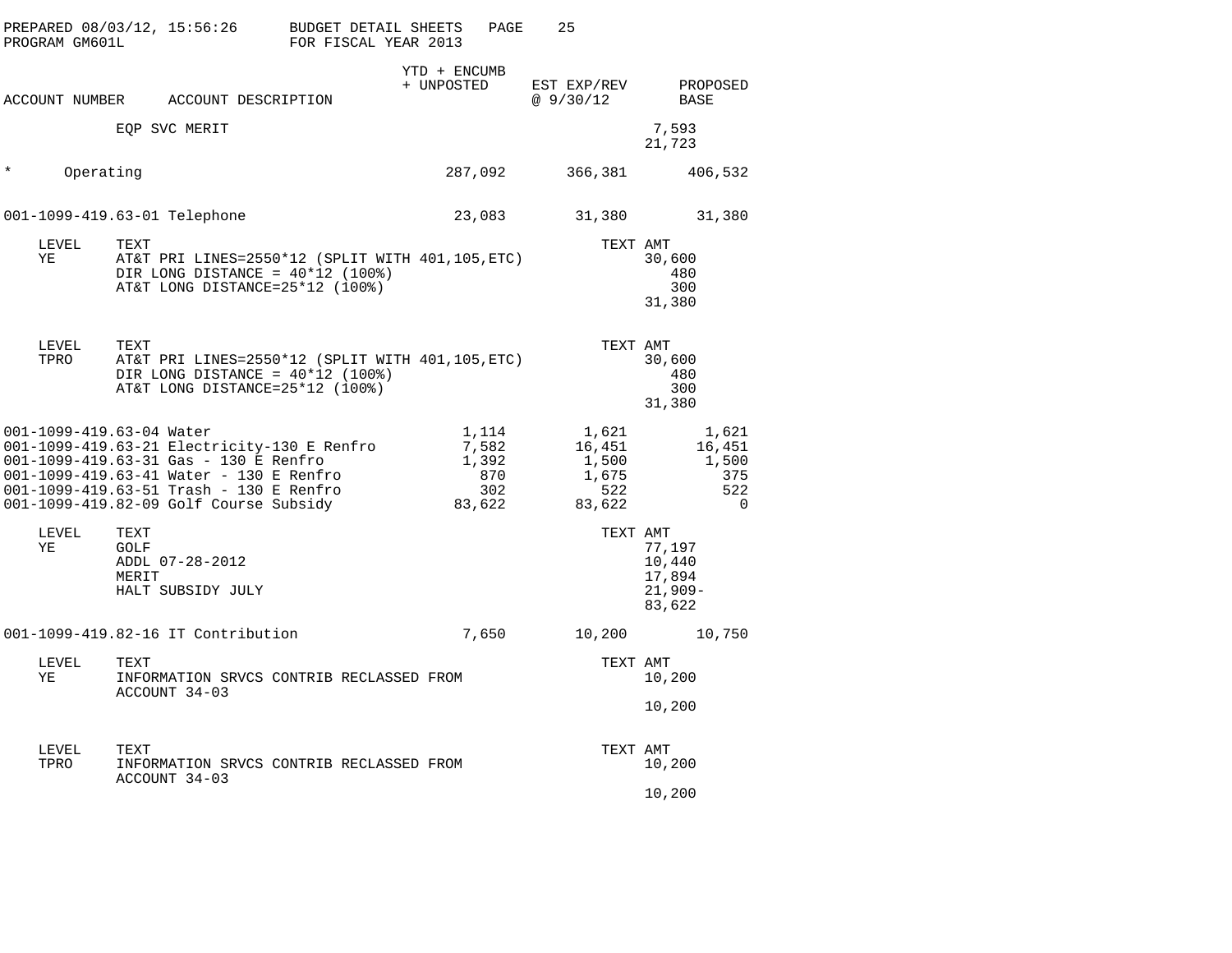| PREPARED 08/03/12, 15:56:26<br>PROGRAM GM601L                                                                                                                                                                                                                                                                                                                                                                                                                                                                                                                 | <b>BUDGET DETAIL SHEETS</b><br>FOR FISCAL YEAR 2013 | PAGE<br>26                                                                                                                                                                                                                                           |                                                                                                                                       |
|---------------------------------------------------------------------------------------------------------------------------------------------------------------------------------------------------------------------------------------------------------------------------------------------------------------------------------------------------------------------------------------------------------------------------------------------------------------------------------------------------------------------------------------------------------------|-----------------------------------------------------|------------------------------------------------------------------------------------------------------------------------------------------------------------------------------------------------------------------------------------------------------|---------------------------------------------------------------------------------------------------------------------------------------|
| ACCOUNT NUMBER<br>ACCOUNT DESCRIPTION                                                                                                                                                                                                                                                                                                                                                                                                                                                                                                                         | YTD + ENCUMB<br>+ UNPOSTED                          | EST EXP/REV<br>@9/30/12                                                                                                                                                                                                                              | PROPOSED<br>BASE                                                                                                                      |
| $^\star$<br>Utilities/Internal Chrgs                                                                                                                                                                                                                                                                                                                                                                                                                                                                                                                          |                                                     | 146,971<br>125,615                                                                                                                                                                                                                                   | 62,599                                                                                                                                |
| 001-1099-419.74-32 Computer Software                                                                                                                                                                                                                                                                                                                                                                                                                                                                                                                          |                                                     | $\mathbf 0$<br>$\Omega$                                                                                                                                                                                                                              | 400,000                                                                                                                               |
| LEVEL<br>TEXT<br>TPRO<br>HTE SOFTWARE REPLACEMENT                                                                                                                                                                                                                                                                                                                                                                                                                                                                                                             |                                                     |                                                                                                                                                                                                                                                      | TEXT AMT<br>400,000<br>400,000                                                                                                        |
| 001-1099-419.74-83 CLP-Energy Efficiency Prf                                                                                                                                                                                                                                                                                                                                                                                                                                                                                                                  |                                                     | 18,333<br>37,048                                                                                                                                                                                                                                     | 40,462                                                                                                                                |
| LEVEL<br>TEXT<br>ΥE<br>ENERGY EFFICIENCY CAPITAL LEASE                                                                                                                                                                                                                                                                                                                                                                                                                                                                                                        |                                                     |                                                                                                                                                                                                                                                      | TEXT AMT<br>37,048<br>37,048                                                                                                          |
| LEVEL<br>TEXT<br>TPRO<br>ENERGY EFFICIENCY CAPITAL LEASE                                                                                                                                                                                                                                                                                                                                                                                                                                                                                                      |                                                     |                                                                                                                                                                                                                                                      | TEXT AMT<br>40,462<br>40,462                                                                                                          |
| Capital<br>$\star$                                                                                                                                                                                                                                                                                                                                                                                                                                                                                                                                            |                                                     | 18,333<br>37,048                                                                                                                                                                                                                                     | 440,462                                                                                                                               |
| $\star\star$<br>GF - Non-Departmental<br>001-1411-412.10-01 Salaries<br>001-1411-412.13-01 Longevity Pay<br>001-1411-412.13-14 Ins Opt Out<br>001-1411-412.16-01 Car Allowance<br>001-1411-412.16-05 Cell Phone Allowance<br>001-1411-412.20-01 FICA Taxes<br>001-1411-412.20-02 Medicare Taxes<br>001-1411-412.20-03 Unemployment Taxes<br>001-1411-412.21-01 TMRS<br>001-1411-412.22-01 Workers' Compensation Ins<br>001-1411-412.22-02 Health Insurance<br>001-1411-412.22-04 Dental Insurance<br>001-1411-412.22-05 Life Insurance<br>Salaries & Benefits | 131,971<br>185,525                                  | 431,040<br>550,400<br>163,495<br>1,239<br>1,340<br>1,900<br>2,400<br>6,323<br>7,939<br>1,069<br>1,300<br>8,632<br>10,814<br>2,019<br>2,529<br>783<br>783<br>20,163<br>25,007<br>159<br>197<br>10,581<br>13,606<br>599<br>719<br>87<br>104<br>230,233 | 1,389,324<br>163,924<br>1,536<br>2,400<br>8,400<br>1,300<br>11,009<br>2,575<br>783<br>26,652<br>195<br>14,520<br>719<br>99<br>234,112 |
| 001-1411-412.35-02 Other Professional Serv                                                                                                                                                                                                                                                                                                                                                                                                                                                                                                                    |                                                     | 28,485<br>29,000                                                                                                                                                                                                                                     | 0                                                                                                                                     |
| LEVEL<br>TEXT<br>ΥE<br>ESTIMATE COST FOR CM SEARCH                                                                                                                                                                                                                                                                                                                                                                                                                                                                                                            |                                                     |                                                                                                                                                                                                                                                      | TEXT AMT<br>30,000<br>30,000                                                                                                          |
| 001-1411-412.50-01 Memberships & Licenses                                                                                                                                                                                                                                                                                                                                                                                                                                                                                                                     |                                                     | 442<br>443                                                                                                                                                                                                                                           | 462                                                                                                                                   |
| LEVEL<br>TEXT                                                                                                                                                                                                                                                                                                                                                                                                                                                                                                                                                 |                                                     |                                                                                                                                                                                                                                                      | TEXT AMT                                                                                                                              |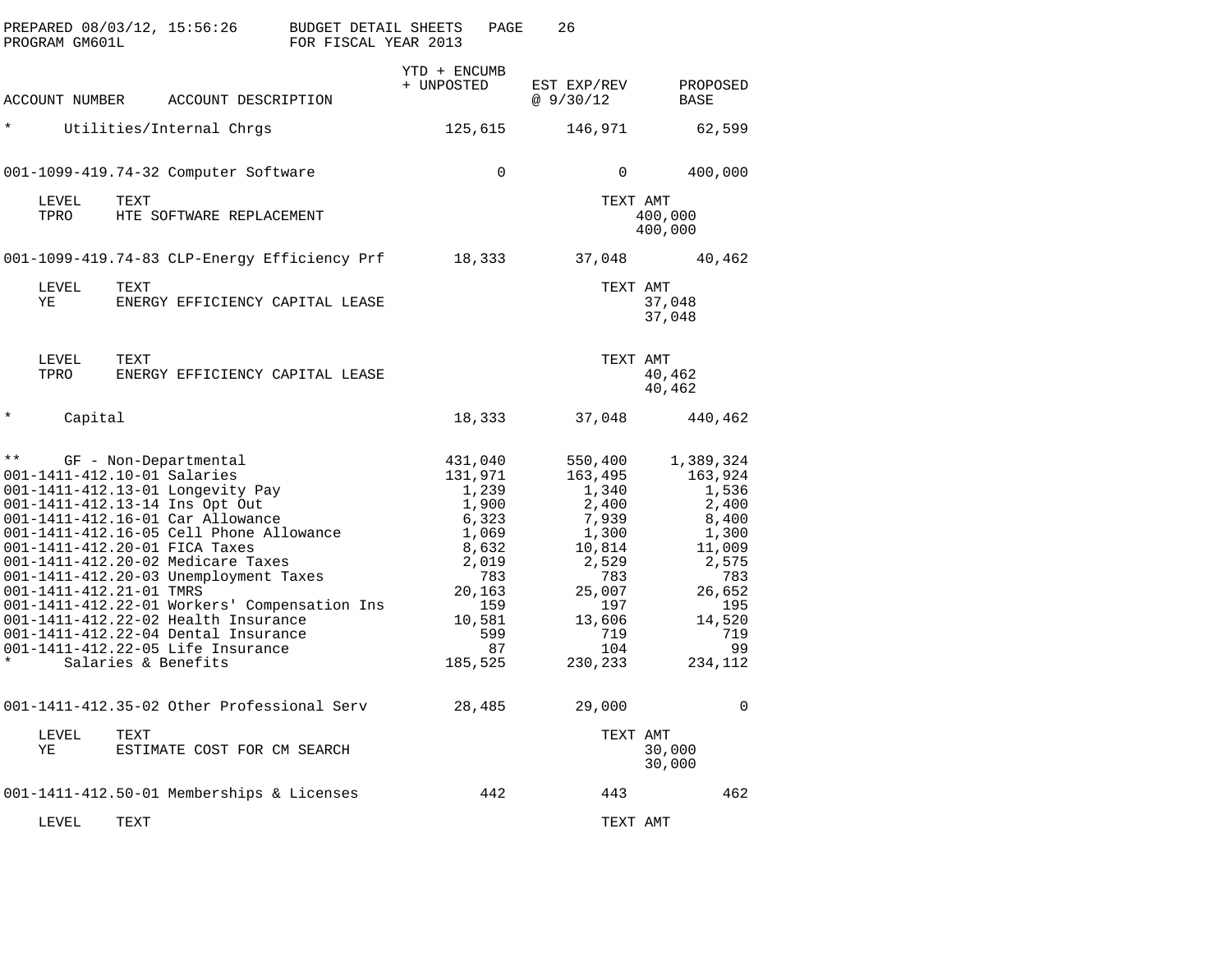| PROGRAM GM601L |            | PREPARED $08/03/12$ , $15:56:26$ BUDGET DETAIL SHEETS                                                                                                                                                                           | FOR FISCAL YEAR 2013 |                                                 | 27<br>PAGE |                                                       |                                        |
|----------------|------------|---------------------------------------------------------------------------------------------------------------------------------------------------------------------------------------------------------------------------------|----------------------|-------------------------------------------------|------------|-------------------------------------------------------|----------------------------------------|
|                |            | ACCOUNT NUMBER ACCOUNT DESCRIPTION                                                                                                                                                                                              |                      | YTD + ENCUMB<br>+ UNPOSTED EST EXP/REV PROPOSED |            | @9/30/12                                              | BASE                                   |
| ΥE             | PER EMAIL  | NORTH TEXAS MUNICIPAL CLERKS ASSO. CS & DEP CS<br>TEXAS MUNICIPAL CLERKS ASSO CS & DEP CS<br>IIMC DUES FOR CS<br>BURLESON HERITAGE FOUNDATION                                                                                   |                      |                                                 |            |                                                       | 75<br>170<br>200<br>12<br>$14-$<br>443 |
| LEVEL<br>TPRO  | TEXT       | NORTH TEXAS MUNICIPAL CLERKS ASSO. CS & DEP CS<br>TEXAS MUNICIPAL CLERKS ASSO CS & DEP CS<br>IIMC DUES FOR CS<br>BURLESON HERITAGE FOUNDATION<br>TX SOS OPEN RECORDS REQUEST                                                    |                      |                                                 |            | TEXT AMT                                              | 60<br>170<br>200<br>12<br>20<br>462    |
|                |            | 001-1411-412.50-02 Subscriptions/Books/Pub 4,589                                                                                                                                                                                |                      |                                                 |            | 4,589                                                 | 5,670                                  |
| YE             | LEVEL TEXT | TEXAS MUNICIPAL ELECTION LAW MANUAL<br>TEXAS MUNICIPAL LAW AND PROCEDURE MANUAL<br>TEXAS LOCAL GOVERNMENT CODE<br>TEXAS STATE DIRECTORY<br>WEST LAW MANUALS AND LEGAL UPDATES                                                   |                      |                                                 |            | TEXT AMT<br>3,800<br>5,000                            | 500<br>470<br>200<br>30                |
| LEVEL<br>TPRO  | TEXT       | TEXAS MUNICIPAL ELECTION LAW MANUAL<br>TEXAS MUNICIPAL LAW AND PROCEDURE MANUAL<br>TEXAS LOCAL GOVERNMENT CODE<br>WEST LAW MANUALS AND LEGAL UPDATES                                                                            |                      |                                                 |            | TEXT AMT<br>4,500<br>5,670                            | 500<br>470<br>200                      |
|                |            | 001-1411-412.50-03 Personnel Dev & Activity 6,446 9,372                                                                                                                                                                         |                      |                                                 |            |                                                       | 7,800                                  |
| LEVEL<br>ΥE    | TEXT       | IIMC ANNUAL CONFERENCE AND EDUCATION-PORTLAND OR<br>TMCCP CERTIFICATION - DEPUTY CITY SECRETARY<br>TMCCP RECERTIFICATION -CITY SECRETARY<br>CONTINUING EDUCATION - DEPUTY & CITY SECRETARY<br>OPTIVEW TRAINING CITY WIDE \$2500 |                      |                                                 |            | TEXT AMT<br>2,272<br>1,200<br>1,000<br>2,400<br>6,872 |                                        |
| LEVEL<br>TPRO  | TEXT       | IIMC ANNUAL CONF & EDUCATION-ATLANTIC CITY NJ<br>TMCCP 3-SEMINARS - DEPUTY CITY SECRETARY                                                                                                                                       |                      |                                                 |            | TEXT AMT<br>2,300<br>2,100                            |                                        |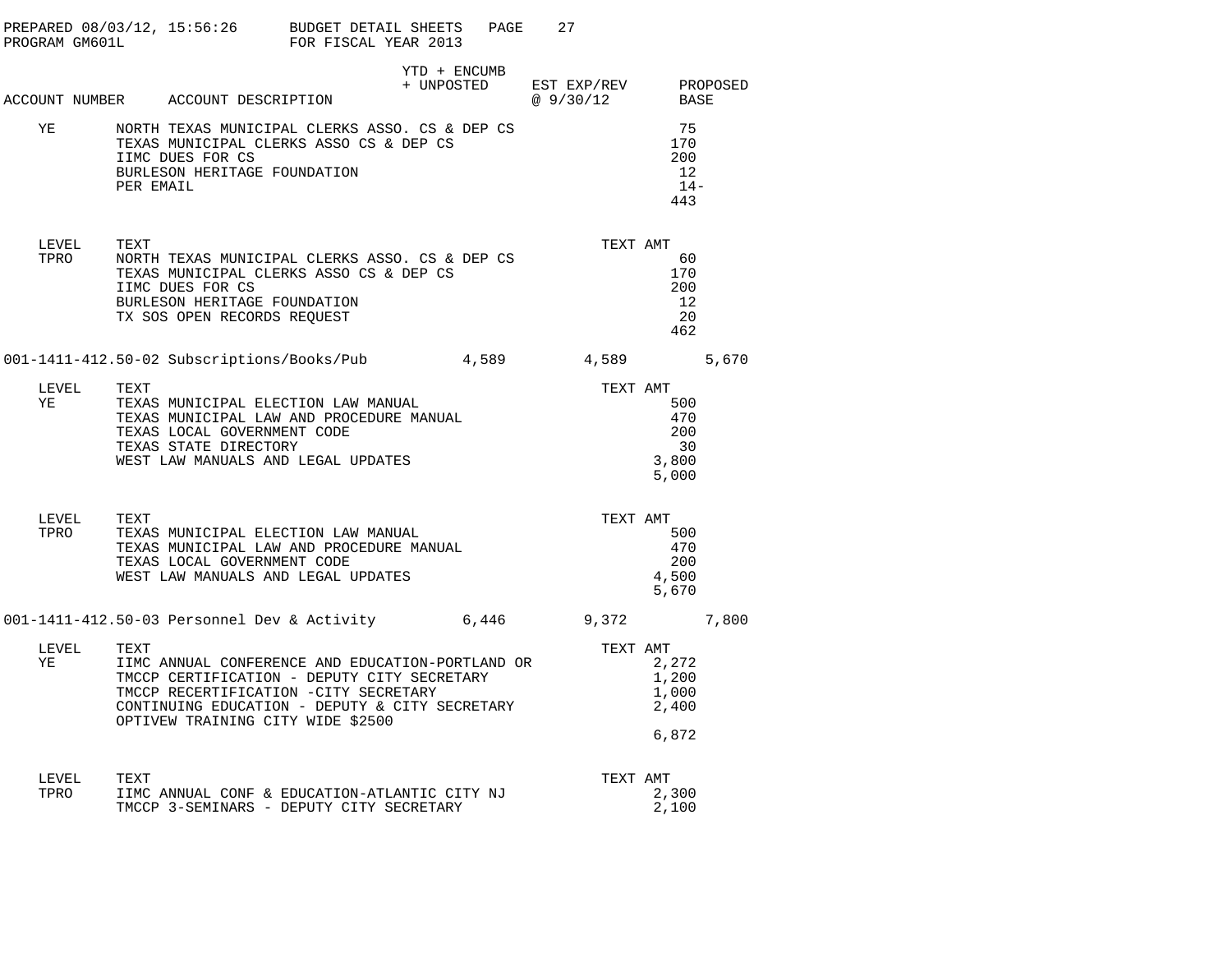|               |      |                                                                                                                                                                                                |              |     | 28                                 |          |                                |          |
|---------------|------|------------------------------------------------------------------------------------------------------------------------------------------------------------------------------------------------|--------------|-----|------------------------------------|----------|--------------------------------|----------|
|               |      | ACCOUNT NUMBER ACCOUNT DESCRIPTION                                                                                                                                                             | YTD + ENCUMB |     | + UNPOSTED EST EXP/REV<br>@9/30/12 |          | BASE                           | PROPOSED |
|               |      | TMCCP RECERTIFICATION-CITY SECRETARY 2-SEMINARS<br>NTMCA MTG @ 10 CS/DCS<br>GRADUATE INSTITUTE CS & DCS                                                                                        |              |     |                                    |          | 1,400<br>400<br>1,600<br>7,800 |          |
|               |      | 001-1411-412.53-02 Access Fees                                                                                                                                                                 |              | 78  |                                    | 139      |                                | 310      |
| LEVEL<br>ΥE   | TEXT | AIR CARD FOR CITY SECRETARY<br>\$40 A MONTH X 12<br>*DUE TO BUDGET CUT THE CITY SECRETARY WILL NOT<br>HAVE AN AIR CARD ASSIGNED - CS WILL USE AVAILABLE<br>WIRELESS CONNECTIONS WHEN ON TRAVEL |              |     |                                    | TEXT AMT |                                |          |
| LEVEL         | TEXT | TPRO RECORDS IPAD ACCESS FEES                                                                                                                                                                  |              |     |                                    | TEXT AMT | 310<br>310                     |          |
|               |      | 001-1411-412.54-01 Printing & Graphic Serv                                                                                                                                                     |              | 461 |                                    |          | 500 000                        | 100      |
| LEVEL<br>YE   | TEXT | PRINTED BROCHURES FOR CITY SECRETARY'S OFFICE<br>BUSINESS CARDS FOR ADMIN SECRETARY                                                                                                            |              |     |                                    | TEXT AMT | 100<br>75<br>175               |          |
| LEVEL         | TEXT | TPRO VARIOUS PRINT JOBS TO PRINT SHOP                                                                                                                                                          |              |     |                                    | TEXT AMT | 100<br>100                     |          |
|               |      | 001-1411-412.54-04 Code Maintenance                                                                                                                                                            |              |     |                                    |          | 10,226 12,050 18,550           |          |
| LEVEL<br>ΥE   | TEXT | CITY SECRETARY STAFF WILL NOW UPDATE THE CODE<br>THIS WILL REQUIRE SOME ADDITIONAL SUPPORT BY WEB<br>SITE AND PURCHASING ADDITIONAL ADOBE SOFTWARE                                             |              |     |                                    | TEXT AMT | 8,000                          |          |
|               |      |                                                                                                                                                                                                |              |     |                                    |          | 8,000                          |          |
| LEVEL<br>TPRO | TEXT | 3 CODIFICATIONS \$6000 EA<br>ANNUAL INTERNET ACCESS FEE                                                                                                                                        |              |     |                                    | TEXT AMT | 18,000<br>550<br>18,550        |          |
|               |      | 001-1411-412.54-06 Convenience copies                                                                                                                                                          |              | 420 |                                    | 360      |                                | 360      |
| LEVEL<br>ΥE   | TEXT | CHARGES TO USE PRINTER IN CMO                                                                                                                                                                  |              |     |                                    | TEXT AMT | 250                            |          |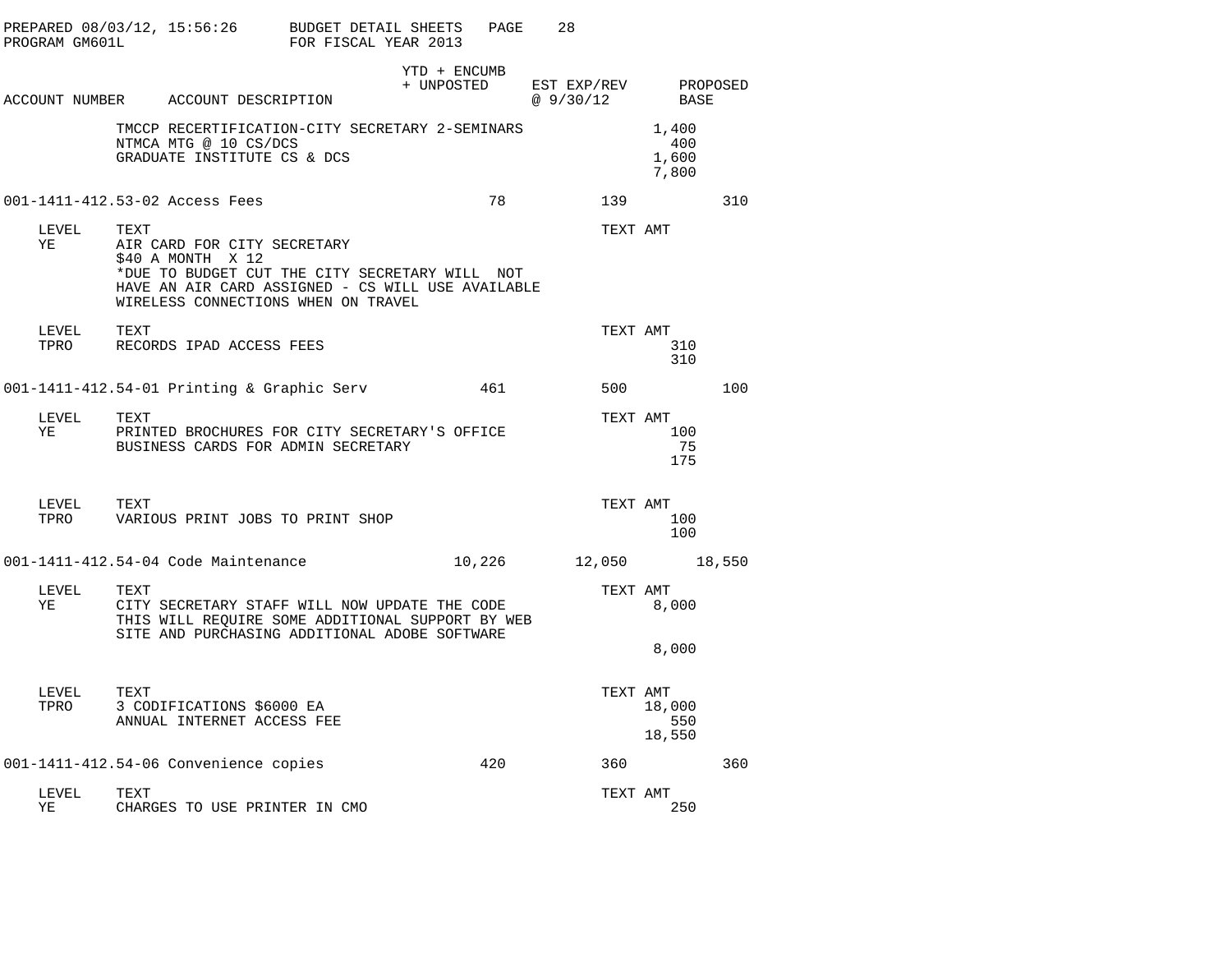| PROGRAM GM601L | PREPARED 08/03/12, 15:56:26                                                                                                                                                                                                                                                                                                                                                                               | BUDGET DETAIL SHEETS<br>FOR FISCAL YEAR 2013 | PAGE                       | 29                       |          |                              |          |
|----------------|-----------------------------------------------------------------------------------------------------------------------------------------------------------------------------------------------------------------------------------------------------------------------------------------------------------------------------------------------------------------------------------------------------------|----------------------------------------------|----------------------------|--------------------------|----------|------------------------------|----------|
|                | ACCOUNT NUMBER ACCOUNT DESCRIPTION                                                                                                                                                                                                                                                                                                                                                                        |                                              | YTD + ENCUMB<br>+ UNPOSTED | EST EXP/REV<br>@ 9/30/12 |          | BASE                         | PROPOSED |
|                | PER MTG 062712                                                                                                                                                                                                                                                                                                                                                                                            |                                              |                            |                          |          | 110<br>360                   |          |
| LEVEL<br>TPRO  | TEXT<br>PRINTING TO PRINTER IN CMO AREA-DOES NOT INCLUDE<br>PAPER                                                                                                                                                                                                                                                                                                                                         |                                              |                            |                          | TEXT AMT | 360                          |          |
|                |                                                                                                                                                                                                                                                                                                                                                                                                           |                                              |                            |                          |          | 360                          |          |
|                | 001-1411-412.60-01 Office Supplies & Mat                                                                                                                                                                                                                                                                                                                                                                  |                                              | 430                        |                          | 500      |                              | 443      |
| LEVEL<br>ΥE    | TEXT<br>GENERAL OFFICE SUPPLIES OF PAPER, FILE<br>FOLDERS, LABELS, BINDERS, MINUTES BOOKS/PAPER<br>MYLAR PENS FOR SIGNING PLATS, FLASH DRIVES<br>* ABLE TO REDUCE THIS ACCOUNT FOR THIS YEAR<br>LARGE PURCHASE OF BULK MINUTE BOOK SUPPLIES SHOULD<br>LAST TILL FY 2013                                                                                                                                   |                                              |                            |                          | TEXT AMT | 500                          |          |
|                |                                                                                                                                                                                                                                                                                                                                                                                                           |                                              |                            |                          |          | 500                          |          |
| LEVEL<br>TPRO  | TEXT<br>OFFICE SUPPLIES: PAPER, FILE FOLDERS, LABELS,<br>BINDERS, MINUTES BOOKS/PAPER MYLAR PENS-SIGNING                                                                                                                                                                                                                                                                                                  |                                              |                            |                          | TEXT AMT | 150                          |          |
|                | PLATS, FLASH DRIVES, ETC.<br>CS NOTARY STAMP RENEWAL<br>1/3 COST TONER FOR HTE PRINTER (2/YR)<br>COPY PAPER<br>MINUTE BOOK PAPER                                                                                                                                                                                                                                                                          |                                              |                            |                          |          | 35<br>58<br>50<br>150<br>443 |          |
|                | 001-1411-412.66-01 Minor Office Equipment                                                                                                                                                                                                                                                                                                                                                                 |                                              |                            | 1,171 1,171              |          |                              | $\Omega$ |
| LEVEL<br>ΥE    | TEXT<br>CITY SECRETARY & RECORDS DEPARTMENT WILL NO LONGER<br>UTILIZE A LAPTOP FOR RECORDS CENTER & COUNCIL MTGS<br>WILL PURCHASE AN IPAD2 TO PROVIDE THE FUNCTIONS<br>NEEDED BY THE LAPTOP.<br>TO THE DEPARTMENT. CURRENTLY THIS IS NO NEED TO<br>BE CONNECTED TO THE NETWORK WHILE WORKING AT THE<br>RECORDS CENTER MOBILITY IS THE GREATEST ASSET<br>PURCHASE OF IPAD2, DOCKING, KEYBOARD, APPLICATION | THIS WILL REDUCE THE COST                    |                            |                          | TEXT AMT | 1,120                        |          |
|                | TO FUNCTION WITH SPREADSHEETS & WORD PROCESSOR,<br>SCREEN PROTECTOR AND EXTENDED 2 YEAR WARRANTY                                                                                                                                                                                                                                                                                                          |                                              |                            |                          |          |                              |          |
|                |                                                                                                                                                                                                                                                                                                                                                                                                           |                                              |                            |                          |          | 1,120                        |          |
|                | 001-1411-412.80-01 Election Expense                                                                                                                                                                                                                                                                                                                                                                       |                                              | 3,956                      |                          | 10,000   |                              | 18,000   |
| LEVEL          | TEXT                                                                                                                                                                                                                                                                                                                                                                                                      |                                              |                            |                          | TEXT AMT |                              |          |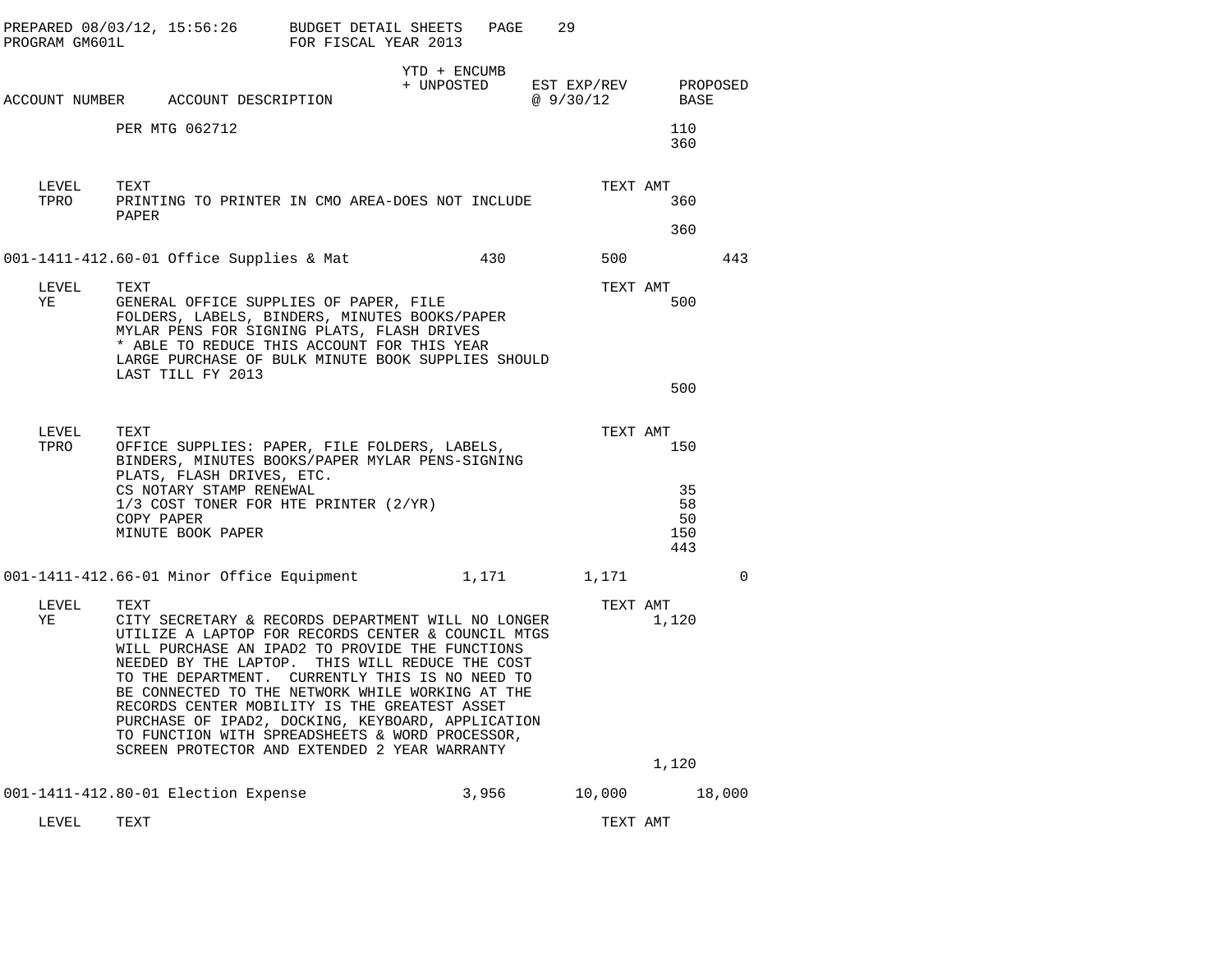| PROGRAM GM601L | PREPARED 08/03/12, 15:56:26 BUDGET DETAIL SHEETS                                                                                                                                                                                                                                                                                         | FOR FISCAL YEAR 2013 | PAGE                       | 30                      |                                                    |          |
|----------------|------------------------------------------------------------------------------------------------------------------------------------------------------------------------------------------------------------------------------------------------------------------------------------------------------------------------------------------|----------------------|----------------------------|-------------------------|----------------------------------------------------|----------|
|                | ACCOUNT NUMBER ACCOUNT DESCRIPTION                                                                                                                                                                                                                                                                                                       |                      | YTD + ENCUMB<br>+ UNPOSTED | EST EXP/REV<br>@9/30/12 | BASE                                               | PROPOSED |
| ΥE             | ELECTION WORKER PAY FOR 2 ELECTIONS<br>TRANSLATION REOUIRED BY DOJ FOR 2 ELECTIONS<br>PAPER BALLOTS AND ACCESSORIES<br>HART INTERCIVIC - FORMS<br>ELECTION NOTICES                                                                                                                                                                       |                      |                            |                         | 10,000<br>3,000<br>3,500<br>500<br>1,000<br>18,000 |          |
| LEVEL<br>TPRO  | TEXT<br>ELECTION WORKER PAY FOR 2 ELECTIONS<br>TRANSLATION REQUIRED BY DOJ FOR 2 ELECTIONS<br>PAPER BALLOTS AND ACCESSORIES<br>HART INTERCIVIC - FORMS<br>ELECTION NOTICES                                                                                                                                                               |                      |                            | TEXT AMT                | 10,000<br>3,000<br>3,500<br>500<br>1,000<br>18,000 |          |
|                | 001-1411-412.80-03 Legal Filing Fees                                                                                                                                                                                                                                                                                                     |                      | 652                        | 740                     |                                                    | 1,500    |
| LEVEL<br>ΥE    | TEXT<br>LEGAL FILING REQUIRED WITH THE COUNTY FOR ALL<br>DOCUMENTS EXECUTED BY COUNCIL<br>EXAMPLE OF ALL LAND PURCHASES, SOME ORDINANCES<br>REQUIRE LEGAL FILING- SOME EASEMENT AND RIGHT-OF-<br>WAY<br>LARGE PROJECT OF RECONCILING CITY OWNED PROPERTY<br>WILL TAKE APPROXIMATELY HALF OF THIS BUDGET<br>ANNEXATIONS RAISE THIS AMOUNT |                      |                            | TEXT AMT                | 4,800<br>4,800                                     |          |
|                |                                                                                                                                                                                                                                                                                                                                          |                      |                            |                         |                                                    |          |
| LEVEL<br>TPRO  | TEXT<br>JOHNSON COUNTY LEGAL FILING<br>TARRANT COUNTY LEGAL FILING<br>REQUIRE LEGAL FILING WITH COUNTY FOR ALL<br>DOCUMENTS EXECUTED BY COUNCIL: ALL LAND PURCHASES,<br>SOME ORDINANCES, EASEMENT & RIGHT-OF-WAY.                                                                                                                        |                      |                            | TEXT AMT                | 1,000<br>200                                       |          |
|                | RECONCILE CITY PROPERTY                                                                                                                                                                                                                                                                                                                  |                      |                            |                         | 300<br>1,500                                       |          |
|                | 001-1411-412.80-38 Legal Notices/Publication 13,255                                                                                                                                                                                                                                                                                      |                      |                            | 18,000                  |                                                    | 21,500   |
| LEVEL<br>ΥE    | TEXT<br>ADVERTISING AND NOTICES REQUIRED BY STATE LAW<br>FOR ENITRE CITY<br>*THERE WAS A SIGNIFICANT INCREASE TO THIS ACCOUNT<br>DUE TO THE VOLUME OF NOTICES TO BE PUBLISHED<br>INCREASE IN ORDINANCE AMENDMENTS, ANNEXATIONS<br>BOND ACTIVITY REQUIRES NOTICES TO BE PUBLISHED                                                         |                      |                            | TEXT AMT                | 18,000                                             |          |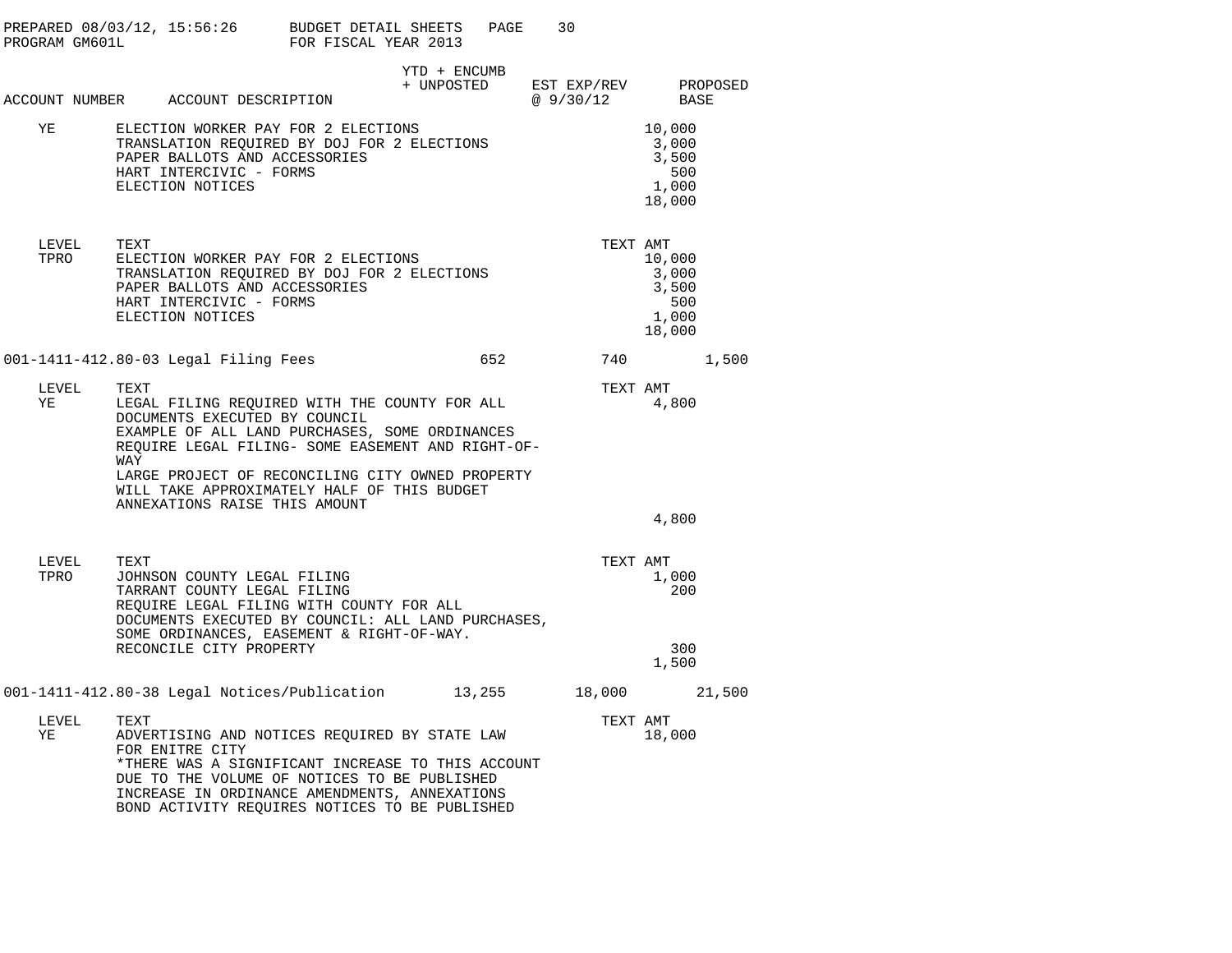| PROGRAM GM601L      | PREPARED 08/03/12, 15:56:26 BUDGET DETAIL SHEETS                                                                                                                                                                                                                                                                                                 | FOR FISCAL YEAR 2013 | PAGE                       | 31                                     |                  |
|---------------------|--------------------------------------------------------------------------------------------------------------------------------------------------------------------------------------------------------------------------------------------------------------------------------------------------------------------------------------------------|----------------------|----------------------------|----------------------------------------|------------------|
|                     | ACCOUNT NUMBER ACCOUNT DESCRIPTION                                                                                                                                                                                                                                                                                                               |                      | YTD + ENCUMB<br>+ UNPOSTED | EST EXP/REV PROPOSED<br>@ 9/30/12 BASE |                  |
|                     | IN THE FORT WORTH STAR TELEGRAM<br>RECLASSED FROM ACCT 55-01                                                                                                                                                                                                                                                                                     |                      |                            |                                        | 18,000           |
| LEVEL<br>TPRO       | TEXT<br>ADVERTISING AND NOTICES REQUIRED BY STATE LAW<br>FOR ENITRE CITY<br>*THERE WAS A SIGNIFICANT INCREASE TO THIS ACCOUNT<br>DUE TO THE VOLUME OF NOTICES TO BE PUBLISHED<br>INCREASE IN ORDINANCE AMENDMENTS, ANNEXATIONS<br>BOND ACTIVITY REQUIRES NOTICES TO BE PUBLISHED<br>IN THE FORT WORTH STAR TELEGRAM<br>RECLASSED FROM ACCT 55-01 |                      |                            | TEXT AMT                               | 21,500           |
| $\ast$<br>Operating |                                                                                                                                                                                                                                                                                                                                                  |                      |                            | 70,611 86,864                          | 21,500<br>74,695 |
|                     | 001-1411-412.82-16 IT Contribution                                                                                                                                                                                                                                                                                                               |                      | 39,866                     |                                        | 41,257 41,791    |
| LEVEL<br>YE         | TEXT<br>4 COMPUTERS FOR CITY SECRETARY STAFF INCLUDING<br>RECORDS AND \$25,000 FOR OPTIVIEW ANNUAL<br>MAINTENANCE<br>INFORMATION SRVCS CONTRIB RECLASSED FROM<br>ACCOUNT 34-03                                                                                                                                                                   |                      |                            | TEXT AMT                               |                  |
| LEVEL TEXT<br>TPRO  | 4 COMPUTERS FOR CITY SECRETARY STAFF INCLUDING<br>RECORDS AND \$25,000 FOR OPTIVIEW ANNUAL<br>MAINTENANCE<br>INFORMATION SRVCS CONTRIB RECLASSED FROM<br>ACCOUNT 34-03                                                                                                                                                                           |                      |                            | TEXT AMT                               |                  |
| $^\star$            | Utilities/Internal Chrqs                                                                                                                                                                                                                                                                                                                         |                      | 39,866                     | 41,257                                 | 41,791           |
|                     | ** City Secretary's Office 296,002 358,354<br>001-1412-411.12-02 Overtime - Special Events 1,127 3,162                                                                                                                                                                                                                                           |                      |                            |                                        | 350,598<br>2,600 |
| LEVEL<br>ΥE         | TEXT<br>THIS IS FOR 2 MARSHALS TO OPERATE THE METAL<br>DETECTOR AT COUNCIL MEETINGS OR ANY OTHER SPECIAL<br>EVENTS THE DETECTOR IS USED AT THE COUNCIL<br>CHAMBERS ONLY                                                                                                                                                                          |                      |                            | TEXT AMT                               | 2,600            |
|                     |                                                                                                                                                                                                                                                                                                                                                  |                      |                            |                                        | 2,600            |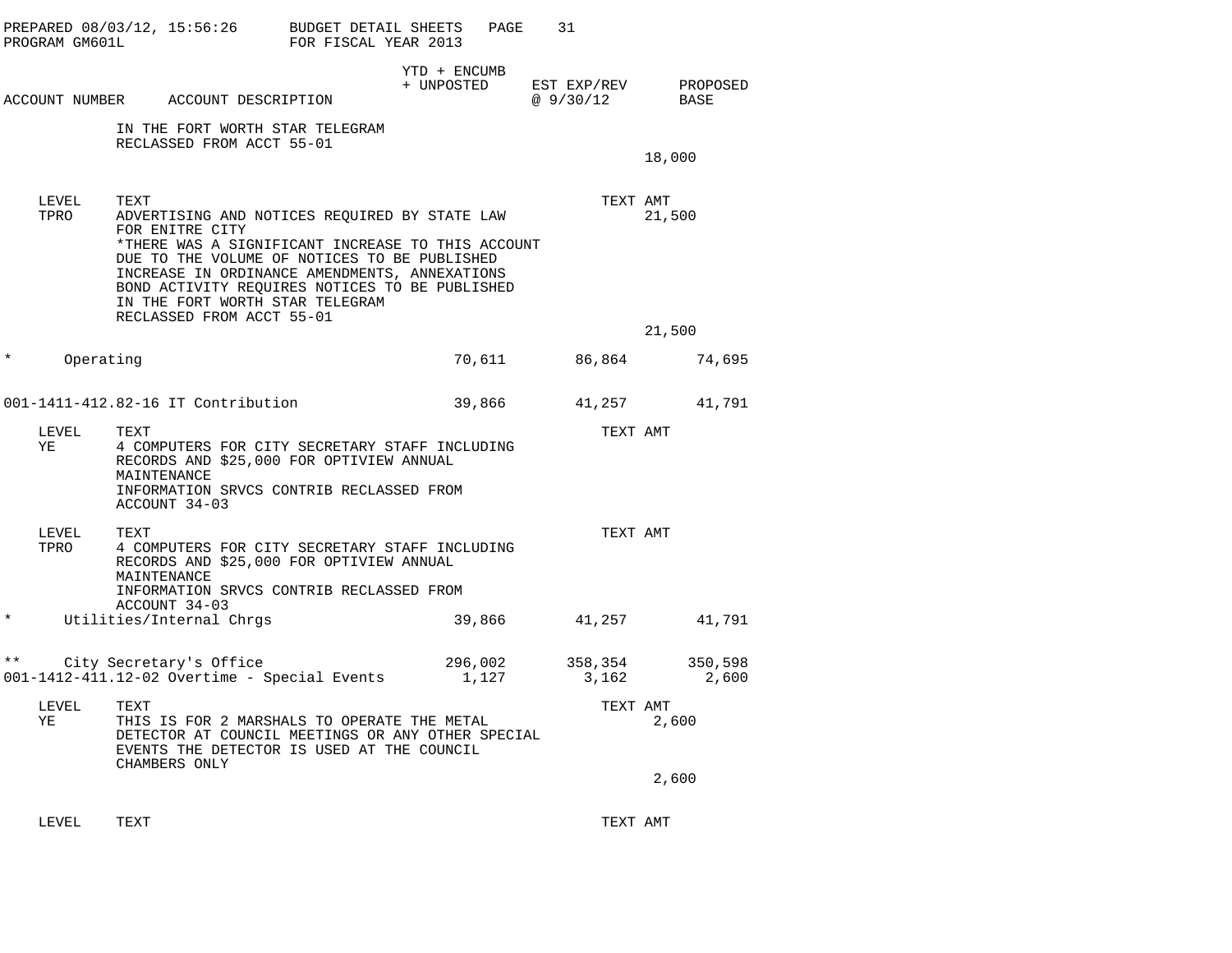| PROGRAM GM601L | PREPARED $08/03/12$ , 15:56:26 BUDGET DETAIL SHEETS                                                                                                                                                                                                  | FOR FISCAL YEAR 2013 | PAGE                       | 32                      |          |                         |                     |
|----------------|------------------------------------------------------------------------------------------------------------------------------------------------------------------------------------------------------------------------------------------------------|----------------------|----------------------------|-------------------------|----------|-------------------------|---------------------|
|                | ACCOUNT NUMBER ACCOUNT DESCRIPTION                                                                                                                                                                                                                   |                      | YTD + ENCUMB<br>+ UNPOSTED | EST EXP/REV<br>@9/30/12 |          | PROPOSED<br>BASE        |                     |
| TPRO           | THIS IS FOR 2 MARSHALS TO OPERATE THE METAL<br>DETECTOR AT COUNCIL MEETINGS OR ANY OTHER SPECIAL<br>EVENTS THE DETECTOR IS USED AT THE COUNCIL<br>CHAMBERS ONLY                                                                                      |                      |                            |                         |          | 2,600                   |                     |
|                |                                                                                                                                                                                                                                                      |                      |                            |                         |          | 2,600                   |                     |
|                | 001-1412-411.16-06 Technology Allowance                                                                                                                                                                                                              |                      | $\Omega$                   |                         |          | $0 \t 17,000$           |                     |
| LEVEL          | TEXT<br>TPRO NEW COUNCIL TECH ALLOWANCE 073012                                                                                                                                                                                                       |                      |                            |                         | TEXT AMT | 17,000<br>17,000        |                     |
|                | 001-1412-411.20-01 FICA Taxes<br>001-1412-411.20-02 Medicare Taxes<br>Salaries & Benefits                                                                                                                                                            |                      | 31<br>$7\overline{ }$      | 176<br>1,165 3,379      | 41       |                         | 161<br>38<br>19,799 |
|                | 001-1412-411.34-01 Data Processing Services 19,140 19,140                                                                                                                                                                                            |                      |                            |                         |          |                         | 19,140              |
| LEVEL<br>YE    | TEXT<br>SWAGIT - COUNCIL CHAMBERS VIDEO SERVICES INCLUDING<br>REMOTE RECORDING, INDEXING AND 2 YEAR STORAGE OF<br>VIDEOS AS WLL AS OPERATING REMEMBER VETERAN'S<br>VIDEOS. PREVIOUSLY BUDGETED IN INFORMATION<br>TECHNOLOGY THIS IS NOT A NEW BUDGET |                      |                            |                         | TEXT AMT | 19,140                  |                     |
|                |                                                                                                                                                                                                                                                      |                      |                            |                         |          | 19,140                  |                     |
| LEVEL<br>TPRO  | TEXT<br>SWAGIT - COUNCIL CHAMBERS VIDEO SERVICES INCLUDING<br>REMOTE RECORDING, INDEXING AND 2 YEAR STORAGE OF<br>VIDEOS AS WLL AS OPERATING REMEMBER VETERAN'S<br>VIDEOS. PREVIOUSLY BUDGETED IN INFORMATION<br>TECHNOLOGY THIS IS NOT A NEW BUDGET |                      |                            |                         | TEXT AMT | 19,140                  |                     |
|                |                                                                                                                                                                                                                                                      |                      |                            |                         |          | 19,140                  |                     |
|                | 001-1412-411.50-01 Memberships & Licenses                                                                                                                                                                                                            |                      |                            | 685 200                 |          | 865 1,460               |                     |
| LEVEL<br>YE    | TEXT<br>TARRANT COUNTY MAYOR'S COUNCIL<br>JOHNSON COUNTY MAYOR'S COUNCIL<br>SAM'S CLUB ACCOUNT FOR COUNCIL CHAMBERS SUPPLIES                                                                                                                         |                      |                            |                         | TEXT AMT | 400<br>200<br>30<br>630 |                     |
| LEVEL<br>TPRO  | TEXT<br>TARRANT COUNTY MAYOR'S COUNCIL<br>JOHNSON COUNTY MAYOR'S COUNCIL                                                                                                                                                                             |                      |                            |                         | TEXT AMT | 400<br>200              |                     |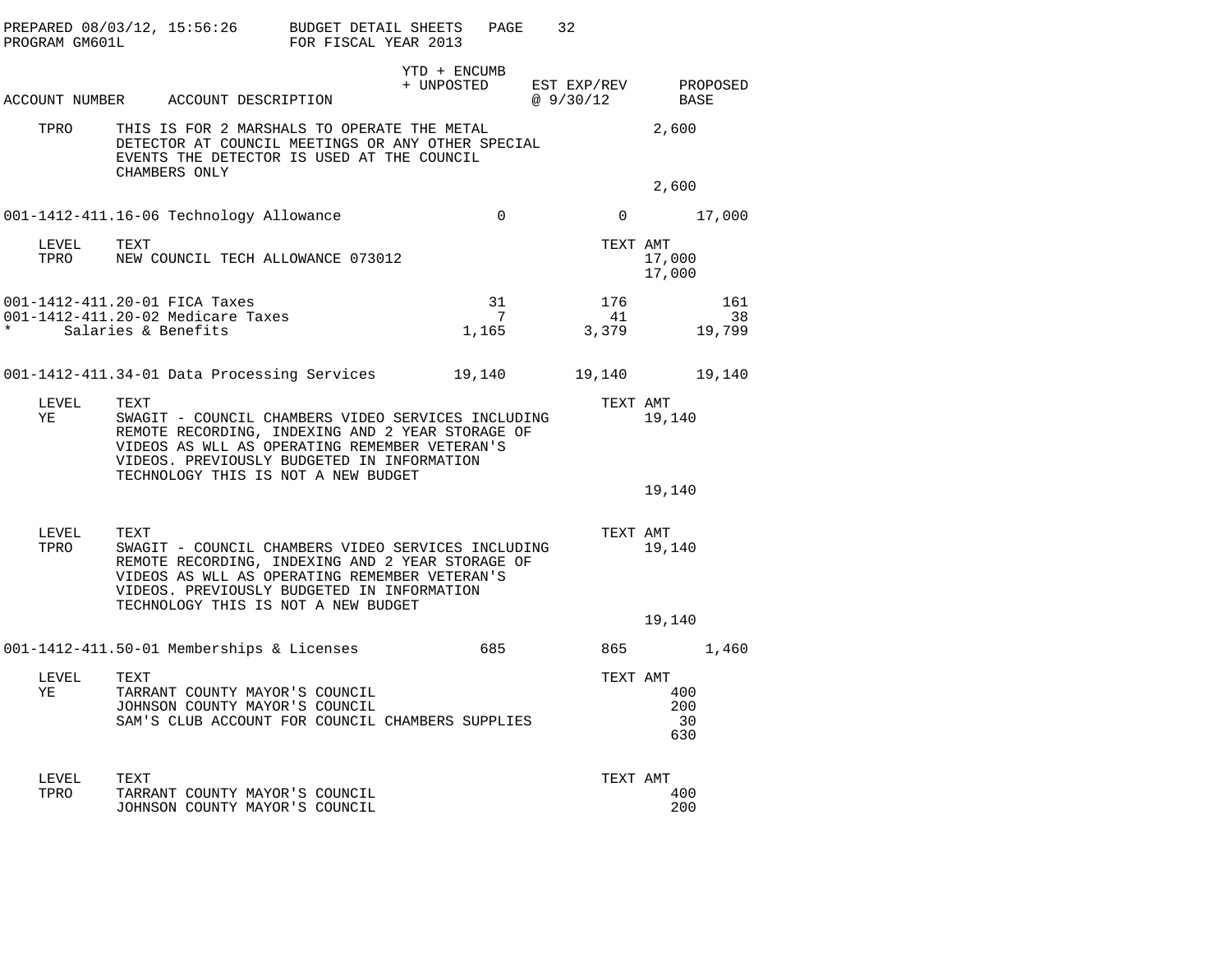| PROGRAM GM601L | PREPARED 08/03/12, 15:56:26                                                                                                                                                                                                                                  | BUDGET DETAIL SHEETS<br>FOR FISCAL YEAR 2013 | PAGE                       | 33                               |                                                   |  |
|----------------|--------------------------------------------------------------------------------------------------------------------------------------------------------------------------------------------------------------------------------------------------------------|----------------------------------------------|----------------------------|----------------------------------|---------------------------------------------------|--|
|                | ACCOUNT NUMBER ACCOUNT DESCRIPTION                                                                                                                                                                                                                           |                                              | YTD + ENCUMB<br>+ UNPOSTED | EST EXP/REV PROPOSED<br>@9/30/12 | BASE                                              |  |
|                | SAM'S CLUB ACCOUNT FOR COUNCIL CHAMBERS SUPPLIES<br>2 MEMBERSHIPS TO ICSC PER EMAIL 062612                                                                                                                                                                   |                                              |                            |                                  | 30<br>830<br>1,460                                |  |
|                | 001-1412-411.50-02 Subscriptions/Books/Pub                                                                                                                                                                                                                   |                                              | $\overline{0}$             | 88                               | $\Omega$                                          |  |
| LEVEL<br>YE    | TEXT<br>TEXAS STATE DIRECTORY<br>PER EMAIL                                                                                                                                                                                                                   |                                              |                            | TEXT AMT                         | 40<br>48<br>88                                    |  |
|                | 001-1412-411.50-03 Personnel Dev & Activity 9,947 11,000 18,526                                                                                                                                                                                              |                                              |                            |                                  |                                                   |  |
| LEVEL<br>YE    | TEXT<br>NLC CONGRESS OF CITIES - 4 COUNCIL - PHOENIX<br>TML ANNUAL CONFERENCE - 4 COUNCIL - HOUSTON TX<br>PARTNERS IN MOBILITY - 3 COUNCIL - AUSTIN TX<br>TML MISC. EDUCATION AND CONFERENCES -7 COUNCIL<br>NLC WASHINGTON - WASHINGTON D.C. (2 COUNCIL MEM) |                                              |                            | TEXT AMT                         | 6,000<br>2,800<br>810<br>3,500<br>4,516<br>17,626 |  |
| LEVEL<br>TPRO  | TEXT<br>NLC CONGRESS OF CITIES-4 COUNCIL-BOSTON<br>TML ANNUAL CONF-4 COUNCIL-GRAPEVINE<br>PARTNERS IN MOBILITY-3 COUNCIL-AUSTIN<br>ICSC ANNUAL CONVENTION-2 COUNCIL-LAS VEGAS<br>NLC WASHINGTON-MAYOR/MAYOR PRO TEM-WASHINGTON DC                            |                                              |                            | TEXT AMT                         | 6,000<br>2,800<br>810<br>4,400<br>4,516<br>18,526 |  |
|                | 001-1412-411.50-04 Personnel D&A/City Boards                                                                                                                                                                                                                 |                                              | $\Omega$                   | $\overline{0}$                   | 5,000                                             |  |
| LEVEL<br>YE    | TEXT<br>TRAINING LOCALLY FOR THE PLANNING & ZONING<br>COMMISSION FOR NCTCOG - ANNEXATION/PLANNING/ZONING                                                                                                                                                     |                                              |                            | TEXT AMT                         | 1,000<br>1,000                                    |  |
| LEVEL<br>TPRO  | TEXT<br>2 JOINT TRAINING SESSIONS W/JOSHUA % CLEBURNE<br>ALL BOARDS/COMMISIONS<br>INCREASE JOINT TRAINING PER D CHEATHAM MEMO 072712                                                                                                                         |                                              |                            | TEXT AMT                         | 2,500<br>2,500                                    |  |
|                | 001-1412-411.50-11 Memberships & Fees-Judges                                                                                                                                                                                                                 |                                              | $\mathbf 0$                | $0 \qquad \qquad$                | 5,000<br>1,600                                    |  |
| LEVEL<br>TPRO  | TEXT<br>TARRANT COUNTY BAR, JOHNSON COUNTY BAR, STATE BAR                                                                                                                                                                                                    |                                              |                            | TEXT AMT                         | 1,600                                             |  |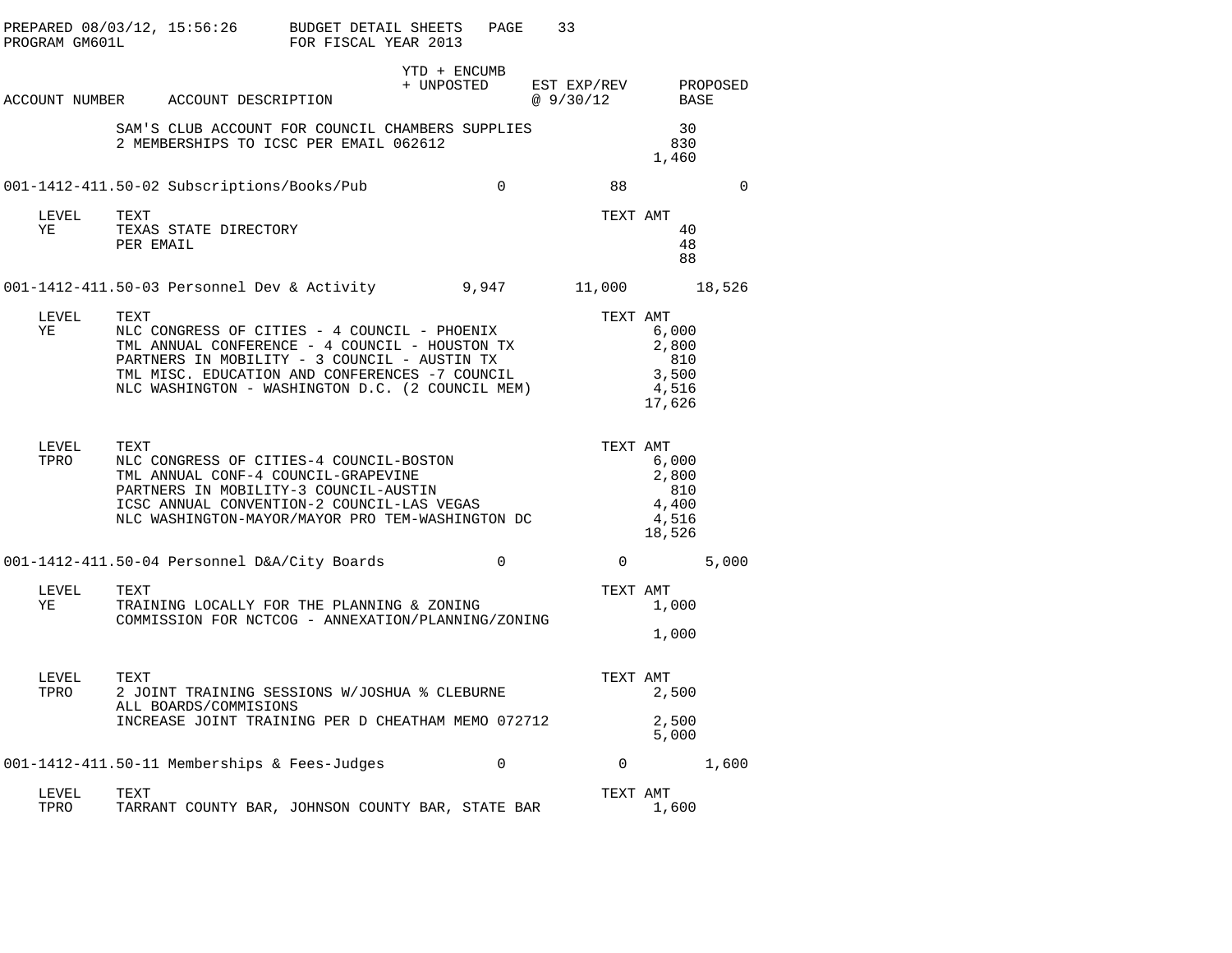| PROGRAM GM601L | PREPARED 08/03/12, 15:56:26 BUDGET DETAIL SHEETS                                                                                                 | FOR FISCAL YEAR 2013 |                            | PAGE           | 34                               |                            |             |
|----------------|--------------------------------------------------------------------------------------------------------------------------------------------------|----------------------|----------------------------|----------------|----------------------------------|----------------------------|-------------|
|                | ACCOUNT NUMBER ACCOUNT DESCRIPTION                                                                                                               |                      | YTD + ENCUMB<br>+ UNPOSTED |                | EST EXP/REV PROPOSED<br>@9/30/12 | BASE                       |             |
|                | FOR PRESIDING JUDGE                                                                                                                              |                      |                            |                |                                  | 1,600                      |             |
|                | 001-1412-411.50-12 Personnel Dev-Judges                                                                                                          |                      |                            | $\overline{0}$ | $\mathbf{0}$                     | 2,175                      |             |
| LEVEL<br>TPRO  | TEXT<br>PRESIDING JUDGE AND ASSOCIATE JUDGE                                                                                                      |                      |                            |                | TEXT AMT                         | 2,175<br>2,175             |             |
|                | 001-1412-411.53-02 Access Fees                                                                                                                   |                      |                            | 358            | 356                              |                            | $\Omega$    |
| LEVEL<br>YE    | TEXT<br>WILL ELIMINATE ALL AIR CARDS FOR COUNCIL BY                                                                                              |                      |                            |                | TEXT AMT                         |                            |             |
|                | CREATING TECHNOLOGY FUND<br>PER EMAIL                                                                                                            |                      |                            |                |                                  | 356<br>356                 |             |
| LEVEL<br>TPRO  | TEXT<br>WILL ELIMINATE ALL AIR CARDS FOR COUNCIL BY<br>CREATING TECHNOLOGY FUND                                                                  |                      |                            |                | TEXT AMT                         |                            |             |
|                | 001-1412-411.54-01 Printing & Graphic Serv                                                                                                       |                      |                            | 222            |                                  |                            | 1,007       |
| LEVEL<br>YE    | TEXT<br>LETTERHEAD AND ENVELOPES<br>BUSINESS CARDS FOR ALL COUNCIL MEMBERS<br>NECESSARY TO CHANGE THE PHONE NUMBERS                              |                      |                            |                | TEXT AMT                         | 150<br>350                 |             |
|                | NAME TAGS FOR ALL COUNCIL TO ATTEND PUBLIC EVENTS                                                                                                |                      |                            |                |                                  | 140<br>640                 |             |
| LEVEL<br>TPRO  | TEXT<br>PRINT SHOP CHARGES FOR AGENDAS @ \$23/MEETING<br>BUSINESS CARDS FOR COUNCIL MEMBERS<br>NAME TAGS FOR ALL COUNCIL TO ATTEND PUBLIC EVENTS |                      |                            |                | TEXT AMT                         | 667<br>200<br>140<br>1,007 |             |
|                | 001-1412-411.54-06 Convenience copies<br>001-1412-411.60-01 Office Supplies & Mat                                                                |                      | 1,134                      | 26             | 40<br>1,100                      |                            | 50<br>1,100 |
| LEVEL<br>ΥE    | TEXT<br>OFFICE SUPPLIES FOR COUNCIL<br>REDUCE THE USE OF PAPER AT COUNCIL MEETINGS AND<br>DISTRIBUTING REPORTS IN PAPER FORM<br>PER EMAIL        |                      |                            |                | TEXT AMT                         | 1,000<br>34<br>66          |             |
|                | PER MEETING 0627                                                                                                                                 |                      |                            |                |                                  | 1,100                      |             |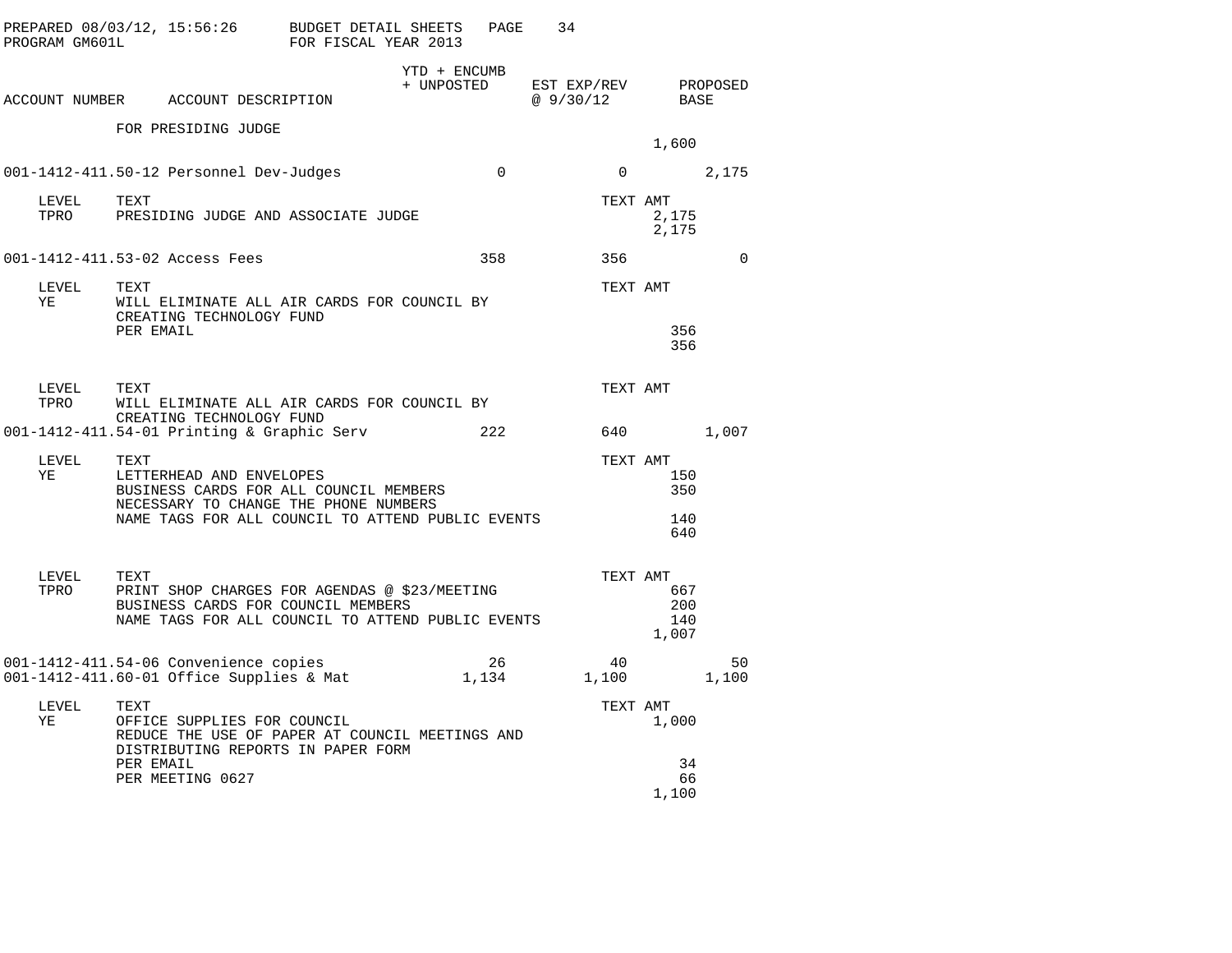| PROGRAM GM601L | PREPARED 08/03/12, 15:56:26 BUDGET DETAIL SHEETS                                                                                                                                                    | FOR FISCAL YEAR 2013 |              | PAGE | 35                                          |                                       |       |
|----------------|-----------------------------------------------------------------------------------------------------------------------------------------------------------------------------------------------------|----------------------|--------------|------|---------------------------------------------|---------------------------------------|-------|
|                | ACCOUNT NUMBER ACCOUNT DESCRIPTION                                                                                                                                                                  |                      | YTD + ENCUMB |      | + UNPOSTED EST EXP/REV PROPOSED<br>@9/30/12 | BASE                                  |       |
| LEVEL<br>TPRO  | TEXT<br>OFFICE SUPPLIES: BATTERIES, NOTEPADS, PENS, CDS,                                                                                                                                            |                      |              |      | TEXT AMT                                    | 350                                   |       |
|                | DVDS, PENCILS<br>CHARGES FOR PRINTER IN CMO AREA<br>CERTIFICATE HOLDERS FOR PROCLAMATIONS<br>NAME PLATES FOR COUNCIL CHAMBERS<br>PER EMAIL 062612<br>PER MTG 062712                                 |                      |              |      |                                             | 20<br>50<br>130<br>484<br>66<br>1,100 |       |
|                | 001-1412-411.60-09 Employee/Citizen Awards 540                                                                                                                                                      |                      |              |      | 1,000                                       |                                       | 500   |
| LEVEL<br>YE    | TEXT<br>AWARDS AND PROCLAMATIONS SUPPLIES<br>INCLUDING JERRY ALLEN AWARD                                                                                                                            |                      |              |      | TEXT AMT                                    | 1,000                                 |       |
|                |                                                                                                                                                                                                     |                      |              |      |                                             | 1,000                                 |       |
| LEVEL<br>TPRO  | TEXT<br>AWARDS AND CERTIFICATES SUPPLIES                                                                                                                                                            |                      |              |      | TEXT AMT                                    | 500                                   |       |
|                | INCLUDING JERRY ALLEN AWARD                                                                                                                                                                         |                      |              |      |                                             | 500                                   |       |
|                | 001-1412-411.60-10 Promotional Supplies/Act 1,116 1,116                                                                                                                                             |                      |              |      |                                             |                                       | 1,200 |
| LEVEL<br>YE    | TEXT<br>PROMOTIONAL ITEMS TO BE GIVEN BY CITY COUNCIL<br>AND ALL OTHER BOARDS AND COMMISSIONS -<br>INCREASE NEED FOR ITEMS TO BE GIVEN TO THE<br>COMMUNITY - THIS ACCOUNT ALSO AIDS OTHER DEPARTMEN |                      |              |      |                                             | TEXT AMT<br>1,200                     |       |
|                |                                                                                                                                                                                                     |                      |              |      |                                             | 1,200                                 |       |
| LEVEL<br>TPRO  | TEXT<br>PROMOTIONAL ITEMS TO BE GIVEN BY CITY COUNCIL<br>AND ALL OTHER BOARDS AND COMMISSIONS -<br>INCREASE NEED FOR ITEMS TO BE GIVEN TO THE                                                       |                      |              |      | TEXT AMT                                    | 1,200                                 |       |
|                | COMMUNITY - THIS ACCOUNT ALSO AIDS OTHER DEPARTMEN                                                                                                                                                  |                      |              |      |                                             | 1,200                                 |       |
|                | 001-1412-411.80-02 Elected Official Comp                                                                                                                                                            |                      |              | 495  | 840                                         |                                       | 840   |
| LEVEL<br>ΥE    | TEXT<br>\$5 PAY TO COUNCIL MEMBERS FOR MEETINGS ATTENDED                                                                                                                                            |                      |              |      | TEXT AMT                                    | 840<br>840                            |       |
|                |                                                                                                                                                                                                     |                      |              |      |                                             |                                       |       |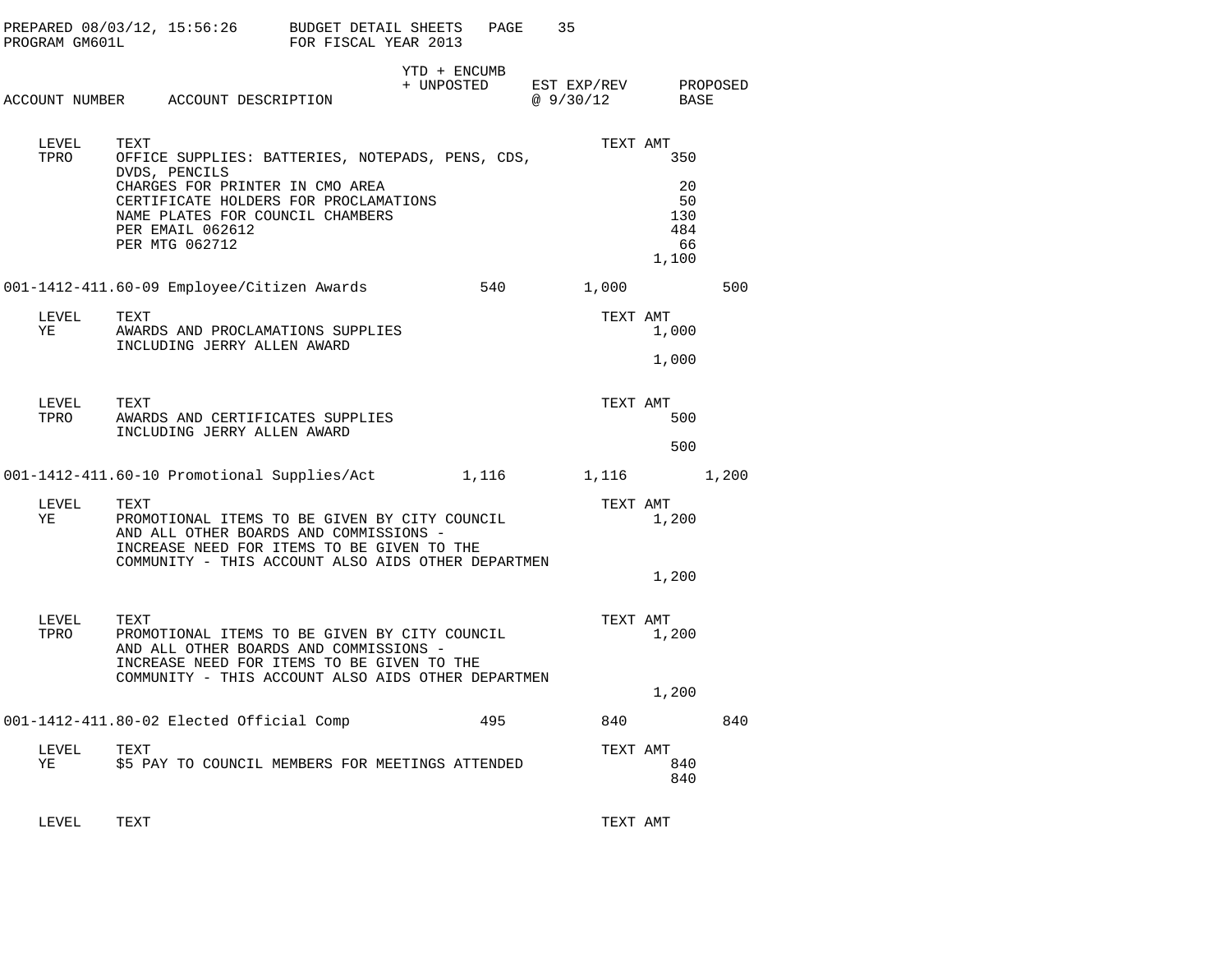|               |               |                                                                                                         |                                                                      | PREPARED 08/03/12, 15:56:26 BUDGET DETAIL SHEETS<br>PROGRAM GM601L FOR FISCAL YEAR 2013                                                                   |                                                 | PAGE                    | 36       |                                           |                 |                            |
|---------------|---------------|---------------------------------------------------------------------------------------------------------|----------------------------------------------------------------------|-----------------------------------------------------------------------------------------------------------------------------------------------------------|-------------------------------------------------|-------------------------|----------|-------------------------------------------|-----------------|----------------------------|
|               |               |                                                                                                         | ACCOUNT NUMBER ACCOUNT DESCRIPTION                                   |                                                                                                                                                           | YTD + ENCUMB<br>+ UNPOSTED EST EXP/REV PROPOSED |                         |          | @ 9/30/12 BASE                            |                 |                            |
|               |               |                                                                                                         |                                                                      | TPRO 55 PAY TO COUNCIL MEMBERS FOR MEETINGS ATTENDED                                                                                                      |                                                 |                         |          |                                           | 840<br>840      |                            |
|               |               |                                                                                                         |                                                                      | 001-1412-411.80-13 Project/Event/Meeting Exp 6,226 9,200 11,200                                                                                           |                                                 |                         |          |                                           |                 |                            |
|               | LEVEL<br>YE   | TEXT<br>COUNCIL MEETINGS, WORKSHOPS, RETREATS, TOWN HALL<br>MEETINGS SUPPLIES INCLUDING FOOD AND DRINKS |                                                                      |                                                                                                                                                           |                                                 |                         | TEXT AMT |                                           | 9,200           |                            |
|               |               |                                                                                                         |                                                                      |                                                                                                                                                           |                                                 |                         |          |                                           | 9,200           |                            |
|               | LEVEL<br>TPRO | TEXT                                                                                                    |                                                                      | COUNCIL MEETINGS, WORKSHOPS, RETREATS, TOWN HALL                                                                                                          |                                                 |                         |          | TEXT AMT                                  | 9,200           |                            |
|               |               | MEETINGS SUPPLIES INCLUDING FOOD AND DRINKS<br>PER D CHEATHAM FOR TOWN HALL MEETINGS MEMO 072712        |                                                                      |                                                                                                                                                           |                                                 |                         |          |                                           | 2,000<br>11,200 |                            |
|               |               |                                                                                                         |                                                                      | 001-1412-411.80-34 Mayors Youth Council Exp 4,820                                                                                                         |                                                 |                         |          | $6,000$ 6,000                             |                 |                            |
|               | LEVEL<br>YE   | TEXT                                                                                                    | LOGO SHIRTS FOR MEMBERS                                              | MAYOR'S YOUTH COUNCL DELEGATES TO NLC<br>SUPPLIES FOR MAYOR'S YOUTH COUNCIL MEETINGS MONTHL                                                               |                                                 |                         |          | TEXT AMT                                  | 6,000           |                            |
|               |               |                                                                                                         |                                                                      |                                                                                                                                                           |                                                 |                         |          |                                           | 6,000           |                            |
|               | LEVEL<br>TPRO | TEXT                                                                                                    | LOGO SHIRTS FOR MEMBERS                                              | MAYOR'S YOUTH COUNCL DELEGATES TO NLC<br>SUPPLIES FOR MAYOR'S YOUTH COUNCIL MEETINGS MONTHL                                                               |                                                 |                         |          | TEXT AMT                                  | 6,000           |                            |
|               |               |                                                                                                         |                                                                      |                                                                                                                                                           |                                                 |                         |          |                                           | 6,000           |                            |
| $\star$       | Operating     |                                                                                                         |                                                                      |                                                                                                                                                           |                                                 | 44,709                  |          | 51,385 69,798                             |                 |                            |
|               |               |                                                                                                         | 001-1412-411.82-16 IT Contribution<br>* Utilities/Internal Chrgs     |                                                                                                                                                           |                                                 | 17,084<br>17,084        |          | 22,779<br>22,779<br>$\frac{22}{22}$ , 779 |                 | $\Omega$<br>$\overline{0}$ |
| $\star \star$ |               | City Council                                                                                            | 001-1413-412.10-01 Salaries<br>001-1413-412.12-01 Overtime - Regular |                                                                                                                                                           |                                                 | 62,958<br>32,327<br>204 |          | 77,543 89,597<br>$\frac{40,063}{204}$     |                 | 40,635<br>$\Omega$         |
|               | LEVEL<br>ΥE   | TEXT                                                                                                    | DOES NOT WANT COMP TIME                                              | OVERTIME PAY FOR RECORDS & INFORMATION SPECIALIST<br>SEVERAL PROJECTS REQUIRE THIS POSITION TO WORK<br>OVERTIME AND MUST BE ABLE TO OFFER PAY IF EMPLOYEE |                                                 |                         |          | TEXT AMT                                  | 3,000           |                            |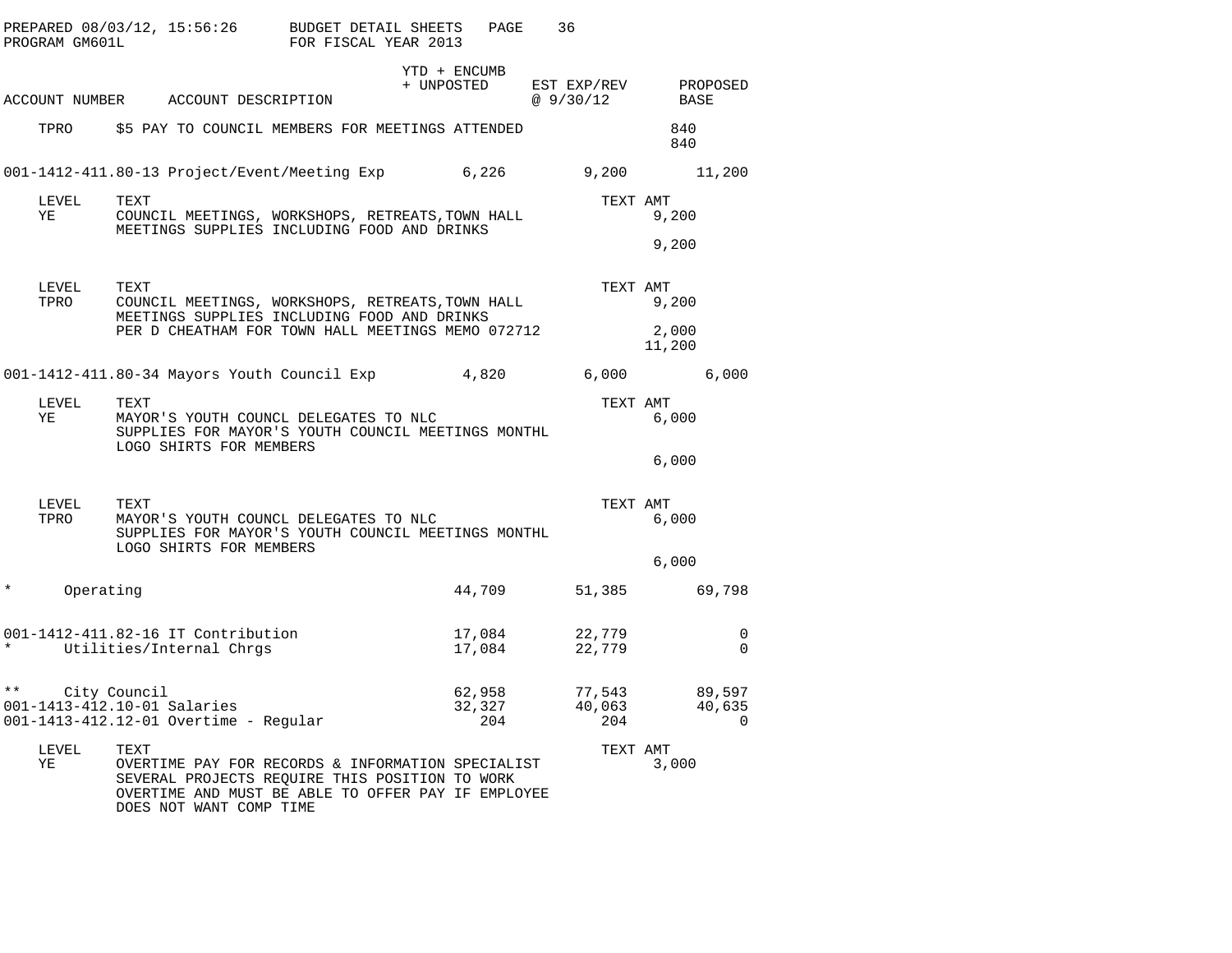| PREPARED 08/03/12, 15:56:26 | BUDGET DETAIL SHEETS | PAGE |  |
|-----------------------------|----------------------|------|--|
| PROGRAM GM601L              | FOR FISCAL YEAR 2013 |      |  |

|                |  |                     | YTD + ENCUMB |             |          |
|----------------|--|---------------------|--------------|-------------|----------|
|                |  |                     | + UNPOSTED   | EST EXP/REV | PROPOSED |
| ACCOUNT NUMBER |  | ACCOUNT DESCRIPTION |              | @ 9/30/12   | BASE     |

3,000

| LEVEL                                      | TEXT                                                                                                                                                                                                                                                                                                                          |                                                                    | TEXT AMT                                                           |                  |                                                                    |
|--------------------------------------------|-------------------------------------------------------------------------------------------------------------------------------------------------------------------------------------------------------------------------------------------------------------------------------------------------------------------------------|--------------------------------------------------------------------|--------------------------------------------------------------------|------------------|--------------------------------------------------------------------|
| TPRO<br>001-1413-412.21-01 TMRS<br>$\star$ | ADDED TO BASE SALARY<br>001-1413-412.20-01 FICA Taxes<br>001-1413-412.20-02 Medicare Taxes<br>001-1413-412.20-03 Unemployment Taxes<br>001-1413-412.22-01 Workers' Compensation Ins<br>001-1413-412.22-02 Health Insurance<br>001-1413-412.22-04 Dental Insurance<br>001-1413-412.22-05 Life Insurance<br>Salaries & Benefits | 2,278<br>533<br>261<br>5,925<br>43<br>5,342<br>300<br>29<br>47,242 | 2,624<br>614<br>261<br>6,499<br>48<br>6,854<br>360<br>35<br>57,562 |                  | 2,519<br>589<br>261<br>6,099<br>45<br>7,260<br>360<br>33<br>57,801 |
|                                            | 001-1413-412.35-02 Other Professional Serv                                                                                                                                                                                                                                                                                    | $\Omega$                                                           | $\Omega$                                                           |                  | 7,500                                                              |
| LEVEL<br>TPRO                              | TEXT<br>SCANNING OF CITY DOCUMENTS                                                                                                                                                                                                                                                                                            |                                                                    | TEXT AMT                                                           | 7,500<br>7,500   |                                                                    |
|                                            | 001-1413-412.40-07 Records Storage Rental                                                                                                                                                                                                                                                                                     | 700                                                                | 800                                                                |                  | 800                                                                |
| LEVEL<br>ΥE                                | <b>TEXT</b><br>TINDALL STORAGE OF RECORDS AT THIS<br>THESE RECORDS HAVE A LONG TERM<br>OFF-SITE.<br>RETENTION BUT ARE INFREQUENTLY ACCESSED.<br>ALSO INCLUDES FUNDS FOR OFF SITE STORAGE OF<br>MICROFILM.<br>\$60 A MONTH<br>COST TO RETRIEVE FROM TINDALL STORAGE                                                            | THIS                                                               | TEXT AMT                                                           | 720<br>80<br>800 |                                                                    |
| LEVEL<br>TPRO                              | TEXT<br>TINDALL STORAGE OF RECORDS AT THIS<br>THESE RECORDS HAVE A LONG TERM<br>OFF-SITE.<br>RETENTION BUT ARE INFREQUENTLY ACCESSED.<br>ALSO INCLUDES FUNDS FOR OFF SITE STORAGE OF<br>MICROFILM.<br>\$52.15 A MONTH<br>COST TO RETRIEVE FROM TINDALL STORAGE                                                                | THIS                                                               | TEXT AMT                                                           | 625<br>80        |                                                                    |
|                                            | PER MTG 062712                                                                                                                                                                                                                                                                                                                |                                                                    |                                                                    | 95<br>800        |                                                                    |
|                                            | 001-1413-412.50-01 Memberships & Licenses                                                                                                                                                                                                                                                                                     | 380                                                                | 500                                                                |                  | 500                                                                |
| LEVEL                                      | TEXT                                                                                                                                                                                                                                                                                                                          |                                                                    | TEXT AMT                                                           |                  |                                                                    |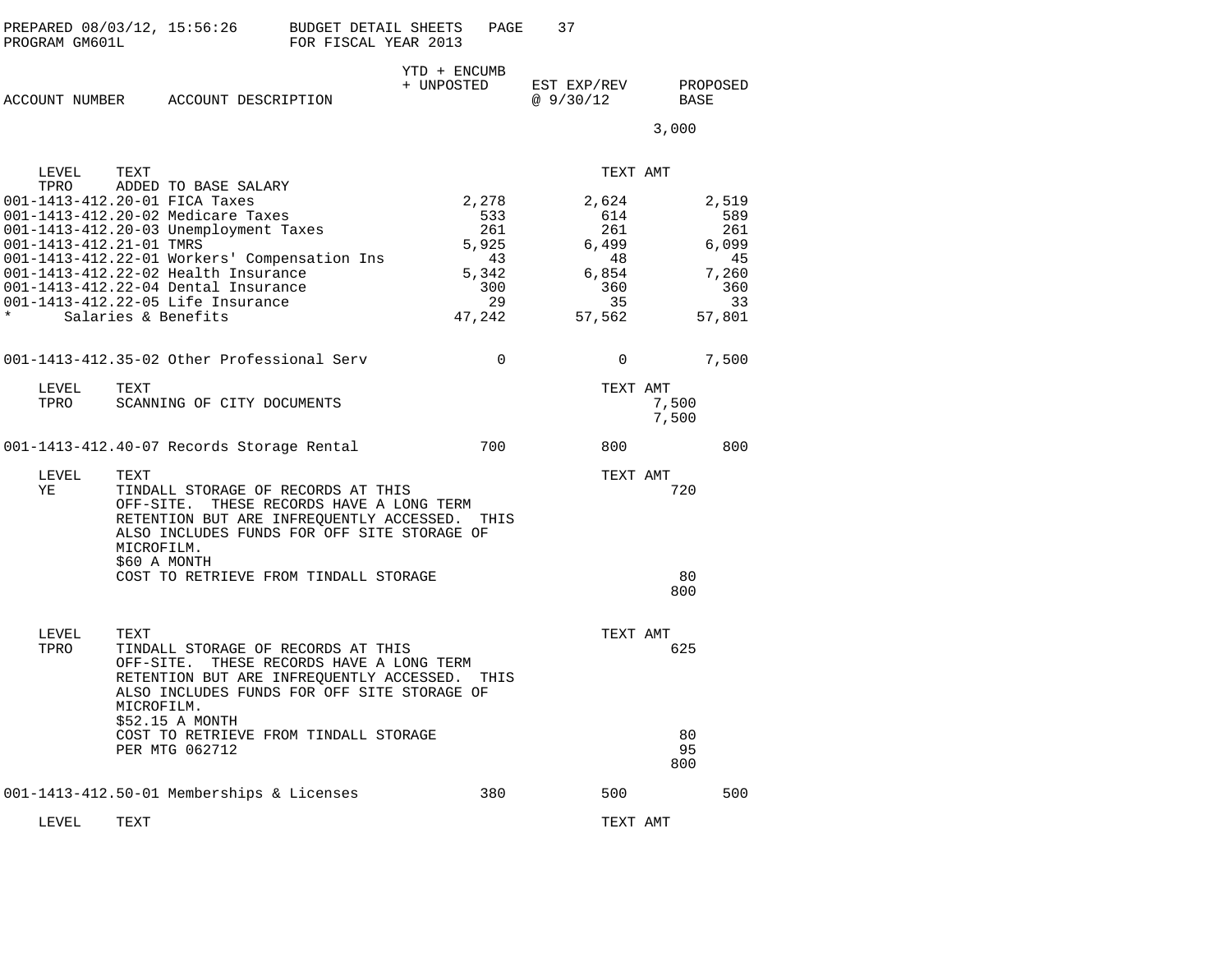| PROGRAM GM601L | PREPARED 08/03/12, 15:56:26 BUDGET DETAIL SHEETS                                                                                                                 | FOR FISCAL YEAR 2013 | PAGE                       | 38                      |                                       |          |
|----------------|------------------------------------------------------------------------------------------------------------------------------------------------------------------|----------------------|----------------------------|-------------------------|---------------------------------------|----------|
|                | ACCOUNT NUMBER ACCOUNT DESCRIPTION                                                                                                                               |                      | YTD + ENCUMB<br>+ UNPOSTED | EST EXP/REV<br>@9/30/12 | BASE                                  | PROPOSED |
| ΥE             | MEMBERSHIP TO ARMA - CITY SECRETARY & RECORDS                                                                                                                    |                      |                            |                         | 350                                   |          |
|                | SPECIALIST - \$175 PER MEMBERSHIP ANNUAL<br>LOCAL CHAPTER FORT WORTH FOR RECORDS SPECIALIST                                                                      |                      |                            |                         | 70                                    |          |
|                | AND CITY SECRETARY - \$35 PER MEMBERSHIP<br>LEADERSHIP MEMBERS FOR RECORDS MANAGERS                                                                              |                      |                            |                         | 80<br>500                             |          |
| LEVEL<br>TPRO  | TEXT<br>MEMBERSHIP TO ARMA - CITY SECRETARY & RECORDS<br>SPECIALIST - \$175 PER MEMBERSHIP ANNUAL                                                                |                      |                            | TEXT AMT                | 350                                   |          |
|                | LOCAL CHAPTER FORT WORTH FOR RECORDS SPECIALIST<br>AND CITY SECRETARY - \$35 PER MEMBERSHIP                                                                      |                      |                            |                         | 70                                    |          |
|                | LEADERSHIP MEMBERS FOR RECORDS MANAGERS                                                                                                                          |                      |                            |                         | 80<br>500                             |          |
|                | 001-1413-412.50-02 Subscriptions/Books/Pub                                                                                                                       |                      | 88                         | 35                      |                                       | 46       |
| LEVEL<br>YE    | TEXT<br><b>BURLESON STAR</b><br>ONLINE SUBSCRIPTION TO SOS OPEN RECORDS                                                                                          |                      |                            | TEXT AMT                | 40<br>6<br>46                         |          |
| LEVEL<br>TPRO  | TEXT<br><b>BURLESON STAR</b><br>ONLINE SUBSCRIPTION TO SOS OPEN RECORDS                                                                                          |                      |                            | TEXT AMT                | 40<br>- 6<br>46                       |          |
|                | 001-1413-412.50-03 Personnel Dev & Activity 3,010                                                                                                                |                      |                            | 5,136                   |                                       | 3,954    |
| LEVEL<br>YE    | TEXT<br>ARMA MONTHLY MEETINGS<br>OPEN MEETINGS/PUBLIC INFORMATION EDUCATION<br>ARMA SPRING SEMINAR/LEADERSHIP TRAINING<br>ARMA ANNUAL CONFERENCE - WASHINGTON DC |                      |                            | TEXT AMT                | 240<br>1,300<br>142<br>2,272<br>3,954 |          |
| LEVEL<br>TPRO  | TEXT<br>ARMA MONTHLY MEETINGS<br>OPEN MEETINGS/PUBLIC INFORMATION EDUCATION<br>ARMA SPRING SEMINAR/LEADERSHIP TRAINING<br>ARMA ANNUAL CONFERENCE - CHICAGO       |                      |                            | TEXT AMT                | 240<br>1,300<br>142<br>2,272<br>3,954 |          |
|                | 001-1413-412.50-08 Mileage Reimbursement                                                                                                                         |                      | 60                         | 300                     |                                       | 300      |
| LEVEL          | TEXT                                                                                                                                                             |                      |                            | TEXT AMT                |                                       |          |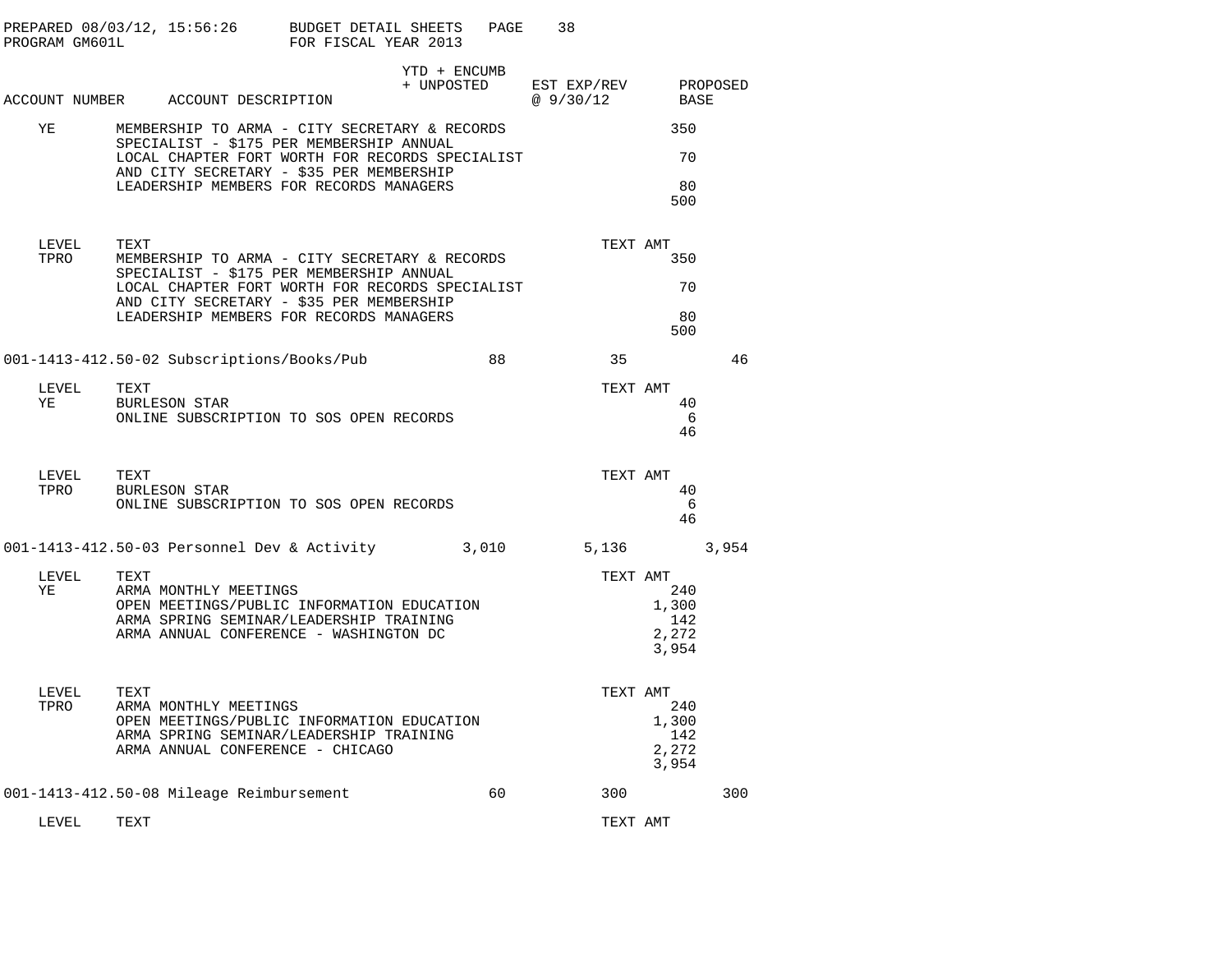| PREPARED 08/03/12, 15:56:26<br>PROGRAM GM601L |      |                                                                                                                           | BUDGET DETAIL SHEETS<br>FOR FISCAL YEAR 2013 |                            | PAGE        | 39             |                            |             |  |
|-----------------------------------------------|------|---------------------------------------------------------------------------------------------------------------------------|----------------------------------------------|----------------------------|-------------|----------------|----------------------------|-------------|--|
|                                               |      |                                                                                                                           |                                              | YTD + ENCUMB<br>+ UNPOSTED |             | EST EXP/REV    |                            | PROPOSED    |  |
|                                               |      | ACCOUNT NUMBER ACCOUNT DESCRIPTION                                                                                        |                                              |                            |             | @ 9/30/12      | BASE                       |             |  |
| YE                                            |      | RECORDS SPECIALIST TRAVEL TO VARIES CITY BUILDINGS<br>AND RECORD CENTER TO ARCHIVE ALL CITY FILES                         |                                              |                            |             |                | 300<br>300                 |             |  |
| LEVEL<br>TPRO                                 | TEXT | RECORDS COORDINATOR TRAVEL TO CITY BUILDINGS<br>AND RECORD CENTER TO ARCHIVE ALL CITY FILES                               |                                              |                            |             |                | TEXT AMT<br>300<br>300     |             |  |
|                                               |      | 001-1413-412.54-01 Printing & Graphic Serv                                                                                |                                              |                            | 32          | 29             |                            | 700         |  |
| LEVEL<br>TPRO                                 | TEXT | PRINT SHOP: PRINT OPEN RECORDS REQUESTS                                                                                   |                                              |                            |             |                | TEXT AMT<br>700<br>700     |             |  |
|                                               |      | 001-1413-412.54-02 Microfilming Services                                                                                  |                                              |                            | $\mathbf 0$ | $\overline{0}$ |                            | 500         |  |
| LEVEL<br>YE                                   | TEXT | PROVIDES MICROFILMING FOR POLICE RECORDS & ALL<br>CITY RECORDS                                                            |                                              |                            |             |                | TEXT AMT<br>3,000<br>3,000 |             |  |
| LEVEL<br>TPRO                                 | TEXT | PROVIDES MICROFILMING FOR POLICE RECORDS & ALL<br>CITY RECORDS                                                            |                                              |                            |             |                | TEXT AMT<br>500<br>500     |             |  |
|                                               |      | 001-1413-412.54-06 Convenience copies                                                                                     |                                              |                            | 23          | 49             |                            | $\mathbf 0$ |  |
| LEVEL<br>YE                                   | TEXT | EMAIL 060712                                                                                                              |                                              |                            |             |                | TEXT AMT<br>49<br>49       |             |  |
|                                               |      | 001-1413-412.60-01 Office Supplies & Mat                                                                                  |                                              |                            | 1,255       |                | 1,200                      | 1,060       |  |
| LEVEL<br>ΥE                                   | TEXT | PURCHASE OFFICE SUPPLIES FOR THE DEPARTMENT<br>INCLUDING CD, DVD, PAPER/COPY NEEDED FOR PUBLIC<br>INFORMATION REOUESTS    |                                              |                            |             |                | TEXT AMT<br>1,800          |             |  |
|                                               |      |                                                                                                                           |                                              |                            |             |                | 1,800                      |             |  |
| LEVEL<br>TPRO                                 | TEXT | PURCHASE OFFICE SUPPLIES FOR THE DEPARTMENT<br>INCLUDING CD, DVD, FILE FOLDERS, ARCHIVE MATERIAL<br>FOR PERMANENT RECORDS |                                              |                            |             |                | TEXT AMT<br>1,000          |             |  |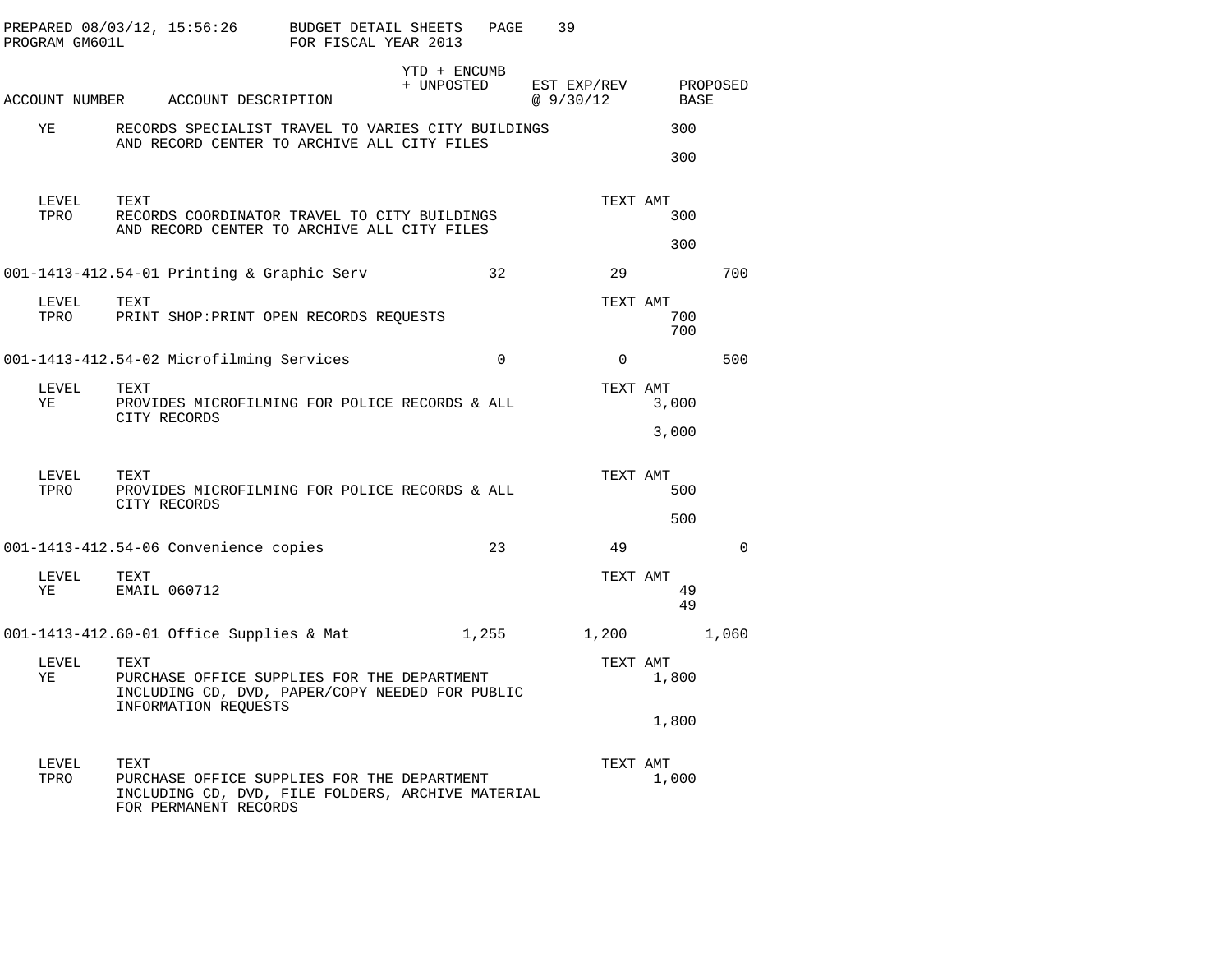| PROGRAM GM601L      | PREPARED 08/03/12, 15:56:26 BUDGET DETAIL SHEETS<br>FOR FISCAL YEAR 2013                                                                                                                                                |                            | PAGE | 40                       |                          |             |
|---------------------|-------------------------------------------------------------------------------------------------------------------------------------------------------------------------------------------------------------------------|----------------------------|------|--------------------------|--------------------------|-------------|
|                     | ACCOUNT NUMBER ACCOUNT DESCRIPTION                                                                                                                                                                                      | YTD + ENCUMB<br>+ UNPOSTED |      | EST EXP/REV<br>@ 9/30/12 | BASE                     | PROPOSED    |
|                     | COPY PAPER \$60/YR                                                                                                                                                                                                      |                            |      |                          | 60<br>1,060              |             |
|                     | 001-1413-412.60-11 Minor Tools & Materials $470$ 1,000 1,740                                                                                                                                                            |                            |      |                          |                          |             |
| LEVEL<br>ΥE         | TEXT<br>THE SUPPLIES PURCHASED ARE FOR THE RECORDS CENTER<br>ALL STORAGE BOXES THAT ARE PROVIDED TO EVERY<br>DEPARTMENT IN THE CITY. THE AMOUNT VARIES<br>DEPENDING ON THE BOXES USED - SIZE IS AN IMPORTANT<br>FACTOR. |                            |      | TEXT AMT                 | 1,740                    |             |
|                     |                                                                                                                                                                                                                         |                            |      |                          | 1,740                    |             |
| LEVEL<br>TPRO       | TEXT<br>THE SUPPLIES PURCHASED ARE FOR THE RECORDS CENTER<br>ALL STORAGE BOXES THAT ARE PROVIDED TO EVERY<br>DEPARTMENT IN THE CITY. THE AMOUNT VARIES<br>DEPENDING ON THE BOXES USED - SIZE IS AN IMPORTANT<br>FACTOR. |                            |      | TEXT AMT                 | 1,740                    |             |
|                     |                                                                                                                                                                                                                         |                            |      |                          | 1,740                    |             |
|                     | 001-1413-412.66-01 Minor Office Equipment                                                                                                                                                                               | 1,071                      |      | 1,080                    |                          | $\mathbf 0$ |
| LEVEL<br>YE         | TEXT<br>NEW SCANNER FOR RECORDS DEPARTMENT NEEDED DUE TO<br>INCREASE ELECTRONIC RECORD STORAGE - NEED SCANNER<br>THAT CAN HANDLE HIGHER VOLUME OF PAPER<br>NEW SCANNER NEEDS TO BE ADDED TO F504                        |                            |      | TEXT AMT                 | 1,080<br>1,080           |             |
| Operating<br>$\ast$ |                                                                                                                                                                                                                         | 7,089                      |      | 10,129                   |                          | 17,100      |
|                     |                                                                                                                                                                                                                         |                            |      |                          |                          |             |
|                     | 001-1413-412.63-02 Electricity                                                                                                                                                                                          | 1,520                      |      | 3,030                    |                          | 3,031       |
| LEVEL<br>ΥE         | TEXT<br>RECORDS CENTER LOCATED IN THE ANNEX #1<br>JOHNSON CONTROL SAVINGS + 2% PER RC                                                                                                                                   |                            |      | TEXT AMT                 | 3,129<br>$99 -$<br>3,030 |             |
| LEVEL<br>TPRO       | TEXT<br>RECORDS CENTER LOCATED IN THE ANNEX #1                                                                                                                                                                          |                            |      | TEXT AMT                 | 3,031<br>3,031           |             |
|                     | 001-1413-412.63-03 Natural Gas                                                                                                                                                                                          | 965                        |      | 988                      |                          | 1,200       |
| LEVEL               | TEXT                                                                                                                                                                                                                    |                            |      | TEXT AMT                 |                          |             |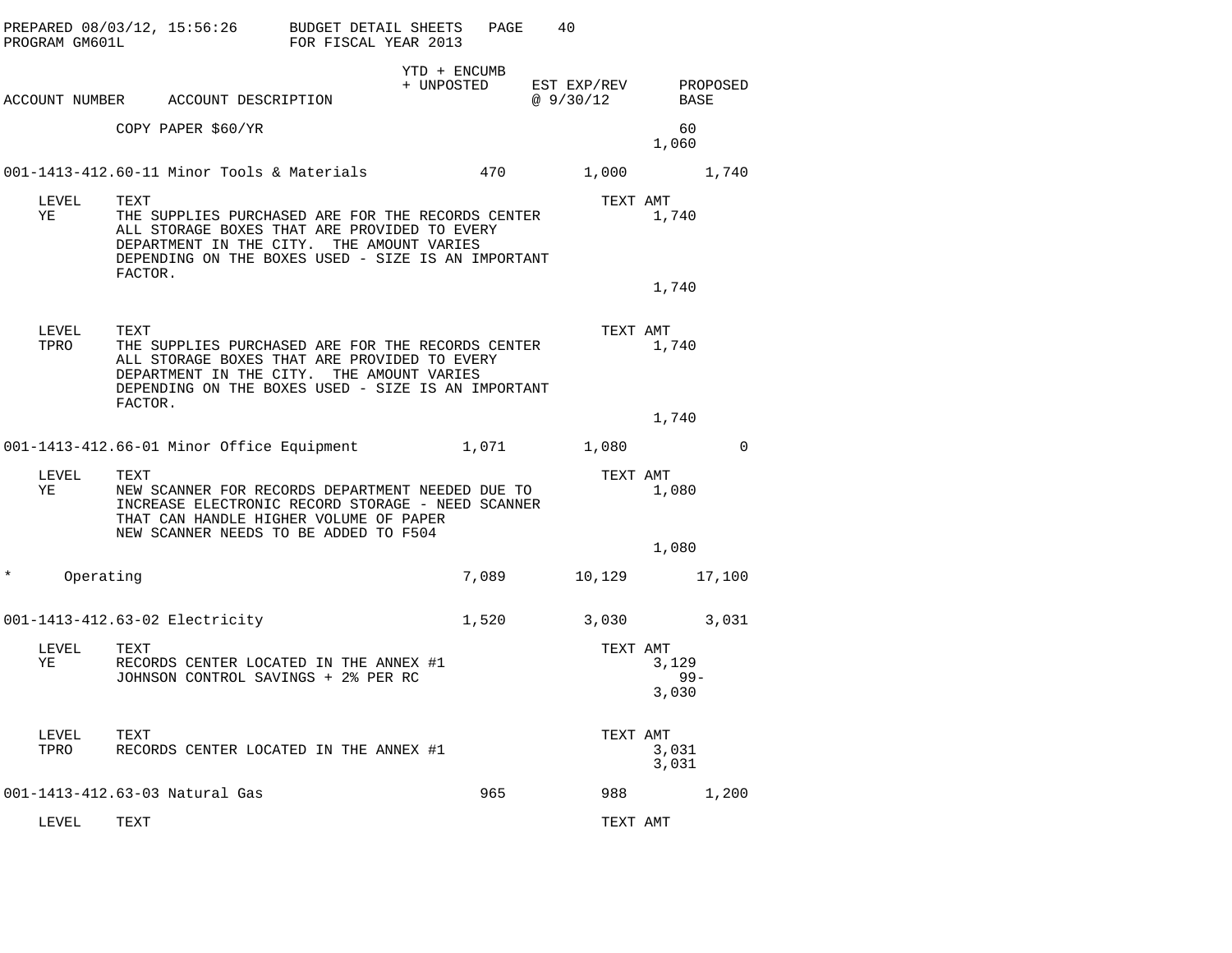| PROGRAM GM601L                                                 | PREPARED 08/03/12, 15:56:26 BUDGET DETAIL SHEETS                                                                                                                                                                                                                                                                                                                                                                                                                                                                                   | FOR FISCAL YEAR 2013                                                                      | PAGE<br>41                                                                                                                                                                                                                                                                                                |                                                                                                                                                 |
|----------------------------------------------------------------|------------------------------------------------------------------------------------------------------------------------------------------------------------------------------------------------------------------------------------------------------------------------------------------------------------------------------------------------------------------------------------------------------------------------------------------------------------------------------------------------------------------------------------|-------------------------------------------------------------------------------------------|-----------------------------------------------------------------------------------------------------------------------------------------------------------------------------------------------------------------------------------------------------------------------------------------------------------|-------------------------------------------------------------------------------------------------------------------------------------------------|
|                                                                | ACCOUNT NUMBER ACCOUNT DESCRIPTION                                                                                                                                                                                                                                                                                                                                                                                                                                                                                                 | YTD + ENCUMB<br>+ UNPOSTED                                                                | EST EXP/REV<br>@ 9/30/12                                                                                                                                                                                                                                                                                  | PROPOSED<br>BASE                                                                                                                                |
| ΥE                                                             | NATURAL GAS-ANNEX - RECORDS CENTER                                                                                                                                                                                                                                                                                                                                                                                                                                                                                                 |                                                                                           |                                                                                                                                                                                                                                                                                                           | 1,436<br>1,436                                                                                                                                  |
| LEVEL<br>TPRO                                                  | TEXT<br>NATURAL GAS-ANNEX - RECORDS CENTER                                                                                                                                                                                                                                                                                                                                                                                                                                                                                         |                                                                                           |                                                                                                                                                                                                                                                                                                           | TEXT AMT<br>1,436<br>1,436                                                                                                                      |
| $\star$                                                        | Utilities/Internal Chrgs                                                                                                                                                                                                                                                                                                                                                                                                                                                                                                           |                                                                                           | 2,485<br>4,018                                                                                                                                                                                                                                                                                            | 4,231                                                                                                                                           |
| $\star \star$                                                  | Records & Information Ser<br>001-1611-345.10-00 Library Fees<br>001-1611-345.20-00 Misc Library Revenue                                                                                                                                                                                                                                                                                                                                                                                                                            |                                                                                           | 56,816<br>71,709<br>12,766<br>15,000<br>32,477<br>40,000<br>45,243<br>55,000                                                                                                                                                                                                                              | 79,132<br>15,000<br>44,000<br>59,000                                                                                                            |
| 001-1611-451.11-01 Wages<br>001-1611-451.21-01 TMRS<br>$\star$ | 001-1611-451.10-01 Salaries<br>001-1611-451.12-01 Overtime - Regular<br>001-1611-451.13-01 Longevity Pay<br>001-1611-451.13-14 Ins Opt Out<br>001-1611-451.16-01 Car Allowance<br>001-1611-451.16-05 Cell Phone Allowance<br>001-1611-451.20-01 FICA Taxes<br>001-1611-451.20-02 Medicare Taxes<br>001-1611-451.20-03 Unemployment Taxes<br>001-1611-451.22-01 Workers' Compensation Ins<br>001-1611-451.22-02 Health Insurance<br>001-1611-451.22-04 Dental Insurance<br>001-1611-451.22-05 Life Insurance<br>Salaries & Benefits |                                                                                           | 237,736<br>294,345<br>83,795<br>105,448<br>15<br>$\mathbf{0}$<br>1,481<br>1,588<br>3,800<br>4,800<br>4,846<br>6,000<br>1,069<br>1,300<br>20,359<br>25,461<br>4,761<br>5,955<br>3,284<br>3,047<br>35,272<br>43,655<br>388<br>471<br>21,163<br>27,213<br>1,798<br>2,307<br>174<br>207<br>419,941<br>521,797 | 294,367<br>119,800<br>- 0<br>1,584<br>4,800<br>6,000<br>1,300<br>26,527<br>6,204<br>4,176<br>46,239<br>471<br>29,040<br>2,876<br>198<br>543,582 |
| LEVEL<br>YE                                                    | 001-1611-451.40-13 Library Materials-Lease<br>TEXT<br>INVENTORY ON HAND AT ALL TIMES                                                                                                                                                                                                                                                                                                                                                                                                                                               | MCNAUGHTON BOOK LEASE FOR LIBRARY CUSTOMERS<br>960 BOOK CREDITS PER LEASE - 1,600 MAXIMUM | 14,352<br>14,352                                                                                                                                                                                                                                                                                          | 14,352<br>TEXT AMT<br>14,904<br>14,904                                                                                                          |
| LEVEL<br>TPRO                                                  | TEXT<br>INVENTORY ON HAND AT ALL TIMES                                                                                                                                                                                                                                                                                                                                                                                                                                                                                             | MCNAUGHTON BOOK LEASE FOR LIBRARY CUSTOMERS<br>960 BOOK CREDITS PER LEASE - 1,600 MAXIMUM |                                                                                                                                                                                                                                                                                                           | TEXT AMT<br>14,352                                                                                                                              |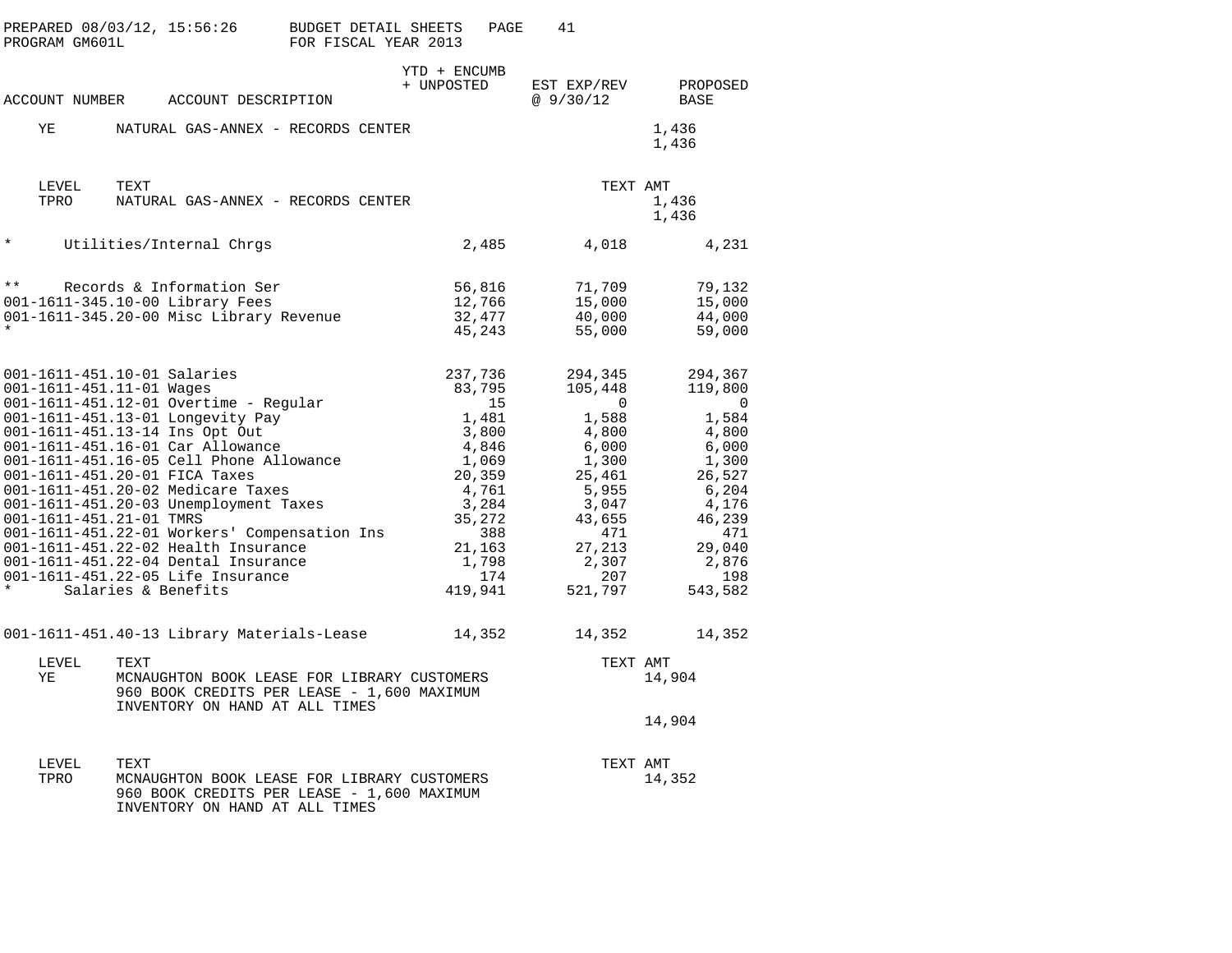| PROGRAM GM601L |      | PREPARED 08/03/12, 15:56:26                                                                                                                                                                      | BUDGET DETAIL SHEETS<br>FOR FISCAL YEAR 2013 |                            | PAGE         | 42                       |                                              |                      |
|----------------|------|--------------------------------------------------------------------------------------------------------------------------------------------------------------------------------------------------|----------------------------------------------|----------------------------|--------------|--------------------------|----------------------------------------------|----------------------|
| ACCOUNT NUMBER |      | ACCOUNT DESCRIPTION                                                                                                                                                                              |                                              | YTD + ENCUMB<br>+ UNPOSTED |              | EST EXP/REV<br>@ 9/30/12 | BASE                                         | PROPOSED             |
|                |      |                                                                                                                                                                                                  |                                              |                            |              |                          | 14,352                                       |                      |
|                |      | 001-1611-451.41-01 Building Maint & Repair                                                                                                                                                       |                                              |                            | $\Omega$     | 100                      |                                              | $\Omega$             |
| LEVEL<br>YE    | TEXT | MINOR BUILDING MAINTENANCE ITEMS                                                                                                                                                                 |                                              |                            |              |                          | TEXT AMT<br>100<br>100                       |                      |
|                |      | 001-1611-451.41-02 Grounds Maint & Repair<br>001-1611-451.42-01 Office Eqpt Maint & Rep                                                                                                          |                                              |                            | 1,537<br>304 | 1,537<br>305             |                                              | $\Omega$<br>$\Omega$ |
| LEVEL<br>YE    | TEXT | PUBLIC AND STAFF COPIER MAINTENANCE AGREEMENTS<br>MINOR EQUIPMENT REPAIRS                                                                                                                        |                                              |                            |              |                          | TEXT AMT<br>305                              |                      |
|                |      |                                                                                                                                                                                                  |                                              |                            |              |                          | 305                                          |                      |
|                |      | 001-1611-451.42-03 Computer Maint & Repair<br>001-1611-451.50-01 Memberships & Licenses                                                                                                          |                                              |                            | 117<br>1,485 | 31<br>1,470              |                                              | 0<br>1,470           |
| LEVEL<br>ΥE    | TEXT | TEXAS LIBRARY ASSOCIATION MEMBERSHIPS - 4<br>AMERICAN LIBRARY ASSOCIATION/PLA MEMBERSHIPS -4<br>LIBRARIES FOR DEMOCRACY - DIRECTOR & LIBRARY<br>PUBLIC LIBRARY ADMINISTRATORS OF NORTH TEXAS - 1 |                                              |                            |              |                          | TEXT AMT<br>525<br>760<br>150<br>35<br>1,470 |                      |
| LEVEL<br>TPRO  | TEXT | TEX LIBRARY ASSOCIATION MEMBERSHIPS - LIBRARIANS<br>AMERICAN LIBRARY ASSOCIATION MEMBERSHIPS - 4<br>LIBRARIES FOR DEMOCRACY - DIRECTOR & LIBRARY<br>PUBLIC LIBRARY ADMINISTRATORS OF NORTH TEXAS |                                              |                            |              |                          | TEXT AMT<br>525<br>760<br>150<br>35<br>1,470 |                      |
|                |      | 001-1611-451.50-02 Subscriptions/Books/Pub                                                                                                                                                       |                                              |                            | $\Omega$     | 617                      |                                              | 500                  |
| LEVEL<br>ΥE    | TEXT | PROFESSIONAL REVIEW JOURNALS FOR COLLECTION<br>DEVELOPMENT COMMITTEE (PROFESSIONAL LIBRARIANS)<br>USED FOR COLLECTION DEVELOPMENT FOR THE LIBRARY'S<br>BOOK AND AV COLLECTIONS                   |                                              |                            |              |                          | TEXT AMT<br>617                              |                      |
|                |      |                                                                                                                                                                                                  |                                              |                            |              |                          | 617                                          |                      |
| LEVEL<br>TPRO  | TEXT | PROFESSIONAL REVIEW JOURNALS FOR COLLECTION<br>DEVELOPMENT COMMITTEE (PROFESSIONAL LIBRARIANS)<br>USED FOR COLLECTION DEVELOPMENT FOR THE LIBRARY'S                                              |                                              |                            |              |                          | TEXT AMT<br>500                              |                      |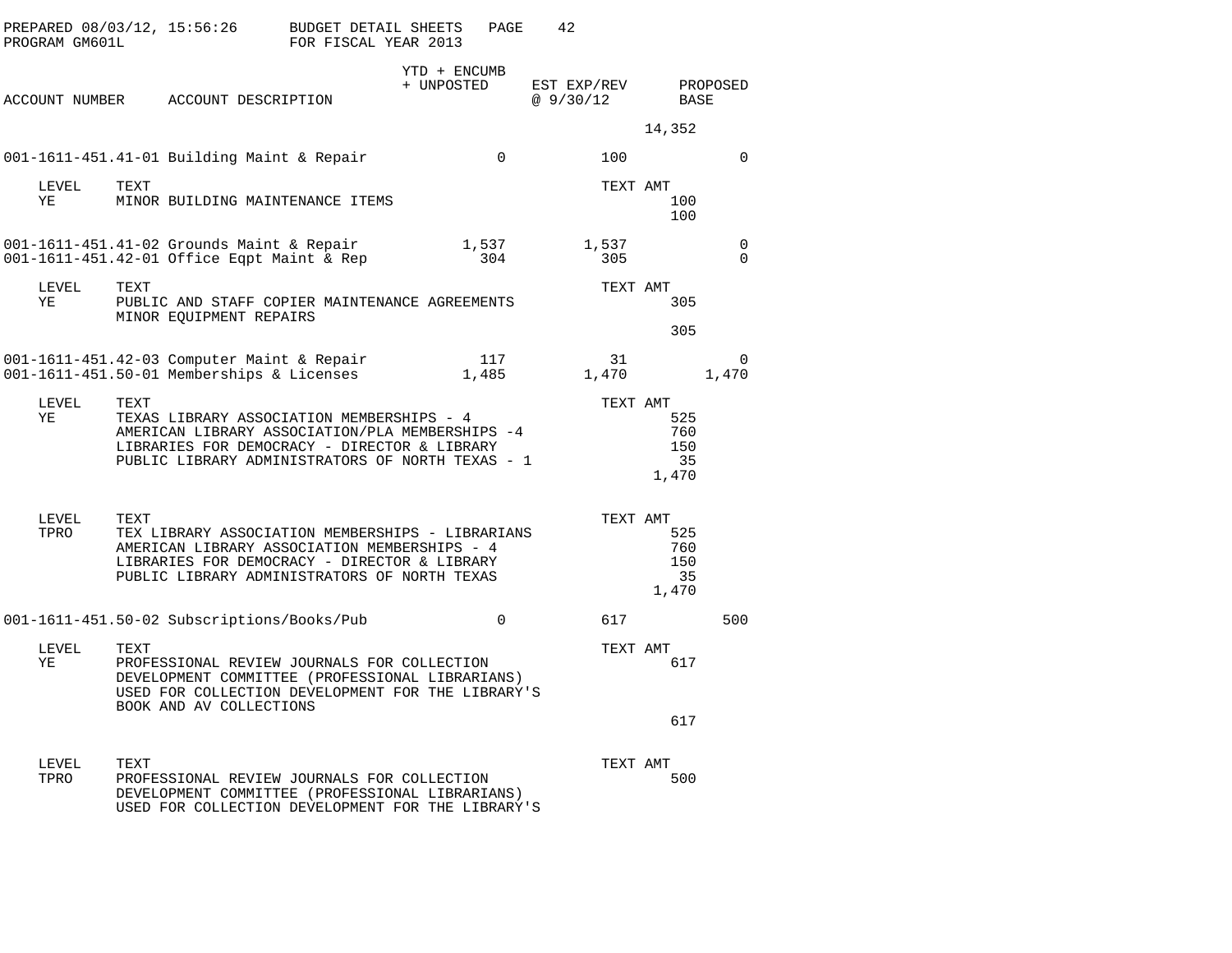| PROGRAM GM601L | PREPARED $08/03/12$ , $15:56:26$ BUDGET DETAIL SHEETS                                                                                                                                                                                                                                    | FOR FISCAL YEAR 2013 |              | PAGE | 43                                          |                                      |     |
|----------------|------------------------------------------------------------------------------------------------------------------------------------------------------------------------------------------------------------------------------------------------------------------------------------------|----------------------|--------------|------|---------------------------------------------|--------------------------------------|-----|
|                | ACCOUNT NUMBER ACCOUNT DESCRIPTION                                                                                                                                                                                                                                                       |                      | YTD + ENCUMB |      | + UNPOSTED EST EXP/REV PROPOSED<br>@9/30/12 | BASE                                 |     |
|                | BOOK AND AV COLLECTIONS                                                                                                                                                                                                                                                                  |                      |              |      |                                             | 500                                  |     |
|                | 001-1611-451.50-03 Personnel Dev & Activity 3,665 3,645 3,471                                                                                                                                                                                                                            |                      |              |      |                                             |                                      |     |
| LEVEL<br>ΥE    | TEXT<br>PROFESSIONAL STAFF TO ATTEND ALA, TLA, PLA<br>CONFERENCES AND OTHER TRAINING IN ORDER TO BE<br>CURRENT WITH TRENDS IN AUTOMATION, CUSTOMER<br>SERVICES DELIVERY AND TO MEET TEXAS STATE LIBRARY<br>EDUCATIONAL REQUIREMENTS                                                      |                      |              |      | TEXT AMT                                    | 3,645                                |     |
|                |                                                                                                                                                                                                                                                                                          |                      |              |      |                                             | 3,645                                |     |
| LEVEL<br>TPRO  | TEXT<br>PROFESSIONAL STAFF TO ATTEND ALA, TLA, PLA<br>CONFERENCES AND OTHER TRAINING IN ORDER TO BE<br>CURRENT WITH TRENDS IN AUTOMATION, CUSTOMER<br>SERVICES DELIVERY AND TO MEET TEXAS STATE LIBRARY<br>EDUCATIONAL REQUIREMENTS<br>TLA CONFERENCE IN FORT WORTH 2013 - FUNDS FOR ALL |                      |              |      | TEXT AMT                                    | 3,471                                |     |
|                | LIBRARY STAFF TO ATTEND                                                                                                                                                                                                                                                                  |                      |              |      |                                             | 3,471                                |     |
|                | 001-1611-451.50-08 Mileage Reimbursement                                                                                                                                                                                                                                                 |                      |              | 310  | 500                                         |                                      | 500 |
| LEVEL<br>YE    | TEXT<br>MILEAGE FOR SUPPORT SERVICES SUPERVISOR TO TAKE<br>DEPOSITS TO CITY HALL AND FOR STAFF TO ATTEND<br>TRAINING OPPORTUNITIES IN NEIGHBORING LIBRARIES                                                                                                                              |                      |              |      | TEXT AMT                                    | 500<br>500                           |     |
| LEVEL<br>TPRO  | TEXT<br>MILEAGE FOR SUPPORT SERVICES SUPERVISOR TO TAKE<br>DEPOSITS TO CITY HALL AND FOR STAFF TO ATTEND<br>TRAINING OPPORTUNITIES IN NEIGHBORING LIBRARIES                                                                                                                              |                      |              |      | TEXT AMT                                    | 500                                  |     |
|                |                                                                                                                                                                                                                                                                                          |                      |              |      |                                             | 500                                  |     |
|                | 001-1611-451.53-02 Access Fees                                                                                                                                                                                                                                                           |                      |              |      | 16,011 16,062 16,062                        |                                      |     |
| LEVEL<br>YE    | TEXT<br>LIBRARY AND REMOTE ACCESS FOR CUSTOMERS TO<br>DATABASES: E-SEQUELS<br><b>JOBVIEW</b><br>LEARNING EXPRESS<br>MANGO LANGUAGES<br>OVERDRIVE DOWNLOADABLE AUDIO BOOKS AND E-BOOKS                                                                                                    |                      |              |      | TEXT AMT                                    | 30<br>780<br>1,875<br>2,625<br>8,000 |     |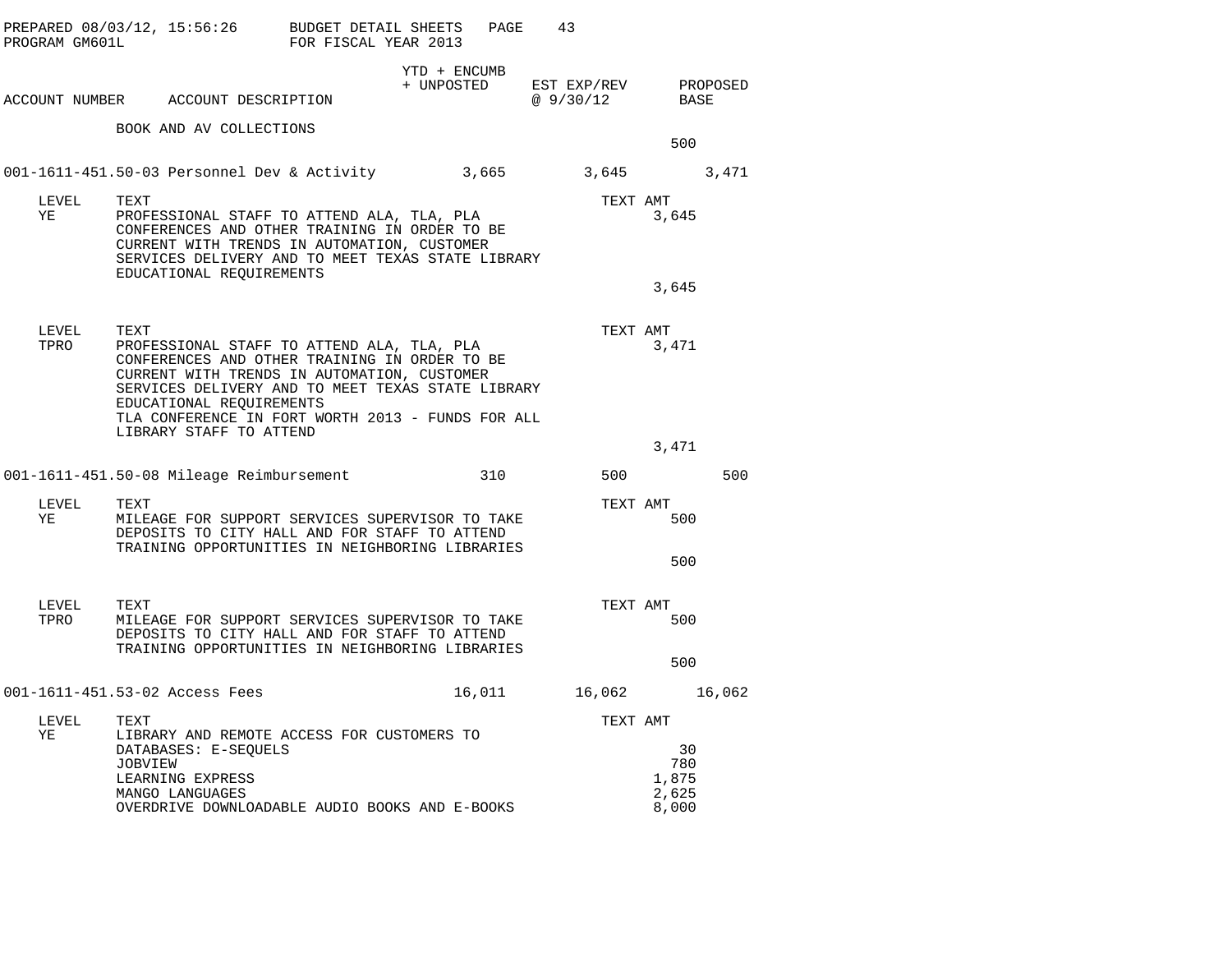| PROGRAM GM601L | PREPARED 08/03/12, 15:56:26 BUDGET DETAIL SHEETS PAGE 44                                                                                                                                                                                                                                                        | FOR FISCAL YEAR 2013 |                |                                                                  |  |
|----------------|-----------------------------------------------------------------------------------------------------------------------------------------------------------------------------------------------------------------------------------------------------------------------------------------------------------------|----------------------|----------------|------------------------------------------------------------------|--|
|                | ACCOUNT NUMBER ACCOUNT DESCRIPTION                                                                                                                                                                                                                                                                              | YTD + ENCUMB         | @ 9/30/12 BASE | + UNPOSTED EST EXP/REV PROPOSED                                  |  |
|                | TEXSHARE - STATE-WIDE DATABASES - COST SHARE<br>CHARTER COMMUNICATIONS FOR WIFI CONNECTIVITY                                                                                                                                                                                                                    |                      |                | 1,072<br>1,680<br>16,062                                         |  |
| LEVEL<br>TPRO  | TEXT<br>LIBRARY AND REMOTE ACCESS FOR CUSTOMERS TO<br>DATABASES: E-SEQUELS<br>JOBVIEW<br>LEARNING EXPRESS<br>MANGO LANGUAGES<br>OVERDRIVE DOWNLOADABLE AUDIO BOOKS AND E-BOOKS<br>TEXSHARE - STATE-WIDE DATABASES - COST SHARE<br>CHARTER COMMUNICATIONS FOR WIFI CONNECTIVITY                                  |                      | TEXT AMT       | 30<br>780<br>1,875<br>2,625<br>8,000<br>1,072<br>1,680<br>16,062 |  |
|                | 001-1611-451.54-01 Printing & Graphic Serv 1,154 1,500 1,500                                                                                                                                                                                                                                                    |                      |                |                                                                  |  |
| LEVEL<br>YE    | TEXT<br>PRINTING FOR SUMMER READING CLUB POSTERS, ITEMS<br>PRINTING OF POSTERS, BROCHURES, MISCELLANEOUS ITEM<br>PRINTING/COPYING OF LIBRARY FORMS, ITEMS                                                                                                                                                       |                      | TEXT AMT       | 500<br>500<br>500<br>1,500                                       |  |
| LEVEL<br>TPRO  | TEXT<br>PRINTING FOR SUMMER READING CLUB POSTERS, ITEMS<br>PRINTING OF POSTERS, BROCHURES, MISCELLANEOUS ITEM<br>PRINTING/COPYING OF LIBRARY FORMS, ITEMS                                                                                                                                                       |                      | TEXT AMT       | 500<br>500<br>500<br>1,500                                       |  |
|                | 001-1611-451.54-03 Book/AV Repair Expense 519 919 948 1,500                                                                                                                                                                                                                                                     |                      |                |                                                                  |  |
| LEVEL<br>YE    | TEXT<br>BOOK REPAIR AND REBINDING OF LIBRARY BOOKS THAT<br>ARE DAMAGED AND CAN BE RETURNED TO THE COLLECTION<br>FOR CUSTOMER USE -- ESPECIALLY THOSE BOOKS THAT<br>ARE HARD TO REPLACE, OUT-OF-PRINT, OR BOOKS OF<br>LOCAL INTEREST -- ESTIMATED 79 BOOKS @ \$12 EACH<br>INCLUDES SHIPPING AND HANDLING CHARGES |                      | TEXT AMT       | 948<br>948                                                       |  |
| LEVEL<br>TPRO  | TEXT<br>BOOK REPAIR AND REBINDING OF LIBRARY BOOKS THAT<br>ARE DAMAGED AND CAN BE REBOUND AND RETURNED TO THE<br>COLLECTION FOR CUSTOMER USE, ESPECIALLY HARD TO<br>REPLACE, OUT-OF-PRINT, AND BOOKS OF LOCAL INTEREST                                                                                          |                      | TEXT AMT       | 1,500                                                            |  |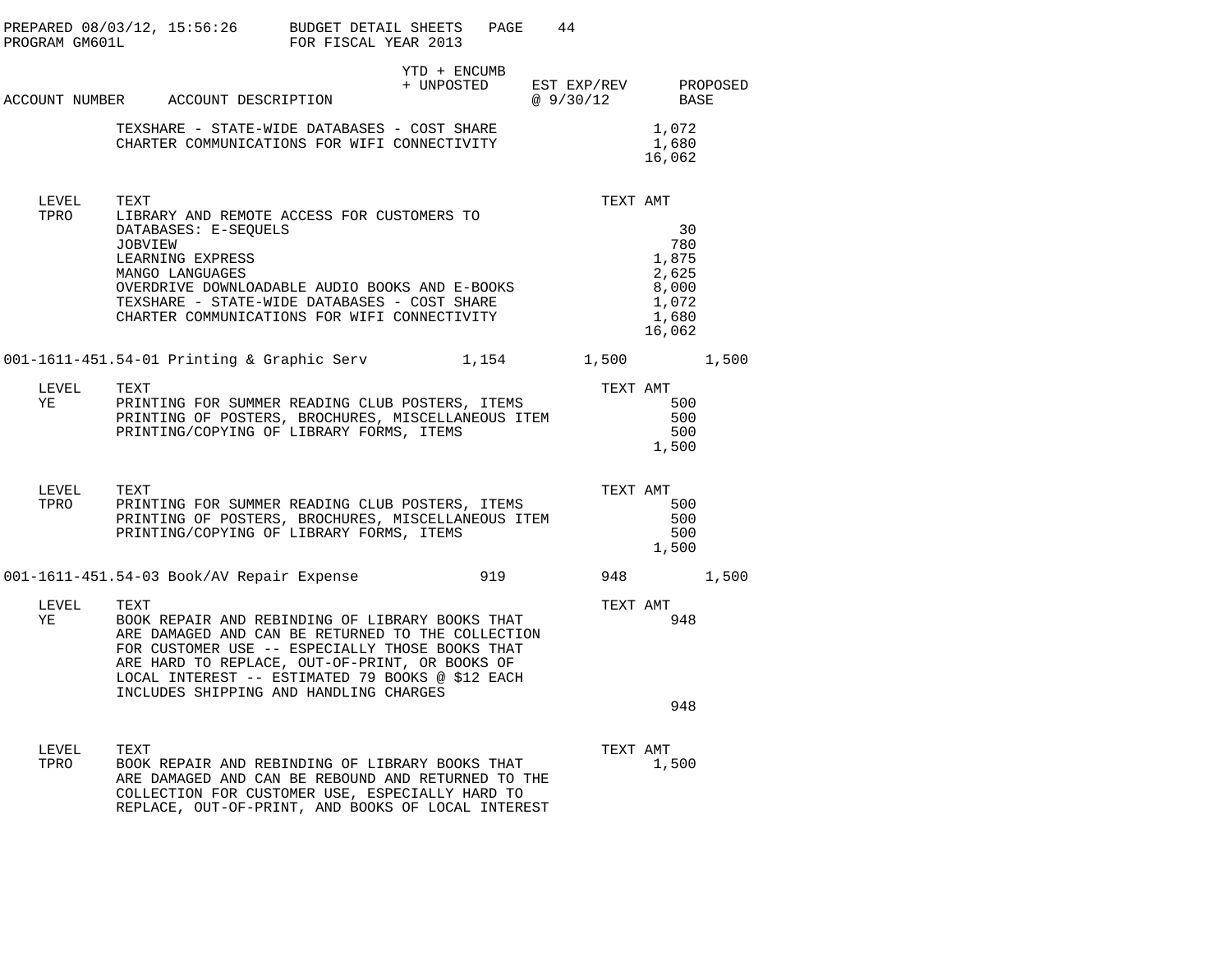| PROGRAM GM601L     | PREPARED 08/03/12, 15:56:26 BUDGET DETAIL SHEETS                                                                                                                                                                                                                                   | FOR FISCAL YEAR 2013 | PAGE                                            | 45                |                            |       |
|--------------------|------------------------------------------------------------------------------------------------------------------------------------------------------------------------------------------------------------------------------------------------------------------------------------|----------------------|-------------------------------------------------|-------------------|----------------------------|-------|
|                    | ACCOUNT NUMBER ACCOUNT DESCRIPTION                                                                                                                                                                                                                                                 |                      | YTD + ENCUMB<br>+ UNPOSTED EST EXP/REV PROPOSED | @9/30/12          | BASE                       |       |
|                    | ESTIMATED 125 BOOKS PER YEAR @\$12 PER BOOK,<br>INCLUDES SHIPPING AND HANDLING.                                                                                                                                                                                                    |                      |                                                 |                   | 1,500                      |       |
|                    | 001-1611-451.54-06 Convenience copies                                                                                                                                                                                                                                              |                      |                                                 | 220 1,250 1,700   |                            |       |
| LEVEL<br>YE        | TEXT<br>REPAIRS, TONER, MAINTENANCE FOR PUBLIC AND STAFF<br>COPIERS                                                                                                                                                                                                                |                      |                                                 | TEXT AMT          | 1,250                      |       |
|                    |                                                                                                                                                                                                                                                                                    |                      |                                                 |                   | 1,250                      |       |
| LEVEL TEXT<br>TPRO | TONER, MAINTENANCE FOR PUBLIC AND STAFF COPIERS                                                                                                                                                                                                                                    |                      |                                                 |                   | TEXT AMT<br>1,700<br>1,700 |       |
|                    | 001-1611-451.55-08 Other Retainer & Ser Fees                                                                                                                                                                                                                                       |                      | 804                                             |                   | 900                        | 1,000 |
| LEVEL<br>YE        | TEXT<br>MOVIE LICENSING FEES TO BE ABLE TO SHOW MOVIES<br>IN THE LIBRARY FOR CHILDREN, YOUNG ADULTS AND                                                                                                                                                                            |                      |                                                 | TEXT AMT          | 900                        |       |
|                    | ADULTS. THIS IS AN ANNUAL FEE.                                                                                                                                                                                                                                                     |                      |                                                 |                   | 900                        |       |
| LEVEL<br>TPRO      | TEXT<br>MOVIE LICENSING FEES TO BE ABLE TO SHOW MOVIES<br>IN THE LIBRARY FOR CHILDREN, YOUNG ADULTS AND<br>ADULTS. THIS IS AN ANNUAL FEE.                                                                                                                                          |                      |                                                 | TEXT AMT          | 1,000                      |       |
|                    |                                                                                                                                                                                                                                                                                    |                      |                                                 |                   | 1,000                      |       |
|                    | 001-1611-451.55-14 Courier Services                                                                                                                                                                                                                                                |                      |                                                 | 5,803 5,803 5,803 |                            |       |
| LEVEL<br>YE        | TEXT<br>FORT WORTH PUBLIC LIBRARY DELIVERY SERVICE<br>CONTRACT TO PROVIDE 3 DELIVERIES WEEKLY BETWEEN<br>METROPAC LIBRARIES - 15 TO 20 TUBS OF ITEMS ARE<br>DELIVERED EACH TIME. THIS IS A YEARLY CONTRACT AS<br>PART OF THE METROPAC CONSORTIUM SERVICES TO<br>LIBRARY CUSTOMERS. |                      |                                                 | TEXT AMT          | 5,803                      |       |
|                    |                                                                                                                                                                                                                                                                                    |                      |                                                 |                   | 5,803                      |       |
| LEVEL<br>TPRO      | TEXT<br>FORT WORTH PUBLIC LIBRARY DELIVERY SERVICE<br>CONTRACT TO PROVIDE 3 DELIVERIES WEEKLY BETWEEN<br>METROPAC LIBRARIES - 15 TO 20 TUBS OF ITEMS ARE<br>DELIVERED EACH TIME. THIS IS A YEARLY CONTRACT AS                                                                      |                      |                                                 | TEXT AMT          | 5,803                      |       |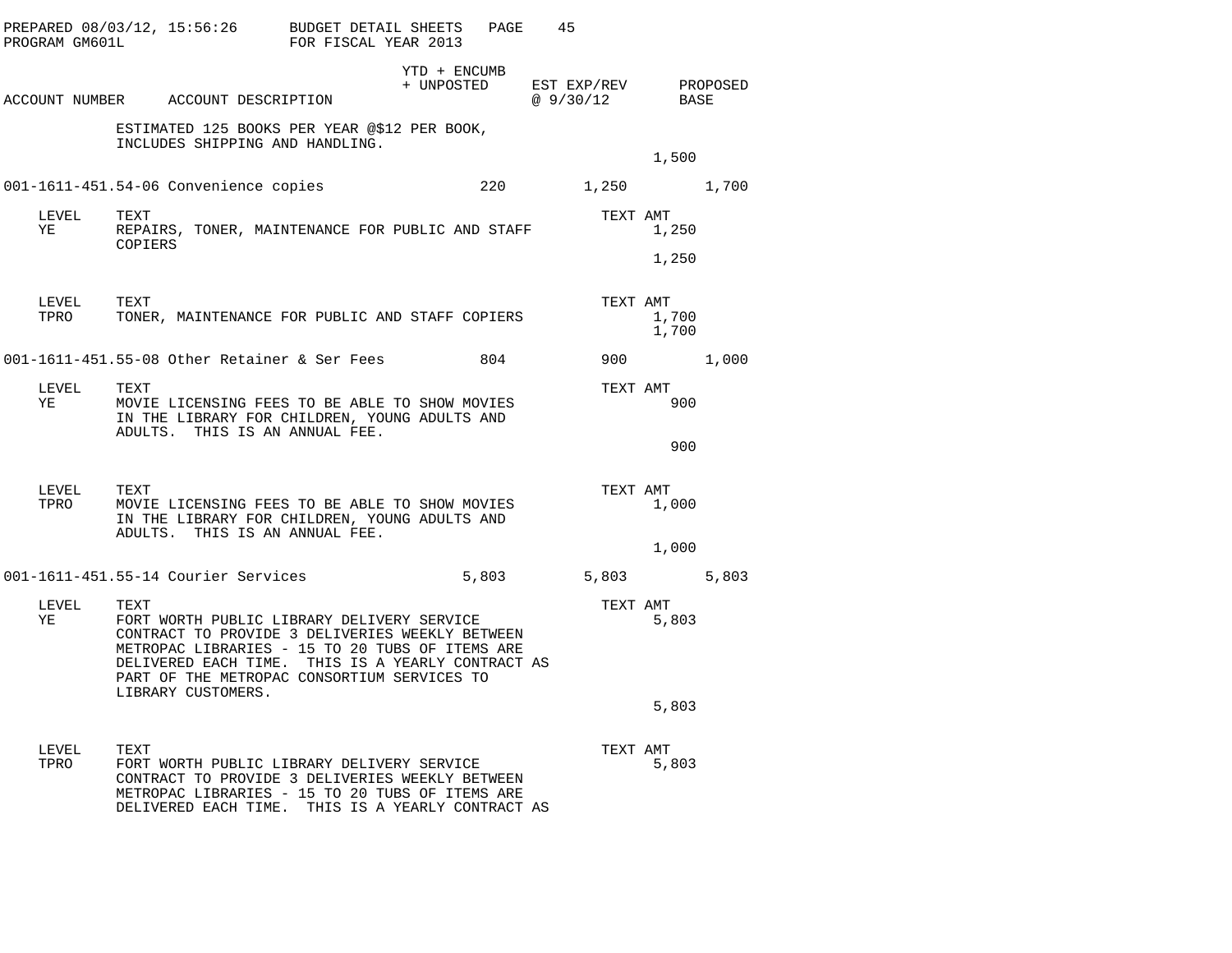| PROGRAM GM601L | PREPARED 08/03/12, 15:56:26                                                                                                                                                                                                                | BUDGET DETAIL SHEETS<br>FOR FISCAL YEAR 2013 | PAGE                       | 46                       |                |             |
|----------------|--------------------------------------------------------------------------------------------------------------------------------------------------------------------------------------------------------------------------------------------|----------------------------------------------|----------------------------|--------------------------|----------------|-------------|
|                | ACCOUNT NUMBER ACCOUNT DESCRIPTION                                                                                                                                                                                                         |                                              | YTD + ENCUMB<br>+ UNPOSTED | EST EXP/REV<br>@ 9/30/12 | BASE           | PROPOSED    |
|                | PART OF THE METROPAC CONSORTIUM SERVICES TO<br>LIBRARY CUSTOMERS.                                                                                                                                                                          |                                              |                            |                          | 5,803          |             |
|                | 001-1611-451.60-01 Office Supplies & Mat                                                                                                                                                                                                   |                                              | 4,327                      | 5,200                    |                | 5,300       |
| LEVEL<br>ΥE    | TEXT<br>GENERAL OFFICE SUPPLIES: PENS, PENCILS, STAPLES,<br>STAPLERS, TAPE, PAPER FOR PROGRAMS, LAMINATING<br>SUPPLIES, ENVELOPES, RIBBONS FOR PRINTERS FOR<br>CHECK-OUT SYSTEM, SUPPLIES FOR SELF-CHECK UNIT,<br>ETC.                     |                                              |                            | TEXT AMT                 | 5,200          |             |
|                |                                                                                                                                                                                                                                            |                                              |                            |                          | 5,200          |             |
| LEVEL<br>TPRO  | TEXT<br>GENERAL OFFICE SUPPLIES: PENS, PENCILS, STAPLES,<br>STAPLERS, TAPE, PAPER FOR PROGRAMS, LAMINATING<br>SUPPLIES, ENVELOPES, RIBBONS FOR PRINTERS FOR<br>CHECK-OUT SYSTEM, SUPPLIES FOR SELF-CHECK UNIT,<br>TONER FOR PRINTERS, ETC. |                                              |                            | TEXT AMT                 | 5,300          |             |
|                |                                                                                                                                                                                                                                            |                                              |                            |                          | 5,300          |             |
|                | 001-1611-451.60-07 Postage                                                                                                                                                                                                                 |                                              | 267                        | 510                      |                | 510         |
| LEVEL<br>YE    | TEXT<br>POSTAGE OVERDUE NOTICES AND ILL RETURNS                                                                                                                                                                                            |                                              |                            | TEXT AMT                 | 510<br>510     |             |
| LEVEL<br>TPRO  | TEXT<br>POSTAGE OVERDUE NOTICES AND ILL RETURNS                                                                                                                                                                                            |                                              |                            | TEXT AMT                 | 510<br>510     |             |
|                | 001-1611-451.60-29 Material Process Supplies                                                                                                                                                                                               |                                              | 3,731                      | 4,000 4,000              |                |             |
| LEVEL<br>ΥE    | TEXT<br>BOOK COVERS, LOCKING CASES FOR CDS, DVDS, BOOKS<br>ON CD, BAGS FOR KITS, LABEL PROTECTORS                                                                                                                                          |                                              |                            | TEXT AMT                 | 4,000<br>4,000 |             |
| LEVEL<br>TPRO  | TEXT<br>BOOK COVERS, LOCKING CASES FOR CDS, DVDS, BOOKS<br>ON CD, BAGS FOR KITS, LABEL PROTECTORS                                                                                                                                          |                                              |                            | TEXT AMT                 | 4,000<br>4,000 |             |
|                | 001-1611-451.66-01 Minor Office Equipment                                                                                                                                                                                                  |                                              | 301                        | 305                      |                | $\mathbf 0$ |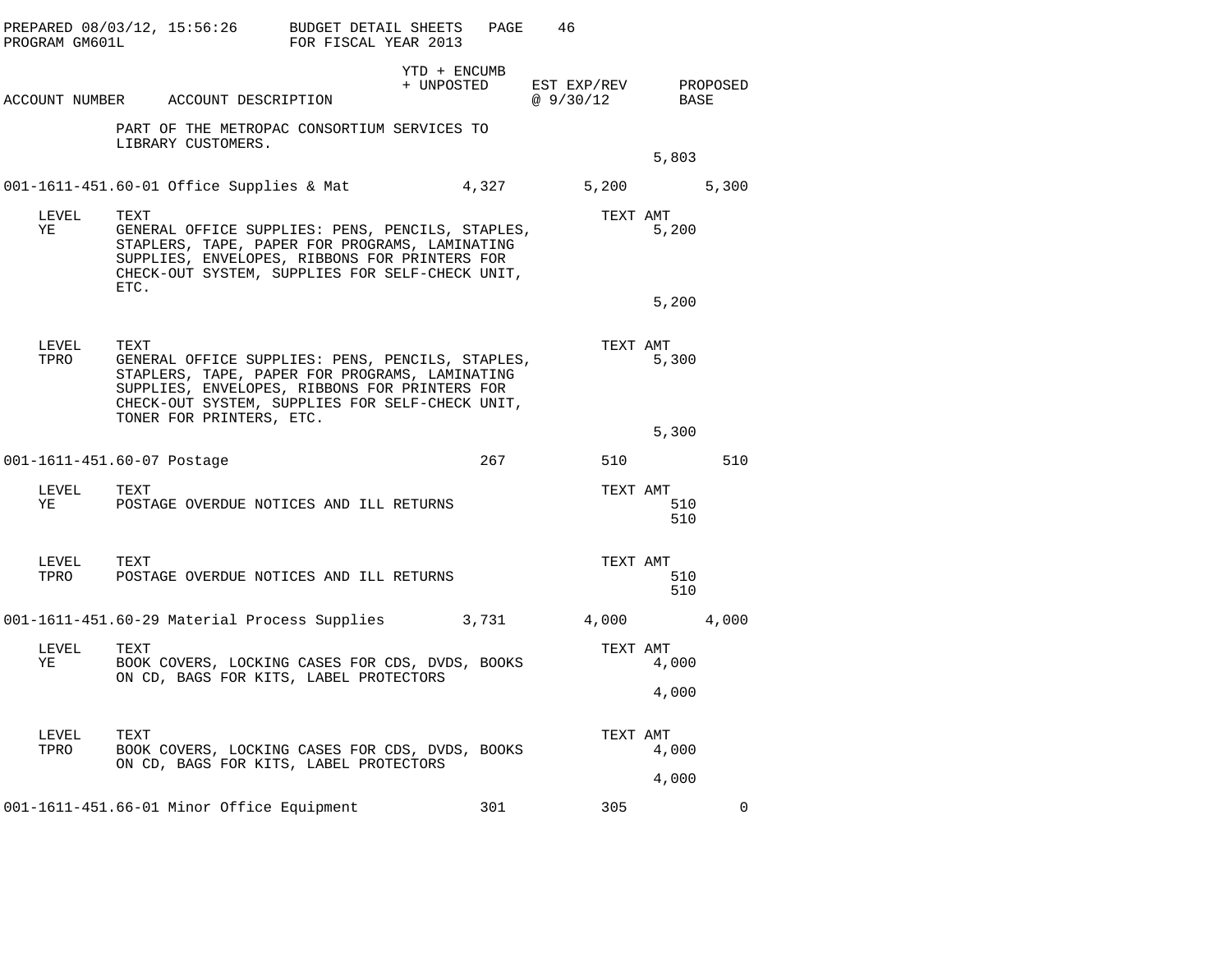| PROGRAM GM601L | PREPARED $08/03/12$ , $15:56:26$ BUDGET DETAIL SHEETS                                                                                                                                                                  | FOR FISCAL YEAR 2013 |                            | PAGE  | 47                               |                         |          |
|----------------|------------------------------------------------------------------------------------------------------------------------------------------------------------------------------------------------------------------------|----------------------|----------------------------|-------|----------------------------------|-------------------------|----------|
|                | ACCOUNT NUMBER ACCOUNT DESCRIPTION                                                                                                                                                                                     |                      | YTD + ENCUMB<br>+ UNPOSTED |       | EST EXP/REV<br>@ 9/30/12         | BASE                    | PROPOSED |
| LEVEL<br>YE    | TEXT<br>MINOR OFFICE EQUIPMENT TO BE PURCHASED                                                                                                                                                                         |                      |                            |       | TEXT AMT                         | 305<br>305              |          |
| LEVEL          | TEXT<br>TPRO NO MINOR OFFICE EQUIPMENT TO BE PURCHASED<br>001-1611-451.69-01 Library Books                                                                                                                             |                      |                            |       | TEXT AMT<br>49,702 61,642 64,010 |                         |          |
| LEVEL<br>ΥE    | TEXT<br>LIBRARY BOOKS, E-BOOK PURCHASES, TO CIRCULATE TO<br>LIBRARY CUSTOMERS - INCLUDES BOARD BOOKS, BOOKS<br>FOR PRE-SCHOOL AGE CHILDREN, CHILDREN, YOUNG<br>ADULTS, AND ADULTS -- FICTION AND NON-FICTION<br>TITLES |                      |                            |       | TEXT AMT                         | 62,145                  |          |
|                | PER EMAIL 060612                                                                                                                                                                                                       |                      |                            |       |                                  | $503 -$<br>61,642       |          |
| LEVEL<br>TPRO  | TEXT<br>LIBRARY BOOKS, E-BOOK PURCHASES, TO CIRCULATE TO<br>LIBRARY CUSTOMERS - INCLUDES BOARD BOOKS, BOOKS<br>FOR PRE-SCHOOL AGE CHILDREN, CHILDREN, YOUNG<br>ADULTS, AND ADULTS -- FICTION AND NON-FICTION<br>TITLES |                      |                            |       | TEXT AMT                         | 62,145                  |          |
|                | ADDL PER CMO 051712                                                                                                                                                                                                    |                      |                            |       |                                  | 1,865<br>64,010         |          |
|                | 001-1611-451.69-02 Library Periodicals                                                                                                                                                                                 |                      |                            | 3,373 |                                  | 3,500 3,500             |          |
| LEVEL<br>YE    | TEXT<br>98 SUBSCRIPTIONS TO VARIOUS POPULAR NEWSPAPERS AND<br>MAGAZINES FOR CUSTOMER USE. THIS IS AN ANNUAL<br>SUBSCRIPTION RATE.                                                                                      |                      |                            |       | TEXT AMT                         | 3,500                   |          |
|                |                                                                                                                                                                                                                        |                      |                            |       |                                  | 3,500                   |          |
| LEVEL<br>TPRO  | TEXT<br>98 SUBSCRIPTIONS TO VARIOUS POPULAR NEWSPAPERS AND<br>MAGAZINES FOR CUSTOMER USE. THIS IS AN ANNUAL<br>SUBSCRIPTION RATE.                                                                                      |                      |                            |       | TEXT AMT                         | 3,500                   |          |
|                |                                                                                                                                                                                                                        |                      |                            |       |                                  | 3,500                   |          |
| LEVEL<br>ΥE    | 001-1611-451.69-03 Library Audio/Visual<br>TEXT<br>FUNDS TO PURCHASE AUDIO/VISUAL ITEMS TO CIRCULATE                                                                                                                   |                      | 13,350                     |       | TEXT AMT                         | 12,856 13,000<br>12,353 |          |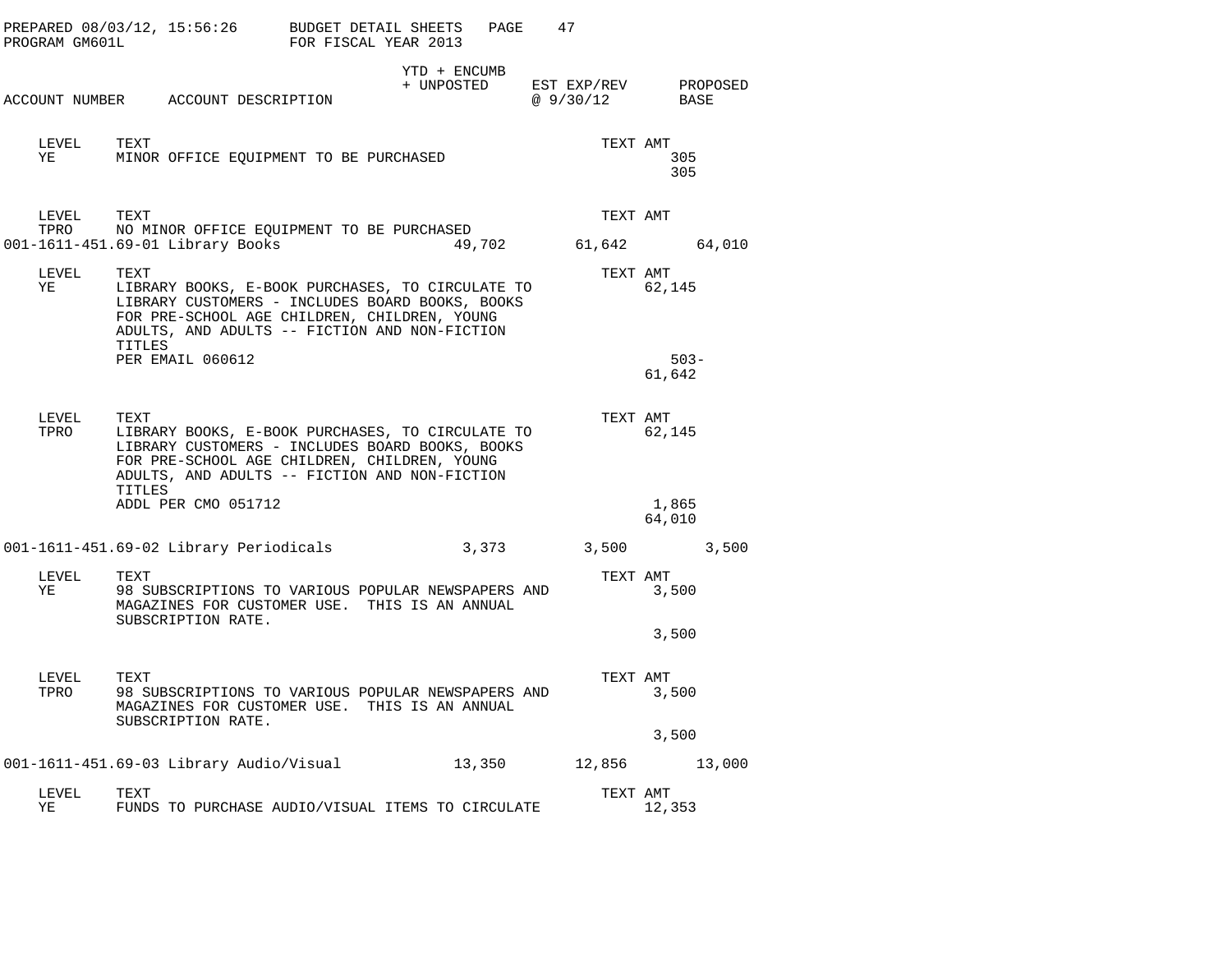|          | PROGRAM GM601L   | PREPARED $08/03/12$ , $15:56:26$ BUDGET DETAIL SHEETS                                                                                                              | FOR FISCAL YEAR 2013 | PAGE         | 48                                          |                              |         |
|----------|------------------|--------------------------------------------------------------------------------------------------------------------------------------------------------------------|----------------------|--------------|---------------------------------------------|------------------------------|---------|
|          |                  | ACCOUNT NUMBER ACCOUNT DESCRIPTION                                                                                                                                 |                      | YTD + ENCUMB | + UNPOSTED EST EXP/REV PROPOSED<br>@9/30/12 | BASE                         |         |
|          |                  | FOR PUBLIC USE -- BOOKS ON CDS, MUSIC ON CDS,<br>POPULAR AND NON-FICTION DVDS.<br>PER EMAIL 060612                                                                 |                      |              |                                             | 503<br>12,856                |         |
|          | LEVEL<br>TPRO    | TEXT<br>FUNDS TO PURCHASE AUDIO/VISUAL ITEMS TO CIRCULATE<br>FOR PUBLIC USE -- BOOKS ON CDS, MUSIC ON CDS,<br>POPULAR AND NON-FICTION DVDS.<br>ADDL PER CMO 051712 |                      |              | TEXT AMT                                    | 12,353<br>647<br>13,000      |         |
|          |                  | 001-1611-451.80-13 Project/Event/Meeting Exp 2,494                                                                                                                 |                      |              | 4,000 3,500                                 |                              |         |
|          | LEVEL<br>YE      | TEXT<br>PERFORMERS FOR SUMMER READING CLUB; SPEAKERS,<br>FOR OTHER PROGRAMS DURING THE YEAR; SPECIALIZED<br>EVENTS, SUMMER READING CLUB PRIZES                     |                      |              | TEXT AMT                                    | 4,000                        |         |
|          |                  |                                                                                                                                                                    |                      |              |                                             | 4,000                        |         |
|          | LEVEL<br>TPRO    | TEXT<br>PERFORMERS FOR SUMMER READING CLUB; SPEAKERS,<br>FOR OTHER PROGRAMS DURING THE YEAR; SPECIALIZED<br>EVENTS; SUMMER READING CLUB INCENTIVES                 |                      |              | TEXT AMT                                    | 3,500                        |         |
|          |                  |                                                                                                                                                                    |                      |              |                                             | 3,500                        |         |
| $^\star$ | Operating        |                                                                                                                                                                    |                      | 124,226      | 141,033                                     |                              | 141,678 |
|          |                  | 001-1611-451.63-02 Electricity                                                                                                                                     |                      | 12,584       |                                             | 25,000 26,000                |         |
|          | LEVEL<br>YE      | TEXT<br>BASE<br>JOHNSON CONTROLS + 2% PER RC                                                                                                                       |                      |              | TEXT AMT                                    | 24,949<br>$5,181-$<br>19,768 |         |
|          |                  | 001-1611-451.63-03 Natural Gas                                                                                                                                     |                      | 1,023        |                                             | 1,068 1,300                  |         |
|          | LEVEL TEXT<br>YE | NATURAL GAS                                                                                                                                                        |                      |              | TEXT AMT                                    | 1,381<br>1,381               |         |
|          | LEVEL<br>TPRO    | TEXT<br>NATURAL GAS                                                                                                                                                |                      |              | TEXT AMT                                    | 1,381<br>1,381               |         |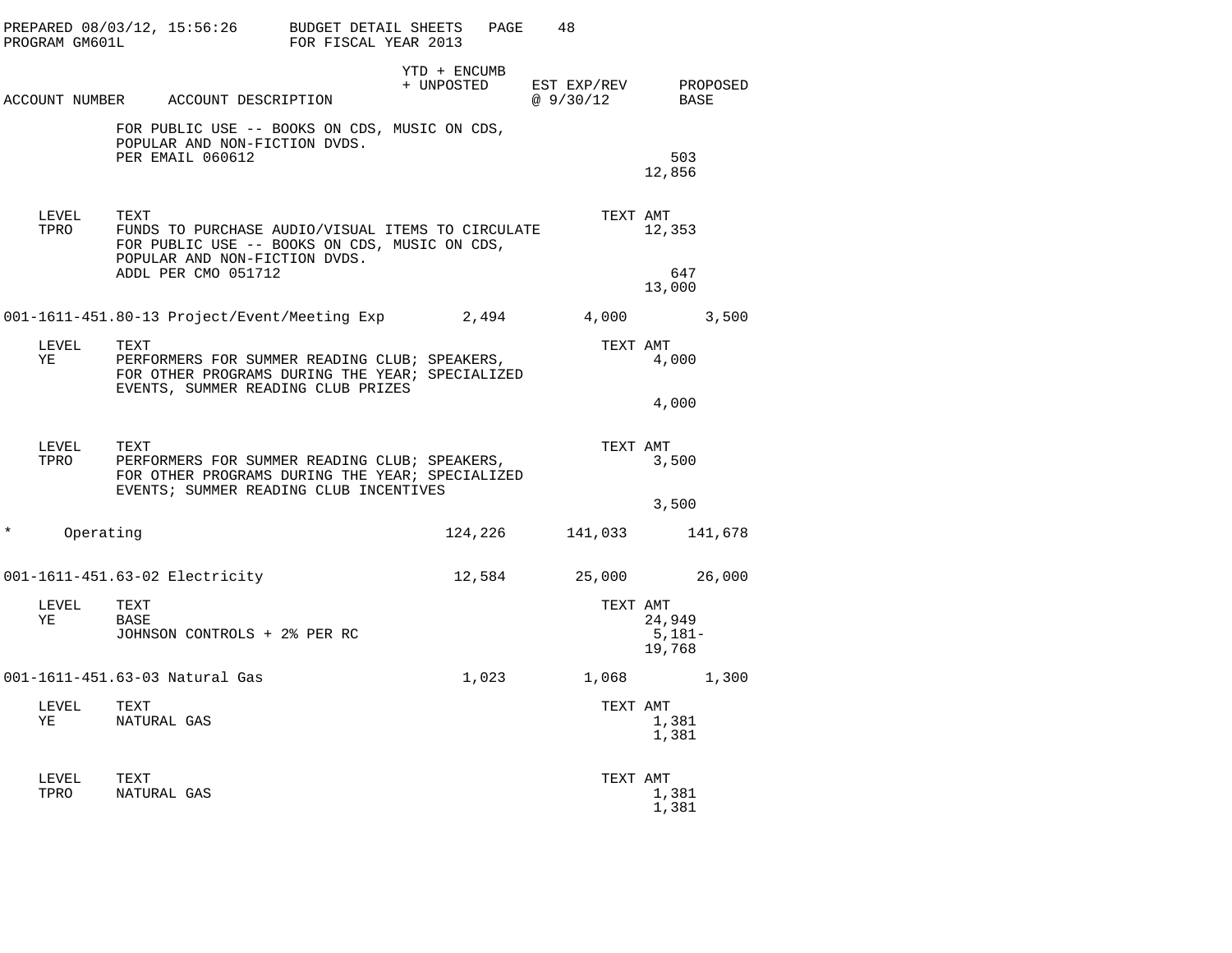|               | PROGRAM GM601L                                                    |      | PREPARED 08/03/12, 15:56:26                                                                                                                                                                                                                                                                                                                                                                                                                                                                           | <b>BUDGET DETAIL SHEETS</b><br>FOR FISCAL YEAR 2013 |                               | PAGE                                                                                                                    | 49                                                                                                                                                   |                              |                                                                                                                                                      |
|---------------|-------------------------------------------------------------------|------|-------------------------------------------------------------------------------------------------------------------------------------------------------------------------------------------------------------------------------------------------------------------------------------------------------------------------------------------------------------------------------------------------------------------------------------------------------------------------------------------------------|-----------------------------------------------------|-------------------------------|-------------------------------------------------------------------------------------------------------------------------|------------------------------------------------------------------------------------------------------------------------------------------------------|------------------------------|------------------------------------------------------------------------------------------------------------------------------------------------------|
|               | ACCOUNT NUMBER                                                    |      | ACCOUNT DESCRIPTION                                                                                                                                                                                                                                                                                                                                                                                                                                                                                   |                                                     | YTD + ENCUMB<br>+ UNPOSTED    |                                                                                                                         | EST EXP/REV<br>@9/30/12                                                                                                                              |                              | PROPOSED<br>BASE                                                                                                                                     |
|               | 001-1611-451.63-04 Water                                          |      | 001-1611-451.82-16 IT Contribution                                                                                                                                                                                                                                                                                                                                                                                                                                                                    |                                                     |                               | 3,229<br>127,049                                                                                                        | 5,000<br>169,399                                                                                                                                     |                              | 5,000<br>130,960                                                                                                                                     |
|               | LEVEL                                                             | TEXT |                                                                                                                                                                                                                                                                                                                                                                                                                                                                                                       |                                                     |                               |                                                                                                                         |                                                                                                                                                      | TEXT AMT                     |                                                                                                                                                      |
|               | ΥE                                                                |      | INTERNAL SERVICE - IT - SUPPORT FOR PUBLIC<br>(28 PUBLIC ACCESS); SUPPORT FOR STAFF COMPUTERS<br>(14), WIFI SUPPORT, FW PUBLIC LIBRARY FOR SIRSI/<br>DYNEX SYSTEM CHARGES AND PROGRAM SUPPORT.                                                                                                                                                                                                                                                                                                        |                                                     |                               |                                                                                                                         |                                                                                                                                                      | 161,629                      |                                                                                                                                                      |
|               |                                                                   |      | INFORMATION SRVCS CONTRIB RECLASSED FROM                                                                                                                                                                                                                                                                                                                                                                                                                                                              |                                                     |                               |                                                                                                                         |                                                                                                                                                      |                              |                                                                                                                                                      |
|               |                                                                   |      | ACCOUNT 34-03                                                                                                                                                                                                                                                                                                                                                                                                                                                                                         |                                                     |                               |                                                                                                                         |                                                                                                                                                      | 161,629                      |                                                                                                                                                      |
|               | LEVEL<br>TPRO                                                     | TEXT | INTERNAL SERVICE - IT - SUPPORT FOR PUBLIC<br>(28 PUBLIC ACCESS); SUPPORT FOR STAFF COMPUTERS                                                                                                                                                                                                                                                                                                                                                                                                         |                                                     |                               |                                                                                                                         |                                                                                                                                                      | TEXT AMT                     |                                                                                                                                                      |
|               |                                                                   |      | (14), WIFI SUPPORT, FW PUBLIC LIBRARY FOR SIRSI/<br>DYNEX SYSTEM CHARGES AND PROGRAM SUPPORT.                                                                                                                                                                                                                                                                                                                                                                                                         |                                                     |                               |                                                                                                                         |                                                                                                                                                      | 161,629<br>161,629           |                                                                                                                                                      |
| $\star$       |                                                                   |      | Utilities/Internal Chrgs                                                                                                                                                                                                                                                                                                                                                                                                                                                                              |                                                     |                               | 143,885                                                                                                                 | 200,467                                                                                                                                              |                              | 163,260                                                                                                                                              |
| $\star \star$ | Library<br>001-2011-413.10-01 Salaries<br>001-2011-413.21-01 TMRS |      | 001-2011-413.13-01 Longevity Pay<br>001-2011-413.13-14 Ins Opt Out<br>001-2011-413.16-01 Car Allowance<br>001-2011-413.16-05 Cell Phone Allowance<br>001-2011-413.20-01 FICA Taxes<br>001-2011-413.20-02 Medicare Taxes<br>001-2011-413.20-03 Unemployment Taxes<br>001-2011-413.22-01 Workers' Compensation Ins<br>001-2011-413.22-02 Health Insurance<br>001-2011-413.22-04 Dental Insurance<br>001-2011-413.22-05 Life Insurance<br>001-2011-413.29-99 Reimb by CP/SR funds<br>Salaries & Benefits |                                                     | 733,295<br>400,255<br>531,172 | 2,042<br>5,700<br>4,846<br>1,069<br>22,703<br>5,618<br>2,131<br>58,634<br>457<br>25,393<br>2,095<br>229<br>$\mathbf{0}$ | 918,297<br>497,743<br>2,042<br>7,200<br>6,000<br>1,300<br>30,863<br>7,198<br>2,131<br>72,861<br>567<br>32,955<br>2,515<br>273<br>$3,500-$<br>660,148 |                              | 907,520<br>545,309<br>2,928<br>7,200<br>6,000<br>1,300<br>33,567<br>8,160<br>2,349<br>84,467<br>619<br>43,560<br>2,876<br>297<br>$3,500-$<br>735,132 |
|               |                                                                   |      | 001-2011-413.32-01 Financial Audit Services                                                                                                                                                                                                                                                                                                                                                                                                                                                           |                                                     | 66,000                        |                                                                                                                         | 66,000                                                                                                                                               |                              | 66,300                                                                                                                                               |
|               | LEVEL<br>ΥE                                                       | TEXT | <b>AUDIT SERVICES</b>                                                                                                                                                                                                                                                                                                                                                                                                                                                                                 |                                                     |                               |                                                                                                                         |                                                                                                                                                      | TEXT AMT<br>66,300<br>66,300 |                                                                                                                                                      |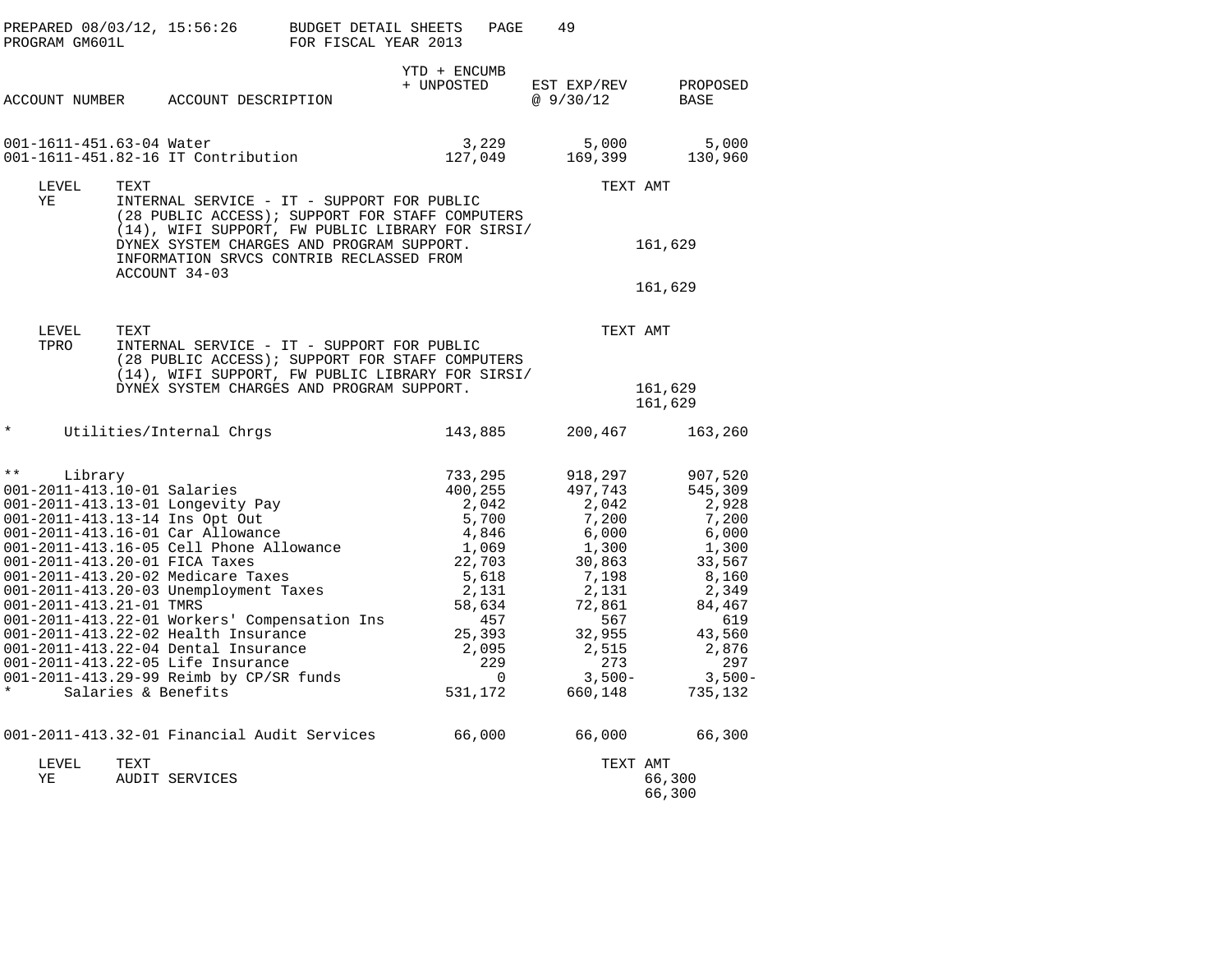| PROGRAM GM601L | PREPARED 08/03/12, 15:56:26                                                                                                                                                                                                                                                                               | BUDGET DETAIL SHEETS<br>FOR FISCAL YEAR 2013 | PAGE                       | 50                       |                                                                      |            |
|----------------|-----------------------------------------------------------------------------------------------------------------------------------------------------------------------------------------------------------------------------------------------------------------------------------------------------------|----------------------------------------------|----------------------------|--------------------------|----------------------------------------------------------------------|------------|
|                | ACCOUNT NUMBER ACCOUNT DESCRIPTION                                                                                                                                                                                                                                                                        |                                              | YTD + ENCUMB<br>+ UNPOSTED | EST EXP/REV<br>@ 9/30/12 | BASE                                                                 | PROPOSED   |
| LEVEL<br>TPRO  | TEXT<br>AUDIT SERVICES                                                                                                                                                                                                                                                                                    |                                              |                            | TEXT AMT                 | 66,300<br>66,300                                                     |            |
|                | 001-2011-413.32-09 Other Financial Services                                                                                                                                                                                                                                                               |                                              | 46,807                     | 46,807                   |                                                                      | 50,900     |
| LEVEL<br>ΥE    | TEXT<br>FIRST SOUTHWEST ARBITRAGE CALC<br>GRS ACTUARIAL-BECAUSE OF SELF INSURED<br>PATTERSON & ASSOCIATES                                                                                                                                                                                                 |                                              |                            | TEXT AMT                 | 42,935<br>3,000<br>20,400<br>66,335                                  |            |
| LEVEL<br>TPRO  | TEXT<br>FIRST SOUTHWEST ARBITRAGE CALC 15 ISSUES@\$1600<br>GRS ACTUARIAL-BECAUSE OF SELF INSURED<br>PATTERSON & ASSOCIATES                                                                                                                                                                                | 12@1700                                      |                            | TEXT AMT                 | 24,000<br>6,500<br>20,400<br>50,900                                  |            |
|                | 001-2011-413.42-03 Computer Maint & Repair<br>001-2011-413.50-01 Memberships & Licenses                                                                                                                                                                                                                   |                                              | 41<br>531                  | 41<br>1,080              |                                                                      | 0<br>1,080 |
| LEVEL<br>ΥE    | TEXT<br>GFOA-DIRECTOR/ASST DIRECTOR<br>GFOAT-DIRECTOR<br>GFOAT-ASST.DIRECTOR<br>GFOAT-SENIOR ACCT<br>TEXAS STATE BOARD OF PUBLIC ACCOUNTANCY-DIRECTOR<br>GOVERNMENT TREASURERS ORGANIZATION OF TX-DIR<br>AICPA-DIRECTOR<br>H.T.E. USERS GROUP-SENIOR ACCT<br>GFOAT-SENIOR ACCT<br>GFOAT-FINANCIAL ANALYST |                                              |                            | TEXT AMT                 | 250<br>85<br>85<br>85<br>40<br>75<br>190<br>100<br>85<br>85<br>1,080 |            |
| LEVEL<br>TPRO  | TEXT<br>GFOA-DIRECTOR/ASST DIRECTOR<br>GFOAT-DIRECTOR<br>GFOAT-ASST.DIRECTOR<br>GFOAT-SENIOR ACCT<br>TEXAS STATE BOARD OF PUBLIC ACCOUNTANCY-DIRECTOR<br>GOVERNMENT TREASURERS ORGANIZATION OF TX-DIR<br>AICPA-DIRECTOR<br>H.T.E. USERS GROUP-SENIOR ACCT                                                 |                                              |                            | TEXT AMT                 | 250<br>85<br>85<br>85<br>40<br>75<br>190<br>100                      |            |

| H.T.E. USERS GROUP-SENIOR ACCT |  |
|--------------------------------|--|
| GFOAT-SENIOR ACCT              |  |
| GFOAT-FINANCIAL ANALYST        |  |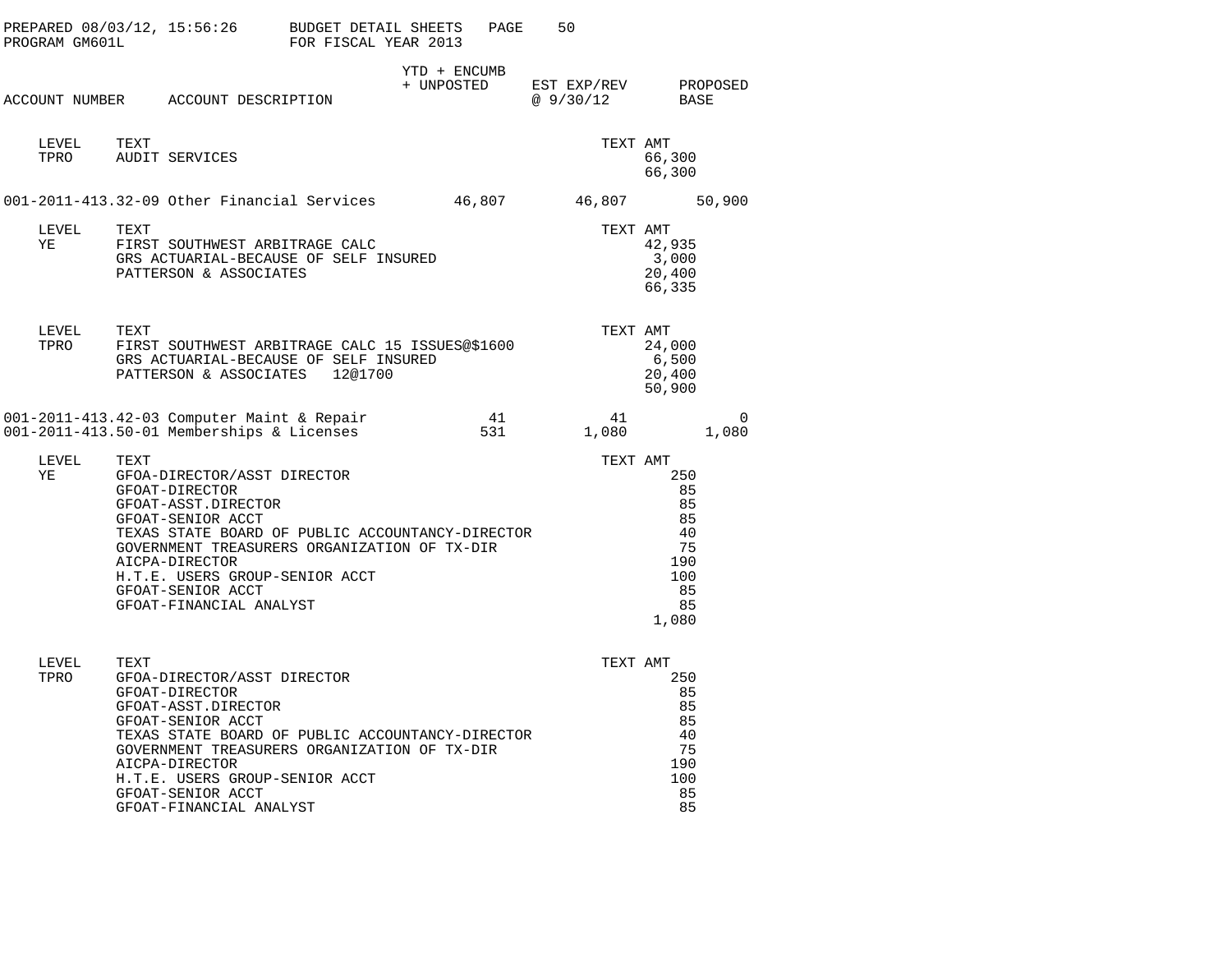| PREPARED 08/03/12, 15:56:26 BUDGET DETAIL SHEETS<br>PROGRAM GM601L FOR FISCAL YEAR 2013 |                                                                                                                                                                                                                                                                                                                                                                                                                                                                                                                                                                        |              | PAGE | 51                                           |                                                                                                                      |  |
|-----------------------------------------------------------------------------------------|------------------------------------------------------------------------------------------------------------------------------------------------------------------------------------------------------------------------------------------------------------------------------------------------------------------------------------------------------------------------------------------------------------------------------------------------------------------------------------------------------------------------------------------------------------------------|--------------|------|----------------------------------------------|----------------------------------------------------------------------------------------------------------------------|--|
| ACCOUNT NUMBER ACCOUNT DESCRIPTION                                                      |                                                                                                                                                                                                                                                                                                                                                                                                                                                                                                                                                                        | YTD + ENCUMB |      | + UNPOSTED EST EXP/REV PROPOSED<br>@ 9/30/12 | BASE                                                                                                                 |  |
|                                                                                         |                                                                                                                                                                                                                                                                                                                                                                                                                                                                                                                                                                        |              |      |                                              | 1,080                                                                                                                |  |
| 001-2011-413.50-02 Subscriptions/Books/Pub 659 951 1,011                                |                                                                                                                                                                                                                                                                                                                                                                                                                                                                                                                                                                        |              |      |                                              |                                                                                                                      |  |
| LEVEL<br>YE                                                                             | GAAFR REVIEW<br>WALL STREET JOURNAL<br>MILLER'S GOVERNMENTAL GAAP GUIDE<br>NEWSWEEK<br>GASB PUBLICATIONS<br>TEXAS TOWN & CITY<br>MISCELLANEOUS                                                                                                                                                                                                                                                                                                                                                                                                                         |              |      | TEXT AMT                                     | 95<br>257<br>285<br>74<br>130<br>10<br>100<br>951                                                                    |  |
| LEVEL TEXT<br>TPRO GAAFF                                                                | TEXT<br>GAAFR REVIEW<br>WALL STREET JOURNAL<br>MILLER'S GOVERNMENTAL GAAP GUIDE<br>GASB PUBLICATIONS<br>TEXAS TOWN & CITY<br>MISCELLANEOUS                                                                                                                                                                                                                                                                                                                                                                                                                             |              |      | TEXT AMT                                     | 95<br>260<br>216<br>130<br>10<br>300<br>1,011                                                                        |  |
| 001-2011-413.50-03 Personnel Dev & Activity 6,999 7,000 9,166                           |                                                                                                                                                                                                                                                                                                                                                                                                                                                                                                                                                                        |              |      |                                              |                                                                                                                      |  |
| LEVEL<br>ΥE                                                                             | TEXT GFOAT FALL CONF-DIR/ASST DIR-(NOV)-REGIS<br>GFOAT FALL CONF-DIR/ASST DIR-(NOV)-T/L/M<br>GFOAT FALL OR SPRING CONF-FINANCIAL ANALYST-REGI<br>GFOAT FALL OR SPRING CONF-FINANCIAL ANALYST-REGI<br>GFOAT FALL OR SPRING CONF-FINANCIAL A<br>GFOA ANNUAL CONF-DIR/ASST DIR- CHICGO JONE<br>COG/MISC SEMINARS-STAFF (METROPLEX)-REGIS<br>PUBLIC FUNDS INV SEMINAR-DIR-AUSTIN-REGIS<br>PUBLIC FUNDS INV SEMINAR-DIR-AUSTIN-T/L/M<br>GOVERNMENT ACCT-FT WORTH SEMINAR-STAFF-REGIS<br>GOVERNME<br>TEXAS PAYROLL CONFERENCE-REGISTRATION<br>TEXAS PAYROLL CONFERENCE-T/L/M |              |      | TEXT AMT                                     | 400<br>1,161<br>200<br>400<br>800<br>370<br>2,200<br>250<br>200<br>290<br>695<br>300<br>1,000<br>625<br>300<br>9,771 |  |

| LEVEL | TEXT |                                          | AMT<br>TEXT |
|-------|------|------------------------------------------|-------------|
| TPRO  |      | GFOAT FALL CONF-DIR/ASST DIR-(NOV)-REGIS | 550         |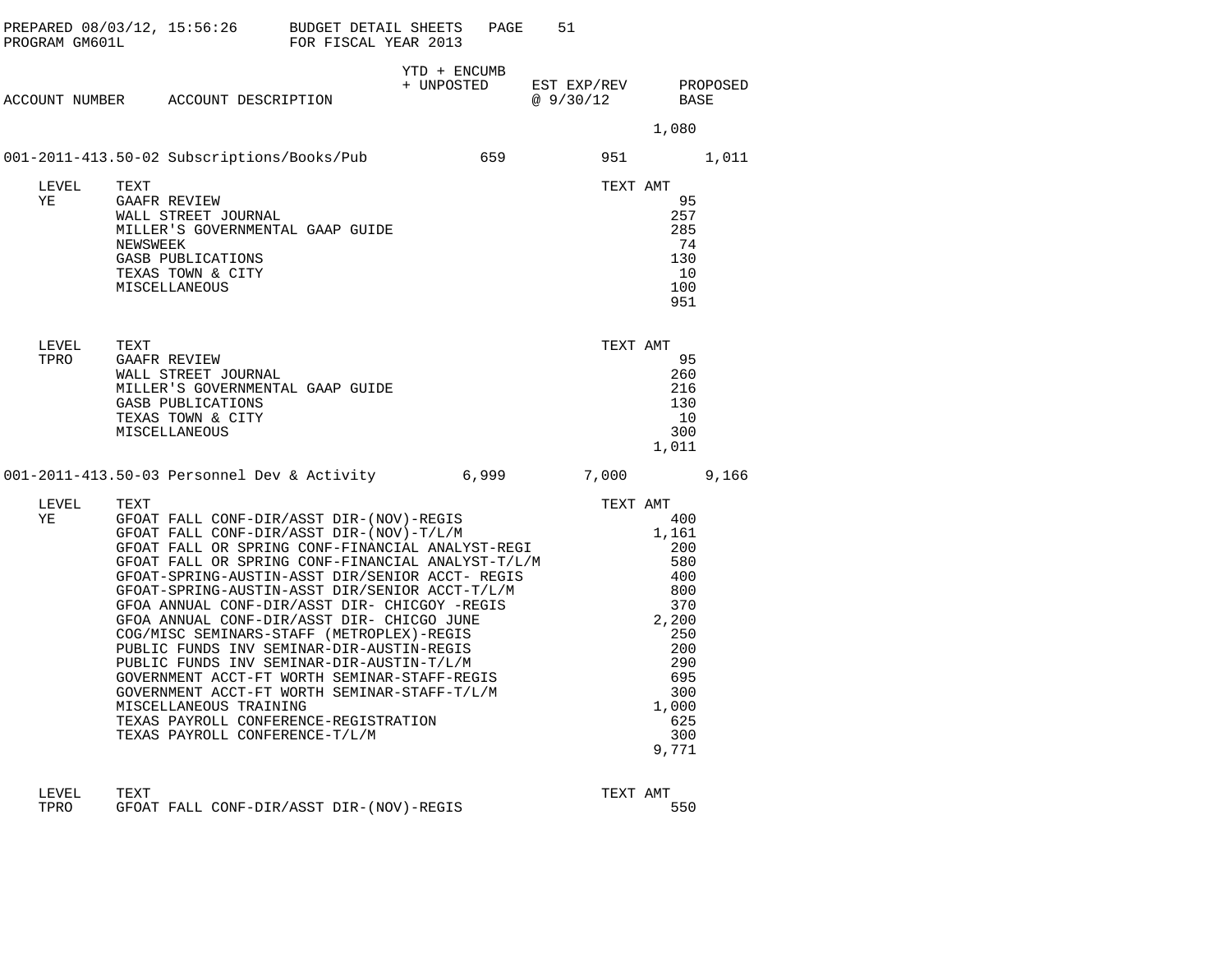| PREPARED 08/03/12, 15:56:26 | BUDGET DETAIL SHEETS | PAGE | -52 |
|-----------------------------|----------------------|------|-----|
| PROGRAM GM601L              | FOR FISCAL YEAR 2013 |      |     |
|                             |                      |      |     |

|                                |      | ACCOUNT NUMBER ACCOUNT DESCRIPTION                                                                                                                                                                                                               | YTD + ENCUMB | + UNPOSTED EST EXP/REV<br>@ 9/30/12 | PROPOSED<br>BASE                                                |
|--------------------------------|------|--------------------------------------------------------------------------------------------------------------------------------------------------------------------------------------------------------------------------------------------------|--------------|-------------------------------------|-----------------------------------------------------------------|
|                                |      | FOAT-SPRING-AULL<br>GFOAT-SPRING-AULL<br>GFOA ANNUAL CONF-DIR/ASST DIR- CA (JUN)-T/L/F<br>COG/MISC SEMINARS-STAFF (METROPLEX)-REGIS<br>PUBLIC FUNDS INV SEMINAR-DIR-AUSTIN-REGIS<br>PUBLIC FUNDS INV SEMINAR-DIR-AUSTIN-T/L/M<br>GOVERNMENT ACCT |              |                                     | 250<br>200<br>290<br>695<br>300<br>1,000<br>625<br>300<br>9,166 |
|                                |      | 001-2011-413.50-08 Mileage Reimbursement 31<br>001-2011-413.54-01 Printing & Graphic Serv 210                                                                                                                                                    |              | $-65$<br>500                        | 0<br>$\Omega$                                                   |
| LEVEL<br>YE                    | TEXT | AP WINDOW ENVELOPES NO LONGER NEEDED TO BE PRINTED<br>RECEIPT BOOKS<br>STATIONARY & NOTEPADS                                                                                                                                                     |              |                                     | TEXT AMT                                                        |
| LEVEL TEXT<br>TPRO APW<br>TPRO |      | AP WINDOW ENVELOPES NO LONGER NEEDED TO BE PRINTED<br>RECEIPT BOOKS<br>STATIONARY & NOTEPADS                                                                                                                                                     |              |                                     | TEXT AMT                                                        |
|                                |      | STATIONARY & NOTEPADS<br>1,209 1,209 1,209 1,200 1-2011-413.54-06 Convenience copies<br>17,577 15,500 17,577 15,500 17,577 15,500 17,577                                                                                                         |              |                                     |                                                                 |
| LEVEL<br>YE                    | TEXT | NO BANK SERVICE CHARGES IN 2010<br>SAFEKEEPING FEES<br>DEPOSIT SLIPS & CHECK STOCK 1650 85% GF 15% WS<br>CREDIT CARDS CONVENIENCE FEES % GF                                                                                                      |              |                                     | TEXT AMT<br>15,500<br>15,500                                    |
| LEVEL<br>TPRO                  | TEXT | NO BANK SERVICE CHARGES<br>SAFEKEEPING FEES<br>DEPOSIT SLIPS & CHECK STOCK<br>CREDIT CARDS CONVENIENCE FEES                                                                                                                                      |              |                                     | TEXT AMT<br>17,577<br>17,577                                    |
|                                |      | 001-2011-413.55-04 Collection Services                                                                                                                                                                                                           | $\Omega$     |                                     | 317<br>317                                                      |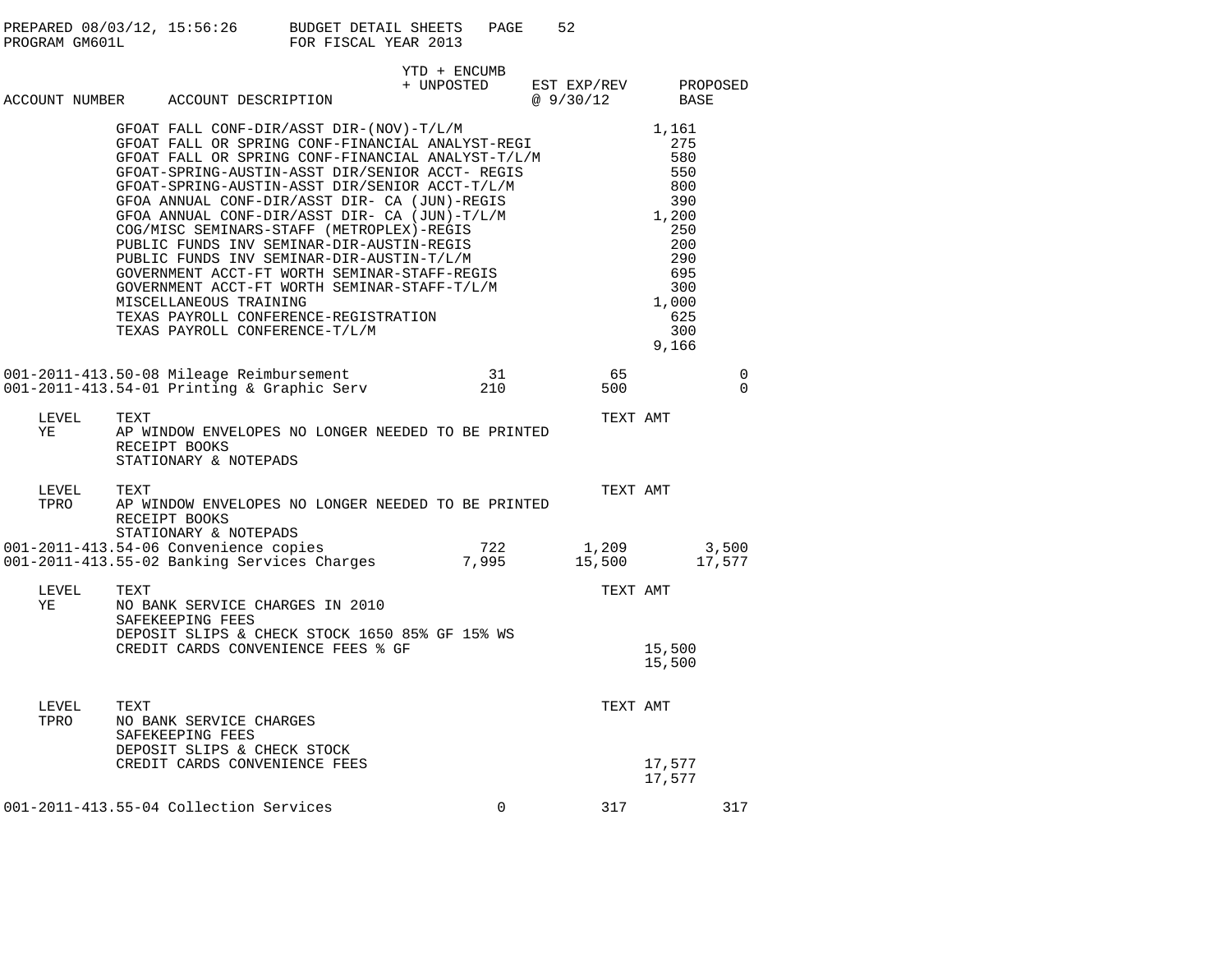| PROGRAM GM601L | PREPARED 08/03/12, 15:56:26 BUDGET DETAIL SHEETS                                                                                                                                                   | FOR FISCAL YEAR 2013 | PAGE                       | 53                               |                                                             |         |
|----------------|----------------------------------------------------------------------------------------------------------------------------------------------------------------------------------------------------|----------------------|----------------------------|----------------------------------|-------------------------------------------------------------|---------|
|                | ACCOUNT NUMBER ACCOUNT DESCRIPTION                                                                                                                                                                 |                      | YTD + ENCUMB<br>+ UNPOSTED | EST EXP/REV PROPOSED<br>@9/30/12 | BASE                                                        |         |
| LEVEL<br>ΥE    | TEXT<br>COLLECTION SERVICE                                                                                                                                                                         |                      |                            |                                  | TEXT AMT<br>317<br>317                                      |         |
| LEVEL          | TEXT<br>TPRO COLLECTION SERVICE                                                                                                                                                                    |                      |                            |                                  | TEXT AMT<br>317<br>317                                      |         |
|                | 001-2011-413.60-01 Office Supplies & Mat                                                                                                                                                           |                      | 2,487                      |                                  | 3,014 3,014                                                 |         |
| LEVEL<br>ΥE    | TEXT<br>HP4250 INK CARTRIDGE (MAIN PRINTER)(6)<br>COPIER - INK CARTRIDGE (3)<br>HP516 INK CARTRIDGE (4)<br>HP LASERJET MICR INK CARTRIDGE (CHECK PRINTER) (4)<br>MISCELLANEOUS<br><b>ENVELOPES</b> |                      |                            |                                  | TEXT AMT<br>690<br>225<br>179<br>320<br>800<br>800<br>3,014 |         |
| LEVEL<br>TPRO  | TEXT<br>HP4250 INK CARTRIDGE (MAIN PRINTER)(6)<br>COPIER - INK CARTRIDGE (3)<br>HP516 INK CARTRIDGE (4)<br>HP LASERJET MICR INK CARTRIDGE(CHECK PRINTER) (4)<br>MISCELLANEOUS<br><b>ENVELOPES</b>  |                      |                            |                                  | TEXT AMT<br>690<br>225<br>179<br>320<br>800<br>800<br>3,014 |         |
|                | 001-2011-413.66-01 Minor Office Equipment                                                                                                                                                          |                      | 832                        | 832                              |                                                             | 518     |
| LEVEL<br>ΥE    | TEXT<br>MINOR OFFICE EQUIPMENT                                                                                                                                                                     |                      |                            |                                  | TEXT AMT<br>518<br>518                                      |         |
| LEVEL<br>TPRO  | TEXT<br>MINOR OFFICE EQUIPMENT                                                                                                                                                                     |                      |                            |                                  | TEXT AMT<br>518<br>518                                      |         |
| $\star$        | Operating                                                                                                                                                                                          |                      |                            | 133, 314 143, 316                |                                                             | 153,383 |
|                | 001-2011-413.82-16 IT Contribution                                                                                                                                                                 |                      | 38,470                     | 51,793                           |                                                             | 47,873  |
| LEVEL          | TEXT                                                                                                                                                                                               |                      |                            |                                  | TEXT AMT                                                    |         |

\*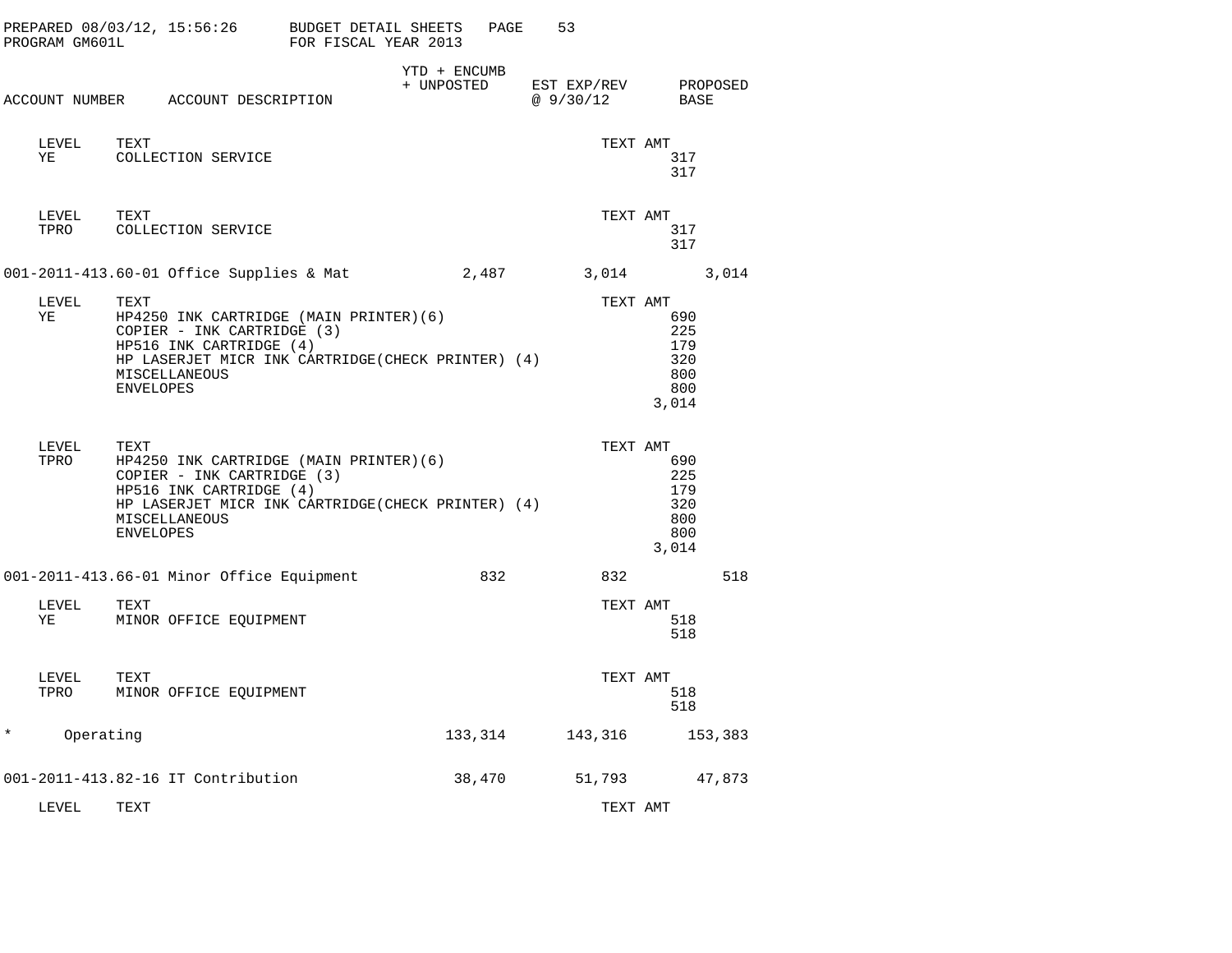|              | PROGRAM GM601L | PREPARED 08/03/12, 15:56:26                                          | BUDGET DETAIL SHEETS<br>FOR FISCAL YEAR 2013 |                            | PAGE | 54                         |                              |                    |
|--------------|----------------|----------------------------------------------------------------------|----------------------------------------------|----------------------------|------|----------------------------|------------------------------|--------------------|
|              |                | ACCOUNT NUMBER ACCOUNT DESCRIPTION                                   |                                              | YTD + ENCUMB<br>+ UNPOSTED |      | EST EXP/REV<br>@ $9/30/12$ | BASE                         | PROPOSED           |
|              | ΥE             | INFORMATION SRVCS CONTRIB RECLASSED FROM<br>ACCOUNT 34-03<br>MONITOR |                                              |                            |      |                            | 51,293<br>500<br>51,793      |                    |
|              | LEVEL<br>TPRO  | TEXT<br>INFORMATION SRVCS CONTRIB RECLASSED FROM<br>ACCOUNT 34-03    |                                              |                            |      | TEXT AMT                   |                              |                    |
| $\ast$       |                | Utilities/Internal Chrgs                                             |                                              | 38,470                     |      | 51,793                     |                              | 47,873             |
| $\star\star$ | Finance        | 001-2012-413.33-01 Tax Appraisal Service                             |                                              | 702,956<br>177,069         |      | 855,257<br>177,064         |                              | 936,388<br>185,143 |
|              | LEVEL<br>ΥE    | TEXT<br>JCAD 1X37221 3X37763<br>TAD 21558                            |                                              |                            |      | TEXT AMT                   | 155,506<br>21,558<br>177,064 |                    |
|              | LEVEL<br>TPRO  | TEXT<br>JCAD 162443 (3% INCREASE)<br>TAD 22700                       |                                              |                            |      | TEXT AMT                   | 162,443<br>22,700<br>185,143 |                    |
|              |                | 001-2012-413.33-02 Tax Collection Service                            |                                              | 36,324                     |      | 36,324 37,413              |                              |                    |
|              | LEVEL<br>ΥE    | TEXT<br>TAX COLLECTION                                               |                                              |                            |      | TEXT AMT                   | 22,798<br>22,798             |                    |
|              | LEVEL<br>TPRO  | TEXT<br>TAX COLLECTION (36324*1.03)                                  |                                              |                            |      | TEXT AMT                   | 37,413<br>37,413             |                    |
|              |                | 001-2012-413.66-09 Minor Computer Software                           |                                              |                            | 298  | 298                        |                              | 298                |
|              | LEVEL<br>YE    | TEXT<br>TRUTH IN TAXATION SOFTWARE                                   |                                              |                            |      | TEXT AMT                   | 298<br>298                   |                    |
|              | LEVEL<br>TPRO  | TEXT<br>TRUTH IN TAXATION SOFTWARE                                   |                                              |                            |      | TEXT AMT                   | 298<br>298                   |                    |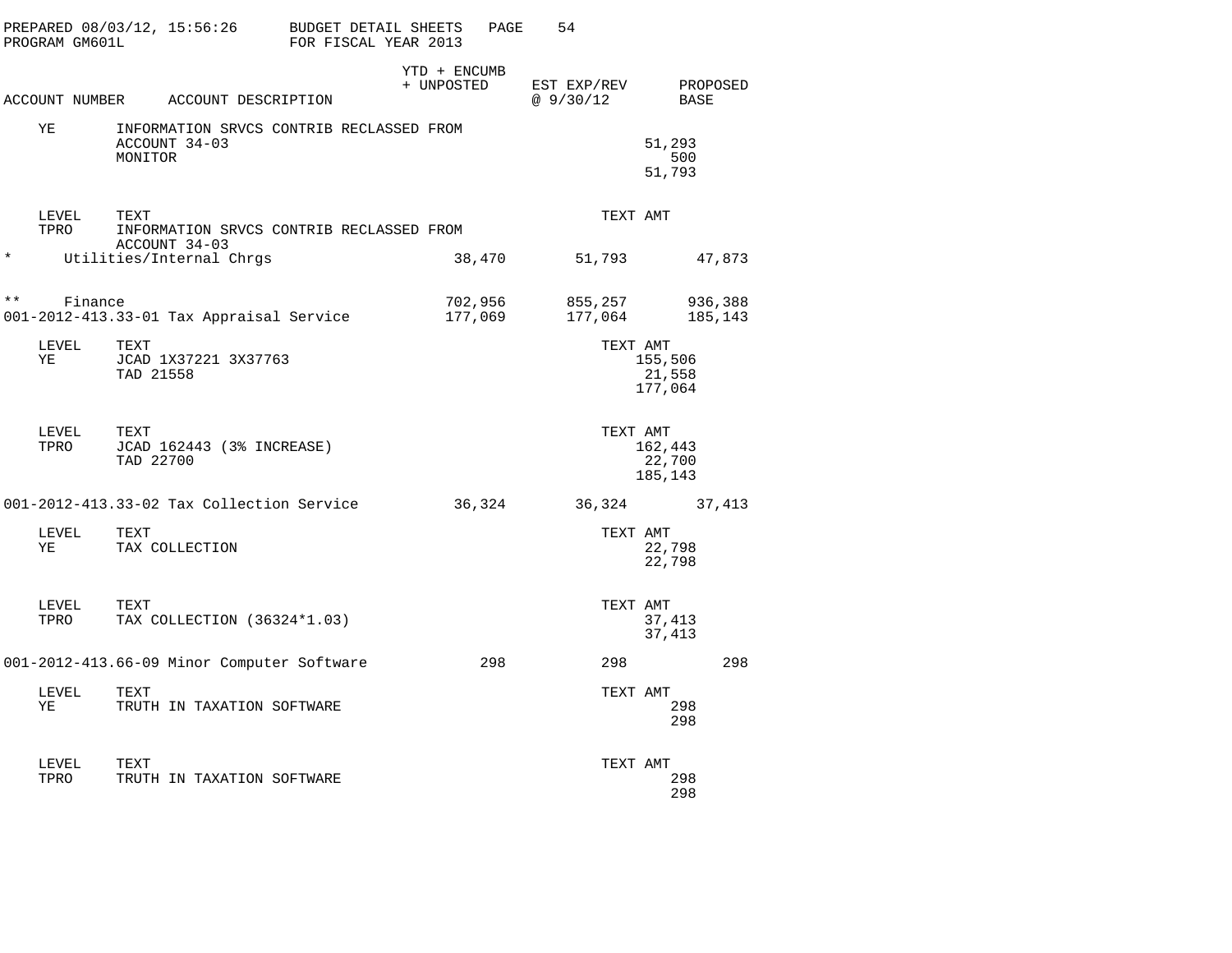| PREPARED 08/03/12, 15:56:26 | BUDGET DETAIL SHEETS | PAGE | 55 |
|-----------------------------|----------------------|------|----|
| PROGRAM GM601L              | FOR FISCAL YEAR 2013 |      |    |

|              |                         |      |                                                                                                                                                                                                         | YTD + ENCUMB<br>+ UNPOSTED | EST EXP/REV       | PROPOSED         |  |
|--------------|-------------------------|------|---------------------------------------------------------------------------------------------------------------------------------------------------------------------------------------------------------|----------------------------|-------------------|------------------|--|
|              |                         |      | ACCOUNT NUMBER ACCOUNT DESCRIPTION                                                                                                                                                                      |                            | @9/30/12          | BASE             |  |
| $\star$      | Operating               |      |                                                                                                                                                                                                         | 213,691                    | 213,686           | 222,854          |  |
| $\star\star$ | Tax                     |      |                                                                                                                                                                                                         | 213,691                    | 213,686           | 222,854          |  |
|              |                         |      | 001-2013-413.10-01 Salaries                                                                                                                                                                             | 32,490                     | 39,436            | 36,119           |  |
|              |                         |      | 001-2013-413.11-01 Wages<br>001-2013-413.11-01 Wages<br>001-2013-413.13-01 Longevity Pay<br>001-2013-413.20-01 FICA Taxes<br>001-2013-413.20-02 Medicare Taxes<br>001-2013-413.20-03 Unemployment Taxes | 3,215                      | 3,500             | 2,500            |  |
|              |                         |      |                                                                                                                                                                                                         | 816                        | 1,030             | 1,104            |  |
|              |                         |      |                                                                                                                                                                                                         |                            | 2,688             | 2,463            |  |
|              |                         |      |                                                                                                                                                                                                         | 2, 245<br>525<br>314       | 629<br>286        | 576              |  |
|              | 001-2013-413.21-01 TMRS |      |                                                                                                                                                                                                         |                            |                   | 334              |  |
|              |                         |      | 001-2013-413.22-01 Workers' Compensation Ins                                                                                                                                                            | 41                         | 4,980 5,971<br>49 | 5,587<br>44      |  |
|              |                         |      | 001-2013-413.22-02 Health Insurance                                                                                                                                                                     |                            |                   | 7,260            |  |
|              |                         |      | 001-2013-413.22-04 Dental Insurance                                                                                                                                                                     | 6,006<br>360               | 7,518<br>419      | 360              |  |
|              |                         |      | 001-2013-413.22-05 Life Insurance                                                                                                                                                                       | 23                         | 31                | 33               |  |
| $\star$      |                         |      | Salaries & Benefits                                                                                                                                                                                     | 51,015                     | 61,557            | 56,380           |  |
|              |                         |      | 001-2013-413.32-08 Other Prof Consulting                                                                                                                                                                | 32,501                     |                   | 34,000 47,100    |  |
|              |                         |      |                                                                                                                                                                                                         |                            |                   |                  |  |
|              | LEVEL                   | TEXT | TPRO RICOH MANAGED SERVICES CONTRACT @ \$3925 PER MONTH                                                                                                                                                 |                            | TEXT AMT          | 47,100<br>47,100 |  |
|              |                         |      | 001-2013-413.40-02 Equipment Rental                                                                                                                                                                     | $\mathbf 0$                |                   | 1,000 1,000      |  |
|              | LEVEL<br>YE             | TEXT | POSTAGE METER RENTAL (BILLED SEMI-ANNUALLY)                                                                                                                                                             |                            | TEXT AMT          | 1,000<br>1,000   |  |
|              | LEVEL                   | TEXT | TPRO POSTAGE METER RENTAL (BILLED SEMI-ANNUALLY)                                                                                                                                                        |                            | TEXT AMT          | 1,000<br>1,000   |  |
|              |                         |      | 001-2013-413.42-01 Office Eqpt Maint & Rep 6,786                                                                                                                                                        |                            |                   | 6,786 3,395      |  |
|              |                         |      |                                                                                                                                                                                                         |                            |                   |                  |  |
|              | LEVEL<br>YE             | TEXT | COPY MAINT AND OVERAGES FOR COPIERS PRIOR TO                                                                                                                                                            |                            | TEXT AMT          |                  |  |
|              |                         |      | MANAGED SERVICES AGREEMENT                                                                                                                                                                              |                            |                   | 6,786<br>6,786   |  |
|              | LEVEL                   | TEXT |                                                                                                                                                                                                         |                            | TEXT AMT          |                  |  |
|              | TPRO                    |      | MAINTENANCE FOR NEOPOST SCALE AND MAILING MACHINE                                                                                                                                                       |                            |                   | 2,400            |  |
|              |                         |      | MAINTENANCE FOR NEOPOST FOLDER                                                                                                                                                                          |                            |                   | 995<br>3,395     |  |
|              |                         |      |                                                                                                                                                                                                         |                            |                   |                  |  |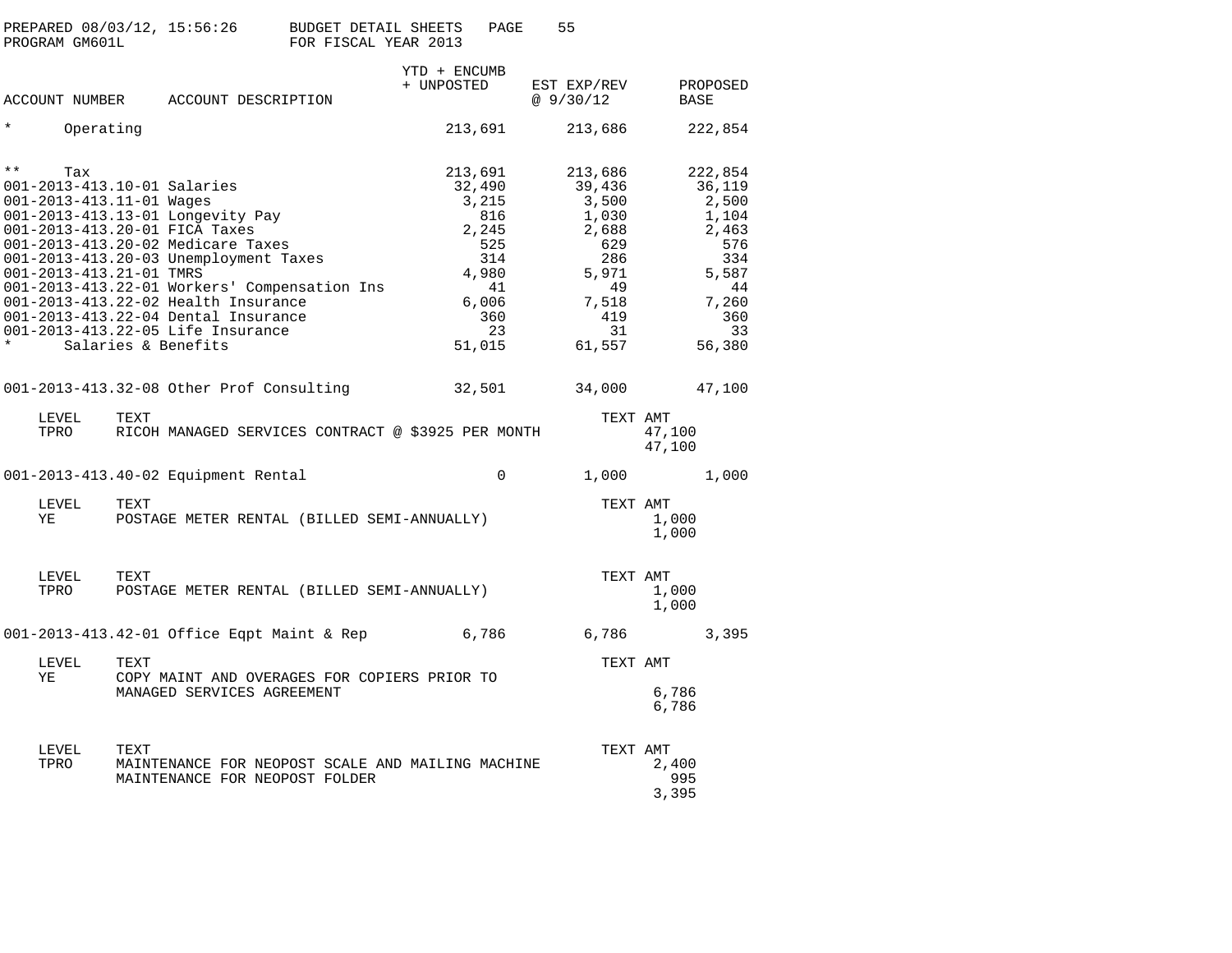| PROGRAM GM601L | PREPARED 08/03/12, 15:56:26 BUDGET DETAIL SHEETS                                                                                                                                                                                                                   | FOR FISCAL YEAR 2013 |              | PAGE<br>56                                     |                              |     |
|----------------|--------------------------------------------------------------------------------------------------------------------------------------------------------------------------------------------------------------------------------------------------------------------|----------------------|--------------|------------------------------------------------|------------------------------|-----|
|                | ACCOUNT NUMBER ACCOUNT DESCRIPTION                                                                                                                                                                                                                                 |                      | YTD + ENCUMB | + UNPOSTED EST EXP/REV PROPOSED<br>@ $9/30/12$ | BASE                         |     |
|                | 001-2013-413.42-08 Equipment Maint & Repair 2,256                                                                                                                                                                                                                  |                      |              | 2,190                                          |                              | 200 |
| LEVEL<br>ΥE    | TEXT<br>MISC EQUIP REPAIR (OTHER THAN COPIERS)<br>REPAIRS ONLY - MONTHLY MAINTENANCE EXPENSE<br>RECLASSED TO UTILITIES/INTERNAL CHRGS CATEGORY<br>ACCOUNT 82-17                                                                                                    |                      |              |                                                | TEXT AMT<br>2,190<br>2,190   |     |
| LEVEL<br>TPRO  | TEXT<br>MISC EQUIP REPAIR (OTHER THAN COPIERS)<br>REPAIRS ONLY - MONTHLY MAINTENANCE EXPENSE<br>RECLASSED TO UTILITIES/INTERNAL CHRGS CATEGORY<br>ACCOUNT 82-17                                                                                                    |                      |              |                                                | TEXT AMT                     |     |
|                | 001-2013-413.42-10 Maintenance of Apparatus 16,897 19,850 26,000                                                                                                                                                                                                   |                      |              |                                                |                              |     |
| LEVEL<br>ΥE    | TEXT<br>MAINTENANCE AND REPAIR OF PRINT CENTER C751<br>BASED ON CLICK CHARGES FOR B/W .0055 AND<br>COLOR .045<br>20K AVG PER MONTJ<br>21K AVG BW PER MONTH<br>MAINT OF CONV COPIERS<br>62K AVG BW @.0128 PER MONTH<br>5K AVG COLOR @.075 PER MONTH                 |                      |              |                                                | TEXT AMT<br>19,850<br>19,850 |     |
| LEVEL<br>TPRO  | TEXT<br>MAINTENACE OF PRINT SHOP PRODUCTIONS RICOH C751<br>THIS INCLUDES COST PER COPY, TONER, REPAIRS<br>C751 20K AVG AT .045 PER MONTH<br>21K AVG BW AT .0055 PER MONTH<br>MAINT OF CONV COPIERS<br>62 K AVG BW @.0128 PER MONTH<br>5K AVG COLOR @.075 PER MONTH |                      |              |                                                | TEXT AMT<br>26,000<br>26,000 |     |
|                | 001-2013-413.50-01 Memberships & Licenses                                                                                                                                                                                                                          |                      | 15           | $\overline{0}$                                 |                              | - 0 |
|                | 001-2013-413.50-02 Subscriptions/Books/Pub                                                                                                                                                                                                                         |                      |              | 35<br>35                                       |                              | 35  |
| LEVEL<br>YE    | TEXT<br>BURLESON STAR                                                                                                                                                                                                                                              |                      |              |                                                | TEXT AMT<br>35<br>35         |     |
| LEVEL          | TEXT                                                                                                                                                                                                                                                               |                      |              |                                                | TEXT AMT                     |     |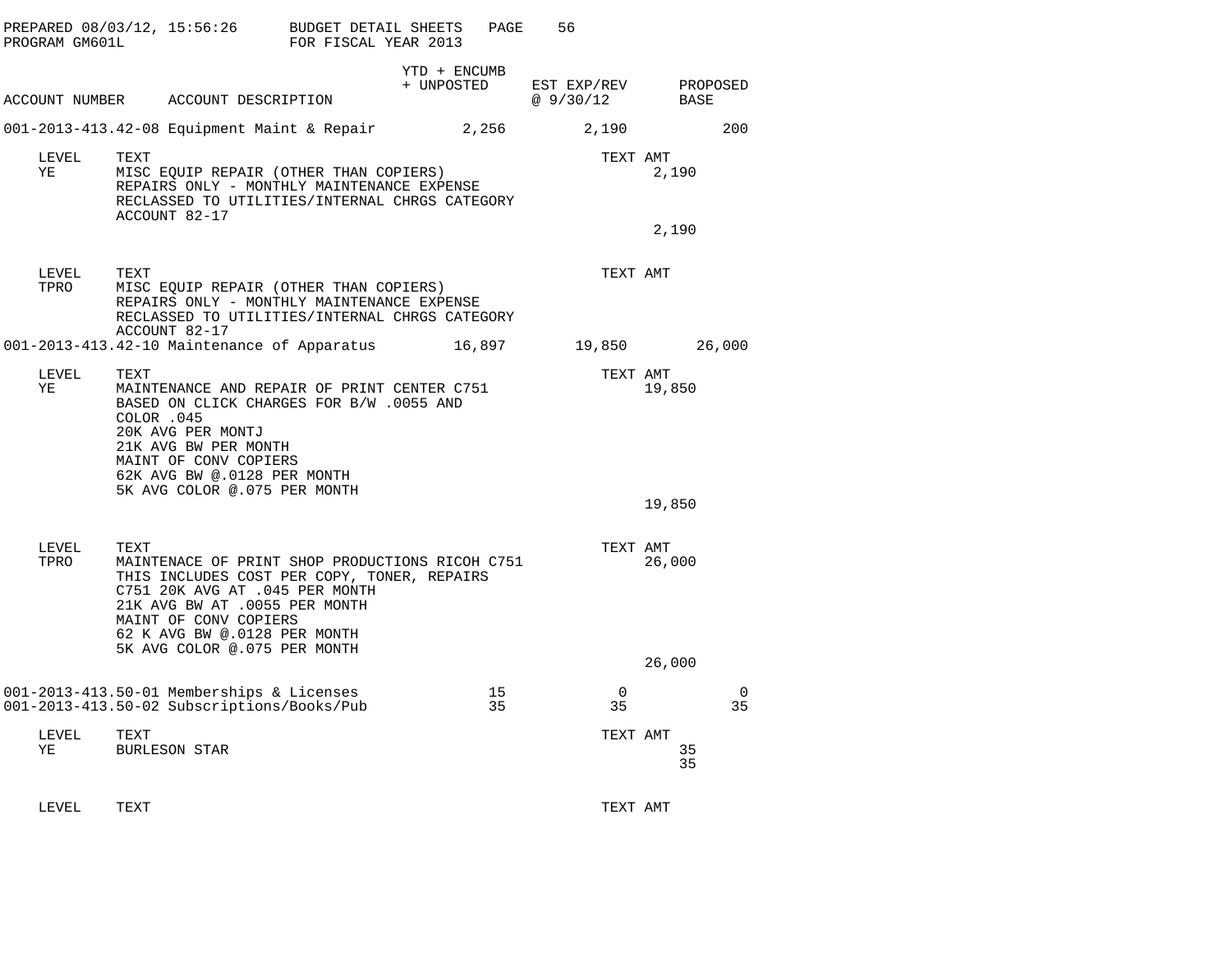| PROGRAM GM601L     |                              | PREPARED 08/03/12, 15:56:26 BUDGET DETAIL SHEETS<br>FOR FISCAL YEAR 2013                                                                                                                                                        |              | PAGE     | 57                                                                 |                                    |     |
|--------------------|------------------------------|---------------------------------------------------------------------------------------------------------------------------------------------------------------------------------------------------------------------------------|--------------|----------|--------------------------------------------------------------------|------------------------------------|-----|
|                    |                              | ACCOUNT NUMBER ACCOUNT DESCRIPTION                                                                                                                                                                                              | YTD + ENCUMB |          | + UNPOSTED EST EXP/REV PROPOSED<br>@9/30/12                        | BASE                               |     |
|                    | TPRO BURLESON STAR           |                                                                                                                                                                                                                                 |              |          |                                                                    | 35<br>35                           |     |
|                    |                              | 001-2013-413.54-01 Printing & Graphic Serv                                                                                                                                                                                      |              | 53       | 350                                                                |                                    | 300 |
| LEVEL TEXT<br>YE   | PER EMAIL 060612             | PRINT JOBS ASSOCIATED WITH THE PRINT CENTER                                                                                                                                                                                     |              |          |                                                                    | TEXT AMT<br>175<br>175<br>350      |     |
| LEVEL TEXT<br>TPRO | ACTIVITIES                   | PRINTING AND NOTICES FOR PRINT SHOP RELATED                                                                                                                                                                                     |              |          |                                                                    | TEXT AMT<br>300                    |     |
|                    |                              |                                                                                                                                                                                                                                 |              |          |                                                                    | 300                                |     |
|                    |                              |                                                                                                                                                                                                                                 |              |          | 001-2013-413.54-05 Internal Printing Chrgs $17,623-23,586-45,000-$ |                                    |     |
| LEVEL<br>ΥE        | TEXT<br>BASE                 |                                                                                                                                                                                                                                 |              |          |                                                                    | TEXT AMT<br>$23,586-$<br>$23,586-$ |     |
| LEVEL<br>TPRO      | TEXT<br>AND MANAGED SERVICES | INTERNAL CHARGE BACKS FOR PRINTING SERVICE                                                                                                                                                                                      |              |          |                                                                    | TEXT AMT<br>$45,000-$<br>$45,000-$ |     |
|                    |                              | 001-2013-413.54-06 Convenience copies                                                                                                                                                                                           |              | $2,686-$ |                                                                    | $10,400-15,500-$                   |     |
| LEVEL<br>ΥE        | TEXT<br>PRINT SHOP SUPPLIES  | CONTRA ACCT TO OFFSET 001-2013-413-6030<br>BASED ON \$1100 PER MONTH CONV COPIES<br>\$125 PER MONTH PAPER                                                                                                                       |              |          |                                                                    | TEXT AMT<br>$10,400-$              |     |
|                    |                              |                                                                                                                                                                                                                                 |              |          |                                                                    | $10,400-$                          |     |
| LEVEL<br>TPRO      | TEXT<br>ABILITY.             | CONTRA ACCT FOR COPY PAPER REIMBURSEMENT<br>PAPER DEPARTMENTS PURCHASE FROM PRINT CENTER<br>AND MAINTENANCE ON WALK-UP COPIERS THROUGHOUT<br>CITY FACILITIES 11 COPIERS OF WHICH 2 HAVE COLOR<br>MAINT COVERS TONER AND REPAIRS |              |          |                                                                    | TEXT AMT<br>$15,500-$              |     |
|                    |                              |                                                                                                                                                                                                                                 |              |          |                                                                    | $15,500-$                          |     |
|                    |                              | 001-2013-413.60-01 Office Supplies & Mat                                                                                                                                                                                        |              | 109      | 500                                                                |                                    | 400 |
| LEVEL              | TEXT                         |                                                                                                                                                                                                                                 |              |          |                                                                    | TEXT AMT                           |     |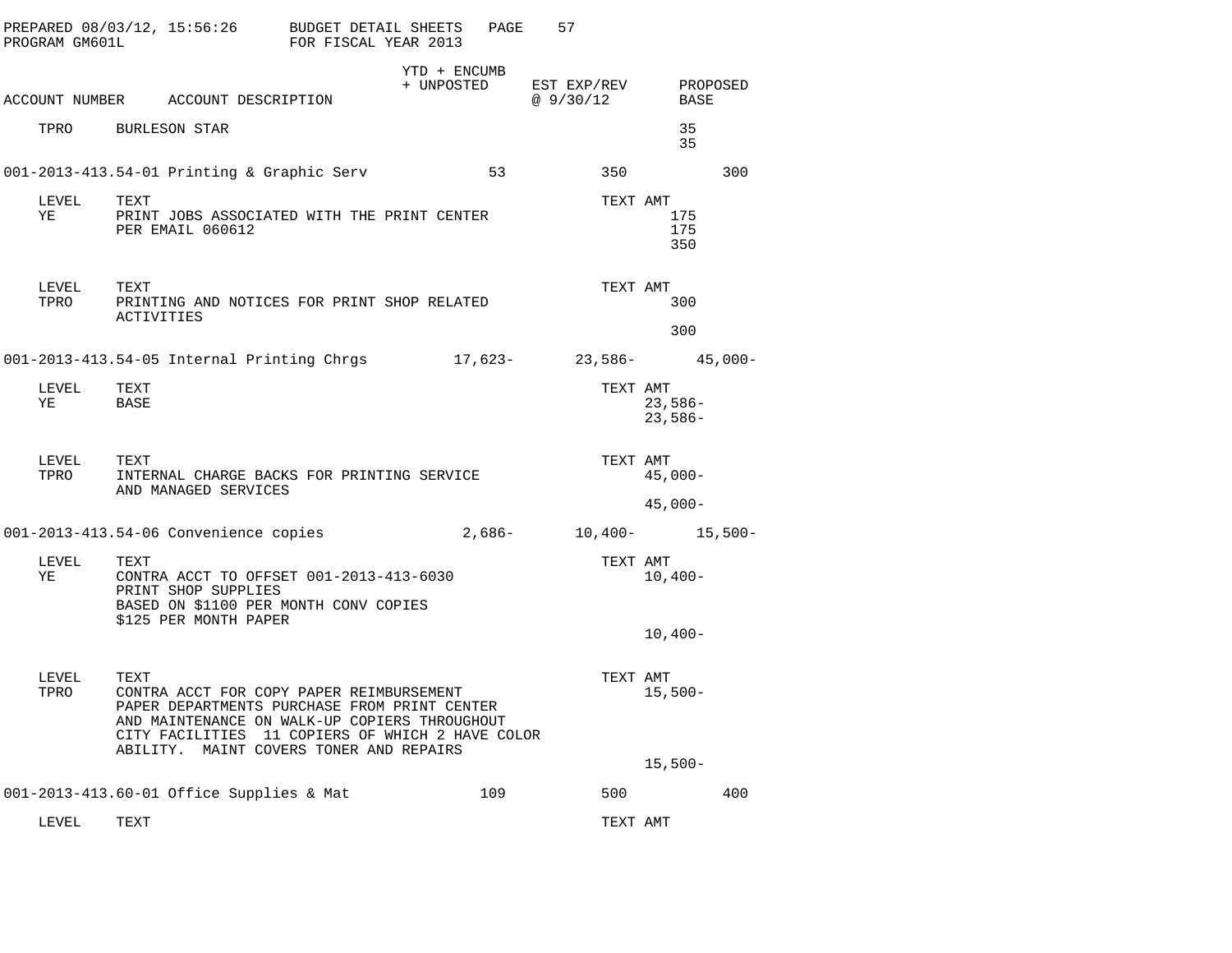| PROGRAM GM601L   | PREPARED $08/03/12$ , $15:56:26$ BUDGET DETAIL SHEETS                                                                                                  | FOR FISCAL YEAR 2013 |                            | PAGE   | 58                      |                                |          |
|------------------|--------------------------------------------------------------------------------------------------------------------------------------------------------|----------------------|----------------------------|--------|-------------------------|--------------------------------|----------|
|                  | ACCOUNT NUMBER ACCOUNT DESCRIPTION                                                                                                                     |                      | YTD + ENCUMB<br>+ UNPOSTED |        | EST EXP/REV<br>@9/30/12 | BASE                           | PROPOSED |
| ΥE               | COPY PAPER AND COMPUTER PAPER<br>MAILING MACHINE INK CARTRIDGE AND LABELS<br>MISC OFFICE SUPPLIES<br>THIS IS A PASS THROUGH ACCT FOR DEPART COPY PAPER |                      |                            |        |                         | 1,500                          |          |
|                  |                                                                                                                                                        |                      |                            |        |                         | 1,500                          |          |
| LEVEL<br>TPRO    | TEXT<br>MAIL MACHINE INK CARTRIDGES AND LABELS<br>OFFICE SUPPLIES FOR RECEPTION AND PRINT CENTER                                                       |                      |                            |        | TEXT AMT                | 400                            |          |
|                  |                                                                                                                                                        |                      |                            |        |                         | 400                            |          |
|                  | 001-2013-413.60-07 Postage                                                                                                                             |                      |                            | 22,860 | 29,700                  |                                | 24,000   |
| LEVEL<br>YE      | TEXT<br>POSTAGE INCREASE APRIL 2011<br>RATE PROTECTION PLAN<br>OUTSIDE PACKAGE MAILINGS                                                                |                      |                            |        | TEXT AMT                | 28,822<br>378<br>500<br>29,700 |          |
| LEVEL<br>TPRO    | TEXT<br>ANNUAL POSTAGE<br>OUTSIDE PACKAGE MAILING<br>BASED ON 3 YR AVG                                                                                 |                      |                            |        | TEXT AMT                | 24,000<br>24,000               |          |
|                  | 001-2013-413.60-11 Minor Tools & Materials                                                                                                             |                      |                            | 171    | 172                     |                                | $\Omega$ |
| LEVEL TEXT<br>YE | BUSINESS CARD SLITTER                                                                                                                                  |                      |                            |        | TEXT AMT                | 172<br>172                     |          |
|                  | 001-2013-413.60-22 Kitchen Supplies                                                                                                                    |                      |                            | 753    | 1,300                   |                                | 1,300    |
| LEVEL<br>YE      | TEXT<br>COFFEE, CREAMER, SUGAR, CUPS, ETC FOR BREAKROOM                                                                                                |                      |                            |        | TEXT AMT                | 1,300<br>1,300                 |          |
| LEVEL<br>TPRO    | TEXT<br>COFFEE, CREAMER, SUGAR, CUPS, ETC FOR BREAKROOM<br>BASED ON 3 YR AVG                                                                           |                      |                            |        | TEXT AMT                | 1,300<br>1,300                 |          |
|                  | 001-2013-413.60-30 Print Shop Supplies                                                                                                                 |                      |                            | 6,785  | 12,000                  |                                | 10,000   |
|                  |                                                                                                                                                        |                      |                            |        |                         |                                |          |

LEVEL TEXT TEXT AMT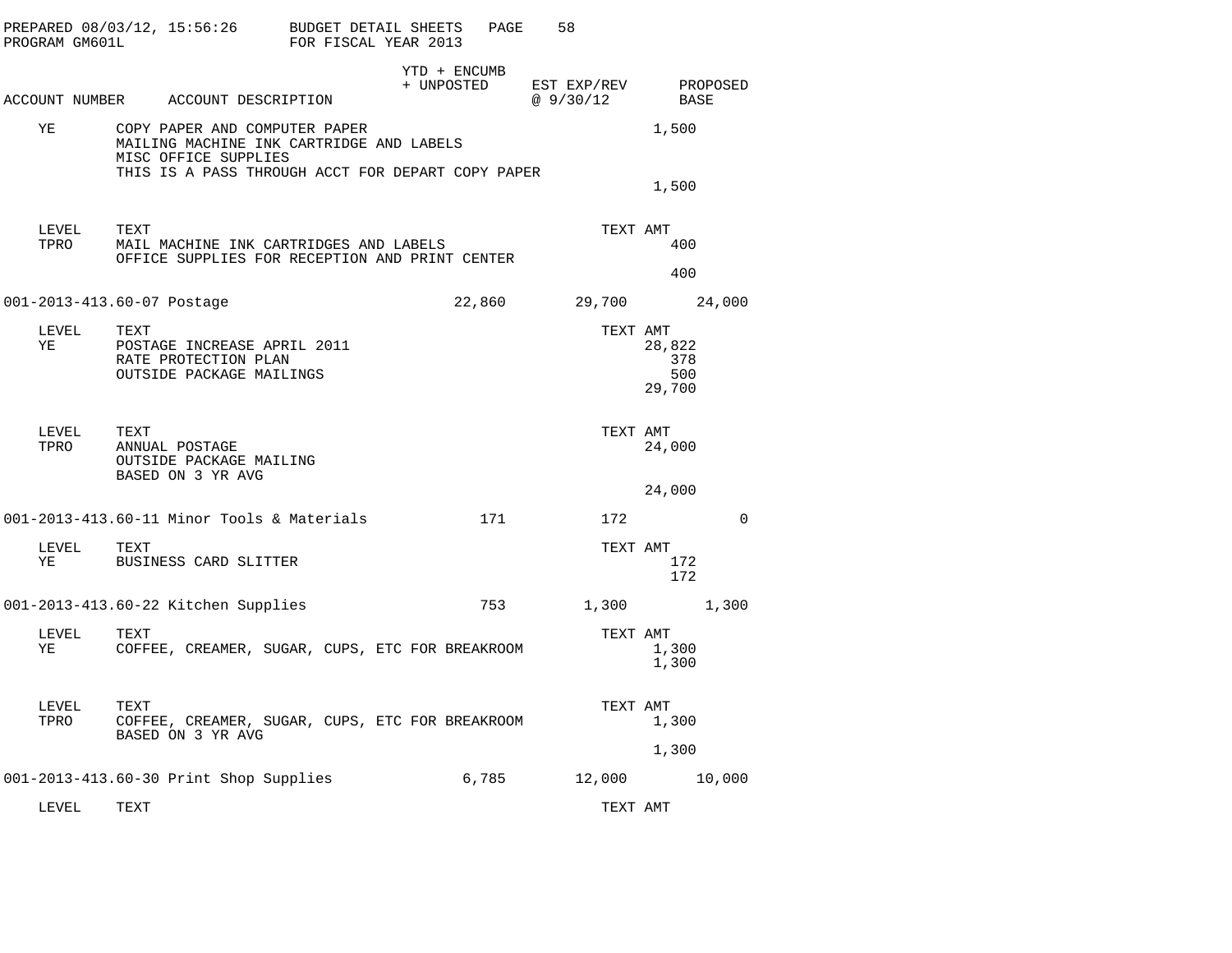|        | PROGRAM GM601L | PREPARED 08/03/12, 15:56:26                                                                                                           | BUDGET DETAIL SHEETS<br>FOR FISCAL YEAR 2013 |            | PAGE                         | 59                           |                                |
|--------|----------------|---------------------------------------------------------------------------------------------------------------------------------------|----------------------------------------------|------------|------------------------------|------------------------------|--------------------------------|
|        |                | ACCOUNT NUMBER ACCOUNT DESCRIPTION                                                                                                    |                                              | + UNPOSTED | YTD + ENCUMB                 | EST EXP/REV<br>@ 9/30/12     | PROPOSED<br>BASE               |
|        | ΥE             | PAPER, SPECIAL PAPER, BINDING, COVERS, CARD STOCK                                                                                     |                                              |            |                              |                              | 12,000<br>12,000               |
|        | LEVEL<br>TPRO  | TEXT<br>PAPER SUPPLIES FOR PRINT CENTER JOBS                                                                                          |                                              |            |                              | TEXT AMT                     | 10,000<br>10,000               |
|        |                | 001-2013-413.66-01 Minor Office Equipment                                                                                             |                                              |            | 437                          | 438                          | $\Omega$                       |
|        | LEVEL<br>ΥE    | TEXT<br>TIME CLOCK FOR RECEPTION DESK<br>LAMINATOR                                                                                    |                                              |            |                              | TEXT AMT                     | 438                            |
|        |                |                                                                                                                                       |                                              |            |                              |                              | 438                            |
|        |                | 001-2013-413.67-05 Minor Other Improvements                                                                                           |                                              |            | 4,750                        | 4,750                        | $\Omega$                       |
|        | LEVEL<br>ΥE    | TEXT<br>REMODEL OF PRINT CENTER                                                                                                       |                                              |            |                              | TEXT AMT                     | 4,750<br>4,750                 |
| $\ast$ | Operating      |                                                                                                                                       |                                              |            | 74,099                       | 79,085                       | 53,230                         |
|        |                | 001-2013-413.63-02 Electricity                                                                                                        |                                              |            | 14,129                       | 24,000                       | 25,000                         |
|        | LEVEL<br>ΥE    | TEXT<br>BASE<br>JOHNSON CONTROLS + 2% PER RC                                                                                          |                                              |            |                              | TEXT AMT                     | 30,000<br>2,434-<br>27,566     |
|        |                | 001-2013-413.63-03 Natural Gas<br>001-2013-413.63-04 Water<br>001-2013-413.64-03 Fuel<br>001-2013-413.82-01 Contrib to Eqpt Repl Fund |                                              |            | 509<br>3,500<br>470<br>1,974 | 532<br>4,016<br>712<br>1,974 | 700<br>4,016<br>1,030<br>2,158 |
|        | LEVEL<br>ΥE    | TEXT<br>2006 FORD TAURUS                                                                                                              |                                              |            |                              | TEXT AMT                     | 1,974<br>1,974                 |
|        | LEVEL<br>TPRO  | TEXT<br>2006 FORD TAURUS                                                                                                              |                                              |            |                              | TEXT AMT                     | 2,158<br>2,158                 |
|        |                | 001-2013-413.82-16 IT Contribution                                                                                                    |                                              |            | 6,009                        | 8,012                        | 6,670                          |
|        | LEVEL          | TEXT                                                                                                                                  |                                              |            |                              | TEXT AMT                     |                                |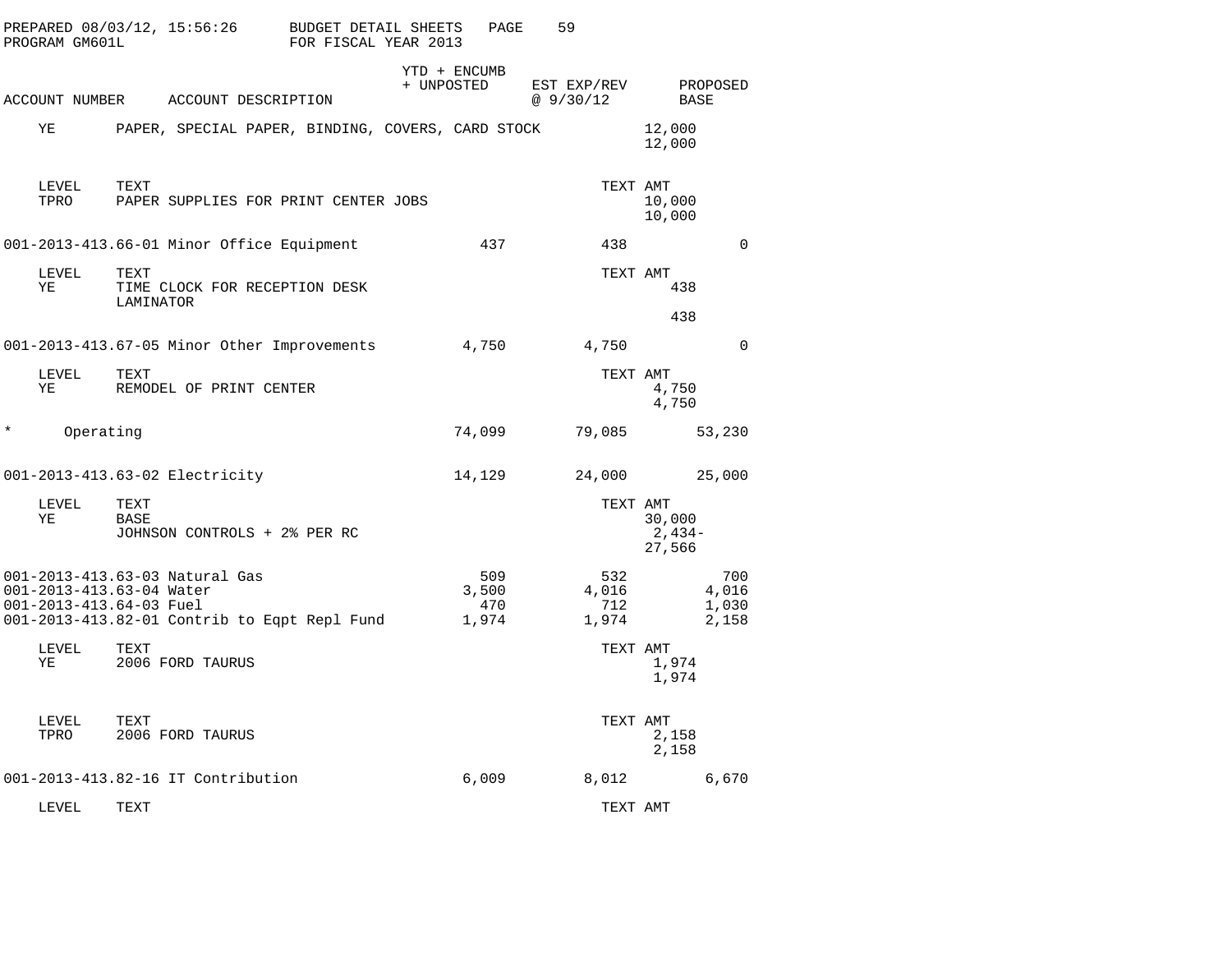| PROGRAM GM601L          | PREPARED 08/03/12, 15:56:26                                                                                                                                                                                                                 | BUDGET DETAIL SHEETS<br>FOR FISCAL YEAR 2013 |                                            | PAGE<br>60                                                        |                                                                     |  |
|-------------------------|---------------------------------------------------------------------------------------------------------------------------------------------------------------------------------------------------------------------------------------------|----------------------------------------------|--------------------------------------------|-------------------------------------------------------------------|---------------------------------------------------------------------|--|
|                         | ACCOUNT NUMBER ACCOUNT DESCRIPTION                                                                                                                                                                                                          |                                              | YTD + ENCUMB<br>+ UNPOSTED                 | @ $9/30/12$                                                       | EST EXP/REV PROPOSED<br>BASE                                        |  |
| ΥE                      | INFORMATION SRVCS CONTRIB RECLASSED FROM<br>ACCOUNT 34-03                                                                                                                                                                                   |                                              |                                            |                                                                   |                                                                     |  |
| LEVEL<br>TPRO           | TEXT<br>INFORMATION SRVCS CONTRIB RECLASSED FROM<br>ACCOUNT 34-03                                                                                                                                                                           |                                              |                                            |                                                                   | TEXT AMT                                                            |  |
|                         | 001-2013-413.82-17 Equip Svc Contribution 1,322 1,586                                                                                                                                                                                       |                                              |                                            |                                                                   | 1,603                                                               |  |
| LEVEL<br>ΥE             | TEXT<br>EQUIP SERVICES MONTHLY MAINTENANCE EXPENSE ONLY                                                                                                                                                                                     |                                              |                                            |                                                                   | TEXT AMT<br>1,586<br>1,586                                          |  |
| LEVEL<br>TPRO           | TEXT<br>EQUIP SERVICES MONTHLY MAINTENANCE EXPENSE ONLY                                                                                                                                                                                     |                                              |                                            |                                                                   | TEXT AMT<br>1,586<br>1,586                                          |  |
|                         | 001-2013-413.82-18 Equipment Payment to ERF 44,400 44,500                                                                                                                                                                                   |                                              |                                            |                                                                   | 13,400                                                              |  |
| LEVEL<br>ΥE             | TEXT<br>1 OF 5 PMT TO ERF-GOV FOR PRINT SHOP EQUIPMENT<br>PER EMAIL 060612                                                                                                                                                                  |                                              |                                            |                                                                   | TEXT AMT<br>13,400<br>31,100<br>44,500                              |  |
| LEVEL<br>TPRO           | TEXT<br>2 OF 5 PYMT TO ERF-GOV FOR PRINT SHOP EQUIP                                                                                                                                                                                         |                                              |                                            |                                                                   | TEXT AMT<br>13,400<br>13,400                                        |  |
| $\star$                 | Utilities/Internal Chrgs                                                                                                                                                                                                                    |                                              |                                            | 72,313 85,332                                                     | 54,577                                                              |  |
|                         | ** Support Services<br>001-2014-413.10-01 Salaries<br>001-2014-413.13-01 Longevity Pay<br>001-2014-413.16-01 Car Allowance<br>001-2014-413.16-05 Cell Phone Allowance<br>001-2014-413.20-01 FICA Taxes<br>001-2014-413.20-02 Medicare Taxes |                                              | 197,427<br>60,549<br>1,938<br>535<br>3,905 | 225,974<br>74,966<br>288<br>2,400<br>650<br>4,845<br>913<br>1,133 | 164,187<br>74,972<br>288<br>- 384<br>2,400<br>650<br>4,861<br>1,137 |  |
| 001-2014-413.21-01 TMRS | 001-2014-413.20-03 Unemployment Taxes<br>001-2014-413.22-01 Workers' Compensation Ins<br>001-2014-413.22-02 Health Insurance<br>001-2014-413.22-04 Dental Insurance                                                                         |                                              | 261<br>8,999<br>5,240                      | 261<br>11,121<br>72<br>88<br>6,752<br>300<br>360                  | 261<br>11,769<br>86<br>7,260<br>360                                 |  |
|                         | 001-2014-413.22-05 Life Insurance<br>Salaries & Benefits                                                                                                                                                                                    |                                              | 83,029                                     | 29<br>35<br>102,899                                               | 33<br>104,173                                                       |  |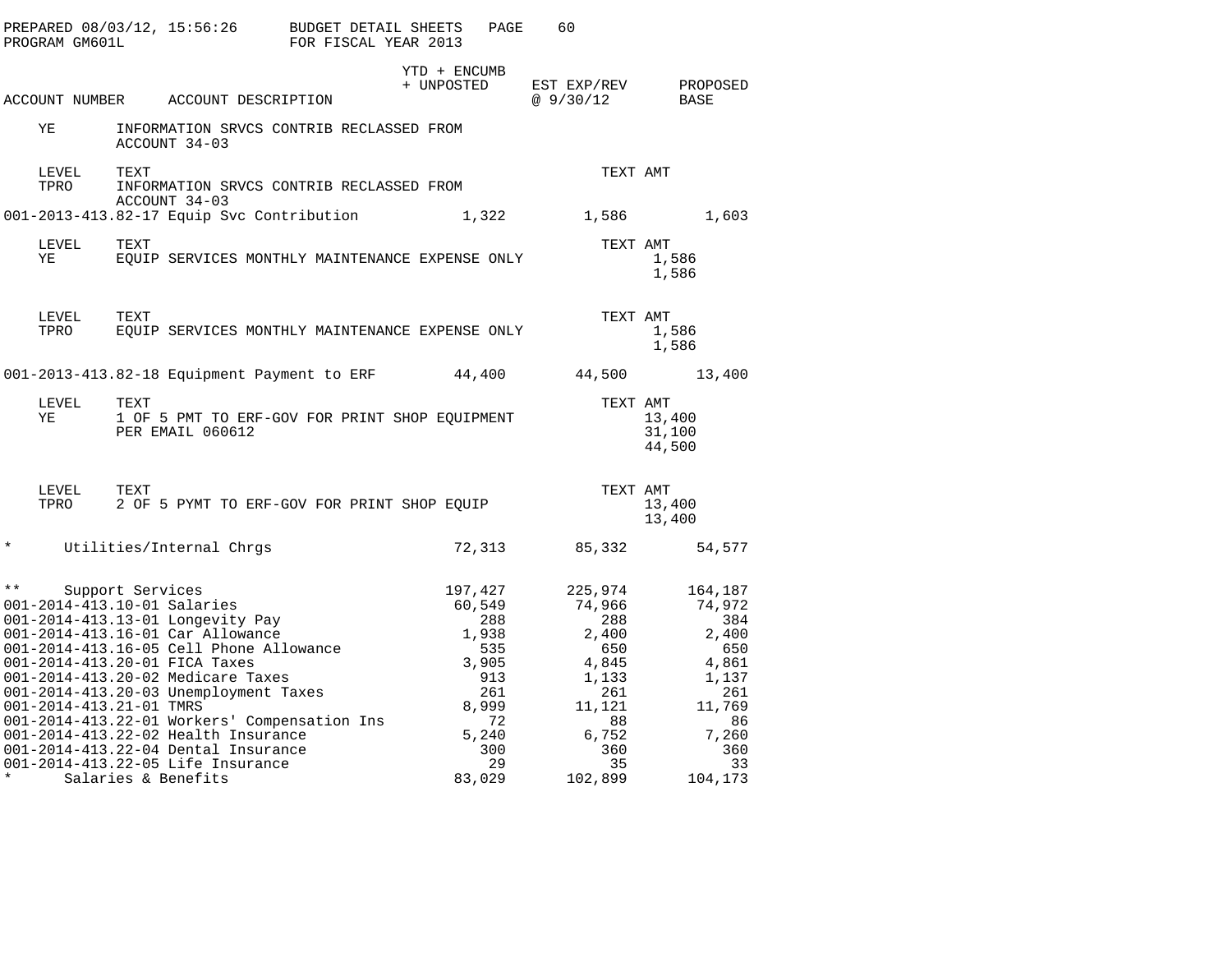| PROGRAM GM601L | PREPARED $08/03/12$ , $15:56:26$ BUDGET DETAIL SHEETS                                                                                                                                               | FOR FISCAL YEAR 2013 | PAGE                       | 61                      |                                               |           |
|----------------|-----------------------------------------------------------------------------------------------------------------------------------------------------------------------------------------------------|----------------------|----------------------------|-------------------------|-----------------------------------------------|-----------|
|                | ACCOUNT NUMBER ACCOUNT DESCRIPTION                                                                                                                                                                  |                      | YTD + ENCUMB<br>+ UNPOSTED | EST EXP/REV<br>@9/30/12 | BASE                                          | PROPOSED  |
|                | 001-2014-413.50-01 Memberships & Licenses                                                                                                                                                           |                      | 430                        | 430                     |                                               | 829       |
| LEVEL<br>ΥE    | TEXT<br>NIGP NATIONAL INSTITUTE GOVERNMENT PURCHASING<br>TEXAS PUBLIC PURCHASING ASSOCIATION<br>ACHIEVEMENT OF EXCELLENCE IN PROCUREMENT AWARD (AE<br>PUBLIC PURCHASING ASSOC OF N CTRL TX (PPANCT) |                      |                            | TEXT AMT                | 329<br>50<br>400<br>50<br>829                 |           |
| LEVEL<br>TPRO  | TEXT<br>NIGP NATIONAL INSTITUTE GOVERNMENT PURCHASING<br>TEXAS PUBLIC PURCHASING ASSOCIATION<br>ACHIEVEMENT OF EXCELLENCE IN PROCUREMENT AWARD (AE<br>PUBLIC PURCHASING ASSOC OF N CTRL TX (PPANCT) |                      |                            |                         | TEXT AMT<br>329<br>50<br>400<br>50<br>829     |           |
|                | 001-2014-413.50-02 Subscriptions/Books/Pub                                                                                                                                                          |                      | 35                         | 50                      |                                               | 50        |
| LEVEL<br>YE    | TEXT<br><b>BURLESON STAR</b>                                                                                                                                                                        |                      |                            |                         | TEXT AMT<br>50<br>50                          |           |
| LEVEL<br>TPRO  | TEXT<br><b>BURLESON STAR</b>                                                                                                                                                                        |                      |                            |                         | TEXT AMT<br>50<br>50                          |           |
|                | 001-2014-413.50-03 Personnel Dev & Activity                                                                                                                                                         |                      | 1,988                      | 1,800                   |                                               | 1,900     |
| LEVEL<br>ΥE    | TEXT<br>TXPPA FALL CONFERENCE - LUBBOCK, TEXAS<br>TXPPA SPRING WORKSHOP - AUSTIN<br>PPANCT WORKSHOP - DFW AREA<br>NIGP QTRLY MEETING                                                                |                      |                            |                         | TEXT AMT<br>800<br>700<br>200<br>200<br>1,900 |           |
| LEVEL<br>TPRO  | TEXT<br>TXPPA FALL CONFERENCE - SAN ANTONIO, TEXAS<br>TXPPA SPRING WORKSHOP - AUSTIN, TEXAS<br>TXPPA MOMENTUM CONFERENCE - GALVESTON, TEXAS                                                         |                      |                            |                         | TEXT AMT<br>600<br>500<br>800<br>1,900        |           |
|                | 001-2014-413.54-01 Printing & Graphic Serv<br>001-2014-413.54-06 Convenience copies                                                                                                                 |                      | 57<br>$\mathbf 0$          | $\overline{0}$<br>25    |                                               | 75<br>200 |
| LEVEL          | TEXT                                                                                                                                                                                                |                      |                            | TEXT AMT                |                                               |           |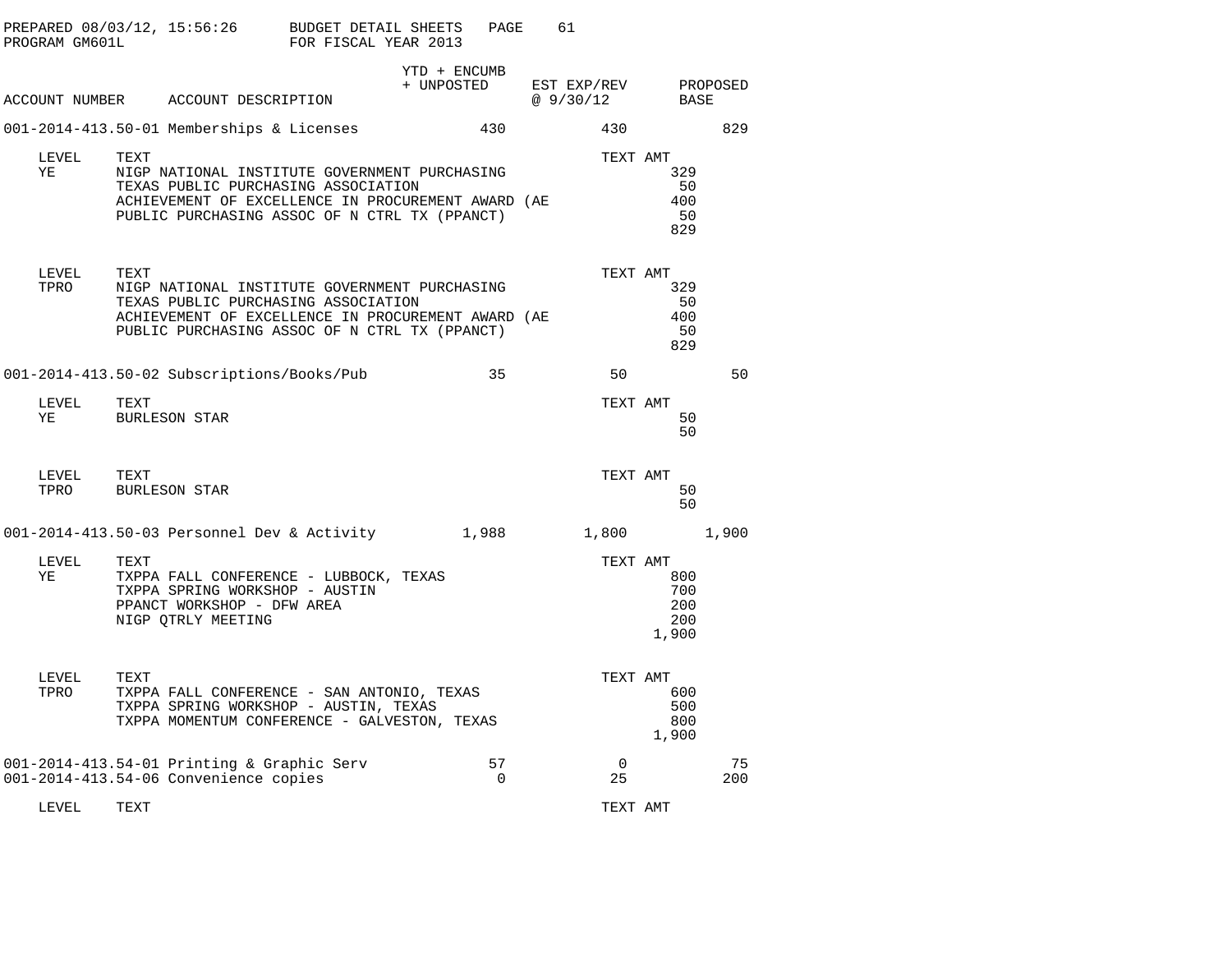|                          | PROGRAM GM601L | PREPARED 08/03/12, 15:56:26                                                                                                                                        | <b>BUDGET DETAIL SHEETS</b><br>FOR FISCAL YEAR 2013 |                                       | PAGE            | 62                                      |                 |                         |                                                            |
|--------------------------|----------------|--------------------------------------------------------------------------------------------------------------------------------------------------------------------|-----------------------------------------------------|---------------------------------------|-----------------|-----------------------------------------|-----------------|-------------------------|------------------------------------------------------------|
|                          |                | ACCOUNT NUMBER ACCOUNT DESCRIPTION                                                                                                                                 |                                                     | YTD + ENCUMB<br>+ UNPOSTED            |                 | EST EXP/REV<br>@9/30/12                 |                 | PROPOSED<br><b>BASE</b> |                                                            |
| ΥE                       |                | MISC COPIES FOR PURCHASING - BOARD POSTINGS,                                                                                                                       |                                                     |                                       |                 |                                         |                 | 25                      |                                                            |
|                          |                | AWARD LETTERS                                                                                                                                                      |                                                     |                                       |                 |                                         |                 | 25                      |                                                            |
|                          | LEVEL<br>TPRO  | TEXT<br>PRINTING PO'S, DAILY ACTIVITY                                                                                                                              |                                                     |                                       |                 |                                         | TEXT AMT        | 200<br>200              |                                                            |
|                          |                | 001-2014-413.60-01 Office Supplies & Mat                                                                                                                           |                                                     |                                       | 72              |                                         | 150             |                         | 250                                                        |
| ΥE                       | LEVEL          | TEXT<br>OFFICE SUPPLIES                                                                                                                                            |                                                     |                                       |                 |                                         | TEXT AMT        | 373<br>373              |                                                            |
|                          | LEVEL<br>TPRO  | TEXT<br>OFFICE SUPPLIES                                                                                                                                            |                                                     |                                       |                 |                                         | TEXT AMT        | 250<br>250              |                                                            |
| $^\star$                 | Operating      |                                                                                                                                                                    |                                                     |                                       | 2,582           |                                         | 2,455           |                         | 3,304                                                      |
|                          |                | 001-2014-413.82-16 IT Contribution                                                                                                                                 |                                                     |                                       | 3,034           | 4,045                                   |                 |                         | 3,371                                                      |
| ΥE                       | LEVEL          | TEXT<br>INFORMATION SRVCS CONTRIB RECLASSED FROM<br>ACCOUNT 34-03                                                                                                  |                                                     |                                       |                 |                                         | TEXT AMT        |                         |                                                            |
|                          | LEVEL<br>TPRO  | TEXT<br>INFORMATION SRVCS CONTRIB RECLASSED FROM                                                                                                                   |                                                     |                                       |                 |                                         | TEXT AMT        |                         |                                                            |
| $^\star$                 |                | ACCOUNT 34-03<br>Utilities/Internal Chrgs                                                                                                                          |                                                     |                                       | 3,034           |                                         | 4,045           |                         | 3,371                                                      |
| $\star \star$<br>$\star$ | Purchasing     | 001-3011-382.10-00 DARE Salary Reimbursement<br>001-3011-382.11-00 School Resource Officers<br>001-3011-322.20-30 Alarm Permits<br>001-3011-349.50-10 False Alarms |                                                     | 88,645<br>31,922<br>90,061<br>169,331 | 39,881<br>7,467 | 109,399<br>42,251<br>120,286<br>209,537 | 41,000<br>6,000 |                         | 110,848<br>42,251<br>120,286<br>40,000<br>6,000<br>208,537 |
|                          |                | 001-3011-421.10-01 Salaries                                                                                                                                        |                                                     | 3,350,862                             |                 |                                         |                 | 4, 250, 658 4, 410, 919 |                                                            |
| ΥE                       | LEVEL          | TEXT<br>REGULAR<br>HOLIDAY                                                                                                                                         |                                                     |                                       |                 |                                         | TEXT AMT        | 4,101,006<br>167,676    |                                                            |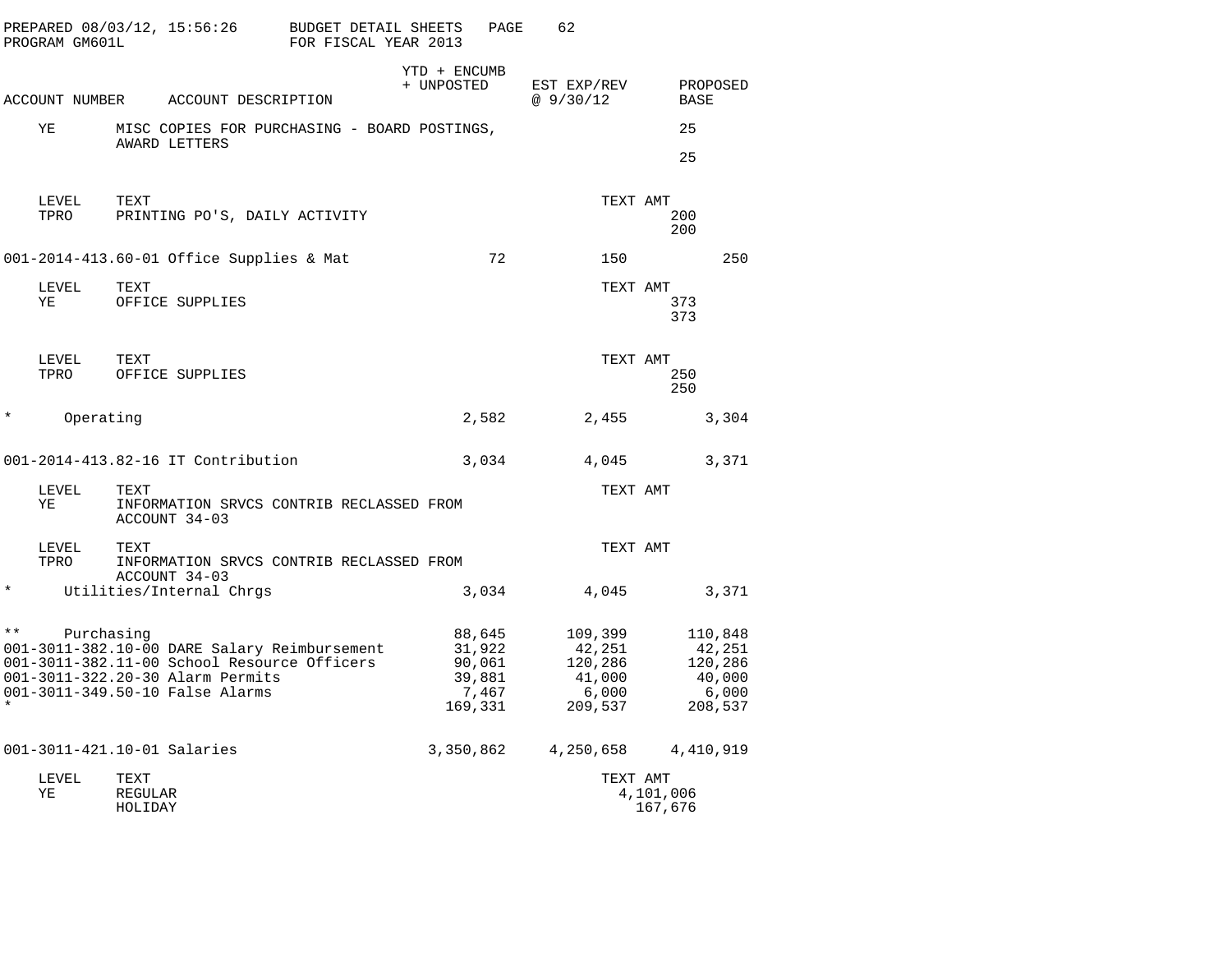| PROGRAM GM601L | PREPARED 08/03/12, 15:56:26                                                                                                                                                                                                                       | BUDGET DETAIL SHEETS<br>FOR FISCAL YEAR 2013 | PAGE                       | 63                       |                                   |
|----------------|---------------------------------------------------------------------------------------------------------------------------------------------------------------------------------------------------------------------------------------------------|----------------------------------------------|----------------------------|--------------------------|-----------------------------------|
|                | ACCOUNT NUMBER ACCOUNT DESCRIPTION                                                                                                                                                                                                                |                                              | YTD + ENCUMB<br>+ UNPOSTED | EST EXP/REV<br>@ 9/30/12 | PROPOSED<br>BASE                  |
|                |                                                                                                                                                                                                                                                   |                                              |                            |                          | 4,268,682                         |
| LEVEL<br>TPRO  | TEXT<br>REGULAR<br>HOLIDAY                                                                                                                                                                                                                        |                                              |                            | TEXT AMT                 | 4,101,006<br>167,676<br>4,268,682 |
|                | 001-3011-421.11-01 Wages<br>001-3011-421.12-01 Overtime - Regular                                                                                                                                                                                 |                                              | 11,047<br>248,732          | 15,913<br>254,000        | 17,497<br>250,000                 |
| LEVEL<br>YE    | TEXT<br>STAFFING AND MEETING MINIMUN STAFFING REQUIREMENTS<br>TRAINING REQUIREMENTS , STAFFING COMMUNITY EVENTS<br>SPECIAL PROGRAMS AND ASSIGNMENTS, SWAT CALL OUTS<br>COVERGE FOR EMPLOYEES ON LEAVE I.E. VACTION, SICK.                         |                                              |                            | TEXT AMT                 | 254,000                           |
|                | SPECIAL CRIME DETAILS                                                                                                                                                                                                                             |                                              |                            |                          | 254,000                           |
| LEVEL<br>TPRO  | TEXT<br>STAFFING AND MEETING MINIMUN STAFFING REQUIREMENTS<br>TRAINING REQUIREMENTS, STAFFING COMMUNITY EVENTS<br>SPECIAL PROGRAMS AND ASSIGNMENTS, SWAT CALL OUTS<br>COVERGE FOR EMPLOYEES ON LEAVE I.E. VACTION, SICK.<br>SPECIAL CRIME DETAILS |                                              |                            | TEXT AMT                 | 220,000                           |
|                | ADDITIONAL                                                                                                                                                                                                                                        |                                              |                            |                          | 30,000<br>250,000                 |
|                | 001-3011-421.13-01 Longevity Pay<br>001-3011-421.13-02 Incentive Pay                                                                                                                                                                              |                                              | 27,178<br>37,310           | 47,478                   | 30,414 37,107<br>47,404           |
| LEVEL<br>YE    | TEXT<br>CERTICATION PAY FOR POLICE OFFICERS                                                                                                                                                                                                       |                                              |                            | TEXT AMT                 | 48,124<br>48,124                  |
| LEVEL<br>TPRO  | TEXT<br>CERTICATION PAY FOR POLICE OFFICERS                                                                                                                                                                                                       |                                              |                            | TEXT AMT                 | 48,124<br>48,124                  |
|                | 001-3011-421.13-04 Standby Pay                                                                                                                                                                                                                    |                                              | 5,600                      | 5,000                    | 1,325                             |
| LEVEL<br>ΥE    | TEXT<br>ON CALL PAY FOR CRIMINAL INVESTIGATION                                                                                                                                                                                                    |                                              |                            | TEXT AMT                 | 2,800<br>2,800                    |

LEVEL TEXT TEXT AMT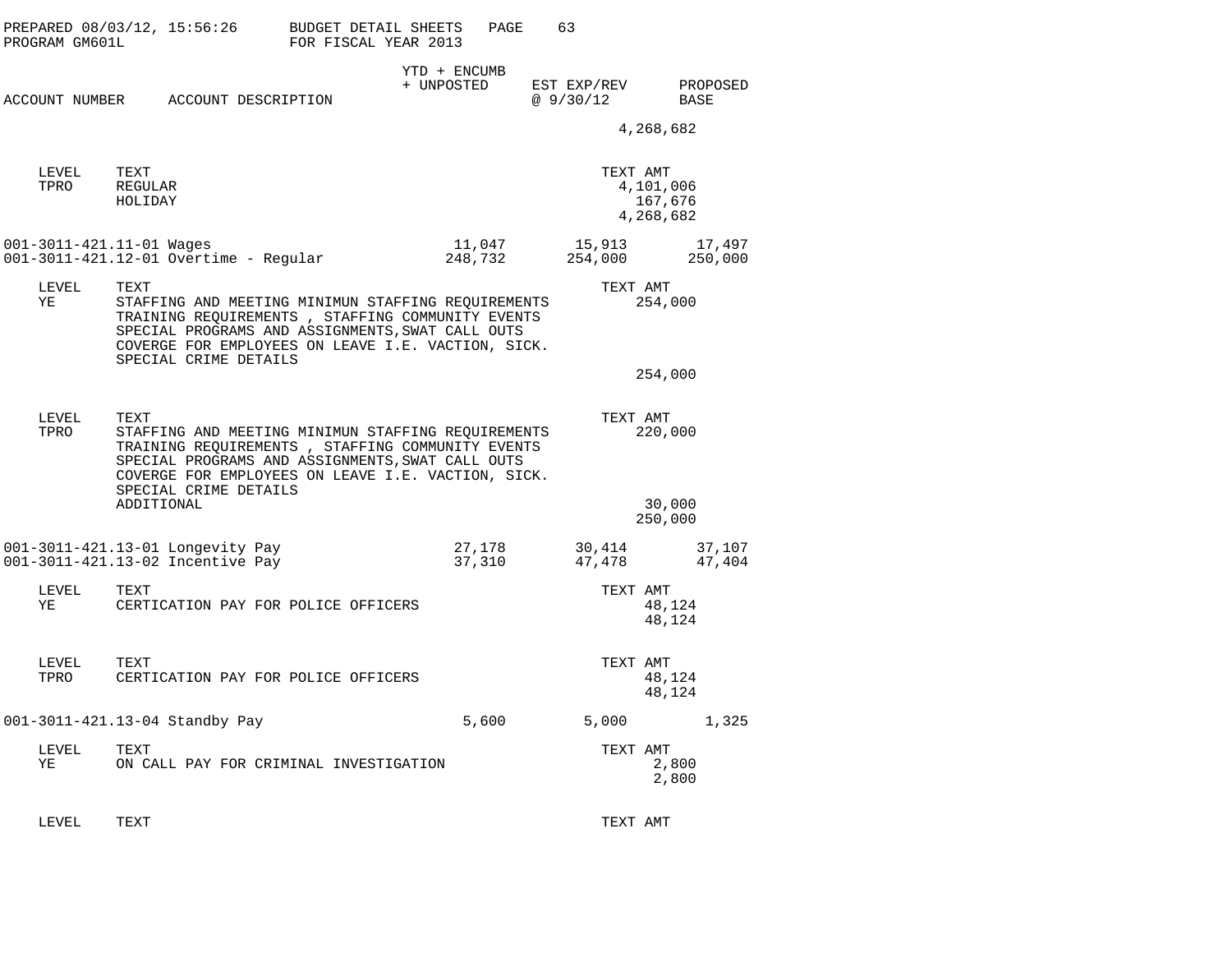| PREPARED 08/03/12, 15:56:26 BUDGET DETAIL SHEETS<br>PROGRAM GM601L |                             |                                            |                                                                                                             |  | FOR FISCAL YEAR 2013 | PAGE             | 64                                           |          |                                       |        |
|--------------------------------------------------------------------|-----------------------------|--------------------------------------------|-------------------------------------------------------------------------------------------------------------|--|----------------------|------------------|----------------------------------------------|----------|---------------------------------------|--------|
| ACCOUNT NUMBER ACCOUNT DESCRIPTION                                 |                             |                                            |                                                                                                             |  | YTD + ENCUMB         |                  | + UNPOSTED EST EXP/REV PROPOSED<br>@ 9/30/12 |          | BASE                                  |        |
|                                                                    |                             |                                            | TPRO ON CALL PAY FOR CRIMINAL INVESTIGATION                                                                 |  |                      |                  |                                              |          | 2,800<br>2,800                        |        |
| 001-3011-421.13-05 Assignment Pay                                  |                             |                                            |                                                                                                             |  |                      |                  | 14,464 16,286 16,286                         |          |                                       |        |
| LEVEL<br>YE TARI                                                   | TEXT                        |                                            | ACTING OFFICER IN CHARGE PAY, FIELD TRAINING PAY<br>COMMUNICATIONS TRAINING PAY                             |  |                      |                  |                                              | TEXT AMT | 16,286                                |        |
|                                                                    |                             |                                            |                                                                                                             |  |                      |                  |                                              |          | 16,286                                |        |
|                                                                    |                             |                                            | LEVEL     TEXT<br>TPRO      ACTING OFFICER IN CHARGE PAY, FIELD TRAINING PAY<br>COMMUNICATIONS TRAINING PAY |  |                      |                  |                                              | TEXT AMT | 16,286                                |        |
|                                                                    |                             |                                            |                                                                                                             |  |                      |                  |                                              |          | 16,286                                |        |
| 001-3011-421.13-14 Ins Opt Out<br>001-3011-421.16-01 Car Allowance |                             |                                            |                                                                                                             |  |                      | 21,700<br>13,569 |                                              |          | 28,200<br>16,800 16,801               | 31,200 |
| YE                                                                 | LEVEL TEXT<br>VA 1200       | CAR ALLOWANCE CHIEF<br>COMMANDERS 2 @ 3000 |                                                                                                             |  |                      |                  |                                              | TEXT AMT | 9,600<br>6,000<br>1,200<br>16,800     |        |
|                                                                    | VA 1200                     | COMMANDERS 2 @ 3000                        |                                                                                                             |  |                      |                  |                                              | TEXT AMT | 9,600<br>6,000<br>1,200<br>16,800     |        |
| 001-3011-421.16-04 Clothing Allowance                              |                             |                                            |                                                                                                             |  |                      |                  | 3,496 3,915 3,915                            |          |                                       |        |
| LEVEL<br>ΥE                                                        | TEXT<br>CHIEF<br>ADMIN SGT. | COMMANDERS 3 @ 350<br>DETECTIVES 6 @ 350   |                                                                                                             |  |                      |                  |                                              | TEXT AMT | 415<br>1,050<br>2,100<br>350<br>3,915 |        |
| LEVEL<br>TPRO                                                      | TEXT<br>CHIEF<br>ADMIN SGT. | COMMANDERS 3 @ 350<br>DETECTIVES 6 @ 350   |                                                                                                             |  |                      |                  |                                              | TEXT AMT | 415<br>1,050<br>2,100<br>350<br>3,915 |        |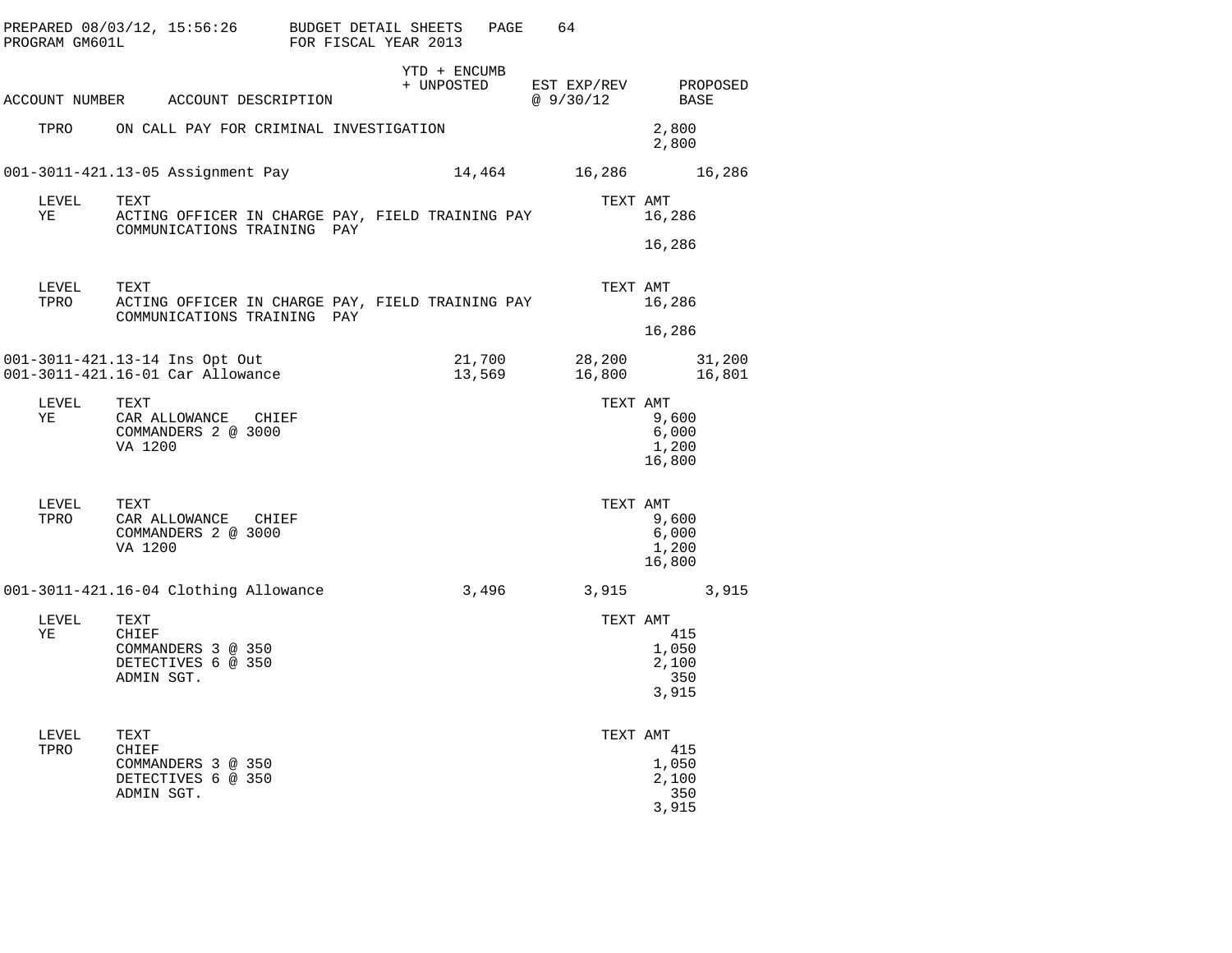| PREPARED 08/03/12, 15:56:26<br>PROGRAM GM601L                           |      |                                                                                                                                                                                                                                                                                                                                                                                                                                                                                                                                                                               | BUDGET DETAIL SHEETS<br>FOR FISCAL YEAR 2013 |            | PAGE                                                                                                                 | 65                                                   |                                                                        |                                                                                                                                                         |
|-------------------------------------------------------------------------|------|-------------------------------------------------------------------------------------------------------------------------------------------------------------------------------------------------------------------------------------------------------------------------------------------------------------------------------------------------------------------------------------------------------------------------------------------------------------------------------------------------------------------------------------------------------------------------------|----------------------------------------------|------------|----------------------------------------------------------------------------------------------------------------------|------------------------------------------------------|------------------------------------------------------------------------|---------------------------------------------------------------------------------------------------------------------------------------------------------|
|                                                                         |      | ACCOUNT NUMBER ACCOUNT DESCRIPTION                                                                                                                                                                                                                                                                                                                                                                                                                                                                                                                                            |                                              | + UNPOSTED | YTD + ENCUMB                                                                                                         | EST EXP/REV<br>@ 9/30/12                             |                                                                        | PROPOSED<br>BASE                                                                                                                                        |
|                                                                         |      | 001-3011-421.16-05 Cell Phone Allowance                                                                                                                                                                                                                                                                                                                                                                                                                                                                                                                                       |                                              |            | 12,715                                                                                                               |                                                      |                                                                        | 16,902<br>16,139                                                                                                                                        |
| LEVEL<br>YE                                                             | TEXT | CELL PHONE ALLOWANCES CHIEF, COMMANDERS<br>SERGEANTS AND VICTIMS SERVICES                                                                                                                                                                                                                                                                                                                                                                                                                                                                                                     |                                              |            |                                                                                                                      |                                                      | TEXT AMT                                                               | 14,952                                                                                                                                                  |
|                                                                         |      |                                                                                                                                                                                                                                                                                                                                                                                                                                                                                                                                                                               |                                              |            |                                                                                                                      |                                                      |                                                                        | 14,952                                                                                                                                                  |
| LEVEL<br>TPRO                                                           | TEXT | CELL PHONE ALLOWANCES CHIEF, COMMANDERS<br>SERGEANTS AND VICTIMS SERVICES                                                                                                                                                                                                                                                                                                                                                                                                                                                                                                     |                                              |            |                                                                                                                      |                                                      | TEXT AMT                                                               | 14,952                                                                                                                                                  |
|                                                                         |      |                                                                                                                                                                                                                                                                                                                                                                                                                                                                                                                                                                               |                                              |            |                                                                                                                      |                                                      |                                                                        | 14,952                                                                                                                                                  |
| 001-3011-421.20-01 FICA Taxes<br>001-3011-421.21-01 TMRS<br>LEVEL<br>ΥE | TEXT | 001-3011-421.20-02 Medicare Taxes<br>001-3011-421.20-03 Unemployment Taxes<br>001-3011-421.22-01 Workers' Compensation Ins<br>001-3011-421.22-02 Health Insurance<br>001-3011-421.22-04 Dental Insurance<br>001-3011-421.22-05 Life Insurance<br>001-3011-421.29-99 Reimb by CP/SR funds<br>Salaries & Benefits<br>001-3011-421.32-06 Management Consulting Ser<br>CALEA INSTALLMENT PAYMENT 2011<br>RELATED COST (MOCK ON SITE, TALON DUES)<br>CALEA CONFERENCE CHIEF, CMDR. AARON & OFFICER BERG<br>TO INTERVIEW BEFORE THE COMMISSION (ACCREDITATION)<br>IN SCOTTSDALE, AZ |                                              |            | 222,179<br>52,356<br>19,904<br>529,439<br>31,700<br>322,053<br>18,803<br>2,095<br>$\mathbf{0}$<br>4,945,202<br>9,121 | 283,225<br>66,597<br>661,300<br>424,903<br>6,177,054 | 20,705<br>39,797<br>23,178<br>2,546<br>$30,000-$<br>12,000<br>TEXT AMT | 296,739<br>69,881<br>20,358<br>720,473<br>40,960<br>464,640<br>24,807<br>2,541<br>$30,000 -$<br>6,459,755<br>8,200<br>4,000<br>1,500<br>6,500<br>12,000 |
| LEVEL<br>TPRO                                                           | TEXT | CALEA INSTALLMENT PAYMENT 2012-2013<br>RELATED COST (TALON DUES, TALON TRAINING)<br>CALEA CONFERENCE OFFICER BERG                                                                                                                                                                                                                                                                                                                                                                                                                                                             |                                              |            |                                                                                                                      |                                                      | TEXT AMT                                                               | 4,500<br>1,500<br>2,200<br>8,200                                                                                                                        |
|                                                                         |      | 001-3011-421.35-05 Security Services                                                                                                                                                                                                                                                                                                                                                                                                                                                                                                                                          |                                              |            | 7,710                                                                                                                | 8,000                                                |                                                                        | 10,000                                                                                                                                                  |
| LEVEL<br>ΥE                                                             | TEXT | SECURITY SEVICES FOR PRISONER AND MENTAL DETENTION<br>AT AREA HOSPITIAL                                                                                                                                                                                                                                                                                                                                                                                                                                                                                                       |                                              |            |                                                                                                                      |                                                      | TEXT AMT                                                               | 6,000                                                                                                                                                   |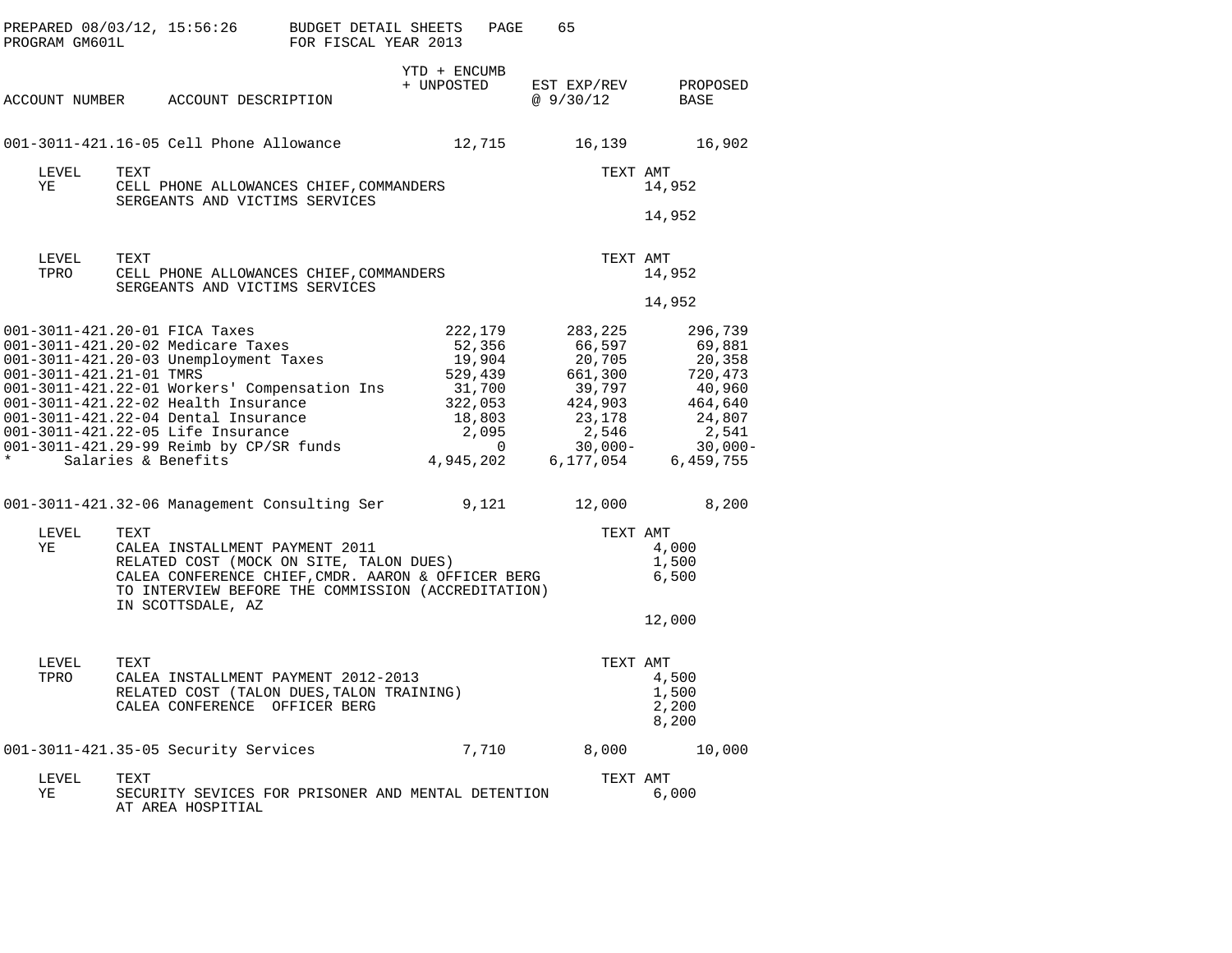| PROGRAM GM601L | PREPARED 08/03/12, 15:56:26 BUDGET DETAIL SHEETS                                                                                                                               | FOR FISCAL YEAR 2013 |                            | PAGE | 66                               |                  |       |  |
|----------------|--------------------------------------------------------------------------------------------------------------------------------------------------------------------------------|----------------------|----------------------------|------|----------------------------------|------------------|-------|--|
|                | ACCOUNT NUMBER ACCOUNT DESCRIPTION                                                                                                                                             |                      | YTD + ENCUMB<br>+ UNPOSTED |      | EST EXP/REV PROPOSED<br>@9/30/12 | BASE<br>6,000    |       |  |
| LEVEL<br>TPRO  | TEXT<br>SECURITY SERVICES AT HOSPITAL FOR DETAINEES<br>IN CUSTODY, MENTAL DETENTIONS<br>FREE OFFICERS TO RETURN TO NORMAL DUTIES AND<br>AVOIDS CALLING IN OFFICERS ON OVERTIME |                      |                            |      | TEXT AMT                         | 10,000<br>10,000 |       |  |
|                | 001-3011-421.40-04 Equipment Lease                                                                                                                                             |                      | 260                        |      | 260                              |                  | 260   |  |
| LEVEL<br>ΥE    | TEXT<br>SUSPECT COMPOSITE PROGRAM LEASE FROM TEXAS POLICE<br>ASSOC.                                                                                                            |                      |                            |      | TEXT AMT                         | 260<br>260       |       |  |
| LEVEL<br>TPRO  | TEXT<br>SUSPECT COMPOSITE PROGRAM LEASE FROM TEXAS POLICE<br>ASSOC.                                                                                                            |                      |                            |      | TEXT AMT                         | 260<br>260       |       |  |
|                | 001-3011-421.42-01 Office Eqpt Maint & Rep                                                                                                                                     |                      |                            | 733  | 2,417 2,417                      |                  |       |  |
| LEVEL<br>YE    | TEXT<br>COPIER MAINTENANCE AND SUPPLIES                                                                                                                                        |                      |                            |      | TEXT AMT                         | 2,417<br>2,417   |       |  |
|                | LEVEL TEXT<br>TPRO COPIER MAINTENANCE AND SUPPLIES                                                                                                                             |                      |                            |      | TEXT AMT                         | 2,417<br>2,417   |       |  |
|                | 001-3011-421.42-06 Radio Maintenance & Rep                                                                                                                                     |                      | 3,494                      |      | 3,500                            |                  | 2,105 |  |
| LEVEL<br>YE    | TEXT<br>MAINTENANCE AND REPAIR OF POLICE DEPARTMENT RADIOS<br>AND CONSOLES                                                                                                     |                      |                            |      | TEXT AMT                         | 3,500<br>3,500   |       |  |
| LEVEL<br>TPRO  | TEXT<br>MAINTENANCE AND REPAIR OF POLICE DEPARTMENT RADIOS<br>AND CONSOLES                                                                                                     |                      |                            |      | TEXT AMT                         | 2,105<br>2,105   |       |  |
|                | 001-3011-421.42-08 Equipment Maint & Repair 62,570 85,149 84,372                                                                                                               |                      |                            |      |                                  |                  |       |  |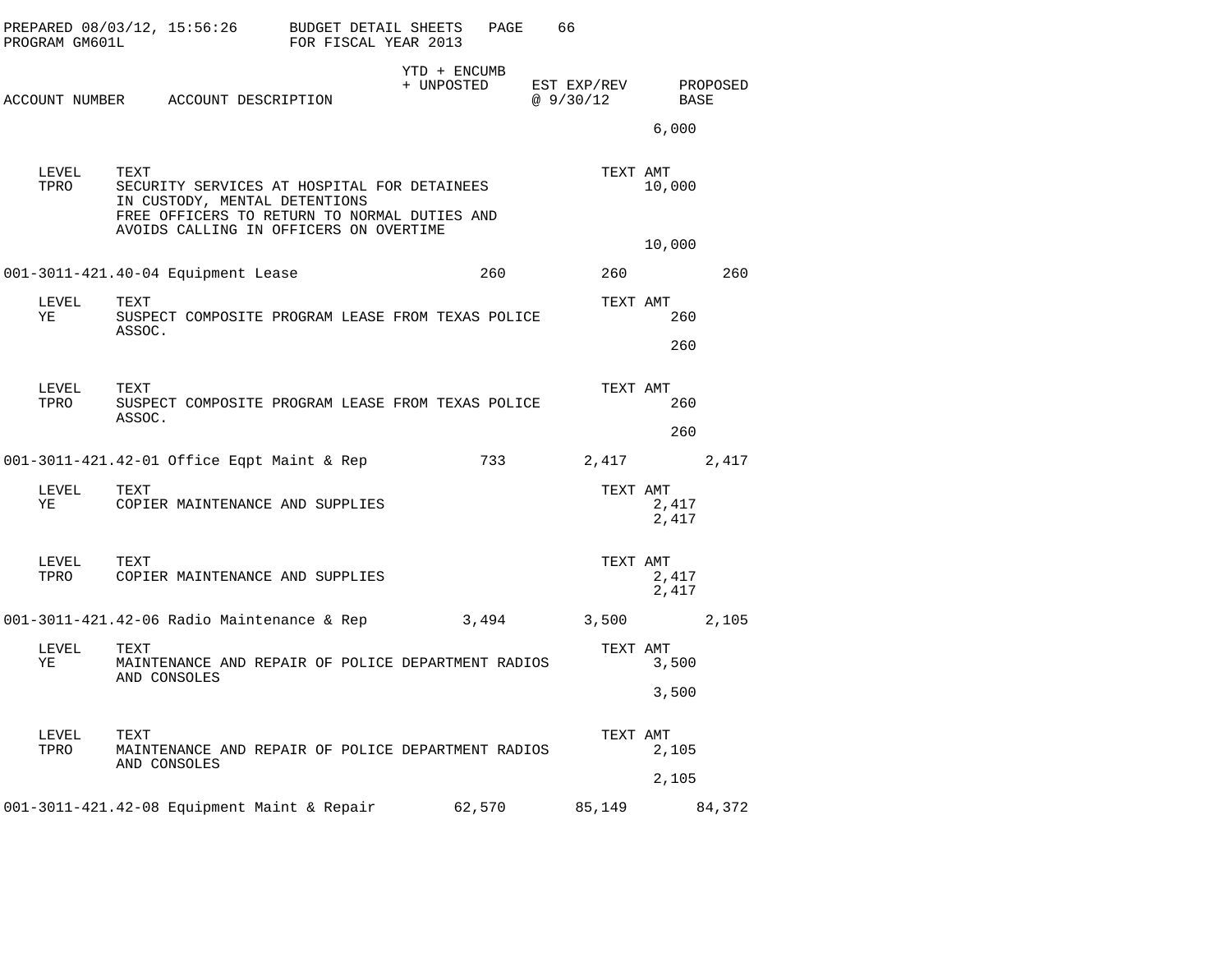| PROGRAM GM601L | PREPARED 08/03/12, 15:56:26                                                                                                                                         | BUDGET DETAIL SHEETS<br>FOR FISCAL YEAR 2013 |                            | PAGE<br>67 |                          |                            |          |
|----------------|---------------------------------------------------------------------------------------------------------------------------------------------------------------------|----------------------------------------------|----------------------------|------------|--------------------------|----------------------------|----------|
|                | ACCOUNT NUMBER ACCOUNT DESCRIPTION                                                                                                                                  |                                              | YTD + ENCUMB<br>+ UNPOSTED |            | EST EXP/REV<br>@ 9/30/12 | BASE                       | PROPOSED |
| LEVEL<br>ΥE    | TEXT<br>FLEET REPAIR OF POLICE DEPARTMENT VEHICLES<br>REPAIRS ONLY - MONTHLY MAINTENANCE EXPENSE<br>RECLASSED TO UTILITIES/INTERNAL CHRGS CATEGORY<br>ACCOUNT 82-17 |                                              |                            |            | TEXT AMT                 | 84,372                     |          |
| LEVEL<br>TPRO  | TEXT<br>FLEET REPAIR OF POLICE DEPARTMENT VEHICLES<br>REPAIRS ONLY - MONTHLY MAINTENANCE EXPENSE<br>RECLASSED TO UTILITIES/INTERNAL CHRGS CATEGORY<br>ACCOUNT 82-17 |                                              |                            |            | TEXT AMT                 | 84,372<br>84,372<br>84,372 |          |
|                | 001-3011-421.42-10 Maintenance of Apparatus                                                                                                                         |                                              | 1,462                      |            | 2,000                    |                            | 2,000    |
| LEVEL<br>ΥE    | TEXT<br>MANT OF PD EQUIPMENT, RADAR, LASERS                                                                                                                         |                                              |                            |            | TEXT AMT                 | 2,000<br>2,000             |          |
| LEVEL<br>TPRO  | TEXT<br>MANT OF PD EQUIPMENT, RADAR, LASERS, TASER                                                                                                                  |                                              |                            |            | TEXT AMT                 | 2,000<br>2,000             |          |
|                | 001-3011-421.50-01 Memberships & Licenses                                                                                                                           |                                              | 1,722                      |            | 1,700                    |                            | 1,541    |
| LEVEL<br>YE    | TEXT<br>PROFESSIONAL MEMBERSHIPS FOR DEPARTMENT PERSONNEL<br>PROFESSIONAL ORGANIZATION AND SERVICE ORGANIZATION                                                     |                                              |                            |            | TEXT AMT                 | 1,700<br>1,700             |          |
| LEVEL<br>TPRO  | TEXT<br>PROFESSIONAL MEMBERSHIPS FOR DEPARTMENT PERSONNEL<br>PROFESSIONAL ORGANIZATION AND SERVICE ORGANIZATION                                                     |                                              |                            |            | TEXT AMT                 | 1,541<br>1,541             |          |
|                | 001-3011-421.50-02 Subscriptions/Books/Pub                                                                                                                          |                                              | 1,160                      |            | 1,319                    |                            | 1,319    |
| LEVEL<br>YE    | TEXT<br>ASSORTED BOOK AND SUBSCRIPTIONS<br>TRAFFIC AND LAW BOOKS                                                                                                    |                                              |                            |            | TEXT AMT                 | 1,319                      |          |
|                |                                                                                                                                                                     |                                              |                            |            |                          | 1,319                      |          |
| LEVEL          | TEXT                                                                                                                                                                |                                              |                            |            | TEXT AMT                 |                            |          |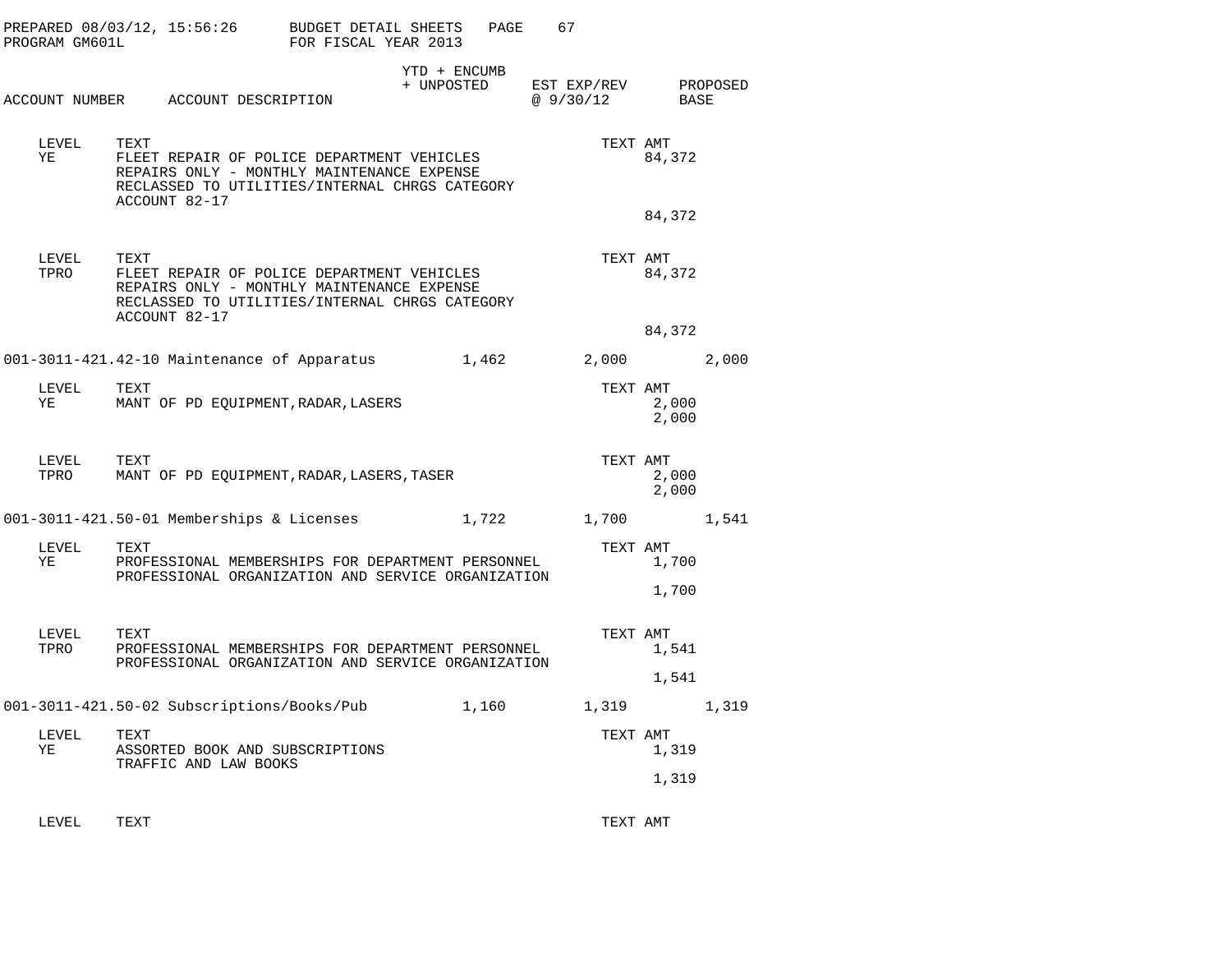| PROGRAM GM601L |      | PREPARED 08/03/12, 15:56:26 BUDGET DETAIL SHEETS                                                                                                                         | FOR FISCAL YEAR 2013 |              | PAGE  | 68 |                                              |                |       |
|----------------|------|--------------------------------------------------------------------------------------------------------------------------------------------------------------------------|----------------------|--------------|-------|----|----------------------------------------------|----------------|-------|
|                |      | ACCOUNT NUMBER ACCOUNT DESCRIPTION                                                                                                                                       |                      | YTD + ENCUMB |       |    | + UNPOSTED EST EXP/REV PROPOSED<br>@ 9/30/12 | BASE           |       |
|                |      |                                                                                                                                                                          |                      |              |       |    |                                              |                |       |
| TPRO           |      | ASSORTED BOOK AND SUBSCRIPTIONS                                                                                                                                          |                      |              |       |    |                                              | 1,319<br>1,319 |       |
|                |      | 001-3011-421.50-03 Personnel Dev & Activity 			 28,352 		 30,377 		 30,377                                                                                               |                      |              |       |    |                                              |                |       |
| LEVEL<br>ΥE    | TEXT | TRAINING FOR POLICE DEPARTMENT EMPLOYEES (77)<br>TO MAINTAIN STATE REQUIRED TRAINING STANDARDS AND<br>REQUIRED SPECIAL CERTIFICATIONS (DARE, INTOX,<br>TRAFFIC , MOTORS) |                      |              |       |    | TEXT AMT                                     | 30,377         |       |
|                |      |                                                                                                                                                                          |                      |              |       |    |                                              | 30,377         |       |
| LEVEL<br>TPRO  | TEXT | TRAINING FOR POLICE DEPARTMENT EMPLOYEES (77)<br>TO MAINTAIN STATE REQUIRED TRAINING STANDARDS AND<br>REQUIRED SPECIAL CERTIFICATIONS (DARE, INTOX,                      |                      |              |       |    | TEXT AMT                                     | 30,377         |       |
|                |      | TRAFFIC , MOTORS)                                                                                                                                                        |                      |              |       |    |                                              | 30,377         |       |
|                |      | 001-3011-421.50-05 Misc Personnel Expense                                                                                                                                |                      |              | 83    |    | 259                                          |                | 259   |
|                |      |                                                                                                                                                                          |                      |              |       |    |                                              |                |       |
| LEVEL<br>ΥE    | TEXT | APPRECIATION GIFTS, ANNUAL DINNER FOR VOLUNTEERS                                                                                                                         |                      |              |       |    | TEXT AMT                                     | 259<br>259     |       |
| LEVEL<br>TPRO  | TEXT | APPRECIATION GIFTS, ANNUAL DINNER FOR VOLUNTEERS                                                                                                                         |                      |              |       |    | TEXT AMT                                     | 259<br>259     |       |
|                |      | 001-3011-421.51-01 Personnel Recruitment Exp                                                                                                                             |                      |              | 5,187 |    | 5,187                                        |                | 2,000 |
| LEVEL<br>ΥE    | TEXT | PURCHASE VALIDATED ENTRY TESTS FOR POLICE OFFICERS<br>PRE-EMPLOYMENT POLYGRAPHS<br>PRE-EMPLOYMENT PSYCHOLOGICAL<br>CONTINGENCY-MISC. EXPENSE-RELATED TO ASSESSMT BDS     |                      |              |       |    | TEXT AMT                                     | 4,300          |       |
|                |      | MEDICAL TESTING-POLICE OFFICER-                                                                                                                                          |                      |              |       |    |                                              | 4,300          |       |
| LEVEL<br>TPRO  | TEXT | PURCHASE VALIDATED ENTRY TESTS FOR POLICE OFFICERS<br>PRE-EMPLOYMENT POLYGRAPHS<br>PRE-EMPLOYMENT PSYCHOLOGICAL<br>CONTINGENCY-MISC. EXPENSE-RELATED TO ASSESSMENT       |                      |              |       |    | TEXT AMT                                     | 2,000          |       |
|                |      | MEDICAL TESTING-POLICE OFFICER-                                                                                                                                          |                      |              |       |    |                                              |                |       |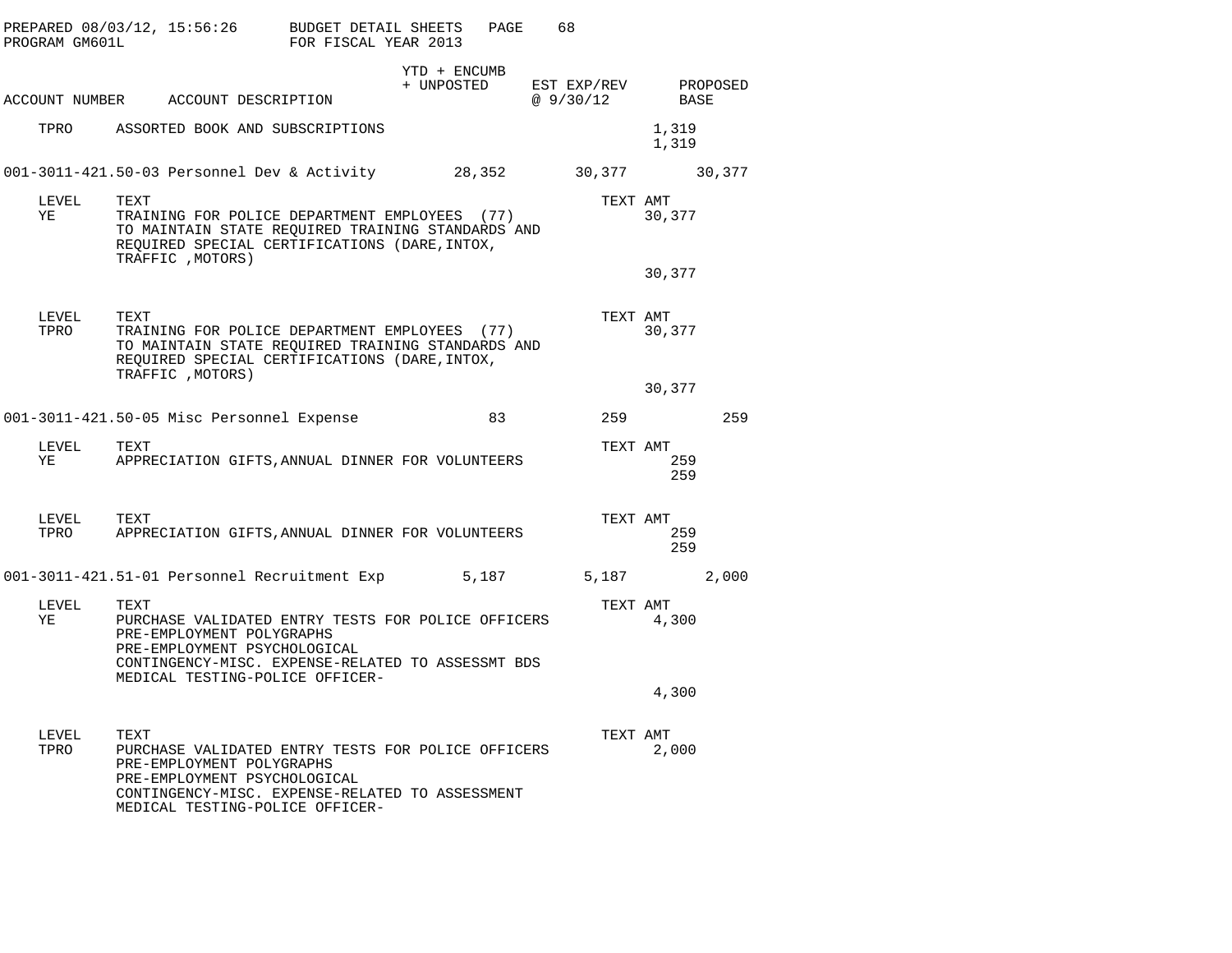| PREPARED 08/03/12, 15:56:26<br>PROGRAM GM601L |      |                                                                                                | <b>BUDGET DETAIL SHEETS</b><br>FOR FISCAL YEAR 2013 |                            | PAGE  | 69                       |                                                     |             |
|-----------------------------------------------|------|------------------------------------------------------------------------------------------------|-----------------------------------------------------|----------------------------|-------|--------------------------|-----------------------------------------------------|-------------|
|                                               |      | ACCOUNT NUMBER ACCOUNT DESCRIPTION                                                             |                                                     | YTD + ENCUMB<br>+ UNPOSTED |       | EST EXP/REV<br>@ 9/30/12 | BASE                                                | PROPOSED    |
|                                               |      |                                                                                                |                                                     |                            |       |                          | 2,000                                               |             |
|                                               |      | 001-3011-421.53-01 Cell Telephones                                                             |                                                     |                            | 2,473 | 4,745                    |                                                     | 4,745       |
| LEVEL<br>ΥE                                   | TEXT | CMDR.HAVENS, PATROL PHONE AND VICTIMS SERVICES                                                 |                                                     |                            |       | TEXT AMT                 | 4,745<br>4,745                                      |             |
| LEVEL<br>TPRO                                 | TEXT | CMDR.HAVENS, PATROL PHONE AND VICTIMS SERVICES                                                 |                                                     |                            |       | TEXT AMT                 | 4,745<br>4,745                                      |             |
| 001-3011-421.53-02 Access Fees                |      |                                                                                                |                                                     | 23,042                     |       | 24,000                   |                                                     | 24,000      |
| LEVEL<br>ΥE                                   | TEXT | LEADS ONLINE<br>CLEAR DATA BASE ACCESS CID<br>CINGULAR DATA UNLIMITED MCT<br>ROCIC RISS CENTER |                                                     |                            |       | TEXT AMT                 | 900<br>3,300<br>19,490<br>310<br>24,000             |             |
| LEVEL<br>TPRO                                 | TEXT | LEADS ONLINE<br>CLEAR DATA BASE ACCESS CID<br>CINGULAR DATA UNLIMITED MCT<br>ROCIC RISS CENTER |                                                     |                            |       |                          | TEXT AMT<br>900<br>3,300<br>19,490<br>310<br>24,000 |             |
| 001-3011-421.53-03 Pagers                     |      |                                                                                                |                                                     |                            | 1,500 | 2,951                    |                                                     | 2,951       |
| LEVEL<br>ΥE                                   | TEXT | SUPV., DETECTIVES, VA, SWAT PAGERS (15)                                                        |                                                     |                            |       | TEXT AMT                 | 2,951<br>2,951                                      |             |
| LEVEL<br>TPRO                                 | TEXT | SUPV., DETECTIVES, VA, SWAT PAGERS (15)                                                        |                                                     |                            |       |                          | TEXT AMT<br>2,951<br>2,951                          |             |
|                                               |      | 001-3011-421.54-01 Printing & Graphic Serv                                                     |                                                     |                            | 957   | 1,000                    |                                                     | $\mathbf 0$ |
| LEVEL<br>ΥE                                   | TEXT | PRINTING FOR POLICE DEPARTMENT                                                                 |                                                     |                            |       | TEXT AMT                 | 1,000<br>1,000                                      |             |
|                                               |      |                                                                                                |                                                     |                            |       |                          |                                                     |             |

LEVEL TEXT TEXT AMT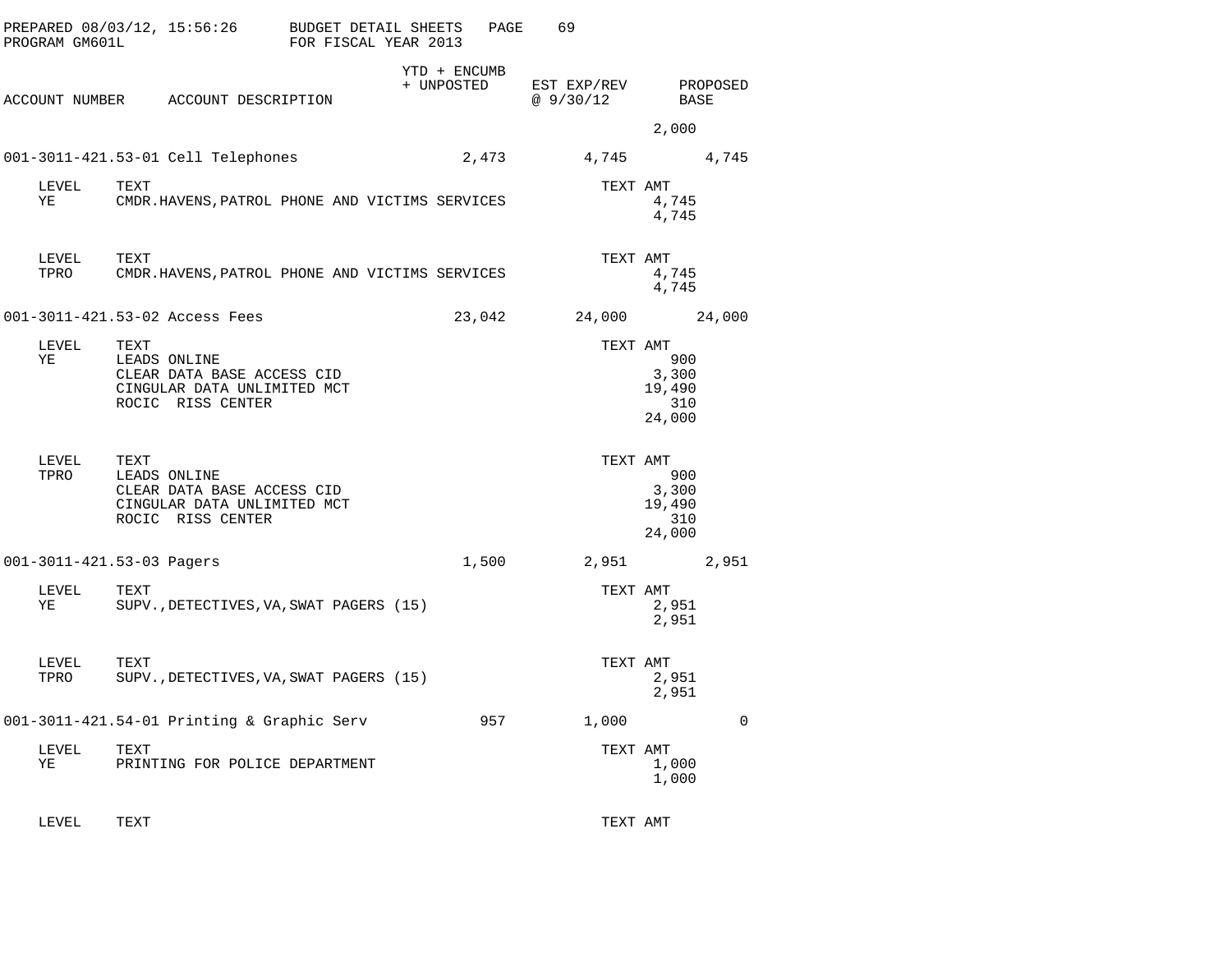| PROGRAM GM601L | PREPARED 08/03/12, 15:56:26 BUDGET DETAIL SHEETS                                                                                                              | FOR FISCAL YEAR 2013 |              | PAGE | 70                                                |                                              |          |
|----------------|---------------------------------------------------------------------------------------------------------------------------------------------------------------|----------------------|--------------|------|---------------------------------------------------|----------------------------------------------|----------|
|                | ACCOUNT NUMBER ACCOUNT DESCRIPTION                                                                                                                            |                      | YTD + ENCUMB |      | + UNPOSTED EST EXP/REV PROPOSED<br>@ 9/30/12 BASE |                                              |          |
|                | TPRO PRINTING FOR POLICE DEPARTMENT<br>001-3011-421.54-06 Convenience copies                                                                                  |                      |              | 948  | 1,000                                             |                                              | $\Omega$ |
| LEVEL<br>YE    | TEXT<br>PER EMAIL 060612                                                                                                                                      |                      |              |      |                                                   | TEXT AMT<br>1,000<br>1,000                   |          |
|                | 001-3011-421.55-08 Other Retainer & Ser Fees 45,297 45,297 37,588                                                                                             |                      |              |      |                                                   |                                              |          |
| LEVEL<br>YE    | TEXT<br>IFL LAB AND CRIME SCENE CONTRACT<br>INTOX TECHICAL SERVICES<br>RACIAL PROFILING ANNUAL REPORT AND AUDITS<br>FORENSICS TESTING, SEXUAL ASSAULT TESTING |                      |              |      | TEXT AMT                                          | 21,288<br>4,500<br>11,800<br>2,000<br>39,588 |          |
| LEVEL<br>TPRO  | TEXT<br>IFL LAB AND CRIME SCENE CONTRACT<br>INTOX TECHICAL SERVICES<br>RACIAL PROFILING ANNUAL REPORT AND AUDITS<br>FORENSICS TESTING, SEXUAL ASSAULT TESTING |                      |              |      | TEXT AMT                                          | 21,288<br>4,500<br>9,800<br>2,000<br>37,588  |          |
|                | 001-3011-421.55-09 Medical Supplies & Serv                                                                                                                    |                      |              |      | 357 500                                           |                                              | 500      |
| LEVEL<br>YE    | TEXT<br>MEDICAL GLOVES JAIL AND PROPERTY PREP ROOM<br>BASIC MEDICAL SUPPLIES JAIL AREA                                                                        |                      |              |      | TEXT AMT                                          | 500<br>500                                   |          |
| LEVEL<br>TPRO  | TEXT<br>MEDICAL GLOVES JAIL AND PROPERTY PREP ROOM<br>BASIC MEDICAL SUPPLIES JAIL AREA                                                                        |                      |              |      | TEXT AMT                                          | 500                                          |          |
|                | 001-3011-421.60-01 Office Supplies & Mat $19,362$ 18,814 15,550                                                                                               |                      |              |      |                                                   | 500                                          |          |
| LEVEL<br>YE    | TEXT<br>SUPPLIES NEEDED FOR DAY TO DAY OPERATION<br>SUPPLIES AND TONER FOR 30 PD ASSIGNED PRINTERS<br>MAINTAIN BASIC OFFICE SUPPLIES FOR 76 EMPLOYEES         |                      |              |      | TEXT AMT                                          | 11,386<br>11,386                             |          |
| LEVEL<br>TPRO  | TEXT<br>SUPPLIES NEEDED FOR DAY TO DAY OPERATION                                                                                                              |                      |              |      | TEXT AMT                                          | 15,550                                       |          |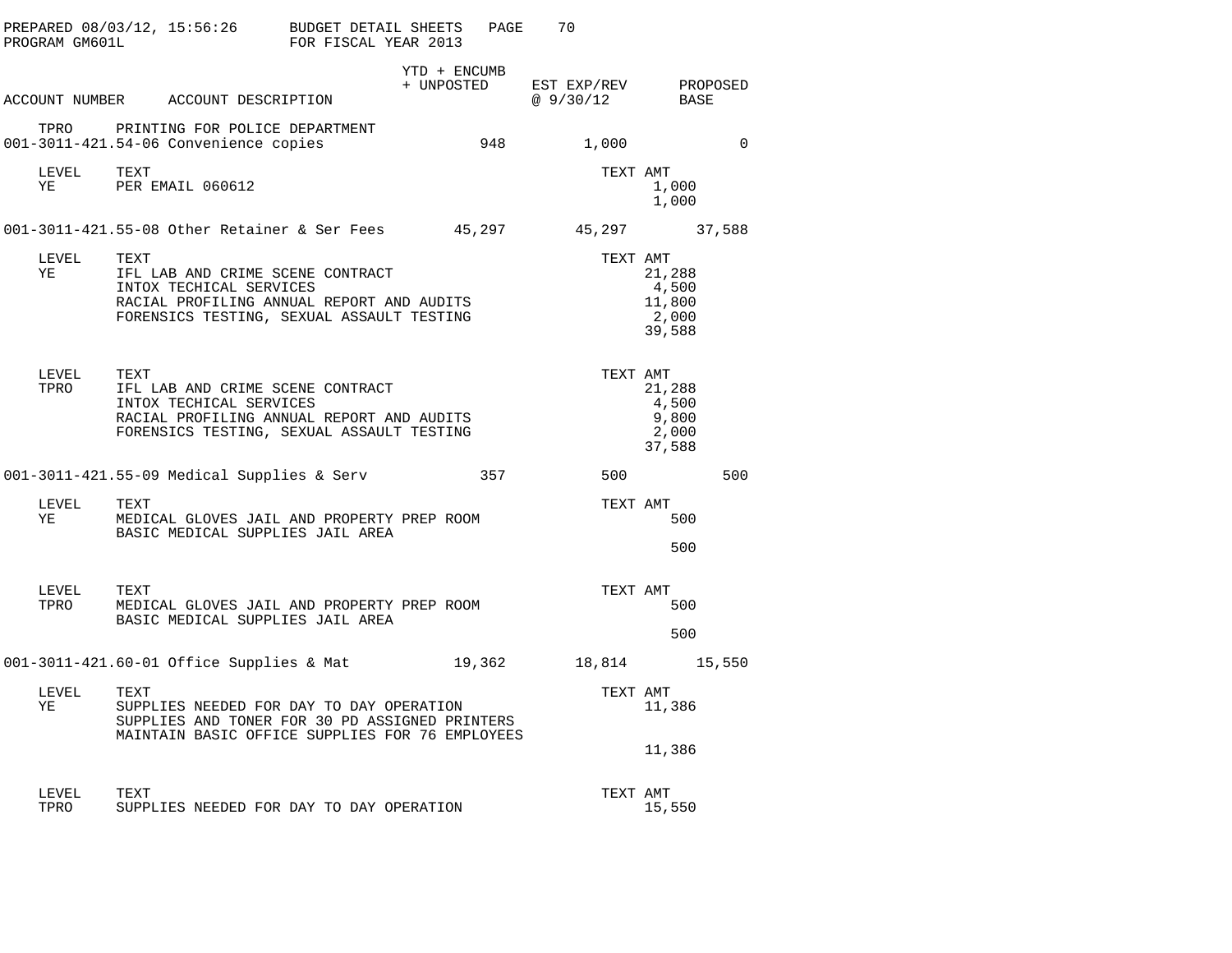| PROGRAM GM601L              |      | PREPARED 08/03/12, 15:56:26                                                                                                         | BUDGET DETAIL SHEETS<br>FOR FISCAL YEAR 2013 |                            | PAGE | 71                                |                                           |          |
|-----------------------------|------|-------------------------------------------------------------------------------------------------------------------------------------|----------------------------------------------|----------------------------|------|-----------------------------------|-------------------------------------------|----------|
|                             |      | ACCOUNT NUMBER ACCOUNT DESCRIPTION                                                                                                  |                                              | YTD + ENCUMB<br>+ UNPOSTED |      | EST EXP/REV PROPOSED<br>@ 9/30/12 | BASE                                      |          |
|                             |      | SUPPLIES AND TONER FOR 30 PD ASSIGNED PRINTERS<br>MAINTAIN BASIC OFFICE SUPPLIES FOR 76 EMPLOYEES                                   |                                              |                            |      |                                   | 15,550                                    |          |
| 001-3011-421.60-07 Postage  |      |                                                                                                                                     |                                              |                            | 167  | 300                               |                                           | $\Omega$ |
|                             |      | $\begin{tabular}{lllll} \bf{LEVEL} & \tt{TEX1} \\ \bf{VE} & \tt{PER EMAIL} & 060612 \\ \end{tabular}$                               |                                              |                            |      | TEXT AMT                          | 300<br>300                                |          |
|                             |      | 001-3011-421.60-11 Minor Tools & Materials 6,601 9,000                                                                              |                                              |                            |      |                                   |                                           | 6,000    |
| LEVEL<br>YE                 | TEXT | ITEMS REQUIRED FOR DAY TO DAY OPERATIONS<br>FLARES, TOOLS, PATROL UNIT SUPPLIES AND EQUIPMENT<br>BIKE UNIT PARTS AND SERVICE        |                                              |                            |      | TEXT AMT                          | 9,000                                     |          |
|                             |      |                                                                                                                                     |                                              |                            |      |                                   | 9,000                                     |          |
| LEVEL<br>TPRO               | TEXT | ITEMS REQUIRED FOR DAY TO DAY OPERATIONS<br>FLARES, TOOLS, PATROL UNIT SUPPLIES AND EQUIPMENT                                       |                                              |                            |      | TEXT AMT                          | 6,000                                     |          |
|                             |      |                                                                                                                                     |                                              |                            |      |                                   | 6,000                                     |          |
| 001-3011-421.60-13 Uniforms |      |                                                                                                                                     |                                              |                            |      | 18,624 22,200 22,200              |                                           |          |
| LEVEL<br>YE                 | TEXT | UNIFORM ALLOWANCE 46 @ 350<br>NEW OFFICERS 3 @ 1200<br>MOTORS EQUIPMENT<br>PATCHES AND BADGES                                       |                                              |                            |      | TEXT AMT                          | 16,100<br>3,600<br>2,000<br>500<br>22,200 |          |
| LEVEL<br>TPRO               | TEXT | UNIFORM ALLOWANCE 46 @ \$350<br>NEW OFFICERS 3 @ 1200<br>MOTORS EQUIPMENT<br>PATCHES AND BADGES                                     |                                              |                            |      | TEXT AMT                          | 16,100<br>3,600<br>2,000<br>500<br>22,200 |          |
|                             |      | 001-3011-421.60-14 Protective Clothing/Mat 10,188                                                                                   |                                              |                            |      | 10,188                            |                                           | 4,000    |
| LEVEL<br>ΥE                 | TEXT | REPLACEMENT BODY ARMOR FOR SWORN PERSONNEL<br>REPLACED EVERY VEST AFTER FIVE YEARS OF SERVICE<br>REPLACED 12 VEST @ 849.00 02/21/12 |                                              |                            |      | TEXT AMT                          | 10,188                                    |          |
|                             |      |                                                                                                                                     |                                              |                            |      |                                   | 10,188                                    |          |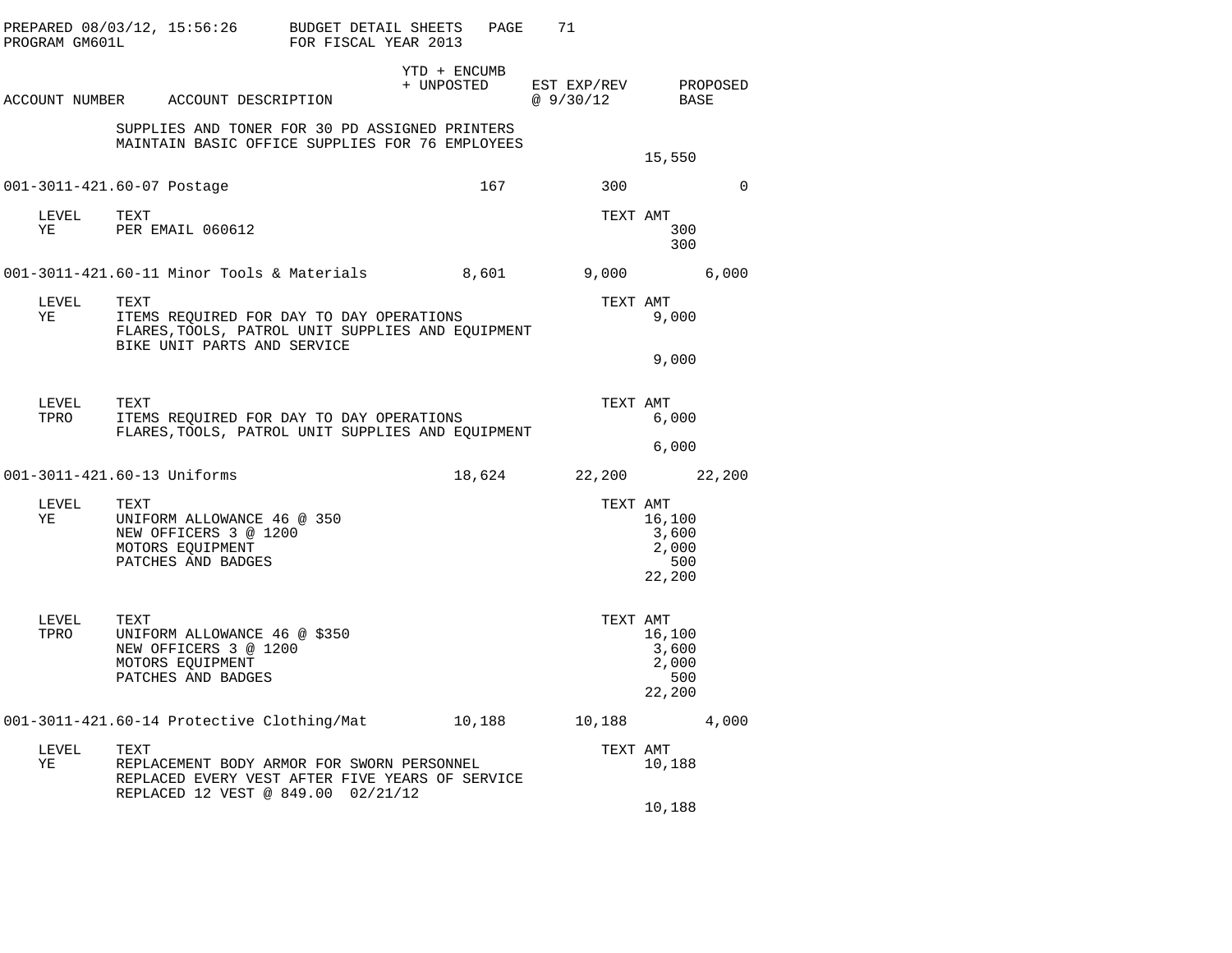| PROGRAM GM601L |                    |                               | PREPARED 08/03/12, 15:56:26 BUDGET DETAIL SHEETS                                            | FOR FISCAL YEAR 2013 |            | PAGE         | 72                               |                            |       |
|----------------|--------------------|-------------------------------|---------------------------------------------------------------------------------------------|----------------------|------------|--------------|----------------------------------|----------------------------|-------|
|                |                    |                               | ACCOUNT NUMBER ACCOUNT DESCRIPTION                                                          |                      | + UNPOSTED | YTD + ENCUMB | EST EXP/REV PROPOSED<br>@9/30/12 | BASE                       |       |
|                | LEVEL TEXT<br>TPRO |                               | REPLACEMENT BODY ARMOR FOR SWORN PERSONNEL<br>REPLACEDMENT VEST AFTER FIVE YEARS OF SERVICE |                      |            |              |                                  | TEXT AMT<br>4,000          |       |
|                |                    |                               |                                                                                             |                      |            |              |                                  | 4,000                      |       |
|                |                    |                               | 001-3011-421.60-16 SWAT Team Supplies                                                       |                      |            |              | 1,519 1,605                      |                            | 1,605 |
| YE             | LEVEL              | TEXT                          | SWAT BDU UNIFORMS AND RELATED GEAR AND EQUIPMENT                                            |                      |            |              |                                  | TEXT AMT<br>1,605<br>1,605 |       |
|                | LEVEL<br>TPRO      | TEXT                          | SWAT BDU UNIFORMS AND RELATED GEAR AND EQUIPMENT                                            |                      |            |              |                                  | TEXT AMT<br>1,605<br>1,605 |       |
|                |                    |                               | 001-3011-421.62-01 Prisoner Housing Supplies 11,115                                         |                      |            |              | 10,588 10,588                    |                            |       |
| LEVEL<br>YE    |                    | TEXT                          | PRISONERS-FOOD, BLANKET CLNG, TOILETRIES, MISC.<br>JAIL SUPPLIES AND BEDDING                |                      |            |              |                                  | TEXT AMT<br>10,588         |       |
|                |                    |                               |                                                                                             |                      |            |              |                                  | 10,588                     |       |
|                | LEVEL<br>TPRO      | TEXT                          | PRISONERS-FOOD, BLANKET CLNG, TOILETRIES, MISC.<br>JAIL SUPPLIES AND BEDDING                |                      |            |              | TEXT AMT                         | 10,588                     |       |
|                |                    |                               |                                                                                             |                      |            |              |                                  | 10,588                     |       |
|                |                    |                               | 001-3011-421.62-02 Investigation Supplies                                                   |                      |            | 3,320        | 3,500 2,331                      |                            |       |
| LEVEL<br>YE    |                    | TEXT                          | CRIME SCENE SUPPLIES AND EQUIPMENT<br>PROPERTY AND EVIDENCE ROOM SUPPLIES                   |                      |            |              |                                  | TEXT AMT<br>3,500          |       |
|                |                    |                               |                                                                                             |                      |            |              |                                  | 3,500                      |       |
| LEVEL          | TPRO               | TEXT                          | CRIME SCENE SUPPLIES AND EQUIPMENT<br>PROPERTY AND EVIDENCE ROOM SUPPLIES                   |                      |            |              | TEXT AMT                         | 2,331                      |       |
|                |                    |                               |                                                                                             |                      |            |              |                                  | 2,331                      |       |
|                |                    | 001-3011-421.62-03 Ammunition |                                                                                             |                      |            | 12,711       | 13,299 18,353                    |                            |       |
| LEVEL<br>ΥE    |                    | TEXT<br>DUTY AMMO             |                                                                                             |                      |            |              |                                  | TEXT AMT<br>13,299         |       |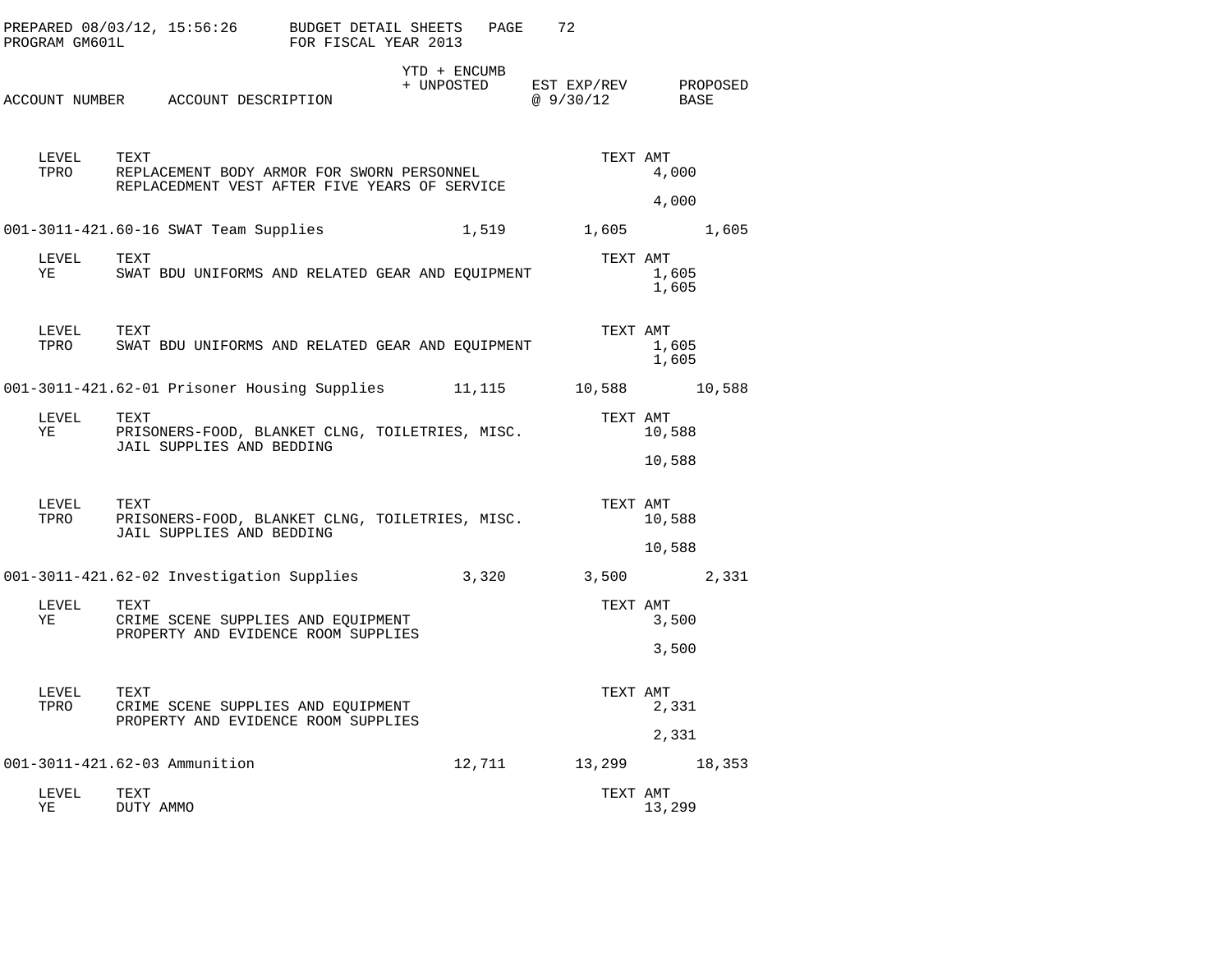| PROGRAM GM601L        |                                                                                                                        | PREPARED $08/03/12$ , $15:56:26$ BUDGET DETAIL SHEETS<br>FOR FISCAL YEAR 2013                                                                                                                                                                             |                            | PAGE           | 73                                     |                                             |         |
|-----------------------|------------------------------------------------------------------------------------------------------------------------|-----------------------------------------------------------------------------------------------------------------------------------------------------------------------------------------------------------------------------------------------------------|----------------------------|----------------|----------------------------------------|---------------------------------------------|---------|
|                       | ACCOUNT NUMBER ACCOUNT DESCRIPTION                                                                                     |                                                                                                                                                                                                                                                           | YTD + ENCUMB<br>+ UNPOSTED |                | EST EXP/REV PROPOSED<br>@ 9/30/12 BASE |                                             |         |
|                       | TRAINING AMMO<br>LESS LETHAL, TASER<br>RANGE FEES, SUPPLIES                                                            | STATE MANDATED TRAINING FIREARMS SWORN OFFICERS                                                                                                                                                                                                           |                            |                |                                        | 13,299                                      |         |
| LEVEL<br>TPRO         | TEXT<br>DUTY AMMO<br>TRAINING AMMO<br>LESS LETHAL, TASER<br>RANGE FEES, SUPPLIES                                       | STATE MANDATED FIREARMS TRAINING SWORN OFFICERS                                                                                                                                                                                                           |                            |                | TEXT AMT                               | 3,460<br>10,440<br>3,843<br>610<br>18,353   |         |
|                       |                                                                                                                        | 001-3011-421.62-05 Crime Prevention Supplies 1,424 5,351 5,351 5,351                                                                                                                                                                                      |                            |                |                                        |                                             |         |
| LEVEL<br>YE           | TEXT<br>NEIGH.WATCH SIGNS, DARE ITEMS, HANDOUTS<br>PROMOTIONAL ITEMS, CPA SUPPLIES AND CHILDRENS TEDDY<br>BEAR PROGRAM |                                                                                                                                                                                                                                                           | TEXT AMT                   | 5,351          |                                        |                                             |         |
|                       |                                                                                                                        |                                                                                                                                                                                                                                                           |                            |                |                                        | 5,351                                       |         |
| LEVEL<br>TPRO         | TEXT<br>BEAR PROGRAM                                                                                                   | NEIGH.WATCH SIGNS, DARE ITEMS, HANDOUTS<br>PROMOTIONAL ITEMS, CPA SUPPLIES AND CHILDRENS TEDDY                                                                                                                                                            |                            |                | TEXT AMT                               | 5,351                                       |         |
|                       |                                                                                                                        |                                                                                                                                                                                                                                                           |                            |                |                                        | 5,351                                       |         |
|                       |                                                                                                                        | 001-3011-421.66-04 Minor Shop & Plant Eqpt                                                                                                                                                                                                                |                            | $\overline{0}$ | $0 \t 19,860$                          |                                             |         |
| LEVEL<br>TPRO         | TEXT                                                                                                                   | PURCHASE OF TWO TASERS \$ 840 PER UNIT<br>PURCHASE OF COLT AR-15 FOR PATROL \$855 PER WEAPON<br>PURCHASE OF REMINGTON 870 SHOTGUN \$465 PER WEAPON<br>REPLACEMENT OF DUTY WEAPONS OVER 10 YEARS OLD<br>AFTER TRADE IN OF CURRENT INVENTORY \$190 PER UNIT |                            |                | TEXT AMT                               | 1,680<br>5,130<br>2,790<br>10,260<br>19,860 |         |
|                       | 001-3011-421.66-10 Minor A/V Equipment                                                                                 |                                                                                                                                                                                                                                                           |                            | $\mathbf 0$    |                                        | $\overline{0}$                              | 2,765   |
| LEVEL<br>TPRO         | TEXT                                                                                                                   | REPLACEMENT OF COBAN WIRELESS MICROPHONES (7)<br>CURRENT MICS ARE 6 YRS OLD 395 PER UNIT                                                                                                                                                                  |                            |                | TEXT AMT                               | 2,765                                       |         |
|                       |                                                                                                                        |                                                                                                                                                                                                                                                           |                            |                |                                        | 2,765                                       |         |
| $^\star$<br>Operating |                                                                                                                        |                                                                                                                                                                                                                                                           | 283,459                    |                | 326,506                                |                                             | 323,237 |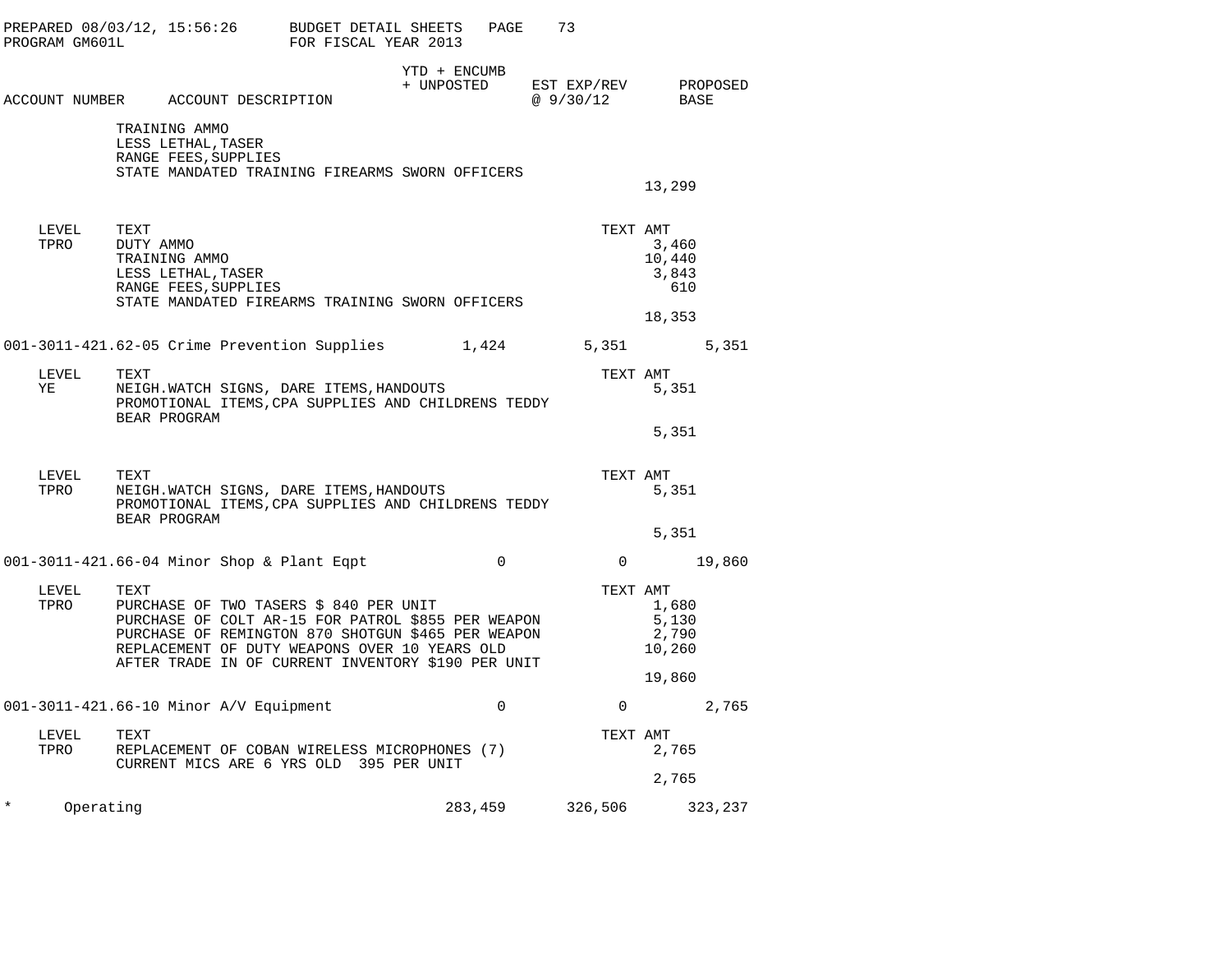|                                                     |                                                                                                                                                                                                                                                                                                                                                                                                                                                                                                                                                                                                               |                            | PAGE | 74                                                                          |                                                                                                                                                                                                                                                 |
|-----------------------------------------------------|---------------------------------------------------------------------------------------------------------------------------------------------------------------------------------------------------------------------------------------------------------------------------------------------------------------------------------------------------------------------------------------------------------------------------------------------------------------------------------------------------------------------------------------------------------------------------------------------------------------|----------------------------|------|-----------------------------------------------------------------------------|-------------------------------------------------------------------------------------------------------------------------------------------------------------------------------------------------------------------------------------------------|
|                                                     | ACCOUNT NUMBER ACCOUNT DESCRIPTION                                                                                                                                                                                                                                                                                                                                                                                                                                                                                                                                                                            | YTD + ENCUMB<br>+ UNPOSTED |      | @ 9/30/12                                                                   | EST EXP/REV PROPOSED<br>BASE                                                                                                                                                                                                                    |
|                                                     | 001-3011-421.63-02 Electricity                                                                                                                                                                                                                                                                                                                                                                                                                                                                                                                                                                                |                            |      | 15,296 29,000                                                               | 30,000                                                                                                                                                                                                                                          |
| LEVEL<br>ΥE                                         | TEXT<br>BASE<br>JOHNSON CONTROLS + 2% PER RC                                                                                                                                                                                                                                                                                                                                                                                                                                                                                                                                                                  |                            |      | TEXT AMT                                                                    | 26,276<br>$5,990-$<br>20,286                                                                                                                                                                                                                    |
| 001-3011-421.63-04 Water<br>001-3011-421.64-03 Fuel | 001-3011-421.63-03 Natural Gas<br>001-3011-421.82-01 Contrib to Eqpt Repl Fund 203,785                                                                                                                                                                                                                                                                                                                                                                                                                                                                                                                        |                            | 637  | 687<br>$3,270$<br>$104,718$<br>$202,725$<br>$3,800$<br>$146,471$<br>203,785 | 750<br>3,800<br>149,684<br>252,872                                                                                                                                                                                                              |
| LEVEL<br>YE                                         | TEXT<br>2006 FORD TAURUS<br>2006 FORD TAURUS<br>2009 DODGE CHARGER<br>2009 DODGE CHARGER<br>2010 DODGE 1/2 TON PICKUP<br>2010 DODGE SEDAN<br>2009 CHEVY TAHOE<br>2009 HARLEY DAVIDSON<br>2009 HARLEY DAVIDSON<br>2009 CHEVY TAHOE<br>2009 CHEVY TAHOE<br>2009 DODGE CHARGER<br>2009 DODGE CHARGER<br>2009 CHEVY TAHOE<br>2010 DODGE CHARGER<br>2010 DODGE CHARGER<br>2011 CHEVY TAHOE<br>2011 CHEVY TAHOE<br>2011 CHEVY TAHOE<br>2011 CHEVY TAHOE<br>2011 CHEVY TAHOE<br>2007 DODGE CHARGER<br>2007 DODGE CHARGER<br>2008 HARLEY DAVIDSON<br>2008 DODGE CHARGER<br>2008 DODGE CHARGER<br>2008 HARLEY DAVIDSON |                            |      | TEXT AMT                                                                    | 1,974<br>1,974<br>3,640<br>3,640<br>2,818<br>2,890<br>8,597<br>5,008<br>5,008<br>7,039<br>7,039<br>5,736<br>5,736<br>7,039<br>8,002<br>8,002<br>13,443<br>13,176<br>13,225<br>13,441<br>13,279<br>17,045<br>17,116<br>9,459<br>9,459<br>203,785 |

| LEVEL | TEXT             | TEXT AMT |       |
|-------|------------------|----------|-------|
| TPRO  | 2006 FORD TAURUS |          | 2,158 |
|       | 2006 FORD TAURUS |          | 2,158 |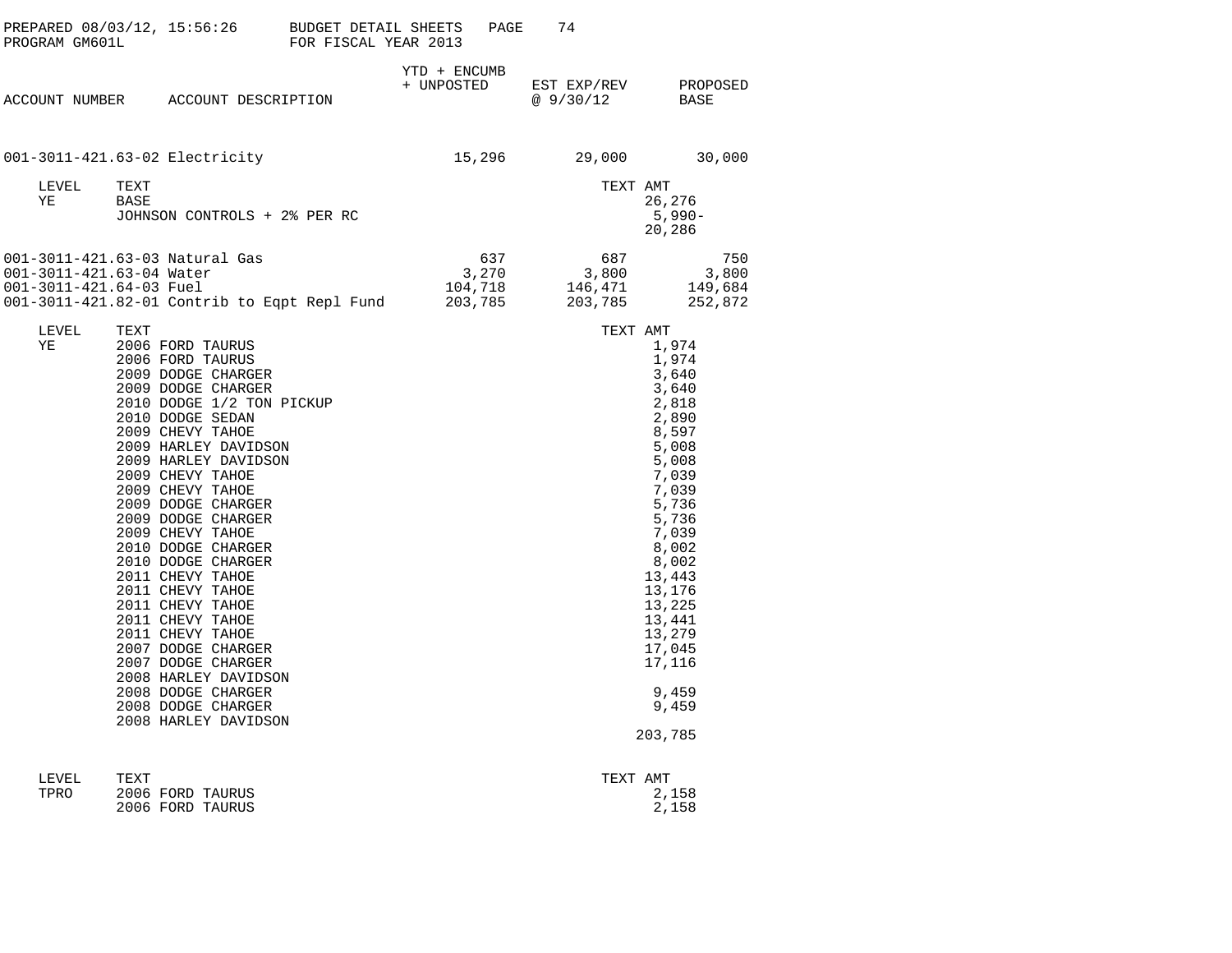| PREPARED 08/03/12, 15:56:26 | BUDGET DETAIL SHEETS | PAGE |  |
|-----------------------------|----------------------|------|--|
| PROGRAM GM601L              | FOR FISCAL YEAR 2013 |      |  |

|               |                                                                                                                                                                                                                                                                                                                                                                                                                                                                                                                                                                 | YTD + ENCUMB |                                              |                                                                                                                                                                                                                                                     |
|---------------|-----------------------------------------------------------------------------------------------------------------------------------------------------------------------------------------------------------------------------------------------------------------------------------------------------------------------------------------------------------------------------------------------------------------------------------------------------------------------------------------------------------------------------------------------------------------|--------------|----------------------------------------------|-----------------------------------------------------------------------------------------------------------------------------------------------------------------------------------------------------------------------------------------------------|
|               | ACCOUNT NUMBER ACCOUNT DESCRIPTION                                                                                                                                                                                                                                                                                                                                                                                                                                                                                                                              |              | + UNPOSTED EST EXP/REV PROPOSED<br>@ 9/30/12 | BASE                                                                                                                                                                                                                                                |
|               | 2009 DODGE CHARGER<br>2009 DODGE CHARGER<br>2010 DODGE 1/2 TON PICKUP<br>2010 DODGE SEDAN<br>2009 CHEVY TAHOE<br>2009 HARLEY DAVIDSON<br>2009 HARLEY DAVIDSON<br>2009 CHEVY TAHOE<br>2009 CHEVY TAHOE<br>2009 DODGE CHARGER<br>2009 DODGE CHARGER<br>2009 CHEVY TAHOE<br>2010 DODGE CHARGER<br>2010 DODGE CHARGER<br>2011 CHEVY TAHOE<br>2011 CHEVY TAHOE<br>2011 CHEVY TAHOE<br>2011 CHEVY TAHOE<br>2011 CHEVY TAHOE<br>2007 DODGE CHARGER<br>2007 DODGE CHARGER<br>2011 CHEVY TAHOE<br>2011 CHEVY TAHOE<br>2007 DODGE CHARGER V492<br>2007 DODGE CHARGER V493 |              |                                              | 3,959<br>3,959<br>3,070<br>3,148<br>9,102<br>5,387<br>5,387<br>7,536<br>7,536<br>6,155<br>6,155<br>7,536<br>8,400<br>8,400<br>14,191<br>13,924<br>13,973<br>14,189<br>14,027<br>17,816<br>17,887<br>16,467<br>16,468<br>11,942<br>11,942<br>252,872 |
|               | 001-3011-421.82-16 IT Contribution                                                                                                                                                                                                                                                                                                                                                                                                                                                                                                                              |              | 319,631 426,174 367,963                      |                                                                                                                                                                                                                                                     |
| LEVEL<br>VE   | TEXT<br>INFORMATION SRVCS CONTRIB RECLASSED FROM<br>ACCOUNT 34-03                                                                                                                                                                                                                                                                                                                                                                                                                                                                                               |              | TEXT AMT                                     |                                                                                                                                                                                                                                                     |
| LEVEL         | TEXT<br>TPRO CALCULATED CONTRIBUTION<br>ADJUSTMENT FOR JOSHUA SOFTWARE PARTICIPATION<br>ADJ FOR ALVARADO SOFTWARE PARTICIPATION                                                                                                                                                                                                                                                                                                                                                                                                                                 |              | TEXT AMT                                     | 388,213<br>11,250-<br>$9,000-$<br>367,963                                                                                                                                                                                                           |
|               | 001-3011-421.82-17 Equip Svc Contribution 103,659 124,391 125,687                                                                                                                                                                                                                                                                                                                                                                                                                                                                                               |              |                                              |                                                                                                                                                                                                                                                     |
| LEVEL<br>YE   | TEXT<br>EQUIP SERVICES MONTHLY MAINTENANCE EXPENSE ONLY                                                                                                                                                                                                                                                                                                                                                                                                                                                                                                         |              | TEXT AMT                                     | 124,391<br>124,391                                                                                                                                                                                                                                  |
| LEVEL<br>TPRO | TEXT<br>EQUIP SERVICES MONTHLY MAINTENANCE EXPENSE ONLY                                                                                                                                                                                                                                                                                                                                                                                                                                                                                                         |              | TEXT AMT                                     | 124,391                                                                                                                                                                                                                                             |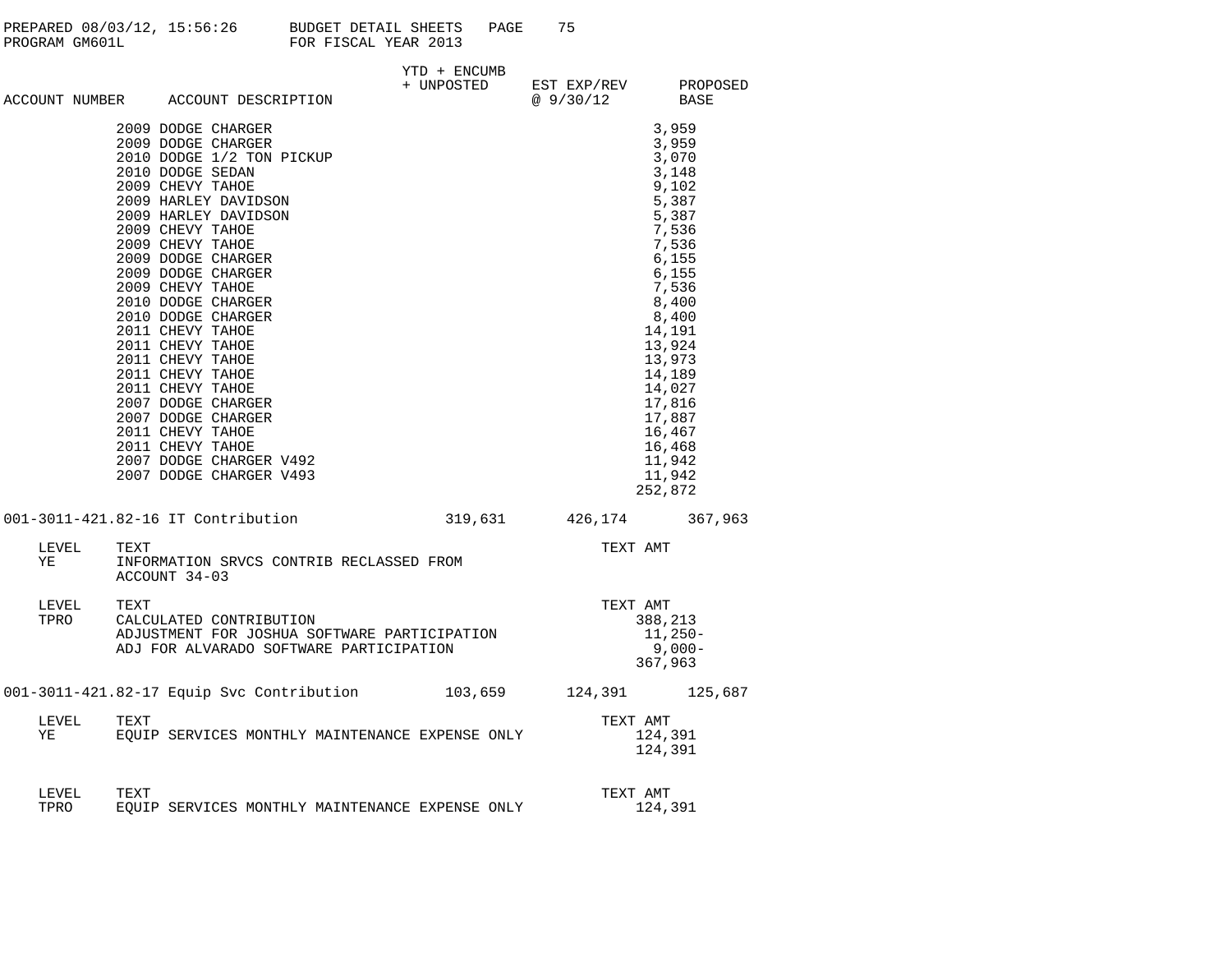|              | PROGRAM GM601L |                           | PREPARED 08/03/12, 15:56:26                                                                        | <b>BUDGET DETAIL SHEETS</b><br>FOR FISCAL YEAR 2013 |                            | PAGE           | 76                          |                             |
|--------------|----------------|---------------------------|----------------------------------------------------------------------------------------------------|-----------------------------------------------------|----------------------------|----------------|-----------------------------|-----------------------------|
|              | ACCOUNT NUMBER |                           | ACCOUNT DESCRIPTION                                                                                |                                                     | YTD + ENCUMB<br>+ UNPOSTED |                | EST EXP/REV<br>@9/30/12     | PROPOSED<br>BASE            |
|              |                |                           |                                                                                                    |                                                     |                            |                |                             | 124,391                     |
| $\star$      |                |                           | Utilities/Internal Chrgs                                                                           |                                                     | 750,996                    |                | 934,308                     | 930,756                     |
|              |                |                           | 001-3011-421.71-01 Buildings                                                                       |                                                     |                            | $\Omega$       | $\Omega$                    | 330,000                     |
|              | LEVEL<br>TPRO  | TEXT                      | PD EXPANSION                                                                                       |                                                     |                            |                | TEXT AMT                    | 330,000<br>330,000          |
|              |                |                           | 001-3011-421.74-03 Shop or Plant Equipment                                                         |                                                     |                            | 0              | $\mathbf 0$                 | 5,500                       |
|              | LEVEL<br>TPRO  | TEXT<br><b>CVE SCALES</b> |                                                                                                    |                                                     |                            |                | TEXT AMT                    | 5,500<br>5,500              |
| $\star$      | Capital        |                           |                                                                                                    |                                                     |                            | $\Omega$       | $\Omega$                    | 335,500                     |
| $\star\star$ | Police         |                           | 001-3012-333.01-00 County/ESD Fire Funds                                                           |                                                     | 6,148,988                  | 7,500<br>7,500 | 7,647,405<br>7,500<br>7,500 | 8,257,785<br>7,500<br>7,500 |
|              |                |                           | 001-3012-422.10-01 Salaries<br>001-3012-422.12-01 Overtime - Regular                               |                                                     | 1,773,571<br>117,368       |                | 2,188,012<br>158,000        | 2,189,924<br>97,488         |
|              | LEVEL<br>ΥE    | TEXT                      | FLSA OVERTIME THAT IS REQUIRED FOR THE 24 ON 48<br>OFF FIREFIGHTER SHIFTS                          |                                                     |                            |                | TEXT AMT                    | 51,000                      |
|              |                | LEAVE.                    | REGULAR OVERTIME TO MEET MINIMUM STAFFING LEVELS<br>WHEN A FIREFIGHTER IS OFF DUE TO VACATION OR   |                                                     |                            |                |                             | 94,000<br>145,000           |
|              | LEVEL<br>TPRO  | TEXT<br>LEAVE             | REGULAR OVERTIME TO MEET MINIMUM STAFFING LEVELS<br>WHEN A FIREFIGHTER IS OFF TO VACATION OR OTHER |                                                     |                            |                | TEXT AMT                    | 97,488<br>97,488            |
|              |                |                           | 001-3012-422.12-03 24/48 Shift Overtime                                                            |                                                     |                            | $\mathbf 0$    | $\Omega$                    | 47,512                      |
|              | LEVEL<br>TPRO  | TEXT                      | FLSA OVERTIME IS REQUIRED FOR THE 24 HOUR ON AND                                                   |                                                     |                            |                | TEXT AMT                    |                             |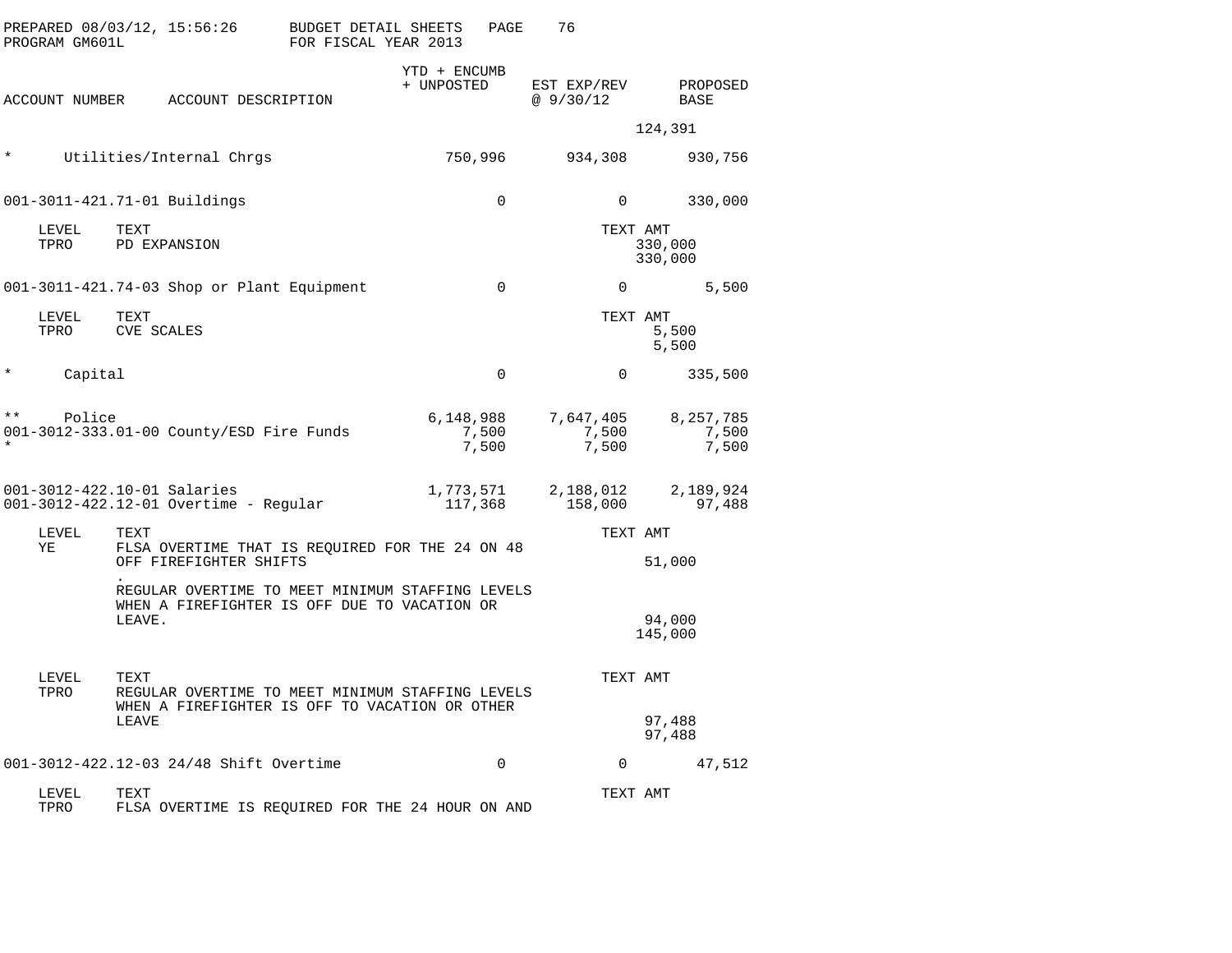| PREPARED 08/03/12, 15:56:26 BUDGET DETAIL SHEETS<br>PROGRAM GM601L FOR FISCAL YEAR 2013 |                                                                      |                                                                                                                                                                                                                                                               |  |              | PAGE | 77                                           |                  |  |
|-----------------------------------------------------------------------------------------|----------------------------------------------------------------------|---------------------------------------------------------------------------------------------------------------------------------------------------------------------------------------------------------------------------------------------------------------|--|--------------|------|----------------------------------------------|------------------|--|
| ACCOUNT NUMBER ACCOUNT DESCRIPTION                                                      |                                                                      |                                                                                                                                                                                                                                                               |  | YTD + ENCUMB |      | + UNPOSTED EST EXP/REV PROPOSED<br>@9/30/12  | BASE             |  |
|                                                                                         |                                                                      | THE 48 HOURS FIREFIGHTER SHIFTS                                                                                                                                                                                                                               |  |              |      |                                              | 47,512<br>47,512 |  |
| 001-3012-422.13-01 Longevity Pay                                                        |                                                                      | 001-3012-422.13-02 Incentive Pay                                                                                                                                                                                                                              |  |              |      | 10,680 11,280 14,209<br>17,047 22,505 23,840 |                  |  |
| LEVEL<br>ΥE                                                                             | TEXT                                                                 | THIS WAS APPROVED IN THE FY 2002 BUDGET PROCESS.                                                                                                                                                                                                              |  |              |      | TEXT AMT                                     |                  |  |
|                                                                                         |                                                                      | FIREFIGHTERS THAT HAVE THEIR INTERMEDIATE OR<br>THEIR ASSOCIATES DEGREE GET 600 PER YEAR.<br>16 FF AT 600 EA,                                                                                                                                                 |  | 9,600        |      |                                              |                  |  |
|                                                                                         |                                                                      | FIREFIGHTERS THAT HAVE THEIR ADVANCED OR THEIR<br>BACHELORS DEGREES GET 960 PER YEAR.<br>8 FF AT 960 EA.                                                                                                                                                      |  | 7,680        |      |                                              |                  |  |
|                                                                                         | 1 AT 1320                                                            | FIREFIGHTERS THE HAVE THEIR MASTER FF OR<br>MASTER DEGREES GET 1320 PER YEAR.                                                                                                                                                                                 |  |              |      |                                              | 1,320            |  |
|                                                                                         |                                                                      | FUTURE (ONES THAT MAY GET THIS DURING THE YEAR)                                                                                                                                                                                                               |  |              |      |                                              | 960<br>19,560    |  |
| LEVEL<br>TPRO                                                                           | TEXT                                                                 | THIS WAS APPROVED IN THE FY 2002 BUDGET PROCESS.<br>FIREFIGHTERS THAT HAVE THEIR INTERMEDIATE OR<br>THEIR ASSOCIATES DEGREE GET 600 PER YEAR.                                                                                                                 |  |              |      | TEXT AMT                                     |                  |  |
|                                                                                         |                                                                      | 10 FF AT 600 EA,<br>FIREFIGHTERS THAT HAVE THEIR ADVANCED OR THEIR<br>BACHELORS DEGREES GET 960 PER YEAR.                                                                                                                                                     |  |              |      |                                              | 6,000            |  |
|                                                                                         |                                                                      | 15 FF AT 960 EA.<br>FIREFIGHTERS THE HAVE THEIR MASTER FF OR<br>MASTER DEGREES GET 1320 PER YEAR.                                                                                                                                                             |  |              |      |                                              | 14,400           |  |
|                                                                                         | 1 AT 1320<br>FUTURE (ONES THAT MAY GET THIS DURING THE YEAR)<br>1320 |                                                                                                                                                                                                                                                               |  |              |      |                                              | 1,320<br>1,320   |  |
|                                                                                         |                                                                      | 001-3012-422.13-05 Assignment Pay                                                                                                                                                                                                                             |  |              |      | 10,023 16,500 27,000                         | 23,040           |  |
| LEVEL<br>YE                                                                             | TEXT                                                                 | 141.033 OF THE LOCAL GOVT. CODE REQUIRES THAT A<br>FIREFIGHTER WHO IS REQUIRED TO PERFORM THE DUTIES<br>OF A PARTICULAR CLASSIFICATION IS ENTITLED TO BE<br>PAID THE SALARY PRESCRIBED FOR THAT POSITION<br>DURING THE TIME THE MEMBER PERFORMS THOSE DUTIES. |  |              |      | TEXT AMT                                     |                  |  |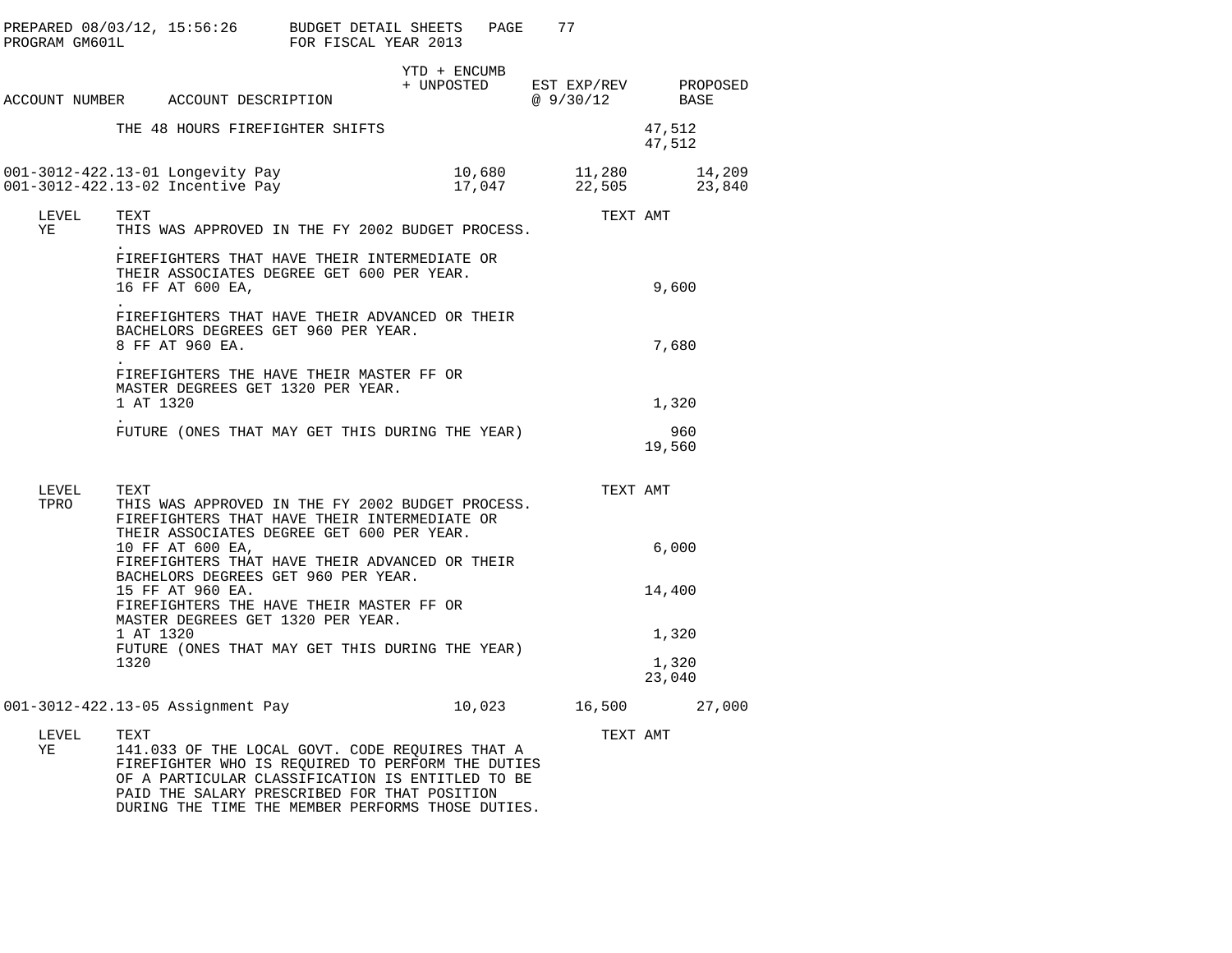| PROGRAM GM601L | PREPARED 08/03/12, 15:56:26                                                                                                                                                                                                                                                                                                      | BUDGET DETAIL SHEETS<br>FOR FISCAL YEAR 2013 | PAGE                                                                                    | 78                                                                                         |                  |                                                                                            |
|----------------|----------------------------------------------------------------------------------------------------------------------------------------------------------------------------------------------------------------------------------------------------------------------------------------------------------------------------------|----------------------------------------------|-----------------------------------------------------------------------------------------|--------------------------------------------------------------------------------------------|------------------|--------------------------------------------------------------------------------------------|
|                | ACCOUNT NUMBER ACCOUNT DESCRIPTION                                                                                                                                                                                                                                                                                               |                                              | YTD + ENCUMB<br>+ UNPOSTED                                                              | EST EXP/REV<br>@ 9/30/12                                                                   | <b>BASE</b>      | PROPOSED                                                                                   |
|                | STEP UP PAY FROM FIREFIGHTER TO DRIVER AND DRIVER<br>TO LIEUTENANT DUE TO VACATIONS AND LEAVE                                                                                                                                                                                                                                    |                                              |                                                                                         |                                                                                            | 27,000<br>27,000 |                                                                                            |
| LEVEL<br>TPRO  | TEXT<br>141.033 OF THE LOCAL GOVT. CODE REQUIRES THAT A<br>FIREFIGHTER WHO IS REQUIRED TO PERFORM THE DUTIES<br>OF A PARTICULAR CLASSIFICATION IS ENTITLED TO BE<br>PAID THE SALARY PRESCRIBED FOR THAT POSITION<br>DURING THE TIME THE MEMBER PERFORMS THOSE DUTIES.<br>STEP UP PAY FROM FIREFIGHTER TO DRIVER AND DRIVER       |                                              |                                                                                         | TEXT AMT                                                                                   |                  |                                                                                            |
|                | TO LIEUTENANT DUE TO VACATIONS AND LEAVE                                                                                                                                                                                                                                                                                         |                                              |                                                                                         |                                                                                            | 27,000<br>27,000 |                                                                                            |
|                | 001-3012-422.13-14 Ins Opt Out<br>001-3012-422.16-01 Car Allowance                                                                                                                                                                                                                                                               |                                              | 7,600<br>7,754                                                                          | 9,600<br>9,600                                                                             |                  | 9,600<br>9,600                                                                             |
| LEVEL<br>YE    | TEXT<br>CAR ALLOWANCE FOR FIRE CHIEF                                                                                                                                                                                                                                                                                             |                                              |                                                                                         | TEXT AMT                                                                                   | 9,600<br>9,600   |                                                                                            |
| LEVEL<br>TPRO  | TEXT<br>CAR ALLOWANCE FOR FIRE CHIEF                                                                                                                                                                                                                                                                                             |                                              |                                                                                         | TEXT AMT                                                                                   | 9,600<br>9,600   |                                                                                            |
|                | 001-3012-422.16-05 Cell Phone Allowance                                                                                                                                                                                                                                                                                          |                                              | 3,208                                                                                   | 3,900                                                                                      |                  | 3,900                                                                                      |
| LEVEL<br>YE    | TEXT<br>CELL PHONE ALLOWANCE FOR CHEIF AND BAT CHIEFS                                                                                                                                                                                                                                                                            |                                              |                                                                                         | TEXT AMT                                                                                   | 4,073<br>4,073   |                                                                                            |
| LEVEL          | TEXT<br>TPRO CELL PHONE ALLOWANCE FOR CHEIF AND BAT CHIEFS                                                                                                                                                                                                                                                                       |                                              |                                                                                         | TEXT AMT                                                                                   | 3,900<br>3,900   |                                                                                            |
|                | 001-3012-422.20-01 FICA Taxes<br>001-3012-422.20-02 Medicare Taxes<br>001-3012-422.20-03 Unemployment Taxes<br>001-3012-422.21-01 TMRS<br>001-3012-422.22-01 Workers' Compensation Ins<br>001-3012-422.22-02 Health Insurance<br>001-3012-422.22-04 Dental Insurance<br>001-3012-422.22-05 Life Insurance<br>Salaries & Benefits |                                              | 113,005<br>26,906<br>8,874<br>276,331<br>15,141<br>159,232<br>9,887<br>986<br>2,557,613 | 144,944<br>34,169<br>8,874<br>343,047<br>18,931<br>204,607<br>11,864<br>1,173<br>3,187,006 |                  | 148,157<br>35,135<br>8,874<br>363,703<br>18,437<br>217,800<br>11,864<br>1,122<br>3,228,165 |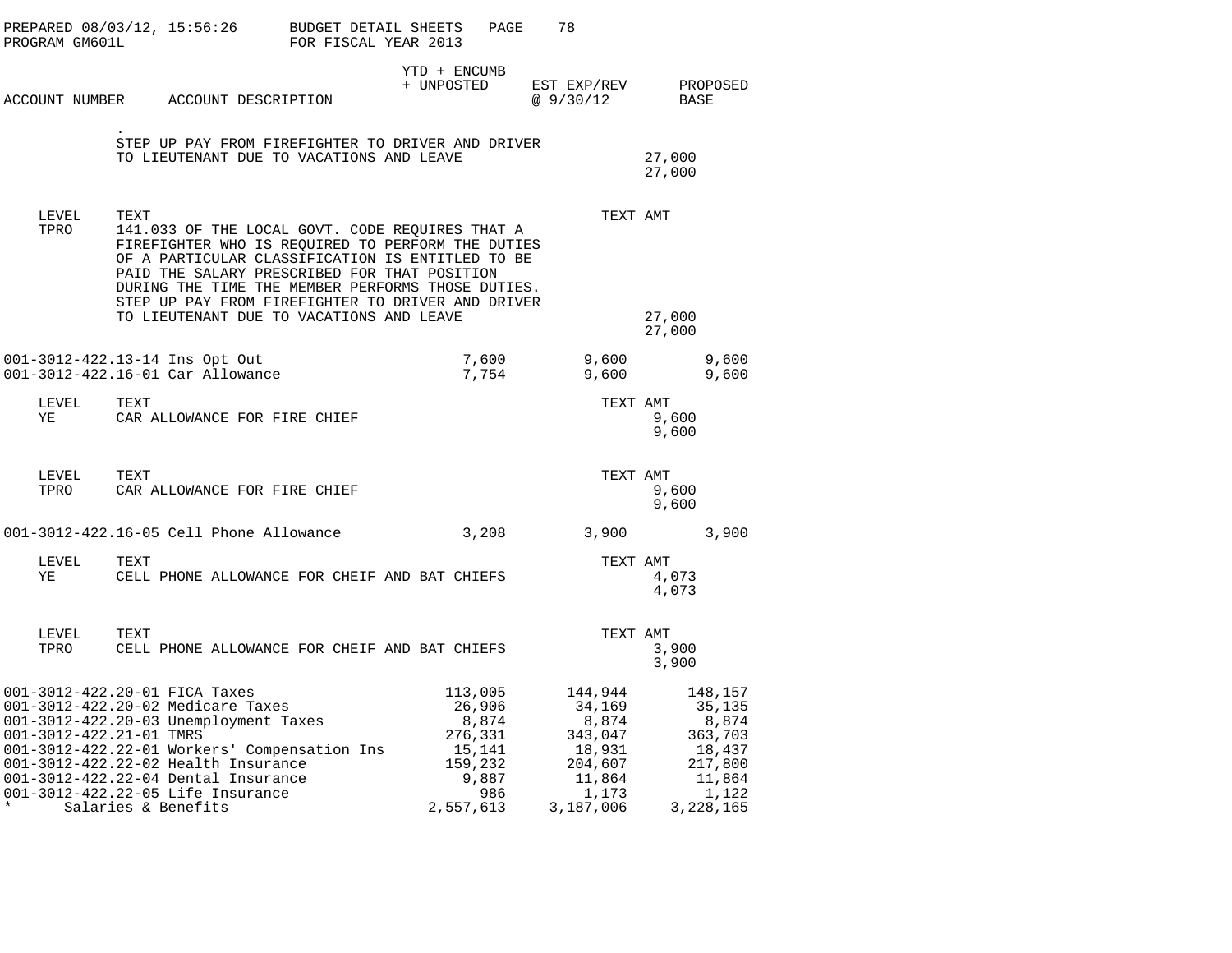|             | PROGRAM GM601L                                                                                                                                        | PREPARED 08/03/12, 15:56:26 BUDGET DETAIL SHEETS                                                                                                                |  | FOR FISCAL YEAR 2013 |              | PAGE  | 79                                                                   |                |             |  |
|-------------|-------------------------------------------------------------------------------------------------------------------------------------------------------|-----------------------------------------------------------------------------------------------------------------------------------------------------------------|--|----------------------|--------------|-------|----------------------------------------------------------------------|----------------|-------------|--|
|             |                                                                                                                                                       | ACCOUNT NUMBER ACCOUNT DESCRIPTION                                                                                                                              |  |                      | YTD + ENCUMB |       | + UNPOSTED EST EXP/REV PROPOSED<br>@9/30/12                          | BASE           |             |  |
|             |                                                                                                                                                       |                                                                                                                                                                 |  |                      |              |       | 001-3012-422.41-01 Building Maint & Repair 1,725 1,725               |                | $\Omega$    |  |
|             | LEVEL<br>YE                                                                                                                                           | TEXT<br>ADDITONAL FLAG POLE REQUESTED FOR FIRE STATION 2<br>THIS IS DUE TO THE EXISTING POLE NOT LARGE ENOUGH<br>DO DISPLAY AMERICAN, TEXAN, AND BURLESON FLAG. |  |                      |              |       | TEXT AMT                                                             | 2,015<br>2,015 |             |  |
|             |                                                                                                                                                       | 001-3012-422.42-01 Office Eqpt Maint & Rep                                                                                                                      |  |                      | 59           |       | 59                                                                   |                | $\mathbf 0$ |  |
|             | LEVEL<br>YE                                                                                                                                           | TEXT<br>OFFICE EQUIPMENT MAINTENANCE. THIS IS PRIMARILY<br>THE COPIER FEE FOR THE STAION                                                                        |  |                      |              |       | TEXT AMT                                                             | 600<br>600     |             |  |
|             |                                                                                                                                                       |                                                                                                                                                                 |  |                      |              |       | 001-3012-422.42-06 Radio Maintenance & Rep $1,595$ 1,595 1,595 3,000 |                |             |  |
| LEVEL<br>YE | TEXT<br>RADIO M AND R<br>REPAIR TO PORTABLE AND MOBILE RADIOS<br>THE RADIOS THAT WERE INSTALLED WITH THE SYSTEM<br>UPGRADE ARE NO LONGER IN WARRANTY. |                                                                                                                                                                 |  |                      | TEXT AMT     | 3,000 |                                                                      |                |             |  |
|             |                                                                                                                                                       |                                                                                                                                                                 |  |                      |              |       |                                                                      | 3,000          |             |  |
|             | LEVEL<br>TPRO                                                                                                                                         | TEXT<br>RADIO M AND R<br>REPAIR TO PORTABLE AND MOBILE RADIOS<br>THE RADIOS THAT WERE INSTALLED WITH THE SYSTEM<br>UPGRADE ARE NO LONGER IN WARRANTY.           |  |                      |              |       | TEXT AMT                                                             | 3,000          |             |  |
|             |                                                                                                                                                       |                                                                                                                                                                 |  |                      |              |       |                                                                      | 3,000          |             |  |
|             |                                                                                                                                                       |                                                                                                                                                                 |  |                      |              |       | 001-3012-422.42-08 Equipment Maint & Repair 39,610 45,297 71,774     |                |             |  |
|             | LEVEL<br>YE                                                                                                                                           | TEXT<br>REPAIRS ONLY - MONTHLY MAINTENANCE EXPENSE<br>RECLASSED TO UTILITIES/INTERNAL CHRGS CATEGORY<br>ACCOUNT 82-17                                           |  |                      |              |       | TEXT AMT                                                             | 45,297         |             |  |
|             |                                                                                                                                                       |                                                                                                                                                                 |  |                      |              |       |                                                                      | 45,297         |             |  |
|             | LEVEL<br>TPRO                                                                                                                                         | TEXT<br>REPAIRS ONLY - MONTHLY MAINTENANCE EXPENSE<br>RECLASSED TO UTILITIES/INTERNAL CHRGS CATEGORY                                                            |  |                      |              |       | TEXT AMT                                                             | 71,774         |             |  |
|             |                                                                                                                                                       | ACCOUNT 82-17                                                                                                                                                   |  |                      |              |       |                                                                      | 71,774         |             |  |
|             |                                                                                                                                                       |                                                                                                                                                                 |  |                      |              |       |                                                                      |                |             |  |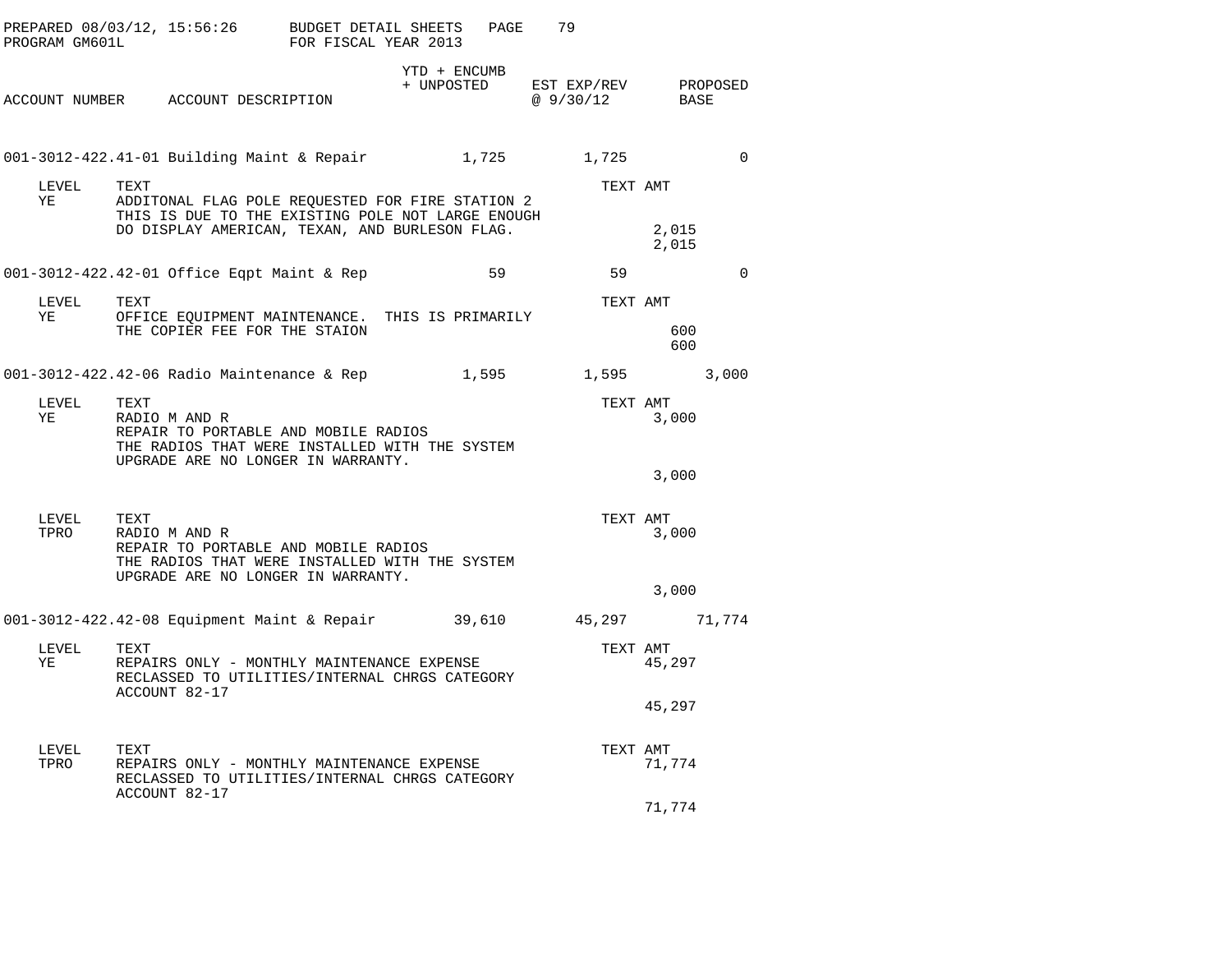| PROGRAM GM601L | PREPARED $08/03/12$ , 15:56:26 BUDGET DETAIL SHEETS                                                                 | FOR FISCAL YEAR 2013 | PAGE         | 80                                                                                                                                             |                 |  |  |  |
|----------------|---------------------------------------------------------------------------------------------------------------------|----------------------|--------------|------------------------------------------------------------------------------------------------------------------------------------------------|-----------------|--|--|--|
|                | ACCOUNT NUMBER ACCOUNT DESCRIPTION                                                                                  |                      | YTD + ENCUMB | $\begin{tabular}{llll} + & UNPOSTED & \quad EST & \quad EXP/REV & \quad & \quad PROPOSED \\ & @ 9/30/12 & \quad & \quad BASE \\ \end{tabular}$ |                 |  |  |  |
|                | 001-3012-422.42-10 Maintenance of Apparatus 20,586 26,689 24,562                                                    |                      |              |                                                                                                                                                |                 |  |  |  |
| LEVEL          | TEXT                                                                                                                | TEXT AMT             |              |                                                                                                                                                |                 |  |  |  |
| YE             | ANNUAL FLOW TESTING AND FIT TEST OS SCBA AS<br>REQUIRED BY TEXAS FIRE COMMISSION RULE 435.3                         |                      | 3,500        |                                                                                                                                                |                 |  |  |  |
|                | QUARTER AIR TESTING OF SCBA COMPRESSOR AS REQUIRED<br>BY TEXAS FIRE COMMISSION RULE 435.3<br>2,117                  |                      |              |                                                                                                                                                |                 |  |  |  |
|                | GROUND AND AERIAL LADDER TESTING AS REQUIRED BY<br>1,900<br>ISO                                                     |                      |              |                                                                                                                                                |                 |  |  |  |
|                | FIRE EXTINGUISHER MAINTENANCE TO REFILL ANY USED<br>FIRE EXTINGUISHERS USED ON CALLS.                               |                      | 300          |                                                                                                                                                |                 |  |  |  |
|                | SCBA REPAIRS NEEDED THROUGHOUT THE YEAR OF REPAIR<br>ANY PART OF SCBA THAT MAY BREAK                                |                      |              |                                                                                                                                                | 4,645           |  |  |  |
|                | ANNUAL TESTING OF AIR MONITORS USED TO DETECT<br>EXPOSIVE LIMITS, CO, NATURAL GAS, ETC.                             |                      |              |                                                                                                                                                | 1,000           |  |  |  |
|                | ANNUAL PUMP TESTS ON ALL FIRE TRUCKS AS REQUIRED<br>BY ISO.                                                         |                      | 2,400        |                                                                                                                                                |                 |  |  |  |
|                | ANNUAL TRUCK MAINTENACE OF BOTH L1 AND L11                                                                          |                      |              |                                                                                                                                                | 3,500           |  |  |  |
|                | ZOLL MANTIENANCE CONTRACT FOR REPAIRS, ANNUAL<br>CALIBRATION TESTS, AND DISCOUNT COSTS ON BATTERIES<br>AND SUPPLIES |                      | 3,500        |                                                                                                                                                |                 |  |  |  |
|                | MAINTENANCE AND REPIAR OF CONFINE SPACE AND<br>STRUCTURAL COLLASPE TOOLS AND EQUIPMENT                              |                      |              |                                                                                                                                                | 1,000<br>23,862 |  |  |  |
| LEVEL          | TEXT                                                                                                                |                      |              | TEXT AMT                                                                                                                                       |                 |  |  |  |
| TPRO           | ANNUAL FLOW TESTING AND FIT TEST OF SCBA AS<br>REQUIRED BY TEXAS FIRE COMMISSION RULE 435.3                         |                      |              |                                                                                                                                                | 3,500           |  |  |  |
|                | QUARTER AIR TESTING OF SCBA COMPRESSOR AS REQUIRED<br>BY TEXAS FIRE COMMISSION RULE 435.3                           |                      |              |                                                                                                                                                | 2,117           |  |  |  |
|                | GROUND AND AERIAL LADDER TESTING AS REQUIRED BY<br>ISO                                                              |                      |              |                                                                                                                                                | 2,100           |  |  |  |
|                | FIRE EXTINGUISHER MAINTENANCE TO REFILL ANY USED<br>FIRE EXTINGUISHERS USED ON CALLS.                               |                      |              |                                                                                                                                                | 300             |  |  |  |
|                | SCBA REPAIRS NEEDED THROUGHOUT THE YEAR & REPAIR<br>ANY PART OF SCBA THAT MAY BREAK                                 |                      |              |                                                                                                                                                | 4,645           |  |  |  |

ANNUAL TESTING OF AIR MONITORS USED TO DETECT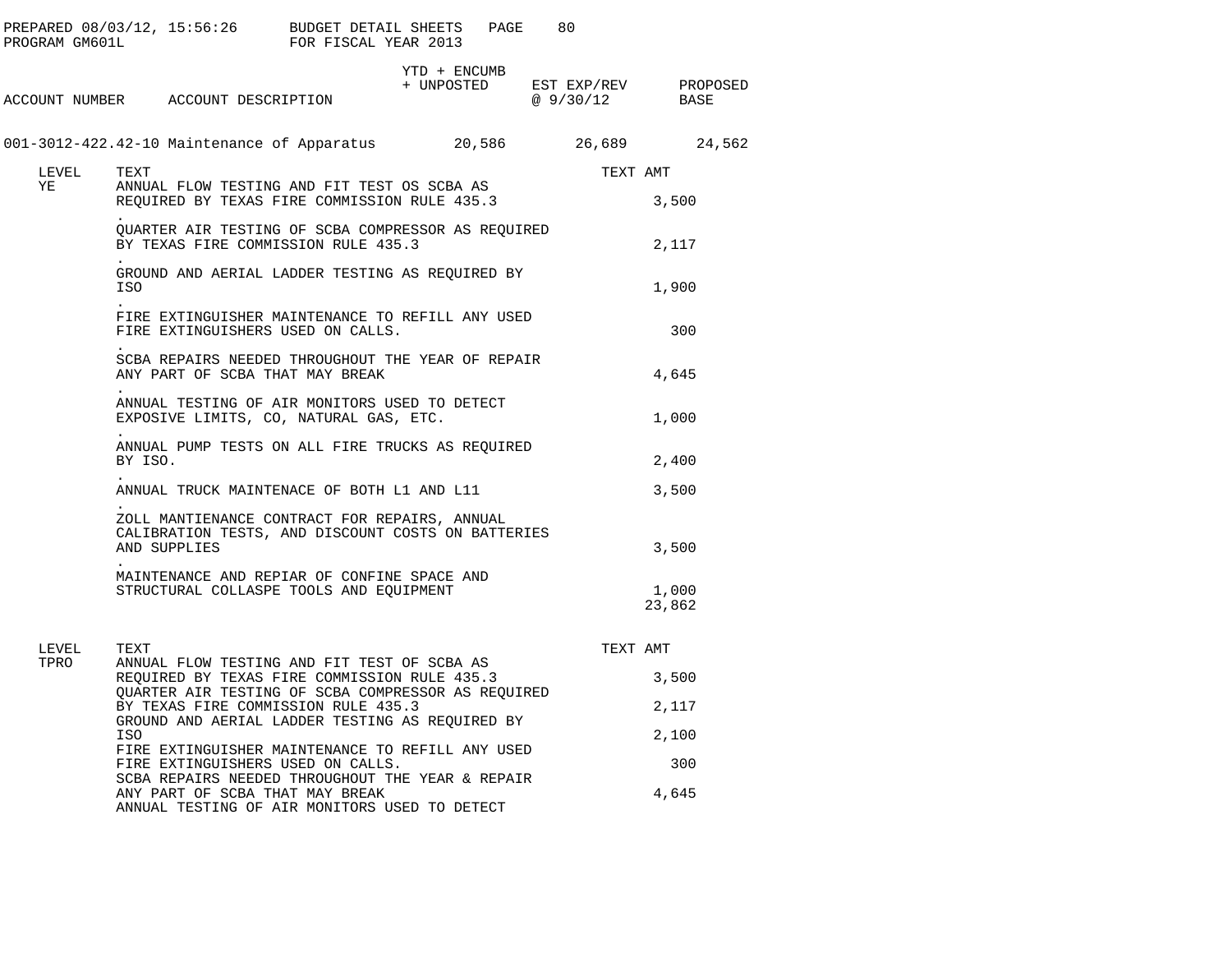| PROGRAM GM601L                          | PREPARED $08/03/12$ , 15:56:26 BUDGET DETAIL SHEETS                                                                                                                | FOR FISCAL YEAR 2013 | PAGE         | 81                                 |                                                        |          |
|-----------------------------------------|--------------------------------------------------------------------------------------------------------------------------------------------------------------------|----------------------|--------------|------------------------------------|--------------------------------------------------------|----------|
|                                         | ACCOUNT NUMBER ACCOUNT DESCRIPTION                                                                                                                                 |                      | YTD + ENCUMB | + UNPOSTED EST EXP/REV<br>@9/30/12 | BASE                                                   | PROPOSED |
|                                         | EXPOSIVE LIMITS, CO, NATURAL GAS, ETC.                                                                                                                             |                      |              |                                    | 1,000                                                  |          |
|                                         | ANNUAL PUMP TESTS ON ALL FIRE TRUCKS AS REOUIRED<br>BY ISO.<br>ANNUAL TRUCK MAINTENACE OF BOTH L1 AND L11<br>ZOLL MANTIENANCE CONTRACT FOR REPAIRS, ANNUAL         |                      |              |                                    | 2,400<br>3,500                                         |          |
|                                         | CALIBRATION TESTS, AND DISCOUNT COSTS ON BATTERIES<br>AND SUPPLIES<br>MAINTENANCE AND REPAIR OF CONFINE SPACE AND                                                  |                      |              |                                    | 4,000                                                  |          |
|                                         | STRUCTURAL COLLASPE TOOLS AND EQUIPMENT                                                                                                                            |                      |              |                                    | 1,000<br>24,562                                        |          |
|                                         | 001-3012-422.50-01 Memberships & Licenses $1,160$ 1,160 $1,249$                                                                                                    |                      |              |                                    |                                                        |          |
| LEVEL<br>ΥE                             | TEXT<br>TARRANT COUNTY FIRE CHIEFS<br>SERPA<br>CLIA LABORATORY<br>FIANT                                                                                            |                      |              | TEXT AMT                           | 130<br>300<br>150<br>100<br>680                        |          |
| LEVEL<br>TPRO                           | TEXT<br>TARRANT COUNTY FIRE CHIEFS<br>SERPA<br>CLIA LABORATORY<br>FIANT<br>INSTIUTION OF FIRE ENGINEERS<br>TX FIRE CHIEF ASSOC.<br>INTERNATIONAL FIRE CHIEF ASSOC. |                      |              | TEXT AMT                           | 130<br>300<br>150<br>100<br>155<br>180<br>234<br>1,249 |          |
|                                         | 001-3012-422.50-02 Subscriptions/Books/Pub                                                                                                                         |                      | $\Omega$     | 155                                |                                                        | 290      |
| LEVEL<br>YE                             | TEXT<br>TARRANT COUNTY AND JOHNSON COUNTY MAPSCOS FOR ALL<br>FIRST OUT TRUCKS. ANNUAL REPLACEMENT.                                                                 |                      |              | TEXT AMT                           | 155<br>155                                             |          |
| ${\tt LEVEL} \qquad {\tt TEXT}$<br>TPRO | TARRANT COUNTY AND JOHNSON COUNTY MAPSCOS FOR ALL<br>FIRST OUT TRUCKS ANNUAL REPLACEMENT.                                                                          |                      |              | TEXT AMT                           | 290<br>290                                             |          |
|                                         | 001-3012-422.50-03 Personnel Dev & Activity 12,862                                                                                                                 |                      |              | 15,995                             |                                                        | 23,402   |
| LEVEL<br>ΥE                             | TEXT<br>ANNUAL RECERTIFICATION REOUIRED BY THE TEXAS FIRE                                                                                                          |                      |              | TEXT AMT                           |                                                        |          |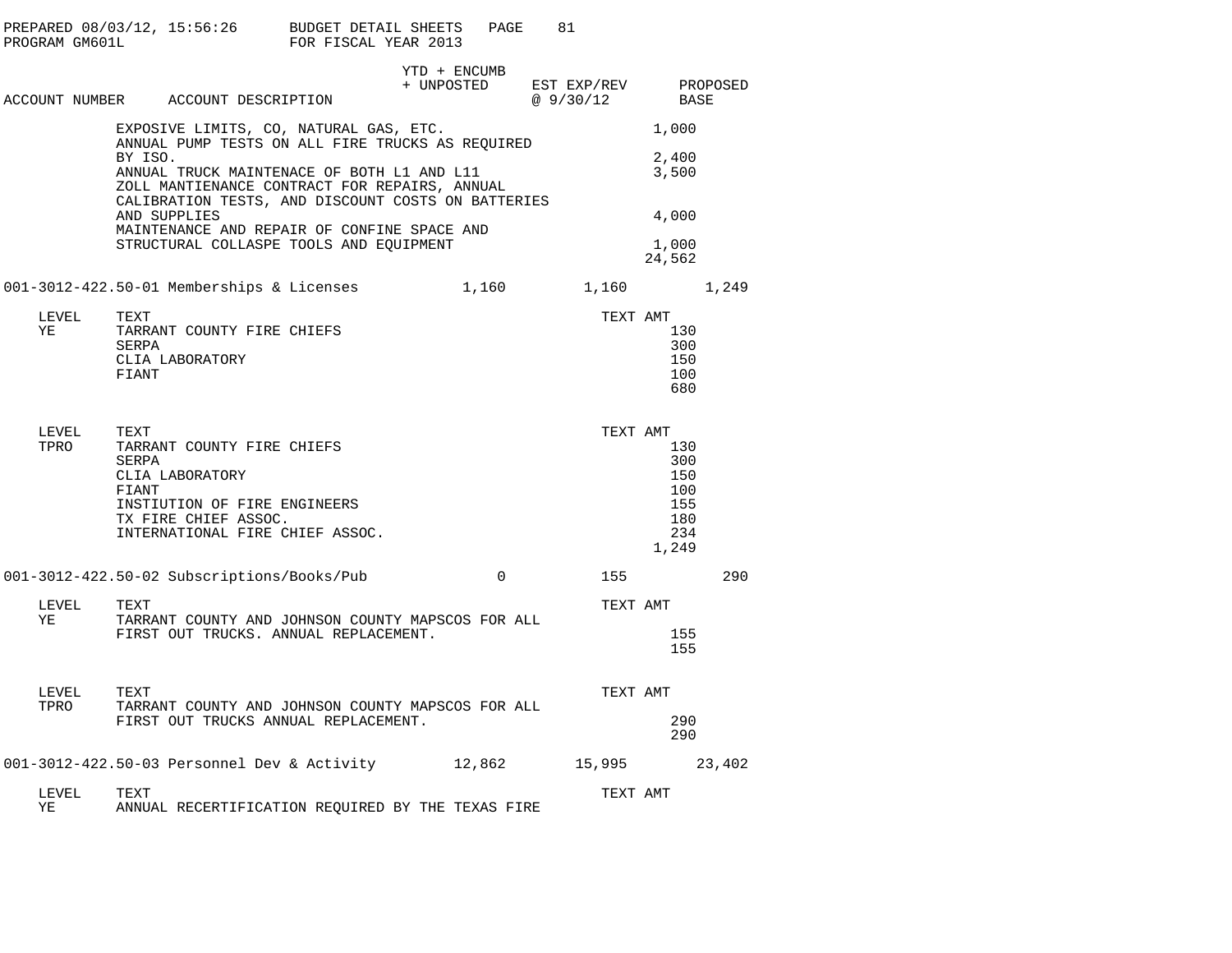| PROGRAM GM601L |                                                                   | PREPARED 08/03/12, 15:56:26 BUDGET DETAIL SHEETS PAGE 82<br>FOR FISCAL YEAR 2013                                                                       |                                              |                 |
|----------------|-------------------------------------------------------------------|--------------------------------------------------------------------------------------------------------------------------------------------------------|----------------------------------------------|-----------------|
|                | ACCOUNT NUMBER ACCOUNT DESCRIPTION                                | YTD + ENCUMB                                                                                                                                           | + UNPOSTED EST EXP/REV PROPOSED<br>@ 9/30/12 | BASE            |
|                |                                                                   | COMMISISON FOR ALL PAID FIREFIGHTERS                                                                                                                   |                                              | 2,805           |
|                | MASTER.                                                           | FIRE COMMISSION CERTIFICATION UPGRADES FOR ANY<br>FIREFIGHTER RECEIVING INTERMEDIATE, ADVACED, OR                                                      |                                              | 1,180           |
|                | RENEWAL FEE FOR FACILITY.                                         | BURLESON FIRE DEPARTMENT IS A CERTIFIED TRAINING<br>FACILITY BY THE TEXAS FIRE COMMISSION. ANNUAL                                                      |                                              | 85              |
|                | DELMAR MATERIALS.                                                 | UPGRAD TO FIRE TRAINING BOOK LIBRARY TO GAIN<br>MOST UP TO DATE TRAINING MATERIALS FROM IFSTA AND                                                      |                                              | 800             |
|                | CERTIFICATIONS.                                                   | CPR CARDS AND TRAINING SUPPLIES TO RENEW CPR                                                                                                           |                                              | 350             |
|                |                                                                   | LIVE FIRE BURNS CONDUCTED FOR TRAINIG FIREFIGHTERS<br>UNDER ACTUAL CONTROLLED FIRE CONDITIONS                                                          |                                              | 1,162           |
|                |                                                                   | EGENESIS FOR EMS CE FOR ADMIN PERSONNEL                                                                                                                |                                              | 480             |
|                |                                                                   | ALL EMS CERTIFICATIONS HAVE TO BE RENEWED EVERY<br>FOUR YEARS. EMS RECERTIFICATION FOR PERSONNEL                                                       |                                              | 1,900           |
|                | DEPARTMENT AND AREA SCHOOLS FOR A VARIETY OF<br>TRAINING SUBJECTS | 4,881                                                                                                                                                  |                                              |                 |
|                |                                                                   | OUTSIDE INSTRUCTORS BROUGHT IN TO TEACH CONTINUING<br>EDUCATION ON SWIFT WATER RESCUE, CONFINE SPACE<br>RESCUE, TRENCH RESCUE, AND STRUCTURAL COLLAPSE |                                              | 2,320           |
|                | COLLAPSE RESUCE TECHNICIANS                                       | USAR TRAING AT TEXAS A AND M TO INCREASE CERTIFIED                                                                                                     |                                              | 2,500           |
|                | SWIFT WATER RESCUE TRAINING                                       |                                                                                                                                                        |                                              | 1,200           |
|                | HAZMAT TECHNICIAN TRAINING                                        |                                                                                                                                                        |                                              | 1,200<br>20,863 |
| LEVEL<br>TPRO  | TEXT                                                              | ANNUAL RECERTIFICATION REQUIRED BY THE TEXAS FIRE                                                                                                      | TEXT AMT                                     |                 |
|                |                                                                   | COMMISISON FOR ALL PAID FIREFIGHTERS 33 X 85.<br>FIRE COMMISSION CERTIFICATION UPGRADES FOR ANY<br>FIREFIGHTER RECEIVING INTERMEDIATE, ADVACED, OR     |                                              | 2,805           |

 $1,180$ 

BURLESON FIRE DEPARTMENT IS A CERTIFIED TRAINING

MASTER.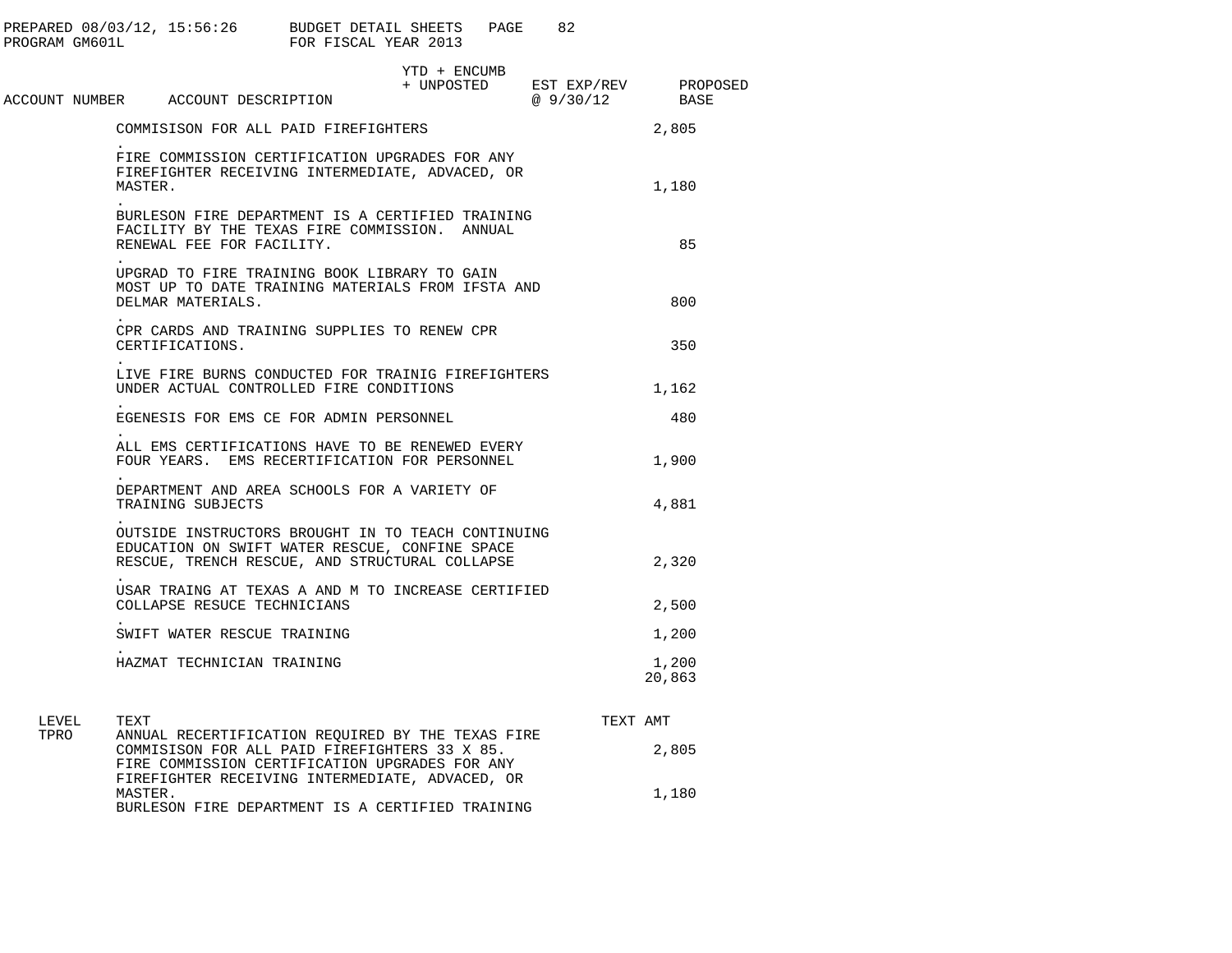| PROGRAM GM601L |                      | PREPARED 08/03/12, 15:56:26 BUDGET DETAIL SHEETS                                                                                                                               | FOR FISCAL YEAR 2013 |                            | PAGE | 83                         |          |                            |          |  |
|----------------|----------------------|--------------------------------------------------------------------------------------------------------------------------------------------------------------------------------|----------------------|----------------------------|------|----------------------------|----------|----------------------------|----------|--|
|                |                      | ACCOUNT NUMBER ACCOUNT DESCRIPTION                                                                                                                                             |                      | YTD + ENCUMB<br>+ UNPOSTED |      | EST EXP/REV<br>@ $9/30/12$ |          | PROPOSED<br>BASE           |          |  |
|                |                      | FACILITY BY THE TEXAS FIRE COMMISSION ANNUAL<br>RENEWAL FEE FOR FACILITY.<br>UPGRAD TO FIRE TRAINING BOOK LIBRARY TO GAIN<br>MOST UP TO DATE TRAINING MATERIALS FROM IFSTA AND |                      |                            |      |                            |          | 85                         |          |  |
|                |                      | DELMAR MATERIALS.                                                                                                                                                              |                      |                            |      |                            |          | 800                        |          |  |
|                |                      | CPR CARDS AND TRAINING SUPPLIES TO RENEW CPR<br>CERTIFICATIONS.                                                                                                                |                      |                            |      |                            |          | 350                        |          |  |
|                |                      | LIVE FIRE BURNS CONDUCTED FOR TRAINIG FIREFIGHTERS<br>UNDER ACTUAL CONTROLLED FIRE CONDITIONS                                                                                  |                      |                            |      |                            |          | 1,162                      |          |  |
|                |                      | EGENESIS FOR EMS CE FOR ADMIN PERSONNEL                                                                                                                                        |                      |                            |      |                            |          | 480                        |          |  |
|                |                      | DEPARTMENT AND AREA SCHOOLS FOR A VARIETY OF<br>TRAINING SUBJECTS                                                                                                              |                      |                            |      |                            |          | 6,000                      |          |  |
|                |                      | OUTSIDE INSTRUCTORS BROUGHT IN TO TEACH CONTINUING<br>EDUCATION ON SWIFT WATER RESCUE, CONFINE SPACE<br>RESCUE, TRENCH RESCUE, AND STRUCTURAL COLLAPSE                         |                      |                            |      |                            |          | 2,320                      |          |  |
|                |                      | USAR TRAING AT TEXAS A AND M TO INCREASE CERTIFIED<br>COLLAPSE RESUCE TECHNICIANS                                                                                              |                      |                            |      |                            |          | 3,000                      |          |  |
|                |                      | SWIFT WATER RESCUE TRAINING                                                                                                                                                    |                      |                            |      |                            |          | 1,200                      |          |  |
|                |                      | HAZMAT TECHNICIAN TRAINING                                                                                                                                                     |                      |                            |      |                            |          | 1,200                      |          |  |
|                |                      | HONOR GUARD TRAINING                                                                                                                                                           |                      |                            |      |                            |          | 600                        |          |  |
|                |                      | ALL EMS CERTIFICATIONS HAVE TO BE RENEWED EVERY<br>FOUR YEARS                                                                                                                  |                      |                            |      |                            |          |                            |          |  |
|                |                      | 4 EMT @ 64.00 EACH<br>7 INTERMEDIATES @ 96.00 EACH<br>2 PARAMEDICS @ 96.00 EACH<br>EMS CE FOR SHIFT PERSONNEL                                                                  |                      |                            |      |                            |          | 256<br>672<br>192<br>1,100 |          |  |
|                | $\ddot{\phantom{0}}$ |                                                                                                                                                                                |                      |                            |      |                            |          | 23,402                     |          |  |
|                |                      | 001-3012-422.50-08 Mileage Reimbursement                                                                                                                                       |                      |                            | 175  | 175                        |          |                            | $\Omega$ |  |
| LEVEL<br>YE    | TEXT                 | MILEAGE REIMBURSEMENT FOR ADMIN SECRETARY FOR USE                                                                                                                              |                      |                            |      |                            | TEXT AMT |                            |          |  |
|                |                      | OF PERSONAL VEHICLE TO CITY HALL AND RETURN                                                                                                                                    |                      |                            |      |                            |          | 540<br>540                 |          |  |
|                |                      | 001-3012-422.51-01 Personnel Recruitment Exp 3,790 3,300                                                                                                                       |                      |                            |      |                            |          | 3,300                      |          |  |
| LEVEL          | TEXT                 |                                                                                                                                                                                |                      |                            |      |                            | TEXT AMT |                            |          |  |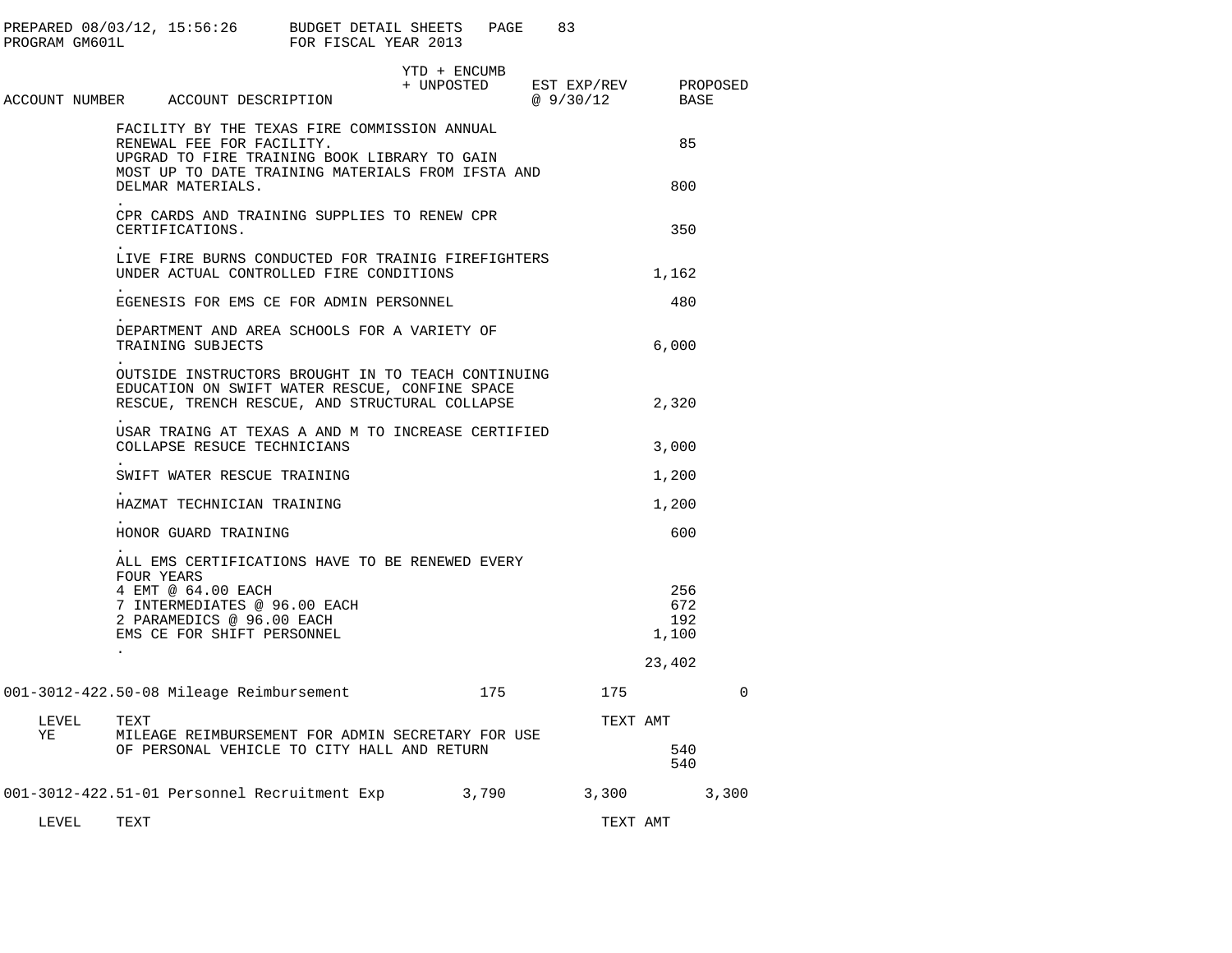| PROGRAM GM601L | PREPARED 08/03/12, 15:56:26           | BUDGET DETAIL SHEETS<br>FOR FISCAL YEAR 2013                                                                                                           | PAGE                       | 84 |                      |                                         |       |  |
|----------------|---------------------------------------|--------------------------------------------------------------------------------------------------------------------------------------------------------|----------------------------|----|----------------------|-----------------------------------------|-------|--|
|                | ACCOUNT NUMBER ACCOUNT DESCRIPTION    |                                                                                                                                                        | YTD + ENCUMB<br>+ UNPOSTED |    | EST EXP/REV PROPOSED |                                         |       |  |
|                |                                       |                                                                                                                                                        |                            |    | @ 9/30/12 BASE       |                                         |       |  |
| YE             |                                       | COSTS FOR TESTING FOR ENTRY LEVEL FIREFIGHTER.<br>THIS ESTABLISHES A LIST FOR 1 YEAR IN CASE OF ANY<br>OPENINGS. OUR CURRENT LIST IS 2 YEARS OLD.      |                            |    |                      | 3,300<br>3,300                          |       |  |
| LEVEL<br>TPRO  | TEXT<br>OPENINGS.                     | COSTS FOR TESTING FOR ENTRY LEVEL FIREFIGHTER.<br>THIS ESTABLISHES A LIST FOR 1 YEAR IN CASE OF ANY                                                    |                            |    | TEXT AMT             | 3,300<br>3,300                          |       |  |
|                | 001-3012-422.53-02 Access Fees        |                                                                                                                                                        | 6,978                      |    | 8,784                |                                         | 9,105 |  |
| LEVEL<br>YE    | TEXT<br>AIR CARDS FOR COMPUTERS       | PATHWAY CABLE FOR FIRE STATION 3<br>DISH NETWORK FOR FIRE STATION 1<br>CHARTER CABLE FOR FIRE STATION 2                                                |                            |    | TEXT AMT             | 5,000<br>1,276<br>1,536<br>972<br>8,784 |       |  |
| LEVEL<br>TPRO  | TEXT<br>AIR CARDS FOR COMPUTERS       | PATHWAY CABLE FOR FIRE STATION 3<br>DISH NETWORK FOR FIRE STATION 1<br>CHARTER CABLE FOR FIRE STATION 2                                                |                            |    | TEXT AMT             | 5,400<br>1,276<br>1,512<br>917<br>9,105 |       |  |
|                |                                       | 001-3012-422.54-01 Printing & Graphic Serv                                                                                                             | 55                         |    | 800                  |                                         | 500   |  |
| LEVEL<br>YE    | TEXT<br>PHYSICIANS ADVISORY BOARD.    | PRINTING OF MEDICAL RUN SHEETS USED TO DOCUMENT<br>PATIENT CARE ON MEDICAL CALLS. THESE FORMS ARE<br>REQUIRED BY OUR MEDICAL DIRECTOR AND BY EMERGENCY |                            |    | TEXT AMT             | 1,000<br>1,000                          |       |  |
| LEVEL<br>TPRO  | TEXT<br>PHYSICIANS ADVISORY BOARD.    | PRINTING OF MEDICAL RUN SHEETS USED TO DOCUMENT<br>PATIENT CARE ON MEDICAL CALLS. THESE FORMS ARE<br>REQUIRED BY OUR MEDICAL DIRECTOR AND BY EMERGENCY |                            |    | TEXT AMT             | 500<br>500                              |       |  |
|                | 001-3012-422.54-06 Convenience copies |                                                                                                                                                        | 124                        |    | 400                  |                                         | 1,072 |  |
| LEVEL          | TEXT                                  |                                                                                                                                                        |                            |    | TEXT AMT             |                                         |       |  |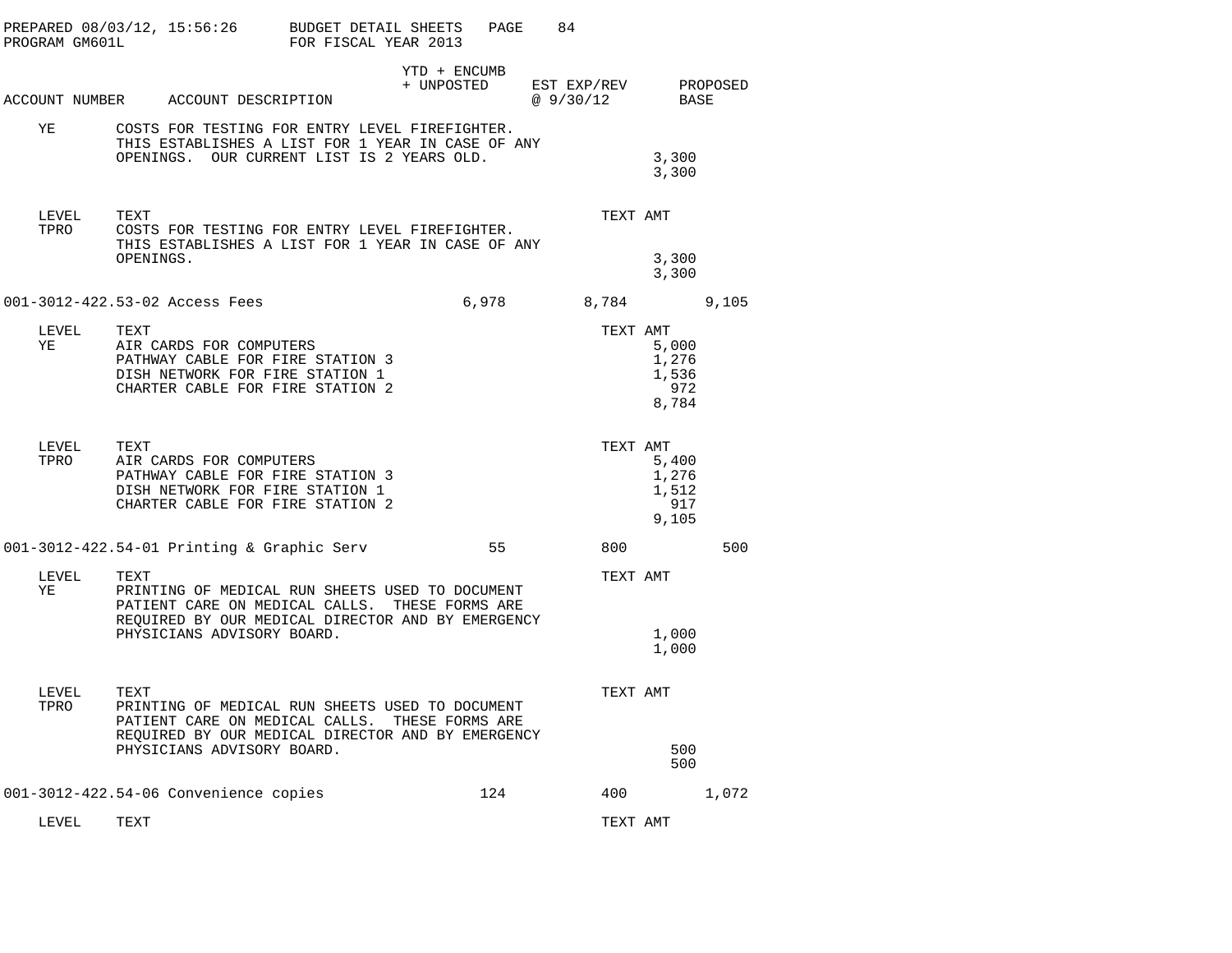| PROGRAM GM601L | PREPARED 08/03/12, 15:56:26 BUDGET DETAIL SHEETS                                                                             | FOR FISCAL YEAR 2013 |              | 85<br>PAGE                                   |                            |       |
|----------------|------------------------------------------------------------------------------------------------------------------------------|----------------------|--------------|----------------------------------------------|----------------------------|-------|
|                | ACCOUNT NUMBER ACCOUNT DESCRIPTION                                                                                           |                      | YTD + ENCUMB | + UNPOSTED EST EXP/REV PROPOSED<br>@ 9/30/12 |                            | BASE  |
| TPRO           | PAPER FOR USE IN COPY MACHINE<br>COST OF COPIES                                                                              |                      |              |                                              | 360<br>712<br>1,072        |       |
|                | 001-3012-422.55-09 Medical Supplies & Serv 12,390 12,390 12,390                                                              |                      |              |                                              |                            |       |
| LEVEL<br>ΥE    | TEXT<br>TEXAS FIRE COMMISSION RULE 435.21 REQUIRES EACH<br>DEPARTEMNT HAVE A WELLNESS AND FITNESS POLICY                     |                      |              |                                              | TEXT AMT                   |       |
|                | NFPA 1582 REQUIRES THAT FIREFIGHTERS HAVE A BASE<br>LINE AND ANNUAL PHYSICALS.                                               |                      |              |                                              |                            |       |
|                | OSHA 29 CFR 1910.120 REQUIRES ANY MEMBER INVOLVED<br>WITH HAZARDOUS MATERIAL OPS HAVE A PHYSICAL AT<br>LEAST EVER 12 MONTHS. |                      |              |                                              |                            |       |
|                | ANNUAL FF PHYSICALS                                                                                                          |                      |              |                                              | 12,390<br>12,390           |       |
| LEVEL<br>TPRO  | TEXT<br>TEXAS FIRE COMMISSION RULE 435.21 REQUIRES EACH<br>DEPARTMENT HAVE A WELLNESS AND FITNESS POLICY                     |                      |              |                                              | TEXT AMT                   |       |
|                | NFPA 1582 REQUIRES THAT FIREFIGHTERS HAVE A BASE<br>LINE AND ANNUAL PHYSICALS.                                               |                      |              |                                              |                            |       |
|                | OSHA 29 CFR 1910.120 REQUIRES ANY MEMBER INVOLVED<br>WITH HAZARDOUS MATERIAL OPS HAVE A PHYSICAL AT<br>LEAST EVER 12 MONTHS. |                      |              |                                              |                            |       |
|                | ANNUAL FF PHYSICALS                                                                                                          |                      |              |                                              | 12,390<br>12,390           |       |
|                | 001-3012-422.60-01 Office Supplies & Mat                                                                                     |                      |              | 1,233 2,500 3,000                            |                            |       |
| LEVEL<br>ΥE    | TEXT<br>GENERAL OFFICE SUPPLIES FOR 3 STATIONS                                                                               |                      |              |                                              | TEXT AMT<br>3,000<br>3,000 |       |
| LEVEL<br>TPRO  | TEXT<br>GENERAL OFFICE SUPPLIES FOR 3 STATIONS                                                                               |                      |              |                                              | TEXT AMT<br>3,000<br>3,000 |       |
|                | 001-3012-422.60-09 Recognition Awards                                                                                        |                      | 3,001        |                                              | 3,001                      | 3,381 |
| LEVEL          | TEXT                                                                                                                         |                      |              |                                              | TEXT AMT                   |       |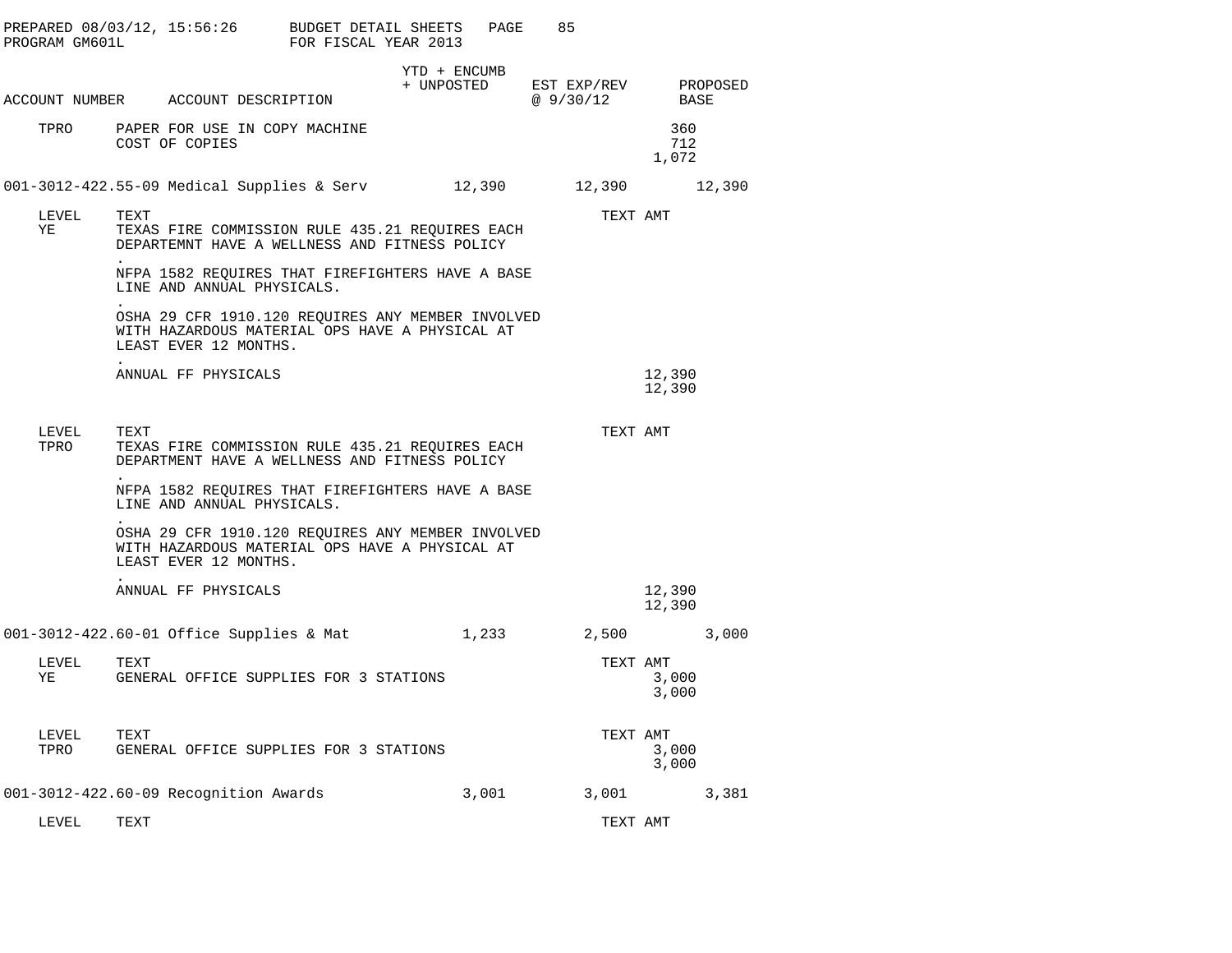| PROGRAM GM601L | PREPARED 08/03/12, 15:56:26 BUDGET DETAIL SHEETS                                                                                | FOR FISCAL YEAR 2013 |              | PAGE<br>86                                                                                           |                                                   |
|----------------|---------------------------------------------------------------------------------------------------------------------------------|----------------------|--------------|------------------------------------------------------------------------------------------------------|---------------------------------------------------|
|                | ACCOUNT NUMBER ACCOUNT DESCRIPTION                                                                                              |                      | YTD + ENCUMB | $\begin{tabular}{llll} + & UNPOSTED & EST EXP/REV & PROPOSED \\ & @ 9/30/12 & BASE \\ \end{tabular}$ |                                                   |
| YE             | AWARDS FOR ANNUAL BANQUET<br>BUILDING RENTAL<br>FOOD FOR BANQUET                                                                |                      |              |                                                                                                      | 1,569<br>370<br>1,117<br>3,056                    |
| LEVEL          | TEXT<br>TPRO AWARDS FOR ANNUAL BANQUET<br>BUILDING RENTAL<br>FOOD FOR BANOUET<br>13 5 YEAR BRICKS FOR FIRE ST. 1                |                      |              |                                                                                                      | TEXT AMT<br>1,569<br>370<br>1,117<br>325<br>3,381 |
|                | 001-3012-422.60-11 Minor Tools & Materials 10,916 25,625 25,625                                                                 |                      |              |                                                                                                      |                                                   |
| LEVEL<br>YE    | TEXT<br>MINOR TOOLS AND MATERIALS AS NEEDED                                                                                     |                      |              | TEXT AMT                                                                                             | 8,000                                             |
|                | THERMAL IMAGER YEARLY REPLACEMENT BATTERIES<br>8 AT 300 EACH.                                                                   |                      |              |                                                                                                      | 2,400                                             |
|                | GAS DETECTOR SENSORS FOR GAS MONITORS. THESE<br>INCLUDE NATURAL GAS, CO, AND EXPOSIVE SENSORS<br>12 AT 350 EA.                  |                      |              |                                                                                                      | 4,200                                             |
|                | YEARLY REPLACEMENT OF ZOLL HEART MONITOR BATTERIES<br>9 AT 75 EAX,                                                              |                      |              |                                                                                                      | 675                                               |
|                | MISC ADAPTERS TO INCUDE ADAPTERS FOR 1.5 AND 2.5<br>AND 3 AND 5 INCH FIREFIGHTING HOSES                                         |                      |              |                                                                                                      | 3,950                                             |
|                | REPLACEMENT FIREFIGHTING NOZZLES 6 AT 650 EA.                                                                                   |                      |              |                                                                                                      | 3,900                                             |
|                | REPLACEMENT OF EXPIRED OR USED SPECIAL OPS<br>EQUIPMENT FOR SWIFT WATER RESCUE, STRUCTURAL<br>COLLAPSE, AND CONFINED SPACE OPS. |                      |              |                                                                                                      | 2,500<br>25,625                                   |
| LEVEL<br>TPRO  | TEXT<br>MINOR TOOLS AND MATERIALS AS NEEDED                                                                                     |                      |              | TEXT AMT                                                                                             | 7,400                                             |
|                | THERMAL IMAGER YEARLY REPLACEMENT BATTERIES<br>8 AT 300 EACH.                                                                   |                      |              |                                                                                                      | 2,400                                             |
|                | GAS DETECTOR SENSORS FOR GAS MONITORS. THESE<br>INCLUDE NATURAL GAS, CO, AND EXPOSIVE SENSORS<br>12 AT 350 EA.                  |                      |              |                                                                                                      | 4,200                                             |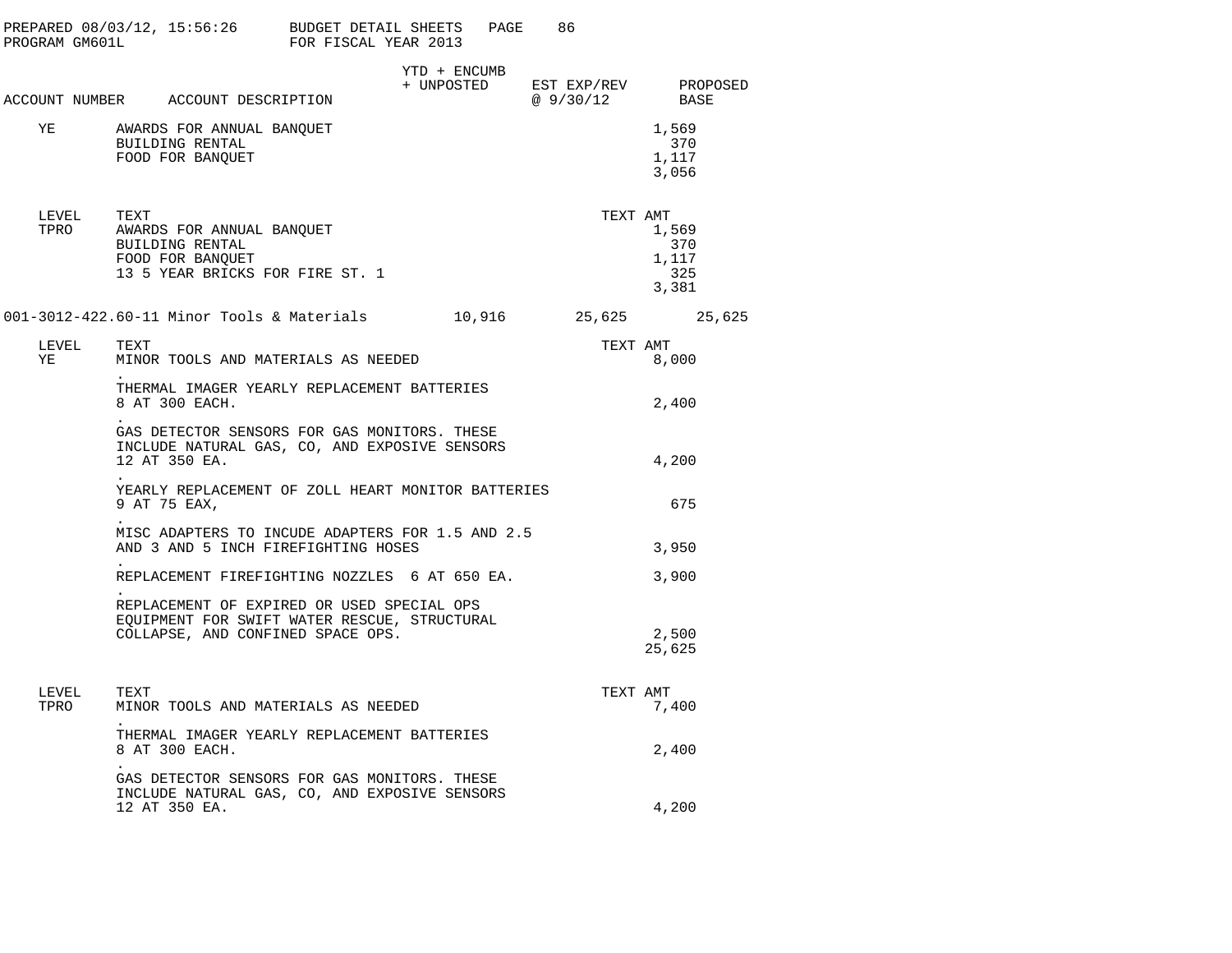|    | PROGRAM GM601L     |             |                                    | PREPARED $08/03/12$ , $15:56:26$ BUDGET DETAIL SHEETS<br>FOR FISCAL YEAR 2013                                                   |              | PAGE   | 87                                           |                  |  |
|----|--------------------|-------------|------------------------------------|---------------------------------------------------------------------------------------------------------------------------------|--------------|--------|----------------------------------------------|------------------|--|
|    |                    |             | ACCOUNT NUMBER ACCOUNT DESCRIPTION |                                                                                                                                 | YTD + ENCUMB |        | + UNPOSTED EST EXP/REV PROPOSED<br>@ 9/30/12 | BASE             |  |
|    |                    | 9 AT 75 EA. |                                    | YEARLY REPLACEMENT OF ZOLL HEART MONITOR BATTERIES                                                                              |              |        |                                              | 675              |  |
|    |                    |             |                                    | MISC ADAPTERS TO INCUDE ADAPTERS FOR 1.5 AND 2.5<br>AND 3 AND 5 INCH FIREFIGHTING HOSES                                         |              |        |                                              | 3,950            |  |
|    |                    |             |                                    | REPLACEMENT FIREFIGHTING NOZZLES 6 AT 750 EA.                                                                                   |              |        |                                              | 4,500            |  |
|    |                    |             |                                    | REPLACEMENT OF EXPIRED OR USED SPECIAL OPS<br>EQUIPMENT FOR SWIFT WATER RESCUE, STRUCTURAL<br>COLLAPSE, AND CONFINED SPACE OPS. |              |        |                                              | 2,500<br>25,625  |  |
|    |                    |             | 001-3012-422.60-13 Uniforms        |                                                                                                                                 |              | 13,140 | 15,087 15,650                                |                  |  |
| YE | LEVEL TEXT         |             | CAREER FF UNIFORMS 33 AT 450       |                                                                                                                                 |              |        | TEXT AMT                                     | 14,850<br>14,850 |  |
|    | LEVEL TEXT<br>TPRO |             | CAREER FF UNIFORMS 33 AT 450       |                                                                                                                                 |              |        | TEXT AMT                                     | 14,850           |  |
|    |                    |             | HONOR GUARD UNIFORMS               |                                                                                                                                 |              |        |                                              | 800<br>15,650    |  |
|    |                    |             |                                    | 001-3012-422.60-14 Protective Clothing/Mat 30,266 38,010 40,782                                                                 |              |        |                                              |                  |  |
| YE | LEVEL              | TEXT        |                                    | PROTECTIVE CLOTHING FOR HALF OF THE DEPARTMENT<br>TO STAY IN COMPLIANCE OF TEXAS FIRE COMMISSION                                |              |        | TEXT AMT                                     |                  |  |
|    |                    | RULE 435.1  |                                    |                                                                                                                                 |              |        |                                              | 28,125           |  |
|    |                    |             | REPLACEMENT FF GLOVES              |                                                                                                                                 |              |        |                                              | 1,000            |  |
|    |                    |             | REPLACEMENT FF HOODS               |                                                                                                                                 |              |        |                                              | 1,000            |  |
|    |                    |             |                                    | REPLACEMENT FF HELMET FACE SHIELDS                                                                                              |              |        |                                              | 1,000            |  |
|    |                    |             | REPLACEMENT FF BOOTS               |                                                                                                                                 |              |        |                                              | 1,000            |  |
|    |                    |             | REPLACEMENT FF HELMETS             |                                                                                                                                 |              |        |                                              | 1,000            |  |
|    |                    |             |                                    | GEAR REPAIRS AS NEEDED THROUGHOUT THE YEAR                                                                                      |              |        |                                              | 2,782<br>35,907  |  |

LEVEL TEXT TEXT AMT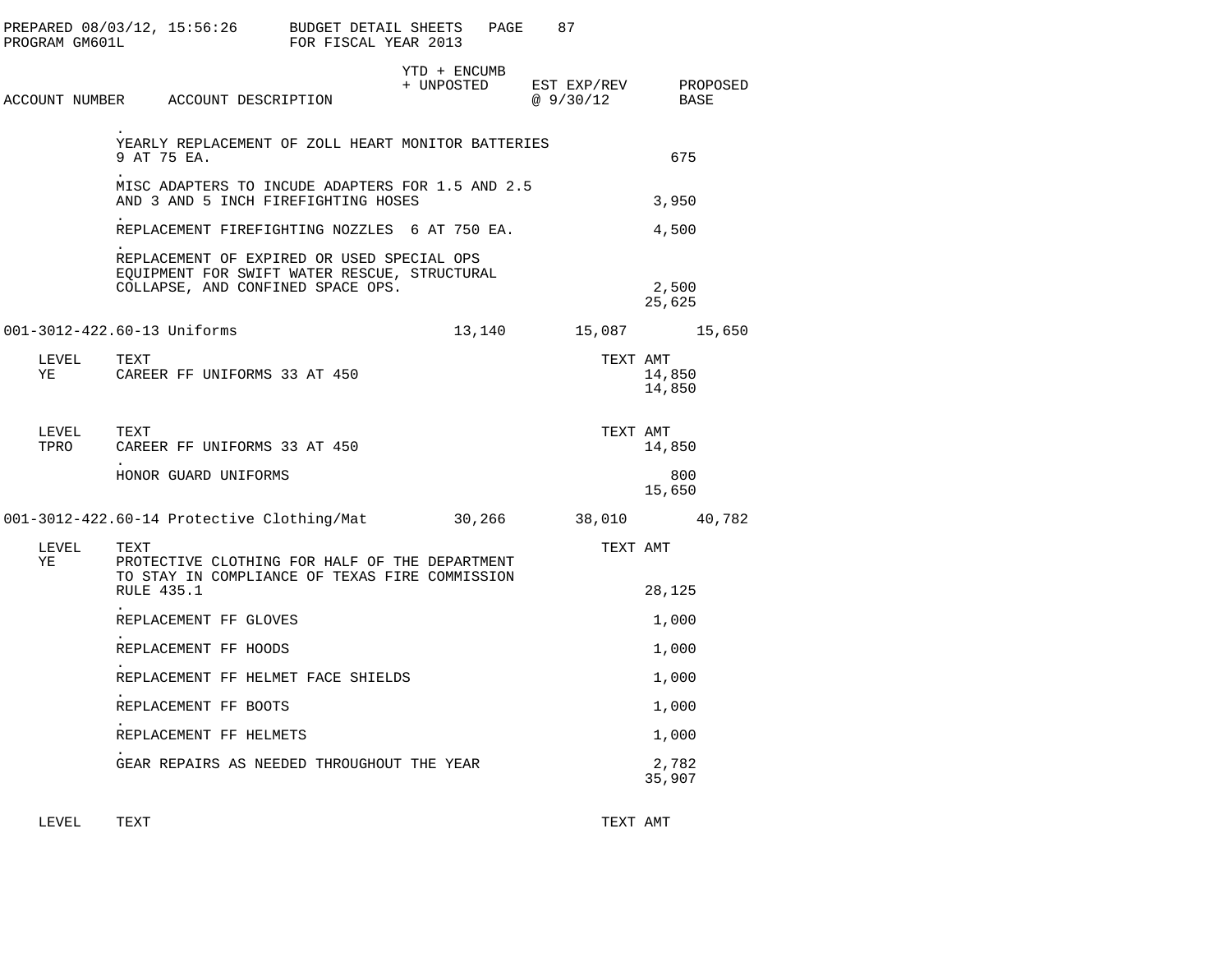| PROGRAM GM601L | PREPARED 08/03/12, 15:56:26 BUDGET DETAIL SHEETS                                                                                                                                                                                    | FOR FISCAL YEAR 2013 | PAGE         | 88                                  |                                                                   |                   |
|----------------|-------------------------------------------------------------------------------------------------------------------------------------------------------------------------------------------------------------------------------------|----------------------|--------------|-------------------------------------|-------------------------------------------------------------------|-------------------|
|                | ACCOUNT NUMBER ACCOUNT DESCRIPTION                                                                                                                                                                                                  | + UNPOSTED           | YTD + ENCUMB | EST EXP/REV PROPOSED<br>@ $9/30/12$ | BASE                                                              |                   |
| TPRO           | PROTECTIVE CLOTHING FOR HALF OF THE DEPARTMENT<br>TO STAY IN COMPLIANCE OF TEXAS FIRE COMMISSION<br>RULE 435.1                                                                                                                      |                      |              |                                     | 34,000                                                            |                   |
|                | REPLACEMENT FF GLOVES                                                                                                                                                                                                               |                      |              |                                     | 1,000                                                             |                   |
|                | REPLACEMENT FF HOODS                                                                                                                                                                                                                |                      |              |                                     | 500                                                               |                   |
|                | REPLACEMENT FF HELMET FACE SHIELDS                                                                                                                                                                                                  |                      |              |                                     | 500                                                               |                   |
|                | REPLACEMENT FF BOOTS                                                                                                                                                                                                                |                      |              |                                     | 1,000                                                             |                   |
|                | REPLACEMENT FF HELMETS                                                                                                                                                                                                              |                      |              |                                     | 1,000                                                             |                   |
|                | GEAR REPAIRS AS NEEDED THROUGHOUT THE YEAR                                                                                                                                                                                          |                      |              |                                     | 2,782<br>40,782                                                   |                   |
|                | 001-3012-422.62-04 EMS Supplies                                                                                                                                                                                                     |                      |              | 4,918 25,900 25,900                 |                                                                   |                   |
| LEVEL<br>ΥE    | TEXT<br>MEDICAL GLOVES FOR PERSONNEL 80 CASES AT 90 EA.<br>AUTOMATIC DEFIBULATOR PADS<br>ADVANCED LIFE AND BASIC LIFE SUPPORT MED SUPPLIES<br>CANOGRAPHY TUBES<br>HEART MONTIOR EKG PADS<br>EKG WIRE LEADS<br>MEDICAL OXYGEN SUPPLY |                      |              | TEXT AMT                            | 7,200<br>3,000<br>8,000<br>5,000<br>500<br>200<br>2,000<br>25,900 |                   |
| LEVEL<br>TPRO  | TEXT<br>MEDICAL GLOVES FOR PERSONNEL 80 CASES AT 90 EA.<br>AUTOMATIC DEFIBULATOR PADS<br>ADVANCED LIFE AND BASIC LIFE SUPPORT MED SUPPLIES<br>CANOGRAPHY TUBES<br>HEART MONTIOR EKG PADS<br>EKG WIRE LEADS<br>MEDICAL OXYGEN SUPPLY |                      |              | TEXT AMT                            | 7,200<br>3,000<br>8,000<br>5,000<br>500<br>200<br>2,000<br>25,900 |                   |
|                | 001-3012-422.62-09 Training Class Supplies<br>001-3012-422.65-03 Chemicals                                                                                                                                                          |                      | 139<br>1,000 | 139<br>1,000                        |                                                                   | $\Omega$<br>1,300 |
| LEVEL<br>ΥE    | TEXT<br>PRESSURE WASHER SOAP FOR TRUCK WASH SYSTEMS AT<br>ALL STATIONS                                                                                                                                                              |                      |              | TEXT AMT                            | 700                                                               |                   |
|                | MISC VEHICLE CLEANERS FOR TRUCKS                                                                                                                                                                                                    |                      |              |                                     | 300                                                               |                   |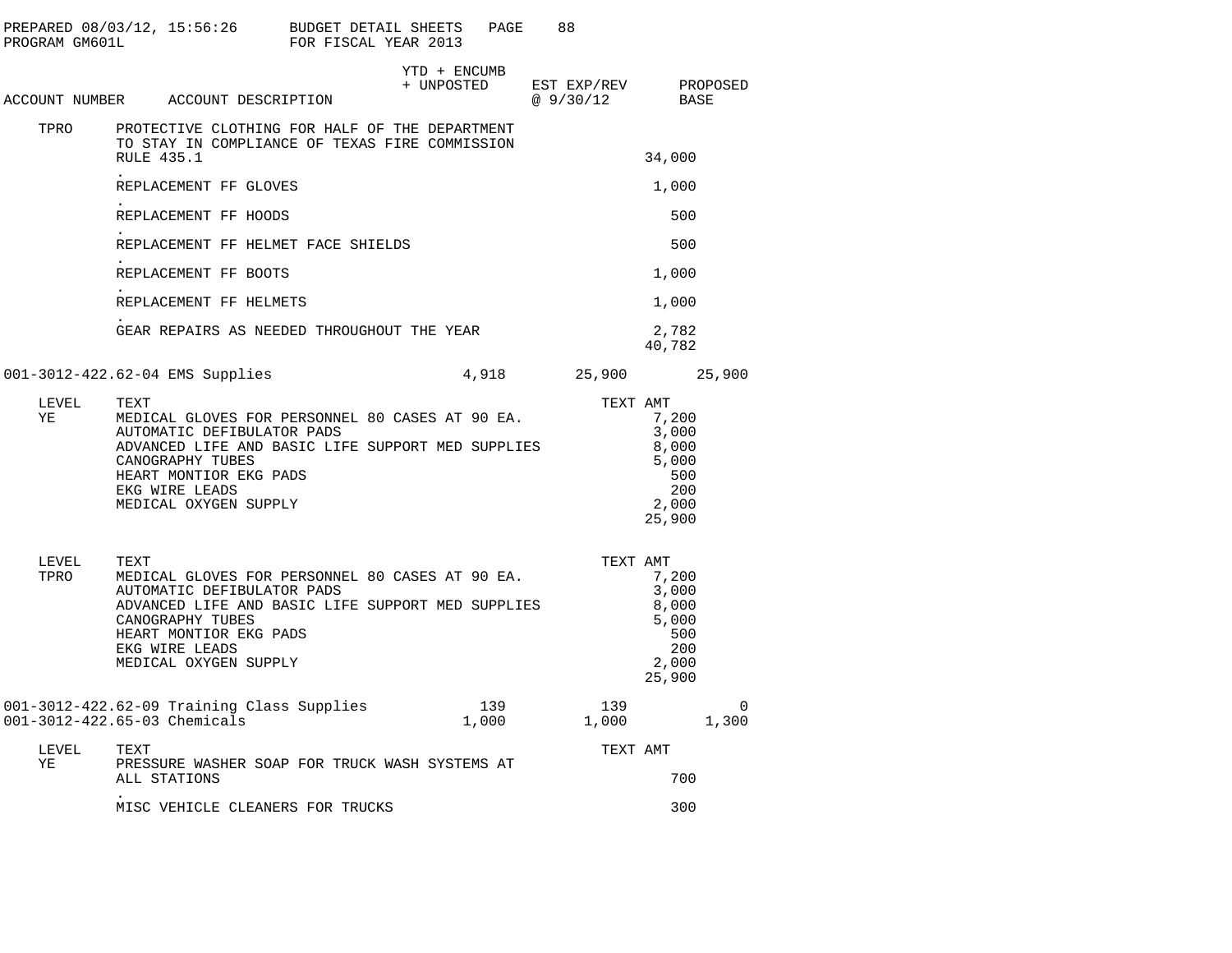|   | LEVEL<br>ΥE    | TEXT<br><b>BASE</b>                                                                                                                                                                                   |                                              |                            |                 | TEXT AMT                | 32,025                |
|---|----------------|-------------------------------------------------------------------------------------------------------------------------------------------------------------------------------------------------------|----------------------------------------------|----------------------------|-----------------|-------------------------|-----------------------|
|   |                | 001-3012-422.63-02 Electricity                                                                                                                                                                        |                                              |                            | 16,208          | 30,000                  | 31,500                |
| * | Operating      |                                                                                                                                                                                                       |                                              |                            | 193,859         | 257,924                 | 289,879               |
|   | LEVEL<br>TPRO  | TEXT<br>CLP 2009 CRIMSON PUMPER TRUCK PYMT 4 OF 10                                                                                                                                                    |                                              |                            |                 | TEXT AMT                | 19,898<br>19,898      |
|   | LEVEL<br>ΥE    | TEXT<br>KANSAS SB PAYMENT - COMPLETED<br>CLP 2009 CRIMSON PUMPER TRUCK PYMT 3 OF 10                                                                                                                   |                                              |                            |                 | TEXT AMT                | 22,210<br>22,210      |
|   |                | 001-3012-422.66-05 Minor Radio Equipment<br>001-3012-422.80-04 Interest Expense                                                                                                                       |                                              |                            | 1,560<br>22,209 | 1,560<br>22,210         | $\Omega$<br>19,898    |
|   |                | THESE BAGS ARE USED FOR LIFTING VEHICLES DURING<br>MAJOR ACCIDENTS IF NEEDED.                                                                                                                         |                                              |                            |                 |                         | 3,699                 |
|   |                | $KPI-28$<br>$KPI-32$<br>KPI-44                                                                                                                                                                        |                                              |                            |                 |                         | 995<br>1,046<br>1,658 |
|   | LEVEL<br>TPRO  | TEXT<br>THE SERVICE LIFE OF EXTRICATION/LIFTING AIRBAGS<br>RANGES FROM 8 TO 12 YEARS DEPENDING ON THE<br>MATERIAL IT IS MADE OF. THE ONES WE HAVE IN<br>SERVICE ARE APPROXIMATELY 12 TO 13 YEARS OLD. |                                              |                            |                 | TEXT AMT                |                       |
|   |                | 001-3012-422.66-03 Minor Machinery & Eqpt 4,368                                                                                                                                                       |                                              |                            |                 | 4,368                   | 3,699                 |
|   |                | MISC VEHICLE CLEANERS FOR TRUCKS<br>$\bullet$                                                                                                                                                         |                                              |                            |                 |                         | 300<br>1,300          |
|   | LEVEL<br>TPRO  | TEXT<br>PRESSURE WASHER SOAP FOR TRUCK WASH SYSTEMS AT<br>ALL STATIONS                                                                                                                                |                                              |                            |                 | TEXT AMT                | 1,000                 |
|   |                |                                                                                                                                                                                                       |                                              |                            |                 |                         | 1,000                 |
|   | ACCOUNT NUMBER | ACCOUNT DESCRIPTION                                                                                                                                                                                   |                                              | YTD + ENCUMB<br>+ UNPOSTED |                 | EST EXP/REV<br>@9/30/12 | PROPOSED<br>BASE      |
|   | PROGRAM GM601L | PREPARED 08/03/12, 15:56:26                                                                                                                                                                           | BUDGET DETAIL SHEETS<br>FOR FISCAL YEAR 2013 |                            | PAGE            | 89                      |                       |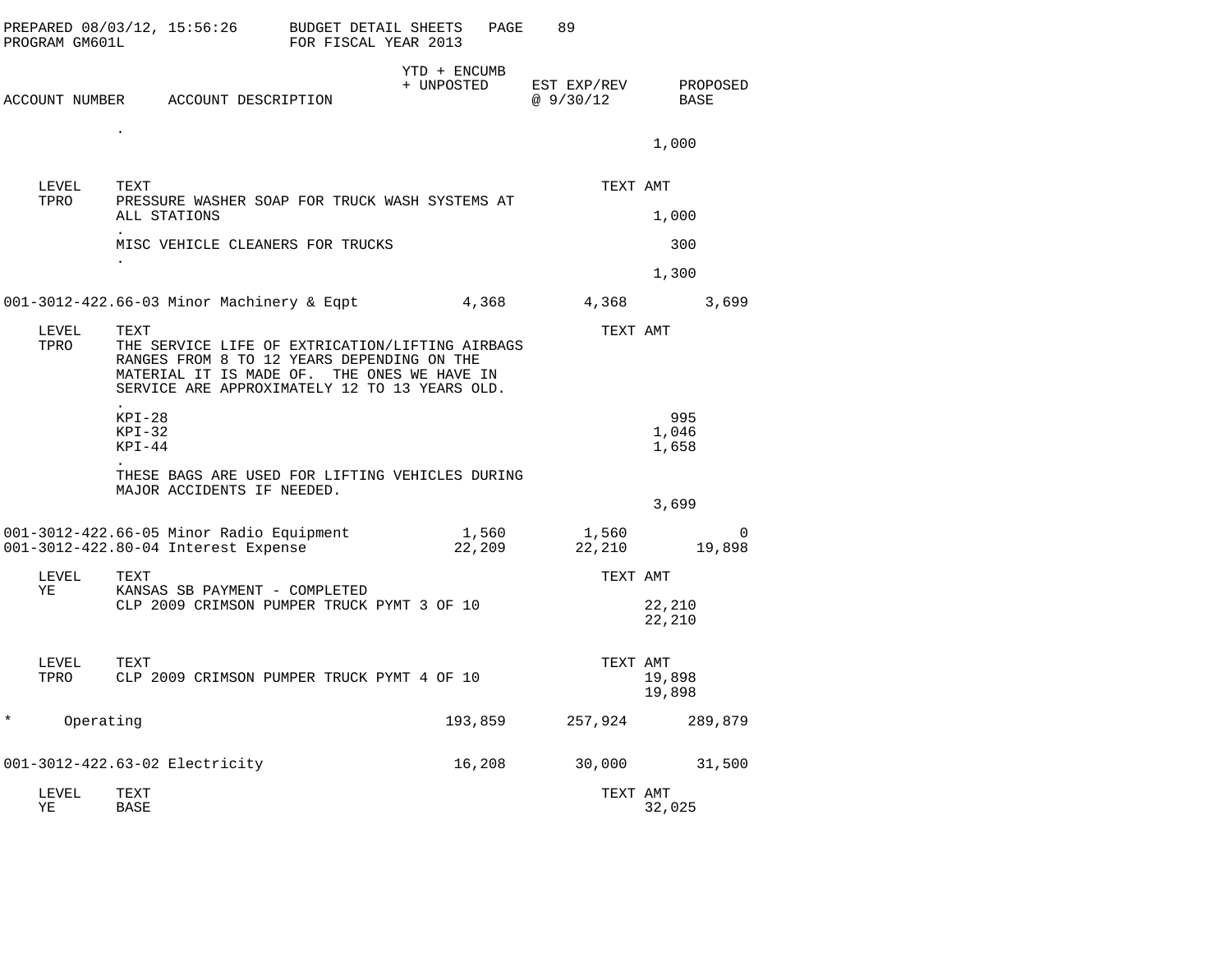| PROGRAM GM601L                                      | PREPARED 08/03/12, 15:56:26 BUDGET DETAIL SHEETS                                                                                                                                                            | FOR FISCAL YEAR 2013 | PAGE                       | 90                                                                                                                                                        |                                                                         |
|-----------------------------------------------------|-------------------------------------------------------------------------------------------------------------------------------------------------------------------------------------------------------------|----------------------|----------------------------|-----------------------------------------------------------------------------------------------------------------------------------------------------------|-------------------------------------------------------------------------|
|                                                     | ACCOUNT NUMBER ACCOUNT DESCRIPTION                                                                                                                                                                          |                      | YTD + ENCUMB<br>+ UNPOSTED | EST EXP/REV<br>@9/30/12                                                                                                                                   | PROPOSED<br>BASE                                                        |
|                                                     | JOHNSON CONTROLS + 2% PER RC                                                                                                                                                                                |                      |                            |                                                                                                                                                           | 4,706-<br>27,319                                                        |
|                                                     | 001-3012-422.63-03 Natural Gas                                                                                                                                                                              |                      | 4,690                      |                                                                                                                                                           | 5,148 5,500                                                             |
| LEVEL<br>YE                                         | TEXT<br>NATURAL GAS                                                                                                                                                                                         |                      |                            | TEXT AMT                                                                                                                                                  | 7,000<br>7,000                                                          |
| LEVEL TEXT<br>TPRO                                  | NATURAL GAS                                                                                                                                                                                                 |                      |                            | TEXT AMT                                                                                                                                                  | 7,000<br>7,000                                                          |
| 001-3012-422.63-04 Water<br>001-3012-422.64-03 Fuel | 001-3012-422.82-01 Contrib to Eqpt Repl Fund                                                                                                                                                                |                      | 57,800                     | $\begin{array}{lllll} 12\, , 815 & \quad & 19\, , 361 & \quad & 19\, , 361 \\ 34\, , 384 & \quad & 48\, , 240 & \quad & 49\, , 918 \end{array}$<br>57,800 | 63,390                                                                  |
| LEVEL<br>YE                                         | TEXT<br>2009 BRUSH TRUCK<br>2007 FORD EXPEDITION<br>2002 4 WHEEL DRIVE BRUSH TRUCK (REFURBISHED)<br>2008 ZOLL HEART MONITORS<br>2008 ZOLL HEART MONITORS<br>2008 3 ZOLL HEART MONITORS<br>2006 FORD 1/2 TON |                      |                            | TEXT AMT                                                                                                                                                  | 13,463<br>5,534<br>13,769<br>7,178<br>7,178<br>7,178<br>3,500<br>57,800 |
| LEVEL TEXT<br>TPRO                                  | 2009 BRUSH TRUCK<br>2007 FORD EXPEDITION<br>2002 4 WHEEL DRIVE BRUSH TRUCK (REFURBISHED)<br>2008 ZOLL HEART MONITORS<br>2008 ZOLL HEART MONITORS<br>2008 3 ZOLL HEART MONITORS<br>2006 FORD 1/2 TON         |                      |                            | TEXT AMT                                                                                                                                                  | 15,022<br>6,088<br>15,386<br>7,690<br>7,690<br>7,690<br>3,824<br>63,390 |
|                                                     | 001-3012-422.82-16 IT Contribution                                                                                                                                                                          |                      | 79,322                     |                                                                                                                                                           | 105,763 91,619                                                          |
| LEVEL<br>ΥE                                         | TEXT<br>INFORMATION SRVCS CONTRIB RECLASSED FROM<br>ACCOUNT 34-03                                                                                                                                           |                      |                            | TEXT AMT                                                                                                                                                  |                                                                         |
| LEVEL<br>TPRO                                       | TEXT<br>INFORMATION SRVCS CONTRIB RECLASSED FROM<br>ACCOUNT 34-03                                                                                                                                           |                      |                            | TEXT AMT                                                                                                                                                  |                                                                         |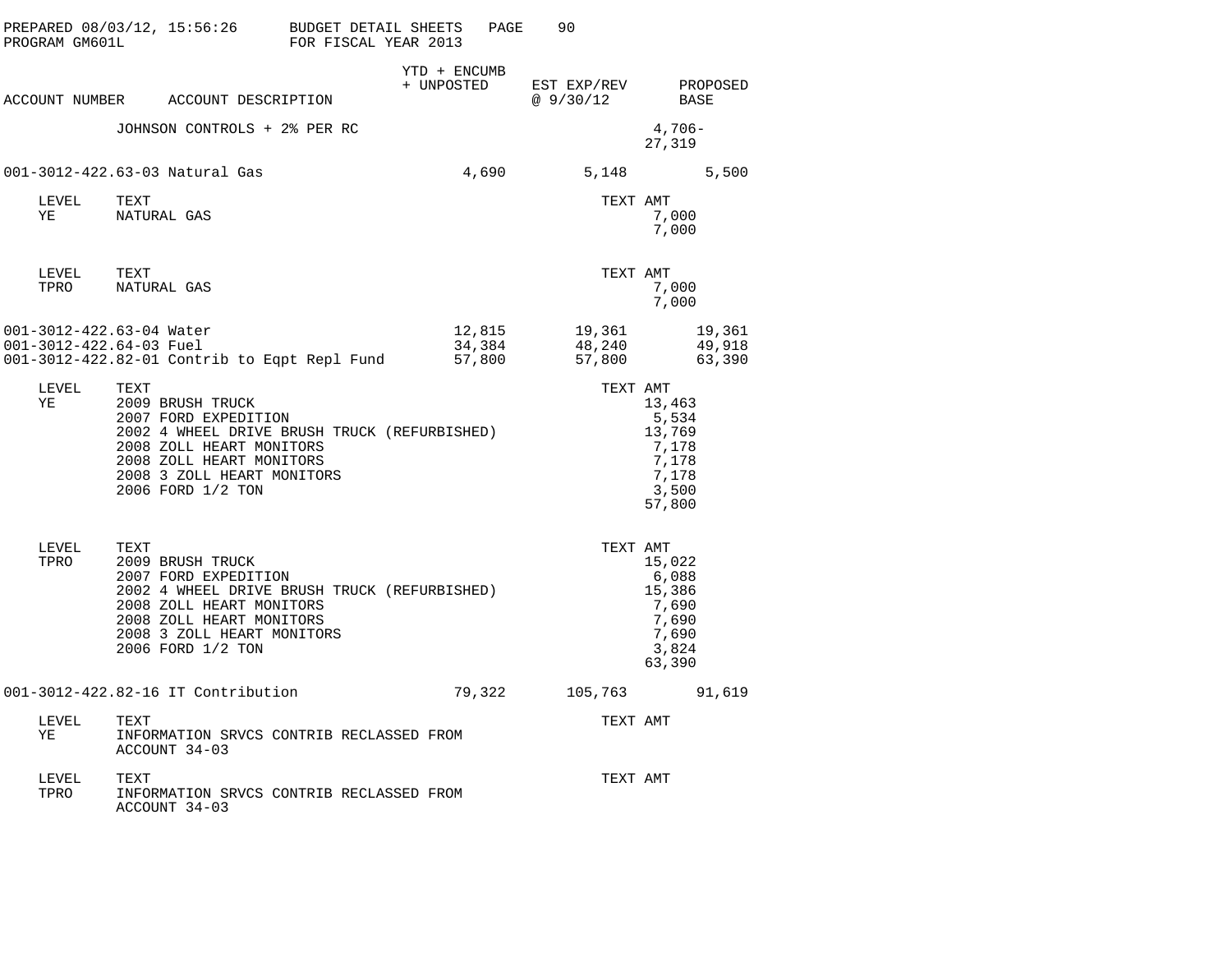|              | PROGRAM GM601L              |      | PREPARED 08/03/12, 15:56:26                                                          | <b>BUDGET DETAIL SHEETS</b><br>FOR FISCAL YEAR 2013 | PAGE            | 91                           |                                      |
|--------------|-----------------------------|------|--------------------------------------------------------------------------------------|-----------------------------------------------------|-----------------|------------------------------|--------------------------------------|
|              |                             |      | ACCOUNT NUMBER ACCOUNT DESCRIPTION                                                   | YTD + ENCUMB<br>+ UNPOSTED                          |                 | EST EXP/REV<br>@ 9/30/12     | PROPOSED<br>BASE                     |
|              |                             |      | 001-3012-422.82-17 Equip Svc Contribution                                            |                                                     | 58,234          | 69,881                       | 70,609                               |
|              | LEVEL<br>ΥE                 | TEXT | EOUIP SERVICES MONTHLY MAINTENANCE EXPENSE ONLY                                      |                                                     |                 |                              | TEXT AMT<br>69,881<br>69,881         |
|              | LEVEL<br>TPRO               | TEXT | EQUIP SERVICES MONTHLY MAINTENANCE EXPENSE ONLY                                      |                                                     |                 |                              | TEXT AMT<br>70,609<br>70,609         |
|              |                             |      | 001-3012-422.82-18 Equipment Payment to ERF                                          |                                                     | $\mathbf 0$     |                              | $0 \qquad \qquad$<br>41,080          |
|              | LEVEL<br>TPRO               | TEXT | 1 OF 10 INSTALLMENTS-FOR HEAVY RESCUE VEHICLE                                        |                                                     |                 |                              | TEXT AMT<br>41,080<br>41,080         |
| $^\star$     |                             |      | Utilities/Internal Chrgs                                                             |                                                     | 263,453         | 336,193                      | 372,977                              |
|              |                             |      | 001-3012-422.71-01 Buildings<br>001-3012-422.74-63 CLP - Pumper Fire Truck           | 44,618                                              | 0               | $\overline{0}$<br>44,618     | 45,000<br>46,929                     |
|              | LEVEL<br>YE                 | TEXT | CLP 2009 CRIMSON PUMPER TRUCK PYMT 3 OF 10                                           |                                                     |                 |                              | TEXT AMT<br>44,618<br>44,618         |
|              | LEVEL<br>TPRO               | TEXT | CLP 2009 CRIMSON PUMPER TRUCK PYMT 4 OF 10                                           |                                                     |                 |                              | TEXT AMT<br>46,929<br>46,929         |
| $^\star$     | Capital                     |      |                                                                                      |                                                     | 44,618          | 44,618                       | 91,929                               |
| $\star\star$ | Fire                        |      | 001-3013-321.10-00 Licenses & Registrations<br>001-3013-322.20-20 Misc Other Permits | 3,067,043                                           | 1,400<br>11,189 | 3,833,241<br>1,600<br>14,135 | 3,990,450<br>1,600<br>16,600         |
|              | LEVEL<br>ΥE                 | TEXT | ESTIMATE BASED ON CURRENT YTD<br>= AVG OF 9025 $*$ 4                                 |                                                     |                 |                              | TEXT AMT<br>9,735<br>4,400<br>14,135 |
| $\star$      |                             |      |                                                                                      |                                                     | 12,589          | 15,735                       | 18,200                               |
|              | 001-3013-422.10-01 Salaries |      |                                                                                      | 138,936                                             |                 | 172,019                      | 172,032                              |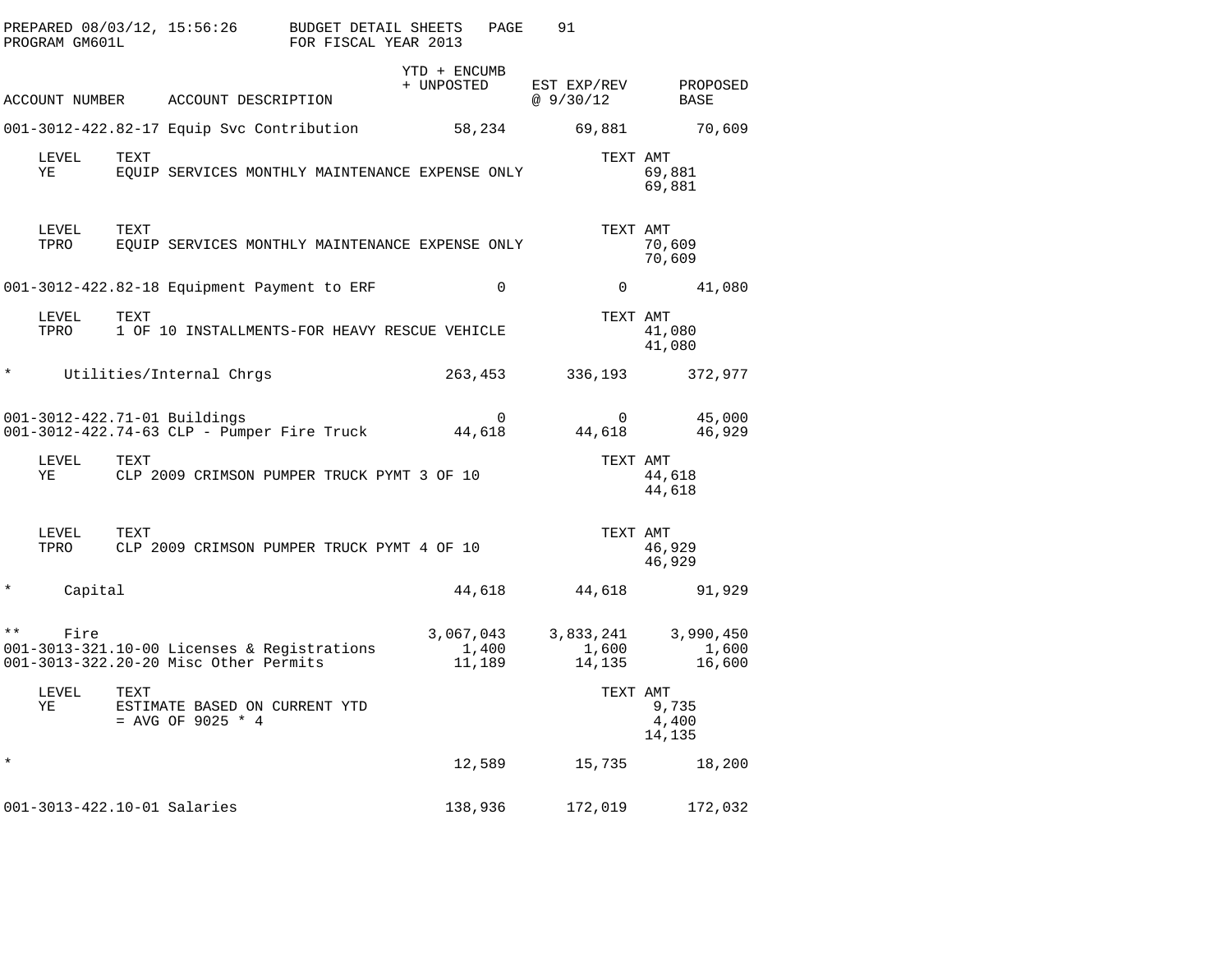| PREPARED 08/03/12, 15:56:26 | BUDGET DETAIL SHEETS | PAGE |  |
|-----------------------------|----------------------|------|--|
| PROGRAM GM601L              | FOR FISCAL YEAR 2013 |      |  |

|                                                          |                |                                                                                                                                                                                                                                                                                                                                                                   | YTD + ENCUMB                                                             |                                                         |                  |                                                                             |
|----------------------------------------------------------|----------------|-------------------------------------------------------------------------------------------------------------------------------------------------------------------------------------------------------------------------------------------------------------------------------------------------------------------------------------------------------------------|--------------------------------------------------------------------------|---------------------------------------------------------|------------------|-----------------------------------------------------------------------------|
|                                                          |                | ACCOUNT NUMBER ACCOUNT DESCRIPTION                                                                                                                                                                                                                                                                                                                                | + UNPOSTED                                                               | EST EXP/REV<br>@9/30/12                                 |                  | PROPOSED<br>BASE                                                            |
|                                                          |                | $001 - 3013 - 422.12 - 01$ Overtime - Regular<br>001-3013-422.13-01 Longevity Pay<br>001-3013-422.13-02 Incentive Pay<br>001-3013-422.16-05 Cell Phone Allowance                                                                                                                                                                                                  | 1,571<br>1,400<br>776<br>2,138                                           | 4,000<br>1,584<br>2,600                                 | 960              | 4,000<br>1,728<br>960<br>2,600                                              |
| LEVEL<br>TPRO                                            | TEXT           | THIS IS A PHONE ALLOWANCE FOR THE CELL PHONES FOR<br>THE FIRE MARSHAL AND FIRE INSPECTOR/INVESTIGATOR.<br>THE PHONES ARE USED IN DAY TO DAY BUSINESS. WE USE<br>THEM TO CONTACT CONTRACTORS, CONTRACTORS CALL US,<br>DURING FIRE INVESTIGATIONS, RESPOND TO EMAILS<br>WHILE OUT IN THE FIELD. WE ALSO RECEIVE FIRE CALLS<br>ON OUR CELL PHONES BY TEXT AND EMAIL. |                                                                          |                                                         | TEXT AMT         |                                                                             |
| 001-3013-422.20-01 FICA Taxes<br>001-3013-422.21-01 TMRS |                | 001-3013-422.20-02 Medicare Taxes<br>001-3013-422.20-03 Unemployment Taxes<br>001-3013-422.22-01 Workers' Compensation Ins<br>001-3013-422.22-02 Health Insurance<br>001-3013-422.22-04 Dental Insurance<br>001-3013-422.22-05 Life Insurance<br>Salaries & Benefits                                                                                              | 8,513<br>1,991<br>522<br>20,495<br>828<br>10,581<br>599<br>58<br>188,408 | 10,904<br>2,550<br>25,658<br>1,028<br>13,606<br>236,219 | 522<br>719<br>69 | 11,242<br>2,629<br>522<br>27,216<br>1,028<br>14,520<br>719<br>66<br>239,262 |
|                                                          |                | 001-3013-422.42-06 Radio Maintenance & Rep                                                                                                                                                                                                                                                                                                                        | $\mathbf 0$                                                              |                                                         | 350              | 350                                                                         |
| LEVEL<br>YE                                              | TEXT<br>TRUCK. | FUNDS FOR THE REPAIR OF THE RADIOS IN THE FIRE<br>MARSHALS AND FIRE INVESTIGATORS VEHICLES, HANDHELD<br>RADIOS, RADIOS IN COMMAND TRUCK, RADIOS IN PULL<br>IN MOST CASES IF REPAIR IS NEEDED IT WILL GO OVER<br>THE \$350 BUDGETED.<br>RADIO REPAIR                                                                                                               |                                                                          |                                                         | TEXT AMT         | 350<br>350                                                                  |
| LEVEL<br>TPRO                                            | TEXT<br>TRUCK. | FUNDS FOR THE REPAIR OF THE RADIOS IN THE FIRE<br>MARSHALS AND FIRE INVESTIGATORS VEHICLES, HANDHELD<br>RADIOS, RADIOS IN COMMAND TRUCK, RADIOS IN PULL<br>RADIO REPAIR IS CHARGED AT \$75.00 PER HOUR, PLUS<br>A TRIP CHARGE IF REQUIRED.<br>RADIO REPAIR                                                                                                        |                                                                          |                                                         | TEXT AMT         | 350<br>350                                                                  |
|                                                          |                | $001-3013-422.42-08$ Equipment Maint & Repair                                                                                                                                                                                                                                                                                                                     | 1,563                                                                    | 1,747                                                   |                  | 6,565                                                                       |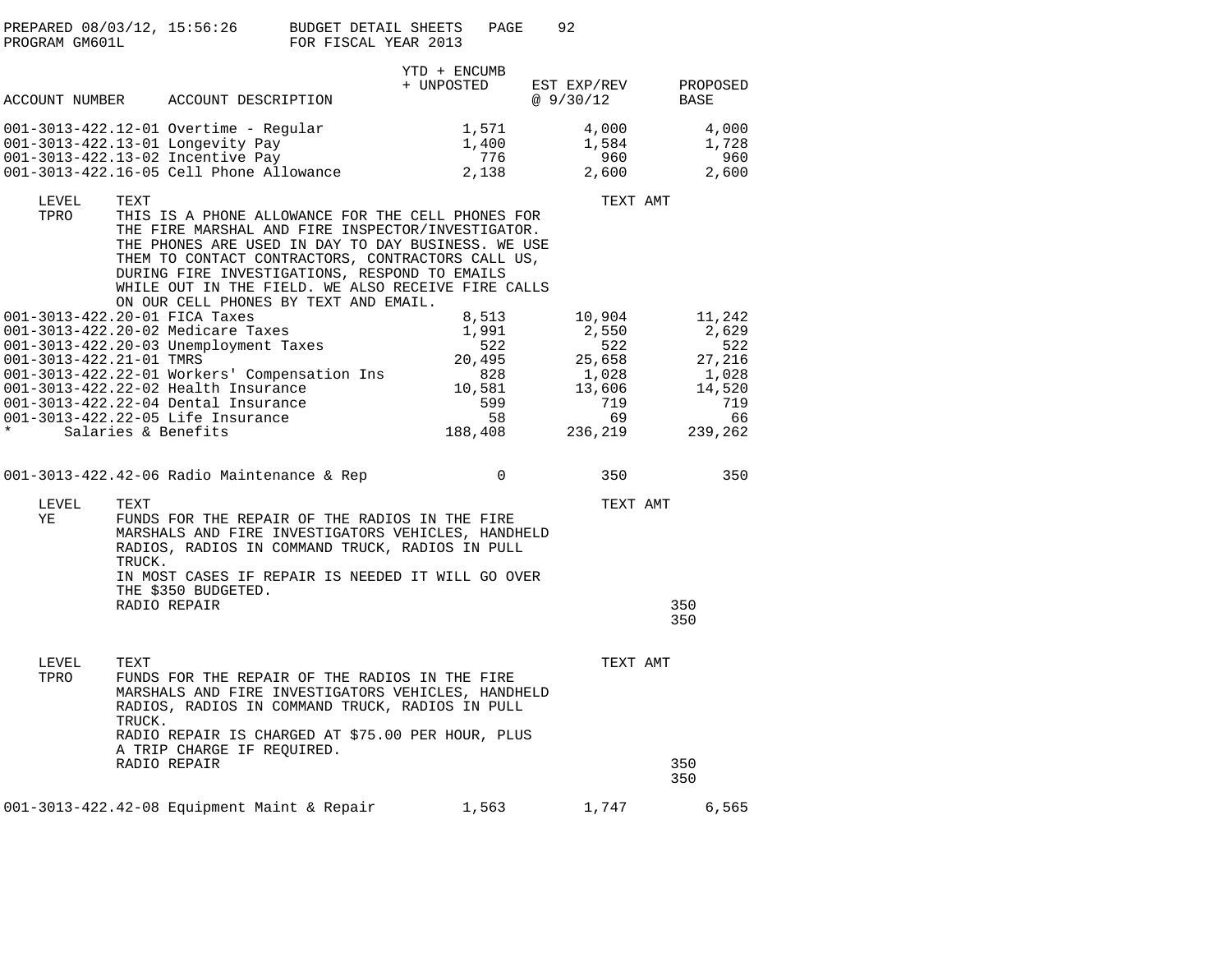| PROGRAM GM601L | PREPARED $08/03/12$ , 15:56:26 BUDGET DETAIL SHEETS                                                                                                                                                                                                                                                                                                                                                                                                                      | FOR FISCAL YEAR 2013 | PAGE         | 93                                          |            |     |
|----------------|--------------------------------------------------------------------------------------------------------------------------------------------------------------------------------------------------------------------------------------------------------------------------------------------------------------------------------------------------------------------------------------------------------------------------------------------------------------------------|----------------------|--------------|---------------------------------------------|------------|-----|
|                | ACCOUNT NUMBER ACCOUNT DESCRIPTION                                                                                                                                                                                                                                                                                                                                                                                                                                       |                      | YTD + ENCUMB | + UNPOSTED EST EXP/REV PROPOSED<br>@9/30/12 | BASE       |     |
| LEVEL<br>YE    | TEXT<br>REPAIRS ONLY - MONTHLY MAINTENANCE EXPENSE<br>RECLASSED TO UTILITIES/INTERNAL CHRGS CATEGORY                                                                                                                                                                                                                                                                                                                                                                     |                      |              | TEXT AMT                                    | 6,565      |     |
|                | ACCOUNT 82-17                                                                                                                                                                                                                                                                                                                                                                                                                                                            |                      |              |                                             | 6,565      |     |
| LEVEL<br>TPRO  | TEXT<br>REPAIRS ONLY - MONTHLY MAINTENANCE EXPENSE<br>RECLASSED TO UTILITIES/INTERNAL CHRGS CATEGORY<br>ACCOUNT 82-17                                                                                                                                                                                                                                                                                                                                                    |                      |              | TEXT AMT                                    | 6,565      |     |
|                |                                                                                                                                                                                                                                                                                                                                                                                                                                                                          |                      |              |                                             | 6,565      |     |
|                | 001-3013-422.50-01 Memberships & Licenses                                                                                                                                                                                                                                                                                                                                                                                                                                |                      | 754          | 744                                         |            | 680 |
| LEVEL<br>YE    | TEXT<br>TARRANT COUNTY FIRE AND ARSON ASSOCIATION-<br>PROVIDES ASSISTANCE BY WAY OF AN FIRE & ARSON TASK<br>FORCE WHICH PROVIDES HELP WITH FIRE INVESTIGATIONS<br>PROVIDES TRAINING AND KEEPS MEMBERS UPDATED ON THE<br>FIRE AND ARSON TRENDS IN THE AREA. WE HAVE A<br>TARRANT COUNTY DA SSIGNED TO THE TASK FORCE. WE<br>HAVE 2 TRAILERS THAT CARRY SPECIAL EQUIPMENT THAT<br>IS USED DURING INVESTIGATIONS. THIS IS FOR BOTH                                          |                      |              | TEXT AMT                                    |            |     |
|                | THE FIRE MARSHAL & FIRE INSPECTOR INVESTIGATOR<br>NFPA-<br>PROVIDES UPDATES AND CHANGES TO THE NATIONAL FIRE<br>CODES. MEMBERS ALSO RECEIVE ABOUT A 25% DISCOUNT<br>ON THE PURCHASE OF NFPA CODE BOOKS AND ETC THIS<br>IS FOR THE FIRE PREVENTION DEPARTMENT.<br>TEXAS FIRE MARSHALS ASSOCIATION-<br>THE TFMA BACKS BILLS TO BE PRESENTED TO THE STATE<br>LEGISLATURE WHICH PROMOTES FIRE SAFETY REGULATIONS                                                             |                      |              |                                             | 150<br>150 |     |
|                | FIRE SAFETY EDUCATION AND ARSON LAWS. THE FIRE<br>INSPECTOR/INVESTIGATOR SERVES AS OUR MEMBER<br>A TEXAS ADVISORY COUNCIL ON ARSON (ATAC)-<br>AN ASSOCIATION OF FIRE SERVICE REPRESENTATIVES &<br>INSURANCE COMPANIES COMBINED TO PREVENT ARSON                                                                                                                                                                                                                          |                      |              |                                             | 20         |     |
|                | FIRES AND IMPROVE FIRE LOSSES IN TEXAS. THIS IS<br>FOR THE FIRE MARSHAL & THE FIRE INSPECTOR/INV<br>INTERNATIONAL ASSOCIATION OF ARSON INVESTGATORS-<br>THIS ASSOCIATION PROVIDES/SPONSORS CE TRAINING<br>WHICH IS REQUIRED BY THE STATE. ALSO, PROVIDES<br>ON-LINE TRAINING. PROVIDES TRAINING ON THE LATEST<br>TRENDS IN FIRE INVESTIGATIONS AND KEEPS US UPDATED<br>ON LATEST TYPES OF FIRE CAUSE. THE FIRE MARSHAL<br>SERVES ON THE BOARD OF DIRECTORS FOR THE TEXAS |                      |              |                                             | 20         |     |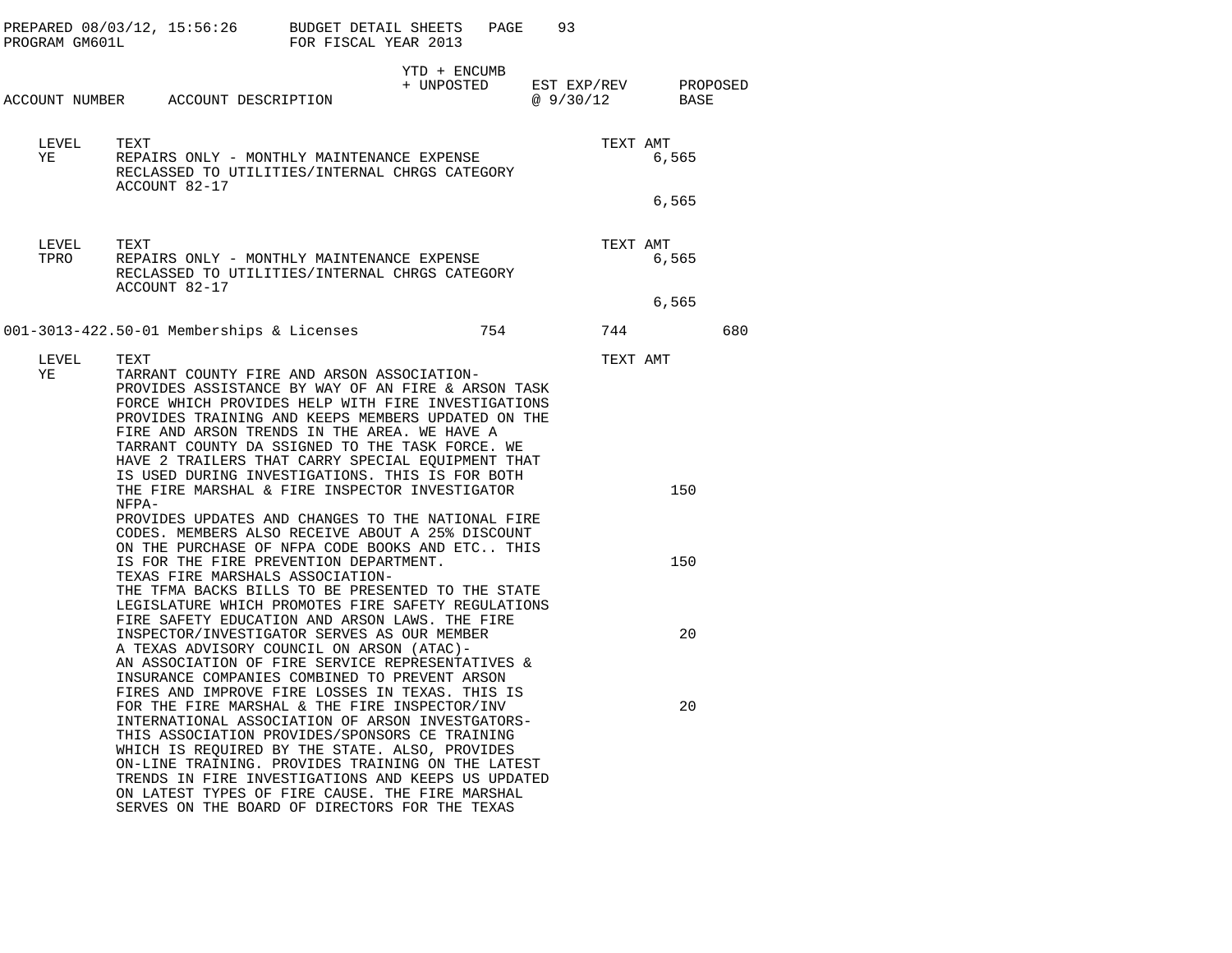|               |       |                                                                            |                                                                                                                                                                                                                                                                                                                                                                                                                                                                           | 94<br>PAGE |          |                                                            |
|---------------|-------|----------------------------------------------------------------------------|---------------------------------------------------------------------------------------------------------------------------------------------------------------------------------------------------------------------------------------------------------------------------------------------------------------------------------------------------------------------------------------------------------------------------------------------------------------------------|------------|----------|------------------------------------------------------------|
|               |       | ACCOUNT NUMBER ACCOUNT DESCRIPTION                                         | YTD + ENCUMB<br>+ UNPOSTED                                                                                                                                                                                                                                                                                                                                                                                                                                                |            |          | EST EXP/REV          PROPOSED<br>@ 9/30/12            BASE |
|               |       | THE INTERNATIONAL IAAI.                                                    | CHAPTER. THIS FEE IS FOR BOTH THE TEXAS IAAI AND<br>NATIONAL ASSOCIATION OF FIRE & EXPLOSIVE INV-                                                                                                                                                                                                                                                                                                                                                                         |            |          | 135                                                        |
|               |       | MARSHALS NATIONAL CERTIFICATION.<br>TEXAS FIRE COMMISSION-                 | THIS IS THE ASSOCIATION THAT HOLDS THE FIRE<br>THESE ARE THE FEES REQUIRED BY THE TEXAS FIRE                                                                                                                                                                                                                                                                                                                                                                              |            |          | 60                                                         |
|               |       | CERTIFICATIONS                                                             | COMMISSION FOR RENEWAL OF THE FIRE MARSHAL & THE<br>FIRE INSPECTOR/INVESTIGATORS REQUIRED STATE                                                                                                                                                                                                                                                                                                                                                                           |            |          | 70                                                         |
|               |       |                                                                            |                                                                                                                                                                                                                                                                                                                                                                                                                                                                           |            |          | 605                                                        |
| LEVEL<br>TPRO | TEXT  |                                                                            | TARRANT COUNTY FIRE AND ARSON ASSOCIATION-                                                                                                                                                                                                                                                                                                                                                                                                                                |            | TEXT AMT |                                                            |
|               |       |                                                                            | PROVIDES ASSISTANCE BY WAY OF AN FIRE & ARSON TASK<br>FORCE WHICH PROVIDES HELP WITH FIRE INVESTIGATIONS<br>PROVIDES TRAINING AND KEEPS MEMBERS UPDATED ON THE<br>FIRE AND ARSON TRENDS IN THE AREA. WE HAVE A<br>TARRANT COUNTY DA SSIGNED TO THE TASK FORCE. WE<br>HAVE 2 TRAILERS THAT CARRY SPECIAL EOUIPMENT THAT                                                                                                                                                    |            |          |                                                            |
|               | NFPA- |                                                                            | IS USED DURING INVESTIGATIONS. THIS IS FOR BOTH<br>THE FIRE MARSHAL & FIRE INSPECTOR INVESTIGATOR<br>PROVIDES UPDATES AND CHANGES TO THE NATIONAL FIRE<br>CODES. MEMBERS ALSO RECEIVE ABOUT A 25% DISCOUNT                                                                                                                                                                                                                                                                |            |          | 150                                                        |
|               |       | IS FOR THE FIRE PREVENTION DEPARTMENT.<br>TEXAS FIRE MARSHALS ASSOCIATION- | ON THE PURCHASE OF NFPA CODE BOOKS AND ETC THIS<br>THE TFMA BACKS BILLS TO BE PRESENTED TO THE STATE<br>LEGISLATURE WHICH PROMOTES FIRE SAFETY REGULATIONS<br>FIRE SAFETY EDUCATION AND ARSON LAWS. THE FIRE                                                                                                                                                                                                                                                              |            |          | 150                                                        |
|               |       | A TEXAS ADVISORY COUNCIL ON ARSON (ATAC)-                                  | INSPECTOR/INVESTIGATOR SERVES AS OUR MEMBER<br>AN ASSOCIATION OF FIRE SERVICE REPRESENTATIVES &<br>INSURANCE COMPANIES COMBINED TO PREVENT ARSON<br>FIRES AND IMPROVE FIRE LOSSES IN TEXAS. THIS IS                                                                                                                                                                                                                                                                       |            |          | 20                                                         |
|               |       |                                                                            | FOR THE FIRE MARSHAL & THE FIRE INSPECTOR/INV<br>INTERNATIONAL ASSOCIATION OF ARSON INVESTGATORS-<br>THIS ASSOCIATION PROVIDES/SPONSORS CE TRAINING<br>WHICH IS REQUIRED BY THE STATE. ALSO, PROVIDES<br>ON-LINE TRAINING. PROVIDES TRAINING ON THE LATEST<br>TRENDS IN FIRE INVESTIGATIONS AND KEEPS US UPDATED<br>ON LATEST TYPES OF FIRE CAUSE. THE FIRE MARSHAL<br>SERVES ON THE BOARD OF DIRECTORS FOR THE TEXAS<br>CHAPTER. THIS FEE IS FOR BOTH THE TEXAS IAAI AND |            |          | 20                                                         |
|               |       | THE INTERNATIONAL IAAI.                                                    | NATIONAL ASSOCIATION OF FIRE & EXPLOSIVE INV-                                                                                                                                                                                                                                                                                                                                                                                                                             |            |          | 110                                                        |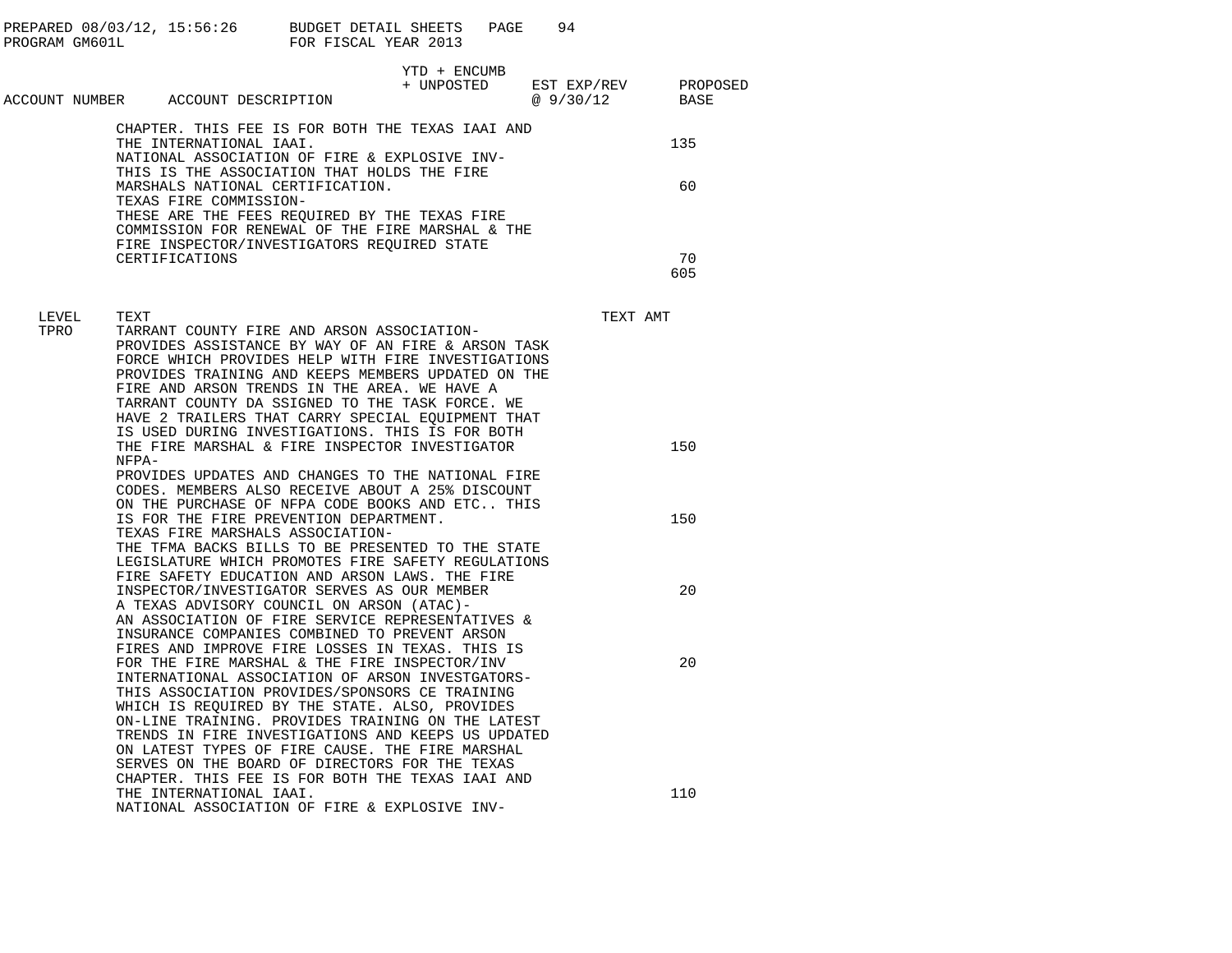| PROGRAM GM601L | PREPARED 08/03/12, 15:56:26 BUDGET DETAIL SHEETS                                                                                                                                                                                                                                                                               | FOR FISCAL YEAR 2013 | PAGE                       | 95                      |                |          |
|----------------|--------------------------------------------------------------------------------------------------------------------------------------------------------------------------------------------------------------------------------------------------------------------------------------------------------------------------------|----------------------|----------------------------|-------------------------|----------------|----------|
|                | ACCOUNT NUMBER ACCOUNT DESCRIPTION                                                                                                                                                                                                                                                                                             |                      | YTD + ENCUMB<br>+ UNPOSTED | EST EXP/REV<br>@9/30/12 | BASE           | PROPOSED |
|                | THIS IS THE ASSOCIATION THAT HOLDS THE FIRE<br>MARSHALS NATIONAL CERTIFICATION.<br>TEXAS FIRE COMMISSION-<br>THESE ARE THE FEES REQUIRED BY THE TEXAS FIRE<br>COMMISSION FOR RENEWAL OF THE FIRE MARSHAL & THE<br>FIRE INSPECTOR/INVESTIGATORS REQUIRED STATE<br>CERTIFICATIONS. THE COMMISSION COST IS \$85.00 PER<br>PERSON. |                      |                            |                         | 60<br>170      |          |
|                | 001-3013-422.50-02 Subscriptions/Books/Pub                                                                                                                                                                                                                                                                                     |                      | 83                         | 107                     | 680            | 98       |
| LEVEL<br>ΥE    | TEXT<br>FIRE HOUSE - COVERS ALL AREAS OF FIRE SERVICE,<br>REPORTS NEW CONCEPTS AND FINDINGS (1 YEAR)                                                                                                                                                                                                                           |                      |                            | TEXT AMT                | 32             |          |
|                | FIRE ENGINEERING - COVERS FIRE PROTECTION ISSUES<br>LATEST TECHNIOUES IN PREVENTION, INVESTIGATIONS<br>TRAINING, ETC. (1 YEAR)<br>BURLESON STAR (ANNUAL SUBSCRIPTION)                                                                                                                                                          |                      |                            |                         | 30<br>45       |          |
|                |                                                                                                                                                                                                                                                                                                                                |                      |                            |                         | 107            |          |
| LEVEL<br>TPRO  | TEXT<br>FIRE HOUSE - COVERS ALL AREAS OF FIRE SERVICE,<br>REPORTS NEW CONCEPTS AND FINDINGS (1 YEAR)                                                                                                                                                                                                                           |                      |                            | TEXT AMT                | 32             |          |
|                | FIRE ENGINEERING - COVERS FIRE PROTECTION ISSUES<br>LATEST TECHNIQUES IN PREVENTION, INVESTIGATIONS<br>TRAINING, ETC. (1 YEAR)                                                                                                                                                                                                 |                      |                            |                         | 30             |          |
|                | BURLESON STAR (ANNUAL SUBSCRIPTION)                                                                                                                                                                                                                                                                                            |                      |                            |                         | 36<br>98       |          |
|                | 001-3013-422.50-03 Personnel Dev & Activity 2,297                                                                                                                                                                                                                                                                              |                      |                            | 4,300                   |                | 4,300    |
| LEVEL<br>YE    | TEXT<br>TX ARSON CONF-AUSTIN MARCH 2012-FIRE MARSHAL<br>TX A&M FIRE SCHOOL-COLLEGE STATION-JULY<br>FIRE MARSHAL                                                                                                                                                                                                                |                      |                            | TEXT AMT                | 1,200<br>900   |          |
|                | EAST TX CONF-FIRE INSPECTOR/INVESTIGATOR<br>CERT TRAINING<br>TRAINING LISTED IS REQUIRED FOR THE FIRE MARSHAL<br>AND FIRE INSPECTOR/INVESTIGATOR TO MEET THE<br>REQUIRED CE HOURS NEEDED FOR STATE LICENSE.                                                                                                                    |                      |                            |                         | 1,200<br>1,000 |          |
|                | THE 1000 FOR CERT TRAINING PROVIDES US WITH FUNDS<br>TO PAY FOR OUTSIDE INSTRUCTORS, TRAINING MATERIALS<br>, CPR CERTIFICATIONS, HAM RADIO CERTIFICATIONS AND<br>ETC                                                                                                                                                           |                      |                            |                         |                |          |
|                |                                                                                                                                                                                                                                                                                                                                |                      |                            |                         | 1.200          |          |

4,300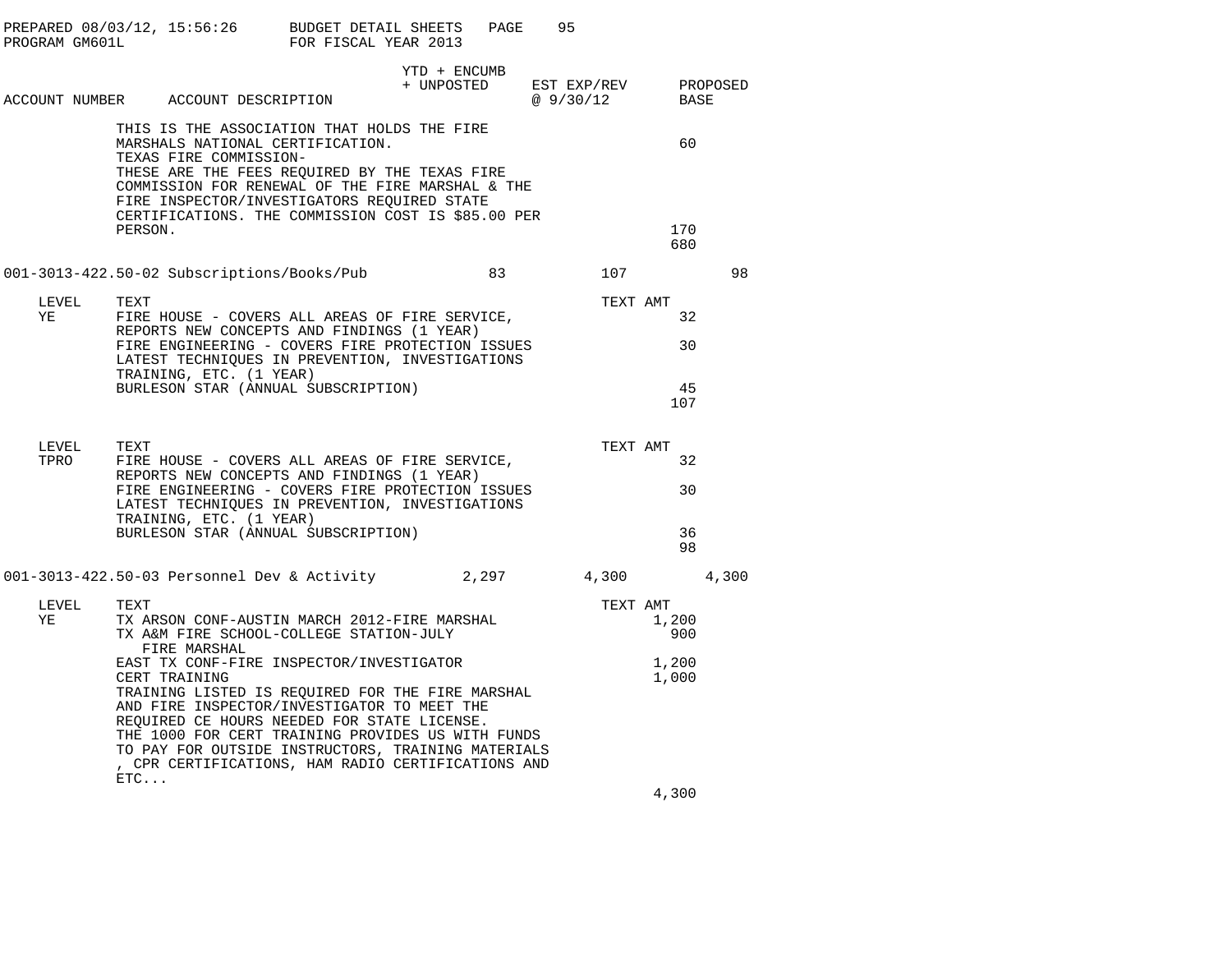|                                    |                                                                                                                                                                                                                                                                                                                                    |                                                                                                                                                                                                                                                                                                                                                                                                                                                                                                                                                                                                                                                                                                                                                                                               |                                                 | PAGE | 96 |                   |                                        |  |
|------------------------------------|------------------------------------------------------------------------------------------------------------------------------------------------------------------------------------------------------------------------------------------------------------------------------------------------------------------------------------|-----------------------------------------------------------------------------------------------------------------------------------------------------------------------------------------------------------------------------------------------------------------------------------------------------------------------------------------------------------------------------------------------------------------------------------------------------------------------------------------------------------------------------------------------------------------------------------------------------------------------------------------------------------------------------------------------------------------------------------------------------------------------------------------------|-------------------------------------------------|------|----|-------------------|----------------------------------------|--|
| ACCOUNT NUMBER ACCOUNT DESCRIPTION |                                                                                                                                                                                                                                                                                                                                    |                                                                                                                                                                                                                                                                                                                                                                                                                                                                                                                                                                                                                                                                                                                                                                                               | YTD + ENCUMB<br>+ UNPOSTED EST EXP/REV PROPOSED |      |    | @ 9/30/12 BASE    |                                        |  |
| LEVEL<br>TPRO                      | TEXT<br>TX ARSON CONF-AUSTIN MARCH 2013, FIRE MARSHAL<br>ETC                                                                                                                                                                                                                                                                       | TX HOMELAND SECURITY CONF-SAN ANTONIO MARCH/APRIL<br>2013, "GRANT INFO./COMMAND TRUCK FIRE MARSHAL<br>EAST TX CONF-FIRE INSPECTOR/INVESTIGATOR<br>CERT TRAINING AND LOCAL TRAINING<br>TRAINING LISTED IS REOUIRED FOR THE FIRE MARSHAL<br>AND FIRE INSPECTOR/INVESTIGATOR TO MEET THE<br>REQUIRED CE HOURS NEEDED FOR STATE LICENSE.<br>THE 1000 FOR CERT TRAINING PROVIDES US WITH FUNDS<br>TO PAY FOR OUTSIDE INSTRUCTORS, TRAINING MATERIALS<br>, CPR CERTIFICATIONS, HAM RADIO CERTIFICATIONS AND<br>NOTE: FIRE MARSHAL AND FIRE INSPECTOR HOLD<br>CERTIFICATIONS WITH THE TEXAS COMMISSION ON LAW<br>ENFORCEMENT, TEXAS COMMISSION ON FIRE PROTECTION,<br>AND TEXAS DEPARTMENT OF STATE HEALTH SERVICES. ALL<br>OF THESE REGULATORY AGENCIES REQUIRE US TO HAVE<br>CONTINUING EDUCATION. |                                                 |      |    | TEXT AMT          | 1,200<br>900<br>1,200<br>1,000         |  |
|                                    |                                                                                                                                                                                                                                                                                                                                    |                                                                                                                                                                                                                                                                                                                                                                                                                                                                                                                                                                                                                                                                                                                                                                                               |                                                 |      |    |                   | 4,300                                  |  |
| 001-3013-422.53-02 Access Fees     |                                                                                                                                                                                                                                                                                                                                    |                                                                                                                                                                                                                                                                                                                                                                                                                                                                                                                                                                                                                                                                                                                                                                                               |                                                 |      |    | 2,061 2,539 5,454 |                                        |  |
| LEVEL<br>YE                        | TEXT<br>CINGULAR DATA FIRE MARSHAL VEHICLE COMPUTER \$45/MO<br>CINGULAR DATA FIRE INSP/INVST VEHICLE PC \$45/MO<br>CINGULAR DATA CARD FOR THE WIRELESS ROUTER \$45/MO<br>M-SAT PHONES X2, COMMAND TRUCK \$15/MO "SLEEP MODE"<br>AT&T DATA PLAN FOR FIRE MARSHAL IPAD \$26/MO<br>NOTES: THE CINGULAR DATA CARDS ARE USED TO RUN THE | AT&T DATA PLAN FOR FIRE MARSHAL IPAD \$26/MO<br>AT&T DATA PLAN FOR FIRE INSP/INVST IPAD \$26/MO<br>SATELLITE SYSTEM ON COMMAND TRUCK 10 DAYS A MONTH<br>COMPUTERS IN THE FIRE MARSHALS VEHICLE, INSPECTORS<br>VEHICLE, AND THE ROUTER IN THE COMMAND TRUCK.<br>SATELLITE CHARGES ARE TO PAY FOR COST OF AIR TIME<br>FOR M-STAT PHONES AND SATELITE SYSTEM ON THE<br>COMMAND TRUCK. THE STATE MAY PAY FOR CHARGES FOR<br>THE MAIN SATELLITE SYSTEM ON THE COMMAND TRUCK.<br>THE AT&T CHARGES ARE TO PAY FOR THE DATA PLAN FOR<br>IPADS THAT THE FIRE MARSHAL AND FIRE INSP/INVEST<br>WILL USE TO CONDUCT FIELD INSPECTIONS AND TO USE<br>DURING FIRE INVESTIGATIONS.                                                                                                                           |                                                 |      |    | TEXT AMT<br>2,850 | 540<br>540<br>540<br>360<br>312<br>312 |  |
|                                    | PER EMAIL                                                                                                                                                                                                                                                                                                                          |                                                                                                                                                                                                                                                                                                                                                                                                                                                                                                                                                                                                                                                                                                                                                                                               |                                                 |      |    |                   | $2,915-$<br>2,539                      |  |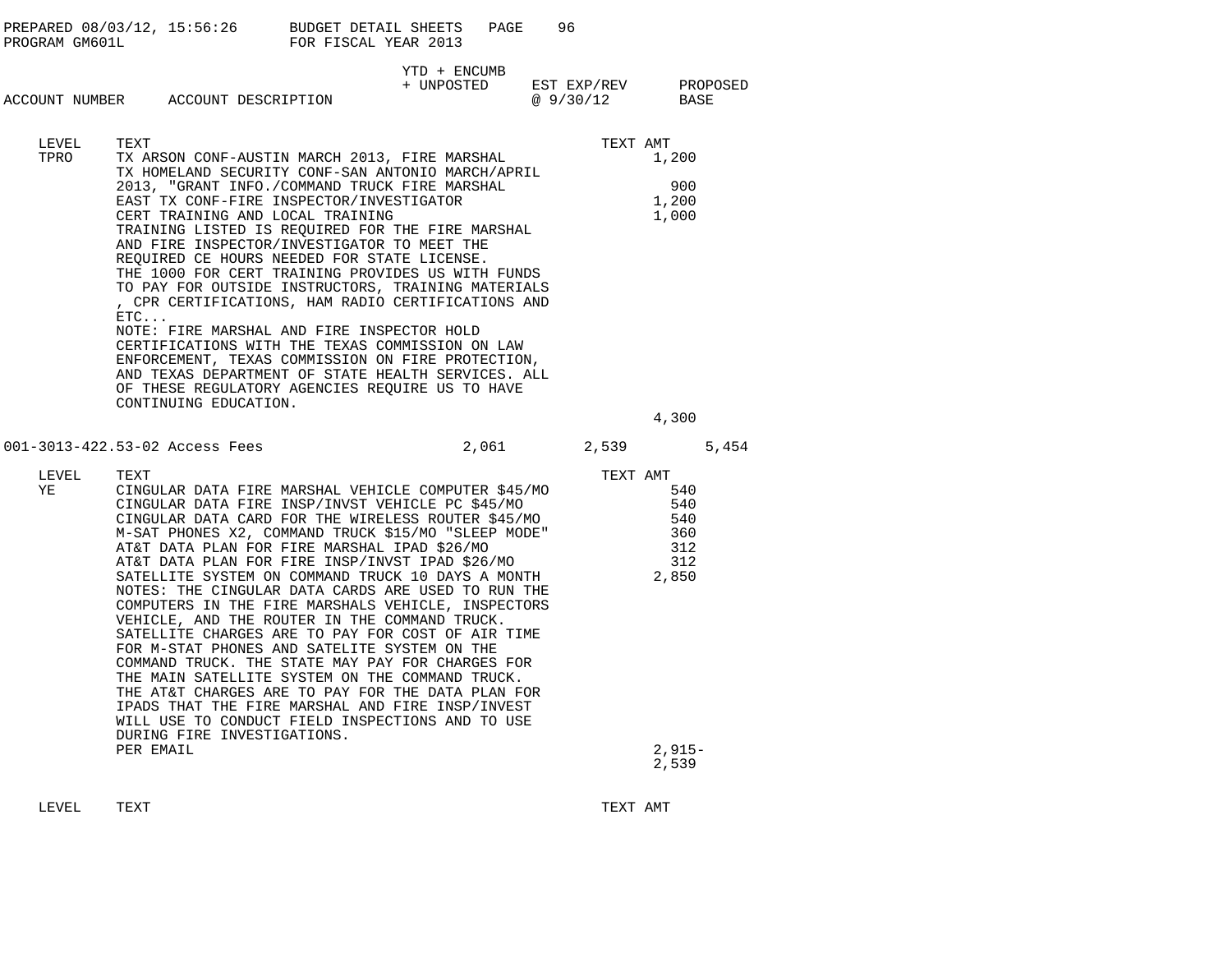| PREPARED 08/03/12, 15:56:26 | BUDGET DETAIL SHEETS | PAGE |  |
|-----------------------------|----------------------|------|--|
| PROGRAM GM601L              | FOR FISCAL YEAR 2013 |      |  |

|               |                                                                                                                                                                                                                                                                                                                                                                                                                                                                                                                                                                                                                                                                                                                                                                                                                                                                                                                                                                                                            | YTD + ENCUMB                    |                |                                                          |  |
|---------------|------------------------------------------------------------------------------------------------------------------------------------------------------------------------------------------------------------------------------------------------------------------------------------------------------------------------------------------------------------------------------------------------------------------------------------------------------------------------------------------------------------------------------------------------------------------------------------------------------------------------------------------------------------------------------------------------------------------------------------------------------------------------------------------------------------------------------------------------------------------------------------------------------------------------------------------------------------------------------------------------------------|---------------------------------|----------------|----------------------------------------------------------|--|
|               | ACCOUNT NUMBER ACCOUNT DESCRIPTION                                                                                                                                                                                                                                                                                                                                                                                                                                                                                                                                                                                                                                                                                                                                                                                                                                                                                                                                                                         | + UNPOSTED EST EXP/REV PROPOSED | @ 9/30/12 BASE |                                                          |  |
| TPRO          | CINGULAR DATA FIRE MARSHAL VEHICLE COMPUTER \$45/MO<br>CINGULAR DATA FIRE INSP/INVST VEHICLE PC \$45/MO<br>CINGULAR DATA FIRE INSP/INVSI VERICLE FC 930/100<br>CINGULAR DATA CARD FOR THE WIRELESS ROUTER 545/MO<br>M-SAT PHONES X2, COMMAND TRUCK \$15/MO "SLEEP MODE"<br>AT&T DATA PLAN FOR FIRE MARSHAL IPAD \$26/MO<br>AT&T DATA PLAN FOR FIRE INSP/INVEST IPAD \$26/MO<br>SATELLITE SYSTEM ON COMMAND TRUCK 10 DAYS A MONTH<br>NOTES: THE CINGULAR DATA CARDS ARE USED TO RUN THE<br>COMPUTERS IN THE FIRE MARSHALS VEHICLE, INSPECTORS<br>VEHICLE, AND THE ROUTER IN THE COMMAND TRUCK.<br>SATELLITE CHARGES ARE TO PAY FOR COST OF AIR TIME<br>FOR M-SAT PHONES AND SATELLITE SYSTEM ON THE<br>COMMAND TRUCK. THE STATE MAY PICK-UP THE CHARGES<br>FOR THE MAIN SATELLITE SYSTEM ON THE COMMAND TRUCK<br>THE AT&T DATA CHARGES ARE TO PAY FOR THE DATA PLAN<br>FOR IPADS THAT THE FIRE MARSHAL AND FIRE INSP/INV<br>WILL USE TO CONDUCT FIELD INSPECTIONS AND TO USE<br>DURING FIRE INVESTIGATIONS. |                                 |                | 540<br>540<br>540<br>360<br>312<br>312<br>2,850<br>5,454 |  |
|               | 001-3013-422.54-01 Printing & Graphic Serv 770 770 770                                                                                                                                                                                                                                                                                                                                                                                                                                                                                                                                                                                                                                                                                                                                                                                                                                                                                                                                                     |                                 |                | 750                                                      |  |
| LEVEL<br>YE   | TEXT<br>PRINTING OF FIRE PREVENTION MATERIALS<br>MULTI-COLOR, 2 PART FORMS FOR FIRE INSPECTION REPORTS<br>FIRE PREVENTION MATERIALS ARE ITEMS WE HAVE<br>PRINTED WITH FIRE SAFETY MESSAGES THAT WE HAND OUT<br>TO THE KIDS DURING PUBLIC EDUCATION PROGRAMS AT<br>THE SCHOOLS AND CITY FESTIVALS. THEY INCLUDE<br>PENCILS, PENS, ERASERS AND ETC<br>THE FORMS WE HAVE PRINTED ARE FOR USE DURING<br>INSPECTIONS. WE ALSO PRINT DOOR KNOCKERS WHICH WE<br>LEAVE ON DOORS WHEN WE CAN NOT MAKE CONTACT.                                                                                                                                                                                                                                                                                                                                                                                                                                                                                                      |                                 | TEXT AMT       | 400<br>300<br>700                                        |  |
| LEVEL<br>TPRO | TEXT<br>PRINTING OF FIRE PREVENTION MATERIALS<br>MULTI-COLOR, 2 PART FORMS FOR FIRE INSPECTION<br>REPORTS USED FOR FD COMPANY INSPECTIONS<br>FIRE PREVENTION MATERIALS ARE ITEMS WE HAVE<br>PRINTED WITH FIRE SAFETY MESSAGES THAT WE HAND OUT<br>TO THE KIDS DURING PUBLIC EDUCATION PROGRAMS AT<br>THE SCHOOLS AND CITY FESTIVALS. THEY INCLUDE<br>PENCILS, PENS, ERASERS AND ETC                                                                                                                                                                                                                                                                                                                                                                                                                                                                                                                                                                                                                        |                                 | TEXT AMT       | 500<br>250                                               |  |

THE FORMS WE HAVE PRINTED ARE FOR USE DURING INSPECTIONS. WE ALSO PRINT DOOR KNOCKERS WHICH WE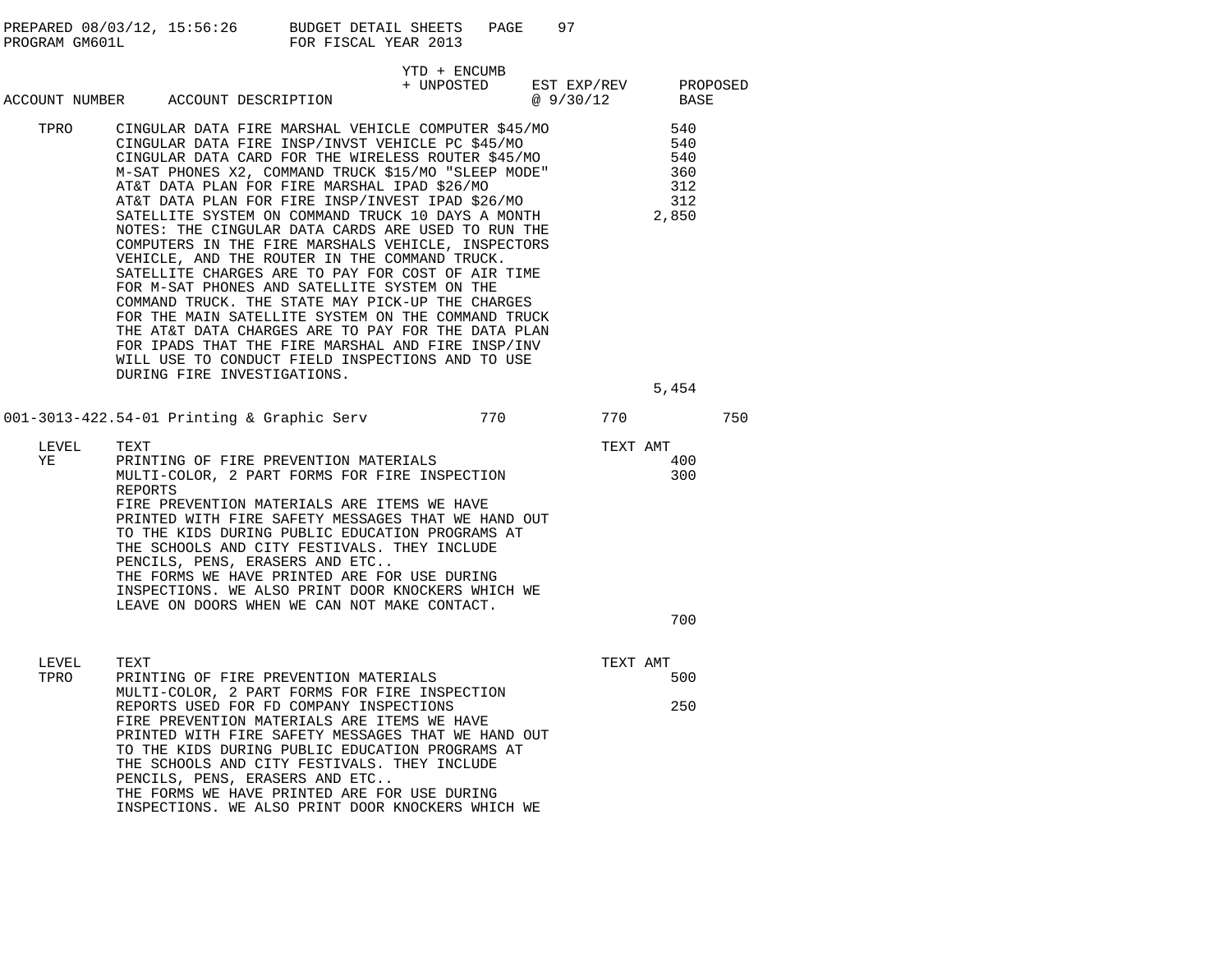| PROGRAM GM601L | PREPARED 08/03/12, 15:56:26 BUDGET DETAIL SHEETS                                                                                                                                                                                                                                                                                                                                                                                                                                                                                                                                                                                                                                                                                                                                                                                                                                                          | FOR FISCAL YEAR 2013 | PAGE         | 98                                                                                                                                             |                                      |
|----------------|-----------------------------------------------------------------------------------------------------------------------------------------------------------------------------------------------------------------------------------------------------------------------------------------------------------------------------------------------------------------------------------------------------------------------------------------------------------------------------------------------------------------------------------------------------------------------------------------------------------------------------------------------------------------------------------------------------------------------------------------------------------------------------------------------------------------------------------------------------------------------------------------------------------|----------------------|--------------|------------------------------------------------------------------------------------------------------------------------------------------------|--------------------------------------|
|                | ACCOUNT NUMBER ACCOUNT DESCRIPTION                                                                                                                                                                                                                                                                                                                                                                                                                                                                                                                                                                                                                                                                                                                                                                                                                                                                        |                      | YTD + ENCUMB | $\begin{tabular}{llll} + & UNPOSTED & \quad EST & \quad EXP/REV & \quad & \quad PROPOSED \\ & @ 9/30/12 & \quad & \quad BASE \\ \end{tabular}$ |                                      |
|                | LEAVE ON DOORS WHEN WE CAN NOT MAKE CONTACT.                                                                                                                                                                                                                                                                                                                                                                                                                                                                                                                                                                                                                                                                                                                                                                                                                                                              |                      |              |                                                                                                                                                | 750                                  |
|                | 001-3013-422.54-04 Code Maintenance                                                                                                                                                                                                                                                                                                                                                                                                                                                                                                                                                                                                                                                                                                                                                                                                                                                                       |                      |              | 855 1,426                                                                                                                                      | 1,261                                |
| LEVEL<br>ΥE    | TEXT<br>YRLY SUBSCRIPTION TO NATIONAL FIRE CODE UPDATES<br>2012 IFC SOFT COVER CITY SEC & BUILDING OFFICIAL<br>2012 IFC ON CD 2/70.00 EA<br>2012 IFC LOOSE LEAF WITH TURBO TABS 2/90.00 EA<br>2012 IFC COMMENTARY<br>2012 IFC MAJOR CODE CHANGES<br>THE YRLY SUBSCRIPTION TO THE NATIONAL FIRE CODES<br>PROVIDES US WITH ON-LINE ACCESS TO THE NFPA<br>NATIONAL FIRE CODES, THE MOST UPDATED CODE (THE<br>NFPA CODES CHANGE DURING DIFFERENT TIMES OF THE<br>YEAR. WE USE THE CODES/STANDARDS FOR FIRE ALARM<br>INSTALLATION, FIRE SPRINKLER SYSTEM INSTALLATION<br>FIRE INVESTIGATION REQUIREMENTS, UNDERGROUND FIRE<br>LINES AND ETC<br>THE 2012 IFC ITEMS ARE NEEDED FOR US TO UPDATE OUR<br>2006 INTERNATIONAL FIRE CODE THAT THE CITY HAS<br>ADOPTED TO THE MOST UPDATED VERSION OF THE IFC.                                                                                                         |                      |              | TEXT AMT<br>8                                                                                                                                  | 850<br>136<br>140<br>180<br>82<br>38 |
|                |                                                                                                                                                                                                                                                                                                                                                                                                                                                                                                                                                                                                                                                                                                                                                                                                                                                                                                           |                      |              |                                                                                                                                                | 1,426                                |
| LEVEL<br>TPRO  | TEXT<br>YRLY SUBSCRIPTION TO NATIONAL FIRE CODE UPDATES<br>2009 IFC SOFT COVER FOR STATION 1 AND 2 2/\$68 EA<br>2009 IFC LOOSE LEAF WITH TURBO TABS 2/\$90 EA<br>2009 IFC FIRE INSPECTORS GUIDE BOOK 3/\$30 EA<br>THE YRLY SUBSCRIPTION TO THE NATIONAL FIRE CODES<br>PROVIDES US WITH ON-LINE ACCESS TO THE NFPA<br>NATIONAL FIRE CODES, THE MOST UPDATED CODE (THE<br>NFPA CODES CHANGE DURING DIFFERENT TIMES OF THE<br>YEAR. WE USE THE CODES/STANDARDS FOR FIRE ALARM<br>INSTALLATION, FIRE SPRINKLER SYSTEM INSTALLATION<br>FIRE INVESTIGATION REOUIREMENTS, UNDERGROUND FIRE<br>LINES AND ETC<br>THE 2009 IFC ITEMS ARE NEEDED WHEN WE UPDATE OUR<br>CODES FROM THE 2006 TO THE 2009 CODES. WE WILL<br>PLACE A COPY OF THE 2009 FIRE CODE AT ALL 3<br>STATIONS FOR USE BY THE FD. WE WILL PLACE AN<br>INSPECTORS GUIDE ON ALL 3 1ST OUT FIRE UNITS TO BE<br>USED BY FD DURING COMPANY INSPECTIONS. |                      |              | TEXT AMT                                                                                                                                       | 855<br>136<br>180<br>90<br>1,261     |
|                |                                                                                                                                                                                                                                                                                                                                                                                                                                                                                                                                                                                                                                                                                                                                                                                                                                                                                                           |                      |              |                                                                                                                                                |                                      |

001-3013-422.54-06 Convenience copies 0 0 150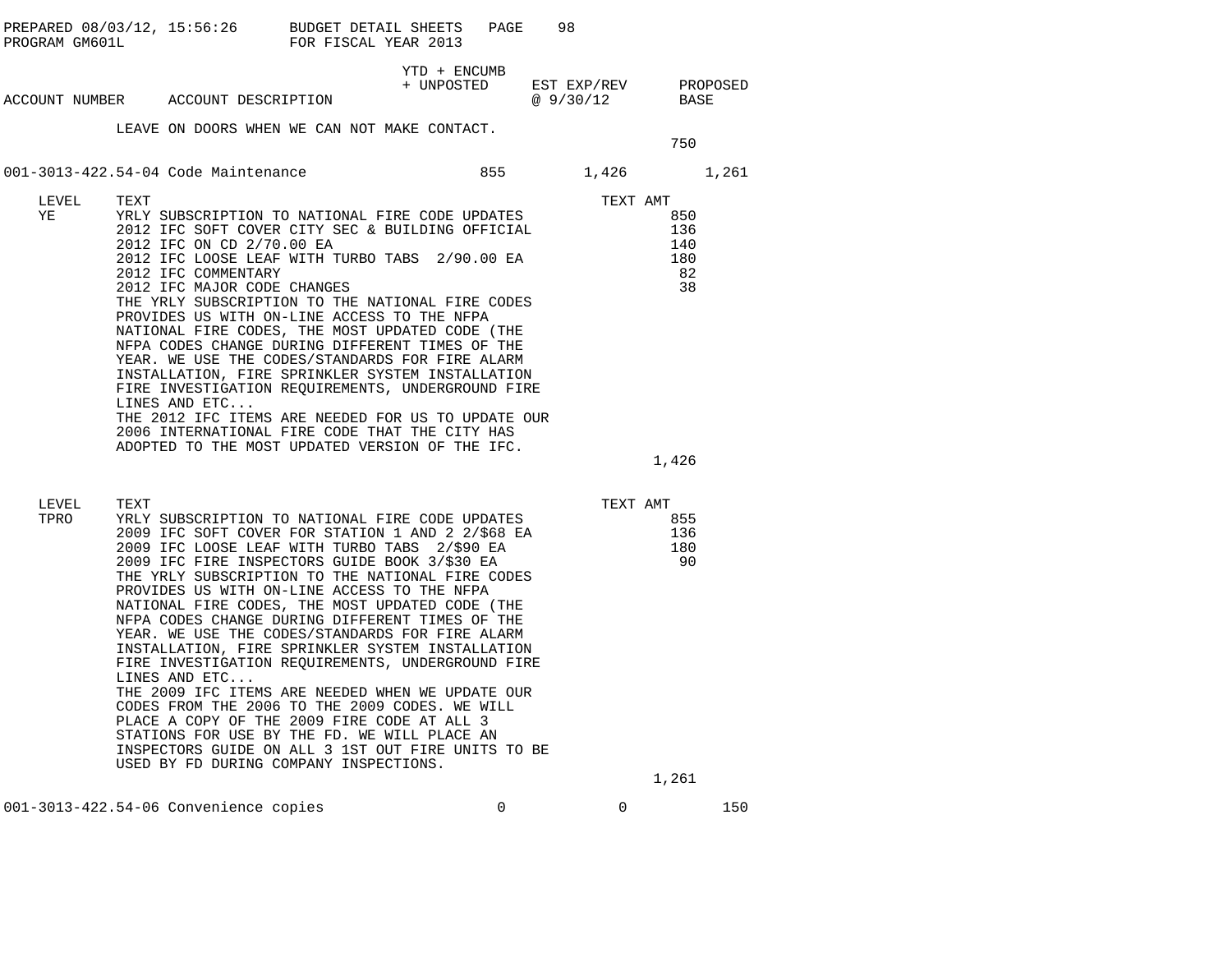| PROGRAM GM601L | PREPARED $08/03/12$ , $15:56:26$ BUDGET DETAIL SHEETS                                                                                                                                                                                                                                                                                                                                                                                                                                                   | FOR FISCAL YEAR 2013 |                            | PAGE     | 99                                |          |            |     |
|----------------|---------------------------------------------------------------------------------------------------------------------------------------------------------------------------------------------------------------------------------------------------------------------------------------------------------------------------------------------------------------------------------------------------------------------------------------------------------------------------------------------------------|----------------------|----------------------------|----------|-----------------------------------|----------|------------|-----|
|                | ACCOUNT NUMBER ACCOUNT DESCRIPTION                                                                                                                                                                                                                                                                                                                                                                                                                                                                      |                      | YTD + ENCUMB<br>+ UNPOSTED |          | EST EXP/REV PROPOSED<br>@ 9/30/12 |          | BASE       |     |
| LEVEL<br>TPRO  | TEXT<br>COST TO FOR PAPER FROM COPY ROOM AND COPIES MADE                                                                                                                                                                                                                                                                                                                                                                                                                                                |                      |                            |          |                                   | TEXT AMT |            |     |
|                | ON COPIER AT FIRE STATION ONE<br>001-3013-422.55-08 Other Retainer & Ser Fees                                                                                                                                                                                                                                                                                                                                                                                                                           |                      |                            | $\Omega$ |                                   | 300      |            | 300 |
| LEVEL<br>YE    | <b>TEXT</b><br>POLYGRAPH EXAMINATION FEES. TO BE USED IN                                                                                                                                                                                                                                                                                                                                                                                                                                                |                      |                            |          |                                   | TEXT AMT |            |     |
|                | INVESTIGATIONS. (2 POLYGRAPHS @ \$150.00 EACH)<br>THESE FUNDS ARE USED TO PAY FOR POLYGRAPH<br>EXAMS IF NEEDED DURING AN INVESTIGATION. IT IS<br>UNKNOWN WHEN AND IF WE WILL NEED THESE FUNDS.                                                                                                                                                                                                                                                                                                          |                      |                            |          |                                   |          | 300        |     |
|                |                                                                                                                                                                                                                                                                                                                                                                                                                                                                                                         |                      |                            |          |                                   |          | 300        |     |
| LEVEL<br>TPRO  | TEXT<br>POLYGRAPH EXAMINATION FEES. TO BE USED IN                                                                                                                                                                                                                                                                                                                                                                                                                                                       |                      |                            |          |                                   | TEXT AMT |            |     |
|                | INVESTIGATIONS. (2 POLYGRAPHS @ \$150.00 EACH)<br>THESE FUNDS ARE USED TO PAY FOR POLYGRAPH<br>EXAMS IF NEEDED DURING AN INVESTIGATION. IT IS<br>UNKNOWN WHEN AND IF WE WILL NEED THESE FUNDS.                                                                                                                                                                                                                                                                                                          |                      |                            |          |                                   |          | 300        |     |
|                |                                                                                                                                                                                                                                                                                                                                                                                                                                                                                                         |                      |                            |          |                                   |          | 300        |     |
|                | 001-3013-422.55-09 Medical Supplies & Serv                                                                                                                                                                                                                                                                                                                                                                                                                                                              |                      |                            | $\Omega$ |                                   | 840      |            | 740 |
| LEVEL<br>ΥE    | TEXT<br>PHYSICAL EXAM'S FOR THE FIRE MARSHAL AND THE FIRE<br>INSPECTOR/INVESTIGATOR AT HUGULEY ASSESSMENT<br>CENTER. 2 EXAMS @ \$420.00 EACH,<br>TEXAS FIRE COMMISSION RULE 435.21 REOUIRES EACH<br>DEPARTMENT TO HAVE A WELLNESS AND FITNESS POLICY<br>NFPA 1582 REQUIRES THAT INVESTIGATORS HAVE A BASE<br>LINE AND ANNUAL PHYSICAL<br>OSHA 29 CFR 1910.120 REQUIRES ANY MEMBER INVOLVED<br>WITH HAZARDOUS MATERIAL OPS (TO INCLUDE<br>INVESTIGATIONS TO HAVE A PHYSICAL AT LEAST EVERY<br>12 MONTHS. |                      |                            |          |                                   | TEXT AMT |            |     |
|                | TOTAL COST OF PHYSICALS                                                                                                                                                                                                                                                                                                                                                                                                                                                                                 |                      |                            |          |                                   |          | 840<br>840 |     |
| LEVEL<br>TPRO  | TEXT<br>PHYSICAL EXAM'S FOR THE FIRE MARSHAL AND THE FIRE<br>INSPECTOR/INVESTIGATOR AT HUGULEY ASSESSMENT<br>CENTER. 2 EXAMS @ \$370.00 EACH,                                                                                                                                                                                                                                                                                                                                                           |                      |                            |          |                                   | TEXT AMT |            |     |

TEXAS FIRE COMMISSION RULE 435.21 REQUIRES EACH DEPARTMENT TO HAVE A WELLNESS AND FITNESS POLICY NFPA 1582 REQUIRES THAT INVESTIGATORS HAVE A BASE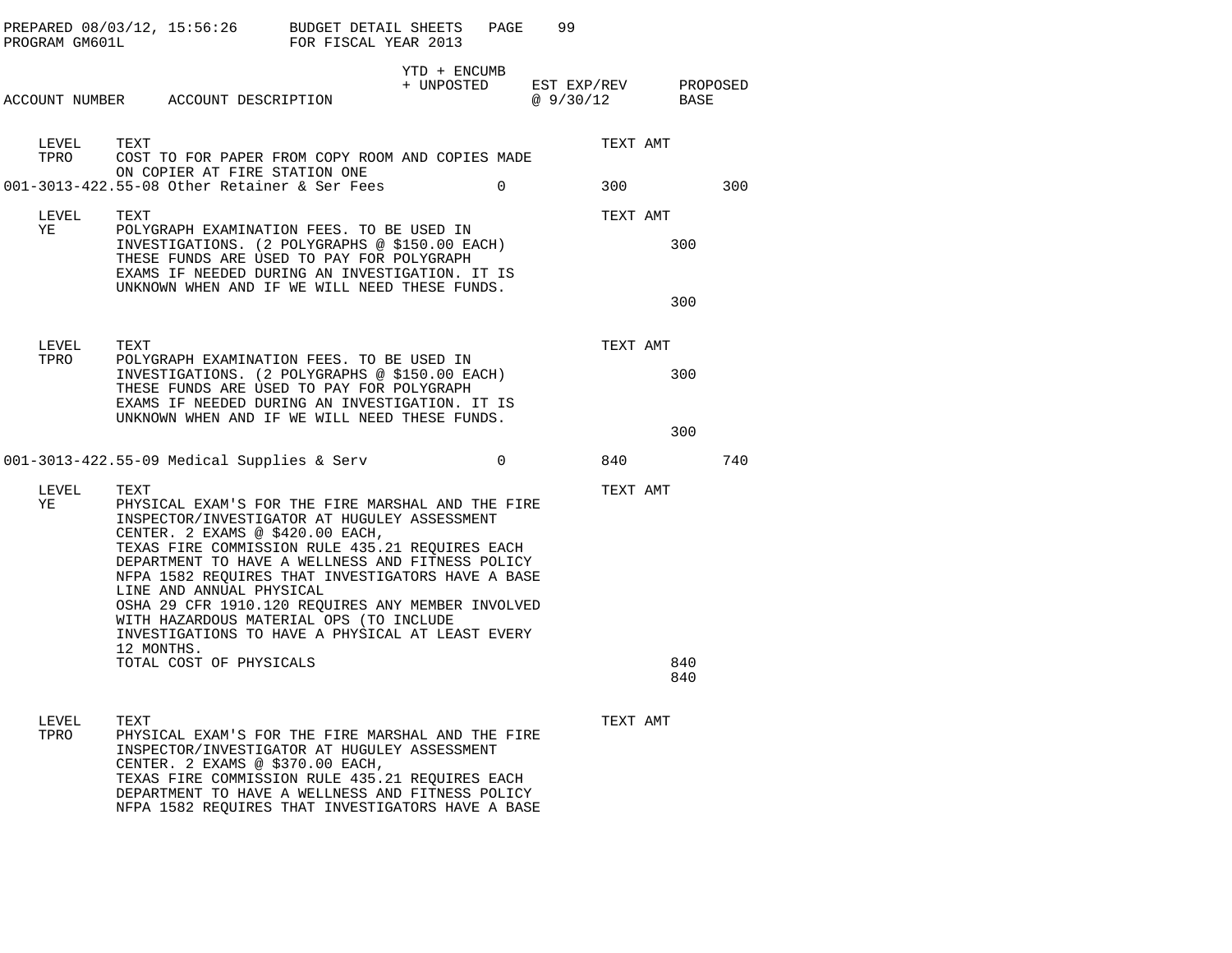| PROGRAM GM601L | PREPARED $08/03/12$ , $15:56:26$ BUDGET DETAIL SHEETS                                                                                                                                                                                                                                                                      | FOR FISCAL YEAR 2013 |                            | PAGE | 100                     |          |                  |  |
|----------------|----------------------------------------------------------------------------------------------------------------------------------------------------------------------------------------------------------------------------------------------------------------------------------------------------------------------------|----------------------|----------------------------|------|-------------------------|----------|------------------|--|
|                | ACCOUNT NUMBER ACCOUNT DESCRIPTION                                                                                                                                                                                                                                                                                         |                      | YTD + ENCUMB<br>+ UNPOSTED |      | EST EXP/REV<br>@9/30/12 |          | PROPOSED<br>BASE |  |
|                | LINE AND ANNUAL PHYSICAL<br>OSHA 29 CFR 1910.120 REQUIRES ANY MEMBER INVOLVED<br>WITH HAZARDOUS MATERIAL OPS TO INCLUDE<br>INVESTIGATIONS TO HAVE A PHYSICAL AT LEAST EVERY<br>12 MONTHS.<br>TOTAL COST OF PHYSICALS                                                                                                       |                      |                            |      |                         |          | 740              |  |
|                |                                                                                                                                                                                                                                                                                                                            |                      |                            |      |                         |          | 740              |  |
|                | 001-3013-422.60-01 Office Supplies & Mat                                                                                                                                                                                                                                                                                   |                      |                            | 257  |                         | 600      | 600              |  |
| LEVEL          | TEXT                                                                                                                                                                                                                                                                                                                       |                      |                            |      |                         | TEXT AMT |                  |  |
| YE             | OFFICE SUPPLIES, PRINTING OF FORMS, BOOKS, MARKERS<br>COMPUTER PAPER, COMPUTER INK CARTRIDGES, FOLDERS,<br>NOTEBOOKS, ETC.                                                                                                                                                                                                 |                      |                            |      |                         |          | 250              |  |
|                | TONER CARTRIDGES<br>THIS BUDGET AMOUNT IS WHAT IS USED FOR OFFICE<br>SUPPLIES FOR USE IN THE OFFICE AND IN THE COMMAND<br>TRUCK.                                                                                                                                                                                           |                      |                            |      |                         |          | 350              |  |
|                |                                                                                                                                                                                                                                                                                                                            |                      |                            |      |                         |          | 600              |  |
| LEVEL          | TEXT                                                                                                                                                                                                                                                                                                                       |                      |                            |      |                         | TEXT AMT |                  |  |
| TPRO           | OFFICE SUPPLIES, BOOKS, MARKERS, PENS, NOTEPADS<br>COMPUTER PAPER, COMPUTER INK CARTRIDGES, BINDERS<br>PAPERCLIPS, ETC<br>FILE FOLDERS                                                                                                                                                                                     |                      |                            |      |                         |          | 600              |  |
|                | THIS BUDGET AMOUNT IS WHAT IS USED TO PURCHASE DAY<br>TO DAY OFFICE SUPPLIES FOR THE FIRE MARSHAL AND<br>FIRE INSP/INVEST OFFICE. WE ALSO PURCHASE OFFICE                                                                                                                                                                  |                      |                            |      |                         |          |                  |  |
|                | SUPPLIES FOR USE IN THE COMMAND TRUCK.                                                                                                                                                                                                                                                                                     |                      |                            |      |                         |          | 600              |  |
|                | 001-3013-422.60-11 Minor Tools & Materials                                                                                                                                                                                                                                                                                 |                      |                            | 145  |                         | 500      | 500              |  |
| LEVEL<br>ΥE    | TEXT<br>WE USE THIS ACCOUNT TO PURCHASE MINOR HAND TOOLS<br>(HAND TYPE GARDEN SPADES, HAND TYPE GARDEN RAKES<br>AND ETC THAT WE USE TO DIG AT FIRE SCENES). ALSO<br>WE PURCHASE BATTERIES, BULBS, AND OTHER MINOR<br>SUPPLIES AND EQUIPMENT FOR USE DURING OUR<br>OPERATIONS AS WELL AS OPERATION OF THE COMMAND<br>TRUCK. |                      |                            |      |                         | TEXT AMT | 500              |  |
|                | IT SHALL BE NOTED THAT SOME OF THE SMALL HAND<br>TOOLS WE USE TO DIG OUT FIRES HAVE TO BE THROWN<br>AWAY AFTER USE DUE TO CONTAMINATION ISSUES.                                                                                                                                                                            |                      |                            |      |                         |          |                  |  |
|                |                                                                                                                                                                                                                                                                                                                            |                      |                            |      |                         |          | 500              |  |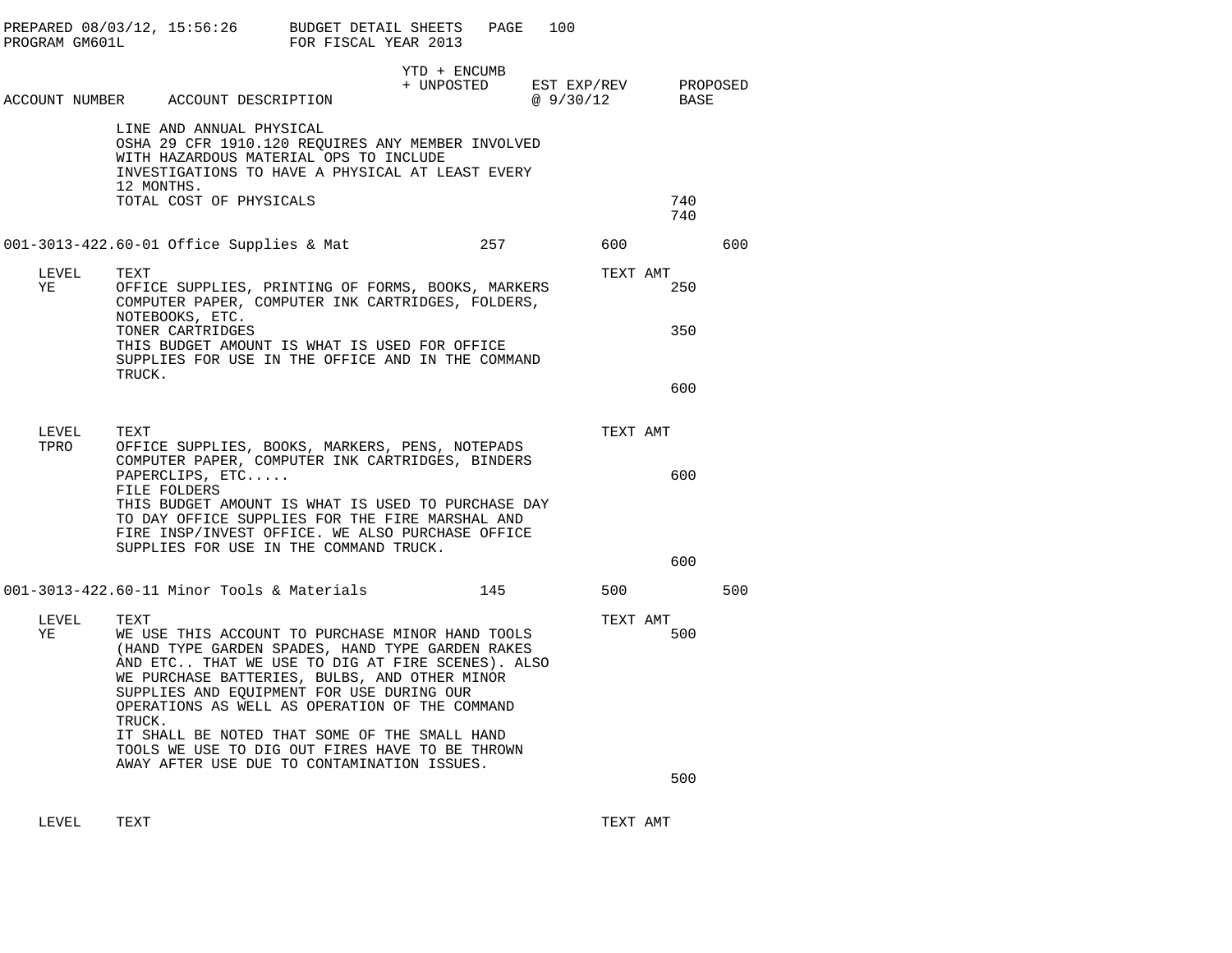| PROGRAM GM601L | PREPARED 08/03/12, 15:56:26 BUDGET DETAIL SHEETS                                                                                                                                                                                                                                                                                                                                                                                                                                                       | FOR FISCAL YEAR 2013 |                            | PAGE     | 101                               |                            |     |
|----------------|--------------------------------------------------------------------------------------------------------------------------------------------------------------------------------------------------------------------------------------------------------------------------------------------------------------------------------------------------------------------------------------------------------------------------------------------------------------------------------------------------------|----------------------|----------------------------|----------|-----------------------------------|----------------------------|-----|
|                | ACCOUNT NUMBER ACCOUNT DESCRIPTION                                                                                                                                                                                                                                                                                                                                                                                                                                                                     |                      | YTD + ENCUMB<br>+ UNPOSTED |          | EST EXP/REV PROPOSED<br>@ 9/30/12 | BASE                       |     |
| TPRO           | WE USE THIS ACCOUNT TO PURCHASE MINOR HAND TOOLS<br>(HAND TYPE GARDEN SPADES, HAND TYPE GARDEN RAKES<br>AND ETC THAT WE USE TO DIG AT FIRE SCENES). ALSO<br>WE PURCHASE BATTERIES, BULBS, AND OTHER MINOR<br>SUPPLIES AND EQUIPMENT FOR USE DURING OUR<br>OPERATIONS AS WELL AS OPERATION OF THE COMMAND<br>TRUCK.<br>IT SHALL BE NOTED THAT SOME OF THE SMALL HAND<br>TOOLS WE USE TO DIG OUT FIRES HAVE TO BE THROWN<br>AWAY AFTER USE DUE TO CONTAMINATION ISSUES. THIS<br>IS REQUIRED BY NFPA 921. |                      |                            |          |                                   | 500<br>500                 |     |
|                | 001-3013-422.60-13 Uniforms                                                                                                                                                                                                                                                                                                                                                                                                                                                                            |                      |                            |          | 1,181 1,100                       |                            | 900 |
| LEVEL<br>YE    | TEXT<br>FIRE MARSHAL UNIFORMS<br>FIRE INSPECTOR/INVESTIGATOR UNIFORMS<br>BADGES FOR 100 YEAR (2 @ \$150.00 EACH)<br>THE \$400 BUDGETED FOR THE FIRE MARSHAL & FIRE<br>INSPECTOR/INVESTIGATOR TO PURCHASE UNIFORMS, WORK<br>BOOTS, GUN BELTS & HOLSTERS, AND ETC                                                                                                                                                                                                                                        |                      |                            |          | TEXT AMT                          | 400<br>400<br>300<br>1,100 |     |
| LEVEL<br>TPRO  | TEXT<br>FIRE MARSHAL UNIFORMS<br>FIRE INSPECTOR/INVESTIGATOR UNIFORMS<br>THE \$450 BUDGETED FOR THE FIRE MARSHAL & FIRE<br>INSPECTOR/INVESTIGATOR TO PURCHASE UNIFORMS, WORK<br>BOOTS, GUN BELTS & HOLSTERS, AND ETC AS NEEDED<br>THROUGH THE YEAR<br>UNIFORM SHIRTS SS ARE EST AT \$56.00 EA<br>UNIFORM SHIRTS LS ARE EST AT \$65.00 EA<br>UNIFORM PANTS ARE EST AT \$68.00 EA<br>POLO SHIRTS ARE EST AT \$54.00 EA                                                                                   |                      |                            |          | TEXT AMT                          | 450<br>450<br>900          |     |
|                | 001-3013-422.62-02 Investigation Supplies                                                                                                                                                                                                                                                                                                                                                                                                                                                              |                      |                            | $\Omega$ | 150                               |                            | 150 |
| LEVEL<br>ΥE    | TEXT<br>CRIME SCENE TAPE, EVIDENCE CANS, EVIDENCE TAPE,                                                                                                                                                                                                                                                                                                                                                                                                                                                |                      |                            |          | TEXT AMT                          |                            |     |
|                | EVIDENCE BAGS, CD-R DISC TO PLACE FIRE<br>INVESTGATION PHOTOS ON.                                                                                                                                                                                                                                                                                                                                                                                                                                      |                      |                            |          |                                   | 150<br>150                 |     |
|                |                                                                                                                                                                                                                                                                                                                                                                                                                                                                                                        |                      |                            |          |                                   |                            |     |

LEVEL TEXT TEXT AMT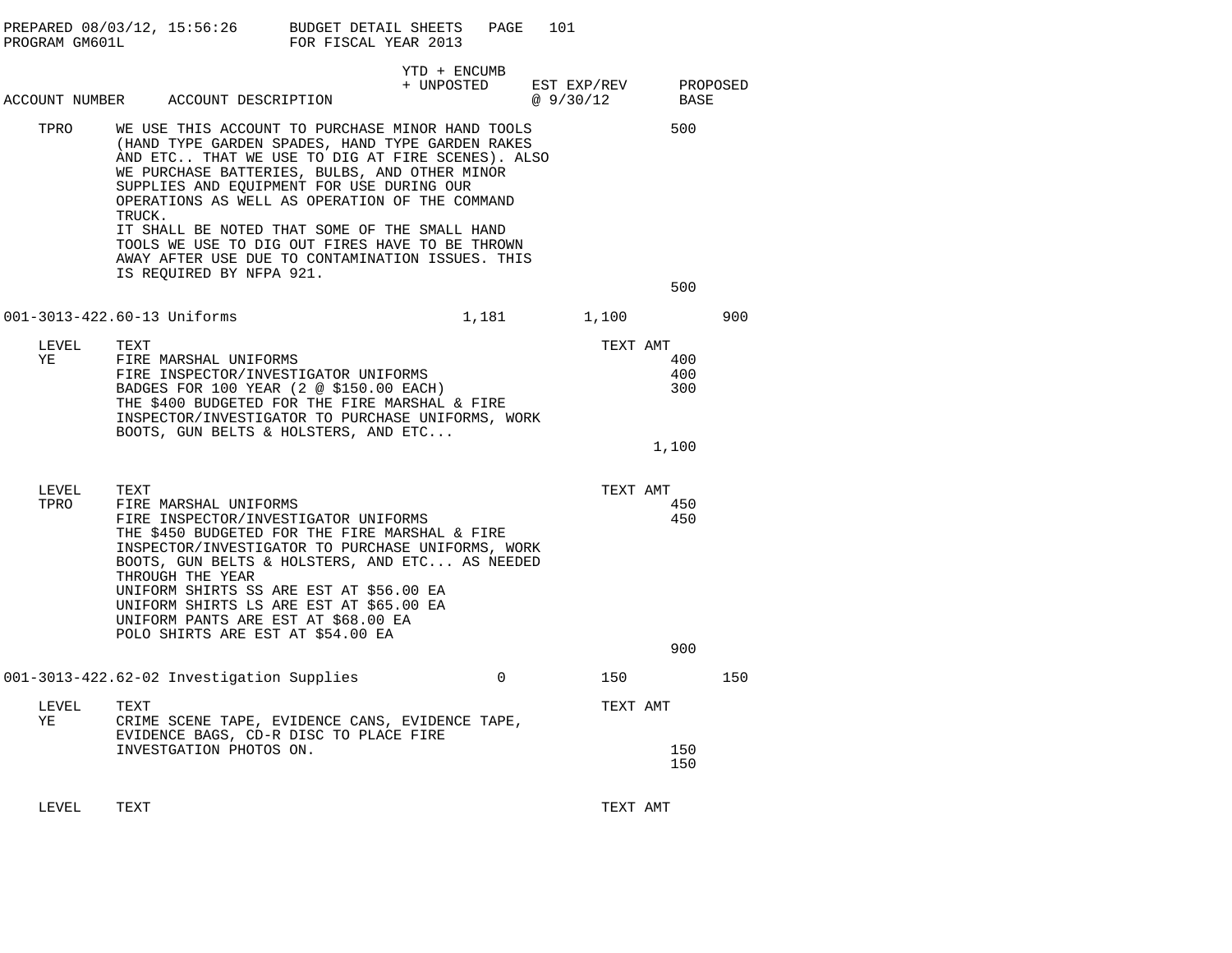| PROGRAM GM601L                |                   | PREPARED 08/03/12, 15:56:26              | BUDGET DETAIL SHEETS<br>FOR FISCAL YEAR 2013                                                                                                                                                                                             | PAGE                       | 102                      |                                        |             |
|-------------------------------|-------------------|------------------------------------------|------------------------------------------------------------------------------------------------------------------------------------------------------------------------------------------------------------------------------------------|----------------------------|--------------------------|----------------------------------------|-------------|
|                               |                   | ACCOUNT NUMBER ACCOUNT DESCRIPTION       |                                                                                                                                                                                                                                          | YTD + ENCUMB<br>+ UNPOSTED | EST EXP/REV<br>@ 9/30/12 | BASE                                   | PROPOSED    |
| TPRO                          |                   | INVESTGATION PHOTOS ON.                  | CRIME SCENE TAPE, EVIDENCE CANS, EVIDENCE TAPE,<br>EVIDENCE BAGS, CD-R DISC TO PLACE FIRE                                                                                                                                                |                            |                          | 150<br>150                             |             |
| 001-3013-422.62-03 Ammunition |                   |                                          |                                                                                                                                                                                                                                          | 352                        | 702                      |                                        | 350         |
| LEVEL<br>ΥE                   | TEXT              |                                          | AMMUNITION USED TO QUALIFY FOUR TIMES PER YEAR<br>CHANGE DUTY AMMUNITION ONCE A YEAR                                                                                                                                                     |                            |                          | TEXT AMT<br>200<br>150<br>350          |             |
| LEVEL<br>TPRO                 | TEXT              |                                          | AMMUNITION USED TO QUALIFY FOUR TIMES PER YEAR<br>CHANGE DUTY AMMUNITION ONCE A YEAR                                                                                                                                                     |                            | TEXT AMT                 | 350<br>350                             |             |
|                               |                   | 001-3013-422.66-02 Minor Automotive Eqpt |                                                                                                                                                                                                                                          | 1,019                      |                          | 1,000                                  | 1,000       |
| LEVEL<br>YE                   | TEXT              |                                          | EQUIPMENT TO BE PURCHASED FOR PULL TRUCK & COMMAND                                                                                                                                                                                       |                            |                          | TEXT AMT<br>1,000<br>1,000             |             |
| LEVEL<br>TPRO                 | TEXT              | DURING THE YEAR.                         | REPLACE BROKEN STINGER FLASHLIGHTS ON COMMAND<br>TRUCK. 3 FLASHLIGHTS AT \$110.00 EACH<br>GUN STORAGE LOCKER FOR COMMAND TRUCK, 4 GUN<br>MISCELLANEOUS EQUIPMENT FOUND TO BE NEEDED FOR<br>OPERATIONS OF THE COMMAND OR THE PULL VEHICLE |                            |                          | TEXT AMT<br>330<br>350<br>320<br>1,000 |             |
|                               |                   |                                          | 001-3013-422.66-08 Minor Computer Equipment                                                                                                                                                                                              | 1,561                      | 1,561                    |                                        | $\mathbf 0$ |
| LEVEL<br>YE                   | TEXT              | PER EMAIL 060712                         |                                                                                                                                                                                                                                          |                            |                          | TEXT AMT<br>1,561<br>1,561             |             |
|                               |                   |                                          | 001-3013-422.66-09 Minor Computer Software                                                                                                                                                                                               | 1,000                      | 1,000                    |                                        | 0           |
| LEVEL<br>ΥE                   | TEXT<br>PER EMAIL |                                          |                                                                                                                                                                                                                                          |                            |                          | TEXT AMT<br>1,000<br>1,000             |             |
|                               |                   | 001-3013-422.66-10 Minor A/V Equipment   |                                                                                                                                                                                                                                          | 280                        | 300                      |                                        | 0           |
| LEVEL                         | TEXT              |                                          |                                                                                                                                                                                                                                          |                            | TEXT AMT                 |                                        |             |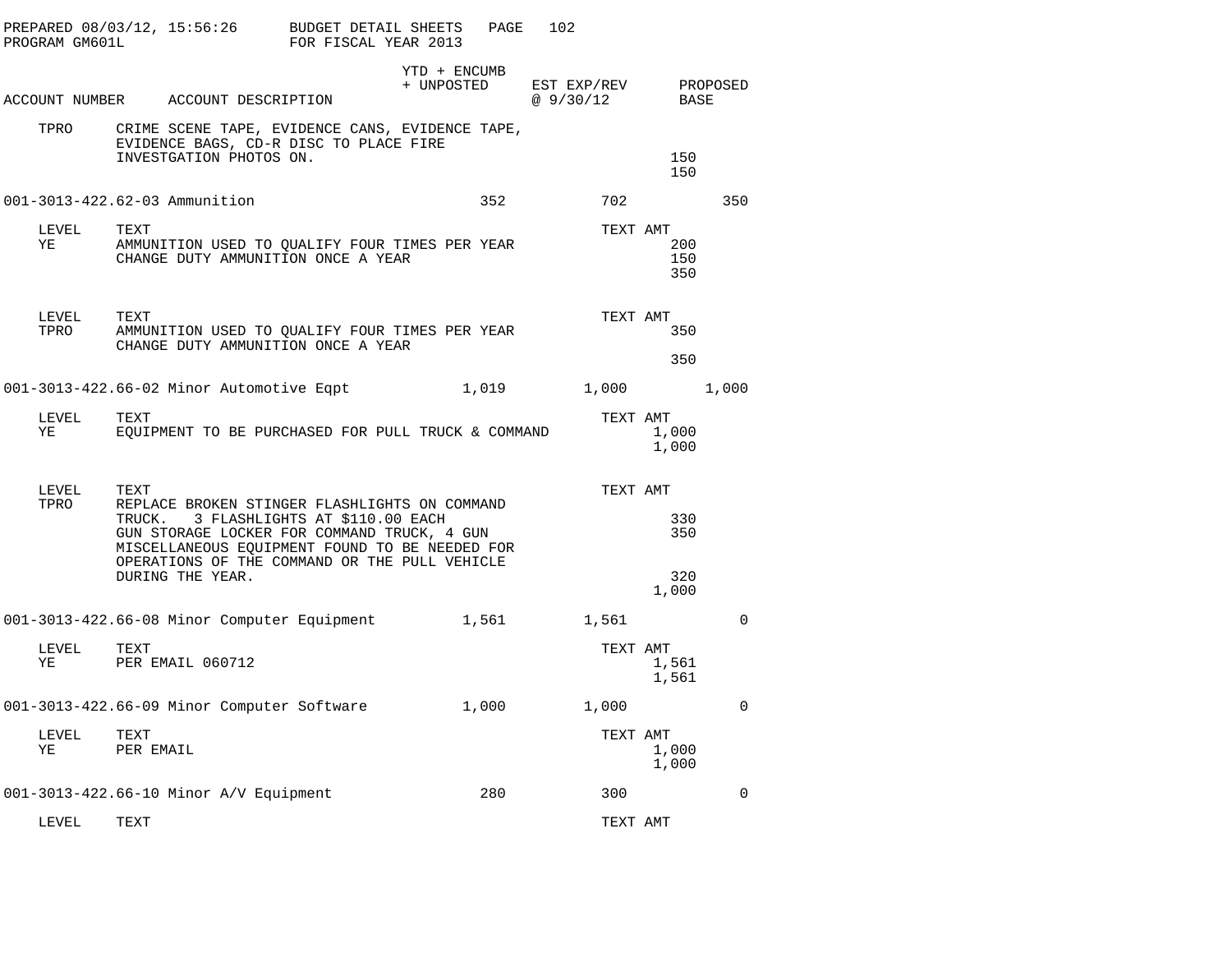| PROGRAM GM601L | PREPARED $08/03/12$ , $15:56:26$ BUDGET DETAIL SHEETS                                                                                                                                                                                                                                                                                                   | FOR FISCAL YEAR 2013 | PAGE                       | 103                      |                      |          |
|----------------|---------------------------------------------------------------------------------------------------------------------------------------------------------------------------------------------------------------------------------------------------------------------------------------------------------------------------------------------------------|----------------------|----------------------------|--------------------------|----------------------|----------|
|                | ACCOUNT NUMBER ACCOUNT DESCRIPTION                                                                                                                                                                                                                                                                                                                      |                      | YTD + ENCUMB<br>+ UNPOSTED | EST EXP/REV<br>@ 9/30/12 | BASE                 | PROPOSED |
| ΥE             | DIGITIAL VIDEO CAMERA-<br>THIS CAMERA WILL BE PLACED ON THE COMMAND TRUCK TO<br>BE USED DURING COMMAND TRUCK CALL-OUTS. WILL BE<br>USED BY RESPONDERS TO RECORD VIDEO OF SCENE TO BE<br>PLAYED BACK IN COMMAND TRUCK FOR COMMAND STAFF.<br>THIS WILL HELP COMMAND STAFF IN MAKING CRITICAL<br>DECISIONS.                                                |                      |                            |                          | 300<br>300           |          |
|                | 001-3013-422.80-03 Legal Filing Fees                                                                                                                                                                                                                                                                                                                    |                      | 50                         | 50                       |                      | 50       |
| LEVEL<br>ΥE    | TEXT<br>LEGAL FILING FEES FOR THE REOUIRED TIER 2 REPORT-<br>THE STATE REQUIRES THE CITY TO FILE A TIER 2<br>REPORTING CERTIAN CHEMICALS THAT ARE REOUIRED TO<br>BE REPORTED. THIS HAS BEEN ASSIGNED TO THE FIRE<br>PREVENTION DEPARTMENT.                                                                                                              |                      |                            |                          | TEXT AMT<br>50<br>50 |          |
| LEVEL<br>TPRO  | TEXT<br>LEGAL FILING FEES FOR THE REQUIRED TIER 2 REPORT-<br>THE STATE REQUIRES THE CITY TO FILE A TIER 2<br>REPORTING CERTIAN CHEMICALS THAT ARE REQUIRED TO<br>BE REPORTED. THIS HAS BEEN ASSIGNED TO THE FIRE<br>PREVENTION DEPARTMENT.                                                                                                              |                      |                            |                          | TEXT AMT<br>50<br>50 |          |
|                | 001-3013-422.80-13 Project/Event/Meeting Exp $2,184$ 3,100                                                                                                                                                                                                                                                                                              |                      |                            |                          |                      | 3,100    |
| LEVEL<br>ΥE    | TEXT<br>FIREFIGHTER COST TO WORK FIRE PREVENTION PROGRAMS-<br>THIS IS BUDGETED TO PAY FIREFIGHTERS ON THEIR OFF<br>DAYS TO WORK FIRE PREVENTION PROGRAMS. THEY ASSIST<br>WHEN WE TAKE THE FIRE SAFETY HOUSE OR THE ROBOT<br>OUT TO SCHOOLS OR OTHER EVENTS FOR FIRE SAFETY                                                                              |                      |                            |                          | TEXT AMT             |          |
|                | PROGRAMS. IT TAKES TWO PEOPLE TO RUN THE FIRE<br>SAFETY HOUSE AND THE ROBOT. WE NORMALLY SEND THE<br>FIRE INSPECTOR/INVESTGATOR AND ONE FIREFIGHTER.<br>CERT MEETINGS, CERT ANNUAL PICNIC, AND ETC-<br>THIS IS BUDGETED TO PAY FOR EXPENSE WE MAY HAVE<br>FOR CERT MEETINGS/TRAINING, THE ANNUAL CERT<br>APPRECIATION PICNIC, AND OTHER HOSTED TRAINING |                      |                            |                          | 2,500                |          |
|                | THAT THE FIRE MARSHALS OFFICE MAY HOST.                                                                                                                                                                                                                                                                                                                 |                      |                            |                          | 600<br>3,100         |          |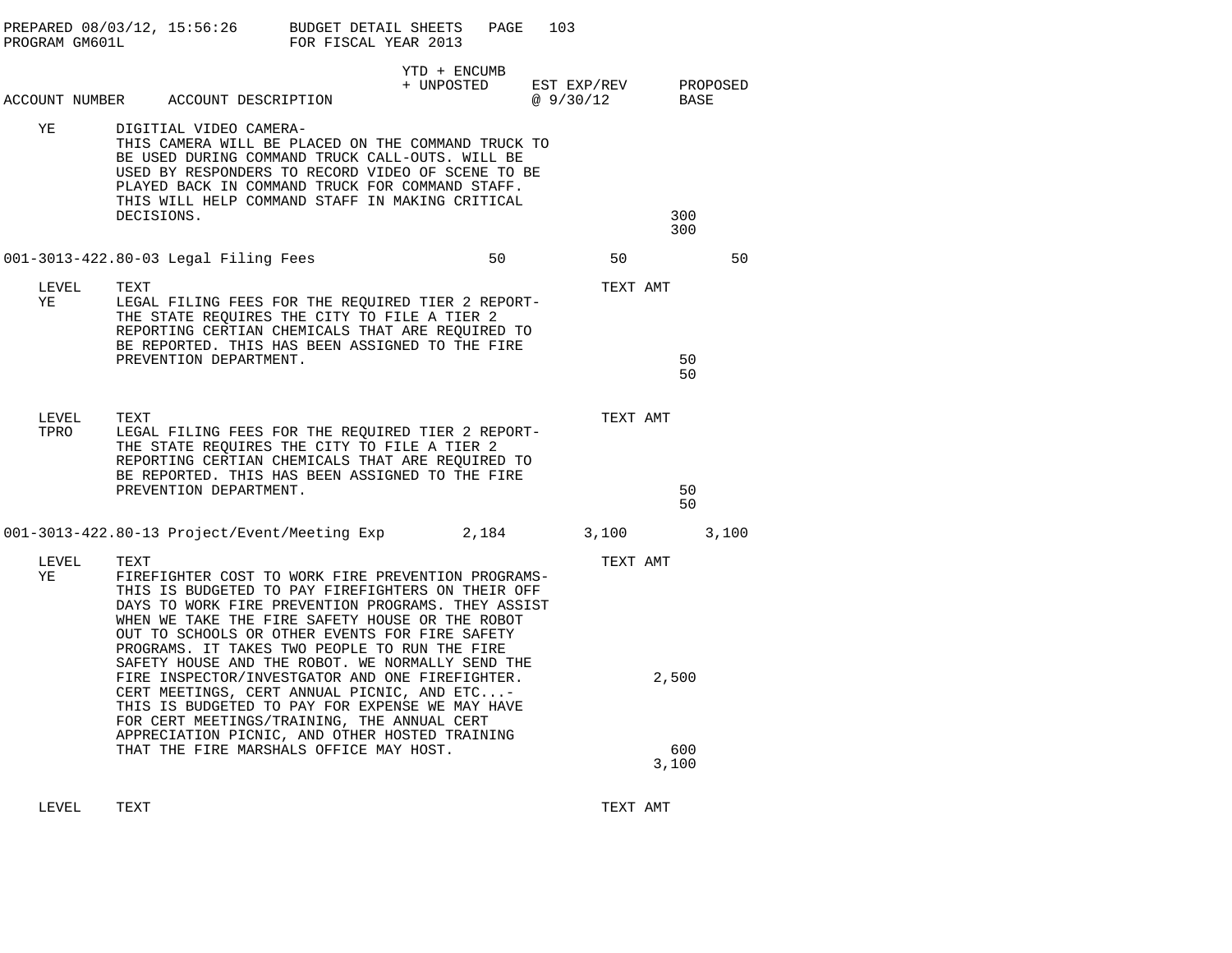|         | PROGRAM GM601L | PREPARED 08/03/12, 15:56:26 BUDGET DETAIL SHEETS                                                                                                                                                                                                                                                                    | FOR FISCAL YEAR 2013 | PAGE                       | 104                                                                   |                                            |
|---------|----------------|---------------------------------------------------------------------------------------------------------------------------------------------------------------------------------------------------------------------------------------------------------------------------------------------------------------------|----------------------|----------------------------|-----------------------------------------------------------------------|--------------------------------------------|
|         |                | ACCOUNT NUMBER ACCOUNT DESCRIPTION                                                                                                                                                                                                                                                                                  |                      | YTD + ENCUMB<br>+ UNPOSTED | EST EXP/REV PROPOSED<br>$\frac{251 \text{ H}}{2 \text{ } 30/12}$ BASE |                                            |
|         | TPRO           | FIREFIGHTER COST TO WORK FIRE PREVENTION PROGRAMS-<br>THIS IS BUDGETED TO PAY FIREFIGHTERS ON THEIR OFF<br>DAYS TO WORK FIRE PREVENTION PROGRAMS. THEY ASSIST<br>WHEN WE TAKE THE FIRE SAFETY HOUSE OR THE ROBOT<br>OUT TO SCHOOLS OR OTHER EVENTS FOR FIRE SAFETY<br>PROGRAMS. IT TAKES TWO PEOPLE TO RUN THE FIRE |                      |                            |                                                                       |                                            |
|         |                | SAFETY HOUSE AND THE ROBOT. WE NORMALLY SEND THE<br>FIRE INSPECTOR/INVESTGATOR AND ONE FIREFIGHTER.<br>CERT MEETINGS, CERT ANNUAL PICNIC, AND ETC-<br>THIS IS BUDGETED TO PAY FOR EXPENSE WE MAY HAVE<br>FOR CERT MEETINGS/TRAINING, THE ANNUAL CERT<br>APPRECIATION PICNIC, AND OTHER HOSTED TRAINING              |                      |                            |                                                                       | 2,500                                      |
|         |                | THAT THE FIRE MARSHALS OFFICE MAY HOST.                                                                                                                                                                                                                                                                             |                      |                            |                                                                       | 600<br>3,100                               |
| $\star$ | Operating      |                                                                                                                                                                                                                                                                                                                     |                      |                            | 16,412 23,186 27,298                                                  |                                            |
|         |                |                                                                                                                                                                                                                                                                                                                     |                      |                            |                                                                       |                                            |
|         | LEVEL<br>YE    | TEXT<br>2006 FORD 1/2 TON<br>2003 FORD EXPEDITION<br>2006 FORD CREWCAB<br>ADDTL REQUIRED TO REPLACE 2003 EXPEDITION<br>W/ADDED EQUIPMENT                                                                                                                                                                            |                      |                            | TEXT AMT                                                              | 3,023<br>3,457<br>6,043<br>9,133<br>21,656 |
|         | LEVEL<br>TPRO  | TEXT<br>2006 FORD 1/2 TON<br>2011 FORD EXPEDITION<br>2006 FORD CREWCAB                                                                                                                                                                                                                                              |                      |                            | TEXT AMT                                                              | 5,481<br>6,810<br>8,746<br>21,037          |
|         |                | 001-3013-422.82-16 IT Contribution                                                                                                                                                                                                                                                                                  |                      |                            | 34,053 45,404 42,334                                                  |                                            |
|         | LEVEL<br>YE    | TEXT<br>INFORMATION SRVCS CONTRIB RECLASSED FROM<br>ACCOUNT 34-03                                                                                                                                                                                                                                                   |                      |                            | TEXT AMT                                                              |                                            |
|         | LEVEL<br>TPRO  | TEXT<br>INFORMATION SRVCS CONTRIB RECLASSED FROM<br>ACCOUNT 34-03                                                                                                                                                                                                                                                   |                      |                            | TEXT AMT                                                              |                                            |
|         |                | 001-3013-422.82-17 Equip Svc Contribution                                                                                                                                                                                                                                                                           |                      | 10,908                     |                                                                       | 13,089 13,225                              |
|         | LEVEL          | TEXT                                                                                                                                                                                                                                                                                                                |                      |                            | TEXT AMT                                                              |                                            |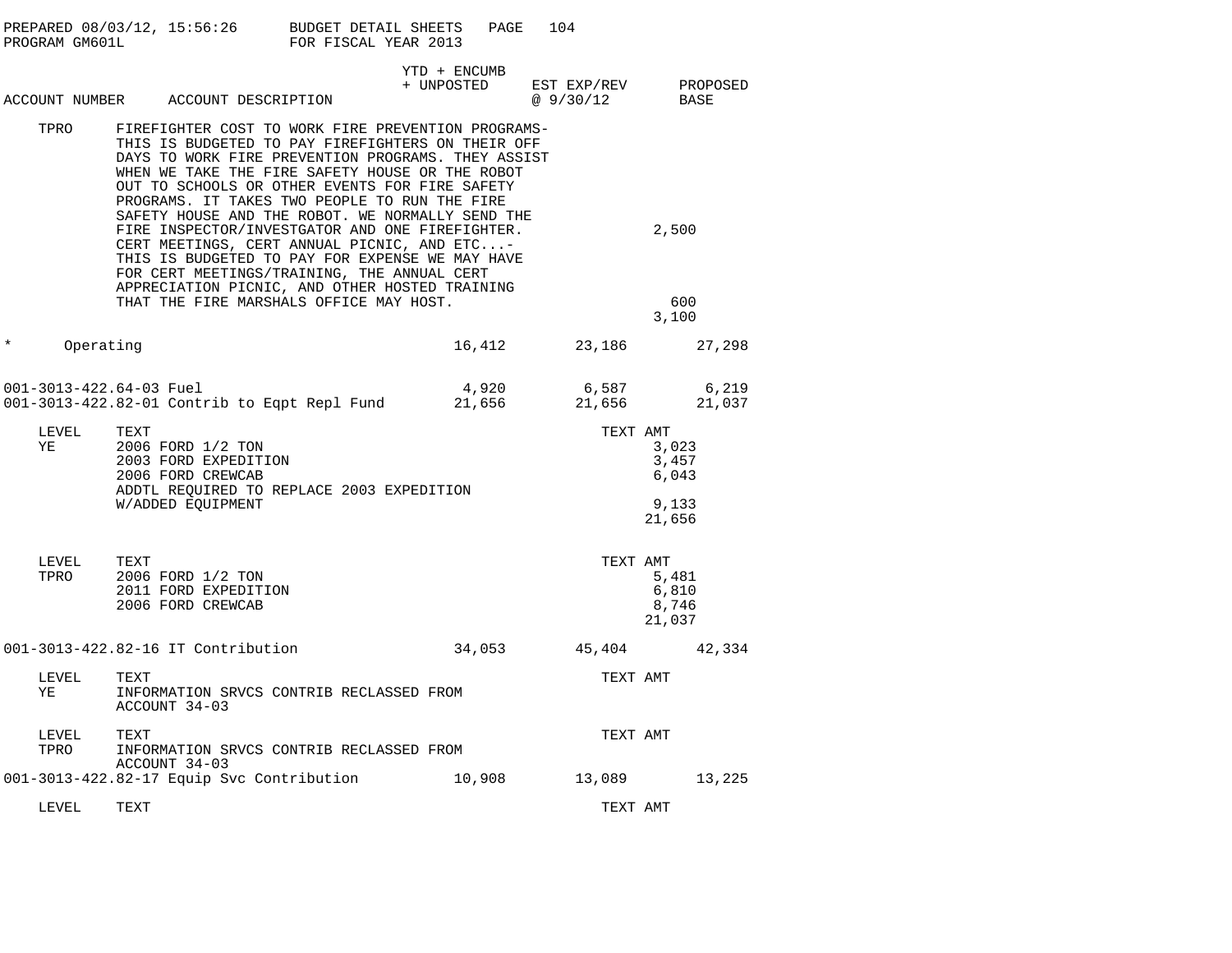|               | PROGRAM GM601L |                 | PREPARED 08/03/12, 15:56:26                                                                                   | BUDGET DETAIL SHEETS<br>FOR FISCAL YEAR 2013 |                            | PAGE     | 105 |                          |                         |                  |
|---------------|----------------|-----------------|---------------------------------------------------------------------------------------------------------------|----------------------------------------------|----------------------------|----------|-----|--------------------------|-------------------------|------------------|
|               |                |                 | ACCOUNT NUMBER ACCOUNT DESCRIPTION                                                                            |                                              | YTD + ENCUMB<br>+ UNPOSTED |          |     | EST EXP/REV<br>@ 9/30/12 | BASE                    | PROPOSED         |
|               | ΥE             |                 | EOUIP SERVICES MONTHLY MAINTENANCE EXPENSE ONLY                                                               |                                              |                            |          |     |                          | 13,089<br>13,089        |                  |
|               | LEVEL<br>TPRO  | TEXT            | EQUIP SERVICES MONTHLY MAINTENANCE EXPENSE ONLY                                                               |                                              |                            |          |     | TEXT AMT                 | 13,089<br>13,089        |                  |
| $^\star$      |                |                 | Utilities/Internal Chrgs                                                                                      |                                              | 71,537                     |          |     | 86,736                   |                         | 82,815           |
| $\star \star$ |                | Fire Prevention | 001-3014-425.41-09 Outdoor Warning Sys M & R                                                                  |                                              | 288,946<br>3,569           |          |     | 361,876<br>7,477         |                         | 367,575<br>7,477 |
|               | LEVEL<br>ΥE    | TEXT            | OUTDOOR WARNING SIREN MAINT. AND REPAIR<br>REPLACE BATTERIES IN OWS                                           |                                              |                            |          |     | TEXT AMT                 | 4,077<br>3,400<br>7,477 |                  |
|               | LEVEL<br>TPRO  | TEXT            | OUTDOOR WARNING SIREN MAINT. AND REPAIR<br>REPLACE BATTERIES IN OWS                                           |                                              |                            |          |     | TEXT AMT                 | 4,077<br>3,400<br>7,477 |                  |
|               |                |                 | 001-3014-425.42-08 Equipment Maint & Repair                                                                   |                                              |                            | $\Omega$ |     | $\Omega$                 |                         | 652              |
|               | LEVEL<br>ΥE    | TEXT            | REPAIRS ONLY - MONTHLY MAINTENANCE EXPENSE<br>RECLASSED TO UTILITIES/INTERNAL CHRGS CATEGORY<br>ACCOUNT 82-17 |                                              |                            |          |     | TEXT AMT                 | 652                     |                  |
|               |                |                 |                                                                                                               |                                              |                            |          |     |                          | 652                     |                  |
|               | LEVEL<br>TPRO  | TEXT            | REPAIRS ONLY - MONTHLY MAINTENANCE EXPENSE<br>RECLASSED TO UTILITIES/INTERNAL CHRGS CATEGORY<br>ACCOUNT 82-17 |                                              |                            |          |     | TEXT AMT                 | 652<br>652              |                  |
|               |                |                 | 001-3014-425.50-01 Memberships & Licenses                                                                     |                                              |                            | 200      |     | 200                      |                         | 200              |
|               | LEVEL<br>ΥE    | TEXT            | EMERGENCY MANAGEMENT ASSOCIATION MEMBERSHIPS                                                                  |                                              |                            |          |     | TEXT AMT                 | 200<br>200              |                  |
|               |                |                 |                                                                                                               |                                              |                            |          |     |                          |                         |                  |

LEVEL TEXT TEXT AMT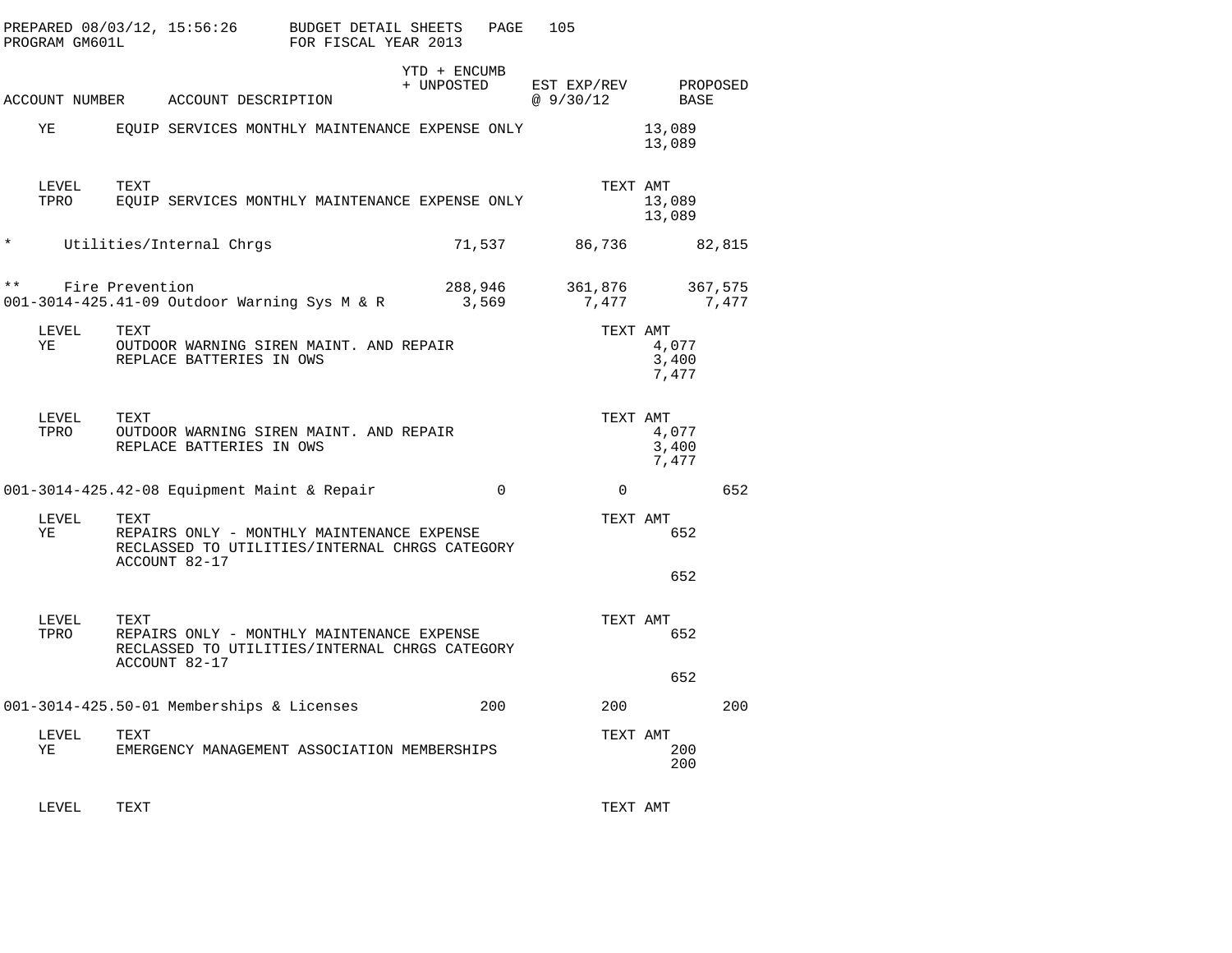| PROGRAM GM601L |               | PREPARED 08/03/12, 15:56:26 BUDGET DETAIL SHEETS                                                                                                                                             | FOR FISCAL YEAR 2013 |                            | PAGE  | 106                     |                                                       |          |
|----------------|---------------|----------------------------------------------------------------------------------------------------------------------------------------------------------------------------------------------|----------------------|----------------------------|-------|-------------------------|-------------------------------------------------------|----------|
|                |               | ACCOUNT NUMBER ACCOUNT DESCRIPTION                                                                                                                                                           |                      | YTD + ENCUMB<br>+ UNPOSTED |       | EST EXP/REV<br>@9/30/12 | BASE                                                  | PROPOSED |
|                |               | TPRO EMERGENCY MANAGEMENT ASSOCIATION MEMBERSHIPS                                                                                                                                            |                      |                            |       |                         | 200<br>200                                            |          |
|                |               | 001-3014-425.50-03 Personnel Dev & Activity                                                                                                                                                  |                      |                            | 1,476 | 2,963 4,800             |                                                       |          |
| YE             | LEVEL         | TEXT<br>STATE EMERGENCY MANAGEMENT TRAINING<br>STATE EMERGENCY MANAGEMENT CONFERENCE<br>LODGING FOR CONFERENCE<br>TECH FOR PREPARDNESS CONFERENCE<br>LODGING FOR CONFERENCE<br>AIR FARE CONF |                      |                            |       | TEXT AMT                | 1,200<br>600<br>1,000<br>300<br>1,000<br>700<br>4,800 |          |
|                | LEVEL<br>TPRO | TEXT<br>STATE EMERGENCY MANAGEMENT TRAINING<br>STATE EMERGENCY MANAGEMENT CONFERENCE<br>LODGING FOR CONFERENCE<br>TECH FOR PREPARDNESS CONFERENCE<br>LODGING FOR CONFERENCE<br>AIR FARE CONF |                      |                            |       | TEXT AMT                | 1,200<br>600<br>1,000<br>300<br>1,000<br>700<br>4,800 |          |
|                |               | 001-3014-425.53-01 Cell Telephones                                                                                                                                                           |                      |                            | 373   | 373                     |                                                       | 374      |
| YE             | LEVEL TEXT    | SATELLITE PHONE FOR EOC                                                                                                                                                                      |                      |                            |       | TEXT AMT                | 371<br>371                                            |          |
|                | LEVEL<br>TPRO | TEXT<br>SATELLITE PHONE FOR EOC                                                                                                                                                              |                      |                            |       | TEXT AMT                | 374<br>374                                            |          |
|                |               | 001-3014-425.53-02 Access Fees                                                                                                                                                               |                      |                            |       | 1,097 1,281             |                                                       | 1,649    |
| YE             | LEVEL         | TEXT<br>DISH NETWORK FEES FOR EOC<br>TO ACCOMODATE IPADS PER CHIEF EMAIL 05/29/12                                                                                                            |                      |                            |       |                         | TEXT AMT<br>1,097<br>184<br>1,281                     |          |
| TPRO           | LEVEL         | TEXT<br>DISH NETWORK FEES FOR EOC<br>INCREASE PER CHIEF EMAIL 05/29/12                                                                                                                       |                      |                            |       | TEXT AMT                | 1,097<br>552<br>1,649                                 |          |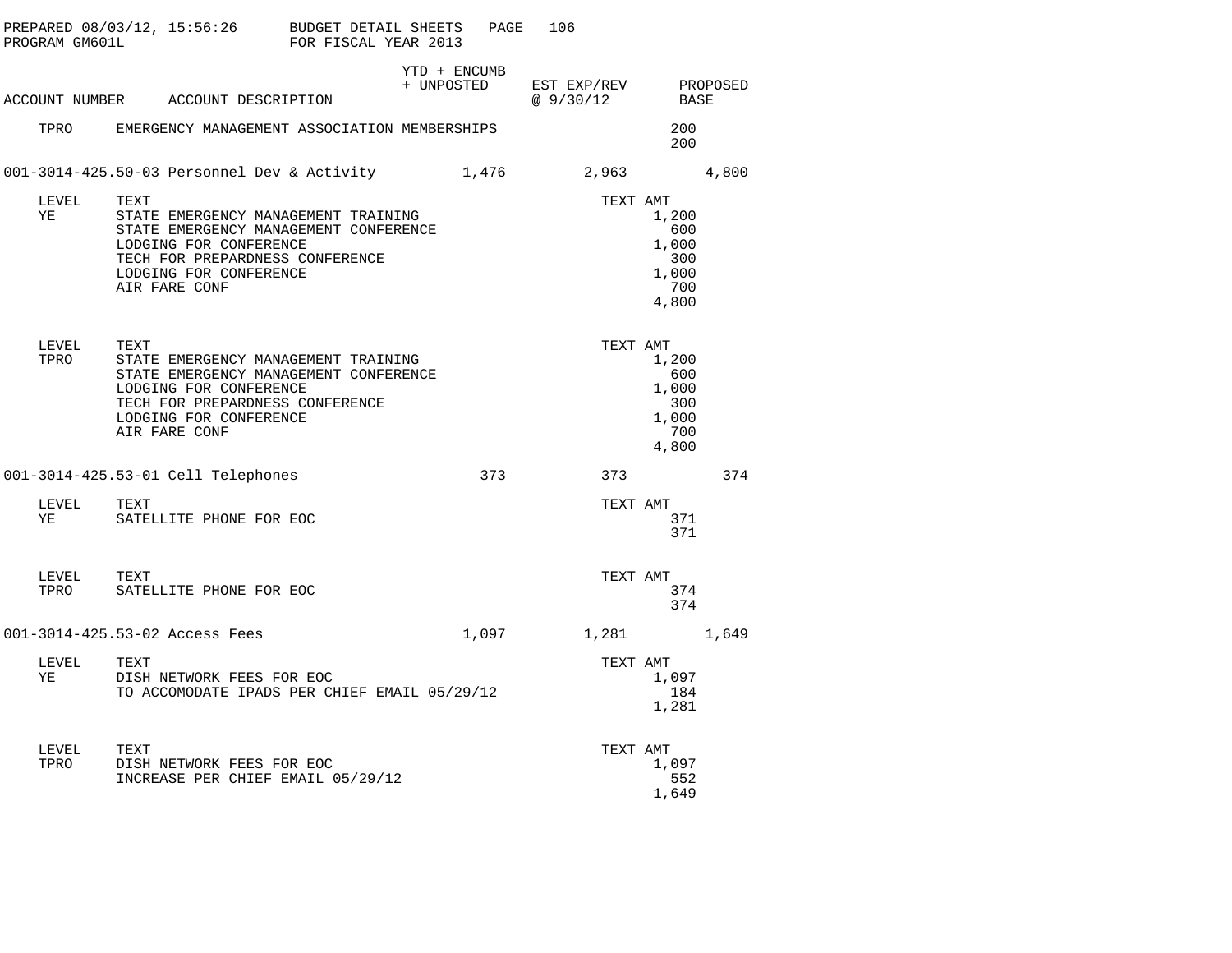| PROGRAM GM601L |                            | PREPARED 08/03/12, 15:56:26 BUDGET DETAIL SHEETS                                                                  | FOR FISCAL YEAR 2013 |                            | PAGE            | 107                           |                                        |          |
|----------------|----------------------------|-------------------------------------------------------------------------------------------------------------------|----------------------|----------------------------|-----------------|-------------------------------|----------------------------------------|----------|
|                |                            | ACCOUNT NUMBER ACCOUNT DESCRIPTION                                                                                |                      | YTD + ENCUMB<br>+ UNPOSTED |                 | EST EXP/REV<br>@ 9/30/12 BASE | PROPOSED                               |          |
|                |                            | 001-3014-425.54-01 Printing & Graphic Serv                                                                        |                      |                            | 12 <sup>°</sup> | 300                           |                                        | $\Omega$ |
| LEVEL<br>YE    | TEXT                       | NEW BINDERS FOR EOC BOOKS                                                                                         |                      |                            |                 |                               | TEXT AMT<br>300<br>300                 |          |
|                |                            | 001-3014-425.54-06 Convenience copies                                                                             |                      |                            | 71              | 100                           |                                        | 100      |
| LEVEL<br>TPRO  | TEXT                       | COPY PAPER AS NEEDED AND ANY COPIES MADE                                                                          |                      |                            |                 |                               | TEXT AMT<br>100<br>100                 |          |
|                |                            | 001-3014-425.55-18 Emerg Notification Serv 21,825                                                                 |                      |                            |                 | 21,825 21,825                 |                                        |          |
| LEVEL<br>ΥE    | TEXT                       | CTY NOTIFICATION SYSTEM. THIS IS THE CITY WIDE<br>CALL OUT SYSTEM THAT IS USED. THIS IS A THREE<br>YEAR CONTRACT. |                      |                            |                 |                               | TEXT AMT<br>21,825                     |          |
|                |                            |                                                                                                                   |                      |                            |                 |                               | 21,825                                 |          |
| LEVEL<br>TPRO  | TEXT                       | CTY NOTIFICATION SYSTEM. THIS IS THE CITY WIDE<br>CALL OUT SYSTEM THAT IS USED. THIS IS A THREE<br>YEAR CONTRACT. |                      |                            |                 |                               | TEXT AMT<br>21,825                     |          |
|                |                            |                                                                                                                   |                      |                            |                 |                               | 21,825                                 |          |
|                |                            | 001-3014-425.60-01 Office Supplies & Mat                                                                          |                      |                            | $\mathbf 0$     |                               | 400 000                                | 1,050    |
| LEVEL<br>YE    | TEXT                       | GENERAL OFFICE SUPPLIES<br>INK AND PAPER FOR PRITNERS                                                             |                      |                            |                 |                               | TEXT AMT<br>350<br>400<br>750          |          |
| LEVEL<br>TPRO  | TEXT                       | GENERAL OFFICE SUPPLIES<br>INK AND PAPER FOR PRINTERS<br>BINDERS FOR EOC BOOKS AND MANUALS                        |                      |                            |                 |                               | TEXT AMT<br>350<br>400<br>300<br>1,050 |          |
|                |                            | 001-3014-425.62-08 EOC Supplies                                                                                   |                      |                            | $\Omega$        | 400                           |                                        | 400      |
| LEVEL<br>YE    | TEXT<br><b>ACTIVATIONS</b> | DRINKS AND FOOD FOR EXTENDED TIMES AT EOC                                                                         |                      |                            |                 |                               | TEXT AMT<br>400                        |          |
|                |                            |                                                                                                                   |                      |                            |                 |                               | 400                                    |          |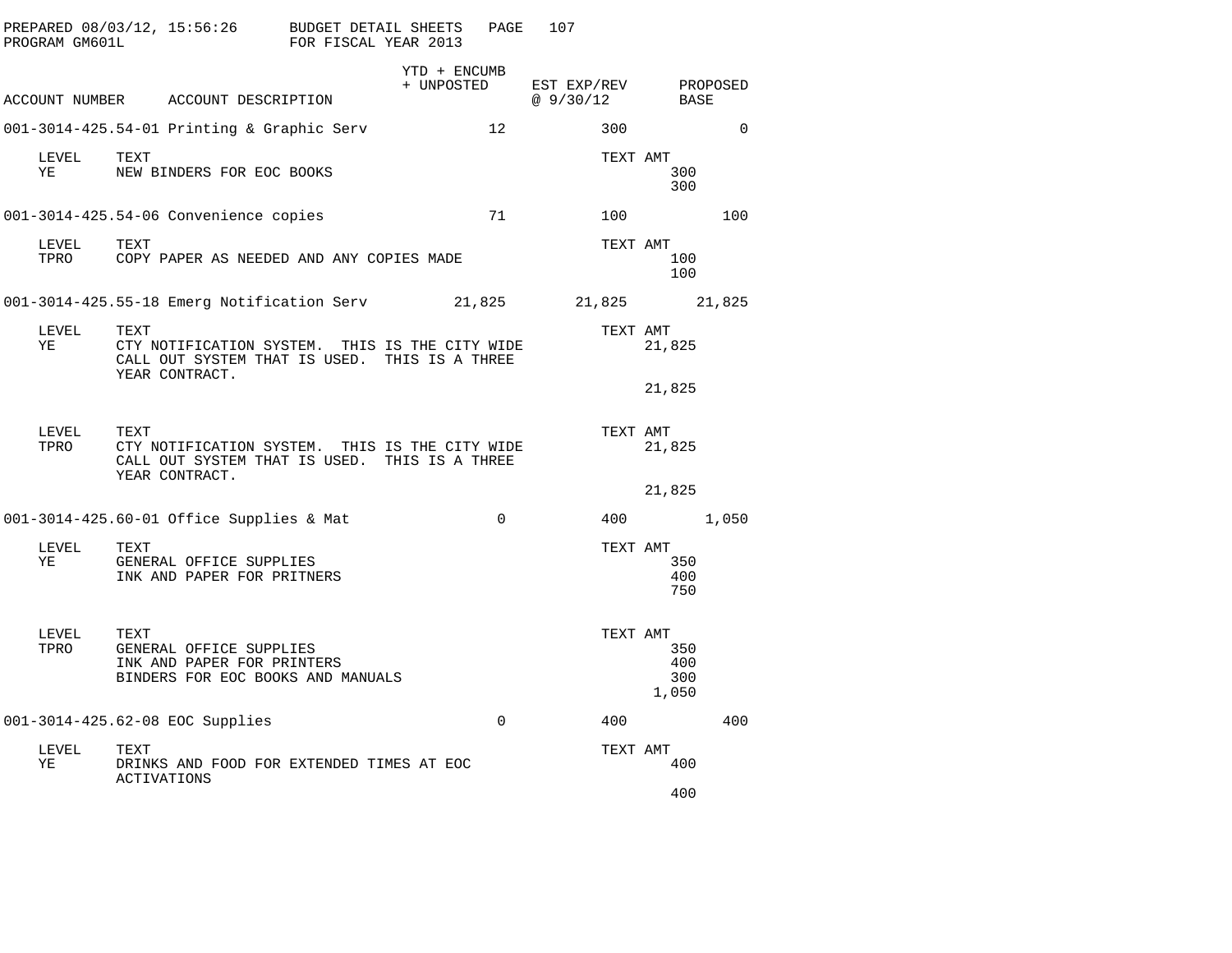| PROGRAM GM601L | PREPARED 08/03/12, 15:56:26 BUDGET DETAIL SHEETS                                                                                                                                                                                                                                                                                                                            | FOR FISCAL YEAR 2013 |                            | PAGE                  | 108                      |                                        |             |
|----------------|-----------------------------------------------------------------------------------------------------------------------------------------------------------------------------------------------------------------------------------------------------------------------------------------------------------------------------------------------------------------------------|----------------------|----------------------------|-----------------------|--------------------------|----------------------------------------|-------------|
|                | ACCOUNT NUMBER ACCOUNT DESCRIPTION                                                                                                                                                                                                                                                                                                                                          |                      | YTD + ENCUMB<br>+ UNPOSTED |                       | EST EXP/REV<br>@9/30/12  | BASE                                   | PROPOSED    |
| LEVEL<br>TPRO  | TEXT<br>DRINKS AND FOOD FOR EXTENDED TIMES AT EOC<br><b>ACTIVATIONS</b>                                                                                                                                                                                                                                                                                                     |                      |                            |                       | TEXT AMT                 | 400<br>400                             |             |
|                | 001-3014-425.66-05 Minor Radio Equipment                                                                                                                                                                                                                                                                                                                                    |                      |                            | 6,505                 | 15,976                   |                                        | 1,398       |
| LEVEL<br>ΥE    | TEXT<br>2 HAND HELD RADIOS/BASE                                                                                                                                                                                                                                                                                                                                             |                      |                            |                       |                          | TEXT AMT<br>1,950                      |             |
|                | BY FEDERAL MANDATE, ALL RADIOS MUST BE REPLACED<br>OR CONFIGURED TO NARROWBANDING. THIS IS DUE BY<br>JANUARY 1, 2013. WE WANT TO COMPLETE THIS WTH<br>TIME TO SPARE IN 2012. 8 OF 10 RADIOS IN OUR<br>OUTDOOR WARNING SIRENS WILL HAVE TO DONE. THESE<br>ARE ESTIMATED TO COST APPROXIMATLEY 2000 EA.<br>REDUCE PER CHIEF EMAIL 05/29/12<br>REDUCE PER CHIEF EMAIL 05/30/12 |                      |                            |                       |                          | 16,000<br>$1,842-$<br>$132-$<br>15,976 |             |
| LEVEL<br>TPRO  | TEXT<br>2 HAND HELD RADIOS/BASE<br>DROPPED TO 1398 PER CHIEF EMAIL 05/29/12                                                                                                                                                                                                                                                                                                 |                      |                            |                       |                          | TEXT AMT<br>1,950<br>$552-$<br>1,398   |             |
|                | 001-3014-425.66-08 Minor Computer Equipment 1,756                                                                                                                                                                                                                                                                                                                           |                      |                            |                       | 1,760                    |                                        | $\mathbf 0$ |
| LEVEL<br>ΥE    | TEXT<br>TO ACCOMODATE IPADS PER CHIEF EMAIL 05/29/12<br>INCREASE PER CHIEF EMAIL 05/30/12                                                                                                                                                                                                                                                                                   |                      |                            |                       |                          | TEXT AMT<br>1,400<br>360<br>1,760      |             |
|                | 001-3014-425.66-09 Minor Computer Software                                                                                                                                                                                                                                                                                                                                  |                      |                            | $\Omega$              | 30                       |                                        | $\Omega$    |
| LEVEL<br>ΥE    | TEXT<br>WEATHER RADAR SOFTWARE-MOVED TO 62-08<br>INCREASE PER CHIEF EMAIL 05/30/12                                                                                                                                                                                                                                                                                          |                      |                            |                       | TEXT AMT                 | 30<br>30                               |             |
| LEVEL<br>TPRO  | TEXT<br>WEATHER RADAR SOFTWARE-MOVED TO 62-08<br>001-3014-425.66-10 Minor A/V Equipment<br>001-3014-425.80-13 Project/Event/Meeting Exp                                                                                                                                                                                                                                     |                      |                            | 233<br>$\overline{0}$ | TEXT AMT<br>233<br>1,200 |                                        | 0<br>2,000  |
| LEVEL          | TEXT                                                                                                                                                                                                                                                                                                                                                                        |                      |                            |                       | TEXT AMT                 |                                        |             |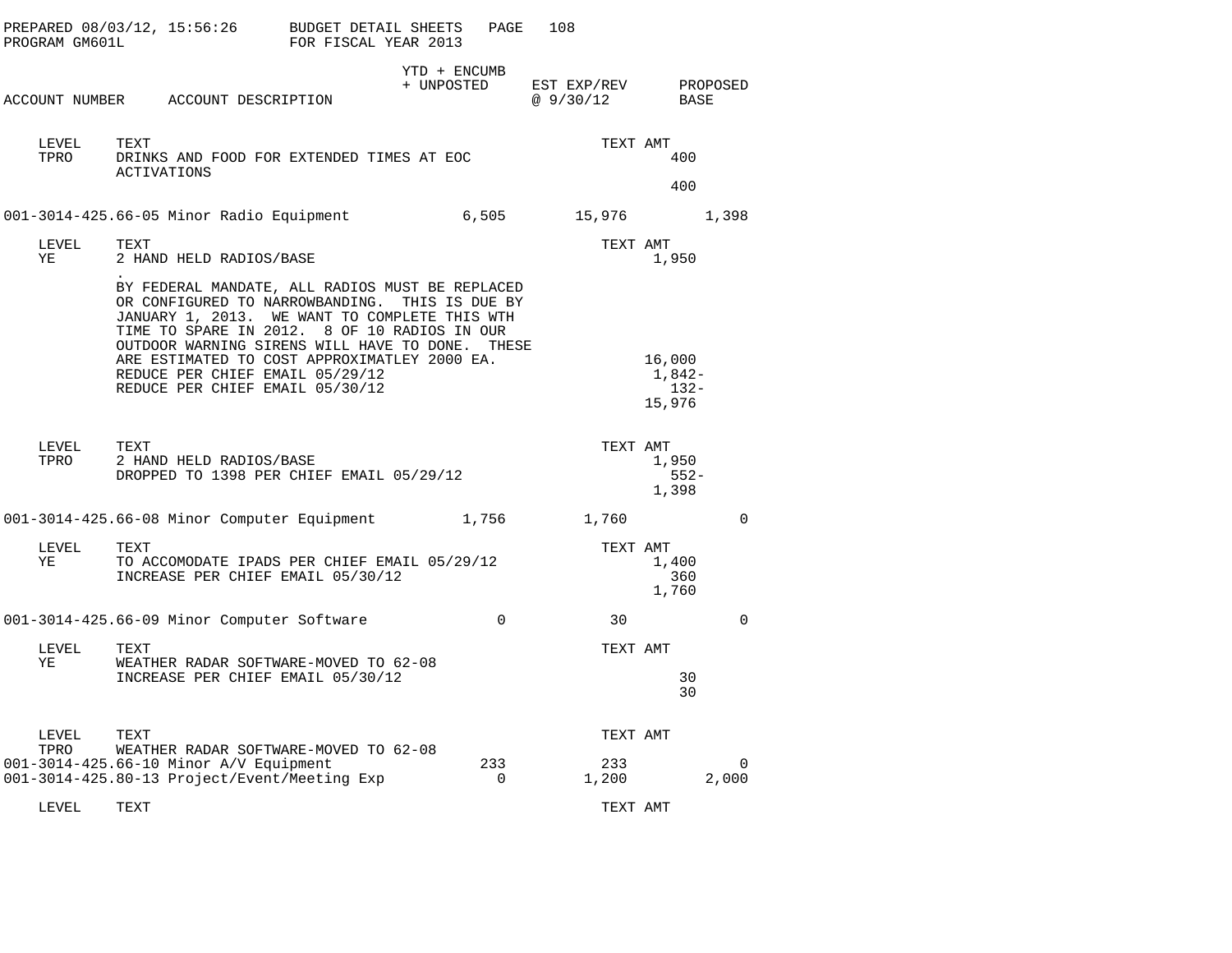|         | PROGRAM GM601L | PREPARED 08/03/12, 15:56:26                                       | BUDGET DETAIL SHEETS<br>FOR FISCAL YEAR 2013 | PAGE                       | 109                      |                  |
|---------|----------------|-------------------------------------------------------------------|----------------------------------------------|----------------------------|--------------------------|------------------|
|         |                | ACCOUNT NUMBER ACCOUNT DESCRIPTION                                |                                              | YTD + ENCUMB<br>+ UNPOSTED | EST EXP/REV<br>@ 9/30/12 | PROPOSED<br>BASE |
|         | ΥE             | SPECIAL OVERTIME FOR EOC ACTIVATION OR EXERCISE                   |                                              |                            |                          | 2,000<br>2,000   |
|         | LEVEL<br>TPRO  | TEXT<br>SPECIAL OVERTIME FOR EOC ACTIVATION OR EXERCISE           |                                              |                            | TEXT AMT                 | 2,000<br>2,000   |
| $\star$ | Operating      |                                                                   |                                              | 37,117                     | 54,518                   | 41,925           |
|         |                | 001-3014-425.63-02 Electricity                                    |                                              | 304                        | 600                      | 600              |
|         | LEVEL<br>ΥE    | TEXT<br>BASE                                                      |                                              |                            | TEXT AMT                 | 600<br>600       |
|         |                | 001-3014-425.63-03 Natural Gas                                    |                                              | 169                        | 185                      | 300              |
|         | LEVEL<br>ΥE    | TEXT<br>NATURAL GAS                                               |                                              |                            | TEXT AMT                 | 185<br>185       |
|         | LEVEL<br>TPRO  | TEXT<br>NATURAL GAS                                               |                                              |                            | TEXT AMT                 | 484<br>484       |
|         |                | 001-3014-425.64-03 Fuel<br>001-3014-425.82-16 IT Contribution     |                                              | 332<br>25,060              | 580<br>33,413            | 819<br>28,261    |
|         | LEVEL<br>ΥE    | TEXT<br>INFORMATION SRVCS CONTRIB RECLASSED FROM<br>ACCOUNT 34-03 |                                              |                            | TEXT AMT                 |                  |
|         | LEVEL<br>TPRO  | TEXT<br>INFORMATION SRVCS CONTRIB RECLASSED FROM                  |                                              |                            | TEXT AMT                 |                  |
|         |                | ACCOUNT 34-03<br>001-3014-425.82-17 Equip Svc Contribution        |                                              | 2,255                      | 2,706                    | 2,734            |
|         | LEVEL<br>ΥE    | TEXT<br>EQUIP SERVICES MONTHLY MAINTENANCE EXPENSE ONLY           |                                              |                            | TEXT AMT                 | 2,706<br>2,706   |
|         | LEVEL<br>TPRO  | TEXT<br>EOUIP SERVICES MONTHLY MAINTENANCE EXPENSE ONLY           |                                              |                            | TEXT AMT                 | 2,734<br>2,734   |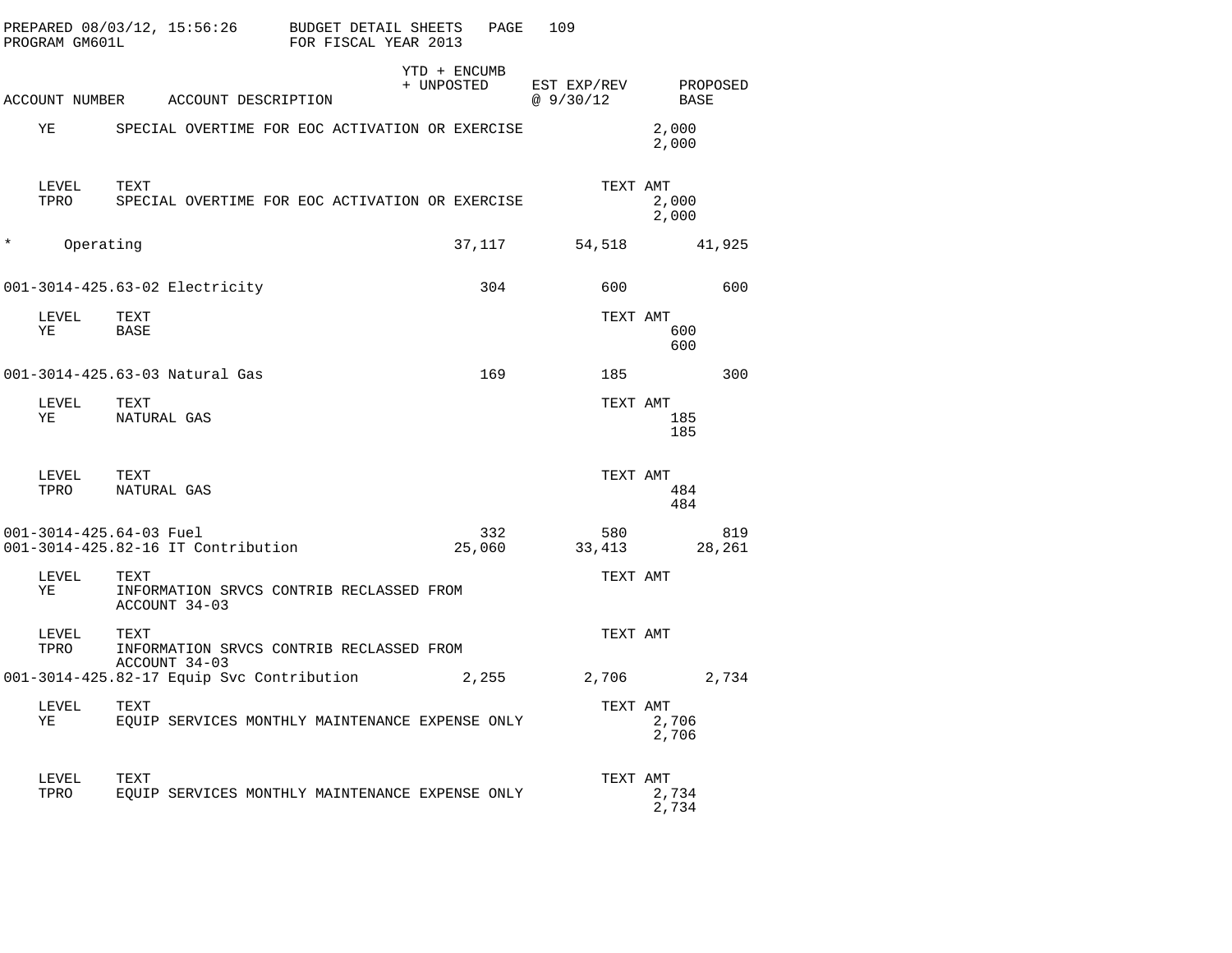|              | PREPARED 08/03/12, 15:56:26<br>PROGRAM GM601L                                                                                                                                                                         |                                                      |                     | <b>BUDGET DETAIL SHEETS</b><br>FOR FISCAL YEAR 2013 |  | PAGE                                                                 | 110                                                                    |                    |                                                  |
|--------------|-----------------------------------------------------------------------------------------------------------------------------------------------------------------------------------------------------------------------|------------------------------------------------------|---------------------|-----------------------------------------------------|--|----------------------------------------------------------------------|------------------------------------------------------------------------|--------------------|--------------------------------------------------|
|              | ACCOUNT NUMBER                                                                                                                                                                                                        |                                                      | ACCOUNT DESCRIPTION |                                                     |  | YTD + ENCUMB<br>+ UNPOSTED                                           | EST EXP/REV<br>@9/30/12                                                | PROPOSED<br>BASE   |                                                  |
| *            |                                                                                                                                                                                                                       | Utilities/Internal Chrgs                             |                     |                                                     |  | 28,120                                                               | 37,484                                                                 |                    | 32,714                                           |
| $\star\star$ | 001-3015-351.10-00 MC Fines - Non Moving PS<br>001-3015-351.11-00 MC Fines - Moving Viol PS<br>001-3015-351.16-00 CVE Fines<br>001-3015-351.16-01 CVE Weight Violations<br>001-3015-351.16-02 CVE Weight Viol Over 5K | Emergency Services                                   |                     |                                                     |  | 65,237<br>429,355<br>119,299<br>70,904<br>24,903<br>2,800<br>647,261 | 92,002<br>534,000<br>157,000<br>104,000<br>22,000<br>30,000<br>847,000 | 157,000<br>895,000 | 74,639<br>526,000<br>104,000<br>48,000<br>60,000 |
|              | 001-3015-423.10-01 Salaries                                                                                                                                                                                           |                                                      |                     |                                                     |  | 284,563                                                              | 353,401                                                                | 357,962            |                                                  |
|              | LEVEL<br>ΥE                                                                                                                                                                                                           | TEXT<br>MUNICIPAL COURT MOVED FROM DEPT 1414 TO 3015 |                     |                                                     |  |                                                                      | TEXT AMT                                                               |                    |                                                  |
|              | LEVEL<br>TPRO                                                                                                                                                                                                         | TEXT<br>MUNICIPAL COURT MOVED FROM DEPT 1414 TO 3015 |                     |                                                     |  |                                                                      | TEXT AMT                                                               |                    |                                                  |
|              | $001 - 3015 - 423.11 - 01$ Wages                                                                                                                                                                                      |                                                      |                     |                                                     |  | 4,934                                                                | 8,053                                                                  |                    | 12,150                                           |
|              | LEVEL<br>ΥE                                                                                                                                                                                                           | TEXT<br>MUNICIPAL COURT MOVED FROM DEPT 1414 TO 3015 |                     |                                                     |  |                                                                      | TEXT AMT                                                               |                    |                                                  |
|              | LEVEL                                                                                                                                                                                                                 | TEXT                                                 |                     |                                                     |  |                                                                      | TEXT AMT                                                               |                    |                                                  |
|              | TPRO<br>001-3015-423.12-01 Overtime - Regular                                                                                                                                                                         | MUNICIPAL COURT MOVED FROM DEPT 1414 TO 3015         |                     |                                                     |  | 2,606                                                                | 20,166                                                                 |                    | 19,470                                           |
|              | LEVEL<br>ΥE                                                                                                                                                                                                           | TEXT<br>MUNICIPAL COURT MOVED FROM DEPT 1414 TO 3015 |                     |                                                     |  |                                                                      | TEXT AMT                                                               |                    |                                                  |
|              | LEVEL                                                                                                                                                                                                                 | TEXT                                                 |                     |                                                     |  |                                                                      | TEXT AMT                                                               |                    |                                                  |
|              | TPRO<br>001-3015-423.13-01 Longevity Pay                                                                                                                                                                              | MUNICIPAL COURT MOVED FROM DEPT 1414 TO 3015         |                     |                                                     |  | 608                                                                  | 691                                                                    |                    | 1,392                                            |
|              | LEVEL<br>ΥE                                                                                                                                                                                                           | TEXT<br>MUNICIPAL COURT MOVED FROM DEPT 1414 TO 3015 |                     |                                                     |  |                                                                      | TEXT AMT                                                               |                    |                                                  |
|              | LEVEL<br>TPRO                                                                                                                                                                                                         | TEXT                                                 |                     |                                                     |  |                                                                      | TEXT AMT                                                               |                    |                                                  |
|              | 001-3015-423.13-14 Ins Opt Out                                                                                                                                                                                        | MUNICIPAL COURT MOVED FROM DEPT 1414 TO 3015         |                     |                                                     |  | 1,900                                                                | 2,400                                                                  |                    | 2,400                                            |
|              | LEVEL<br>ΥE                                                                                                                                                                                                           | TEXT<br>MUNICIPAL COURT MOVED FROM DEPT 1414 TO 3015 |                     |                                                     |  |                                                                      | TEXT AMT                                                               |                    |                                                  |
|              | LEVEL<br>TPRO                                                                                                                                                                                                         | TEXT<br>MUNICIPAL COURT MOVED FROM DEPT 1414 TO 3015 |                     |                                                     |  |                                                                      | TEXT AMT                                                               |                    |                                                  |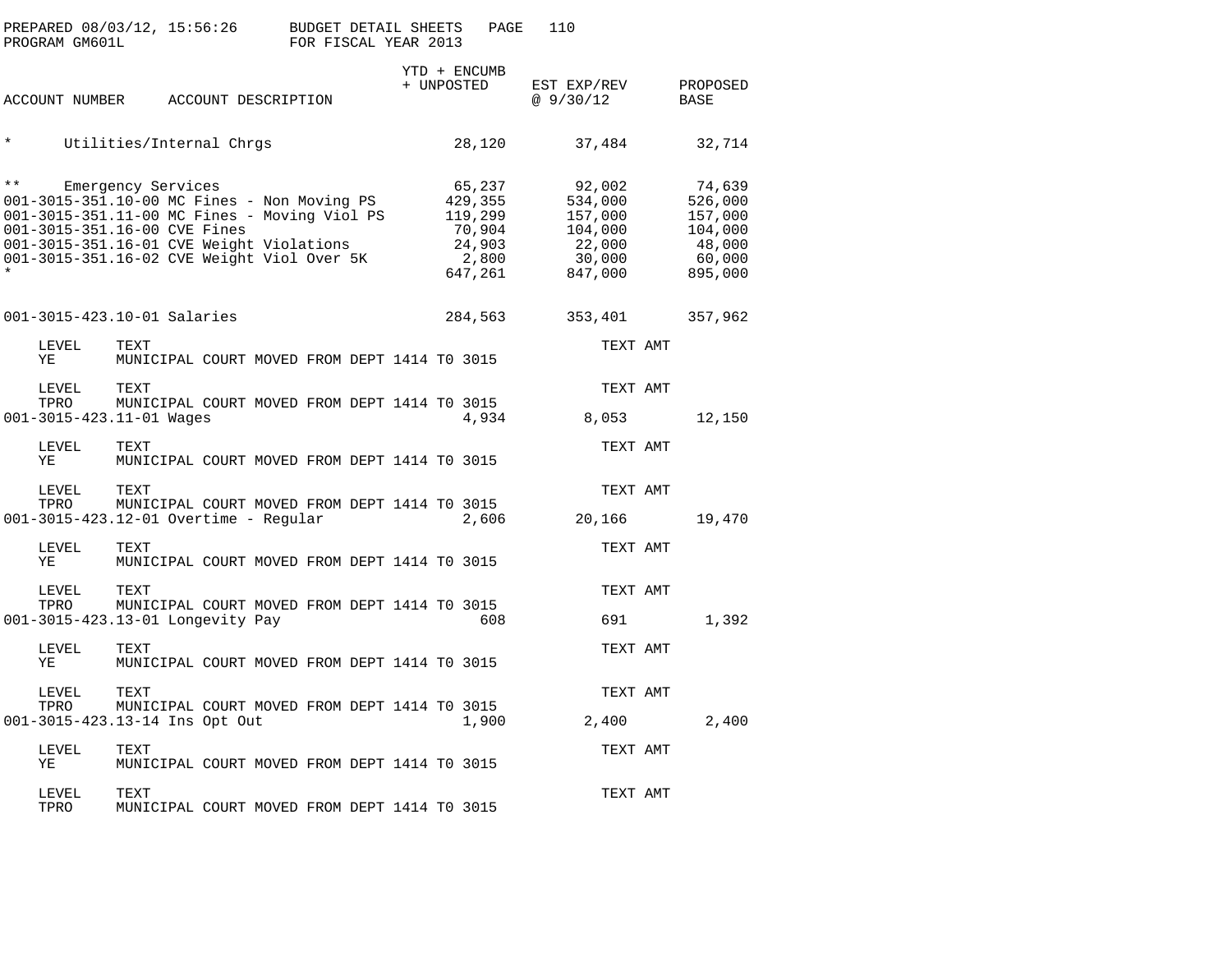| PREPARED 08/03/12, 15:56:26 BUDGET DETAIL SHEETS<br>PROGRAM GM601L                                            |                                                      |  |                                              | FOR FISCAL YEAR 2013 |  | PAGE                       | 111       |                                                                                                                                                                                                                                 |                              |
|---------------------------------------------------------------------------------------------------------------|------------------------------------------------------|--|----------------------------------------------|----------------------|--|----------------------------|-----------|---------------------------------------------------------------------------------------------------------------------------------------------------------------------------------------------------------------------------------|------------------------------|
| ACCOUNT NUMBER ACCOUNT DESCRIPTION                                                                            |                                                      |  |                                              |                      |  | YTD + ENCUMB<br>+ UNPOSTED | @ 9/30/12 |                                                                                                                                                                                                                                 | EST EXP/REV PROPOSED<br>BASE |
| 001-3015-423.16-01 Car Allowance                                                                              |                                                      |  |                                              |                      |  | 4,846                      |           | 6,000 6,000 6,000 6,000 6,000 6,000 6,000 6,000 6,000 6,000 6,000 6,000 6,000 6,000 6,000 6,000 6,000 6,000 6,000 6,000 6,000 6,000 6,000 6,000 6,000 6,000 6,000 6,000 6,000 6,000 6,000 6,000 6,000 6,000 6,000 6,000 6,000 6 | 6,000                        |
| LEVEL<br>ΥE                                                                                                   | TEXT                                                 |  | MUNICIPAL COURT MOVED FROM DEPT 1414 TO 3015 |                      |  |                            |           | TEXT AMT                                                                                                                                                                                                                        |                              |
| LEVEL<br>TPRO<br>001-3015-423.16-05 Cell Phone Allowance                                                      | TEXT<br>MUNICIPAL COURT MOVED FROM DEPT 1414 TO 3015 |  |                                              |                      |  | 1,677                      |           | TEXT AMT<br>1,908                                                                                                                                                                                                               | 1,300                        |
| LEVEL<br>YE                                                                                                   | TEXT<br>MUNICIPAL COURT MOVED FROM DEPT 1414 TO 3015 |  |                                              |                      |  |                            |           | TEXT AMT                                                                                                                                                                                                                        |                              |
| LEVEL<br>TPRO<br>001-3015-423.20-01 FICA Taxes                                                                | TEXT                                                 |  | MUNICIPAL COURT MOVED FROM DEPT 1414 TO 3015 |                      |  | 18,993                     |           | TEXT AMT<br>25,279                                                                                                                                                                                                              | 24,842                       |
| LEVEL<br>YE                                                                                                   | TEXT                                                 |  | MUNICIPAL COURT MOVED FROM DEPT 1414 TO 3015 |                      |  |                            |           | TEXT AMT                                                                                                                                                                                                                        |                              |
| LEVEL<br>TEVEL TEAT<br>TPRO MUNICIPAL COURT MOVED FROM DEPT 1414 TO 3015<br>001-3015-423.20-02 Medicare Taxes | TEXT                                                 |  |                                              |                      |  | 4,442                      |           | TEXT AMT<br>5,912                                                                                                                                                                                                               | 5,810                        |
| LEVEL<br>YE                                                                                                   | TEXT                                                 |  | MUNICIPAL COURT MOVED FROM DEPT 1414 TO 3015 |                      |  |                            |           | TEXT AMT                                                                                                                                                                                                                        |                              |
| LEVEL<br>TPRO<br>001-3015-423.20-03 Unemployment Taxes                                                        | TEXT<br>MUNICIPAL COURT MOVED FROM DEPT 1414 TO 3015 |  |                                              |                      |  | 2,255                      |           | TEXT AMT<br>2,357                                                                                                                                                                                                               | 2,088                        |
| LEVEL<br>YE                                                                                                   | TEXT                                                 |  | MUNICIPAL COURT MOVED FROM DEPT 1414 TO 3015 |                      |  |                            |           | TEXT AMT                                                                                                                                                                                                                        |                              |
| LEVEL<br>TPRO<br>001-3015-423.21-01 TMRS                                                                      | TEXT<br>MUNICIPAL COURT MOVED FROM DEPT 1414 TO 3015 |  |                                              |                      |  | 38,260                     |           | TEXT AMT<br>50,881                                                                                                                                                                                                              | 58,317                       |
| LEVEL<br>YE                                                                                                   | TEXT                                                 |  | MUNICIPAL COURT MOVED FROM DEPT 1414 TO 3015 |                      |  |                            |           | TEXT AMT                                                                                                                                                                                                                        |                              |
| LEVEL<br>TPRO<br>001-3015-423.22-01 Workers' Compensation Ins 1,002                                           | TEXT                                                 |  | MUNICIPAL COURT MOVED FROM DEPT 1414 TO 3015 |                      |  |                            |           | TEXT AMT<br>1,508                                                                                                                                                                                                               | 1,679                        |
| LEVEL<br>ΥE                                                                                                   | TEXT<br>MUNICIPAL COURT MOVED FROM DEPT 1414 TO 3015 |  |                                              |                      |  |                            |           | TEXT AMT                                                                                                                                                                                                                        |                              |
| LEVEL                                                                                                         | TEXT                                                 |  |                                              |                      |  |                            |           | TEXT AMT                                                                                                                                                                                                                        |                              |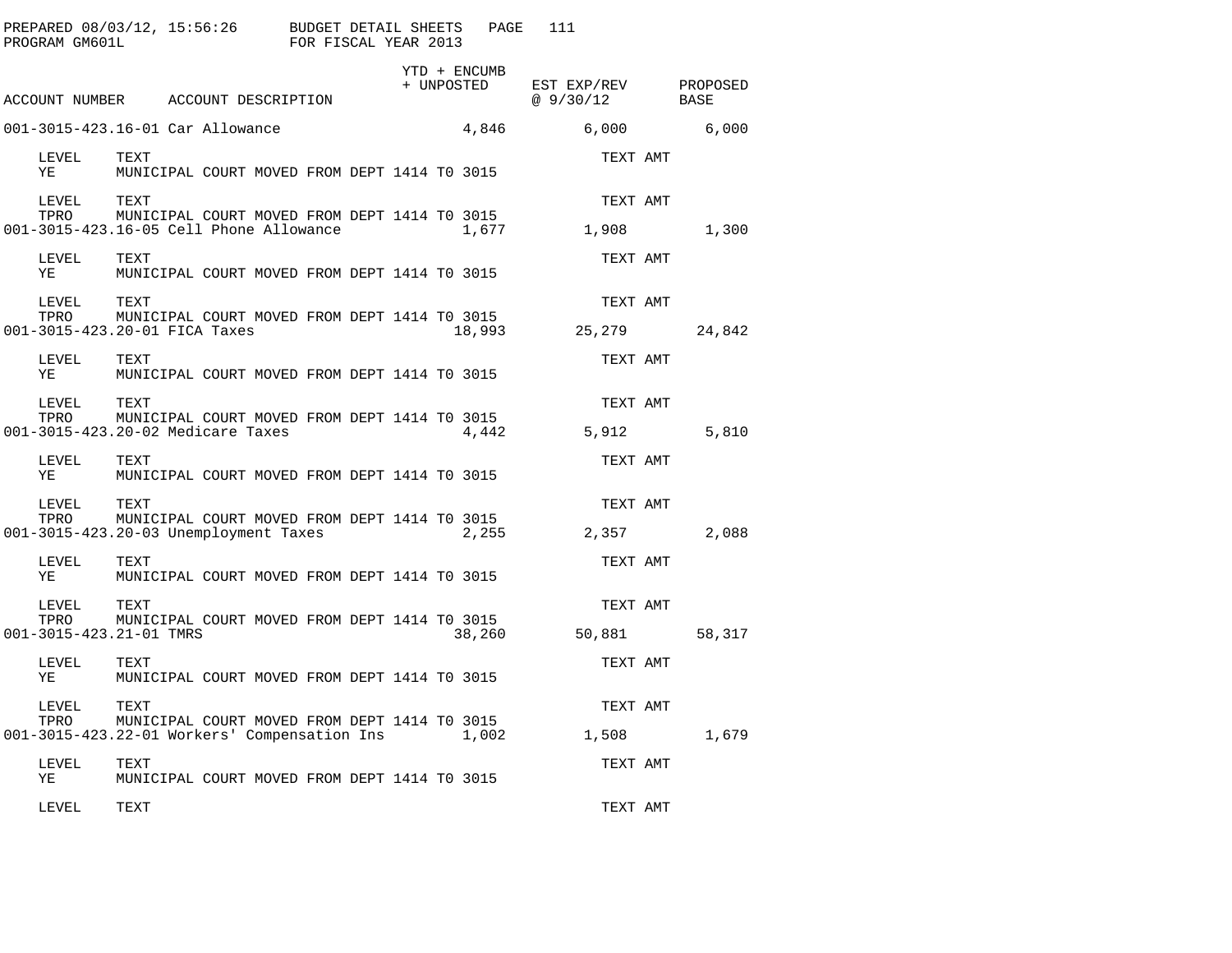| PROGRAM GM601L                                             | PREPARED 08/03/12, 15:56:26 BUDGET DETAIL SHEETS PAGE                                                                                                           | FOR FISCAL YEAR 2013 |              | 112                                                                                                            |                  |
|------------------------------------------------------------|-----------------------------------------------------------------------------------------------------------------------------------------------------------------|----------------------|--------------|----------------------------------------------------------------------------------------------------------------|------------------|
|                                                            | ACCOUNT NUMBER ACCOUNT DESCRIPTION                                                                                                                              |                      | YTD + ENCUMB | $\begin{tabular}{llll} + & UNPOSTED & EST & EXP/REV & & PROPOSED \\ & @ 9 / 30 / 12 & & BASE \\ \end{tabular}$ |                  |
|                                                            | TPRO MUNICIPAL COURT MOVED FROM DEPT 1414 TO 3015<br>001-3015-423.22-02 Health Insurance                                                                        |                      | 33,014       | 43,602                                                                                                         | 50,820           |
| LEVEL<br>ΥE                                                | TEXT<br>MUNICIPAL COURT MOVED FROM DEPT 1414 TO 3015                                                                                                            |                      |              | TEXT AMT                                                                                                       |                  |
| LEVEL<br>TPRO                                              | TEXT<br>MUNICIPAL COURT MOVED FROM DEPT 1414 TO 3015<br>001-3015-423.22-04 Dental Insurance                                                                     |                      |              | TEXT AMT<br>1,917 2,337 2,517                                                                                  |                  |
| LEVEL TEXT<br>YE                                           | MUNICIPAL COURT MOVED FROM DEPT 1414 TO 3015                                                                                                                    |                      |              | TEXT AMT                                                                                                       |                  |
| LEVEL                                                      | TEXT<br>TPRO MUNICIPAL COURT MOVED FROM DEPT 1414 TO 3015<br>001-3015-423.22-05 Life Insurance                                                                  |                      | 200          | TEXT AMT<br>248                                                                                                | 264              |
| LEVEL<br>YE                                                | TEXT<br>MUNICIPAL COURT MOVED FROM DEPT 1414 TO 3015                                                                                                            |                      |              | TEXT AMT                                                                                                       |                  |
| ${\tt LEVEL} \hspace{0.2in} {\tt TEXT}$<br>TPRO<br>$\star$ | MUNICIPAL COURT MOVED FROM DEPT 1414 TO 3015<br>Salaries & Benefits                                                                                             |                      |              | TEXT AMT<br>401, 217 524, 743                                                                                  | 547,011          |
|                                                            | 001-3015-423.31-01 Mun Ct Legal Retain Fees                                                                                                                     |                      | $\sim$ 0     |                                                                                                                | $0 \t 50,000$    |
| LEVEL<br>TPRO                                              | TEXT<br>MOVED FROM 1016 FOR FY 13 PER CMO                                                                                                                       |                      |              | TEXT AMT                                                                                                       | 50,000<br>50,000 |
|                                                            | 001-3015-423.31-02 Mun Ct Judge Retain Fees 11,381 27,524 27,524                                                                                                |                      |              |                                                                                                                |                  |
| LEVEL<br>YE                                                | TEXT<br>RETAINER FOR MUNICIPAL COURT JUDGE AT \$1800/MO<br>ALTERNATE JUDGE \$50 PER HOUR INCLUDED. COUNCIL<br>ASSOCIATE JUDGE TO HELP WITH BLOOD DRAWN WARRANTS |                      |              | TEXT AMT                                                                                                       | 27,524           |
|                                                            | MUNICIPAL COURT MOVED FROM DEPT 1414 TO 3015                                                                                                                    |                      |              |                                                                                                                | 27,524           |
| LEVEL<br>TPRO                                              | TEXT<br>RETAINER FOR MUNICIPAL COURT JUDGE AT \$1800/MO<br>ALTERNATE JUDGE \$75 PER HOUR INCLUDED.<br>ASSOCIATE JUDGES TO ASSIST WITH BLOOD DRAW/ADULT          |                      |              | TEXT AMT                                                                                                       | 27,524           |
|                                                            | WARNINGS/ARRAIGNMENTS                                                                                                                                           |                      |              |                                                                                                                | 27,524           |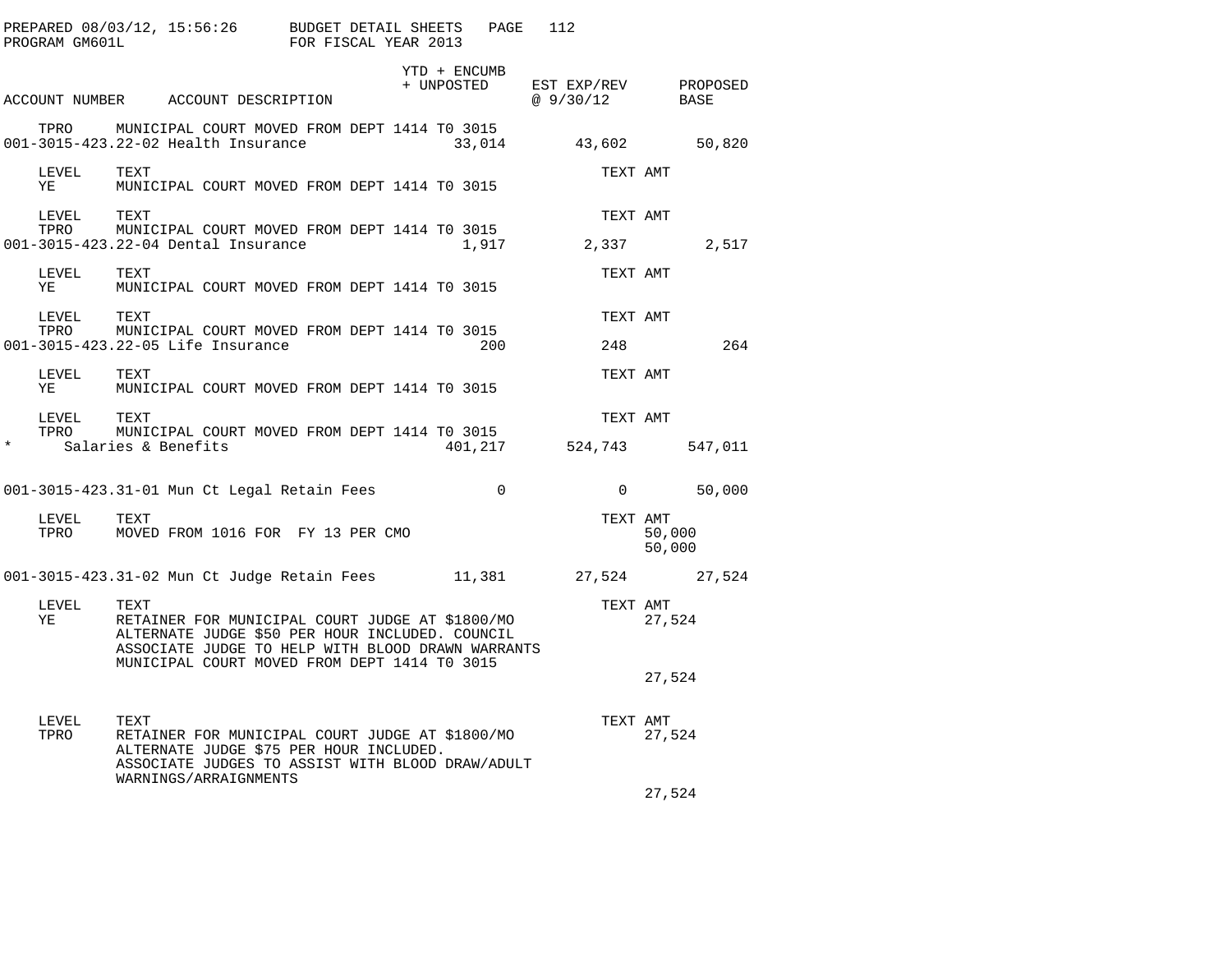| PROGRAM GM601L | PREPARED 08/03/12, 15:56:26                                                                                                                                                               | BUDGET DETAIL SHEETS<br>FOR FISCAL YEAR 2013 | PAGE                       | 113                              |                  |
|----------------|-------------------------------------------------------------------------------------------------------------------------------------------------------------------------------------------|----------------------------------------------|----------------------------|----------------------------------|------------------|
|                | ACCOUNT NUMBER ACCOUNT DESCRIPTION                                                                                                                                                        |                                              | YTD + ENCUMB<br>+ UNPOSTED | EST EXP/REV PROPOSED<br>@9/30/12 | BASE             |
|                | 001-3015-423.40-05 Building Lease                                                                                                                                                         |                                              | 13,500                     |                                  | 13,770 13,770    |
| LEVEL<br>YE    | TEXT<br>LEASE OF MUNICIPAL COURT SPACE AT THE JOHNSON<br>COUNTY SUB-COURTHOUSE. NEW CONTRACT WAS SIGNED<br>ON 8-25-05 AND EXPIRES 10-1-15<br>MUNICIPAL COURT MOVED FROM DEPT 1414 TO 3015 |                                              |                            | TEXT AMT                         | 13,770<br>13,770 |
| LEVEL<br>TPRO  | TEXT<br>LEASE OF MUNICIPAL COURT SPACE AT THE JOHNSON<br>COUNTY SUB-COURTHOUSE. NEW CONTRACT WAS SIGNED<br>ON 8-25-05 AND EXPIRES 10-1-15<br>MUNICIPAL COURT MOVED FROM DEPT 1414 TO 3015 |                                              |                            | TEXT AMT                         | 13,770<br>13,770 |
|                | 001-3015-423.42-01 Office Eqpt Maint & Rep                                                                                                                                                |                                              | 199                        |                                  | 1,247<br>1,247   |
| LEVEL<br>YE    | TEXT<br>MAINTENANCE FOR COPY MACHINE<br>MUNICIPAL COURT MOVED FROM DEPT 1414 TO 3015                                                                                                      |                                              |                            | TEXT AMT                         | 1,247<br>1,247   |
| LEVEL<br>TPRO  | TEXT<br>MAINTENANCE FOR COPY MACHINE<br>MUNICIPAL COURT MOVED FROM DEPT 1414 TO 3015                                                                                                      |                                              |                            | TEXT AMT                         | 1,247<br>1,247   |
|                | $001-3015-423.42-08$ Equipment Maint & Repair                                                                                                                                             |                                              | 490                        | 346                              | 2,111            |
| LEVEL<br>YE    | TEXT<br>REPAIRS ONLY - MONTHLY MAINTENANCE EXPENSE<br>RECLASSED TO UTILITIES/INTERNAL CHRGS CATEGORY<br>ACCOUNT 82-17<br>MUNICIPAL COURT MOVED FROM DEPT 1414 TO 3015                     |                                              |                            | TEXT AMT                         | 2,111<br>2,111   |
| LEVEL<br>TPRO  | TEXT<br>REPAIRS ONLY - MONTHLY MAINTENANCE EXPENSE<br>RECLASSED TO UTILITIES/INTERNAL CHRGS CATEGORY<br>ACCOUNT 82-17                                                                     |                                              |                            | TEXT AMT                         |                  |
|                | MUNICIPAL COURT MOVED FROM DEPT 1414 TO 3015<br>001-3015-423.50-01 Memberships & Licenses                                                                                                 |                                              | 505                        | 555                              | 680              |
| LEVEL          | TEXT                                                                                                                                                                                      |                                              |                            | TEXT AMT                         |                  |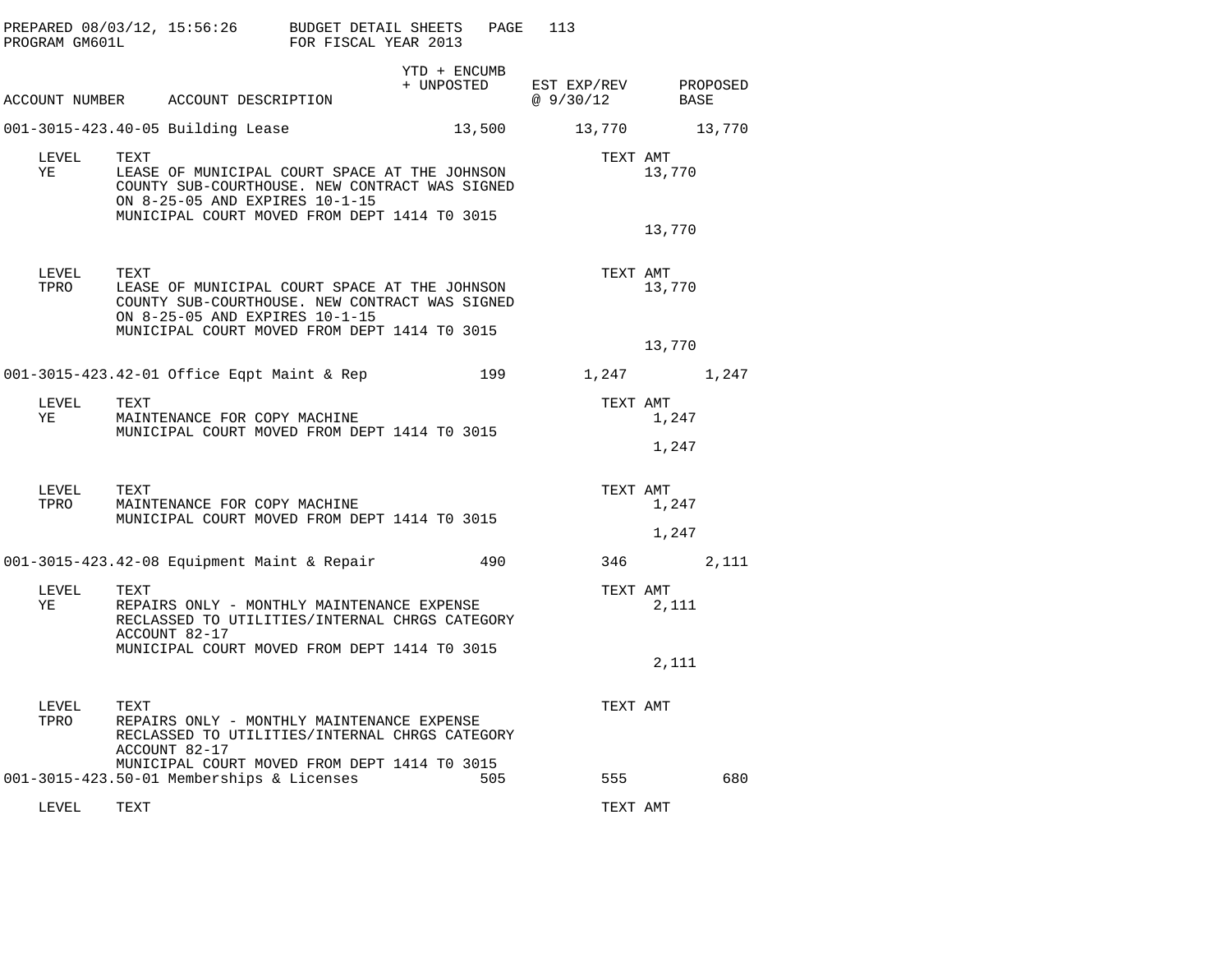| PROGRAM GM601L     | PREPARED $08/03/12$ , $15:56:26$ BUDGET DETAIL SHEETS                                                                                                                                                                                                                                                           | FOR FISCAL YEAR 2013 | PAGE         | 114                                          |                                              |       |
|--------------------|-----------------------------------------------------------------------------------------------------------------------------------------------------------------------------------------------------------------------------------------------------------------------------------------------------------------|----------------------|--------------|----------------------------------------------|----------------------------------------------|-------|
|                    | ACCOUNT NUMBER ACCOUNT DESCRIPTION                                                                                                                                                                                                                                                                              |                      | YTD + ENCUMB | + UNPOSTED EST EXP/REV PROPOSED<br>@ 9/30/12 | BASE                                         |       |
| YE TAR             | MEMBERSHIP FOR TCCA FOR CLERKS & DIRECTOR<br>FOR CERTIFICATION AND TRAINING \$40 EACH<br>MEMBERSHIP TO TMCA FOR DIRECTOR FOR UPDATES/TRNG<br>TX MARSHAL ASSOCIATION<br>COLLECTION CLERK MEMBERSHIP<br>TCAT MEMBERSHIP/TEEN COURT COORDINATOR<br>ILEA MEMBERSHIP<br>MUNICIPAL COURT MOVED FROM DEPT 1414 TO 3015 |                      |              |                                              | 240<br>40<br>100<br>50<br>50<br>75<br>555    |       |
| LEVEL<br>TPRO      | TEXT<br>MEMBERSHIP FOR TCCA FOR CLERKS & DIRECTOR<br>FOR CERTIFICATION AND TRAINING \$40 EACH<br>MEMBERSHIP TO TMCA FOR DIRECTOR FOR UPDATES/TRNG<br>TX MARSHAL ASSOCIATION<br>COLLECTION CLERK MEMBERSHIP<br>TCAT MEMBERSHIP/TEEN COURT COORDINATOR<br>MUNICIPAL COURT MOVED FROM DEPT 1414 TO 3015            |                      |              | TEXT AMT                                     | 240<br>- 40<br>300<br>50<br>50<br>680        |       |
|                    | 001-3015-423.50-02 Subscriptions/Books/Pub                                                                                                                                                                                                                                                                      |                      | 93           | 104                                          |                                              | 104   |
| LEVEL<br>YE        | TEXT<br>PUBLICATION TEXAS NEWS MUNICIPAL/JUSTICE COURTS<br>LEXIS NEXIS LEGISLATIVE BOOKS<br>MUNICIPAL COURT MOVED FROM DEPT 1414 TO 3015                                                                                                                                                                        |                      |              | TEXT AMT                                     | 40<br>64<br>104                              |       |
| LEVEL TEXT<br>TPRO | PUBLICATION TEXAS NEWS MUNICIPAL/JUSTICE COURTS<br>LEXIS NEXIS LEGISLATIVE BOOKS<br>MUNICIPAL COURT MOVED FROM DEPT 1414 TO 3015                                                                                                                                                                                |                      |              |                                              | TEXT AMT<br>40<br>64<br>104                  |       |
|                    | 001-3015-423.50-03 Personnel Dev & Activity 3,978 4,150                                                                                                                                                                                                                                                         |                      |              |                                              |                                              | 4,550 |
| LEVEL<br>YE        | TEXT<br>CLERK CERTIFICATION TEST 3 X \$50<br>CONTINUING EDUCATION REG $6 \times $100 + \text{TRAVEL}}$<br>TCCA ANNUAL CONFERENCE + TRAVEL<br>TCAT ANNUAL CONFERENCE<br>MARSHAL ASSN/TCLEOSE/TMCEC EDUCATION<br>MUNICIPAL COURT MOVED FROM DEPT 1414 TO 3015                                                     |                      |              | TEXT AMT                                     | 150<br>1,400<br>600<br>600<br>1,400<br>4,150 |       |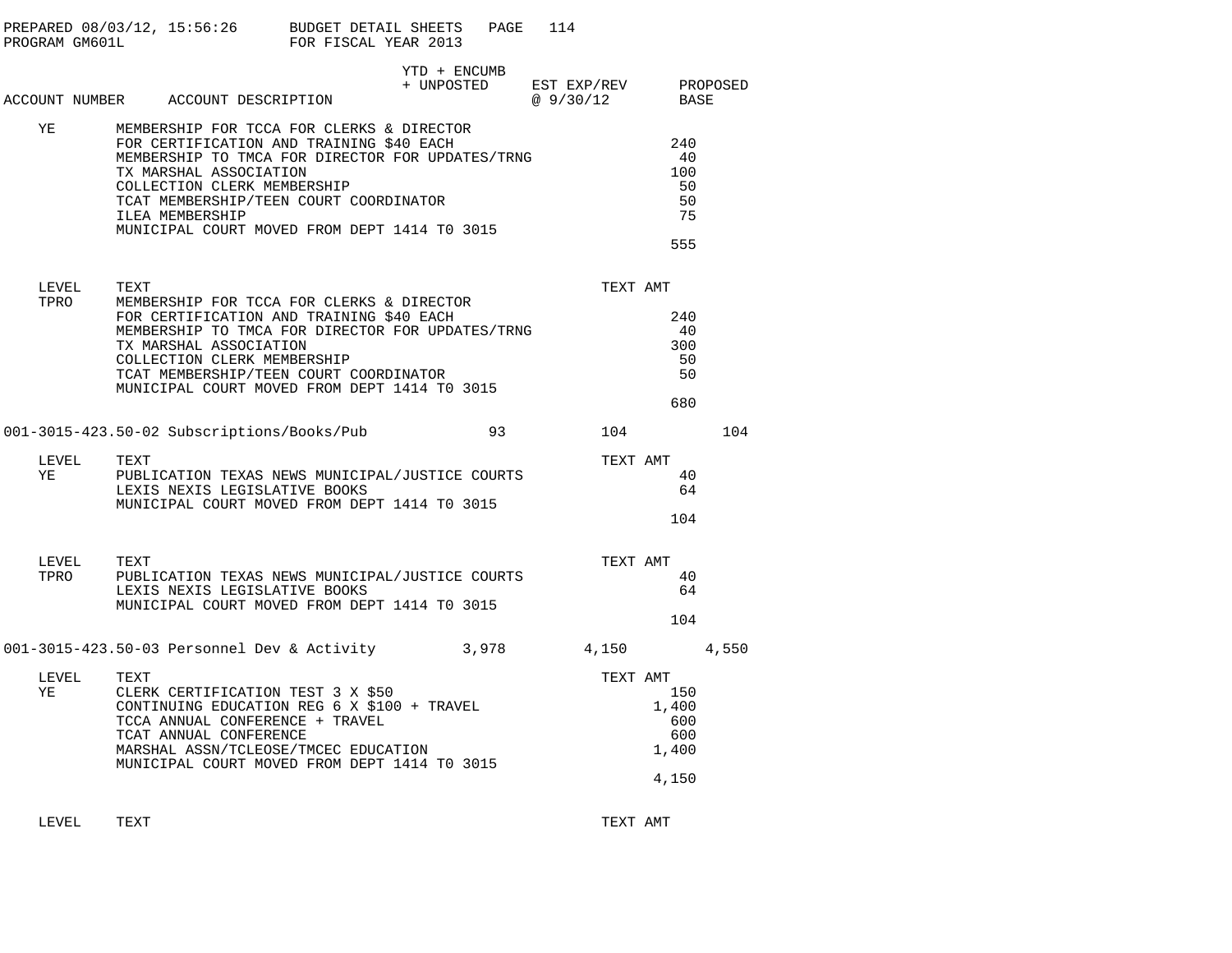| PROGRAM GM601L     |      | PREPARED 08/03/12, 15:56:26 BUDGET DETAIL SHEETS                                                                                                                                                                                      | FOR FISCAL YEAR 2013 |  | PAGE                       | 115                               |          |                                     |          |
|--------------------|------|---------------------------------------------------------------------------------------------------------------------------------------------------------------------------------------------------------------------------------------|----------------------|--|----------------------------|-----------------------------------|----------|-------------------------------------|----------|
|                    |      | ACCOUNT NUMBER ACCOUNT DESCRIPTION                                                                                                                                                                                                    |                      |  | YTD + ENCUMB<br>+ UNPOSTED | EST EXP/REV PROPOSED<br>@ 9/30/12 |          | BASE                                |          |
| TPRO               |      | CLERK CERTIFICATION TEST 3 X \$50<br>CONTINUING EDUCATION REG 6 X \$100 + TRAVEL<br>TCCA ANNUAL CONFERENCE + TRAVEL<br>TCAT ANNUAL CONFERENCE<br>MARSHAL ASSN/TCLEOSE/TMCEC EDUCATION<br>MUNICIPAL COURT MOVED FROM DEPT 1414 TO 3015 |                      |  |                            |                                   |          | 150<br>1,600<br>800<br>600<br>1,400 |          |
|                    |      |                                                                                                                                                                                                                                       |                      |  |                            |                                   |          | 4,550                               |          |
|                    |      | 001-3015-423.50-08 Mileage Reimbursement                                                                                                                                                                                              |                      |  | $\Omega$                   |                                   | 300      |                                     | 300      |
| LEVEL<br>YE        | TEXT | MILEAGE REIMBURSEMENT FOR TRAINING<br>MUNICIPAL COURT MOVED FROM DEPT 1414 TO 3015                                                                                                                                                    |                      |  |                            |                                   |          | TEXT AMT<br>300                     |          |
|                    |      |                                                                                                                                                                                                                                       |                      |  |                            |                                   |          | 300                                 |          |
| LEVEL<br>TPRO      | TEXT | MILEAGE REIMBURSEMENT FOR TRAINING                                                                                                                                                                                                    |                      |  |                            |                                   |          | TEXT AMT<br>300                     |          |
|                    |      | MUNICIPAL COURT MOVED FROM DEPT 1414 TO 3015                                                                                                                                                                                          |                      |  |                            |                                   |          | 300                                 |          |
|                    |      | 001-3015-423.51-01 Personnel Recruitment Exp                                                                                                                                                                                          |                      |  | 19                         |                                   | $\Omega$ |                                     | $\Omega$ |
| LEVEL<br>YE        | TEXT | MUNICIPAL COURT MOVED FROM DEPT 1414 TO 3015                                                                                                                                                                                          |                      |  |                            |                                   |          | TEXT AMT                            |          |
| LEVEL TEXT<br>TPRO |      | MUNICIPAL COURT MOVED FROM DEPT 1414 TO 3015<br>001-3015-423.53-02 Access Fees                                                                                                                                                        |                      |  | 2,505                      | 3,154                             |          | TEXT AMT                            | 3,180    |
|                    |      |                                                                                                                                                                                                                                       |                      |  |                            |                                   |          |                                     |          |
| LEVEL<br>ΥE        | TEXT | ACCURINT \$130/MO<br>AIRCARDS MARSHALS/TEEN COURT LAPTOP<br>MUNICIPAL COURT MOVED FROM DEPT 1414 TO 3015                                                                                                                              |                      |  |                            |                                   |          | TEXT AMT<br>1,560<br>1,594          |          |
|                    |      |                                                                                                                                                                                                                                       |                      |  |                            |                                   |          | 3,154                               |          |
| LEVEL<br>TPRO      | TEXT | ACCURINT \$130/MO<br>AIRCARDS MARSHALS/TEEN COURT LAPTOP<br>MUNICIPAL COURT MOVED FROM DEPT 1414 TO 3015                                                                                                                              |                      |  |                            |                                   |          | TEXT AMT<br>1,560<br>1,620          |          |
|                    |      |                                                                                                                                                                                                                                       |                      |  |                            |                                   |          | 3,180                               |          |
|                    |      | 001-3015-423.54-01 Printing & Graphic Serv                                                                                                                                                                                            |                      |  | 2,060                      | 5,000                             |          |                                     | 5,000    |
| LEVEL<br>ΥE        | TEXT | TEXT<br>FILE JACKETS/CITATION BOOKS/TEEN COURT BROCHURES<br>--- 20011201201201201202<br>DOOR HANGERS WARRANT SERVICE/ENVELOPES/                                                                                                       |                      |  |                            |                                   |          | TEXT AMT<br>1,550<br>1,608          |          |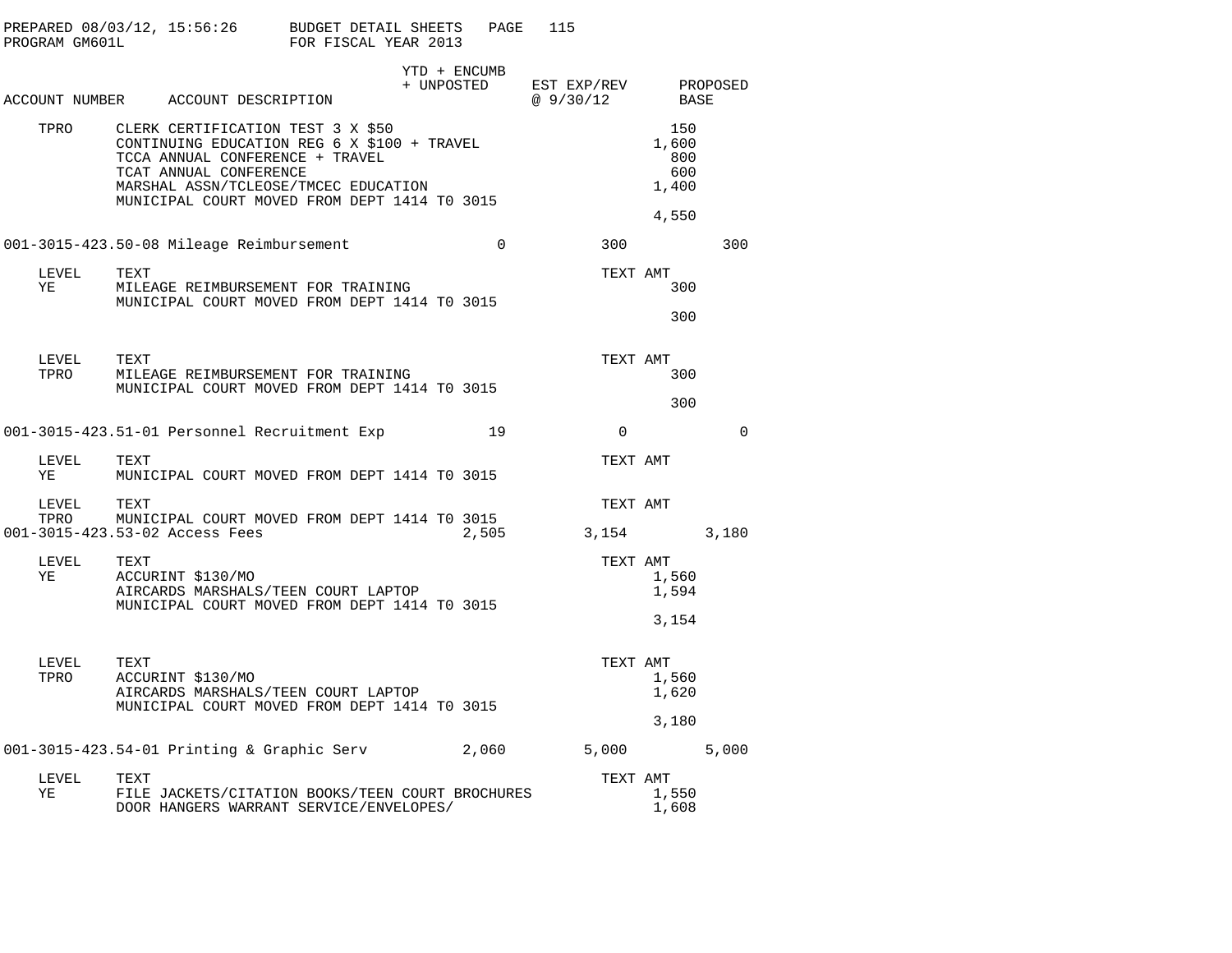| PROGRAM GM601L | PREPARED 08/03/12, 15:56:26 BUDGET DETAIL SHEETS                                                                                                                                                                           | FOR FISCAL YEAR 2013 |                            | PAGE  | 116                     |          |                                              |          |
|----------------|----------------------------------------------------------------------------------------------------------------------------------------------------------------------------------------------------------------------------|----------------------|----------------------------|-------|-------------------------|----------|----------------------------------------------|----------|
|                | ACCOUNT NUMBER ACCOUNT DESCRIPTION                                                                                                                                                                                         |                      | YTD + ENCUMB<br>+ UNPOSTED |       | EST EXP/REV<br>@9/30/12 |          | BASE                                         | PROPOSED |
|                | POST CARDS FOR WARRANT ROUNDUP/FORMS FOR DAILY<br>PROCESSING OF CASES<br>MUNICIPAL COURT MOVED FROM DEPT 1414 TO 3015                                                                                                      |                      |                            |       |                         |          | 1,842<br>5,000                               |          |
| LEVEL<br>TPRO  | TEXT<br>SHUCKS/CITATION BOOKS/TEEN COURT BROCHURES<br>DOOR HANGERS WARRANT SERVICE/ENVELOPES/<br>POST CARDS FOR WARRANT ROUNDUP/NCR FORMS FOR DAILY<br>PROCESSING OF CASES<br>MUNICIPAL COURT MOVED FROM DEPT 1414 TO 3015 |                      |                            |       |                         |          | TEXT AMT<br>1,550<br>1,608<br>1,842<br>5,000 |          |
|                | 001-3015-423.54-06 Convenience copies                                                                                                                                                                                      |                      |                            | 233   | 400                     |          |                                              | 840      |
| LEVEL<br>YE    | TEXT<br>PER CONSTANCE                                                                                                                                                                                                      |                      |                            |       |                         |          | TEXT AMT<br>400<br>400                       |          |
| LEVEL<br>TPRO  | TEXT<br>CONVENIENCE COPIES FOR COPY CENTER/SPECIAL PROJECT<br>FOR TEEN COURT                                                                                                                                               |                      |                            |       |                         |          | TEXT AMT<br>840<br>840                       |          |
|                | 001-3015-423.55-12 Jury Expense                                                                                                                                                                                            |                      |                            | 156   |                         | $\Omega$ |                                              | $\Omega$ |
| LEVEL<br>YE    | TEXT<br>MUNICIPAL COURT MOVED FROM DEPT 1414 TO 3015                                                                                                                                                                       |                      |                            |       |                         |          | TEXT AMT                                     |          |
| LEVEL<br>TPRO  | TEXT<br>MUNICIPAL COURT MOVED FROM DEPT 1414 TO 3015<br>001-3015-423.60-01 Office Supplies & Mat                                                                                                                           |                      |                            | 2,964 | 3,200                   |          | TEXT AMT                                     | 4,200    |
| LEVEL<br>ΥE    | TEXT<br>MISC OFFICE SUPPLIES-TRAINING AIDS/PRESENTATION<br>AIDS FOR TEEN COURT / COP & VOLUNTEER RECOGNITION                                                                                                               |                      |                            |       |                         |          | TEXT AMT                                     |          |
|                | MUNICIPAL COURT WEEK / LABEL FOR FILE JACKETS<br>CARTRIDGES FOR 5 LASER PRINTERS / 1 COLOR PRINTER<br>MUNICIPAL COURT MOVED FROM DEPT 1414 TO 3015                                                                         |                      |                            |       |                         |          | 2,200<br>1,000                               |          |
|                |                                                                                                                                                                                                                            |                      |                            |       |                         |          | 3,200                                        |          |
| LEVEL<br>TPRO  | TEXT<br>MISC OFFICE SUPPLIES-TRAINING AIDS/PRESENTATION<br>AIDS FOR TEEN COURT / COP & VOLUNTEER RECOGNITION                                                                                                               |                      |                            |       |                         |          | TEXT AMT                                     |          |
|                | MUNICIPAL COURT WEEK / LABEL FOR FILE JACKETS                                                                                                                                                                              |                      |                            |       |                         |          | 2,200                                        |          |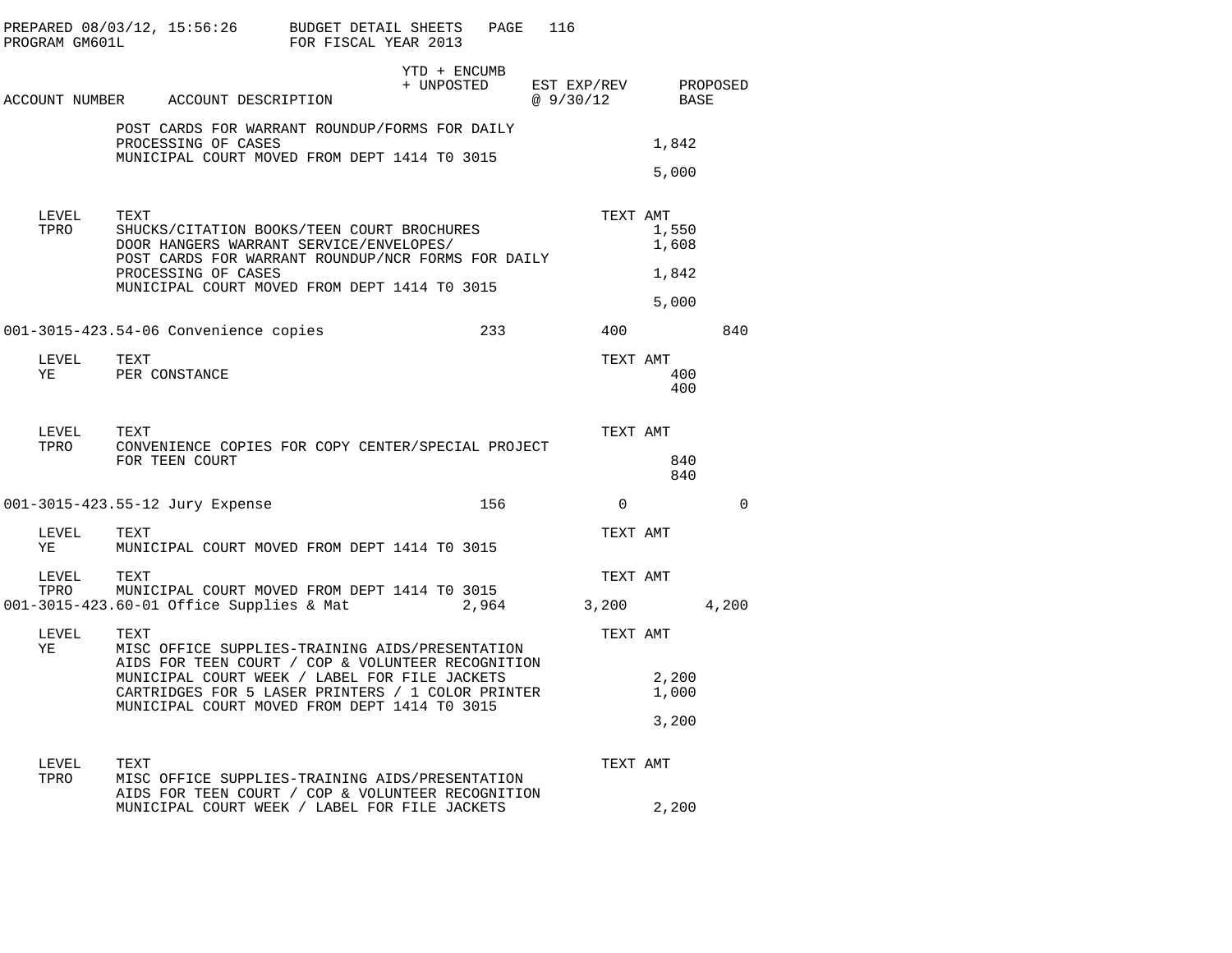|         | PROGRAM GM601L              |      |                                           | PREPARED 08/03/12, 15:56:26 BUDGET DETAIL SHEETS<br>FOR FISCAL YEAR 2013                          | PAGE   | 117                      |             |                            |             |
|---------|-----------------------------|------|-------------------------------------------|---------------------------------------------------------------------------------------------------|--------|--------------------------|-------------|----------------------------|-------------|
|         |                             |      | ACCOUNT NUMBER ACCOUNT DESCRIPTION        | YTD + ENCUMB<br>+ UNPOSTED                                                                        |        | EST EXP/REV<br>@ 9/30/12 |             | BASE                       | PROPOSED    |
|         |                             |      |                                           | CARTRIDGES FOR 7 LASER PRINTERS / 2 COLOR PRINTER<br>MUNICIPAL COURT MOVED FROM DEPT 1414 TO 3015 |        |                          |             | 2,000<br>4,200             |             |
|         | 001-3015-423.60-13 Uniforms |      |                                           |                                                                                                   | 1,732  |                          | 500         |                            | 500         |
|         | LEVEL<br>YE                 | TEXT | REPLACEMENT COST FOR MARSHALS UNIFORMS    | MUNICIPAL COURT MOVED FROM DEPT 1414 TO 3015                                                      |        |                          |             | TEXT AMT<br>500<br>500     |             |
|         | LEVEL<br>TPRO               | TEXT | SHIRTS FOR COURT/TRAINING                 | REPLACEMENT COST FOR MARSHALS UNIFORMS/CLERK<br>MUNICIPAL COURT MOVED FROM DEPT 1414 TO 3015      |        |                          |             | TEXT AMT<br>500            |             |
|         |                             |      |                                           |                                                                                                   |        |                          |             | 500                        |             |
|         |                             |      | 001-3015-423.62-03 Ammunition             |                                                                                                   | 1,510  |                          |             | 1,500                      | 1,500       |
|         | LEVEL<br>ΥE                 | TEXT |                                           | AMUNITION FOR MARSHALS TO QUALIFY TWICE A YEAR<br>MUNICIPAL COURT MOVED FROM DEPT 1414 TO 3015    |        |                          |             | TEXT AMT<br>1,500<br>1,500 |             |
|         | LEVEL<br>TPRO               | TEXT |                                           | AMUNITION FOR MARSHALS TO QUALIFY TWICE A YEAR<br>MUNICIPAL COURT MOVED FROM DEPT 1414 TO 3015    |        |                          |             | TEXT AMT<br>1,500<br>1,500 |             |
|         |                             |      | 001-3015-423.66-01 Minor Office Equipment |                                                                                                   | 739    |                          | $\mathbf 0$ |                            | $\mathbf 0$ |
|         | LEVEL<br>YE                 | TEXT |                                           | MUNICIPAL COURT MOVED FROM DEPT 1414 TO 3015                                                      |        |                          |             | TEXT AMT                   |             |
| $\star$ | LEVEL<br>TPRO<br>Operating  | TEXT |                                           | MUNICIPAL COURT MOVED FROM DEPT 1414 TO 3015                                                      | 42,064 | 61,750                   |             | TEXT AMT                   | 115,506     |
|         | 001-3015-423.64-03 Fuel     |      |                                           |                                                                                                   | 3,962  | 6,353                    |             |                            | 5,801       |
|         | LEVEL<br>ΥE                 | TEXT |                                           | MUNICIPAL COURT MOVED FROM DEPT 1414 TO 3015                                                      |        |                          |             | TEXT AMT                   |             |
|         | LEVEL<br>TPRO               | TEXT |                                           | MUNICIPAL COURT MOVED FROM DEPT 1414 TO 3015                                                      |        |                          |             | TEXT AMT                   |             |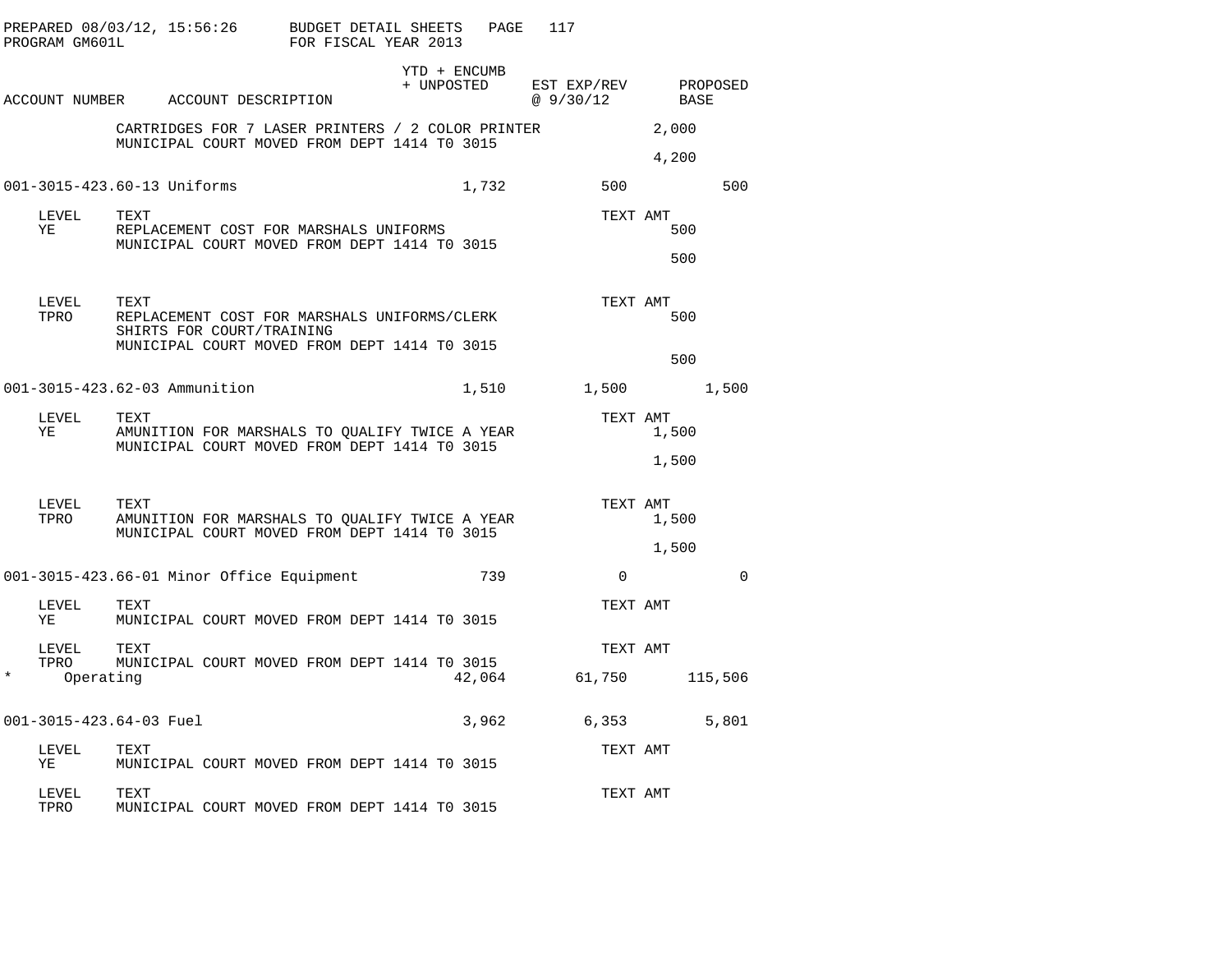|               | PROGRAM GM601L | PREPARED 08/03/12, 15:56:26                                                                                       | BUDGET DETAIL SHEETS<br>FOR FISCAL YEAR 2013 |                            | PAGE                      | 118                         |                             |
|---------------|----------------|-------------------------------------------------------------------------------------------------------------------|----------------------------------------------|----------------------------|---------------------------|-----------------------------|-----------------------------|
|               |                | ACCOUNT NUMBER ACCOUNT DESCRIPTION                                                                                |                                              | YTD + ENCUMB<br>+ UNPOSTED |                           | EST EXP/REV<br>@9/30/12     | PROPOSED<br>BASE            |
|               |                | 001-3015-423.82-01 Contrib to Eqpt Repl Fund                                                                      |                                              |                            | 9,922                     | 9,922                       | 10,676                      |
|               | LEVEL<br>ΥE    | TEXT<br>2007 DODGE CHARGER<br>2011 CHEVY TAHOE<br>MUNICIPAL COURT MOVED FROM DEPT 1414 TO 3015                    |                                              |                            |                           | TEXT AMT                    | 2,883<br>7,039<br>9,922     |
|               | LEVEL<br>TPRO  | TEXT<br>2007 DODGE CHARGER<br>2011 CHEVY TAHOE<br>MUNICIPAL COURT MOVED FROM DEPT 1414 TO 3015                    |                                              |                            |                           | TEXT AMT                    | 3,140<br>7,536<br>10,676    |
|               |                | 001-3015-423.82-16 IT Contribution                                                                                |                                              |                            | 29,507                    | 39,343                      | 37,168                      |
|               | LEVEL<br>ΥE    | TEXT<br>INFORMATION SRVCS CONTRIB RECLASSED FROM<br>ACCOUNT 34-03<br>MUNICIPAL COURT MOVED FROM DEPT 1414 TO 3015 |                                              |                            |                           | TEXT AMT                    |                             |
|               | LEVEL<br>TPRO  | TEXT<br>INFORMATION SRVCS CONTRIB RECLASSED FROM<br>ACCOUNT 34-03                                                 |                                              |                            |                           | TEXT AMT                    |                             |
|               |                | MUNICIPAL COURT MOVED FROM DEPT 1414 TO 3015<br>001-3015-423.82-17 Equip Svc Contribution                         |                                              |                            | 1,915                     | 2,298                       | 2,322                       |
|               | LEVEL<br>ΥE    | TEXT<br>EOUIP SERVICES MONTHLY MAINTENANCE EXPENSE ONLY<br>MUNICIPAL COURT MOVED FROM DEPT 1414 TO 3015           |                                              |                            |                           | TEXT AMT                    | 2,298<br>2,298              |
|               | LEVEL<br>TPRO  | TEXT<br>EQUIP SERVICES MONTHLY MAINTENANCE EXPENSE ONLY<br>MUNICIPAL COURT MOVED FROM DEPT 1414 TO 3015           |                                              |                            |                           | TEXT AMT                    | 2,298<br>2,298              |
| $\star$       |                | Utilities/Internal Chrgs                                                                                          |                                              |                            | 45,306                    | 57,916                      | 55,967                      |
| $\star \star$ |                | Municipal Court<br>001-4011-431.10-01 Salaries<br>001-4011-431.12-01 Overtime - Regular                           |                                              |                            | 1,135,848<br>247,280<br>0 | 1,491,409<br>306,161<br>200 | 1,613,484<br>356,152<br>200 |
|               | LEVEL<br>ΥE    | TEXT<br>EMERGENCY RESPONSE                                                                                        |                                              |                            |                           | TEXT AMT                    | 200                         |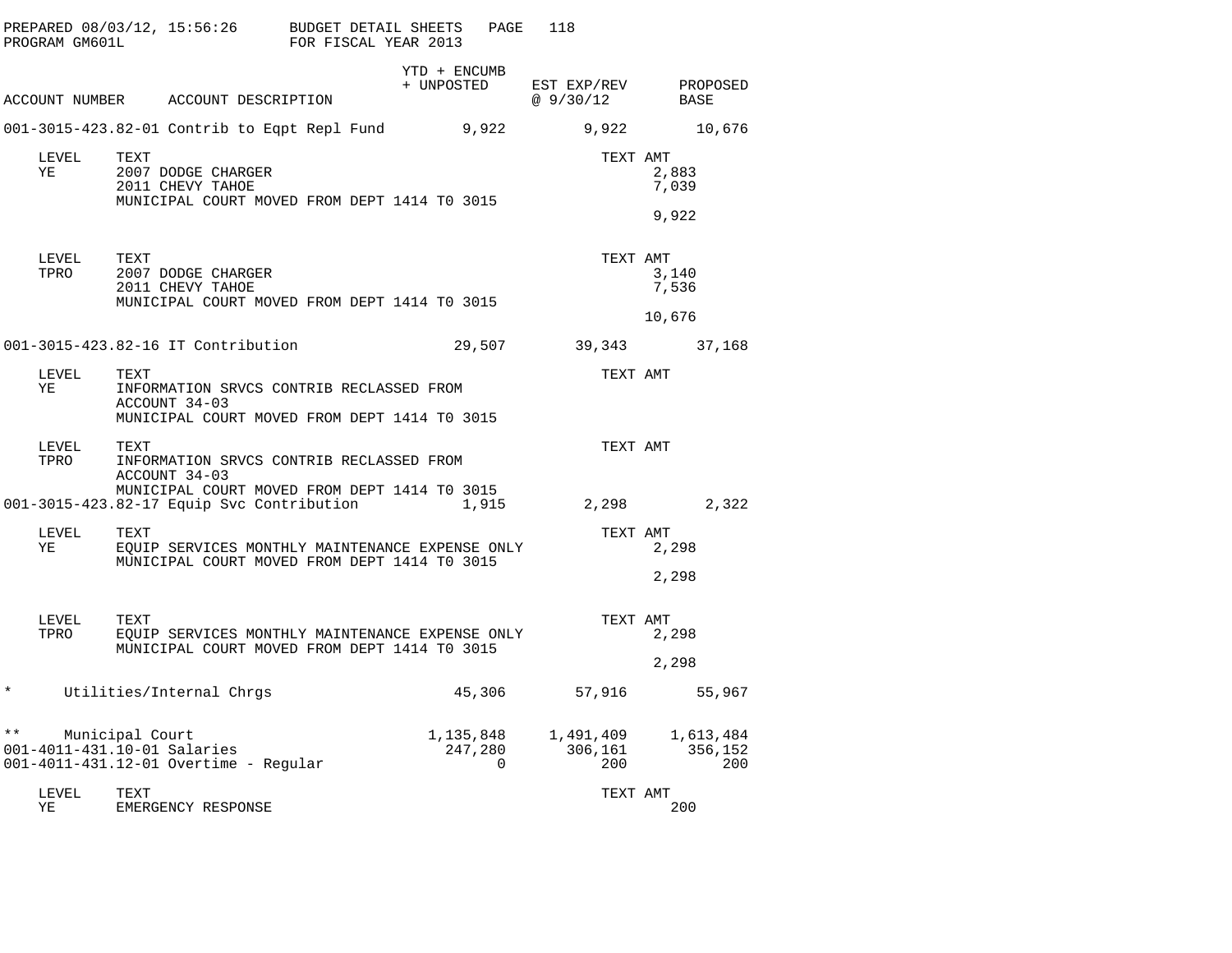|    | PROGRAM GM601L |                         | PREPARED 08/03/12, 15:56:26             | BUDGET DETAIL SHEETS<br>FOR FISCAL YEAR 2013 |                              | PAGE  | 119                     |          |                         |          |
|----|----------------|-------------------------|-----------------------------------------|----------------------------------------------|------------------------------|-------|-------------------------|----------|-------------------------|----------|
|    |                |                         | ACCOUNT NUMBER ACCOUNT DESCRIPTION      |                                              | $YTD + ENCUMB$<br>+ UNPOSTED |       | EST EXP/REV<br>@9/30/12 |          | BASE<br>200             | PROPOSED |
|    | LEVEL<br>TPRO  | TEXT                    | EMERGENCY RESPONSE                      |                                              |                              |       |                         | TEXT AMT | 200<br>200              |          |
|    |                |                         | 001-4011-431.13-01 Longevity Pay        |                                              |                              | 686   |                         |          |                         | 1,632    |
| ΥE | LEVEL          | TEXT<br>TOTAL           | ASST. DIRECTOR<br>PW COORDINATOR        |                                              |                              |       |                         | TEXT AMT | 720                     |          |
|    |                |                         |                                         |                                              |                              |       |                         |          | 720                     |          |
|    | LEVEL<br>TPRO  | TEXT                    | ASST. DIRECTOR<br>PW COORDINATOR        |                                              |                              |       |                         | TEXT AMT |                         |          |
|    |                | TOTAL                   |                                         |                                              |                              |       |                         |          | 720<br>720              |          |
|    |                |                         | 001-4011-431.16-01 Car Allowance        |                                              |                              | 9,087 |                         | 11,250   |                         | 13,000   |
| ΥE | LEVEL          | TEXT<br>DIRECTOR        | ASST DIRECTOR                           |                                              |                              |       |                         | TEXT AMT | 6,000<br>1,750<br>7,750 |          |
|    | LEVEL<br>TPRO  | TEXT<br>DIRECTOR        | ASST DIRECTOR                           |                                              |                              |       |                         | TEXT AMT | 6,000<br>1,750<br>7,750 |          |
|    |                |                         | 001-4011-431.16-05 Cell Phone Allowance |                                              |                              | 1,871 |                         | 2,275    |                         | 2,600    |
| ΥE | LEVEL          | TEXT<br>DIRECTOR        | ASST. DIRECTOR                          |                                              |                              |       |                         | TEXT AMT | 1,300<br>325<br>1,625   |          |
|    | LEVEL<br>TPRO  | TEXT<br><b>DIRECTOR</b> | ASST. DIRECTOR                          |                                              |                              |       |                         | TEXT AMT | 1,300<br>325<br>1,625   |          |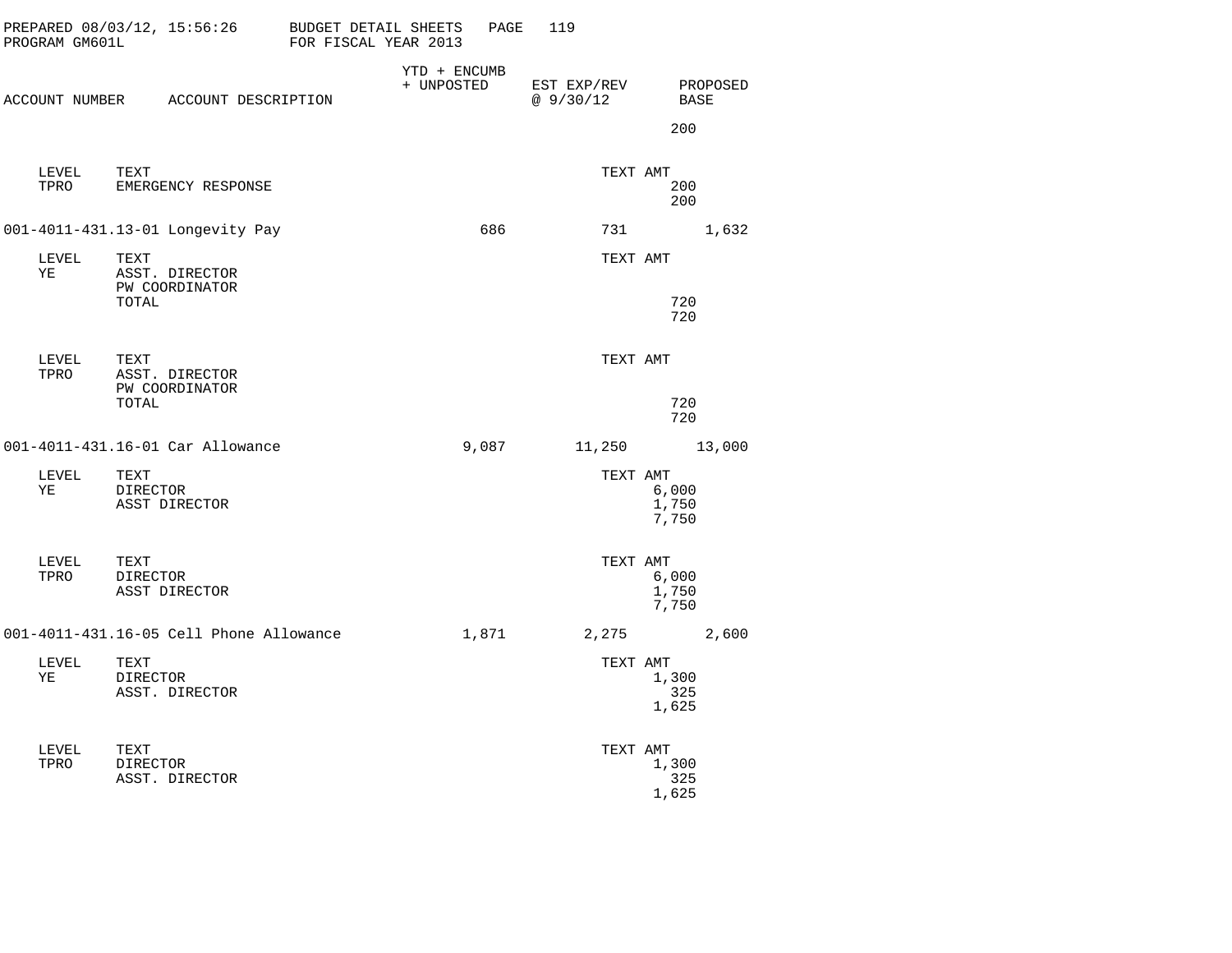| PREPARED 08/03/12, 15:56:26 |  |                      | BUDGET DETAIL SHEETS | PAGE | 120 |
|-----------------------------|--|----------------------|----------------------|------|-----|
| PROGRAM GM601L              |  | FOR FISCAL YEAR 2013 |                      |      |     |

|                         | ACCOUNT NUMBER ACCOUNT DESCRIPTION                                                                                                                                                                                                                                                                    | YTD + ENCUMB<br>+ UNPOSTED                                                       | EST EXP/REV<br>@9/30/12                                                          | BASE                    | PROPOSED                                                                       |
|-------------------------|-------------------------------------------------------------------------------------------------------------------------------------------------------------------------------------------------------------------------------------------------------------------------------------------------------|----------------------------------------------------------------------------------|----------------------------------------------------------------------------------|-------------------------|--------------------------------------------------------------------------------|
| 001-4011-431.21-01 TMRS | 001-4011-431.20-01 FICA Taxes<br>001-4011-431.20-02 Medicare Taxes<br>001-4011-431.20-03 Unemployment Taxes<br>001-4011-431.22-01 Workers' Compensation Ins<br>001-4011-431.22-02 Health Insurance<br>001-4011-431.22-04 Dental Insurance<br>001-4011-431.22-05 Life Insurance<br>Salaries & Benefits | 14,577<br>3,526<br>1,044<br>36,557<br>1,765<br>23,834<br>1,198<br>116<br>341,541 | 19,784<br>4,497<br>1,044<br>45,386<br>1,339<br>30,640<br>1,513<br>145<br>424,965 |                         | 22,281<br>5,417<br>1,305<br>56,075<br>411<br>36,300<br>1,798<br>165<br>497,336 |
|                         | 001-4011-431.42-01 Office Eqpt Maint & Rep                                                                                                                                                                                                                                                            | 87                                                                               | 403                                                                              |                         | 403                                                                            |
| LEVEL<br>ΥE             | TEXT<br>OFFICE EQUIPMENT MAINTENANCE AND REPAIR                                                                                                                                                                                                                                                       |                                                                                  | TEXT AMT                                                                         | 528<br>528              |                                                                                |
| LEVEL<br>TPRO           | TEXT<br>OFFICE EQUIPMENT MAINTENANCE AND REPAIR<br>COLOR PRINTER MAINTENANCE<br>PRINTER AND COPIER PAPER                                                                                                                                                                                              |                                                                                  | TEXT AMT                                                                         | 403<br>403              |                                                                                |
|                         | 001-4011-431.42-08 Equipment Maint & Repair                                                                                                                                                                                                                                                           | 23                                                                               | 24                                                                               |                         | 0                                                                              |
| LEVEL<br>ΥE             | TEXT<br>PER EMAIL 060612                                                                                                                                                                                                                                                                              |                                                                                  | TEXT AMT                                                                         | 24<br>24                |                                                                                |
|                         | 001-4011-431.42-10 Maintenance of Apparatus                                                                                                                                                                                                                                                           | 0                                                                                | 36                                                                               |                         | 36                                                                             |
| LEVEL<br>ΥE             | TEXT<br>BACKFLOW PREVENTION                                                                                                                                                                                                                                                                           |                                                                                  | TEXT AMT                                                                         | 36<br>36                |                                                                                |
| LEVEL<br>TPRO           | TEXT<br>BACKFLOW PREVENTION                                                                                                                                                                                                                                                                           |                                                                                  | TEXT AMT                                                                         | 36<br>36                |                                                                                |
|                         | 001-4011-431.50-01 Memberships & Licenses                                                                                                                                                                                                                                                             | 368                                                                              | 412                                                                              |                         | 412                                                                            |
| LEVEL<br>ΥE             | TEXT<br>APWA<br>DPW<br>TWUA<br>DPW<br>PE LICENSE                                                                                                                                                                                                                                                      |                                                                                  | TEXT AMT                                                                         | 137<br>40<br>235<br>412 |                                                                                |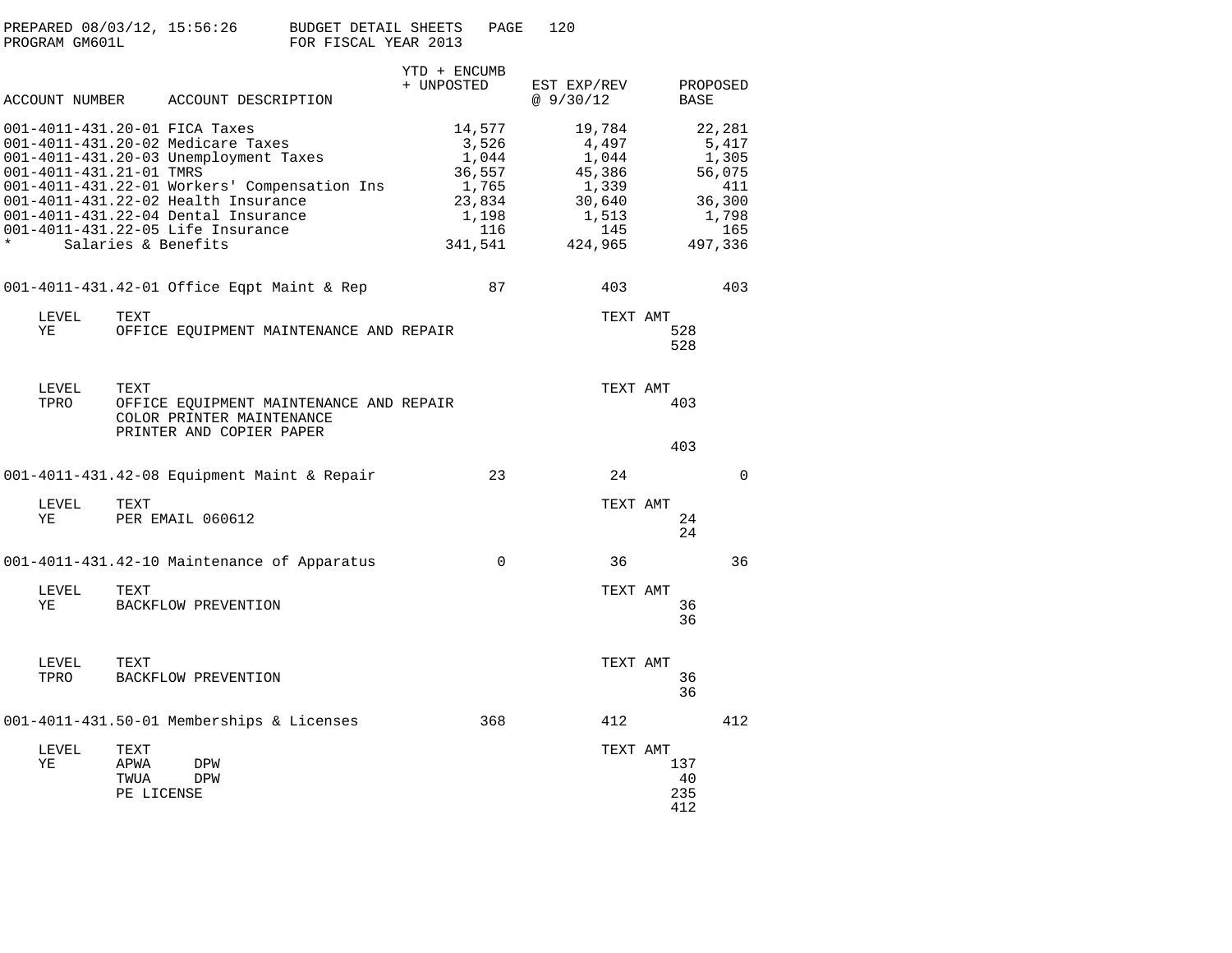| PROGRAM GM601L | PREPARED 08/03/12, 15:56:26                                       | BUDGET DETAIL SHEETS<br>FOR FISCAL YEAR 2013                                                  |                            | PAGE  | 121                      |                                       |          |
|----------------|-------------------------------------------------------------------|-----------------------------------------------------------------------------------------------|----------------------------|-------|--------------------------|---------------------------------------|----------|
|                | ACCOUNT NUMBER ACCOUNT DESCRIPTION                                |                                                                                               | YTD + ENCUMB<br>+ UNPOSTED |       | EST EXP/REV<br>@ 9/30/12 | BASE                                  | PROPOSED |
| LEVEL<br>TPRO  | TEXT<br>APWA<br>DPW<br>TWUA<br>DPW<br>PE LICENSE                  |                                                                                               |                            |       | TEXT AMT                 | 137<br>40<br>235<br>412               |          |
|                | 001-4011-431.50-02 Subscriptions/Books/Pub                        |                                                                                               |                            | 51    | 51                       |                                       | 77       |
| LEVEL<br>ΥE    | TEXT                                                              | CAREER DEVELOPMENT PUBLICATIONS                                                               |                            |       | TEXT AMT                 | 51<br>51                              |          |
| LEVEL<br>TPRO  | TEXT<br>PUBLIC WORKS POSTERS                                      |                                                                                               |                            |       | TEXT AMT                 | 77<br>77                              |          |
|                |                                                                   | 001-4011-431.50-03 Personnel Dev & Activity                                                   |                            | 2,029 | 2,029                    |                                       | 2,400    |
| LEVEL<br>ΥE    | TEXT<br>APWA<br>SEC. TRAINING                                     | DIR<br>SPRT                                                                                   | JUNE                       |       | TEXT AMT                 | 2,150<br>250<br>2,400                 |          |
| LEVEL<br>TPRO  | TEXT<br>APWA<br>SEC. TRAINING                                     | DIR<br>SPRT                                                                                   | JUNE                       |       | TEXT AMT                 | 2,150<br>250<br>2,400                 |          |
|                | 001-4011-431.50-05 Misc Personnel Expense                         |                                                                                               |                            | 584   | 1,650                    |                                       | 8,400    |
| LEVEL<br>ΥE    | TEXT<br>EMPLOYEE SAFETY RECOGNITION<br>PUBLIC WORKS WEEK          |                                                                                               |                            |       | TEXT AMT                 | 1,800<br>612<br>2,412                 |          |
| LEVEL<br>TPRO  | TEXT<br>EMPLOYEE APPRECIATION LUNCH<br>SPECIAL RECOGNITION AWARDS | QUARTERLY PERFORMANCE RECOGNITION LUNCHES<br>PERFORMANCE SCORECARD PER D CHEATHAM MEMO 072712 |                            |       | TEXT AMT                 | 1,600<br>700<br>100<br>6,000<br>8,400 |          |
|                | 001-4011-431.50-08 Mileage Reimbursement                          |                                                                                               |                            | 193   | 193                      |                                       | 550      |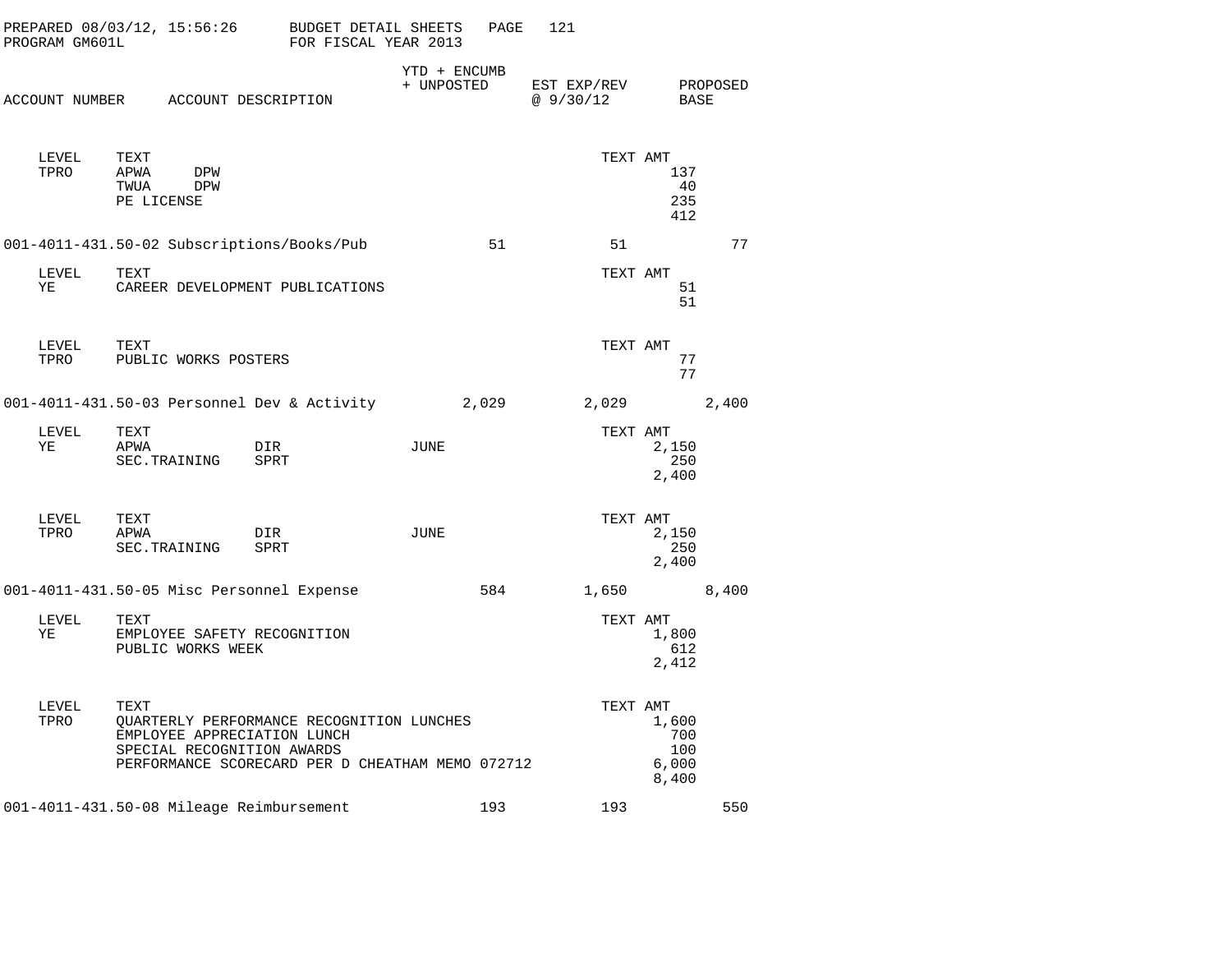| PROGRAM GM601L | PREPARED 08/03/12, 15:56:26                                                       | BUDGET DETAIL SHEETS<br>FOR FISCAL YEAR 2013 |                            | PAGE         | 122                        |                            |                   |
|----------------|-----------------------------------------------------------------------------------|----------------------------------------------|----------------------------|--------------|----------------------------|----------------------------|-------------------|
| ACCOUNT NUMBER | ACCOUNT DESCRIPTION                                                               |                                              | YTD + ENCUMB<br>+ UNPOSTED |              | EST EXP/REV<br>@ $9/30/12$ | BASE                       | PROPOSED          |
| LEVEL<br>TPRO  | TEXT<br>MILEAGE REIMBURSEMENT FOR TRAINING TRAVEL                                 |                                              |                            |              | TEXT AMT                   | 550<br>550                 |                   |
|                | 001-4011-431.54-01 Printing & Graphic Serv                                        |                                              |                            | $\Omega$     | 0                          |                            | 300               |
| LEVEL<br>ΥE    | TEXT<br>GENERAL PRINTING & GRAPHICS                                               |                                              |                            |              | TEXT AMT                   | 300<br>300                 |                   |
| LEVEL<br>TPRO  | TEXT<br>GENERAL PRINTING & GRAPHICS                                               |                                              |                            |              | TEXT AMT                   | 300<br>300                 |                   |
|                | 001-4011-431.54-06 Convenience copies<br>001-4011-431.60-01 Office Supplies & Mat |                                              |                            | 176<br>1,427 | 125<br>2,000               |                            | $\Omega$<br>1,650 |
| LEVEL<br>ΥE    | TEXT<br>PAPER<br>FOLDERS, STAPLES, FILES, ETC.                                    |                                              |                            |              | TEXT AMT                   | 500<br>200<br>700          |                   |
| LEVEL<br>TPRO  | TEXT<br>PAPER<br>FOLDERS, STAPLES, FILES, ETC.<br>PRINTER INK                     |                                              |                            |              | TEXT AMT                   | 750<br>200<br>700<br>1,650 |                   |
|                | 001-4011-431.60-13 Uniforms<br>001-4011-431.60-22 Kitchen Supplies                |                                              |                            | 6<br>690     | $\Omega$<br>648            |                            | $\Omega$<br>648   |
| LEVEL<br>ΥE    | TEXT<br>KITCHEN SUPPLIES                                                          |                                              |                            |              | TEXT AMT                   | 648<br>648                 |                   |
| LEVEL<br>TPRO  | TEXT<br>KITCHEN SUPPLIES                                                          |                                              |                            |              | TEXT AMT                   | 648<br>648                 |                   |
| *<br>Operating |                                                                                   |                                              |                            | 5,634        | 7,571                      |                            | 14,876            |
|                | 001-4011-431.63-02 Electricity                                                    |                                              |                            | 4,293        | 6,000                      |                            | 7,100             |
| LEVEL          | TEXT                                                                              |                                              |                            |              | TEXT AMT                   |                            |                   |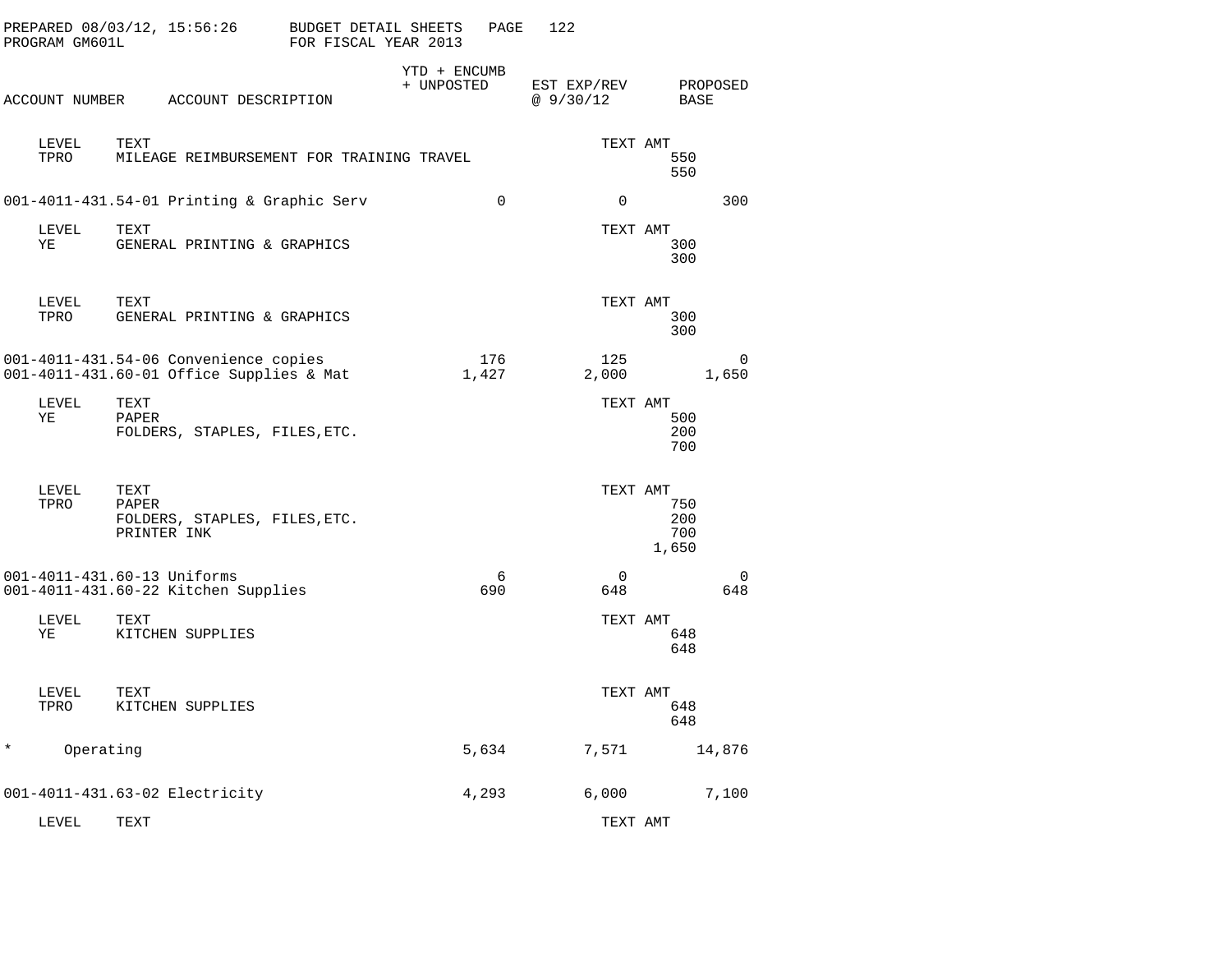| PROGRAM GM601L | PREPARED 08/03/12, 15:56:26                                                                              |                                                                                                                                                                                                                                                                                                                                                                                                                                                                                   | BUDGET DETAIL SHEETS<br>FOR FISCAL YEAR 2013 |                            | PAGE                                                                                                                                         | 123                                                                                                                                              |                                                                                                                                              |
|----------------|----------------------------------------------------------------------------------------------------------|-----------------------------------------------------------------------------------------------------------------------------------------------------------------------------------------------------------------------------------------------------------------------------------------------------------------------------------------------------------------------------------------------------------------------------------------------------------------------------------|----------------------------------------------|----------------------------|----------------------------------------------------------------------------------------------------------------------------------------------|--------------------------------------------------------------------------------------------------------------------------------------------------|----------------------------------------------------------------------------------------------------------------------------------------------|
| ACCOUNT NUMBER |                                                                                                          | ACCOUNT DESCRIPTION                                                                                                                                                                                                                                                                                                                                                                                                                                                               |                                              | YTD + ENCUMB<br>+ UNPOSTED |                                                                                                                                              | EST EXP/REV<br>@9/30/12                                                                                                                          | PROPOSED<br>BASE                                                                                                                             |
|                |                                                                                                          |                                                                                                                                                                                                                                                                                                                                                                                                                                                                                   |                                              |                            |                                                                                                                                              |                                                                                                                                                  |                                                                                                                                              |
| ΥE             |                                                                                                          | ELECTRICITY<br>JOHNSON CONTROLS + 2% PER RC                                                                                                                                                                                                                                                                                                                                                                                                                                       |                                              |                            |                                                                                                                                              |                                                                                                                                                  | 8,707<br>$11 -$<br>8,696                                                                                                                     |
|                | 001-4011-431.63-04 Water                                                                                 | 001-4011-431.63-03 Natural Gas                                                                                                                                                                                                                                                                                                                                                                                                                                                    |                                              |                            | 204<br>482                                                                                                                                   | 219<br>584                                                                                                                                       | 300<br>584                                                                                                                                   |
| LEVEL<br>ΥE    | TEXT<br>WATER                                                                                            |                                                                                                                                                                                                                                                                                                                                                                                                                                                                                   |                                              |                            |                                                                                                                                              |                                                                                                                                                  | TEXT AMT<br>551<br>551                                                                                                                       |
| LEVEL<br>TPRO  | TEXT<br>WATER                                                                                            |                                                                                                                                                                                                                                                                                                                                                                                                                                                                                   |                                              |                            |                                                                                                                                              |                                                                                                                                                  | TEXT AMT<br>551<br>551                                                                                                                       |
|                |                                                                                                          | 001-4011-431.82-16 IT Contribution                                                                                                                                                                                                                                                                                                                                                                                                                                                |                                              |                            | 18,646                                                                                                                                       | 24,861                                                                                                                                           | 21,530                                                                                                                                       |
| LEVEL<br>ΥE    | TEXT                                                                                                     | INFORMATION SRVCS CONTRIB RECLASSED FROM<br>ACCOUNT 34-03                                                                                                                                                                                                                                                                                                                                                                                                                         |                                              |                            |                                                                                                                                              |                                                                                                                                                  | TEXT AMT                                                                                                                                     |
| LEVEL<br>TPRO  | TEXT                                                                                                     | INFORMATION SRVCS CONTRIB RECLASSED FROM<br>ACCOUNT 34-03                                                                                                                                                                                                                                                                                                                                                                                                                         |                                              |                            |                                                                                                                                              |                                                                                                                                                  | TEXT AMT                                                                                                                                     |
| $\star$        |                                                                                                          | Utilities/Internal Chrgs                                                                                                                                                                                                                                                                                                                                                                                                                                                          |                                              |                            | 23,625                                                                                                                                       | 31,664                                                                                                                                           | 29,514                                                                                                                                       |
| $\star\star$   | Public Works Admin<br>001-4016-435.10-01 Salaries<br>001-4016-435.11-01 Wages<br>001-4016-435.21-01 TMRS | $001 - 4016 - 435.12 - 01$ Overtime - Regular<br>001-4016-435.13-01 Longevity Pay<br>001-4016-435.13-02 Incentive Pay<br>001-4016-435.13-04 Standby Pay<br>001-4016-435.13-14 Ins Opt Out<br>001-4016-435.16-05 Cell Phone Allowance<br>001-4016-435.20-01 FICA Taxes<br>001-4016-435.20-02 Medicare Taxes<br>001-4016-435.20-03 Unemployment Taxes<br>001-4016-435.22-01 Workers' Compensation Ins<br>001-4016-435.22-02 Health Insurance<br>001-4016-435.22-04 Dental Insurance |                                              |                            | 370,800<br>192,628<br>0<br>1,322<br>1,778<br>1,745<br>80<br>1,900<br>3,208<br>12,211<br>2,856<br>1,566<br>28,877<br>2,526<br>26,300<br>1,498 | 464,200<br>238,508<br>11,078<br>3,200<br>2,079<br>2,160<br>0<br>2,400<br>3,900<br>16,085<br>3,762<br>1,827<br>35,860<br>3,255<br>33,863<br>1,798 | 541,726<br>83,614<br>24,003<br>3,200<br>1,008<br>0<br>$\mathbf 0$<br>0<br>1,200<br>7,008<br>1,639<br>783<br>13,362<br>2,323<br>14,520<br>719 |
|                | Salaries & Benefits                                                                                      | 001-4016-435.22-05 Life Insurance                                                                                                                                                                                                                                                                                                                                                                                                                                                 |                                              |                            | 174<br>278,669                                                                                                                               | 207<br>359,982                                                                                                                                   | 66<br>153,445                                                                                                                                |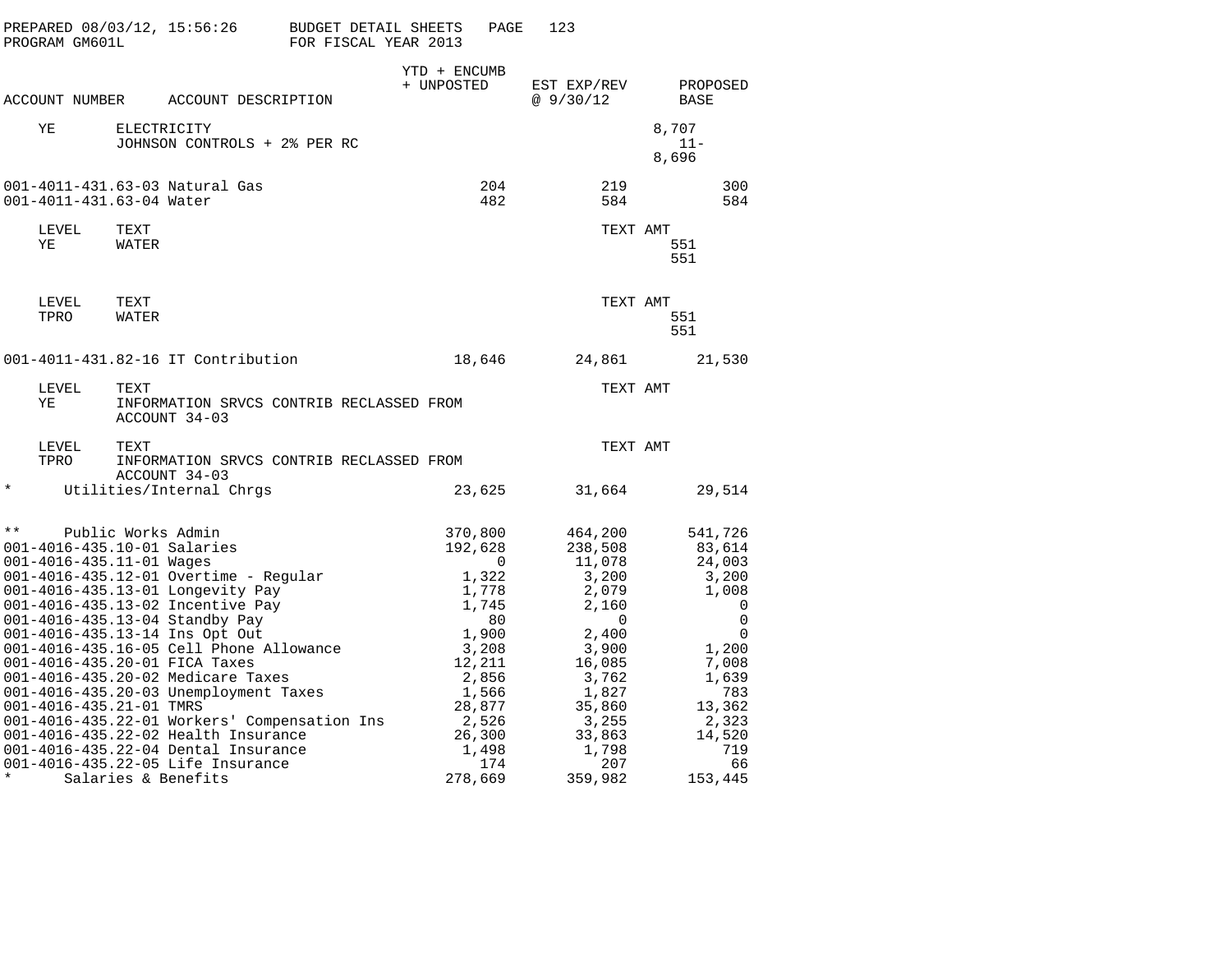| PROGRAM GM601L | PREPARED 08/03/12, 15:56:26                                                                                           | BUDGET DETAIL SHEETS<br>FOR FISCAL YEAR 2013 | PAGE                       | 124                        |                                         |             |
|----------------|-----------------------------------------------------------------------------------------------------------------------|----------------------------------------------|----------------------------|----------------------------|-----------------------------------------|-------------|
|                | ACCOUNT NUMBER ACCOUNT DESCRIPTION                                                                                    |                                              | YTD + ENCUMB<br>+ UNPOSTED | EST EXP/REV<br>@ $9/30/12$ | BASE                                    | PROPOSED    |
|                | 001-4016-435.40-02 Equipment Rental                                                                                   |                                              | 55                         | 593                        |                                         | 593         |
| LEVEL<br>ΥE    | TEXT<br>RENTALS OF TILLERS, TRENCHERS, JACKHAMMERS AND<br>ANY OTHER ITEMS NEEDED IN THE COURSE OF THE YEAR            |                                              |                            | TEXT AMT                   | 593<br>593                              |             |
| LEVEL<br>TPRO  | TEXT<br>RENTALS OF TILLERS, TRENCHERS, JACKHAMMERS AND<br>ANY OTHER ITEMS NEEDED IN THE COURSE OF THE YEAR            |                                              |                            | TEXT AMT                   | 593<br>593                              |             |
|                | 001-4016-435.41-01 Building Maint & Repair 129,358                                                                    |                                              |                            | 147,452                    |                                         | 230,452     |
| LEVEL<br>ΥE    | TEXT<br>HVAC, ELECTRICAL, PLUMBING AND MISC. REPAIRS                                                                  |                                              |                            | TEXT AMT                   | 147,452<br>147,452                      |             |
| LEVEL<br>TPRO  | TEXT<br>HVAC, ELECTRICAL, PLUMBING AND MISC. REPAIRS<br>CITY HALL REMODEL<br>RECORDS ROOF                             |                                              |                            | TEXT AMT                   | 107,452<br>110,000<br>13,000<br>230,452 |             |
|                | 001-4016-435.41-02 Grounds Maint & Repair                                                                             |                                              | 12,318                     | 11,816                     |                                         | $\mathbf 0$ |
| LEVEL<br>ΥE    | TEXT<br>PLANTS, FERTILIZER AND LANDSCAPING MATERIALS                                                                  |                                              |                            | TEXT AMT                   | 11,816<br>11,816                        |             |
|                | 001-4016-435.42-08 Equipment Maint & Repair                                                                           |                                              | 2,040                      | 3,337                      |                                         | 550         |
| LEVEL<br>YE    | TEXT<br>REPAIRS ONLY - MONTHLY MAINTENANCE EXPENSE<br>RECLASSED TO UTILITIES/INTERNAL CHRGS CATEGORY<br>ACCOUNT 82-17 |                                              |                            | TEXT AMT                   | 8,932                                   |             |
|                |                                                                                                                       |                                              |                            |                            | 8,932                                   |             |
| LEVEL<br>TPRO  | TEXT<br>REPAIRS ONLY - MONTHLY MAINTENANCE EXPENSE<br>RECLASSED TO UTILITIES/INTERNAL CHRGS CATEGORY<br>ACCOUNT 82-17 |                                              |                            | TEXT AMT                   |                                         |             |
|                | PUBWORKS                                                                                                              |                                              |                            |                            | 550<br>550                              |             |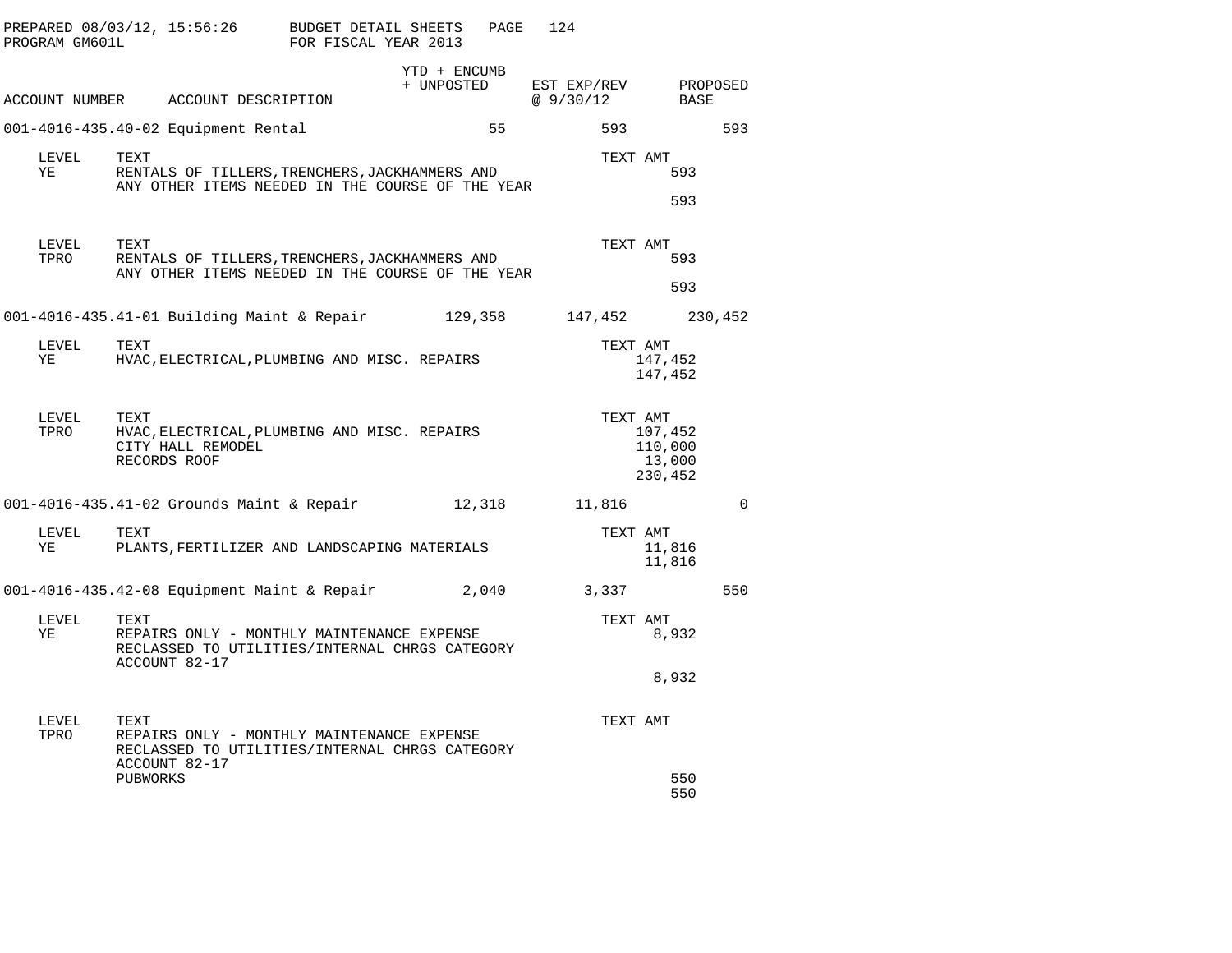| PROGRAM GM601L | PREPARED 08/03/12, 15:56:26                                                                                             | BUDGET DETAIL SHEETS<br>FOR FISCAL YEAR 2013 |                            | 125<br>PAGE             |                                     |     |
|----------------|-------------------------------------------------------------------------------------------------------------------------|----------------------------------------------|----------------------------|-------------------------|-------------------------------------|-----|
|                | ACCOUNT NUMBER ACCOUNT DESCRIPTION                                                                                      |                                              | YTD + ENCUMB<br>+ UNPOSTED | EST EXP/REV<br>@9/30/12 | PROPOSED<br>BASE                    |     |
|                | 001-4016-435.43-01 Janitorial Services                                                                                  |                                              | 55,000                     |                         | 117,100<br>55,000                   |     |
| LEVEL<br>ΥE    | TEXT<br>CLEANING OF ALL CITY BUILDINGS                                                                                  |                                              |                            |                         | TEXT AMT<br>55,000<br>55,000        |     |
| LEVEL<br>TPRO  | TEXT<br>CLEANING OF ALL CITY BUILDINGS<br>PER CLAY 05/31/12                                                             |                                              |                            |                         | TEXT AMT<br>117,100<br>117,100      |     |
|                | 001-4016-435.43-02 Insect Control Services                                                                              |                                              | 3,150                      |                         | 6,737 6,737                         |     |
| LEVEL<br>YE    | TEXT<br>RAT, MICE AND INSECTS CONTROLS AT ALL BUILDINGS<br>INCREASE \$2000 PER PAUL CAIN FOR RAT CONTROL                |                                              |                            |                         | TEXT AMT<br>4,737<br>2,000<br>6,737 |     |
| LEVEL<br>TPRO  | TEXT<br>RAT, MICE AND INSECTS CONTROLS AT ALL BUILDINGS<br>INCREASE \$2000 PER PAUL CAIN FOR RAT CONTROL                |                                              |                            |                         | TEXT AMT<br>4,737<br>2,000<br>6,737 |     |
|                | 001-4016-435.50-01 Memberships & Licenses                                                                               |                                              | 159                        |                         | 394                                 | 200 |
| LEVEL<br>YE    | TEXT<br>IRRIGATION RENEWAL<br>BACKFLOW RENEWAL<br>TEX. DEPT OF AGRIC. PESTICIDE APPLICATORS LICS.<br>ELECTRICAN RENEWAL |                                              |                            |                         | TEXT AMT<br>394<br>394              |     |
| LEVEL<br>TPRO  | TEXT<br><b>BACKFLOW RENEWAL</b><br>ELECTRICAN RENEWAL                                                                   |                                              |                            |                         | TEXT AMT<br>200<br>200              |     |
|                | 001-4016-435.50-03 Personnel Dev & Activity                                                                             |                                              | 1,602                      | 3,381                   | 2,841                               |     |
| LEVEL<br>YE    | TEXT<br>IRRIGATION, BACKFLOW, ELECTRICANS AND TDA CEU'S                                                                 |                                              |                            |                         | TEXT AMT<br>3,381<br>3,381          |     |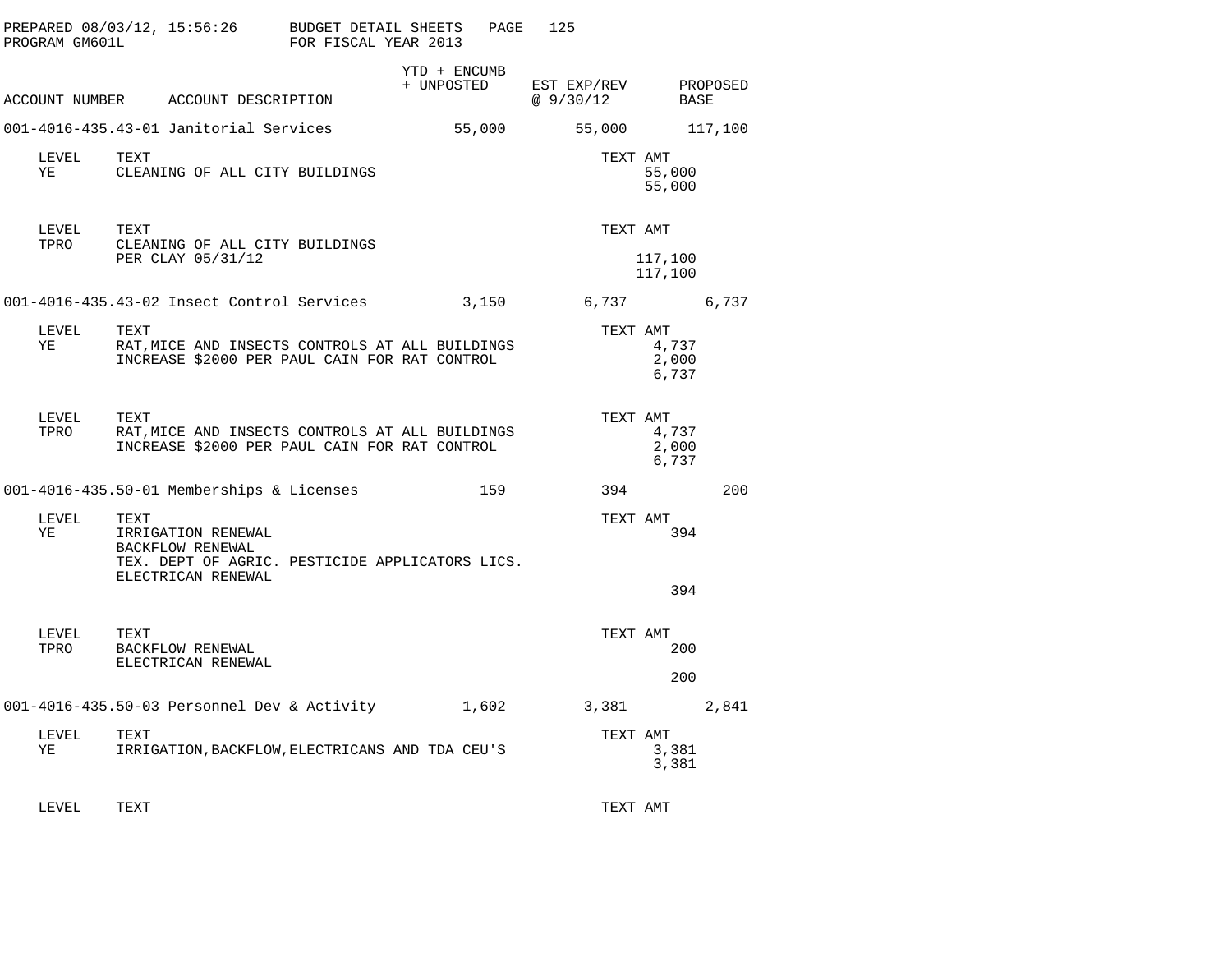| PROGRAM GM601L | PREPARED 08/03/12, 15:56:26                                                | BUDGET DETAIL SHEETS<br>FOR FISCAL YEAR 2013 |                            | PAGE  | 126                     |                  |          |
|----------------|----------------------------------------------------------------------------|----------------------------------------------|----------------------------|-------|-------------------------|------------------|----------|
| ACCOUNT NUMBER | ACCOUNT DESCRIPTION                                                        |                                              | YTD + ENCUMB<br>+ UNPOSTED |       | EST EXP/REV<br>@9/30/12 | BASE             | PROPOSED |
| TPRO           | BACKFLOW, ELECTRICANS AND TDA CEU'S                                        |                                              |                            |       |                         | 2,841<br>2,841   |          |
|                | 001-4016-435.60-01 Office Supplies & Mat                                   |                                              |                            | 97    | 593                     |                  | 296      |
| LEVEL<br>ΥE    | TEXT<br>TONER, INK CARTRIDGES, PENS, PENCILS, COPY PAPER,<br>NOTEPADE ETC. |                                              |                            |       | TEXT AMT                | 593<br>593       |          |
| LEVEL<br>TPRO  | TEXT<br>TONER, INK CARTRIDGES, PENS, PENCILS, COPY PAPER,<br>NOTEPADE ETC. |                                              |                            |       | TEXT AMT                | 296<br>296       |          |
|                | 001-4016-435.60-02 Janitorial Supplies                                     |                                              |                            | 9,530 | 17,408                  |                  | 17,408   |
| LEVEL<br>ΥE    | TEXT<br>PROPOSED BASE                                                      |                                              |                            |       | TEXT AMT                | 17,408<br>17,408 |          |
| LEVEL<br>TPRO  | TEXT<br>PROPOSED BASE                                                      |                                              |                            |       | TEXT AMT                | 17,408<br>17,408 |          |
|                | 001-4016-435.60-03 Insect Control Supplies                                 |                                              |                            | 161   | 969                     |                  | $\Omega$ |
| LEVEL<br>ΥE    | TEXT<br>INSECT BAITS AND KILLERS, MOUSE TRAPS, WASP SPRAYS<br>ETC.         |                                              |                            |       | TEXT AMT                | 969              |          |
|                |                                                                            |                                              |                            |       |                         | 969              |          |
|                | 001-4016-435.60-04 Weed Control Supplies                                   |                                              |                            | 236   | 3,552                   |                  | $\Omega$ |
| LEVEL<br>ΥE    | TEXT<br>POST AND PRE EMERGENT SUPPLIES                                     |                                              |                            |       | TEXT AMT                | 3,552<br>3,552   |          |
|                | 001-4016-435.60-11 Minor Tools & Materials                                 |                                              |                            | 1,928 | 5,273                   |                  | 4,745    |
| LEVEL<br>ΥE    | TEXT<br>US, TEXAS, CITY LOGO FLAGS, HAND AND ELECTRICAL TOOLS              |                                              |                            |       | TEXT AMT                | 5,273<br>5,273   |          |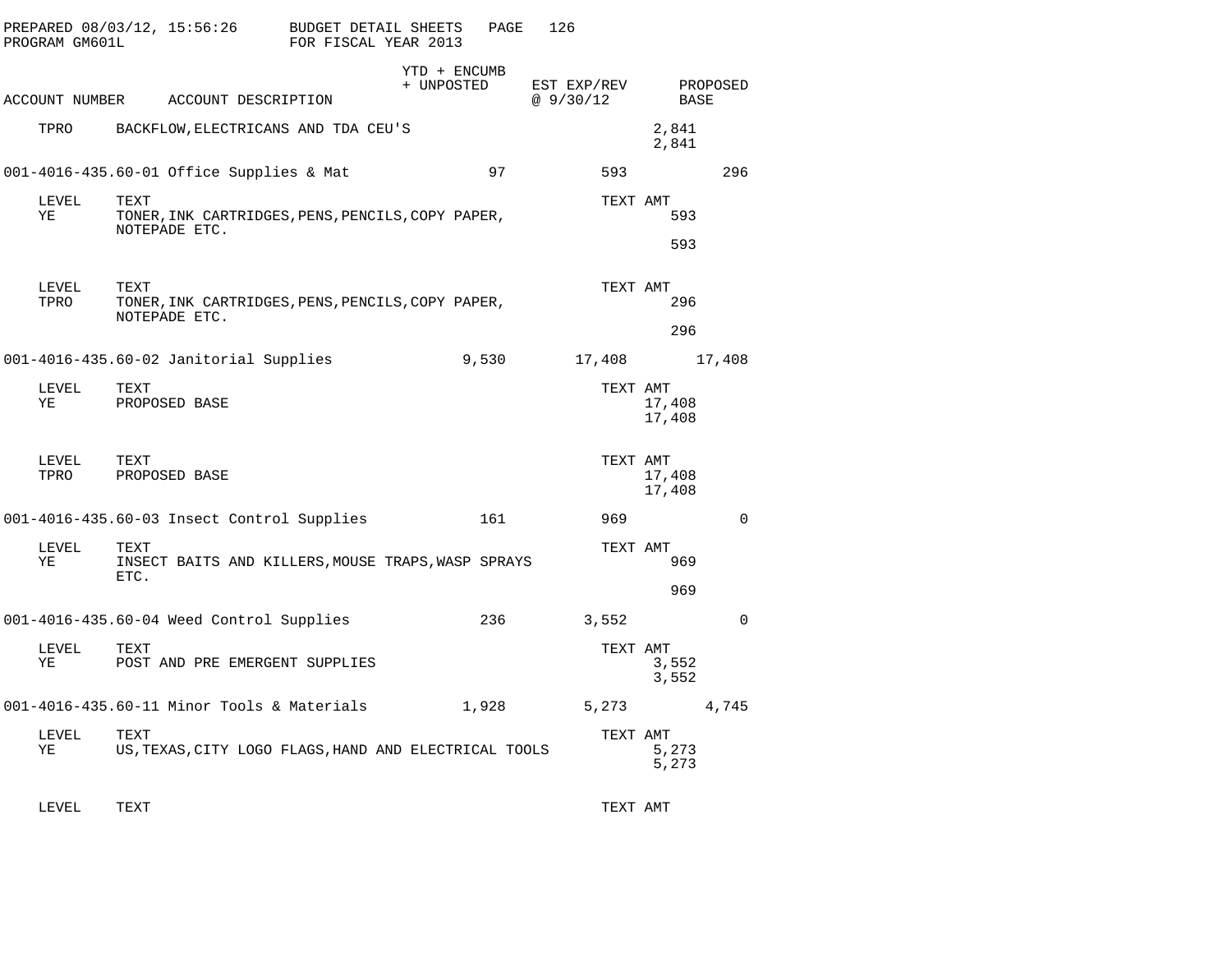|        | PROGRAM GM601L | PREPARED 08/03/12, 15:56:26                                                   | BUDGET DETAIL SHEETS<br>FOR FISCAL YEAR 2013 |                            | PAGE  | 127                     |                          |             |
|--------|----------------|-------------------------------------------------------------------------------|----------------------------------------------|----------------------------|-------|-------------------------|--------------------------|-------------|
|        |                | ACCOUNT NUMBER ACCOUNT DESCRIPTION                                            |                                              | YTD + ENCUMB<br>+ UNPOSTED |       | EST EXP/REV<br>@9/30/12 | BASE                     | PROPOSED    |
|        | TPRO           | US, TEXAS, CITY LOGO FLAGS, HAND AND ELECTRICAL TOOLS                         |                                              |                            |       |                         | 4,745<br>4,745           |             |
|        |                | 001-4016-435.60-13 Uniforms                                                   |                                              |                            | 616   | 1,508                   |                          | 503         |
|        | LEVEL<br>YE    | TEXT<br>WORK SHIRTS PANTS AND COATS                                           |                                              |                            |       | TEXT AMT                | 1,508<br>1,508           |             |
|        | LEVEL<br>TPRO  | TEXT<br>WORK SHIRTS PANTS AND COATS                                           |                                              |                            |       | TEXT AMT                | 503<br>503               |             |
|        |                | 001-4016-435.60-14 Protective Clothing/Mat                                    |                                              |                            | 1,917 | 1,916                   |                          | 947         |
|        | LEVEL<br>YE    | TEXT<br>STEEL TOE BOOTS SAFETY GLASSES EAR PLUGS GLOVES<br>PER EMAIL 06/06/12 |                                              |                            |       | TEXT AMT                | 1,421<br>495<br>1,916    |             |
|        | LEVEL<br>TPRO  | TEXT<br>STEEL TOE BOOTS SAFETY GLASSES EAR PLUGS GLOVES                       |                                              |                            |       | TEXT AMT                | 947<br>947               |             |
|        |                | 001-4016-435.66-03 Minor Machinery & Eqpt                                     |                                              |                            | 620   | 1,050                   |                          | $\Omega$    |
|        | LEVEL<br>YE    | TEXT<br>WEEDEATER, CHAIN SAW, EDGER                                           |                                              |                            |       | TEXT AMT                | 1,050<br>1,050           |             |
|        | LEVEL<br>TPRO  | TEXT<br>WEEDEATER, CHAIN SAW, EDGER<br>MOVED TO PARKS BUDGET                  |                                              |                            |       | TEXT AMT                |                          |             |
| $\ast$ | Operating      |                                                                               |                                              | 218,787                    |       | 260,979                 |                          | 382,372     |
|        |                | 001-4016-435.63-02 Electricity                                                |                                              |                            | 443   | 1,000                   |                          | $\mathbf 0$ |
|        | LEVEL<br>ΥE    | TEXT<br>ELECTRICITY OLD SVC CENTER/ANNEX<br>JOHNSON CONTROLS + 2% PER RC      |                                              |                            |       | TEXT AMT                | 1,059<br>$35 -$<br>1,024 |             |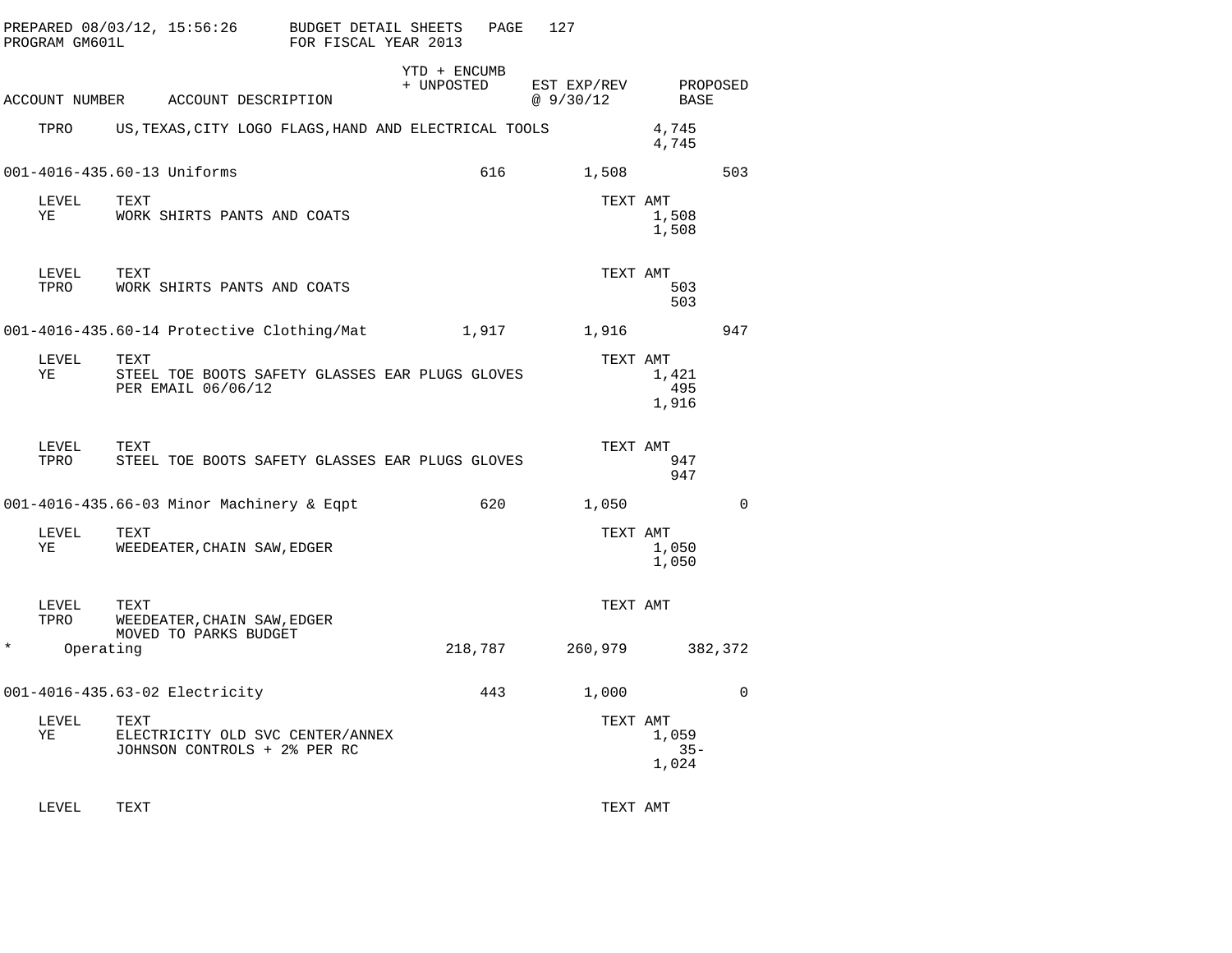| PROGRAM GM601L                        | PREPARED 08/03/12, 15:56:26 BUDGET DETAIL SHEETS                                                                                                               | FOR FISCAL YEAR 2013 |              | 128<br>PAGE                                 |                                            |
|---------------------------------------|----------------------------------------------------------------------------------------------------------------------------------------------------------------|----------------------|--------------|---------------------------------------------|--------------------------------------------|
|                                       | ACCOUNT NUMBER ACCOUNT DESCRIPTION                                                                                                                             |                      | YTD + ENCUMB | + UNPOSTED EST EXP/REV PROPOSED<br>@9/30/12 | BASE                                       |
| TPRO                                  | ELECTRICITY OLD SVC CENTER/ANNEX<br>MOVED TO PARKS BUDGET<br>PUBLIC WORKS PORTION WHICH REMAINED IN 4016<br>SHOULD BE ZERO BECAUSE THEY ARE NOW OFFICED OUT OF |                      |              |                                             |                                            |
|                                       | THE SERVICE CENTER<br>001-4016-435.63-03 Natural Gas                                                                                                           |                      | 481          | 511                                         | $\Omega$                                   |
| LEVEL                                 | TEXT<br>TPRO MOVED TO PARKS BUDGET<br>001-4016-435.63-04 Water                                                                                                 |                      |              | 808 1,000                                   | TEXT AMT<br>$\Omega$                       |
| LEVEL                                 | TEXT                                                                                                                                                           |                      |              |                                             | TEXT AMT                                   |
|                                       | TPRO MOVED TO PARKS BUDGET                                                                                                                                     |                      |              |                                             | 3,273<br>7,186                             |
| LEVEL<br>YE THE THEFT                 | TEXT<br>2009 FORD EXT CAB 1/2 TON<br>2006 FORD 1/2 TON EX CAB<br>2000 FORD 3/4 TON WITH UTILITY BODY<br>2008 KUBOTA RIDING MOWER                               |                      |              | TEXT AMT                                    | 2,839<br>2,365<br>3,702<br>2,773<br>11,679 |
| LEVEL<br>TPRO                         | TEXT<br>2009 FORD EXT CAB 1/2 TON<br>2000 FORD 3/4 TON WITH UTILITY BODY                                                                                       |                      |              |                                             | TEXT AMT<br>3,110<br>4,076<br>7,186        |
|                                       | 001-4016-435.82-16 IT Contribution                                                                                                                             |                      | 6,009        | 8,012                                       | 3,298                                      |
| ${\rm LEVEL} \qquad {\rm TEXT}$<br>YE | INFORMATION SRVCS CONTRIB RECLASSED FROM<br>ACCOUNT 34-03                                                                                                      |                      |              | TEXT AMT                                    |                                            |
| LEVEL<br>TPRO                         | TEXT<br>INFORMATION SRVCS CONTRIB RECLASSED FROM<br>ACCOUNT 34-03                                                                                              |                      |              | TEXT AMT                                    |                                            |
|                                       |                                                                                                                                                                |                      |              |                                             |                                            |
| LEVEL TEXT<br>YE                      | EQUIP SERVICES MONTHLY MAINTENANCE EXPENSE ONLY                                                                                                                |                      |              |                                             | TEXT AMT<br>13,921<br>13,921               |
| LEVEL<br>TPRO                         | TEXT<br>EOUIP SERVICES MONTHLY MAINTENANCE EXPENSE ONLY                                                                                                        |                      |              | TEXT AMT                                    | 13,921<br>13,921                           |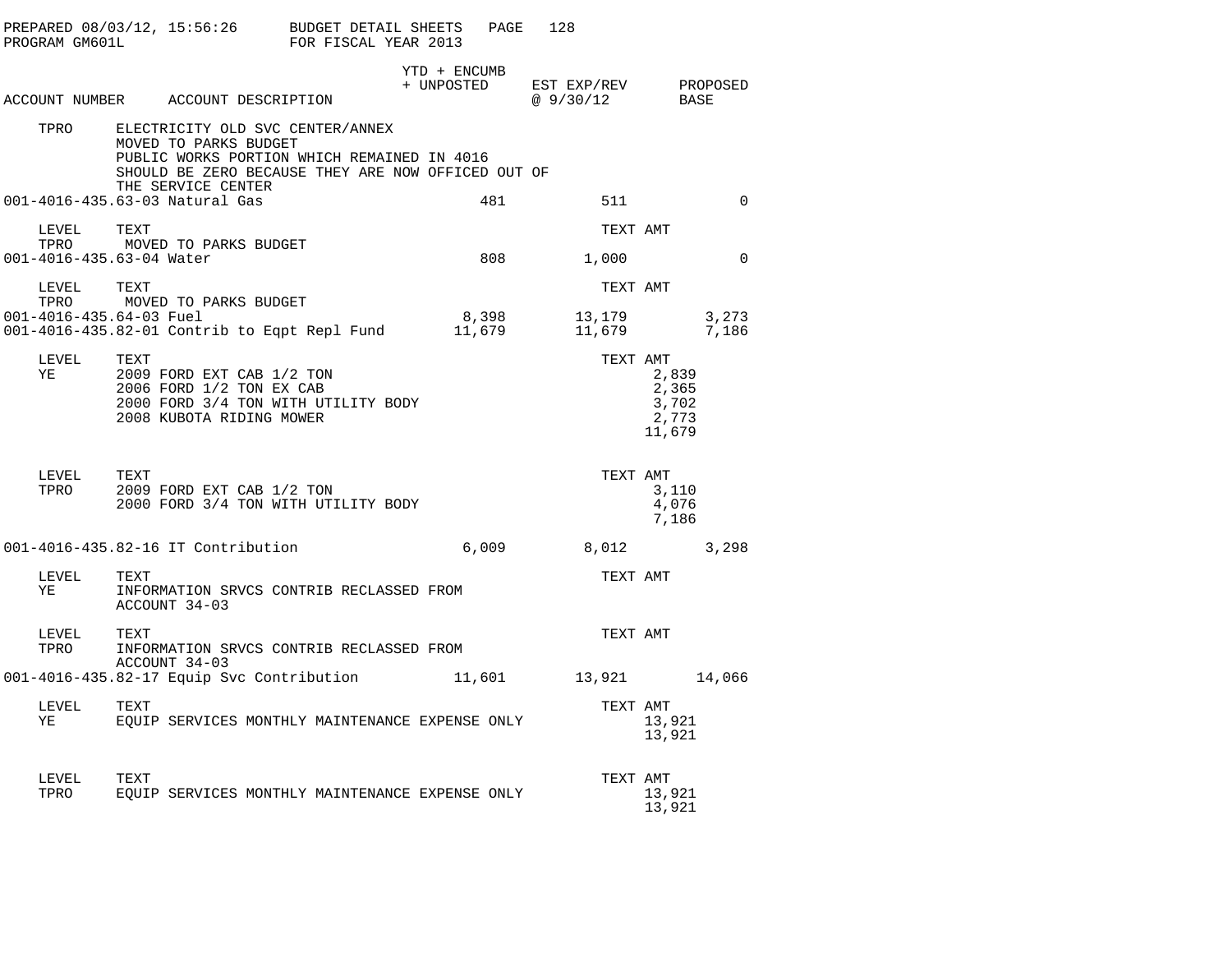| PROGRAM GM601L | PREPARED 08/03/12, 15:56:26 BUDGET DETAIL SHEETS                                                                                                                                                                                   | FOR FISCAL YEAR 2013 |                            | PAGE<br>129                        |                                                                                            |
|----------------|------------------------------------------------------------------------------------------------------------------------------------------------------------------------------------------------------------------------------------|----------------------|----------------------------|------------------------------------|--------------------------------------------------------------------------------------------|
|                | ACCOUNT NUMBER ACCOUNT DESCRIPTION                                                                                                                                                                                                 |                      | YTD + ENCUMB<br>+ UNPOSTED | @ 9/30/12 BASE                     | EST EXP/REV PROPOSED                                                                       |
| $\star$        | Utilities/Internal Chrgs                                                                                                                                                                                                           |                      |                            |                                    |                                                                                            |
| $\star \star$  | Facilities Maintenance<br>001-4017-349.12-00 Utility Cuts Reimb                                                                                                                                                                    |                      | 36,213                     | 536,875 670,263 563,640<br>103,200 | 89,040                                                                                     |
| LEVEL<br>YE    | TEXT<br>SHOULD MATCH 401-4041-511.41-04                                                                                                                                                                                            |                      |                            |                                    | TEXT AMT<br>103,200<br>103,200                                                             |
| LEVEL          | TEXT<br>TPRO MUST MATCH 401-4041-511.41-04                                                                                                                                                                                         |                      |                            |                                    | TEXT AMT<br>89,040<br>89,040                                                               |
| $^\star$       |                                                                                                                                                                                                                                    |                      |                            | 36,213<br>103,200                  | 89,040                                                                                     |
|                | 001-4017-432.10-01 Salaries                                                                                                                                                                                                        |                      |                            | 419,937                            | 511,207 436,724                                                                            |
| LEVEL<br>YE    | TEXT<br>STREET WORKER I (2)<br>STREET WORKER II (6)<br>EQUIPMENT OPERATOR (2)<br>STREET CREW LEADER (2)<br>SENIOR CREW LEADER (1)<br>STREET SUPERINTENDENT (1 PARTIAL)<br>ASSISTANT DIRECTOR OF PUBLIC WORKS (1/2 SALARY)<br>TOTAL |                      |                            |                                    | TEXT AMT<br>56,190<br>173,933<br>82,831<br>68,888<br>46,774<br>44,569<br>42,505<br>515,690 |
| LEVEL<br>TPRO  | TEXT<br>STREET WORKER I (2)<br>STREET WORKER II (6)<br>EQUIPMENT OPERATOR (2)<br>STREET CREW LEADER (2)<br>SENIOR CREW LEADER (1)<br>STREET SUPERINTENDENT (1 PARTIAL)<br>ASSISTANT DIRECTOR OF PUBLIC WORKS (1/2 SALARY)<br>TOTAL |                      |                            |                                    | TEXT AMT<br>56,190<br>173,933<br>82,831<br>68,888<br>46,774<br>44,569<br>42,505<br>515,690 |
|                | 001-4017-432.12-01 Overtime - Regular                                                                                                                                                                                              |                      | 6,215                      |                                    | 12,000 12,000                                                                              |
| LEVEL<br>ΥE    | TEXT<br>EMERGENCY AND SCHEDULED AFTER HOURS RELATED TO                                                                                                                                                                             |                      |                            |                                    | TEXT AMT<br>12,000                                                                         |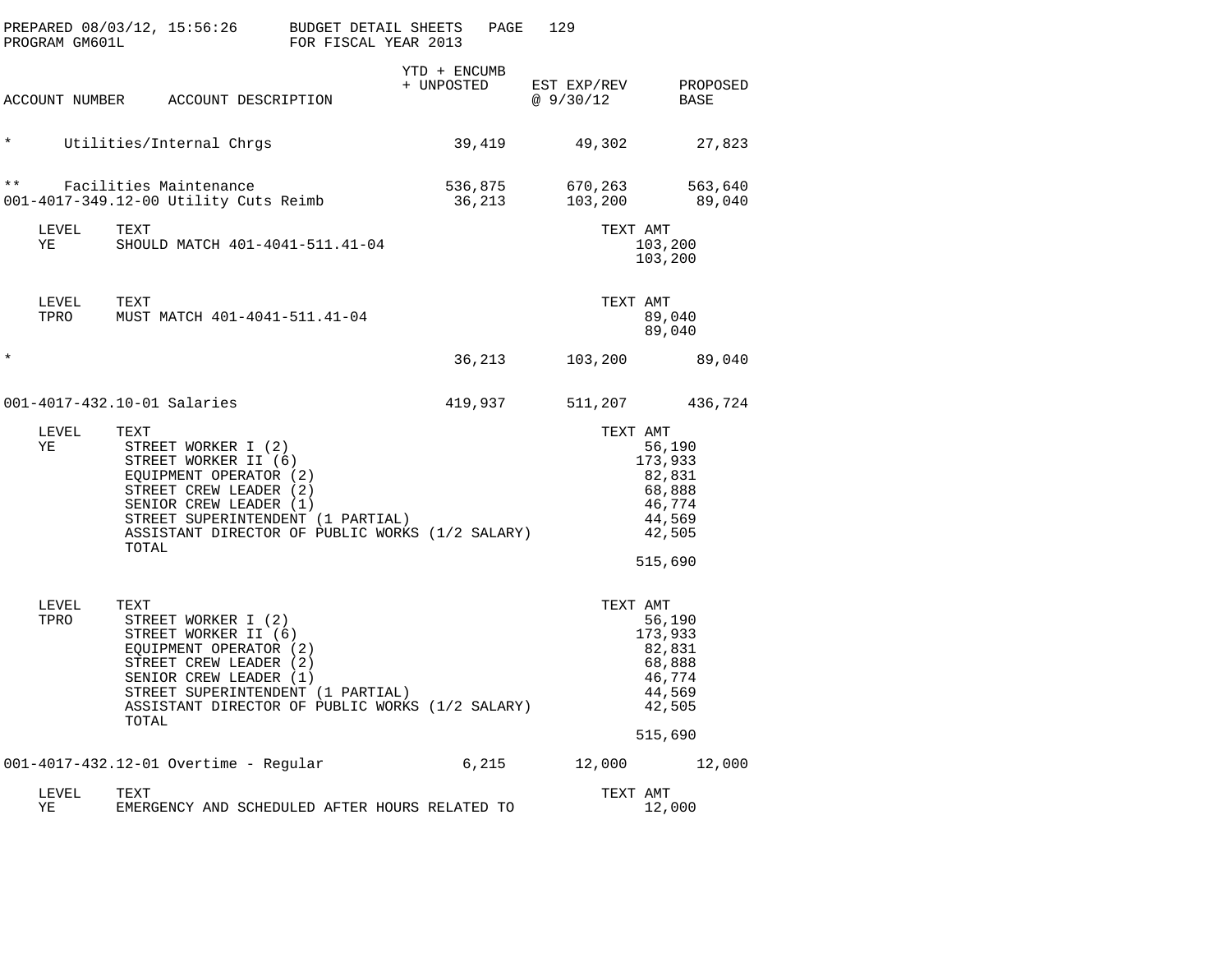| PREPARED 08/03/12, 15:56:26 BUDGET DETAIL SHEETS<br>PROGRAM GM601L |                                                                                                                                                                      | FOR FISCAL YEAR 2013 |                            | 130<br>PAGE             |                              |             |
|--------------------------------------------------------------------|----------------------------------------------------------------------------------------------------------------------------------------------------------------------|----------------------|----------------------------|-------------------------|------------------------------|-------------|
| ACCOUNT NUMBER ACCOUNT DESCRIPTION                                 |                                                                                                                                                                      |                      | YTD + ENCUMB<br>+ UNPOSTED | EST EXP/REV<br>@9/30/12 | BASE                         | PROPOSED    |
|                                                                    | MANMADE AND NATURAL DISASTER, EVENTS I.E., PARADES<br>RUNS & FESTIVALS                                                                                               |                      |                            |                         | 12,000                       |             |
| LEVEL<br>TEXT<br>TPRO                                              | AFTER HOURS RESPONSE                                                                                                                                                 |                      |                            |                         | TEXT AMT<br>12,000<br>12,000 |             |
| 001-4017-432.13-01 Longevity Pay                                   |                                                                                                                                                                      |                      | 5,497                      | 6,070                   |                              | 4,608       |
| LEVEL<br>TEXT<br>ΥE                                                | STREET WORKER I<br>STREET WORKER II<br>EQUIPMENT OPERATOR<br>STREET CREW LEADER<br>SENIOR CREW LEADER<br>STREET SUPERINTENDENT<br>ASSISTANT DIRECTOR OF PUBLIC WORKS |                      |                            |                         | TEXT AMT<br>6,613            |             |
|                                                                    |                                                                                                                                                                      |                      |                            |                         | 6,613                        |             |
| LEVEL<br>TEXT<br>TPRO                                              | STREET WORKER I<br>STREET WORKER II<br>EOUIPMENT OPERATOR<br>STREET CREW LEADER<br>SENIOR CREW LEADER<br>STREET SUPERINTENDENT                                       |                      |                            |                         | TEXT AMT                     |             |
|                                                                    | ASSISTANT DIRECTOR OF PUBLIC WORKS                                                                                                                                   |                      |                            |                         | 6,613<br>6,613               |             |
| 001-4017-432.13-04 Standby Pay                                     |                                                                                                                                                                      |                      | 3,500                      | 4,275                   |                              | 4,275       |
| LEVEL<br>TEXT<br>YE                                                | 50 X 114 DAYS=\$5,700/4 CREWLEADERS=\$1,425 X 3<br>IN ACCOUNT NUMBER 4017 =                                                                                          |                      |                            |                         | TEXT AMT<br>4,275<br>4,275   |             |
| LEVEL<br>TEXT<br>TPRO                                              | 50 X 114 DAYS=\$5,700/4 CREWLEADERS=\$1,425 X 2                                                                                                                      |                      |                            |                         | TEXT AMT<br>2,850            |             |
|                                                                    | IN ACCOUNT NUMBER 4017 =                                                                                                                                             |                      |                            |                         | 2,850                        |             |
| 001-4017-432.16-01 Car Allowance                                   |                                                                                                                                                                      |                      | 1,413                      | 1,750                   |                              | $\mathbf 0$ |
| LEVEL<br>TEXT                                                      |                                                                                                                                                                      |                      |                            |                         | TEXT AMT                     |             |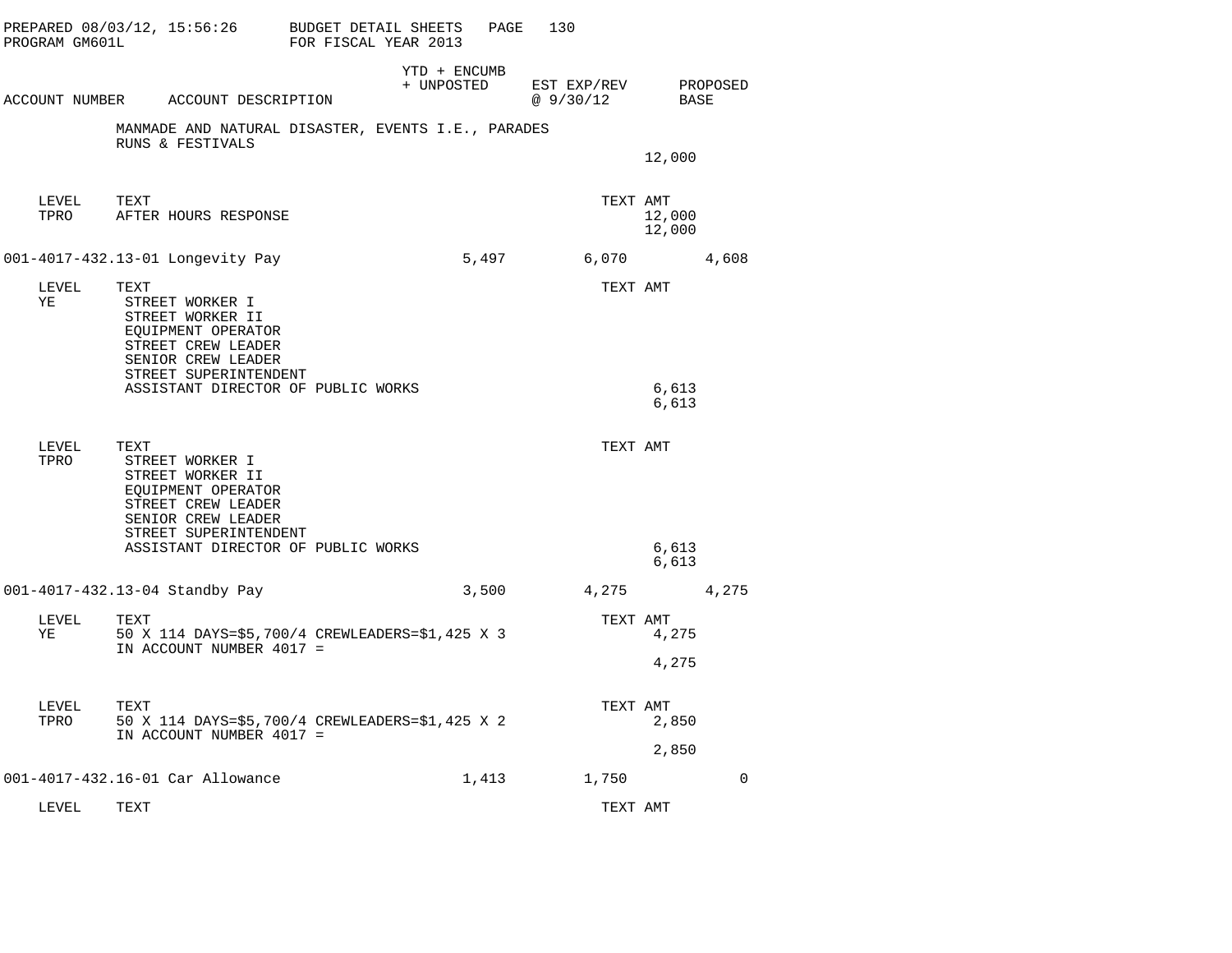| PROGRAM GM601L                     | PREPARED 08/03/12, 15:56:26<br>BUDGET DETAIL SHEETS<br>FOR FISCAL YEAR 2013                                                                                                                                                                                                                           | PAGE                                                                              | 131                                                                               |                                                                                   |
|------------------------------------|-------------------------------------------------------------------------------------------------------------------------------------------------------------------------------------------------------------------------------------------------------------------------------------------------------|-----------------------------------------------------------------------------------|-----------------------------------------------------------------------------------|-----------------------------------------------------------------------------------|
|                                    | ACCOUNT NUMBER ACCOUNT DESCRIPTION                                                                                                                                                                                                                                                                    | YTD + ENCUMB<br>+ UNPOSTED                                                        | EST EXP/REV<br>@9/30/12                                                           | PROPOSED<br>BASE                                                                  |
| ΥE                                 | HALF FUNDING FOR ASST. DIRECTOR OF PUBLIC WORKS                                                                                                                                                                                                                                                       |                                                                                   |                                                                                   | 1,750<br>1,750                                                                    |
| LEVEL<br>TPRO                      | TEXT<br>HALF FUNDING FOR ASST. DIRECTOR OF PUBLIC WORKS                                                                                                                                                                                                                                               |                                                                                   | TEXT AMT                                                                          | 1,750<br>1,750                                                                    |
|                                    | 001-4017-432.16-05 Cell Phone Allowance                                                                                                                                                                                                                                                               | 1,230                                                                             | 1,459                                                                             | 1,300                                                                             |
| LEVEL<br>ΥE                        | TEXT<br>SR CREW LEADER<br>SUPERINTENDENT (PARTIAL)<br>ASSISTANT DIRECTOR (PARTIAL)                                                                                                                                                                                                                    |                                                                                   | TEXT AMT                                                                          | 650<br>436<br>325<br>1,411                                                        |
| LEVEL<br>TPRO                      | TEXT<br>SR CREW LEADER<br>SUPERINTENDENT (PARTIAL)<br>ASSISTANT DIRECTOR (PARTIAL)                                                                                                                                                                                                                    |                                                                                   | TEXT AMT                                                                          | 650<br>436<br>325<br>1,411                                                        |
| 001-4017-432.21-01 TMRS<br>$\star$ | 001-4017-432.20-01 FICA Taxes<br>001-4017-432.20-02 Medicare Taxes<br>001-4017-432.20-03 Unemployment Taxes<br>001-4017-432.22-01 Workers' Compensation Ins<br>001-4017-432.22-02 Health Insurance<br>001-4017-432.22-04 Dental Insurance<br>001-4017-432.22-05 Life Insurance<br>Salaries & Benefits | 26,847<br>6,279<br>3,947<br>63,410<br>10,721<br>69,387<br>4,015<br>396<br>622,794 | 33,135<br>7,749<br>4,238<br>77,068<br>13,043<br>94,213<br>4,969<br>484<br>771,660 | 28,452<br>6,654<br>3,393<br>68,882<br>11,977<br>94,380<br>4,674<br>429<br>677,748 |
|                                    | 001-4017-432.40-02 Equipment Rental                                                                                                                                                                                                                                                                   | $\Omega$                                                                          | 1,000                                                                             | 1,000                                                                             |
| LEVEL<br>ΥE                        | TEXT<br>MISC MINOR EQUIPMENT FOR STREET MAINTENANCE                                                                                                                                                                                                                                                   |                                                                                   | TEXT AMT                                                                          | 1,000<br>1,000                                                                    |
| LEVEL<br>TPRO                      | TEXT<br>MISC MINOR EQUIPMENT FOR STREET MAINTENANCE                                                                                                                                                                                                                                                   |                                                                                   | TEXT AMT                                                                          | 1,000<br>1,000                                                                    |
|                                    | 001-4017-432.41-03 Street Maint / Preventive                                                                                                                                                                                                                                                          | 631,733                                                                           | 642,069                                                                           | 642,096                                                                           |
| LEVEL                              | TEXT                                                                                                                                                                                                                                                                                                  |                                                                                   | TEXT AMT                                                                          |                                                                                   |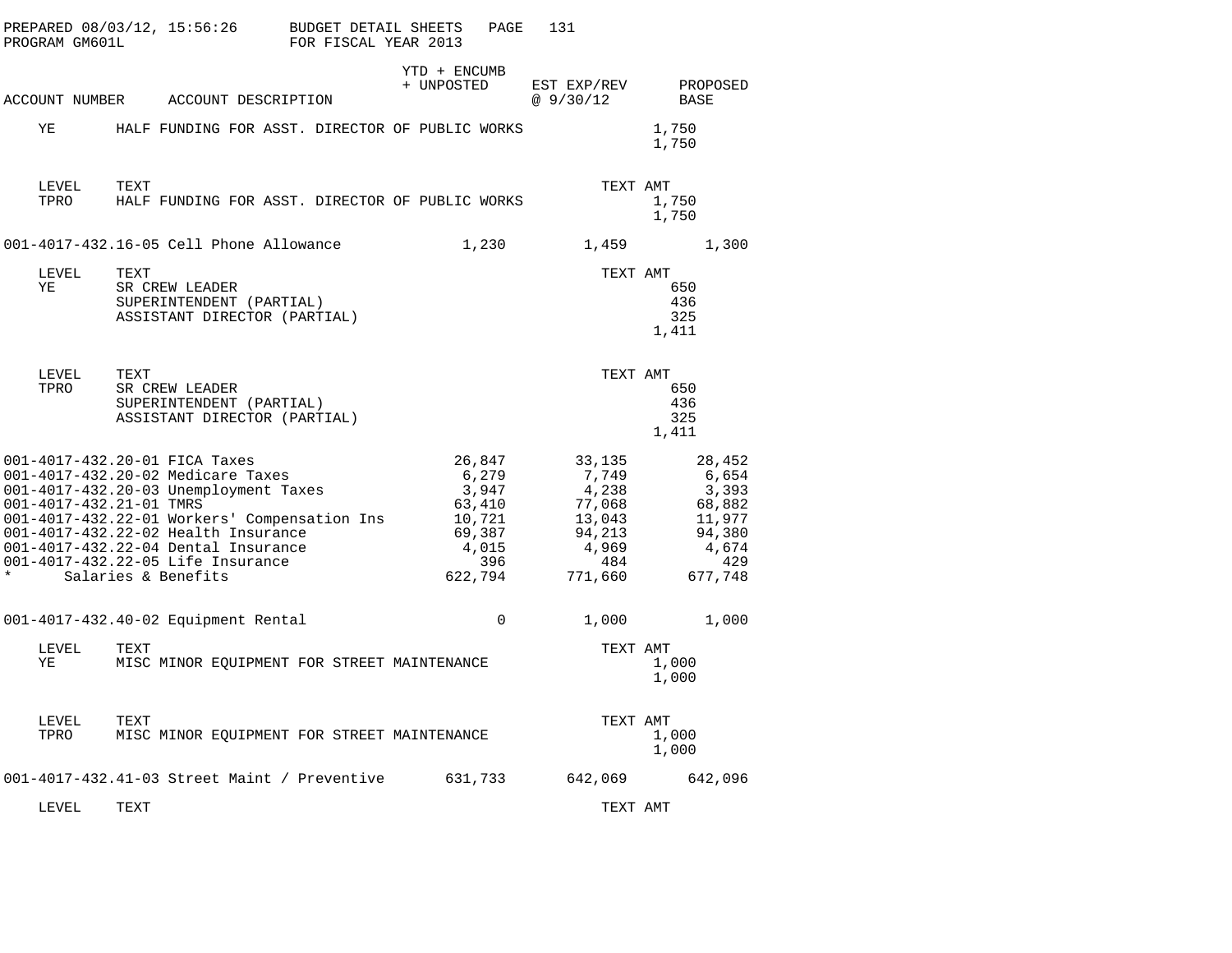| PROGRAM GM601L   | PREPARED $08/03/12$ , $15:56:26$ BUDGET DETAIL SHEETS                                                                                                                                                                                                   | FOR FISCAL YEAR 2013 |                                                                                                                      | 132<br>PAGE |                     |                                                                                 |
|------------------|---------------------------------------------------------------------------------------------------------------------------------------------------------------------------------------------------------------------------------------------------------|----------------------|----------------------------------------------------------------------------------------------------------------------|-------------|---------------------|---------------------------------------------------------------------------------|
|                  | ACCOUNT NUMBER ACCOUNT DESCRIPTION                                                                                                                                                                                                                      |                      | YTD + ENCUMB<br>$\begin{tabular}{llll} + & UNPOSTED & EST EXP/REV & PROPOSED \\ & @ 9/30/12 & BASE \\ \end{tabular}$ |             |                     |                                                                                 |
| YE               | MICRO SURFACE, MILL & OVERLAY, CHIP SEAL, CRACK<br>SEAL, CONCRETE JOINT SEAL & MISC CONCRETE REPAIRS                                                                                                                                                    |                      |                                                                                                                      |             |                     | 642,069<br>642,069                                                              |
| LEVEL<br>TPRO    | TEXT<br>ESTIMATED MILL AND OVERLAY PROGRAM<br>ESTIMATED MICROSURFACE PROGRAM<br>ESTIMATED CRACK SEAL PROGRAM<br>ESTIMATED MISC CONCRETE REPAIR PROGRAM<br>ESTIMATED PAVEMENT RESTORATION PROGRAM<br>ESTIMATED PAVEMENT LIFTING<br>ESTIMATED CONTINGENCY |                      |                                                                                                                      |             | TEXT AMT            | 239,360<br>218,736<br>35,000<br>60,000<br>44,000<br>30,000<br>15,000<br>642,096 |
|                  | 001-4017-432.41-04 Street Maint-Utility Rep 61,720 61,720 59,760                                                                                                                                                                                        |                      |                                                                                                                      |             |                     |                                                                                 |
| LEVEL<br>YE      | TEXT<br>24,000 SF X 2.49 UTILITY CUT REPAIRS                                                                                                                                                                                                            |                      |                                                                                                                      |             | TEXT AMT            | 59,760<br>59,760                                                                |
| LEVEL            | TEXT<br>TPRO 24,000 SF X 2.49 UTILITY CUT REPAIRS                                                                                                                                                                                                       |                      |                                                                                                                      |             | TEXT AMT            | 59,760<br>59,760                                                                |
|                  | 001-4017-432.41-05 Street Maint - Misc                                                                                                                                                                                                                  |                      |                                                                                                                      |             |                     | 212,515 240,269 240,000                                                         |
| LEVEL TEXT<br>YE | MISC IN-HOUSE PAVEMENT REPAIRS I.E., POT HOLES<br>MINOR CONCRETE REPAIRS, ASPHALT LEVEL UPS, SUB-<br>GRADE FAILURE REPAIRS, ETC                                                                                                                         |                      |                                                                                                                      |             | TEXT AMT            | 240,269                                                                         |
|                  |                                                                                                                                                                                                                                                         |                      |                                                                                                                      |             |                     | 240,269                                                                         |
| LEVEL<br>TPRO    | TEXT<br>MISC IN-HOUSE PAVEMENT REPAIRS I.E., POT HOLES<br>MINOR CONCRETE REPAIRS, ASPHALT LEVEL UPS, SUB-<br>MINOR CONCRETE REPAIRS, ASPHALT LEVEL UPS, SUB-<br>GRADE FAILURE REPAIRS, ETC                                                              |                      |                                                                                                                      |             | TEXT AMT<br>240,000 |                                                                                 |
|                  |                                                                                                                                                                                                                                                         |                      |                                                                                                                      |             |                     | 240,000                                                                         |
|                  | 001-4017-432.42-08 Equipment Maint & Repair 31,990 36,176 45,003                                                                                                                                                                                        |                      |                                                                                                                      |             |                     |                                                                                 |
| LEVEL<br>YE      | TEXT<br>REPAIRS ONLY - MONTHLY MAINTENANCE EXPENSE<br>RECLASSED TO UTILITIES/INTERNAL CHRGS CATEGORY<br>ACCOUNT 82-17                                                                                                                                   |                      |                                                                                                                      |             | TEXT AMT            | 45,003                                                                          |
|                  |                                                                                                                                                                                                                                                         |                      |                                                                                                                      |             |                     | 45,003                                                                          |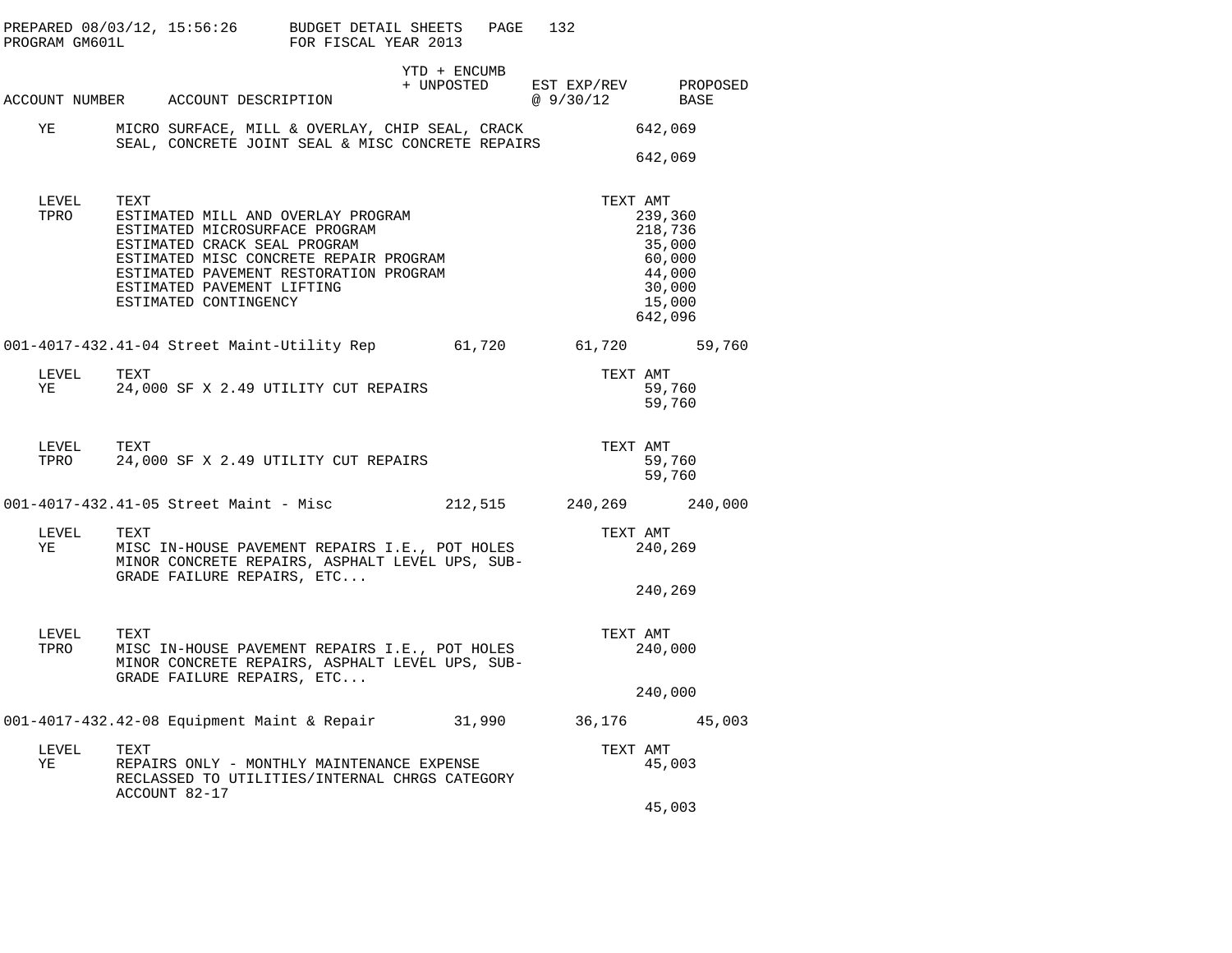| PROGRAM GM601L | PREPARED 08/03/12, 15:56:26                                                                                           | BUDGET DETAIL SHEETS<br>FOR FISCAL YEAR 2013 | PAGE                       | 133                      |                         |          |
|----------------|-----------------------------------------------------------------------------------------------------------------------|----------------------------------------------|----------------------------|--------------------------|-------------------------|----------|
|                | ACCOUNT NUMBER ACCOUNT DESCRIPTION                                                                                    |                                              | YTD + ENCUMB<br>+ UNPOSTED | EST EXP/REV<br>@ 9/30/12 | BASE                    | PROPOSED |
| LEVEL<br>TPRO  | TEXT<br>REPAIRS ONLY - MONTHLY MAINTENANCE EXPENSE<br>RECLASSED TO UTILITIES/INTERNAL CHRGS CATEGORY<br>ACCOUNT 82-17 |                                              |                            | TEXT AMT                 | 45,003                  |          |
|                |                                                                                                                       |                                              |                            |                          | 45,003                  |          |
|                | 001-4017-432.50-01 Memberships & Licenses                                                                             |                                              | 539                        | 672                      |                         | 735      |
| LEVEL<br>ΥE    | TEXT<br>SWANA MEMEBERSHIPS (2)@203<br>APWA MEMBERSHIPS (2)@133                                                        |                                              |                            | TEXT AMT                 | 406<br>266<br>672       |          |
| LEVEL<br>TPRO  | TEXT<br>SWANA MEMEBERSHIPS (1)<br>APWA MEMBERSHIPS (4)                                                                |                                              |                            | TEXT AMT                 | 203<br>532<br>735       |          |
|                | 001-4017-432.50-03 Personnel Dev & Activity                                                                           |                                              | 2,262                      | 4,370                    |                         | 4,045    |
| LEVEL<br>ΥE    | TEXT<br>PUBLIC WORKS SHORT COURSE (4)<br>PUBLIC WORKS EQUIPMENT CONFERENCE (3)                                        |                                              |                            | TEXT AMT                 | 4,370<br>4,370          |          |
|                |                                                                                                                       |                                              |                            |                          |                         |          |
| LEVEL<br>TPRO  | TEXT<br>PUBLIC WORKS SHORT COURSE (4) COLLEGE STATION, TX<br>PUBLIC WORKS EQUIPMENT CONFERENCE(2) WACO, TX            |                                              |                            | TEXT AMT                 | 2,560<br>1,485<br>4,045 |          |
|                | 001-4017-432.53-01 Cell Telephones                                                                                    |                                              | 317                        | 410                      |                         | 380      |
| LEVEL<br>ΥE    | TEXT<br>STANDBY PHONE                                                                                                 |                                              |                            | TEXT AMT                 | 410<br>410              |          |
| LEVEL<br>TPRO  | TEXT<br>STANDBY PHONE $($31.67 \times 12)$                                                                            |                                              |                            | TEXT AMT                 | 380<br>380              |          |
|                | 001-4017-432.54-01 Printing & Graphic Serv                                                                            |                                              | $\Omega$                   | 81                       |                         | 81       |
| LEVEL          | TEXT                                                                                                                  |                                              |                            | TEXT AMT                 |                         |          |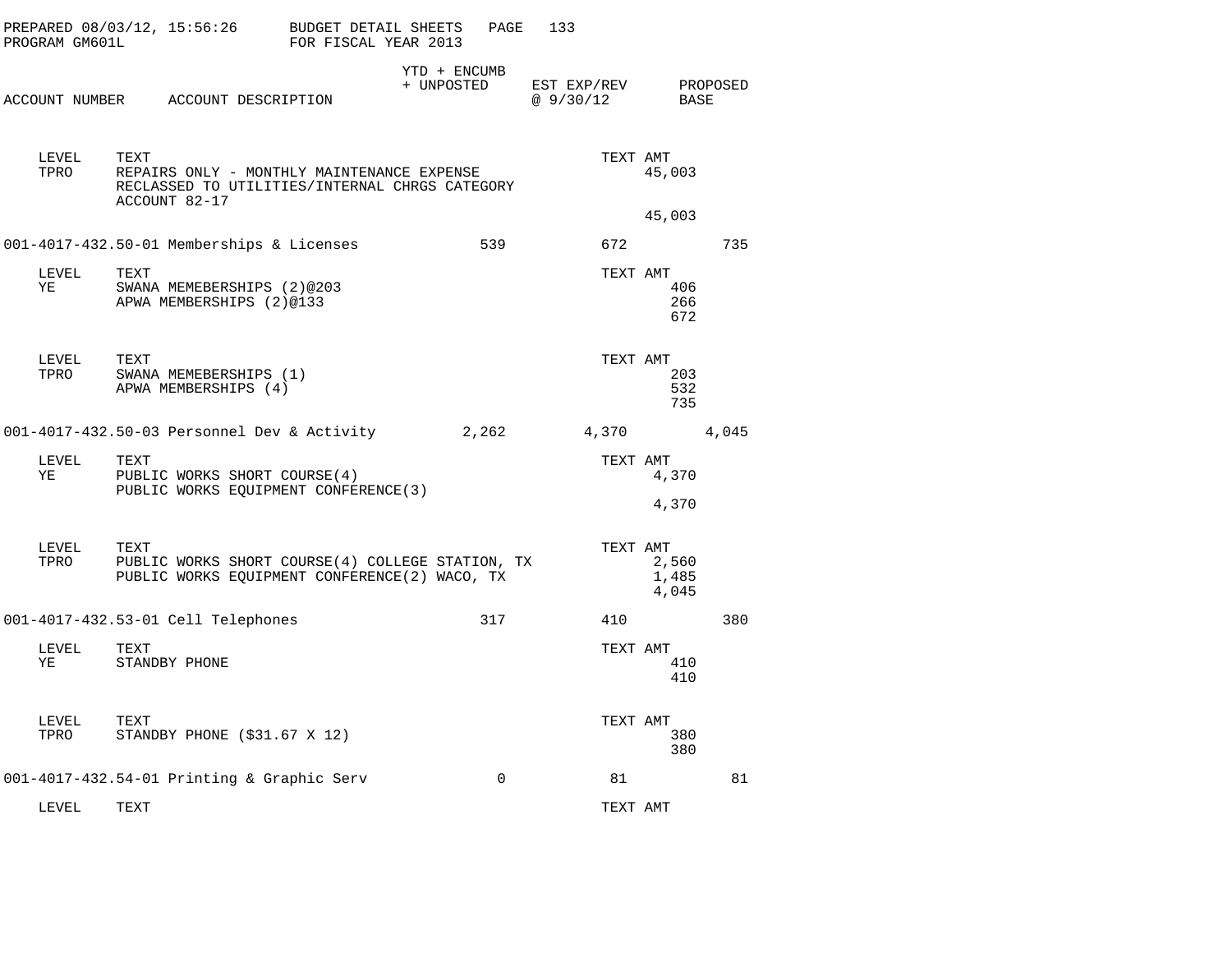|    | PROGRAM GM601L | PREPARED $08/03/12$ , $15:56:26$ BUDGET DETAIL SHEETS                   | FOR FISCAL YEAR 2013 |                            | PAGE  | 134                     |                            |          |
|----|----------------|-------------------------------------------------------------------------|----------------------|----------------------------|-------|-------------------------|----------------------------|----------|
|    |                | ACCOUNT NUMBER ACCOUNT DESCRIPTION                                      |                      | YTD + ENCUMB<br>+ UNPOSTED |       | EST EXP/REV<br>@9/30/12 | BASE                       | PROPOSED |
| YE |                | MISC LETTERS, DOOR HANGERS, ETC                                         |                      |                            |       |                         | 81<br>81                   |          |
|    | LEVEL<br>TPRO  | TEXT<br>MISC LETTERS, DOOR HANGERS, ETC                                 |                      |                            |       |                         | TEXT AMT<br>81<br>81       |          |
|    |                | 001-4017-432.60-01 Office Supplies & Mat                                |                      |                            | 25    |                         | 269                        | 269      |
| YE | LEVEL          | TEXT<br>MISC OFFICE SUPPLIES FOR FIELD OPERATIONS                       |                      |                            |       |                         | TEXT AMT<br>269<br>269     |          |
|    | LEVEL<br>TPRO  | TEXT<br>MISC OFFICE SUPPLIES FOR FIELD OPERATIONS                       |                      |                            |       |                         | TEXT AMT<br>269<br>269     |          |
|    |                | 001-4017-432.60-11 Minor Tools & Materials                              |                      |                            | 3,033 | 6,000                   |                            | 6,000    |
|    | LEVEL<br>YE    | TEXT<br>MISC HAND TOOLS, SHOVELS, RAKES, BROOMS, BOOMS &<br>CHAINS, ETC |                      |                            |       |                         | TEXT AMT<br>6,000          |          |
|    |                |                                                                         |                      |                            |       |                         | 6,000                      |          |
|    | LEVEL<br>TPRO  | TEXT<br>MISC HAND TOOLS, SHOVELS, RAKES, BROOMS, BOOMS &<br>CHAINS, ETC |                      |                            |       |                         | TEXT AMT<br>6,000          |          |
|    |                |                                                                         |                      |                            |       |                         | 6,000                      |          |
|    |                | 001-4017-432.60-13 Uniforms                                             |                      |                            | 1,524 | 3,025 3,300             |                            |          |
|    | LEVEL<br>YE    | TEXT<br>UNIFORMS NEEDS FOR 11 EMPLOYEES @ \$275 EACH                    |                      |                            |       |                         | TEXT AMT<br>3,025          |          |
|    |                | REDUCED DUE TO LOSS OF SOLID WASTE TRANSFERS                            |                      |                            |       |                         | 3,025                      |          |
|    | LEVEL<br>TPRO  | TEXT<br>UNIFORMS NEEDS FOR 11 EMPLOYEES @ \$300 EACH                    |                      |                            |       |                         | TEXT AMT<br>3,300<br>3,300 |          |
|    |                | 001-4017-432.60-14 Protective Clothing/Mat                              |                      |                            | 3,374 |                         | 4,360 3,835                |          |
| ΥE | LEVEL          | TEXT<br>PROTECTIVE CLOTHING (INCLUDES STEEL TOE BOOTS)                  |                      |                            |       |                         | TEXT AMT                   |          |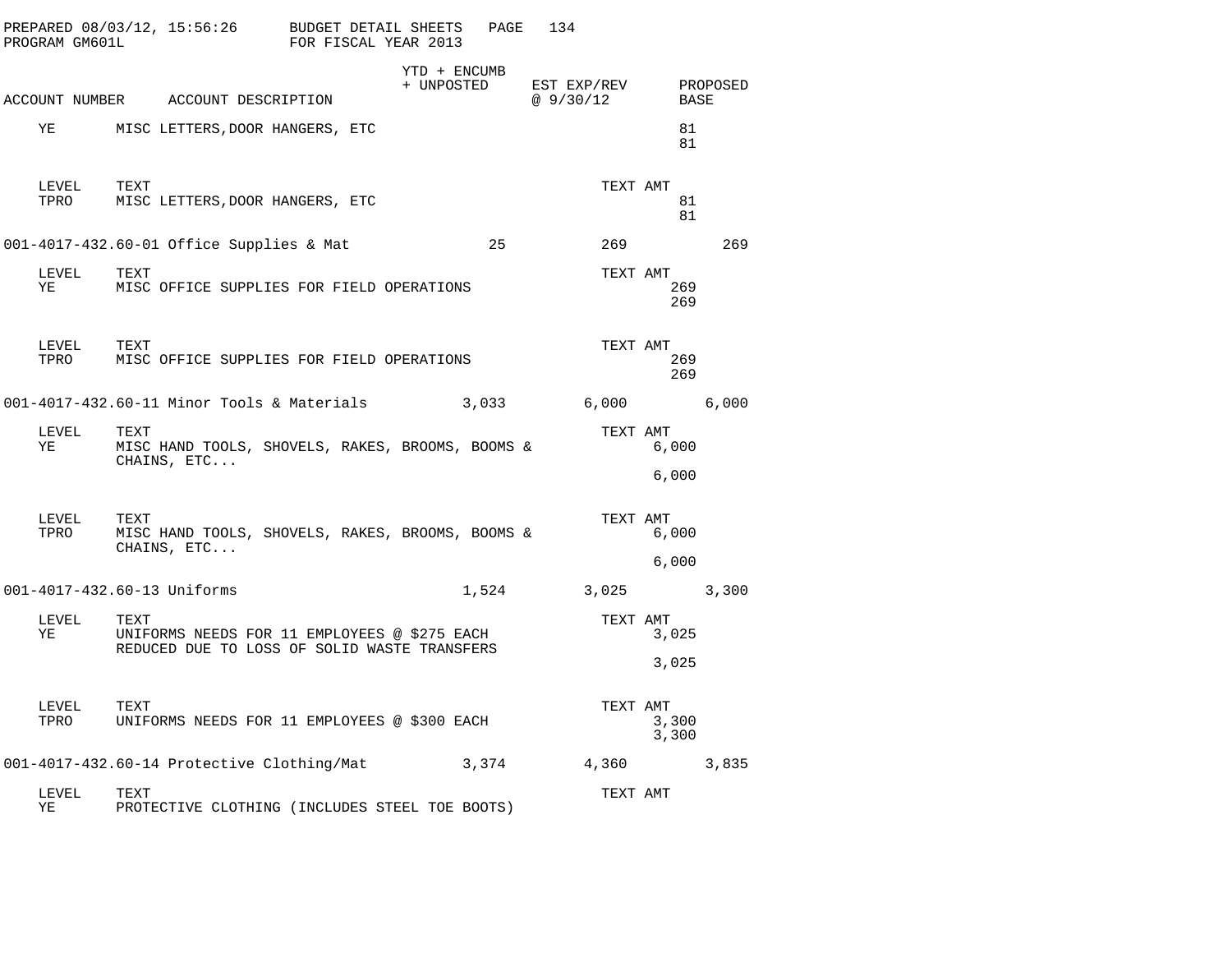|                     | PREPARED 08/03/12, 15:56:26 BUDGET DETAIL SHEETS PAGE<br>PROGRAM GM601L FOR FISCAL YEAR 2013                                                                                                                                                       |              |                | 135                                          |                                         |     |
|---------------------|----------------------------------------------------------------------------------------------------------------------------------------------------------------------------------------------------------------------------------------------------|--------------|----------------|----------------------------------------------|-----------------------------------------|-----|
|                     | ACCOUNT NUMBER ACCOUNT DESCRIPTION                                                                                                                                                                                                                 | YTD + ENCUMB |                | + UNPOSTED EST EXP/REV PROPOSED<br>@ 9/30/12 | BASE                                    |     |
|                     | FOR 13 EMPLOYEES @ \$225 EACH<br>INCREASE DUE TO ICE COST INCREASE                                                                                                                                                                                 |              |                |                                              | 3,000<br>1,360<br>4,360                 |     |
| LEVEL<br>TPRO       | TEXT<br>PROTECTIVE CLOTHING (INCLUDES STEEL TOE BOOTS)<br>FOR 11 EMPLOYEES @ \$225 EACH<br>ICE FOR FIELD OPERATION USE                                                                                                                             |              |                | TEXT AMT                                     | 2,475<br>1,360<br>3,835                 |     |
|                     | 001-4017-432.65-02 Propane                                                                                                                                                                                                                         |              |                | 209                                          | 260 200                                 | 260 |
|                     |                                                                                                                                                                                                                                                    |              |                | TEXT AMT                                     | 260<br>260                              |     |
| LEVEL               | TEXT<br>TPRO LAYDOWN MACHINE FUEL                                                                                                                                                                                                                  |              |                | TEXT AMT                                     | 260<br>260                              |     |
|                     | 001-4017-432.66-03 Minor Machinery & Eqpt                                                                                                                                                                                                          |              | $\overline{0}$ | 4,000 4,000                                  |                                         |     |
| LEVEL<br>YE         | TEXT<br>LINE TRIMMERS/BRUSH CUTTERS (2)<br>CONCRETE BLADE FOR 65 HP SAW (18" BLADE - 2EA)<br>ASPHALT BLADE FOR 65 HP SAW (18" BLADE - 2EA)<br>CONCRETE BLADE FOR 65 HP SAW (18" BLADE - 2EA)<br>CONCRETE BLADE FOR HAND HELD CUT OFF SAW (12"-2EA) |              |                | TEXT AMT                                     | 800<br>1,200<br>1,200<br>800<br>4,000   |     |
| LEVEL<br>TPRO       | TEXT<br>HAND HELD CUT OFF SAW (1)<br>CONCRETE BLADE FOR 65 HP SAW (18" BLADE - 2EA)<br>ASPHALT BLADE FOR 65 HP SAW (18" BLADE - 2EA)<br>CONCRETE BLADE FOR HAND HELD CUT OFF SAW (12"-1EA)                                                         |              |                | TEXT AMT                                     | 1,200<br>1,200<br>1,200<br>400<br>4,000 |     |
| $\ast$<br>Operating |                                                                                                                                                                                                                                                    |              |                | 949, 241 1, 004, 681 1, 010, 764             |                                         |     |
|                     | 001-4017-432.63-02 Electricity                                                                                                                                                                                                                     |              |                | 218,508 315,000 305,000                      |                                         |     |
| LEVEL<br>ΥE         | TEXT<br>JOHNSON CONTROLS + 2% PER RC<br>BASE                                                                                                                                                                                                       |              |                | TEXT AMT                                     | $425 -$<br>286,838<br>286,413           |     |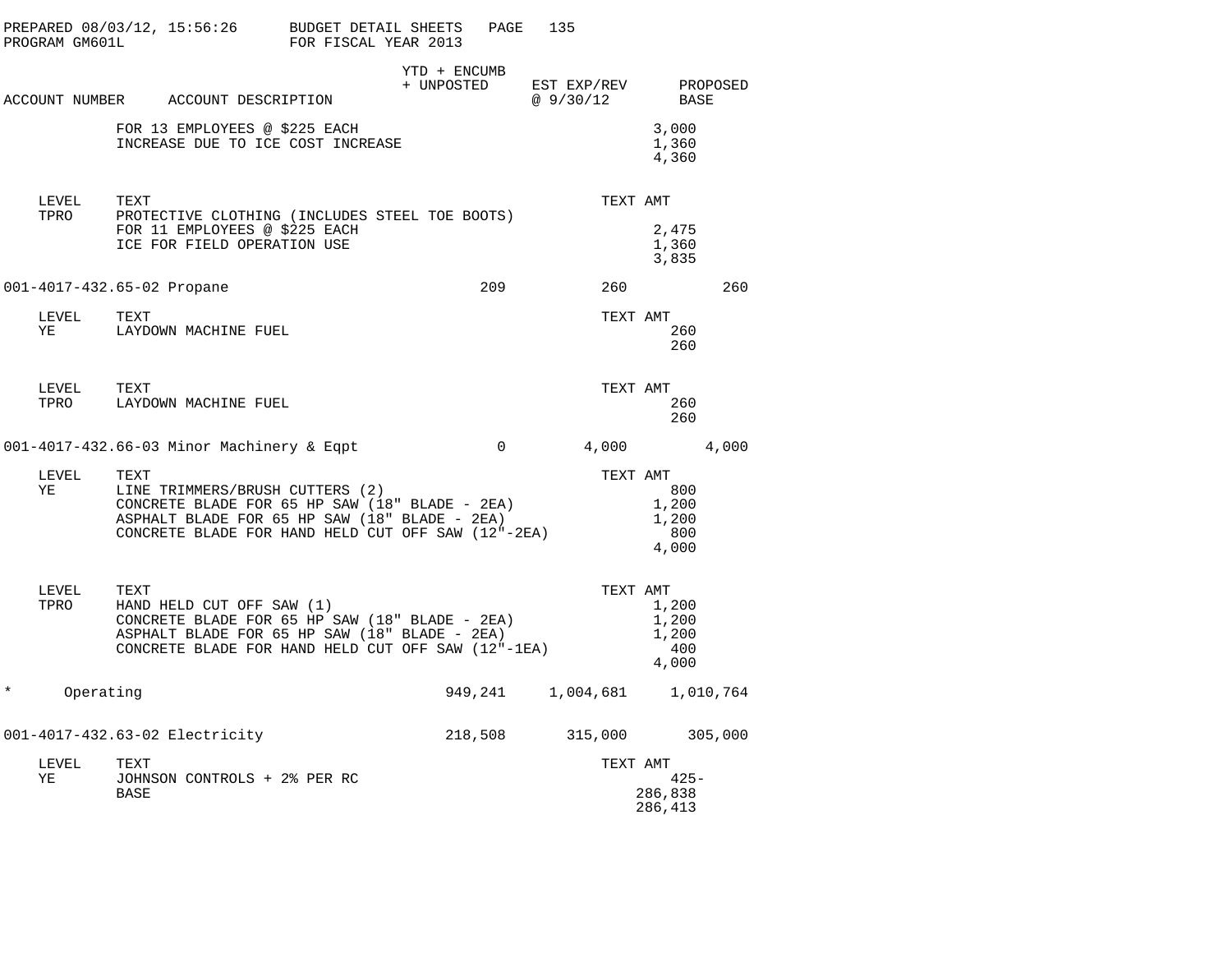| PROGRAM GM601L          | PREPARED $08/03/12$ , $15:56:26$ BUDGET DETAIL SHEETS                                                                                                                                                                                                                                                                                                                                                                                                                                                                                                                                                                                                                                               | FOR FISCAL YEAR 2013 | PAGE         | 136                                                   |                                                                                                                                                                                                                                    |
|-------------------------|-----------------------------------------------------------------------------------------------------------------------------------------------------------------------------------------------------------------------------------------------------------------------------------------------------------------------------------------------------------------------------------------------------------------------------------------------------------------------------------------------------------------------------------------------------------------------------------------------------------------------------------------------------------------------------------------------------|----------------------|--------------|-------------------------------------------------------|------------------------------------------------------------------------------------------------------------------------------------------------------------------------------------------------------------------------------------|
|                         | ACCOUNT NUMBER ACCOUNT DESCRIPTION                                                                                                                                                                                                                                                                                                                                                                                                                                                                                                                                                                                                                                                                  |                      | YTD + ENCUMB | + UNPOSTED EST EXP/REV PROPOSED<br>@ 9/30/12          | BASE                                                                                                                                                                                                                               |
|                         | 001-4017-432.63-03 Natural Gas<br>001-4017-432.63-05 Trash Removal                                                                                                                                                                                                                                                                                                                                                                                                                                                                                                                                                                                                                                  |                      |              | 1,725 1,883 2,500<br>2,363 3,800 4,000                |                                                                                                                                                                                                                                    |
| LEVEL<br>YE             | TEXT<br>IEAI<br>DUMPSTER SERVICE FOR SERVICE CENTER<br>INCREASED USAGE WILL RESULT IN OVERAGE                                                                                                                                                                                                                                                                                                                                                                                                                                                                                                                                                                                                       |                      |              | TEXT AMT                                              | 3,000<br>800<br>3,800                                                                                                                                                                                                              |
| LEVEL TEXT              | TPRO DUMPSTER SERVICE FOR SERVICE CENTER                                                                                                                                                                                                                                                                                                                                                                                                                                                                                                                                                                                                                                                            |                      |              | TEXT AMT                                              | 4,000<br>4,000                                                                                                                                                                                                                     |
| 001-4017-432.64-03 Fuel | 001-4017-432.82-01 Contrib to Eqpt Repl Fund                                                                                                                                                                                                                                                                                                                                                                                                                                                                                                                                                                                                                                                        |                      |              | 37,491 55,925 59,770<br>$107,841$ $107,841$ $122,344$ |                                                                                                                                                                                                                                    |
| LEVEL<br>ΥE             | TEXT<br>1999 ETNYRE CHIP SPREADER<br>2002 FERGUSON PNEUMATIC ROLLER<br>2003 CRAFCO CRACK SEALER<br>2006 FORD 1/2 TON<br>2007 INTERNATIONAL<br>2007 HUSQVARNA PAVEMENT SAW<br>2007 FORD 1 TON PICKUP<br>2008 CATERPILLAR<br>2008 INTERNATIONAL<br>2008 NEW HOLLAND<br>2010 CATERPILLAR BACKHOE<br>2008 DODGE<br>1991 USED FORD W/ NEW DISTRIBUTOR<br>2010 FORD EX CAB HALF TON PICK UP<br>2003 INTERNATIONAL TANDEM DUMP<br>2011 FORD TRUCK 1/2 TON<br>2004 FORD DUMP TRUCK<br>2004 CHEVROLET DUMP TRUCK<br>2009 INTERNATIONAL DUMP TRUCK<br>2009 DODGE 1 TON<br>2010 FORD HALF TON EX CAB<br>2010 BOMAG ROLLER<br>2010 TOP HAT TRAILER<br>2010 INTERSTATE TRAILER<br>2006 RESPONSE CREW TRUCK (1/2) |                      |              | TEXT AMT                                              | 1,744<br>3,744<br>3,813<br>2,091<br>8,953<br>742<br>4,283<br>4,278<br>5,941<br>3,851<br>8,798<br>4,341<br>4,376<br>2,800<br>7,810<br>2,739<br>6,246<br>7,019<br>9,521<br>5,852<br>2,800<br>3,588<br>578<br>1,061<br>872<br>107,841 |

| LEVEL | TEXT |                           | TEXT AMT |       |
|-------|------|---------------------------|----------|-------|
| TPRO  |      | 1999 ETNYRE CHIP SPREADER |          | 2.157 |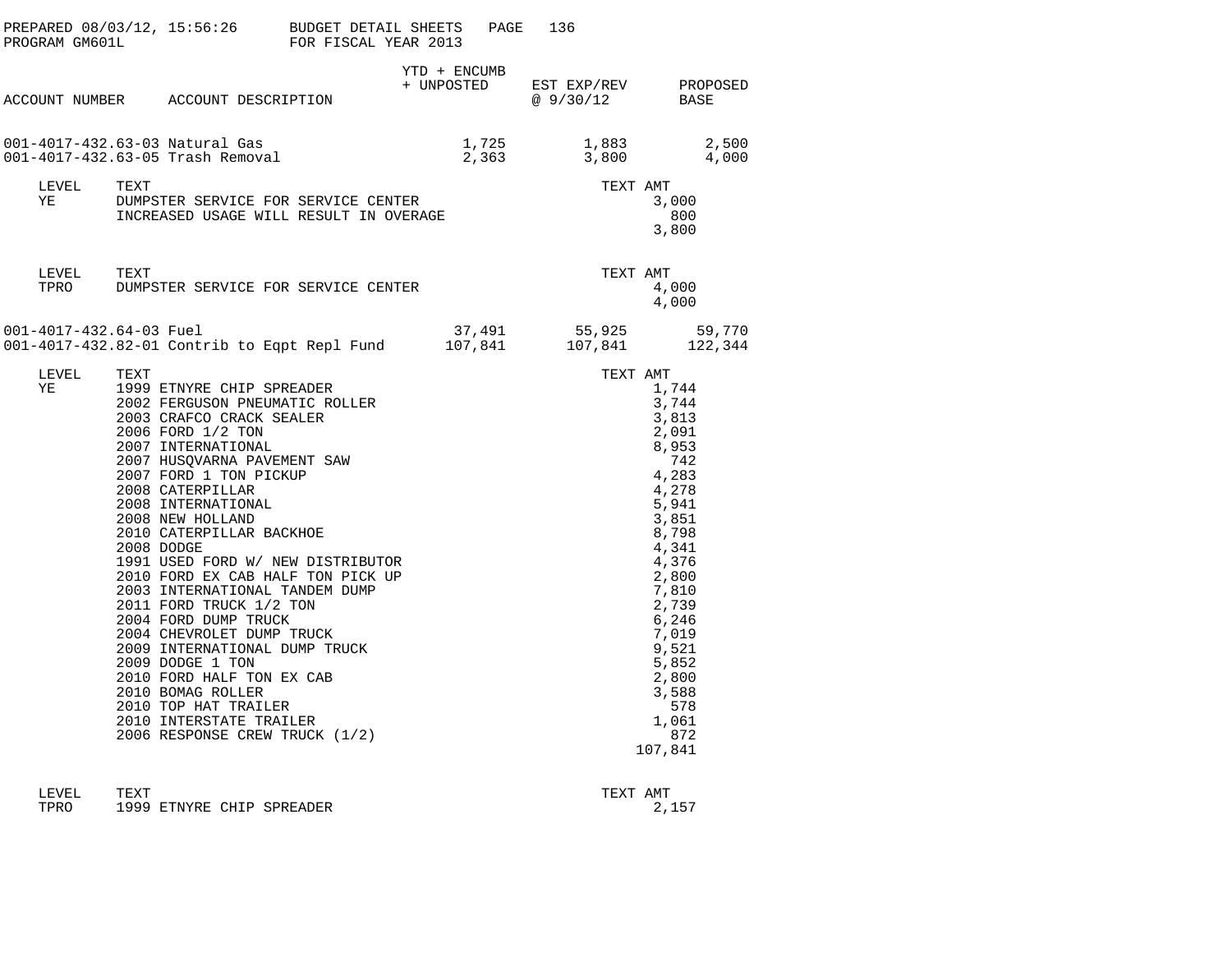| PREPARED 08/03/12, 15:56:26 | BUDGET DETAIL SHEETS<br>PAGE | 137 |
|-----------------------------|------------------------------|-----|
| PROGRAM GM601L              | FOR FISCAL YEAR 2013         |     |

|         |                  |      |                          | ACCOUNT NUMBER ACCOUNT DESCRIPTION                                                                                                                                                                                                                    | YTD + ENCUMB<br>+ UNPOSTED EST EXP/REV PROPOSED<br>@ 9/30/12 BASE |                         |          |                                                                                                                                                                                                                               |  |
|---------|------------------|------|--------------------------|-------------------------------------------------------------------------------------------------------------------------------------------------------------------------------------------------------------------------------------------------------|-------------------------------------------------------------------|-------------------------|----------|-------------------------------------------------------------------------------------------------------------------------------------------------------------------------------------------------------------------------------|--|
|         |                  |      |                          | 2002 FERGUSON PNEUMATIC ROLLER<br>2003 CRAFCO CRACK SEALER<br>2003 CRAFCO CRACK SEALER<br>2007 INTERNATIONAL<br>2007 HUSQVARNA PAVEMENT SAW<br>2007 FORD 1 TON PICKUP<br>2008 CATERPILLAR<br>2008 INTERNATIONAL WATER TRUCK<br>2008 INTERNATIONAL WAT |                                                                   |                         |          | 4,411<br>4,356<br>2,295<br>10,007<br>832<br>4,716<br>4,782<br>7,320<br>4,315<br>9,851<br>4,872<br>5,399<br>3,068<br>8,735<br>2,996<br>6,993<br>7,882<br>10,640<br>6,424<br>3,068<br>4,228<br>654<br>1,330<br>1,013<br>122,344 |  |
|         |                  |      |                          | 001-4017-432.82-16 IT Contribution 13,792 18,389 9,127                                                                                                                                                                                                |                                                                   |                         |          |                                                                                                                                                                                                                               |  |
|         | LEVEL<br>YE      | TEXT | ACCOUNT 34-03            | INFORMATION SRVCS CONTRIB RECLASSED FROM                                                                                                                                                                                                              |                                                                   |                         | TEXT AMT |                                                                                                                                                                                                                               |  |
|         | LEVEL<br>TPRO    | TEXT | ACCOUNT 34-03            | INFORMATION SRVCS CONTRIB RECLASSED FROM                                                                                                                                                                                                              |                                                                   |                         | TEXT AMT |                                                                                                                                                                                                                               |  |
|         |                  |      |                          | 001-4017-432.82-17 Equip Svc Contribution 70,066 84,079 84,955                                                                                                                                                                                        |                                                                   |                         |          |                                                                                                                                                                                                                               |  |
|         | LEVEL TEXT<br>YE |      |                          | EQUIP SERVICES MONTHLY MAINTENANCE EXPENSE ONLY                                                                                                                                                                                                       |                                                                   |                         | TEXT AMT | 84,079<br>84,079                                                                                                                                                                                                              |  |
|         | LEVEL            |      |                          |                                                                                                                                                                                                                                                       |                                                                   |                         | TEXT AMT | 84,079<br>84,079                                                                                                                                                                                                              |  |
| $\star$ |                  |      | Utilities/Internal Chrgs |                                                                                                                                                                                                                                                       |                                                                   | 451,786 586,917 587,696 |          |                                                                                                                                                                                                                               |  |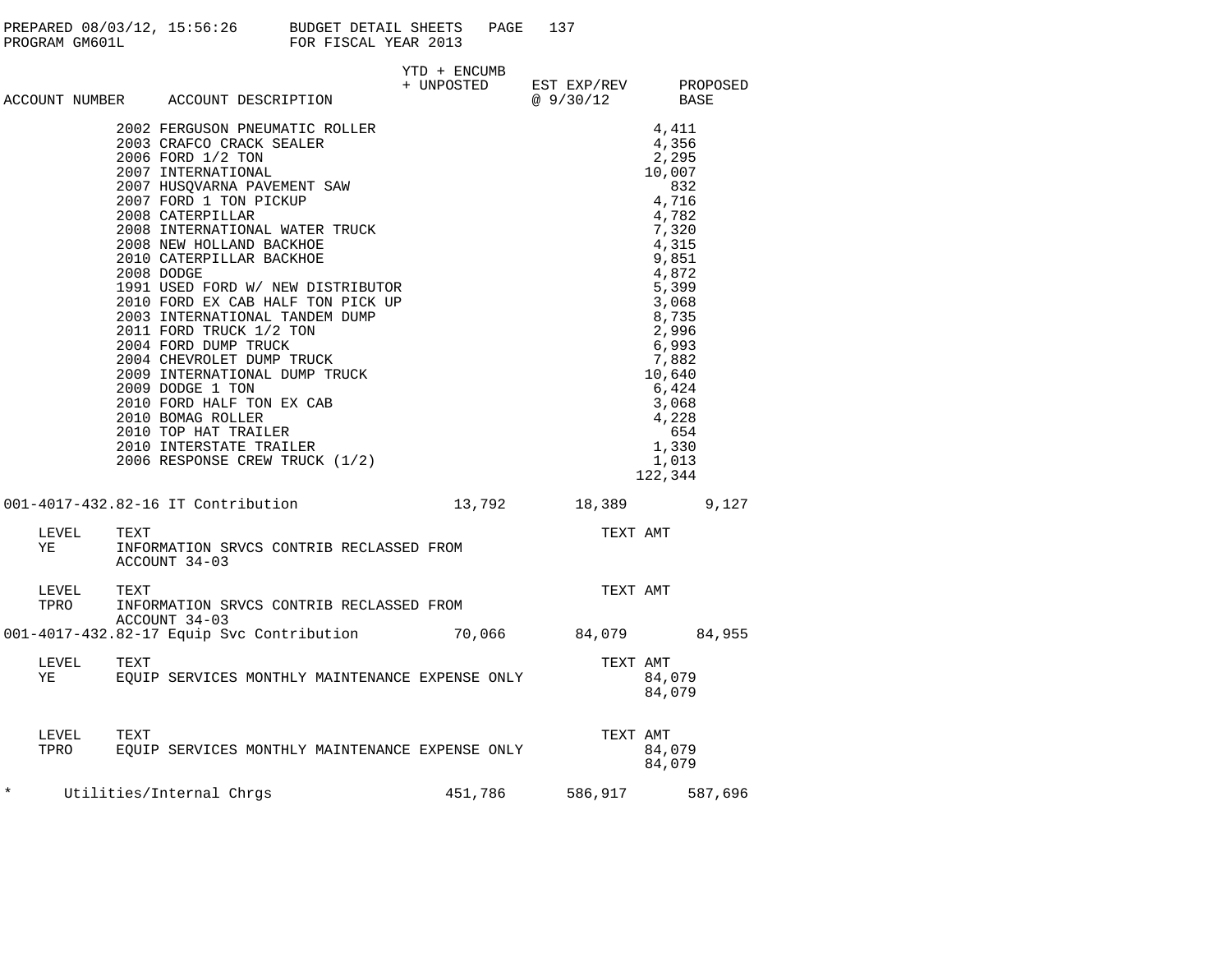|              | PROGRAM GM601L              |      | PREPARED 08/03/12, 15:56:26                                                            | BUDGET DETAIL SHEETS<br>FOR FISCAL YEAR 2013 |                            | PAGE   | 138                      |                                                   |                      |
|--------------|-----------------------------|------|----------------------------------------------------------------------------------------|----------------------------------------------|----------------------------|--------|--------------------------|---------------------------------------------------|----------------------|
|              |                             |      | ACCOUNT NUMBER ACCOUNT DESCRIPTION                                                     |                                              | YTD + ENCUMB<br>+ UNPOSTED |        | EST EXP/REV<br>@ 9/30/12 | BASE                                              | PROPOSED             |
| $\star\star$ | 001-4018-432.10-01 Salaries |      | Streets Pavement Maint                                                                 |                                              | 2,060,034                  | 70,599 | 2,466,458<br>105,868     |                                                   | 2,365,248<br>208,565 |
|              | LEVEL<br>ΥE                 | TEXT | CREW LEADER (1)<br>EQUIPMENT OPERATORS (3)<br>PARTIAL SALARY STREET SUPERINTENDENT (1) |                                              |                            |        |                          | TEXT AMT<br>34,025<br>67,496<br>13,304<br>114,825 |                      |
|              | LEVEL<br>TPRO               | TEXT | CREW LEADER (1)<br>EQUIPMENT OPERATORS (3)<br>PARTIAL SALARY STREET SUPERINTENDENT (1) |                                              |                            |        |                          | TEXT AMT<br>34,025<br>67,496<br>13,304<br>114,825 |                      |
|              |                             |      | 001-4018-432.12-01 Overtime - Regular                                                  |                                              |                            | 1,842  |                          | 1,760                                             | 2,000                |
|              | LEVEL<br>YE                 | TEXT | AFTER HOURS RESPONSE                                                                   |                                              |                            |        |                          | TEXT AMT<br>2,000<br>2,000                        |                      |
|              | LEVEL<br>TPRO               | TEXT | AFTER HOURS RESPONSE                                                                   |                                              |                            |        |                          | TEXT AMT<br>2,000<br>2,000                        |                      |
|              |                             |      | 001-4018-432.13-01 Longevity Pay                                                       |                                              |                            | 1,015  | 1,019                    |                                                   | 2,160                |
|              | LEVEL<br>ΥE                 | TEXT | CREW LEADER, EQUIPMENT OPERATORS & PARTIAL STREET<br>SUPERINTENDENT COSTS              |                                              |                            |        |                          | TEXT AMT<br>1,344<br>1,344                        |                      |
|              | LEVEL<br>TPRO               | TEXT | CREW LEADER, EQUIPMENT OPERATORS & PARTIAL STREET<br>SUPERINTENDENT COSTS              |                                              |                            |        |                          | TEXT AMT<br>1,344<br>1,344                        |                      |
|              |                             |      | 001-4018-432.13-04 Standby Pay                                                         |                                              |                            | 1,050  | 2,175                    |                                                   | 1,425                |
|              | LEVEL<br>ΥE                 | TEXT | 50 X 114= $$5,700/4= $1,425$ X 1<br>ONE PERSON FROM DRAINAGE IS ON STANDBY ROTATION    |                                              |                            |        |                          | TEXT AMT<br>1,425                                 |                      |
|              |                             |      |                                                                                        |                                              |                            |        |                          | 1,425                                             |                      |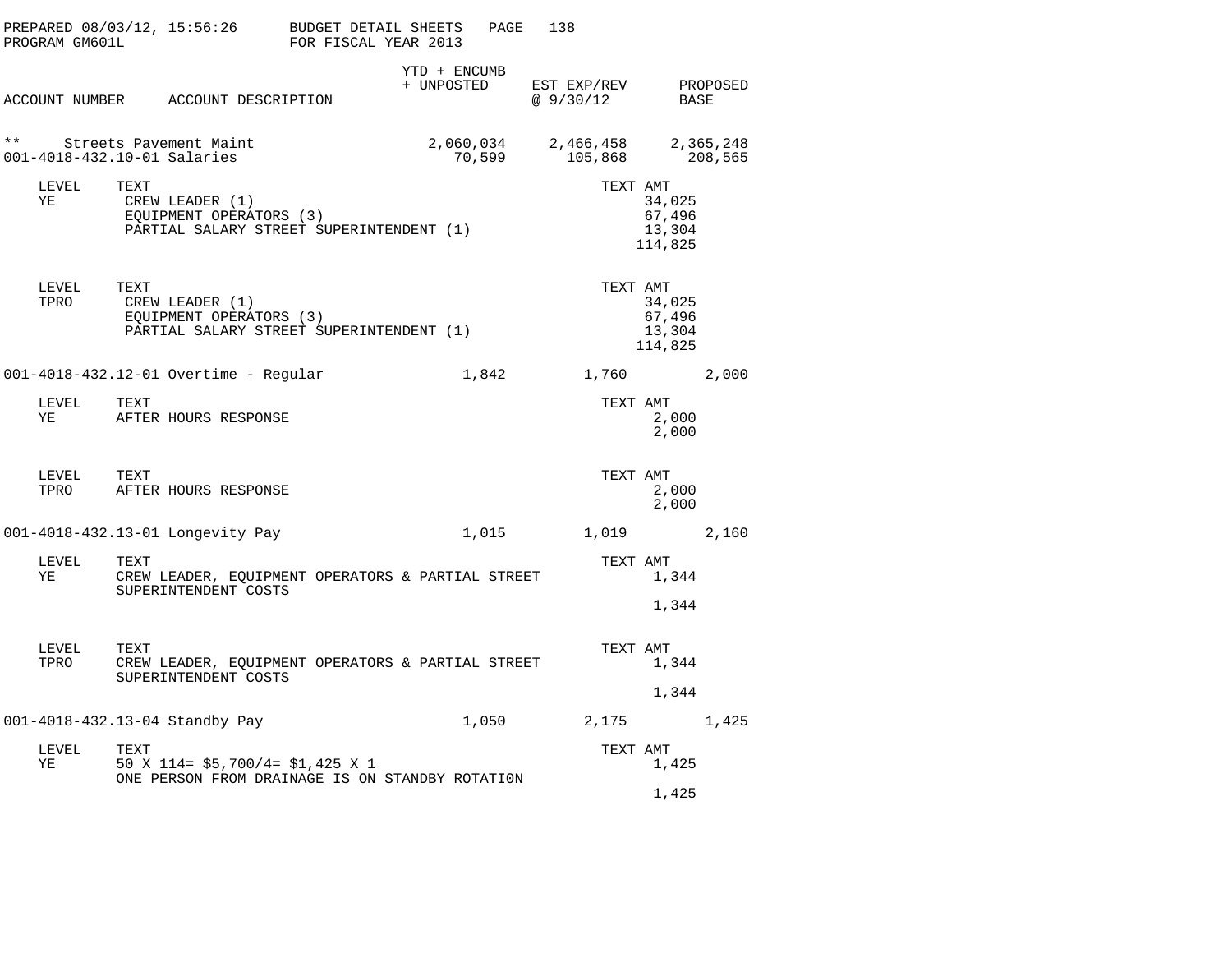| PROGRAM GM601L                                   |                   | PREPARED 08/03/12, 15:56:26 BUDGET DETAIL SHEETS                                                                                                                                                                                                                               | FOR FISCAL YEAR 2013 |                            | PAGE                                                    | 139                                                                                                                                         |                   |                                                                        |
|--------------------------------------------------|-------------------|--------------------------------------------------------------------------------------------------------------------------------------------------------------------------------------------------------------------------------------------------------------------------------|----------------------|----------------------------|---------------------------------------------------------|---------------------------------------------------------------------------------------------------------------------------------------------|-------------------|------------------------------------------------------------------------|
|                                                  |                   | ACCOUNT NUMBER ACCOUNT DESCRIPTION                                                                                                                                                                                                                                             |                      | YTD + ENCUMB<br>+ UNPOSTED |                                                         | EST EXP/REV PROPOSED<br>@9/30/12                                                                                                            | <b>BASE</b>       |                                                                        |
| LEVEL<br>TPRO                                    | TEXT              | 50 X 114= \$5,700/4= \$1,425 X 2<br>ONE PERSON FROM DRAINAGE IS ON STANDBY ROTATION                                                                                                                                                                                            |                      |                            |                                                         | TEXT AMT                                                                                                                                    | 2,850<br>2,850    |                                                                        |
|                                                  |                   | 001-4018-432.16-01 Car Allowance<br>001-4018-432.16-05 Cell Phone Allowance                                                                                                                                                                                                    |                      |                            | 0<br>$\Omega$                                           | $\overline{0}$<br>55                                                                                                                        |                   | 3,500<br>650                                                           |
| LEVEL<br>YE                                      | TEXT              | PROPORTIONATE COST FOR ASSISTANT DIRECTOR CELL                                                                                                                                                                                                                                 |                      |                            |                                                         | TEXT AMT                                                                                                                                    | 130<br>130        |                                                                        |
| LEVEL<br>TPRO                                    | TEXT              | PROPORTIONATE COST FOR ASSISTANT DIRECTOR CELL                                                                                                                                                                                                                                 |                      |                            |                                                         | TEXT AMT                                                                                                                                    | 130<br>130        |                                                                        |
| 001-4018-432.21-01 TMRS<br>* Salaries & Benefits |                   | 001-4018-432.20-01 FICA Taxes<br>001-4018-432.20-02 Medicare Taxes<br>001-4018-432.20-03 Unemployment Taxes<br>001-4018-432.22-01 Workers' Compensation Ins<br>001-4018-432.22-02 Health Insurance<br>001-4018-432.22-04 Dental Insurance<br>001-4018-432.22-05 Life Insurance |                      |                            | 5,203<br>1,217<br>783<br>15,420<br>899<br>84<br>112,399 | 7,101<br>1,661<br>783<br>$\begin{array}{cc} 783 & 783 \\ 12,071 & 16,340 \\ 2,216 & 3,008 \end{array}$<br>21,228<br>1,109<br>106<br>162,213 | $16,340$ $32,767$ | 13,535<br>3,165<br>1,305<br>3,875<br>36,300<br>1,798<br>165<br>311,210 |
|                                                  |                   | 001-4018-432.41-07 Drainage Channel M & R 16,503                                                                                                                                                                                                                               |                      |                            |                                                         | 18,611 18,611                                                                                                                               |                   |                                                                        |
| LEVEL<br>YE                                      | TEXT<br>EASEMENTS | RIP RAP, SLOPE AND EROSION REPAIRS IN DRAINAGE                                                                                                                                                                                                                                 |                      |                            |                                                         | TEXT AMT                                                                                                                                    | 18,611<br>18,611  |                                                                        |
| LEVEL<br>TPRO                                    | TEXT              | RIP RAP, SLOPE AND EROSION REPAIRS IN DRAINAGE<br>EASEMENTS, UNDERGROUND STORM SYSTEM REPAIRS, ETC                                                                                                                                                                             |                      |                            |                                                         | TEXT AMT                                                                                                                                    | 18,611<br>18,611  |                                                                        |
|                                                  |                   | 001-4018-432.41-15 ROW Maintenance & Repair                                                                                                                                                                                                                                    |                      |                            | 2,120                                                   |                                                                                                                                             | 2,800             | 2,800                                                                  |
| LEVEL<br>ΥE                                      | TEXT              | ROW MAINTENANCE NEEDS, I.E. TREE REMOVAL, ETC.                                                                                                                                                                                                                                 |                      |                            |                                                         | TEXT AMT                                                                                                                                    | 2,800<br>2,800    |                                                                        |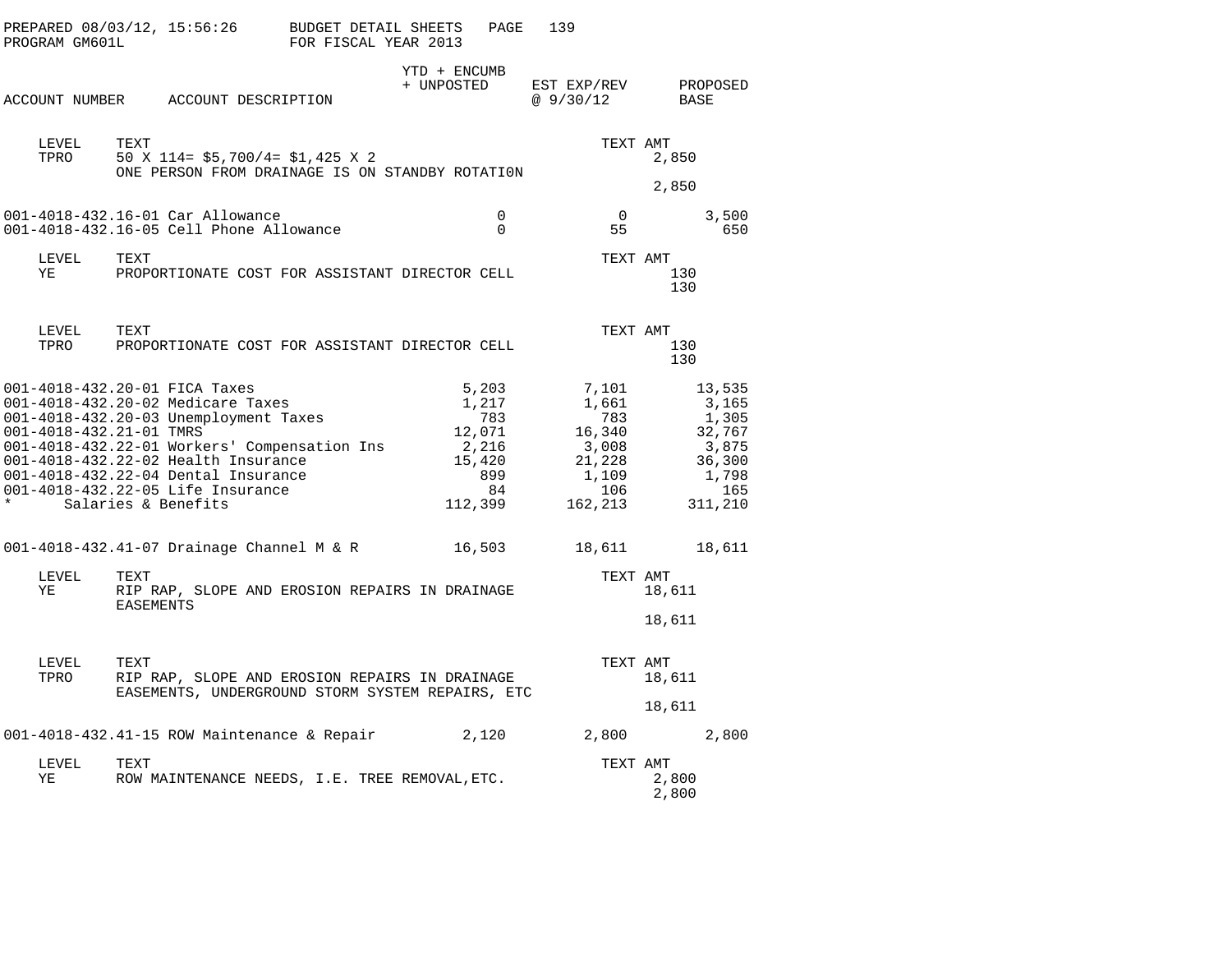| PROGRAM GM601L | PREPARED 08/03/12, 15:56:26                                                                                           | <b>BUDGET DETAIL SHEETS</b><br>FOR FISCAL YEAR 2013 |                            | PAGE        | 140                      |                               |             |
|----------------|-----------------------------------------------------------------------------------------------------------------------|-----------------------------------------------------|----------------------------|-------------|--------------------------|-------------------------------|-------------|
|                | ACCOUNT NUMBER ACCOUNT DESCRIPTION                                                                                    |                                                     | YTD + ENCUMB<br>+ UNPOSTED |             | EST EXP/REV<br>@ 9/30/12 | BASE                          | PROPOSED    |
| LEVEL<br>TPRO  | TEXT<br>ROW MAINTENANCE NEEDS, I.E. TREE REMOVAL, ETC.                                                                |                                                     |                            |             |                          | TEXT AMT<br>2,800<br>2,800    |             |
|                | 001-4018-432.42-06 Radio Maintenance & Rep<br>001-4018-432.42-08 Equipment Maint & Repair                             |                                                     | 10,594                     | 40          | 0<br>12,677              |                               | 0<br>22,924 |
| LEVEL<br>ΥE    | TEXT<br>REPAIRS ONLY - MONTHLY MAINTENANCE EXPENSE<br>RECLASSED TO UTILITIES/INTERNAL CHRGS CATEGORY<br>ACCOUNT 82-17 |                                                     |                            |             | TEXT AMT                 | 22,924                        |             |
|                |                                                                                                                       |                                                     |                            |             |                          | 22,924                        |             |
| LEVEL<br>TPRO  | TEXT<br>REPAIRS ONLY - MONTHLY MAINTENANCE EXPENSE<br>RECLASSED TO UTILITIES/INTERNAL CHRGS CATEGORY<br>ACCOUNT 82-17 |                                                     |                            |             |                          | TEXT AMT<br>22,924            |             |
|                |                                                                                                                       |                                                     |                            |             |                          | 22,924                        |             |
|                | 001-4018-432.50-01 Memberships & Licenses                                                                             |                                                     |                            | $\mathbf 0$ | 336                      |                               | 336         |
| LEVEL<br>ΥE    | TEXT<br>SWANA MEMBERSHIP(1)@ 203<br>APWA MEMBERSHI(1)@133                                                             |                                                     |                            |             |                          | TEXT AMT<br>203<br>133<br>336 |             |
| LEVEL<br>TPRO  | TEXT<br>APWA MEMBERSHIP (1)<br>SWANA MEMBERSHIP (1)                                                                   |                                                     |                            |             |                          | TEXT AMT<br>133<br>203<br>336 |             |
|                | 001-4018-432.50-03 Personnel Dev & Activity                                                                           |                                                     |                            | 472         | 472                      |                               | 600         |
| LEVEL<br>ΥE    | TEXT<br>TPWA SHORT COURSE REGISTRATION AND TRAVEL                                                                     |                                                     |                            |             | TEXT AMT                 | 510<br>510                    |             |
| LEVEL<br>TPRO  | TEXT<br>TPWA SHORT COURSE (1)                                                                                         |                                                     |                            |             |                          | TEXT AMT<br>600<br>600        |             |
|                | 001-4018-432.60-01 Office Supplies & Mat                                                                              |                                                     |                            | 67          | 269                      |                               | 269         |
| LEVEL          | TEXT                                                                                                                  |                                                     |                            |             | TEXT AMT                 |                               |             |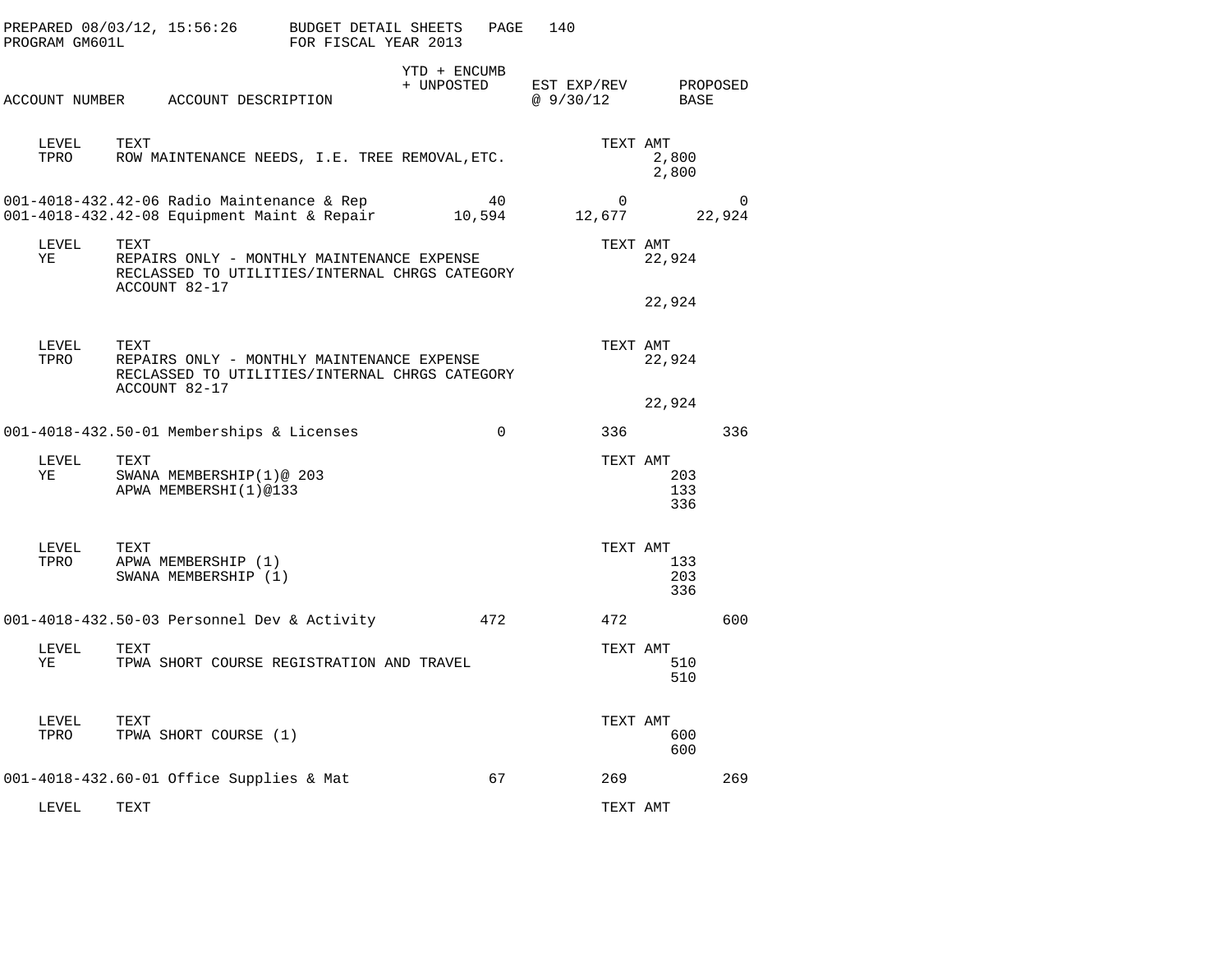| PROGRAM GM601L | PREPARED 08/03/12, 15:56:26                          | BUDGET DETAIL SHEETS<br>FOR FISCAL YEAR 2013                                                                                             | PAGE                       | 141                                    |                     |       |
|----------------|------------------------------------------------------|------------------------------------------------------------------------------------------------------------------------------------------|----------------------------|----------------------------------------|---------------------|-------|
|                | ACCOUNT NUMBER ACCOUNT DESCRIPTION                   |                                                                                                                                          | YTD + ENCUMB<br>+ UNPOSTED | EST EXP/REV PROPOSED<br>@ 9/30/12 BASE |                     |       |
| ΥE             |                                                      | MISC OFFICE SUPPLIES FOR FIELD OPERATIONS STAFF                                                                                          |                            |                                        | 269<br>269          |       |
| LEVEL<br>TPRO  | TEXT                                                 | MISC OFFICE SUPPLIES FOR FIELD OPERATIONS STAFF                                                                                          |                            | TEXT AMT                               | 269<br>269          |       |
|                | $001-4018-432.60-11$ Minor Tools & Materials $1,062$ |                                                                                                                                          |                            | 1,000                                  |                     | 600   |
| LEVEL<br>ΥE    | TEXT<br>LINE TRIMMERS/BRUSH CUTTERS                  | MISC HAND TOOLS INCLUDING RAKES, SHOVELS, BROOMS,<br>CHAINS & BOOMS, PICK-AX, WRENCHES, ETC<br>ITEMS THAT NEED TO BE TAKEN OUT OF 66-03: |                            | TEXT AMT                               | 600<br>400<br>1,000 |       |
| LEVEL<br>TPRO  | TEXT                                                 | MISC HAND TOOLS INCLUDING RAKES, SHOVELS, BROOMS,<br>CHAINS & BOOMS, PICK-AX, WRENCHES, ETC                                              |                            | TEXT AMT                               | 600<br>600          |       |
|                | 001-4018-432.60-13 Uniforms                          |                                                                                                                                          | 645                        | 825                                    |                     | 1,200 |
| LEVEL<br>YE    | TEXT<br>3 EMPLOYEES AT \$275 EACH                    |                                                                                                                                          |                            | TEXT AMT                               | 825<br>825          |       |
| LEVEL<br>TPRO  | TEXT<br>4 EMPLOYEES AT \$300 EACH                    |                                                                                                                                          |                            | TEXT AMT                               | 1,200<br>1,200      |       |
|                | 001-4018-432.60-14 Protective Clothing/Mat           |                                                                                                                                          | 647                        | 900                                    |                     | 900   |
| LEVEL<br>ΥE    | TEXT<br>4 EMPLOYEES AT \$225 EACH                    |                                                                                                                                          |                            | TEXT AMT                               | 900<br>900          |       |
| LEVEL<br>TPRO  | TEXT<br>4 EMPLOYEES AT \$225 EACH                    |                                                                                                                                          |                            | TEXT AMT                               | 900<br>900          |       |
|                | 001-4018-432.66-03 Minor Machinery & Eqpt            |                                                                                                                                          | $\mathbf 0$                | $\mathbf{0}$                           |                     | 400   |
| LEVEL          | TEXT                                                 |                                                                                                                                          |                            | TEXT AMT                               |                     |       |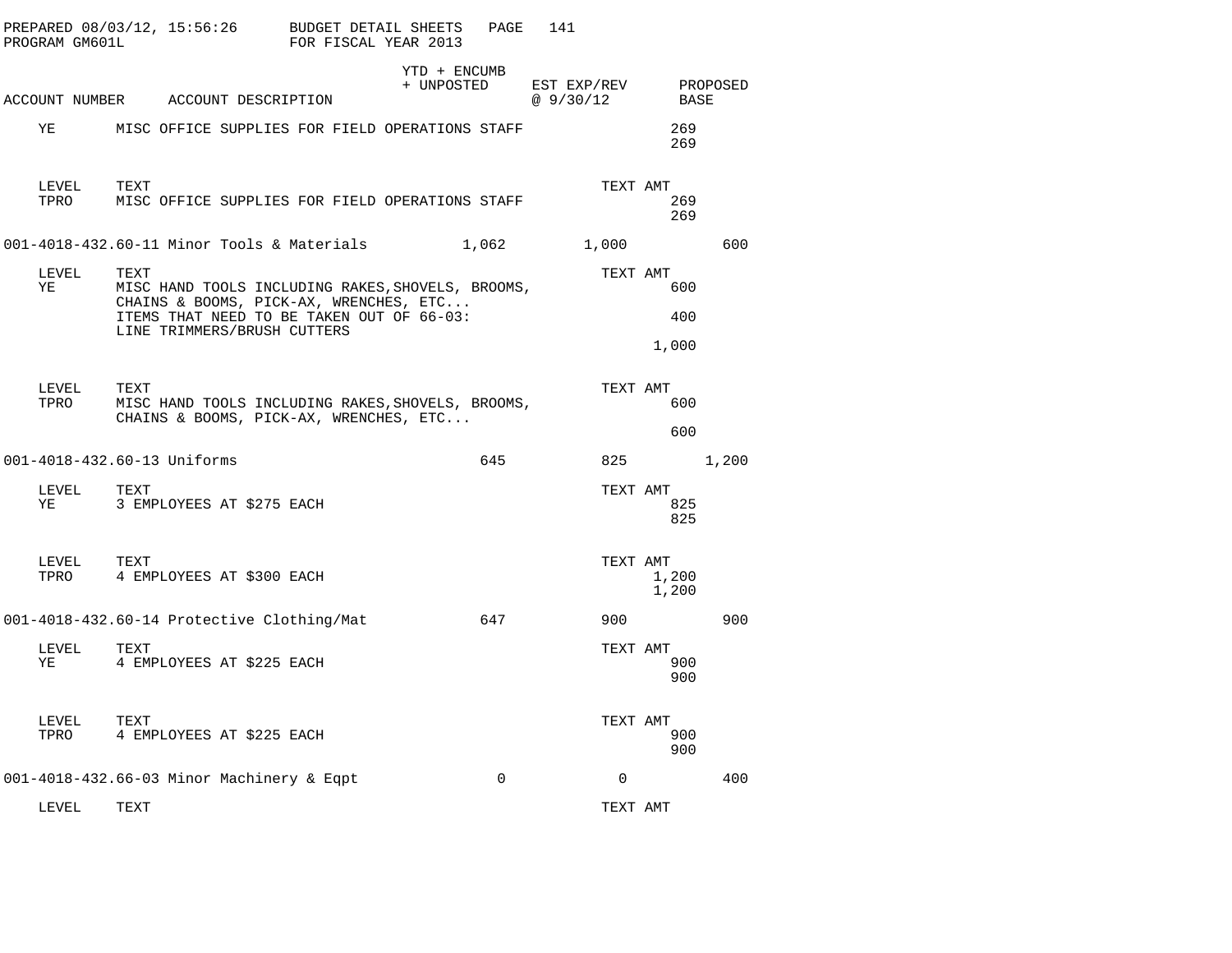|          | PROGRAM GM601L     | PREPARED 08/03/12, 15:56:26 BUDGET DETAIL SHEETS                                                                                 | FOR FISCAL YEAR 2013 | PAGE         | 142                      |                                              |
|----------|--------------------|----------------------------------------------------------------------------------------------------------------------------------|----------------------|--------------|--------------------------|----------------------------------------------|
|          |                    | ACCOUNT NUMBER ACCOUNT DESCRIPTION                                                                                               | + UNPOSTED           | YTD + ENCUMB | EST EXP/REV<br>@ 9/30/12 | PROPOSED<br>BASE                             |
|          |                    | TPRO LINE TRIMMER/BRUSH CUTTER                                                                                                   |                      |              |                          | 400<br>400                                   |
| $^\star$ | Operating          |                                                                                                                                  |                      | 32,150       | 37,890                   | 48,640                                       |
|          |                    | 001-4018-432.64-03 Fuel                                                                                                          |                      | 5,403        | 8,268                    | 8,306                                        |
|          | LEVEL<br>YE        | TEXT<br>DRAINAGE EQUIPMENT ONLY                                                                                                  |                      |              | TEXT AMT                 | 8,223<br>8,223                               |
|          | LEVEL<br>TPRO      | TEXT<br>DRAINAGE EQUIPMENT ONLY                                                                                                  |                      |              | TEXT AMT                 | 8,223<br>8,223                               |
|          |                    | 001-4018-432.82-01 Contrib to Eqpt Repl Fund 36,627 36,627 38,401                                                                |                      |              |                          |                                              |
|          | LEVEL<br>ΥE        | TEXT<br>2008 BUSHHOG MOWER<br>2007 INTERNATIONAL DUMP TRUCK<br>2006 BRUSH TRUCK (TRANSFERRED FROM SW)<br>2010 INTERSTATE TRAILER |                      |              | TEXT AMT                 | 1,624<br>17,000<br>16,308<br>1,695<br>36,627 |
|          | LEVEL<br>TPRO      | TEXT<br>2008 BUSHHOG MOWER<br>2007 INTERNATIONAL DUMP TRUCK<br>2006 BRUSH TRUCK (TRANSFERRED FROM SW)<br>2010 INTERSTATE TRAILER |                      |              | TEXT AMT                 | 1,819<br>17,000<br>17,666<br>1,916<br>38,401 |
|          |                    | 001-4018-432.82-16 IT Contribution                                                                                               |                      | 456          | 608                      | 608                                          |
|          | LEVEL<br>ΥE        | TEXT<br>INFORMATION SRVCS CONTRIB RECLASSED FROM<br>ACCOUNT 34-03                                                                |                      |              | TEXT AMT                 |                                              |
|          | LEVEL TEXT<br>TPRO | INFORMATION SRVCS CONTRIB RECLASSED FROM<br>ACCOUNT 34-03                                                                        |                      |              | TEXT AMT                 |                                              |
|          |                    | 001-4018-432.82-17 Equip Svc Contribution                                                                                        |                      | 14,910       | 17,892                   | 18,078                                       |
|          | LEVEL<br>ΥE        | TEXT<br>EQUIP SERVICES MONTHLY MAINTENANCE EXPENSE ONLY                                                                          |                      |              | TEXT AMT                 | 17,892<br>17,892                             |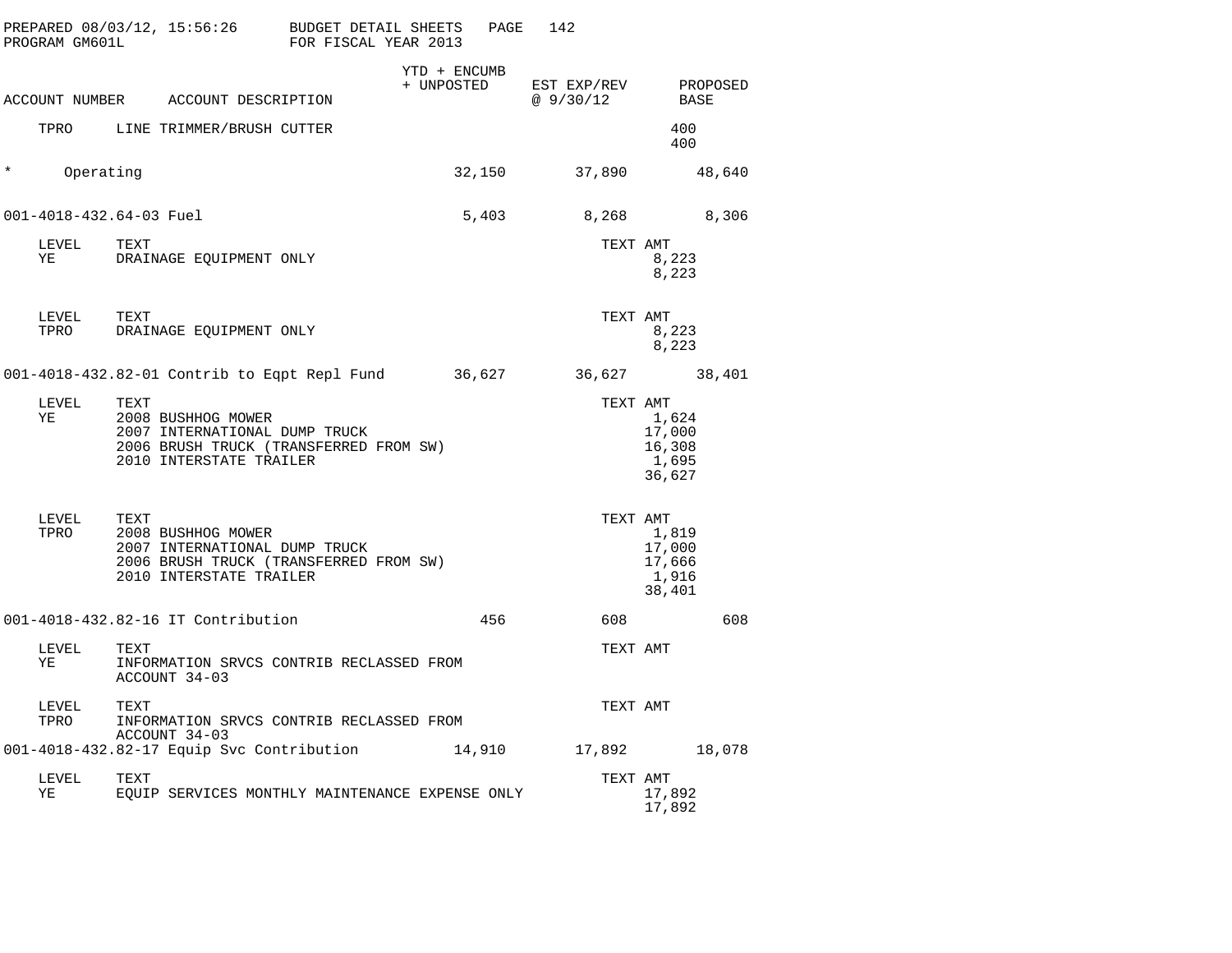| PROGRAM GM601L | PREPARED 08/03/12, 15:56:26                           |                                                                                             | <b>BUDGET DETAIL SHEETS</b><br>FOR FISCAL YEAR 2013 |                            | PAGE        | 143                     |                                                 |                   |
|----------------|-------------------------------------------------------|---------------------------------------------------------------------------------------------|-----------------------------------------------------|----------------------------|-------------|-------------------------|-------------------------------------------------|-------------------|
|                |                                                       | ACCOUNT NUMBER ACCOUNT DESCRIPTION                                                          |                                                     | YTD + ENCUMB<br>+ UNPOSTED |             | EST EXP/REV<br>@9/30/12 |                                                 | PROPOSED<br>BASE  |
| LEVEL<br>TPRO  | TEXT                                                  | EQUIP SERVICES MONTHLY MAINTENANCE EXPENSE ONLY                                             |                                                     |                            |             |                         | TEXT AMT<br>17,892<br>17,892                    |                   |
| $^\star$       |                                                       | Utilities/Internal Chrgs                                                                    |                                                     | 57,396                     |             | 63,395                  |                                                 | 65,393            |
|                |                                                       | 001-4018-432.74-02 Machinery & Equipment                                                    |                                                     |                            | $\Omega$    |                         | $\Omega$                                        | 190,000           |
| LEVEL<br>TPRO  | TEXT                                                  | STREET SWEEPER                                                                              |                                                     |                            |             |                         | TEXT AMT<br>190,000<br>190,000                  |                   |
| $^\star$       | Capital                                               |                                                                                             |                                                     |                            | $\mathbf 0$ |                         | $\mathbf 0$                                     | 190,000           |
| $\star\star$   | Streets Drainage Maint<br>001-4019-432.10-01 Salaries |                                                                                             |                                                     | 201,945<br>65,466          |             | 78,841                  | 263,498                                         | 615,243<br>67,358 |
| LEVEL<br>ΥE    | TEXT                                                  | SIGNAL TECHNICIAN (1)<br>SIGNS AND MARKINGS TECHNICIAN (1)<br>PARTIAL STREET SUPERINTENDENT |                                                     |                            |             |                         | TEXT AMT<br>36,223<br>29,173<br>8,647<br>74,043 |                   |
| LEVEL<br>TPRO  | TEXT                                                  | SIGNAL TECHNICIAN (1)<br>SIGNS AND MARKINGS TECHNICIAN (1)<br>PARTIAL STREET SUPERINTENDENT |                                                     |                            |             |                         | TEXT AMT<br>36,223<br>29,173<br>8,647<br>74,043 |                   |
|                |                                                       | 001-4019-432.12-01 Overtime - Regular                                                       |                                                     |                            | 263         | 953                     |                                                 | 750               |
| LEVEL<br>ΥE    | TEXT                                                  | EMERGENCY RESPONSE FOR SIGNALS                                                              |                                                     |                            |             |                         | TEXT AMT                                        | 750<br>750        |
| LEVEL<br>TPRO  | TEXT                                                  | EMERGENCY RESPONSE FOR SIGNALS                                                              |                                                     |                            |             |                         | TEXT AMT                                        | 750<br>750        |
|                |                                                       | 001-4019-432.13-01 Longevity Pay                                                            |                                                     |                            | 764         |                         | 847                                             | 768               |
| LEVEL          | TEXT                                                  |                                                                                             |                                                     |                            |             |                         | TEXT AMT                                        |                   |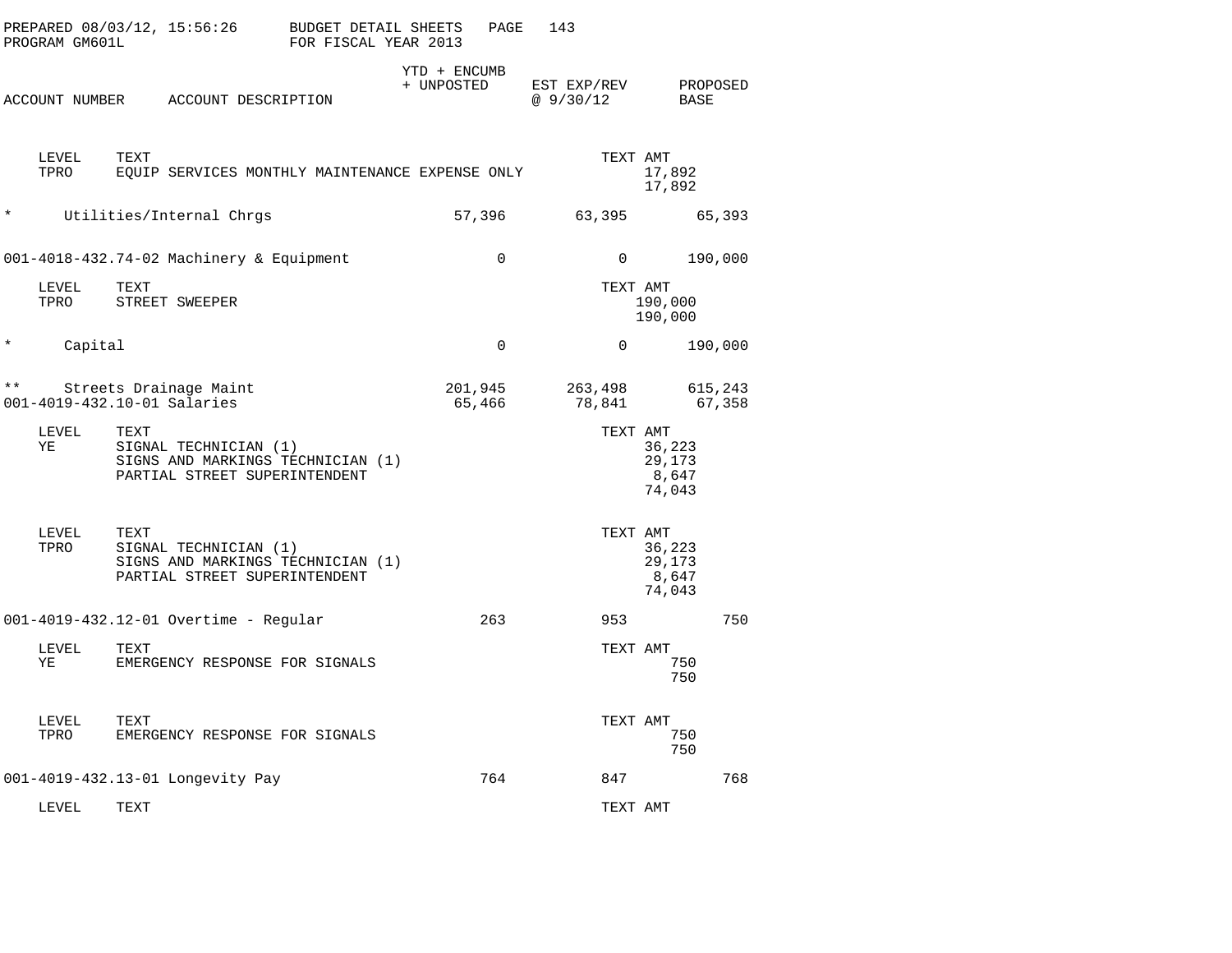| PROGRAM GM601L | PREPARED $08/03/12$ , 15:56:26 BUDGET DETAIL SHEETS                        | FOR FISCAL YEAR 2013                         | PAGE                       | 144                                                                                                |                |  |
|----------------|----------------------------------------------------------------------------|----------------------------------------------|----------------------------|----------------------------------------------------------------------------------------------------|----------------|--|
|                | ACCOUNT NUMBER ACCOUNT DESCRIPTION                                         |                                              | YTD + ENCUMB               | + UNPOSTED EST EXP/REV PROPOSED<br>@9/30/12                                                        | BASE           |  |
|                |                                                                            |                                              |                            |                                                                                                    |                |  |
| YE             | SIGNAL TECHNICIAN (1)<br>PARTIAL STREET SUPERINTENDENT                     | SIGNS AND MARKINGS TECHNICIAN (1)            |                            |                                                                                                    | 732            |  |
|                |                                                                            |                                              |                            |                                                                                                    | 732            |  |
| LEVEL<br>TPRO  | TEXT                                                                       |                                              |                            | TEXT AMT                                                                                           |                |  |
|                | SIGNAL TECHNICIAN (1)<br>PARTIAL STREET SUPERINTENDENT                     | SIGNS AND MARKINGS TECHNICIAN (1)            |                            | 732                                                                                                |                |  |
|                |                                                                            |                                              |                            |                                                                                                    | 732            |  |
|                | 001-4019-432.16-05 Cell Phone Allowance                                    |                                              | 642                        | 761                                                                                                | 650            |  |
| LEVEL          | TEXT                                                                       |                                              |                            | TEXT AMT                                                                                           |                |  |
| YE             | SIGNAL TECHNICIAN (1)                                                      | PARTIAL STREET SUPERINTENDENT (1)            |                            |                                                                                                    | 650<br>85      |  |
|                |                                                                            |                                              |                            |                                                                                                    | 735            |  |
| LEVEL          | TEXT                                                                       |                                              |                            | TEXT AMT                                                                                           |                |  |
| TPRO           | SIGNAL TECHNICIAN (1)                                                      | PARTIAL STREET SUPERINTENDENT (1)            |                            |                                                                                                    | 650<br>85      |  |
|                |                                                                            |                                              |                            |                                                                                                    | 735            |  |
|                | 001-4019-432.20-01 FICA Taxes<br>001-4019-432.20-02 Medicare Taxes         |                                              | 3,889<br>909               | 4,884<br>1,142                                                                                     | 4,311<br>1,008 |  |
|                | 001-4019-432.20-03 Unemployment Taxes<br>001-4019-432.21-01 TMRS           |                                              | 522                        | 522                                                                                                | 522            |  |
|                |                                                                            |                                              | $9,552$<br>1,768<br>11,650 | $\begin{array}{cccc} 522 & 522 \\ 9,552 & 11,583 & 10,436 \\ 1,768 & 2,135 & 1,815 \\ \end{array}$ |                |  |
|                | 001-4019-432.22-01 Workers' Compensation Ins                               |                                              |                            |                                                                                                    |                |  |
|                | 001-4019-432.22-02 Health Insurance<br>001-4019-432.22-04 Dental Insurance |                                              | $599$<br>58                | 14,744<br>739                                                                                      | 14,520<br>719  |  |
|                | 001-4019-432.22-05 Life Insurance                                          |                                              |                            | 71                                                                                                 | - 66           |  |
| $\star$        | Salaries & Benefits                                                        |                                              | 58<br>96,082               | 117,222                                                                                            | 102,923        |  |
|                |                                                                            |                                              |                            | $\overline{0}$                                                                                     | 0              |  |
|                |                                                                            |                                              |                            | 18,354 18,354                                                                                      |                |  |
| LEVEL<br>ΥE    | TEXT                                                                       | TRAFFIC SIGNAL, SCHOOL ZONE AND STREET LIGHT |                            | TEXT AMT                                                                                           | 18,354         |  |
|                | MAINTENANCE                                                                |                                              |                            |                                                                                                    | 18,354         |  |
|                |                                                                            |                                              |                            |                                                                                                    |                |  |
| LEVEL          | TEXT                                                                       |                                              |                            | TEXT AMT                                                                                           |                |  |
| TPRO           | MAINTENANCE                                                                | TRAFFIC SIGNAL, SCHOOL ZONE AND STREET LIGHT |                            |                                                                                                    | 18,354         |  |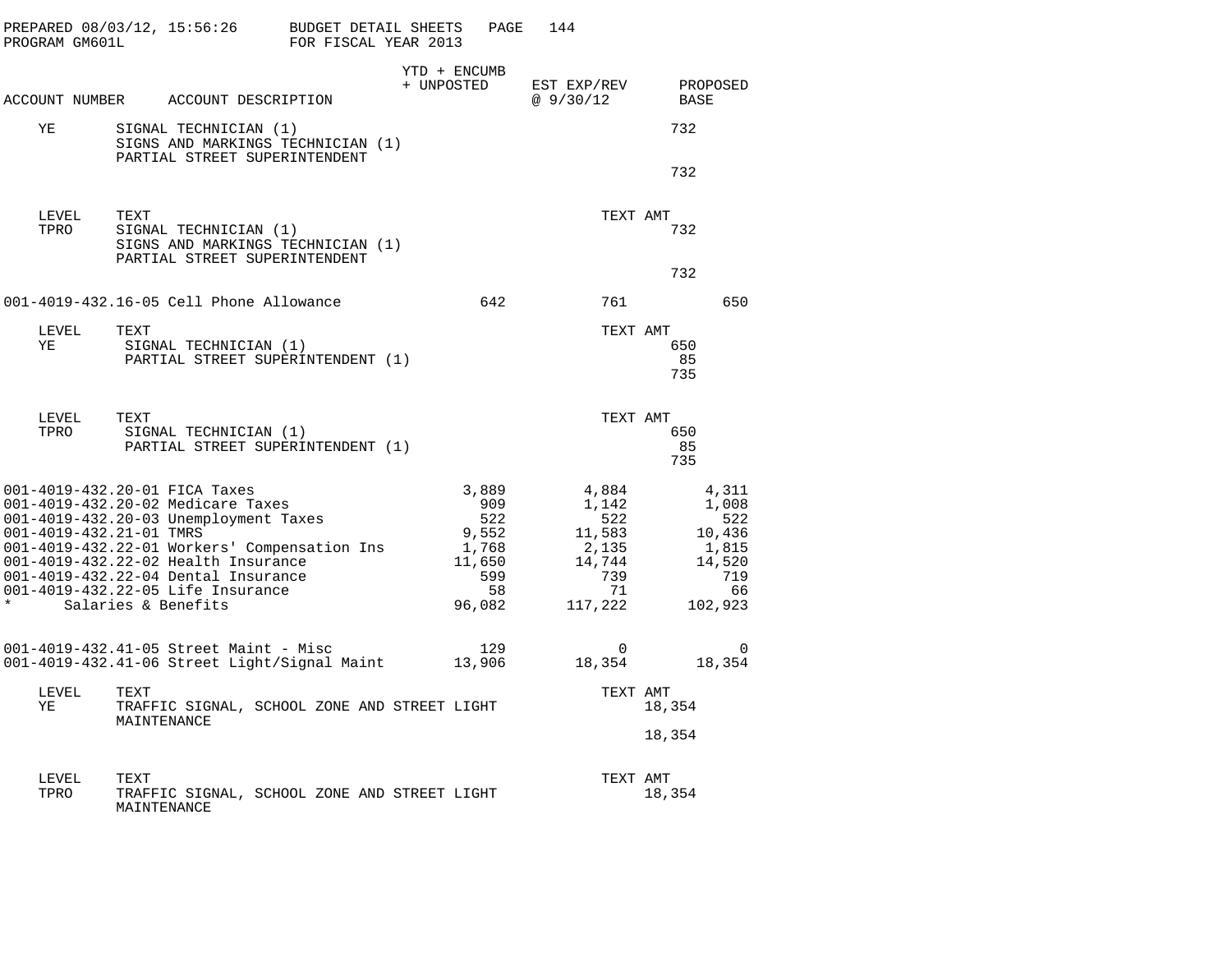| PROGRAM GM601L |            | PREPARED 08/03/12, 15:56:26 BUDGET DETAIL SHEETS                                                                             | FOR FISCAL YEAR 2013 |                            | PAGE  | 145 |                          |                            |          |
|----------------|------------|------------------------------------------------------------------------------------------------------------------------------|----------------------|----------------------------|-------|-----|--------------------------|----------------------------|----------|
|                |            | ACCOUNT NUMBER ACCOUNT DESCRIPTION                                                                                           |                      | YTD + ENCUMB<br>+ UNPOSTED |       |     | EST EXP/REV<br>@ 9/30/12 | BASE                       | PROPOSED |
|                |            |                                                                                                                              |                      |                            |       |     |                          | 18,354                     |          |
|                |            | 001-4019-432.42-08 Equipment Maint & Repair                                                                                  |                      |                            | 828   |     | 1,217 2,000              |                            |          |
| LEVEL<br>YE    | TEXT       | REPAIRS ONLY - MONTHLY MAINTENANCE EXPENSE<br>RECLASSED TO UTILITIES/INTERNAL CHRGS CATEGORY<br>ACCOUNT 82-17                |                      |                            |       |     | TEXT AMT                 | 2,000                      |          |
|                |            |                                                                                                                              |                      |                            |       |     |                          | 2,000                      |          |
| LEVEL<br>TPRO  | TEXT       | REPAIRS ONLY - MONTHLY MAINTENANCE EXPENSE<br>RECLASSED TO UTILITIES/INTERNAL CHRGS CATEGORY<br>ACCOUNT 82-17                |                      |                            |       |     | TEXT AMT                 | 2,000                      |          |
|                |            |                                                                                                                              |                      |                            |       |     |                          | 2,000                      |          |
|                |            | 001-4019-432.50-01 Memberships & Licenses                                                                                    |                      |                            | 140   |     | 180                      |                            | 180      |
| LEVEL<br>YE    | TEXT       | IMSA MEMBERSHIPS (2)<br>IMSA MEMBERSHIP(1)                                                                                   |                      |                            |       |     | TEXT AMT                 | 140<br>40<br>180           |          |
| TPRO           | LEVEL TEXT | IMSA MEMBERSHIPS (3)                                                                                                         |                      |                            |       |     | TEXT AMT                 | 180<br>180                 |          |
|                |            | 001-4019-432.50-03 Personnel Dev & Activity                                                                                  |                      |                            | 1,325 |     |                          | 1,836 2,030                |          |
| LEVEL<br>YE    | TEXT       | IMSA SIGNAL TRAINING<br>IMSA SIGNS AND MARKINGS TRAINING                                                                     |                      |                            |       |     | TEXT AMT                 | 918<br>918<br>1,836        |          |
| LEVEL<br>TPRO  | TEXT       | IMSA SIGNAL TRAINING LEVEL II (1)<br>IMSA SIGNS AND MARKINGS TRAINING RENEWAL (2)<br>IMSA SIGNAL CONSTRUCTION INSPECTION (1) |                      |                            |       |     | TEXT AMT                 | 525<br>980<br>525<br>2,030 |          |
|                |            | 001-4019-432.60-01 Office Supplies & Mat                                                                                     |                      |                            | 21    |     | 269                      |                            | 269      |
| LEVEL<br>YE    | TEXT       | MISC OFFICE SUPPLIES FOR FIELD OPERATIONS STAFF                                                                              |                      |                            |       |     | TEXT AMT                 | 269<br>269                 |          |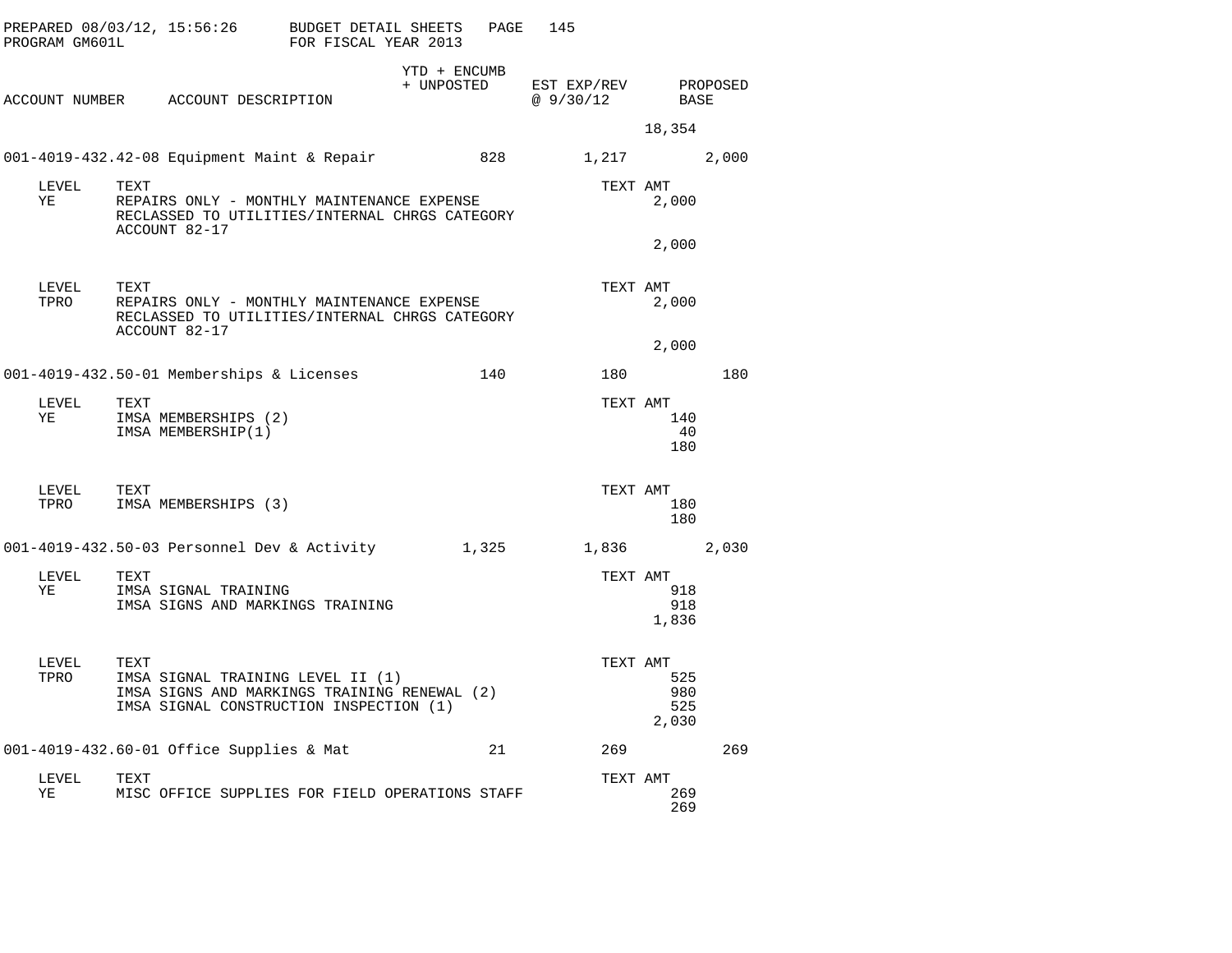| PROGRAM GM601L | PREPARED 08/03/12, 15:56:26                                                     | BUDGET DETAIL SHEETS<br>FOR FISCAL YEAR 2013 |                            | PAGE | 146                     |                  |          |
|----------------|---------------------------------------------------------------------------------|----------------------------------------------|----------------------------|------|-------------------------|------------------|----------|
|                | ACCOUNT NUMBER ACCOUNT DESCRIPTION                                              |                                              | YTD + ENCUMB<br>+ UNPOSTED |      | EST EXP/REV<br>@9/30/12 | BASE             | PROPOSED |
| LEVEL<br>TPRO  | TEXT<br>MISC OFFICE SUPPLIES FOR FIELD OPERATIONS STAFF                         |                                              |                            |      | TEXT AMT                | 269<br>269       |          |
|                | 001-4019-432.60-11 Minor Tools & Materials                                      |                                              |                            | 888  | 1,000                   |                  | 1,000    |
| LEVEL<br>YE    | TEXT<br>MISC HAND TOOLS AND METERS FOR SIGNS, MARKINGS AND<br>SIGNALS DIVISION  |                                              |                            |      | TEXT AMT                | 1,000            |          |
|                |                                                                                 |                                              |                            |      |                         | 1,000            |          |
| LEVEL<br>TPRO  | TEXT<br>MISC HAND TOOLS AND METERS FOR TRAFFIC MAINTENANCE<br>DIVISION          |                                              |                            |      | TEXT AMT                | 1,000            |          |
|                |                                                                                 |                                              |                            |      |                         | 1,000            |          |
|                | 001-4019-432.60-12 Sign Materials                                               |                                              | 53,766                     |      | 65,740 65,740           |                  |          |
| LEVEL<br>ΥE    | TEXT<br>MATERIALS FOR SIGNS, MARKINGS AND SIGNAL REPAIRS<br><b>REPLACEMENTS</b> |                                              |                            |      | TEXT AMT                | 65,740           |          |
|                |                                                                                 |                                              |                            |      |                         | 65,740           |          |
| LEVEL<br>TPRO  | TEXT<br>NEW AND REPLACEMENT SIGNS AND MARKINGS                                  |                                              |                            |      | TEXT AMT                | 65,740<br>65,740 |          |
|                | 001-4019-432.60-13 Uniforms                                                     |                                              |                            | 221  | 550                     |                  | 600      |
| LEVEL<br>ΥE    | TEXT<br>UNIFORM COST FOR TWO EMPLOYEES 2 \$275 EACH                             |                                              |                            |      | TEXT AMT                | 550<br>550       |          |
| LEVEL<br>TPRO  | TEXT<br>UNIFORM COST FOR TWO EMPLOYEES 2 \$300 EACH                             |                                              |                            |      | TEXT AMT                | 600<br>600       |          |
|                | 001-4019-432.60-14 Protective Clothing/Mat                                      |                                              |                            | 522  | 450                     |                  | 450      |
| LEVEL<br>ΥE    | TEXT<br>2 EMPLOYEES @ 225 EACH                                                  |                                              |                            |      | TEXT AMT                | 450<br>450       |          |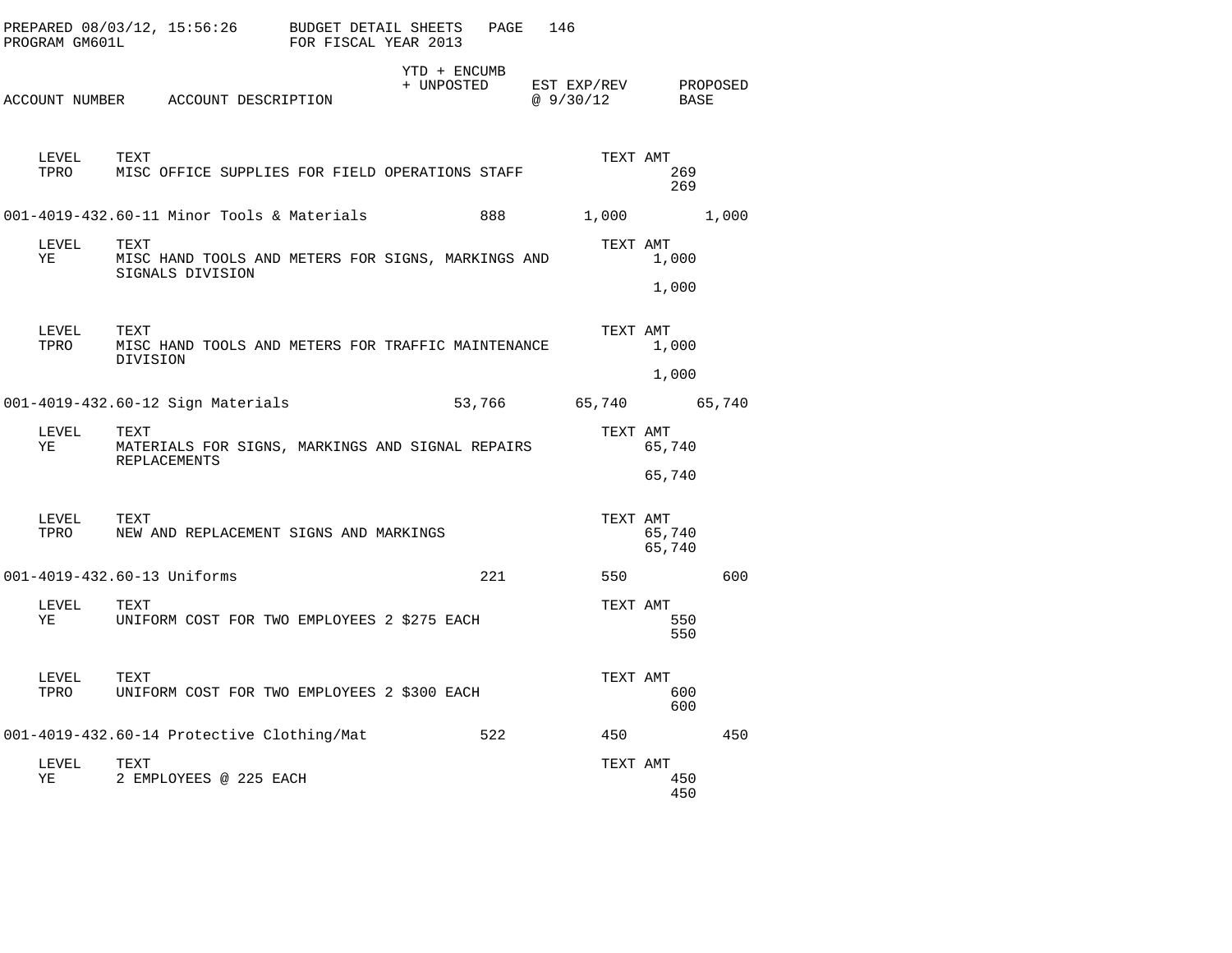| PROGRAM GM601L          |               |                    | PREPARED 08/03/12, 15:56:26                  | BUDGET DETAIL SHEETS<br>FOR FISCAL YEAR 2013    | PAGE   | 147       |                                      |
|-------------------------|---------------|--------------------|----------------------------------------------|-------------------------------------------------|--------|-----------|--------------------------------------|
|                         |               |                    | ACCOUNT NUMBER ACCOUNT DESCRIPTION           | YTD + ENCUMB<br>+ UNPOSTED                      |        | @ 9/30/12 | EST EXP/REV PROPOSED<br>BASE         |
|                         | LEVEL<br>TPRO | TEXT               | 2 EMPLOYEES @ 225 EACH                       |                                                 |        |           | TEXT AMT<br>450<br>450               |
| $\star$                 | Operating     |                    |                                              |                                                 | 71,746 | 89,596    | 90,623                               |
| 001-4019-432.64-03 Fuel |               |                    |                                              |                                                 | 2,656  |           | 3,207<br>3,367                       |
| ΥE                      | LEVEL         | TEXT               | TRAFFIC MAINTENANCE ONLY                     |                                                 |        |           | TEXT AMT<br>3,333<br>3,333           |
| LEVEL<br>TPRO           |               | TEXT               | TRAFFIC MAINTENANCE ONLY                     |                                                 |        |           | TEXT AMT<br>3,333<br>3,333           |
|                         |               |                    | 001-4019-432.82-01 Contrib to Eqpt Repl Fund |                                                 | 9,000  |           | 9,000 10,073                         |
| LEVEL<br>YE             |               | TEXT<br>2008 DODGE | 1999 TORO GROUNDMASTER                       |                                                 |        |           | TEXT AMT<br>2,542<br>6,458<br>9,000  |
| TPRO                    | LEVEL         | TEXT<br>2008 DODGE | 1999 TORO GROUNDMASTER                       |                                                 |        |           | TEXT AMT<br>2,982<br>7,091<br>10,073 |
|                         |               |                    | 001-4019-432.82-16 IT Contribution           |                                                 | 6,824  |           | 9,098<br>7,596                       |
| LEVEL<br>ΥE             |               | TEXT               | ACCOUNT 34-03                                | INFORMATION SRVCS CONTRIB RECLASSED FROM        |        | TEXT AMT  |                                      |
| TPRO                    | LEVEL         | TEXT               | ACCOUNT 34-03                                | INFORMATION SRVCS CONTRIB RECLASSED FROM        |        |           | TEXT AMT                             |
|                         |               |                    | 001-4019-432.82-17 Equip Svc Contribution    |                                                 | 1,273  |           | 1,527<br>1,543                       |
| LEVEL<br>ΥE             |               | TEXT               |                                              | EQUIP SERVICES MONTHLY MAINTENANCE EXPENSE ONLY |        |           | TEXT AMT<br>1,527<br>1,527           |

LEVEL TEXT TEXT AMT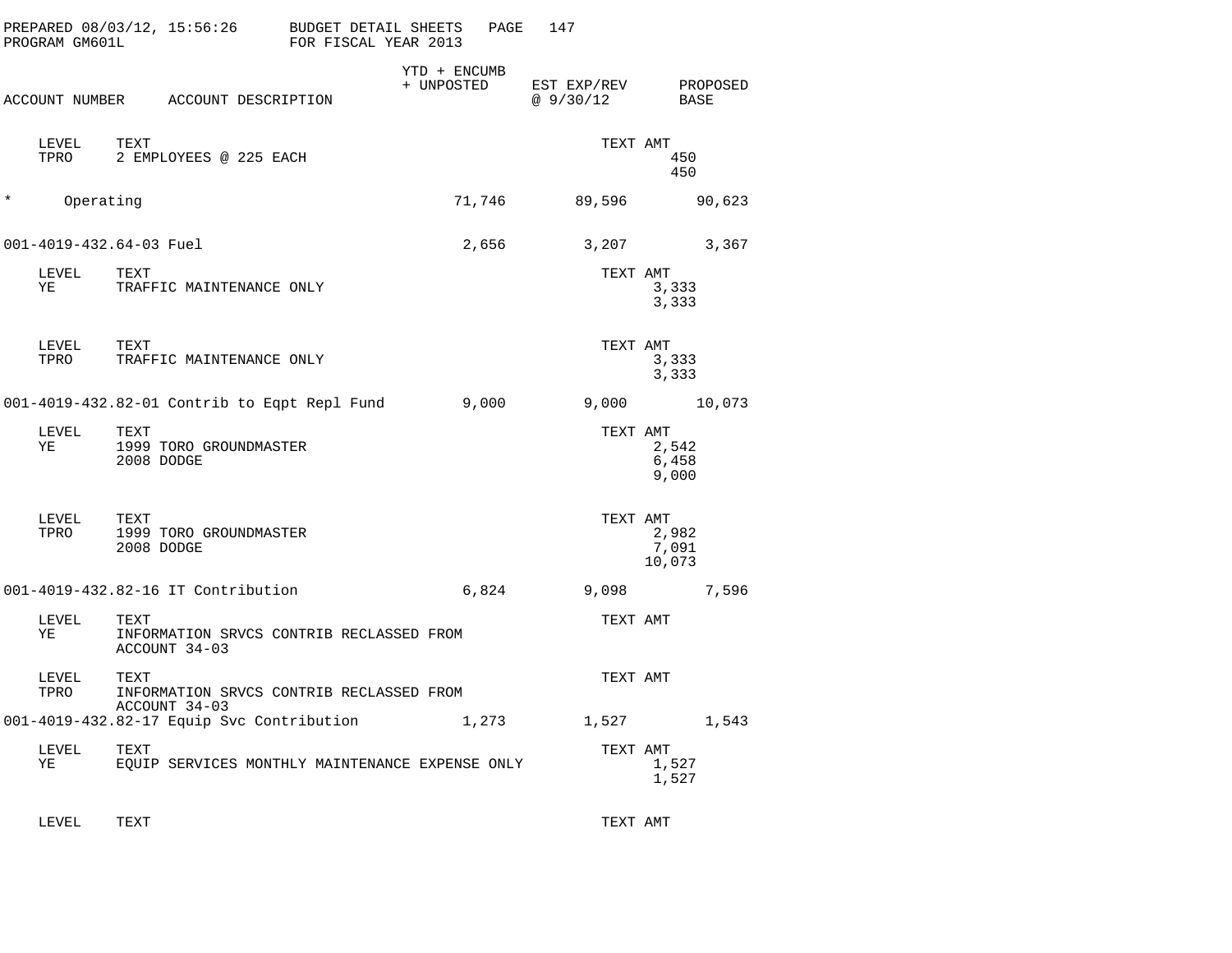| PROGRAM GM601L                                                                                           |      |                                                                                                                                                                                                                                                                           | PREPARED 08/03/12, 15:56:26 BUDGET DETAIL SHEETS<br>FOR FISCAL YEAR 2013                                                                                                                                                                                                                                                          |                                                                            | PAGE                                                                                                      | 148                                                                                 |                                                    |                                                                                                                                 |
|----------------------------------------------------------------------------------------------------------|------|---------------------------------------------------------------------------------------------------------------------------------------------------------------------------------------------------------------------------------------------------------------------------|-----------------------------------------------------------------------------------------------------------------------------------------------------------------------------------------------------------------------------------------------------------------------------------------------------------------------------------|----------------------------------------------------------------------------|-----------------------------------------------------------------------------------------------------------|-------------------------------------------------------------------------------------|----------------------------------------------------|---------------------------------------------------------------------------------------------------------------------------------|
|                                                                                                          |      | ACCOUNT NUMBER ACCOUNT DESCRIPTION                                                                                                                                                                                                                                        |                                                                                                                                                                                                                                                                                                                                   | YTD + ENCUMB<br>+ UNPOSTED                                                 |                                                                                                           | EST EXP/REV<br>@ 9/30/12                                                            |                                                    | PROPOSED<br>BASE                                                                                                                |
| TPRO                                                                                                     |      |                                                                                                                                                                                                                                                                           | EQUIP SERVICES MONTHLY MAINTENANCE EXPENSE ONLY                                                                                                                                                                                                                                                                                   |                                                                            |                                                                                                           |                                                                                     |                                                    | 1,527<br>1,527                                                                                                                  |
| $\star$                                                                                                  |      | Utilities/Internal Chrgs                                                                                                                                                                                                                                                  |                                                                                                                                                                                                                                                                                                                                   |                                                                            | 19,753                                                                                                    | 22,832                                                                              |                                                    | 22,579                                                                                                                          |
| $\star \star$<br>001-4511-419.10-01 Salaries<br>001-4511-419.20-01 FICA Taxes<br>001-4511-419.21-01 TMRS |      | Streets Traffic Maint<br>001-4511-419.13-01 Longevity Pay<br>001-4511-419.13-14 Ins Opt Out<br>001-4511-419.16-01 Car Allowance<br>001-4511-419.20-02 Medicare Taxes<br>001-4511-419.20-03 Unemployment Taxes<br>001-4511-419.22-05 Life Insurance<br>Salaries & Benefits | $001-4511-419.16-05$ Cell Phone Allowance<br>001-4511-410-20-01-FTC $\overline{ }$<br>001-4511-419.22-01 Workers' Compensation Ins<br>001-4511-419.22-02 Health Insurance<br>001-4511-419.22-04 Dental Insurance                                                                                                                  | 66,697<br>$\begin{array}{c} 0 \\ 1\, , \, 900 \\ 4\, , \, 846 \end{array}$ | 187,581<br>$\overline{0}$<br>1,069<br>4,602<br>1,076<br>261<br>10,524<br>82<br>605<br>330<br>32<br>92,024 | 229,650<br>93,485<br>2,400<br>6,000<br>1,300<br>6,377<br>1,491<br>14,568<br>129,244 | $\overline{0}$<br>261<br>114<br>2,723<br>479<br>46 | 216,125<br>115,770<br>288<br>2.400<br>6,000<br>1,300<br>7,797<br>1,823<br>522<br>18,876<br>138<br>7,260<br>719<br>66<br>162,959 |
|                                                                                                          |      | 001-4511-419.50-01 Memberships & Licenses                                                                                                                                                                                                                                 |                                                                                                                                                                                                                                                                                                                                   |                                                                            | 465                                                                                                       |                                                                                     | 593                                                | 593                                                                                                                             |
| LEVEL<br>ΥE                                                                                              | TEXT | REGISTERED SANITARIAN LICENSE                                                                                                                                                                                                                                             | NATIONAL ENVIRONMENTAL HEALTH ASSOCIATION (NEHA)<br>TEXAS ENVIRONMENTAL HEALTH ASSOCATION (TEHA)<br>CODE ENFORCEMENT ASSOCIATION OF TEXAS (CEAT)<br>AMERICAN ASSOCIATION OF CODE ENFORCEMENT (AACE)<br>AACE CODE ENFORCEMENT ADMINISTRATOR CERT<br>NATIONAL CERTIFIED PROFESSIONAL FOOD SAFETY<br>AACE ZONING ENFORCEMENT OFFICER |                                                                            |                                                                                                           |                                                                                     |                                                    | TEXT AMT<br>95<br>30<br>40<br>75<br>-35<br>158<br>125<br>35<br>593                                                              |
| LEVEL<br>TPRO                                                                                            | TEXT | REGISTERED SANITARIAN LICENSE                                                                                                                                                                                                                                             | NATIONAL ENVIRONMENTAL HEALTH ASSOCIATION (NEHA)<br>TEXAS ENVIRONMENTAL HEALTH ASSOCATION (TEHA)<br>CODE ENFORCEMENT ASSOCIATION OF TEXAS (CEAT)<br>AMERICAN ASSOCIATION OF CODE ENFORCEMENT (AACE)<br>AACE CODE ENFORCEMENT ADMINISTRATOR CERT<br>NATIONAL CERTIFIED PROFESSIONAL FOOD SAFETY<br>AACE ZONING ENFORCEMENT OFFICER |                                                                            |                                                                                                           |                                                                                     |                                                    | TEXT AMT<br>95<br>30<br>40<br>75<br>35<br>158<br>125<br>35<br>593                                                               |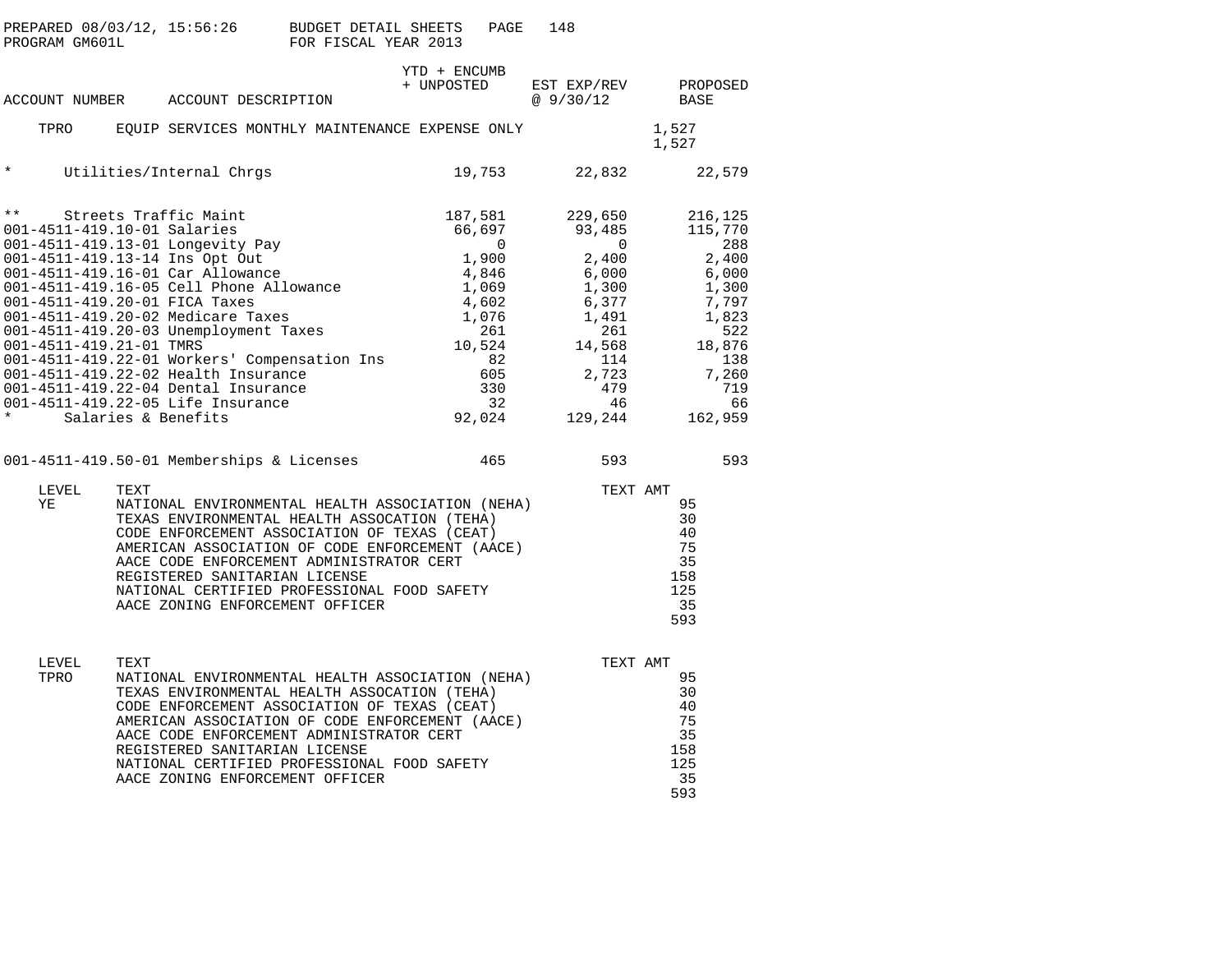|                                        | PREPARED 08/03/12, 15:56:26 BUDGET DETAIL SHEETS<br>PROGRAM GM601L                             FOR FISCAL YEAR 2013                                                                                   |              | PAGE | 149                                                                                                                                            |                                                                   |     |  |
|----------------------------------------|-------------------------------------------------------------------------------------------------------------------------------------------------------------------------------------------------------|--------------|------|------------------------------------------------------------------------------------------------------------------------------------------------|-------------------------------------------------------------------|-----|--|
|                                        | ACCOUNT NUMBER ACCOUNT DESCRIPTION                                                                                                                                                                    | YTD + ENCUMB |      | $\begin{tabular}{llll} + & UNPOSTED & \texttt{EST} & \texttt{EXP/REV} & \texttt{PROPOSED} \\ & @ 9 / 30 / 12 & \texttt{BASE} \\ \end{tabular}$ |                                                                   |     |  |
|                                        | 001-4511-419.50-03 Personnel Dev & Activity 619 3,819 3,119                                                                                                                                           |              |      |                                                                                                                                                |                                                                   |     |  |
| LEVEL<br>YE                            | TEXT<br>TEHA CONFERENCE - AUSTIN OCTOBER 2012<br>CEAT CONFERENCE<br>BPI LOCAL TRAINING MAY UTA<br>TEHA LOCAL CHAPTER MEETINGS<br>TACA CONFERENCE DEVELOPMENT PROGRAMS<br>CEAT/ILLEGAL/ MISC. TRAINING |              |      |                                                                                                                                                | TEXT AMT<br>800<br>900<br>80<br>125<br>800<br>114<br>2,819        |     |  |
| LEVEL<br>TPRO                          | TEXT<br>TEHA CONFERENCE - AUSTIN OCTOBER 2013<br>-------- MAY UTA<br>TACA CONFERENCE DEVELOPMENT PROGRAMS<br>CEAT/ILLEGAL/ MISC. TRAINING<br>CUSTOMER SVC-WRITING/GRAMMAR                             |              |      |                                                                                                                                                | TEXT AMT<br>800<br>900<br>80<br>125<br>800<br>114<br>300<br>3,119 |     |  |
|                                        | 001-4511-419.54-01 Printing & Graphic Serv 103                                                                                                                                                        |              |      |                                                                                                                                                | 215                                                               | 215 |  |
| LEVEL                                  | TEXT<br>YE LETTERHEAD & BUSINESS CARDS                                                                                                                                                                |              |      |                                                                                                                                                | TEXT AMT<br>215<br>215                                            |     |  |
| ${\rm LEVEL} \hspace{20pt} {\rm TEXT}$ | TPRO LETTERHEAD & BUSINESS CARDS                                                                                                                                                                      |              |      |                                                                                                                                                | TEXT AMT<br>215<br>215                                            |     |  |
|                                        | 001-4511-419.60-01 Office Supplies & Mat                                                                                                                                                              |              |      | 440                                                                                                                                            | 534 684                                                           |     |  |
| LEVEL                                  | TEXT<br>YE PRINTER CARTRIDGES @ \$89 X 6                                                                                                                                                              |              |      |                                                                                                                                                | TEXT AMT<br>534<br>534                                            |     |  |
| LEVEL                                  | TEXT<br>TPRO PRINTER CARTRIDGES @ \$89 X 6<br>PER EMAIL 062912                                                                                                                                        |              |      |                                                                                                                                                | TEXT AMT<br>534<br>150<br>684                                     |     |  |
| $\star$<br>Operating                   |                                                                                                                                                                                                       |              |      | $1,627$ $4,161$ $4,611$                                                                                                                        |                                                                   |     |  |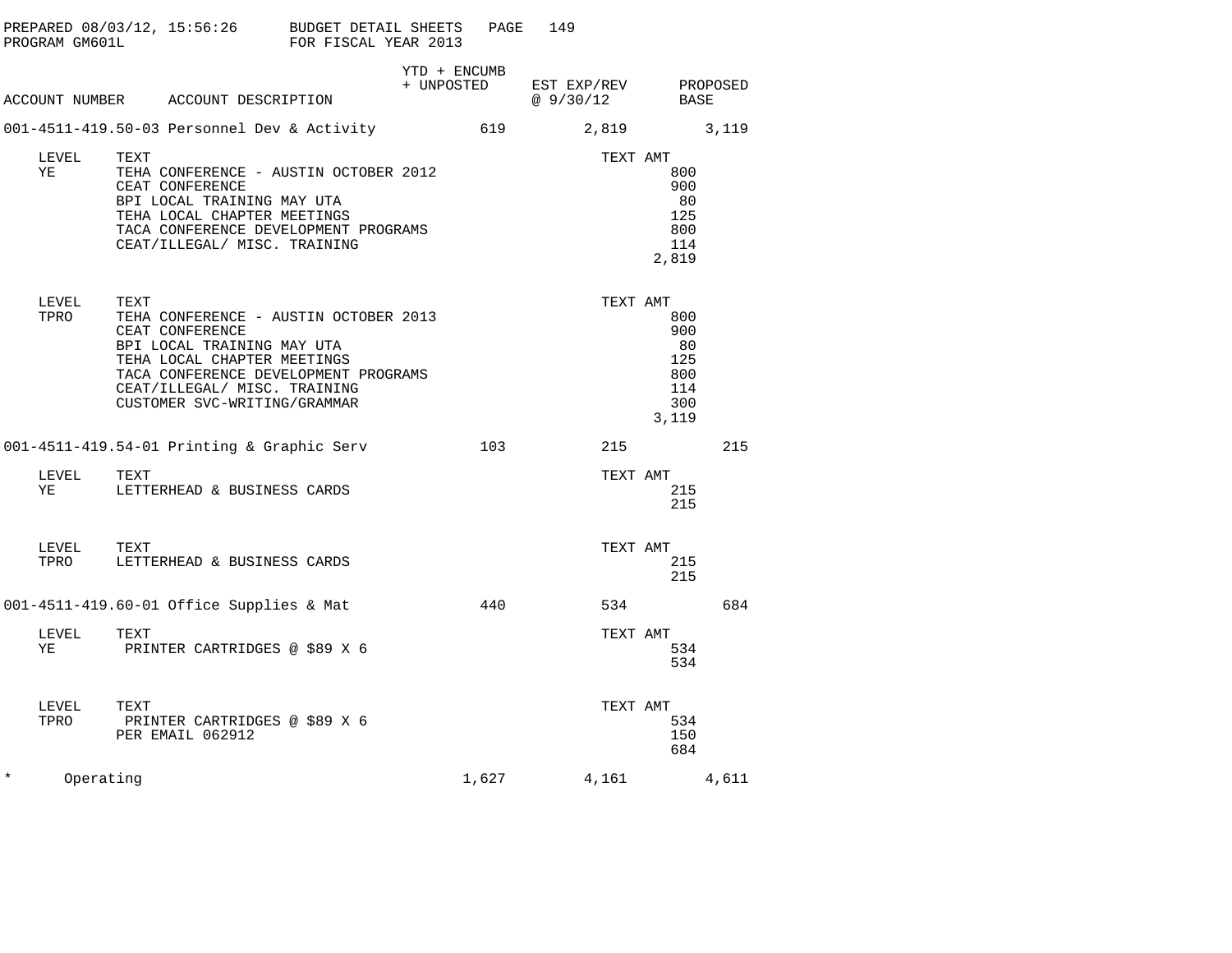| PROGRAM GM601L          | PREPARED 08/03/12, 15:56:26 BUDGET DETAIL SHEETS                                                                                                                                                                                                                                                                                                                                                                                                                                                                                 | FOR FISCAL YEAR 2013 |                                                                                                                | PAGE             | 150                                                                                                                                       |                           |                                                                                                                                      |
|-------------------------|----------------------------------------------------------------------------------------------------------------------------------------------------------------------------------------------------------------------------------------------------------------------------------------------------------------------------------------------------------------------------------------------------------------------------------------------------------------------------------------------------------------------------------|----------------------|----------------------------------------------------------------------------------------------------------------|------------------|-------------------------------------------------------------------------------------------------------------------------------------------|---------------------------|--------------------------------------------------------------------------------------------------------------------------------------|
|                         |                                                                                                                                                                                                                                                                                                                                                                                                                                                                                                                                  |                      | YTD + ENCUMB                                                                                                   |                  |                                                                                                                                           |                           |                                                                                                                                      |
| ACCOUNT NUMBER          | ACCOUNT DESCRIPTION                                                                                                                                                                                                                                                                                                                                                                                                                                                                                                              |                      | + UNPOSTED                                                                                                     |                  | EST EXP/REV<br>@9/30/12                                                                                                                   | BASE                      | PROPOSED                                                                                                                             |
|                         | 001-4511-419.82-16 IT Contribution                                                                                                                                                                                                                                                                                                                                                                                                                                                                                               |                      | 3,141                                                                                                          |                  | 4,188                                                                                                                                     |                           | 3,527                                                                                                                                |
| LEVEL<br>ΥE             | TEXT<br>INFORMATION SRVCS CONTRIB RECLASSED FROM<br>ACCOUNT 34-03                                                                                                                                                                                                                                                                                                                                                                                                                                                                |                      |                                                                                                                |                  | TEXT AMT                                                                                                                                  |                           |                                                                                                                                      |
| LEVEL<br>TPRO           | TEXT<br>INFORMATION SRVCS CONTRIB RECLASSED FROM                                                                                                                                                                                                                                                                                                                                                                                                                                                                                 |                      |                                                                                                                |                  | TEXT AMT                                                                                                                                  |                           |                                                                                                                                      |
| $^\star$                | ACCOUNT 34-03<br>Utilities/Internal Chrgs                                                                                                                                                                                                                                                                                                                                                                                                                                                                                        |                      | 3,141                                                                                                          |                  | 4,188                                                                                                                                     |                           | 3,527                                                                                                                                |
| $\star \star$           | NEIGHBORHOOD SVCS ADMIN<br>001-4514-323.10-00 Animal Control Fees                                                                                                                                                                                                                                                                                                                                                                                                                                                                |                      | 96,792<br>29,072                                                                                               |                  | 137,593<br>31,000                                                                                                                         |                           | 171,097<br>34,000                                                                                                                    |
| LEVEL<br>TPRO           | TEXT<br>05/31/12 INCREASED DUE TO DOUBLED IMPOUNDMENT FEE<br>ORIGINAL ENTRY                                                                                                                                                                                                                                                                                                                                                                                                                                                      |                      |                                                                                                                |                  | TEXT AMT                                                                                                                                  | 4,000<br>30,000<br>34,000 |                                                                                                                                      |
| $\star$                 |                                                                                                                                                                                                                                                                                                                                                                                                                                                                                                                                  |                      | 29,072                                                                                                         |                  | 31,000                                                                                                                                    |                           | 34,000                                                                                                                               |
| 001-4514-434.21-01 TMRS | 001-4514-434.10-01 Salaries<br>001-4514-434.12-01 Overtime - Regular<br>001-4514-434.13-01 Longevity Pay<br>001-4514-434.13-04 Standby Pay<br>001-4514-434.13-14 Ins Opt Out<br>001-4514-434.16-05 Cell Phone Allowance<br>001-4514-434.20-01 FICA Taxes<br>001-4514-434.20-02 Medicare Taxes<br>001-4514-434.20-03 Unemployment Taxes<br>001-4514-434.22-01 Workers' Compensation Ins<br>001-4514-434.22-02 Health Insurance<br>001-4514-434.22-04 Dental Insurance<br>001-4514-434.22-05 Life Insurance<br>Salaries & Benefits |                      | 142,102<br>2,792<br>2,100<br>1,900<br>9,210<br>2,154<br>1,489<br>21,277<br>1,466<br>20,490<br>1,438<br>207,117 | 28<br>535<br>136 | 179,659<br>7,745<br>$\Omega$<br>2,800<br>2,400<br>650<br>11,946<br>2,794<br>1,466<br>27,476<br>1,889<br>26,569<br>1,738<br>164<br>267,296 |                           | 188,125<br>7,745<br>240<br>2,800<br>2,400<br>650<br>12,522<br>2,928<br>1,305<br>30,314<br>1,959<br>29,040<br>1,798<br>165<br>281,991 |
|                         | 001-4514-434.42-08 Equipment Maint & Repair                                                                                                                                                                                                                                                                                                                                                                                                                                                                                      |                      |                                                                                                                | 388              | 450                                                                                                                                       |                           | 876                                                                                                                                  |
| LEVEL<br>ΥE             | TEXT<br>REPAIRS ONLY - MONTHLY MAINTENANCE EXPENSE<br>RECLASSED TO UTILITIES/INTERNAL CHRGS CATEGORY<br>ACCOUNT 82-17                                                                                                                                                                                                                                                                                                                                                                                                            |                      |                                                                                                                |                  | TEXT AMT                                                                                                                                  | 876                       |                                                                                                                                      |
|                         |                                                                                                                                                                                                                                                                                                                                                                                                                                                                                                                                  |                      |                                                                                                                |                  |                                                                                                                                           | 876                       |                                                                                                                                      |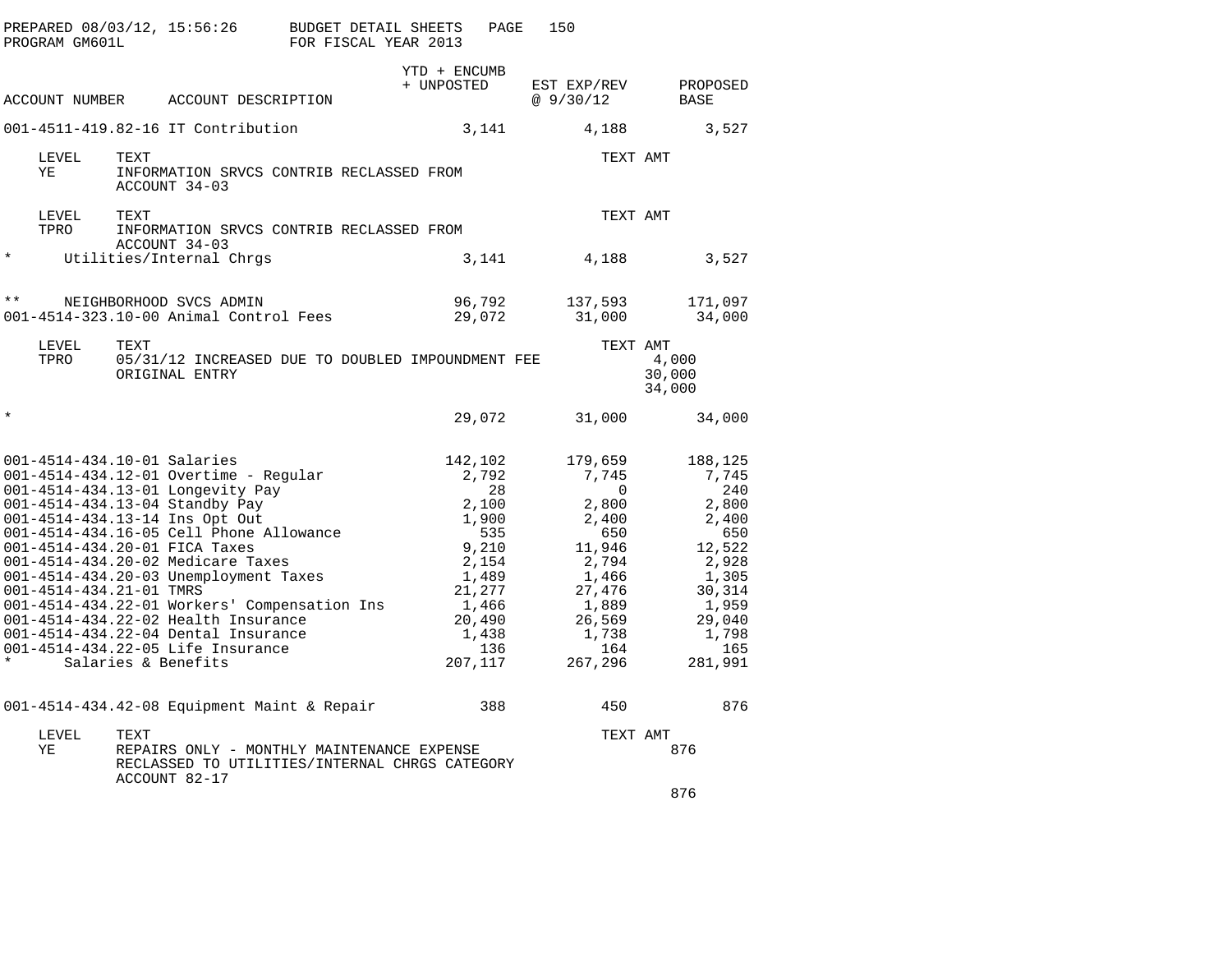| PROGRAM GM601L | PREPARED 08/03/12, 15:56:26                                                                                           | BUDGET DETAIL SHEETS<br>FOR FISCAL YEAR 2013 | PAGE                       | 151                      |                              |          |
|----------------|-----------------------------------------------------------------------------------------------------------------------|----------------------------------------------|----------------------------|--------------------------|------------------------------|----------|
|                | ACCOUNT NUMBER ACCOUNT DESCRIPTION                                                                                    |                                              | YTD + ENCUMB<br>+ UNPOSTED | EST EXP/REV<br>@ 9/30/12 | BASE                         | PROPOSED |
| LEVEL<br>TPRO  | TEXT<br>REPAIRS ONLY - MONTHLY MAINTENANCE EXPENSE<br>RECLASSED TO UTILITIES/INTERNAL CHRGS CATEGORY<br>ACCOUNT 82-17 |                                              |                            | TEXT AMT                 | 876                          |          |
|                |                                                                                                                       |                                              |                            |                          | 876                          |          |
|                | 001-4514-434.42-10 Maintenance of Apparatus                                                                           |                                              | 544                        | 1,700                    |                              | 1,700    |
| LEVEL<br>YE    | TEXT<br>UNKNOWN FREEZER REPAIR WASHER/DRYER REPAIR<br>UNKNOWN REFRIGERATOR REPAIR                                     |                                              |                            | TEXT AMT                 | 1,700                        |          |
|                |                                                                                                                       |                                              |                            |                          | 1,700                        |          |
| LEVEL<br>TPRO  | TEXT<br>UNKNOWN FREEZER REPAIR WASHER/DRYER REPAIR<br>UNKNOWN REFRIGERATOR REPAIR                                     |                                              |                            | TEXT AMT                 | 1,700                        |          |
|                |                                                                                                                       |                                              |                            |                          | 1,700                        |          |
|                | 001-4514-434.50-01 Memberships & Licenses                                                                             |                                              | 350                        | 500                      |                              | 500      |
| LEVEL<br>YE    | TEXT<br>BASIC ACO CERTIFICATION \$100 X 5                                                                             |                                              |                            | TEXT AMT                 | 500<br>500                   |          |
| LEVEL<br>TPRO  | TEXT<br>EUTHANSIA CERTIFACTION FOR 5 EMPLOYEES 5X100                                                                  |                                              |                            | TEXT AMT                 | 500<br>500                   |          |
|                | 001-4514-434.50-03 Personnel Dev & Activity                                                                           |                                              | 1,288                      | 2,145                    |                              | 2,145    |
| LEVEL<br>ΥE    | TEXT<br>CEU'S FOR EMPLOYEES \$300 X 5<br>EUTHANISIA UPDATE \$100 X 5<br>MISC FEES                                     |                                              |                            | TEXT AMT                 | 1,500<br>500<br>145<br>2,145 |          |
| LEVEL<br>TPRO  | TEXT<br>CEU'S FOR EMPLOYEES \$400 X 5<br>MISC FEE'S                                                                   |                                              |                            | TEXT AMT                 | 2,000<br>154<br>2,154        |          |
|                | 001-4514-434.50-08 Mileage Reimbursement                                                                              |                                              | 583                        | 900                      |                              | 500      |
| LEVEL          | TEXT                                                                                                                  |                                              |                            | TEXT AMT                 |                              |          |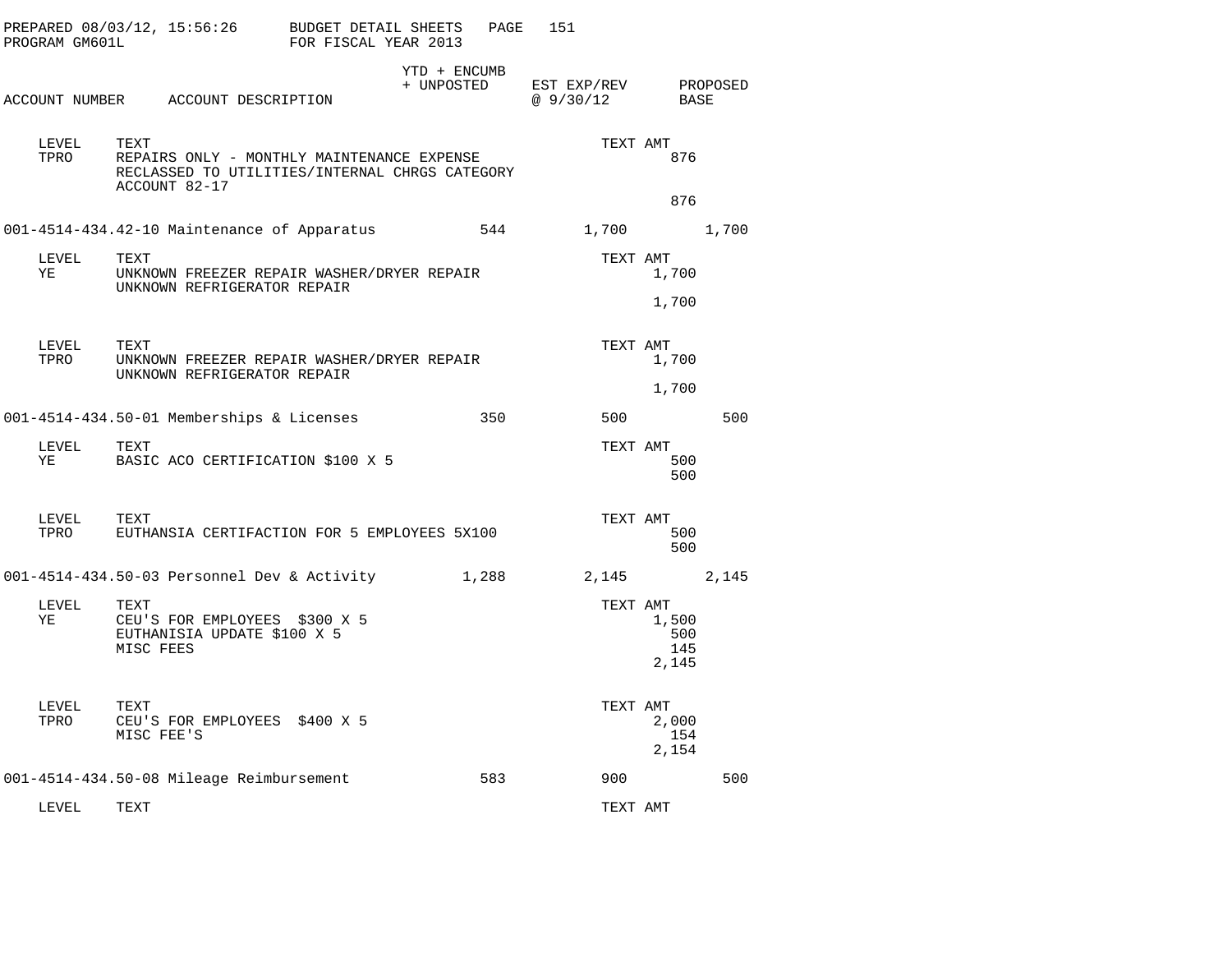| PROGRAM GM601L | PREPARED 08/03/12, 15:56:26 BUDGET DETAIL SHEETS                                                                                     | FOR FISCAL YEAR 2013 |                            | 152<br>PAGE |                                   |                       |       |
|----------------|--------------------------------------------------------------------------------------------------------------------------------------|----------------------|----------------------------|-------------|-----------------------------------|-----------------------|-------|
|                | ACCOUNT NUMBER ACCOUNT DESCRIPTION                                                                                                   |                      | YTD + ENCUMB<br>+ UNPOSTED |             | EST EXP/REV PROPOSED<br>@ 9/30/12 | BASE                  |       |
| YE             | CITY HALL AND MEETINGS<br>TRAVEL FOR CONFERENCES                                                                                     |                      |                            |             |                                   | 300<br>200<br>500     |       |
| LEVEL<br>TPRO  | TEXT<br>CITY HALL AND MEETINGS 7.2 MILES X 4 TIMES A DAY<br>TRAVEL FOR CONFERENCES FOR ACO CEU'S                                     |                      |                            |             | TEXT AMT                          | 300<br>200<br>500     |       |
|                | 001-4514-434.53-01 Cell Telephones                                                                                                   |                      |                            | 865         | 1,120                             |                       | 1,020 |
| YE             | LEVEL TEXT<br>CELL PHONE ON-CALL 1 X \$400<br>AIR CARD FOR LAPTOP 1 X \$520                                                          |                      |                            |             | TEXT AMT                          | 400<br>520<br>920     |       |
| TPRO           | LEVEL TEXT<br>CELL PHONE ON-CALL 1 X \$500<br>AIR CARD FOR LAPTOP 1 X \$520                                                          |                      |                            |             | TEXT AMT                          | 500<br>520<br>1,020   |       |
|                | 001-4514-434.54-01 Printing & Graphic Serv                                                                                           |                      |                            | 237         | 500                               |                       | 300   |
| LEVEL<br>YE    | TEXT<br>PRINTING OF CITATIONS NOTICES AND FOR PAW PALS<br><b>ACADEMY</b>                                                             |                      |                            |             | TEXT AMT                          | 300<br>300            |       |
| TPRO           | LEVEL TEXT<br>PRINTING OF CITATIONS NOTICES AND FOR PAW PALS<br>ACADEMY                                                              |                      |                            |             | TEXT AMT                          | 300<br>300            |       |
|                | 001-4514-434.55-09 Medical Supplies & Serv                                                                                           |                      |                            | 712         | 1,270                             |                       | 3,070 |
| LEVEL<br>YE    | TEXT<br>RABIES TITERS 122.50 X4<br>EMPLOYEE RABIES SHOTS \$250 EACH X ABOUT 11 SHOTS<br>(THIS TYPE OF EXPENSE IS ON AS NEEDED BASIS) |                      |                            |             | TEXT AMT                          | 490<br>2,780<br>3,270 |       |
| LEVEL<br>TPRO  | TEXT<br>RABIES TITERS 130.00 X 5<br>EMPLOYEE RABIES BOOSTERS IF NEEDED 5 X 285.00                                                    |                      |                            |             | TEXT AMT                          | 650<br>1,425          |       |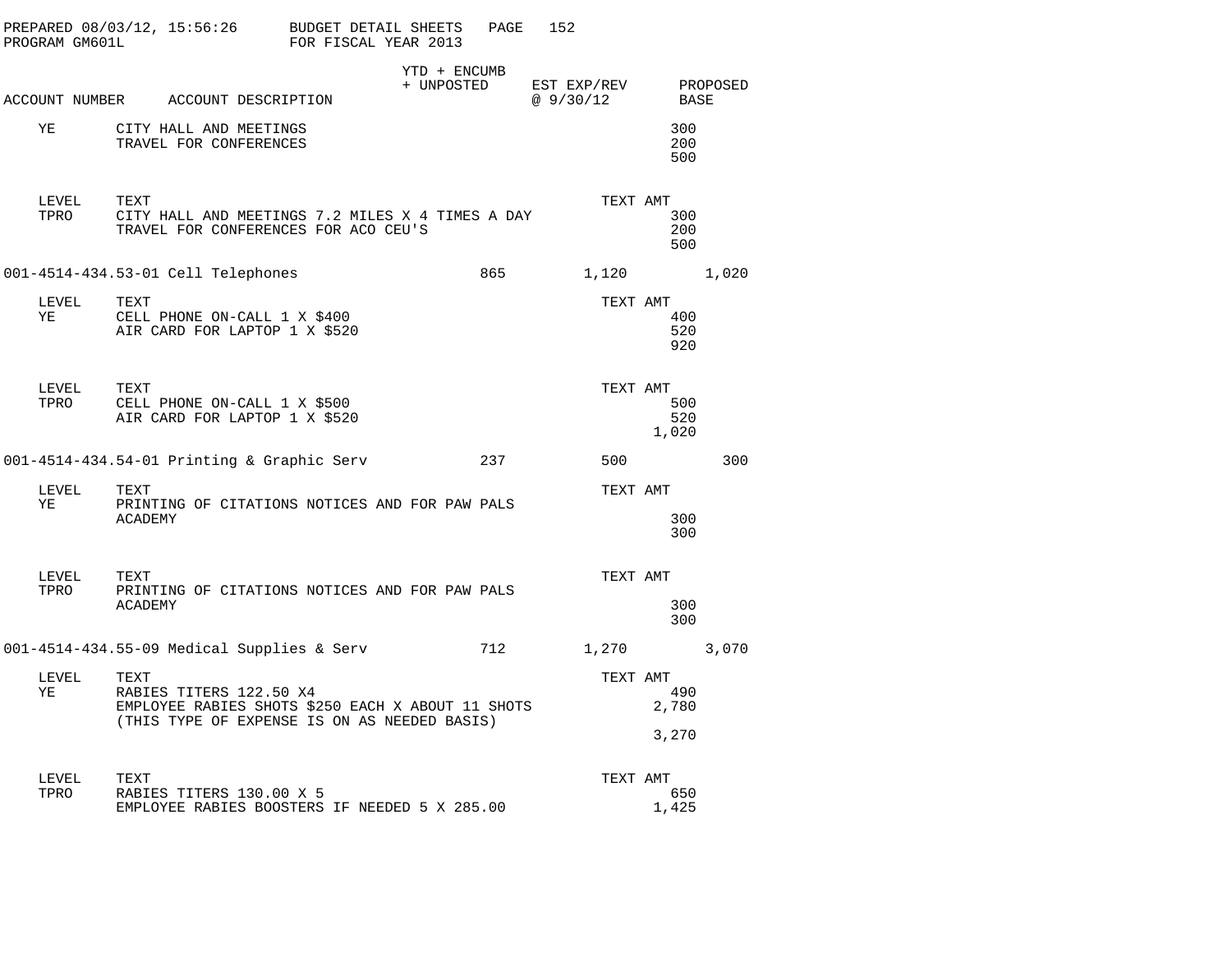| PROGRAM GM601L   | PREPARED 08/03/12, 15:56:26 BUDGET DETAIL SHEETS                                         | FOR FISCAL YEAR 2013                                                                                                                 | PAGE                       | 153                                    |                                            |
|------------------|------------------------------------------------------------------------------------------|--------------------------------------------------------------------------------------------------------------------------------------|----------------------------|----------------------------------------|--------------------------------------------|
|                  | ACCOUNT NUMBER ACCOUNT DESCRIPTION                                                       |                                                                                                                                      | YTD + ENCUMB<br>+ UNPOSTED | EST EXP/REV PROPOSED<br>@ 9/30/12 BASE |                                            |
|                  |                                                                                          | TETNUS SHOTS WHEN NEEDED 5 X 91.00<br>FIRST AID SUPPLIES FOR 3 FIRST AID KITS                                                        |                            |                                        | 455<br>540<br>3,070                        |
|                  | 001-4514-434.55-10 Animal Disposal Fees                                                  |                                                                                                                                      |                            | 2,153 2,660 3,660                      |                                            |
| LEVEL<br>YE      | TEXT<br>FATAL PLUS 16 X \$52<br>HEAD SHIPMENTS<br>BAGS 18 X \$18<br>AND OTHER            | DEAD ANIMAL REMOVAL 12 X \$107.50<br>MISC HEAD BOXES, COLD PACKS, SCALPEL KITS, KNIVES                                               |                            | TEXT AMT                               | 1,290<br>832<br>300<br>324<br>914<br>3,660 |
| LEVEL<br>TPRO    | TEXT<br>FATAL PLUS 16 X \$52<br>BODY BAGS 20 X 18<br>AND OTHER                           | IEAI<br>DEAD ANIMAL REMOVAL 12 X \$110.99<br>HEAD SHIPMENTS FOR RABIES SUSPECTS<br>MISC HEAD BOXES, COLD PACKS, SCALPEL KITS, KNIVES |                            | TEXT AMT                               | 1,332<br>832<br>300<br>360<br>836<br>3,660 |
|                  | 001-4514-434.60-01 Office Supplies & Mat 601-4514-434.60-01 Office Supplies & Mat 60-875 |                                                                                                                                      |                            |                                        |                                            |
| LEVEL<br>YE TARI | TEXT<br>AND OTHER OFFICE MATERIALS                                                       | PRINTER TONER 6 X \$117; 4 X \$171<br>MISC COPY PAPER, FILE FOLDERS, PENS, PAPERCLIPS                                                |                            | TEXT AMT                               | 1,386<br>914<br>2,300                      |
| LEVEL<br>TPRO    | TEXT<br>COPY PAPER                                                                       | PRINTER TONER 6 X \$117; 4 X \$171<br>CITY ENVELOPES, PAPERCLIPS, PENS, STAPLES, TAPE, ET                                            |                            | TEXT AMT                               | 1,386<br>60<br>854<br>2,300                |
|                  | 001-4514-434.60-02 Janitorial Supplies                                                   |                                                                                                                                      |                            | 193 660                                | 660                                        |
| LEVEL<br>YE      | TEXT<br>LAUNDRY SOAP, DRYER SHEETS                                                       | DISH SOAP, PAPER TOWELS, HAND SOAP, HAND SANITIZER                                                                                   |                            | TEXT AMT                               | 660                                        |
|                  |                                                                                          |                                                                                                                                      |                            |                                        | 660                                        |

LEVEL TEXT TEXT AMT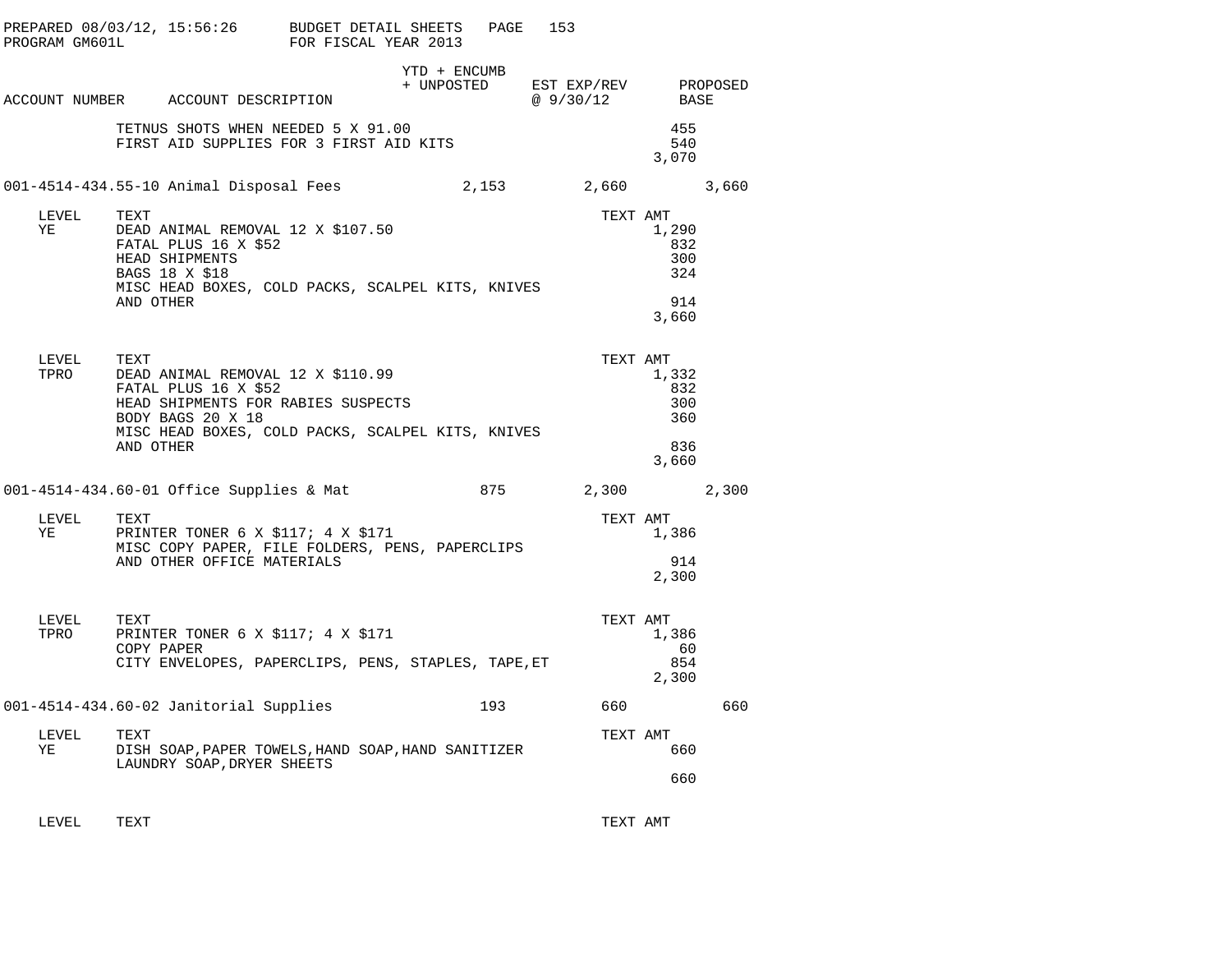| PROGRAM GM601L | PREPARED $08/03/12$ , 15:56:26 BUDGET DETAIL SHEETS                                                                                                                                                                                                                                                                                 | FOR FISCAL YEAR 2013 | PAGE         | 154                                                |                                                                                                                      |
|----------------|-------------------------------------------------------------------------------------------------------------------------------------------------------------------------------------------------------------------------------------------------------------------------------------------------------------------------------------|----------------------|--------------|----------------------------------------------------|----------------------------------------------------------------------------------------------------------------------|
|                | ACCOUNT NUMBER ACCOUNT DESCRIPTION                                                                                                                                                                                                                                                                                                  |                      | YTD + ENCUMB | + UNPOSTED EST EXP/REV PROPOSED<br>$@9/30/12$ BASE |                                                                                                                      |
| TPRO           | LAUNDRY SOAP 4 BOTTLES PER MONTH 4 X 12<br>DISH SOAP, HAND SANITIZER, DRYER SHEETS                                                                                                                                                                                                                                                  |                      |              |                                                    | 550<br>110<br>660                                                                                                    |
|                | 001-4514-434.60-05 Animal Food                                                                                                                                                                                                                                                                                                      |                      | 3,210        | 3,876                                              | 3,876                                                                                                                |
| YE             | LEVEL TEXT<br>DOG AND PUPPY FOOD 240 X \$13<br>CAT AND KITTEN FOOD 108 X \$7                                                                                                                                                                                                                                                        |                      |              |                                                    | TEXT AMT<br>3,120<br>756<br>3,876                                                                                    |
| LEVEL<br>TPRO  | TEXT<br>DOG AND PUPPY FOOD 240 X \$14<br>CAT AND KITTEN FOOD 70 X 7<br>MISC CAN FOOD FOR OLDER ANIMALS                                                                                                                                                                                                                              |                      |              | TEXT AMT                                           | 3,360<br>490<br>26<br>3,876                                                                                          |
|                | 001-4514-434.60-06 Animal Care Expense        12,415     18,377     16,622                                                                                                                                                                                                                                                          |                      |              |                                                    |                                                                                                                      |
| LEVEL<br>YE    | TEXT<br>FRONTLINE SPRAY: 10 @ \$30/BOTTLE<br>HEARTWORM TESTS: \$5.00 X 250<br>FELV/FELK TEST: \$8.00 X 125<br>CANINE VACCINE \$8.22 X 500<br>FELINE VACCINE \$6.35 X 200<br>MICROCHIP \$5.25 X 660<br>CAT LITTER \$5 X 200<br>BRU CLEAN 2 CASE X \$200<br>NEEDLES AND SYRINGES<br>LEASHES AND CARRIERS<br>VET MEDS<br>MISC SUPPLIES |                      |              |                                                    | TEXT AMT<br>300<br>1,250<br>1,000<br>4,110<br>1,270<br>3,465<br>1,000<br>400<br>400<br>268<br>1,000<br>549<br>15,012 |
| LEVEL<br>TPRO  | TEXT<br>ADAMS FLEA SPRAY 10 @ \$15/BOTTLE<br>HEARTWORM TESTS: \$5.00 X 250<br>FELV/FELK TEST: \$9.00 X 125<br>CANINE VACCINE \$106 PER BOX X 24<br>FELINE VACCINE \$104 PER BOX X 12<br>MICROCHIP \$5.95 X 800<br>CAT LITTER \$5 X 200<br>BRU CLEAN 4 CASE X \$200<br>NEEDLES AND SYRINGES, PET CARRIERS, LEASHES                   |                      |              | TEXT AMT                                           | 150<br>1,250<br>1,125<br>4,240<br>1,248<br>4,760<br>1,000<br>800<br>439<br>15,012                                    |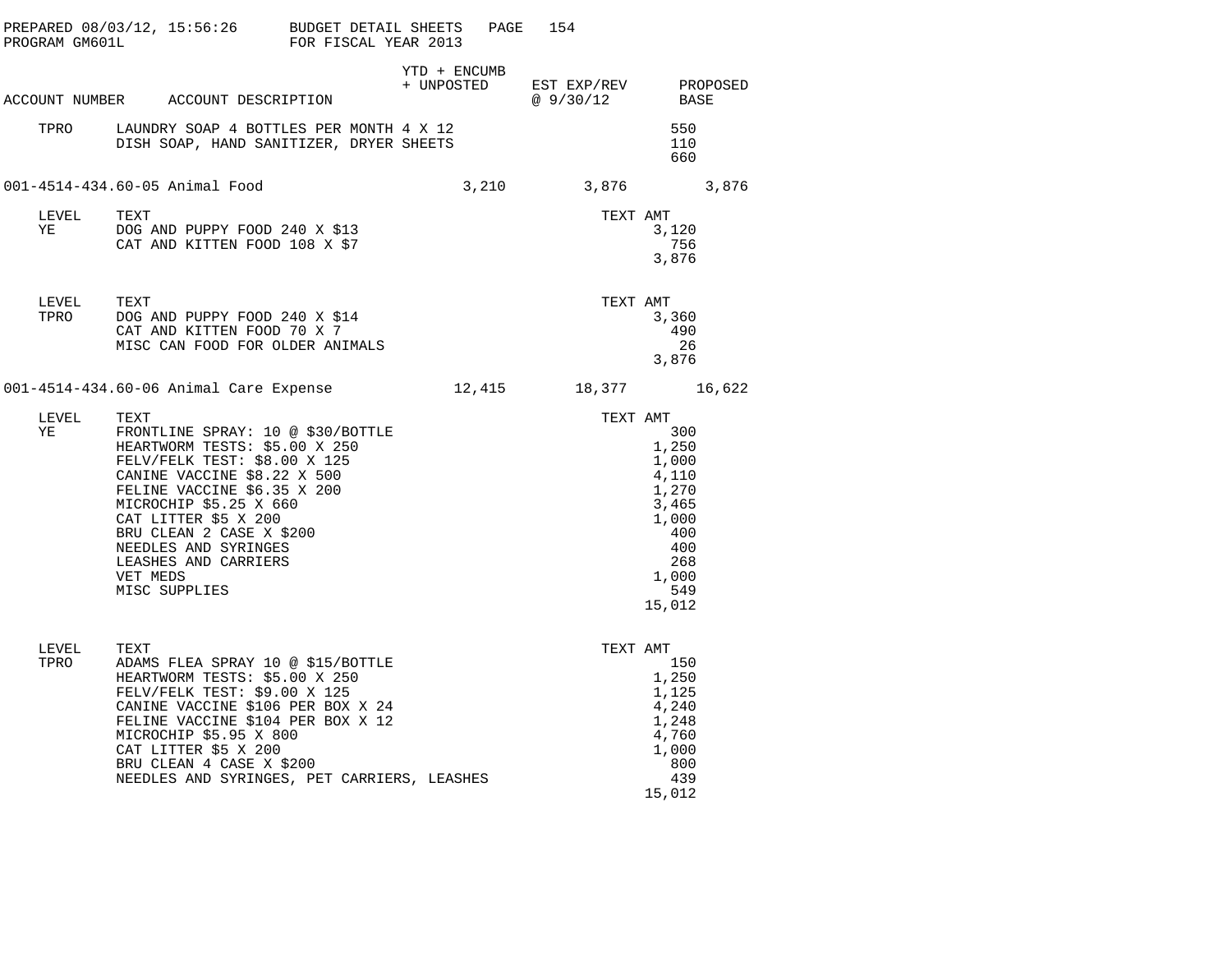| PROGRAM GM601L | PREPARED 08/03/12, 15:56:26 BUDGET DETAIL SHEETS                                                                               | FOR FISCAL YEAR 2013 | PAGE                       | 155                                  |                           |          |
|----------------|--------------------------------------------------------------------------------------------------------------------------------|----------------------|----------------------------|--------------------------------------|---------------------------|----------|
|                | ACCOUNT NUMBER ACCOUNT DESCRIPTION                                                                                             |                      | YTD + ENCUMB<br>+ UNPOSTED | EST EXP/REV<br>$\omega$ 9/30/12 BASE | PROPOSED                  |          |
|                | 001-4514-434.60-11 Minor Tools & Materials                                                                                     |                      | 555                        | 738                                  |                           | 738      |
| LEVEL<br>ΥE    | TEXT<br>RESTRAINT POLES 2 X \$92<br>NETS 2 X \$109<br>MISC, SNAKE TONGS, TRANSFER CAGES, ANIMAL TRAPS<br>SCANNER AND BATTERIES |                      |                            | TEXT AMT                             | 184<br>218<br>336<br>738  |          |
| LEVEL<br>TPRO  | TEXT<br>RESTRAINT POLES 1 X \$130<br>MICROCHIP SCANNER 2 X 295<br>BATTERIES                                                    |                      |                            | TEXT AMT                             | 130<br>590<br>18<br>738   |          |
|                | 001-4514-434.60-13 Uniforms                                                                                                    |                      | 1,815                      |                                      | 1,585 1,385               |          |
| LEVEL<br>ΥE    | TEXT<br>COMPLETE UNIFORMS 5 X \$277                                                                                            |                      |                            | TEXT AMT                             | 1,385<br>1,385            |          |
| LEVEL<br>TPRO  | TEXT<br>UNIFORM PANTS 24 X 37.00<br>UNIFORM SHIPTS 24 X 17<br>SCRUB SET REPLACEMENT                                            |                      |                            | TEXT AMT                             | 888<br>408<br>89<br>1,385 |          |
|                | 001-4514-434.60-14 Protective Clothing/Mat                                                                                     |                      | 411                        | 825                                  |                           | 825      |
| LEVEL<br>YE    | TEXT<br>BOOTS 5 X \$125<br>GLOVES, MASKS, APRONS, EAR PLUGS, GOGGLES                                                           |                      |                            | TEXT AMT                             | 625<br>200<br>825         |          |
| LEVEL<br>TPRO  | TEXT<br>BOOTS 5 X \$125<br>GLOVES, MASKS, APRONS, EAR PLUGS, GOGGLES                                                           |                      |                            | TEXT AMT                             | 625<br>200<br>825         |          |
|                | 001-4514-434.66-12 Minor Other Furnishings 1,170<br>001-4514-434.80-13 Project/Event/Meeting Exp                               |                      | 458                        | 1,170<br>668                         |                           | 0<br>668 |
| LEVEL<br>ΥE    | TEXT<br>PAW PALS ACADEMY EDUCATIONAL MATERIALS<br>EDUCATIONAL MATERIALS FOR PROGRAMS                                           |                      |                            | TEXT AMT                             | 668                       |          |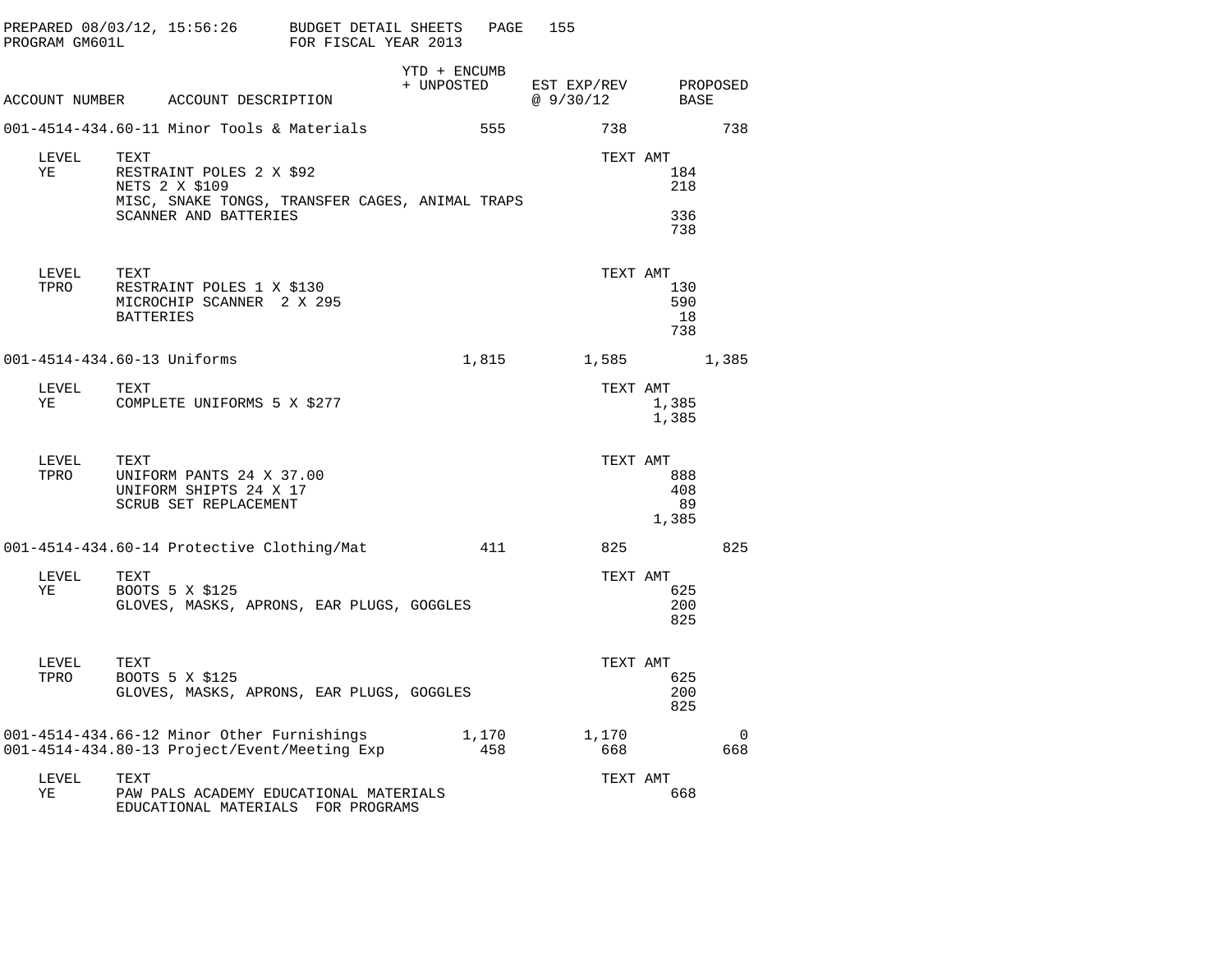| PROGRAM GM601L | PREPARED 08/03/12, 15:56:26                                                                                                           | BUDGET DETAIL SHEETS<br>FOR FISCAL YEAR 2013 | PAGE                           | 156                            |                                |
|----------------|---------------------------------------------------------------------------------------------------------------------------------------|----------------------------------------------|--------------------------------|--------------------------------|--------------------------------|
|                | ACCOUNT NUMBER ACCOUNT DESCRIPTION                                                                                                    |                                              | YTD + ENCUMB<br>+ UNPOSTED     | EST EXP/REV<br>@ 9/30/12       | PROPOSED<br>BASE               |
|                |                                                                                                                                       |                                              |                                |                                | 668                            |
| LEVEL<br>TPRO  | TEXT<br>PAW PALS ACADEMY EDUCATIONAL MATERIALS<br>EDUCATIONAL MATERIALS FOR PROGRAMS                                                  |                                              |                                | TEXT AMT                       | 668                            |
|                |                                                                                                                                       |                                              |                                |                                | 668                            |
| $\ast$         | Operating                                                                                                                             |                                              | 28,222                         | 41,444                         | 40,845                         |
|                | 001-4514-434.63-02 Electricity                                                                                                        |                                              | 8,657                          | 13,000                         | 14,000                         |
| LEVEL<br>ΥE    | TEXT<br>BASE<br>JOHNSON CONTROLS + 2% PER RC                                                                                          |                                              |                                | TEXT AMT                       | 16,641<br>1,456–<br>15,185     |
|                | 001-4514-434.63-03 Natural Gas<br>001-4514-434.63-04 Water<br>001-4514-434.64-03 Fuel<br>001-4514-434.82-01 Contrib to Eqpt Repl Fund |                                              | 361<br>3,077<br>2,877<br>5,668 | 402<br>5,800<br>4,880<br>5,668 | 550<br>5,800<br>4,514<br>6,198 |
| LEVEL<br>ΥE    | TEXT<br>2010 FORD<br>2007 CHEVY 1/2 TON                                                                                               |                                              |                                | TEXT AMT                       | 2,538<br>3,130<br>5,668        |
| LEVEL<br>TPRO  | TEXT<br>2010 FORD<br>2007 CHEVY 1/2 TON                                                                                               |                                              |                                | TEXT AMT                       | 2,779<br>3,419<br>6,198        |
|                | 001-4514-434.82-16 IT Contribution                                                                                                    |                                              | 15,457                         | 20,609                         | 17,272                         |
| LEVEL<br>ΥE    | TEXT<br>INFORMATION SRVCS CONTRIB RECLASSED FROM<br>ACCOUNT 34-03                                                                     |                                              |                                | TEXT AMT                       |                                |
| LEVEL<br>TPRO  | TEXT<br>INFORMATION SRVCS CONTRIB RECLASSED FROM                                                                                      |                                              |                                | TEXT AMT                       |                                |
|                | ACCOUNT 34-03<br>001-4514-434.82-17 Equip Svc Contribution                                                                            |                                              | 3,309                          | 3,971                          | 4,012                          |
| LEVEL<br>ΥE    | TEXT<br>EQUIP SERVICES MONTHLY MAINTENANCE EXPENSE ONLY                                                                               |                                              |                                | TEXT AMT                       | 3,971<br>3,971                 |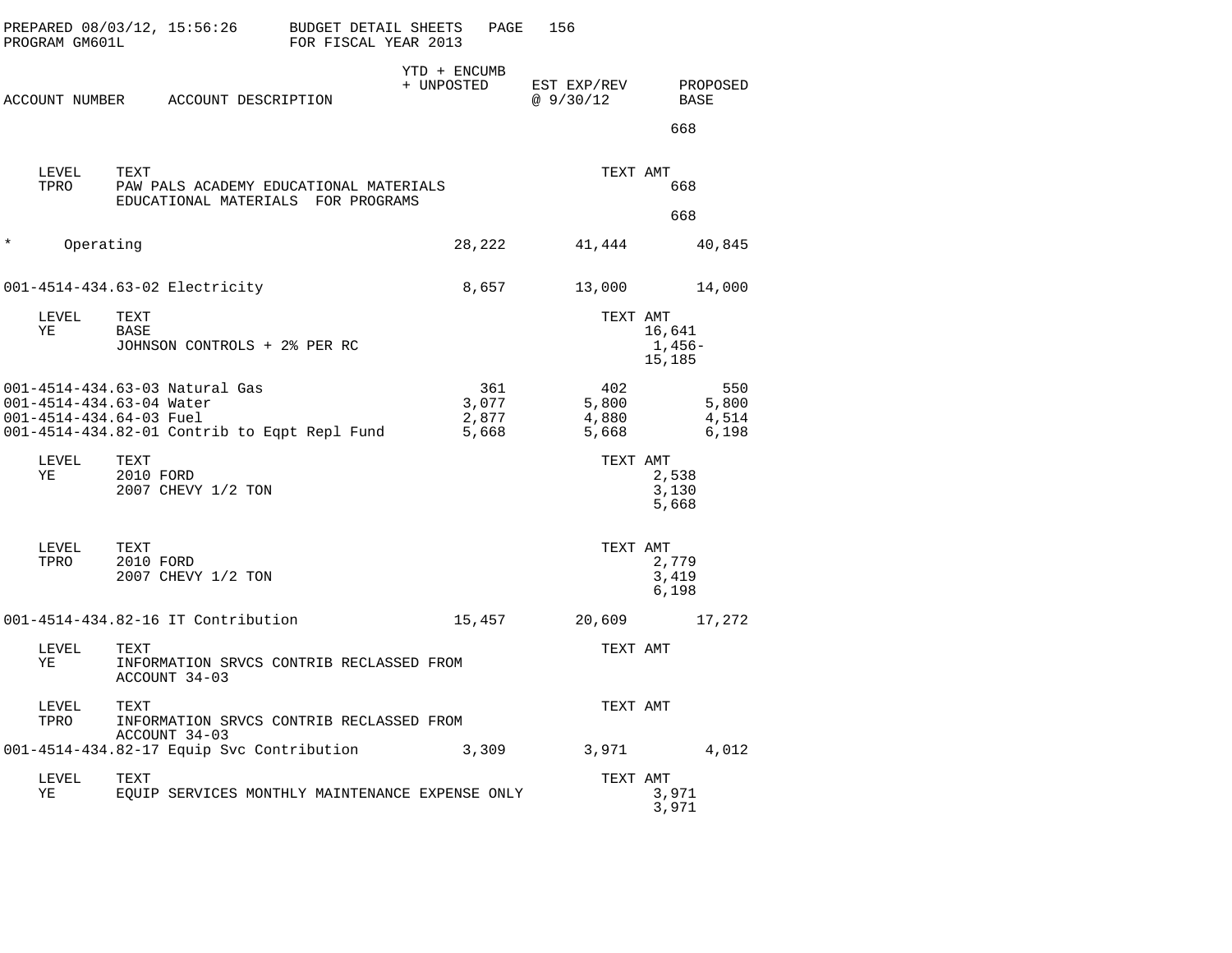| PROGRAM GM601L                                                                                                                      | PREPARED 08/03/12, 15:56:26 BUDGET DETAIL SHEETS                                                                                                                                                                                                                                                                                                                                                                                                                                             | FOR FISCAL YEAR 2013 | PAGE                                                                                                         | 157                                                                                                                               |                                                                                                                       |
|-------------------------------------------------------------------------------------------------------------------------------------|----------------------------------------------------------------------------------------------------------------------------------------------------------------------------------------------------------------------------------------------------------------------------------------------------------------------------------------------------------------------------------------------------------------------------------------------------------------------------------------------|----------------------|--------------------------------------------------------------------------------------------------------------|-----------------------------------------------------------------------------------------------------------------------------------|-----------------------------------------------------------------------------------------------------------------------|
|                                                                                                                                     | ACCOUNT NUMBER ACCOUNT DESCRIPTION                                                                                                                                                                                                                                                                                                                                                                                                                                                           |                      | YTD + ENCUMB<br>+ UNPOSTED                                                                                   | EST EXP/REV<br>@ 9/30/12                                                                                                          | PROPOSED<br>BASE                                                                                                      |
| LEVEL<br>TPRO                                                                                                                       | TEXT<br>EOUIP SERVICES MONTHLY MAINTENANCE EXPENSE ONLY                                                                                                                                                                                                                                                                                                                                                                                                                                      |                      |                                                                                                              | TEXT AMT                                                                                                                          | 3,971<br>3,971                                                                                                        |
| $\star$                                                                                                                             | Utilities/Internal Chrgs                                                                                                                                                                                                                                                                                                                                                                                                                                                                     |                      | 39,406                                                                                                       | 54,330                                                                                                                            | 52,346                                                                                                                |
| $\star\star$<br>ANIMAL SERVICES<br>001-4515-434.10-01 Salaries<br>001-4515-434.20-01 FICA Taxes<br>001-4515-434.21-01 TMRS<br>LEVEL | 001-4515-434.12-01 Overtime - Regular<br>001-4515-434.13-01 Longevity Pay<br>001-4515-434.16-05 Cell Phone Allowance<br>001-4515-434.20-02 Medicare Taxes<br>001-4515-434.20-03 Unemployment Taxes<br>001-4515-434.22-01 Workers' Compensation Ins<br>001-4515-434.22-02 Health Insurance<br>001-4515-434.22-04 Dental Insurance<br>001-4515-434.22-05 Life Insurance<br>001-4515-434.22-05 Life Insurance<br>Salaries & Benefits<br>001-4515-434.50-01 Memberships & Licenses 3,787<br>TEXT |                      | 303,817<br>39,921<br>180<br>345<br>535<br>2,236<br>523<br>261<br>5,821<br>46<br>5,342<br>300<br>29<br>55,539 | 394,070<br>49,427<br>275<br>451<br>650<br>2,945<br>689<br>261<br>7,220<br>56<br>6,854<br>360<br>35<br>69,223<br>3,902<br>TEXT AMT | 409,182<br>49,431<br>167<br>528<br>650<br>3,148<br>736<br>261<br>7,621<br>56<br>7,260<br>360<br>33<br>70,251<br>4,175 |
| ΥE                                                                                                                                  | NCTCOG REGIONAL STORM WATER PROGRAM<br>TX ENVIRONMENTAL HEALTH ASSOC<br>TEXAS MOSQUITO CONTROL ASSOCIATION<br>JOHNSON COUNTY BLUEBONNET COMMITTEE<br>KEEP AMERICA BEAUTIFUL ANNUAL FEE<br>KEEP TEXAS BEAUTIFUL ANNUAL FEE<br>TRINITY RIVER ENVIRONMENTAL EDUCATION SOCIETY<br>TCEQ STORMWATER PERMIT                                                                                                                                                                                         |                      |                                                                                                              |                                                                                                                                   | 3,307<br>30<br>15<br>100<br>200<br>100<br>50<br>100<br>3,902                                                          |
| LEVEL<br>TPRO                                                                                                                       | TEXT<br>NCTCOG REGIONAL STORM WATER PROGRAM<br>TX ENVIRONMENTAL HEALTH ASSOC<br>TEXAS MOSQUITO CONTROL ASSOCIATION<br>JOHNSON COUNTY BLUEBONNET COMMITTEE<br>KEEP AMERICA BEAUTIFUL ANNUAL FEE<br>KEEP TEXAS BEAUTIFUL ANNUAL FEE<br>TRINITY RIVER ENVIRONMENTAL EDUCATION SOCIETY<br>TCEO STORMWATER PERMIT                                                                                                                                                                                 |                      |                                                                                                              | TEXT AMT                                                                                                                          | 3,400<br>30<br>15<br>100<br>200<br>100<br>50<br>100                                                                   |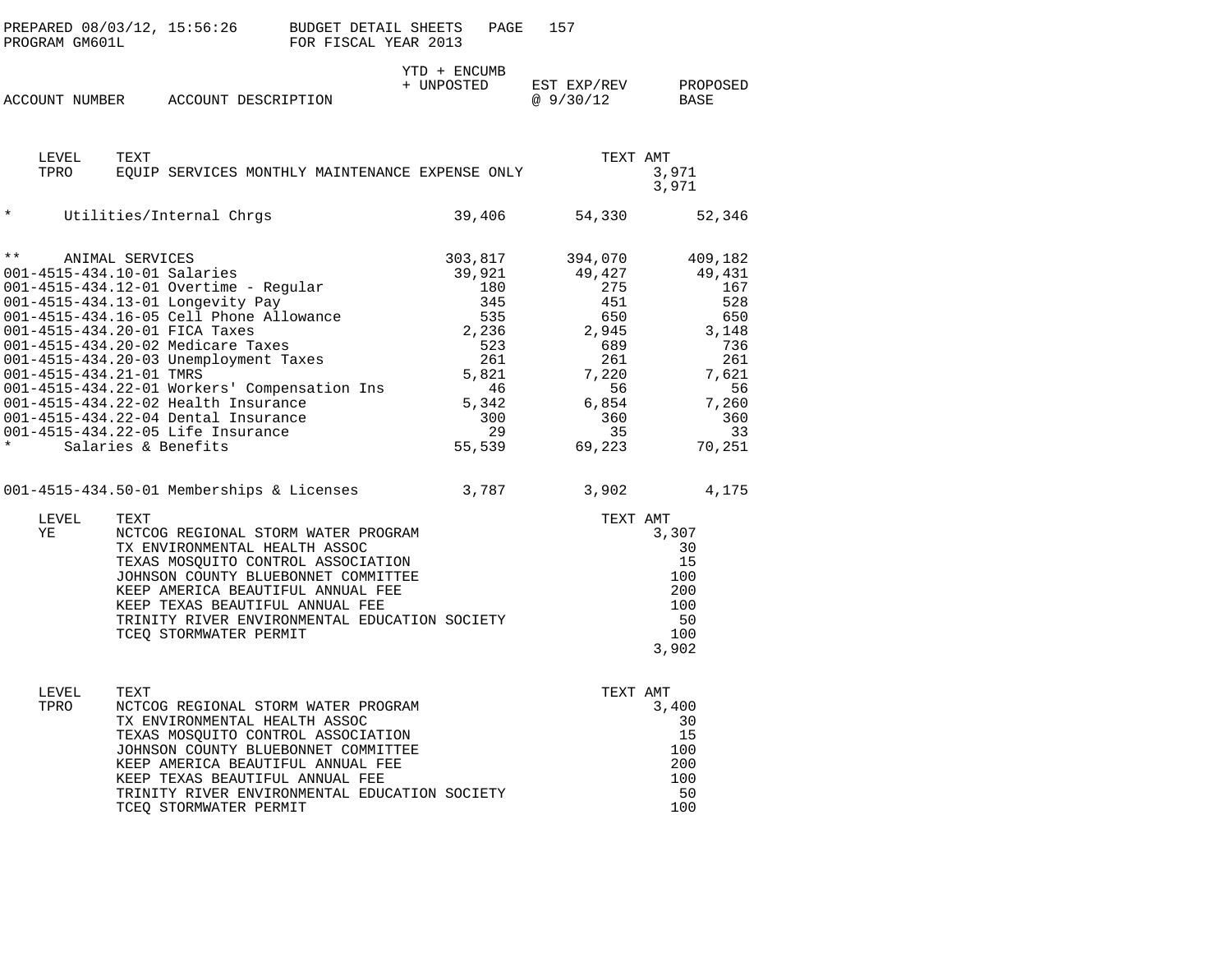| PROGRAM GM601L | PREPARED 08/03/12, 15:56:26                                                                                                                                                                                                        | BUDGET DETAIL SHEETS<br>FOR FISCAL YEAR 2013 |                            | PAGE  | 158                      |                                                 |          |
|----------------|------------------------------------------------------------------------------------------------------------------------------------------------------------------------------------------------------------------------------------|----------------------------------------------|----------------------------|-------|--------------------------|-------------------------------------------------|----------|
|                | ACCOUNT NUMBER ACCOUNT DESCRIPTION                                                                                                                                                                                                 |                                              | YTD + ENCUMB<br>+ UNPOSTED |       | EST EXP/REV<br>@ 9/30/12 | BASE                                            | PROPOSED |
|                | REGISTERED SANITARIAN - RENEW EVERY 2 YRS                                                                                                                                                                                          |                                              |                            |       |                          | 180<br>4,175                                    |          |
|                | 001-4515-434.50-02 Subscriptions/Books/Pub                                                                                                                                                                                         |                                              |                            | 35    | 40                       |                                                 | 40       |
| LEVEL<br>ΥE    | TEXT<br><b>BURLESON STAR</b>                                                                                                                                                                                                       |                                              |                            |       | TEXT AMT                 | 40<br>40                                        |          |
| LEVEL<br>TPRO  | TEXT<br>BURLESON STAR                                                                                                                                                                                                              |                                              |                            |       | TEXT AMT                 | 40<br>40                                        |          |
|                | 001-4515-434.50-03 Personnel Dev & Activity                                                                                                                                                                                        |                                              |                            | 636   | 1,060                    |                                                 | 2,065    |
| LEVEL<br>ΥE    | TEXT<br>RSWCC MEETINGS AT COG<br>REQUIRED CE FOR REGISTERED SANITARIAN<br>SW PUBLIC ED TASK FORCE MEETINGS<br>EPA STORMWATER CONFERENCE - WEEK LONG, LOCAL<br>HAZMAT TRAINING                                                      |                                              |                            |       | TEXT AMT                 | 50<br>110<br>70<br>335<br>495<br>1,060          |          |
| LEVEL<br>TPRO  | TEXT<br>RSWCC MEETINGS AT COG<br>REQUIRED CE FOR REGISTERED SANITARIAN<br>SW PUBLIC ED TASK FORCE MEETINGS<br>EPA STORMWATER CONFERENCE - WEEK LONG, OUT OF AREA<br>KEEP TEXAS BEAUTIFUL CONFERENCE - 1 DAY ONLY<br>BPI CONFERENCE |                                              |                            |       | TEXT AMT                 | 50<br>110<br>70<br>1,435<br>300<br>100<br>2,065 |          |
|                | 001-4515-434.50-08 Mileage Reimbursement                                                                                                                                                                                           |                                              |                            | 1,021 | 1,600                    |                                                 | 1,600    |
| LEVEL<br>ΥE    | TEXT<br>6050 MILES                                                                                                                                                                                                                 |                                              |                            |       | TEXT AMT                 | 1,600<br>1,600                                  |          |
| LEVEL<br>TPRO  | TEXT<br>6050 MILES                                                                                                                                                                                                                 |                                              |                            |       | TEXT AMT                 | 1,600<br>1,600                                  |          |
|                | 001-4515-434.54-01 Printing & Graphic Serv                                                                                                                                                                                         |                                              |                            | 2,232 | 4,370                    |                                                 | 4,000    |
| LEVEL          | TEXT                                                                                                                                                                                                                               |                                              |                            |       | TEXT AMT                 |                                                 |          |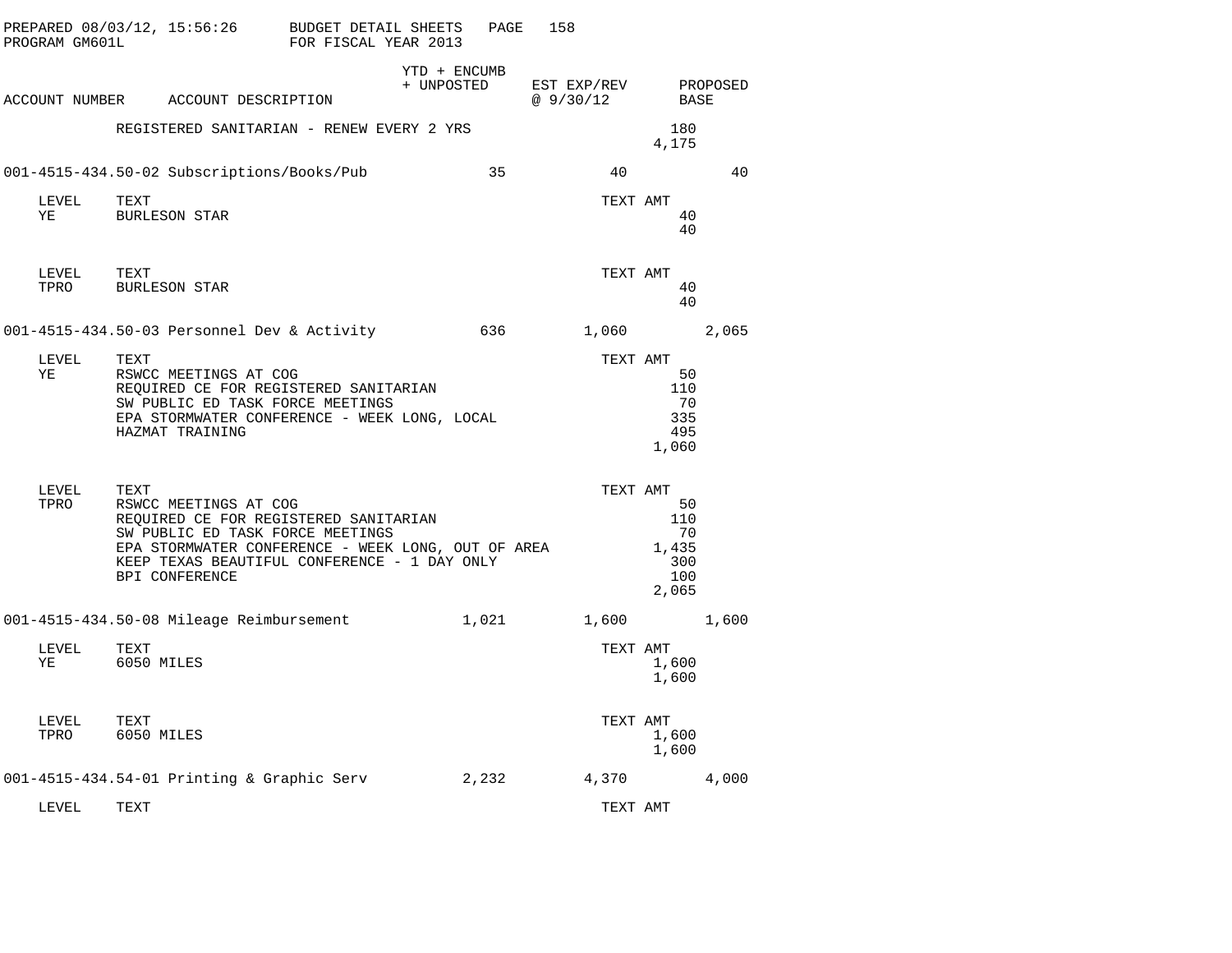|                    |                                      | PREPARED 08/03/12, 15:56:26 BUDGET DETAIL SHEETS<br>PROGRAM GM601L FOR FISCAL YEAR 2013                                                                                                                                                                                                                                                                                                                                     |              | PAGE        | 159                                                                                                                                     |                                                                                                  |     |
|--------------------|--------------------------------------|-----------------------------------------------------------------------------------------------------------------------------------------------------------------------------------------------------------------------------------------------------------------------------------------------------------------------------------------------------------------------------------------------------------------------------|--------------|-------------|-----------------------------------------------------------------------------------------------------------------------------------------|--------------------------------------------------------------------------------------------------|-----|
|                    |                                      | ACCOUNT NUMBER ACCOUNT DESCRIPTION                                                                                                                                                                                                                                                                                                                                                                                          | YTD + ENCUMB |             | $\begin{tabular}{llll} + & UNPOSTED & \texttt{EST} & \texttt{EXP/REV} & \texttt{PROPOSED} \\ & @ 9/30/12 & \texttt{BASE} \end{tabular}$ |                                                                                                  |     |
| ΥE                 | TSHIRTS<br>CALENDAR<br><b>BANNER</b> | LETTERHEAD & ENVELOPES<br>BUSINESS CARDS<br>BOSINESS CARDS<br>NOTICE OF VIOLATION / DOOR HANGERS<br>FIELD INVESTIGATION FORMS<br>STORMWATER CONSTRUCTION SITE INSPECTION FORMS<br>UTILITY BILL INSERT<br>KBB BROCHURES<br>KBB ANNUAL NEWSLETTER<br>NCTCOG COOPERATIVE PURCHASE<br>STORMWATER - BUSINESS EDUCATION                                                                                                           |              |             |                                                                                                                                         | 100<br>100<br>150<br>1,500<br>50<br>60<br>750<br>80<br>905<br>575<br>100<br>4,370                |     |
| LEVEL<br>TPRO      | TEXT                                 | LETTERHEAD & ENVELOPES<br>BUSINESS CARDS<br>BOSINESS CARDS<br>NOTICE OF VIOLATION / DOOR HANGERS<br>FIELD INVESTIGATION FORMS<br>FIELD INVESTIGATION FORMS<br>STORMWATER CONSTRUCTION SITE INSPECTION FORMS<br>UTILITY BILL INSERT<br>KBB BROCHURES<br>KBB ANNUAL NEWSLETTER<br>KBB ANNUAL NEWSLETTER<br>NCTCOG COOPERATIVE PURCHASE<br>STORMWATER - BUSINESS EDUCATION<br>PRINTED MATERIAL FOR SPECIAL PROGRAMS AND EVENTS |              |             |                                                                                                                                         | TEXT AMT<br>100<br>50<br>100<br>150<br>150<br>1,500<br>50<br>100<br>1,150<br>150<br>500<br>4,000 |     |
|                    |                                      | 001-4515-434.55-07 Laboratory Charges                                                                                                                                                                                                                                                                                                                                                                                       |              | $\mathbf 0$ | 200                                                                                                                                     |                                                                                                  | 100 |
| LEVEL<br><b>YE</b> | TEXT                                 | SURFACE WATER QUALITY TESTING                                                                                                                                                                                                                                                                                                                                                                                               |              |             |                                                                                                                                         | TEXT AMT<br>200<br>200                                                                           |     |
| LEVEL TEXT<br>TPRO |                                      | SURFACE WATER QUALITY TESTING                                                                                                                                                                                                                                                                                                                                                                                               |              |             |                                                                                                                                         | TEXT AMT<br>100<br>100                                                                           |     |
|                    |                                      | 001-4515-434.60-01 Office Supplies & Mat 761 761 761                                                                                                                                                                                                                                                                                                                                                                        |              |             |                                                                                                                                         |                                                                                                  | 646 |
| LEVEL<br>YE        | TEXT                                 | TONER CARTRIDGES<br>MISCELLANEOUS OFFICE SUPPLIES<br>PER EMAIL 06/07/12                                                                                                                                                                                                                                                                                                                                                     |              |             |                                                                                                                                         | TEXT AMT<br>344<br>302<br>115<br>761                                                             |     |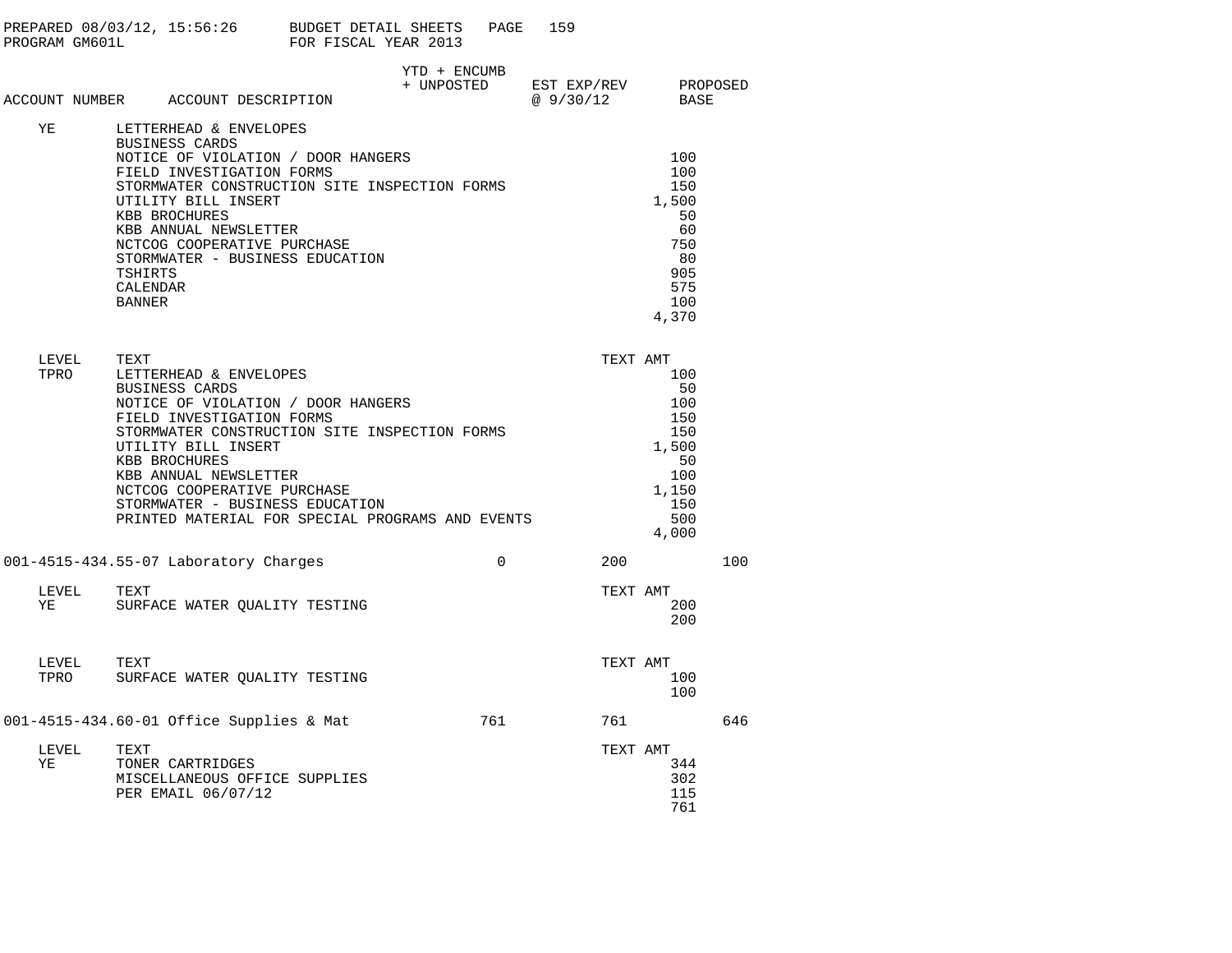|      | PROGRAM GM601L |                        | PREPARED 08/03/12, 15:56:26                      | <b>BUDGET DETAIL SHEETS</b><br>FOR FISCAL YEAR 2013 |                            | PAGE           | 160                     |          |                         |                  |
|------|----------------|------------------------|--------------------------------------------------|-----------------------------------------------------|----------------------------|----------------|-------------------------|----------|-------------------------|------------------|
|      |                |                        | ACCOUNT NUMBER ACCOUNT DESCRIPTION               |                                                     | YTD + ENCUMB<br>+ UNPOSTED |                | EST EXP/REV<br>@9/30/12 |          |                         | PROPOSED<br>BASE |
|      | LEVEL<br>TPRO  | TEXT                   | TONER CARTRIDGES                                 | MISCELLANEOUS OFFICE SUPPLIES                       |                            |                |                         | TEXT AMT | 344<br>302<br>646       |                  |
|      |                |                        | 001-4515-434.60-07 Postage                       |                                                     |                            | 28             |                         | 800      |                         | 100              |
| ΥE   | LEVEL          | TEXT                   |                                                  | MUNICIPAL SETTING DESIGNATION PUBLIC NOTICE         |                            |                |                         | TEXT AMT | 800<br>800              |                  |
| TPRO | LEVEL          | TEXT<br>POSTAGE        |                                                  |                                                     |                            |                |                         | TEXT AMT | 100<br>100              |                  |
|      |                |                        |                                                  | 001-4515-434.60-11 Minor Tools & Materials          |                            | 127            |                         | 530      |                         | 500              |
| ΥE   | LEVEL          | TEXT                   | BATTERIES, PHOTO PRINTING<br>STORM DRAIN MARKERS | STORM DRAIN MONITORING REAGENTS                     |                            |                |                         | TEXT AMT | 80<br>240<br>210<br>530 |                  |
|      | LEVEL<br>TPRO  | TEXT                   | BATTERIES, PHOTO PRINTING<br>STORM DRAIN MARKERS | STORM DRAIN MONITORING REAGENTS                     |                            |                |                         | TEXT AMT | 50<br>240<br>210<br>500 |                  |
|      |                |                        | 001-4515-434.60-13 Uniforms                      |                                                     |                            | $\overline{4}$ |                         | 80       |                         | 80               |
| ΥE   | LEVEL          | TEXT<br>SHIRT<br>PANTS |                                                  |                                                     |                            |                |                         | TEXT AMT | 40<br>40<br>80          |                  |
| TPRO | LEVEL          | TEXT<br>SHIRT<br>PANTS |                                                  |                                                     |                            |                |                         | TEXT AMT | 40<br>40<br>80          |                  |
|      |                |                        |                                                  | 001-4515-434.60-14 Protective Clothing/Mat          |                            | 262            |                         | 268      |                         | 300              |
|      | LEVEL          | TEXT                   |                                                  |                                                     |                            |                |                         | TEXT AMT |                         |                  |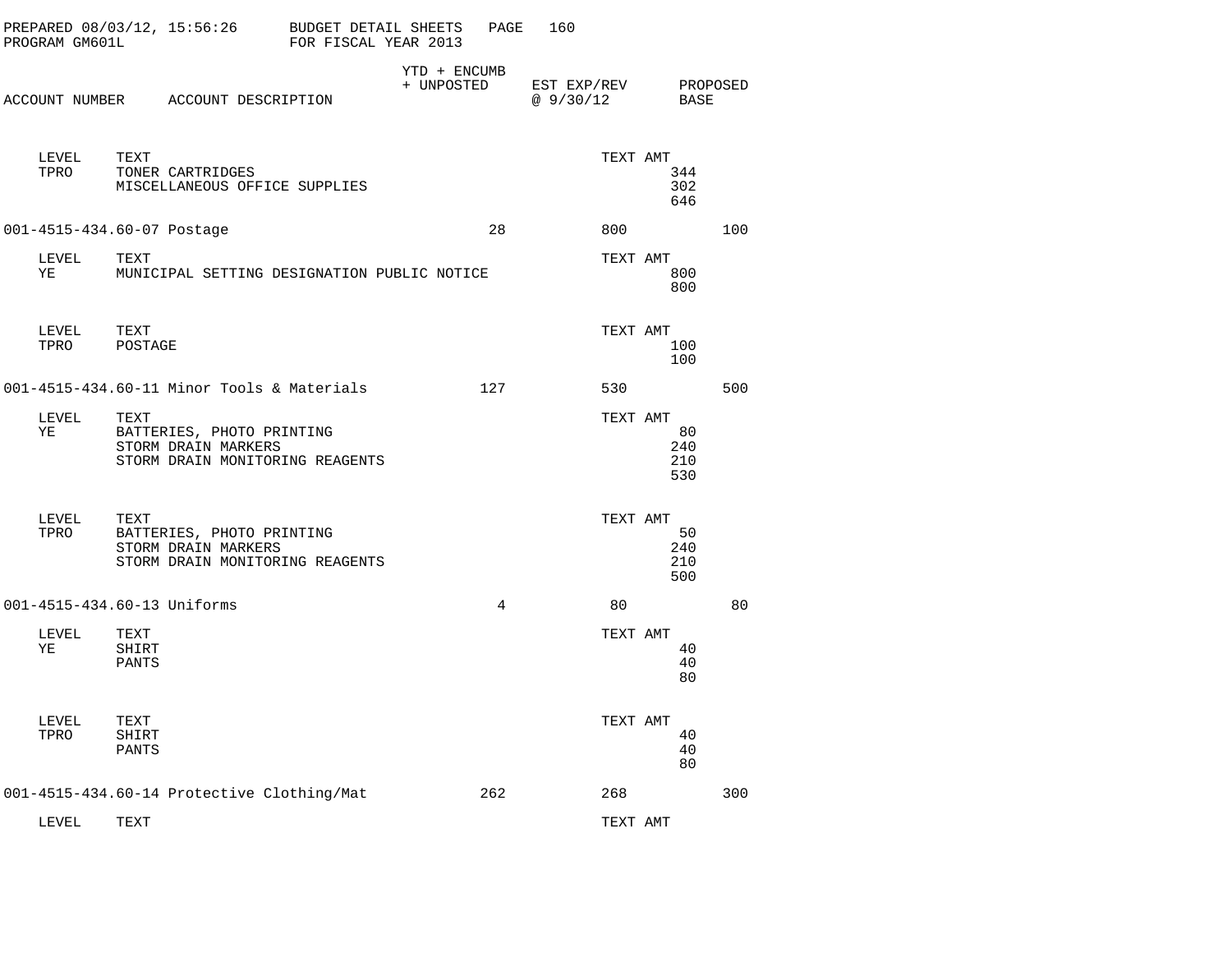| PROGRAM GM601L        | PREPARED 08/03/12, 15:56:26 BUDGET DETAIL SHEETS                                                                                                                                                                                                                                                         | FOR FISCAL YEAR 2013 |                            | PAGE   | 161                      |                                                                   |
|-----------------------|----------------------------------------------------------------------------------------------------------------------------------------------------------------------------------------------------------------------------------------------------------------------------------------------------------|----------------------|----------------------------|--------|--------------------------|-------------------------------------------------------------------|
|                       | ACCOUNT NUMBER ACCOUNT DESCRIPTION                                                                                                                                                                                                                                                                       |                      | YTD + ENCUMB<br>+ UNPOSTED |        | EST EXP/REV<br>@ 9/30/12 | PROPOSED<br>BASE                                                  |
| YE                    | HAND SANITIZER<br>SAFETY VESTS                                                                                                                                                                                                                                                                           |                      |                            |        |                          | 6<br>262<br>268                                                   |
| LEVEL<br>TPRO         | TEXT<br>HAND SANITIZER, GLOVES, SUNSCREEN, MOSQUITO SPRAY<br>BOOTS<br>SAFETY VESTS                                                                                                                                                                                                                       |                      |                            |        | TEXT AMT                 | 50<br>125<br>125<br>300                                           |
|                       | 001-4515-434.80-13 Project/Event/Meeting Exp 985 1,660                                                                                                                                                                                                                                                   |                      |                            |        |                          | 4,950                                                             |
| LEVEL<br>ΥE           | TEXT<br>TRASH BASH<br>GREAT AMERICAN CLEANUP<br>HOUSEHOLD HAZARDOUS WASTE COLLECTION EVENTS<br>SPECIAL MEETINGS                                                                                                                                                                                          |                      |                            |        | TEXT AMT                 | 535<br>535<br>530<br>60<br>1,660                                  |
| LEVEL<br>TPRO         | TEXT<br>TRASH BASH<br>GREAT AMERICAN CLEANUP<br>HOUSEHOLD HAZARDOUS WASTE COLLECTION EVENTS<br>SPECIAL MEETINGS AND PRESENTATIONS<br>VOLUNTEER RECOGNITION<br>T-SHIRTS FOR LITTER PICKUP VOLUNTEERS<br>CANOPY TO SET UP BOOTH DURING SPECIAL EVENTS<br>PROMOTIONAL ITEMS FOR SPECIAL PROGRAMS AND EVENTS |                      |                            |        | TEXT AMT                 | 525<br>525<br>550<br>100<br>100<br>1,000<br>650<br>1,500<br>4,950 |
|                       | 001-4515-434.90-04 Environmental Disposal 21,526                                                                                                                                                                                                                                                         |                      |                            |        |                          | 23,500 25,000                                                     |
| LEVEL<br>YE           | TEXT<br>HOUSEHOLD HAZARDOUS WASTE (500 PARTICIPANTS)                                                                                                                                                                                                                                                     |                      |                            |        | TEXT AMT                 | 23,500<br>23,500                                                  |
| LEVEL<br>TPRO<br>TPRO | TEXT<br>HOUSEHOLD HAZARDOUS WASTE (500 PARTICIPANTS)<br>MUNICIPAL HAZARDOUS WASTE DISPOSAL                                                                                                                                                                                                               |                      |                            |        | TEXT AMT                 | 23,500<br>1,500<br>25,000                                         |
| Operating<br>$\star$  |                                                                                                                                                                                                                                                                                                          |                      |                            | 31,404 | 38,771                   | 43,556                                                            |
|                       | 001-4515-434.82-16 IT Contribution                                                                                                                                                                                                                                                                       |                      |                            | 6,816  | 9,088                    | 3,527                                                             |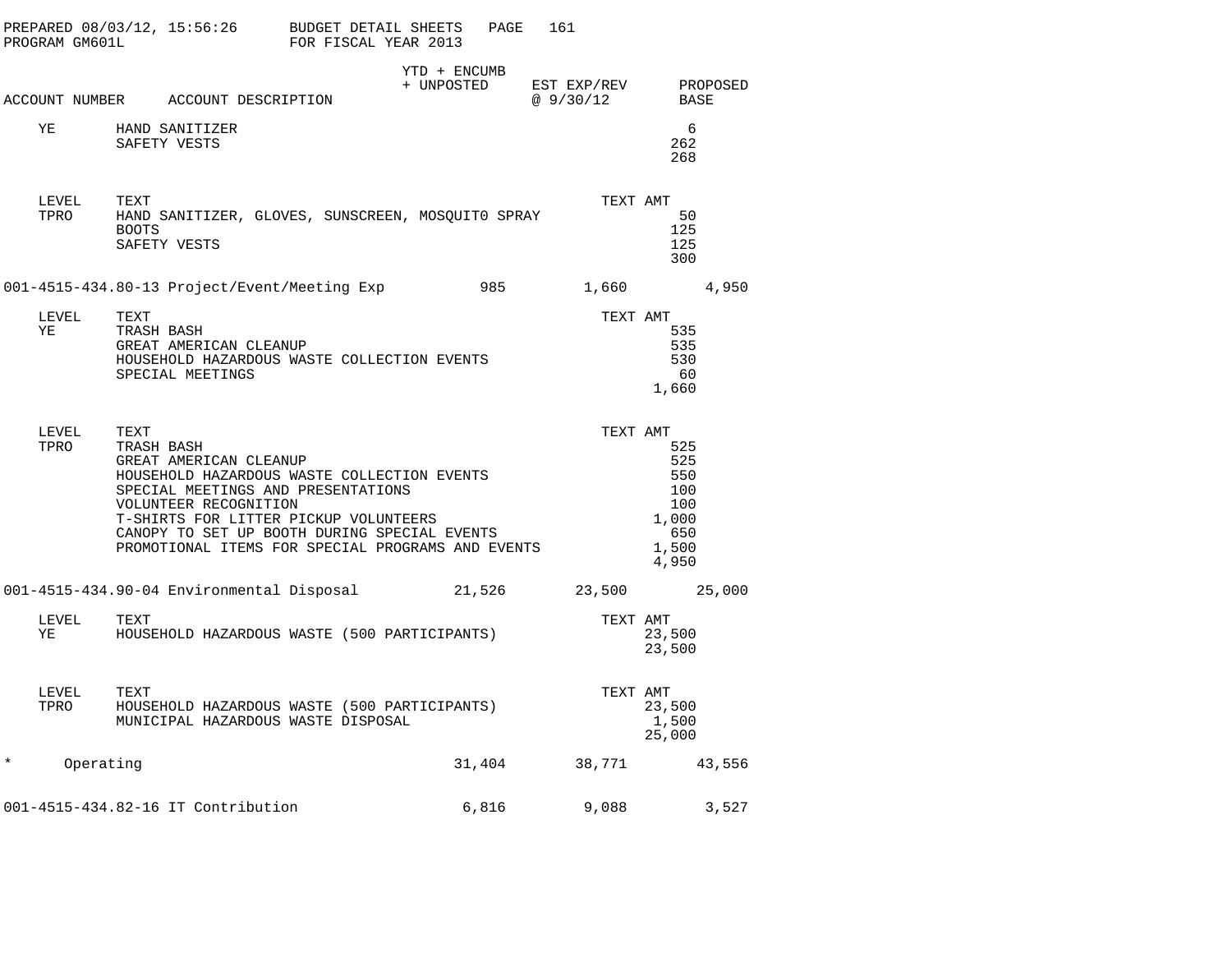|               | PROGRAM GM601L | PREPARED 08/03/12, 15:56:26                                                                                                                                                                                                                                                                                                                                                                                                                                                                                          | BUDGET DETAIL SHEETS<br>FOR FISCAL YEAR 2013 | PAGE                                                                                                                    | 162                                                                                                                     |                                                                                                                           |
|---------------|----------------|----------------------------------------------------------------------------------------------------------------------------------------------------------------------------------------------------------------------------------------------------------------------------------------------------------------------------------------------------------------------------------------------------------------------------------------------------------------------------------------------------------------------|----------------------------------------------|-------------------------------------------------------------------------------------------------------------------------|-------------------------------------------------------------------------------------------------------------------------|---------------------------------------------------------------------------------------------------------------------------|
|               | ACCOUNT NUMBER | ACCOUNT DESCRIPTION                                                                                                                                                                                                                                                                                                                                                                                                                                                                                                  |                                              | YTD + ENCUMB<br>+ UNPOSTED                                                                                              | EST EXP/REV<br>@9/30/12                                                                                                 | PROPOSED<br>BASE                                                                                                          |
|               | LEVEL<br>ΥE    | TEXT<br>INFORMATION SRVCS CONTRIB RECLASSED FROM<br>ACCOUNT 34-03                                                                                                                                                                                                                                                                                                                                                                                                                                                    |                                              |                                                                                                                         | TEXT AMT                                                                                                                |                                                                                                                           |
|               | LEVEL<br>TPRO  | TEXT<br>INFORMATION SRVCS CONTRIB RECLASSED FROM<br>ACCOUNT 34-03                                                                                                                                                                                                                                                                                                                                                                                                                                                    |                                              |                                                                                                                         | TEXT AMT                                                                                                                |                                                                                                                           |
| $^\star$      |                | Utilities/Internal Chrgs                                                                                                                                                                                                                                                                                                                                                                                                                                                                                             |                                              | 6,816                                                                                                                   | 9,088                                                                                                                   | 3,527                                                                                                                     |
| $\star \star$ |                | ENVIRONMENTAL SERVICES<br>001-5011-383.30-00 Filing Fees                                                                                                                                                                                                                                                                                                                                                                                                                                                             |                                              | 93,759<br>39,726                                                                                                        | 117,082<br>32,000                                                                                                       | 117,334<br>29,000                                                                                                         |
|               | LEVEL<br>ΥE    | TEXT<br>REVISED 06/06/12                                                                                                                                                                                                                                                                                                                                                                                                                                                                                             |                                              |                                                                                                                         | TEXT AMT                                                                                                                | 32,000<br>32,000                                                                                                          |
| $^\star$      |                |                                                                                                                                                                                                                                                                                                                                                                                                                                                                                                                      |                                              | 39,726                                                                                                                  | 32,000                                                                                                                  | 29,000                                                                                                                    |
| $\star$       |                | 001-5011-417.10-01 Salaries<br>001-5011-417.13-01 Longevity Pay<br>001-5011-417.13-14 Ins Opt Out<br>001-5011-417.16-01 Car Allowance<br>001-5011-417.16-05 Cell Phone Allowance<br>001-5011-417.20-01 FICA Taxes<br>001-5011-417.20-02 Medicare Taxes<br>001-5011-417.20-03 Unemployment Taxes<br>001-5011-417.21-01 TMRS<br>001-5011-417.22-01 Workers' Compensation Ins<br>001-5011-417.22-02 Health Insurance<br>001-5011-417.22-04 Dental Insurance<br>001-5011-417.22-05 Life Insurance<br>Salaries & Benefits |                                              | 201,012<br>4<br>2,400<br>1,615<br>323<br>12,397<br>2,899<br>1,173<br>29,177<br>231<br>16,145<br>1,198<br>126<br>268,700 | 293,176<br>0<br>2,900<br>4,385<br>977<br>21,952<br>4,310<br>1,434<br>42,740<br>337<br>24,615<br>1,618<br>164<br>398,608 | 340,256<br>0<br>2,400<br>6,000<br>1,300<br>20,631<br>5,074<br>1,305<br>52,528<br>385<br>29,040<br>1,798<br>165<br>460,882 |
|               |                | 001-5011-417.32-05 Planning Consulting Fees                                                                                                                                                                                                                                                                                                                                                                                                                                                                          |                                              | 22,500                                                                                                                  | 22,500                                                                                                                  | 100,000                                                                                                                   |
|               | LEVEL<br>ΥE    | TEXT<br>BASED ON QUOTES FROM CONSULTANTS<br>DEVELOPMENT SCORECARD<br>DEVELOPMENT ORDINANCES                                                                                                                                                                                                                                                                                                                                                                                                                          |                                              |                                                                                                                         | TEXT AMT                                                                                                                | 48,500                                                                                                                    |
|               |                |                                                                                                                                                                                                                                                                                                                                                                                                                                                                                                                      |                                              |                                                                                                                         |                                                                                                                         | 48,500                                                                                                                    |
|               | LEVEL<br>TPRO  | TEXT<br>SMALL AREA PLANS                                                                                                                                                                                                                                                                                                                                                                                                                                                                                             |                                              |                                                                                                                         | TEXT AMT                                                                                                                | 10,000                                                                                                                    |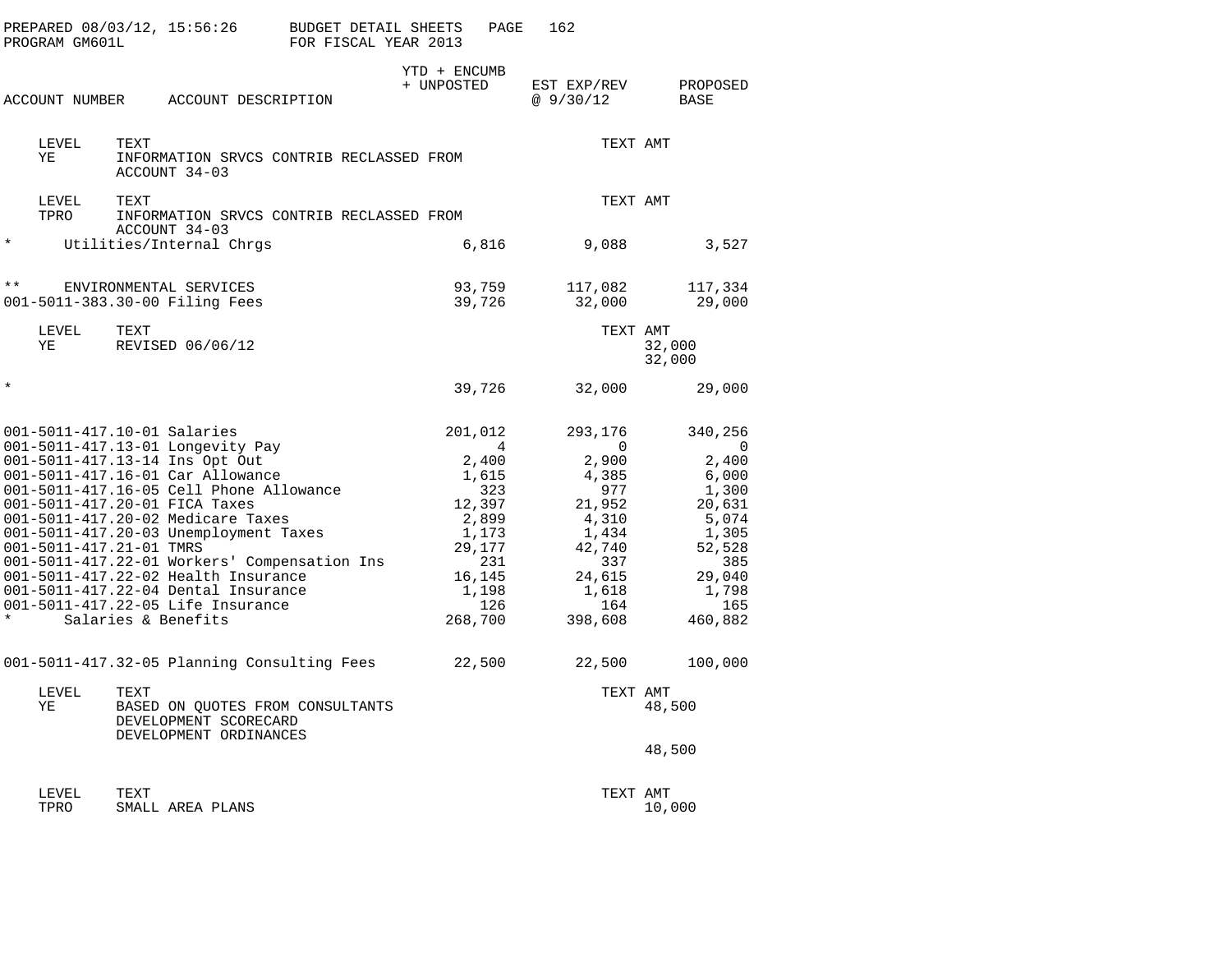|               |                      | PREPARED 08/03/12, 15:56:26 BUDGET DETAIL SHEETS<br>PROGRAM GM601L FOR FISCAL YEAR 2013                                                                                                                                                                                                                                                                                                                                 |              | PAGE        | 163 |                                              |                                                                                                               |       |
|---------------|----------------------|-------------------------------------------------------------------------------------------------------------------------------------------------------------------------------------------------------------------------------------------------------------------------------------------------------------------------------------------------------------------------------------------------------------------------|--------------|-------------|-----|----------------------------------------------|---------------------------------------------------------------------------------------------------------------|-------|
|               |                      | ACCOUNT NUMBER ACCOUNT DESCRIPTION                                                                                                                                                                                                                                                                                                                                                                                      | YTD + ENCUMB |             |     | + UNPOSTED EST EXP/REV PROPOSED<br>@ 9/30/12 | BASE                                                                                                          |       |
|               |                      | HISTORIC PRESERVATION PLAN<br>CODE AMENDMENTS<br>ZONING ORDINANCE/OTHER UPDATE                                                                                                                                                                                                                                                                                                                                          |              |             |     |                                              | 5,000<br>10,000<br>75,000<br>100,000                                                                          |       |
|               |                      | 001-5011-417.50-01 Memberships & Licenses 1,658 1,618 3,048                                                                                                                                                                                                                                                                                                                                                             |              |             |     |                                              |                                                                                                               |       |
| LEVEL<br>ΥE   | TEXT<br>JAPA<br>TFMA | APA NATIONAL + DIVISION + CHAPTER DUES - S. ROOS<br>AICP DUES - S.ROOS<br>ZONING PRACTICE<br>THE COMMISSIONER<br>ULI MEMBERSHIP - S.ROOS<br>CNU MEMBERSHIP - S.ROOS<br>APA NATIONAL + CHAPTER DUES - H. SHANKLE<br>APA NATIONAL + CHAPTER DUES - B. GUENZEL<br>AICP DUES - B. GUENZEL<br>APA NATIONAL + CHAPTER DUES - K.GEORGE<br>AICP DUES - K. GEORGE<br>ARMA MEETINGS - H. SHANKLE<br>CNU MEMBERSHIP - B. GUENZEL   |              |             |     | TEXT AMT                                     | 390<br>175<br>313<br>90<br>100<br>225<br>195<br>245<br>245<br>120<br>245<br>120<br>150<br>240<br>195<br>3,048 |       |
| LEVEL<br>TPRO | TEXT<br>JAPA<br>TFMA | APA NATIONAL + DIVISION + CHAPTER DUES - DIRECTOR<br>AICP DUES - DIRECTOR<br>ZONING PRACTICE<br>THE COMMISSIONER<br>ULI MEMBERSHIP - DIRECTOR<br>CNU MEMBERSHIP - DIRECTOR<br>APA NATIONAL + CHAPTER DUES - H. SHANKLE<br>APA NATIONAL + CHAPTER DUES - B. GUENZEL<br>AICP DUES - B. GUENZEL<br>APA NATIONAL + CHAPTER DUES - R.RAMPHAL<br>AICP DUES - TBD<br>ARMA MEETINGS - H. SHANKLE<br>CNU MEMBERSHIP - B. GUENZEL |              |             |     | TEXT AMT                                     | 390<br>175<br>313<br>90<br>100<br>225<br>195<br>245<br>245<br>120<br>245<br>120<br>150<br>240<br>195<br>3,048 |       |
|               |                      | 001-5011-417.50-02 Subscriptions/Books/Pub                                                                                                                                                                                                                                                                                                                                                                              |              | $\mathbf 0$ |     | 500                                          |                                                                                                               | 1,000 |
| LEVEL<br>ΥE   | TEXT                 | NEWSPAPER SUBSCRIPTION                                                                                                                                                                                                                                                                                                                                                                                                  |              |             |     | TEXT AMT                                     | 40                                                                                                            |       |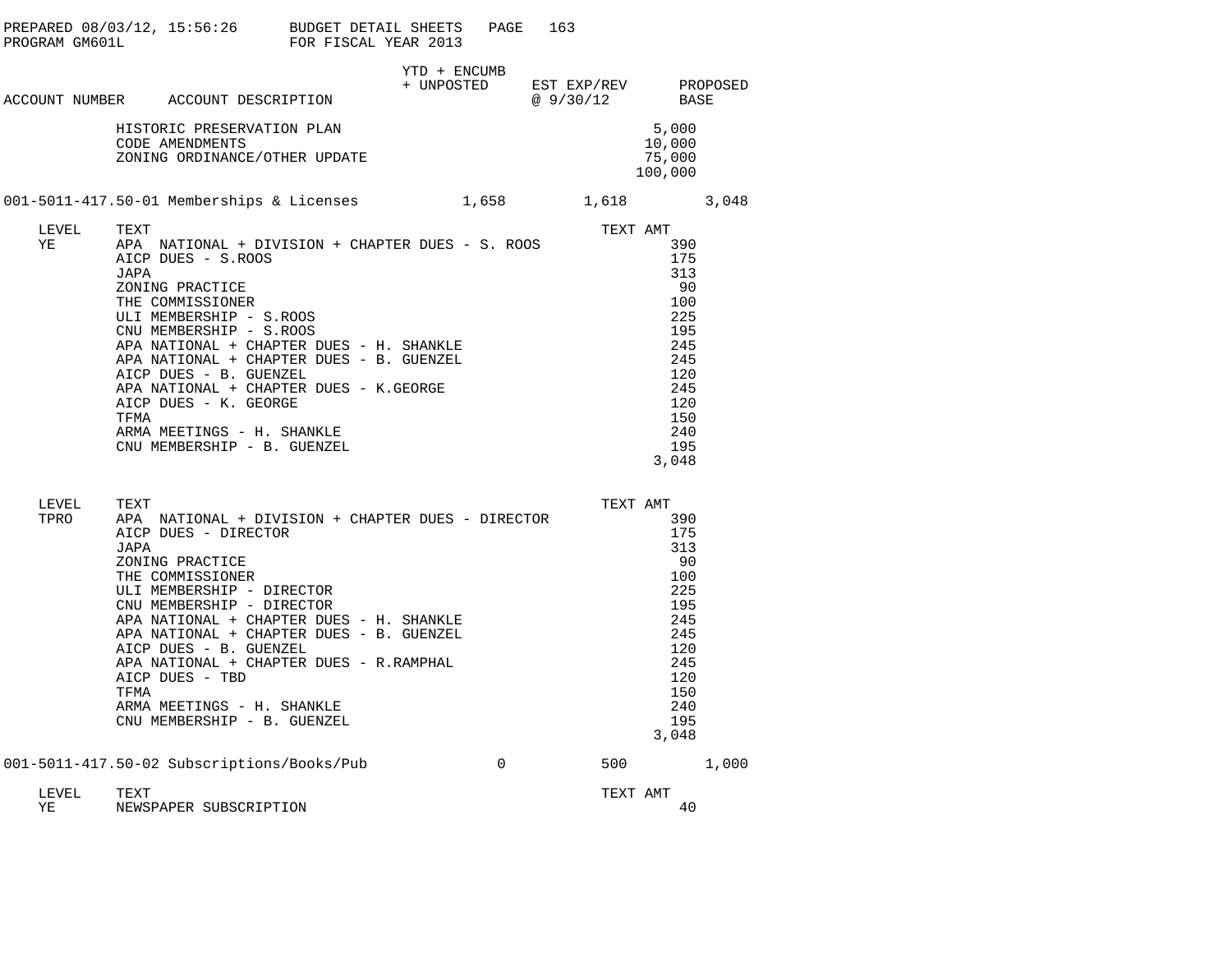| PROGRAM GM601L | PREPARED $08/03/12$ , $15:56:26$ BUDGET DETAIL SHEETS                                                                                                                                                                                                                       | FOR FISCAL YEAR 2013 |                                                 | PAGE 164 |              |                                                                           |  |
|----------------|-----------------------------------------------------------------------------------------------------------------------------------------------------------------------------------------------------------------------------------------------------------------------------|----------------------|-------------------------------------------------|----------|--------------|---------------------------------------------------------------------------|--|
|                | ACCOUNT NUMBER ACCOUNT DESCRIPTION                                                                                                                                                                                                                                          |                      | YTD + ENCUMB<br>+ UNPOSTED EST EXP/REV PROPOSED |          | @ 9/30/12    | BASE                                                                      |  |
|                | PLANNING ADVISORY SERVICE SUBSCRIPTION<br>PLANNING BOOKS FROM APA                                                                                                                                                                                                           |                      |                                                 |          |              | 845<br>115<br>1,000                                                       |  |
| LEVEL<br>TPRO  | TEXT<br>NEWSPAPER SUBSCRIPTION<br>PLANNING ADVISORY SERVICE SUBSCRIPTION<br>PLANNING BOOKS FROM APA                                                                                                                                                                         |                      |                                                 |          | TEXT AMT     | 40<br>845<br>115<br>1,000                                                 |  |
|                | 001-5011-417.50-03 Personnel Dev & Activity 2,618                                                                                                                                                                                                                           |                      |                                                 |          | 5,898 11,253 |                                                                           |  |
| LEVEL<br>YE    | TEXT<br>TEXAS APA STATE CONF.@3FOR\$975(REG&HOTEL)<br>CONFERENCE - CNU/NLC/NATIONAL APA - DIRECTOR<br>STAFF TRAINING CLASSES<br>AICP APP, EXAM, CLASS, MATERIAL-B. GUENZEL<br>STAFF TRAINING CLASSES<br>P&Z COMMISSIONER TRAINING<br>SR. ADMIN SEC TRAINING CLASSES         |                      |                                                 |          |              | TEXT AMT<br>2,925<br>2,800<br>700<br>700<br>700<br>3,200<br>228<br>11,253 |  |
| LEVEL<br>TPRO  | TEXT<br>IEAI<br>TEXAS APA STATE CONF.@3FOR\$975(REG&HOTEL)<br>CONFERENCE - CNU/NLC/NATIONAL APA - DIRECTOR<br>STAFF TRAINING CLASSES<br>AICP APP, EXAM, CLASS, MATERIAL-B. GUENZEL<br>STAFF TRAINING CLASSES<br>P&Z COMMISSIONER TRAINING<br>SR. ADMIN SEC TRAINING CLASSES |                      |                                                 |          | TEXT AMT     | 2,925<br>2,800<br>700<br>700<br>700<br>3,200<br>228<br>11,253             |  |
|                | 001-5011-417.54-01 Printing & Graphic Serv                                                                                                                                                                                                                                  |                      | 662                                             |          | 1,253 1,846  |                                                                           |  |
| LEVEL<br>YE    | TEXT<br>ENVELOPES & LETTERHEAD<br>BUSINESS CARDS 6@40<br>CD AND CD LABELS FOR PLANS AND MAP DISTRIBUTION<br>SIGNS FOR PUBLIC HEARINGS/WATER BILL MAILOUTS ETC<br>P&Z/ OLD TOWN/ ZBA NAMEPLATES<br>GRAPHIC SERVICES FOR PLANS/ORDINANCES/BROCHURES                           |                      |                                                 |          | TEXT AMT     | 250<br>240<br>100<br>500<br>100<br>656<br>1,846                           |  |
| LEVEL          | TEXT                                                                                                                                                                                                                                                                        |                      |                                                 |          | TEXT AMT     |                                                                           |  |

TPRO ENVELOPES & LETTERHEAD 250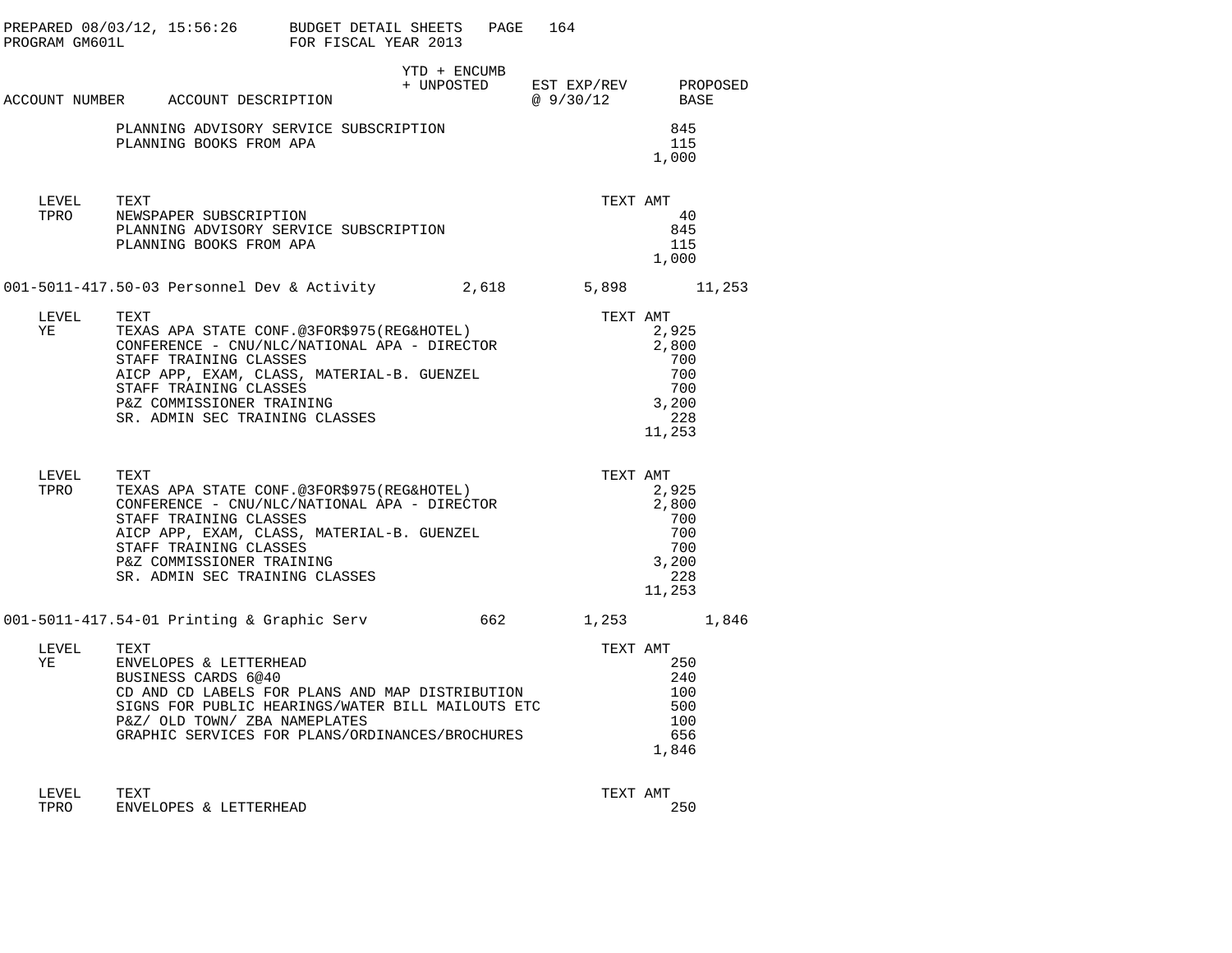| PROGRAM GM601L |                                                                        | PREPARED 08/03/12, 15:56:26 BUDGET DETAIL SHEETS<br>FOR FISCAL YEAR 2013                                                                                | PAGE        | 165                                          |                                          |       |
|----------------|------------------------------------------------------------------------|---------------------------------------------------------------------------------------------------------------------------------------------------------|-------------|----------------------------------------------|------------------------------------------|-------|
|                | ACCOUNT NUMBER ACCOUNT DESCRIPTION                                     | YTD + ENCUMB                                                                                                                                            |             | + UNPOSTED EST EXP/REV PROPOSED<br>@ 9/30/12 | BASE                                     |       |
|                | BUSINESS CARDS 6@40<br>P&Z/ OLD TOWN/ ZBA NAMEPLATES                   | CD AND CD LABELS FOR PLANS AND MAP DISTRIBUTION<br>SIGNS FOR PUBLIC HEARINGS/WATER BILL MAILOUTS ETC<br>GRAPHIC SERVICES FOR PLANS/ORDINANCES/BROCHURES |             |                                              | 240<br>100<br>500<br>100<br>656<br>1,846 |       |
|                | 001-5011-417.54-04 Code Maintenance                                    |                                                                                                                                                         | $\mathbf 0$ | $\Omega$                                     |                                          | 500   |
| LEVEL<br>ΥE    | TEXT<br>4 LGC @\$60<br>SHIPPING<br>LAND USE LAW CODE EXPLANATION BOOKS |                                                                                                                                                         |             | TEXT AMT                                     | 240<br>60<br>200<br>500                  |       |
| LEVEL<br>TPRO  | TEXT<br>4 LGC @\$60<br>SHIPPING<br>LAND USE LAW CODE EXPLANATION BOOKS |                                                                                                                                                         |             | TEXT AMT                                     | 240<br>60<br>200<br>500                  |       |
|                | 001-5011-417.54-06 Convenience copies                                  |                                                                                                                                                         | 43          | 188                                          |                                          | 500   |
| LEVEL<br>TPRO  | TEXT                                                                   | AS THE RATE IS UNKNOWN I AM ASSUMING 500                                                                                                                |             | TEXT AMT                                     | 500<br>500                               |       |
|                | 001-5011-417.60-01 Office Supplies & Mat                               |                                                                                                                                                         | 687         | 3,281                                        |                                          | 2,700 |
| LEVEL<br>ΥE    | TEXT<br>MISC<br>COPY PAPER<br>FANCY PAPER                              | GENERAL OFFICE SUPPLIES - 5 @ \$300 EACH                                                                                                                |             | TEXT AMT                                     | 100<br>1,500<br>600<br>500<br>2,700      |       |
| LEVEL<br>TPRO  | TEXT<br>MISC<br>COPY PAPER<br>FANCY PAPER                              | GENERAL OFFICE SUPPLIES - 5 @ \$300 EACH                                                                                                                |             | TEXT AMT                                     | 100<br>1,500<br>600<br>500<br>2,700      |       |
|                | 001-5011-417.80-03 Legal Filing Fees                                   |                                                                                                                                                         | 817         | 2,400                                        |                                          | 2,400 |
| LEVEL          | TEXT                                                                   |                                                                                                                                                         |             | TEXT AMT                                     |                                          |       |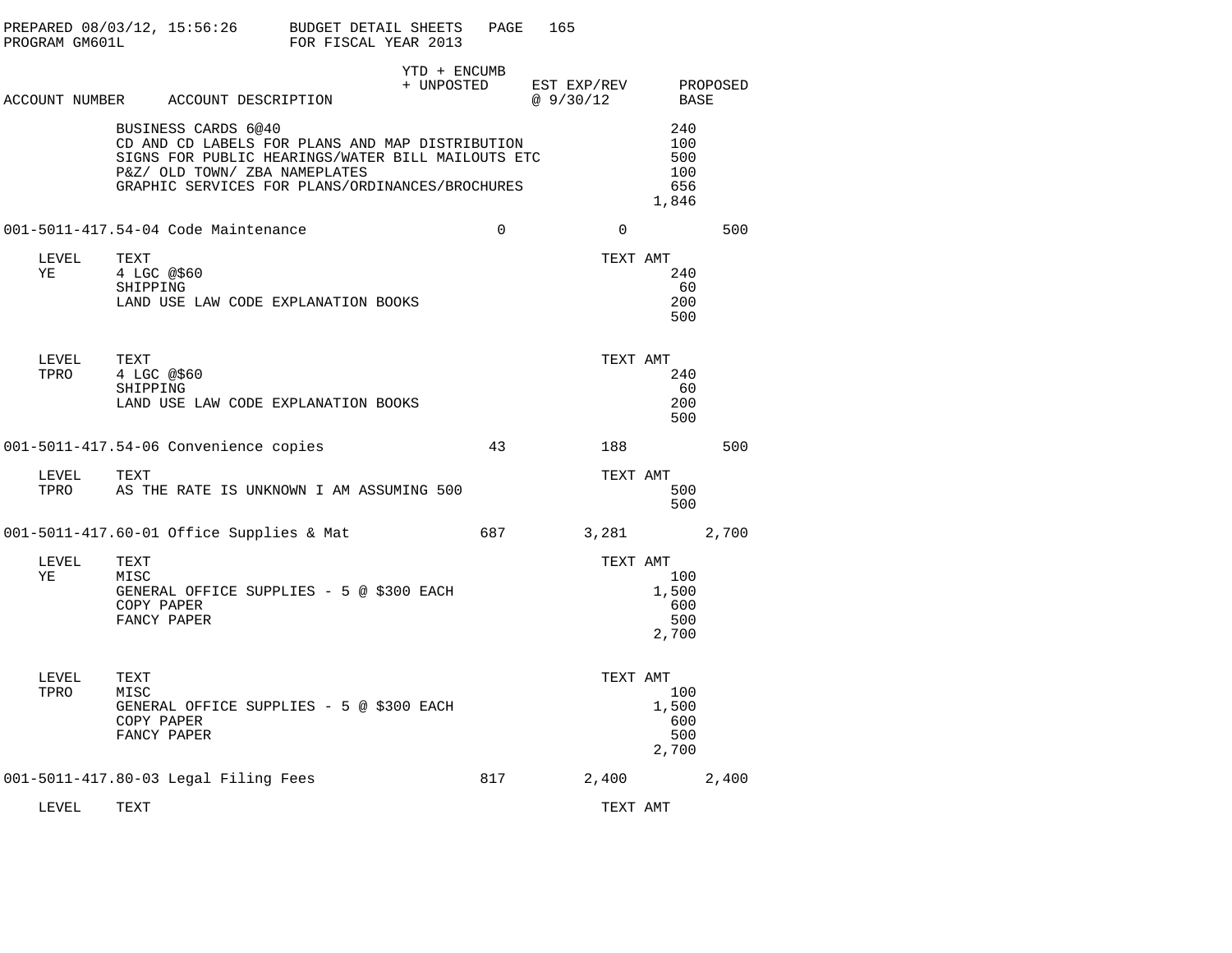| PROGRAM GM601L        | PREPARED 08/03/12, 15:56:26                                                                                                       | BUDGET DETAIL SHEETS<br>FOR FISCAL YEAR 2013 | PAGE                         | 166                          |                                |
|-----------------------|-----------------------------------------------------------------------------------------------------------------------------------|----------------------------------------------|------------------------------|------------------------------|--------------------------------|
|                       | ACCOUNT NUMBER ACCOUNT DESCRIPTION                                                                                                | YTD + ENCUMB<br>+ UNPOSTED                   |                              | EST EXP/REV<br>@9/30/12      | PROPOSED<br>BASE               |
| ΥE                    | PLAT FILING FOR 30 PLATS @ \$80 EACH                                                                                              |                                              |                              |                              | 2,400<br>2,400                 |
| LEVEL<br>TPRO         | TEXT<br>PLAT FILING FOR 30 PLATS @ \$80 EACH                                                                                      |                                              |                              | TEXT AMT                     | 2,400<br>2,400                 |
|                       | 001-5011-417.80-13 Project/Event Expense                                                                                          |                                              | 2,443                        | 5,000                        | 5,000                          |
| LEVEL<br>ΥE           | TEXT<br>FOOD FOR P&Z MEETINGS @\$96 FOR 24 MTGS<br>4 DEVELOPER ROUNDTABLES FOR 30 PEOPLE<br>PUBLIC MEETINGS - FOOD, SIGNS, FLYERS |                                              |                              | TEXT AMT                     | 2,304<br>2,000<br>696<br>5,000 |
| LEVEL<br>TPRO         | TEXT<br>FOOD FOR P&Z MEETINGS @\$96 FOR 24 MTGS<br>4 DEVELOPER ROUNDTABLES FOR 30 PEOPLE<br>PUBLIC MEETINGS - FOOD, SIGNS, FLYERS |                                              |                              | TEXT AMT                     | 2,304<br>2,000<br>696<br>5,000 |
| $^\star$<br>Operating |                                                                                                                                   |                                              | 31,428                       | 42,638                       | 128,247                        |
|                       | 001-5011-417.82-16 IT Contribution                                                                                                |                                              | 33,683                       | 44,910                       | 32,096                         |
| LEVEL<br>YE           | TEXT<br>INFORMATION SRVCS CONTRIB RECLASSED FROM<br>ACCOUNT 34-03                                                                 |                                              |                              | TEXT AMT                     |                                |
| LEVEL<br>TPRO         | TEXT<br>INFORMATION SRVCS CONTRIB RECLASSED FROM<br>ACCOUNT 34-03                                                                 |                                              |                              | TEXT AMT                     |                                |
| $^\star$              | Utilities/Internal Chrgs                                                                                                          |                                              | 33,683                       | 44,910                       | 32,096                         |
| $\star\star$          | Community Development<br>001-5012-321.10-00 Licenses & Registrations<br>001-5012-322.10-10 Building Permits                       |                                              | 373,537<br>17,775<br>415,671 | 518,156<br>20,000<br>480,300 | 650,225<br>22,000<br>463,200   |
| LEVEL<br>ΥE           | TEXT<br>BASE                                                                                                                      |                                              |                              | TEXT AMT                     | 437,500<br>437,500             |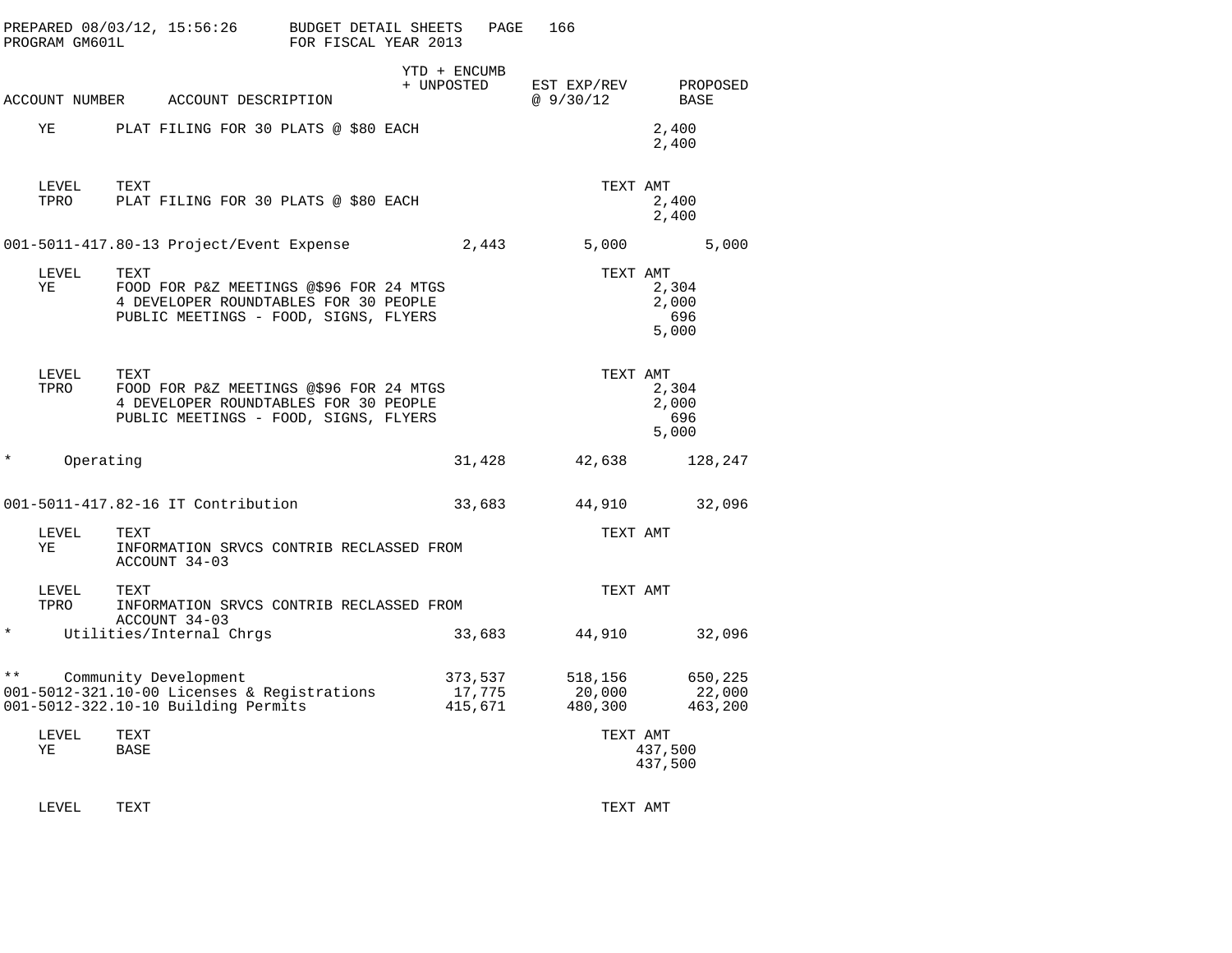| PREPARED 08/03/12, 15:56:26<br>PROGRAM GM601L                                                                                                         |      |                                                                                                                                                                                                                                                                                                                                                                                                      | <b>BUDGET DETAIL SHEETS</b><br>FOR FISCAL YEAR 2013 |                            | PAGE                                                                                                                 | 167                                                                                                             |                   |                                                                                                                                       |
|-------------------------------------------------------------------------------------------------------------------------------------------------------|------|------------------------------------------------------------------------------------------------------------------------------------------------------------------------------------------------------------------------------------------------------------------------------------------------------------------------------------------------------------------------------------------------------|-----------------------------------------------------|----------------------------|----------------------------------------------------------------------------------------------------------------------|-----------------------------------------------------------------------------------------------------------------|-------------------|---------------------------------------------------------------------------------------------------------------------------------------|
| ACCOUNT NUMBER                                                                                                                                        |      | ACCOUNT DESCRIPTION                                                                                                                                                                                                                                                                                                                                                                                  |                                                     | YTD + ENCUMB<br>+ UNPOSTED |                                                                                                                      | EST EXP/REV<br>@9/30/12                                                                                         |                   | PROPOSED<br>BASE                                                                                                                      |
| TPRO                                                                                                                                                  | BASE | REVISED 7/28                                                                                                                                                                                                                                                                                                                                                                                         |                                                     |                            |                                                                                                                      |                                                                                                                 |                   | 425,000<br>25,000<br>450,000                                                                                                          |
|                                                                                                                                                       |      | 001-5012-322.10-20 Misc Building Permits<br>001-5012-322.20-20 Misc Other Permits                                                                                                                                                                                                                                                                                                                    |                                                     | 63,443<br>506,819          | 9,930                                                                                                                | 56,500<br>8,150<br>564,950                                                                                      |                   | 59,000<br>7,800<br>552,000                                                                                                            |
| 001-5012-436.10-01 Salaries<br>001-5012-436.11-01 Wages<br>001-5012-436.13-14 Ins Opt Out<br>001-5012-436.20-01 FICA Taxes<br>001-5012-436.21-01 TMRS |      | $001 - 5012 - 436.12 - 01$ Overtime - Regular<br>001-5012-436.13-01 Longevity Pay<br>001-5012-436.16-05 Cell Phone Allowance<br>001-5012-436.20-02 Medicare Taxes<br>001-5012-436.20-03 Unemployment Taxes<br>001-5012-436.22-01 Workers' Compensation Ins<br>001-5012-436.22-02 Health Insurance<br>001-5012-436.22-04 Dental Insurance<br>001-5012-436.22-05 Life Insurance<br>Salaries & Benefits |                                                     | 186,072<br>251,382         | 1,631<br>$\mathbf 0$<br>1,078<br>2,100<br>1,633<br>10,919<br>2,554<br>1,078<br>26,939<br>489<br>15,874<br>899<br>116 | 211,184<br>5,576<br>1,195<br>3,300<br>1,950<br>13,155<br>3,077<br>1,206<br>30,867<br>17,840<br>1,079<br>291,497 | 434<br>496<br>138 | 214,655<br>14,498<br>434<br>1,440<br>4,800<br>1,950<br>14,742<br>3,448<br>1,305<br>33,514<br>511<br>14,520<br>1,079<br>132<br>307,028 |
|                                                                                                                                                       |      | $001-5012-436.42-08$ Equipment Maint & Repair                                                                                                                                                                                                                                                                                                                                                        |                                                     |                            | 1,113                                                                                                                |                                                                                                                 | 380               | 1,373                                                                                                                                 |
| LEVEL<br>ΥE                                                                                                                                           | TEXT | REPAIRS ONLY - MONTHLY MAINTENANCE EXPENSE<br>RECLASSED TO UTILITIES/INTERNAL CHRGS CATEGORY<br>ACCOUNT 82-17                                                                                                                                                                                                                                                                                        |                                                     |                            |                                                                                                                      |                                                                                                                 | TEXT AMT          | 1,373<br>1,373                                                                                                                        |
| LEVEL<br>TPRO                                                                                                                                         | TEXT | REPAIRS ONLY - MONTHLY MAINTENANCE EXPENSE<br>RECLASSED TO UTILITIES/INTERNAL CHRGS CATEGORY<br>ACCOUNT 82-17                                                                                                                                                                                                                                                                                        |                                                     |                            |                                                                                                                      |                                                                                                                 | TEXT AMT          | 1,373<br>1,373                                                                                                                        |
|                                                                                                                                                       |      | 001-5012-436.50-01 Memberships & Licenses                                                                                                                                                                                                                                                                                                                                                            |                                                     |                            | 667                                                                                                                  |                                                                                                                 | 782               | 587                                                                                                                                   |
| LEVEL<br>ΥE                                                                                                                                           | TEXT | MAINTAIN STATE PLUMBING INSPECTOR LICENSE (TSBPE)<br>CLASS "A" MEMBERSHIP IN ICC - T. UZEE<br>MEMBERSHIP N. TX CHAPTER OF ICBO - UZEE & DIDUCH<br>MEMBERSHIP IN BOAT - T. UZEE                                                                                                                                                                                                                       |                                                     |                            |                                                                                                                      |                                                                                                                 | TEXT AMT          | 220<br>100<br>140<br>50                                                                                                               |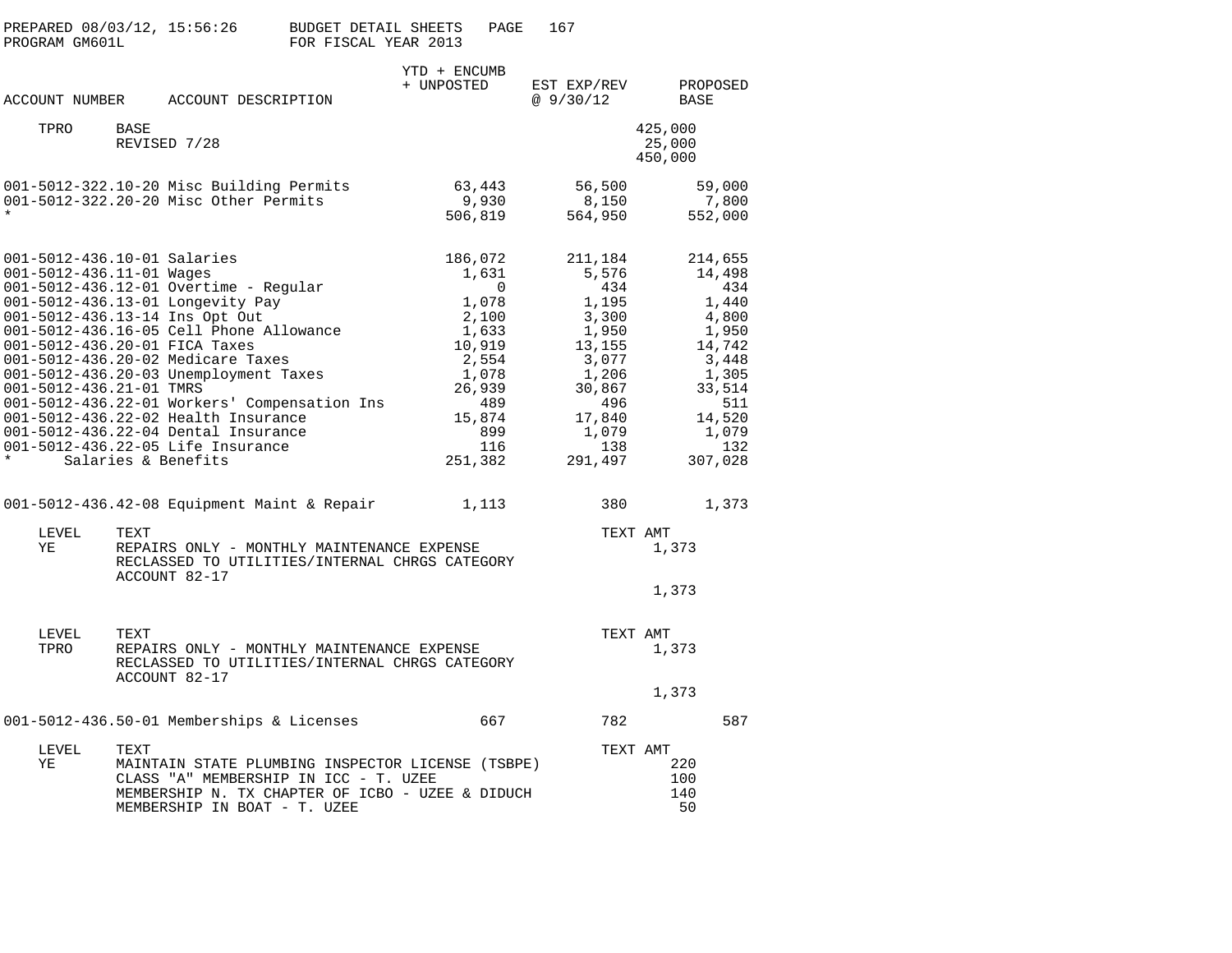| PROGRAM GM601L     | PREPARED 08/03/12, 15:56:26 BUDGET DETAIL SHEETS                                                                                                                                                                                                                                                        | FOR FISCAL YEAR 2013 | PAGE         | 168                                               |                                                                |  |
|--------------------|---------------------------------------------------------------------------------------------------------------------------------------------------------------------------------------------------------------------------------------------------------------------------------------------------------|----------------------|--------------|---------------------------------------------------|----------------------------------------------------------------|--|
|                    | ACCOUNT NUMBER ACCOUNT DESCRIPTION                                                                                                                                                                                                                                                                      |                      | YTD + ENCUMB | + UNPOSTED EST EXP/REV PROPOSED<br>@ 9/30/12 BASE |                                                                |  |
|                    | MEMBERSHIP IN TSAPI- T. UZEE<br>MEMBERSHIP IN IAEI- T. UZEE<br>CLASS "B" MEMBERSHIP IN ICC - TERRE & FRED                                                                                                                                                                                               |                      |              |                                                   | 30<br>102<br>140<br>782                                        |  |
| LEVEL TEXT<br>TPRO | STATE PLUMBING INSPECTOR LICENSE (TSBPE) X 3<br>CLASS "A" MEMBERSHIP IN ICC - T. UZEE<br>MEMBERSHIP N. TX CHAPTER OF ICBO - UZEE<br>MEMBERSHIP IN BOAT - T. UZEE<br>MEMBERSHIP IN TSAPI- T. UZEE<br>MEMBERSHIP IN IAEI- T. UZEE<br>CLASS "B" MEMBERSHIP IN ICC - TERRE                                  |                      |              |                                                   | TEXT AMT<br>165<br>100<br>70<br>50<br>30<br>102<br>70<br>587   |  |
|                    | 001-5012-436.50-03 Personnel Dev & Activity $410$ $1,200$ $2,010$                                                                                                                                                                                                                                       |                      |              |                                                   |                                                                |  |
| LEVEL<br>YE        | TEXT<br>PLUMBING INSPECTOR'S CONTINUING EDUCATION COURSE<br>MANDATED BY STATE. 4 @ \$85.00 EACH<br>MANDATED BY STATE. 4 @ \$85.00 EACH<br>BUILDING PROFESSIONAL INSTITUTE TRAINING FOR 6<br>BLDG PERMIT TECH CERTIFICATION FOR 1<br>PROFESSIONAL TRAINING CLASSES FOR BI STAFF<br>\$250 FOR 6 EMPLOYEES |                      |              | TEXT AMT                                          | 340<br>900<br>500<br>1,500<br>3,240                            |  |
| LEVEL<br>TPRO      | TEXT<br>PLUMBING INSPECTOR'S CONTINUING EDUCATION COURSE<br>MANDATED BY STATE. 3 @ \$85.00 EACH<br>BUILDING PROFESSIONAL INSTITUTE TRAINING FOR 3<br>PROFESSIONAL TRAINING CLASSES FOR BI STAFF<br>\$250 FOR 3 EMPLOYEES<br>ICC CERTIFICATION TESTING X 3 INSPECTORS                                    |                      |              |                                                   | TEXT AMT<br>255<br>480<br>750<br>525<br>2,010                  |  |
|                    | 001-5012-436.54-01 Printing & Graphic Serv                                                                                                                                                                                                                                                              |                      | 203          | $6,004$ 4,007                                     |                                                                |  |
| LEVEL TEXT<br>YE   | STATIONERY/ENVELOPES<br>RECEIPT BOOKS<br>INSPECTION TAGS (RED & GREEN)<br>BUSINESS CARDS - 4 @ \$40.00<br>GARAGE SALE SIGNS<br>DEVELOPMENT GUIDE & PROCESS BROCHURES-DESIGN-PRINT                                                                                                                       |                      |              |                                                   | TEXT AMT<br>460<br>10<br>900<br>160<br>3,100<br>2,477<br>7,107 |  |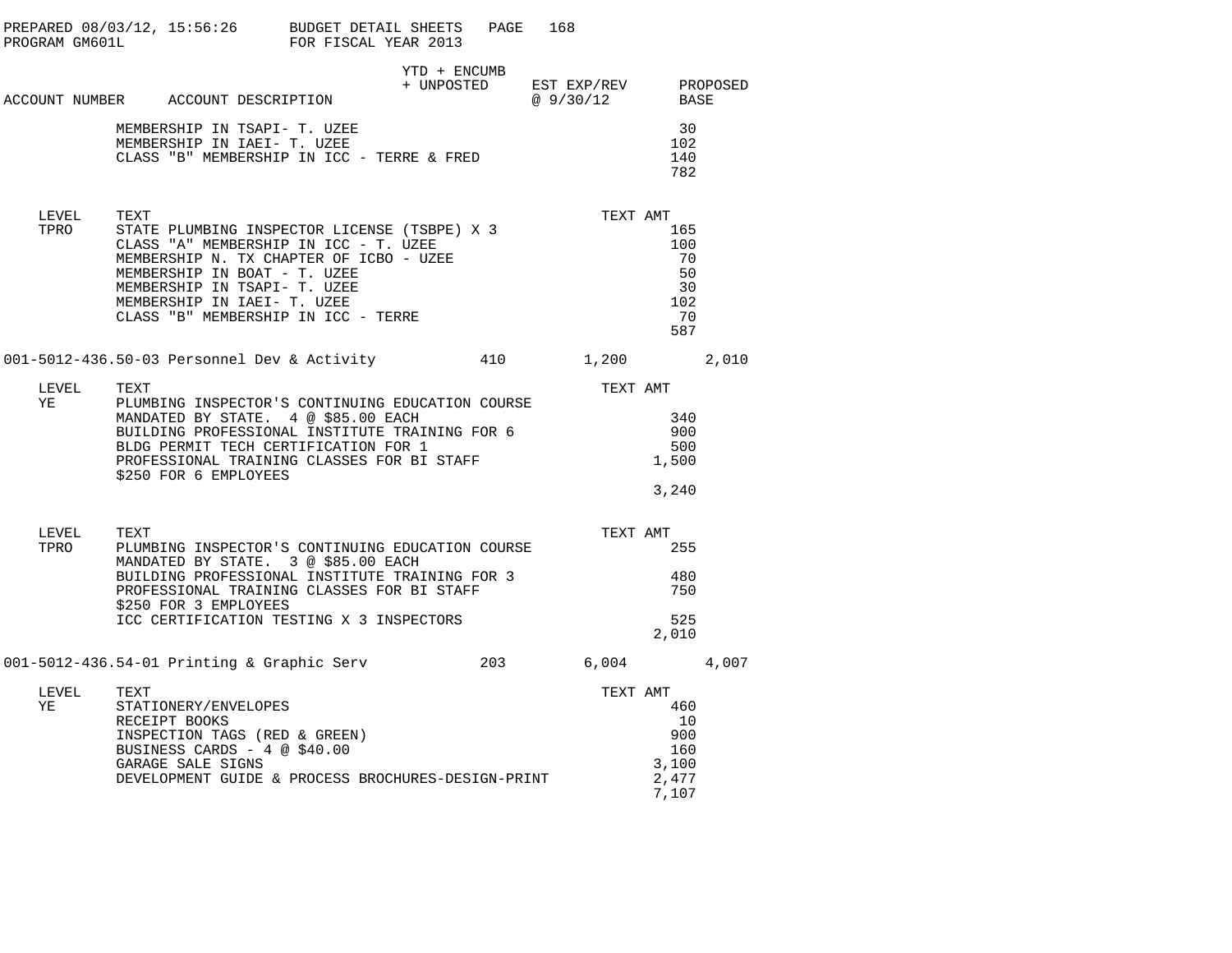| PROGRAM GM601L |               | PREPARED 08/03/12, 15:56:26 BUDGET DETAIL SHEETS                                                                                                                       | FOR FISCAL YEAR 2013 |            | PAGE         | 169                               |                                           |     |
|----------------|---------------|------------------------------------------------------------------------------------------------------------------------------------------------------------------------|----------------------|------------|--------------|-----------------------------------|-------------------------------------------|-----|
|                |               | ACCOUNT NUMBER ACCOUNT DESCRIPTION                                                                                                                                     |                      | + UNPOSTED | YTD + ENCUMB | EST EXP/REV PROPOSED<br>@ 9/30/12 | BASE                                      |     |
| LEVEL<br>TPRO  | TEXT          | STATIONERY/ENVELOPES<br>RECEIPT BOOKS<br>INSPECTION TAGS (RED & GREEN)<br>BUSINESS CARDS - 4 @ \$40.00<br>DEVELOPMENT GUIDE & PROCESS BROCHURES-DESIGN-PRINT           |                      |            |              | TEXT AMT                          | 460<br>10<br>900<br>160<br>2,477<br>4,007 |     |
|                |               | 001-5012-436.54-04 Code Maintenance                                                                                                                                    |                      |            | $\mathbf 0$  | $\overline{0}$                    |                                           | 859 |
| LEVEL<br>YE    | TEXT          | 2009 CODES IN PREPRATION FOR ADOPTING 2012 CODES<br>SHIPPING & HANDLING FEES                                                                                           |                      |            |              | TEXT AMT                          | 700<br>159<br>859                         |     |
| LEVEL<br>TPRO  | TEXT          | 2009 CODES IN PREPRATION FOR ADOPTING 2012 CODES<br>SHIPPING & HANDLING FEES                                                                                           |                      |            |              | TEXT AMT                          | 700<br>159<br>859                         |     |
|                |               | 001-5012-436.54-06 Convenience copies                                                                                                                                  |                      |            | 108          | 300                               |                                           | 120 |
| LEVEL<br>TPRO  | TEXT          | COLOR COPIES                                                                                                                                                           |                      |            |              | TEXT AMT                          | 120<br>120                                |     |
|                |               | $001-5012-436.60-01$ Office Supplies & Mat                                                                                                                             |                      |            | 1,194        | 1,168 1,910                       |                                           |     |
| LEVEL<br>ΥE    | TEXT<br>PAPER | GENERAL OFFICE SUPPLIES FOR 6 EMPLOYEES<br>TUBE-STOR FILE BOXES FOR COMMERCIAL PLANS<br>SERVICE REQUEST FORMS, BUILDING PERMIT FORMS<br>FAX CARTRIDGES AND TONER INK   |                      |            |              | TEXT AMT                          | 1,040<br>400<br>160<br>50<br>550<br>2,200 |     |
| LEVEL<br>TPRO  | TEXT<br>PAPER | GENERAL OFFICE SUPPLIES FOR 4.5 EMPLOYEES<br>TUBE-STOR FILE BOXES FOR COMMERCIAL PLANS<br>SERVICE REQUEST FORMS, BUILDING PERMIT FORMS<br>FAX CARTRIDGES AND TONER INK |                      |            |              | TEXT AMT                          | 750<br>400<br>160<br>50<br>550<br>1,910   |     |
|                |               | 001-5012-436.60-11 Minor Tools & Materials                                                                                                                             |                      |            | $\Omega$     | 100                               |                                           | 100 |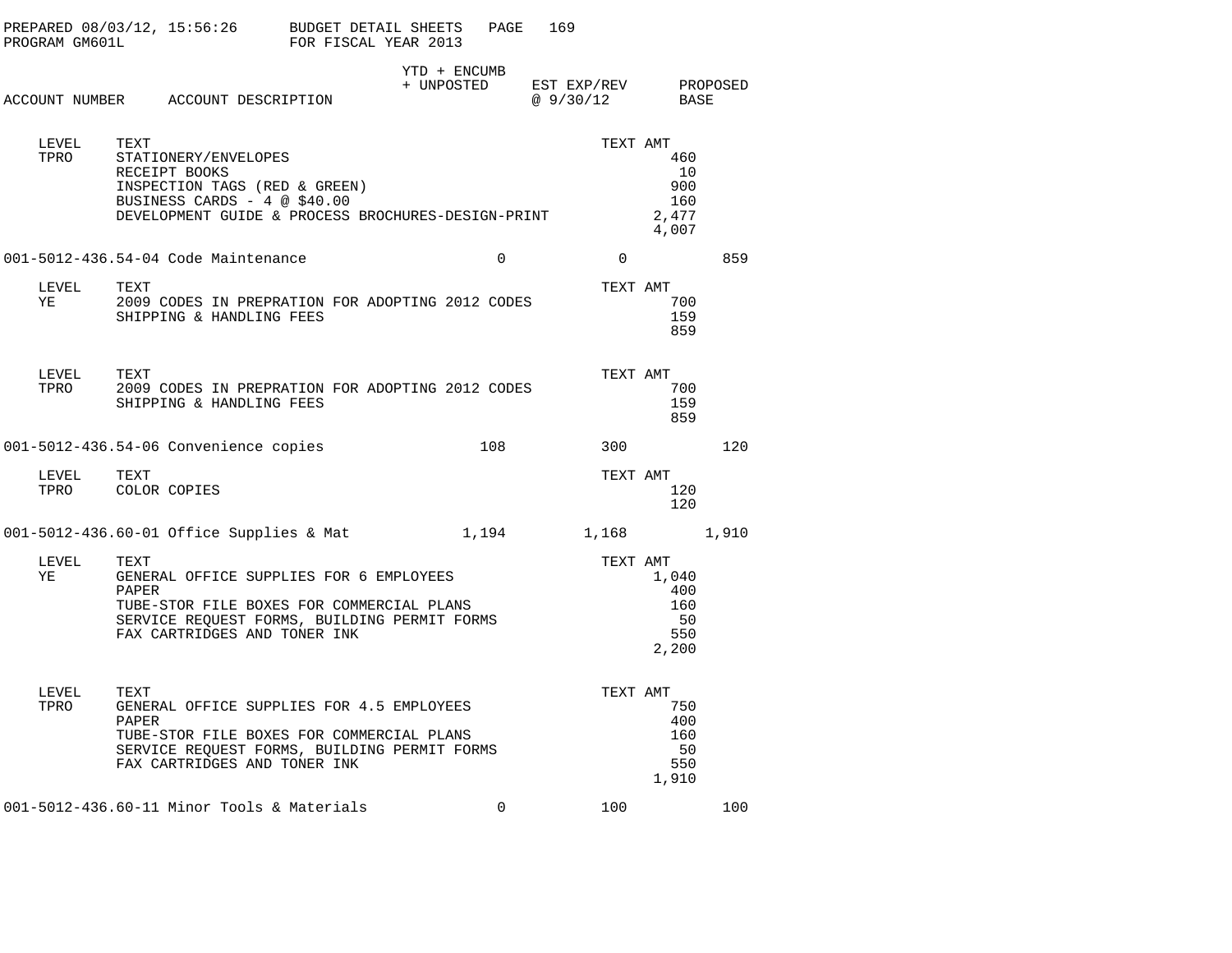| PROGRAM GM601L | PREPARED 08/03/12, 15:56:26                                                                                            | BUDGET DETAIL SHEETS<br>FOR FISCAL YEAR 2013 | PAGE                       | 170                     |                |                    |
|----------------|------------------------------------------------------------------------------------------------------------------------|----------------------------------------------|----------------------------|-------------------------|----------------|--------------------|
|                | ACCOUNT NUMBER ACCOUNT DESCRIPTION                                                                                     |                                              | YTD + ENCUMB<br>+ UNPOSTED | EST EXP/REV<br>@9/30/12 | BASE           | PROPOSED           |
| LEVEL<br>YE    | TEXT<br>PURCHASE AND/OR REPLACEMENT OF FLASHLIGHTS,<br>BATTERIES AND TESTING EQUIPMENT USED FOR BUILDNG<br>INSPECTIONS |                                              |                            | TEXT AMT                | 150<br>150     |                    |
| LEVEL<br>TPRO  | TEXT<br>PURCHASE AND/OR REPLACEMENT OF FLASHLIGHTS,<br>BATTERIES AND TESTING EQUIPMENT USED FOR BUILDNG<br>INSPECTIONS |                                              |                            | TEXT AMT                | 100<br>100     |                    |
|                | 001-5012-436.60-13 Uniforms                                                                                            |                                              | 182                        | 565                     |                | 550                |
| LEVEL<br>YE    | TEXT<br>UNIFORMS FOR INSPECTORS @372 EACH                                                                              |                                              |                            | TEXT AMT                | 1,115<br>1,115 |                    |
| LEVEL<br>TPRO  | TEXT<br>UNIFORMS FOR INSPECTORS @275 EACH X 2                                                                          |                                              |                            | TEXT AMT                | 550<br>550     |                    |
|                | 001-5012-436.60-14 Protective Clothing/Mat                                                                             |                                              | 120                        | 230                     |                | 300                |
| LEVEL<br>YE    | TEXT<br>2 EMPLOYEES PER YEAR ON ALT YEAR SCHEDULES                                                                     |                                              |                            | TEXT AMT                | 500<br>500     |                    |
| LEVEL<br>TPRO  | TEXT<br>2 EMPLOYEES PER YEAR                                                                                           |                                              |                            | TEXT AMT                | 300<br>300     |                    |
| Operating      | 001-5012-436.66-08 Minor Computer Equipment                                                                            |                                              | 1,663<br>5,660             | $\Omega$<br>10,729      |                | $\Omega$<br>11,816 |
|                | 001-5012-436.64-03 Fuel                                                                                                |                                              | 3,449                      | 6,217                   |                | 6,279              |
| LEVEL<br>TPRO  | TEXT<br>INSPECTOR VEHICLE FUEL                                                                                         |                                              |                            | TEXT AMT                | 6,279<br>6,279 |                    |
|                | 001-5012-436.82-01 Contrib to Eqpt Repl Fund                                                                           |                                              | 8,313                      | 8,313                   |                | 9,099              |
| LEVEL.         | <b>TEXT</b>                                                                                                            |                                              |                            | TEXT AMT                |                |                    |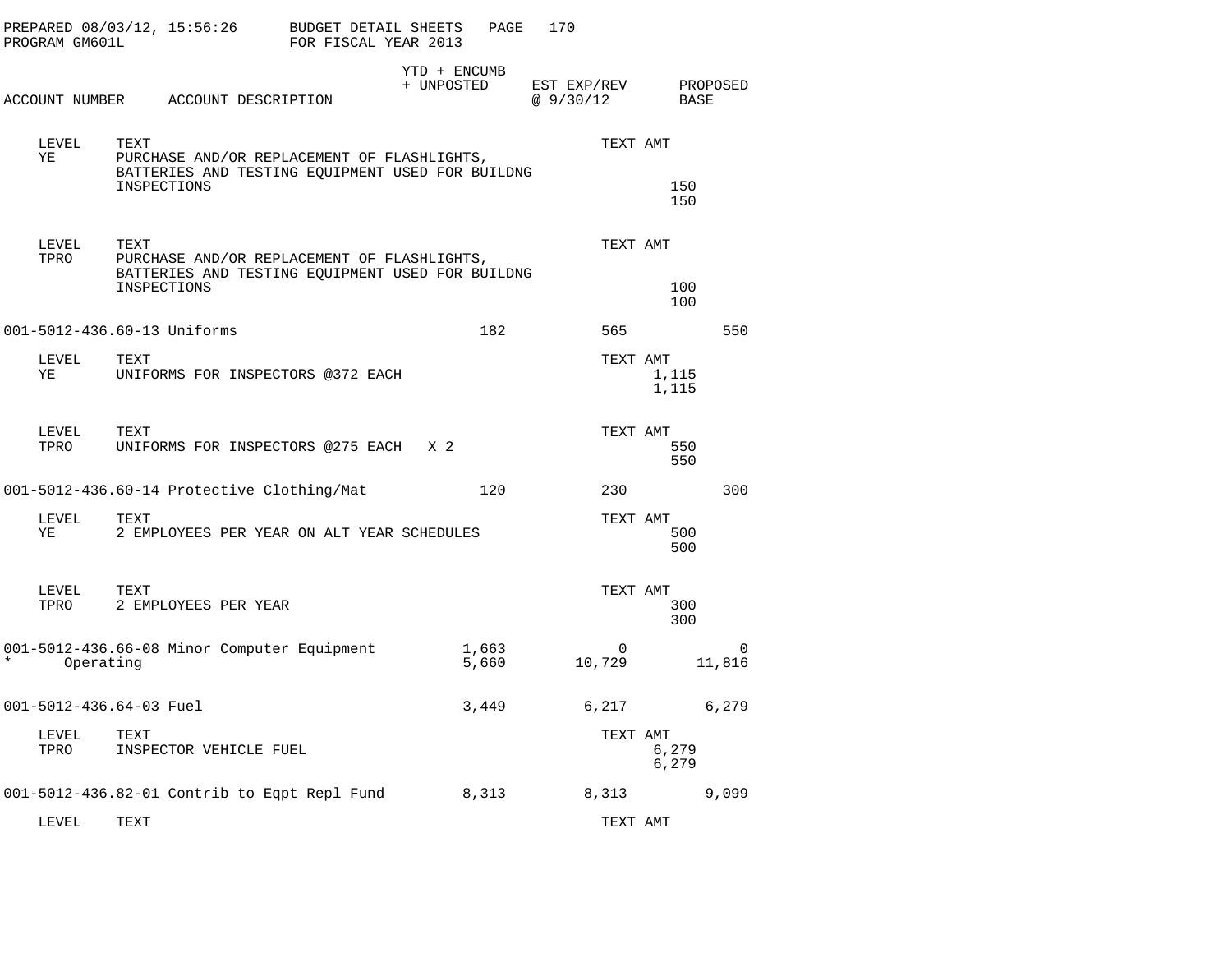|               | PROGRAM GM601L | PREPARED 08/03/12, 15:56:26                                                                                                                                                                               | <b>BUDGET DETAIL SHEETS</b><br>FOR FISCAL YEAR 2013                                                                  |                            | PAGE                                                      | 171                                                         |                                  |                                                             |  |
|---------------|----------------|-----------------------------------------------------------------------------------------------------------------------------------------------------------------------------------------------------------|----------------------------------------------------------------------------------------------------------------------|----------------------------|-----------------------------------------------------------|-------------------------------------------------------------|----------------------------------|-------------------------------------------------------------|--|
|               |                | ACCOUNT NUMBER ACCOUNT DESCRIPTION                                                                                                                                                                        |                                                                                                                      | YTD + ENCUMB<br>+ UNPOSTED |                                                           | EST EXP/REV<br>@ 9/30/12                                    | BASE                             | PROPOSED                                                    |  |
|               | YE             | 2010 FORD HALF TON PICK UP<br>2007 CHEVY HALF TON PICK UP<br>2006 FORD EXPLORER                                                                                                                           |                                                                                                                      |                            |                                                           |                                                             | 2,538<br>3,130<br>2,645<br>8,313 |                                                             |  |
|               | LEVEL<br>TPRO  | TEXT<br>2010 FORD HALF TON PICK UP<br>2007 CHEVY HALF TON PICK UP<br>2006 FORD EXPLORER                                                                                                                   |                                                                                                                      |                            |                                                           | TEXT AMT                                                    | 2,779<br>3,419<br>2,901<br>9,099 |                                                             |  |
|               |                | 001-5012-436.82-16 IT Contribution                                                                                                                                                                        |                                                                                                                      | 16,364                     |                                                           | 21,819                                                      |                                  | 22,495                                                      |  |
|               | LEVEL<br>YE    | TEXT<br>ACCOUNT 34-03                                                                                                                                                                                     | INFORMATION SRVCS CONTRIB RECLASSED FROM                                                                             |                            |                                                           | TEXT AMT                                                    |                                  |                                                             |  |
|               | LEVEL<br>TPRO  | TEXT<br>ACCOUNT 34-03                                                                                                                                                                                     | INFORMATION SRVCS CONTRIB RECLASSED FROM                                                                             |                            |                                                           | TEXT AMT                                                    |                                  |                                                             |  |
|               |                |                                                                                                                                                                                                           | 001-5012-436.82-17 Equip Svc Contribution                                                                            |                            |                                                           | 2,631 3,157                                                 |                                  | 3,190                                                       |  |
|               | LEVEL<br>YE    | TEXT                                                                                                                                                                                                      | EOUIP SERVICES MONTHLY MAINTENANCE EXPENSE ONLY                                                                      |                            |                                                           | TEXT AMT                                                    | 3,157<br>3,157                   |                                                             |  |
|               | LEVEL<br>TPRO  | TEXT                                                                                                                                                                                                      | EQUIP SERVICES MONTHLY MAINTENANCE EXPENSE ONLY                                                                      |                            |                                                           | TEXT AMT                                                    | 3,157<br>3,157                   |                                                             |  |
| $\star$       |                | Utilities/Internal Chrgs                                                                                                                                                                                  |                                                                                                                      |                            |                                                           | 30,757 39,506                                               |                                  | 41,063                                                      |  |
| $\star \star$ |                | Building Inspections                                                                                                                                                                                      | **     Building Inspections<br>001–5013–349.50–20 Nuisance Code Revenue<br>001–5013–349.50–21 Nuisance Code Lien Rev |                            | 794,618<br>1,001<br>3,595<br>4,596                        | 906,682<br>500<br>6,000<br>6,500                            |                                  | 911,907<br>500<br>6,000<br>6,500                            |  |
|               |                | 001-5013-436.10-01 Salaries<br>001-5013-436.13-01 Longevity Pay<br>001-5013-436.20-01 FICA Taxes<br>001-5013-436.20-02 Medicare Taxes<br>001-5013-436.20-03 Unemployment Taxes<br>001-5013-436.21-01 TMRS | 001-5013-436.16-05 Cell Phone Allowance                                                                              |                            | 79,271<br>942<br>1,069<br>4,681<br>1,095<br>522<br>11,508 | 98,146<br>1,089<br>1,300<br>5,998<br>1,403<br>522<br>14,274 |                                  | 98,154<br>1,248<br>1,300<br>6,244<br>1,460<br>522<br>15,115 |  |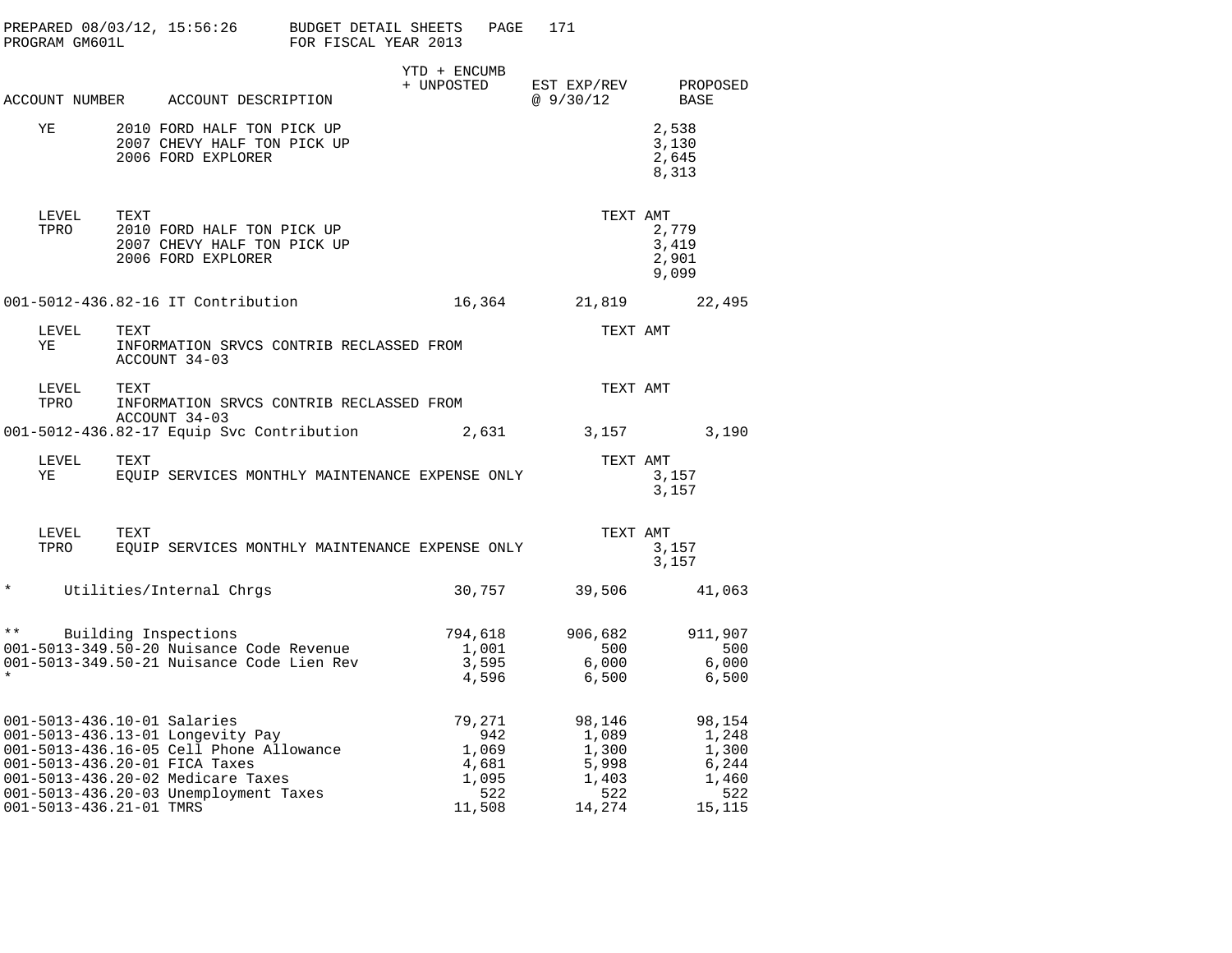| PROGRAM GM601L | PREPARED $08/03/12$ , 15:56:26 BUDGET DETAIL SHEETS                                                                                                                                                                                                   | FOR FISCAL YEAR 2013 |                            | PAGE                                  | 172                                   |                          |                                       |
|----------------|-------------------------------------------------------------------------------------------------------------------------------------------------------------------------------------------------------------------------------------------------------|----------------------|----------------------------|---------------------------------------|---------------------------------------|--------------------------|---------------------------------------|
|                | ACCOUNT NUMBER ACCOUNT DESCRIPTION                                                                                                                                                                                                                    |                      | YTD + ENCUMB<br>+ UNPOSTED |                                       | EST EXP/REV PROPOSED<br>@ 9/30/12     | BASE                     |                                       |
| $\star$        | 001-5013-436.22-01 Workers' Compensation Ins<br>001-5013-436.22-02 Health Insurance<br>001-5013-436.22-04 Dental Insurance<br>001-5013-436.22-05 Life Insurance<br>Salaries & Benefits                                                                |                      |                            | 205<br>10,581<br>599<br>58<br>110,531 | 252<br>13,606<br>719<br>69<br>137,378 |                          | 252<br>14,520<br>719<br>66<br>139,600 |
|                | 001-5013-436.42-08 Equipment Maint & Repair 1,826                                                                                                                                                                                                     |                      |                            |                                       | 1,889                                 |                          | 1,081                                 |
| LEVEL<br>YE    | TEXT<br>REPAIRS ONLY - MONTHLY MAINTENANCE EXPENSE<br>RECLASSED TO UTILITIES/INTERNAL CHRGS CATEGORY<br>ACCOUNT 82-17                                                                                                                                 |                      |                            |                                       | TEXT AMT                              | 1,081<br>1,081           |                                       |
| LEVEL<br>TPRO  | TEXT<br>REPAIRS ONLY - MONTHLY MAINTENANCE EXPENSE<br>RECLASSED TO UTILITIES/INTERNAL CHRGS CATEGORY<br>ACCOUNT 82-17                                                                                                                                 |                      |                            |                                       | TEXT AMT                              | 1,081<br>1,081           |                                       |
|                | 001-5013-436.43-03 Nuisance Abatement                                                                                                                                                                                                                 |                      |                            | 6,662                                 | 16,000                                |                          | 8,000                                 |
| LEVEL<br>ΥE    | TEXT<br>WEED ABATEMENT<br>NUISANCE ABATEMENT (INCL SWIMMING POOLS)<br>BUILDING DEMOLITION, BOARD UP/REPAIR<br>PROPERTY STANDARDS CODE COMPLIANCE<br>DECREASED TO \$5704 PER PAUL CAIN 2011<br>PER LISA DUELLO 05/31/12<br>INCREASE FOR FIELD PROPERTY |                      |                            |                                       | TEXT AMT                              | 8,000<br>8,000<br>16,000 |                                       |
| LEVEL<br>TPRO  | TEXT<br>WEED ABATEMENT<br>NUISANCE ABATEMENT (INCL SWIMMING POOLS)<br>BUILDING DEMOLITION, BOARD UP/REPAIR<br>PROPERTY STANDARDS CODE COMPLIANCE<br>PER LISA DUELLO 05/31/12                                                                          |                      |                            |                                       | TEXT AMT                              | 8,000                    |                                       |
|                |                                                                                                                                                                                                                                                       |                      |                            |                                       |                                       | 8,000                    |                                       |
|                | 001-5013-436.50-01 Memberships & Licenses                                                                                                                                                                                                             |                      |                            | 146                                   | 440                                   |                          | 440                                   |
| LEVEL<br>YE    | TEXT<br>CODE ENFORCEMENT LICENSE RENEWAL \$106 X 2<br>CEAT MEMBERSHIP \$40 X 2                                                                                                                                                                        |                      |                            |                                       | TEXT AMT                              | 212<br>80                |                                       |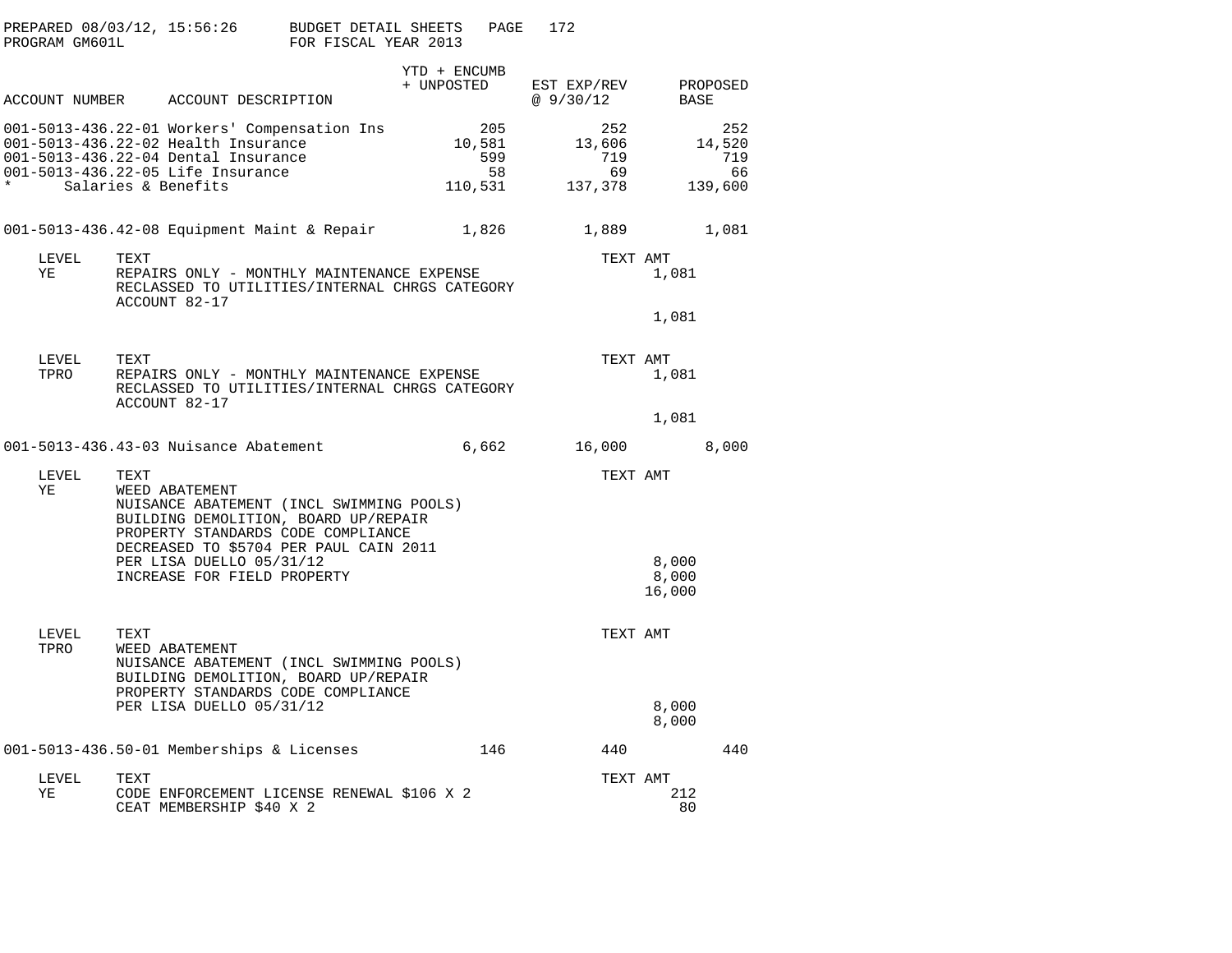| PROGRAM GM601L         | PREPARED $08/03/12$ , 15:56:26 BUDGET DETAIL SHEETS                                                             | FOR FISCAL YEAR 2013 |              | PAGE | 173                             |                                     |     |  |
|------------------------|-----------------------------------------------------------------------------------------------------------------|----------------------|--------------|------|---------------------------------|-------------------------------------|-----|--|
|                        |                                                                                                                 |                      | YTD + ENCUMB |      | + UNPOSTED EST EXP/REV PROPOSED |                                     |     |  |
|                        | ACCOUNT NUMBER ACCOUNT DESCRIPTION                                                                              |                      |              |      | @ 9/30/12 BASE                  |                                     |     |  |
|                        | AACE MEMBERSHIP \$74 X 2                                                                                        |                      |              |      |                                 | 148<br>440                          |     |  |
| LEVEL                  | TEXT<br>TPRO CODE ENFORCEMENT LICENSE RENEWAL \$106 X 2<br>CEAT MEMBERSHIP \$40 X 2<br>AACE MEMBERSHIP \$74 X 2 |                      |              |      | TEXT AMT                        | 212<br>80<br>148<br>440             |     |  |
|                        | 001-5013-436.50-02 Subscriptions/Books/Pub 100                                                                  |                      |              |      |                                 | 101                                 | 91  |  |
| LEVEL<br>YE            | TEXT<br>1 YR SUBSCRIPTION TO BURLESON STAR                                                                      |                      |              |      | TEXT AMT                        | 91                                  |     |  |
|                        | MISCELLANEOUS PUBLICATIONS                                                                                      |                      |              |      |                                 | 91                                  |     |  |
|                        | 1 YR SUBSCRIPTION TO BURLESON STAR                                                                              |                      |              |      | TEXT AMT                        | 91                                  |     |  |
|                        | MISCELLANEOUS PUBLICATIONS                                                                                      |                      |              |      |                                 | 91                                  |     |  |
|                        | 001-5013-436.50-03 Personnel Dev & Activity                                     295                             |                      |              |      | 600                             |                                     | 600 |  |
| LEVEL<br>YE            | TEXT<br>BPI TRAINING \$80 X 2<br>CEAT CONFERENCE IF LOCAL \$200 X 2<br>NCTCOG ILLEGAL DUMPING TRAINING          |                      |              |      | TEXT AMT                        | 160<br>400<br>40<br>600             |     |  |
| LEVEL TEXT<br>TPRO BPI | BPI TRAINING \$80 X 2<br>CEAT CONFERENCE IF LOCAL \$200 X 2<br>NCTCOG ILLEGAL DUMPING TRAINING                  |                      |              |      |                                 | TEXT AMT<br>160<br>400<br>40<br>600 |     |  |
|                        | 001-5013-436.53-02 Access Fees                                                                                  |                      |              | 890  | 1,068 1,068                     |                                     |     |  |
| LEVEL<br>TPRO          | TEXT<br>AIR CARD FOR LAPTOPS \$89 MONTH X 12                                                                    |                      |              |      | TEXT AMT                        | 1,068<br>1,068                      |     |  |
|                        | 001-5013-436.54-01 Printing & Graphic Serv                                                                      |                      |              | 143  |                                 | 143                                 | 485 |  |
| LEVEL                  | TEXT                                                                                                            |                      |              |      | TEXT AMT                        |                                     |     |  |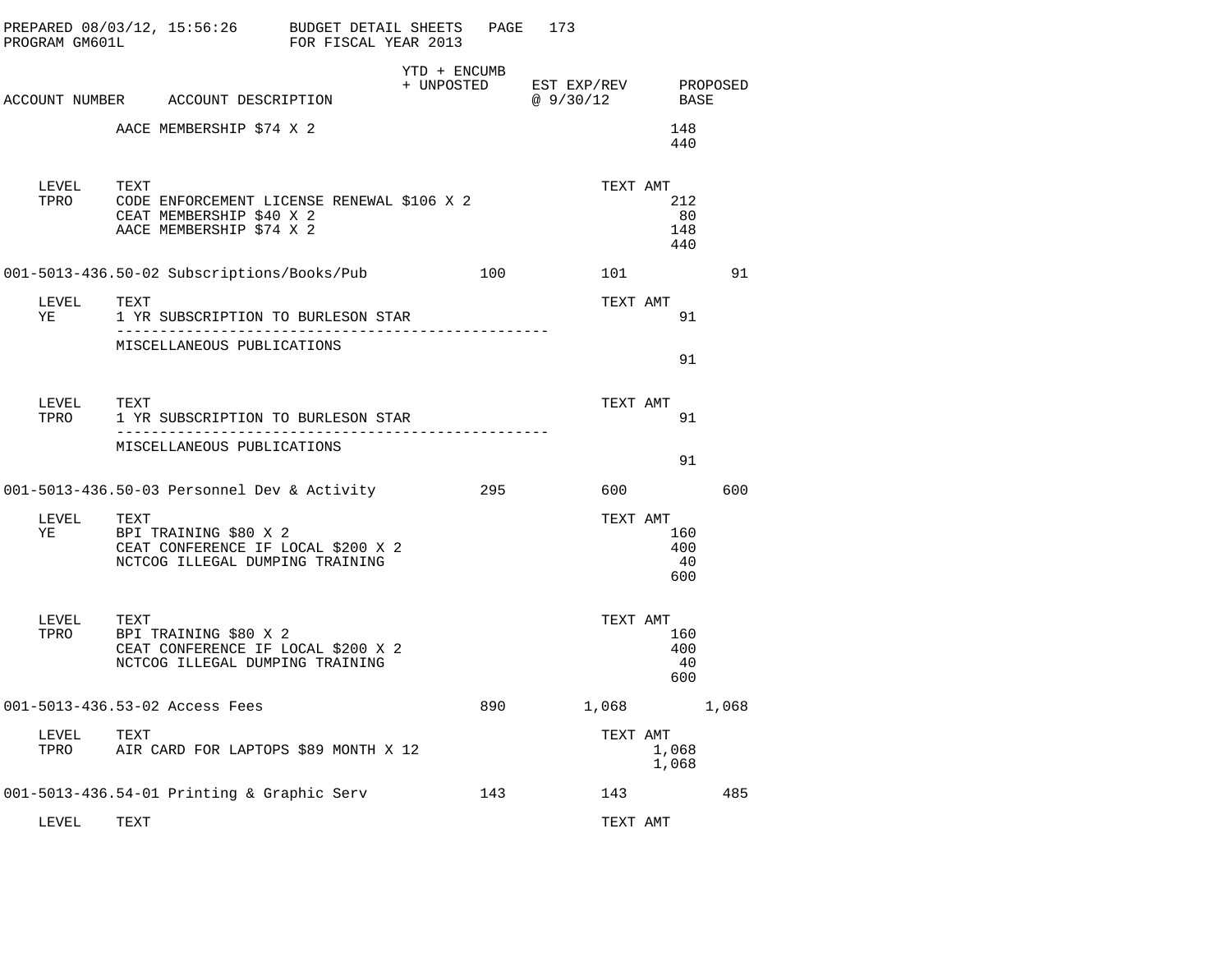| PROGRAM GM601L | PREPARED 08/03/12, 15:56:26                                                                                                                                                                                             | BUDGET DETAIL SHEETS<br>FOR FISCAL YEAR 2013 |                            | PAGE          | 174 |                          |            |          |
|----------------|-------------------------------------------------------------------------------------------------------------------------------------------------------------------------------------------------------------------------|----------------------------------------------|----------------------------|---------------|-----|--------------------------|------------|----------|
|                | ACCOUNT NUMBER ACCOUNT DESCRIPTION                                                                                                                                                                                      |                                              | YTD + ENCUMB<br>+ UNPOSTED |               |     | EST EXP/REV<br>@ 9/30/12 | BASE       | PROPOSED |
| ΥE             | CITY STATIONERY/ENVELOPES                                                                                                                                                                                               |                                              |                            |               |     |                          | 200        |          |
|                | SERVICE REQUEST FORMS & BUSINESS CARDS                                                                                                                                                                                  |                                              |                            | ------------- |     |                          |            |          |
|                | CODE ENFORCEMENT FORMS                                                                                                                                                                                                  |                                              |                            |               |     |                          | 285<br>485 |          |
| LEVEL<br>TPRO  | TEXT<br>CITY STATIONERY/ENVELOPES                                                                                                                                                                                       |                                              |                            |               |     | TEXT AMT                 | 200        |          |
|                | CODE ENFORCEMENT FORMS NOV AND CITATIONS                                                                                                                                                                                |                                              |                            |               |     |                          | 285<br>485 |          |
|                | 001-5013-436.54-04 Code Maintenance                                                                                                                                                                                     |                                              |                            | $\Omega$      |     | $\Omega$                 |            | 39       |
| LEVEL<br>ΥE    | TEXT<br>MISCELLANEOUS CODE RELATED MATERIALS                                                                                                                                                                            |                                              |                            |               |     | TEXT AMT                 | 39<br>39   |          |
| LEVEL<br>TPRO  | TEXT<br>MISCELLANEOUS CODE RELATED MATERIALS                                                                                                                                                                            |                                              |                            |               |     | TEXT AMT                 | 39<br>39   |          |
|                | 001-5013-436.54-06 Convenience copies<br>001-5013-436.60-01 Office Supplies & Mat                                                                                                                                       |                                              |                            | 32<br>513     |     | $\bigcap$<br>509         |            | 0<br>359 |
| LEVEL<br>ΥE    | TEXT<br>COMPUTER AND OFFICE SUPPLIES<br>LABELS, PENS, PENCILS,<br>FILE FOLDERS & DIVIDERS FOR CODE OFFICERS<br>FAX CARTRIDGES & TONER INK FOR OFFICERS AT<br>SERVICE CENTER. COSTS ARE SPLIT WITH OTHER<br>DEPARTMENTS. |                                              |                            |               |     | TEXT AMT                 | 359        |          |
|                |                                                                                                                                                                                                                         |                                              |                            |               |     |                          | 359        |          |
| LEVEL<br>TPRO  | TEXT<br>PRINTER CARTRIDGES, PAPER, ENVELOPES<br>SERVICE CENTER COST ARE SPLIT                                                                                                                                           |                                              |                            |               |     | TEXT AMT                 | 359        |          |
|                |                                                                                                                                                                                                                         |                                              |                            |               |     |                          | 359        |          |
|                | 001-5013-436.60-11 Minor Tools & Materials                                                                                                                                                                              |                                              |                            | $\mathbf 0$   |     | $\Omega$                 |            | 162      |
| LEVEL<br>ΥE    | TEXT<br>TAPE MEASURES                                                                                                                                                                                                   |                                              |                            |               |     | TEXT AMT                 | 162        |          |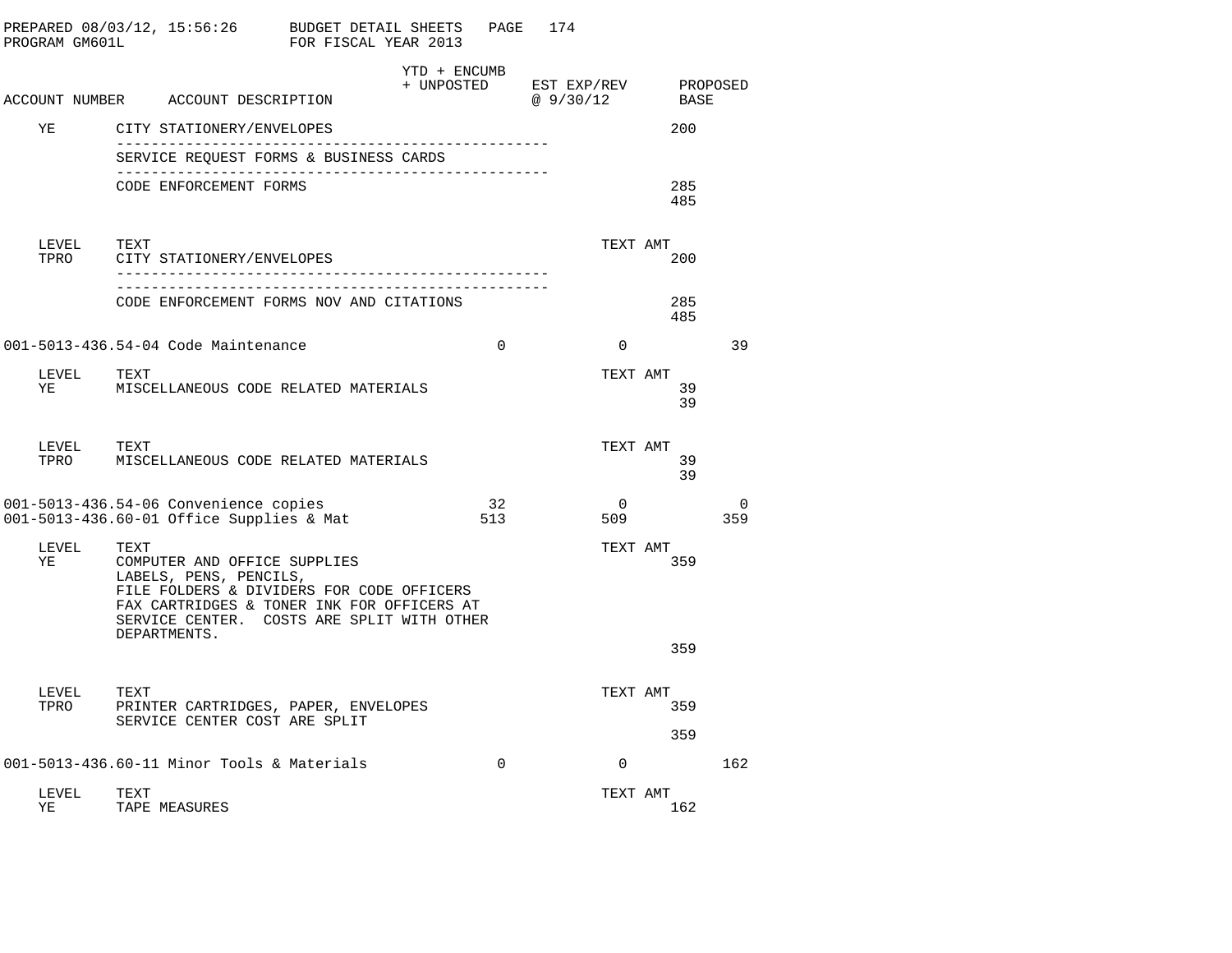|          | PROGRAM GM601L                                      | PREPARED $08/03/12$ , 15:56:26 BUDGET DETAIL SHEETS                        | FOR FISCAL YEAR 2013 |                            | 175<br>PAGE |              |                                        |     |  |
|----------|-----------------------------------------------------|----------------------------------------------------------------------------|----------------------|----------------------------|-------------|--------------|----------------------------------------|-----|--|
|          |                                                     | ACCOUNT NUMBER ACCOUNT DESCRIPTION                                         |                      | YTD + ENCUMB<br>+ UNPOSTED |             |              | EST EXP/REV PROPOSED<br>@ 9/30/12 BASE |     |  |
|          |                                                     |                                                                            |                      |                            |             |              |                                        |     |  |
|          |                                                     | NOTICE STAKES<br>HAMMERS                                                   |                      |                            |             |              | 162                                    |     |  |
|          | LEVEL<br>TPRO                                       | TEXT<br>TAPE MEASURES<br>NOTICE STAKES<br>HAMMERS                          |                      |                            |             | TEXT AMT     | 162                                    |     |  |
|          |                                                     |                                                                            |                      |                            |             |              | 162                                    |     |  |
|          |                                                     | 001-5013-436.60-13 Uniforms                                                |                      |                            | 205         | 360          |                                        | 446 |  |
|          | LEVEL<br>YE                                         | TEXT<br>UNIFORM REPLACEMENT 2 CEO                                          |                      |                            |             | TEXT AMT     | 446<br>446                             |     |  |
|          | LEVEL<br>TPRO                                       | TEXT<br>UNIFORM REPLACEMENT 2 CEO - COATS, BOOTS, PANTS,<br>SHORTS, SHIRTS |                      |                            |             | TEXT AMT     | 446                                    |     |  |
|          |                                                     | 001-5013-436.60-14 Protective Clothing/Mat                                 |                      | $\mathbf 0$                |             | $\mathbf{0}$ | 446                                    | 114 |  |
|          | LEVEL<br>YE TARAFININ TARAFININ TASHAN U SANADI ILI | TEXT<br>GLOVES, HATS, BOOTS                                                |                      |                            |             | TEXT AMT     | 114<br>114                             |     |  |
|          | LEVEL<br>TPRO                                       | TEXT<br>LEAATHER/DISPOSABLE GLOVES, HATS, SAFETY VEST                      |                      |                            |             | TEXT AMT     | 114<br>114                             |     |  |
|          |                                                     | 001-5013-436.80-03 Legal Filing Fees                                       |                      | 1,150                      |             |              | 1,158 1,004                            |     |  |
|          | LEVEL<br>YE                                         | TEXT<br>\$20 TO FILE LIEN X 65<br>\$16 TO RELEASE X 52                     |                      |                            |             | TEXT AMT     | 1,300<br>832<br>2,132                  |     |  |
|          | LEVEL<br>TPRO                                       | TEXT<br>\$20 TO FILE LIEN X 60<br>\$16 TO RELEASE X APPROXIMATELY 55       |                      |                            |             | TEXT AMT     | 1,200<br>872<br>2,072                  |     |  |
| $^\star$ | Operating                                           |                                                                            |                      | 11,962                     |             |              | 22, 268 13, 889                        |     |  |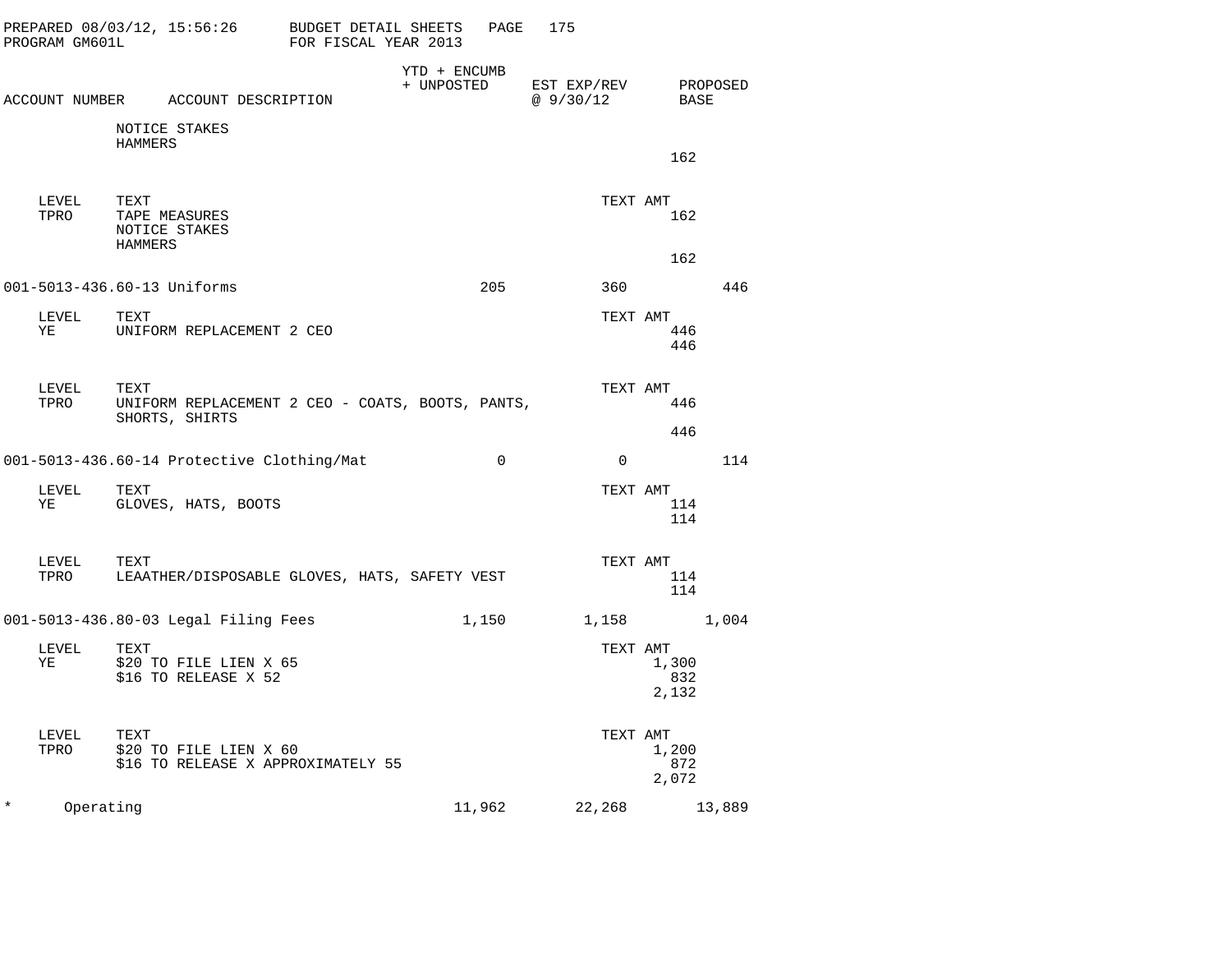| PROGRAM GM601L           |                                                                | PREPARED 08/03/12, 15:56:26 BUDGET DETAIL SHEETS<br>FOR FISCAL YEAR 2013 | PAGE                  | 176                      |                                    |
|--------------------------|----------------------------------------------------------------|--------------------------------------------------------------------------|-----------------------|--------------------------|------------------------------------|
|                          | ACCOUNT NUMBER ACCOUNT DESCRIPTION                             | YTD + ENCUMB<br>+ UNPOSTED                                               |                       | EST EXP/REV<br>@ 9/30/12 | PROPOSED<br>BASE                   |
| 001-5013-436.64-03 Fuel  |                                                                |                                                                          | 3,924                 |                          | 5,947<br>5,969                     |
| LEVEL<br>TPRO            | TEXT<br>1740 GALLONS X \$3.43                                  |                                                                          |                       | TEXT AMT                 | 5,969<br>5,969                     |
|                          |                                                                | 001-5013-436.82-01 Contrib to Eqpt Repl Fund 5,930                       |                       |                          | 5,930<br>6,487                     |
| LEVEL<br>ΥE              | TEXT<br>2010 FORD HALF TON PICK UP TRUCK<br>2007 CHEVY 1/2 TON |                                                                          |                       | TEXT AMT                 | 2,800<br>3,130<br>5,930            |
| LEVEL<br>TPRO            | TEXT<br>2010 FORD HALF TON PICK UP TRUCK<br>2007 CHEVY 1/2 TON |                                                                          |                       | TEXT AMT                 | 3,068<br>3,419<br>6,487            |
|                          | 001-5013-436.82-16 IT Contribution                             |                                                                          | 7,558                 | 10,078                   | 8,756                              |
| LEVEL<br>YE              | TEXT<br>ACCOUNT 34-03                                          | INFORMATION SRVCS CONTRIB RECLASSED FROM                                 |                       | TEXT AMT                 |                                    |
| LEVEL<br>TPRO            | TEXT<br>ACCOUNT 34-03                                          | INFORMATION SRVCS CONTRIB RECLASSED FROM                                 |                       | TEXT AMT                 |                                    |
|                          | 001-5013-436.82-17 Equip Svc Contribution                      |                                                                          | 1,443                 | 1,731                    | 1,749                              |
| LEVEL<br>YE              | TEXT                                                           | EOUIP SERVICES MONTHLY MAINTENANCE EXPENSE ONLY                          |                       | TEXT AMT                 | 1,731<br>1,731                     |
| LEVEL<br>TPRO            | TEXT                                                           | EQUIP SERVICES MONTHLY MAINTENANCE EXPENSE ONLY                          |                       | TEXT AMT                 | 1,731<br>1,731                     |
| $\star$                  | Utilities/Internal Chrgs                                       |                                                                          | 18,855                | 23,686                   | 22,961                             |
| $\star \star$<br>$\star$ | Code Enforcement<br>001-5511-382.20-00 Reimbursable Overtime   |                                                                          | 145,944<br>540<br>540 | 189,832<br>0<br>0        | 182,950<br>$\mathbf 0$<br>$\Omega$ |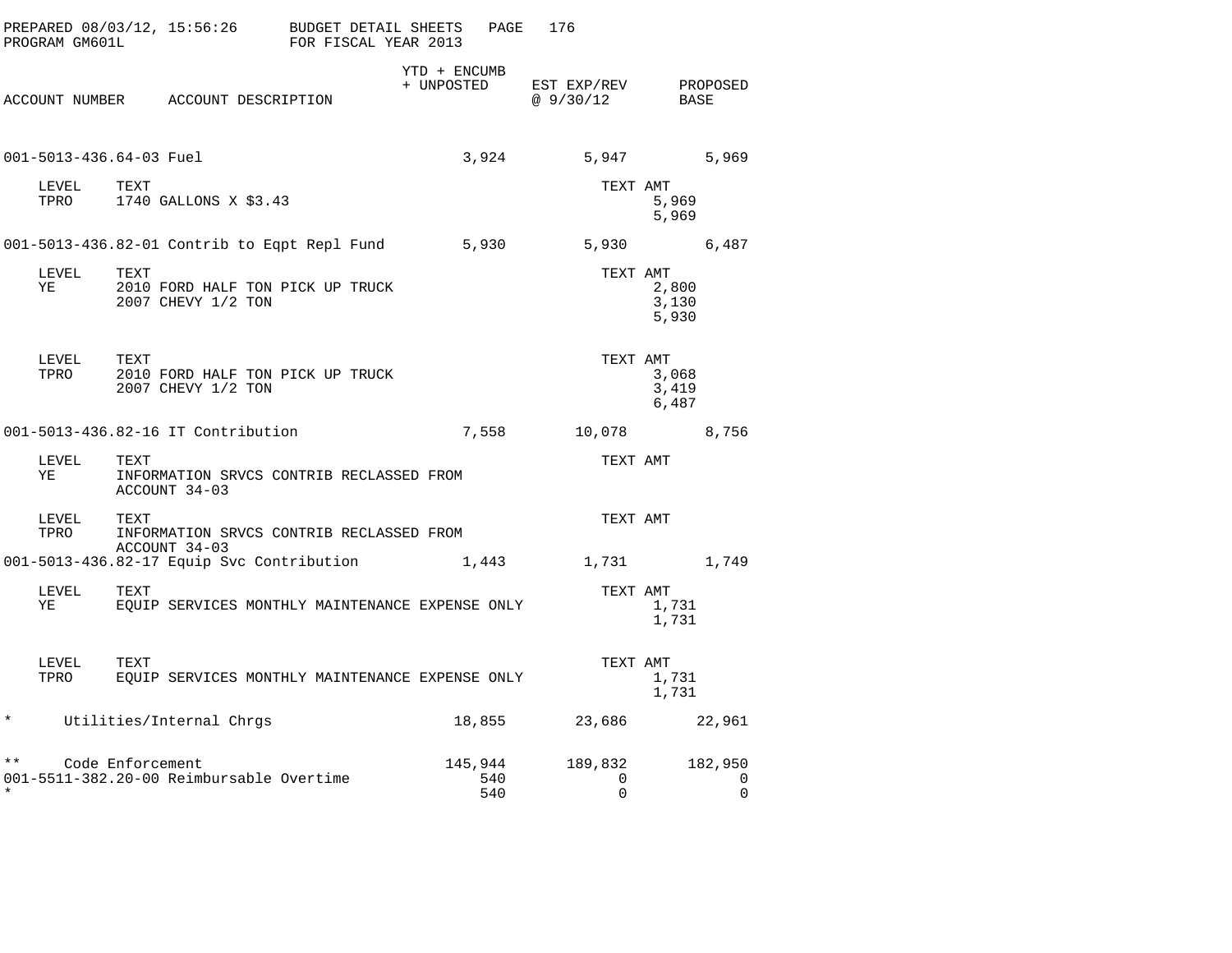| PROGRAM GM601L | PREPARED 08/03/12, 15:56:26 BUDGET DETAIL SHEETS                                                                                                                                                                                                                                               | FOR FISCAL YEAR 2013 |                            | PAGE  | 177                     |          |                                                |          |
|----------------|------------------------------------------------------------------------------------------------------------------------------------------------------------------------------------------------------------------------------------------------------------------------------------------------|----------------------|----------------------------|-------|-------------------------|----------|------------------------------------------------|----------|
|                | ACCOUNT NUMBER ACCOUNT DESCRIPTION                                                                                                                                                                                                                                                             |                      | YTD + ENCUMB<br>+ UNPOSTED |       | EST EXP/REV<br>@9/30/12 |          | BASE                                           | PROPOSED |
|                | 001-5511-437.10-01 Salaries                                                                                                                                                                                                                                                                    |                      | 274,480                    |       | 339,839                 |          |                                                | 339,864  |
| LEVEL<br>ΥE    | TEXT<br>DEPUTY CITY ENGINEER (1)<br>PROJECT ENGINEER (1)<br>CHIEF INSPECTOR (1)<br>ENGINEERING INSPECTOR (1)<br>DIRECTOR (1/3) REMAIN IN 5512 & 5513<br>COMMENTS 1-5 BY T.HOUSE DTD 4/21/11<br>NO CHANGE FROM ORIG.AS OF 07 MAY 2012 (T.HOUSE)                                                 |                      |                            |       |                         | TEXT AMT | 98,926<br>87,921<br>60,335<br>48,141<br>34,643 |          |
|                |                                                                                                                                                                                                                                                                                                |                      |                            |       |                         |          | 329,966                                        |          |
| LEVEL<br>TPRO  | TEXT<br>DEPUTY CITY ENGINEER (1)<br>PROJECT ENGINEER (1)<br>CHIEF INSPECTOR (1)<br>ENGINEERING INSPECTOR (1)<br>DIRECTOR (1/3) REMAIN IN 5512 & 5513<br>HUMAN RESOURCES TO PROVIDE FINAL BASE FOR FY13                                                                                         |                      |                            |       |                         | TEXT AMT |                                                |          |
|                | COMMENTS 1 THRU 6 BY T.HOUSE ON 07 MAY 2012<br>001-5511-437.13-01 Longevity Pay                                                                                                                                                                                                                |                      |                            | 1,442 |                         |          | 1,608                                          | 1,970    |
| LEVEL<br>ΥE    | TEXT<br>DEPUTY CITY ENGINEER (1)<br>PROJECT ENGINEER (1)<br>CHIEF INSPECTOR (1) LUMP SUM PAYMENT<br>ENGINEERING INSPECTOR (1) LUMP SUM PAYMENT<br>COMMENTS 1-4 BY T.HOUSE DTD 4/21/11                                                                                                          |                      |                            |       |                         | TEXT AMT | 528<br>336<br>432<br>288<br>1,584              |          |
| LEVEL<br>TPRO  | TEXT<br>DEPUTY CITY ENGINEER (1)<br>PROJECT ENGINEER (1)<br>CHIEF INSPECTOR (1) LUMP SUM PAYMENT<br>ENGINEERING INSPECTOR (1) LUMP SUM PAYMENT<br>PREVIOUS FY BUDGET WAS \$1584 YE EST IS \$2200<br>HUMAN RESOURCES TO PROVIDE FINAL BASE FOR FY 13<br>COMMENTS 1-6 BY T. HOUSE ON 07 MAY 2012 |                      |                            |       |                         | TEXT AMT |                                                |          |
|                | 001-5511-437.13-03 Reimbursable Overtime                                                                                                                                                                                                                                                       |                      |                            | 848   |                         |          | 2,841                                          | 5,576    |
| LEVEL<br>ΥE    | TEXT<br>PROVIDED BY FINANCE. CONCURRED BY T.HOUSE<br>REIMBURSEMENT BY CONTRACTORS INTO NONSPECIFIC<br>GENERAL FUND<br>COMMENTS 1-3 BY T.HOUSE DTD 4/21/11                                                                                                                                      |                      |                            |       |                         | TEXT AMT | 5,682                                          |          |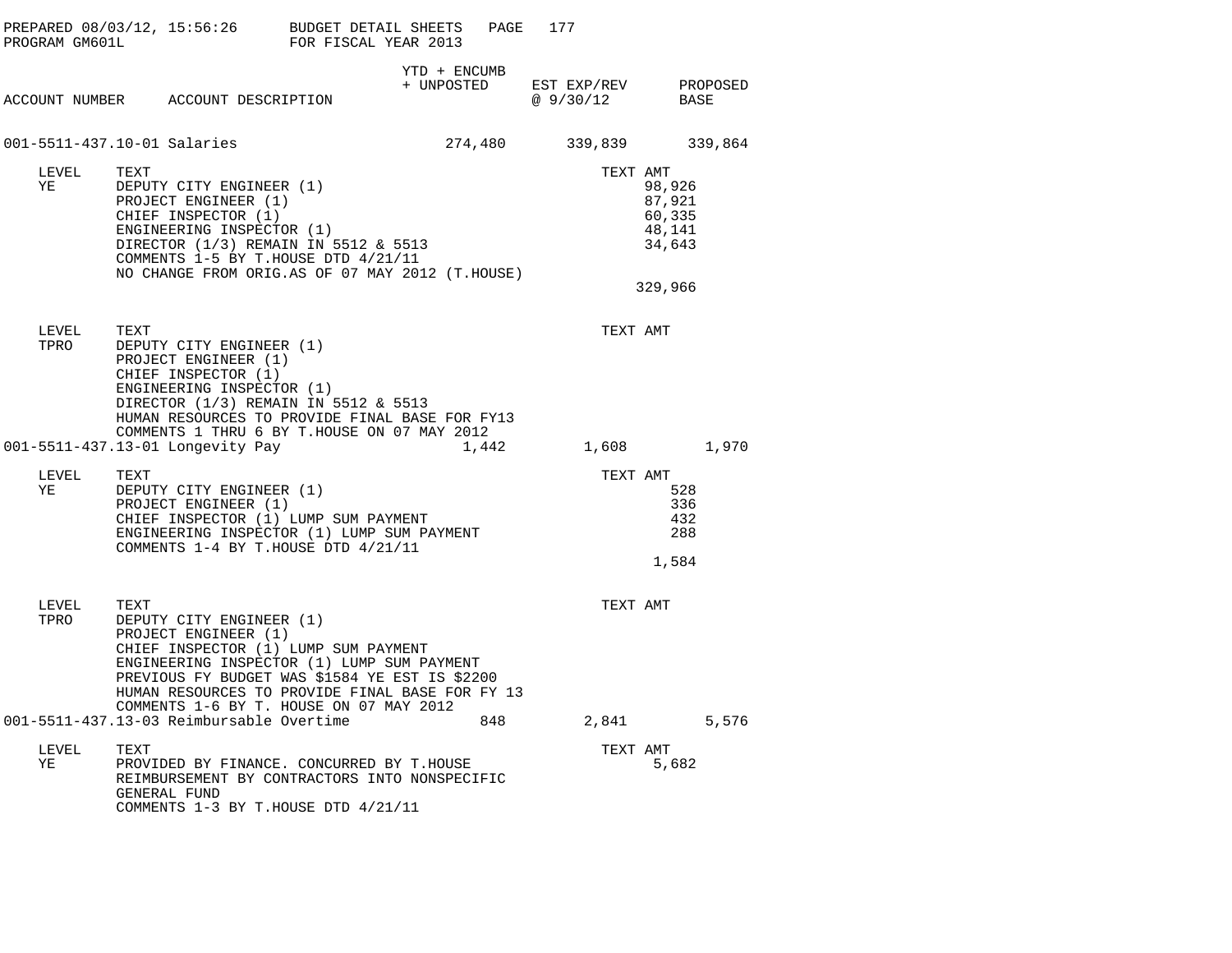| PROGRAM GM601L     | PREPARED 08/03/12, 15:56:26 BUDGET DETAIL SHEETS                                                                                                                                                      | FOR FISCAL YEAR 2013 |              | PAGE  | 178                                            |                   |  |
|--------------------|-------------------------------------------------------------------------------------------------------------------------------------------------------------------------------------------------------|----------------------|--------------|-------|------------------------------------------------|-------------------|--|
|                    | ACCOUNT NUMBER ACCOUNT DESCRIPTION                                                                                                                                                                    |                      | YTD + ENCUMB |       | + UNPOSTED EST EXP/REV PROPOSED<br>@ $9/30/12$ | BASE              |  |
|                    | REVISED ON 07 MAY 2012 (T. HOUSE)                                                                                                                                                                     |                      |              |       |                                                | $2,841-$<br>2,841 |  |
| LEVEL<br>TPRO      | TEXT<br>AVG INSPECTOR RATE= \$41/HR<br>AVG OVERTIME = $1$ DAY/6 WEEKS PER INSPECTOR<br>17 DAYS X 8 HOURS X \$41/HR<br>ALL OVERTIME REIMBURSABLE BY CONTRACTORS<br>CMTS 1-4 BY T. HOUSE ON 07 MAY 2012 |                      |              |       | TEXT AMT                                       | 5,576<br>5,576    |  |
|                    | 001-5511-437.13-14 Ins Opt Out                                                                                                                                                                        |                      |              | 1,400 | 1,900 2,400                                    |                   |  |
| LEVEL<br>YE        | TEXT<br>REVISED ON 07 MAY 2012 (T. HOUSE)                                                                                                                                                             |                      |              |       | TEXT AMT                                       | 2,000<br>2,000    |  |
| LEVEL TEXT<br>TPRO | DEPUTY CITY ENGINEER (1) IS KNOWN OPT-OUT<br>PREVIOUS FY BUDGET WAS \$0. YE EST FOR 12 \$2000<br>HUMAN RESOURCES TO PROVIDE FINAL BASE FOR FY 13<br>COMMENTS 1-4 BY T. HOUSE ON 07 MAY 2012           |                      |              |       | TEXT AMT                                       |                   |  |
|                    | 001-5511-437.16-01 Car Allowance                                                                                                                                                                      |                      |              | 1,648 | 2,040 2,040                                    |                   |  |
| LEVEL TEXT<br>YE   | DEPARTMENT DIRECTOR (1/3) REMAIN IN 5512 & 5513<br>COMMENT 1 BY T.HOUSE DTD 4/21/11                                                                                                                   |                      |              |       | TEXT AMT                                       | 2,040             |  |
|                    |                                                                                                                                                                                                       |                      |              |       |                                                | 2,040             |  |
| LEVEL<br>TPRO      | TEXT<br>DEPARTMENT DIRECTOR (1/3) REMAIN IN 5512 & 5513<br>PREVIOUS FY BUDGET WAS \$2040 YE EST IS \$2040<br>HUMAN RESOURCES TO PROVIDE FINAL BASE FOR FY13<br>COMMENTS 1-3 BY T.HOUSE ON 07 MAY 2012 |                      |              |       | TEXT AMT                                       | 2,040             |  |
|                    |                                                                                                                                                                                                       |                      |              |       |                                                | 2,040             |  |
|                    |                                                                                                                                                                                                       |                      | 1,433        |       | 1,742 1,742                                    |                   |  |
| LEVEL<br>ΥE        | TEXT<br>CHIEF INSPECTOR (1)<br>INSPECTOR (1)<br>DIRECTOR (ASSUMED 1/3) REMAIN IN 5512 & 5513                                                                                                          |                      |              |       | TEXT AMT                                       | 650<br>650<br>442 |  |
|                    | COMMENTS 1-3 BY T.HOUSE 4/21/11                                                                                                                                                                       |                      |              |       |                                                | 1,742             |  |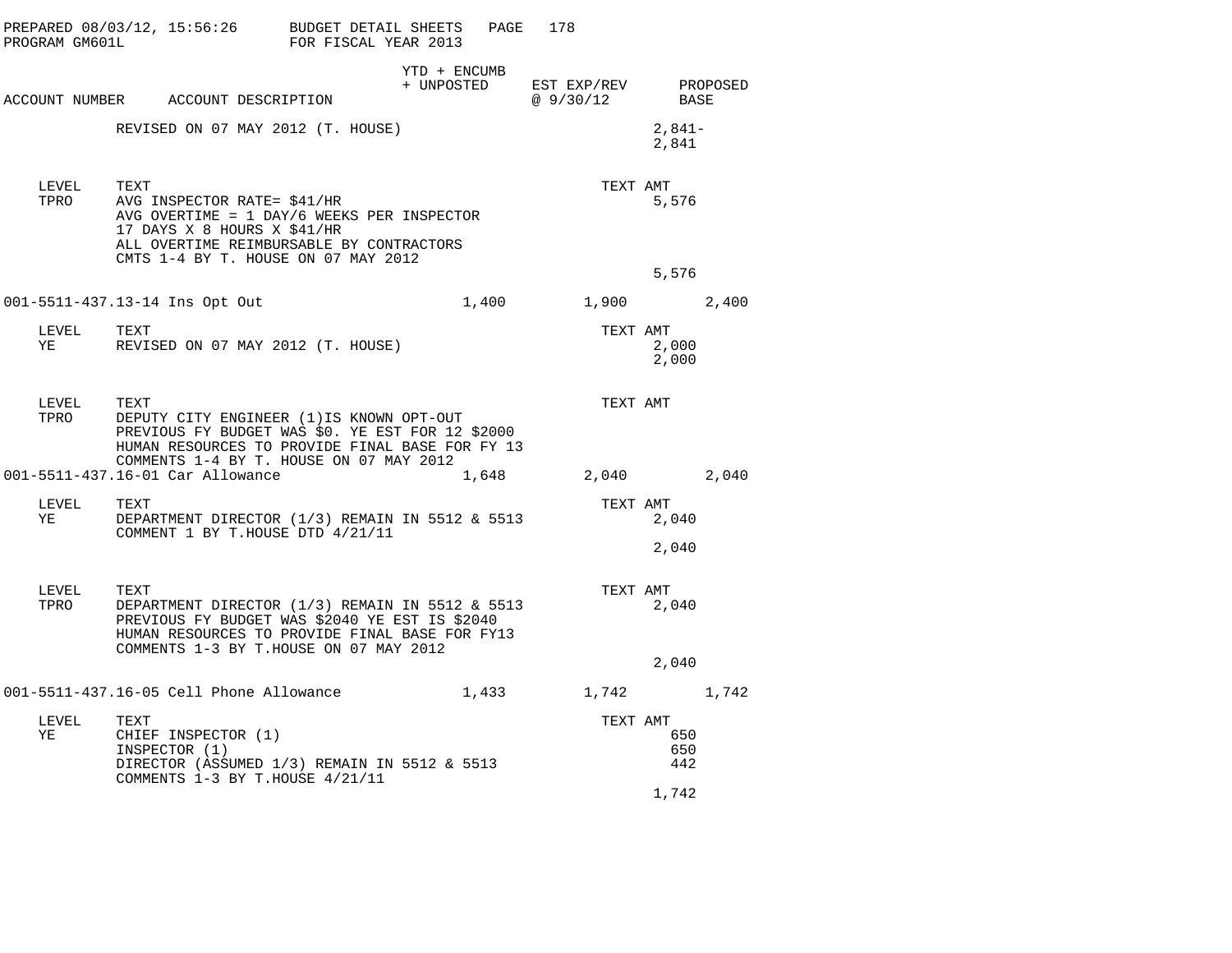| PROGRAM GM601L |                                                                                                                                                                                                                        | PREPARED 08/03/12, 15:56:26 BUDGET DETAIL SHEETS<br>FOR FISCAL YEAR 2013                                                                      | PAGE   | 179                      |                                                            |
|----------------|------------------------------------------------------------------------------------------------------------------------------------------------------------------------------------------------------------------------|-----------------------------------------------------------------------------------------------------------------------------------------------|--------|--------------------------|------------------------------------------------------------|
|                | ACCOUNT NUMBER ACCOUNT DESCRIPTION                                                                                                                                                                                     | YTD + ENCUMB<br>+ UNPOSTED                                                                                                                    |        | EST EXP/REV<br>@ 9/30/12 | PROPOSED<br>BASE                                           |
| LEVEL<br>TPRO  | TEXT<br>CHIEF INSPECTOR (1)<br>INSPECTOR (1)<br>COMMENTS 1-5 BY T.HOUSE ON 07 MAY 2012                                                                                                                                 | DIRECTOR (ASSUMED 1/3) REMAIN IN 5512 & 5513<br>PREVIOUS BUDGET WAS \$1742 YE EST IS \$1742<br>HUMAN RESOURCES TO PROVIDE FINAL BASE FOR FY13 |        | TEXT AMT                 |                                                            |
|                | 001-5511-437.20-01 FICA Taxes                                                                                                                                                                                          |                                                                                                                                               | 16,439 |                          | 20,306 21,923                                              |
| LEVEL<br>ΥE    | TEXT<br>DEPUTY CITY ENGINEER (1)<br>PROJECT ENGINEER (1)<br>CHIEF INSPECTOR (1)<br>ENGINEERING INSPECTOR (1)<br>DEPARTMENT DIRECTOR (1/3)<br>NONSPECIFIC FOR REIMBURSABLE OT<br>COMMENTS 1-6 BY T. HOUSE DTD 4/21/11   |                                                                                                                                               |        | TEXT AMT                 | 6,166<br>5,472<br>3,808<br>3,043<br>2,251<br>352<br>21,092 |
| LEVEL<br>TPRO  | TEXT<br>DEPUTY CITY ENGINEER (1)<br>PROJECT ENGINEER (1)<br>CHIEF INSPECTOR (1)<br>ENGINEERING INSPECTOR (1)<br>DEPARTMENT DIRECTOR (1/3)<br>PREVIOUS FY BUDGET WAS \$21,092<br>COMMENTS 1-3 BY T.HOUSE ON 07 MAY 2012 | HUMAN RESOURCES TO PROVIDE FINAL BASE FOR FY 13                                                                                               |        | TEXT AMT                 |                                                            |
|                | 001-5511-437.20-02 Medicare Taxes                                                                                                                                                                                      |                                                                                                                                               | 3,845  |                          | 4,917<br>5,127                                             |
| LEVEL<br>ΥE    | TEXT<br>DEPUTY CITY ENGINEER (1)<br>PROJECT ENGINEER (1)<br>CHIEF INSPECTOR (1)<br>ENGINEERING INSPECTOR (1)<br>NONSPECIFIC FOR REIMBURSABLE OT<br>COMMENTS 1-6 BY T.HOUSE DTD 4/21/11                                 | DEPARTMENT DIRECTOR (1/3) REMAIN IN 5512 & 5513                                                                                               |        | TEXT AMT                 | 1,442<br>1,280<br>891<br>712<br>538<br>82<br>4,945         |
| LEVEL          | TEXT                                                                                                                                                                                                                   |                                                                                                                                               |        | TEXT AMT                 |                                                            |

TPRO DEPUTY CITY ENGINEER (1) PROJECT ENGINEER (1) CHIEF INSPECTOR (1) ENGINEERING INSPECTOR (1)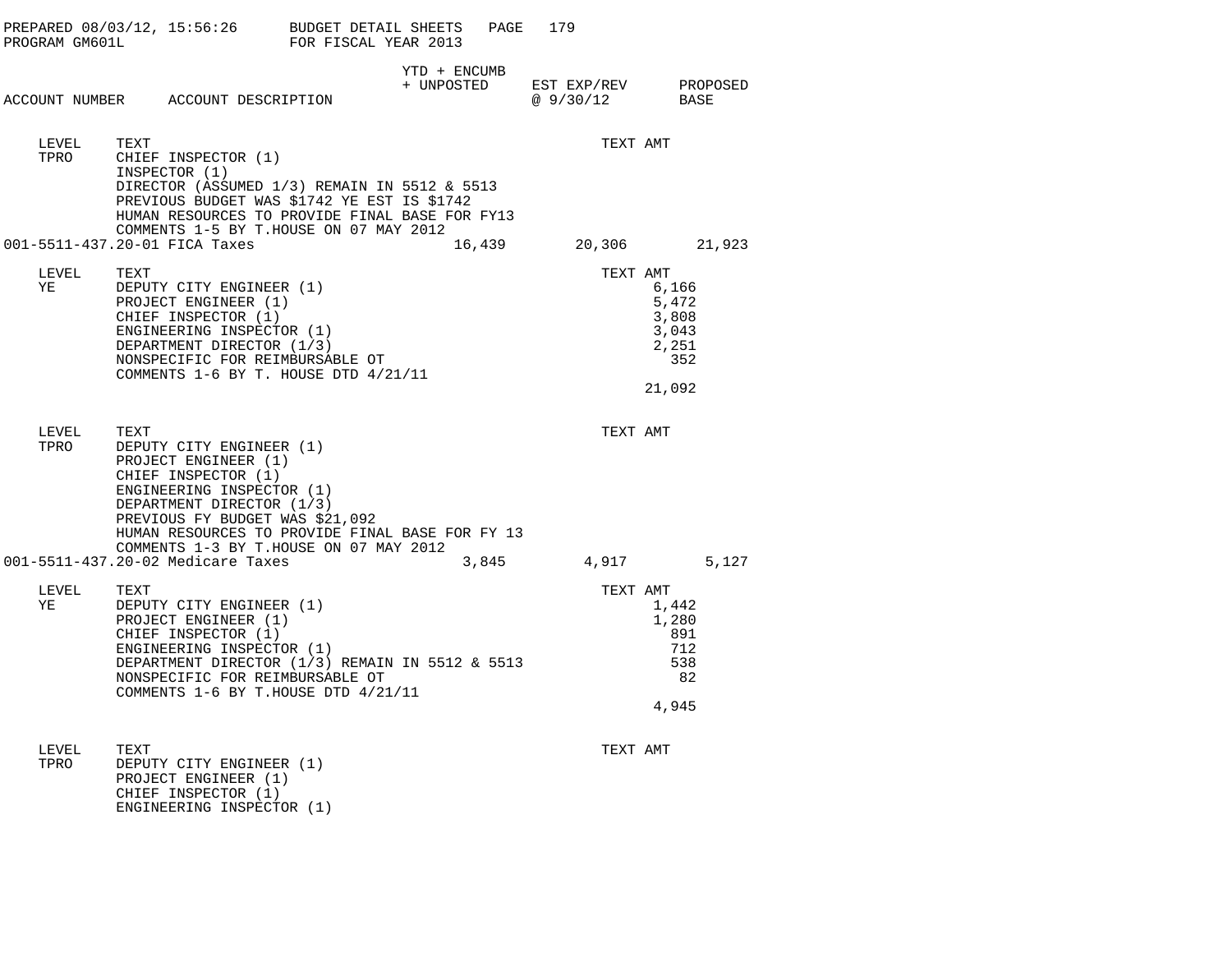| PROGRAM GM601L | PREPARED 08/03/12, 15:56:26 |                                                                                                                                                                                                                                                                                       | BUDGET DETAIL SHEETS<br>FOR FISCAL YEAR 2013 | PAGE   | 180                      |                                                                     |
|----------------|-----------------------------|---------------------------------------------------------------------------------------------------------------------------------------------------------------------------------------------------------------------------------------------------------------------------------------|----------------------------------------------|--------|--------------------------|---------------------------------------------------------------------|
|                |                             | ACCOUNT NUMBER ACCOUNT DESCRIPTION                                                                                                                                                                                                                                                    | YTD + ENCUMB<br>+ UNPOSTED                   |        | EST EXP/REV<br>@ 9/30/12 | PROPOSED<br>BASE                                                    |
|                |                             | DEPARTMENT DIRECTOR (1/3) REMAIN IN 5512 & 5513<br>PREVIOUS FY BUDGET WAS \$4945<br>HUMAN RESOURCES TO PROVIDE FINAL BASE FOR FY 13<br>COMMENTS 1-7 BY T.HOUSE ON 07 MAY 2012                                                                                                         |                                              |        |                          |                                                                     |
|                |                             | 001-5511-437.20-03 Unemployment Taxes                                                                                                                                                                                                                                                 |                                              | 1,305  | 1,305                    | 1,133                                                               |
| LEVEL<br>ΥE    | TEXT                        | DEPUTY CITY ENGINEER (1)<br>PROJECT ENGINEER (1)<br>CHIEF INSPECTOR (1)<br>ENGINEERING INSPECTOR (1)<br>DEPARTMENT DIRECTOR $(1/3)$ REMAIN IN 5512 & 5513<br>COMMENTS 1-5 BY T.HOUSE DTD 4/21/11<br>REVISED ON 07 MAY 2012 (T. HOUSE)                                                 |                                              |        | TEXT AMT                 | 72<br>72<br>72<br>72<br>24<br>1,188<br>1,500                        |
| LEVEL<br>TPRO  | TEXT                        | DEPUTY CITY ENGINEER (1)<br>PROJECT ENGINEER (1)<br>CHIEF INSPECTOR (1)<br>ENGINEERING INSPECTOR (1)<br>DEPARTMENT DIRECTOR (1/3) REMAIN IN 5512 & 5513<br>PREVIOUS FY BUDGET WAS \$312<br>HUMAN RESOURCES TO PROVIDE FINAL BASE FOR FY 13<br>COMMENTS 1-7 BY T. HOUSE ON 07 MAY 2012 |                                              |        | TEXT AMT                 |                                                                     |
|                | 001-5511-437.21-01 TMRS     |                                                                                                                                                                                                                                                                                       |                                              | 39,886 |                          | 49,675 53,074                                                       |
| LEVEL<br>ΥE    | TEXT                        | DEPUTY CITY ENGINEER (1)<br>PROJECT ENGINEER (1)<br>CHIEF INSPECTOR (1)<br>ENGINEERING INSPECTOR (1)<br>DEPARTMENT DIRECTOR (1/3) REMAIN IN 5512 & 5513<br>NONSPECIFIC REIMBURSABLE OT<br>COMMENTS 1-6 BY T.HOUSE DTD 4/21/11<br>ESTIMATE ADJUST TO MATCH FINANCE 7/11/11             |                                              |        | TEXT AMT                 | 13,943<br>12,374<br>8,611<br>6,881<br>5,205<br>797<br>579<br>48,390 |
| LEVEL<br>TPRO  | TEXT                        | DEPUTY CITY ENGINEER (1)<br>PROJECT ENGINEER (1)<br>CHIEF INSPECTOR (1)<br>ENGINEERING INSPECTOR (1)<br>DEPARTMENT DIRECTOR (1/3) REMAIN IN 5512 & 5513                                                                                                                               |                                              |        | TEXT AMT                 |                                                                     |
|                |                             | HUMAN RESOURCES TO PROVIDE FINAL BASE FOR FY13<br>001-5511-437.22-01 Workers' Compensation Ins                                                                                                                                                                                        |                                              | 631    | 783                      | 788                                                                 |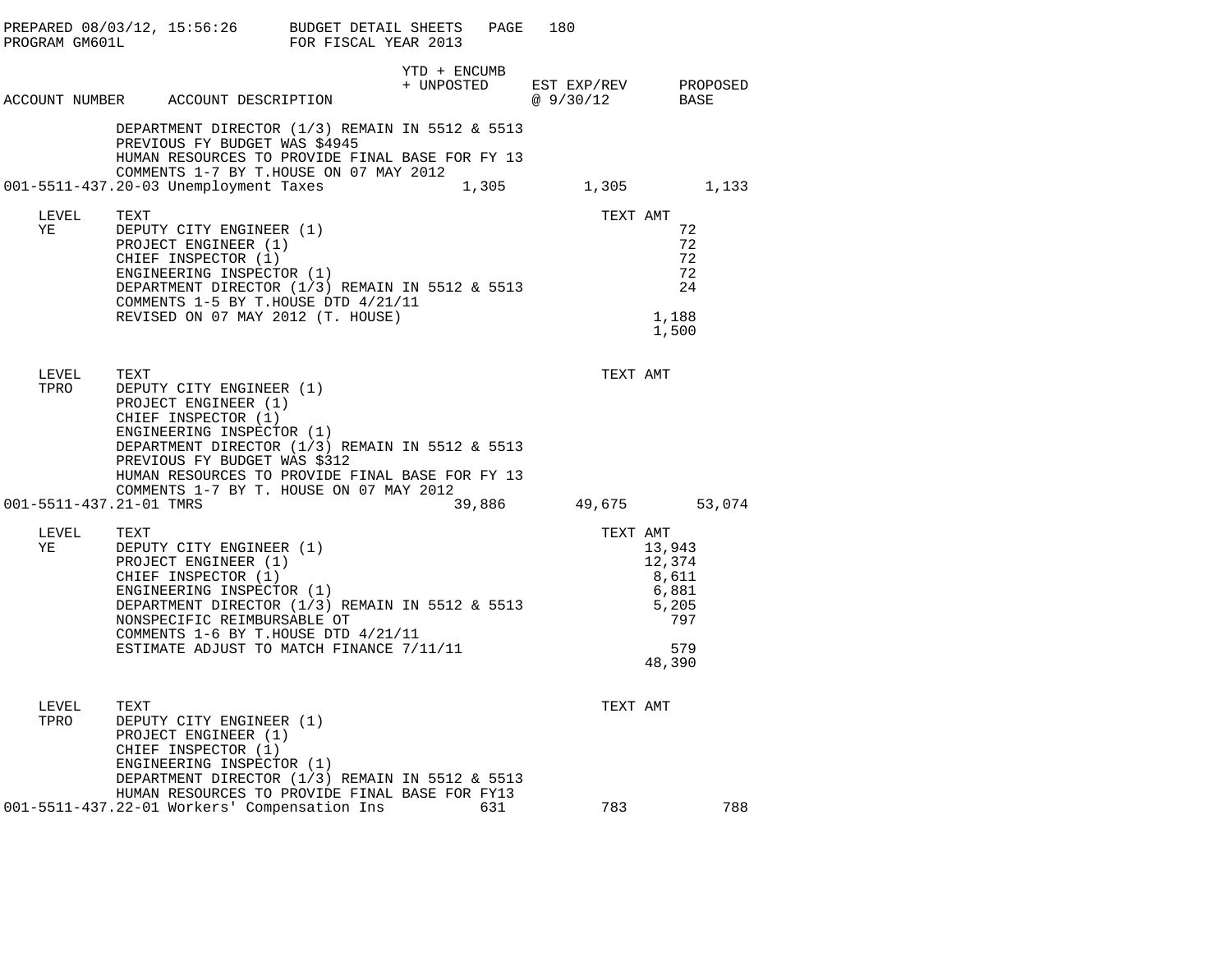|               |                                                                                                                                                                                                                                                                                    |                                                 | PAGE  | 181                  |          |                                                                       |  |
|---------------|------------------------------------------------------------------------------------------------------------------------------------------------------------------------------------------------------------------------------------------------------------------------------------|-------------------------------------------------|-------|----------------------|----------|-----------------------------------------------------------------------|--|
|               | ACCOUNT NUMBER ACCOUNT DESCRIPTION                                                                                                                                                                                                                                                 | YTD + ENCUMB<br>+ UNPOSTED EST EXP/REV PROPOSED |       | @ 9/30/12            |          | BASE                                                                  |  |
| LEVEL<br>YE   | TEXT<br>DEPUTY CITY ENGINEER (1)<br>PROJECT ENGINEER (1)<br>CHIEF INSPECTOR (1)<br>ENGINEERING INSPECTOR (1)<br>DEPARTMENT DIRECTOR $(1/3)$ REMAIN IN 5512 & 5513<br>NONSPECIFIC REIMBURSABLE OT<br>ESTIMATE ADJUST TO MATCH FINANCE 7/11/11                                       |                                                 |       |                      | TEXT AMT | 199<br>177<br>147<br>118<br>74<br>11<br>34<br>760                     |  |
| LEVEL<br>TPRO | TEXT<br>DEPUTY CITY ENGINEER (1)<br>PROJECT ENGINEER (1)<br>CHIEF INSPECTOR (1)<br>ENGINEERING INSPECTOR (1)<br>DEPARTMENT DIRECTOR (1/3) REMAIN IN 5512 & 5513<br>HUMAN RESOURCES TO PROVIDE FINAL BASE FOR FY 13<br>COMMENTS 1-6 BY T.HOUSE ON 08 MAY 2012                       |                                                 |       |                      | TEXT AMT |                                                                       |  |
|               | 001-5511-437.22-02 Health Insurance                                                                                                                                                                                                                                                |                                                 |       | 18,804 23,856 24,248 |          |                                                                       |  |
| LEVEL<br>YE   | TEXT<br>DEPUTY CITY ENGINEER (1)<br>PROJECT ENGINEER (1)<br>CHIEF INSPECTOR (1)<br>ENGINEERING INSPECTOR<br>DEPARTMENT DIRECTOR (1/3) REMAIN IN 5512 & 5513<br>COMMENTS 1-5 BY T.HOUSE DTD 4/21/11<br>ESTIMATE ADJUST TO MATCH FINANCE 7/11/11<br>REVISED ON 07 MAY 2012 (T.HOUSE) |                                                 |       |                      | TEXT AMT | 4,822<br>5,312<br>5,312<br>5,312<br>1,640<br>6,090<br>1,020<br>29,508 |  |
| LEVEL<br>TPRO | TEXT<br>DEPUTY CITY ENGINEER (1) OPT OUT<br>PROJECT ENGINEER (1)<br>CHIEF INSPECTOR (1)<br>ENGINEERING INSPECTOR<br>DEPARTMENT DIRECTOR (1/3) REMAIN IN 5512 & 5513<br>HUMAN RESOURCES TO PROVIDE FINAL BASE FOR FY 13<br>COMMENTS 1-6 BY T.HOUSE ON 08 MAY 2012                   |                                                 |       |                      | TEXT AMT |                                                                       |  |
| LEVEL<br>YE   | 001-5511-437.22-04 Dental Insurance<br>TEXT<br>DEPUTY CITY ENGINEER (1)<br>PROJECT ENGINEER (1)<br>CHIEF INSPECTOR (1)                                                                                                                                                             |                                                 | 1,588 |                      | TEXT AMT | 1,789 1,560<br>338<br>338<br>338                                      |  |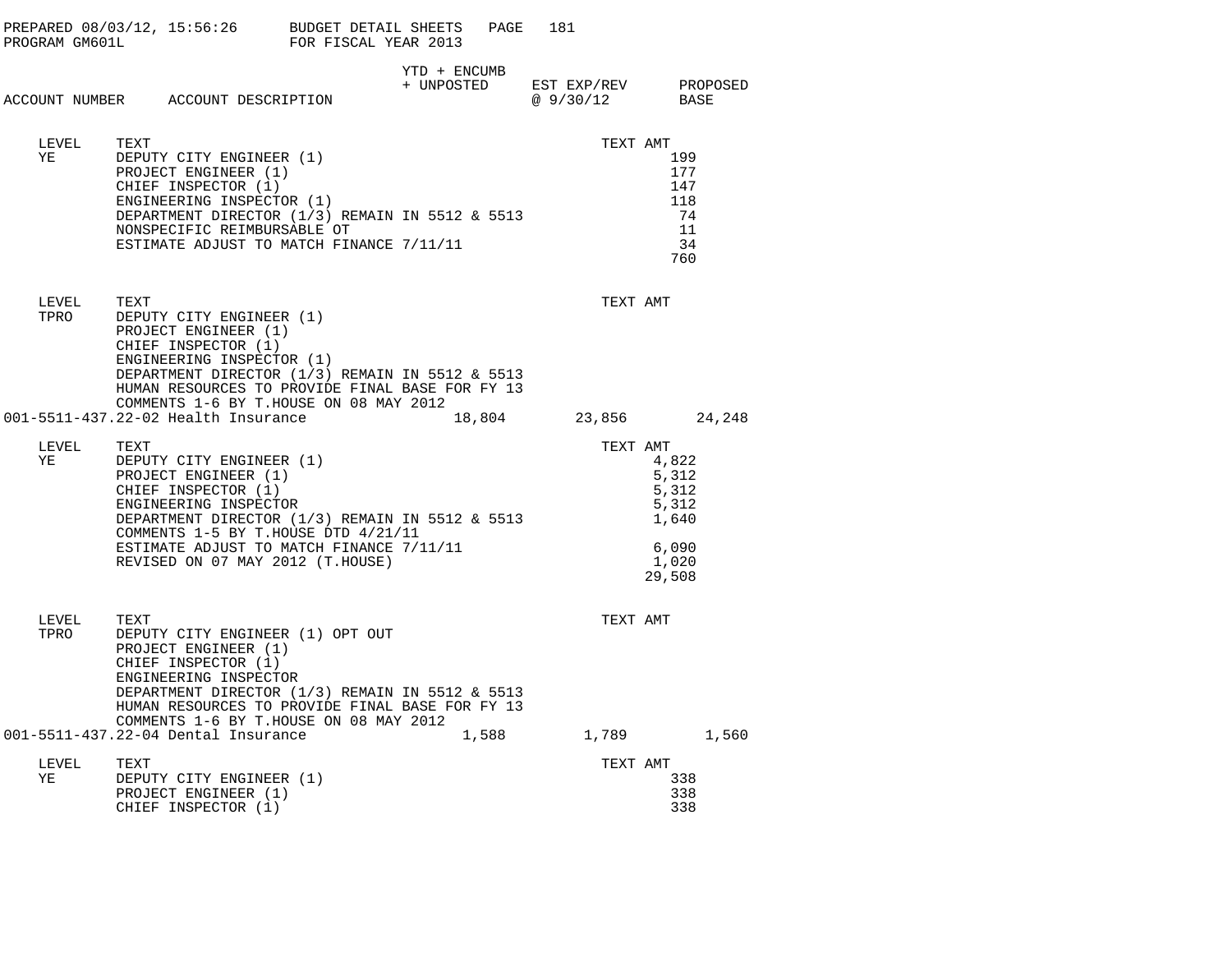|        | PROGRAM GM601L     | PREPARED 08/03/12, 15:56:26 BUDGET DETAIL SHEETS                                                                                                                                                                                                             | FOR FISCAL YEAR 2013 |                            | PAGE        | 182                     |          |                                          |                  |        |
|--------|--------------------|--------------------------------------------------------------------------------------------------------------------------------------------------------------------------------------------------------------------------------------------------------------|----------------------|----------------------------|-------------|-------------------------|----------|------------------------------------------|------------------|--------|
|        |                    | ACCOUNT NUMBER ACCOUNT DESCRIPTION                                                                                                                                                                                                                           |                      | YTD + ENCUMB<br>+ UNPOSTED |             | EST EXP/REV<br>@9/30/12 |          |                                          | PROPOSED<br>BASE |        |
|        |                    | ENGINEERING INSPECTOR (1)<br>DEPARTMENT DIRECTOR (1/3) REMAIN IN 5512 & 5513<br>COMMENTS 1-5 BY T.HOUSE DTD 4/13/11                                                                                                                                          |                      |                            |             |                         |          | 338<br>116                               |                  |        |
|        |                    | REVISED ON 07 MAY 2012 (T. HOUSE)                                                                                                                                                                                                                            |                      |                            |             |                         |          | 495<br>1,963                             |                  |        |
|        | LEVEL<br>TPRO      | TEXT<br>DEPUTY CITY ENGINEER (1)<br>PROJECT ENGINEER (1)<br>CHIEF INSPECTOR (1)<br>ENGINEERING INSPECTOR (1)<br>HUMAN RESOURCES TO PROVIDE FINAL BASE FOR FY13                                                                                               |                      |                            |             |                         |          | TEXT AMT                                 |                  |        |
|        |                    | COMMENTS 1-5 BY T.HOUSE DTD 08 MAY 2011<br>001-5511-437.22-05 Life Insurance                                                                                                                                                                                 |                      |                            | 155         |                         |          | 173                                      |                  | 143    |
|        | LEVEL<br>YE        | TEXT<br>DEPUTY CITY ENGINEER (1)<br>PROJECT ENGINEER (1)<br>CHIEF INSPECTOR (1)<br>ENGINEERING INSPECTOR (1)<br>DEPARTMENT DIRECTOR (1/3) REMAIN IN 5512 & 5513<br>COMMENTS 1-5 BY T.HOUSE DTD 4/21/11<br>REVISED ON 07 MAY 2012 (T. HOUSE)                  |                      |                            |             |                         | TEXT AMT | 39<br>39<br>39<br>39<br>14<br>30<br>200  |                  |        |
|        | LEVEL<br>TPRO      | TEXT<br>DEPUTY CITY ENGINEER (1)<br>PROJECT ENGINEER (1)<br>CHIEF INSPECTOR (1)<br>ENGINEERING INSPECTOR (1)<br>DEPARTMENT DIRECTOR (1/3) REMAIN IN 5512 & 5513<br>HUMAN RESOURCES TO PROVIDE FINAL BASE FOR FY 13<br>COMMENTS 1-6 BY T.HOUSE ON 08 MAY 2012 |                      |                            |             |                         |          | TEXT AMT                                 |                  |        |
|        |                    | 001-5511-437.29-99 Reimb by Capital Proj Fd                                                                                                                                                                                                                  |                      |                            | $\mathbf 0$ |                         |          | $374, 257 - 374, 257 -$                  |                  |        |
|        | LEVEL<br>YE        | TEXT<br>FY12 REIMBURSEMENT OF ALL SALARY EXP = 85%                                                                                                                                                                                                           |                      |                            |             |                         |          | TEXT AMT<br>$374, 257 -$<br>$374, 257 -$ |                  |        |
|        | LEVEL TEXT<br>TPRO | FY12 REIMBURSEMENT OF ALL SALARY EXP = 85%                                                                                                                                                                                                                   |                      |                            |             |                         |          | TEXT AMT<br>$374, 257 -$<br>$374, 257 -$ |                  |        |
| $\ast$ |                    | Salaries & Benefits                                                                                                                                                                                                                                          |                      |                            | 363,904     | 78,517                  |          |                                          |                  | 87,331 |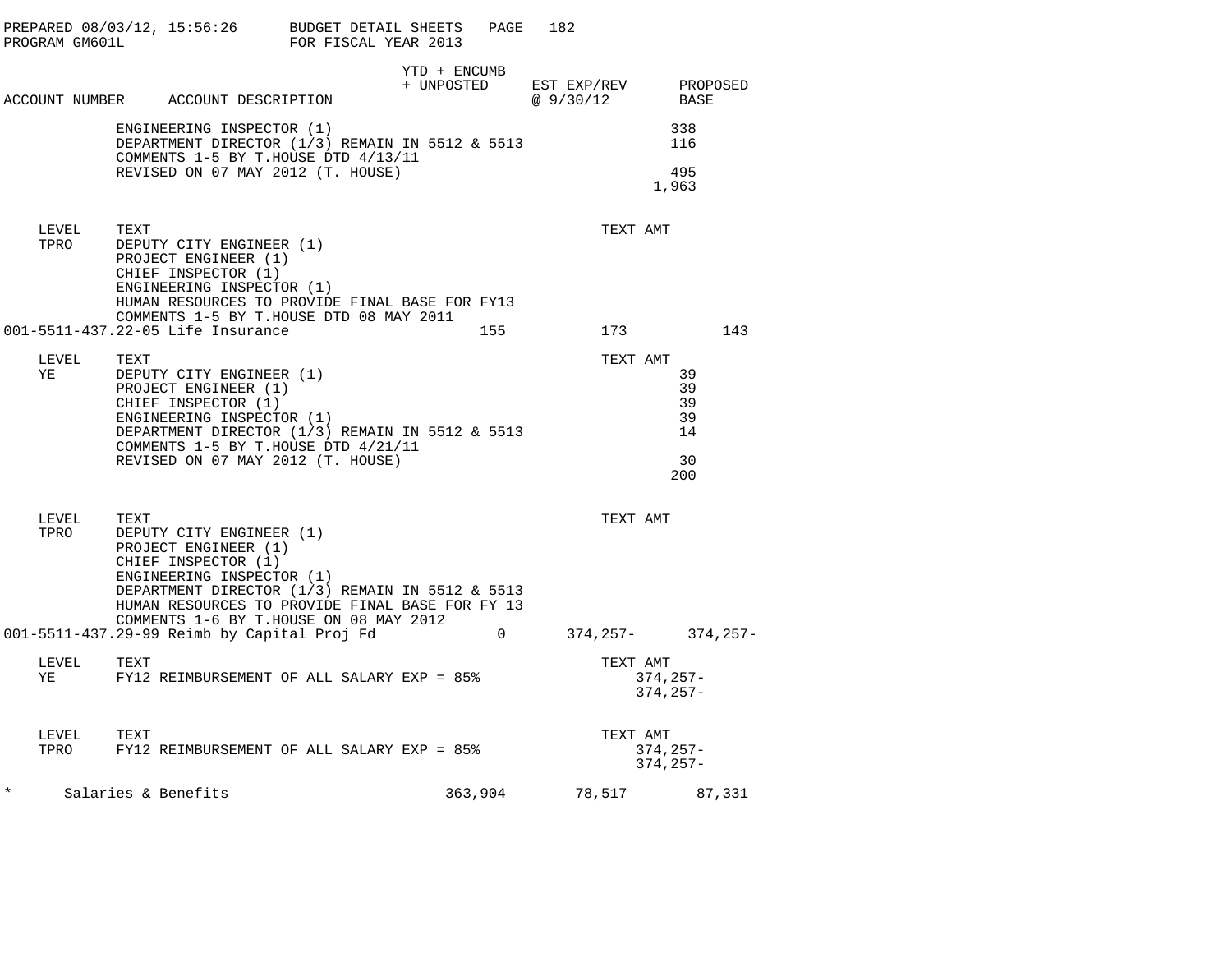| PROGRAM GM601L | PREPARED 08/03/12, 15:56:26 BUDGET DETAIL SHEETS                                                                                                                                                                                                            | FOR FISCAL YEAR 2013 | PAGE                       | 183                      |                                     |          |
|----------------|-------------------------------------------------------------------------------------------------------------------------------------------------------------------------------------------------------------------------------------------------------------|----------------------|----------------------------|--------------------------|-------------------------------------|----------|
|                | ACCOUNT NUMBER ACCOUNT DESCRIPTION                                                                                                                                                                                                                          |                      | YTD + ENCUMB<br>+ UNPOSTED | EST EXP/REV<br>@ 9/30/12 | BASE                                | PROPOSED |
|                | 001-5511-437.42-08 Equipment Maint & Repair                                                                                                                                                                                                                 |                      | 1,809                      | 1,723                    |                                     | 1,807    |
| LEVEL<br>YE    | TEXT<br>REPAIRS ONLY - MONTHLY MAINTENANCE EXPENSE<br>RECLASSED TO UTILITIES/INTERNAL CHRGS CATEGORY<br>ACCOUNT 82-17                                                                                                                                       |                      |                            | TEXT AMT                 | 1,807                               |          |
|                |                                                                                                                                                                                                                                                             |                      |                            |                          | 1,807                               |          |
| LEVEL<br>TPRO  | TEXT<br>REPAIRS ONLY - MONTHLY MAINTENANCE EXPENSE<br>RECLASSED TO UTILITIES/INTERNAL CHRGS CATEGORY<br>ACCOUNT 82-17                                                                                                                                       |                      |                            | TEXT AMT                 |                                     |          |
|                | FOUR VEHICLES IN 5511 - NO 126, 154, 171, & 172<br>COMMENTS 1-3 BY OTHERS                                                                                                                                                                                   |                      |                            |                          |                                     |          |
|                | COMMENT 4 BY T.HOUSE ON 08 MAY 2012<br>001-5511-437.50-01 Memberships & Licenses                                                                                                                                                                            |                      | 500                        | 735 — 17                 |                                     | 735      |
| LEVEL<br>ΥE    | TEXT<br>PROFESSIONAL ENGINEER LICENSE RENEWAL DEPUTY<br>PROFESSIONAL ENGINEER LICENSE RENEWAL PROJ ENGR<br>ASCE MEMBERSHIP - PROJ ENGR<br>COMMENTS 1-4 BY T.HOUSE DTD 4/21/11                                                                               |                      |                            | TEXT AMT                 | 235<br>235<br>265<br>735            |          |
| LEVEL<br>TPRO  | TEXT<br>PROFESSIONAL ENGINEER LICENSE RENEWAL DEPUTY<br>PROFESSIONAL ENGINEER LICENSE RENEWAL PROJ ENGR<br>ASCE MEMBERSHIP - PROJ ENGR<br>COMMENTS 1-3 BY T.HOUSE ON 08 MAY 2012                                                                            |                      |                            | TEXT AMT                 | 235<br>235<br>265<br>735            |          |
|                | 001-5511-437.50-03 Personnel Dev & Activity                                                                                                                                                                                                                 |                      | 25                         | 380                      |                                     | 505      |
| LEVEL<br>ΥE    | TEXT<br>DEPUTY CITY MISC TRAINING FOR CONT ED<br>CIVIL ENGR MISC TRAINING FOR CONT ED<br>SWPPP COURSE MANDATED BY TCEQ PERMIT<br>COMMENTS 1-3 BY T.HOUSE DTD 4/21/11<br>ADJUSTED DEPUTY ENGR TRAINING (T.HOUSE)<br>COMMENT 5 ADJUSTMENT MADE ON 07 MAY 2012 |                      |                            | TEXT AMT                 | 125<br>250<br>130<br>$125 -$<br>380 |          |
| LEVEL<br>TPRO  | TEXT<br>DEPUTY CITY MISC TRAINING FOR CONT ED                                                                                                                                                                                                               |                      |                            | TEXT AMT                 | 125                                 |          |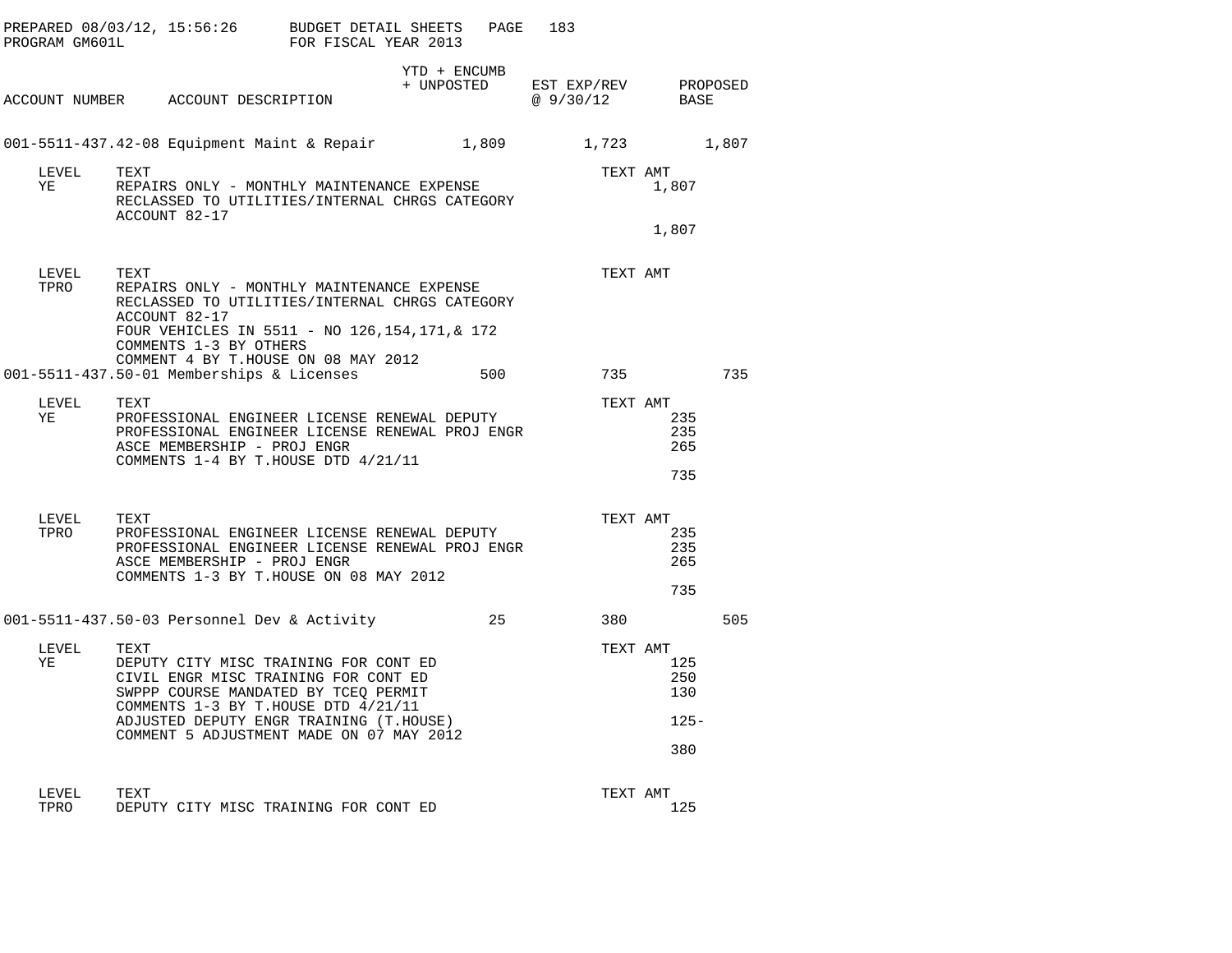|               |      |                                            | PREPARED 08/03/12, 15:56:26 BUDGET DETAIL SHEETS PAGE 184<br>PROGRAM GM601L                           FOR FISCAL YEAR 2013            |              |          |           |                                         |     |
|---------------|------|--------------------------------------------|---------------------------------------------------------------------------------------------------------------------------------------|--------------|----------|-----------|-----------------------------------------|-----|
|               |      | ACCOUNT NUMBER ACCOUNT DESCRIPTION         |                                                                                                                                       | YTD + ENCUMB |          | @ 9/30/12 | + UNPOSTED EST EXP/REV PROPOSED<br>BASE |     |
|               |      |                                            | CIVIL ENGR MISC TRAINING FOR CONT ED<br>SWPPP COURSE MANDATED BY TCEO PERMIT<br>COMMENTS 1-3 BY T.HOUSE DTD 4/21/11                   |              |          |           | 250<br>130<br>505                       |     |
|               |      | 001-5511-437.50-08 Mileage Reimbursement   |                                                                                                                                       |              | $\Omega$ | 50        |                                         | 108 |
| LEVEL<br>YE   | TEXT |                                            | 30 MILE ROUND TRIP TO COURTHOUSE X 6 X 0.60<br>COMMENT 1 BY T.HOUSE DTD 4/21/11                                                       |              |          | TEXT AMT  | 108                                     |     |
|               |      |                                            | ADJUSTED ON 07 MAY 2012 (T.HOUSE)                                                                                                     |              |          |           | $58 -$<br>50                            |     |
| LEVEL<br>TPRO | TEXT |                                            | 30 MILE ROUND TRIP TO COURTHOUSE X 6 X 0.60                                                                                           |              |          | TEXT AMT  | 108                                     |     |
|               |      |                                            | COMMENT 1 BY T.HOUSE DTD 08 MAY 2012                                                                                                  |              |          |           | 108                                     |     |
|               |      | 001-5511-437.53-01 Cell Telephones         |                                                                                                                                       |              | 352      | 506       |                                         | 506 |
| LEVEL<br>YE   | TEXT |                                            | CELL PHONE FOR PROJ ENGR 12X\$38 + LS 50 (REPLACE)<br>COMMENT 1 BY T.HOUSE DTD 4/21/11                                                |              |          | TEXT AMT  | 506                                     |     |
|               |      |                                            |                                                                                                                                       |              |          |           | 506                                     |     |
| LEVEL<br>TPRO | TEXT |                                            | CELL PHONE FOR PROJ ENGR 12X\$38 + LS 50 (REPLACE)<br>COMMENT 1 BY T.HOUSE ON 08 MAY 2012                                             |              |          | TEXT AMT  | 506                                     |     |
|               |      |                                            |                                                                                                                                       |              |          |           | 506                                     |     |
|               |      | 001-5511-437.54-01 Printing & Graphic Serv |                                                                                                                                       |              | 85       | 50        |                                         | 100 |
| LEVEL<br>YE   | TEXT | COMMENTS 1-2 BY T.HOUSE 4/25/11            | PAPER FOR PLOTTER AND LARGE FORMAT COPIER<br>REPRODUCTION FOR SWPPP BROCHURES AS PER PERMIT                                           |              |          | TEXT AMT  | 225<br>50                               |     |
|               |      |                                            | NO ADDITIONAL EXPENDITURES FOR FISCAL YEAR<br>COMMENT 4 BY T.HOUSE 07 MAY 2012                                                        |              |          |           | $261 -$                                 |     |
|               |      | PER EMAIL 060712                           |                                                                                                                                       |              |          |           | 36<br>50                                |     |
| LEVEL         | TEXT |                                            |                                                                                                                                       |              |          | TEXT AMT  |                                         |     |
| TPRO          |      |                                            | PAPER FOR PLOTTER AND LARGE FORMAT COPIER<br>REPRODUCTION FOR SWPPP BROCHURES AS PER PERMIT<br>COMMENTS 1-2 BY T.HOUSE ON 08 MAY 2012 |              |          |           | 50<br>50                                |     |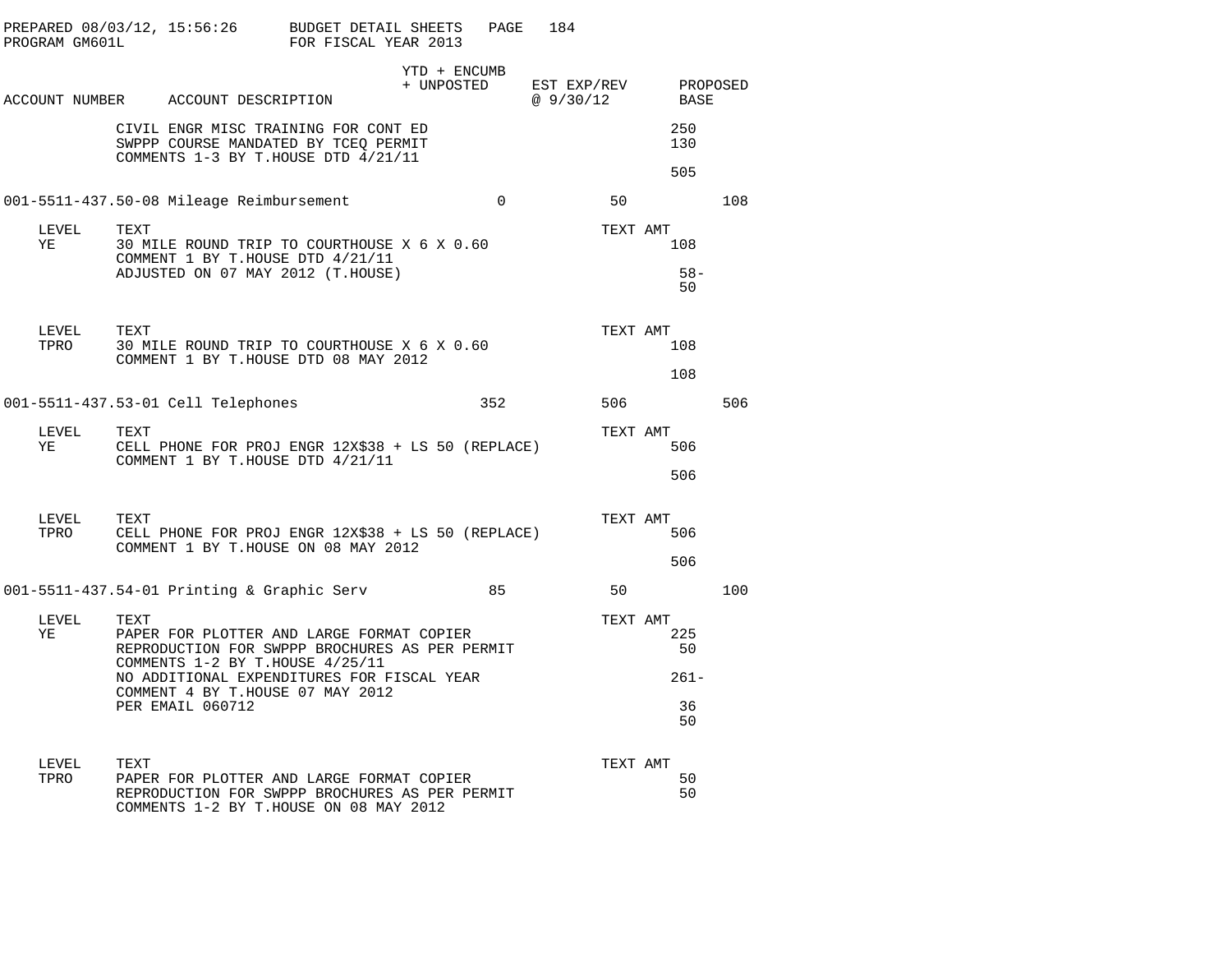| PROGRAM GM601L |                                                                                                                                                           | PREPARED 08/03/12, 15:56:26 BUDGET DETAIL SHEETS<br>FOR FISCAL YEAR 2013                                                                                                                                                           |                            | PAGE | 185                               |                                                                              |             |
|----------------|-----------------------------------------------------------------------------------------------------------------------------------------------------------|------------------------------------------------------------------------------------------------------------------------------------------------------------------------------------------------------------------------------------|----------------------------|------|-----------------------------------|------------------------------------------------------------------------------|-------------|
|                | ACCOUNT NUMBER ACCOUNT DESCRIPTION                                                                                                                        |                                                                                                                                                                                                                                    | YTD + ENCUMB<br>+ UNPOSTED |      | EST EXP/REV PROPOSED<br>@ 9/30/12 | BASE                                                                         |             |
|                |                                                                                                                                                           |                                                                                                                                                                                                                                    |                            |      |                                   | 100                                                                          |             |
|                | 001-5511-437.54-06 Convenience copies                                                                                                                     |                                                                                                                                                                                                                                    |                            | 42   | 357                               |                                                                              | $\mathbf 0$ |
| LEVEL<br>YE    | TEXT                                                                                                                                                      | ADJUSTED ON 07 MAY 2012 (T.HOUSE)                                                                                                                                                                                                  |                            |      | TEXT AMT                          | 357<br>357                                                                   |             |
|                | 001-5511-437.60-01 Office Supplies & Mat                                                                                                                  |                                                                                                                                                                                                                                    |                            | 354  | 1,205                             |                                                                              | 1,009       |
| LEVEL<br>ΥE    | TEXT<br>RING BOUND BOOK<br>REFILLS                                                                                                                        | MISCELLANEOUS OFFICE SUPPLIES<br>BOUND RECORDATION BOOKS FOR INSPECTORS<br>CMTS $1-4$ BY T.HOUSE DTD $4/25/11$<br>ADJUSTMENT TO MISC. OFFICE SUPPLIES<br>COMMENT 6 BY T.HOUSE DTD 07 MAY 2012                                      |                            |      | TEXT AMT                          | 1,461<br>100<br>60<br>84<br>$500 -$<br>1,205                                 |             |
| LEVEL<br>TPRO  | TEXT<br>RING BOUND BOOK<br><b>REFILLS</b><br>CHIEF INSPECTOR ALLOWANCE<br>ENGR INSPECTOR ALLOWANCE<br>PROJECT ENGINEER ALLOWANCE<br>FOLDERS FOR FILE ROOM | BOUND RECORDATION BOOKS FOR INSPECTORS<br>COMPUTER PAPER FOR INSPECTORS<br>COMPUTER PAPER FOR ENGINEERS<br>DEPUTY CITY ENGINEER ALLOWANCE<br>INK CARTRIDGES FOR PROJECT ENGR HP PRINTER<br>COMMENTS 2-13 BY T.HOUSE ON 10 MAY 2012 |                            |      | TEXT AMT                          | 100<br>60<br>84<br>50<br>200<br>75<br>50<br>125<br>125<br>100<br>40<br>1,009 |             |
|                |                                                                                                                                                           | 001-5511-437.60-11 Minor Tools & Materials                                                                                                                                                                                         |                            | 48   | 125                               |                                                                              | 287         |
| LEVEL<br>ΥE    | TEXT<br>MARKING PAINT                                                                                                                                     | DVD BLANKS FOR PRECONSTRUCTION & POST PROJECT<br>PROGRAM SOFTWARE FOR CAMERA DISCS<br>DELETED SOFTWARE FOR CAMERA DISCS 07 MAY 2012<br>COMMENT NO. 4 BY T.HOUSE ON 07 MAY 2012                                                     |                            |      | TEXT AMT                          | 50<br>75<br>100<br>$100 -$<br>125                                            |             |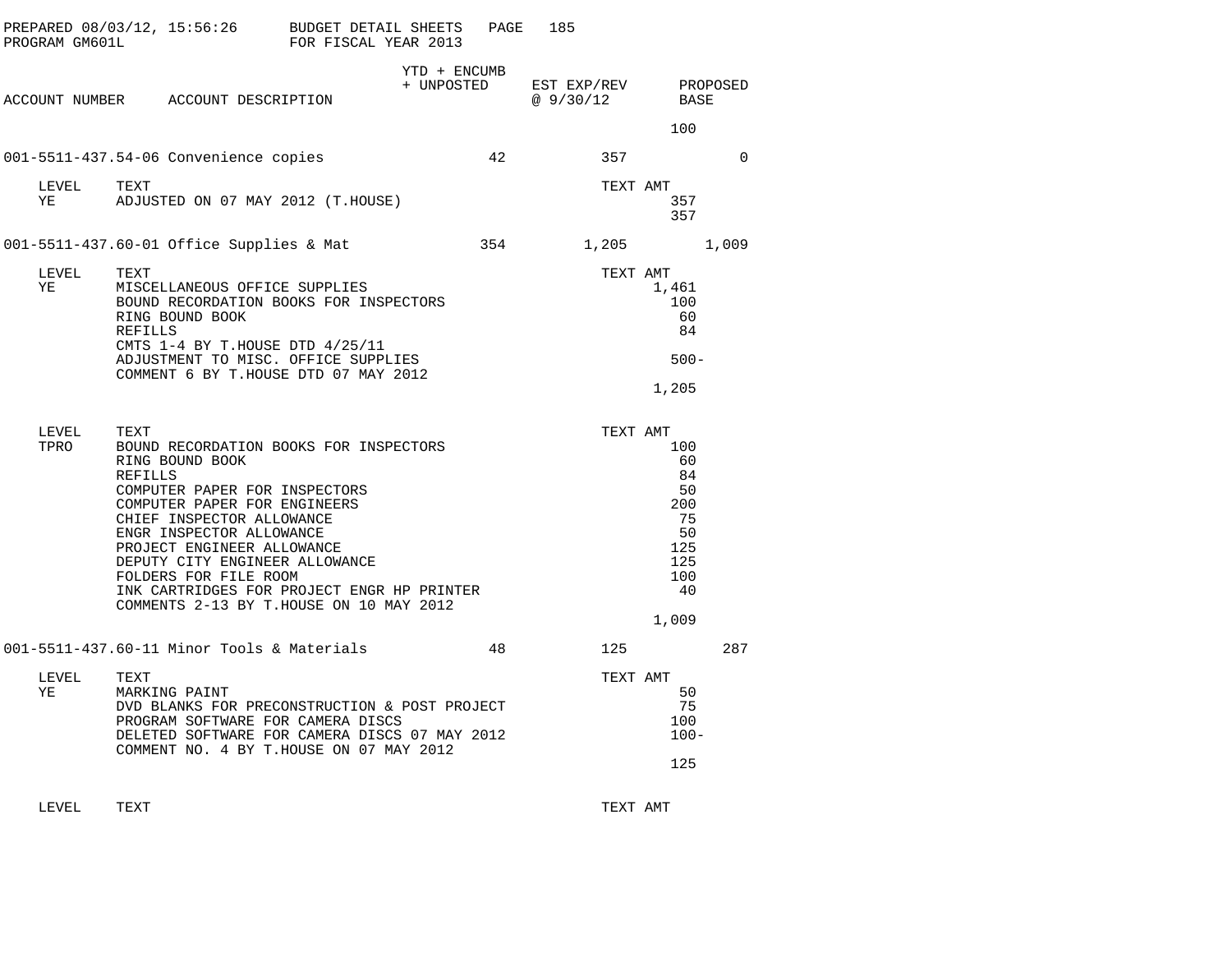|        | PROGRAM GM601L |                                                                                                                                                          | PREPARED 08/03/12, 15:56:26 BUDGET DETAIL SHEETS<br>FOR FISCAL YEAR 2013                                                                                                                          | PAGE     | 186                     |          |                                  |          |
|--------|----------------|----------------------------------------------------------------------------------------------------------------------------------------------------------|---------------------------------------------------------------------------------------------------------------------------------------------------------------------------------------------------|----------|-------------------------|----------|----------------------------------|----------|
|        |                | ACCOUNT NUMBER ACCOUNT DESCRIPTION                                                                                                                       | YTD + ENCUMB<br>+ UNPOSTED                                                                                                                                                                        |          | EST EXP/REV<br>@9/30/12 |          | BASE                             | PROPOSED |
|        | TPRO           | MARKING PAINT<br>COMMENTS 1-5 BY T.HOUSE ON 08 MAY 2012                                                                                                  | DVD BLANKS FOR PRECONSTRUCTION & POST PROJECT<br>PANASONIC DMC-FH25K DIGITAL CAMERA FOR PROJ ENGR<br>COMPACT CAMERA CASE (BLACK) - (PROJ ENGR)<br>8GB CLASS 10 SDHC FLASH MEMORY CARD (PROJ ENGR) |          |                         |          | 50<br>75<br>146<br>7<br>9<br>287 |          |
|        |                | 001-5511-437.60-13 Uniforms                                                                                                                              |                                                                                                                                                                                                   | 579      |                         | 561      |                                  | 645      |
| ΥE     | LEVEL          | TEXT<br>UNIFORM ALLOWANCE - CHIEF INSPECTOR<br>UNIFORM ALLOWANCE - INSPECTOR<br>COMMENTS 1-3 BY T.HOUSE DTD 4/25/11<br>ADJUSTED ON 07 MAY 2012 (T.HOUSE) | UNIFORM ALLOWANCE - PROJECT ENGR (BOOTS)                                                                                                                                                          |          |                         | TEXT AMT | 260<br>260<br>125<br>84–<br>561  |          |
|        | LEVEL<br>TPRO  | TEXT<br>UNIFORM ALLOWANCE - CHIEF INSPECTOR<br>UNIFORM ALLOWANCE - INSPECTOR<br>COMMENTS 1-3 BY T.HOUSE ON 08 MAY 2012                                   | UNIFORM ALLOWANCE - PROJECT ENGR (BOOTS)                                                                                                                                                          |          |                         | TEXT AMT | 260<br>260<br>125<br>645         |          |
|        |                | 001-5511-437.66-01 Minor Office Equipment                                                                                                                |                                                                                                                                                                                                   | $\Omega$ |                         | $\Omega$ |                                  | 200      |
|        | LEVEL<br>TPRO  | TEXT<br>ITEM NO. STP570621 - STAPLES-TASK CHAIR<br>COMMENT 1 & 2 BY T.HOUSE ON 10 MAY 2012                                                               | MID BACK TASK CHAIR REPLACEMENT FOR PROJECT ENGR                                                                                                                                                  |          |                         | TEXT AMT | 200                              |          |
|        |                |                                                                                                                                                          |                                                                                                                                                                                                   |          |                         |          | 200                              |          |
|        |                | 001-5511-437.80-03 Legal Filing Fees                                                                                                                     |                                                                                                                                                                                                   | 10       |                         | 10       |                                  | 0        |
| ΥE     | LEVEL          | TEXT<br>COMMENT 1 BY T.HOUSE ON 07 MAY 2012                                                                                                              | NO ADDITIONAL CHARGES TO THIS ACCOUNT FOR FY 2012                                                                                                                                                 |          |                         | TEXT AMT | 10<br>10                         |          |
| $\ast$ | Operating      |                                                                                                                                                          |                                                                                                                                                                                                   | 3,804    | 5,702                   |          |                                  | 5,902    |
|        |                | 001-5511-437.64-03 Fuel                                                                                                                                  |                                                                                                                                                                                                   | 5,531    | 8,621                   |          |                                  | 7,394    |
| ΥE     | LEVEL          | TEXT                                                                                                                                                     | 2007 CHEVROLET EX CAB PICKUP - 171 OPEN INSPECTOR                                                                                                                                                 |          |                         | TEXT AMT | 1,214                            |          |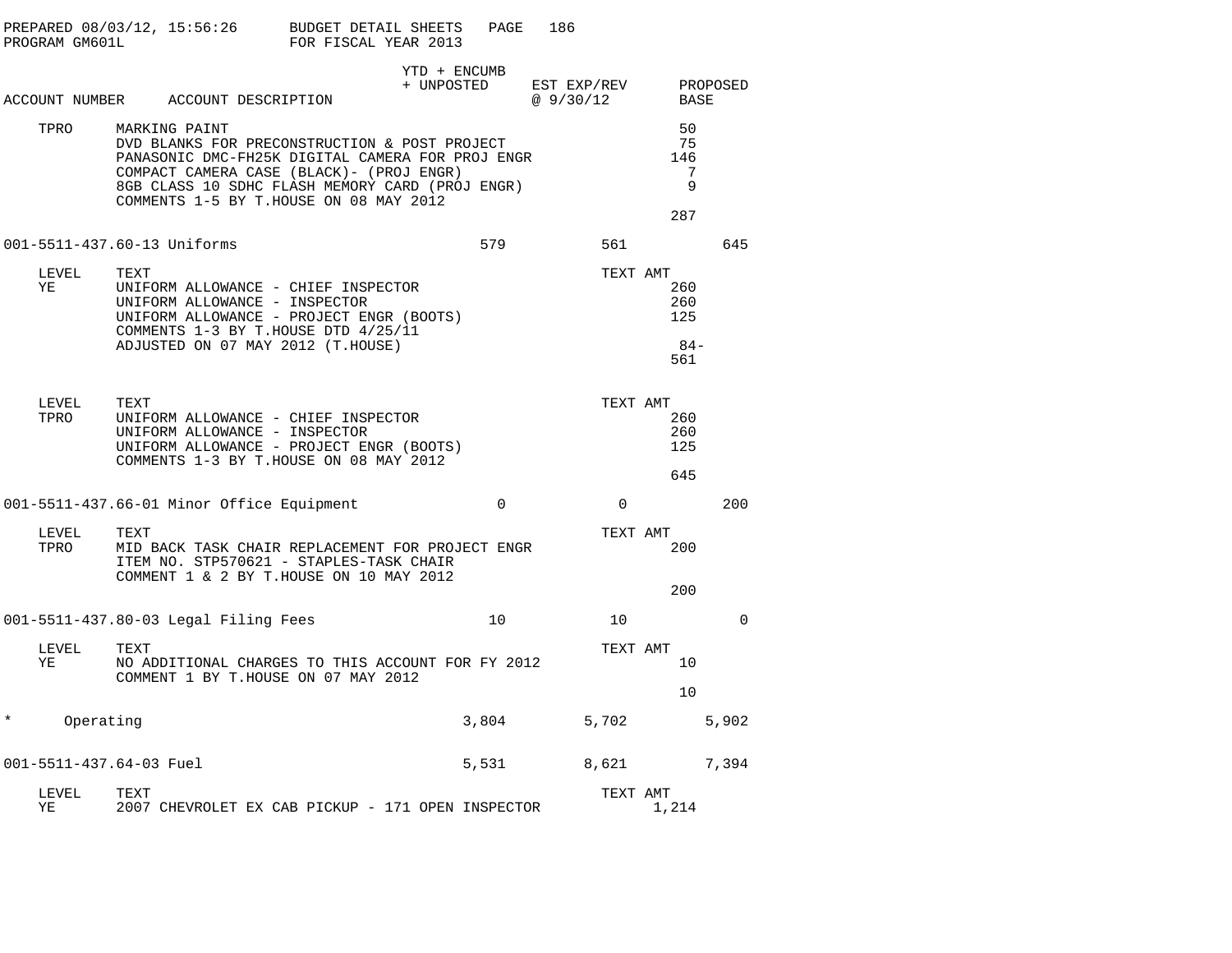|               | PREPARED 08/03/12, 15:56:26 BUDGET DETAIL SHEETS<br>PROGRAM GM601L                                                                                                                                                                                                                                                                                                                                                                                                                                                                                                  | FOR FISCAL YEAR 2013 |              | PAGE<br>187 |                                                                                                            |
|---------------|---------------------------------------------------------------------------------------------------------------------------------------------------------------------------------------------------------------------------------------------------------------------------------------------------------------------------------------------------------------------------------------------------------------------------------------------------------------------------------------------------------------------------------------------------------------------|----------------------|--------------|-------------|------------------------------------------------------------------------------------------------------------|
|               | ACCOUNT NUMBER ACCOUNT DESCRIPTION                                                                                                                                                                                                                                                                                                                                                                                                                                                                                                                                  |                      | YTD + ENCUMB |             | $\begin{tabular}{llll} + & UNPOSTED & EST & EXP/REV & & PROPOSED \\ & @ 9/30/12 & & BASE \\ \end{tabular}$ |
|               | 2007 CHEVROLET EX CAB PICKUP - 172 CH INSPECTOR 3,886<br>2005 CHEVROLET EX CAB PICKUP - 126 PROJ ENGR 1,215<br>1,215<br>2006 FORD PICKUP - 154 INSPECTOR<br>COMMENTS 1-5 BY T.HOUSE DTD 4/25/11                                                                                                                                                                                                                                                                                                                                                                     |                      |              |             | 3,400                                                                                                      |
|               | COMMENTS 1-5 BY T.HOUSE DTD 4/25/11<br>ESTIMATE ADJUST TO MATCH FINANCE 7/11/11<br>MODIFIED AS PER EOY FUEL ESTIMATE DTD 27FEB12 PW 680 680<br>COMMENT 7 BY T.HOUSE (07 MAY 2012)                                                                                                                                                                                                                                                                                                                                                                                   |                      |              |             |                                                                                                            |
|               |                                                                                                                                                                                                                                                                                                                                                                                                                                                                                                                                                                     |                      |              |             | 8,001                                                                                                      |
| LEVEL<br>TPRO | TEXT<br>2007 CHEVROLET EX CAB PICKUP - 171 OPEN INSPECTOR<br>2007 CHEVROLET EX CAB PICKUP - 172 CH INSPECTOR<br>2005 CHEVROLET EX CAB PICKUP - 126 PROJ ENGR<br>2006 FORD PICKUP - 154 INSPECTOR<br>COMMENTS 1-4 BY T.HOUSE ON 08 MAY 2012<br>PUBLIC WORKS TO PROVIDE FINAL BASE FOR FY 13                                                                                                                                                                                                                                                                          |                      |              |             | TEXT AMT                                                                                                   |
|               | 001-5511-437.82-01 Contrib to Eqpt Repl Fund 12,736 12,736 13,909                                                                                                                                                                                                                                                                                                                                                                                                                                                                                                   |                      |              |             |                                                                                                            |
| LEVEL<br>YE   | TEXT<br>$\begin{tabular}{lllllllllllll} \textsc{TEXT} & & & & & \textsc{TEXT} & \textsc{MT} \\ \textsc{2007} & \textsc{CHEVROLET} & \textsc{EX} & \textsc{CAB} & \textsc{P} & \textsc{UP} & - & 171 & \textsc{OPEN} & \textsc{INSERTOR} & & & 3\,,728 \\ \textsc{2007} & \textsc{CHEVROLET} & \textsc{EX} & \textsc{CAB} & \textsc{P} & \textsc{UP} & - & 172 & \textsc{CH} & \textsc{INSERTOR} & & & 3\,,728 \\ \textsc{2005} & \textsc{CHEVRO$<br>2006 FORD P UP - 154 INSPECTOR<br>AMOUNTS PROVIDED BY C. MONTGOMERY (PW)<br>COMMENTS 1-5 BY T.HOUSE DTD 4/25/11 |                      |              |             | TEXT AMT<br>2,436<br>12,736                                                                                |
| LEVEL<br>TPRO | TEXT<br>2007 CHEVROLET EX CAB P UP - 171 OPEN INSPECTOR<br>2007 CHEVROLET EX CAB P UP - 172 CH INSPECTOR<br>2005 CHEVROLET EX CAB P UP - 126 PROJ ENGR<br>2006 FORD P UP - 154 INSPECTOR<br>2006 FORD P UP - 154 INSPECTOR<br>PUBLIC WORKS TO PROVIDE FINAL BASE FOR FY 13<br>COMMENTS 1-5 BY T.HOUSE ON 08 MAY 2012                                                                                                                                                                                                                                                |                      |              |             | TEXT AMT<br>4,065<br>4,065<br>3,110<br>2,669<br>13,909                                                     |
|               | 001-5511-437.82-16 IT Contribution                                                                                                                                                                                                                                                                                                                                                                                                                                                                                                                                  |                      |              |             | 15,491 20,654 20,811                                                                                       |
| LEVEL<br>YE   | TEXT<br>INFORMATION SRVCS CONTRIB RECLASSED FROM<br>ACCOUNT 34-03                                                                                                                                                                                                                                                                                                                                                                                                                                                                                                   |                      |              |             | TEXT AMT                                                                                                   |
| LEVEL<br>TPRO | TEXT<br>INFORMATION SRVCS CONTRIB RECLASSED FROM<br>ACCOUNT 34-03<br>INFORMATION SERVICE TO PROVIDE FINAL BASE FOR FY13                                                                                                                                                                                                                                                                                                                                                                                                                                             |                      |              |             | TEXT AMT                                                                                                   |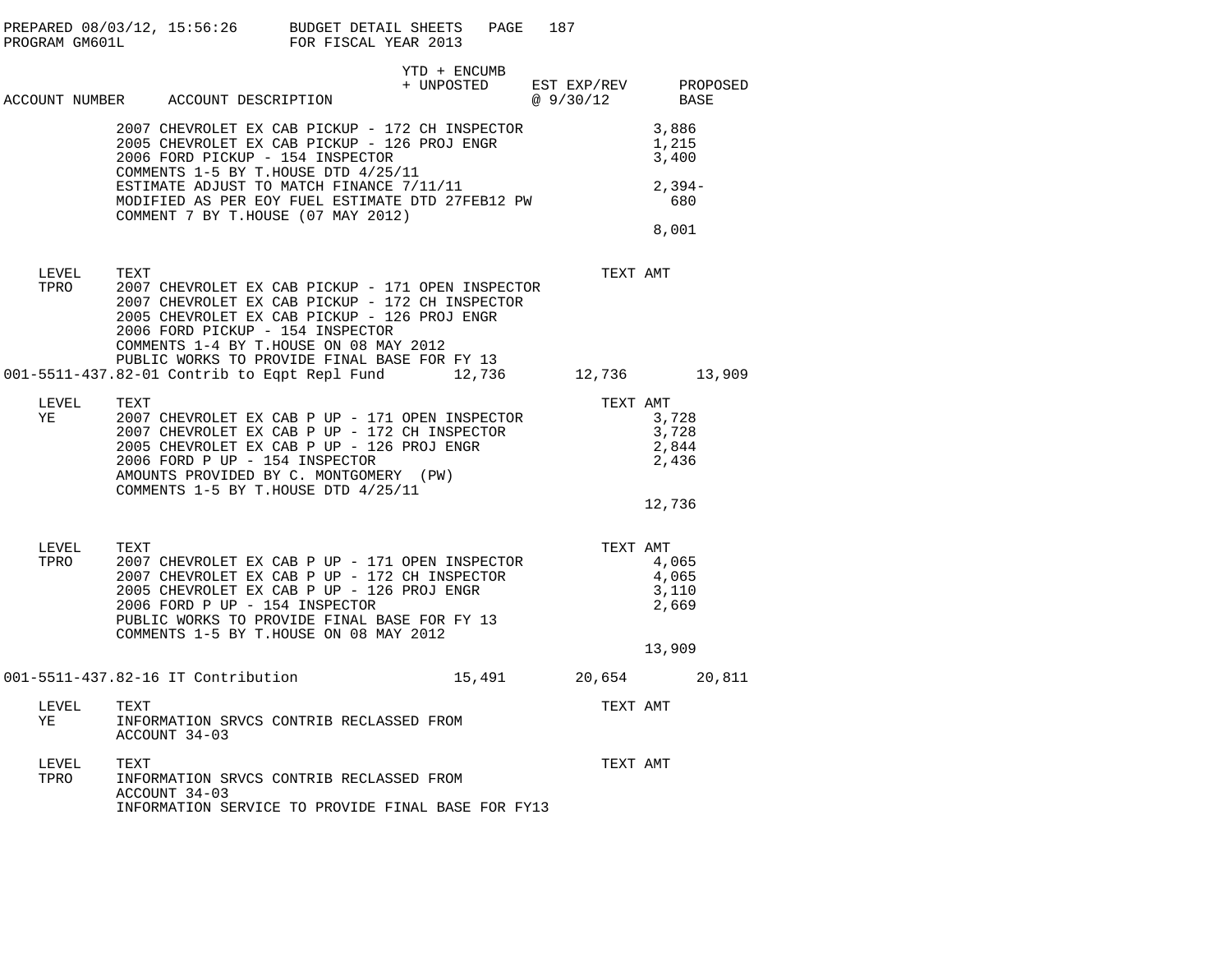|              | PROGRAM GM601L |      | PREPARED 08/03/12, 15:56:26 BUDGET DETAIL SHEETS                                                                    | FOR FISCAL YEAR 2013 |              | PAGE                | 188                                          |                            |
|--------------|----------------|------|---------------------------------------------------------------------------------------------------------------------|----------------------|--------------|---------------------|----------------------------------------------|----------------------------|
|              |                |      | ACCOUNT NUMBER ACCOUNT DESCRIPTION                                                                                  |                      | YTD + ENCUMB |                     | + UNPOSTED EST EXP/REV PROPOSED<br>@ 9/30/12 | BASE                       |
|              |                |      | COMMENTS 1-2 PROVIDED BY OTHERS<br>COMMENT 3 BY T.HOUSE ON 08 MAY 2012<br>001-5511-437.82-17 Equip Svc Contribution |                      |              |                     | 4, 267 5, 120 5, 173                         |                            |
|              | LEVEL<br>YE    | TEXT | EQUIP SERVICES MONTHLY MAINTENANCE EXPENSE ONLY                                                                     |                      |              |                     | TEXT AMT                                     | 5,120<br>5,120             |
|              | LEVEL<br>TPRO  | TEXT | EQUIP SERVICES MONTHLY MAINTENANCE EXPENSE ONLY<br>PW TO PROVIDE FINAL BASE FOR FY 13<br>COMMENT 1 BY OTHERS        |                      |              |                     | TEXT AMT                                     | 5,120                      |
|              |                |      | COMMENT 2 BY T.HOUSE ON 08 MAY 2012                                                                                 |                      |              |                     |                                              | 5,120                      |
| $^\star$     |                |      | Utilities/Internal Chrgs                                                                                            |                      |              | 38,025              |                                              | 47, 131 47, 287            |
| $\star\star$ |                |      | Engineering/Capital<br>001-5512-383.30-00 Filing Fees                                                               |                      |              | 406,273<br>$\Omega$ | 6,514                                        | 131,350 140,520<br>6,500   |
|              | LEVEL<br>YE    | TEXT | PER REPORT 060612                                                                                                   |                      |              |                     | TEXT AMT                                     | 6,514<br>6,514             |
|              | LEVEL<br>TPRO  | TEXT | BASED ON FY 12 ALONE                                                                                                |                      |              |                     | TEXT AMT                                     | 6,500<br>6,500             |
|              |                |      | 001-5512-349.60-10 Developer's Contracts 85,923                                                                     |                      |              |                     | 100,242                                      | 150,000                    |
|              | LEVEL<br>YE    | TEXT | MISC. POTENTIAL CONTRACTS BY 9-30<br>HIDDEN VISTAS MEMORY CARE,<br>OAK VALLEY PH. 14, MOUNTAIN VALLEY LAKES,        |                      |              |                     | TEXT AMT                                     | 15,000                     |
|              |                | YTD  | WILSHIRE 174 APTS<br>MISTLETOE PH 5                                                                                 |                      |              |                     |                                              | 78,087<br>7,155<br>100,242 |
|              | LEVEL<br>TPRO  | TEXT | 2013 LIKELY PROJECTS:<br>NEW PHASES OF SHANNON CREEK, WILLOW CREEK,<br>OAK VALLEY, MISTLETOE HILL, PLANTATION       |                      |              |                     | TEXT AMT                                     | 150,000                    |
|              |                |      |                                                                                                                     |                      |              |                     |                                              | 150,000                    |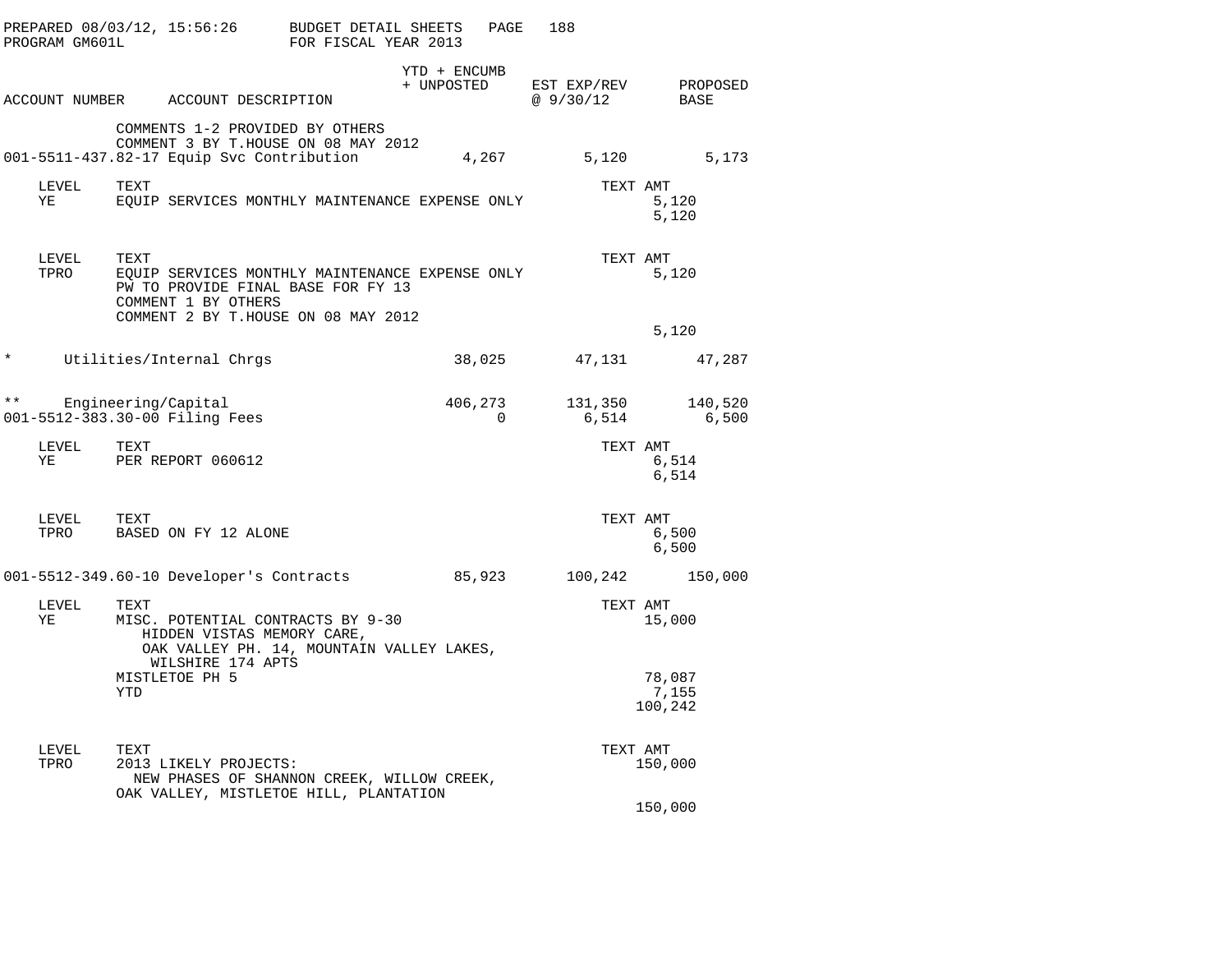| PROGRAM GM601L | PREPARED 08/03/12, 15:56:26 BUDGET DETAIL SHEETS                                                                                         | FOR FISCAL YEAR 2013       | PAGE           | 189                     |                                               |
|----------------|------------------------------------------------------------------------------------------------------------------------------------------|----------------------------|----------------|-------------------------|-----------------------------------------------|
|                | ACCOUNT NUMBER ACCOUNT DESCRIPTION                                                                                                       | YTD + ENCUMB<br>+ UNPOSTED |                | EST EXP/REV<br>@9/30/12 | PROPOSED<br><b>BASE</b>                       |
| $^\star$       |                                                                                                                                          |                            | 85,923         | 106,756                 | 156,500                                       |
|                | 001-5512-437.10-01 Salaries                                                                                                              |                            | 131,179        | 162,415                 | 162,428                                       |
| LEVEL<br>ΥE    | TEXT<br>67% OF MICHELLE MCCULLOUGH<br>PART OF LEM PLUS BRENDA - FROM VIRGINIA'S SHEETS<br>60% OF ALEX<br>ADJUST TO MATCH FINANCE 7/11/11 |                            |                | TEXT AMT                | 55,275<br>78,648<br>24,600<br>825-<br>157,698 |
| LEVEL<br>TPRO  | TEXT<br>67% OF MICHELLE MCCULLOUGH<br>PART OF LEM PLUS BRENDA - FROM VIRGINIA'S SHEETS<br>60% OF ALEX<br>ADJUST TO MATCH FINANCE 7/11/11 |                            |                | TEXT AMT                | 55,275<br>78,648<br>24,600<br>825-<br>157,698 |
|                | 001-5512-437.13-01 Longevity Pay<br>001-5512-437.16-01 Car Allowance                                                                     |                            | 582<br>1,599   | 742<br>1,980            | 1,055<br>1,980                                |
| LEVEL<br>ΥE    | TEXT<br>1/3 OF MELTON                                                                                                                    |                            |                | TEXT AMT                | 1,980<br>1,980                                |
| LEVEL<br>TPRO  | TEXT<br>1/3 OF MELTON                                                                                                                    |                            |                | TEXT AMT                | 1,980<br>1,980                                |
|                | 001-5512-437.16-05 Cell Phone Allowance                                                                                                  |                            | 706            | 858                     | 858                                           |
| LEVEL<br>ΥE    | TEXT<br>1/3 OF MELTON @\$1300/YEAR<br>66% OF MCCULLOUGH @ \$650/YEAR                                                                     |                            |                | TEXT AMT                | 429<br>429<br>858                             |
| LEVEL<br>TPRO  | TEXT<br>1/3 OF MELTON @\$1300/YEAR<br>66% OF MCCULLOUGH @ \$650/YEAR                                                                     |                            |                | TEXT AMT                | 429<br>429<br>858                             |
|                | 001-5512-437.20-01 FICA Taxes<br>001-5512-437.20-02 Medicare Taxes                                                                       |                            | 7,785<br>1,821 | 9,226<br>2,324          | 10,312<br>2,412                               |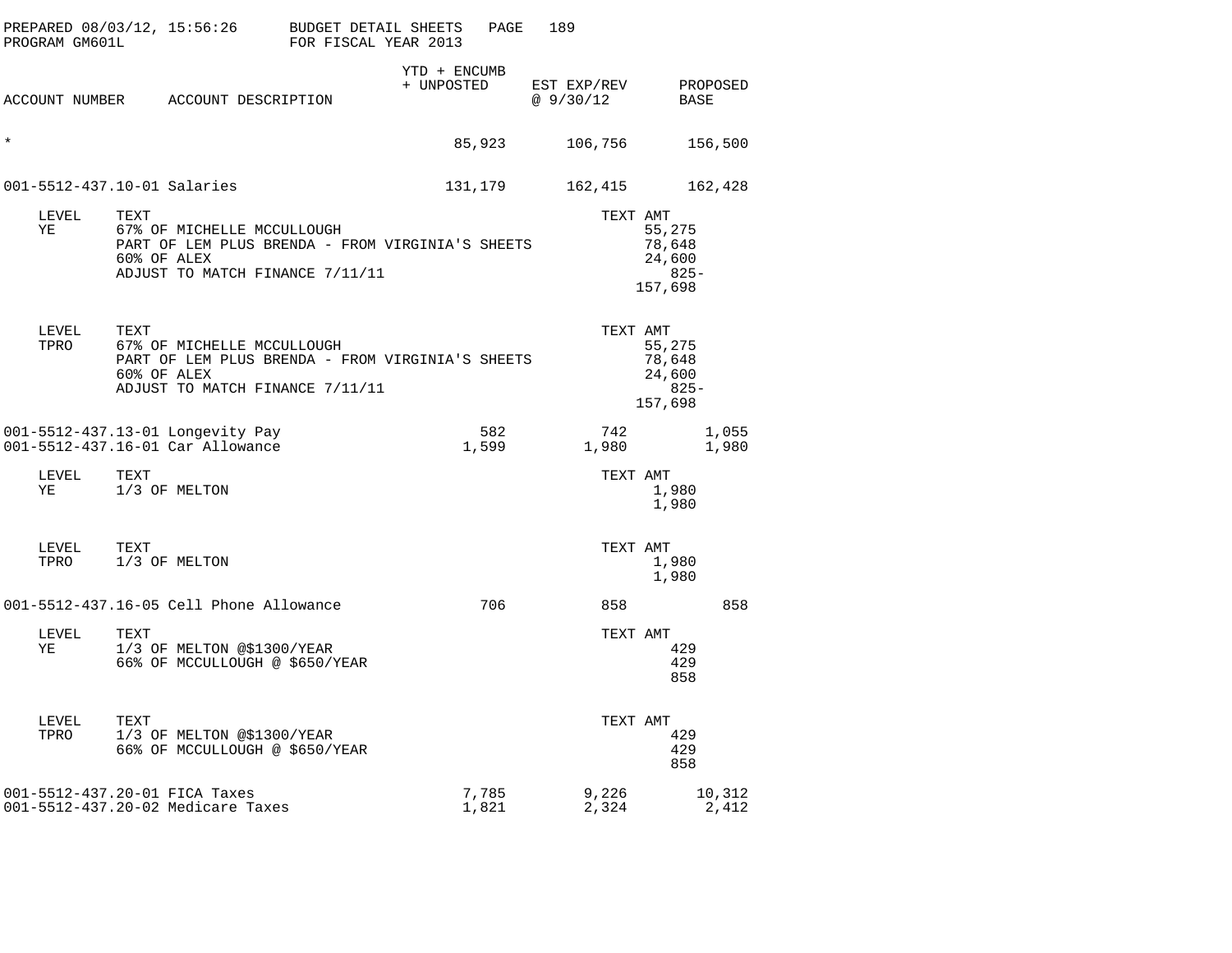| PROGRAM GM601L | PREPARED $08/03/12$ , 15:56:26 BUDGET DETAIL SHEETS                                                                                                                                                                                                                                                                    | FOR FISCAL YEAR 2013             |              | PAGE                                                          | 190                                                    |                                                                              |
|----------------|------------------------------------------------------------------------------------------------------------------------------------------------------------------------------------------------------------------------------------------------------------------------------------------------------------------------|----------------------------------|--------------|---------------------------------------------------------------|--------------------------------------------------------|------------------------------------------------------------------------------|
|                |                                                                                                                                                                                                                                                                                                                        |                                  | YTD + ENCUMB |                                                               |                                                        |                                                                              |
|                | ACCOUNT NUMBER ACCOUNT DESCRIPTION                                                                                                                                                                                                                                                                                     |                                  | + UNPOSTED   |                                                               | EST EXP/REV<br>@ $9/30/12$                             | PROPOSED<br>BASE                                                             |
|                | 001-5512-437.20-03 Unemployment Taxes<br>001-5512-437.21-01 TMRS<br>001-5512-437.22-01 Workers' Compensation Ins<br>001-5512-437.22-02 Health Insurance<br>001-5512-437.22-04 Dental Insurance<br>001-5512-437.22-05 Life Insurance<br>001-5512-437.29-99 Reimb by Capital Proj Fd                                     |                                  |              | 783<br>19,006<br>224<br>13,963<br>809<br>77<br>$\overline{0}$ | 783<br>23,534<br>277<br>17,881<br>927<br>88<br>14,900- | 676<br>24,965<br>277<br>18,803<br>931<br>85<br>$14,900-$                     |
| LEVEL<br>YE    | TEXT<br>FY12 REIMBURSEMENT OF ALL SALARY EXP = %85                                                                                                                                                                                                                                                                     |                                  |              |                                                               |                                                        | TEXT AMT<br>$14,900-$<br>$14,900-$                                           |
| LEVEL<br>TPRO  | TEXT<br>FY12 REIMBURSEMENT OF ALL SALARY EXP = %85                                                                                                                                                                                                                                                                     |                                  |              |                                                               |                                                        | TEXT AMT<br>$14,900-$<br>$14,900-$                                           |
| $\star$        | Salaries & Benefits                                                                                                                                                                                                                                                                                                    |                                  |              | 178,534                                                       | 206,135                                                | 209,882                                                                      |
|                | 001-5512-437.32-02 Engineering Services                                                                                                                                                                                                                                                                                |                                  |              | 40,947                                                        |                                                        | 80,575 70,400                                                                |
| LEVEL<br>ΥE    | TEXT<br>SUMMERCREST CORRIDOR STUDY (REMOVED PER LAURA M)<br>OLD TOWN DESIGN IMPROVEMENTS - ELLISON STREET DRG<br>FREESE & NICHOLS REVIEWS<br>TRAFFIC STUDIES & REVIEWS OF VARIOUS AREAS<br>MISC CONSULTING NEEDS THROUGHOUT THE YEAR<br>PREVIOUS POS ROLLED OVER<br>DESIGN OF TRAFFIC CIRCLE FOR THOMAS AT SUMMERCREST |                                  |              |                                                               |                                                        | TEXT AMT<br>23,000<br>20,000<br>15,000<br>10,000<br>5,575<br>7,000<br>80,575 |
| LEVEL<br>TPRO  | TEXT<br>RENFRO STREET STUDY BETWEEN IH35 AND ALSBURY TBD<br>FREESE & NICHOLS: ANNUAL DRAINAGE STUDY REVIEWS<br>TRAFFIC: TIA REVIEW AND CITIZEN CALL ISSUES<br>MISC CONSULTING NEEDS THROUGHOUT THE YEAR                                                                                                                | EX. DRIVE RECONFIGS DUE TO SH174 |              |                                                               |                                                        | TEXT AMT<br>20,400<br>20,000<br>15,000<br>15,000<br>70,400                   |
|                | 001-5512-437.42-01 Office Eqpt Maint & Rep 1,663 1,880                                                                                                                                                                                                                                                                 |                                  |              |                                                               |                                                        | 2,380                                                                        |
| LEVEL<br>YE    | TEXT<br>ROUTINE MAINTENANCE CONTRACT FOR MAP ROOM COPIER<br>MISCELLANEOUS PARTS AND REPAIR                                                                                                                                                                                                                             |                                  |              |                                                               |                                                        | TEXT AMT<br>1,380<br>500<br>1,880                                            |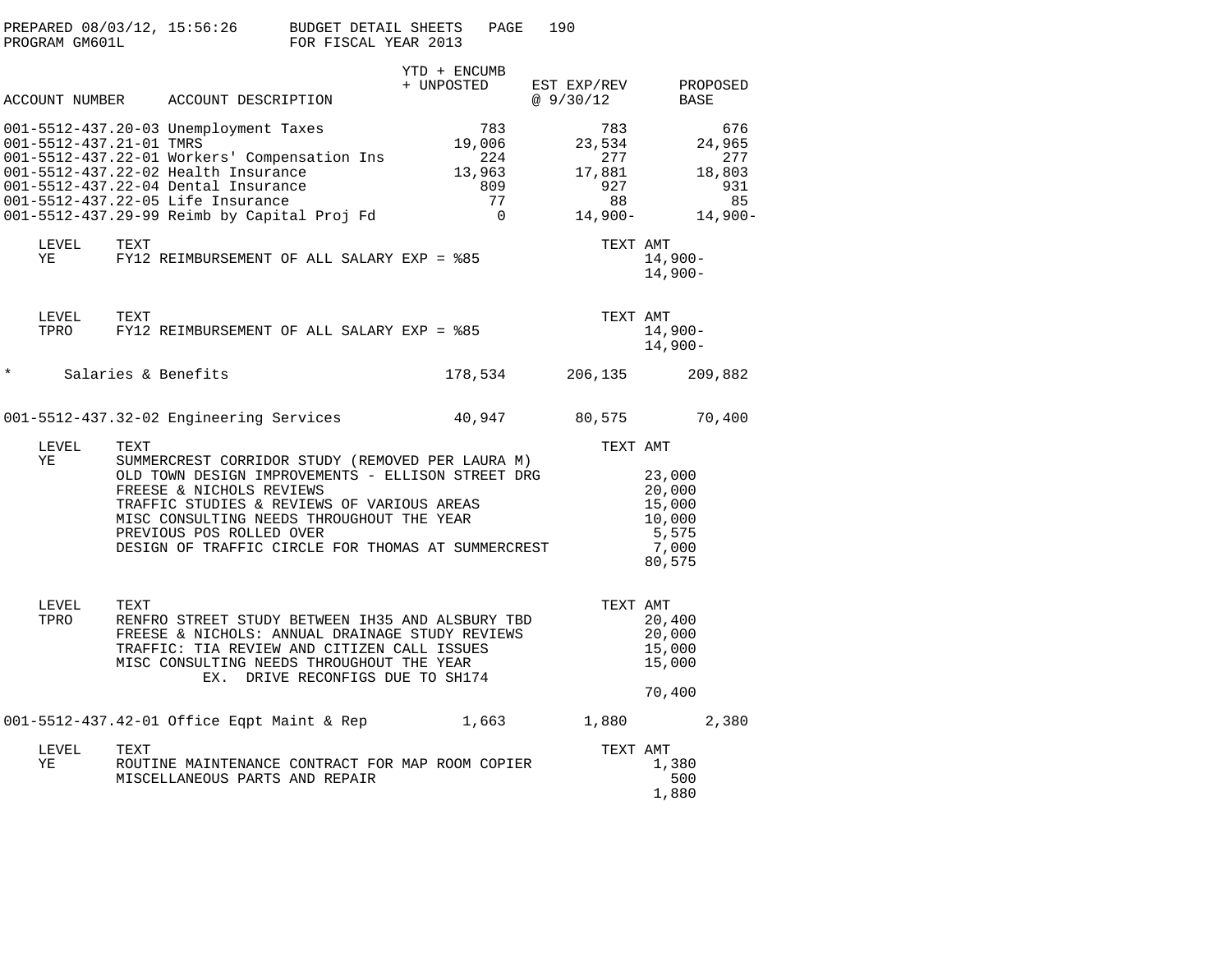|               | PREPARED 08/03/12, 15:56:26 BUDGET DETAIL SHEETS<br>PROGRAM GM601L                                                                                                                                                                                                                | FOR FISCAL YEAR 2013 |                                                                                                                   | PAGE<br>191 |          |                                               |     |
|---------------|-----------------------------------------------------------------------------------------------------------------------------------------------------------------------------------------------------------------------------------------------------------------------------------|----------------------|-------------------------------------------------------------------------------------------------------------------|-------------|----------|-----------------------------------------------|-----|
|               | ACCOUNT NUMBER ACCOUNT DESCRIPTION                                                                                                                                                                                                                                                |                      | YTD + ENCUMB<br>$\begin{tabular}{llll} + & UNPOSTED & EST EXP/REV & PROPOSED \\ & @ 9/30/12 & BASE \end{tabular}$ |             |          |                                               |     |
|               |                                                                                                                                                                                                                                                                                   |                      |                                                                                                                   |             |          |                                               |     |
| LEVEL<br>TPRO | TEXT<br>ROUTINE MAINTENANCE CONTRACT FOR MAP ROOM COPIER<br>MISCELLANEOUS PARTS AND REPAIR - OFFICE PRINTERS                                                                                                                                                                      |                      |                                                                                                                   |             | TEXT AMT | 1,380<br>1,000<br>2,380                       |     |
|               | 001-5512-437.50-01 Memberships & Licenses 713 1,050 1,218                                                                                                                                                                                                                         |                      |                                                                                                                   |             |          |                                               |     |
| LEVEL<br>ΥE   | TEXT<br>PE LICENSE RENEWAL FOR MM<br>AMERICAN SOCIETY OF CIVIL ENGINEERS (ASCE) (LM)<br>AMERICAN SOCIETY OF CIVIL ENGINEERS (ASCE) (MM)<br>ITE & TEXITE MEMBERSHIP (LM)<br>CERTIFIED FLOODPLAIN MANAGER RENEWAL (PD W/CLASS)<br>CERTIFIED FLOODPLAIN MANAGER RENEWAL (PD W/CLASS) |                      |                                                                                                                   |             | TEXT AMT | 235<br>265<br>265<br>285                      |     |
|               |                                                                                                                                                                                                                                                                                   |                      |                                                                                                                   |             |          | 1,050                                         |     |
| LEVEL<br>TPRO | TEXT<br>ITE & TEXITE MEMBERSHIP<br>CERTIFIED FLOODPLAIN MANAGER RENEWAL<br>CERTIFIED FLOODPLAIN MANAGER RENEWAL                                                                                                                                                                   |                      |                                                                                                                   |             | TEXT AMT | 235<br>265<br>265<br>283<br>85<br>85<br>1,218 |     |
|               | 001-5512-437.50-02 Subscriptions/Books/Pub 175                                                                                                                                                                                                                                    |                      |                                                                                                                   |             | 588      |                                               | 505 |
| LEVEL<br>YE   | TEXT<br>ANNUAL SUBSCRIPTION TO BURLESON STAR<br>ANNUAL SUBSCRIPTONIC TO THE<br>ANNUAL SUBSCRIPTION TO FT. WORTH STAR-TELEGRAM<br>ITE TRIP GENERATION MANUALS                                                                                                                      |                      |                                                                                                                   |             | TEXT AMT | 35<br>228<br>325<br>588                       |     |
| LEVEL<br>TPRO | ANNUAL SUBSCRIPTION TO BURLESON STAR<br>ANNUAL SUBSCRIPTION TO THE 1115<br>ANNUAL SUBSCRIPTION TO FT. WORTH STAR-TELEGRAM<br>MISC PUBLICATIONS                                                                                                                                    |                      |                                                                                                                   |             | TEXT AMT | - 35<br>220<br>250<br>505                     |     |
|               | 001-5512-437.50-03 Personnel Dev & Activity 2,018 2,738 2,450                                                                                                                                                                                                                     |                      |                                                                                                                   |             |          |                                               |     |
| LEVEL<br>ΥE   | TEXT<br>CITY COUNTY CONFERENCE<br>TFMA FALL CONFERENCE<br>ONLINE FLOODPLAIN AND PE CLASSES                                                                                                                                                                                        |                      |                                                                                                                   |             | TEXT AMT | 748<br>350<br>1,240                           |     |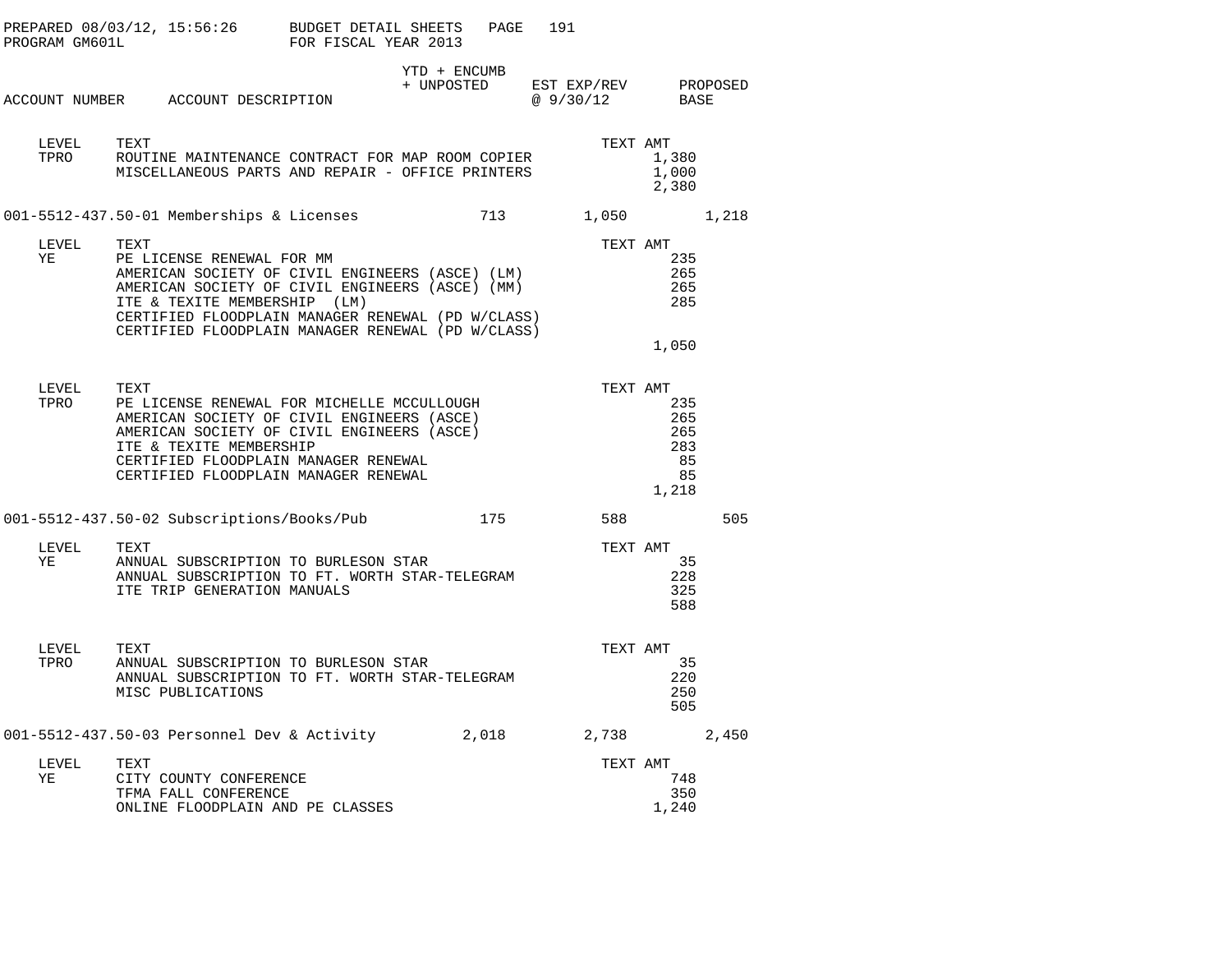| PROGRAM GM601L | PREPARED 08/03/12, 15:56:26                                                                                                                                                                                                                                       | BUDGET DETAIL SHEETS<br>FOR FISCAL YEAR 2013 |                            | PAGE        | 192                      |     |                                                 |                  |
|----------------|-------------------------------------------------------------------------------------------------------------------------------------------------------------------------------------------------------------------------------------------------------------------|----------------------------------------------|----------------------------|-------------|--------------------------|-----|-------------------------------------------------|------------------|
|                | ACCOUNT NUMBER ACCOUNT DESCRIPTION                                                                                                                                                                                                                                |                                              | YTD + ENCUMB<br>+ UNPOSTED |             | EST EXP/REV<br>@ 9/30/12 |     |                                                 | PROPOSED<br>BASE |
|                | MISC LOCAL CONFERENCES & WEBINARS                                                                                                                                                                                                                                 |                                              |                            |             |                          |     | 400<br>2,738                                    |                  |
| LEVEL<br>TPRO  | TEXT<br>TEXAS WATER CONFERENCE 2013<br>TEXAS FLOODPLAIN MANAGERS CONFERENCE 2013<br>LODGING & TRAVEL EXPENSES<br>MISC LOCAL CONFERENCES & WEBINARS                                                                                                                |                                              |                            |             |                          |     | TEXT AMT<br>450<br>400<br>1,200<br>400<br>2,450 |                  |
|                | 001-5512-437.50-08 Mileage Reimbursement                                                                                                                                                                                                                          |                                              |                            | $\Omega$    |                          | 80  |                                                 | 100              |
| LEVEL<br>ΥE    | TEXT<br>LOCAL TRAVEL FOR MEETINGS OR FOR CONFERENCES                                                                                                                                                                                                              |                                              |                            |             |                          |     | TEXT AMT<br>80<br>80                            |                  |
| LEVEL<br>TPRO  | TEXT<br>LOCAL TRAVEL FOR MEETINGS OR FOR CONFERENCES                                                                                                                                                                                                              |                                              |                            |             |                          |     | TEXT AMT<br>100<br>100                          |                  |
|                | 001-5512-437.54-01 Printing & Graphic Serv                                                                                                                                                                                                                        |                                              |                            | 143         |                          | 500 |                                                 | 200              |
| LEVEL<br>ΥE    | TEXT<br>PRINTING & BINDING OF MISC PROJECTS<br>MTP PRINTING COMING UP                                                                                                                                                                                             |                                              |                            |             |                          |     | TEXT AMT<br>500<br>500                          |                  |
| LEVEL<br>TPRO  | TEXT<br>PRINTING & BINDING OF MISC PROJECTS                                                                                                                                                                                                                       |                                              |                            |             |                          |     | TEXT AMT<br>200<br>200                          |                  |
|                | 001-5512-437.54-06 Convenience copies<br>001-5512-437.55-07 Laboratory Charges                                                                                                                                                                                    |                                              |                            | 14<br>3,335 | 5,000                    | 200 |                                                 | 200<br>20,000    |
| LEVEL<br>ΥE    | TEXT<br>LABORATORY CHARGES - MATERIALS TESTING FOR PUBLIC<br>WORKS CONSTRUCTION PROJECTS IN SUBDIVISIONS<br>TESTS INCLUDE (BUT NOT LIMITED TO): BACKFILL<br>DENSITY, WATER SAMPLES, CONCRETE STRENGTH,<br>CONCRETE THICKNESS, AND SUBGRADE GRADATION &<br>DENSITY |                                              |                            |             |                          |     | TEXT AMT                                        |                  |
|                | NOT ANY SUBDIVISION IN 2012 AS OF 5/12.                                                                                                                                                                                                                           |                                              |                            |             |                          |     | 5,000<br>5,000                                  |                  |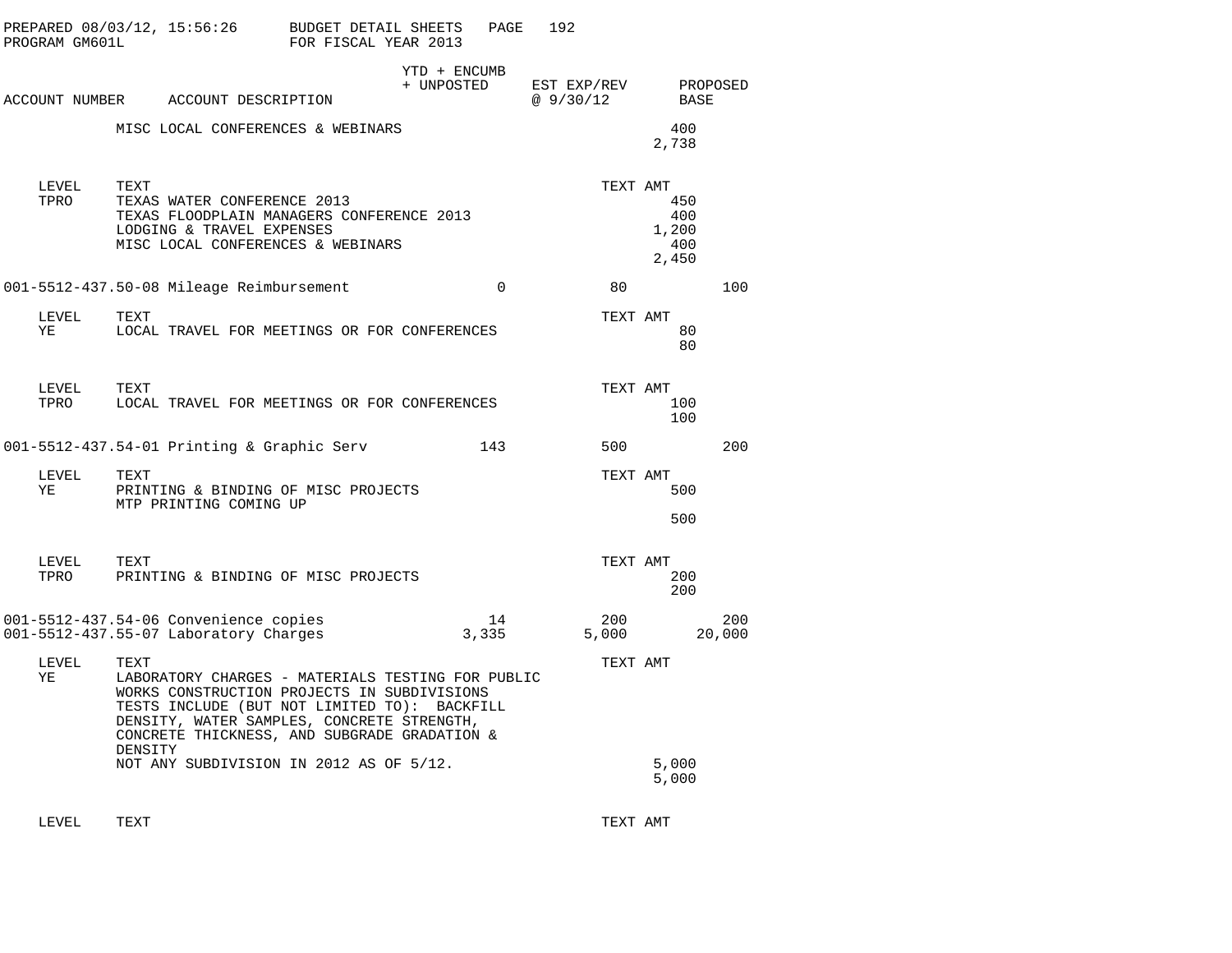| PROGRAM GM601L | PREPARED 08/03/12, 15:56:26                                                                                                                                                                                                                               | BUDGET DETAIL SHEETS<br>FOR FISCAL YEAR 2013 | PAGE                       | 193                      |                       |          |
|----------------|-----------------------------------------------------------------------------------------------------------------------------------------------------------------------------------------------------------------------------------------------------------|----------------------------------------------|----------------------------|--------------------------|-----------------------|----------|
|                | ACCOUNT NUMBER ACCOUNT DESCRIPTION                                                                                                                                                                                                                        |                                              | YTD + ENCUMB<br>+ UNPOSTED | EST EXP/REV<br>@ 9/30/12 | BASE                  | PROPOSED |
| TPRO           | LABORATORY CHARGES - MATERIALS TESTING FOR PUBLIC<br>WORKS CONSTRUCTION PROJECTS IN SUBDIVISIONS<br>TESTS INCLUDE (BUT NOT LIMITED TO): BACKFILL<br>DENSITY, WATER SAMPLES, CONCRETE STRENGTH,<br>CONCRETE THICKNESS, AND SUBGRADE GRADATION &<br>DENSITY |                                              |                            |                          |                       |          |
|                | PER LAURA MELTON                                                                                                                                                                                                                                          |                                              |                            |                          | 20,000<br>20,000      |          |
|                | 001-5512-437.60-01 Office Supplies & Mat                                                                                                                                                                                                                  |                                              | 2,283                      | 2,500                    |                       | 2,000    |
| LEVEL          | TEXT                                                                                                                                                                                                                                                      |                                              |                            | TEXT AMT                 |                       |          |
| ΥE             | PRINTER CARTRIDGES, PLOTTER CARTRIDGES, ENVELOPES,<br>LETTERHEAD, PAPER, FAX CARTRIDGES, & MISC OFFICE<br><b>SUPPLIES</b><br>ADDITIONAL TONER DUE TO CHANGES IN PRINTING LOC                                                                              |                                              |                            |                          | 2,000<br>500          |          |
|                | BOOKCASES FOR LM OFFICE                                                                                                                                                                                                                                   |                                              |                            |                          | 2,500                 |          |
| LEVEL<br>TPRO  | TEXT<br>PRINTER CARTRIDGES, PLOTTER CARTRIDGES, ENVELOPES,<br>LETTERHEAD, PAPER, FAX CARTRIDGES, PRINTER INK CAR                                                                                                                                          |                                              |                            | TEXT AMT                 |                       |          |
|                | <b>SUPPLIES</b>                                                                                                                                                                                                                                           |                                              |                            |                          | 2,000<br>2,000        |          |
|                | 001-5512-437.60-07 Postage                                                                                                                                                                                                                                |                                              | 6                          | 50                       |                       | $\Omega$ |
| LEVEL<br>ΥE    | TEXT<br>PER EMAIL 060612                                                                                                                                                                                                                                  |                                              |                            | TEXT AMT                 | 50<br>50              |          |
|                | 001-5512-437.66-01 Minor Office Equipment                                                                                                                                                                                                                 |                                              | 0                          | 2,200                    |                       | 300      |
| LEVEL          | TEXT                                                                                                                                                                                                                                                      |                                              |                            | TEXT AMT                 |                       |          |
| ΥE             | MISCELLANEOUS - TYPICALLY ORGANIZATION TOOLS FOR<br>MAPROOM<br>PRINTER/COLOR SCANNER 11X17 ABLE                                                                                                                                                           |                                              |                            |                          | 200<br>2,000<br>2,200 |          |
| LEVEL          | TEXT                                                                                                                                                                                                                                                      |                                              |                            | TEXT AMT                 |                       |          |
| TPRO           | MISCELLANEOUS - TYPICALLY ORGANIZATION TOOLS FOR<br>MAPROOM                                                                                                                                                                                               |                                              |                            |                          | 300<br>300            |          |
|                | 001-5512-437.80-03 Legal Filing Fees                                                                                                                                                                                                                      |                                              | 1,348                      | 1,500                    |                       | 1,255    |
| LEVEL          | TEXT                                                                                                                                                                                                                                                      |                                              |                            | TEXT AMT                 |                       |          |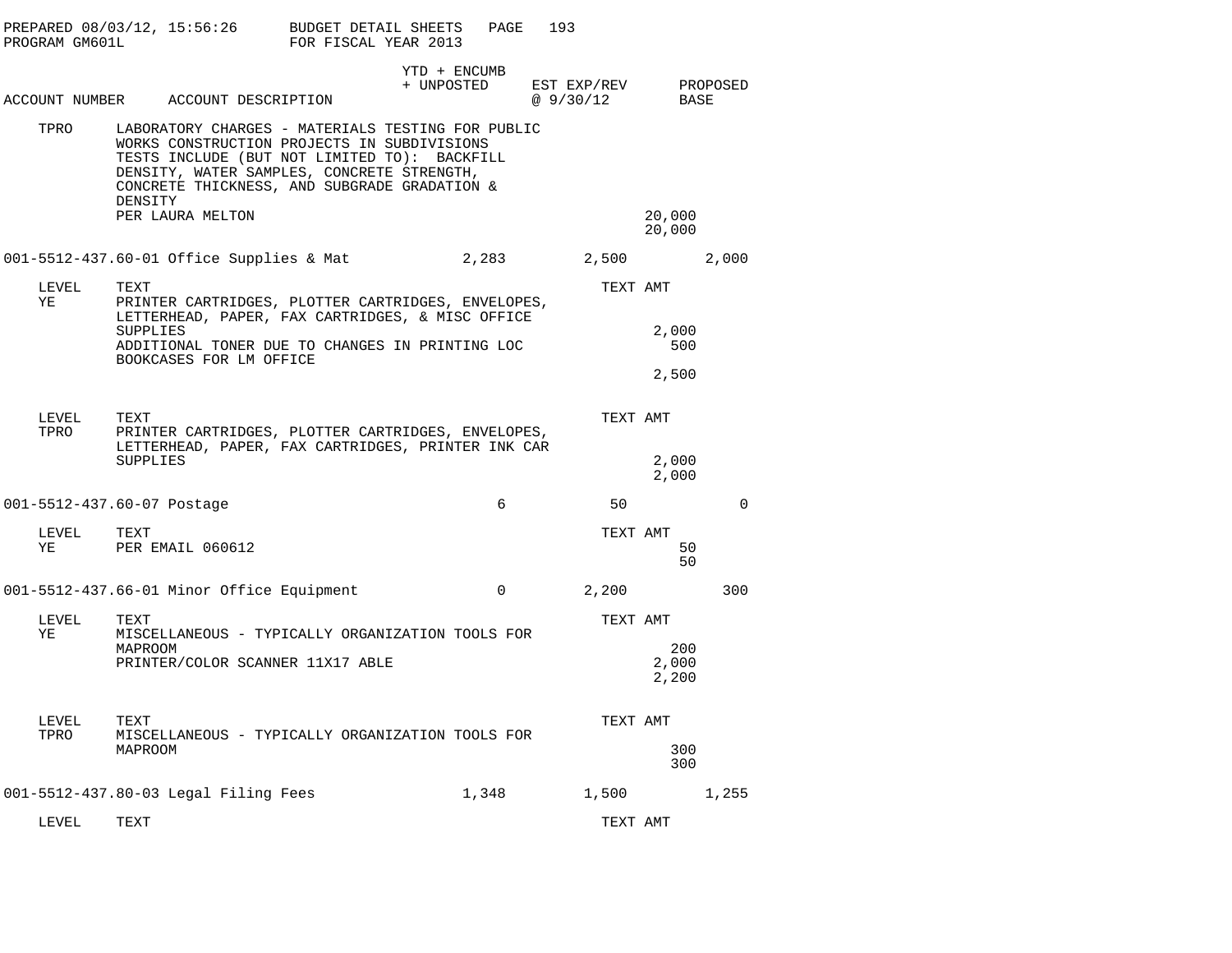|          | PROGRAM GM601L | PREPARED 08/03/12, 15:56:26                                                                                                                                                                                                                       | <b>BUDGET DETAIL SHEETS</b><br>FOR FISCAL YEAR 2013 | PAGE                                    | 194                                     |                                                                  |
|----------|----------------|---------------------------------------------------------------------------------------------------------------------------------------------------------------------------------------------------------------------------------------------------|-----------------------------------------------------|-----------------------------------------|-----------------------------------------|------------------------------------------------------------------|
|          |                | ACCOUNT NUMBER ACCOUNT DESCRIPTION                                                                                                                                                                                                                |                                                     | YTD + ENCUMB<br>+ UNPOSTED              | EST EXP/REV<br>@9/30/12                 | PROPOSED<br>BASE                                                 |
|          | ΥE             | LEGAL FILING FEES REQUIRED TO RECORD EASEMENTS<br>DEEDS, EASEMENT USE AGREEMENTS AND OTHER INSTRU-<br>MENTS IN OFFICIAL COUNTY RECORDS.<br>5/10 DISCUSSION W/PLANNING - WE WILL USE THEIR FIL<br>ING FEE ACCOUNT FOR YEAR END AT \$750 EST. SINCE |                                                     |                                         |                                         | 1,500                                                            |
|          |                | PLAT FILE FEES ARE IN THEIR BUDGET NOT OURS.                                                                                                                                                                                                      |                                                     |                                         |                                         | 1,500                                                            |
|          | LEVEL<br>TPRO  | TEXT<br>LEGAL FILING FEES REQUIRED TO RECORD EASEMENTS<br>DEEDS, EASEMENT USE AGREEMENTS AND OTHER INSTRU-                                                                                                                                        |                                                     |                                         | TEXT AMT                                |                                                                  |
|          |                | MENTS IN OFFICIAL COUNTY RECORDS.                                                                                                                                                                                                                 |                                                     |                                         |                                         | 1,255<br>1,255                                                   |
| $^\star$ | Operating      |                                                                                                                                                                                                                                                   |                                                     | 52,645                                  | 98,861                                  | 101,008                                                          |
|          |                | 001-5512-437.82-16 IT Contribution                                                                                                                                                                                                                |                                                     | 15,796                                  | 21,061                                  | 7,791                                                            |
|          | LEVEL<br>ΥE    | TEXT<br>INFORMATION SRVCS CONTRIB RECLASSED FROM<br>ACCOUNT 34-03                                                                                                                                                                                 |                                                     |                                         | TEXT AMT                                |                                                                  |
|          | LEVEL<br>TPRO  | TEXT<br>INFORMATION SRVCS CONTRIB RECLASSED FROM<br>ACCOUNT 34-03                                                                                                                                                                                 |                                                     |                                         | TEXT AMT                                |                                                                  |
| $\star$  |                | Utilities/Internal Chrgs                                                                                                                                                                                                                          |                                                     | 15,796                                  | 21,061                                  | 7,791                                                            |
| $***$    |                | Engineering/Development<br>001-5513-322.20-40 Gas Well Drilling Permits<br>001-5513-322.20-50 Gas Well Pad Site Insp                                                                                                                              |                                                     | 332,898<br>35,000<br>290,000<br>325,000 | 432,813<br>35,000<br>290,000<br>325,000 | 475,181<br>20,000<br>290,000<br>310,000                          |
|          |                | 001-5513-437.10-01 Salaries                                                                                                                                                                                                                       |                                                     | 148,909                                 | 184,367                                 | 184,381                                                          |
|          | LEVEL<br>ΥE    | TEXT<br>ERIC WELCH<br>TOM CLARK<br>MELTON<br>PHILIPS<br>MCCULLOUGH<br>ADJUSTMENT TO MATCH FINANCE 7/11/11                                                                                                                                         |                                                     |                                         | TEXT AMT                                | 49,400<br>51,538<br>33,624<br>16,400<br>27,225<br>824<br>179,011 |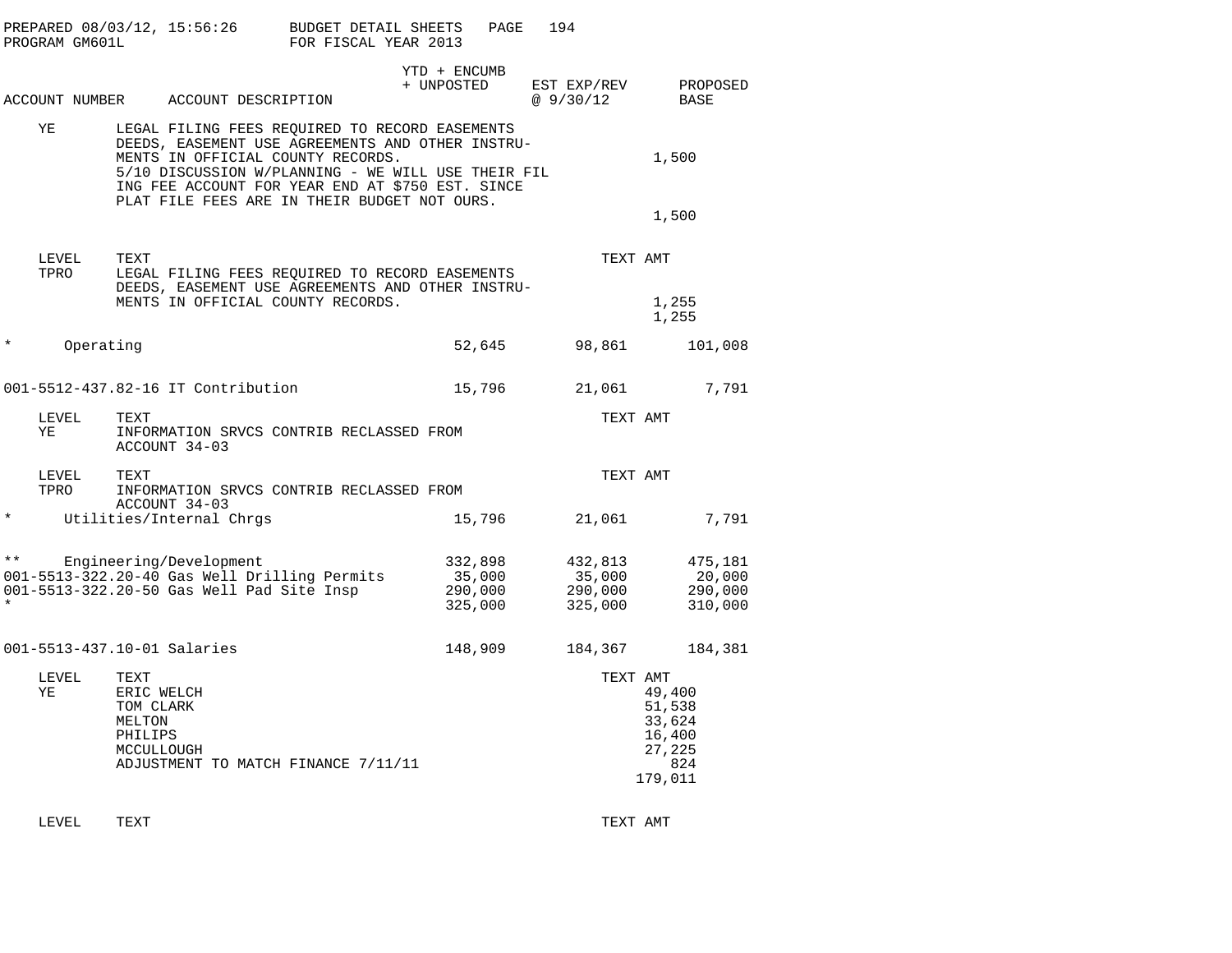| PREPARED 08/03/12, 15:56:26<br>PROGRAM GM601L                                                                                                                                                                                                                                                                                                                                                                                                  |                                                                                         | BUDGET DETAIL SHEETS<br>PAGE<br>FOR FISCAL YEAR 2013                                                                | 195                                                                                                                    |                                                                                                                           |
|------------------------------------------------------------------------------------------------------------------------------------------------------------------------------------------------------------------------------------------------------------------------------------------------------------------------------------------------------------------------------------------------------------------------------------------------|-----------------------------------------------------------------------------------------|---------------------------------------------------------------------------------------------------------------------|------------------------------------------------------------------------------------------------------------------------|---------------------------------------------------------------------------------------------------------------------------|
| ACCOUNT NUMBER ACCOUNT DESCRIPTION                                                                                                                                                                                                                                                                                                                                                                                                             |                                                                                         | YTD + ENCUMB<br>+ UNPOSTED                                                                                          | EST EXP/REV<br>@ 9/30/12                                                                                               | PROPOSED<br>BASE                                                                                                          |
| TPRO<br>ERIC WELCH<br>TOM CLARK<br>MELTON<br>PHILIPS<br>MCCULLOUGH                                                                                                                                                                                                                                                                                                                                                                             | ADJUSTMENT TO MATCH FINANCE 7/11/11                                                     |                                                                                                                     |                                                                                                                        | 49,400<br>51,538<br>33,624<br>16,400<br>27,225<br>824<br>179,011                                                          |
| 001-5513-437.12-01 Overtime - Regular<br>001-5513-437.13-01 Longevity Pay<br>001-5513-437.13-04 Standby Pay<br>001-5513-437.16-01 Car Allowance<br>001-5513-437.20-01 FICA Taxes<br>001-5513-437.20-02 Medicare Taxes<br>001-5513-437.20-03 Unemployment Taxes<br>001-5513-437.21-01 TMRS<br>001-5513-437.22-02 Health Insurance<br>001-5513-437.22-04 Dental Insurance<br>001-5513-437.22-05 Life Insurance<br>$\star$<br>Salaries & Benefits | 001-5513-437.16-05 Cell Phone Allowance<br>001-5513-437.22-01 Workers' Compensation Ins | 761<br>1,235<br>3,720<br>1,599<br>2,673<br>9,308<br>2,177<br>522<br>22,557<br>361<br>16,007<br>599<br>58<br>210,486 | 1,500<br>1,429<br>7,200<br>1,980<br>3,250<br>11,326<br>2,815<br>522<br>28,415<br>452<br>20,650<br>879<br>84<br>264,869 | 2,400<br>1,727<br>4,680<br>1,980<br>3,250<br>12,302<br>2,877<br>801<br>29,783<br>446<br>22,288<br>1,104<br>101<br>268,120 |
| 001-5513-437.32-02 Engineering Services<br>LEVEL<br>TEXT<br>ΥE                                                                                                                                                                                                                                                                                                                                                                                 | MISC CONSULTING REGARDING AIR OR SOUND ISSUES                                           | $\Omega$                                                                                                            | 1,500                                                                                                                  | 2,500<br>TEXT AMT<br>1,500<br>1,500                                                                                       |

PROPOSED

| LEVEL<br>TPRO | TEXT<br>MISC CONSULTING REGARDING AIR OR SOUND ISSUES                                                                                                                                                       |       | TEXT AMT | 2,500<br>2,500 |       |
|---------------|-------------------------------------------------------------------------------------------------------------------------------------------------------------------------------------------------------------|-------|----------|----------------|-------|
|               | 001-5513-437.41-01 Building Maint & Repair                                                                                                                                                                  | 8,197 | 8,197    |                | 8,197 |
| LEVEL<br>ΥE   | TEXT<br>RENTAL PAYMENTS FOR OFFICE BUILDING AT SERVICE CEN<br>OVER RENT ADJUSTMENT AT BEGINNING OF FISCAL YEAR<br>\$1,219.77/MO. GW PAY 56%, PW 44%<br>$1219.77*12 = $14.638$<br>$ENG: $8,197$ PW: $$6,441$ |       | TEXT     | AMT<br>8,197   |       |
|               |                                                                                                                                                                                                             |       |          | 8,197          |       |
| LEVEL<br>TPRO | TEXT<br>RENTAL PAYMENTS FOR OFFICE BUILDING AT SERVICE CEN                                                                                                                                                  |       | TEXT AMT | 8,197          |       |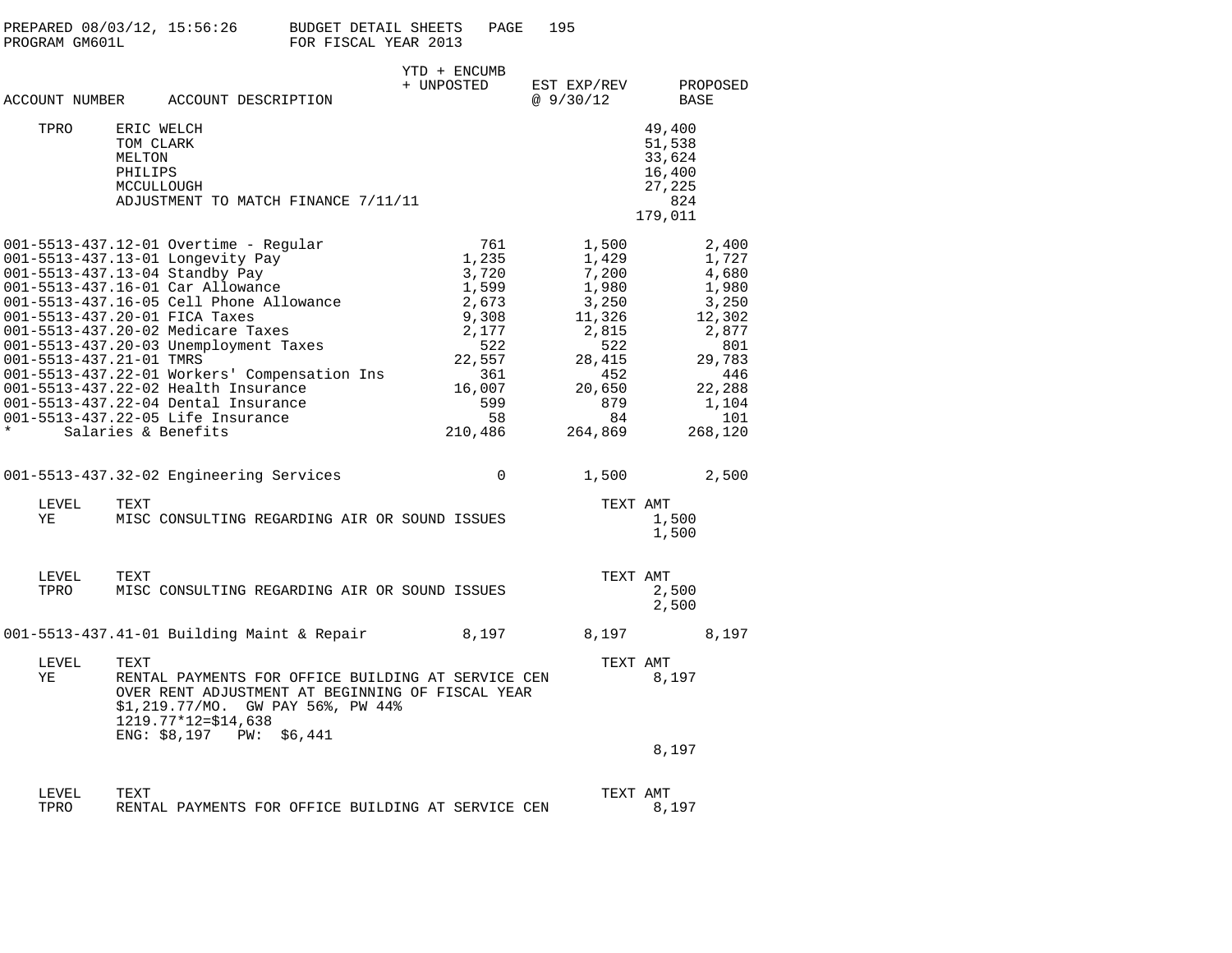|               |                       | PREPARED 08/03/12, 15:56:26 BUDGET DETAIL SHEETS PAGE<br>PROGRAM GM601L FOR FISCAL YEAR 2013                                                                                                                                                                                                             |  |                                                 | 196       |                 |                   |     |
|---------------|-----------------------|----------------------------------------------------------------------------------------------------------------------------------------------------------------------------------------------------------------------------------------------------------------------------------------------------------|--|-------------------------------------------------|-----------|-----------------|-------------------|-----|
|               |                       | ACCOUNT NUMBER ACCOUNT DESCRIPTION                                                                                                                                                                                                                                                                       |  | YTD + ENCUMB<br>+ UNPOSTED EST EXP/REV PROPOSED | @ 9/30/12 |                 | BASE              |     |
|               |                       | \$1219.77 PER MONTH, ENG PAYS 54%, PW PAYS 46%                                                                                                                                                                                                                                                           |  |                                                 |           |                 | 8,197             |     |
|               |                       | 001-5513-437.42-08 Equipment Maint & Repair 1,247 1,247 1,841                                                                                                                                                                                                                                            |  |                                                 |           |                 |                   |     |
| LEVEL<br>YE   | TEXT<br>ACCOUNT 82-17 | REPAIRS ONLY - MONTHLY MAINTENANCE EXPENSE<br>RECLASSED TO UTILITIES/INTERNAL CHRGS CATEGORY                                                                                                                                                                                                             |  |                                                 |           | TEXT AMT<br>1,8 | 1,841             |     |
|               |                       |                                                                                                                                                                                                                                                                                                          |  |                                                 |           |                 | 1,841             |     |
| LEVEL<br>TPRO | TEXT                  | REPAIRS ONLY - MONTHLY MAINTENANCE EXPENSE<br>RECLASSED TO UTILITIES/INTERNAL CHRGS CATEGORY                                                                                                                                                                                                             |  |                                                 |           | TEXT AMT        | 1,841             |     |
|               | ACCOUNT 82-17         |                                                                                                                                                                                                                                                                                                          |  |                                                 |           |                 | 1,841             |     |
|               |                       | 001-5513-437.50-01 Memberships & Licenses 535 55 455                                                                                                                                                                                                                                                     |  |                                                 |           |                 |                   | 835 |
| LEVEL<br>YE   | TEXT                  | RENEWAL OF PROFESSIONAL ENGINEERS LICENSE - LM<br>TEXAS SOCIETY OF PROFESSIONAL ENGINEERS - MM                                                                                                                                                                                                           |  |                                                 |           | TEXT AMT        | 235<br>220<br>455 |     |
| LEVEL<br>TPRO | TEXT                  | RENEWAL OF PROFESSIONAL ENGINEERS LICENSE - LM<br>TEXAS SOCIETY OF PROFESSIONAL ENGINEERS - MM<br>ERIC W&WW LICENSE CLASSES<br>ERIC W OR WW LICENSE RENEWAL<br>WATER LICENSE RENEWS EVERY 3 YEARS LAST 11/2010<br>WW LICENSE RENEWS EVERY 3 YEARS LAST: 2/2011<br>LICENSE COST \$111 EACH IN YEAR RENEWS |  |                                                 |           | TEXT AMT        | 235<br>300<br>300 |     |
|               |                       |                                                                                                                                                                                                                                                                                                          |  |                                                 |           |                 | 835               |     |
|               |                       | 001-5513-437.50-02 Subscriptions/Books/Pub 274 275                                                                                                                                                                                                                                                       |  |                                                 |           |                 |                   | 255 |
| LEVEL<br>YE   | TEXT                  | ANNUAL SUBSCRIPTION FOR BURLESON STAR<br>ANNUAL SUBSCRIPTION FOR FT. WORTH STAR TELEGRAM<br>ANNUAL SUBSCRIPTION FOR FT. WORTH STAR TELEGRAM<br>SUBSCRIPTION OR PUBLICATION REGARDING GAS WELL IND                                                                                                        |  |                                                 |           | TEXT AMT        | 35<br>240<br>275  |     |
| LEVEL<br>TPRO | TEXT                  | ANNUAL SUBSCRIPTION FOR BURLESON STAR<br>ANNUAL SUBSCRIPTION FOR FT. WORTH STAR TELEGRAM                                                                                                                                                                                                                 |  |                                                 |           | TEXT AMT        | 35<br>220         |     |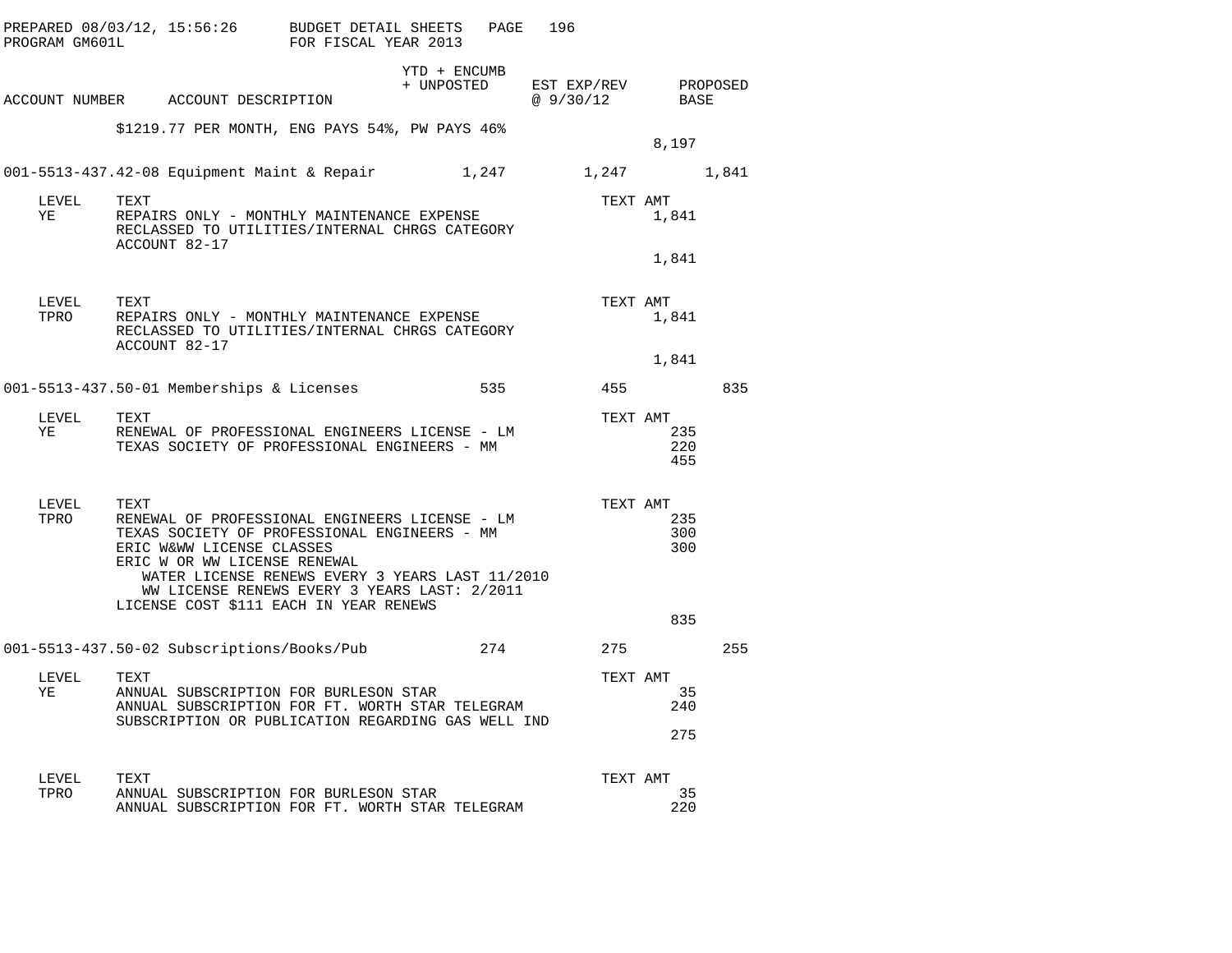| PROGRAM GM601L     | PREPARED 08/03/12, 15:56:26 BUDGET DETAIL SHEETS                                                                                             | FOR FISCAL YEAR 2013             |                            | PAGE           | 197                     |                            |          |
|--------------------|----------------------------------------------------------------------------------------------------------------------------------------------|----------------------------------|----------------------------|----------------|-------------------------|----------------------------|----------|
|                    | ACCOUNT NUMBER ACCOUNT DESCRIPTION                                                                                                           |                                  | YTD + ENCUMB<br>+ UNPOSTED |                | EST EXP/REV<br>@9/30/12 | BASE                       | PROPOSED |
|                    |                                                                                                                                              |                                  |                            |                |                         | 255                        |          |
|                    | 001-5513-437.50-03 Personnel Dev & Activity 1,502                                                                                            |                                  |                            |                | 1,390 1,500             |                            |          |
| LEVEL<br>YE        | TEXT<br>TEEX CLASS REGARDING THE OIL & GAS INDUSTRY (WELCH<br>PER DIEM FOR CLASS IN MESQUITE<br>MISC LOCAL CONFERENCES                       |                                  |                            |                | TEXT AMT                | 695                        |          |
|                    | ADDED: TEEX CLASS - CLARK                                                                                                                    |                                  |                            |                |                         | 695<br>1,390               |          |
| LEVEL TEXT<br>TPRO | UPDATE TO TEEX CLASS *2<br>BARNETT SHALE CONFERENCE - FT. WORTH<br>MISC. LOCAL GW CONFERENCE AND CLASS                                       |                                  |                            |                | TEXT AMT                | 800<br>200<br>500<br>1,500 |          |
|                    | 001-5513-437.50-05 Misc Personnel Expense                                                                                                    |                                  |                            | $\overline{0}$ | 240                     |                            | 200      |
| LEVEL<br>YE        | TEXT<br>MISC EXPENSES SUCH AS PER DIEM ITEMS                                                                                                 | 4 DAY CONF. IN MESQUITE =- LUNCH |                            |                | TEXT AMT                | 240<br>240                 |          |
| LEVEL TEXT<br>TPRO | MISC EXPENSES SUCH AS PER DIEM ITEMS                                                                                                         |                                  |                            |                | TEXT AMT                | 200<br>200                 |          |
|                    | 001-5513-437.53-02 Access Fees                                                                                                               |                                  |                            | 707            | 742                     |                            | $\Omega$ |
| LEVEL<br>YE        | TEXT<br>FEES CHARGED FOR AIR CARDS USED FOR LAPTOPS - YTD<br>CANCELLED THIS AS OF 5/07/12 - FINAL BILL ESTIMATE                              |                                  |                            |                | TEXT AMT                | 622<br>120<br>742          |          |
|                    | 001-5513-437.60-01 Office Supplies & Mat                                                                                                     |                                  |                            | 444            | 700                     |                            | 700      |
| LEVEL<br>YE        | TEXT<br>MISC OFFICES SUPPLIES THAT INCLUDE TONER CARTRIDGE<br>ALSO NEEDS TO INCLUDE TOILET PAPER, ETC. SINCE<br>NO MAINTNENACE BY FACILITIES |                                  |                            |                | TEXT AMT                | 400<br>300<br>700          |          |
| LEVEL<br>TPRO      | TEXT<br>MISC OFFICES SUPPLIES THAT INCLUDE TONER CARTRIDGE                                                                                   |                                  |                            |                | TEXT AMT                | 700                        |          |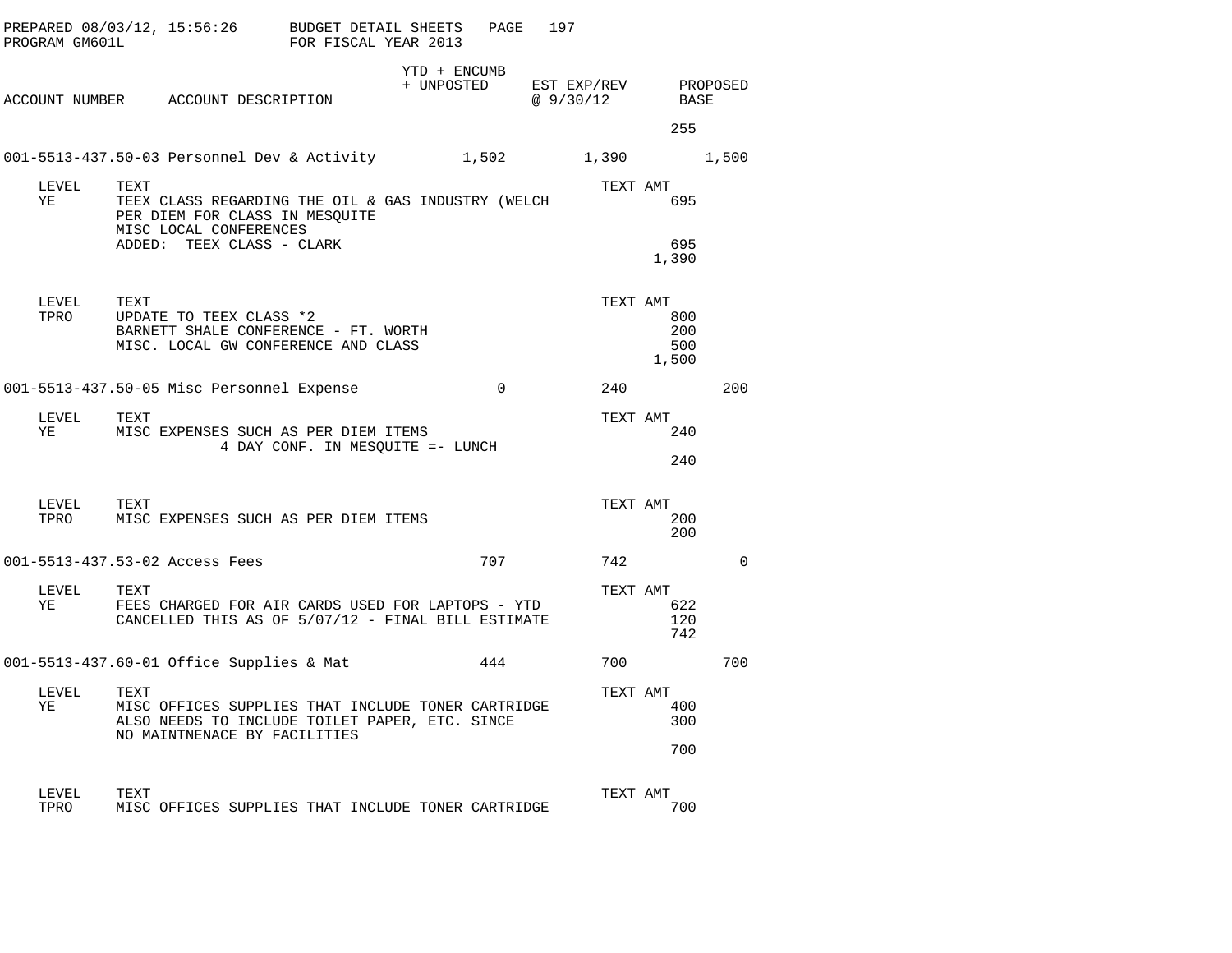| PROGRAM GM601L | PREPARED 08/03/12, 15:56:26                                                                                                                                      | BUDGET DETAIL SHEETS<br>FOR FISCAL YEAR 2013 |                            | PAGE     | 198                      |          |                                           |          |
|----------------|------------------------------------------------------------------------------------------------------------------------------------------------------------------|----------------------------------------------|----------------------------|----------|--------------------------|----------|-------------------------------------------|----------|
|                | ACCOUNT NUMBER ACCOUNT DESCRIPTION                                                                                                                               |                                              | YTD + ENCUMB<br>+ UNPOSTED |          | EST EXP/REV<br>@ 9/30/12 |          | BASE                                      | PROPOSED |
|                | TOILET PAPER, CLEANING SUPPLIES, ETC                                                                                                                             |                                              |                            |          |                          |          | 700                                       |          |
|                | 001-5513-437.60-07 Postage                                                                                                                                       |                                              |                            | $\Omega$ |                          | 200      |                                           | 200      |
| LEVEL<br>YE    | TEXT<br>POSTAGE FOR CITIZEN NOTIFICATIONS                                                                                                                        |                                              |                            |          |                          | TEXT AMT | 200<br>200                                |          |
| LEVEL<br>TPRO  | TEXT<br>POSTAGE FOR CITIZEN NOTIFICATIONS                                                                                                                        |                                              |                            |          |                          | TEXT AMT | 200<br>200                                |          |
|                | 001-5513-437.60-11 Minor Tools & Materials                                                                                                                       |                                              |                            | 70       |                          |          | 2,170                                     | 2,500    |
| LEVEL<br>ΥE    | TEXT<br>REPLACEMENT TIPS FOR SOUND EQUIPMENT<br>COLOR SCANNER FOR OFFICE<br>2 EA. REFURBISHED IPAD 16 GB (DIR AND GWSUPER)<br>2 EA. APPLECARE<br>2 EA. IPAD CASE |                                              |                            |          |                          | TEXT AMT | 800<br>450<br>640<br>200<br>- 80<br>2,170 |          |
| LEVEL<br>TPRO  | TEXT<br>SOUND EQUIPMENT TRIPOD AND MICROPHONE REPLACEMENT<br>IPAD 2 REFUBISHED FOR GW INSPECTOR<br>CASE<br>APPLE CARE<br>MISC. SMALL TOOLS                       |                                              |                            |          |                          | TEXT AMT | 1,500<br>320<br>40<br>100<br>540<br>2,500 |          |
|                | 001-5513-437.60-13 Uniforms                                                                                                                                      |                                              |                            | 816      |                          | 740      |                                           | 600      |
| LEVEL<br>ΥE    | TEXT<br>UNIFORMS FOR THE GAS WELL DIVISION                                                                                                                       |                                              |                            |          |                          | TEXT AMT | 740<br>740                                |          |
| LEVEL<br>TPRO  | TEXT<br>UNIFORMS FOR THE GAS WELL DIVISION                                                                                                                       |                                              |                            |          |                          | TEXT AMT | 600<br>600                                |          |
|                | 001-5513-437.60-14 Protective Clothing/Mat                                                                                                                       |                                              |                            | $\Omega$ |                          | 200      |                                           | 300      |
| LEVEL<br>ΥE    | TEXT<br>CLOTHING TO INCLUDE GLOVES, HARD HATS, & FIRE                                                                                                            |                                              |                            |          |                          | TEXT AMT | 200                                       |          |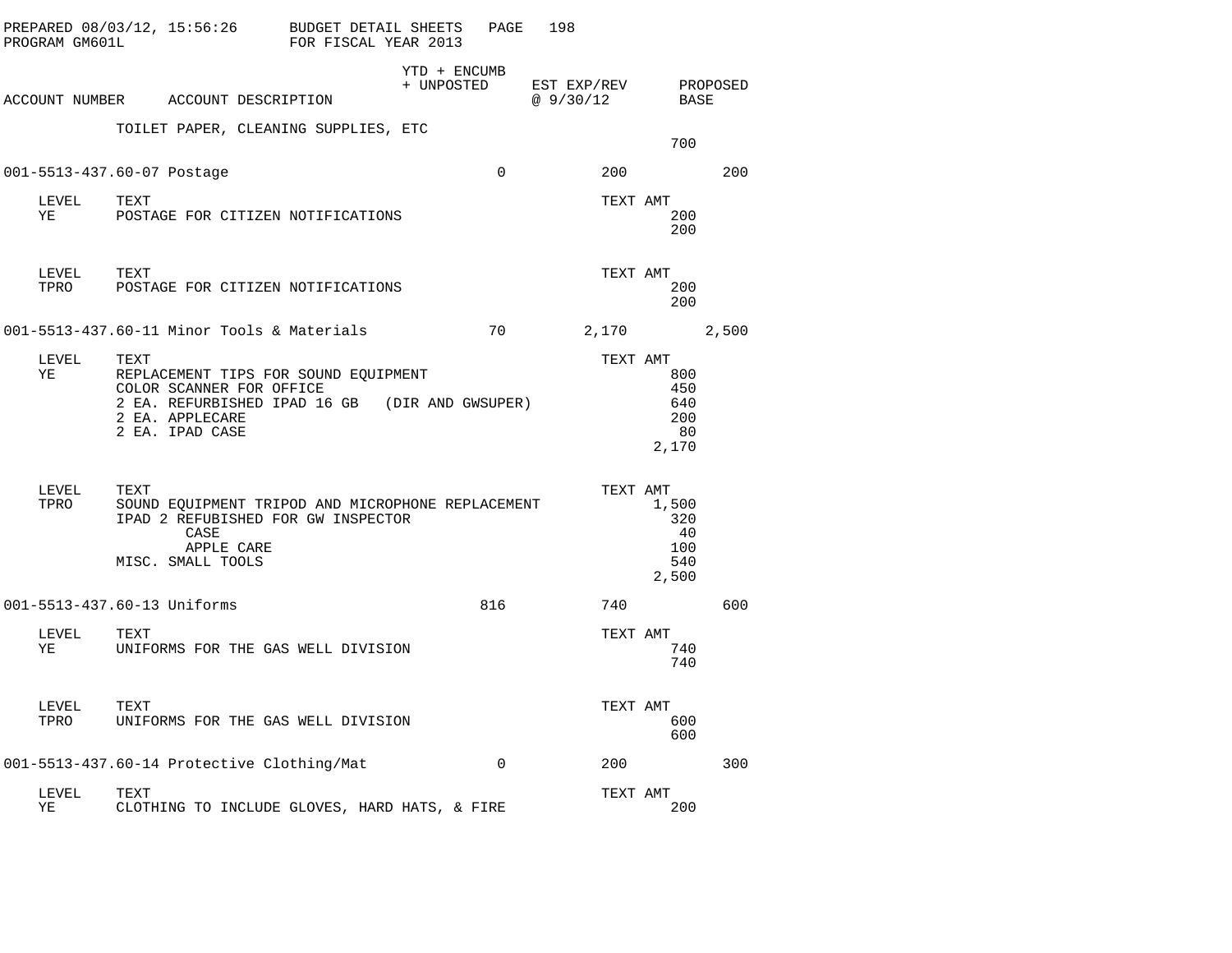|          | PROGRAM GM601L | PREPARED 08/03/12, 15:56:26 BUDGET DETAIL SHEETS                                                                     | FOR FISCAL YEAR 2013 |                            | 199<br>PAGE |                                  |                         |                |
|----------|----------------|----------------------------------------------------------------------------------------------------------------------|----------------------|----------------------------|-------------|----------------------------------|-------------------------|----------------|
|          |                | ACCOUNT NUMBER ACCOUNT DESCRIPTION                                                                                   |                      | YTD + ENCUMB<br>+ UNPOSTED |             | EST EXP/REV PROPOSED<br>@9/30/12 | BASE                    |                |
|          |                | RETARDENT WEAR -                                                                                                     |                      |                            |             |                                  | 200                     |                |
|          | LEVEL<br>TPRO  | TEXT<br>CLOTHING TO INCLUDE GLOVES, HARD HATS, & FIRE<br>RETARDENT WEAR AS REOUIRED BY INDUSTRY WHEN ON PAD<br>SITE. |                      |                            |             | TEXT AMT                         | 300                     |                |
|          |                |                                                                                                                      |                      |                            | $\mathbf 0$ |                                  | 300                     |                |
|          |                | 001-5513-437.66-12 Minor Other Furnishings                                                                           |                      |                            |             |                                  | 300 000                 | 1,500          |
| YE       | LEVEL          | TEXT<br>MISC OTHER FURNISHINGS<br>OFFICE CHAIR                                                                       |                      |                            |             | TEXT AMT                         | 300<br>300              |                |
|          | LEVEL<br>TPRO  | TEXT<br>MISC OTHER FURNISHINGS - POTENTIAL RELOCATION OF<br>OFFICES , ADDITION OF CONF TABLE                         |                      |                            |             | TEXT AMT                         | 1,500                   |                |
|          |                |                                                                                                                      |                      |                            |             |                                  | 1,500                   |                |
| $^\star$ | Operating      |                                                                                                                      |                      |                            | 13,792      | 18,356                           |                         | 21,128         |
|          |                | 001-5513-437.64-03 Fuel<br>001-5513-437.82-01 Contrib to Eqpt Repl Fund                                              |                      | 4,061<br>5,912             |             | 5,453<br>5,912                   |                         | 4,983<br>6,461 |
| YE       | LEVEL          | TEXT<br>2008 FORD HALF TON PICK UP EX CAB<br>2009 FORD HALF TON PICK UP                                              |                      |                            |             | TEXT AMT                         | 3,350<br>2,562<br>5,912 |                |
|          | LEVEL<br>TPRO  | TEXT<br>2008 FORD HALF TON PICK UP EX CAB<br>2009 FORD HALF TON PICK UP                                              |                      |                            |             | TEXT AMT                         | 3,656<br>2,805<br>6,461 |                |
|          |                | 001-5513-437.82-16 IT Contribution                                                                                   |                      |                            | 9,346       | 12,461                           |                         | 7,263          |
| ΥE       | LEVEL          | TEXT<br>INFORMATION SRVCS CONTRIB RECLASSED FROM<br>ACCOUNT 34-03                                                    |                      |                            |             | TEXT AMT                         |                         |                |
|          | LEVEL<br>TPRO  | TEXT<br>INFORMATION SRVCS CONTRIB RECLASSED FROM                                                                     |                      |                            |             | TEXT AMT                         |                         |                |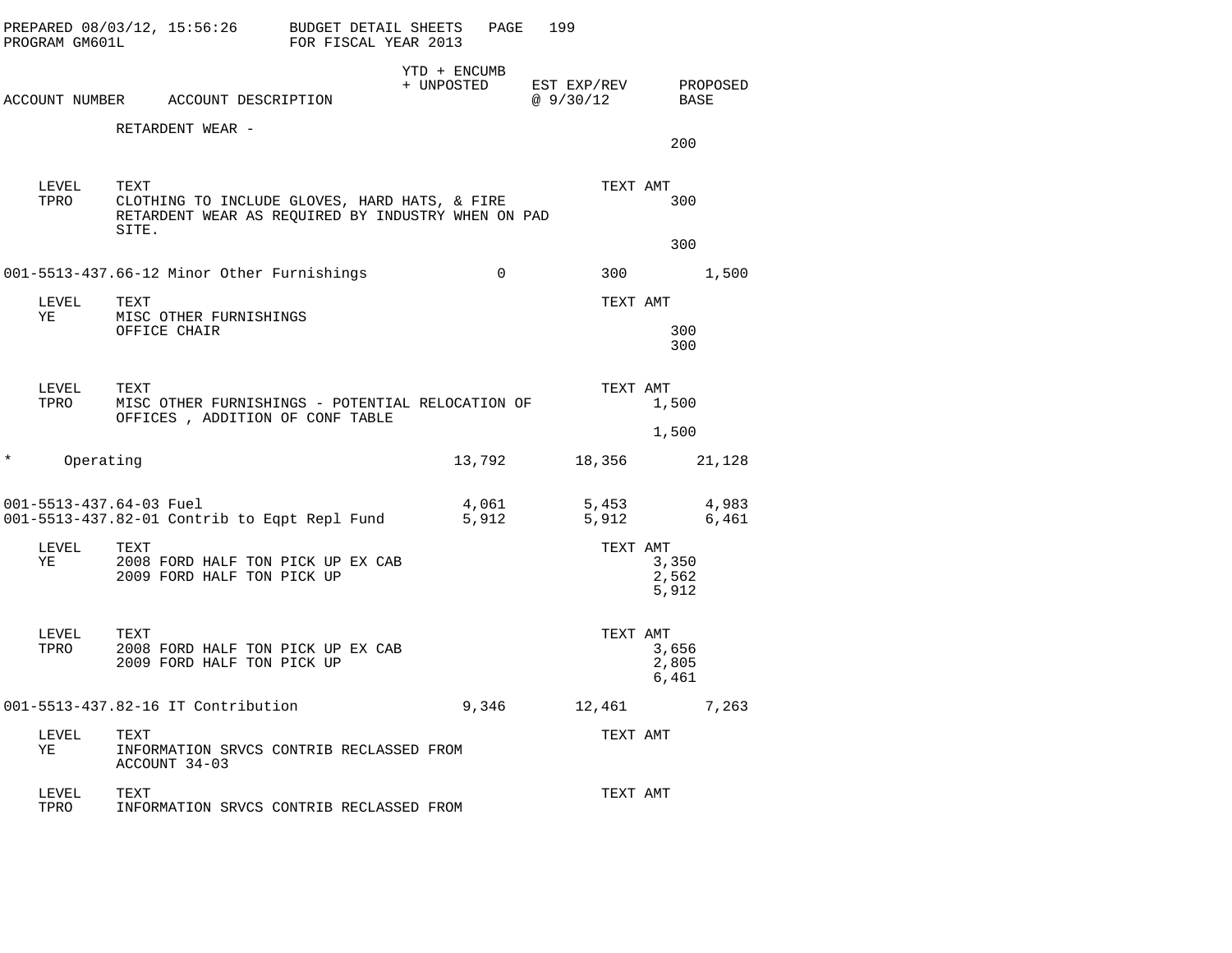|              | PREPARED 08/03/12, 15:56:26<br>PROGRAM GM601L |      |                                                            | BUDGET DETAIL SHEETS<br>FOR FISCAL YEAR 2013 |                            | PAGE  | 200                     |                         |
|--------------|-----------------------------------------------|------|------------------------------------------------------------|----------------------------------------------|----------------------------|-------|-------------------------|-------------------------|
|              | ACCOUNT NUMBER                                |      | ACCOUNT DESCRIPTION                                        |                                              | YTD + ENCUMB<br>+ UNPOSTED |       | EST EXP/REV<br>@9/30/12 | PROPOSED<br>BASE        |
|              |                                               |      | ACCOUNT 34-03<br>001-5513-437.82-17 Equip Svc Contribution |                                              |                            | 1,176 | 1,411                   | 1,426                   |
|              | LEVEL<br>ΥE                                   | TEXT | EQUIP SERVICES MONTHLY MAINTENANCE EXPENSE ONLY            |                                              |                            |       | TEXT AMT                | 1,411<br>1,411          |
|              | LEVEL<br>TPRO                                 | TEXT | EOUIP SERVICES MONTHLY MAINTENANCE EXPENSE ONLY            |                                              |                            |       | TEXT AMT                | 1,411<br>1,411          |
| $^\star$     |                                               |      | Utilities/Internal Chrgs                                   |                                              | 20,495                     |       | 25,237                  | 20,133                  |
| $\star\star$ | 001-6011-452.10-01 Salaries                   |      | Gas Well Development                                       |                                              | 569,773<br>140,703         |       | 633,462<br>174,207      | 619,381<br>174,220      |
|              | LEVEL<br>ΥE                                   | TEXT | SALARIES FOR DIRECTOR, PLANNER                             |                                              |                            |       | TEXT AMT                | 169,146<br>169,146      |
|              | LEVEL<br>TPRO                                 | TEXT | SALARIES FOR DIRECTOR, PLANNER                             |                                              |                            |       | TEXT AMT                | 169,146<br>169,146      |
|              |                                               |      | 001-6011-452.13-01 Longevity Pay                           |                                              |                            | 659   | 816                     | 1,104                   |
|              | LEVEL<br>ΥE                                   | TEXT | LONGEVITY PAY FOR STAFF                                    |                                              |                            |       | TEXT AMT                | 816<br>816              |
|              | LEVEL<br>TPRO                                 | TEXT | LONGEVITY PAY FOR STAFF                                    |                                              |                            |       | TEXT AMT                | 816<br>816              |
|              |                                               |      | 001-6011-452.16-01 Car Allowance                           |                                              |                            | 7,673 | 9,500                   | 9,500                   |
|              | LEVEL<br>ΥE                                   | TEXT | CAR ALLOWANCE FOR DIRECTOR<br>CAR ALLOWANCE FOR PLANNER    |                                              |                            |       | TEXT AMT                | 6,000<br>3,500<br>9,500 |
|              |                                               |      | 001-6011-452.16-05 Cell Phone Allowance                    |                                              |                            | 1,604 | 1,950                   | 1,950                   |
|              | LEVEL                                         | TEXT |                                                            |                                              |                            |       | TEXT AMT                |                         |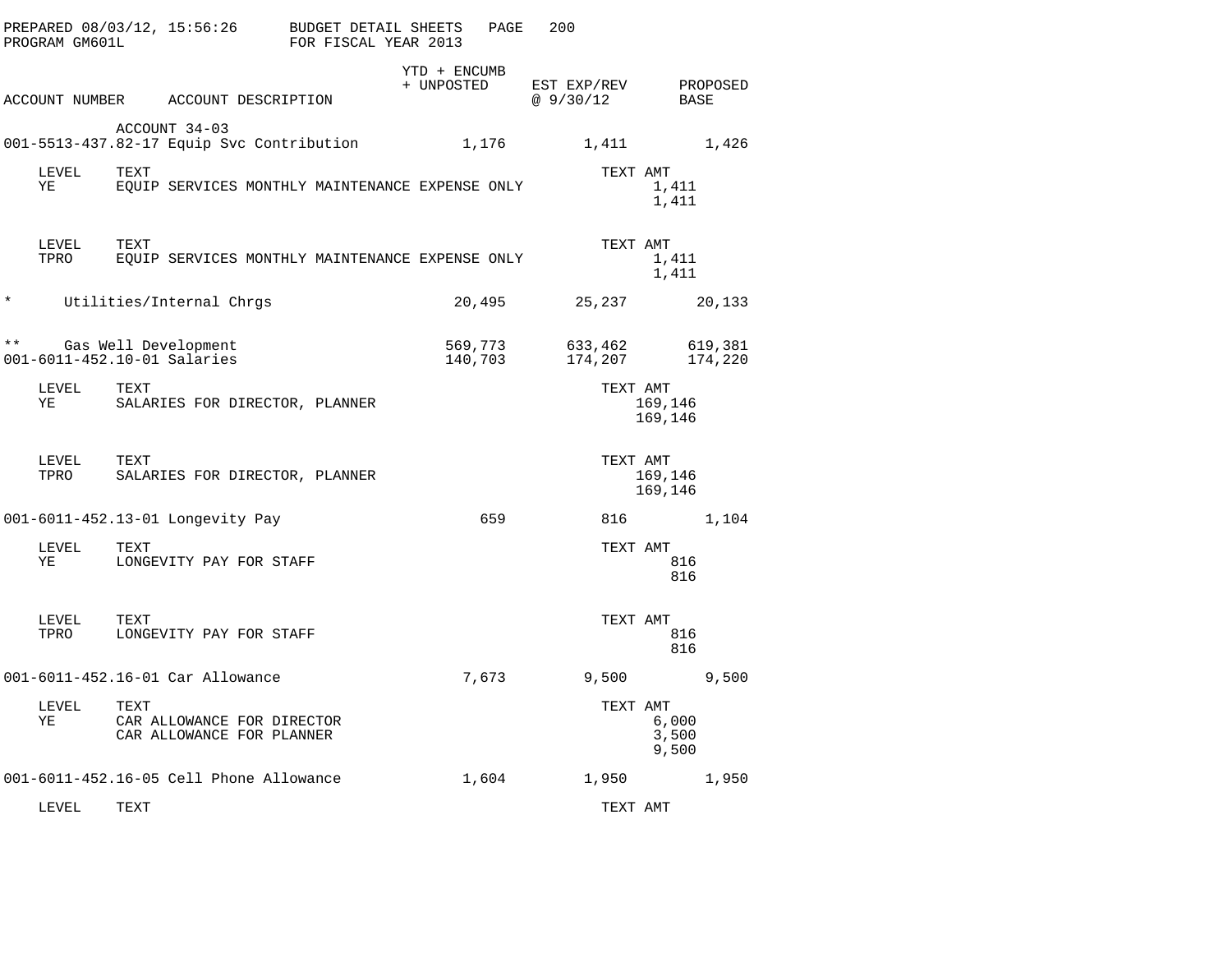| PROGRAM GM601L          | PREPARED 08/03/12, 15:56:26                                                                                                                                                                                                                                                                                                   | <b>BUDGET DETAIL SHEETS</b><br>FOR FISCAL YEAR 2013 | PAGE                                                                         | 201                                                                         |                                                                               |
|-------------------------|-------------------------------------------------------------------------------------------------------------------------------------------------------------------------------------------------------------------------------------------------------------------------------------------------------------------------------|-----------------------------------------------------|------------------------------------------------------------------------------|-----------------------------------------------------------------------------|-------------------------------------------------------------------------------|
|                         | ACCOUNT NUMBER ACCOUNT DESCRIPTION                                                                                                                                                                                                                                                                                            |                                                     | YTD + ENCUMB<br>+ UNPOSTED                                                   | EST EXP/REV<br>@9/30/12                                                     | PROPOSED<br>BASE                                                              |
| YE                      | CELL PHONE ALLOWANCE FOR DIRECTOR<br>CELL PHONE ALLOWANCE FOR PLANNER                                                                                                                                                                                                                                                         |                                                     |                                                                              |                                                                             | 1,200<br>720<br>1,920                                                         |
| LEVEL<br>TPRO           | TEXT<br>CELL PHONE ALLOWANCE FOR DIRECTOR<br>CELL PHONE ALLOWANCE FOR PLANNER                                                                                                                                                                                                                                                 |                                                     |                                                                              | TEXT AMT                                                                    | 1,200<br>720<br>1,920                                                         |
| 001-6011-452.21-01 TMRS | 001-6011-452.20-01 FICA Taxes<br>001-6011-452.20-02 Medicare Taxes<br>001-6011-452.20-03 Unemployment Taxes<br>001-6011-452.22-01 Workers' Compensation Ins<br>001-6011-452.22-02 Health Insurance<br>001-6011-452.22-04 Dental Insurance<br>001-6011-452.22-05 Life Insurance<br>001-6011-452.29-99 Reimb by Capital Proj Fd |                                                     | 8,938<br>2,090<br>522<br>21,252<br>166<br>10,684<br>599<br>58<br>$55, 110 -$ | 11,303<br>2,643<br>522<br>26,401<br>206<br>13,709<br>719<br>69<br>$55,110-$ | 11,297<br>2,708<br>522<br>28,035<br>205<br>14,520<br>719<br>66<br>$\mathbf 0$ |
| LEVEL<br>ΥE             | TEXT<br>REIMBURSED SALARY FOR PARK PLANNER FROM 2007<br>PARK CIP BONDS.<br>ALL THAT REMAINS FOR FY 12 =<br>PER RC 05/09/11                                                                                                                                                                                                    |                                                     |                                                                              | TEXT AMT                                                                    | $55,110-$                                                                     |
| $\star$                 | Salaries & Benefits                                                                                                                                                                                                                                                                                                           |                                                     | 139,838                                                                      | 186,935                                                                     | $55,110-$<br>244,846                                                          |
|                         | 001-6011-452.50-01 Memberships & Licenses                                                                                                                                                                                                                                                                                     |                                                     | 884                                                                          | 1,281                                                                       | 1,050                                                                         |
| LEVEL<br>ΥE             | TEXT<br>TEXAS RECREATION AND PARKS SOCIETY<br>IRRIGATION CEU<br>NATIONAL ARBOR DAY FOUNDATION<br>DFW DIRECTOR'S ORGANIZATION<br>LANDSCAPE ARCHITECT<br>IRRIGATION LICENSE<br>RED VECTOR CEU<br>EMAIL 060712                                                                                                                   |                                                     |                                                                              | TEXT AMT                                                                    | 80<br>315<br>20<br>30<br>400<br>195<br>250<br>$9 -$<br>1,281                  |
| LEVEL<br>TPRO           | TEXT<br>LANDSCAPE ARCHITECT<br>IRRIGATOR                                                                                                                                                                                                                                                                                      |                                                     |                                                                              | TEXT AMT                                                                    | 250<br>125                                                                    |

AMERICAN SOCIETY OF LANDSCAPE ARCHITECTS 450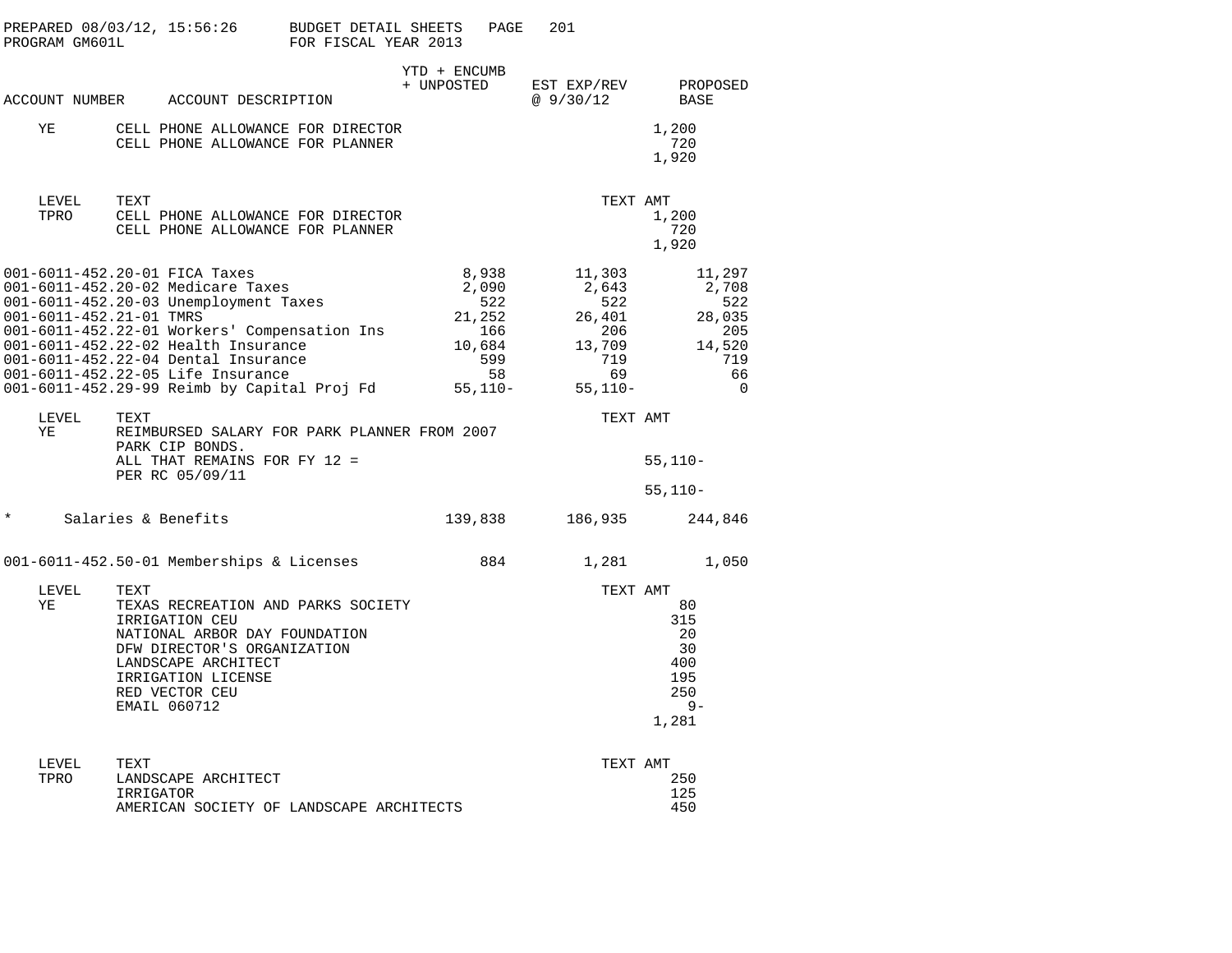|         | PROGRAM GM601L |                  | PREPARED 08/03/12, 15:56:26                                                                                                                                               | BUDGET DETAIL SHEETS<br>FOR FISCAL YEAR 2013 |                            | PAGE           | 202                     |                |                                                 |             |
|---------|----------------|------------------|---------------------------------------------------------------------------------------------------------------------------------------------------------------------------|----------------------------------------------|----------------------------|----------------|-------------------------|----------------|-------------------------------------------------|-------------|
|         | ACCOUNT NUMBER |                  | ACCOUNT DESCRIPTION                                                                                                                                                       |                                              | YTD + ENCUMB<br>+ UNPOSTED |                | EST EXP/REV<br>@9/30/12 |                | <b>BASE</b>                                     | PROPOSED    |
|         |                |                  | NATIONAL RECREATION AND PARKS<br>ARBOR DAY FOUNDATION<br>DFW PARK DIRECTORS                                                                                               |                                              |                            |                |                         |                | 180<br>15<br>30<br>1,050                        |             |
|         |                |                  | 001-6011-452.50-03 Personnel Dev & Activity                                                                                                                               |                                              |                            | 33             |                         | $\Omega$       |                                                 | 2,669       |
|         | LEVEL<br>ΥE    | TEXT             | TRAPS FOR DIRECTOR AND PLANNER                                                                                                                                            |                                              |                            |                |                         | TEXT AMT       |                                                 |             |
|         | LEVEL<br>TPRO  | TEXT<br>PER DIEM | CEU'S FOR LANDSCPAE ARCHITECT<br>CEU'S FOR IRRIGATOR<br>AIRFARE FOR NRPA HELD IN ANAHIEM, CA<br>REGISTRATION FEE FOR NRPA CONFERENCE<br>HOTEL IN ANAHIEM, CA FRO 4 NIGHTS |                                              |                            |                |                         | TEXT AMT       | 600<br>500<br>350<br>419<br>200<br>600<br>2,669 |             |
|         |                |                  | 001-6011-452.50-04 Personnel D&A/City Boards                                                                                                                              |                                              |                            | $\Omega$       |                         | 150            |                                                 | $\Omega$    |
|         | LEVEL<br>ΥE    | TEXT             | EXPENSES ASSOCIATED WITH ARBOR DAY                                                                                                                                        |                                              |                            |                |                         | TEXT AMT       | 150<br>150                                      |             |
|         |                |                  | 001-6011-452.54-01 Printing & Graphic Serv                                                                                                                                |                                              |                            | 10             |                         | 9              |                                                 | $\Omega$    |
|         | LEVEL<br>ΥE    | TEXT             | EMAIL 060712                                                                                                                                                              |                                              |                            |                |                         | TEXT AMT       | 9<br>$\mathsf{Q}$                               |             |
|         |                |                  | 001-6011-452.60-01 Office Supplies & Mat<br>001-6011-452.80-13 Project/Event Expense                                                                                      |                                              |                            | 35<br>$\Omega$ |                         | 35<br>$\Omega$ |                                                 | 0<br>150    |
|         | LEVEL<br>YE    | TEXT             | VOLUNTEER AWARD AND BOARD AWARDS                                                                                                                                          |                                              |                            |                |                         | TEXT AMT       |                                                 |             |
|         | LEVEL<br>TPRO  | TEXT             | VOLUNTEER AWARDS AND PARK BOARD AWARDS<br>SUPPLIES ASSOCIATED WITH CITY ARBOR DAY CEREMONY                                                                                |                                              |                            |                |                         | TEXT AMT       | 100<br>50<br>150                                |             |
| $\star$ | Operating      |                  |                                                                                                                                                                           |                                              |                            | 962            |                         | 1,475          |                                                 | 3,869       |
|         |                |                  | 001-6011-452.82-15 Contributions to PPF                                                                                                                                   |                                              |                            | 40,000         |                         | 40,000         |                                                 | $\mathbf 0$ |
|         | LEVEL          | TEXT             |                                                                                                                                                                           |                                              |                            |                |                         | TEXT AMT       |                                                 |             |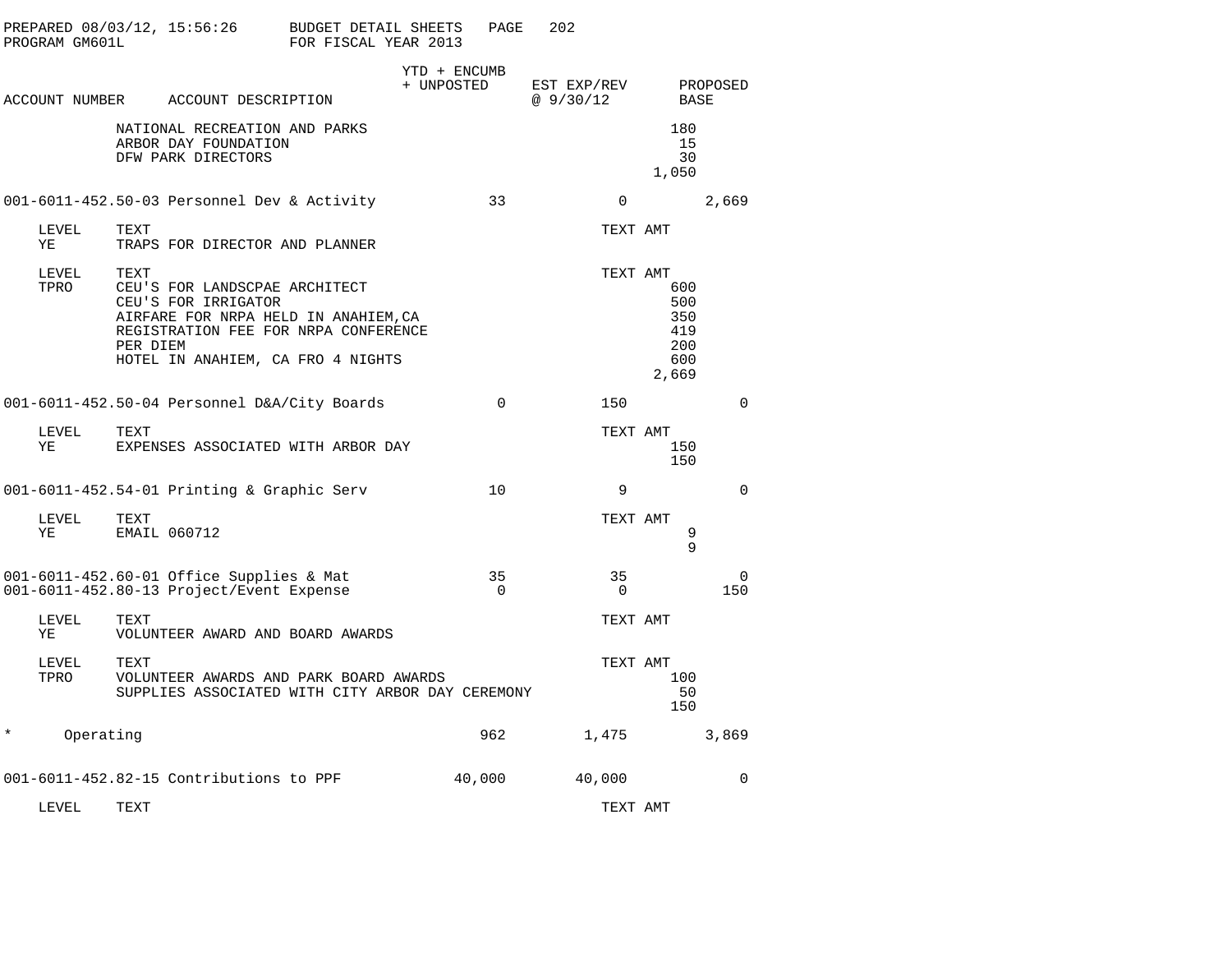| PREPARED 08/03/12, 15:56:26<br>PROGRAM GM601L                           |                                                                      |                                                                                             | BUDGET DETAIL SHEETS<br>FOR FISCAL YEAR 2013 |                            | PAGE                       | 203                        |                                         |
|-------------------------------------------------------------------------|----------------------------------------------------------------------|---------------------------------------------------------------------------------------------|----------------------------------------------|----------------------------|----------------------------|----------------------------|-----------------------------------------|
| ACCOUNT NUMBER                                                          |                                                                      | ACCOUNT DESCRIPTION                                                                         |                                              | YTD + ENCUMB<br>+ UNPOSTED |                            | EST EXP/REV<br>@9/30/12    | PROPOSED<br><b>BASE</b>                 |
| ΥE                                                                      | TRANSFER TO PPF                                                      |                                                                                             |                                              |                            |                            |                            | 242,619                                 |
|                                                                         | UPDATED 071111<br>UPDATED 072611<br>UPDATED 072611<br>UPDATED 072611 | MOVED FROM 001-1099-419-8106 PER RC IN FY11<br>TRANSFER FOR THE ACQUISITION OF RUSSELL FARM |                                              |                            |                            |                            | 13,752<br>5,821<br>18,898<br>$281,090-$ |
|                                                                         |                                                                      | 001-6011-452.82-16 IT Contribution                                                          |                                              |                            | 6,068                      | 8,090                      | 10,270                                  |
| LEVEL<br>ΥE                                                             | TEXT<br>ACCOUNT 34-03                                                | INFORMATION SRVCS CONTRIB RECLASSED FROM                                                    |                                              |                            |                            | TEXT AMT                   |                                         |
| LEVEL<br>TPRO                                                           | TEXT<br>ACCOUNT 34-03                                                | INFORMATION SRVCS CONTRIB RECLASSED FROM                                                    |                                              |                            |                            | TEXT AMT                   | 8,090                                   |
|                                                                         |                                                                      |                                                                                             |                                              |                            |                            |                            | 8,090                                   |
| $^\star$                                                                |                                                                      | Utilities/Internal Chrgs                                                                    |                                              |                            | 46,068                     | 48,090                     | 10,270                                  |
| $\star\star$<br>001-6012-453.10-01 Salaries<br>001-6012-453.11-01 Wages |                                                                      | Parks & Recreation Admin                                                                    |                                              |                            | 186,868<br>57,306<br>5,113 | 236,500<br>70,951<br>5,039 | 258,985<br>70,956<br>5,665              |
| LEVEL<br>ΥE                                                             | TEXT                                                                 | WAGE FOR PART TIME BALLFIELD ATTENDANT                                                      |                                              |                            |                            | TEXT AMT                   | 6,200<br>6.200                          |
| LEVEL<br>TPRO                                                           | TEXT                                                                 | WAGE FOR PART TIME BALLFIELD ATTENDANT                                                      |                                              |                            |                            | TEXT AMT                   | 6,200<br>6,200                          |
|                                                                         |                                                                      | 001-6012-453.12-02 Overtime - Special Events                                                |                                              | 11,057                     |                            | 11,056                     | 11,056                                  |
| LEVEL<br>ΥE                                                             | TEXT<br>1.00<br>2.00<br>3.00<br>4.00                                 | OVERTIME FOR 4TH OF JULY<br>SUMMER CONCERTS<br>FOUNDERS DAY<br>CHRISTMAS CELEBRATION        |                                              |                            |                            | TEXT AMT                   | 6,755<br>1,296<br>817<br>595<br>9,463   |
| LEVEL<br>TPRO                                                           | TEXT<br>1.00                                                         | OVERTIME FOR 4TH OF JULY                                                                    |                                              |                            |                            | TEXT AMT                   | 6,755                                   |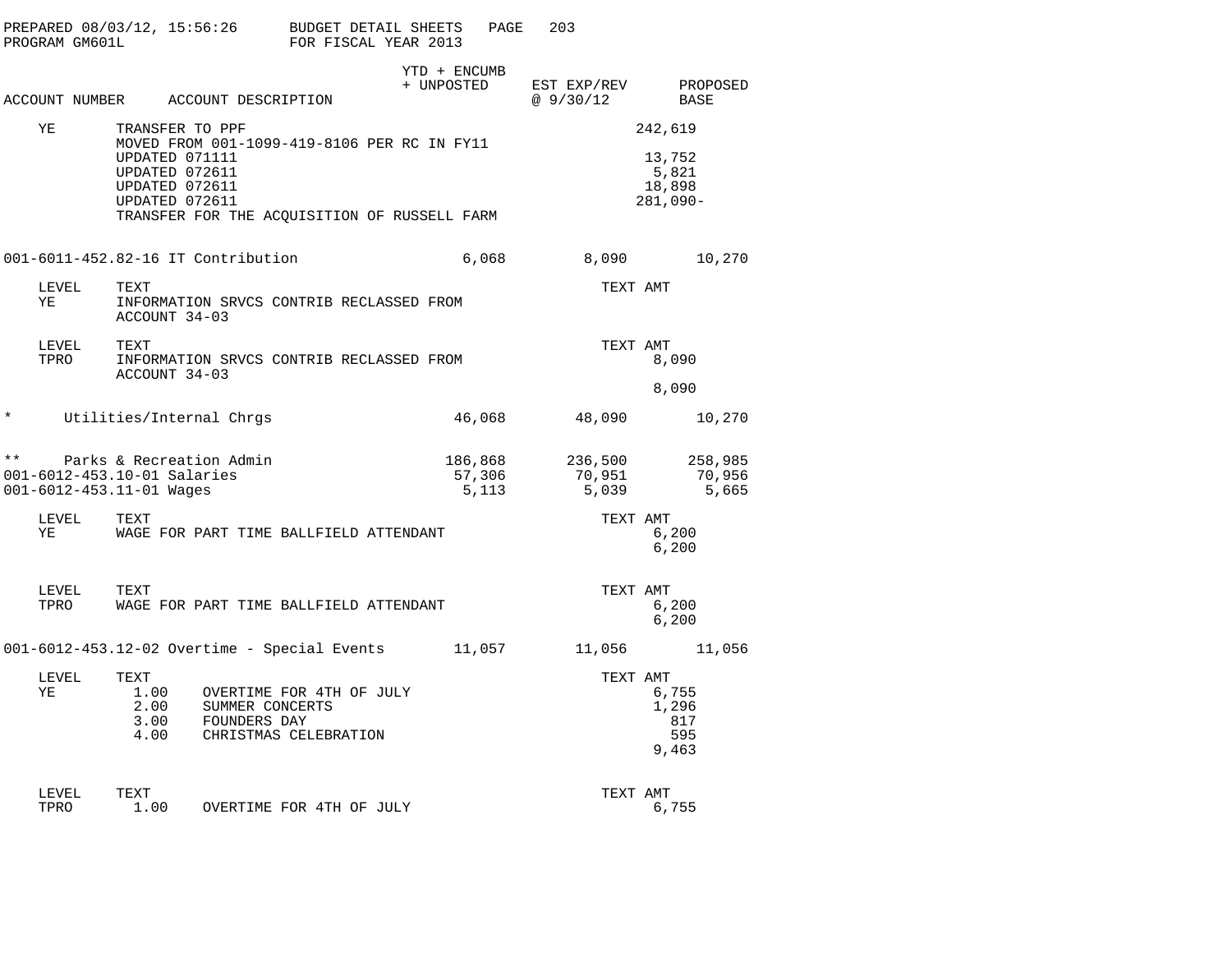| PREPARED 08/03/12, 15:56:26<br>PROGRAM GM601L                                                                                                                                                                                                                                                                                               | BUDGET DETAIL SHEETS<br>FOR FISCAL YEAR 2013                                                 | PAGE                                                                | 204                                                                     |                                                                         |
|---------------------------------------------------------------------------------------------------------------------------------------------------------------------------------------------------------------------------------------------------------------------------------------------------------------------------------------------|----------------------------------------------------------------------------------------------|---------------------------------------------------------------------|-------------------------------------------------------------------------|-------------------------------------------------------------------------|
| ACCOUNT NUMBER ACCOUNT DESCRIPTION                                                                                                                                                                                                                                                                                                          | + UNPOSTED                                                                                   | YTD + ENCUMB                                                        | EST EXP/REV<br>@ 9/30/12                                                | PROPOSED<br>BASE                                                        |
| 2.00 SUMMER CONCEI<br>3.00 FOUNDERS DAY<br>SUMMER CONCERTS<br>4.00                                                                                                                                                                                                                                                                          | CHRISTMAS CELEBRATION OVERTIME                                                               |                                                                     |                                                                         | 1,296<br>817<br>595<br>9,463                                            |
| 001-6012-453.13-01 Longevity Pay<br>001-6012-453.16-01 Car Allowance                                                                                                                                                                                                                                                                        |                                                                                              | 552<br>2,827                                                        | 694<br>3,500                                                            | 768<br>3,500                                                            |
| LEVEL<br>TEXT<br>ΥE<br>CAR ALLOWANCE FOR REC MANAGER                                                                                                                                                                                                                                                                                        |                                                                                              |                                                                     | TEXT AMT                                                                | 3,500<br>3,500                                                          |
| TEXT<br>LEVEL<br>TPRO<br>CAR ALLOWANCE FOR REC MANAGER                                                                                                                                                                                                                                                                                      |                                                                                              |                                                                     | TEXT AMT                                                                | 4,500<br>4,500                                                          |
| 001-6012-453.16-05 Cell Phone Allowance                                                                                                                                                                                                                                                                                                     |                                                                                              | 1,069                                                               | 1,300                                                                   | 1,300                                                                   |
| LEVEL<br>TEXT<br>CELL PHONE FOR REC MGR<br>ΥE                                                                                                                                                                                                                                                                                               |                                                                                              |                                                                     | TEXT AMT                                                                | 1,300<br>1,300                                                          |
| LEVEL<br>TEXT<br>CELL PHONE FOR REC MGR<br>TPRO                                                                                                                                                                                                                                                                                             |                                                                                              |                                                                     | TEXT AMT                                                                | 1,300<br>1,300                                                          |
| 001-6012-453.20-01 FICA Taxes<br>001-6012-453.20-02 Medicare Taxes<br>001-6012-453.20-03 Unemployment Taxes<br>001-6012-453.21-01 TMRS<br>001-6012-453.22-01 Workers' Compensation Ins<br>001-6012-453.22-02 Health Insurance<br>001-6012-453.22-04 Dental Insurance<br>001-6012-453.22-05 Life Insurance<br>$\star$<br>Salaries & Benefits |                                                                                              | 4,115<br>962<br>376<br>8,661<br>121<br>5,240<br>300<br>29<br>97,728 | 5,429<br>1,270<br>535<br>10,805<br>141<br>6,752<br>360<br>35<br>117,867 | 5,781<br>1,352<br>425<br>11,486<br>155<br>7,260<br>360<br>33<br>120,097 |
| 001-6012-453.50-01 Memberships & Licenses                                                                                                                                                                                                                                                                                                   |                                                                                              | 320                                                                 | 340                                                                     | 340                                                                     |
| LEVEL<br>TEXT<br>ΥE<br>NRPA                                                                                                                                                                                                                                                                                                                 | TEXAS AMATEUR ATHLETIC FEDERATION FOR MGR.<br>TEXAS RECREATION & PARK ASSOC. FOR MGR & SUPV. |                                                                     | TEXT AMT                                                                | 140<br>80<br>120<br>340                                                 |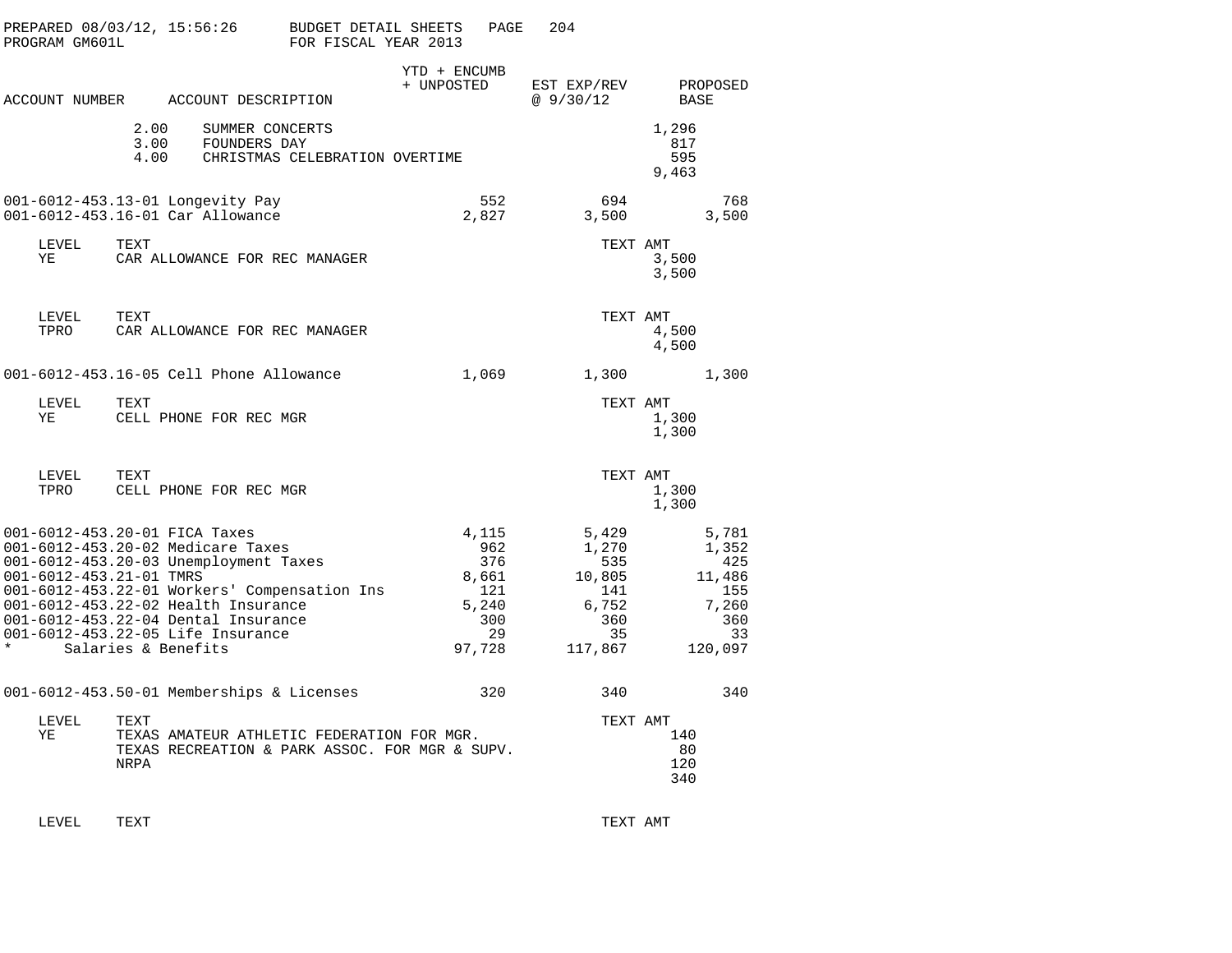| PROGRAM GM601L |                                                                               | PREPARED $08/03/12$ , $15:56:26$ BUDGET DETAIL SHEETS                                                                                                                              | FOR FISCAL YEAR 2013 |              | PAGE | 205                                               |                                                                                           |  |
|----------------|-------------------------------------------------------------------------------|------------------------------------------------------------------------------------------------------------------------------------------------------------------------------------|----------------------|--------------|------|---------------------------------------------------|-------------------------------------------------------------------------------------------|--|
|                |                                                                               |                                                                                                                                                                                    |                      | YTD + ENCUMB |      | + UNPOSTED EST EXP/REV PROPOSED<br>@ 9/30/12 BASE |                                                                                           |  |
|                |                                                                               | ACCOUNT NUMBER ACCOUNT DESCRIPTION                                                                                                                                                 |                      |              |      |                                                   |                                                                                           |  |
| TPRO           | NRPA                                                                          | TEXAS AMATEUR ATHLETIC FEDERATION FOR MGR.<br>TEXAS AMATEUR ATHLETIC FEDERATION FOR MGR.<br>TEXAS RECREATION & PARK ASSOC. FOR MGR & SUPV.                                         |                      |              |      |                                                   | 140<br>- 80<br>120<br>340                                                                 |  |
|                |                                                                               | 001-6012-453.50-03 Personnel Dev & Activity 534 1,000 3,509                                                                                                                        |                      |              |      |                                                   |                                                                                           |  |
| LEVEL<br>YE    | TEXT                                                                          | EXPENSES ASSOCIATED WITH MGR<br>TRAINING WITH NTRA, TAAF, NRPA                                                                                                                     |                      |              |      | TEXT AMT                                          | 1,000<br>1,000                                                                            |  |
|                |                                                                               |                                                                                                                                                                                    |                      |              |      |                                                   |                                                                                           |  |
| LEVEL          |                                                                               |                                                                                                                                                                                    |                      |              |      | TEXT AMT                                          |                                                                                           |  |
| TPRO           | HOTEL<br>PERDIUM<br>TRAVEL<br>HOTEL<br>PERDIUM<br>PERDIUM<br>AIRFARE<br>HOTEL | TAAF CONFERENCE FOR REC MGR WACO TX<br>REGISTRATION<br>TRAPS CONFERENCE LUBBOCK TX<br>REGISTRATION<br>TRAVEL FLIGHT TO LUBBOCK<br>NRPA ANAHIEM CALIFORNIA<br>REGISTRATION          |                      |              |      |                                                   | 200<br>600<br>200<br>100<br>220<br>120<br>150<br>350<br>419<br>200<br>350<br>600<br>3,509 |  |
|                |                                                                               | 001-6012-453.80-13 Project/Event/Meeting Exp 50,103 50,200 50,200                                                                                                                  |                      |              |      |                                                   |                                                                                           |  |
| LEVEL<br>YE    | TEXT                                                                          | TEXT<br>FIRE WORKS FOR 4TH OF JULY<br>FIRE WORKS FOR CHRISTMAS<br>FOUNDERS DAY<br>SANTAS BREAKFAST<br>BUNNY DAZE<br>BAND FOR 4TH OF JULY<br>MISC SUPPORT MATERIALS AND ADVERTISING |                      |              |      | TEXT AMT                                          | 27,000<br>11,000<br>4,000<br>1,000<br>1,000<br>5,000<br>1,200<br>50,200                   |  |
| LEVEL<br>TPRO  | TEXT                                                                          | FIRE WORKS FOR 4TH OF JULY<br>FIRE WORKS FOR CHRISTMAS<br>FOUNDERS DAY                                                                                                             |                      |              |      | TEXT AMT                                          | 27,000<br>11,000<br>2,500                                                                 |  |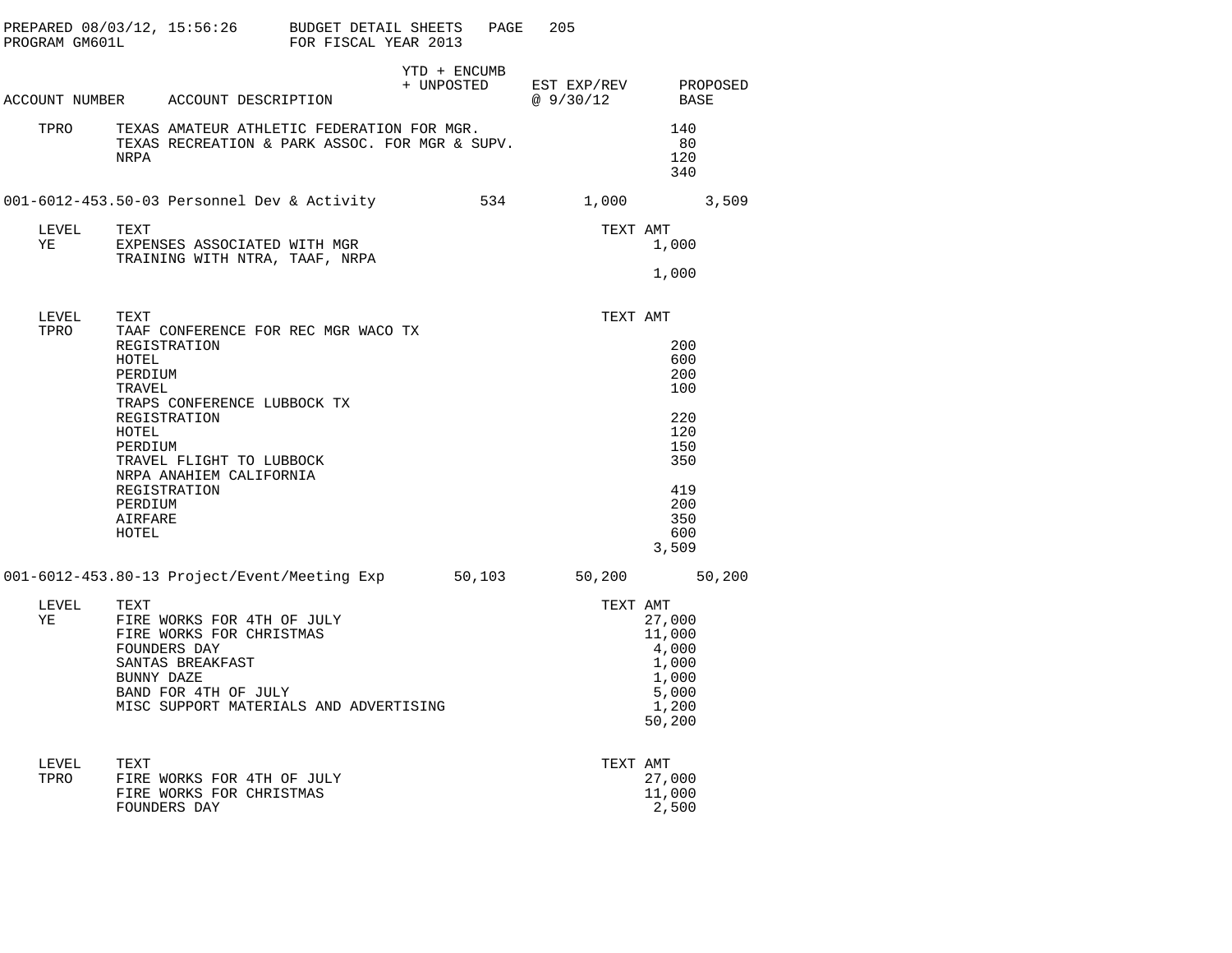| PROGRAM GM601L      | PREPARED 08/03/12, 15:56:26                                                        | BUDGET DETAIL SHEETS<br>FOR FISCAL YEAR 2013                                           | PAGE               | 206                      |                                                            |
|---------------------|------------------------------------------------------------------------------------|----------------------------------------------------------------------------------------|--------------------|--------------------------|------------------------------------------------------------|
|                     | ACCOUNT NUMBER ACCOUNT DESCRIPTION                                                 | YTD + ENCUMB<br>+ UNPOSTED                                                             |                    | EST EXP/REV<br>@ 9/30/12 | PROPOSED<br>BASE                                           |
|                     | SANTAS BREAKFAST<br>BUNNY DAZE<br>BAND FOR 4TH OF JULY<br>VETERANS DAY<br>BOO BASH | MISC SUPPORT MATERIALS AND ADVERTISING                                                 |                    |                          | 1,000<br>1,000<br>5,000<br>1,200<br>500<br>1,000<br>50,200 |
| $\ast$<br>Operating |                                                                                    |                                                                                        | 50,957             | 51,540                   | 54,049                                                     |
|                     |                                                                                    | 001-6012-453.82-01 Contrib to Eqpt Repl Fund                                           | 17,000             | 17,000                   | 17,000                                                     |
| LEVEL<br>ΥE         | TEXT<br>2007 PORTABLE STAGE                                                        |                                                                                        |                    | TEXT AMT                 | 17,000<br>17,000                                           |
| LEVEL<br>TPRO       | TEXT<br>2007 PORTABLE STAGE                                                        |                                                                                        |                    | TEXT AMT                 | 17,000<br>17,000                                           |
|                     | 001-6012-453.82-16 IT Contribution                                                 |                                                                                        | 3,034              | 4,045                    | 3,371                                                      |
| LEVEL<br>ΥE         | TEXT<br>ACCOUNT 34-03                                                              | INFORMATION SRVCS CONTRIB RECLASSED FROM                                               |                    | TEXT AMT                 |                                                            |
| LEVEL<br>TPRO       | TEXT                                                                               | INFORMATION SRVCS CONTRIB RECLASSED FROM                                               |                    | TEXT AMT                 |                                                            |
| $^\star$            | ACCOUNT 34-03<br>Utilities/Internal Chrgs                                          |                                                                                        | 20,034             | 21,045                   | 20,371                                                     |
| $\star\star$        | Recreation<br>001-6013-453.10-01 Salaries                                          |                                                                                        | 168,719<br>250,730 | 190,452<br>310,433       | 194,517<br>433,182                                         |
| LEVEL<br>ΥE         | TEXT<br>FULL TIME EMPLOYEES                                                        |                                                                                        |                    | TEXT AMT                 | 301,414<br>301,414                                         |
| LEVEL<br>TPRO       | TEXT                                                                               | 1 PARK MANAGER, 2 PARK/GROUNDS SUPERVISORS,<br>2 CREW LEADERS, 3 WORKER II, 3 WORKER I |                    | TEXT AMT                 | 433,182                                                    |
|                     | 001-6013-453.11-01 Wages                                                           |                                                                                        | 14,471             | 13,233                   | 433,182<br>21,362                                          |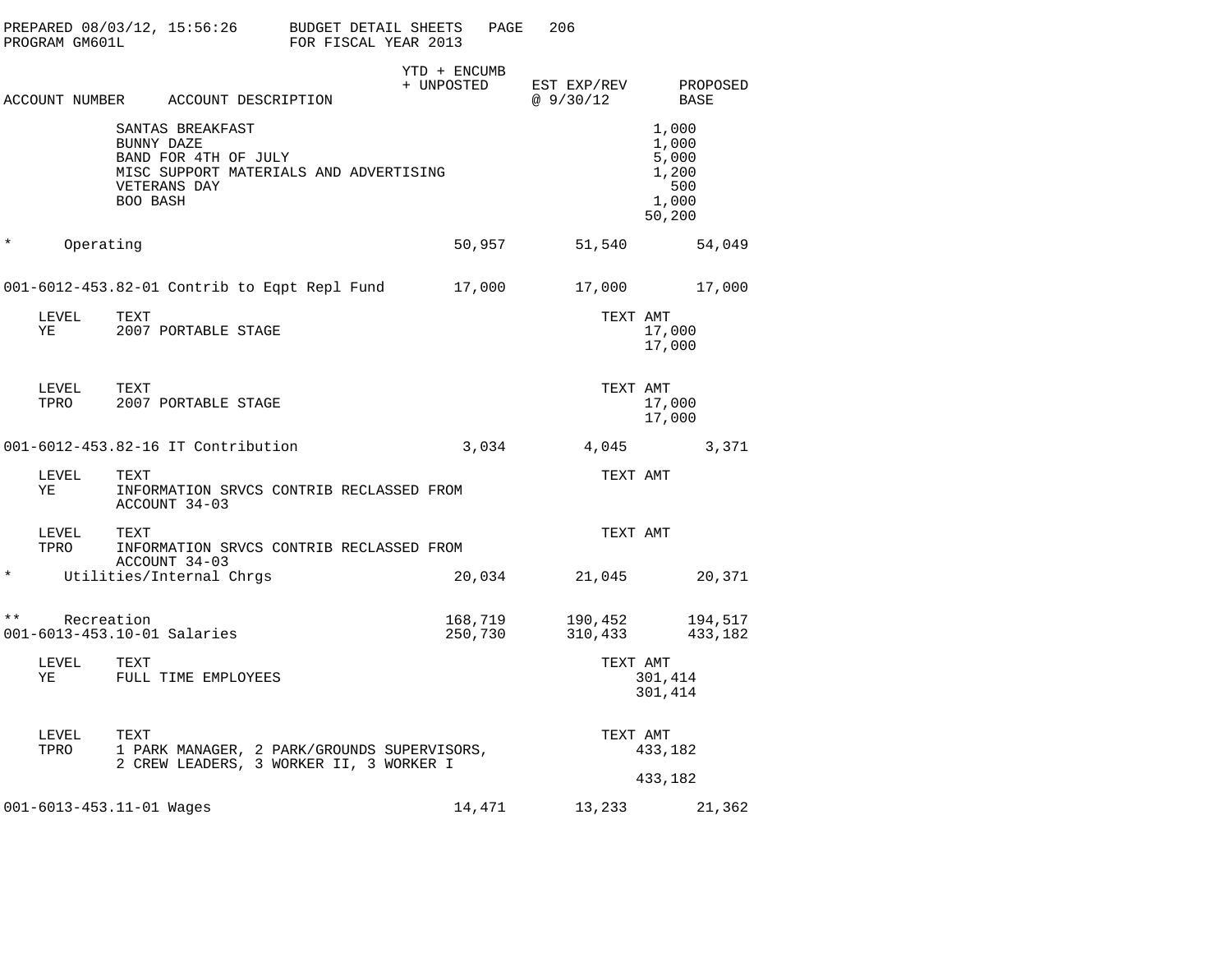| PROGRAM GM601L | PREPARED 08/03/12, 15:56:26                                                                                | BUDGET DETAIL SHEETS<br>FOR FISCAL YEAR 2013 | PAGE                       | 207                      |                  |                |
|----------------|------------------------------------------------------------------------------------------------------------|----------------------------------------------|----------------------------|--------------------------|------------------|----------------|
|                | ACCOUNT NUMBER ACCOUNT DESCRIPTION                                                                         |                                              | YTD + ENCUMB<br>+ UNPOSTED | EST EXP/REV<br>@ 9/30/12 | BASE             | PROPOSED       |
| LEVEL<br>ΥE    | TEXT<br>WAGES IN SUPPORT OF PARKS SEASONAL STAFF                                                           |                                              |                            | TEXT AMT                 | 22,675<br>22,675 |                |
| LEVEL<br>TPRO  | TEXT<br>2 PARK SEASONAL EMPLOYEES                                                                          |                                              |                            | TEXT AMT                 | 22,675<br>22,675 |                |
|                | 001-6013-453.12-01 Overtime - Regular                                                                      |                                              | 3,109                      | 8,032                    |                  | 8,032          |
| LEVEL<br>TPRO  | TEXT<br>IN SUPPORT OF SPECAIL EVENTS AND PARK PROJECTS                                                     |                                              |                            | TEXT AMT                 | 8,032<br>8,032   |                |
|                | 001-6013-453.13-01 Longevity Pay<br>001-6013-453.13-02 Incentive Pay                                       |                                              | 1,433<br>1,454             | 1,555<br>1,800           |                  | 5,760<br>3,601 |
| LEVEL<br>ΥE    | TEXT<br>INCENTIVE PAY FOR 4 EMPLOYEES CERTIFICATIONS                                                       |                                              |                            | TEXT AMT                 | 1,801<br>1,801   |                |
| LEVEL<br>TPRO  | TEXT<br>INCENTIVE PAY FOR 4 EMPLOYEES CERTIFICATIONS<br>TDA, BACK FLOW, IRRIGATOR LICENSES FOR 6 EMPLOYEES |                                              |                            | TEXT AMT                 | 3,000<br>3,000   |                |
|                | 001-6013-453.13-14 Ins Opt Out<br>001-6013-453.16-01 Car Allowance                                         |                                              | $\Omega$<br>2,827          | $\Omega$<br>3,500        |                  | 2,400<br>3,500 |
| LEVEL<br>YE    | TEXT<br>MANAGERS CAR ALLOWANCE                                                                             |                                              |                            | TEXT AMT                 | 3,500<br>3,500   |                |
| LEVEL<br>TPRO  | TEXT<br>MANAGERS CAR ALLOWANCE (\$375 X 12 MONTHS)                                                         |                                              |                            | TEXT AMT                 | 4,500<br>4,500   |                |
|                | 001-6013-453.16-05 Cell Phone Allowance                                                                    |                                              | 2,673                      | 3,250                    |                  | 5,201          |
| LEVEL<br>ΥE    | TEXT<br>CELL PHONES (5 EMPLOYEES)                                                                          |                                              |                            | TEXT AMT                 | 3,250<br>3,250   |                |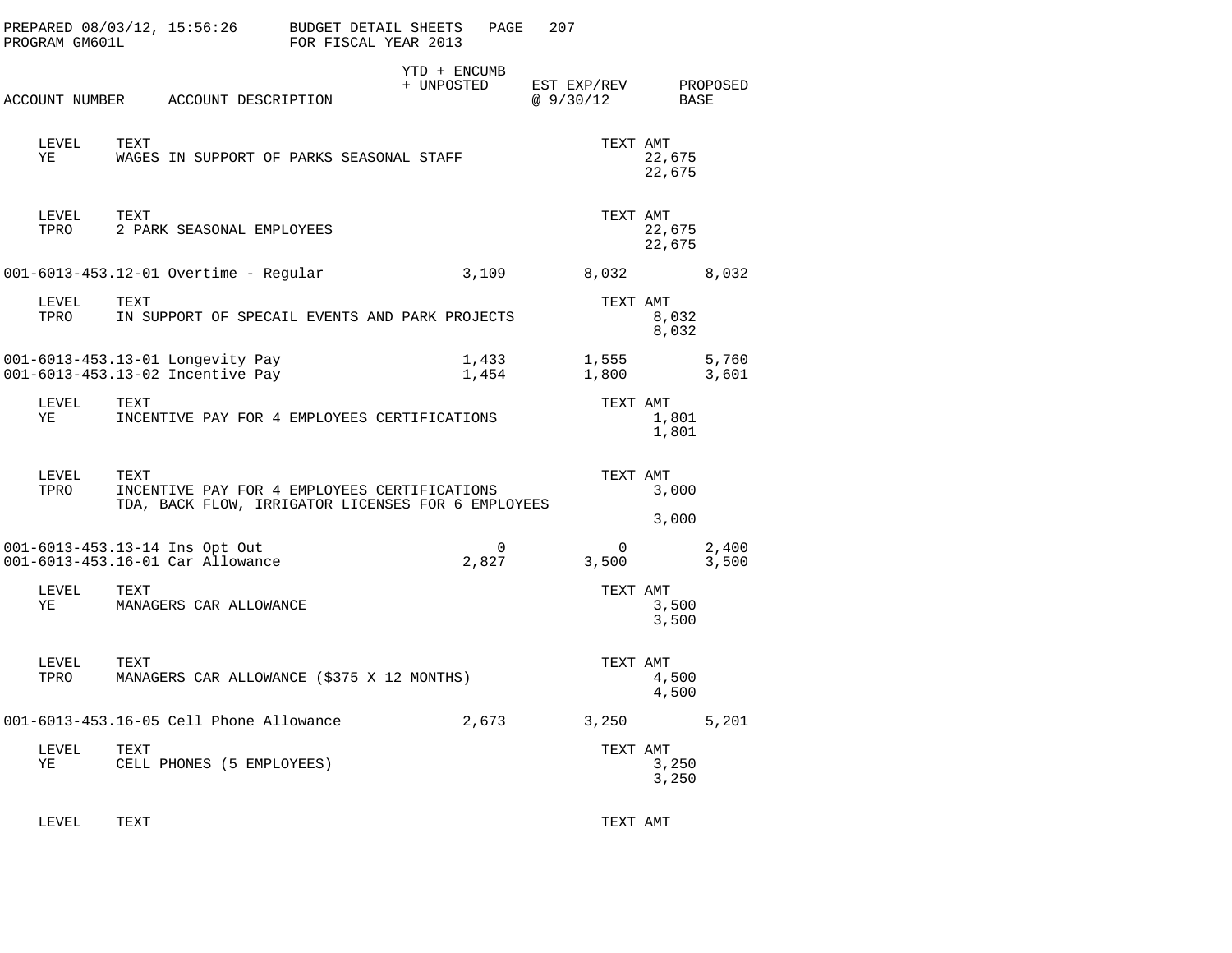| PROGRAM GM601L                                   |                    | PREPARED 08/03/12, 15:56:26 BUDGET DETAIL SHEETS                                                                                                                                                                                                                               | FOR FISCAL YEAR 2013 |                            | PAGE                                                                             | 208                                                                              |                                                                                  |
|--------------------------------------------------|--------------------|--------------------------------------------------------------------------------------------------------------------------------------------------------------------------------------------------------------------------------------------------------------------------------|----------------------|----------------------------|----------------------------------------------------------------------------------|----------------------------------------------------------------------------------|----------------------------------------------------------------------------------|
|                                                  |                    | ACCOUNT NUMBER ACCOUNT DESCRIPTION                                                                                                                                                                                                                                             |                      | YTD + ENCUMB<br>+ UNPOSTED |                                                                                  | @ 9/30/12                                                                        | EST EXP/REV PROPOSED<br>BASE                                                     |
|                                                  |                    | TPRO MANAGER CELL PHONE (DATA PLAN FOR I PHONE)<br>2 SUPERVISORS, 3 CREW LEADERS,                                                                                                                                                                                              |                      |                            |                                                                                  |                                                                                  | 1,200<br>3,000<br>4,200                                                          |
| 001-6013-453.21-01 TMRS<br>* Salaries & Benefits |                    | 001-6013-453.20-01 FICA Taxes<br>001-6013-453.20-02 Medicare Taxes<br>001-6013-453.20-03 Unemployment Taxes<br>001-6013-453.22-01 Workers' Compensation Ins<br>001-6013-453.22-02 Health Insurance<br>001-6013-453.22-04 Dental Insurance<br>001-6013-453.22-05 Life Insurance |                      |                            | 17,096<br>3,999<br>2,521<br>38,081<br>2,392<br>42,121<br>2,397<br>232<br>385,536 | 21,192<br>4,956<br>2,500<br>47,308<br>2,830<br>54,221<br>2,876<br>276<br>477,962 | 29,948<br>7,004<br>3,626<br>69,298<br>4,382<br>72,600<br>3,595<br>363<br>673,854 |
|                                                  |                    | 001-6013-453.40-02 Equipment Rental                                                                                                                                                                                                                                            |                      |                            |                                                                                  | 1,161 1,200                                                                      | 2,500                                                                            |
| LEVEL<br>YE                                      | TEXT               | RENTAL OF MAN LIFT, STUMP GRINDER, LIFT TRUCK FOR<br>ELECTRICAL MAINTENANCE                                                                                                                                                                                                    |                      |                            |                                                                                  | TEXT AMT                                                                         | 2,000<br>2,000                                                                   |
| LEVEL<br>TPRO                                    | TEXT               | RENTAL OF MAN LIFT, STUMP GRINDER, LIFT TRUCK FOR<br>ELECTRICAL MAINTENANCE, SAND BLASTER                                                                                                                                                                                      |                      |                            |                                                                                  | TEXT AMT                                                                         | 2,500<br>2,500                                                                   |
|                                                  |                    | 001-6013-453.41-01 Building Maint & Repair 1,642                                                                                                                                                                                                                               |                      |                            |                                                                                  |                                                                                  | 1,700 1,200                                                                      |
| LEVEL<br>YE                                      | TEXT               | MAINTENANCE OF FACILITIES AT ALL PARKS                                                                                                                                                                                                                                         |                      |                            |                                                                                  | TEXT AMT                                                                         | 750<br>750                                                                       |
| LEVEL<br>TPRO                                    | TEXT               | MAINTENANCE OF FACILITIES AT ALL PARKS<br>INCREASE DUE TO VANDALISM AT CITY PARKS                                                                                                                                                                                              |                      |                            |                                                                                  | TEXT AMT                                                                         | 1,200<br>1,200                                                                   |
|                                                  |                    | 001-6013-453.41-02 Grounds Maint & Repair 14,110 15,000 22,000                                                                                                                                                                                                                 |                      |                            |                                                                                  |                                                                                  |                                                                                  |
| LEVEL<br>ΥE                                      | TEXT<br>FERTILIZER | MAINTAIN PLAYGROUNDS & PLAYGROUND SAFETY SURFACING<br>ELECTRIC REPAIRS<br>TREES, SEEDLINGS, PLANTS, MULCH, LANDSCAPE MATERIAL<br>REMOVAL OF DEAD TREES ON BACKSIDE OF WARREN PARK                                                                                              |                      |                            |                                                                                  | TEXT AMT                                                                         | 4,500<br>1,500<br>600<br>1,000<br>1,500                                          |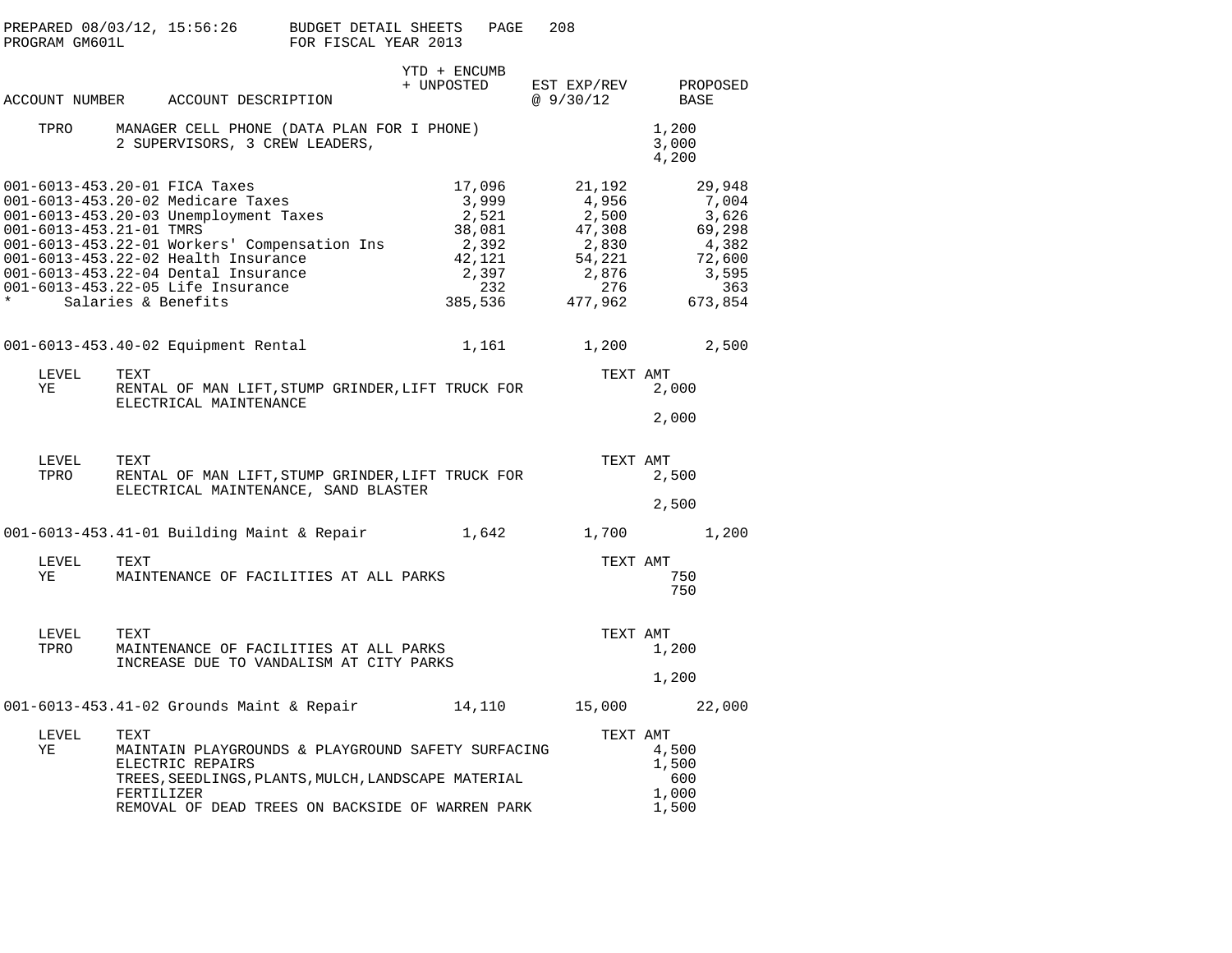| PROGRAM GM601L | PREPARED $08/03/12$ , $15:56:26$ BUDGET DETAIL SHEETS                                                                                                                                                                                                                                                                                                                | FOR FISCAL YEAR 2013 | PAGE         | 209                                |                                                                                                     |
|----------------|----------------------------------------------------------------------------------------------------------------------------------------------------------------------------------------------------------------------------------------------------------------------------------------------------------------------------------------------------------------------|----------------------|--------------|------------------------------------|-----------------------------------------------------------------------------------------------------|
|                | ACCOUNT NUMBER ACCOUNT DESCRIPTION                                                                                                                                                                                                                                                                                                                                   |                      | YTD + ENCUMB | + UNPOSTED EST EXP/REV<br>@9/30/12 | PROPOSED<br>BASE                                                                                    |
|                | IRRIGATION MAINT.<br>GRIFFITTI REMOVER<br>CHRISTMAS LIGHTS AND REPLACMENT BULBS<br>PARKING LOT REPAIRS<br>MISC.                                                                                                                                                                                                                                                      |                      |              |                                    | 1,000<br>500<br>800<br>1,500<br>2,100<br>15,000                                                     |
| LEVEL<br>TPRO  | TEXT<br>MAINTAIN PLAYGROUNDS & PLAYGROUND SAFETY SURFACING<br>ELECTRIC REPAIRS<br>TREES, SEEDLINGS, PLANTS, MULCH, LANDSCAPE MATERIAL<br>FERTILIZER<br>REMOVAL OF DEAD TREES ON BACKSIDE OF WARREN PARK<br>IRRIGATION MAINT.<br>GRIFFITTI REMOVER<br>CHRISTMAS LIGHTS AND REPLACMENT BULBS<br>PARKING LOT REPAIRS<br>MISC.<br>MAINTENANCE OF CITY FACILITIES GROUNDS |                      |              | TEXT AMT                           | 3,500<br>1,500<br>600<br>3,500<br>1,500<br>1,000<br>500<br>800<br>1,500<br>2,100<br>5,500<br>22,000 |
|                | 001-6013-453.41-15 ROW Maintenance & Repair 104,348 124,440 130,000                                                                                                                                                                                                                                                                                                  |                      |              |                                    |                                                                                                     |
| LEVEL<br>YE    | TEXT<br>CONTRACT MOWING/WEEDEATING: RIGHT OF WAYS, MEDIANS<br>AND VETERANS PARK.                                                                                                                                                                                                                                                                                     |                      |              | TEXT AMT                           | 124,440<br>124,440                                                                                  |
| LEVEL<br>TPRO  | TEXT<br>CONTRACT MOWING/WEEDEATING: RIGHT OF WAYS, MEDIANS<br>AND VETERANS PARK.<br>PER EMAIL 062512 RE: NEW MEDIAN MAINTENANCE                                                                                                                                                                                                                                      |                      |              | TEXT AMT                           | 120,000<br>10,000<br>130,000                                                                        |
|                | 001-6013-453.41-17 Water Features Maint & Rep 4,986 5,000                                                                                                                                                                                                                                                                                                            |                      |              |                                    | 5,000                                                                                               |
| LEVEL<br>YE    | TEXT<br>MAINTENANCE & REPAIR OF WATER FEATURES AT<br>VETERANS MEMORIAL PLAZA, BAILY LAKE AND PRAIRIE<br>TIMBER PARK                                                                                                                                                                                                                                                  |                      |              | TEXT AMT                           | 5,000                                                                                               |
|                |                                                                                                                                                                                                                                                                                                                                                                      |                      |              |                                    | 5,000                                                                                               |
| LEVEL<br>TPRO  | TEXT<br>MAINTENANCE & REPAIR OF WATER FEATURES AT                                                                                                                                                                                                                                                                                                                    |                      |              | TEXT AMT                           | 5,000                                                                                               |

VETERANS MEMORIAL PLAZA, BAILEY LAKE AND PRAIRIE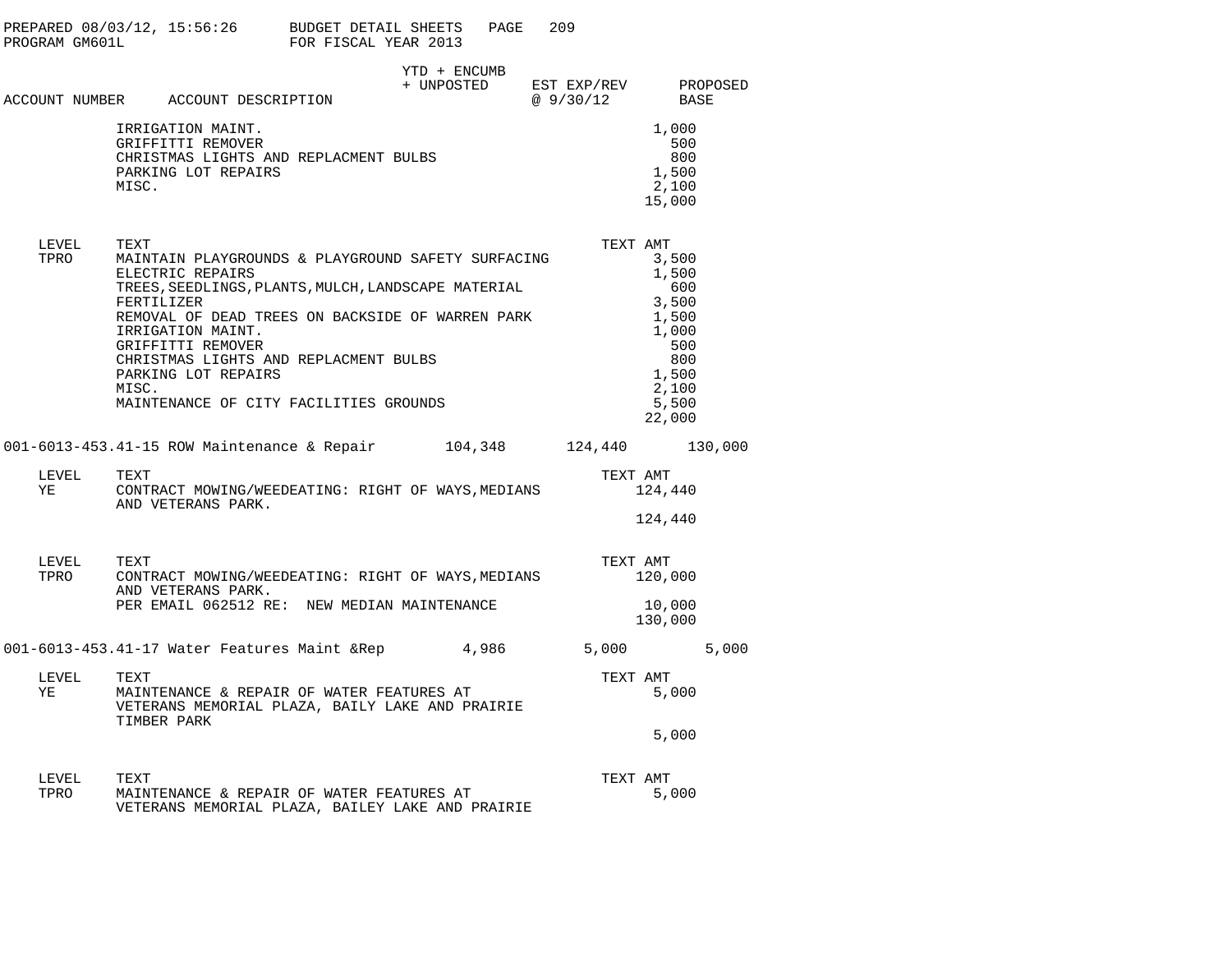| PROGRAM GM601L     | PREPARED 08/03/12, 15:56:26 BUDGET DETAIL SHEETS                                                                                                                                                                                                                 | FOR FISCAL YEAR 2013 | PAGE         | 210                                          |                                                 |  |
|--------------------|------------------------------------------------------------------------------------------------------------------------------------------------------------------------------------------------------------------------------------------------------------------|----------------------|--------------|----------------------------------------------|-------------------------------------------------|--|
|                    | ACCOUNT NUMBER ACCOUNT DESCRIPTION                                                                                                                                                                                                                               |                      | YTD + ENCUMB | + UNPOSTED EST EXP/REV PROPOSED<br>@ 9/30/12 | BASE                                            |  |
|                    | TIMBER PARK                                                                                                                                                                                                                                                      |                      |              |                                              | 5,000                                           |  |
|                    | 001-6013-453.42-08 Equipment Maint & Repair 10,618 10,618 25,239                                                                                                                                                                                                 |                      |              |                                              |                                                 |  |
| LEVEL<br>YE        | TEXT<br>REPAIR OF VEHICLES AND EQUIPMENT<br>REPAIRS ONLY - MONTHLY MAINTENANCE EXPENSE<br>RECLASSED TO UTILITIES/INTERNAL CHRGS CATEGORY<br>ACCOUNT 82-17                                                                                                        |                      |              |                                              | TEXT AMT<br>16,857                              |  |
|                    |                                                                                                                                                                                                                                                                  |                      |              |                                              | 16,857                                          |  |
| LEVEL<br>TPRO      | TEXT<br>REPAIR OF VEHICLES AND EQUIPMENT<br>REPAIRS ONLY - MONTHLY MAINTENANCE EXPENSE<br>RECLASSED TO UTILITIES/INTERNAL CHRGS CATEGORY<br>ACCOUNT 82-17                                                                                                        |                      |              | TEXT AMT                                     | 16,857                                          |  |
|                    |                                                                                                                                                                                                                                                                  |                      |              |                                              | 16,857                                          |  |
|                    | 001-6013-453.42-10 Maintenance of Apparatus                                                                                                                                                                                                                      |                      |              | 925 — 100                                    | 1,000 2,500                                     |  |
| LEVEL<br><b>YE</b> | TEXT<br>GENERAL REPAIRS: SMALL ENGINE EQUIPMENT, CHAIN SAWS,<br>LINE TRIMMERS, BACK PACK BLOWERS. PURCHASE OF GREASE<br>TRIMMER LINE & EDGER BLADES & 2-CYCLE OIL MIX                                                                                            |                      |              | TEXT AMT                                     | 1,000                                           |  |
|                    |                                                                                                                                                                                                                                                                  |                      |              |                                              | 1,000                                           |  |
| LEVEL<br>TPRO      | TEXT<br>GENERAL REPAIRS: SMALL ENGINE EQUIPMENT, CHAIN SAWS,<br>LINE TRIMMERS, BACK PACK BLOWERS. PURCHASE OF GREASE<br>TRIMMER LINE & EDGER BLADES & 2-CYCLE OIL MIX                                                                                            |                      |              | TEXT AMT                                     | 2,500                                           |  |
|                    |                                                                                                                                                                                                                                                                  |                      |              |                                              | 2,500                                           |  |
|                    | 001-6013-453.50-01 Memberships & Licenses                                                                                                                                                                                                                        |                      | 791          |                                              | 800 2,360                                       |  |
| LEVEL<br>YE        | TEXT<br>TEXAS MOSQUITO CONTROL ASSC. (SUP, CRLDRO<br>TEXAS STRUCTURAL PEST CONTROL LICENSE (MGR)TDA<br>TEXAS TURF ASSOCIATION (MGR 2 CREWLEADERS<br>TEXAS DEPT. OF AGRICULTURE (SUP, 2-CRLDR, WKRII)<br>TEXAS DEPT. OF HEALTH (SUP & CRLDR)<br>ROTARY CLUB (MGR) |                      |              | TEXT AMT                                     | 60<br>100<br>150<br>- 48<br>-54<br>600<br>1,012 |  |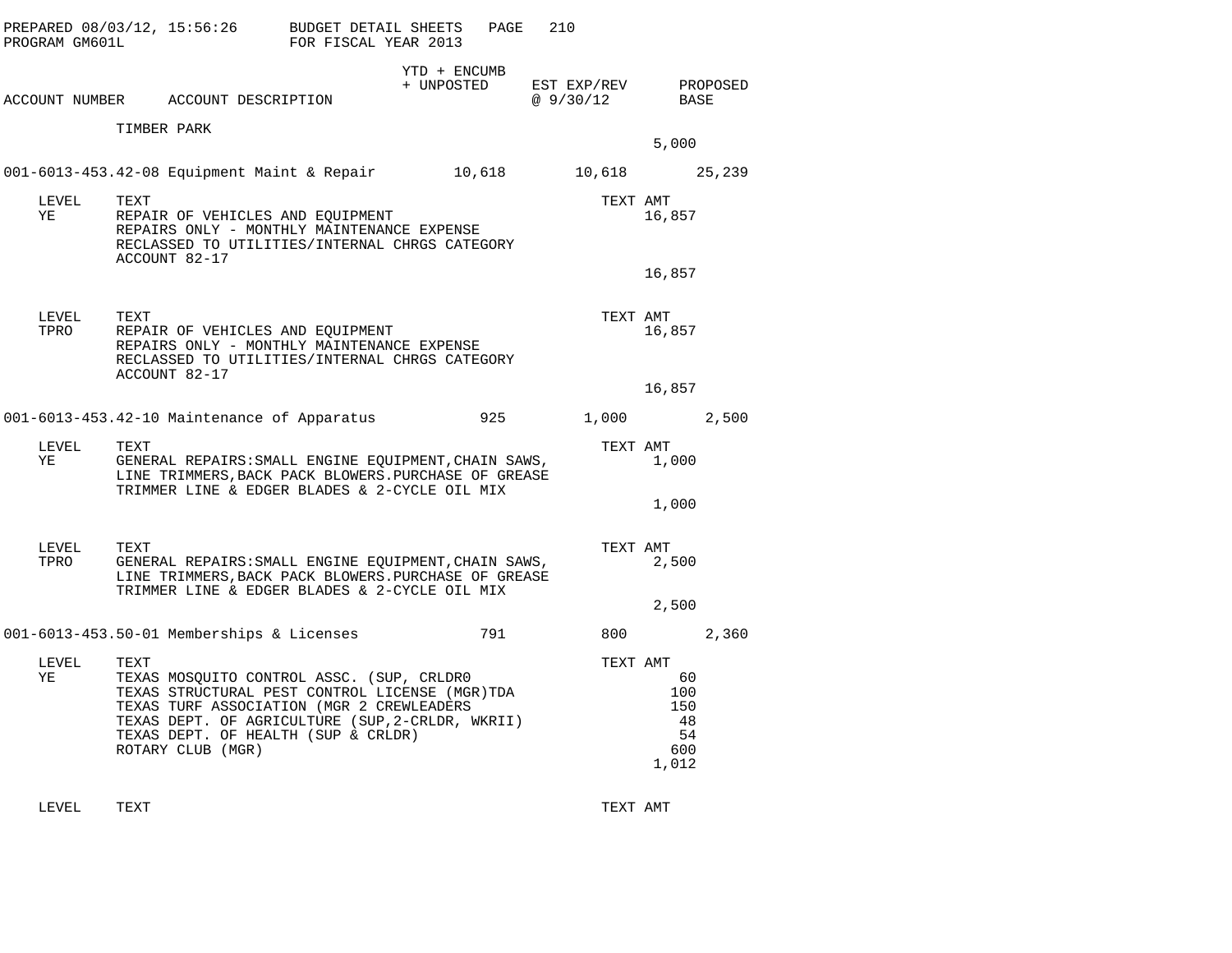|               |      | PREPARED 08/03/12, 15:56:26 BUDGET DETAIL SHEETS<br>PROGRAM GM601L FOR FISCAL YEAR 2013                                                                                                                                                                           |                                                 | PAGE | 211       |          |                                                 |             |
|---------------|------|-------------------------------------------------------------------------------------------------------------------------------------------------------------------------------------------------------------------------------------------------------------------|-------------------------------------------------|------|-----------|----------|-------------------------------------------------|-------------|
|               |      | ACCOUNT NUMBER ACCOUNT DESCRIPTION                                                                                                                                                                                                                                | YTD + ENCUMB<br>+ UNPOSTED EST EXP/REV PROPOSED |      | @ 9/30/12 |          | BASE                                            |             |
| TPRO          |      | TEXAS MOSQUITO CONTROL ASSC. (SUP, CRLDR)<br>TEXAS STRUCTURAL PEST CONTROL LICENSE (MGR)TDA<br>TEXAS TURF ASSOCIATION (MGR SUPERVISOR, CRWLDR.<br>TEXAS DEPT. OF AGRICULTURE (2 SUPVR, 3 CLWLDR,<br>WRKER II). INCLUDES BACK FLOW/IRRIGATION<br>ROTARY CLUB (MGR) |                                                 |      |           |          | 60<br>125<br>225<br>72<br>1,348<br>530<br>2,360 |             |
|               |      | 001-6013-453.50-03 Personnel Dev & Activity                                                                                                                                                                                                                       |                                                 | 225  |           | 225      | 4,380                                           |             |
| LEVEL<br>YE   | TEXT | TEXAS MOSQUITO ASSOCIATION SEMINAR/WORKSHOP<br>TEXAS COOPERATIVE EXTENSION<br>OBTAIN CEU'S FOR STRUCTURAL LICENSE (MANAGER)                                                                                                                                       |                                                 |      |           |          | TEXT AMT<br>290<br>190<br>120<br>600            |             |
| LEVEL<br>TPRO | TEXT | TEXAS COOPERATIVE EXTENSION TO MAINTAIN LICENSE<br>TURFGRASS SEMINAR AND CEUS FOR BACKFLOW AND<br>IRRIGATION LICENSE.                                                                                                                                             |                                                 |      |           |          | TEXT AMT<br>280<br>4,100<br>4,380               |             |
|               |      | 001-6013-453.54-01 Printing & Graphic Serv                                                                                                                                                                                                                        |                                                 | 11   |           | 11       |                                                 | $\mathbf 0$ |
| LEVEL<br>ΥE   | TEXT | PER EMAIL 060712                                                                                                                                                                                                                                                  |                                                 |      |           | TEXT AMT | 11<br>11                                        |             |
|               |      | 001-6013-453.55-08 Other Retainer & Ser Fees 4,269                                                                                                                                                                                                                |                                                 |      |           | 4,300    |                                                 | 5,340       |
| LEVEL<br>YE   | TEXT | DUMPSTER: FOR DAILY TRASH ROUNDS                                                                                                                                                                                                                                  |                                                 |      |           | TEXT AMT | 3,900<br>3,900                                  |             |
| LEVEL<br>TPRO | TEXT | 2 DUMPSTERS FOR PARK TRASH ROUNDS<br>1 PORTABLE TOILET FOR MISTLETOE HILL                                                                                                                                                                                         |                                                 |      |           | TEXT AMT | 3,900<br>1,440<br>5,340                         |             |
|               |      | 001-6013-453.55-09 Medical Supplies & Serv                                                                                                                                                                                                                        |                                                 | 56   |           | 120      |                                                 | 300         |
| LEVEL<br>ΥE   | TEXT | EMPLOYEE BLOOD WORK                                                                                                                                                                                                                                               |                                                 |      |           | TEXT AMT | 300<br>300                                      |             |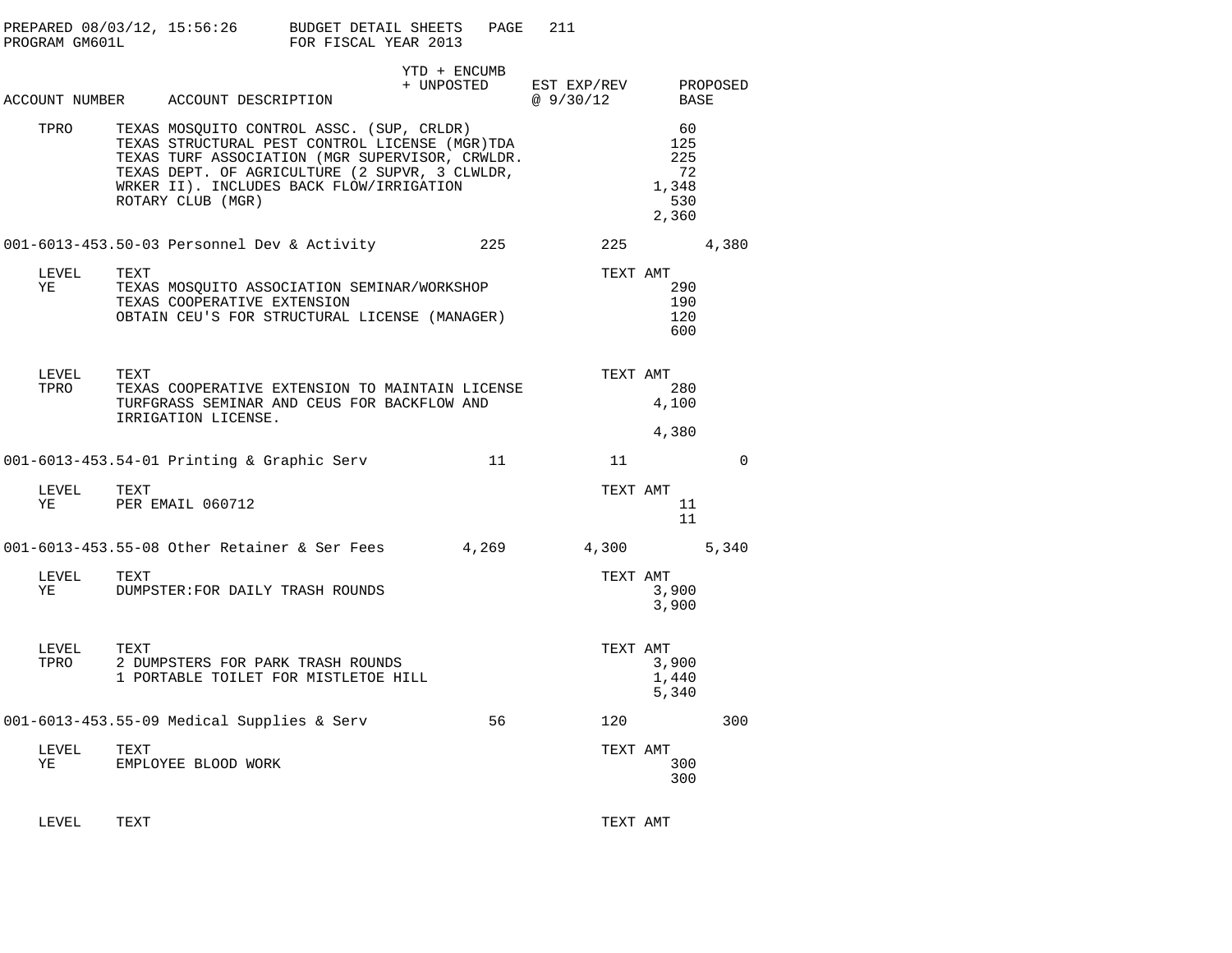| PROGRAM GM601L | PREPARED $08/03/12$ , $15:56:26$ BUDGET DETAIL SHEETS                                             | FOR FISCAL YEAR 2013 | PAGE         | 212                                          |                |       |
|----------------|---------------------------------------------------------------------------------------------------|----------------------|--------------|----------------------------------------------|----------------|-------|
|                | ACCOUNT NUMBER ACCOUNT DESCRIPTION                                                                |                      | YTD + ENCUMB | + UNPOSTED EST EXP/REV PROPOSED<br>@ 9/30/12 | BASE           |       |
|                | TPRO EMPLOYEE BLOOD WORK TESTING CHEMICAL LEVELS<br>AND HEPATITIS                                 |                      |              |                                              | 300<br>300     |       |
|                | 001-6013-453.60-01 Office Supplies & Mat                                                          |                      | 421          |                                              | 500 000        | 1,000 |
| LEVEL<br>YE    | TEXT<br>OFFICE SUPPLIES UTILIZED IN DAILY OPERATIONS                                              |                      |              | TEXT AMT                                     | 500<br>500     |       |
| LEVEL<br>TPRO  | TEXT<br>OFFICE SUPPLIES UTILIZED IN DAILY OPERATIONS<br>SHREDDER, TONER CARTRIDGES, PAPER, PENS   |                      |              | TEXT AMT                                     | 1,000<br>1,000 |       |
|                | 001-6013-453.60-02 Janitorial Supplies                                                            |                      | 1,482        | 2,000                                        |                | 2,000 |
| LEVEL<br>YE    | TEXT<br>JANITORIAL SUPPLIES FOR PARK MAINT.                                                       |                      |              | TEXT AMT                                     | 1,500<br>1,500 |       |
| LEVEL<br>TPRO  | TEXT<br>JANITORIAL SUPPLIES FOR PARK MAINT.<br>TRASH BAGS, SOAP, CLEANING SUPPLIES & PAPER TOWELS |                      |              | TEXT AMT                                     | 2,000<br>2,000 |       |
|                | 001-6013-453.60-03 Insect Control Supplies                                                        |                      | 333          |                                              | 1,000          | 1,500 |
| LEVEL<br>YE    | TEXT<br>CITY WIDE MOSQUITO CONTROL & FIRE ANT CONTROL                                             |                      |              | TEXT AMT                                     | 1,000<br>1,000 |       |
| LEVEL<br>TPRO  | TEXT<br>CITY WIDE MOSQUITO & FIRE ANT CONTROL<br>INCLUDES CITY FACILITIES AND PARKS               |                      |              | TEXT AMT                                     | 1,500<br>1,500 |       |
|                | 001-6013-453.60-04 Weed Control Supplies                                                          |                      |              | 1,653 1,700                                  |                | 3,000 |
| LEVEL<br>ΥE    | TEXT<br>WEED CONTROL HERBICIDES FOR VARIOUS PARKS                                                 |                      |              | TEXT AMT                                     | 1,700<br>1,700 |       |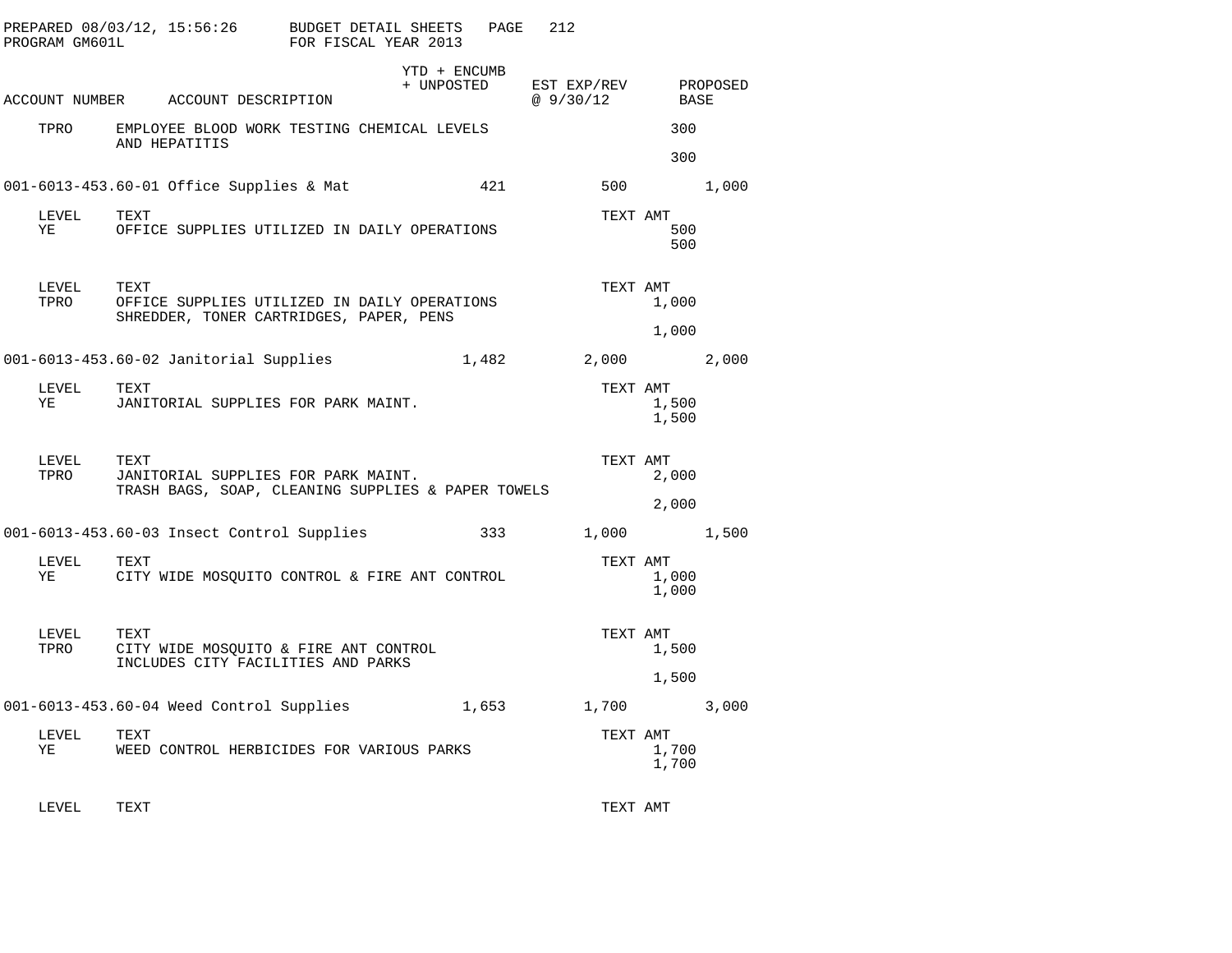| PROGRAM GM601L              |                    |                                    | PREPARED $08/03/12$ , $15:56:26$ BUDGET DETAIL SHEETS PAGE<br>FOR FISCAL YEAR 2013                                                             |                                                 |       | 213 |           |                |     |
|-----------------------------|--------------------|------------------------------------|------------------------------------------------------------------------------------------------------------------------------------------------|-------------------------------------------------|-------|-----|-----------|----------------|-----|
|                             |                    | ACCOUNT NUMBER ACCOUNT DESCRIPTION |                                                                                                                                                | YTD + ENCUMB<br>+ UNPOSTED EST EXP/REV PROPOSED |       |     | @ 9/30/12 | BASE           |     |
| TPRO                        |                    | AND CITY FACILITIES                | WEED CONTROL HERBICIDES FOR VARIOUS PARKS                                                                                                      |                                                 |       |     |           | 3,000<br>3,000 |     |
|                             |                    |                                    | 001-6013-453.60-11 Minor Tools & Materials                                                                                                     |                                                 | 770   |     |           | 800 1,800      |     |
| LEVEL<br>YE                 | TEXT<br>SAW BLADES |                                    | MINOR TOOLS AND SUPPLIES USED IN THE PERFORMANCE<br>OF PARK MAINTENANCE: SHOVELS, RAKES, HOES &                                                |                                                 |       |     | TEXT AMT  | 800            |     |
|                             |                    |                                    |                                                                                                                                                |                                                 |       |     |           | 800            |     |
| LEVEL<br>TPRO               | TEXT               |                                    | MINOR TOOLS AND SUPPLIES USED IN THE PERFORMANCE<br>OF PARK MAINTENANCE: SHOVELS, RAKES, HOES &<br>SAW BLADES & FLAG REPLACEMENT AT CITY PARKS |                                                 |       |     | TEXT AMT  | 1,800          |     |
|                             |                    |                                    |                                                                                                                                                |                                                 |       |     |           | 1,800          |     |
|                             |                    | 001-6013-453.60-12 Sign Materials  |                                                                                                                                                |                                                 | 347   |     | 350       |                | 300 |
| LEVEL<br>YE                 | TEXT               |                                    | REPLACEMENT OF SIGNAGE IN VARIOUS PARKS                                                                                                        |                                                 |       |     | TEXT AMT  | 300<br>300     |     |
| LEVEL                       | TEXT               |                                    | TPRO REPLACEMENT OF SIGNAGE IN VARIOUS PARKS                                                                                                   |                                                 |       |     | TEXT AMT  | 300<br>300     |     |
| 001-6013-453.60-13 Uniforms |                    |                                    |                                                                                                                                                |                                                 | 1,279 |     |           | 1,700 2,830    |     |
| LEVEL<br>YE                 | TEXT               |                                    | UNIFORMS FOR FULL TIME EMPLOYEES                                                                                                               |                                                 |       |     | TEXT AMT  | 1,700<br>1,700 |     |
| LEVEL<br>TPRO               | TEXT               |                                    | FOR EMPLOYEES UNIFORMS (13 EMPLOYEES)<br>SHIRTS, JEANS, CAPS, COATS, COVERALLS                                                                 |                                                 |       |     | TEXT AMT  | 2,830          |     |
|                             |                    |                                    |                                                                                                                                                |                                                 |       |     |           | 2,830          |     |
|                             |                    |                                    | 001-6013-453.60-14 Protective Clothing/Mat 1,480                                                                                               |                                                 |       |     |           | 1,600 2,500    |     |
| LEVEL<br>ΥE                 | TEXT               | AND FIRST AID KITS                 | PROTECTIVE CLOTHING: SAFETY BOOTS, GLOVES, GLASSES                                                                                             |                                                 |       |     | TEXT AMT  | 1,600          |     |
|                             |                    |                                    |                                                                                                                                                |                                                 |       |     |           | 1,600          |     |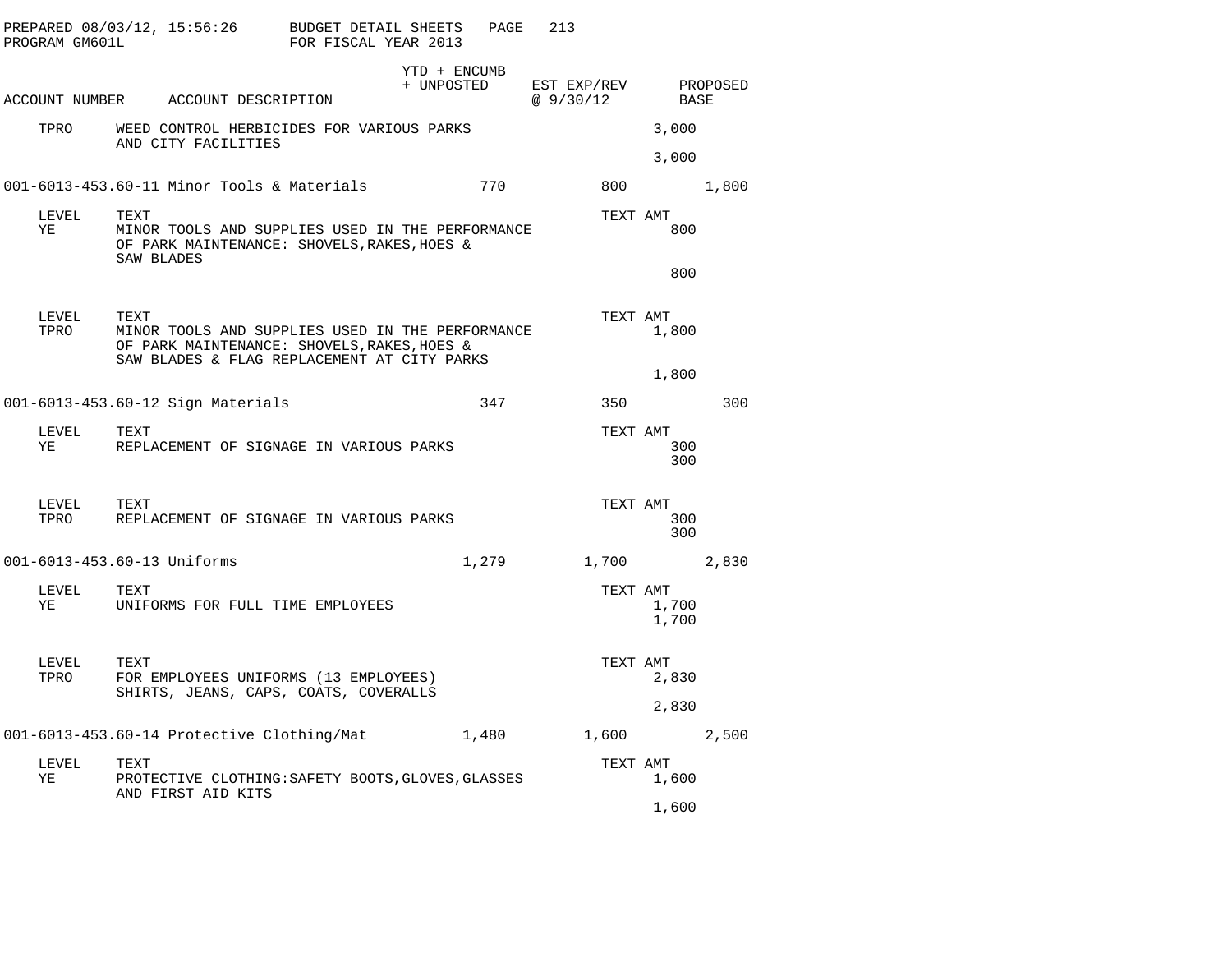|          | PROGRAM GM601L | PREPARED $08/03/12$ , $15:56:26$ BUDGET DETAIL SHEETS                                       | FOR FISCAL YEAR 2013 | PAGE                       | 214                              |                           |  |
|----------|----------------|---------------------------------------------------------------------------------------------|----------------------|----------------------------|----------------------------------|---------------------------|--|
|          |                | ACCOUNT NUMBER ACCOUNT DESCRIPTION                                                          |                      | YTD + ENCUMB<br>+ UNPOSTED | EST EXP/REV PROPOSED<br>@9/30/12 | BASE                      |  |
|          | LEVEL<br>TPRO  | TEXT<br>PROTECTIVE CLOTHING: SAFETY BOOTS, GLOVES, GLASSES,<br>FIRST AID KITS AND EAR PLUGS |                      |                            | TEXT AMT                         | 2,500<br>2,500            |  |
|          |                | 001-6013-453.66-03 Minor Machinery & Eqpt 1,818 2,516                                       |                      |                            |                                  | 2,500                     |  |
|          | LEVEL<br>ΥE    | TEXT<br>REPLACEMENT OF SMALL POWER TOOLS<br>WEEDEATERS, BACKPACK BLOWERS & DRILLS           |                      |                            | TEXT AMT                         | 2,516<br>2,516            |  |
|          | LEVEL<br>TPRO  | TEXT<br>REPLACEMENT OF SMALL POWER TOOLS<br>WEEDEATERS, BACKPACK BLOWERS & DRILLS           |                      |                            | TEXT AMT                         | 2,500<br>2,500            |  |
| $^\star$ | Operating      |                                                                                             |                      |                            | 152,725 176,580                  | 218,249                   |  |
|          |                | 001-6013-453.63-02 Electricity                                                              |                      | 11,489                     |                                  | 17,000 17,000             |  |
|          | LEVEL<br>ΥE    | TEXT<br>BASE<br>ELECTRICITY ANNEX & CITY PARKS<br>JOHNSON CONTROLS + 2% PER RC              |                      |                            | TEXT AMT                         | 21,800<br>2,170<br>23,970 |  |
|          | LEVEL<br>TPRO  | TEXT<br>ELECTRICITY ANNEX & CITY PARKS                                                      |                      |                            | TEXT AMT                         | 17,000<br>17,000          |  |
|          |                | 001-6013-453.63-03 Natural Gas                                                              |                      | 962                        |                                  | 1,021 2,140               |  |
|          | LEVEL<br>YE    | TEXT<br>NATURAL GAS FOR ANNEX                                                               |                      |                            | TEXT AMT                         | 1,079<br>1,079            |  |
|          | LEVEL<br>TPRO  | TEXT<br>NATURAL GAS FOR ANNEX                                                               |                      |                            | TEXT AMT                         | 2,140<br>2,140            |  |
|          |                | 001-6013-453.63-04 Water                                                                    |                      | 20,787                     |                                  | 28,000 42,000             |  |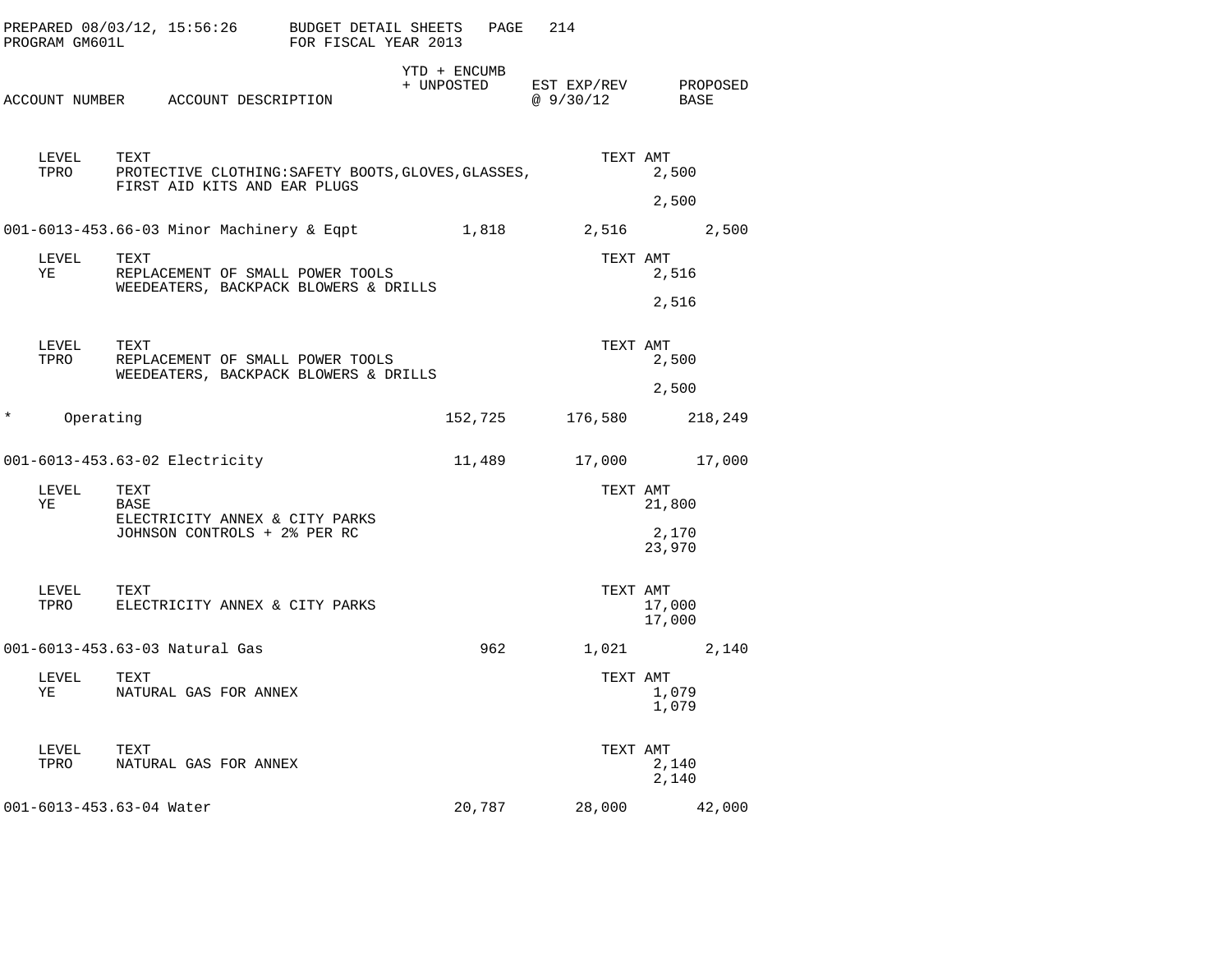|                         | PREPARED 08/03/12, 15:56:26 BUDGET DETAIL SHEETS PAGE 215<br>PROGRAM GM601L FOR FISCAL YEAR 2013                                                                                                                                                                                                                                                                                      |              |                |                                                                                                                |  |
|-------------------------|---------------------------------------------------------------------------------------------------------------------------------------------------------------------------------------------------------------------------------------------------------------------------------------------------------------------------------------------------------------------------------------|--------------|----------------|----------------------------------------------------------------------------------------------------------------|--|
|                         | ACCOUNT NUMBER ACCOUNT DESCRIPTION                                                                                                                                                                                                                                                                                                                                                    | YTD + ENCUMB | @ 9/30/12 BASE | + UNPOSTED EST EXP/REV PROPOSED                                                                                |  |
| LEVEL TEXT<br>YE        | WATER USAGE                                                                                                                                                                                                                                                                                                                                                                           |              | TEXT AMT       | 39,000<br>39,000                                                                                               |  |
| TEXT<br>LEVEL<br>TPRO   | WATER USAGE FOR ANNEX AND CITY FACILITIES.<br>INCREASE DUE TO ADDITION OF FACILITIES, AND 100<br>TREE PLANTING AT CENTENNIAL PARK.                                                                                                                                                                                                                                                    |              | TEXT AMT       | 42,000                                                                                                         |  |
| 001-6013-453.64-03 Fuel |                                                                                                                                                                                                                                                                                                                                                                                       |              |                | 42,000<br>14,733 26,103 31,152                                                                                 |  |
| LEVEL TEXT<br>YE        | BASE EQP SVCS                                                                                                                                                                                                                                                                                                                                                                         |              | TEXT AMT       | 21,050<br>21,050                                                                                               |  |
| LEVEL<br>TEXT           | TPRO FUEL FOR 10 VEHICLES, 2 TRACTOR, 6 MOWERS AND<br>VARIOUS SMALLER PIECES OF EQUIPMENT                                                                                                                                                                                                                                                                                             |              | TEXT AMT       | 31,152<br>31,152                                                                                               |  |
|                         | 001-6013-453.82-01 Contrib to Eqpt Repl Fund 35,452 35,452 44,358                                                                                                                                                                                                                                                                                                                     |              |                |                                                                                                                |  |
| LEVEL<br>TEXT<br>ΥE     | 1999 KUBOTA TRACTOR<br>2001 CONNER INSECT FOGGER<br>2001 KUBOTA TRACTOR<br>2010 TORO MOWER 72" DECK<br>2005 CHEVY CREW CAB<br>2006 FORD 1/2 TON EX CAB<br>2007 KUBOTA TRACTOR<br>2008 DODGE HALF TON PICKUP<br>2010 FORD HALF TON PICK UP<br>2011 FORD 1/2 TON<br>2000 FORD - MINI VAN (FULLY DEPRECIATED)<br>2011 FORD EXT CAB 1/2 TON<br>2009 TORO MOWER<br>2011 TORO MOWER 60"DECK |              | TEXT AMT       | 800<br>889<br>2,192<br>2,978<br>2,436<br>3,421<br>3,048<br>2,538<br>2,739<br>3,050<br>9,248<br>2,113<br>35,452 |  |

| LEVEL | TEXT                     | TEXT AMT |       |
|-------|--------------------------|----------|-------|
| TPRO  | 1999 KUBOTA TRACTOR      |          | 975   |
|       | 2001 KUBOTA TRACTOR      |          | 1,082 |
|       | 2010 TORO MOWER 72" DECK |          | 2,358 |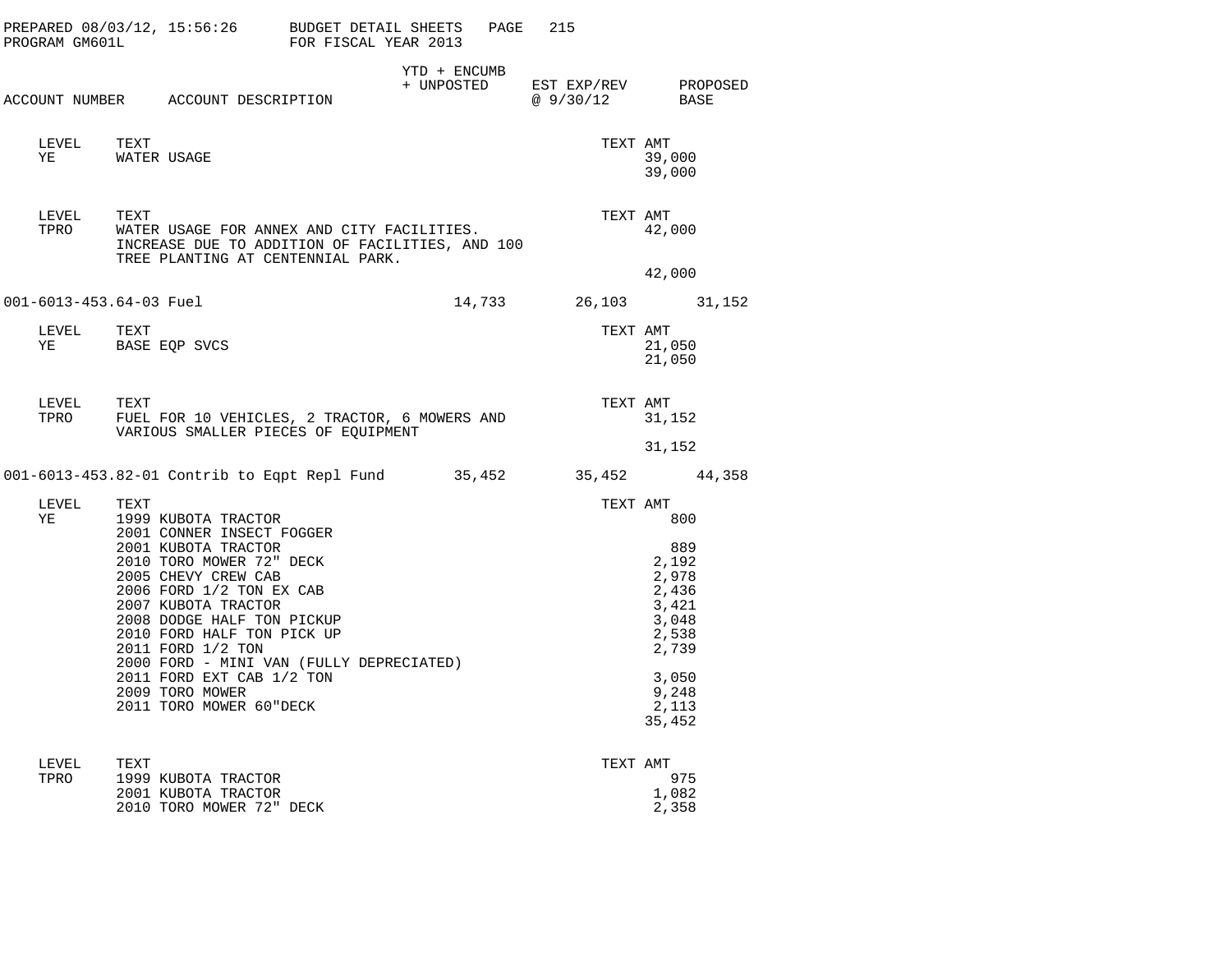|         |                                                         |               | PREPARED 08/03/12, 15:56:26 BUDGET DETAIL SHEETS<br>PROGRAM GM601L FOR FISCAL YEAR 2013                                                                                                                                                                                                                                                 |                                                                                                                         | PAGE               | 216 |                                                   |                                                                                                           |                |  |
|---------|---------------------------------------------------------|---------------|-----------------------------------------------------------------------------------------------------------------------------------------------------------------------------------------------------------------------------------------------------------------------------------------------------------------------------------------|-------------------------------------------------------------------------------------------------------------------------|--------------------|-----|---------------------------------------------------|-----------------------------------------------------------------------------------------------------------|----------------|--|
|         |                                                         |               | ACCOUNT NUMBER ACCOUNT DESCRIPTION                                                                                                                                                                                                                                                                                                      | YTD + ENCUMB<br>$\begin{tabular}{lllllll} + & UNPOSTED & EST EXP/REV & PROPOSED \\ & @ 9/30/12 & BASE \\ \end{tabular}$ |                    |     |                                                   |                                                                                                           |                |  |
|         |                                                         |               | 2005 CHEVY CREW CAB<br>2006 FORD 1/2 TON EX CAB<br>2007 KUBOTA TRACTOR<br>2008 DODGE HALF TON PICKUP<br>2010 FORD HALF TON PICK UP<br>2011 FORD 1/2 TON<br>2011 FORD EXT CAB 1/2 TON<br>2009 TORO MOWER<br>2011 TORO MOWER 60"DECK<br>2008 KUBOTA RIDING MOWER-MOVED FROM DEPT 4016<br>2006 FORD 1/2 TON EXT CAB - MOVED FROM DEPT 4016 |                                                                                                                         |                    |     |                                                   | 3,291<br>2,669<br>3,819<br>3,331<br>2,779<br>2,996<br>3,332<br>9,913<br>2,275<br>2,940<br>2,598<br>44,358 |                |  |
|         |                                                         |               | 001-6013-453.82-16 IT Contribution                                                                                                                                                                                                                                                                                                      |                                                                                                                         |                    |     | 6,068 8,090                                       |                                                                                                           | 6,743          |  |
|         | LEVEL<br>YE                                             | TEXT          | INFORMATION SRVCS CONTRIB RECLASSED FROM<br>ACCOUNT 34-03                                                                                                                                                                                                                                                                               |                                                                                                                         |                    |     | TEXT AMT                                          |                                                                                                           |                |  |
|         | LEVEL<br>TPRO                                           | TEXT          | INFORMATION SRVCS CONTRIB RECLASSED FROM<br>ACCOUNT 34-03                                                                                                                                                                                                                                                                               |                                                                                                                         |                    |     | TEXT AMT                                          |                                                                                                           |                |  |
|         |                                                         |               | 001-6013-453.82-17 Equip Svc Contribution 19,517 23,420 23,664                                                                                                                                                                                                                                                                          |                                                                                                                         |                    |     |                                                   |                                                                                                           |                |  |
|         | LEVEL<br>YE                                             | TEXT          | EQUIP SERVICES MONTHLY MAINTENANCE EXPENSE ONLY                                                                                                                                                                                                                                                                                         |                                                                                                                         |                    |     |                                                   | TEXT AMT<br>23,420<br>23,420                                                                              |                |  |
|         | LEVEL<br>TPRO                                           | TEXT          | EQUIP SERVICES MONTHLY MAINTENANCE EXPENSE ONLY                                                                                                                                                                                                                                                                                         |                                                                                                                         |                    |     | TEXT AMT                                          | 23,420<br>23,420                                                                                          |                |  |
| $\star$ |                                                         |               | Utilities/Internal Chrgs                                                                                                                                                                                                                                                                                                                |                                                                                                                         |                    |     | 109,008 139,086 167,057                           |                                                                                                           |                |  |
| $* *$   | Parks                                                   |               | 001-6015-344.10-03 Recreation Room Rentals                                                                                                                                                                                                                                                                                              |                                                                                                                         | 3 , 975<br>3 , 975 |     | $647,269$ $793,628$ $1,059,160$<br>5,500<br>5,500 |                                                                                                           | 5,750<br>5,750 |  |
|         | 001-6015-459.10-01 Salaries<br>001-6015-459.11-01 Wages |               |                                                                                                                                                                                                                                                                                                                                         |                                                                                                                         | 29,705<br>10,540   |     | 36,778 36,781<br>13,815 14,860                    |                                                                                                           |                |  |
|         | $- - - - - -$                                           | $- - - - - -$ |                                                                                                                                                                                                                                                                                                                                         |                                                                                                                         |                    |     | $m = 1.1$                                         |                                                                                                           |                |  |

LEVEL TEXT TEXT AMT YE WAGES IN SUPPORT OF SENIOR CENTER 52 WKS X 19.5 HRS X 13.76 HR

13,953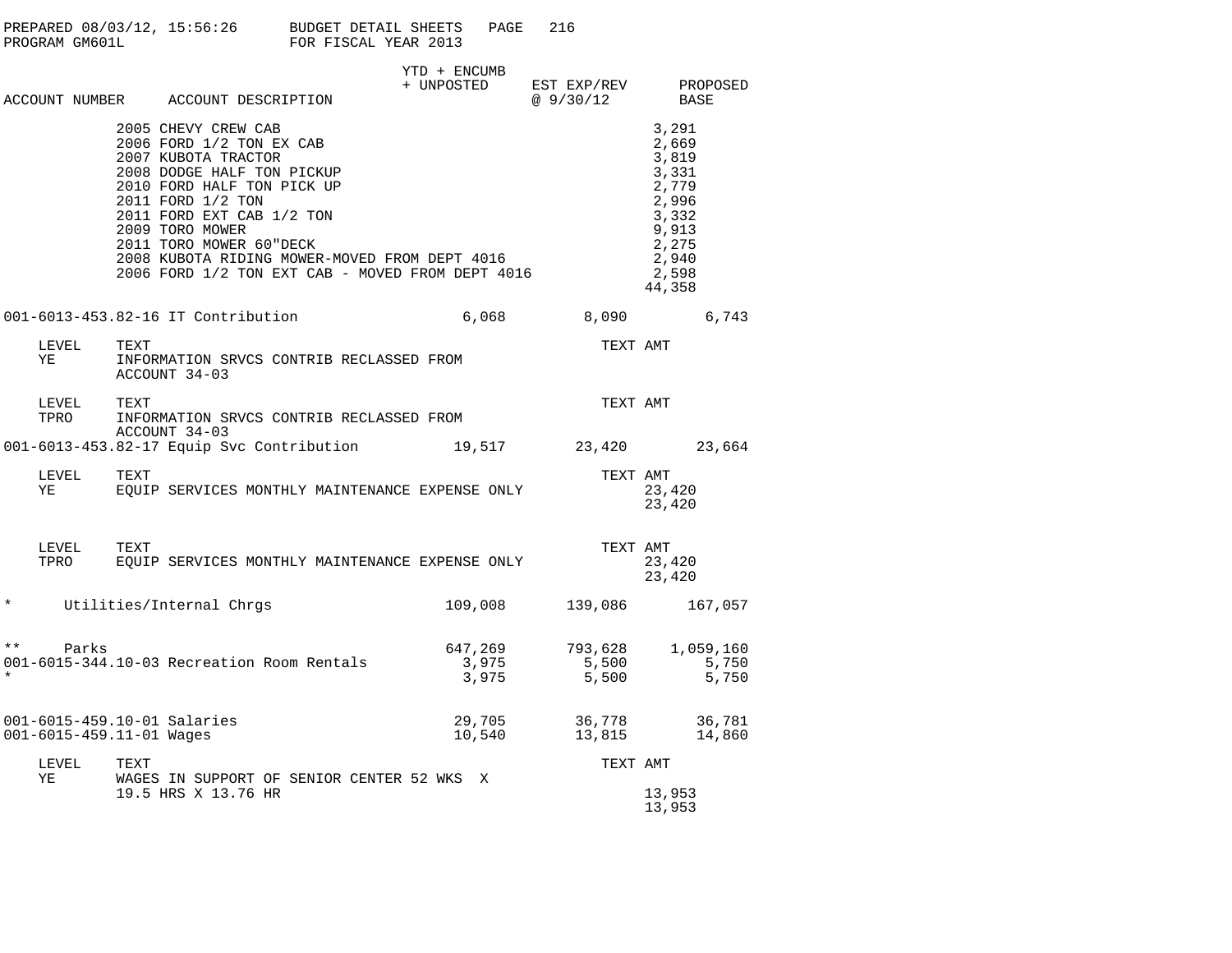| PROGRAM GM601L          | PREPARED 08/03/12, 15:56:26                                                                  | BUDGET DETAIL SHEETS<br>FOR FISCAL YEAR 2013 | PAGE                       | 217                     |                         |
|-------------------------|----------------------------------------------------------------------------------------------|----------------------------------------------|----------------------------|-------------------------|-------------------------|
|                         | ACCOUNT NUMBER ACCOUNT DESCRIPTION                                                           |                                              | YTD + ENCUMB<br>+ UNPOSTED | EST EXP/REV<br>@9/30/12 | PROPOSED<br><b>BASE</b> |
| LEVEL                   | TEXT                                                                                         |                                              |                            | TEXT AMT                |                         |
| TPRO                    | WAGES IN SUPPORT OF SENIOR CENTER 52 WKS X<br>19.5 HRS X 13.76 HR                            |                                              |                            |                         | 13,953<br>13,953        |
|                         | 001-6015-459.12-01 Overtime - Regular                                                        |                                              | 109                        | 419                     | 419                     |
|                         | 001-6015-459.13-01 Longevity Pay                                                             |                                              | 498                        | 618                     | 672                     |
|                         | 001-6015-459.13-14 Ins Opt Out                                                               |                                              | 1,900                      | 2,400                   | 2,400                   |
|                         | 001-6015-459.16-01 Car Allowance                                                             |                                              | 242                        | 300                     | 300                     |
|                         | 001-6015-459.20-01 FICA Taxes                                                                |                                              | 2,617                      | 3,335                   | 3,437                   |
|                         | 001-6015-459.20-02 Medicare Taxes                                                            |                                              | 612                        | 780                     | 804                     |
|                         | 001-6015-459.20-03 Unemployment Taxes                                                        |                                              | 502                        | 466                     | 522                     |
| 001-6015-459.21-01 TMRS |                                                                                              |                                              | 4,589                      | 5,733                   | 6,090                   |
|                         | 001-6015-459.22-01 Workers' Compensation Ins                                                 |                                              | 50                         | 61                      | 61                      |
|                         | 001-6015-459.22-04 Dental Insurance                                                          |                                              | 90                         | 90                      | $\mathbf 0$             |
|                         | 001-6015-459.22-05 Life Insurance                                                            |                                              | 10                         | 21                      | 33                      |
| $\star$                 | Salaries & Benefits                                                                          |                                              | 51,464                     | 64,816                  | 66,379                  |
|                         | 001-6015-459.41-01 Building Maint & Repair                                                   |                                              | $\mathbf 0$                | $\mathbf 0$             | 2,071                   |
| LEVEL<br>ΥE             | TEXT<br>ROUTINE HVAC/PLUMBING/ELEC                                                           |                                              |                            | TEXT AMT                | 2,071                   |
|                         |                                                                                              |                                              |                            |                         | 2,071                   |
| LEVEL                   | TEXT                                                                                         |                                              |                            | TEXT AMT                |                         |
| TPRO                    | ROUTINE HVAC/PLUMBING/ELEC                                                                   |                                              |                            |                         | 2,071<br>2,071          |
|                         | 001-6015-459.42-08 Equipment Maint & Repair                                                  |                                              | 292                        | 323                     | 1,090                   |
| LEVEL                   | TEXT                                                                                         |                                              |                            | TEXT AMT                |                         |
| ΥE                      | REPAIRS ONLY - MONTHLY MAINTENANCE EXPENSE<br>RECLASSED TO UTILITIES/INTERNAL CHRGS CATEGORY |                                              |                            |                         | 1,090                   |
|                         | ACCOUNT 82-17                                                                                |                                              |                            |                         | 1,090                   |
| LEVEL                   | TEXT                                                                                         |                                              |                            | TEXT AMT                |                         |
| TPRO                    | REPAIRS ONLY - MONTHLY MAINTENANCE EXPENSE<br>RECLASSED TO UTILITIES/INTERNAL CHRGS CATEGORY |                                              |                            |                         | 1,090                   |
|                         | ACCOUNT 82-17                                                                                |                                              |                            |                         | 1,090                   |
|                         | 001-6015-459.42-10 Maintenance of Apparatus                                                  |                                              | $\Omega$                   | $\Omega$                | 200                     |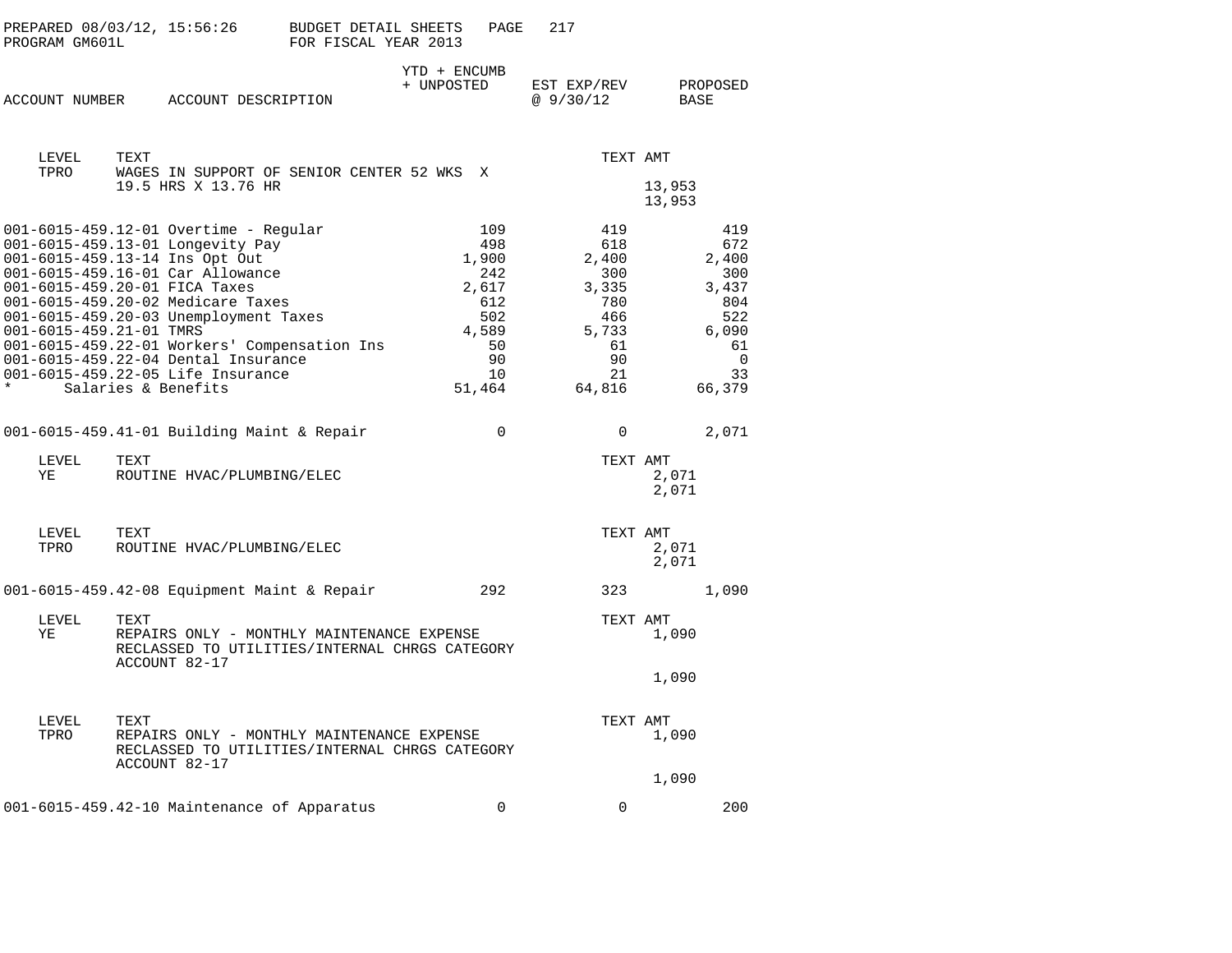| PROGRAM GM601L | PREPARED 08/03/12, 15:56:26                                                     | BUDGET DETAIL SHEETS<br>FOR FISCAL YEAR 2013 |                            | PAGE     | 218                     |                        |             |
|----------------|---------------------------------------------------------------------------------|----------------------------------------------|----------------------------|----------|-------------------------|------------------------|-------------|
|                | ACCOUNT NUMBER ACCOUNT DESCRIPTION                                              |                                              | YTD + ENCUMB<br>+ UNPOSTED |          | EST EXP/REV<br>@9/30/12 | BASE                   | PROPOSED    |
| LEVEL<br>ΥE    | TEXT<br>MAINTENANCE OF FIRE EXTINGUISHERS 2 X 100                               |                                              |                            |          |                         | TEXT AMT<br>200<br>200 |             |
| LEVEL<br>TPRO  | TEXT<br>MAINTENANCE OF FIRE EXTINGUISHERS 2 X 100                               |                                              |                            |          |                         | TEXT AMT<br>200<br>200 |             |
|                | 001-6015-459.50-01 Memberships & Licenses                                       |                                              |                            | 15       | $\Omega$                |                        | $\mathbf 0$ |
| LEVEL<br>ΥE    | TEXT<br>TRAPS DUES FOR SENIOR CENTER SUPV<br>001-6015-459.53-01 Cell Telephones |                                              | 444                        |          | 600                     | TEXT AMT               | 600         |
| LEVEL<br>ΥE    | TEXT<br>12 MONTH PHONE SERVICE FOR VOLUNTEER DRIVER                             |                                              |                            |          |                         | TEXT AMT<br>600<br>600 |             |
| LEVEL<br>TPRO  | TEXT<br>12 MONTH PHONE SERVICE FOR SENIOR CENTER SUPV.                          |                                              |                            |          |                         | TEXT AMT<br>600<br>600 |             |
|                | 001-6015-459.55-01 Advertising                                                  |                                              |                            | $\Omega$ | 285                     |                        | 285         |
| LEVEL<br>ΥE    | TEXT<br>PRINTED FLYERS FOR SPECIAL EVENTS                                       |                                              |                            |          |                         | TEXT AMT<br>285<br>285 |             |
| LEVEL<br>TPRO  | TEXT<br>PRINTED FLYERS FOR SPECIAL EVENTS                                       |                                              |                            |          |                         | TEXT AMT<br>285<br>285 |             |
|                | 001-6015-459.60-01 Office Supplies & Mat                                        |                                              | 151                        |          | 155                     |                        | 155         |
| LEVEL<br>ΥE    | TEXT<br>OFFICE SUPPLIES FOR SENIOR CENTER                                       |                                              |                            |          |                         | TEXT AMT<br>155<br>155 |             |
| LEVEL<br>TPRO  | TEXT<br>OFFICE SUPPLIES FOR SENIOR CENTER                                       |                                              |                            |          |                         | TEXT AMT<br>155<br>155 |             |
|                | 001-6015-459.60-02 Janitorial Supplies                                          |                                              |                            | 40       | 155                     |                        | 155         |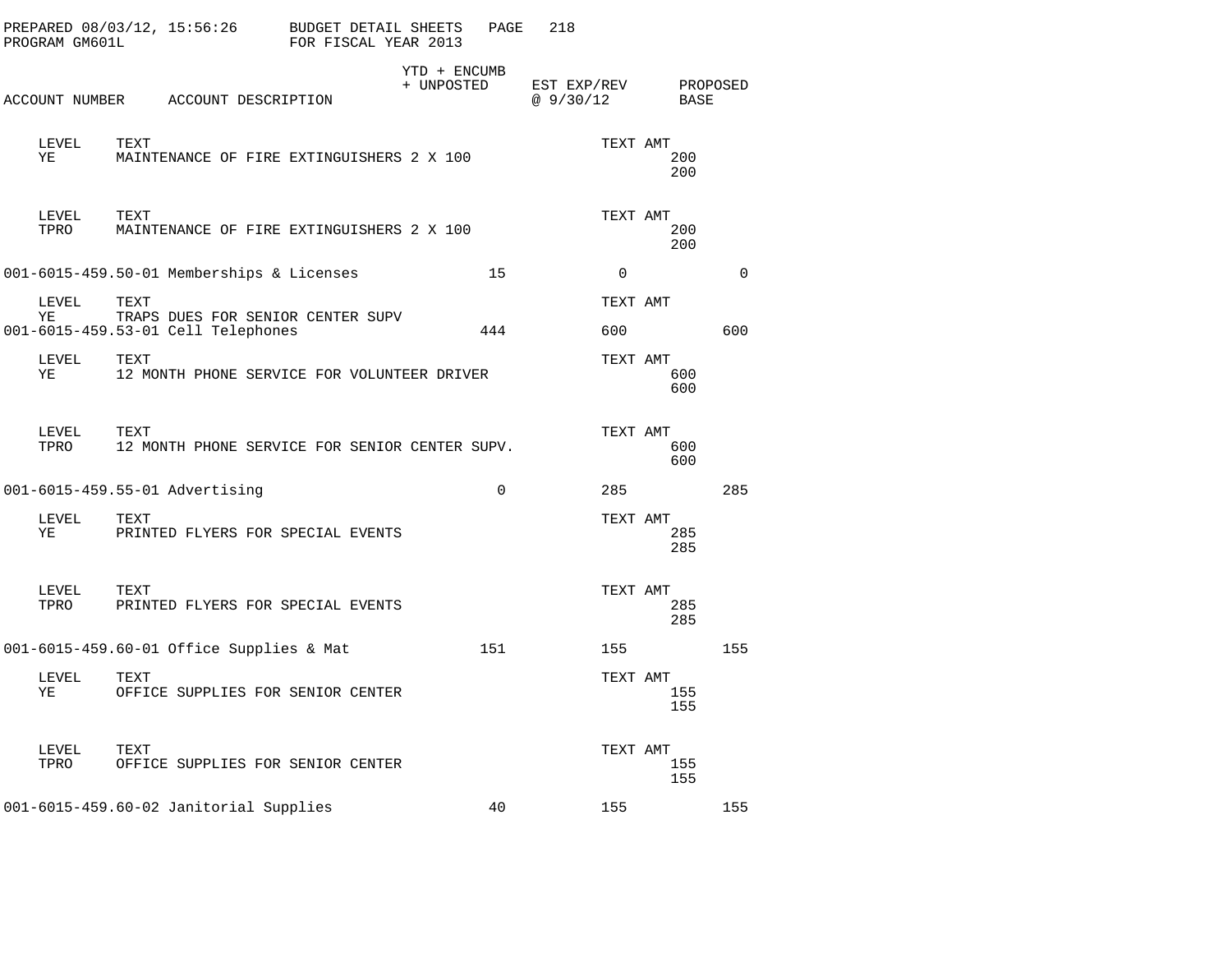| PROGRAM GM601L       | PREPARED 08/03/12, 15:56:26 BUDGET DETAIL SHEETS                                                                                                                                                                                                                                           | FOR FISCAL YEAR 2013 | PAGE                       | 219                      |                                                                                                                                       |
|----------------------|--------------------------------------------------------------------------------------------------------------------------------------------------------------------------------------------------------------------------------------------------------------------------------------------|----------------------|----------------------------|--------------------------|---------------------------------------------------------------------------------------------------------------------------------------|
|                      | ACCOUNT NUMBER ACCOUNT DESCRIPTION                                                                                                                                                                                                                                                         |                      | YTD + ENCUMB<br>+ UNPOSTED | EST EXP/REV<br>@ 9/30/12 | PROPOSED<br>BASE                                                                                                                      |
| LEVEL<br>YE          | TEXT<br>JANITORIAL SUPPLIES FOR SENIOR BUILDING                                                                                                                                                                                                                                            |                      |                            | TEXT AMT                 | 155<br>155                                                                                                                            |
| LEVEL<br>TPRO        | TEXT<br>JANITORIAL SUPPLIES FOR SENIOR BUILDING                                                                                                                                                                                                                                            |                      |                            | TEXT AMT                 | 155<br>155                                                                                                                            |
|                      | 001-6015-459.60-15 Sen Center Activity Exp                                                                                                                                                                                                                                                 |                      | 5,391                      | 8,147                    | 8,745                                                                                                                                 |
| LEVEL<br>YE          | TEXT<br>ITEMS FOR SENIOR CENTER ACTIVITIES: COFFEE ETC.                                                                                                                                                                                                                                    |                      |                            | TEXT AMT                 | 8,147<br>8,147                                                                                                                        |
| LEVEL<br>TPRO        | TEXT<br>COFFEE<br>TEA<br>PLATES<br>NAPKINS<br>STIRRERS<br><b>SUGAR</b><br>SWEET N LOW<br><b>BOWLS</b><br>CUTLERY<br><b>CUPS</b><br>FOIL, BAGGIES, CONTAINERS<br>POT LUCK WEEKLY LUNCHES<br>MONTHLY LUNCHES<br>PRIZES (GIFT CARDS)<br>DECORATIONS<br>MISC<br>TABLE COVERS<br><b>CREAMER</b> |                      |                            | TEXT AMT                 | 1,150<br>375<br>725<br>275<br>70<br>95<br>125<br>210<br>310<br>800<br>100<br>750<br>2,850<br>255<br>200<br>-25<br>140<br>290<br>8,745 |
| $\star$<br>Operating | 001-6015-459.66-04 Minor Shop & Plant Eqpt                                                                                                                                                                                                                                                 |                      | 1,758<br>8,091             | 1,758<br>11,423          | 0<br>13,301                                                                                                                           |
|                      | 001-6015-459.63-01 Telephone                                                                                                                                                                                                                                                               |                      | $\mathbf 0$                | 500                      | 500                                                                                                                                   |
| LEVEL<br>ΥE          | TEXT<br>MONTHLY PHONE SERVICE FOR SENIOR CENTER                                                                                                                                                                                                                                            |                      |                            | TEXT AMT                 | 500<br>500                                                                                                                            |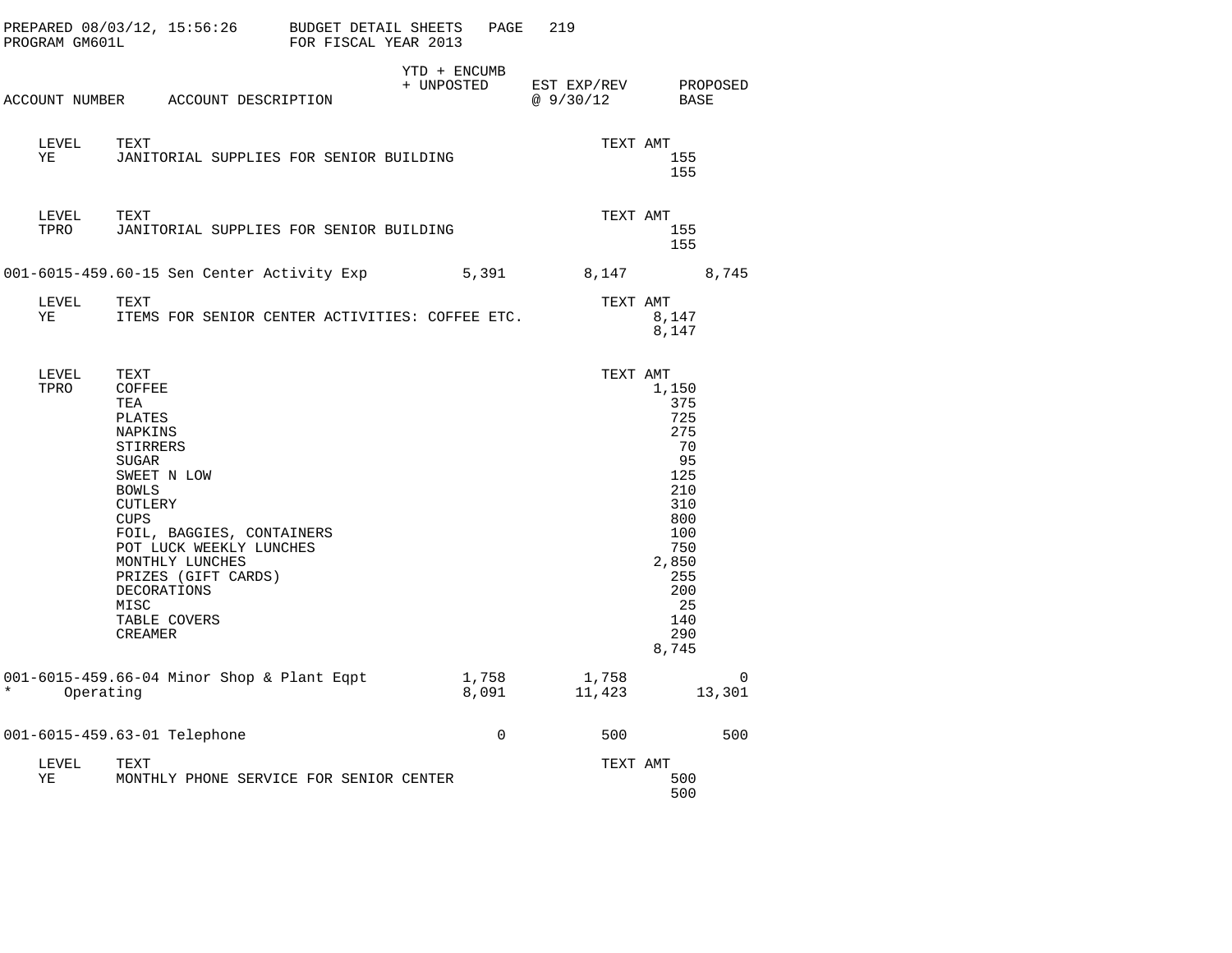| PROGRAM GM601L | PREPARED 08/03/12, 15:56:26                                                           | BUDGET DETAIL SHEETS<br>PAGE<br>FOR FISCAL YEAR 2013 | 220                      |                             |
|----------------|---------------------------------------------------------------------------------------|------------------------------------------------------|--------------------------|-----------------------------|
|                | ACCOUNT NUMBER ACCOUNT DESCRIPTION                                                    | YTD + ENCUMB<br>+ UNPOSTED                           | EST EXP/REV<br>@ 9/30/12 | PROPOSED<br>BASE            |
| LEVEL<br>TPRO  | TEXT<br>MONTHLY PHONE SERVICE FOR SENIOR CENTER                                       |                                                      | TEXT AMT                 | 500<br>500                  |
|                | 001-6015-459.63-02 Electricity                                                        | 5,567                                                | 11,000                   | 11,000                      |
| LEVEL<br>ΥE    | TEXT<br>BASE<br>JOHNSON CONTROLS + 2% PER RC                                          |                                                      | TEXT AMT                 | 10,126<br>$2,018-$<br>8,108 |
|                | 001-6015-459.63-03 Natural Gas<br>001-6015-459.63-04 Water<br>001-6015-459.64-03 Fuel | 1,156<br>1,608<br>1,219                              | 1,188<br>1,700<br>2,094  | 1,200<br>1,700<br>2,095     |
| LEVEL<br>ΥE    | TEXT<br>BASE EQP SVCS                                                                 |                                                      | TEXT AMT                 | 2,559<br>2,559              |
| LEVEL<br>TPRO  | TEXT<br>FUEL                                                                          |                                                      | TEXT AMT                 | 2,095<br>2,095              |
|                | 001-6015-459.82-16 IT Contribution                                                    | 2,975                                                | 3,967                    | 3,848                       |
| LEVEL<br>ΥE    | TEXT<br>INFORMATION SRVCS CONTRIB RECLASSED FROM<br>ACCOUNT 34-03                     |                                                      | TEXT AMT                 |                             |
| LEVEL<br>TPRO  | TEXT<br>INFORMATION SRVCS CONTRIB RECLASSED FROM<br>ACCOUNT 34-03                     |                                                      | TEXT AMT                 |                             |
|                | 001-6015-459.82-17 Equip Svc Contribution                                             | 5,404                                                | $6,485$                  | 6,553                       |
| LEVEL<br>ΥE    | TEXT<br>EQUIP SERVICES MONTHLY MAINTENANCE EXPENSE ONLY                               |                                                      | TEXT AMT                 | 6,485<br>6,485              |
| LEVEL<br>TPRO  | TEXT<br>EQUIP SERVICES MONTHLY MAINTENANCE EXPENSE ONLY                               |                                                      | TEXT AMT                 | 6,485<br>6,485              |
| ¥              | Utilities/Internal Chrgs                                                              | 17,929                                               | 26,934                   | 26,896                      |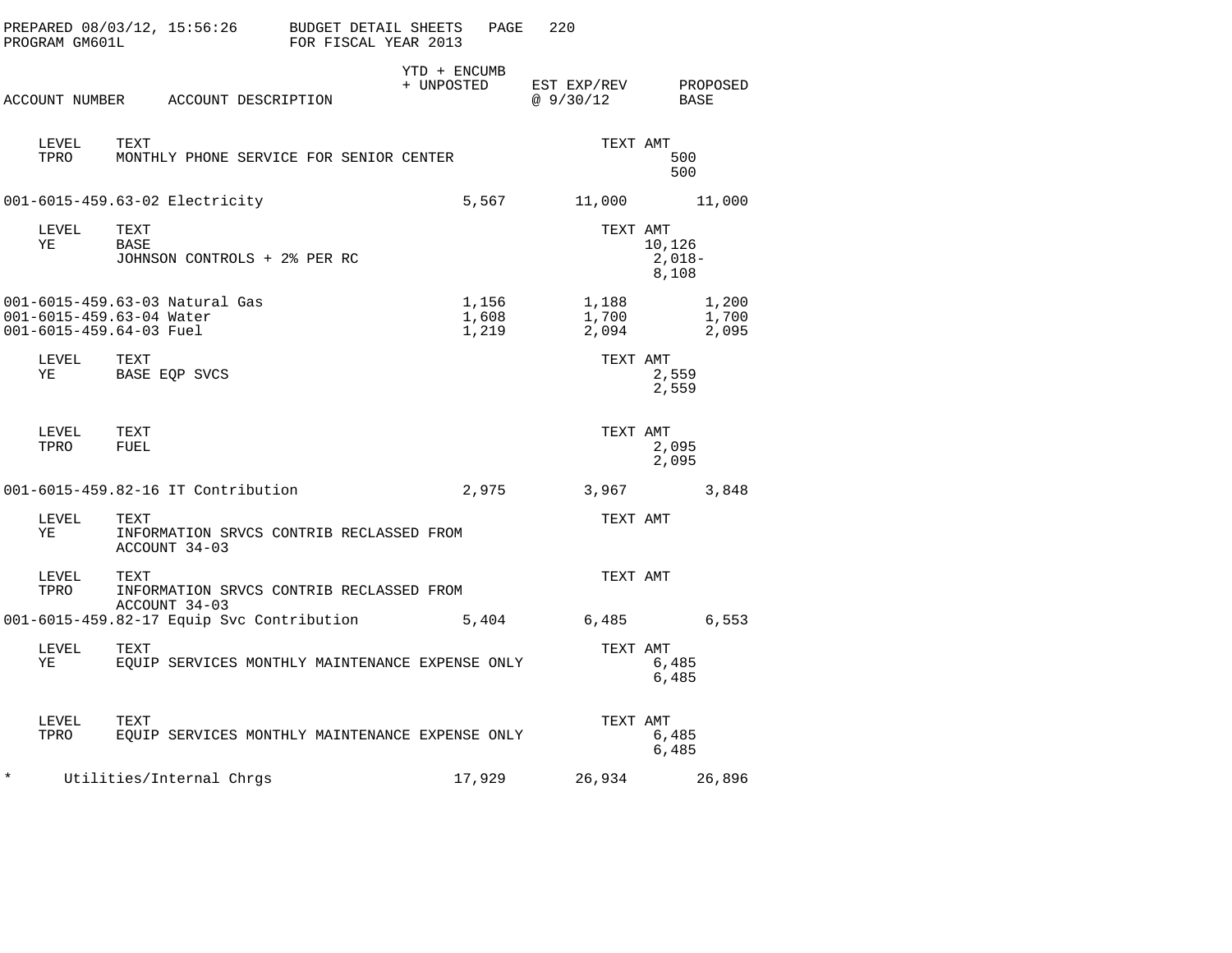|                           | PROGRAM GM601L | PREPARED 08/03/12, 15:56:26                                                    | BUDGET DETAIL SHEETS<br>FOR FISCAL YEAR 2013 |                            | PAGE                       | 221      |                                             |                |                                             |
|---------------------------|----------------|--------------------------------------------------------------------------------|----------------------------------------------|----------------------------|----------------------------|----------|---------------------------------------------|----------------|---------------------------------------------|
|                           |                | ACCOUNT NUMBER ACCOUNT DESCRIPTION                                             |                                              | YTD + ENCUMB<br>+ UNPOSTED |                            | @9/30/12 | EST EXP/REV                                 | BASE           | PROPOSED                                    |
| $* *$<br>* * *<br>$\star$ |                | Senior Citizens Center<br>General Fund<br>105-0000-313.20-00 Hotel/Motel Tax   |                                              | 23,982,180                 | 81,459<br>87,160<br>87,160 |          | 108,673<br>29,086,859<br>110,000<br>110,000 |                | 112,326<br>29,582,631<br>110,000<br>110,000 |
| $\star\star$              |                | Hotel/Motel Tax Fund<br>105-1021-564.32-01 Financial Audit Services            |                                              |                            | 87,160<br>$\Omega$         |          | 110,000<br>1,530                            |                | 110,000<br>1,530                            |
|                           | LEVEL<br>ΥE    | TEXT<br>HOTEL/MOTEL TAX AUDIT-500 PER HOTEL                                    |                                              |                            |                            |          | TEXT AMT                                    | 1,530<br>1,530 |                                             |
|                           | LEVEL<br>TPRO  | TEXT<br>HOTEL/MOTEL TAX AUDIT-500 PER HOTEL                                    |                                              |                            |                            |          | TEXT AMT                                    | 1,530<br>1,530 |                                             |
|                           |                | 105-1021-564.40-08 Land Lease                                                  |                                              |                            | 2,185                      |          | 2,186                                       |                | 2,252                                       |
|                           | LEVEL<br>ΥE    | TEXT<br>FY 2010 YE = 2060 + 3% FOR FY 2011                                     |                                              |                            |                            |          | TEXT AMT                                    | 2,122<br>2,122 |                                             |
|                           | LEVEL<br>TPRO  | TEXT<br>FY 2010 YE = 2060 + 3% FOR FY 2011 + 3% FOR FY2012<br>+ 3% FOR FY 2013 |                                              |                            |                            |          | TEXT AMT                                    | 2,252<br>2,252 |                                             |
|                           |                | 105-1021-564.41-01 Building Maint & Repair                                     |                                              |                            | 125                        |          | 1,883                                       |                | 1,883                                       |
|                           | LEVEL<br>ΥE    | TEXT<br>BUILDING MAINT. AND REPAIRS                                            |                                              |                            |                            |          | TEXT AMT                                    | 1,883<br>1,883 |                                             |
|                           | LEVEL<br>TPRO  | TEXT<br>BUILDING MAINT. AND REPAIRS                                            |                                              |                            |                            |          | TEXT AMT                                    | 1,883<br>1,883 |                                             |
|                           |                | 105-1021-564.43-01 Janitorial Services                                         |                                              |                            | $\Omega$                   |          | 3,000                                       |                | 3,000                                       |
|                           | LEVEL<br>ΥE    | TEXT<br>JANITORIAL SERVICE INTERURBAN BLDG                                     |                                              |                            |                            |          | TEXT AMT                                    | 3,000<br>3,000 |                                             |
|                           |                |                                                                                |                                              |                            |                            |          |                                             |                |                                             |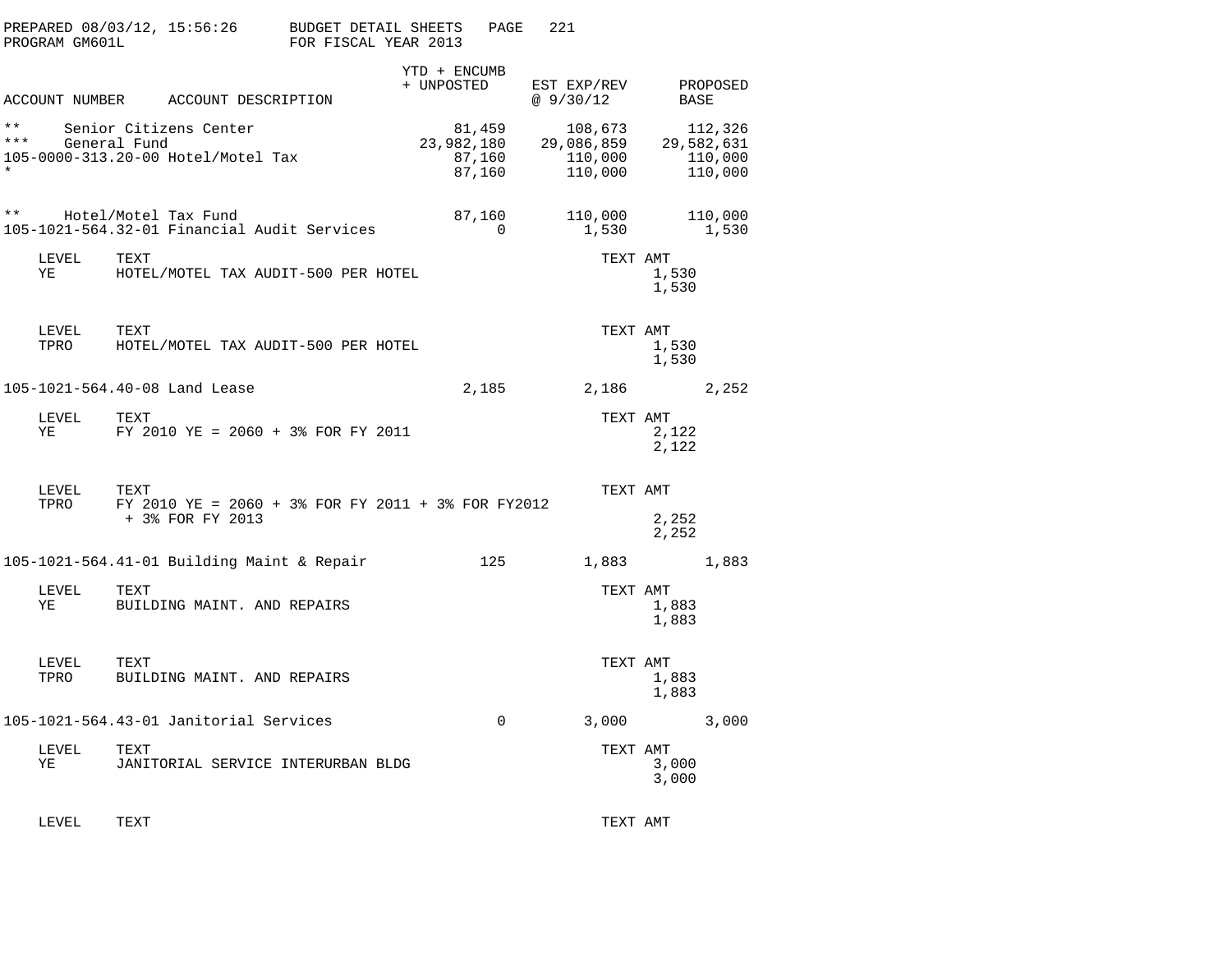| PREPARED 08/03/12, 15:56:26 BUDGET DETAIL SHEETS<br>PROGRAM GM601L                                                                              | FOR FISCAL YEAR 2013       | PAGE        | 222                               |                  |                                   |
|-------------------------------------------------------------------------------------------------------------------------------------------------|----------------------------|-------------|-----------------------------------|------------------|-----------------------------------|
| ACCOUNT NUMBER ACCOUNT DESCRIPTION                                                                                                              | YTD + ENCUMB<br>+ UNPOSTED |             | EST EXP/REV<br>@9/30/12           | <b>BASE</b>      | PROPOSED                          |
| TPRO<br>JANITORIAL SERVICE INTERURBAN BLDG                                                                                                      |                            |             |                                   | 3,000<br>3,000   |                                   |
| 105-1021-564.55-20 Tourism Promotion                                                                                                            |                            | $\Omega$    | $\Omega$                          |                  | 25,000                            |
| TEXT<br>LEVEL<br>PER DC EMAIL 070612<br>TPRO                                                                                                    |                            |             | TEXT AMT                          | 25,000<br>25,000 |                                   |
| 105-1021-564.60-02 Janitorial Supplies                                                                                                          |                            | $\Omega$    | 237                               |                  | 237                               |
| LEVEL<br>TEXT<br>ΥE<br>PAPER TOWELS TOILET SUPPLIES AIR FRESHENER                                                                               |                            |             | TEXT AMT                          | 237<br>237       |                                   |
| LEVEL<br>TEXT<br>TPRO<br>PAPER TOWELS TOILET SUPPLIES AIR FRESHENER                                                                             |                            |             | TEXT AMT                          | 237<br>237       |                                   |
| 105-1021-564.66-04 Minor Shop & Plant Eqpt                                                                                                      |                            | $\mathbf 0$ | 1,530                             |                  | 1,530                             |
| LEVEL<br>TEXT<br>TV AND OTHER DISPLAY MATERIALS<br>ΥE                                                                                           |                            |             | TEXT AMT                          | 1,530<br>1,530   |                                   |
| LEVEL<br>TEXT<br>TPRO<br>TV AND OTHER DISPLAY MATERIALS                                                                                         |                            |             | TEXT AMT                          | 1,530<br>1,530   |                                   |
| 105-1021-564.80-05 Miscellaneous Expense<br>105-1021-564.80-13 Project/Event Expense<br>105-1021-564.81-04 Administrative Services<br>Operating | 22,909<br>7,650<br>32,869  | 0           | 510<br>22,909<br>10,200<br>43,985 |                  | 510<br>21,529<br>10,200<br>67,671 |
| 105-1021-564.63-01 Telephone                                                                                                                    |                            | 225         | 827                               |                  | 827                               |
| LEVEL<br>TEXT<br>ΥE<br>TELEPHONE                                                                                                                |                            |             | TEXT AMT                          | 827<br>827       |                                   |
| LEVEL<br>TEXT<br>TPRO<br>TELEPHONE                                                                                                              |                            |             | TEXT AMT                          | 827<br>827       |                                   |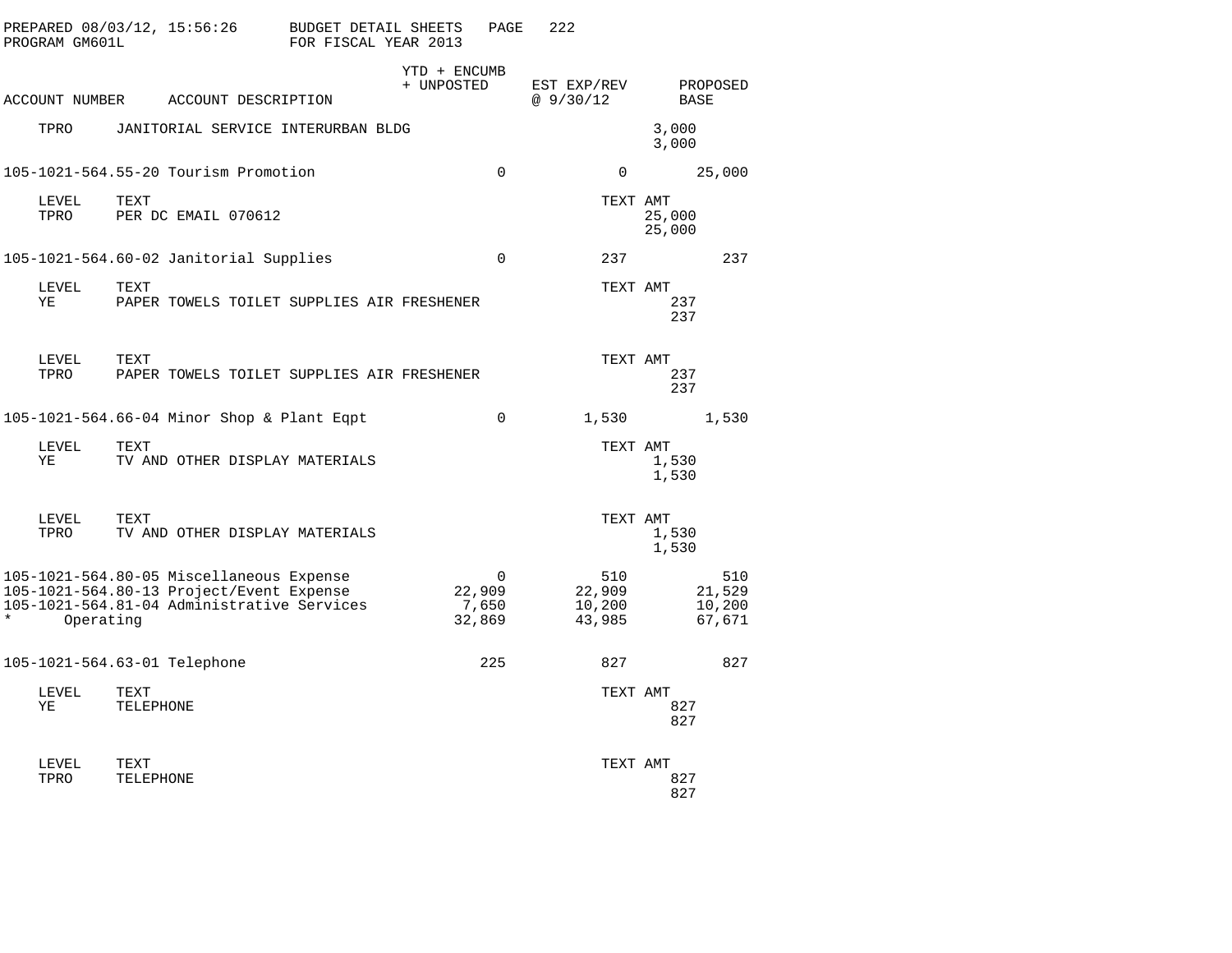| PREPARED 08/03/12, 15:56:26<br>PROGRAM GM601L                                                                                                                                                                                                                                                                            | BUDGET DETAIL SHEETS<br>FOR FISCAL YEAR 2013                                             | PAGE                                                                                                      | 223                                                                                  |                                                                                                         |
|--------------------------------------------------------------------------------------------------------------------------------------------------------------------------------------------------------------------------------------------------------------------------------------------------------------------------|------------------------------------------------------------------------------------------|-----------------------------------------------------------------------------------------------------------|--------------------------------------------------------------------------------------|---------------------------------------------------------------------------------------------------------|
| ACCOUNT NUMBER                                                                                                                                                                                                                                                                                                           | ACCOUNT DESCRIPTION                                                                      | YTD + ENCUMB<br>+ UNPOSTED                                                                                | EST EXP/REV<br>@9/30/12                                                              | PROPOSED<br>BASE                                                                                        |
| 105-1021-564.63-02 Electricity                                                                                                                                                                                                                                                                                           |                                                                                          | 2,449                                                                                                     | 4,000                                                                                | 4,000                                                                                                   |
| LEVEL<br>TEXT<br>ΥE<br>BASE                                                                                                                                                                                                                                                                                              | JOHNSON CONTROLS + 2% PER RC                                                             |                                                                                                           | TEXT AMT                                                                             | 3,510<br>1,188-<br>2,322                                                                                |
| 105-1021-564.63-04 Water<br>105-1021-564.82-10 La Buena Vida Contrib                                                                                                                                                                                                                                                     | 105-1021-564.82-04 Burleson Historical Soc<br>105-1021-564.82-13 Burleson Community Arts | 297<br>6,000<br>3,000<br>0                                                                                | 360<br>6,000<br>3,000<br>5,000                                                       | 360<br>6,000<br>3,000<br>5,000                                                                          |
| TEXT<br>LEVEL<br>ΥE<br>PER RC 06/01/12                                                                                                                                                                                                                                                                                   |                                                                                          |                                                                                                           | TEXT AMT                                                                             | 5,000<br>5,000                                                                                          |
| TEXT<br>LEVEL<br>PER RC 06/01/12<br>TPRO                                                                                                                                                                                                                                                                                 |                                                                                          |                                                                                                           | TEXT AMT                                                                             | 5,000<br>5,000                                                                                          |
| 105-1021-564.82-16 IT Contribution                                                                                                                                                                                                                                                                                       |                                                                                          | 2,975                                                                                                     | 3,967                                                                                | 3,298                                                                                                   |
| LEVEL<br>TEXT<br>ΥE<br>ACCOUNT 34-03                                                                                                                                                                                                                                                                                     | INFORMATION SRVCS CONTRIB RECLASSED FROM                                                 |                                                                                                           | TEXT AMT                                                                             |                                                                                                         |
| LEVEL<br>TEXT<br>TPRO<br>ACCOUNT 34-03                                                                                                                                                                                                                                                                                   | INFORMATION SRVCS CONTRIB RECLASSED FROM                                                 |                                                                                                           | TEXT AMT                                                                             |                                                                                                         |
| $^\star$<br>Utilities/Internal Chrgs                                                                                                                                                                                                                                                                                     |                                                                                          | 14,946                                                                                                    | 23,154                                                                               | 22,485                                                                                                  |
| $\star\star$<br>Tourism Development<br>***<br>Hotel/Motel Tax Fund<br>106-0000-312.20-00 BCDC 4B Sales Tax<br>106-0000-371.20-00 Securities Interest<br>106-0000-371.30-10 TexPool Interest<br>106-0000-371.30-11 TexPool Prime Interest<br>106-0000-371.30-20 Lone Star Interest<br>106-0000-371.30-40 TexSTAR Interest | 106-0000-371.25-00 Gain/Loss on Security Val                                             | 47,815<br>134,975<br>2,489,249<br>25<br>$11 -$<br>$\mathbf{1}$<br>3<br>1,587<br>$\mathbf{1}$<br>2,490,855 | 67,139<br>177,139<br>3,200,000<br>0<br>0<br>3,000<br>0<br>0<br>$\Omega$<br>3,203,000 | 90,156<br>200,156<br>3, 422, 574<br>0<br>0<br>3,000<br>$\Omega$<br>$\mathbf 0$<br>$\Omega$<br>3,425,574 |
|                                                                                                                                                                                                                                                                                                                          | 106-0000-565.32-09 Other Financial Services                                              | 1,750                                                                                                     | 3,500                                                                                | 3,500                                                                                                   |
| LEVEL<br>TEXT                                                                                                                                                                                                                                                                                                            |                                                                                          |                                                                                                           | TEXT AMT                                                                             |                                                                                                         |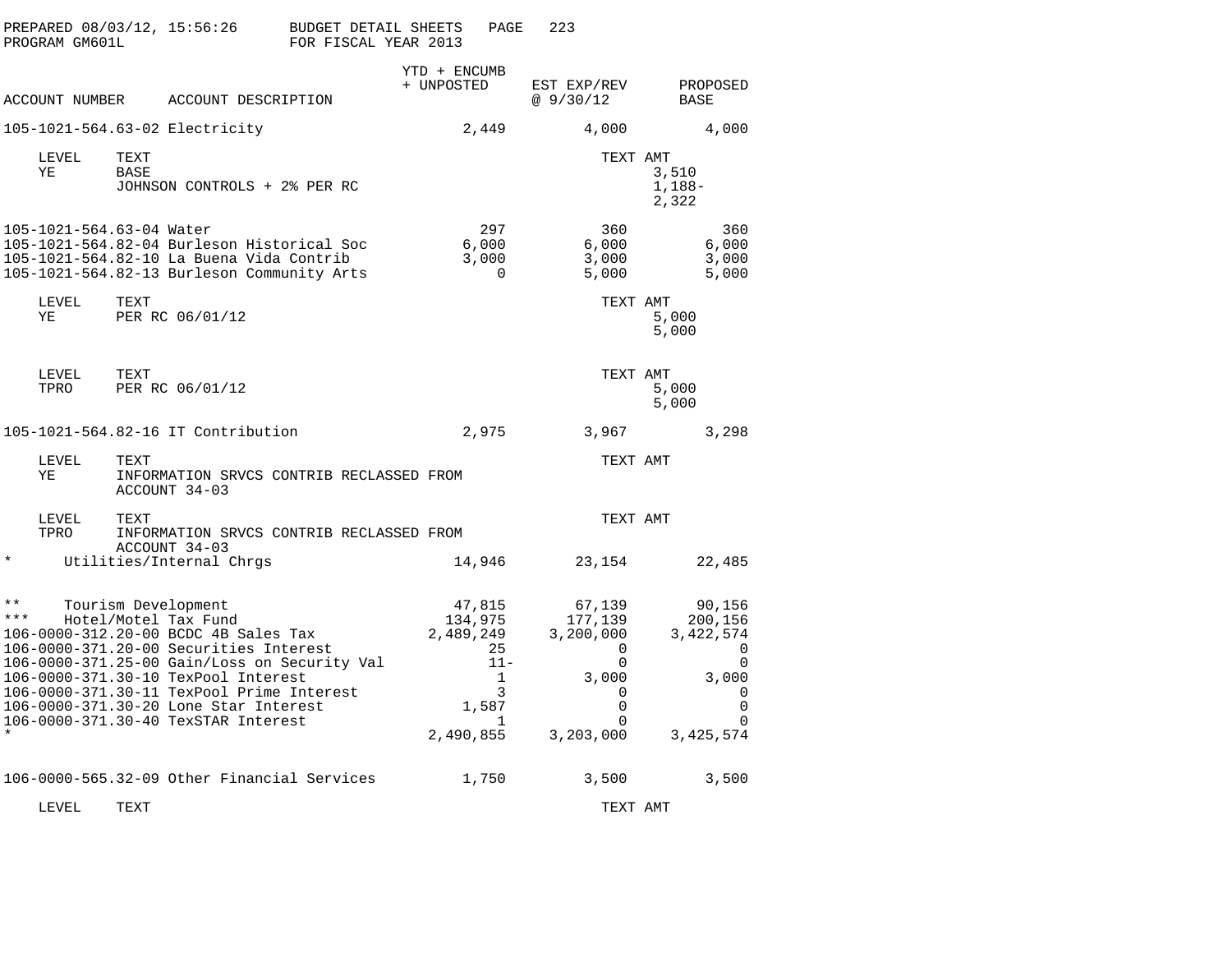|                                  | PROGRAM GM601L | PREPARED 08/03/12, 15:56:26                                                                                                                                                   | BUDGET DETAIL SHEETS<br>FOR FISCAL YEAR 2013 |                                                           | PAGE | 224                                                       |                                                                                |                                                               |
|----------------------------------|----------------|-------------------------------------------------------------------------------------------------------------------------------------------------------------------------------|----------------------------------------------|-----------------------------------------------------------|------|-----------------------------------------------------------|--------------------------------------------------------------------------------|---------------------------------------------------------------|
|                                  | ACCOUNT NUMBER | ACCOUNT DESCRIPTION                                                                                                                                                           |                                              | YTD + ENCUMB<br>+ UNPOSTED                                |      | EST EXP/REV<br>@9/30/12                                   |                                                                                | PROPOSED<br><b>BASE</b>                                       |
|                                  | ΥE             | CONTINUING DISCLOSURE FEE                                                                                                                                                     |                                              |                                                           |      |                                                           |                                                                                | 3,500<br>3,500                                                |
|                                  | LEVEL<br>TPRO  | TEXT<br>CONTINUING DISCLOSURE FEE                                                                                                                                             |                                              |                                                           |      |                                                           | TEXT AMT                                                                       | 3,500<br>3,500                                                |
|                                  |                | 106-0000-561.81-06 Transfer Out                                                                                                                                               |                                              | 2,747,572                                                 |      | 3,905,951                                                 |                                                                                | 3,496,294                                                     |
|                                  | LEVEL<br>ΥE    | TEXT<br>4B DEBT SERVICE<br><b>GOLF</b><br>PARKS PERFORMANCE<br>CPF                                                                                                            |                                              |                                                           |      |                                                           | TEXT AMT<br>1,912,763<br>970,045<br>962,908<br>3,905,951                       | 60,235                                                        |
|                                  | LEVEL<br>TPRO  | TEXT<br>4B DEBT SERVICE-UPDATED FOR 2013<br><b>GOLF DEBT SERVICE 2013</b><br>PARKS PERFORMANCE-PENDING 2013 AMT<br>GOLF OPERATIONS ASSISTANCE<br>PARKS WEIGHTROOM/FAM FITNESS |                                              |                                                           |      |                                                           | TEXT AMT<br>1,911,300<br>377,846<br>996,000<br>111,148<br>100,000<br>3,496,294 |                                                               |
|                                  |                | 106-0000-565.81-07 Transfer to CPF                                                                                                                                            |                                              | 40,000                                                    |      | 40,000                                                    |                                                                                | 0                                                             |
|                                  | LEVEL<br>ΥE    | TEXT<br>TO FUND 350 FOR RUSSELL FARM PROJECT                                                                                                                                  |                                              |                                                           |      |                                                           | TEXT AMT                                                                       | 40,000<br>40,000                                              |
| $^\star$                         | Operating      |                                                                                                                                                                               |                                              | 2,789,322                                                 |      | 3,949,451                                                 |                                                                                | 3,499,794                                                     |
| $\star\star$<br>* * *<br>$\star$ |                | BCDC 4B Sales Tax SRF<br>BCDC 4B Sales Tax SRF<br>110-0000-312.30-00 4A Sales Tax<br>110-0000-371.30-10 TexPool Interest                                                      |                                              | 5,280,177<br>5,280,177<br>2,516,249<br>2,299<br>2,518,548 |      | 7,152,451<br>7,152,451<br>3,200,000<br>4,000<br>3,204,000 |                                                                                | 6,925,368<br>6,925,368<br>3, 472, 574<br>4,000<br>3, 476, 574 |
|                                  |                | 110-0000-566.32-09 Other Financial Services                                                                                                                                   |                                              | 1,750                                                     |      | 3,500                                                     |                                                                                | 3,500                                                         |
|                                  | LEVEL<br>ΥE    | TEXT<br>CONTINUING DISCLOSURE FEE                                                                                                                                             |                                              |                                                           |      |                                                           | TEXT AMT                                                                       | 3,500<br>3,500                                                |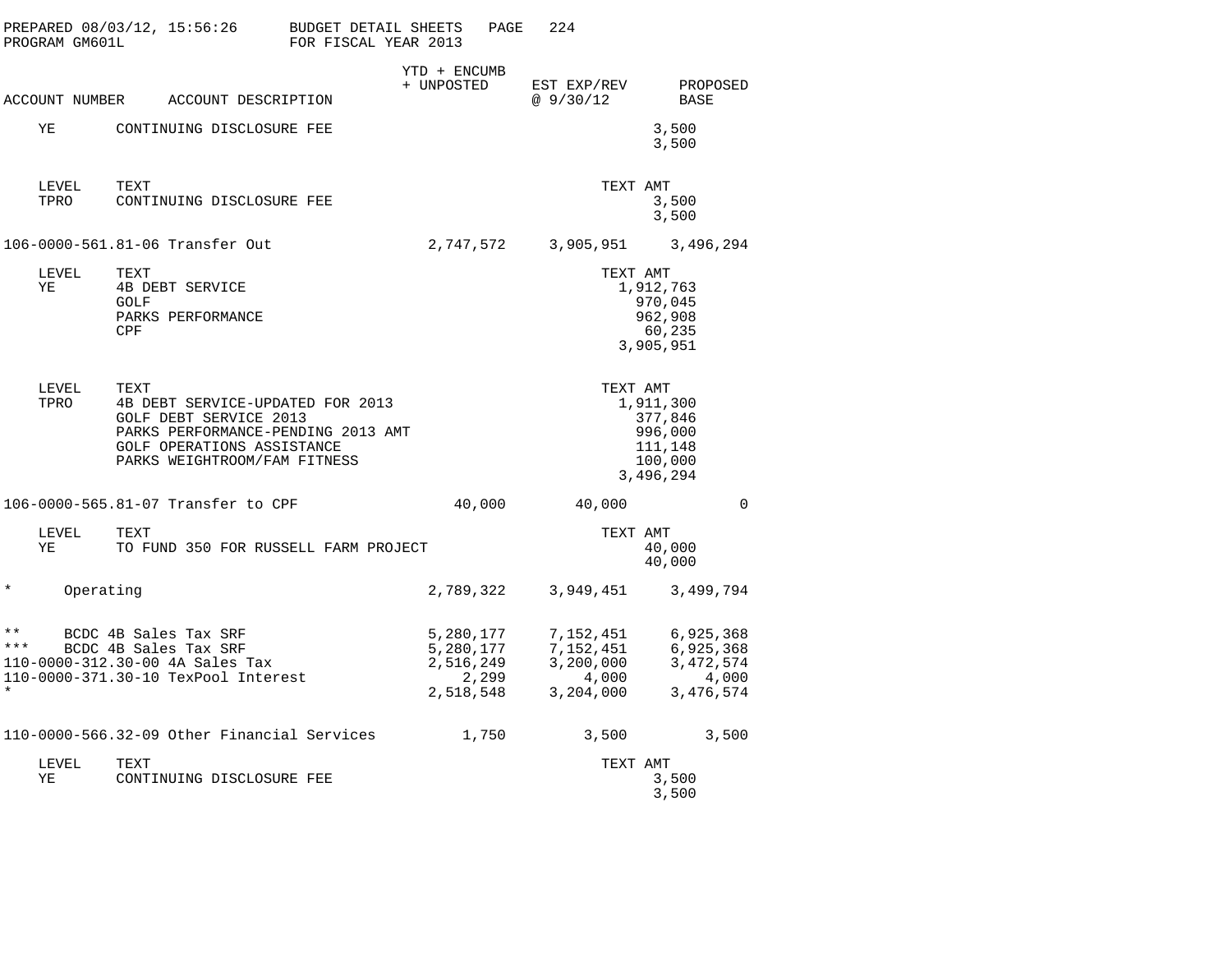| PROGRAM GM601L        | PREPARED 08/03/12, 15:56:26 BUDGET DETAIL SHEETS                                               | FOR FISCAL YEAR 2013 |                            | PAGE | 225       |                                                              |
|-----------------------|------------------------------------------------------------------------------------------------|----------------------|----------------------------|------|-----------|--------------------------------------------------------------|
|                       | ACCOUNT NUMBER ACCOUNT DESCRIPTION                                                             |                      | YTD + ENCUMB<br>+ UNPOSTED |      | @ 9/30/12 | EST EXP/REV PROPOSED<br>BASE                                 |
| LEVEL<br>TPRO         | TEXT<br>CONTINUING DISCLOSURE FEE                                                              |                      |                            |      | TEXT AMT  | 3,500<br>3,500                                               |
|                       | 110-0000-566.80-04 Interest Expense                                                            |                      |                            |      |           | 23,096 25,961 25,961                                         |
| LEVEL<br>YE           | TEXT<br>4AST LOAN PAYMENT TO ERF                                                               |                      |                            |      | TEXT AMT  | 25,961<br>25,961                                             |
| LEVEL<br>TPRO         | TEXT<br>4AST LOAN PAYMENT TO ERF                                                               |                      |                            |      | TEXT AMT  | 25,961<br>25,961                                             |
|                       | 110-0000-566.81-06 Transfer Out                                                                |                      | 1,186,228                  |      |           | 1,863,340 2,096,080                                          |
| LEVEL<br>ΥE           | TEXT<br>2005 CO 4A<br>2008 CO 4A<br>2010 2001 4A REF<br><b>AGENTS FEES</b>                     |                      |                            |      | TEXT AMT  | 1,031,170<br>430,656<br>400,800<br>714<br>1,863,340          |
| LEVEL<br>TPRO         | TEXT<br>2005 CO 4A<br>2008 CO 4A<br>2010 2001 4A REF<br><b>AGENTS FEES</b><br>2012 GO REF - 4A |                      |                            |      | TEXT AMT  | 910,635<br>427,869<br>405,000<br>714<br>351,862<br>2,096,080 |
|                       | 110-0000-566.81-09 Transfer to General Fund     322,859                                        |                      |                            |      | 322,859   | $\mathbf 0$                                                  |
| LEVEL<br>YE           | TEXT<br>SUBSIDY TO ED 1014                                                                     |                      |                            |      | TEXT AMT  | 322,859<br>322,859                                           |
| LEVEL<br>TPRO         | TEXT<br>SUBSIDY TO ED 1014<br>ED MOVED TO TYPE A SALES TAX REVENUE                             |                      |                            |      | TEXT AMT  | 322,859<br>$322,859-$                                        |
| $^\star$<br>Operating |                                                                                                |                      | 1,533,933                  |      | 2,215,660 | 2,125,541                                                    |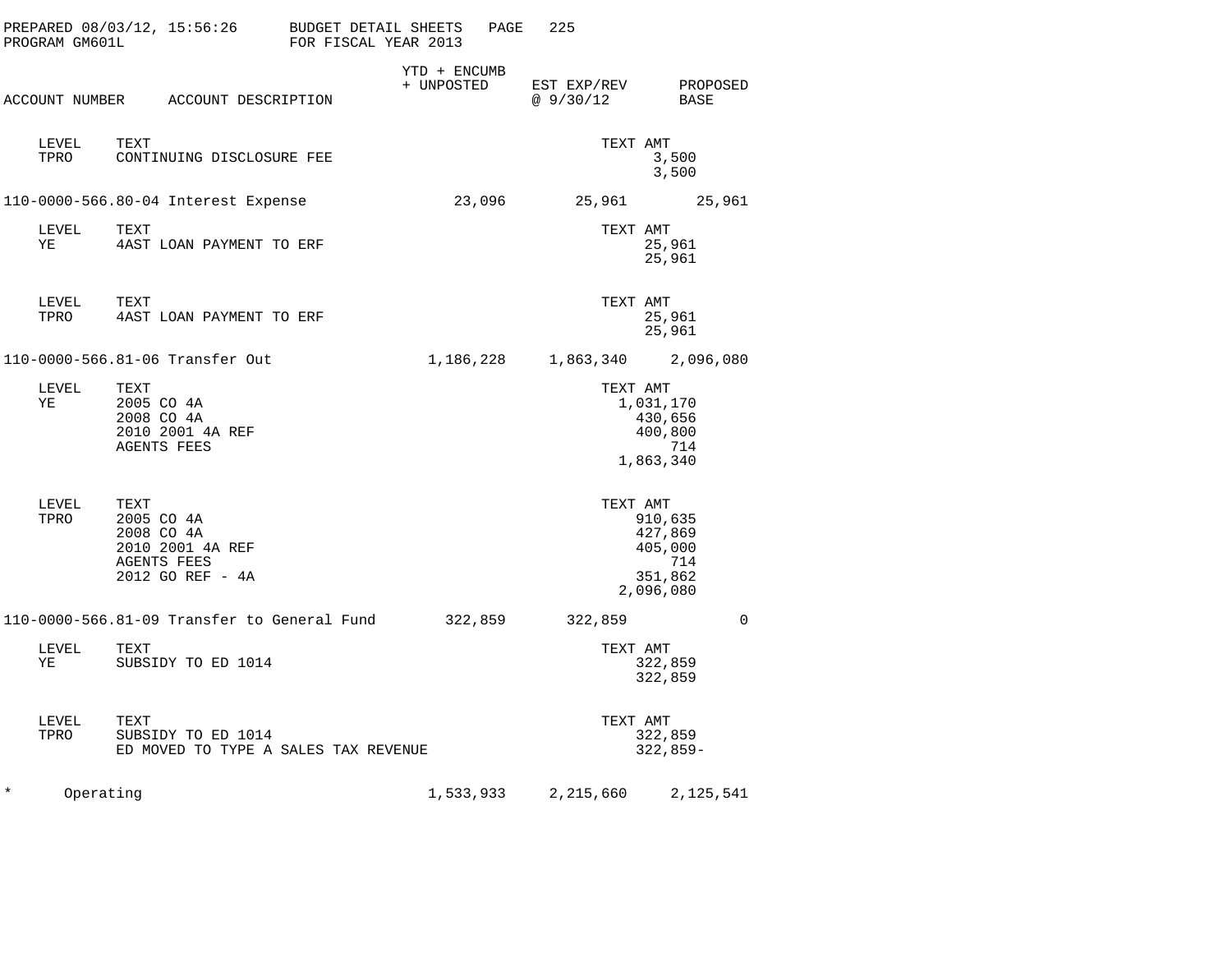| PREPARED 08/03/12, 15:56:26<br>PROGRAM GM601L                          |                                                                                                                                                                                                                                                                                                                                                                                                                                                                                                          | <b>BUDGET DETAIL SHEETS</b><br>FOR FISCAL YEAR 2013 |                            | PAGE                                                                                                                                                                | 226                                                                                                                                       |                                                                                                                                     |  |
|------------------------------------------------------------------------|----------------------------------------------------------------------------------------------------------------------------------------------------------------------------------------------------------------------------------------------------------------------------------------------------------------------------------------------------------------------------------------------------------------------------------------------------------------------------------------------------------|-----------------------------------------------------|----------------------------|---------------------------------------------------------------------------------------------------------------------------------------------------------------------|-------------------------------------------------------------------------------------------------------------------------------------------|-------------------------------------------------------------------------------------------------------------------------------------|--|
| <b>ACCOUNT NUMBER</b>                                                  | ACCOUNT DESCRIPTION                                                                                                                                                                                                                                                                                                                                                                                                                                                                                      |                                                     | YTD + ENCUMB<br>+ UNPOSTED |                                                                                                                                                                     | EST EXP/REV<br>@9/30/12                                                                                                                   | PROPOSED<br>BASE                                                                                                                    |  |
|                                                                        | 110-0000-566.82-11 Contributions to BOF<br>Utilities/Internal Chrgs                                                                                                                                                                                                                                                                                                                                                                                                                                      |                                                     |                            | 60,000<br>60,000                                                                                                                                                    | 60,000<br>60,000                                                                                                                          | 60,000<br>60,000                                                                                                                    |  |
| $\star\star$<br>110-1014-415.10-01 Salaries<br>110-1014-415.21-01 TMRS | BCDC 4A Sales Tax SRF<br>110-1014-415.13-01 Longevity Pay<br>110-1014-415.15-02 Market Adjustment Fund<br>110-1014-415.16-01 Car Allowance<br>110-1014-415.16-05 Cell Phone Allowance<br>110-1014-415.20-01 FICA Taxes<br>110-1014-415.20-02 Medicare Taxes<br>110-1014-415.20-03 Unemployment Taxes<br>110-1014-415.22-01 Workers' Compensation Ins<br>110-1014-415.22-02 Health Insurance<br>110-1014-415.22-04 Dental Insurance<br>110-1014-415.22-05 Life Insurance<br>Salaries & Benefits           |                                                     | 4,112,481                  | 0<br>0<br>0<br>0<br>$\mathbf 0$<br>$\mathbf 0$<br>$\mathbf 0$<br>$\mathbf 0$<br>$\Omega$<br>$\mathbf 0$<br>$\mathbf 0$<br>$\mathbf 0$<br>$\mathbf 0$<br>0           | 5,479,660<br>$\Omega$<br>0<br>0<br>0<br>0<br>0<br>$\mathbf 0$<br>0<br>$\Omega$<br>$\mathbf 0$<br>0<br>$\Omega$<br>$\mathbf 0$<br>$\Omega$ | 5,662,115<br>146,830<br>240<br>6,000<br>11,400<br>2,600<br>9,986<br>2,336<br>522<br>24,177<br>177<br>14,520<br>719<br>66<br>219,573 |  |
|                                                                        | 110-1014-415.32-08 Other Prof Consulting                                                                                                                                                                                                                                                                                                                                                                                                                                                                 |                                                     |                            | 0                                                                                                                                                                   | $\mathbf 0$                                                                                                                               | 86,800                                                                                                                              |  |
| LEVEL<br>TPRO                                                          | TEXT<br>BUDGET @ 7/25/12<br>INCREASE PER DC                                                                                                                                                                                                                                                                                                                                                                                                                                                              |                                                     |                            |                                                                                                                                                                     | TEXT AMT                                                                                                                                  | 66,800<br>20,000<br>86,800                                                                                                          |  |
| Operating                                                              | 110-1014-415.41-15 ROW Maintenance & Repair<br>110-1014-415.50-01 Memberships & Licenses<br>110-1014-415.50-02 Subscriptions/Books/Pub<br>110-1014-415.50-03 Personnel Dev & Activity<br>110-1014-415.54-01 Printing & Graphic Serv<br>110-1014-415.54-06 Convenience copies<br>110-1014-415.55-01 Advertising<br>110-1014-415.55-08 Other Retainer & Ser Fees<br>110-1014-415.60-01 Office Supplies & Mat<br>110-1014-415.60-10 Promotional Supplies/Act<br>110-1014-415.80-17 Marketing Travel Expense |                                                     |                            | 0<br>$\mathbf 0$<br>$\mathbf 0$<br>$\mathbf 0$<br>$\mathbf 0$<br>$\mathbf 0$<br>$\Omega$<br>$\mathbf 0$<br>$\mathbf 0$<br>$\mathbf 0$<br>$\overline{0}$<br>$\Omega$ | $\Omega$<br>0<br>0<br>0<br>$\mathbf 0$<br>0<br>$\Omega$<br>$\mathbf 0$<br>0<br>0<br>$\mathbf 0$<br>$\Omega$                               | 10,000<br>21,881<br>2,530<br>5,425<br>5,400<br>100<br>11,000<br>27,950<br>750<br>9,650<br>31,800<br>213,286                         |  |
| 110-1014-415.63-04 Water<br>$\ast$                                     | 110-1014-415.82-02 Business Retention/Expans<br>110-1014-415.82-16 IT Contribution<br>Utilities/Internal Chrgs                                                                                                                                                                                                                                                                                                                                                                                           |                                                     |                            | 0<br>0<br>$\overline{0}$<br>0                                                                                                                                       | 0<br>0<br>$\mathbf 0$<br>$\mathbf 0$                                                                                                      | 2,800<br>76,231<br>3,527<br>82,558                                                                                                  |  |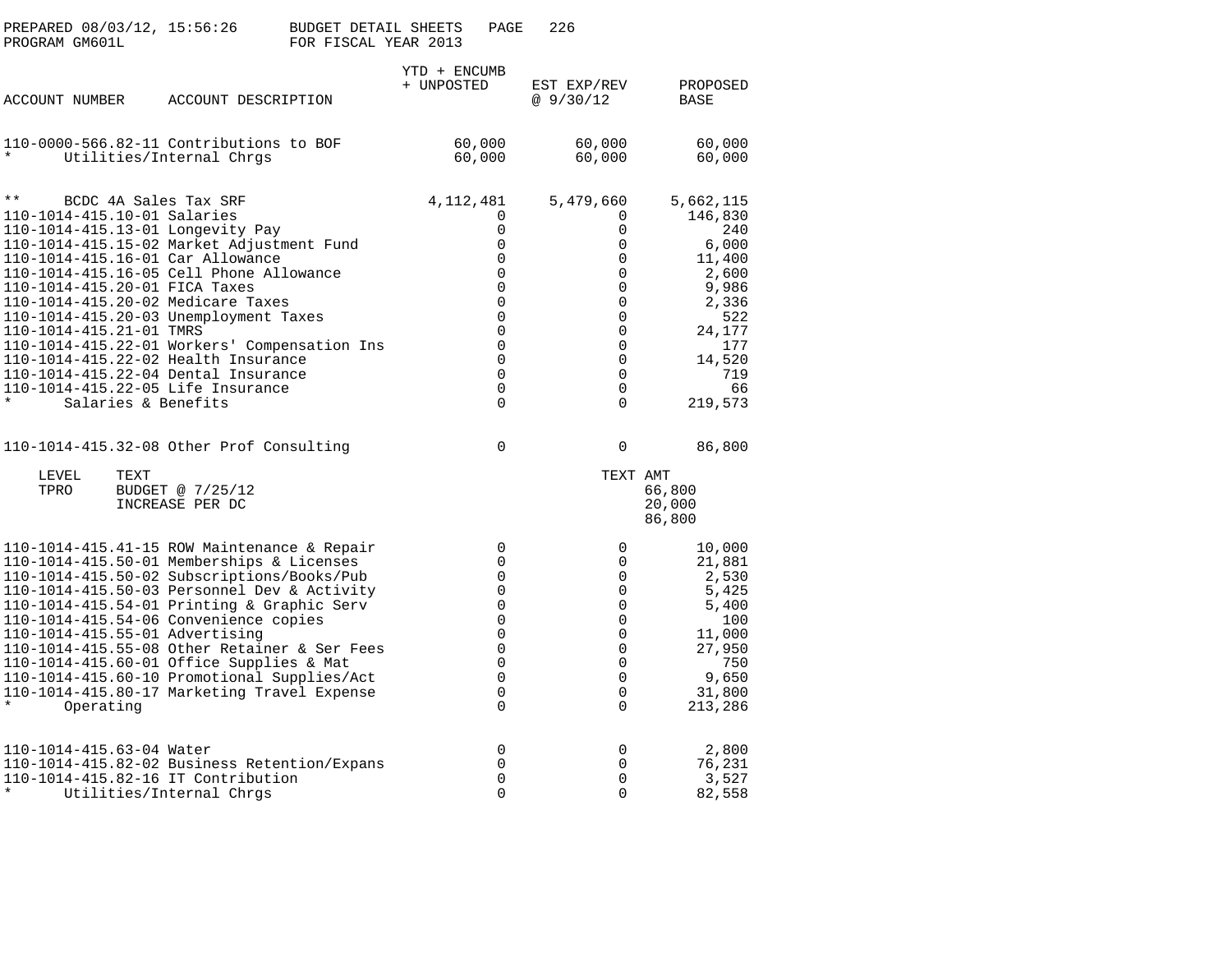|              | PROGRAM GM601L | PREPARED 08/03/12, 15:56:26                                                         | BUDGET DETAIL SHEETS<br>FOR FISCAL YEAR 2013 |                            | PAGE     | 227                      |                                         |                                 |
|--------------|----------------|-------------------------------------------------------------------------------------|----------------------------------------------|----------------------------|----------|--------------------------|-----------------------------------------|---------------------------------|
|              | ACCOUNT NUMBER | ACCOUNT DESCRIPTION                                                                 |                                              | YTD + ENCUMB<br>+ UNPOSTED |          | EST EXP/REV<br>@ 9/30/12 |                                         | PROPOSED<br>BASE                |
| * *<br>* * * |                | Economic Development<br>BCDC 4A Sales Tax SRF<br>113-0000-312.10-00 Local Sales Tax |                                              | 4, 112, 481<br>217,672     | $\Omega$ | 5,479,660<br>328,500     | $\Omega$                                | 515,417<br>6,177,532<br>365,000 |
|              | LEVEL<br>ΥE    | TEXT<br>GATEWAY<br>FRESCO'S<br>JCPENNEY-COMPLETED                                   |                                              |                            |          |                          | TEXT AMT<br>121,500<br>9,000            |                                 |
|              |                | TARGET<br>HEB<br>COMMONS (SALES TAX ONLY)                                           |                                              |                            |          |                          | 32,000<br>82,000<br>84,000<br>328,500   |                                 |
|              | LEVEL<br>TPRO  | TEXT<br>GATEWAY<br>FRESCO'S<br>JCPENNEY-COMPLETED<br>TARGET                         |                                              |                            |          |                          | TEXT AMT<br>150,000<br>10,000           |                                 |
|              |                | <b>HEB</b><br>COMMONS (SALES TAX ONLY)                                              |                                              |                            |          |                          | 136,000<br>69,000<br>365,000            |                                 |
|              |                | 113-0000-311.10-70 TIF Zone Taxes                                                   |                                              | 178,872                    |          | 178,872                  |                                         | 256,951                         |
|              | LEVEL<br>TPRO  | TEXT<br>TIF VALUE 37,999,333 X .69 RATE X 98%                                       |                                              |                            |          |                          | TEXT AMT<br>256,951<br>256,951          |                                 |
|              |                | 113-0000-311.10-90 Incentive Agreement Taxes                                        |                                              | 138,169                    |          | 138,169                  |                                         | 133,000                         |
|              | LEVEL<br>ΥE    | TEXT<br>COMMONS (AV TAX ESTIMATE)<br>ACTUAL 06/01/12                                |                                              |                            |          |                          | TEXT AMT<br>133,000<br>5,169<br>138,169 |                                 |
|              | LEVEL<br>TPRO  | TEXT<br>COMMONS (AV TAX ESTIMATE)                                                   |                                              |                            |          |                          | TEXT AMT<br>133,000<br>133,000          |                                 |
| $\star$      |                |                                                                                     |                                              | 534,713                    |          | 645,541                  |                                         | 754,951                         |
|              |                | 113-0000-415.80-29 Econ Dev Incentive (380)                                         |                                              | 637,722                    |          | 461,500                  |                                         | 498,000                         |
|              | LEVEL          | TEXT                                                                                |                                              |                            |          |                          | TEXT AMT                                |                                 |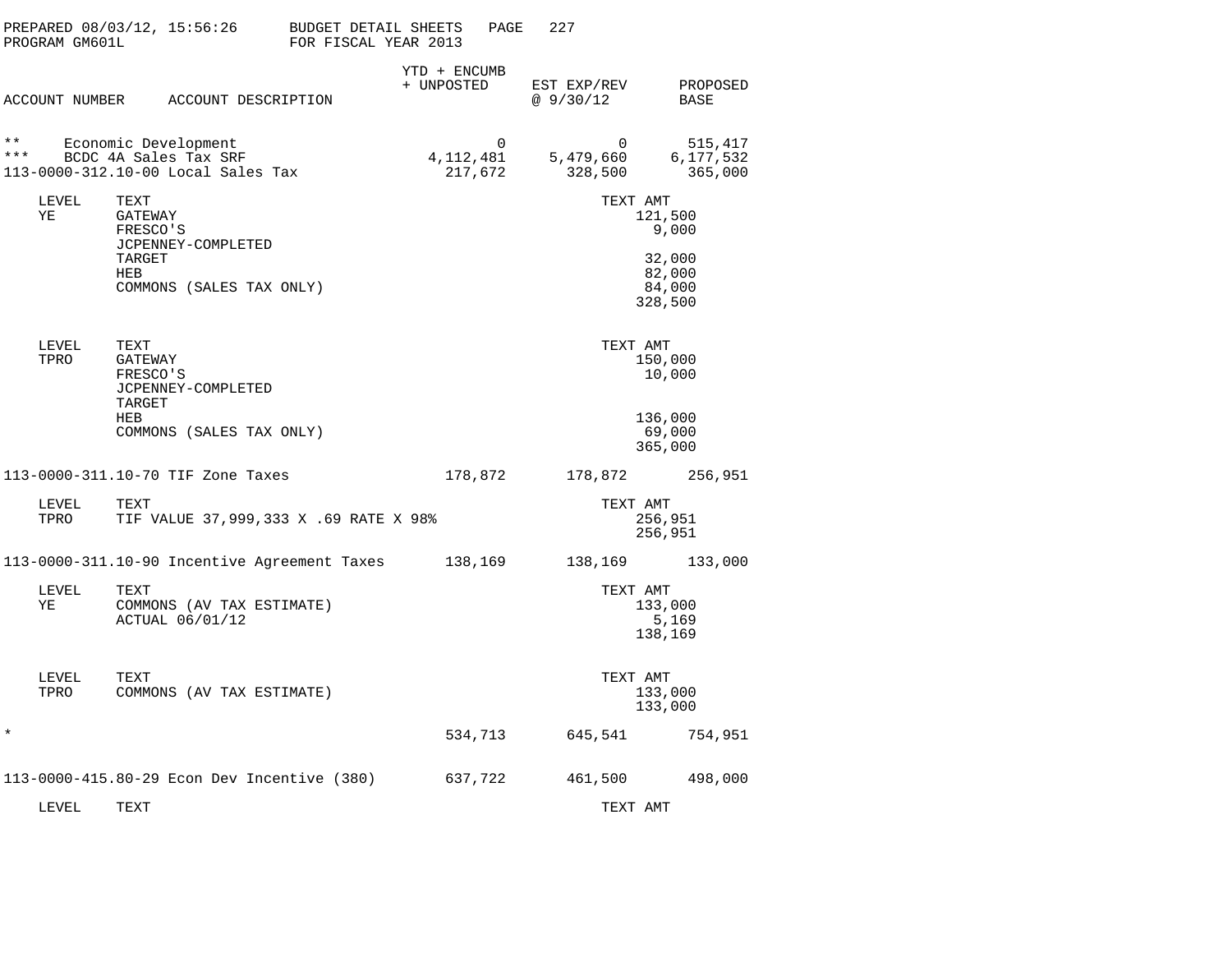|                       | PROGRAM GM601L | PREPARED 08/03/12, 15:56:26                                                            | BUDGET DETAIL SHEETS<br>FOR FISCAL YEAR 2013 |                                   | PAGE     | 228                               |                                                  |
|-----------------------|----------------|----------------------------------------------------------------------------------------|----------------------------------------------|-----------------------------------|----------|-----------------------------------|--------------------------------------------------|
|                       | ACCOUNT NUMBER | ACCOUNT DESCRIPTION                                                                    |                                              | YTD + ENCUMB<br>+ UNPOSTED        |          | EST EXP/REV<br>@9/30/12           | PROPOSED<br>BASE                                 |
|                       | ΥE             | TRADEMARK<br>FRESCO                                                                    |                                              |                                   |          |                                   | 121,500<br>9,000                                 |
|                       |                | JCPENNEY-COMPLETED<br>TARGET<br>COMMONS (SALES TAX)<br>COMMONS (AV TAX)<br>HEB         |                                              |                                   |          |                                   | 32,000<br>84,000<br>133,000<br>82,000<br>461,500 |
|                       | LEVEL<br>TPRO  | TEXT<br>TRADEMARK<br>FRESCO<br>JCPENNEY-COMPLETED<br>TARGET                            |                                              |                                   |          |                                   | TEXT AMT<br>150,000<br>10,000                    |
|                       |                | COMMONS (SALES TAX)<br>COMMONS (AV TAX)<br><b>HEB</b>                                  |                                              |                                   |          |                                   | 69,000<br>133,000<br>136,000<br>498,000          |
|                       |                | 113-0000-415.80-30 Econ Dev Incentive (TIF)                                            |                                              |                                   | $\Omega$ | 176,076                           | 256,951                                          |
|                       | LEVEL<br>TPRO  | TEXT<br>TIF VALUE 37,999,333/100X.69X98%                                               |                                              |                                   |          |                                   | TEXT AMT<br>256,951<br>256,951                   |
| $^\star$              | Operating      |                                                                                        |                                              | 637,722                           |          | 637,576                           | 754,951                                          |
| $\star\star$<br>* * * |                | ECO DEV Incentive Fund<br>ECO DEV Incentive Fund<br>116-0000-344.10-00 Recreation Fees |                                              | 1,172,435<br>1,172,435<br>265,602 |          | 1,283,117<br>1,283,117<br>302,000 | 1,509,902<br>1,509,902<br>302,000                |
|                       | LEVEL<br>ΥE    | TEXT<br>REC FEES                                                                       |                                              |                                   |          |                                   | TEXT AMT<br>189,000<br>189,000                   |
|                       | LEVEL<br>TPRO  | TEXT<br>REC FEES                                                                       |                                              |                                   |          |                                   | TEXT AMT<br>189,000<br>189,000                   |
|                       |                | 116-0000-383.10-00 Cash Over/Short<br>116-0000-344.10-01 Recreation Memberships        |                                              | 1,023,626                         | 18       | $\mathbf 0$<br>1,109,050          | 0<br>1,186,569                                   |
|                       | LEVEL<br>ΥE    | TEXT<br>MEMBERSHIPS                                                                    |                                              |                                   |          |                                   | TEXT AMT<br>1,059,050                            |

1,059,050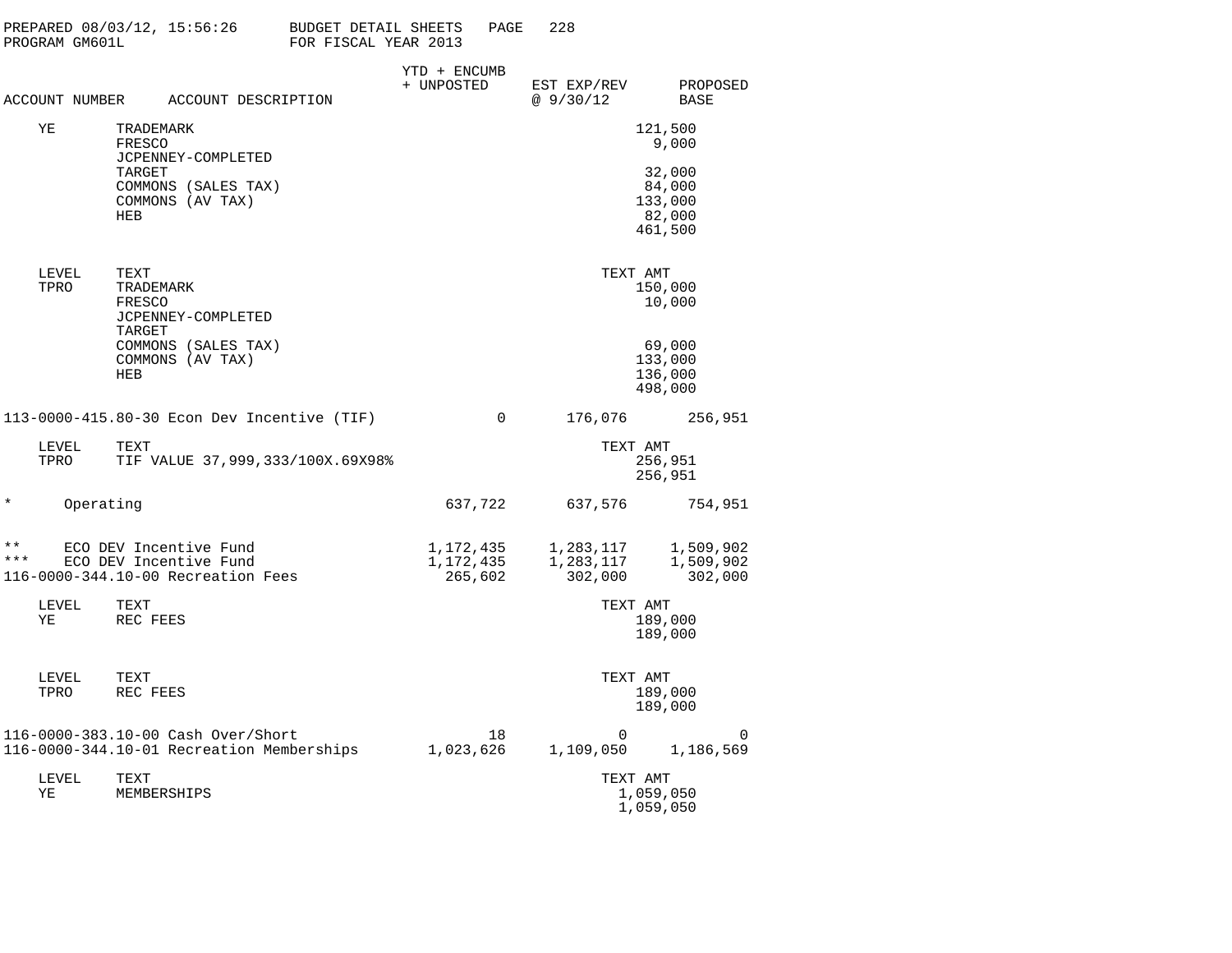| PROGRAM GM601L | PREPARED 08/03/12, 15:56:26                                                                                                        | BUDGET DETAIL SHEETS<br>FOR FISCAL YEAR 2013 |                            | PAGE                   | 229                       |                                                           |                           |
|----------------|------------------------------------------------------------------------------------------------------------------------------------|----------------------------------------------|----------------------------|------------------------|---------------------------|-----------------------------------------------------------|---------------------------|
|                | ACCOUNT NUMBER ACCOUNT DESCRIPTION                                                                                                 |                                              | YTD + ENCUMB<br>+ UNPOSTED |                        | EST EXP/REV<br>@9/30/12   | <b>BASE</b>                                               | PROPOSED                  |
| LEVEL<br>TPRO  | TEXT<br>MEMBERSHIPS @ 7/27/12<br>FEE ADJUSTMENT (OLD INCREASE)<br>NEW INCREASE                                                     |                                              |                            |                        |                           | TEXT AMT<br>1,164,502<br>$55,452-$<br>77,519<br>1,186,569 |                           |
|                | 116-0000-344.10-03 Recreation Room Rentals<br>116-0000-344.10-04 Recreation Leagues<br>116-0000-344.10-05 Rental Fees-Russell Farm |                                              |                            | 74,655<br>57,505<br>89 | 86,000<br>72,000<br>2,000 |                                                           | 86,000<br>72,000<br>8,000 |
| LEVEL<br>YE    | TEXT<br>RENTAL FEES FOR WEDDINGS/REUNIONS                                                                                          |                                              |                            |                        |                           | TEXT AMT<br>2,000<br>2,000                                |                           |
| LEVEL<br>TPRO  | TEXT<br>RENTAL FROM WEDDINDS AND REUNIONS                                                                                          |                                              |                            |                        |                           | TEXT AMT<br>8,000<br>8,000                                |                           |
|                | 116-0000-344.10-06 Recreation-Russell Farm                                                                                         |                                              |                            | $\Omega$               | 300                       |                                                           | 10,000                    |
| LEVEL<br>ΥE    | TEXT<br>ART SHOWS<br>SHARON'S PAINTING CLUB                                                                                        |                                              |                            |                        |                           | TEXT AMT<br>300<br>300                                    |                           |
| LEVEL<br>TPRO  | TEXT<br>ART SHOWS                                                                                                                  |                                              |                            |                        |                           | TEXT AMT<br>10,000<br>10,000                              |                           |
|                | 116-0000-344.10-07 Activity Fees-Russell Frm                                                                                       |                                              |                            | $\Omega$               | 300                       |                                                           | 2,330                     |
| LEVEL<br>ΥE    | TEXT<br>ART CLASSES                                                                                                                |                                              |                            |                        |                           | TEXT AMT<br>300<br>300                                    |                           |
| LEVEL<br>TPRO  | TEXT<br>SHARON'S PAINTING CLUB<br>ART CLASSES<br>SUMMER ART CAMP                                                                   |                                              |                            |                        |                           | TEXT AMT<br>780<br>900<br>650<br>2,330                    |                           |
|                | 116-0000-323.20-00 Returned Checks Fees<br>116-0000-344.20-00 Concession Revenue                                                   |                                              |                            | 1,704<br>14,482        | $\mathbf 0$<br>30,000     |                                                           | 0<br>30,000               |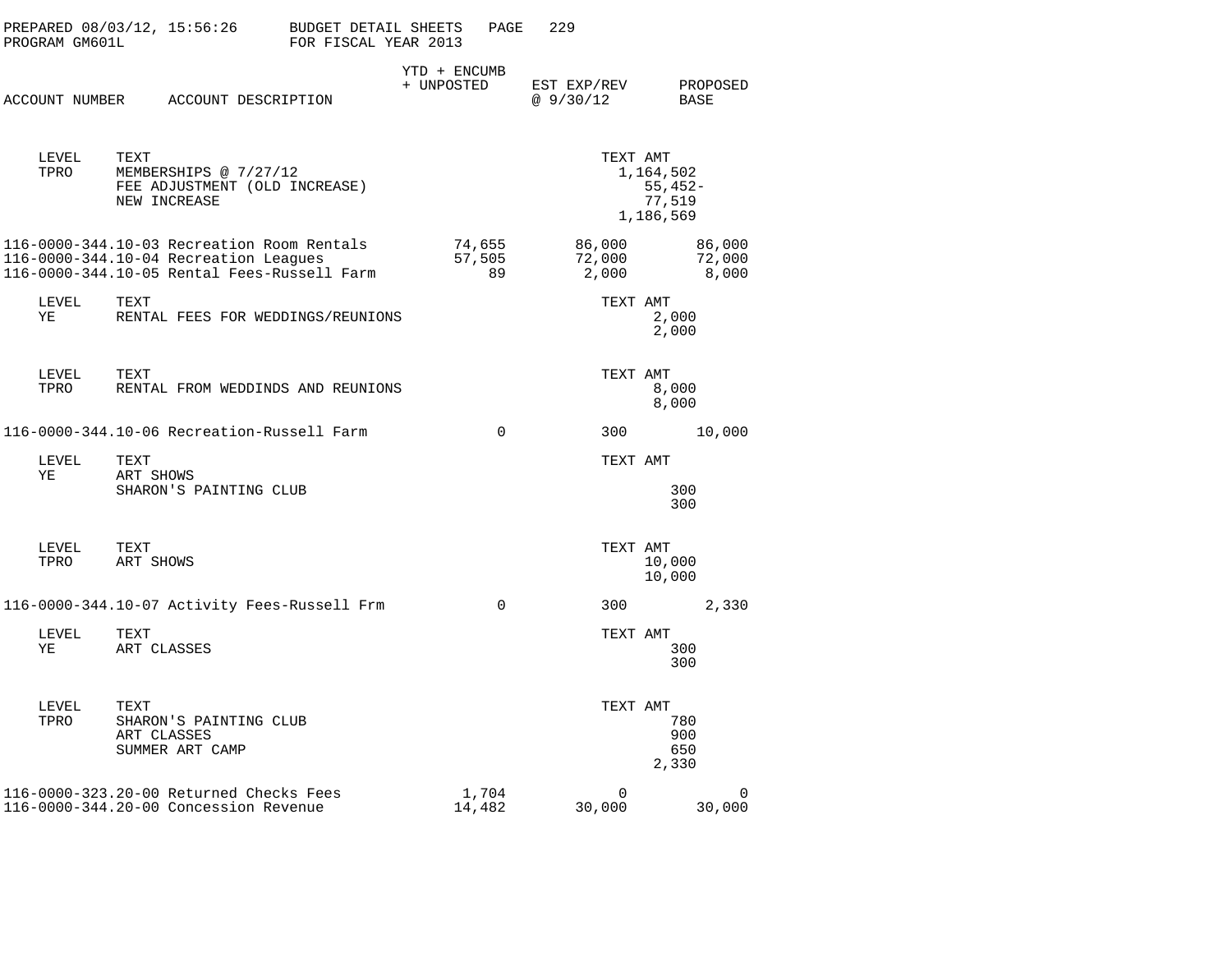| PREPARED 08/03/12, 15:56:26 | BUDGET DETAIL SHEETS<br>PAGE | 230 |
|-----------------------------|------------------------------|-----|
| PROGRAM GM601L              | FOR FISCAL YEAR 2013         |     |

|         |                             |      | ACCOUNT NUMBER ACCOUNT DESCRIPTION                                                                                                                                                                                                                                                                                                                     | + UNPOSTED | YTD + ENCUMB                                                          | EST EXP/REV<br>@9/30/12 |                                                                                | PROPOSED<br>BASE                                                    |                                                   |
|---------|-----------------------------|------|--------------------------------------------------------------------------------------------------------------------------------------------------------------------------------------------------------------------------------------------------------------------------------------------------------------------------------------------------------|------------|-----------------------------------------------------------------------|-------------------------|--------------------------------------------------------------------------------|---------------------------------------------------------------------|---------------------------------------------------|
|         |                             |      | 116-0000-371.20-00 Securities Interest<br>116-0000-371.20-10 CD/Money Market Interest<br>116-0000-371.25-00 Gain/Loss on Security Val<br>116-0000-344.30-00 Swimming Pool Fees<br>116-0000-371.30-10 TexPool Interest<br>116-0000-371.30-11 TexPool Prime Interest<br>116-0000-371.30-40 TexSTAR Interest<br>116-0000-381.31-05 Contribution from F106 |            | 744<br>20<br>547-<br>44,683<br>123<br>213<br>47<br>891,719            |                         | 0<br>$\mathbf 0$<br>$\Omega$<br>50,000<br>1,000<br>0<br>$\mathbf 0$<br>962,908 | 50,000<br>1,000<br>1,096,000                                        | $\Omega$<br>$\Omega$<br>$\Omega$<br>0<br>$\Omega$ |
|         | LEVEL<br>ΥE                 | TEXT | 4B REVENUE FUND 106<br>PPF UPDATE 072711<br>UPDATE AFTER NEW REVENUES, 072711<br>UPDATE FOR MERIT 072811<br>INCREASE FOR RUSSELL FARM                                                                                                                                                                                                                  |            |                                                                       |                         | TEXT AMT                                                                       | 1,038,000<br>17,497-<br>$166, 236 -$<br>20,141<br>88,500<br>962,908 |                                                   |
|         | LEVEL<br>TPRO               | TEXT | 4B REVENUE FUND 106 ORIGINAL<br>4B TRANS FOR WEIGHT ROOM AND FAMILY FITNESS AREA                                                                                                                                                                                                                                                                       |            |                                                                       |                         | TEXT AMT                                                                       | 996,000<br>100,000<br>1,096,000                                     |                                                   |
|         |                             |      | 116-0000-381.31-10 Contrib from General Fund                                                                                                                                                                                                                                                                                                           |            | 40,000                                                                |                         | $\Omega$                                                                       |                                                                     | $\Omega$                                          |
|         | LEVEL<br>YE                 | TEXT | OPERATING TRANSFER<br>ADDITIONAL CONTRIBUTION FROM PY<br>UPDATED 071111<br>UPDATED 072611                                                                                                                                                                                                                                                              |            |                                                                       |                         | TEXT AMT                                                                       | 150,244<br>111,273<br>13,752<br>5,821<br>281,090                    |                                                   |
| $\star$ |                             |      | 116-0000-344.40-00 Swimming Lessons Revenue<br>116-0000-344.50-00 Tournament Fees<br>116-0000-344.51-00 Per Player Fees<br>116-0000-344.60-00 Community Education Fees<br>116-0000-344.90-00 Merchandise Sales<br>116-0000-383.90-00 Other Misc Revenue<br>116-0000-344.90-01 Merch Sales-Russell Farms                                                |            | 62,086<br>42,652<br>34,646<br>40<br>9,431<br>6,046<br>67<br>2,569,651 |                         | 52,000<br>60,000<br>80,000<br>0<br>13,000<br>0<br>$\Omega$<br>2,820,558        | 52,000<br>60,000<br>80,000<br>13,500<br>3,049,399                   | $\Omega$<br>0<br>$\Omega$                         |
| $* *$   | 116-6017-453.10-01 Salaries |      | Parks Performance Fund                                                                                                                                                                                                                                                                                                                                 |            | 2,569,651<br>413,827                                                  |                         | 2,820,558<br>506,428                                                           | 3,049,399<br>503,078                                                |                                                   |
|         | LEVEL<br>ΥE                 | TEXT | FULL TIME BRICK STAFF SALARIES                                                                                                                                                                                                                                                                                                                         |            |                                                                       |                         | TEXT AMT                                                                       | 487,502<br>487,502                                                  |                                                   |
|         |                             |      |                                                                                                                                                                                                                                                                                                                                                        |            |                                                                       |                         |                                                                                |                                                                     |                                                   |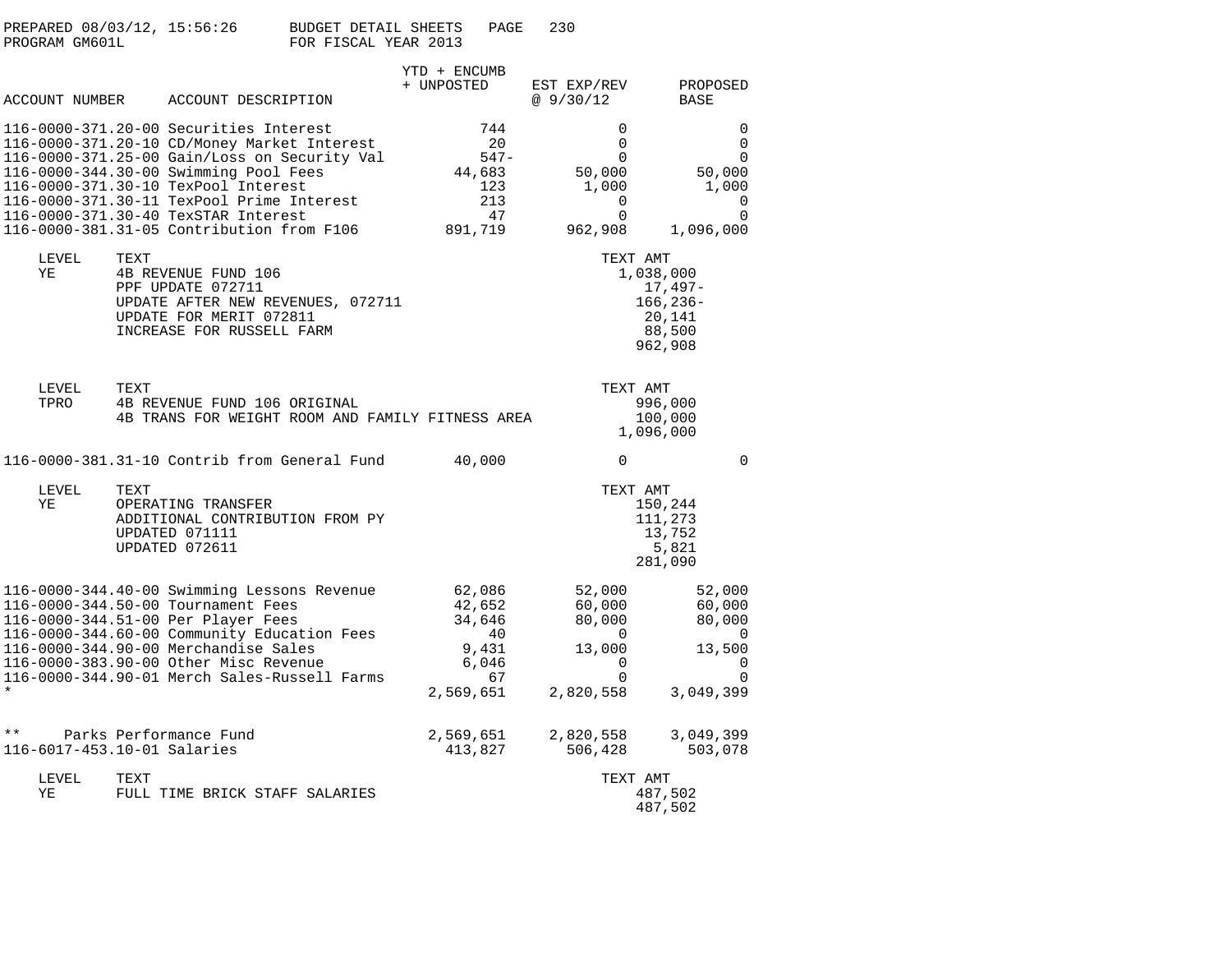| PROGRAM GM601L | PREPARED 08/03/12, 15:56:26                                                                                                                                                                    | BUDGET DETAIL SHEETS<br>FOR FISCAL YEAR 2013 | PAGE                                             | 231                                              |                                              |
|----------------|------------------------------------------------------------------------------------------------------------------------------------------------------------------------------------------------|----------------------------------------------|--------------------------------------------------|--------------------------------------------------|----------------------------------------------|
|                | ACCOUNT NUMBER ACCOUNT DESCRIPTION                                                                                                                                                             |                                              | YTD + ENCUMB<br>+ UNPOSTED                       | EST EXP/REV<br>@9/30/12                          | PROPOSED<br>BASE                             |
| LEVEL<br>TPRO  | TEXT<br>FULL TIME BRICK STAFF SALARIES                                                                                                                                                         |                                              |                                                  | TEXT AMT                                         | 487,502<br>487,502                           |
|                | 116-6017-453.11-01 Wages                                                                                                                                                                       |                                              | 357,840                                          | 460,160                                          | 460,160                                      |
| LEVEL<br>ΥE    | TEXT<br>WAGES FO PART TIME STAFF                                                                                                                                                               |                                              |                                                  | TEXT AMT                                         | 517,973<br>517,973                           |
|                | 116-6017-453.12-01 Overtime - Regular                                                                                                                                                          |                                              | 9,687                                            | 10,000                                           | 10,000                                       |
| LEVEL<br>ΥE    | TEXT<br>EMAIL 060712                                                                                                                                                                           |                                              |                                                  | TEXT AMT                                         | 4,000<br>4,000                               |
| LEVEL          | TEXT                                                                                                                                                                                           |                                              |                                                  | TEXT AMT                                         |                                              |
| TPRO           | OVERTIME FOR COORDINATORS AND MAINTENANCE WORKER<br>85 HRS X 22 HOURS AVERAGE OVERTIME WAGE                                                                                                    |                                              |                                                  |                                                  | 1,870<br>1,870                               |
|                | 116-6017-453.13-01 Longevity Pay<br>116-6017-453.13-02 Incentive Pay<br>116-6017-453.13-14 Ins Opt Out<br>116-6017-453.15-02 Market Adjustment Fund<br>116-6017-453.16-05 Cell Phone Allowance |                                              | 1,010<br>291<br>4,400<br>$\overline{0}$<br>3,231 | 1,241<br>360<br>5,900<br>$\overline{0}$<br>3,923 | 1,584<br>360<br>7,200<br>46,000<br>3,900     |
| LEVEL<br>ΥE    | TEXT<br>REC CENTER OPERATOR<br>CENTER SUPERVISORS (3)<br>MAINTENANCE TECH                                                                                                                      |                                              |                                                  | TEXT AMT                                         | 1,300<br>1,950<br>650<br>3,900               |
| LEVEL<br>TPRO  | TEXT<br>REC CENTER OPERATOR<br>CENTER SUPERVISORS (3)<br>MAINTENANCE TECH                                                                                                                      |                                              |                                                  | TEXT AMT                                         | 1,300<br>1,950<br>650<br>3,900               |
|                | 116-6017-453.20-01 FICA Taxes<br>116-6017-453.20-02 Medicare Taxes<br>116-6017-453.20-03 Unemployment Taxes<br>116-6017-453.21-01 TMRS<br>116-6017-453.22-01 Workers' Compensation Ins         |                                              | 49,109<br>11,485<br>12,880<br>70,224<br>6,979    | 62,628<br>14,647<br>15,315<br>85,414<br>10,192   | 61,149<br>14,301<br>9,536<br>90,539<br>8,019 |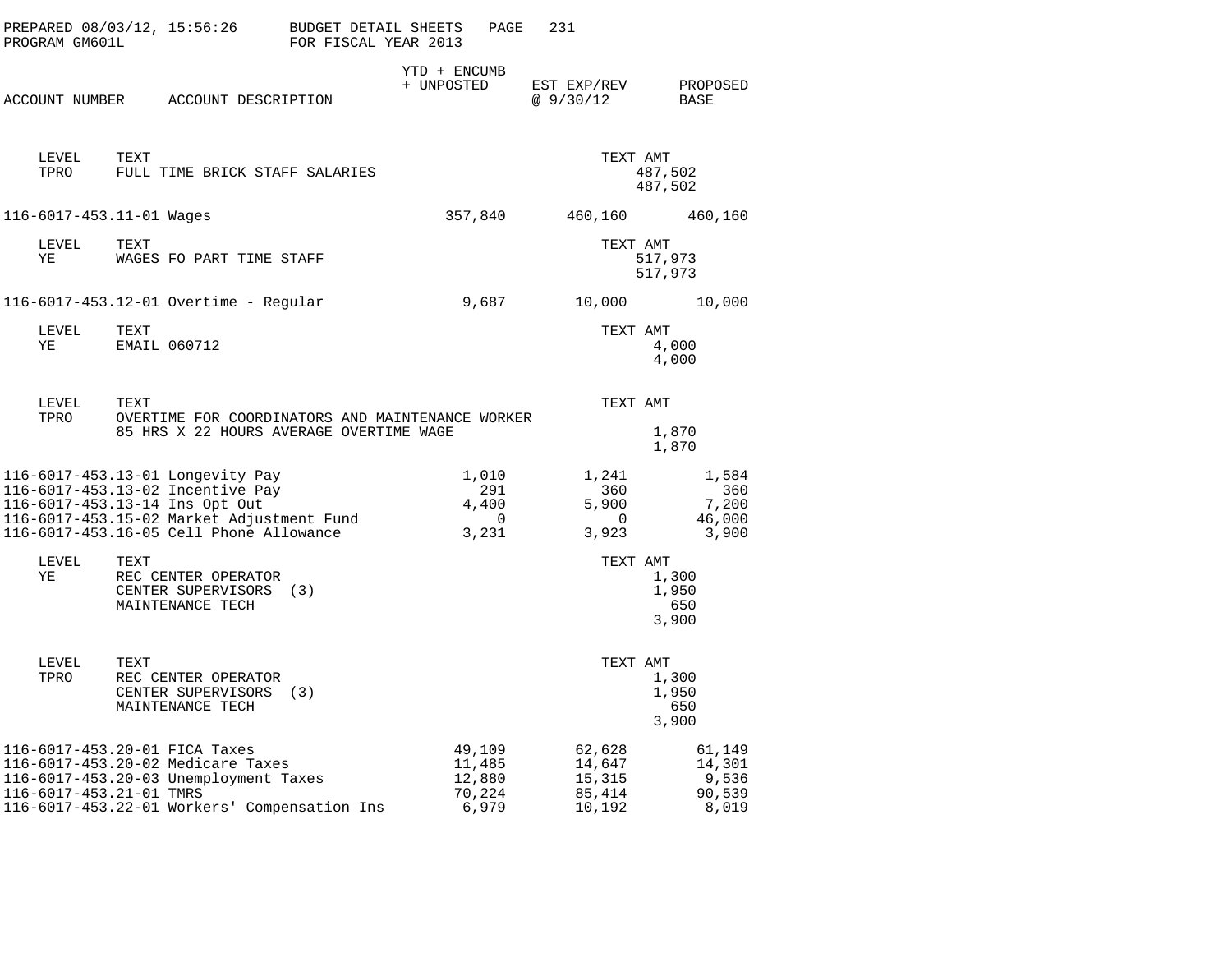| PROGRAM GM601L      | PREPARED 08/03/12, 15:56:26 BUDGET DETAIL SHEETS                                                                                                                                             | FOR FISCAL YEAR 2013 |                        | PAGE | 232                                           |                                                                                 |                                     |
|---------------------|----------------------------------------------------------------------------------------------------------------------------------------------------------------------------------------------|----------------------|------------------------|------|-----------------------------------------------|---------------------------------------------------------------------------------|-------------------------------------|
|                     | ACCOUNT NUMBER ACCOUNT DESCRIPTION                                                                                                                                                           |                      | YTD + ENCUMB           |      | + UNPOSTED EST EXP/REV PROPOSED<br>@9/30/12   | BASE                                                                            |                                     |
| $\star$ and $\star$ | 116-6017-453.22-02 Health Insurance<br>116-6017-453.22-04 Dental Insurance<br>116-6017-453.22-05 Life Insurance<br>Salaries & Benefits                                                       |                      | 62,465<br>3,625<br>400 |      | 75,775<br>4,344<br>477<br>1,007,453 1,256,804 |                                                                                 | 79,860<br>4,314<br>462<br>1,300,462 |
|                     | 116-6017-453.41-01 Building Maint & Repair 17,757                                                                                                                                            |                      |                        |      | 17,000                                        |                                                                                 | 13,500                              |
| LEVEL<br>YE         | TEXT<br>LIGHT BULBS, FIXING WORKOUT EQUIP, PARTS FOR MISC<br>EQUIPMENT, ETC. CLEANING SUPPLIES<br>EMAIL 060712                                                                               |                      |                        |      | TEXT AMT                                      | 14,000<br>3,000<br>17,000                                                       |                                     |
| LEVEL TEXT<br>TPRO  | LIGHT BULBS, FIXING WORKOUT EQUIP, PARTS FOR MISC<br>EQUIPMENT, ETC. CLEANING SUPPLIES                                                                                                       |                      |                        |      | TEXT AMT                                      | 13,500<br>13,500                                                                |                                     |
|                     | 116-6017-453.41-02 Grounds Maint & Repair 5,134 6,500 6,500                                                                                                                                  |                      |                        |      |                                               |                                                                                 |                                     |
| LEVEL<br>YE         | TEXT<br>CONTRACT FOR MAINTAINING BRICK GROUNDS<br>INCREASE \$1400 TO COVER MAINTAINENCE OF TURF<br>AND ORNAMENTALS AROUND THE BRICK                                                          |                      |                        |      | TEXT AMT                                      | 5,100<br>1,400<br>6,500                                                         |                                     |
| LEVEL<br>TPRO       | TEXT<br>CONTRACT FOR MAINTAINING BRICK GROUNDS<br>INCREASE \$1400 TO COVER MAINTAINENCE OF TURF<br>AND ORNAMENTALS AROUND THE BRICK                                                          |                      |                        |      | TEXT AMT                                      | 5,100<br>1,400<br>6,500                                                         |                                     |
|                     | 116-6017-453.41-08 Swimming Pool Maint & Rep 32,235 50,800 47,550                                                                                                                            |                      |                        |      |                                               |                                                                                 |                                     |
| LEVEL<br>YE         | TEXT<br>CHLORINE FOR POOL 300 50LBS CHLORINE X 150.00<br>POOL STABILIZER 401 40LBS X 200.00<br>CLARIFIER 46.00 GALLON X 200<br>NEUTRALIZER 20 50LBS X 100.00<br>EMAIL 060712<br>EMAIL 060712 |                      |                        |      |                                               | TEXT AMT<br>36,800<br>8,000<br>9,200<br>2,000<br>$2,200-$<br>$3,000-$<br>50,800 |                                     |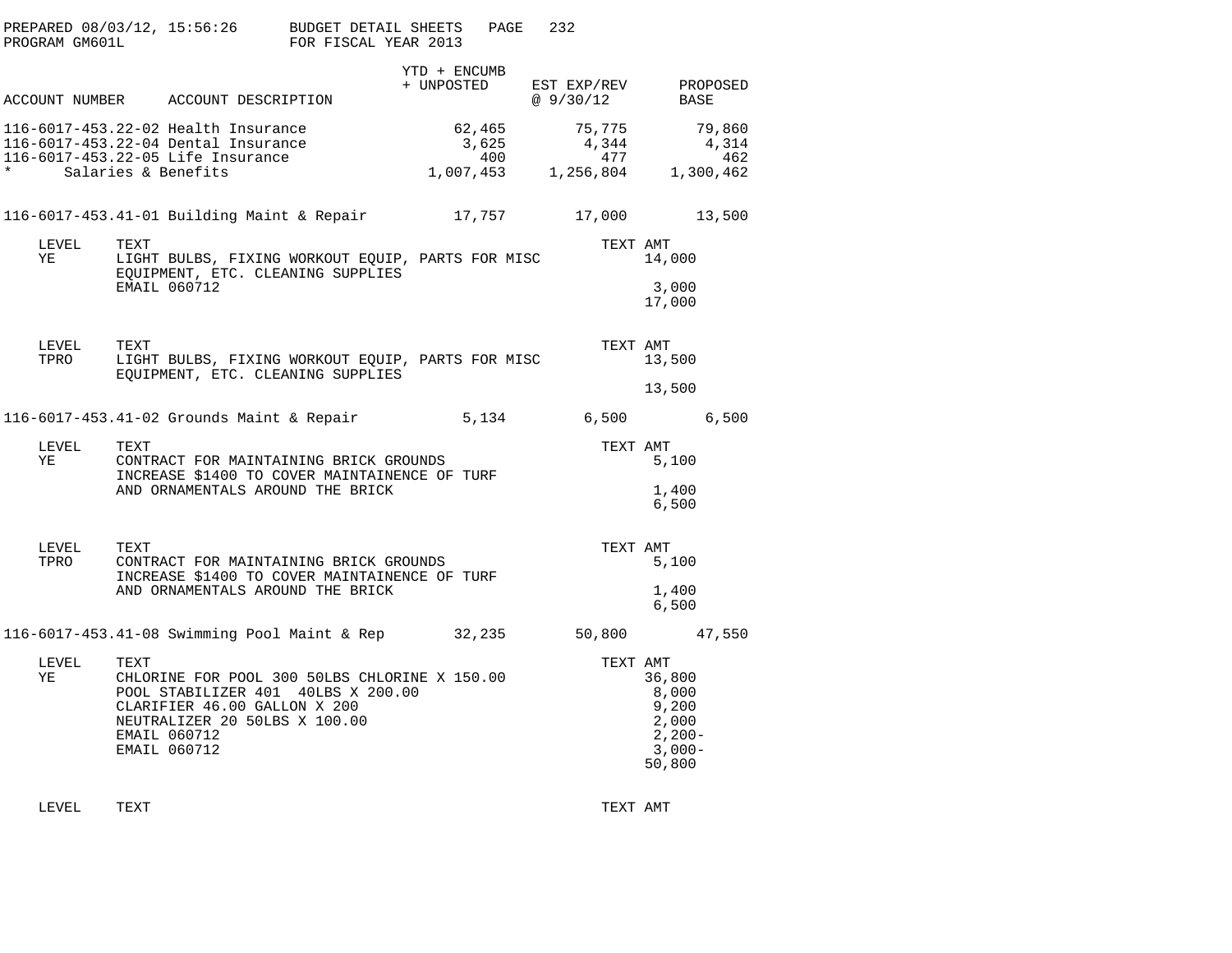| PREPARED 08/03/12, 15:56:26 BUDGET DETAIL SHEETS<br>233<br>PAGE<br>PROGRAM GM601L<br>FOR FISCAL YEAR 2013                                                 |                                             |
|-----------------------------------------------------------------------------------------------------------------------------------------------------------|---------------------------------------------|
| YTD + ENCUMB<br>+ UNPOSTED<br>EST EXP/REV PROPOSED<br>ACCOUNT NUMBER ACCOUNT DESCRIPTION<br>@ 9/30/12                                                     | BASE                                        |
| TPRO CHLORINE FOR POOL 189 50LBS CHLORINE X 150.00<br>POOL STABILIZER 401 40LBS X 200.00<br>CLARIFIER 46.00 GALLON X 200<br>NEUTRALIZER 20 50LBS X 100.00 | 28,350<br>8,000<br>9,200<br>2,000<br>47,550 |
| 638<br>3,000 3,000<br>116-6017-453.42-01 Office Eqpt Maint & Rep                                                                                          |                                             |
| LEVEL<br>TEXT<br>TEXT AMT<br>YE COPIER REPAIR RICOH CONTRACT                                                                                              | 3,000<br>3,000                              |
| TEXT AMT<br>LEVEL TEXT<br>COPIER REPAIR RICOH CONTRACT<br>TPRO                                                                                            | 3,000<br>3,000                              |
| 6,000<br>116-6017-453.42-10 Maintenance of Apparatus 5,267                                                                                                | 5,000                                       |
| LEVEL<br>TEXT<br>TEXT AMT<br>MAINTENANCE OF FIRE EXTENGUISHERS 10 X \$100<br>YE<br>MISCELLANEOUS MAINTENANCE OF WORKOUT EQUIPMENT                         | 1,000<br>5,000<br>6,000                     |
| TEXT<br>TEXT AMT<br>LEVEL<br>MAINTENANCE OF FIRE EXTENGUISHERS 10 X 100<br>TPRO<br>MAINTENANCE CONTRACT FOR SERVICE FIRST                                 | 1,000<br>4,000<br>5,000                     |
| 116-6017-453.50-01 Memberships & Licenses<br>543<br>1,240                                                                                                 | 1,440                                       |
| LEVEL<br>TEXT AMT<br>TEXT<br>YE<br>FEES ASSOCIATED WITH TRAPS AND TAAF REGISTRATION<br>FOR OPERATOR AND 3 SUPERVISORS                                     |                                             |
| TAAF<br>TRAPS                                                                                                                                             | 640<br>600<br>1,240                         |
| TEXT AMT<br>LEVEL<br>TEXT<br>TPRO<br>FEES ASSOCIATED WITH TRAPS AND TAAF REGISTRATION<br>FOR OPERATOR AND 3 SUPERVISORS<br>TAAF                           | 640                                         |
| TRAPS<br>NRPA FOR BRICK OPERATOR                                                                                                                          | 600<br>200<br>1,440                         |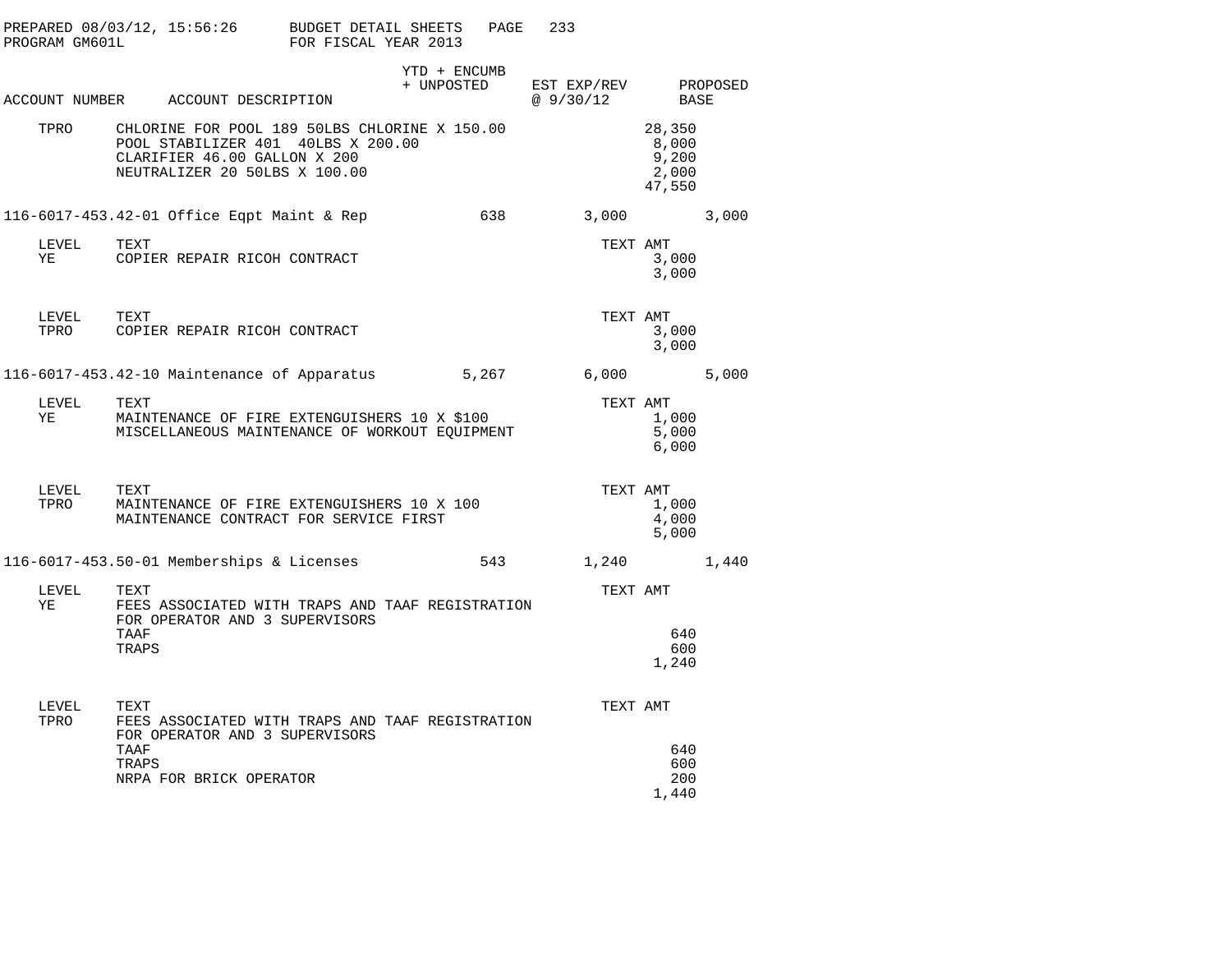| PROGRAM GM601L     | PREPARED $08/03/12$ , $15:56:26$ BUDGET DETAIL SHEETS                                                                                                                                                                                                                                                                                                                                                | FOR FISCAL YEAR 2013 | PAGE                       | 234                                    |                                                                                               |          |
|--------------------|------------------------------------------------------------------------------------------------------------------------------------------------------------------------------------------------------------------------------------------------------------------------------------------------------------------------------------------------------------------------------------------------------|----------------------|----------------------------|----------------------------------------|-----------------------------------------------------------------------------------------------|----------|
|                    | ACCOUNT NUMBER ACCOUNT DESCRIPTION                                                                                                                                                                                                                                                                                                                                                                   |                      | YTD + ENCUMB<br>+ UNPOSTED | EST EXP/REV PROPOSED<br>@ 9/30/12 BASE |                                                                                               |          |
|                    | 116-6017-453.50-02 Subscriptions/Books/Pub                                                                                                                                                                                                                                                                                                                                                           |                      | 187                        | 187                                    |                                                                                               | $\Omega$ |
| LEVEL<br>YE        | TEXT<br>MONTHLY MAINTENANCE FOR REC SOFTWARE<br>SUNGAURD MAINTENANCE                                                                                                                                                                                                                                                                                                                                 |                      |                            | TEXT AMT                               | 6,156<br>360<br>6,516                                                                         |          |
| LEVEL TEXT<br>TPRO | MONTHLY MAINTENANCE FOR REC SOFTWARE<br>SUNGAURD MAINTENANCE                                                                                                                                                                                                                                                                                                                                         |                      |                            | TEXT AMT                               |                                                                                               |          |
|                    | 116-6017-453.50-03 Personnel Dev & Activity 678 1,700 5,909                                                                                                                                                                                                                                                                                                                                          |                      |                            |                                        |                                                                                               |          |
| LEVEL<br>YE        | TEXT<br>TAAF CONFERENCES FOR OPERATOR & SUPV                                                                                                                                                                                                                                                                                                                                                         |                      |                            | TEXT AMT                               | 1,700<br>1,700                                                                                |          |
| LEVEL<br>TPRO      | TEXT<br>TAAF CONFERENCES FOR ATHLETIC SUPV WACO TX<br>REGISTRATION<br>HOTEL<br>PERDIUM<br>TRAVEL<br>TRAPS CONFERENCE FOR REC SUPV, AQUATICS SUPV AND<br>SENIOR CENTER SUPV<br>REGISTRATION \$220 X 3<br>HOTEL \$120 PER NIGHT PER PERSON X 3 NIGHTS<br>PERDIUM \$150 X 3<br>FLIGHT TO LUBBOCK \$350 X 3<br>NRPA FOR BRICK OPERATOR ANAHIEM CALIFORNIA<br>REGISTRATION<br>PERDIUM<br>AIRFARE<br>HOTEL |                      |                            | TEXT AMT                               | 200<br>600<br>200<br>100<br>660<br>1,080<br>450<br>1,050<br>419<br>200<br>350<br>600<br>5,909 |          |
| LEVEL<br>YE        | 116-6017-453.50-08 Mileage Reimbursement<br>TEXT<br>MISC MILEAGE FOR CENTER STAFF                                                                                                                                                                                                                                                                                                                    |                      | 721                        | TEXT AMT                               | 1,000<br>1,000<br>1,000<br>1,000                                                              |          |
| LEVEL<br>TPRO      | TEXT<br>MISC MILEAGE FOR CENTER STAFF                                                                                                                                                                                                                                                                                                                                                                |                      |                            | TEXT AMT                               | 1,000<br>1,000                                                                                |          |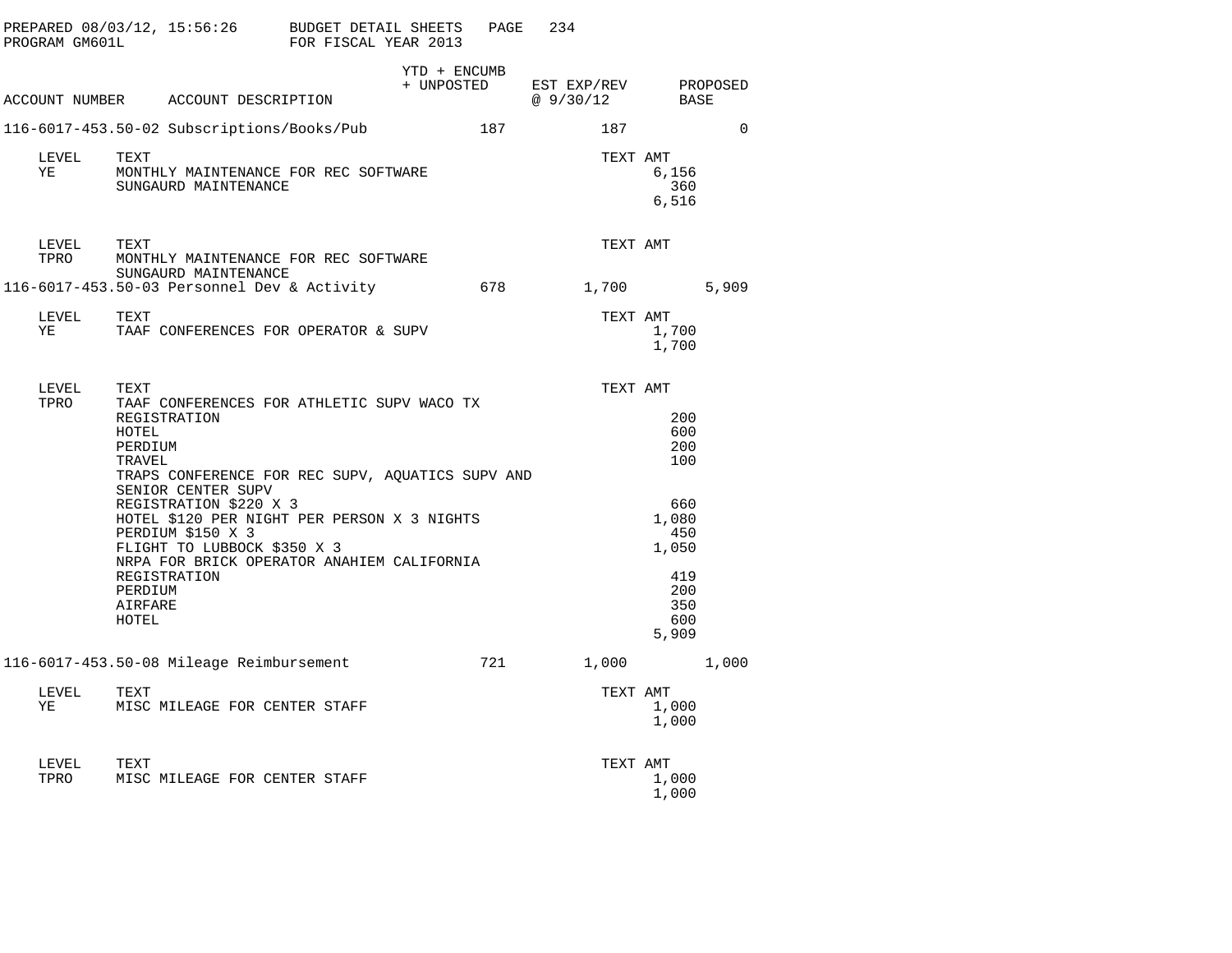| PROGRAM GM601L                          | PREPARED 08/03/12, 15:56:26 BUDGET DETAIL SHEETS                                  | FOR FISCAL YEAR 2013 |                              | PAGE   | 235                              |                            |       |
|-----------------------------------------|-----------------------------------------------------------------------------------|----------------------|------------------------------|--------|----------------------------------|----------------------------|-------|
|                                         | ACCOUNT NUMBER ACCOUNT DESCRIPTION                                                |                      | $YTD + ENCUMB$<br>+ UNPOSTED |        | EST EXP/REV PROPOSED<br>@9/30/12 | BASE                       |       |
|                                         | 116-6017-453.52-01 Building Insurance                                             |                      |                              | 19,353 | 26,000 26,000                    |                            |       |
| LEVEL<br>YE                             | TEXT<br>BUILDING INSURANCE                                                        |                      |                              |        | TEXT AMT                         | 26,000<br>26,000           |       |
| LEVEL TEXT<br>TPRO                      | BUILDING INSURANCE                                                                |                      |                              |        | TEXT AMT                         | 26,000<br>26,000           |       |
|                                         | 116-6017-453.52-03 General Liability Ins 2,420 2,420 2,420 2,420                  |                      |                              |        |                                  |                            |       |
| LEVEL<br><b>YE</b>                      | TEXT<br>GENERAL LIABILITY                                                         |                      |                              |        | TEXT AMT                         | 2,420<br>2,420             |       |
| ${\tt LEVEL} \hspace{0.2in} {\tt TEXT}$ | TPRO GENERAL LIABILITY                                                            |                      |                              |        | TEXT AMT                         | 2,420<br>2,420             |       |
|                                         | 116-6017-453.53-02 Access Fees                                                    |                      |                              |        | 2,556 4,800 4,800                |                            |       |
| LEVEL<br>YE                             | TEXT<br>MONTHLY DIRECT TV BILL \$400 X 12 MONTHS                                  |                      |                              |        | TEXT AMT                         | 4,800<br>4,800             |       |
|                                         | LEVEL TEXT<br>TPRO DIRECT TV \$400 X 12                                           |                      |                              |        | TEXT AMT                         | 4,800<br>4,800             |       |
|                                         | 116-6017-453.54-01 Printing & Graphic Serv 50,277                                 |                      |                              |        | 56,000 54,000                    |                            |       |
| LEVEL<br>YE                             | TEXT<br>PRINTING OF 4 QUALITY BROCHURES                                           |                      |                              |        | TEXT AMT                         | 56,000<br>56,000           |       |
| LEVEL<br>TPRO                           | TEXT<br>PRINTING OF 2 QUALITY BROCHURES<br>26000 PER PRINT 22000 MAILED PER PRINT |                      |                              |        | TEXT AMT                         |                            |       |
|                                         | FALL, WINTER, SPRING<br>SUMMER                                                    |                      |                              |        |                                  | 27,000<br>27,000<br>54,000 |       |
|                                         | 116-6017-453.54-06 Convenience copies                                             |                      |                              | 956    | 1,200                            |                            | 2,000 |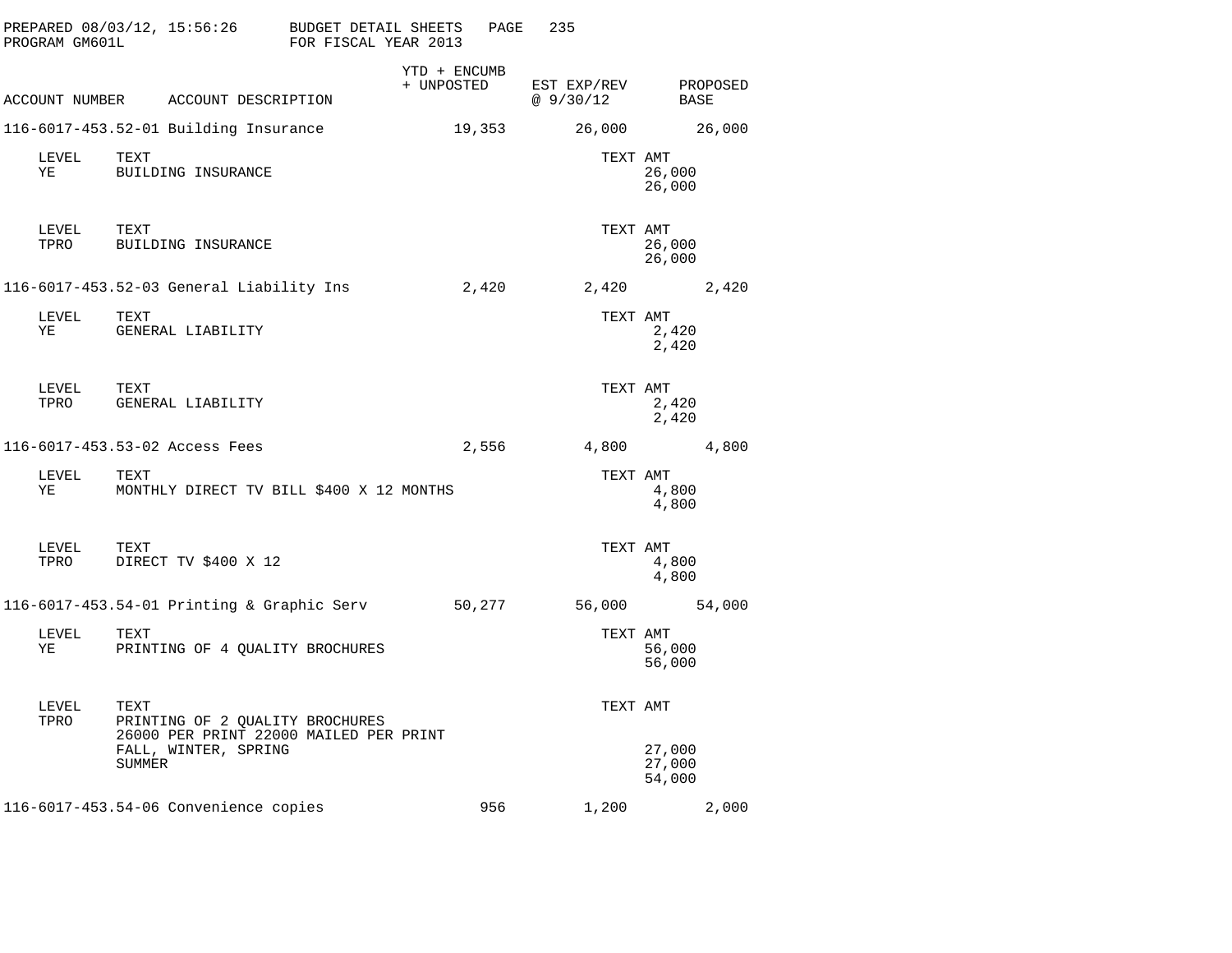| PROGRAM GM601L     | PREPARED $08/03/12$ , $15:56:26$ BUDGET DETAIL SHEETS                                                                        | FOR FISCAL YEAR 2013 |                            | PAGE  | 236                        |                                         |          |
|--------------------|------------------------------------------------------------------------------------------------------------------------------|----------------------|----------------------------|-------|----------------------------|-----------------------------------------|----------|
|                    | ACCOUNT NUMBER ACCOUNT DESCRIPTION                                                                                           |                      | YTD + ENCUMB<br>+ UNPOSTED |       | EST EXP/REV<br>@ $9/30/12$ | BASE                                    | PROPOSED |
| LEVEL TEXT<br>YE   | COPIES FOR SMALL PUBLICATIONS                                                                                                |                      |                            |       |                            | TEXT AMT<br>1,200<br>1,200              |          |
| LEVEL TEXT<br>TPRO | SMALL PRINTING AND TRIFOLD BROCHURES                                                                                         |                      |                            |       |                            | TEXT AMT<br>2,000<br>2,000              |          |
|                    | 116-6017-453.55-01 Advertising                                                                                               |                      |                            | 6,923 |                            | 9,000                                   | 6,000    |
| LEVEL TEXT<br>YE   | ADVERTISING FOR COM CENTER                                                                                                   |                      |                            |       | TEXT AMT                   | 9,000<br>9,000                          |          |
| LEVEL TEXT<br>TPRO | ADVERTISING FOR COM CENTER<br>STAR TELEGRAM ADDS<br>COW TOWN DOOR HANGERS<br>WELCOME WAGON<br>MISC ADDS IN THE BURLESON STAR |                      |                            |       | TEXT AMT                   | 2,000<br>800<br>2,000<br>1,200<br>6,000 |          |
|                    | 116-6017-453.55-02 Banking Services Charges                                                                                  |                      |                            |       | $9,572$ 16,000 16,000      |                                         |          |
| LEVEL<br>YE        | TEXT<br>CREDIT CARD BANK CHARGES                                                                                             |                      |                            |       | TEXT AMT                   | 7,424<br>7,424                          |          |
| LEVEL TEXT<br>TPRO | CREDIT CARD BANK CHARGES                                                                                                     |                      |                            |       |                            | TEXT AMT<br>7,424<br>7,424              |          |
|                    | 116-6017-453.55-08 Other Retainer & Ser Fees     139,817                                                                     |                      |                            |       | 160,000 160,000            |                                         |          |
| LEVEL<br>YE        | TEXT<br>CONTRACT INSTRUCTORS AND SOFTBALL OFFICIALS                                                                          |                      |                            |       | TEXT AMT                   | 160,000<br>160,000                      |          |
| LEVEL<br>TPRO      | TEXT<br>CONTRACT INSTRUCTORS AND SOFTBALL OFFICIALS<br>SUMMER STAFF                                                          |                      |                            |       | TEXT AMT                   | 160,000                                 |          |
|                    |                                                                                                                              |                      |                            |       |                            | 160,000                                 |          |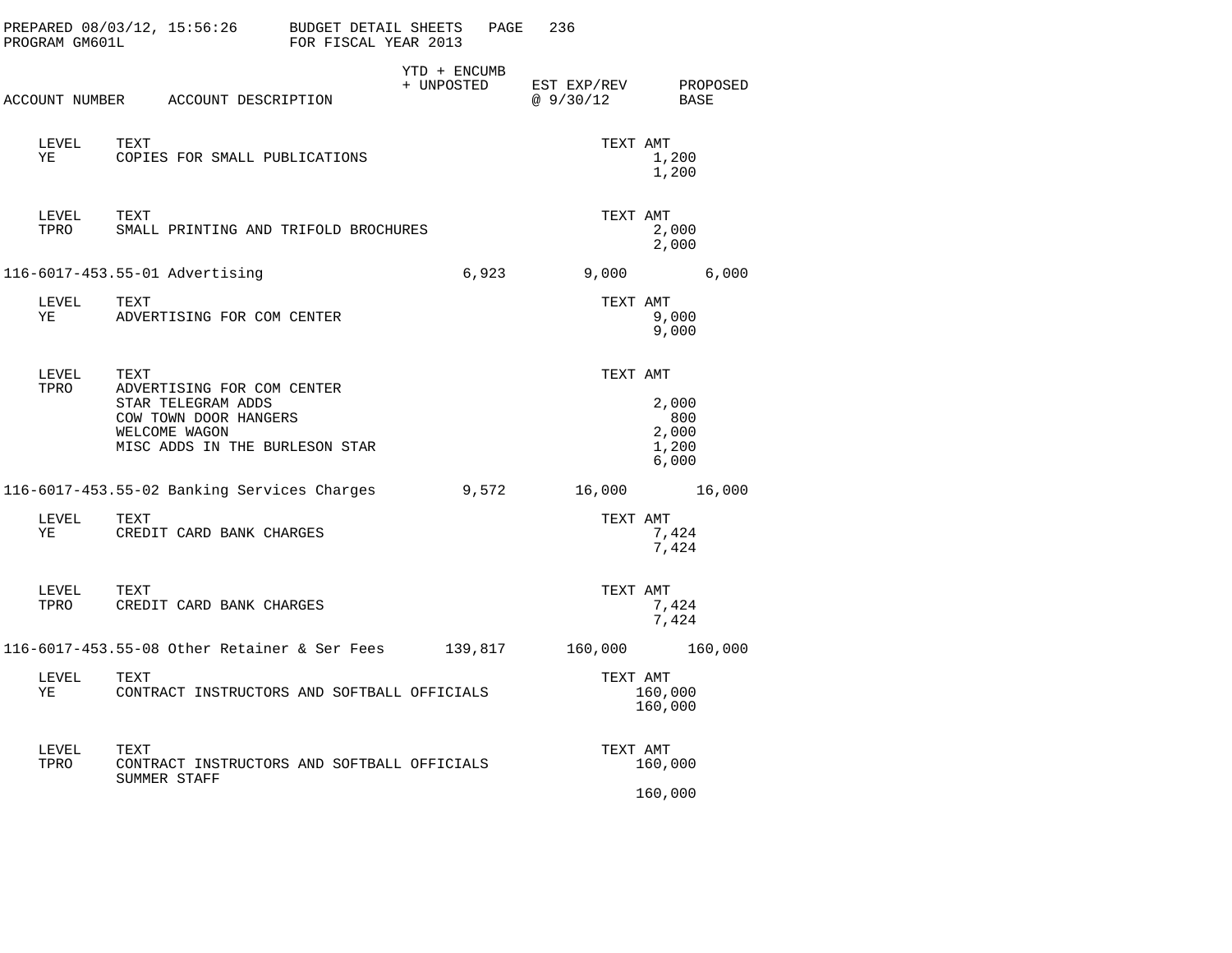| PROGRAM GM601L | PREPARED 08/03/12, 15:56:26 BUDGET DETAIL SHEETS                                                                | FOR FISCAL YEAR 2013 | PAGE         | 237                                                                                                    |                                   |
|----------------|-----------------------------------------------------------------------------------------------------------------|----------------------|--------------|--------------------------------------------------------------------------------------------------------|-----------------------------------|
|                | ACCOUNT NUMBER ACCOUNT DESCRIPTION                                                                              |                      | YTD + ENCUMB | $\begin{tabular}{llllll} + & UNPOSTED & EST EXP/REV & PROPOSED \\ & @ 9/30/12 & BASE \\ \end{tabular}$ |                                   |
|                | 116-6017-453.55-09 Medical Supplies & Serv                                                                      |                      | 431          | 400                                                                                                    | 400                               |
| LEVEL<br>ΥE    | TEXT<br>MINOR MEDICAL SUPPLIES FOR CAMPS AND REC CENTER                                                         |                      |              | TEXT AMT                                                                                               | 400<br>400                        |
| LEVEL<br>TPRO  | TEXT<br>MINOR MEDICAL SUPPLIES FOR CAMPS AND REC CENTER                                                         |                      |              |                                                                                                        | TEXT AMT<br>400<br>400            |
|                | 116-6017-453.55-11 Miscellaneous Fees                                                                           |                      |              | 16,041 13,899 12,000                                                                                   |                                   |
| LEVEL<br>YE    | TEXT<br>FEES ASSOCIATED WITH ATHLETIC EVENTS (BARRACUDA,<br>TRACK), DAY CAMPS                                   |                      |              | TEXT AMT                                                                                               | 12,000                            |
|                |                                                                                                                 |                      |              |                                                                                                        | 12,000                            |
| LEVEL<br>TPRO  | TEXT<br>FEES ASSOCIATED WITH ATHLETIC EVENTS (BARRACUDA,<br>TRACK), DAY CAMPS                                   |                      |              | TEXT AMT                                                                                               | 12,000                            |
|                |                                                                                                                 |                      |              |                                                                                                        | 12,000                            |
|                | 116-6017-453.60-01 Office Supplies & Mat                                                                        |                      |              | 7,631 11,000 12,000                                                                                    |                                   |
| LEVEL<br>ΥE    | TEXT                                                                                                            |                      |              | TEXT AMT                                                                                               |                                   |
|                | SUPPLIES FOR CENTER STAFF<br>AMOUNT DOES NOT INCLUDE PRINTED FORMS                                              |                      |              |                                                                                                        | 11,000<br>11,000                  |
| LEVEL<br>TPRO  | TEXT<br>SUPPLIES FOR CENTER STAFF<br>AMOUNT DOES NOT INCLUDE PRINTED FORMS<br>VERMONT SYSTEMS ID CARDS, RIBBONS |                      |              | TEXT AMT                                                                                               | 5,000                             |
|                | TONER<br>PAPER<br>GENERAL OFFICE SUPPLIES PENS, PENCILS, CALENDARS                                              |                      |              |                                                                                                        | 2,500<br>3,000<br>1,500<br>12,000 |
|                | 116-6017-453.60-02 Janitorial Supplies 14,017                                                                   |                      |              |                                                                                                        | 16,090 15,000                     |
| LEVEL<br>YE    | TEXT<br>JANITORIAL SUPPLIES FOR CENTER                                                                          |                      |              | TEXT AMT                                                                                               | 16,090<br>16,090                  |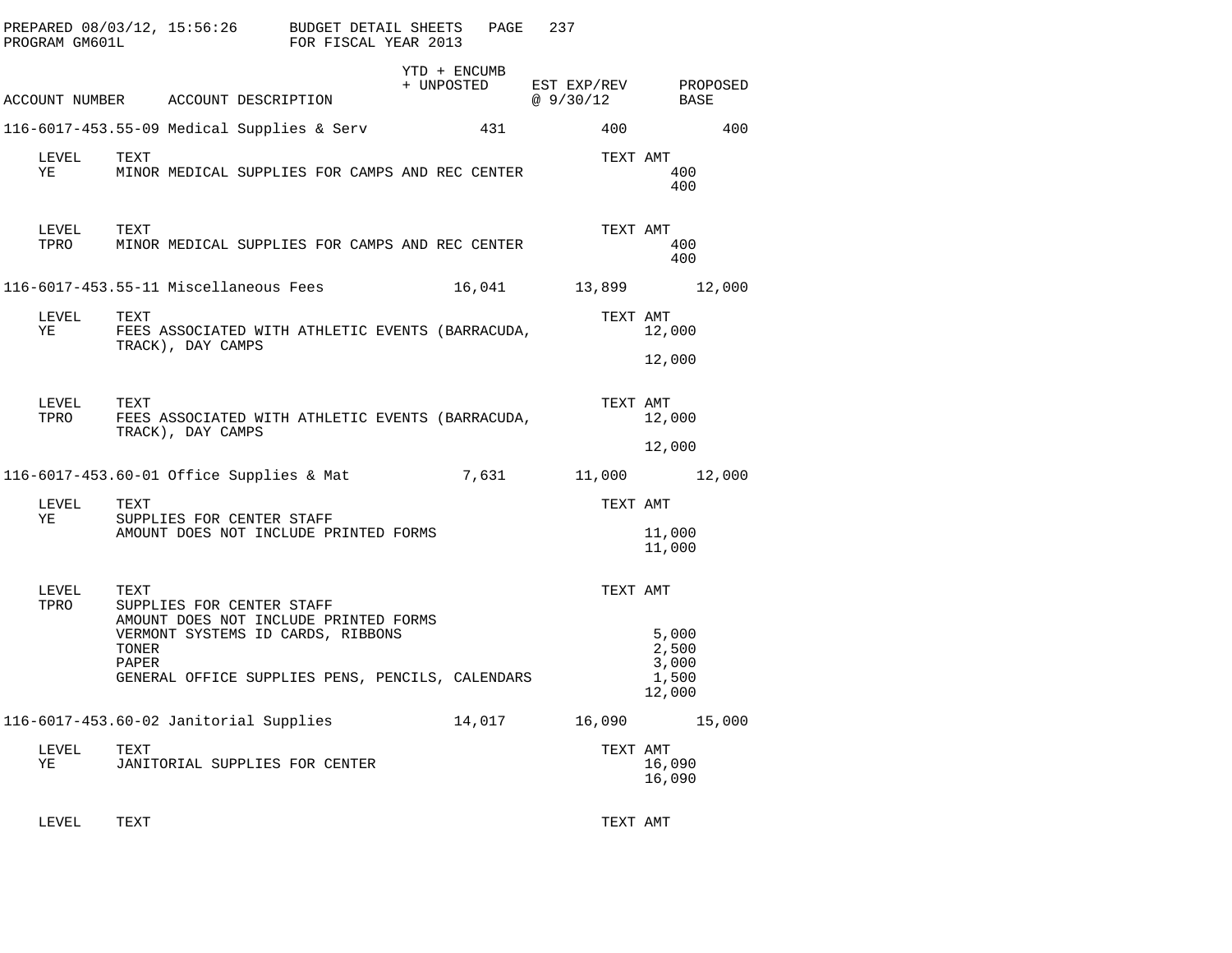| PROGRAM GM601L |                                    | PREPARED 08/03/12, 15:56:26                                                       | BUDGET DETAIL SHEETS<br>FOR FISCAL YEAR 2013 |                            | PAGE     | 238                      |                                     |             |
|----------------|------------------------------------|-----------------------------------------------------------------------------------|----------------------------------------------|----------------------------|----------|--------------------------|-------------------------------------|-------------|
|                |                                    | ACCOUNT NUMBER ACCOUNT DESCRIPTION                                                |                                              | YTD + ENCUMB<br>+ UNPOSTED |          | EST EXP/REV<br>@ 9/30/12 | BASE                                | PROPOSED    |
| TPRO           |                                    | JANITORIAL SUPPLIES FOR CENTER                                                    |                                              |                            |          |                          | 15,000<br>15,000                    |             |
|                |                                    | 116-6017-453.60-03 Insect Control Supplies                                        |                                              |                            | 189      | 300                      |                                     | $\mathbf 0$ |
| LEVEL<br>YE    | TEXT                               | BUG SPRAY AND MISC BUG KILLER                                                     |                                              |                            |          | TEXT AMT                 | 300<br>300                          |             |
| LEVEL<br>TPRO  | TEXT                               | BUG SPRAY AND MISC BUG KILLER<br>116-6017-453.60-04 Weed Control Supplies         |                                              |                            | $\Omega$ | TEXT AMT<br>300          |                                     | $\Omega$    |
| LEVEL<br>ΥE    | TEXT                               | WEED CONTROL AND FERTILIZER                                                       |                                              |                            |          | TEXT AMT                 | 300<br>300                          |             |
| LEVEL<br>TPRO  | TEXT<br>116-6017-453.60-07 Postage | WEED CONTROL AND FERTILIZER                                                       |                                              |                            | 95       | TEXT AMT<br>1,500        |                                     | $\Omega$    |
| LEVEL<br>ΥE    | TEXT                               | POSTAGE FOR CENTER                                                                |                                              |                            |          | TEXT AMT                 | 1,500<br>1,500                      |             |
| LEVEL<br>TPRO  | TEXT                               | TEAI<br>POSTAGE FOR CENTER<br>Teals<br>116-6017-453.60-11 Minor Tools & Materials |                                              |                            | 393      | TEXT AMT<br>2,050        |                                     | 800         |
| LEVEL<br>ΥE    | TEXT                               | SHEPARDS HOOKS<br>VACUUM HOSES<br>RESCUE TUBES 250 X 5<br>LIFE JACKETS 15 X 20    |                                              |                            |          | TEXT AMT                 | 300<br>200<br>1,250<br>300<br>2,050 |             |
| LEVEL<br>TPRO  | TEXT                               | SHEPARDS HOOKS<br>VACUUM HOSES<br>RESCUE TUBES 250 X 5<br>LIFE JACKETS 15 X 20    |                                              |                            |          | TEXT AMT                 | 300<br>200<br>300<br>800            |             |
|                |                                    | 116-6017-453.60-12 Sign Materials                                                 |                                              |                            | $\Omega$ | 1,000                    |                                     | $\Omega$    |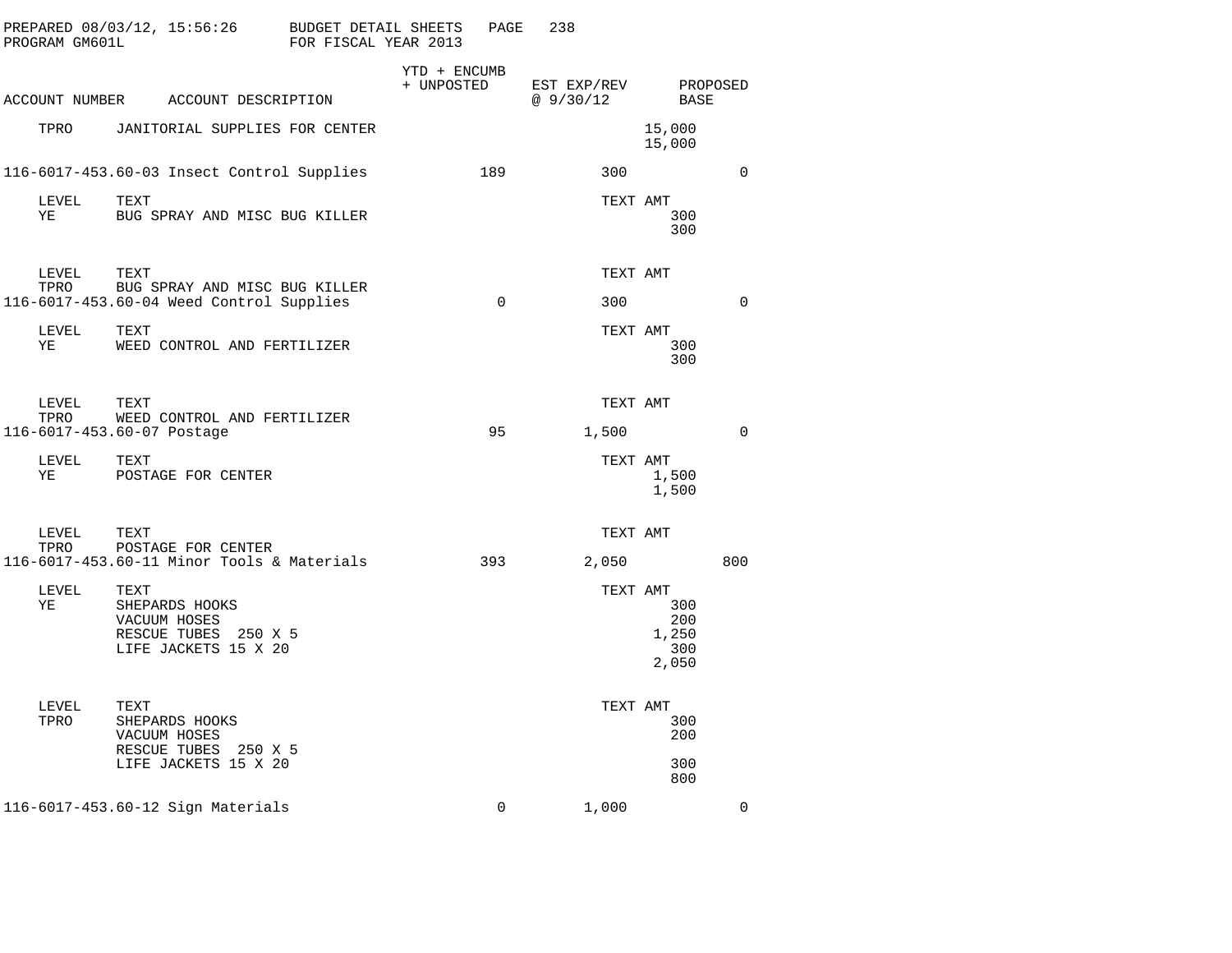| PROGRAM GM601L | PREPARED 08/03/12, 15:56:26                                                                                                                                                       | BUDGET DETAIL SHEETS<br>FOR FISCAL YEAR 2013 |                            | PAGE  | 239                      |                                                          |          |
|----------------|-----------------------------------------------------------------------------------------------------------------------------------------------------------------------------------|----------------------------------------------|----------------------------|-------|--------------------------|----------------------------------------------------------|----------|
|                | ACCOUNT NUMBER ACCOUNT DESCRIPTION                                                                                                                                                |                                              | YTD + ENCUMB<br>+ UNPOSTED |       | EST EXP/REV<br>@ 9/30/12 | BASE                                                     | PROPOSED |
| LEVEL<br>YE    | TEXT<br>MISC SIGNAGE FOR AQUATICS AND BRICK                                                                                                                                       |                                              |                            |       | TEXT AMT                 | 1,000<br>1,000                                           |          |
| LEVEL          | TEXT<br>TPRO MISC SIGNAGE FOR AQUATICS AND BRICK<br>116-6017-453.60-13 Uniforms                                                                                                   |                                              |                            | 1,085 | TEXT AMT<br>3,870        |                                                          | 3,870    |
| LEVEL<br>ΥE    | TEXT<br>UNIFORMED LOGOED SHIRTS 40 X 25<br>300 T SHIRTS X 5.50<br>HATS FOR POOL STAFF 12 X 30<br>FANNY PACKS 12 X 30<br>WHISTLES 5 X 100                                          |                                              |                            |       | TEXT AMT                 | 1,000<br>1,650<br>360<br>360<br>500<br>3,870             |          |
| LEVEL<br>TPRO  | TEXT<br>UNIFORMED LOGOED SHIRTS 40 X 25<br>300 T SHIRTS X 5.50<br>HATS FOR POOL STAFF 12 X 30<br>FANNY PACKS 12 X 30<br>WHISTLES 5 X 100                                          |                                              |                            |       | TEXT AMT                 | 1,000<br>1,650<br>360<br>360<br>500<br>3,870             |          |
|                | 116-6017-453.60-22 Kitchen Supplies                                                                                                                                               |                                              |                            | 511   | 750                      |                                                          | 750      |
| LEVEL<br>YE    | TEXT<br>COFFEE, CREAMER, ETC                                                                                                                                                      |                                              |                            |       | TEXT AMT                 | 750<br>750                                               |          |
| LEVEL<br>TPRO  | TEXT<br>COFFEE, CREAMER, ETC                                                                                                                                                      |                                              |                            |       | TEXT AMT                 | 750<br>750                                               |          |
|                | 116-6017-453.61-02 Recreation Supplies                                                                                                                                            |                                              |                            |       | 8,109 16,692             |                                                          | 18,000   |
| LEVEL<br>YE    | TEXT<br>MISC. MATS, BALLS, EXCERCISE BALLS AND RACKS, ETC<br>PLAY EQUIPMENT IN KIDS ZONE<br>FUNDS IN SUPPORT OF 3 CAMPS AND PARTY RENTALS<br>YEAR END SUBTRACTION<br>EMAIL 060712 |                                              |                            |       | TEXT AMT                 | 8,000<br>2,000<br>12,000<br>4,000-<br>$1,308-$<br>16,692 |          |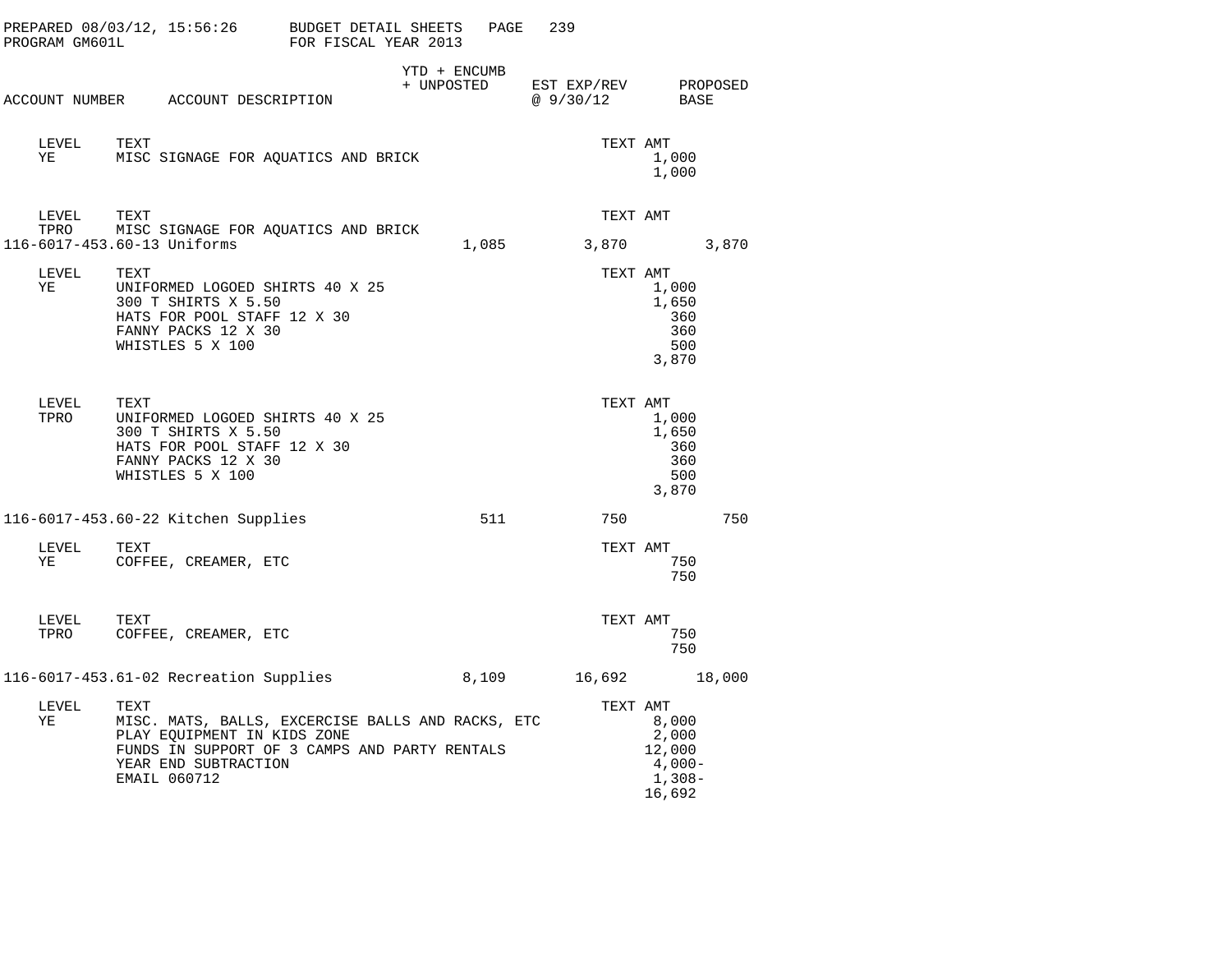| PROGRAM GM601L | PREPARED 08/03/12, 15:56:26 BUDGET DETAIL SHEETS                                                                                                                  | FOR FISCAL YEAR 2013 | PAGE                                            | 240      |                                 |          |
|----------------|-------------------------------------------------------------------------------------------------------------------------------------------------------------------|----------------------|-------------------------------------------------|----------|---------------------------------|----------|
|                | ACCOUNT NUMBER ACCOUNT DESCRIPTION                                                                                                                                |                      | YTD + ENCUMB<br>+ UNPOSTED EST EXP/REV PROPOSED | @9/30/12 | BASE                            |          |
| LEVEL<br>TPRO  | TEXT<br>MISC. MATS, BALLS, EXCERCISE BALLS AND RACKS, ETC<br>PLAY EQUIPMENT IN KIDS ZONE (MOVIES, CHAIRS, BALLS)<br>FUNDS IN SUPPORT OF CAMPS AND PARTY RENTALS   |                      |                                                 | TEXT AMT | 2,000<br>700                    |          |
|                | SUMMER CAMP 110 CAMPERS X 2.50 X 11 WKS FOR SNACKS<br>AVERAGE SPORT EQUIPMENT PER CHILD 110 X 3 X 11 WKS<br>AVERAGE ART SUPPLIES<br>SUPPLIES FOR BIRTHDAY PARTIES |                      |                                                 |          | 3,030<br>3,630<br>840           |          |
|                | 156 BIRTHDAY PARTIES X 50.00                                                                                                                                      |                      |                                                 |          | 7,800<br>18,000                 |          |
|                | 116-6017-453.61-03 Rec/Ed Support Supplies                                                                                                                        |                      | 5,515                                           | 10,100   |                                 | 9,000    |
| LEVEL<br>YE    | TEXT<br>AWARDS FOR SOFTBALL LEAGUES                                                                                                                               |                      |                                                 | TEXT AMT | 10,100<br>10,100                |          |
| LEVEL<br>TPRO  | TEXT<br>AWARDS FOR SOFTBALL LEAGUES                                                                                                                               |                      |                                                 | TEXT AMT | 9,000<br>9,000                  |          |
|                | 116-6017-453.66-01 Minor Office Equipment                                                                                                                         |                      | 355                                             |          | 352                             | 1,000    |
| LEVEL<br>YE    | TEXT<br>PHONE FOR CONFERENCE ROOM<br>PRINTERS REPLACEMENT                                                                                                         |                      |                                                 | TEXT AMT | 352<br>352                      |          |
| LEVEL<br>TPRO  | TEXT<br>PHONE FOR CONFERENCE ROOM<br>PRINTERS REPLACEMENT                                                                                                         |                      |                                                 |          | TEXT AMT<br>500<br>500<br>1,000 |          |
|                | 116-6017-453.66-03 Minor Machinery & Eqpt                                                                                                                         |                      | 358                                             | 360      |                                 | $\Omega$ |
| LEVEL<br>ΥE    | TEXT<br>SCALE FOR REC CENTER                                                                                                                                      |                      |                                                 | TEXT AMT | 360<br>360                      |          |
|                | 116-6017-453.66-04 Minor Shop & Plant Eqpt                                                                                                                        |                      | 4,435 4,696                                     |          |                                 | 4,696    |
| LEVEL<br>ΥE    | TEXT<br>DOOR ALARMS FOR GYM<br>PORTABLE SOUND SYSTEM<br>JANITORIAL EQUIP                                                                                          |                      |                                                 | TEXT AMT |                                 |          |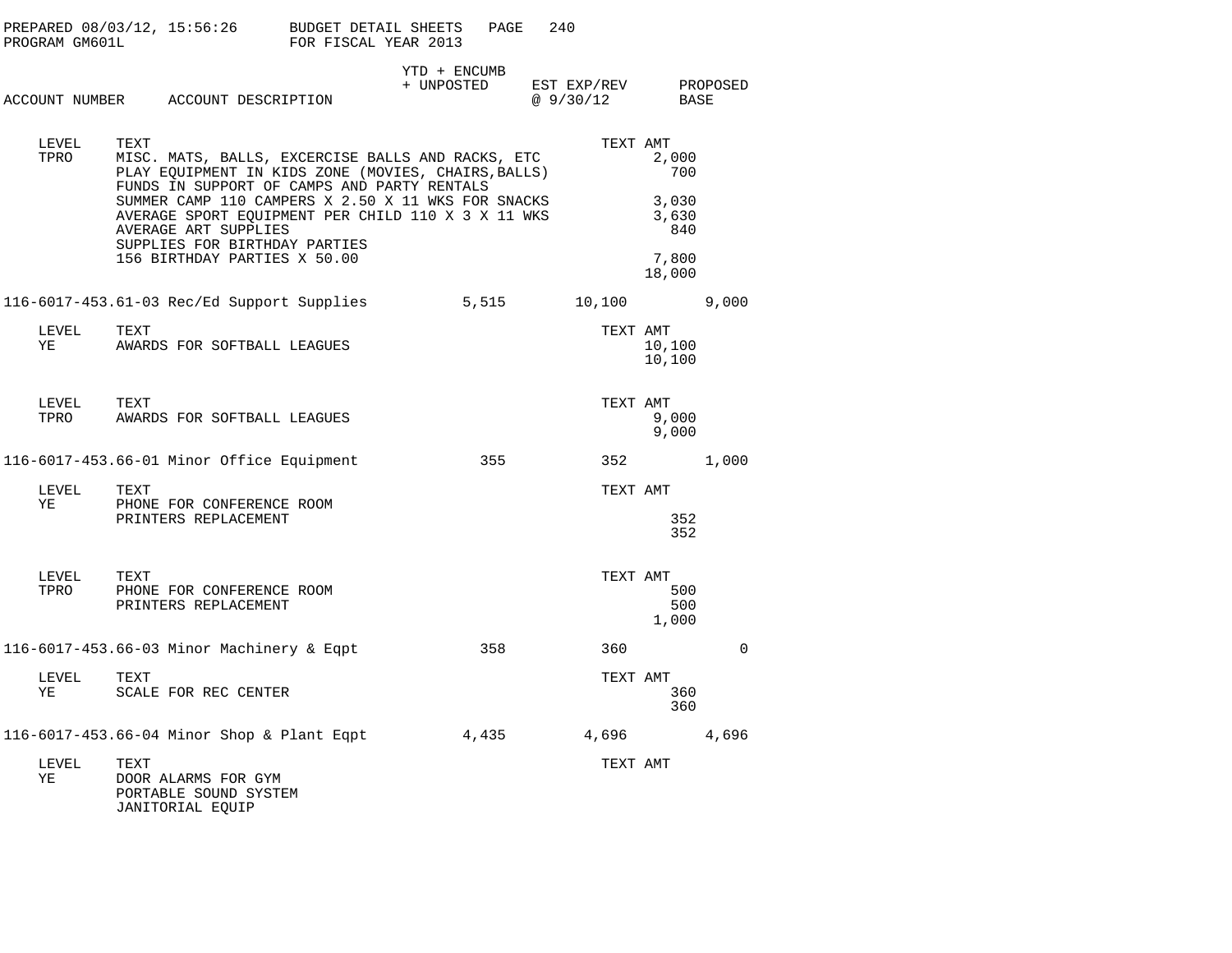| PROGRAM GM601L | PREPARED 08/03/12, 15:56:26                                                                                                   | BUDGET DETAIL SHEETS<br>FOR FISCAL YEAR 2013 |                            | PAGE           | 241                      |                                |                   |
|----------------|-------------------------------------------------------------------------------------------------------------------------------|----------------------------------------------|----------------------------|----------------|--------------------------|--------------------------------|-------------------|
|                | ACCOUNT NUMBER ACCOUNT DESCRIPTION                                                                                            |                                              | YTD + ENCUMB<br>+ UNPOSTED |                | EST EXP/REV<br>@ 9/30/12 | <b>BASE</b>                    | PROPOSED          |
|                | SECURITY MONITORING                                                                                                           |                                              |                            |                |                          | 4,696<br>4,696                 |                   |
| LEVEL<br>TPRO  | TEXT<br>FIRE ALARM<br>ELEVATOR MONITORING<br>SECURITY MONITORING                                                              |                                              |                            |                | TEXT AMT                 | 2,460<br>1,900<br>336<br>4,696 |                   |
|                | 116-6017-453.66-05 Minor Radio Equipment                                                                                      |                                              |                            | $\Omega$       | 300                      |                                | 150               |
| LEVEL<br>ΥE    | TEXT<br>HAND HELD RADIOS FOR CENTER                                                                                           |                                              |                            |                | TEXT AMT                 | 300<br>300                     |                   |
| LEVEL<br>TPRO  | TEXT<br>HAND HELD RADIOS FOR CENTER                                                                                           |                                              |                            |                | TEXT AMT                 | 150<br>150                     |                   |
|                | 116-6017-453.67-05 Minor Other Improvements<br>116-6017-453.80-04 Interest Expense                                            |                                              |                            | 2,950<br>1,188 | 2,950<br>1,188           |                                | $\Omega$<br>3,229 |
| LEVEL<br>ΥE    | TEXT<br>CHASE EQUIPMENT - EXERCISE EQUIP<br>FISCAL YEAR END ESTIMATE CHANGED DUE TO<br>REVISED CAPITOL LEASE PAYMENT SCHEDULE |                                              |                            |                | TEXT AMT                 | 1,188<br>1,188                 |                   |
| LEVEL<br>TPRO  | TEXT<br>CHASE EQUIPMENT - EXERCISE EQUIP                                                                                      |                                              |                            |                | TEXT AMT                 | 3,229<br>3,229                 |                   |
|                | 116-6017-453.80-07 Bad Debts Expense                                                                                          |                                              |                            | $\mathbf 0$    | 4,336                    |                                | 4,336             |
| LEVEL<br>ΥE    | TEXT<br><b>BAD DEBTS</b>                                                                                                      |                                              |                            |                | TEXT AMT                 | 4,336<br>4,336                 |                   |
| LEVEL<br>TPRO  | TEXT<br><b>BAD DEBTS</b>                                                                                                      |                                              |                            |                | TEXT AMT                 | 4,336<br>4,336                 |                   |
|                | 116-6017-453.80-13 Project/Event/Meeting Exp                                                                                  |                                              |                            | 3,812          | 3,537                    |                                | 2,200             |
| LEVEL          | TEXT                                                                                                                          |                                              |                            |                | TEXT AMT                 |                                |                   |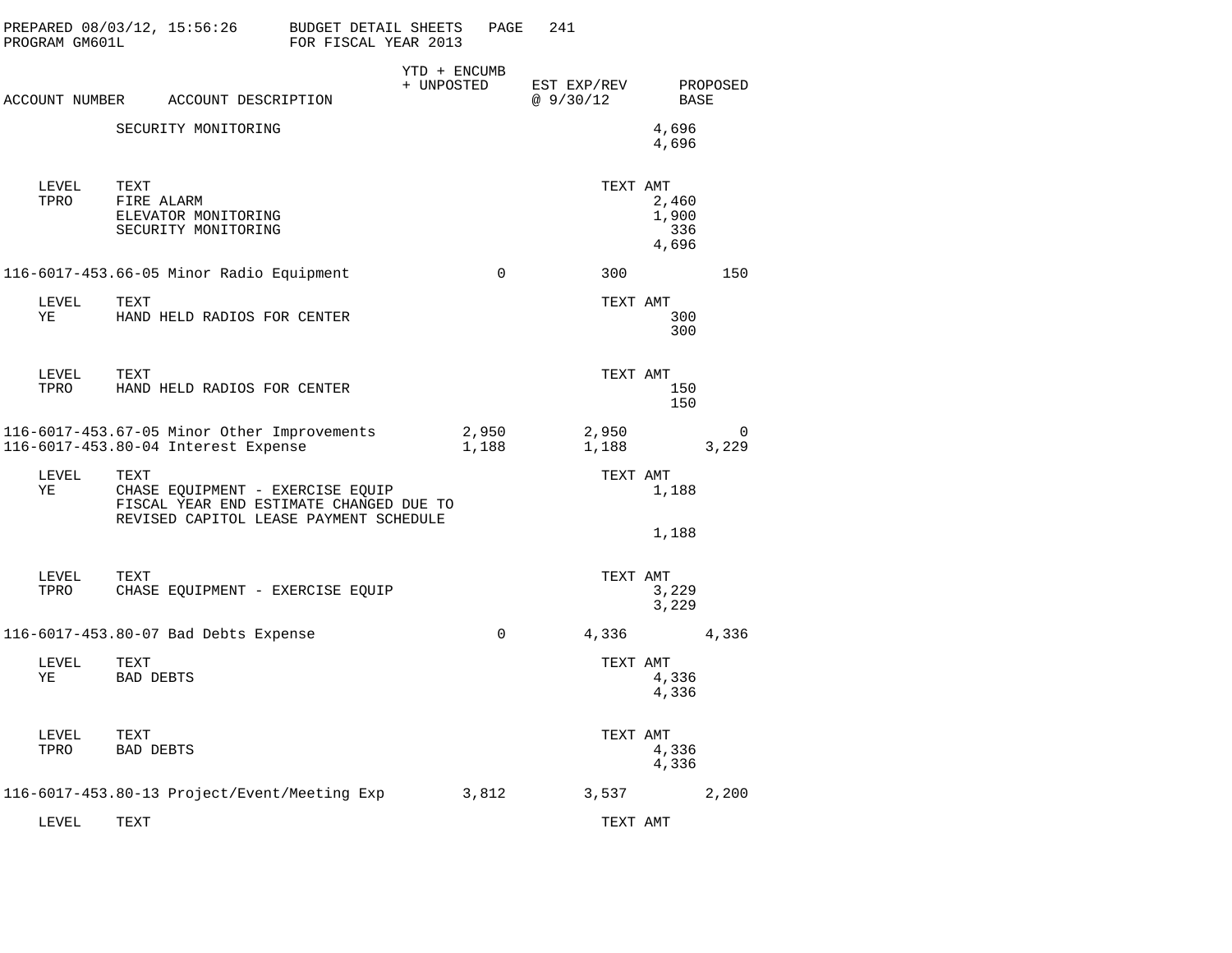|          | PROGRAM GM601L | PREPARED 08/03/12, 15:56:26                        | BUDGET DETAIL SHEETS<br>FOR FISCAL YEAR 2013 |                            | PAGE | 242                     |                         |
|----------|----------------|----------------------------------------------------|----------------------------------------------|----------------------------|------|-------------------------|-------------------------|
|          |                | ACCOUNT NUMBER ACCOUNT DESCRIPTION                 |                                              | YTD + ENCUMB<br>+ UNPOSTED |      | EST EXP/REV<br>@9/30/12 | PROPOSED<br><b>BASE</b> |
|          | ΥE             | IN SUPPORT OF BRICK SPECIAL EVENTS<br>EMAIL 060712 |                                              |                            |      |                         | 3,300<br>237<br>3,537   |
|          | LEVEL<br>TPRO  | TEXT<br>IN SUPPORT OF BRICK SPECIAL EVENTS         |                                              |                            |      | TEXT AMT                | 2,200<br>2,200          |
|          |                | 116-6017-453.90-05 Cost of Sales/Pro Shop          |                                              | 3,502                      |      | 7,500                   | 7,500                   |
|          | LEVEL<br>ΥE    | TEXT<br>MISC ITEMS TO SELL IN PRO SHOP             |                                              |                            |      | TEXT AMT                | 7,500<br>7,500          |
|          | LEVEL<br>TPRO  | TEXT<br>MISC ITEMS TO SELL IN PRO SHOP             |                                              |                            |      | TEXT AMT                | 7,500<br>7,500          |
| $^\star$ | Operating      |                                                    |                                              | 365,651                    |      | 466,017                 | 450,050                 |
|          |                | 116-6017-453.63-02 Electricity                     |                                              | 135,280                    |      | 226,000                 | 227,000                 |
|          | LEVEL<br>ΥE    | TEXT<br>ELECTRIC FOR CENTER                        |                                              |                            |      | TEXT AMT                | 161,800<br>161,800      |
|          | LEVEL<br>TPRO  | TEXT<br>ELECTRIC FOR CENTER                        |                                              |                            |      | TEXT AMT                | 227,000<br>227,000      |
|          |                | 116-6017-453.63-03 Natural Gas                     |                                              | 38,655                     |      |                         | 45,881 43,000           |
|          | LEVEL<br>ΥE    | TEXT<br>NATURAL GAS FOR CENTER                     |                                              |                            |      | TEXT AMT                | 43,000<br>43,000        |
|          | LEVEL<br>TPRO  | TEXT<br>NATURAL GAS FOR CENTER                     |                                              |                            |      | TEXT AMT                | 43,000<br>43,000        |
|          |                | 116-6017-453.63-04 Water                           |                                              | 15,558                     |      | 25,000                  | 30,000                  |
|          | LEVEL          | TEXT                                               |                                              |                            |      | TEXT AMT                |                         |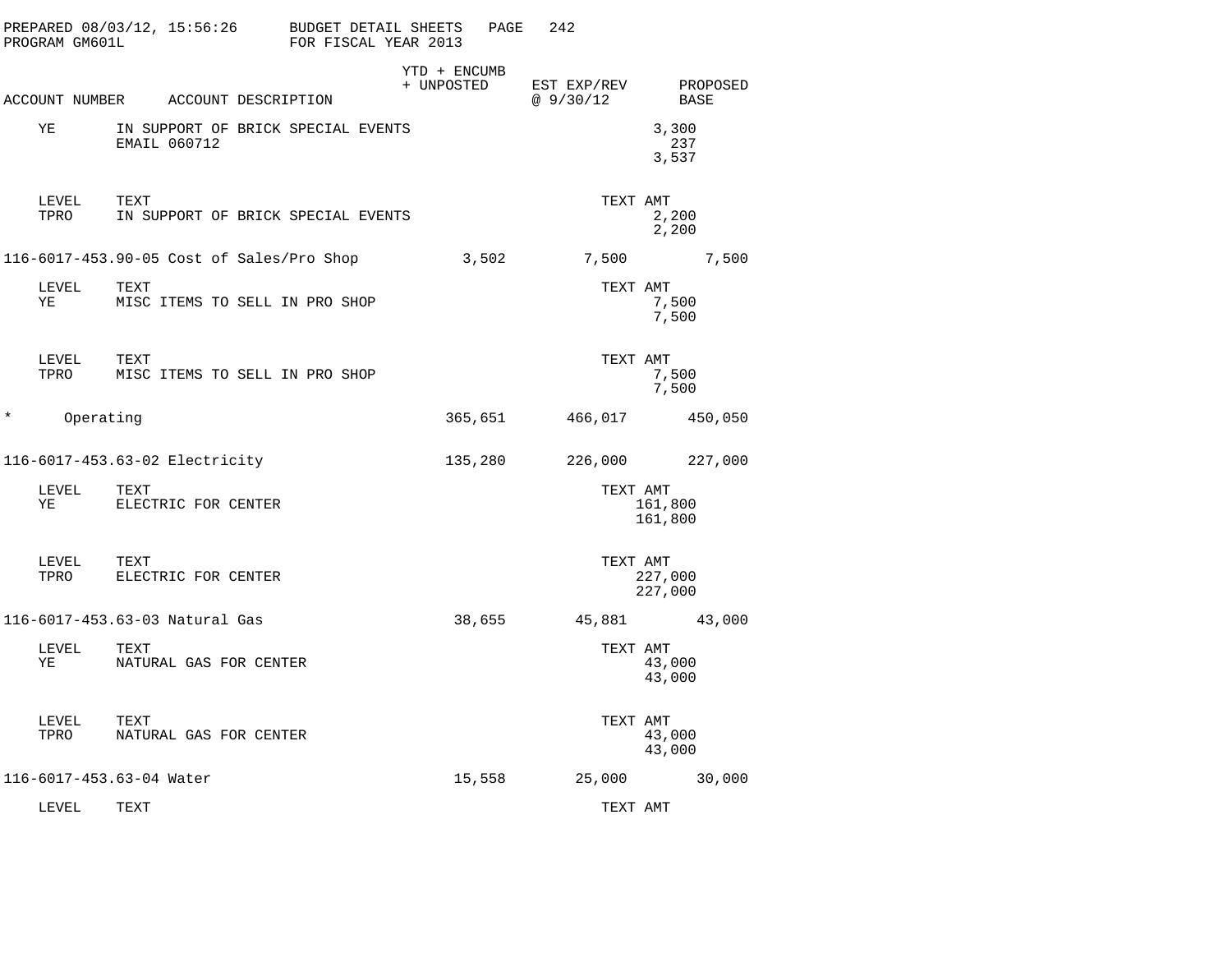| PREPARED 08/03/12, 15:56:26<br>PROGRAM GM601L |                    |                                            | BUDGET DETAIL SHEETS<br>FOR FISCAL YEAR 2013                                                          |                            | PAGE<br>243                       |                               |  |
|-----------------------------------------------|--------------------|--------------------------------------------|-------------------------------------------------------------------------------------------------------|----------------------------|-----------------------------------|-------------------------------|--|
|                                               |                    | ACCOUNT NUMBER ACCOUNT DESCRIPTION         |                                                                                                       | YTD + ENCUMB<br>+ UNPOSTED | EST EXP/REV PROPOSED<br>@ 9/30/12 | BASE                          |  |
|                                               |                    |                                            |                                                                                                       |                            |                                   |                               |  |
| YE                                            |                    | WATER FOR CENTER<br>RE-ESTIMATED BY PARKS  |                                                                                                       |                            |                                   | 49,007<br>$24,007-$<br>25,000 |  |
| LEVEL<br>TPRO                                 | TEXT               | WATER FOR CENTER                           |                                                                                                       |                            |                                   | TEXT AMT<br>49,007<br>49,007  |  |
|                                               |                    | 116-6017-453.63-05 Trash Removal           |                                                                                                       | 1,573                      |                                   | 2,148 2,160                   |  |
| LEVEL<br>YE                                   | TEXT               |                                            | DUMPSTERS FOR REC CENTER 179 X 12                                                                     |                            |                                   | TEXT AMT<br>2,148<br>2,148    |  |
| LEVEL<br>TPRO                                 | TEXT               |                                            | DUMPSTERS FOR REC CENTER 180 X 12                                                                     |                            |                                   | TEXT AMT<br>2,160<br>2,160    |  |
|                                               |                    |                                            | 116-6017-453.82-01 Contrib to Eqpt Repl Fund 20,425                                                   |                            | 20,425 21,904                     |                               |  |
| LEVEL<br>ΥE                                   | TEXT<br><b>ELL</b> |                                            | STRENGTH EQUIPMENT FROM BODY WORKS QUOTE 01159C<br>DECREASE ASSET LIFE FROM 8-6 YEARS PER DAVID MCDOW |                            |                                   | TEXT AMT<br>20,425<br>20,425  |  |
| LEVEL<br>TPRO                                 | TEXT<br>ELL        |                                            | STRENGTH EQUIPMENT FROM BODY WORKS QUOTE 01159C<br>DECREASE ASSET LIFE FROM 8-6 YEARS PER DAVID MCDOW |                            |                                   | TEXT AMT<br>21,904<br>21,904  |  |
|                                               |                    | 116-6017-453.82-03 Contrib to Athletic Org |                                                                                                       | 1,123                      |                                   | 1,236 1,236                   |  |
| LEVEL<br>YE                                   | TEXT               | ATHLETIC LEAGUE REGISTRATION               |                                                                                                       |                            |                                   | TEXT AMT<br>1,236<br>1,236    |  |
| LEVEL<br>TPRO                                 | TEXT               | ATHLETIC LEAGUE REGISTRATION               |                                                                                                       |                            |                                   | TEXT AMT<br>1,236<br>1,236    |  |
|                                               |                    | 116-6017-453.82-16 IT Contribution         |                                                                                                       | 40,063                     |                                   | 53,417 45,330                 |  |
| LEVEL                                         | TEXT               |                                            |                                                                                                       |                            |                                   | TEXT AMT                      |  |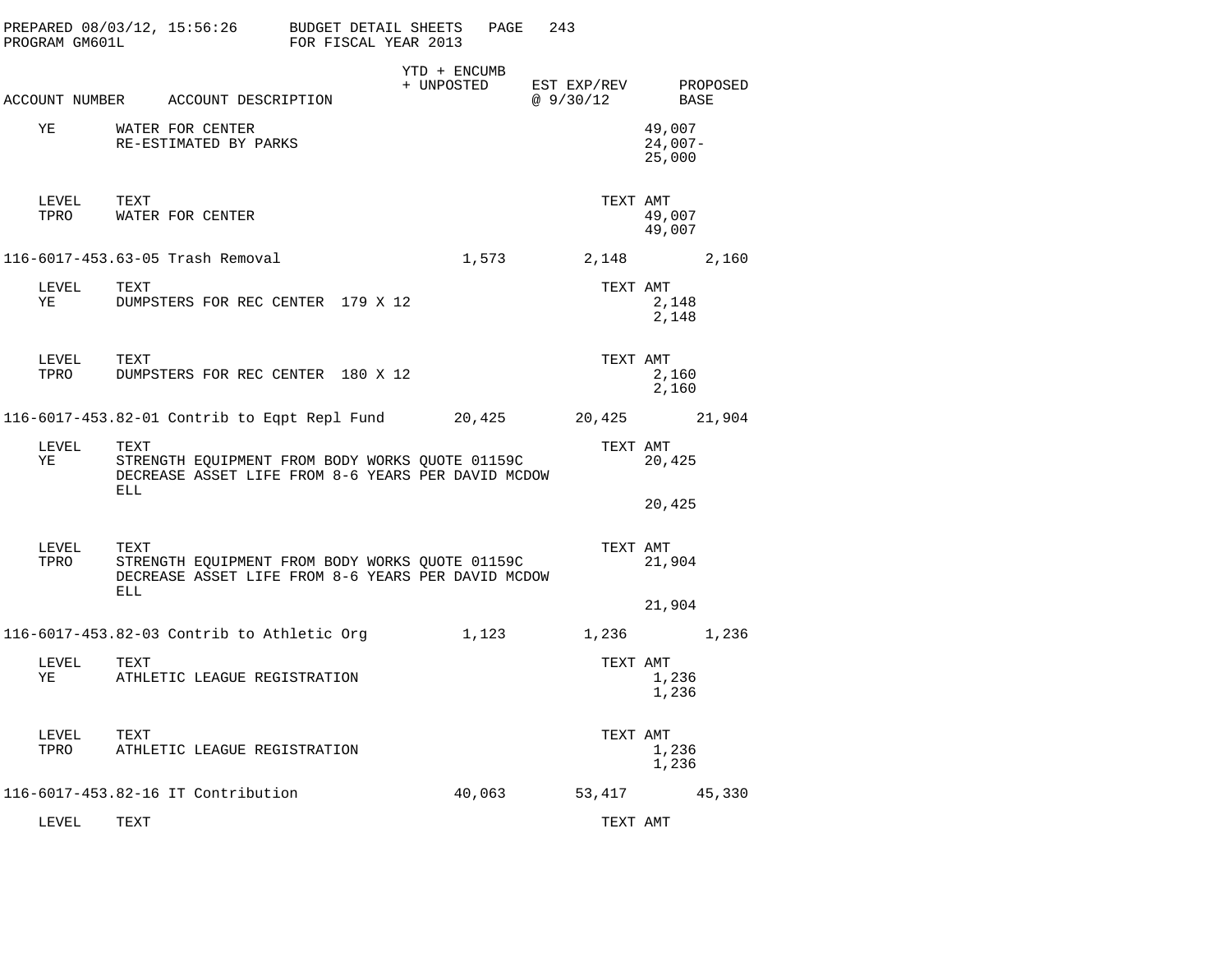|          | PROGRAM GM601L |                                                                                                | PREPARED 08/03/12, 15:56:26 BUDGET DETAIL SHEETS<br>FOR FISCAL YEAR 2013 | PAGE         | 244                                                                                                                |                             |
|----------|----------------|------------------------------------------------------------------------------------------------|--------------------------------------------------------------------------|--------------|--------------------------------------------------------------------------------------------------------------------|-----------------------------|
|          |                | ACCOUNT NUMBER ACCOUNT DESCRIPTION                                                             | + UNPOSTED                                                               | YTD + ENCUMB | EST EXP/REV<br>@ 9/30/12                                                                                           | PROPOSED<br>BASE            |
|          | ΥE             | ACCOUNT 34-03                                                                                  | INFORMATION SRVCS CONTRIB RECLASSED FROM                                 |              |                                                                                                                    |                             |
|          | LEVEL<br>TPRO  | TEXT<br>ACCOUNT 34-03                                                                          | INFORMATION SRVCS CONTRIB RECLASSED FROM                                 |              | TEXT AMT                                                                                                           |                             |
| $\star$  |                | Utilities/Internal Chrgs                                                                       |                                                                          | 252,677      | 374,107                                                                                                            | 370,630                     |
|          |                | 116-6017-453.74-02 Machinery & Equipment                                                       |                                                                          | 5,390        | 5,400                                                                                                              | $\Omega$                    |
|          | LEVEL<br>ΥE    | TEXT<br>FLOOR SCRUBBER                                                                         |                                                                          |              | TEXT AMT                                                                                                           | 5,400<br>5,400              |
|          |                | 116-6017-453.74-05 Park Equipment                                                              |                                                                          | $\mathbf 0$  | $\overline{0}$                                                                                                     | 100,000                     |
|          | LEVEL<br>TPRO  | TEXT<br>WEIGHT ROOM<br>FAMILY FITNESS AREA                                                     |                                                                          |              | TEXT AMT                                                                                                           | 80,000<br>20,000<br>100,000 |
|          |                | 116-6017-453.74-81 CLP - Rec Equipment                                                         |                                                                          | 46,856       |                                                                                                                    | 46,856 44,816               |
|          | LEVEL<br>ΥE    | TEXT<br>CHASE EQUIPMENT - EXERCISE EQUIPMENT<br>ACCRUED INTEREST<br>PER CAPITOL LEASE SCHEDULE |                                                                          |              | TEXT AMT                                                                                                           | 43,577<br>3,279             |
|          |                |                                                                                                |                                                                          |              |                                                                                                                    | 46,856                      |
|          | LEVEL<br>TPRO  | TEXT<br>CHASE EQUIPMENT - EXERCISE EQUIPMENT                                                   |                                                                          |              | TEXT AMT                                                                                                           | 44,816<br>44,816            |
| $^\star$ | Capital        |                                                                                                |                                                                          | 52,246       | 52,256                                                                                                             | 144,816                     |
| $***$    |                | Recreation Center<br>116-6018-453.10-01 Salaries                                               |                                                                          |              | $\begin{array}{cccc} 1,678\,,027 & 2\,,149\,,184 & 2\,,265\,,958 \\ 140\,,451 & 174\,,714 & 203\,,710 \end{array}$ |                             |
|          | LEVEL<br>YE    | TEXT                                                                                           | $(1)$ SUPERVISOR - $(1)$ WORKER II - $(4)$ WORKER I                      |              | TEXT AMT                                                                                                           | 174,714<br>174,714          |
|          | LEVEL<br>TPRO  | TEXT                                                                                           | $(1)$ SUPERVISOR - $(2)$ WORKER II - $(3)$ WORKER I                      |              | TEXT AMT                                                                                                           | 166,547                     |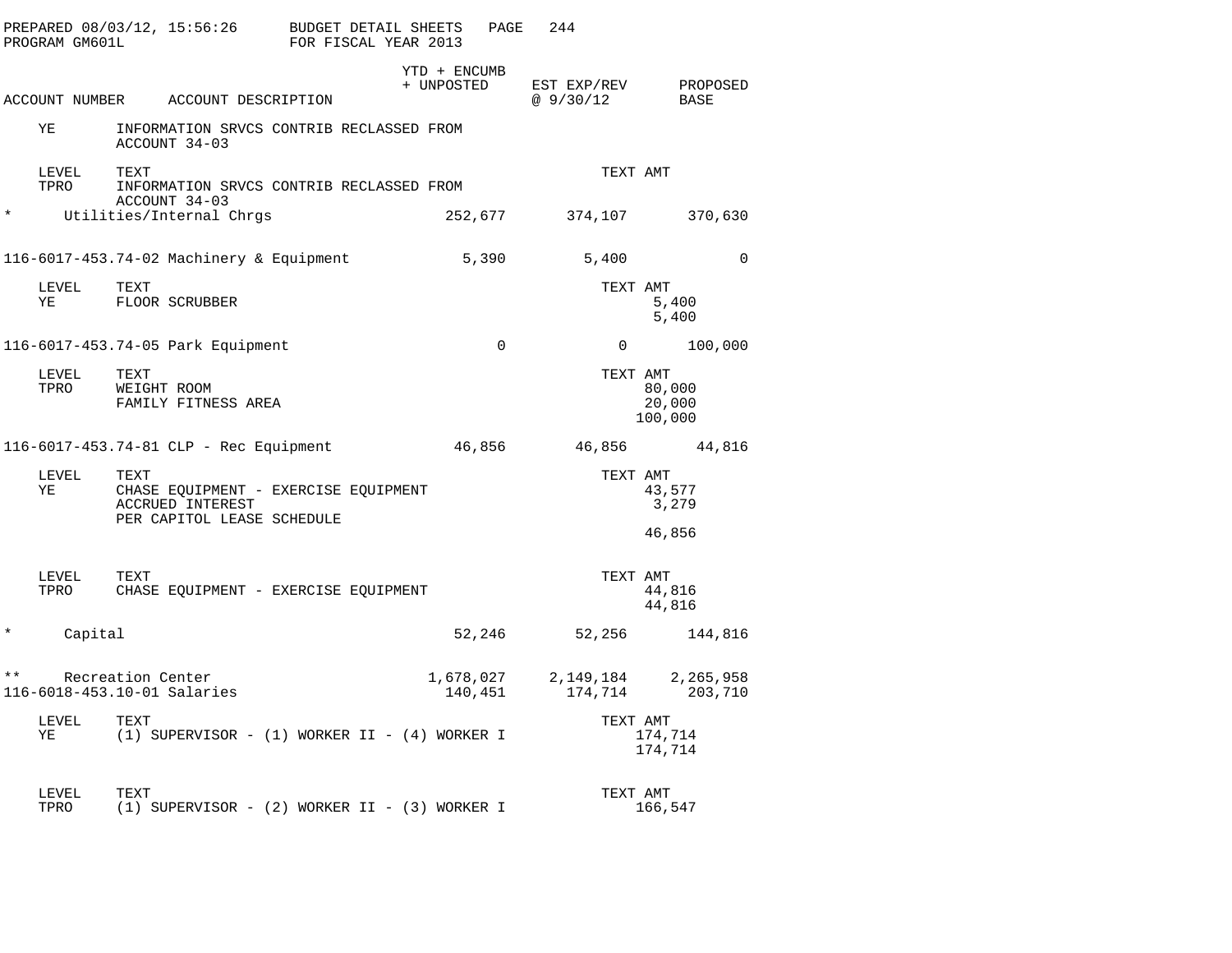| PROGRAM GM601L |                          | PREPARED 08/03/12, 15:56:26                                          | BUDGET DETAIL SHEETS<br>FOR FISCAL YEAR 2013 |                            | PAGE      | 245                     |                  |              |
|----------------|--------------------------|----------------------------------------------------------------------|----------------------------------------------|----------------------------|-----------|-------------------------|------------------|--------------|
|                |                          | ACCOUNT NUMBER ACCOUNT DESCRIPTION                                   |                                              | YTD + ENCUMB<br>+ UNPOSTED |           | EST EXP/REV<br>@9/30/12 | BASE             | PROPOSED     |
|                |                          | (1) CREW LEADER                                                      |                                              |                            |           |                         | 166,547          |              |
|                | 116-6018-453.11-01 Wages |                                                                      |                                              |                            | 23,004    |                         | 48,269 49,666    |              |
| LEVEL<br>ΥE    | TEXT                     | (3 SEASONAL EMPLOYEES)                                               |                                              |                            |           | TEXT AMT                | 51,107<br>51,107 |              |
| LEVEL<br>TPRO  | TEXT                     | (3 SEASONAL EMPLOYEES)                                               |                                              |                            |           | TEXT AMT                | 51,107<br>51,107 |              |
|                |                          | 116-6018-453.12-01 Overtime - Regular                                |                                              |                            | 5,515     | 10,000                  |                  | 10,000       |
| LEVEL<br>ΥE    | TEXT                     | OVERTIME TO MAINTAIN ATHLETIC FIELDS                                 |                                              |                            |           | TEXT AMT                | 10,000<br>10,000 |              |
| LEVEL<br>TPRO  | TEXT                     | OVERTIME TO MAINTAIN ATHLETIC FIELDS                                 |                                              |                            |           | TEXT AMT                | 10,000<br>10,000 |              |
|                |                          | 116-6018-453.13-01 Longevity Pay<br>116-6018-453.13-02 Incentive Pay |                                              |                            | 44<br>582 | 44<br>720               |                  | 864<br>1,080 |
| LEVEL<br>ΥE    | TEXT                     | TDA PESTICIDES LICENSES- 2 EMPLOYEES                                 |                                              |                            |           | TEXT AMT                | 720<br>720       |              |
| LEVEL<br>TPRO  | TEXT                     | TDA PESTICIDES LICENSES- 2 EMPLOYEES                                 |                                              |                            |           | TEXT AMT                | 720<br>720       |              |
|                |                          | 116-6018-453.13-04 Standby Pay                                       |                                              |                            | 2,840     | 4,000                   |                  | 4,000        |
| LEVEL<br>ΥE    | TEXT<br><b>STATUS</b>    | AN EMPLOYEE WHO IS REQUIRED TO BE ON "ON CALL"                       |                                              |                            |           | TEXT AMT                | 4,000<br>4,000   |              |
| LEVEL<br>TPRO  | TEXT<br>STATUS           | AN EMPLOYEE WHO IS REQUIRED TO BE ON "ON CALL"                       |                                              |                            |           | TEXT AMT                | 4,000            |              |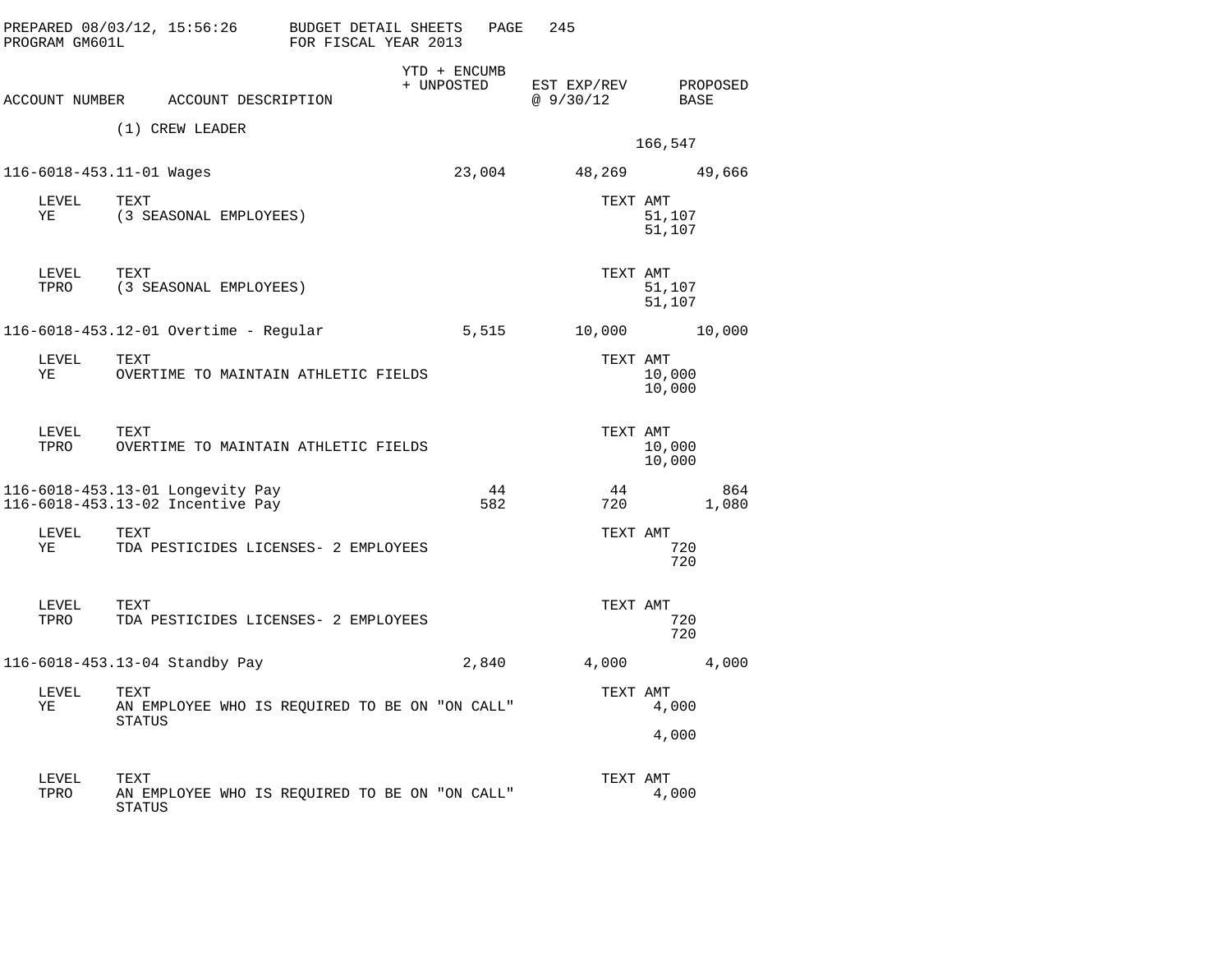| PREPARED 08/03/12, 15:56:26 BUDGET DETAIL SHEETS<br>PROGRAM GM601L        | FOR FISCAL YEAR 2013                                    | PAGE                       | 246                               |                       |
|---------------------------------------------------------------------------|---------------------------------------------------------|----------------------------|-----------------------------------|-----------------------|
| ACCOUNT NUMBER ACCOUNT DESCRIPTION                                        |                                                         | YTD + ENCUMB<br>+ UNPOSTED | EST EXP/REV PROPOSED<br>@ 9/30/12 | BASE                  |
|                                                                           |                                                         |                            |                                   | 4,000                 |
| 116-6018-453.13-14 Ins Opt Out<br>116-6018-453.16-05 Cell Phone Allowance |                                                         | 3,300<br>535               | 4,300<br>650                      | 4,800<br>1,300        |
| <b>TEXT</b><br>LEVEL<br>YE                                                | CELL PHONES FOR SUPERVISOR                              |                            | TEXT AMT                          | 650<br>650            |
| TEXT<br>LEVEL<br>TPRO                                                     | CELL PHONE FOR SUPERVISOR<br>CELL PHONE FOR CERW LEADER |                            | TEXT AMT                          | 1,200<br>600<br>1,800 |
| 116-6018-453.20-01 FICA Taxes                                             |                                                         |                            | 10,744 14,974 17,076              |                       |
| TEXT<br>LEVEL<br>YE                                                       | FICA (1) SUPERVISOR - (1) WORKER II- (4) WORKER I       |                            | TEXT AMT                          | 11,454<br>11,454      |
| LEVEL<br>TEXT<br>TPRO                                                     | FICA $(1)$ SUPERVISOR - $(1)$ WORKER II- $(4)$ WORKER I |                            | TEXT AMT                          | 11,454<br>11,454      |
| 116-6018-453.20-02 Medicare Taxes                                         |                                                         | 2,513                      | 3,502                             | 3,994                 |
| LEVEL<br>TEXT<br>YE<br>$(4)$ WORKER 1                                     | MEDICARE $(1)$ SUPERVISOR - $(1)$ WORKER II -           |                            | TEXT AMT                          | 2,679                 |
|                                                                           |                                                         |                            |                                   | 2,679                 |
| LEVEL<br>TEXT<br>TPRO<br>$(4)$ WORKER 1                                   | MEDICARE (1) SUPERVISOR - (1) WORKER II -               |                            | TEXT AMT                          | 2,679                 |
|                                                                           |                                                         |                            |                                   | 2,679                 |
| 116-6018-453.20-03 Unemployment Taxes                                     |                                                         | 2,350                      | 1,830                             | 2,656                 |
| LEVEL<br>TEXT<br>ΥE<br>$(4)$ WORKER 1                                     | UMEMPLOYMENT TAX (1) SUPERVISOR - (1) WORKER II         |                            | TEXT AMT                          | 432                   |
|                                                                           |                                                         |                            |                                   | 432                   |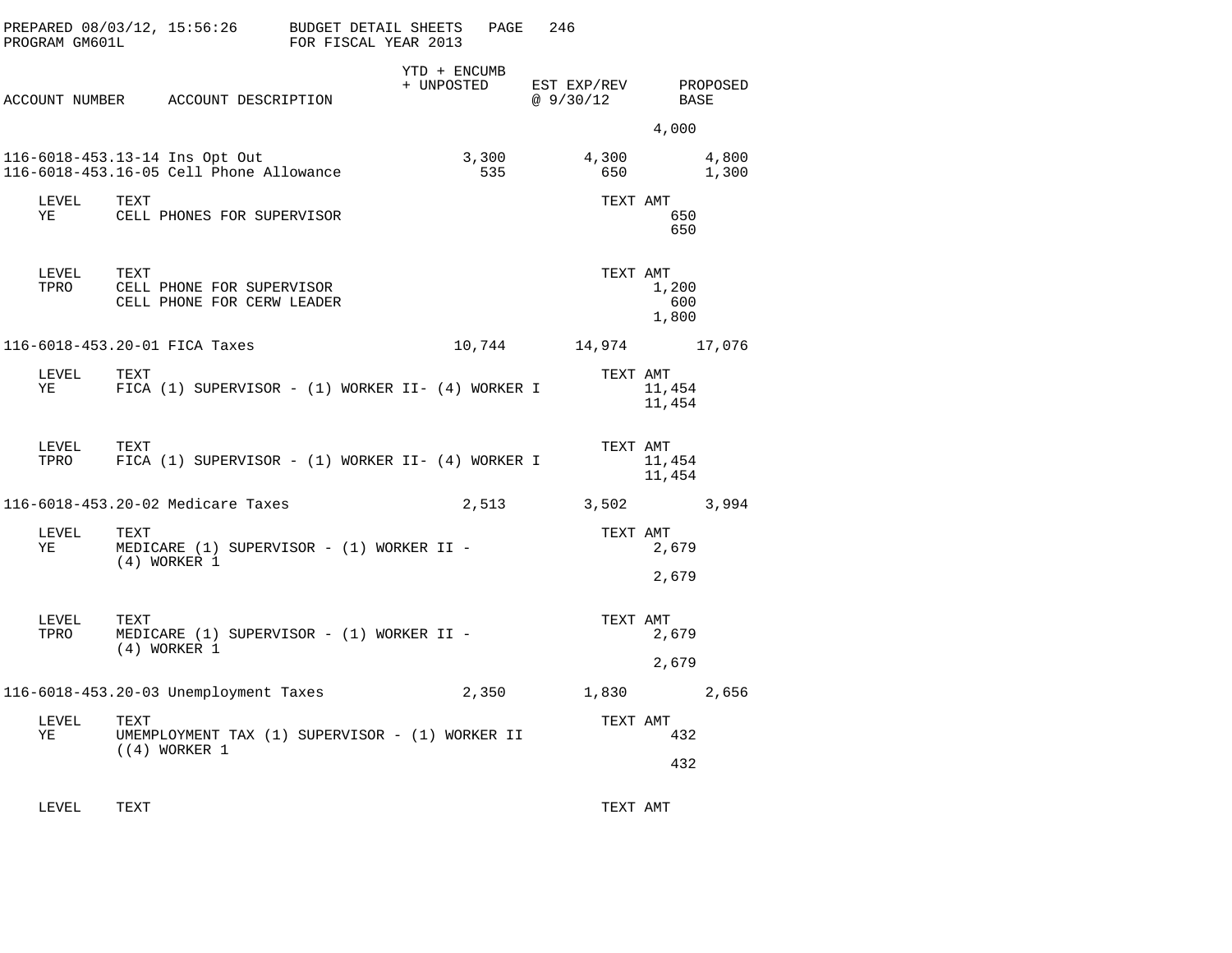| PREPARED 08/03/12, 15:56:26 BUDGET DETAIL SHEETS<br>PROGRAM GM601L                  |                      | FOR FISCAL YEAR 2013                               |                            | PAGE                    | 247                               |                         |                         |                         |
|-------------------------------------------------------------------------------------|----------------------|----------------------------------------------------|----------------------------|-------------------------|-----------------------------------|-------------------------|-------------------------|-------------------------|
| ACCOUNT NUMBER ACCOUNT DESCRIPTION                                                  |                      |                                                    | YTD + ENCUMB<br>+ UNPOSTED |                         | EST EXP/REV PROPOSED<br>@ 9/30/12 |                         | BASE                    |                         |
| TPRO                                                                                |                      | UMEMPLOYMENT TAX (1) SUPERVISOR - (1) WORKER II    |                            |                         |                                   |                         | 432                     |                         |
|                                                                                     | $(4)$ WORKER 1       |                                                    |                            |                         |                                   |                         | 432                     |                         |
| 116-6018-453.21-01 TMRS                                                             |                      |                                                    |                            | 21,659                  |                                   |                         | 27,287 33,886           |                         |
| LEVEL<br>YE                                                                         | TEXT                 | TMRS (1) SUPERVISOR - (1) WORKER II - (4) WORKER I |                            |                         |                                   | TEXT AMT                | 26,216<br>26,216        |                         |
| LEVEL<br>TPRO                                                                       | TEXT                 | TMRS (1) SUPERVISOR - (1) WORKER II - (4) WORKER I |                            |                         |                                   | TEXT AMT                | 26,216<br>26,216        |                         |
|                                                                                     |                      |                                                    |                            |                         |                                   |                         |                         | 2,901                   |
| LEVEL<br>YE                                                                         | TEXT<br>(4) WORKER I | WORKER COMPENSATION (1) SUPERVISOR - (1) WORKER II |                            |                         |                                   | TEXT AMT                | 1,903                   |                         |
| LEVEL<br>TPRO                                                                       | TEXT<br>(4) WORKER I | WORKER COMPENSATION (1) SUPERVISOR - (1) WORKER II |                            |                         |                                   | TEXT AMT                | 1,903<br>1,903<br>1,903 |                         |
| 116-6018-453.22-02 Health Insurance                                                 |                      |                                                    |                            | 22,372                  |                                   |                         | 28,422 36,300           |                         |
| LEVEL<br>YE                                                                         | TEXT<br>(4) WORKER I | HEALTH INSURANCE FOR (1) SUPERVISOR - (1) WORKER   |                            |                         |                                   | TEXT AMT                | 32,820                  |                         |
|                                                                                     |                      |                                                    |                            |                         |                                   |                         | 32,820                  |                         |
| LEVEL<br>TPRO                                                                       | TEXT<br>(4) WORKER I | HEALTH INSURANCE FOR (1) SUPERVISOR - (1) WORKER   |                            |                         |                                   | TEXT AMT                | 32,820                  |                         |
|                                                                                     |                      |                                                    |                            |                         |                                   |                         | 32,820                  |                         |
| 116-6018-453.22-04 Dental Insurance<br>116-6018-453.22-05 Life Insurance<br>$\star$ | Salaries & Benefits  |                                                    |                            | 1,198<br>174<br>239,098 |                                   | 1,528<br>207<br>322,960 |                         | 1,798<br>231<br>374,262 |
| 116-6018-453.40-02 Equipment Rental                                                 |                      |                                                    |                            | 446                     |                                   | 1,300                   |                         | 1,800                   |
| LEVEL                                                                               | TEXT                 |                                                    |                            |                         |                                   | TEXT AMT                |                         |                         |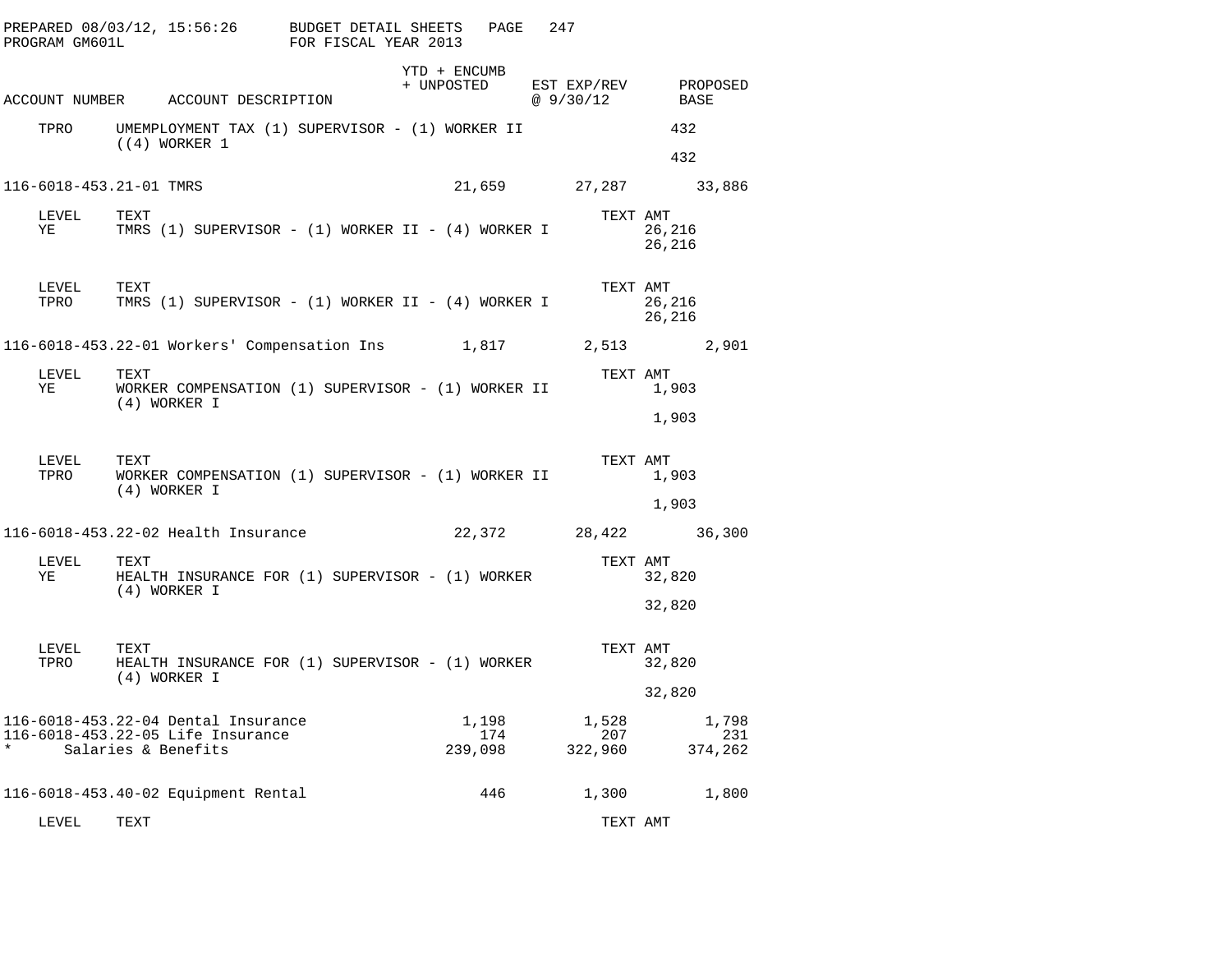| PROGRAM GM601L | PREPARED 08/03/12, 15:56:26 BUDGET DETAIL SHEETS                                                                                        | FOR FISCAL YEAR 2013 | PAGE<br>248            |           |                                                              |
|----------------|-----------------------------------------------------------------------------------------------------------------------------------------|----------------------|------------------------|-----------|--------------------------------------------------------------|
|                | ACCOUNT NUMBER ACCOUNT DESCRIPTION                                                                                                      | YTD + ENCUMB         | + UNPOSTED EST EXP/REV | @ 9/30/12 | PROPOSED<br>BASE                                             |
| ΥE             | EQUIP. RENTAL FOR BALL FIELD LIGHTS, SOD CUTTER<br>CHISENHALL FIELDS, BARTLETT AND HCSC                                                 |                      |                        |           | 1,800<br>1,800                                               |
| LEVEL<br>TPRO  | TEXT<br>EQUIP. RENTAL FOR BALL FIELD LIGHTS, SOD CUTTER<br>CHISENHALL FIELDS, BARTLETT AND HCSC                                         |                      |                        | TEXT AMT  | 1,800<br>1,800                                               |
|                | 116-6018-453.41-01 Building Maint & Repair                                                                                              |                      | 1,156                  | 2,000     | 2,000                                                        |
| LEVEL<br>YE    | TEXT<br>MAINTAINING PLUMBING, ELECTRICAL & OVER HEAD DOORS                                                                              |                      |                        | TEXT AMT  | 2,000<br>2,000                                               |
| LEVEL<br>TPRO  | TEXT<br>MAINTAINING PLUMBING, ELECTRICAL & OVER HEAD DOORS                                                                              |                      |                        | TEXT AMT  | 2,000<br>2,000                                               |
|                | 116-6018-453.41-02 Grounds Maint & Repair 26,376                                                                                        |                      |                        | 32,000    | 30,000                                                       |
| LEVEL<br>ΥE    | TEXT<br>INFIELD CONDITIONER<br>FERTILIZER<br>BALL FIELD CHALK / TURFACE<br>BASES<br>CLAY & TOP SOIL<br>MISC. ITEMS                      |                      |                        | TEXT AMT  | 8,000<br>8,000<br>6,000<br>3,000<br>2,000<br>3,000<br>30,000 |
| LEVEL<br>TPRO  | TEXT<br>INFIELD CONDITIONER<br>FERTILIZER<br>BALL FIELD CHALK / TURFACE<br>BASES<br>CLAY & TOP SOIL<br>MISC. ITEMS (BASE PLUGS, ANCHORS |                      |                        | TEXT AMT  | 8,000<br>8,000<br>6,000<br>3,000<br>3,000<br>2,000<br>30,000 |
|                | 116-6018-453.41-15 ROW Maintenance & Repair 62,984 65,000                                                                               |                      |                        |           | 61,900                                                       |
| LEVEL<br>ΥE    | TEXT<br>MOWING AND TRIMMING ATHLETIC FIELDS<br>ORIGINALLY \$78K, DECREASED PER IKE EMAIL                                                |                      |                        | TEXT AMT  | 65,000                                                       |
|                |                                                                                                                                         |                      |                        |           | 65,000                                                       |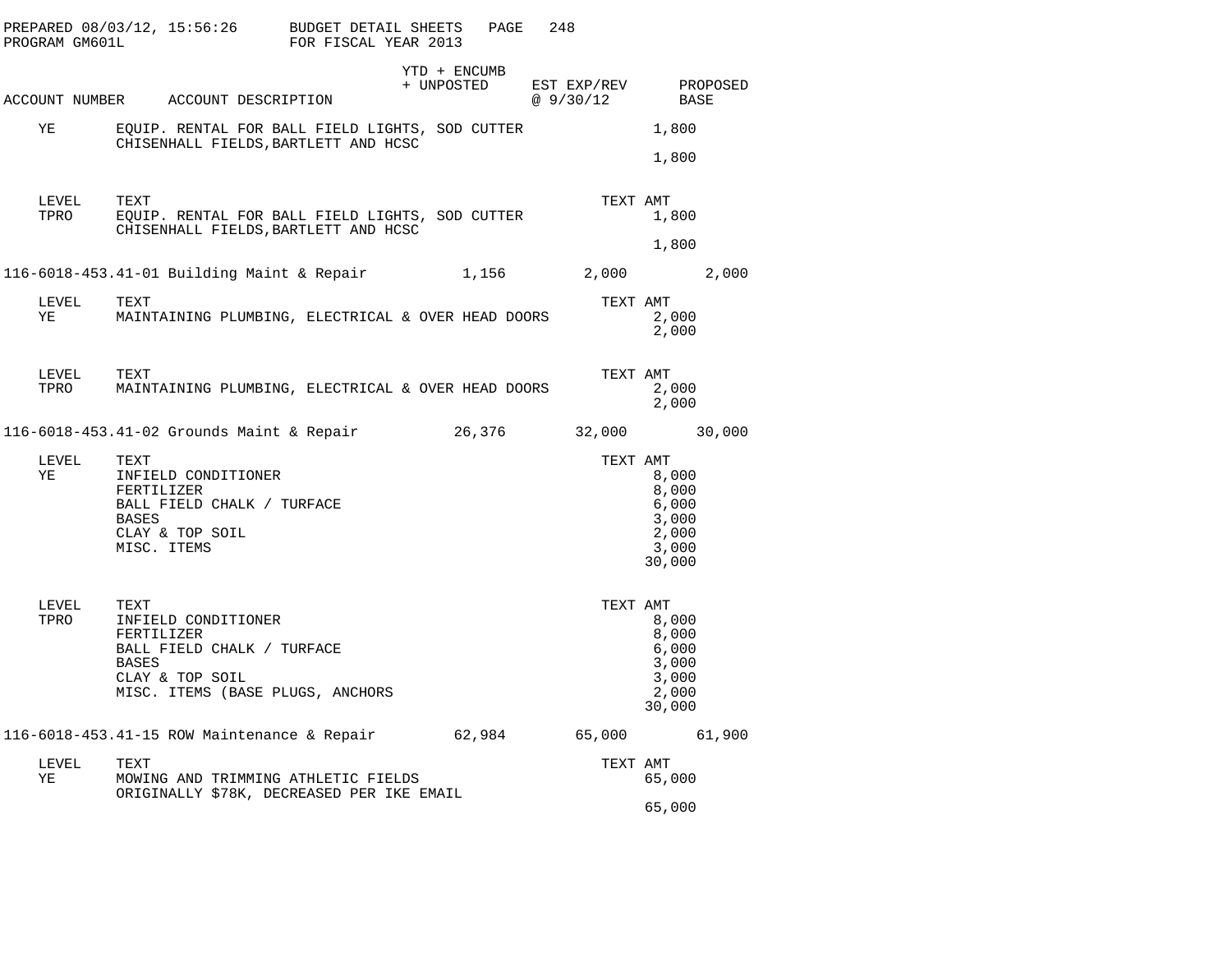| PROGRAM GM601L | PREPARED $08/03/12$ , $15:56:26$ BUDGET DETAIL SHEETS                                                                                                                      | FOR FISCAL YEAR 2013 |                            | PAGE | 249 |                                     |                |     |
|----------------|----------------------------------------------------------------------------------------------------------------------------------------------------------------------------|----------------------|----------------------------|------|-----|-------------------------------------|----------------|-----|
|                | ACCOUNT NUMBER ACCOUNT DESCRIPTION                                                                                                                                         |                      | YTD + ENCUMB<br>+ UNPOSTED |      |     | $EST$ EXP/REV PROPOSED<br>@ 9/30/12 | BASE           |     |
| LEVEL<br>TPRO  | TEXT<br>MOWING AND TRIMMING ATHLETIC FIELDS<br>HIDDEN CREEK AND CHISENHALL                                                                                                 |                      |                            |      |     | TEXT AMT                            | 61,900         |     |
|                |                                                                                                                                                                            |                      |                            |      |     |                                     | 61,900         |     |
| LEVEL<br>YE    | 116-6018-453.42-08 Equipment Maint & Repair 2,239<br>TEXT<br>REPAIRS ONLY - MONTHLY MAINTENANCE EXPENSE<br>RECLASSED TO UTILITIES/INTERNAL CHRGS CATEGORY<br>ACCOUNT 82-17 |                      |                            |      |     | 3,309 4,208<br>TEXT AMT             | 4,208<br>4,208 |     |
| LEVEL<br>TPRO  | TEXT<br>REPAIRS ONLY - MONTHLY MAINTENANCE EXPENSE<br>RECLASSED TO UTILITIES/INTERNAL CHRGS CATEGORY<br>ACCOUNT 82-17                                                      |                      |                            |      |     | TEXT AMT                            | 4,208<br>4,208 |     |
|                | 116-6018-453.42-10 Maintenance of Apparatus                                                                                                                                |                      |                            |      |     | 933 1,200 1,200                     |                |     |
| LEVEL<br>YE    | TEXT<br>REPAIR OF SMALL ENGINE EQUIPMENT: LINE TRIMMERS,<br>EDGERS AND BLOWERS / VENT-A-HOOD SERVICES / GREASE<br>TRAPS                                                    |                      |                            |      |     | TEXT AMT                            | 1,200          |     |
|                |                                                                                                                                                                            |                      |                            |      |     |                                     | 1,200          |     |
| LEVEL<br>TPRO  | TEXT<br>REPAIR OF SMALL ENGINE EQUIPMENT: LINE TRIMMERS,<br>EDGERS AND BLOWERS / VENT-A-HOOD SERVICES / GREASE<br>TRAPS                                                    |                      |                            |      |     | TEXT AMT                            | 1,200          |     |
|                |                                                                                                                                                                            |                      |                            |      |     |                                     | 1,200          |     |
|                | 116-6018-453.50-01 Memberships & Licenses                                                                                                                                  |                      |                            | 105  |     | 100                                 |                | 125 |
| LEVEL<br>YE    | TEXT<br>TDA LICENSE FOR 2 EMPLOYEES, TEXAS TURF GRASS DUES                                                                                                                 |                      |                            |      |     | TEXT AMT                            | 100<br>100     |     |
| LEVEL<br>TPRO  | TEXT<br>TDA LICENSE FOR 3 EMPLOYEES, TEXAS TURF GRASS DUES                                                                                                                 |                      |                            |      |     | TEXT AMT                            | 125<br>125     |     |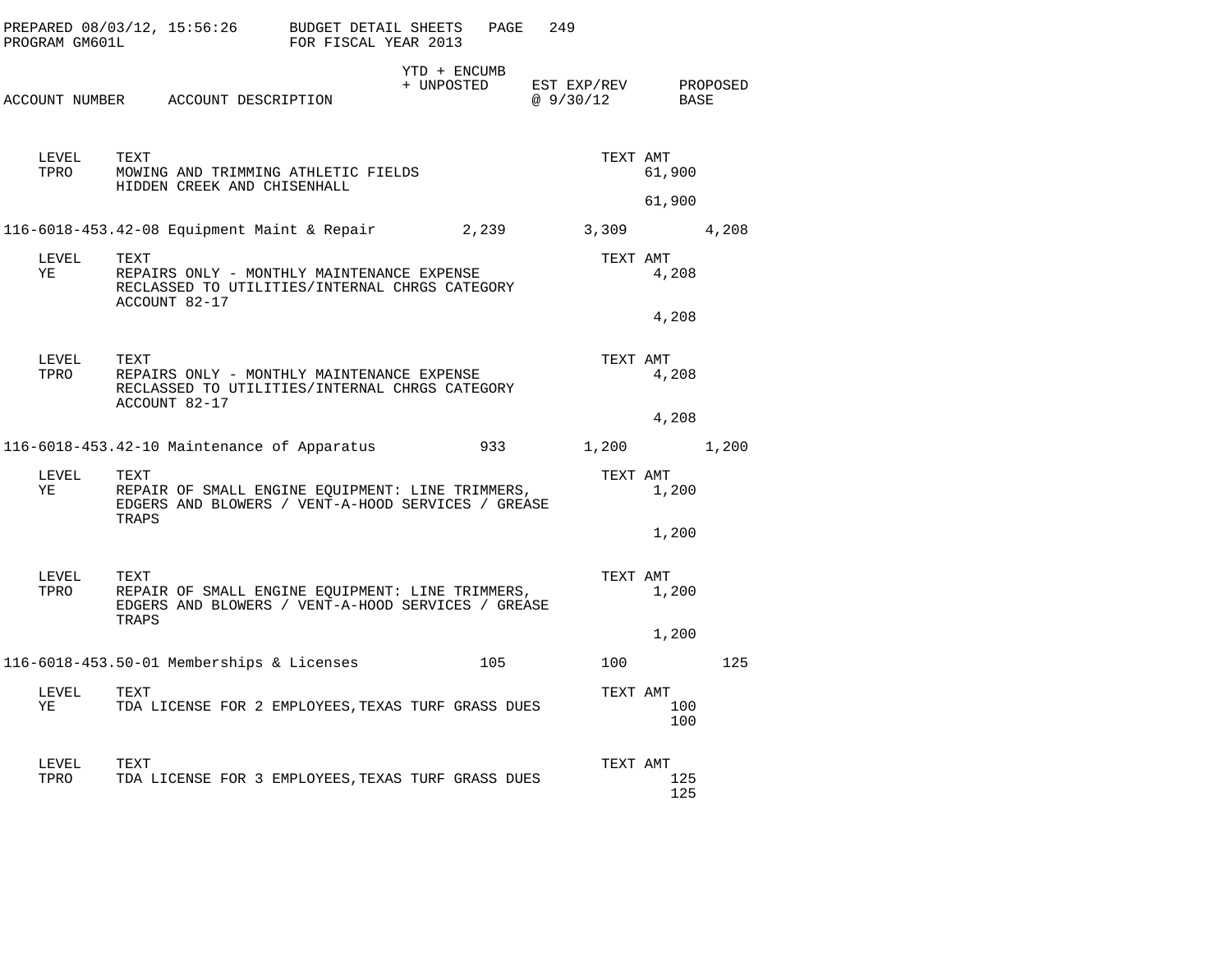| PROGRAM GM601L |                     | PREPARED 08/03/12, 15:56:26        | BUDGET DETAIL SHEETS<br>FOR FISCAL YEAR 2013                                        |                            | PAGE        | 250                      |          |                  |             |
|----------------|---------------------|------------------------------------|-------------------------------------------------------------------------------------|----------------------------|-------------|--------------------------|----------|------------------|-------------|
|                |                     |                                    | ACCOUNT NUMBER ACCOUNT DESCRIPTION                                                  | YTD + ENCUMB<br>+ UNPOSTED |             | EST EXP/REV<br>@ 9/30/12 |          | BASE             | PROPOSED    |
|                |                     |                                    | 116-6018-453.50-03 Personnel Dev & Activity                                         |                            | 80          |                          | 80       |                  | 120         |
| LEVEL<br>ΥE    | TEXT                |                                    | SPORTS TURF & IRRIGATION CLASSES, (MEALS)<br>CEU'S FOR TDA (SUPERVISOR & CREWLEADER |                            |             |                          | TEXT AMT | 350<br>80<br>430 |             |
| LEVEL<br>TPRO  | TEXT<br>1 WORKER II |                                    | CEU'S FOR TDA (SUPERVISOR & 1 CREW LEADER AND                                       |                            |             |                          | TEXT AMT | 120<br>120       |             |
|                |                     |                                    | 116-6018-453.51-01 Personnel Recruitment Exp                                        |                            | $\mathbf 0$ |                          | 0        |                  | 450         |
| LEVEL<br>ΥE    | TEXT                |                                    | PHYSICAL EXAM, DRUG SCREEN                                                          |                            |             |                          | TEXT AMT | 450<br>450       |             |
| LEVEL<br>TPRO  | TEXT                |                                    | PHYSICAL EXAM, DRUG SCREEN                                                          |                            |             |                          | TEXT AMT | 450<br>450       |             |
|                |                     |                                    | 116-6018-453.51-02 Recruitment Advertising                                          |                            | $\Omega$    |                          | $\Omega$ |                  | 725         |
| LEVEL<br>ΥE    | TEXT                | RECRUITMENT AVERTISING             |                                                                                     |                            |             |                          | TEXT AMT | 725<br>725       |             |
| LEVEL<br>TPRO  | TEXT                | RECRUITMENT AVERTISING             |                                                                                     |                            |             |                          | TEXT AMT | 725<br>725       |             |
|                |                     | 116-6018-453.53-01 Cell Telephones |                                                                                     |                            | 324         |                          | 600      |                  | 600         |
| LEVEL<br>ΥE    | TEXT                | STAND BY PHONE \$50/MONTH          |                                                                                     |                            |             |                          | TEXT AMT | 600<br>600       |             |
| LEVEL<br>TPRO  | TEXT                | STAND BY PHONE \$50/MONTH          |                                                                                     |                            |             |                          | TEXT AMT | 600<br>600       |             |
|                |                     |                                    | 116-6018-453.54-01 Printing & Graphic Serv                                          |                            | 6           |                          | 6        |                  | $\mathbf 0$ |
| LEVEL          | TEXT                |                                    |                                                                                     |                            |             |                          | TEXT AMT |                  |             |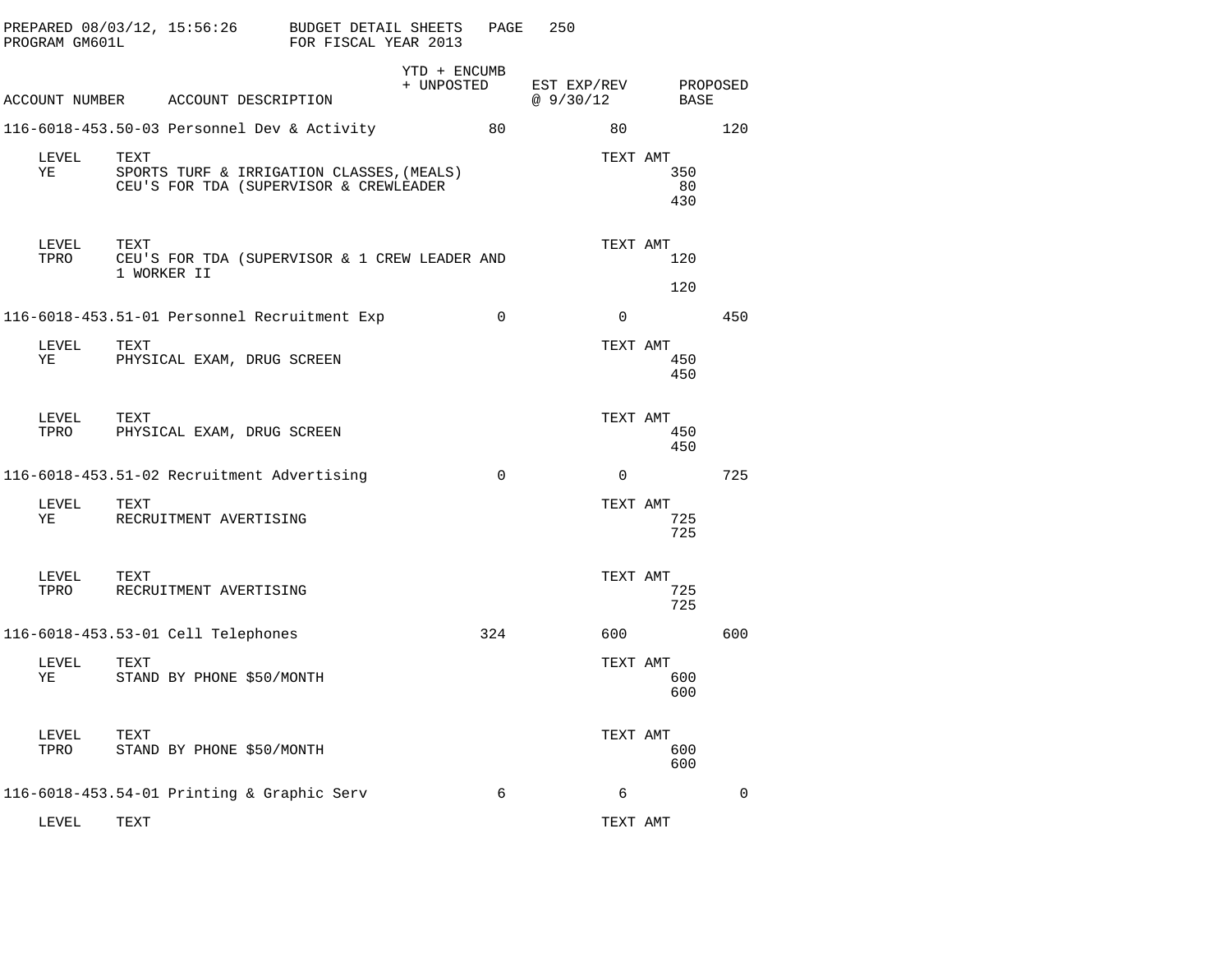| PROGRAM GM601L |      | PREPARED 08/03/12, 15:56:26                                                                          | BUDGET DETAIL SHEETS<br>FOR FISCAL YEAR 2013 |                            | PAGE  | 251                     |                         |          |
|----------------|------|------------------------------------------------------------------------------------------------------|----------------------------------------------|----------------------------|-------|-------------------------|-------------------------|----------|
|                |      | ACCOUNT NUMBER ACCOUNT DESCRIPTION                                                                   |                                              | YTD + ENCUMB<br>+ UNPOSTED |       | EST EXP/REV<br>@9/30/12 | BASE                    | PROPOSED |
| ΥE             |      | PER EMAIL 060712                                                                                     |                                              |                            |       |                         | 6<br>6                  |          |
|                |      | 116-6018-453.55-08 Other Retainer & Ser Fees                                                         |                                              | 7,352                      |       | 8,200                   |                         | 8,200    |
| LEVEL<br>ΥE    | TEXT | DUMPSTERS FOR ATHLETIC FIELDS<br>PORTABLE RESTROOMS<br>120/MON/POTTY*10 MONTHS PER PETER * 2 POTTIES |                                              |                            |       | TEXT AMT                | 5,800<br>2,400          |          |
|                |      |                                                                                                      |                                              |                            |       |                         | 8,200                   |          |
| LEVEL<br>TPRO  | TEXT | DUMPSTERS FOR ATHLETIC FIELDS<br>PORTABLE RESTROOMS                                                  |                                              |                            |       | TEXT AMT                | 5,800<br>2,400<br>8,200 |          |
|                |      | 116-6018-453.60-01 Office Supplies & Mat                                                             |                                              |                            | 187   | 300                     |                         | 300      |
| LEVEL<br>ΥE    | TEXT | OFFICE SUPPLIES UTILIZED FOR DAILY OPERATIONS                                                        |                                              |                            |       | TEXT AMT                | 300<br>300              |          |
| LEVEL<br>TPRO  | TEXT | OFFICE SUPPLIES UTILIZED FOR DAILY OPERATIONS                                                        |                                              |                            |       | TEXT AMT                | 300<br>300              |          |
|                |      | 116-6018-453.60-02 Janitorial Supplies                                                               |                                              |                            | 3,100 | 3,500                   |                         | 3,500    |
| LEVEL<br>ΥE    | TEXT | JANITORIAL SUPPLIES FOR ATHLETIC FIELDS.                                                             |                                              |                            |       | TEXT AMT                | 3,500<br>3,500          |          |
| LEVEL<br>TPRO  | TEXT | JANITORIAL SUPPLIES FOR ATHLETIC FIELDS.                                                             |                                              |                            |       | TEXT AMT                | 3,500<br>3,500          |          |
|                |      | 116-6018-453.60-03 Insect Control Supplies                                                           |                                              |                            | 917   | 1,000                   |                         | 1,000    |
| LEVEL<br>ΥE    | TEXT | MOSQUITO & FIRE ANT CONTROL                                                                          |                                              |                            |       | TEXT AMT                | 1,000<br>1,000          |          |
| LEVEL<br>TPRO  | TEXT | MOSQUITO & FIRE ANT CONTROL                                                                          |                                              |                            |       | TEXT AMT                | 1,000                   |          |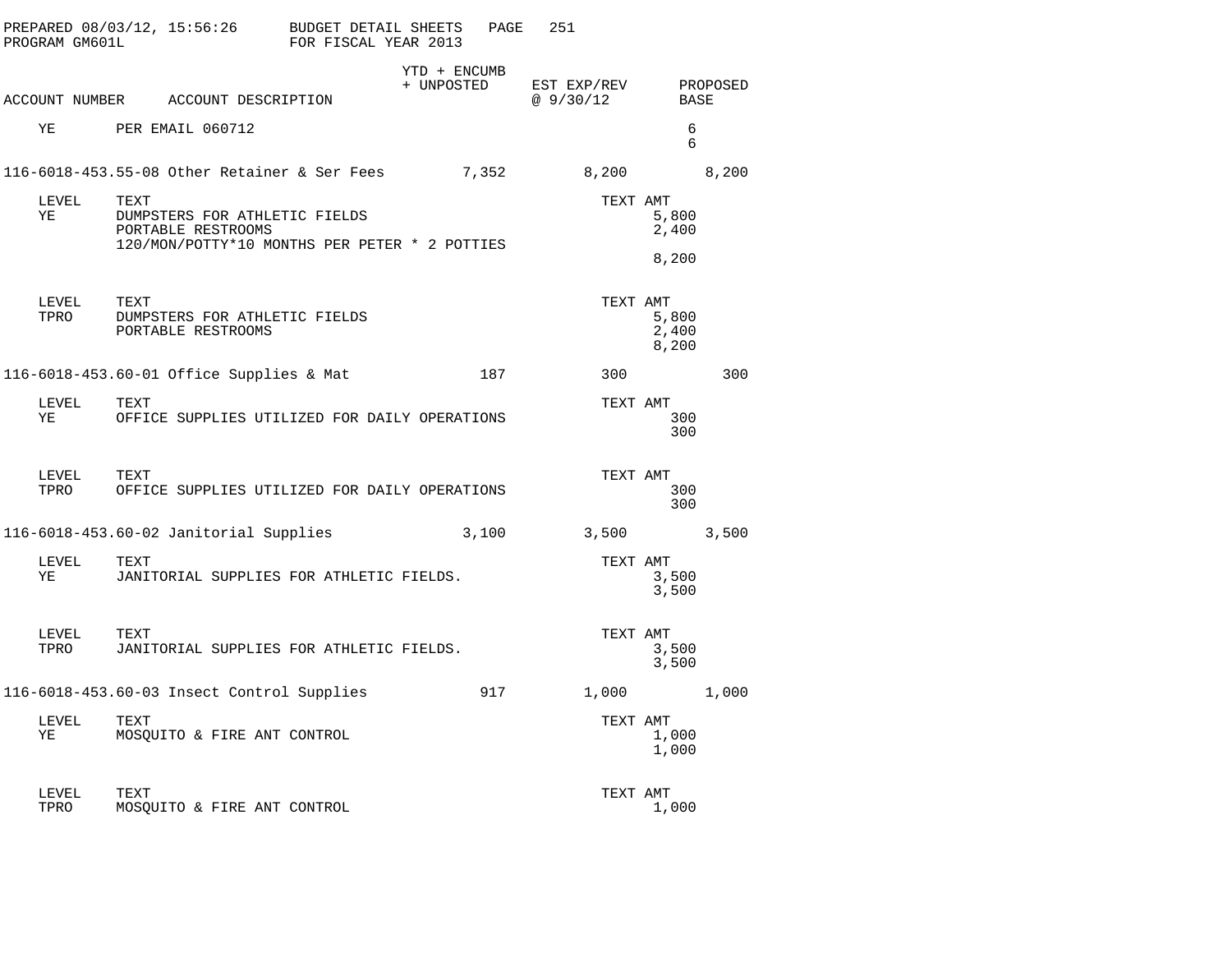| PROGRAM GM601L     | PREPARED 08/03/12, 15:56:26 BUDGET DETAIL SHEETS                           | FOR FISCAL YEAR 2013 |                            | PAGE | 252                              |                |       |
|--------------------|----------------------------------------------------------------------------|----------------------|----------------------------|------|----------------------------------|----------------|-------|
|                    | ACCOUNT NUMBER ACCOUNT DESCRIPTION                                         |                      | YTD + ENCUMB<br>+ UNPOSTED |      | EST EXP/REV PROPOSED<br>@9/30/12 | BASE           |       |
|                    |                                                                            |                      |                            |      |                                  | 1,000          |       |
|                    | 116-6018-453.60-04 Weed Control Supplies                                   |                      |                            |      | 3,747 4,000 4,000                |                |       |
| LEVEL<br>YE        | TEXT<br>PRE EMERGENTS & POST EMERGENTS                                     |                      |                            |      | TEXT AMT                         | 4,000<br>4,000 |       |
| LEVEL<br>TPRO      | TEXT<br>PRE EMERGENTS & POST EMERGENTS FOR ATHLETIC FIELDS                 |                      |                            |      | TEXT AMT                         | 4,000<br>4,000 |       |
|                    | 116-6018-453.60-11 Minor Tools & Materials                                 |                      |                            | 773  | 1,000 1,000                      |                |       |
| LEVEL<br>YE        | TEXT<br>BALL FIELD RAKES, SHOVELS AND MINOR TOOLS                          |                      |                            |      | TEXT AMT                         | 1,000<br>1,000 |       |
| LEVEL<br>TPRO      | TEXT<br>BALL FIELD RAKES,SHOVELS AND MINOR TOOLS                           |                      |                            |      | TEXT AMT                         | 1,000<br>1,000 |       |
|                    | 116-6018-453.60-12 Sign Materials                                          |                      |                            | 675  |                                  | 675 — 100      | 200   |
| LEVEL<br>ΥE        | TEXT<br>SIGNAGE                                                            |                      |                            |      | TEXT AMT                         | 200<br>200     |       |
| LEVEL TEXT<br>TPRO | SIGNAGE FOR ATHLETIC FIELDS                                                |                      |                            |      | TEXT AMT                         | 200<br>200     |       |
|                    | 116-6018-453.60-13 Uniforms                                                |                      |                            |      | 1,278 2,000                      |                | 2,000 |
| LEVEL<br>ΥE        | TEXT<br>1 SUPERVISOR, 1 WORKER II, 4 WORKER I, 3 SEASONAL                  |                      |                            |      | TEXT AMT                         | 2,000<br>2,000 |       |
| LEVEL<br>TPRO      | TEXT<br>1 SUPERVISOR, 2 WORKER II, 3 WORKER I, 3 SEASONAL<br>1 CREW LEADER |                      |                            |      | TEXT AMT                         | 2,000<br>2,000 |       |
|                    | 116-6018-453.60-14 Protective Clothing/Mat 1,408                           |                      |                            |      | 1,500                            |                | 1,500 |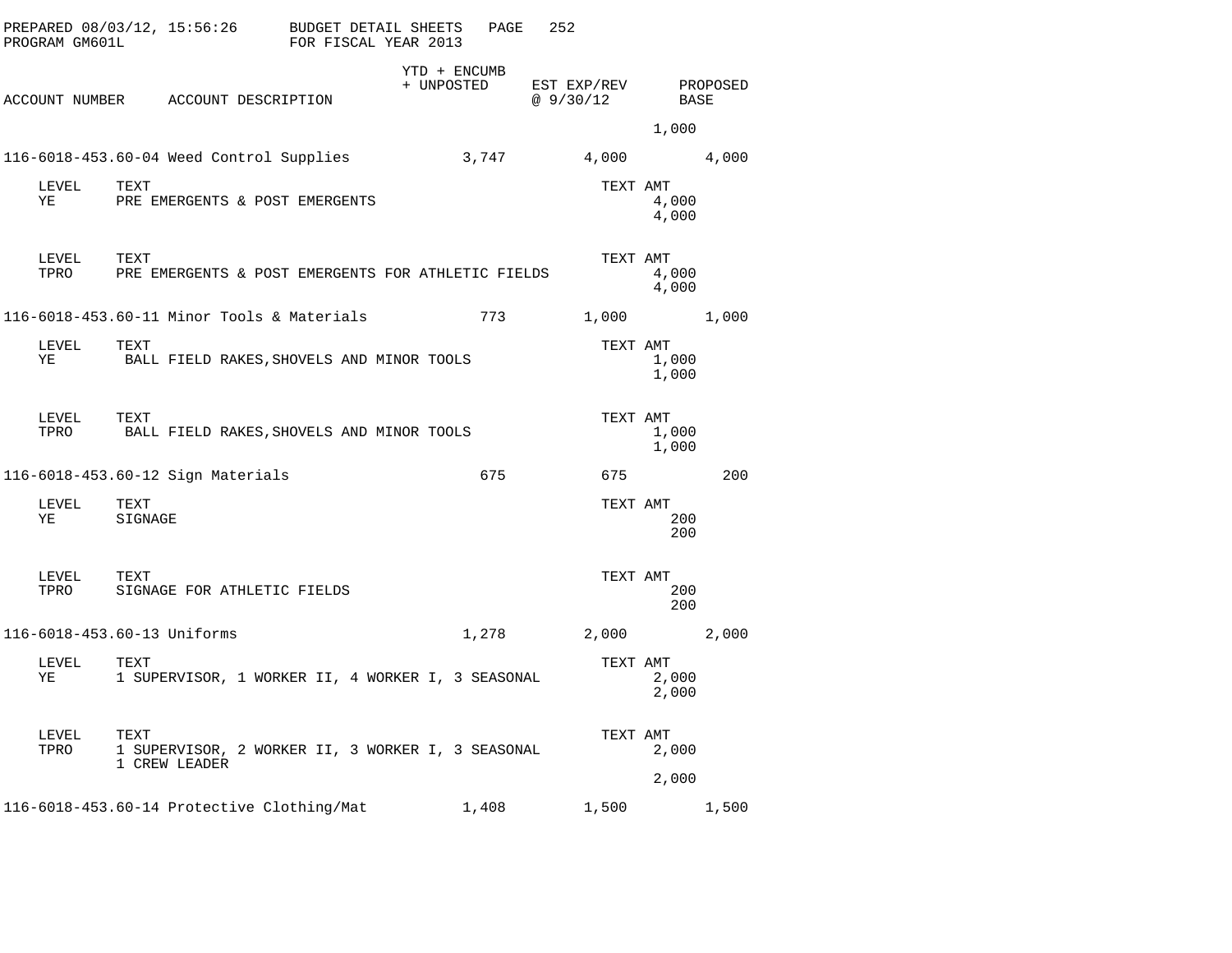| PROGRAM GM601L     | PREPARED 08/03/12, 15:56:26 BUDGET DETAIL SHEETS<br>FOR FISCAL YEAR 2013                                                                      | PAGE                                                                                                 | 253                                    |                               |  |  |
|--------------------|-----------------------------------------------------------------------------------------------------------------------------------------------|------------------------------------------------------------------------------------------------------|----------------------------------------|-------------------------------|--|--|
|                    | ACCOUNT NUMBER ACCOUNT DESCRIPTION                                                                                                            | YTD + ENCUMB<br>+ UNPOSTED                                                                           | EST EXP/REV PROPOSED<br>@ 9/30/12 BASE |                               |  |  |
| LEVEL<br>YE        | TEXT<br>PROTECTIVE CLOTHING: WORK BOOTS, SAFETY GLASSES<br>GLOVES AND FIRST AID KITS FOR<br>1 SUPERVISOR, 1 WORKER II, 4 WORKER I, 3 SEASONAL |                                                                                                      | TEXT AMT                               | 1,500<br>1,500                |  |  |
| LEVEL<br>TPRO      | TEXT<br>GLOVES AND FIRST AID KITS FOR<br>1 CREW LEADER                                                                                        | PROTECTIVE CLOTHING: WORK BOOTS, SAFETY GLASSES<br>1 SUPERVISOR, 2 WORKER II, 3 WORKER I, 3 SEASONAL |                                        | TEXT AMT<br>1,500             |  |  |
|                    |                                                                                                                                               |                                                                                                      |                                        | 1,500                         |  |  |
|                    | 116-6018-453.66-03 Minor Machinery & Eqpt 3,548 3,700 3,700                                                                                   |                                                                                                      |                                        |                               |  |  |
| LEVEL<br>YE TARITI | TEXT                                                                                                                                          | WEEDEATERS, CHAIN SAWS, BACK PACK BLOWERS<br>LINE SPRAYER                                            |                                        |                               |  |  |
|                    |                                                                                                                                               |                                                                                                      |                                        | 3,700                         |  |  |
|                    | TEXT<br>LEVEL<br>TPRO<br>WEEDEATERS, CHAIN SAWS, BACK PACK BLOWERS<br>LINE SPRAYER                                                            |                                                                                                      |                                        | TEXT AMT<br>3,700             |  |  |
|                    |                                                                                                                                               |                                                                                                      |                                        | 3,700                         |  |  |
|                    | 116-6018-453.66-04 Minor Shop & Plant Eqpt 3,074 3,074                                                                                        |                                                                                                      |                                        | $\mathbf 0$                   |  |  |
| LEVEL<br>YE        | TEXT<br>HYDROLIC ATTACHMENT FOR AERIFIER                                                                                                      |                                                                                                      | TEXT AMT                               | 3,200<br>3,200                |  |  |
| $\star$            | Operating                                                                                                                                     | 120,708                                                                                              |                                        | 134,544 128,528               |  |  |
|                    | 116-6018-453.63-02 Electricity                                                                                                                | 81,649                                                                                               | 131,000                                | 127,112                       |  |  |
| LEVEL<br>YE        | TEXT<br>ELECTRIC FOR CHISENHALL AND HIDDEN CREEK                                                                                              |                                                                                                      | TEXT AMT                               | 116,731<br>116,731            |  |  |
| LEVEL<br>TPRO      | TEXT<br>ELECTRIC FOR CHISENHALL AND HIDDEN CREEK<br>REDUCE BY 10,000 DUE TO BARTLETT FOR DAY USE ONLY.                                        |                                                                                                      | TEXT AMT                               | 137,112<br>10,000-<br>127,112 |  |  |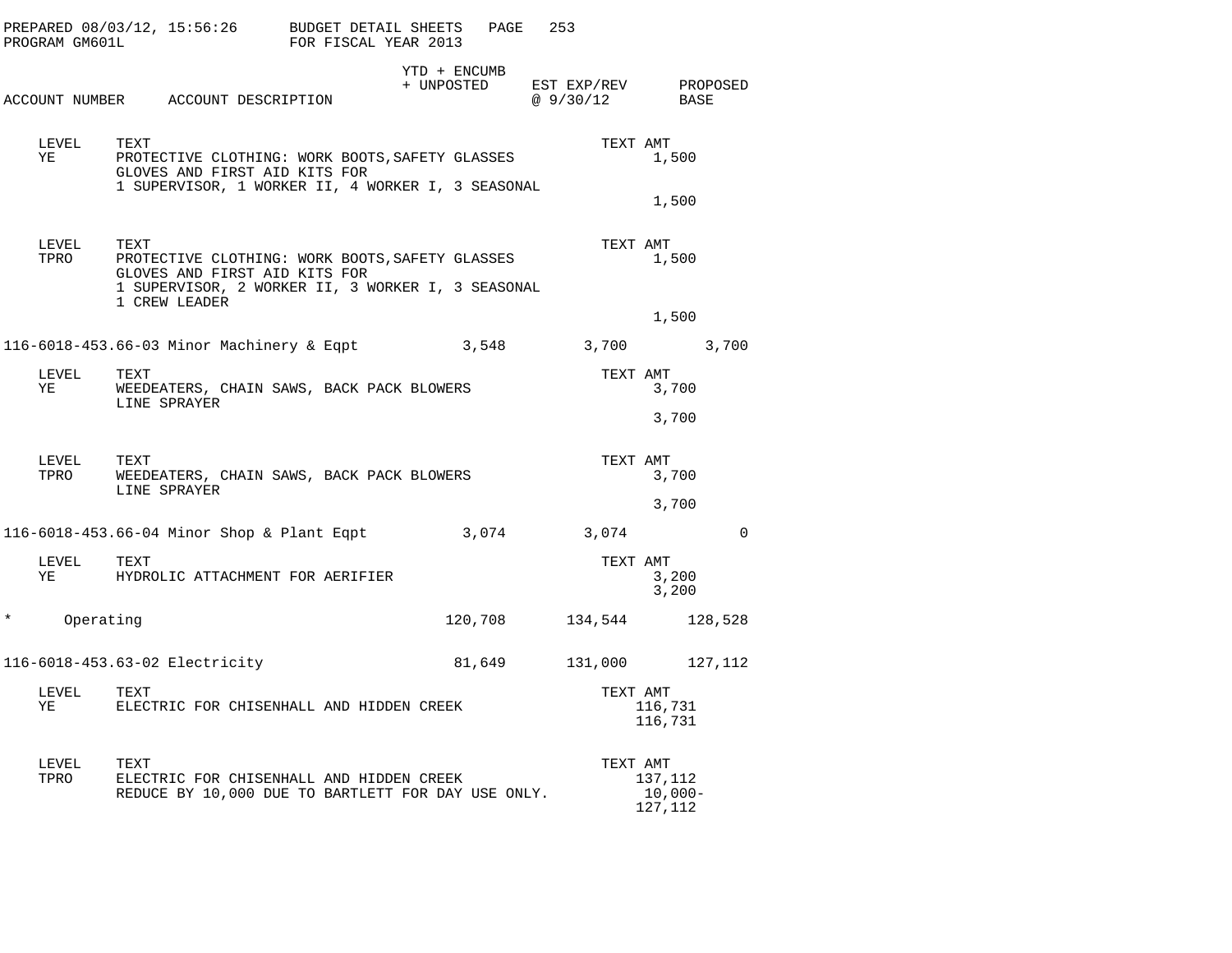| PROGRAM GM601L           | PREPARED $08/03/12$ , 15:56:26 BUDGET DETAIL SHEETS                                                                                                                                                                                                                                                       | FOR FISCAL YEAR 2013 |              | 254<br>PAGE                                       |                                                                                                           |
|--------------------------|-----------------------------------------------------------------------------------------------------------------------------------------------------------------------------------------------------------------------------------------------------------------------------------------------------------|----------------------|--------------|---------------------------------------------------|-----------------------------------------------------------------------------------------------------------|
|                          | ACCOUNT NUMBER ACCOUNT DESCRIPTION                                                                                                                                                                                                                                                                        |                      | YTD + ENCUMB | + UNPOSTED EST EXP/REV PROPOSED<br>@ 9/30/12 BASE |                                                                                                           |
| 116-6018-453.63-04 Water |                                                                                                                                                                                                                                                                                                           |                      |              | 3,909                                             | 7,000 7,000                                                                                               |
| LEVEL<br>YE              | TEXT<br>WATER                                                                                                                                                                                                                                                                                             |                      |              | TEXT AMT                                          | 20,000<br>20,000                                                                                          |
| LEVEL<br>TPRO            | TEXT<br>WATER<br>REDUCE BY \$13,000.00 CONCESSION STAND USE ONLY                                                                                                                                                                                                                                          |                      |              | TEXT AMT                                          | 20,000<br>$13,000-$<br>7,000                                                                              |
|                          |                                                                                                                                                                                                                                                                                                           |                      |              |                                                   | 5,500                                                                                                     |
| LEVEL<br>TPRO            | TEXT<br>FEE FOR GROUNDWATER CONSERVATION FROM BAILEY                                                                                                                                                                                                                                                      |                      |              | TEXT AMT                                          | 5,500<br>5,500                                                                                            |
| 116-6018-453.64-03 Fuel  |                                                                                                                                                                                                                                                                                                           |                      |              | 6,424 8,922 8,922                                 |                                                                                                           |
| LEVEL<br>TPRO            | TEXT<br>FUEL FOR ATHLETIC FIELDS EQUIPMENT                                                                                                                                                                                                                                                                |                      |              | TEXT AMT                                          | 8,834<br>8,834                                                                                            |
|                          | 116-6018-453.82-01 Contrib to Eqpt Repl Fund 22,704 22,704 24,472                                                                                                                                                                                                                                         |                      |              |                                                   |                                                                                                           |
| LEVEL<br>ΥE              | TEXT<br>2007 SMITHCO 3 WHEELER-BALLFIELD CONDITIONER<br>2007 SMITHCO 3 WHEELER-BALLFIELD CONDITIONER<br>2010 TORO MOWER<br>2010 TORO WORKMAN<br>2010 TORO WORKMAN<br>2010 TORO WORKMAN<br>2010 TORO WORKMAN MDX<br>2010 BALL FIELD DRAG<br>2010 TURF SPRAYER<br>2011 TORO WORKMAN MD<br>2011 TORO AERATOR |                      |              | TEXT AMT                                          | 1,805<br>1,805<br>2,525<br>1,437<br>1,437<br>1,237<br>1,973<br>3,534<br>4,259<br>1,600<br>1,092<br>22,704 |
| LEVEL<br>TPRO            | TEXT<br>2007 SMITHCO 3 WHEELER-BALLFIELD CONDITIONER<br>2007 SMITHCO 3 WHEELER-BALLFIELD CONDITIONER<br>2010 TORO MOWER<br>2010 TORO WORKMAN<br>2010 TORO WORKMAN                                                                                                                                         |                      |              | TEXT AMT                                          | 1,979<br>1,979<br>2,707<br>1,536<br>1,536                                                                 |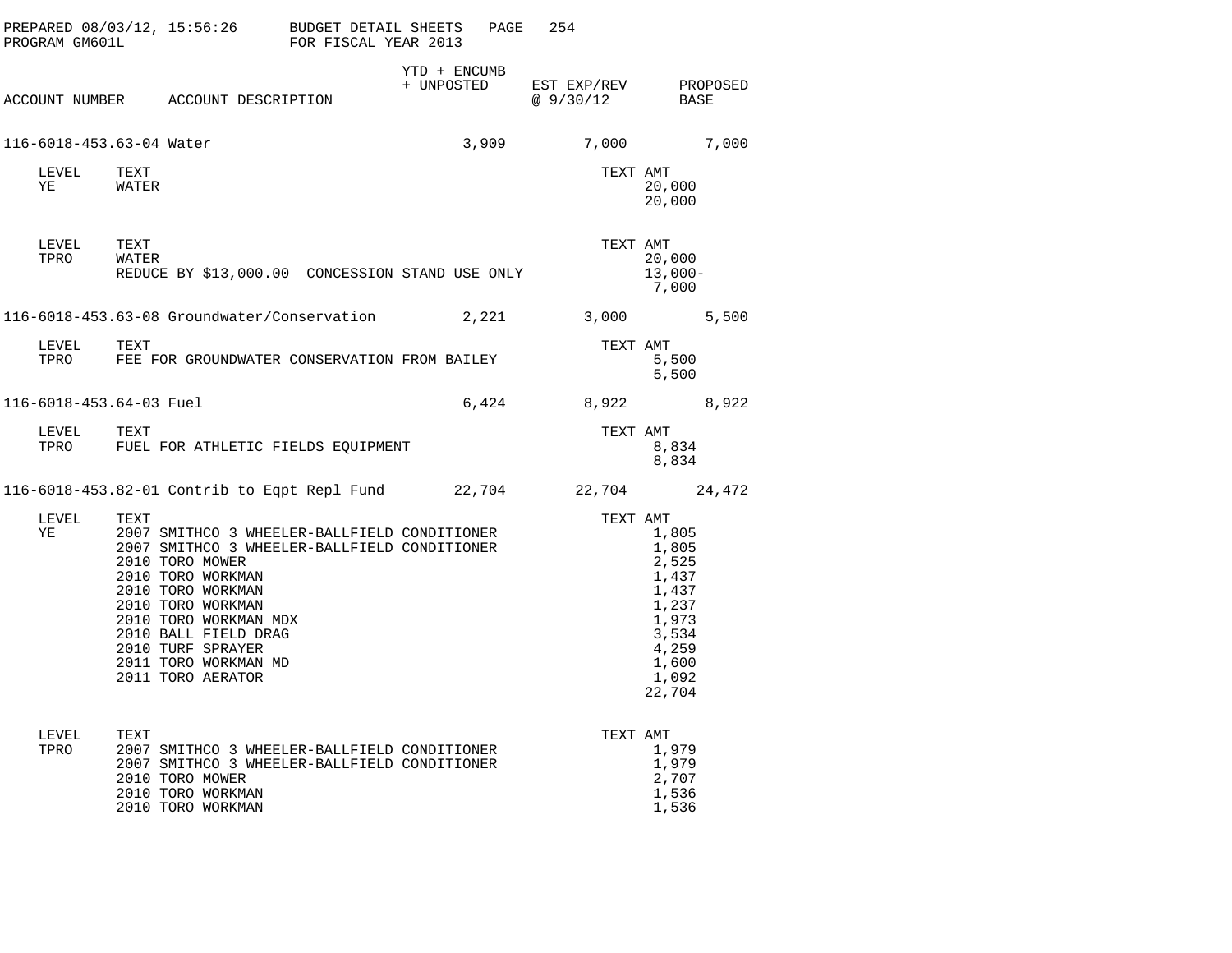| PREPARED 08/03/12, 15:56:26 BUDGET DETAIL SHEETS<br>PROGRAM GM601L                                                                                                                                                                                                                                                                                                                                                            |                        |                                                                                                                                                                            | FOR FISCAL YEAR 2013 |                             | PAGE                                                             | 255 |                                                                                                 |                                                                 |                                 |
|-------------------------------------------------------------------------------------------------------------------------------------------------------------------------------------------------------------------------------------------------------------------------------------------------------------------------------------------------------------------------------------------------------------------------------|------------------------|----------------------------------------------------------------------------------------------------------------------------------------------------------------------------|----------------------|-----------------------------|------------------------------------------------------------------|-----|-------------------------------------------------------------------------------------------------|-----------------------------------------------------------------|---------------------------------|
|                                                                                                                                                                                                                                                                                                                                                                                                                               |                        |                                                                                                                                                                            |                      | YTD + ENCUMB<br>+ UNPOSTED  |                                                                  |     | EST EXP/REV                                                                                     | PROPOSED                                                        |                                 |
| ACCOUNT NUMBER ACCOUNT DESCRIPTION                                                                                                                                                                                                                                                                                                                                                                                            |                        |                                                                                                                                                                            |                      |                             |                                                                  |     | @ 9/30/12                                                                                       | BASE                                                            |                                 |
|                                                                                                                                                                                                                                                                                                                                                                                                                               |                        | 2010 TORO WORKMAN<br>2010 TORO WORKMAN MDX<br>2010 BALL FIELD DRAG<br>2010 TURF SPRAYER<br>2011 TORO WORKMAN MD<br>2011 TORO AERATOR                                       |                      |                             |                                                                  |     |                                                                                                 | 1,336<br>2,104<br>3,759<br>4,639<br>1,708<br>1,189<br>24,472    |                                 |
| 116-6018-453.82-16 IT Contribution<br>116-6018-453.82-17 Equip Svc Contribution 11,891                                                                                                                                                                                                                                                                                                                                        |                        |                                                                                                                                                                            |                      |                             | $\overline{0}$                                                   |     | 14, 269                                                                                         | 3,298<br>14,418                                                 |                                 |
| LEVEL<br>YE                                                                                                                                                                                                                                                                                                                                                                                                                   | TEXT                   | EQUIP SERVICES MONTHLY MAINTENANCE EXPENSE ONLY                                                                                                                            |                      |                             |                                                                  |     | TEXT AMT                                                                                        | 14,269<br>14,269                                                |                                 |
| LEVEL<br>TPRO                                                                                                                                                                                                                                                                                                                                                                                                                 | TEXT                   | EQUIP SERVICES MONTHLY MAINTENANCE EXPENSE ONLY                                                                                                                            |                      |                             |                                                                  |     | TEXT AMT                                                                                        | 14,269<br>14,269                                                |                                 |
| $\ast$                                                                                                                                                                                                                                                                                                                                                                                                                        |                        | Utilities/Internal Chrgs                                                                                                                                                   |                      | 128,798                     |                                                                  |     | 186,895                                                                                         | 190,722                                                         |                                 |
| $\star \star$<br>Athletic Fields<br>116-6019-453.10-01 Salaries<br>116-6019-453.13-14 Ins Opt Out<br>116-6019-453.16-05 Cell Phone Allowance<br>116-6019-453.20-01 FICA Taxes<br>116-6019-453.20-02 Medicare Taxes<br>116-6019-453.20-03 Unemployment Taxes<br>116-6019-453.21-01 TMRS<br>116-6019-453.22-01 Workers' Compensation Ins<br>116-6019-453.22-04 Dental Insurance<br>116-6019-453.22-05 Life Insurance<br>$\star$ |                        | Salaries & Benefits                                                                                                                                                        |                      | 488,604<br>23,279<br>31,307 | 1,200<br>746<br>1,505<br>352<br>261<br>3,507<br>260<br>180<br>17 |     | 644,399<br>31,933<br>1,800<br>977<br>2,127<br>497<br>261<br>4,912<br>151<br>240<br>22<br>42,920 | 693,512<br>45,000<br>2,400<br>1,300<br>3,019<br>7,310<br>60,443 | 706<br>261<br>- 54<br>360<br>33 |
| $116-6019-453.41-01$ Building Maint & Repair                                                                                                                                                                                                                                                                                                                                                                                  |                        |                                                                                                                                                                            |                      |                             | 685                                                              |     | 1,644                                                                                           | 1,225                                                           |                                 |
| LEVEL<br>ΥE                                                                                                                                                                                                                                                                                                                                                                                                                   | TEXT<br>LUMBER<br>TRIM | LIGHT BULBS<br>AIR CONDITIONER FILTERS<br>BATTERIES FOR CLOCKS AND SMOKE DETECTORS<br>PLUMBING REPAIR PARTS<br>PAINT AND PAINTING SUPPLIES<br>SCREWS, BOLTS, NAILS STAPLES |                      |                             |                                                                  |     | TEXT AMT                                                                                        | 250<br>100<br>50<br>200<br>300<br>800<br>500<br>300             |                                 |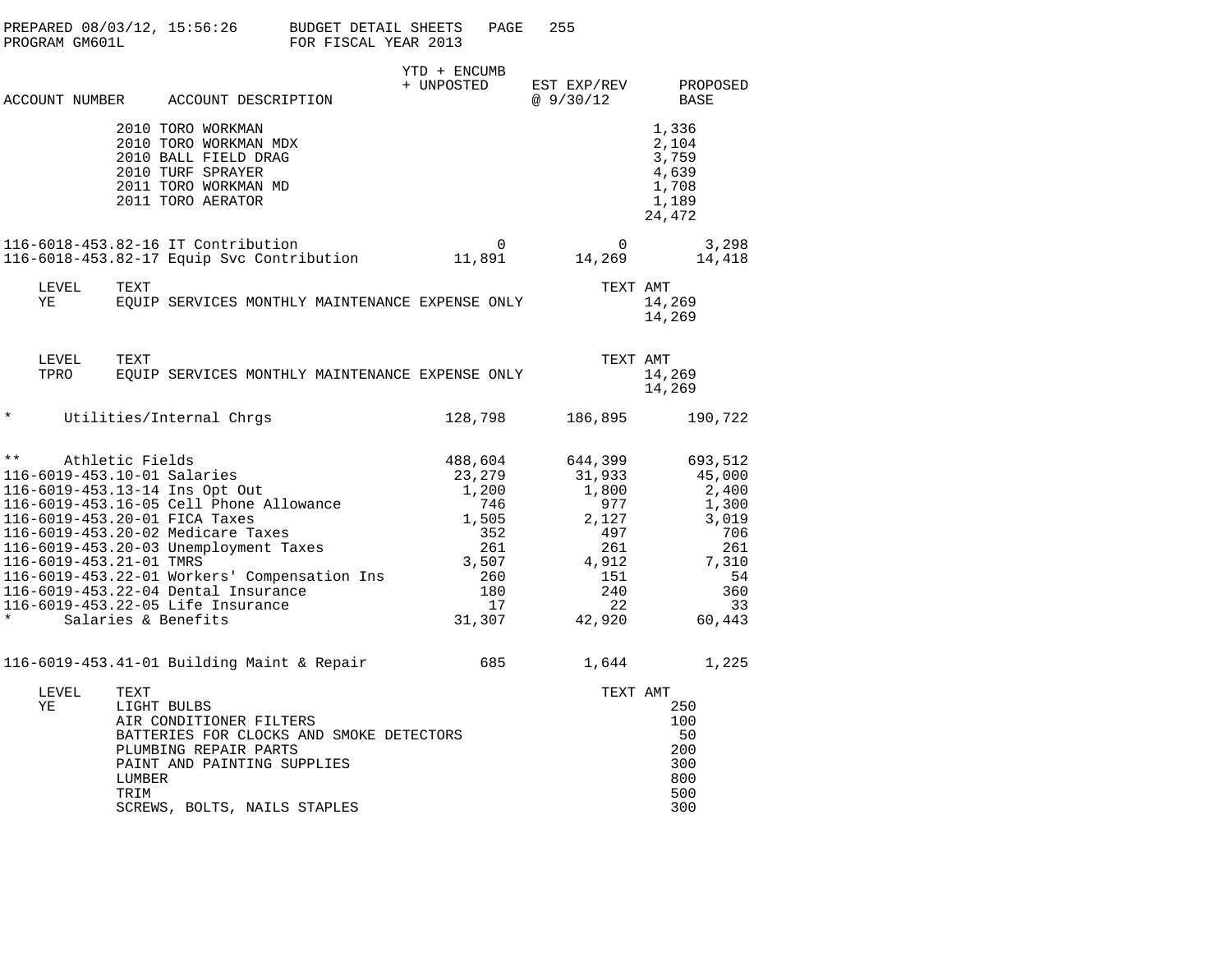| PROGRAM GM601L |                                                                                                                                                                                                                                           | PREPARED 08/03/12, 15:56:26 BUDGET DETAIL SHEETS PAGE<br>FOR FISCAL YEAR 2013                   |     | 256       |                                                                                                 |
|----------------|-------------------------------------------------------------------------------------------------------------------------------------------------------------------------------------------------------------------------------------------|-------------------------------------------------------------------------------------------------|-----|-----------|-------------------------------------------------------------------------------------------------|
|                | ACCOUNT NUMBER ACCOUNT DESCRIPTION                                                                                                                                                                                                        | YTD + ENCUMB                                                                                    |     | @ 9/30/12 | + UNPOSTED EST EXP/REV PROPOSED<br>BASE                                                         |
|                | CAULKING, SEALANT GLAZE<br>CHRISTMAS LIGHTS<br>PER PETER<br>EMAIL 060712                                                                                                                                                                  |                                                                                                 |     |           | 200<br>300<br>$1,000-$<br>$356-$<br>1,644                                                       |
| LEVEL<br>TPRO  | TEXT<br>LIGHT BULBS,<br>AIR CONDITIONER FILTERS<br>LUMBER<br>LUMBER TRIM<br>SCREWS, BOLTS, NAILS, WASHERS, STAPLES<br>CAULKING, ROOF SEALANT, WINDOW GLAZE<br>CONCRETE<br>MATERIALS FOR WHEEL CHAIR RAMP<br>CHRISTMAS LIGHTS<br>PER EMAIL | BATTERIES FOR CLOCKS AND SMOKE DETECTORS AND GATE<br>PAINT, BRUSHES, ROLLERS, PANS, DROP CLOTHS |     | TEXT AMT  | 250<br>100<br>50<br>500<br>800<br>500<br>300<br>200<br>300<br>3,000<br>200<br>$4,975-$<br>1,225 |
|                | 116-6019-453.41-02 Grounds Maint & Repair                                                                                                                                                                                                 |                                                                                                 | 453 |           | 1,142<br>1,400                                                                                  |
| LEVEL<br>YE    | TEXT<br>GRAVEL<br>IRRIGATION PLUMBING SUPPLIES<br>FENCING MATERIALS<br>LANDSCAPE MATERIALS<br>TRAIL CONSTRUCTION/MAINTENANCE<br>PER PETER 06/04/12<br>EMAIL 060712                                                                        |                                                                                                 |     | TEXT AMT  | 1,000<br>-400<br>1,000<br>300<br>1,000<br>$2,058-$<br>$500 -$<br>1,142                          |
| LEVEL<br>TPRO  | TEXT<br>MOTOR OIL<br>OIL FILTERS<br>AIR FILTERS<br>LINE TRIMMER LINE                                                                                                                                                                      |                                                                                                 |     | TEXT AMT  | 200<br>75<br>60<br>40                                                                           |

| AIR FILTERS                                  | 60       |
|----------------------------------------------|----------|
| LINE TRIMMER LINE                            | 40       |
| ROUND UP, MSMA, RECLAIM                      | 525      |
| FALL+SPRING FLOWERS                          | 300      |
| FENCE MATERIALS                              | 500      |
| GRAVEL                                       | 1,000    |
| IRRIGATION PLUMBING SUPPLIES                 | 300      |
| TREES AND LANDSCAPING FOR EASTERN FENCE LINE | 1,277    |
| PER EMAIL 061312                             | $2,877-$ |
|                                              | 1,400    |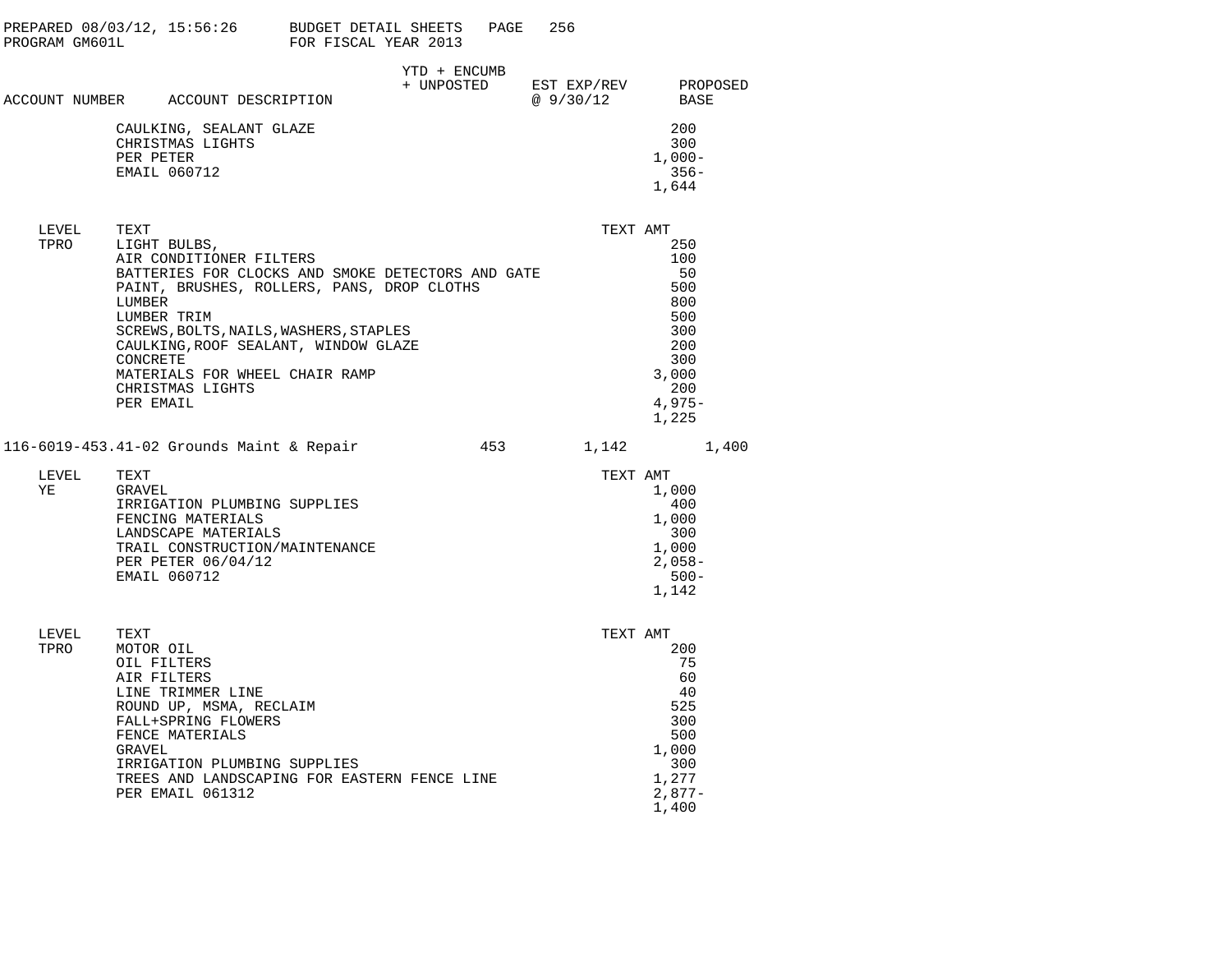| PROGRAM GM601L | PREPARED 08/03/12, 15:56:26 BUDGET DETAIL SHEETS                                                                                       | FOR FISCAL YEAR 2013 |                            | PAGE        | 257                      |                                                          |             |
|----------------|----------------------------------------------------------------------------------------------------------------------------------------|----------------------|----------------------------|-------------|--------------------------|----------------------------------------------------------|-------------|
|                | ACCOUNT NUMBER ACCOUNT DESCRIPTION                                                                                                     |                      | YTD + ENCUMB<br>+ UNPOSTED |             | EST EXP/REV<br>@ 9/30/12 | BASE                                                     | PROPOSED    |
|                | $116-6019-453.42-08$ Equipment Maint & Repair                                                                                          |                      |                            | $\mathbf 0$ | 800                      |                                                          | 3,335       |
| LEVEL<br>ΥE    | TEXT<br>PER PETER 06/04/12                                                                                                             |                      |                            |             | TEXT AMT                 | 800<br>800                                               |             |
| LEVEL<br>TPRO  | TEXT<br>MINOR ENGINE REPAIRS SUPPLIES (BELTS, SPARK PLUGS<br>COOLANT,                                                                  |                      |                            |             | TEXT AMT                 | 250<br>3,085<br>3,335                                    |             |
|                | 116-6019-453.43-01 Janitorial Services                                                                                                 |                      | 1,050                      |             | 1,000                    |                                                          | 1,400       |
| LEVEL<br>TPRO  | TEXT<br>JANITORIAL SERVICES FOR FARM.<br>PER EMAIL 061312                                                                              |                      |                            |             | TEXT AMT                 | 2,400<br>$1,000-$<br>1,400                               |             |
|                | 116-6019-453.52-01 Building Insurance                                                                                                  |                      |                            | $\Omega$    |                          | 5,000                                                    | 5,000       |
| LEVEL<br>ΥE    | TEXT<br>ANTICIPATED INSURANCE EXPENSE. RISK MANAGER WILL<br>CONTACT TML                                                                |                      |                            |             | TEXT AMT                 | 5,000<br>5,000                                           |             |
| LEVEL<br>TPRO  | TEXT<br>ANTICIPATED INSURANCE EXPENSE. RISK MANAGER                                                                                    |                      |                            |             | TEXT AMT                 | 5,000<br>5,000                                           |             |
|                | 116-6019-453.54-01 Printing & Graphic Serv                                                                                             |                      |                            | 53          | 54                       |                                                          | $\mathbf 0$ |
| LEVEL<br>ΥE    | TEXT<br>EMAIL 060712                                                                                                                   |                      |                            |             | TEXT AMT                 | 54<br>54                                                 |             |
|                | 116-6019-453.55-01 Advertising                                                                                                         |                      |                            | $\Omega$    | 1,042                    |                                                          | 1,475       |
| LEVEL<br>ΥE    | TEXT<br>ADVERTISING IN COMMUNITY GUIDE<br>MAILOUT FOR SPECIAL EVENTS<br>POSTAGE FOR MASS MAILOUT<br>PER PETER 06/04/12<br>EMAIL 060712 |                      |                            |             | TEXT AMT                 | 1,800<br>2,000<br>3,100<br>$2,258-$<br>$3,600-$<br>1,042 |             |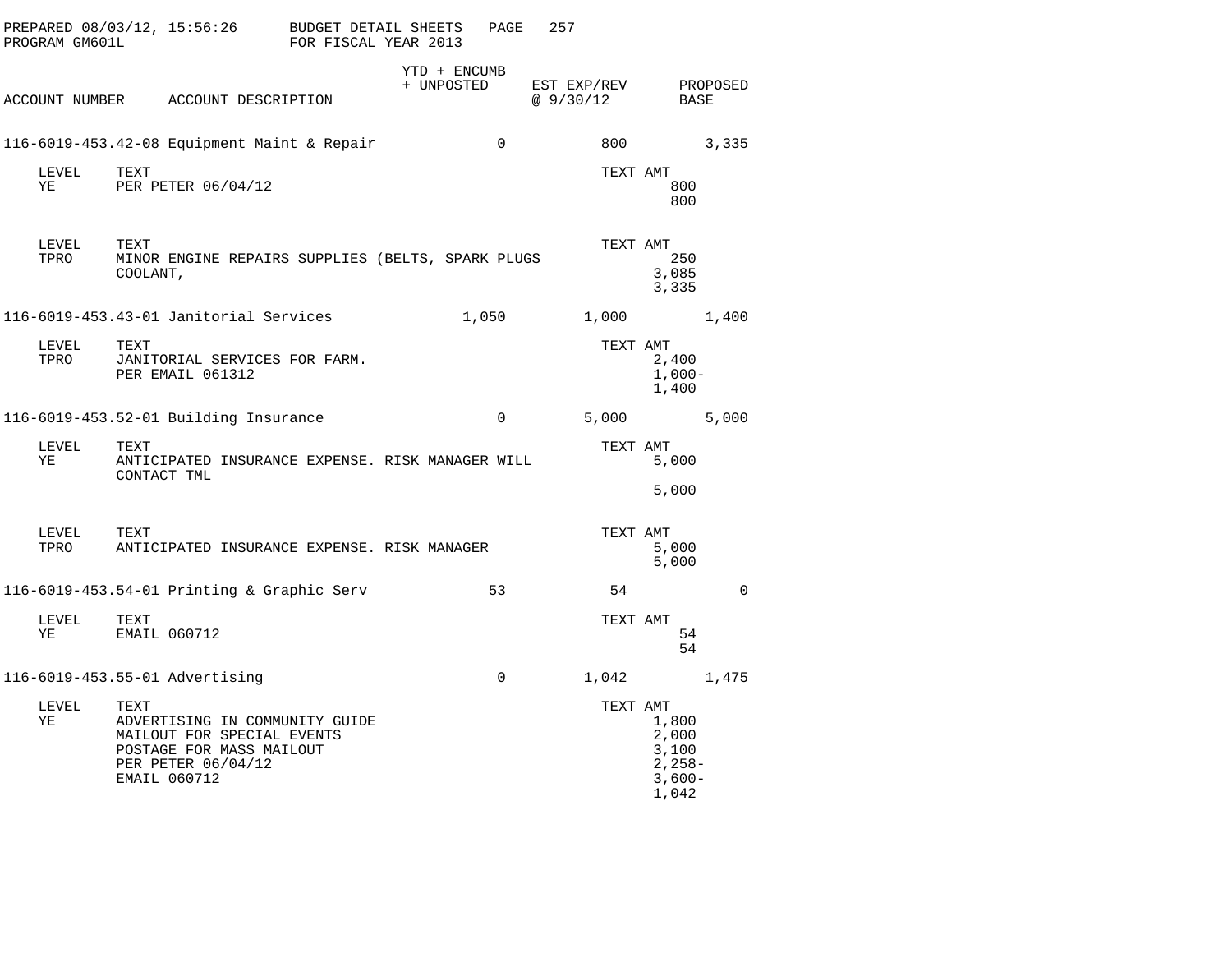| PROGRAM GM601L | $PREPARED 08/03/12, 15:56:26$ BUDGET DETAIL SHEETS                                                                                                                                                                                         | FOR FISCAL YEAR 2013 |                            | PAGE | 258      |          |                                                             |     |
|----------------|--------------------------------------------------------------------------------------------------------------------------------------------------------------------------------------------------------------------------------------------|----------------------|----------------------------|------|----------|----------|-------------------------------------------------------------|-----|
|                | ACCOUNT NUMBER ACCOUNT DESCRIPTION                                                                                                                                                                                                         |                      | YTD + ENCUMB<br>+ UNPOSTED |      | @9/30/12 |          | EST EXP/REV PROPOSED<br>BASE                                |     |
| LEVEL<br>TPRO  | TEXT<br>FLYERS, MAILOUTS, POSTAGE<br>PER EMAIL 061312                                                                                                                                                                                      |                      |                            |      |          | TEXT AMT | 2,000<br>525-<br>1,475                                      |     |
|                | 116-6019-453.60-01 Office Supplies & Mat                                                                                                                                                                                                   |                      |                            | 774  |          | 400      |                                                             | 900 |
| LEVEL<br>ΥE    | TEXT<br>PAPER, FILE FOLDER, S CARD STOCK, LABELS<br>STAPLES, PENS, PAPER CLIP, TAPE<br>PRINTER INK AND TONER<br>CDS, BINDERS, TABLETS<br>BUISINESS CARDS<br>PER PETER 06/04/12<br>EMAIL 060712                                             |                      |                            |      |          | TEXT AMT | 400<br>150<br>400<br>200<br>50<br>$500 -$<br>$300 -$<br>400 |     |
| LEVEL<br>TPRO  | TEXT<br>PAPER, FILE FOLDERS, CARD STOCK, LABELS, STICKYS<br>STAPLES, TAPE, PENS, WHITE OUT<br>PRINTER INK AND TONER<br>CD'S, FILE FOLDERS, 3 RING BINDERS, TABLETS<br>BUSINESS CARD STOCK, MAILING LABELS, FILE LABELS<br>PER EMAIL 061312 |                      |                            |      |          | TEXT AMT | 400<br>150<br>400<br>200<br>200<br>$450 -$<br>900           |     |
|                | 116-6019-453.60-02 Janitorial Supplies                                                                                                                                                                                                     |                      |                            | 164  |          | 525      |                                                             | 700 |
| LEVEL<br>YE    | TEXT<br>PAPER TOWELS, TOLIET PAPER<br>TRASH BAGS<br>HAND SOAP<br>VARIOUS CLEANERS<br>AIR FRESHENS<br>VACUUM FILTERS<br>PER PETER 06/04/12                                                                                                  |                      |                            |      |          | TEXT AMT | 200<br>150<br>50<br>200<br>75<br>50<br>$200 -$<br>525       |     |
| LEVEL<br>TPRO  | TEXT<br>PAPER TOWELS, TOILET PAPER<br>TRASH BAGS<br>ANTI BACTERIAL HAND CLEANER, FAST ORANGE<br>TOILET CLEANER, GLASS CLEANER, FLOOR CLEANER<br>AIR FRESHNERS<br>NEW MOP, NEW BROOM, DUST PAN                                              |                      |                            |      |          | TEXT AMT | 200<br>150<br>50<br>200<br>75<br>75                         |     |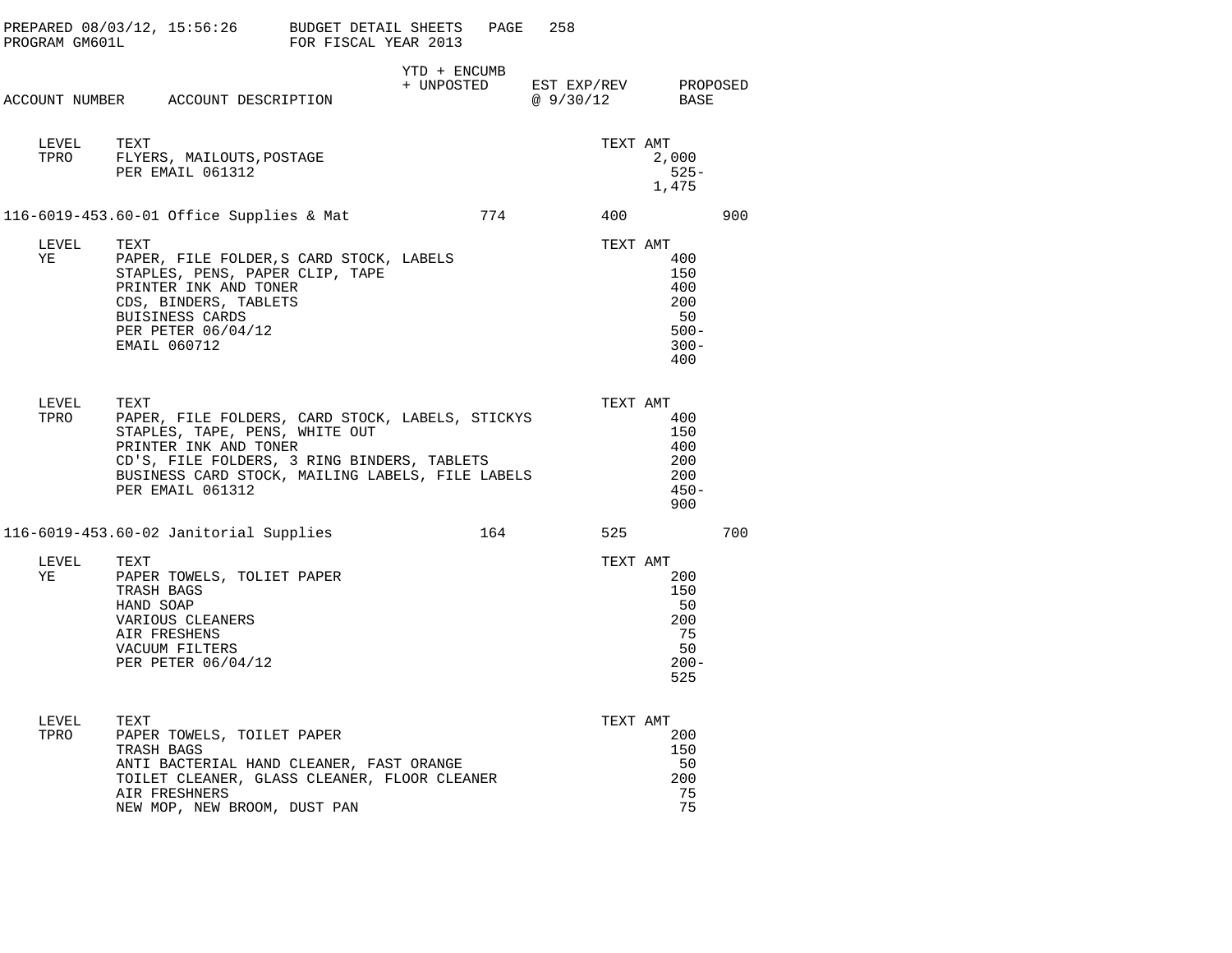| PROGRAM GM601L | PREPARED 08/03/12, 15:56:26                                                                                                                                                                                                                              | BUDGET DETAIL SHEETS<br>FOR FISCAL YEAR 2013 |                            | PAGE | 259                      |          |                                                                                |     |
|----------------|----------------------------------------------------------------------------------------------------------------------------------------------------------------------------------------------------------------------------------------------------------|----------------------------------------------|----------------------------|------|--------------------------|----------|--------------------------------------------------------------------------------|-----|
|                | ACCOUNT NUMBER ACCOUNT DESCRIPTION                                                                                                                                                                                                                       |                                              | YTD + ENCUMB<br>+ UNPOSTED |      | EST EXP/REV<br>@ 9/30/12 |          | PROPOSED<br><b>BASE</b>                                                        |     |
|                | VACUUM FILTERS<br>PER EMAIL 061312                                                                                                                                                                                                                       |                                              |                            |      |                          |          | 50<br>$100 -$<br>700                                                           |     |
|                | 116-6019-453.60-06 Animal Care Expense                                                                                                                                                                                                                   |                                              |                            | 50   |                          | 300      |                                                                                | 600 |
| LEVEL<br>ΥE    | TEXT<br>HOOF TRIM FOR LIVE STOCK (SADIE'S PEDICURE)<br>HAY<br>GRAIN<br>PER PETER 06/04/12                                                                                                                                                                |                                              |                            |      |                          | TEXT AMT | 340<br>180<br>80<br>$300 -$<br>300                                             |     |
| LEVEL<br>TPRO  | TEXT<br>HOOF TRIM (SADIE'S PEDICURE)<br>HAY<br>GRAIN                                                                                                                                                                                                     |                                              |                            |      |                          | TEXT AMT | 340<br>180<br>80<br>600                                                        |     |
|                | 116-6019-453.60-11 Minor Tools & Materials                                                                                                                                                                                                               |                                              |                            | 154  |                          | 320      |                                                                                | 900 |
| LEVEL<br>ΥE    | TEXT<br>WELDING WIRE<br>GRINDING DISCS, SAND PAPER<br>CHAINSAW BLADES<br><b>DUST MASK</b>                                                                                                                                                                |                                              |                            |      |                          | TEXT AMT | 60<br>150<br>60<br>50<br>320                                                   |     |
| LEVEL<br>TPRO  | TEXT<br>SOCKET SET<br><b>SCREW DRIVER SET</b><br>WELDING WIRE<br>ARBOR TECH GRINDING WHEEL<br>ELEC CHAIN SAW<br>GRINDING DISCS<br>SANDPAPER 5 1/4 INCH 3 ROLLS<br>GOLF CART WATER FILLER PUMP<br>CHAIN SAW BLADES<br><b>DUST RESPIRATOR</b><br>PER EMAIL |                                              |                            |      |                          | TEXT AMT | 120<br>30<br>60<br>150<br>350<br>75<br>85<br>30<br>60<br>140<br>$200 -$<br>900 |     |
|                | 116-6019-453.60-13 Uniforms                                                                                                                                                                                                                              |                                              |                            | 279  |                          | 300      |                                                                                | 200 |
| LEVEL<br>YE    | TEXT<br>5 PAIRS OF JEANS                                                                                                                                                                                                                                 |                                              |                            |      |                          | TEXT AMT | 105                                                                            |     |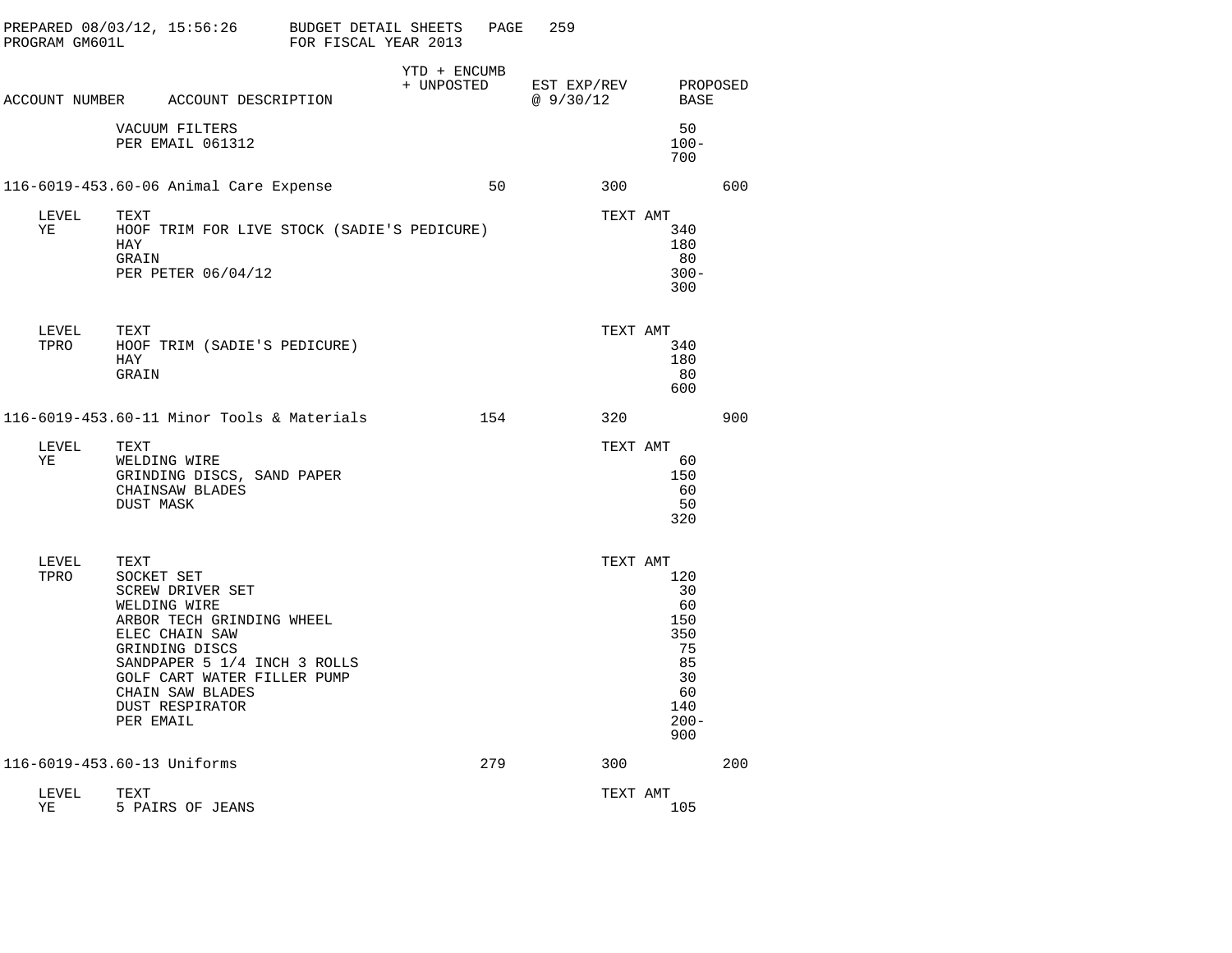| PROGRAM GM601L |              | PREPARED 08/03/12, 15:56:26 BUDGET DETAIL SHEETS                                                                       | FOR FISCAL YEAR 2013 |                            | PAGE     | 260                      |          |                                                           |                  |
|----------------|--------------|------------------------------------------------------------------------------------------------------------------------|----------------------|----------------------------|----------|--------------------------|----------|-----------------------------------------------------------|------------------|
|                |              | ACCOUNT NUMBER ACCOUNT DESCRIPTION                                                                                     |                      | YTD + ENCUMB<br>+ UNPOSTED |          | EST EXP/REV<br>@ 9/30/12 |          |                                                           | PROPOSED<br>BASE |
|                |              | 5 TEE SHIRTS<br>3 DRESS SHIRTS<br>WINTER COVERALLS<br>WINTER JACKET                                                    |                      |                            |          |                          |          | 40<br>40<br>65<br>50<br>300                               |                  |
| LEVEL<br>TPRO  | TEXT         | TEE SHIRTS X 5<br>PANTS X 5<br>DRESS SHIRTS X 2                                                                        |                      |                            |          |                          | TEXT AMT | 35<br>130<br>35<br>200                                    |                  |
|                |              | 116-6019-453.60-14 Protective Clothing/Mat                                                                             |                      |                            | 125      |                          | 125      |                                                           | 370              |
| LEVEL<br>ΥE    | TEXT<br>CAPS | STEEL TOE BOOTS<br>REGULAR GLOVES<br>WINTER GLOVES<br>SAFETY GLASSES<br>EAR PLUGS<br>WINTER HATS<br>PER PETER 06/04/12 |                      |                            |          |                          | TEXT AMT | 150<br>85<br>35<br>45<br>20<br>20<br>15<br>$245 -$<br>125 |                  |
| LEVEL<br>TPRO  | TEXT<br>CAPS | STEEL TOE BOOTS<br>REGULAR GLOVES<br>WINTER GLOVES<br>SAFETY GLASSES<br>EAR PLUGS<br>WINTER HATS                       |                      |                            |          |                          | TEXT AMT | 150<br>85<br>35<br>45<br>20<br>20<br>15<br>370            |                  |
|                |              | 116-6019-453.66-01 Minor Office Equipment                                                                              |                      |                            | $\Omega$ |                          | 150      |                                                           | 300              |
| LEVEL<br>YE    | TEXT         | CHAIR OFR OFFICE                                                                                                       |                      |                            |          |                          | TEXT AMT | 150<br>150                                                |                  |
| LEVEL<br>TPRO  | TEXT         | HP PRINTER FAX SCAN                                                                                                    |                      |                            |          |                          | TEXT AMT | 300<br>300                                                |                  |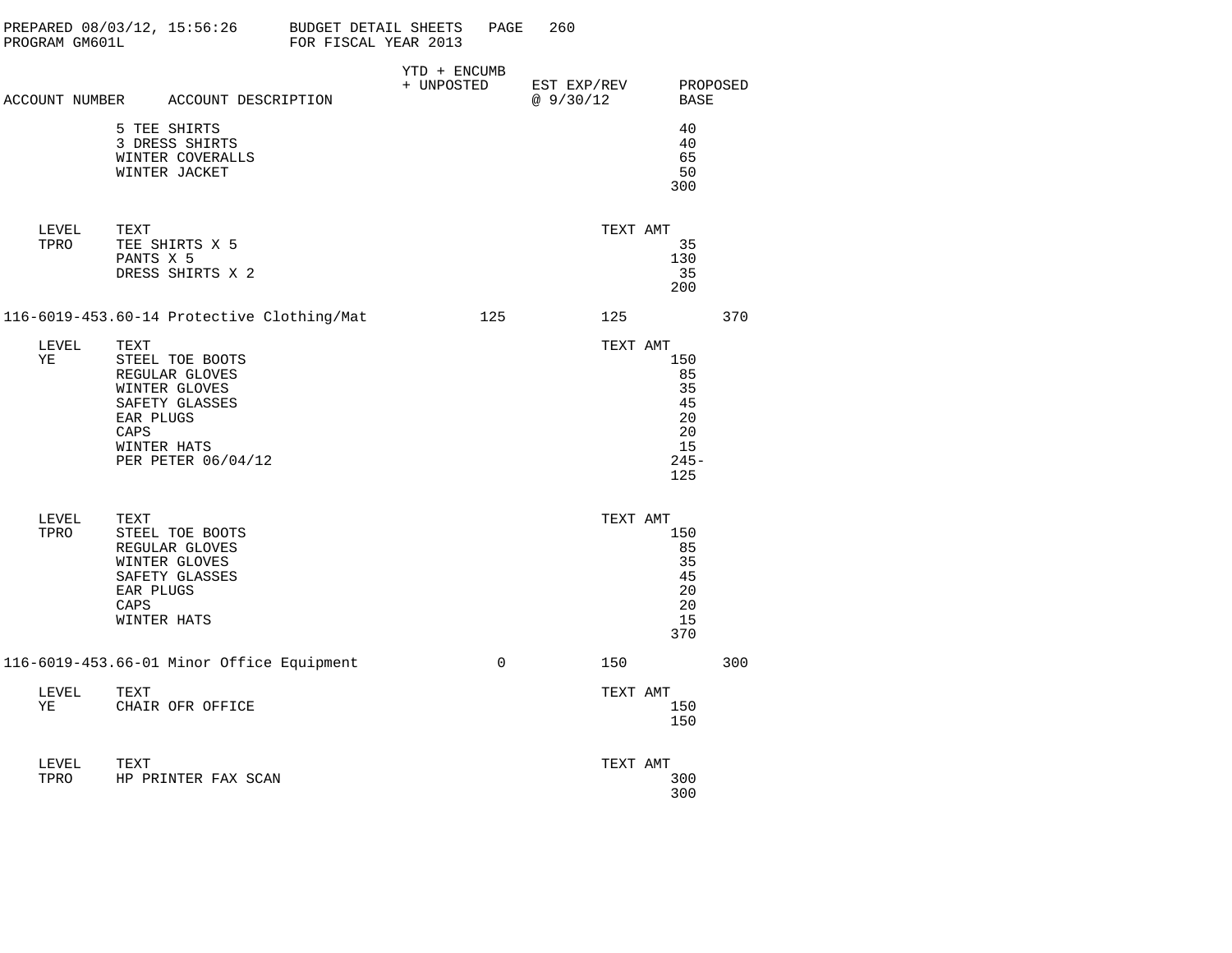| PROGRAM GM601L        |                                                                                                         | PREPARED 08/03/12, 15:56:26 BUDGET DETAIL SHEETS<br>FOR FISCAL YEAR 2013                        | PAGE         | 261                     |                                                   |
|-----------------------|---------------------------------------------------------------------------------------------------------|-------------------------------------------------------------------------------------------------|--------------|-------------------------|---------------------------------------------------|
|                       | ACCOUNT NUMBER ACCOUNT DESCRIPTION                                                                      | + UNPOSTED                                                                                      | YTD + ENCUMB | EST EXP/REV<br>@9/30/12 | PROPOSED<br>BASE                                  |
|                       | 116-6019-453.66-06 Minor Park Equipment                                                                 |                                                                                                 | 6,885        | 19,885                  | $\Omega$                                          |
| LEVEL<br>ΥE           | TEXT<br>PURCHASED EQUIPMENT FROM MR. BOREN                                                              |                                                                                                 |              | TEXT AMT                | 19,885<br>19,885                                  |
| LEVEL<br>TPRO         | TEXT<br>TOW SPRAYER<br>PER EMAIL 061312                                                                 |                                                                                                 |              | TEXT AMT                | 500<br>$500 -$                                    |
|                       | 116-6019-453.80-13 Project/Event/Meeting Exp                                                            |                                                                                                 | 60           | 250                     | 500                                               |
| LEVEL<br>ΥE           | TEXT                                                                                                    | EVENTS SUPPLIES FOR ART SHOWS, CAR SHOW, BOARD<br>MEETINGS. COOKIES, DRINKS, BALLOONS, RIBBONS, |              | TEXT AMT                | 250<br>250                                        |
| LEVEL<br>TPRO         | TEXT<br>TRAIL I D PLAQUES<br>LANDSCAPING FOR FARM BORDERS<br>COMMUNITY GARDEN<br>PER EMAIL              | SUPPLIES FOR SPECIAL EVENTS (ART SHOWS, CAR SHOWS)                                              |              | TEXT AMT                | 500<br>1,500<br>1,300<br>2,000<br>$4,800-$<br>500 |
|                       | 116-6019-453.90-05 Cost of Sales/Pro Shop                                                               |                                                                                                 | 468          | 1,000                   | 1,000                                             |
| LEVEL<br>ΥE           | TEXT<br>SHIRTS,<br>CAPS, WATER BOTTLES AND MUGS<br>JACKETS, BACK PACKS<br>PER PETER 06/04/12            |                                                                                                 |              | TEXT AMT                | 1,200<br>400<br>400<br>$1,000-$<br>1,000          |
| LEVEL<br>TPRO         | TEXT<br>TEE SHIRTS, DRESS SHIRTS, SWEATSHIRTS<br>CAPS, PENS, WATER BOTTLE, MUGS<br>JACKETS, BACK PACKS, |                                                                                                 |              | TEXT AMT                | 600<br>200<br>200<br>1,000                        |
| $^\star$<br>Operating |                                                                                                         |                                                                                                 | 11,200       | 33,937                  | 19,305                                            |
|                       | 116-6019-453.63-01 Telephone                                                                            |                                                                                                 | 562          | 620                     | 960                                               |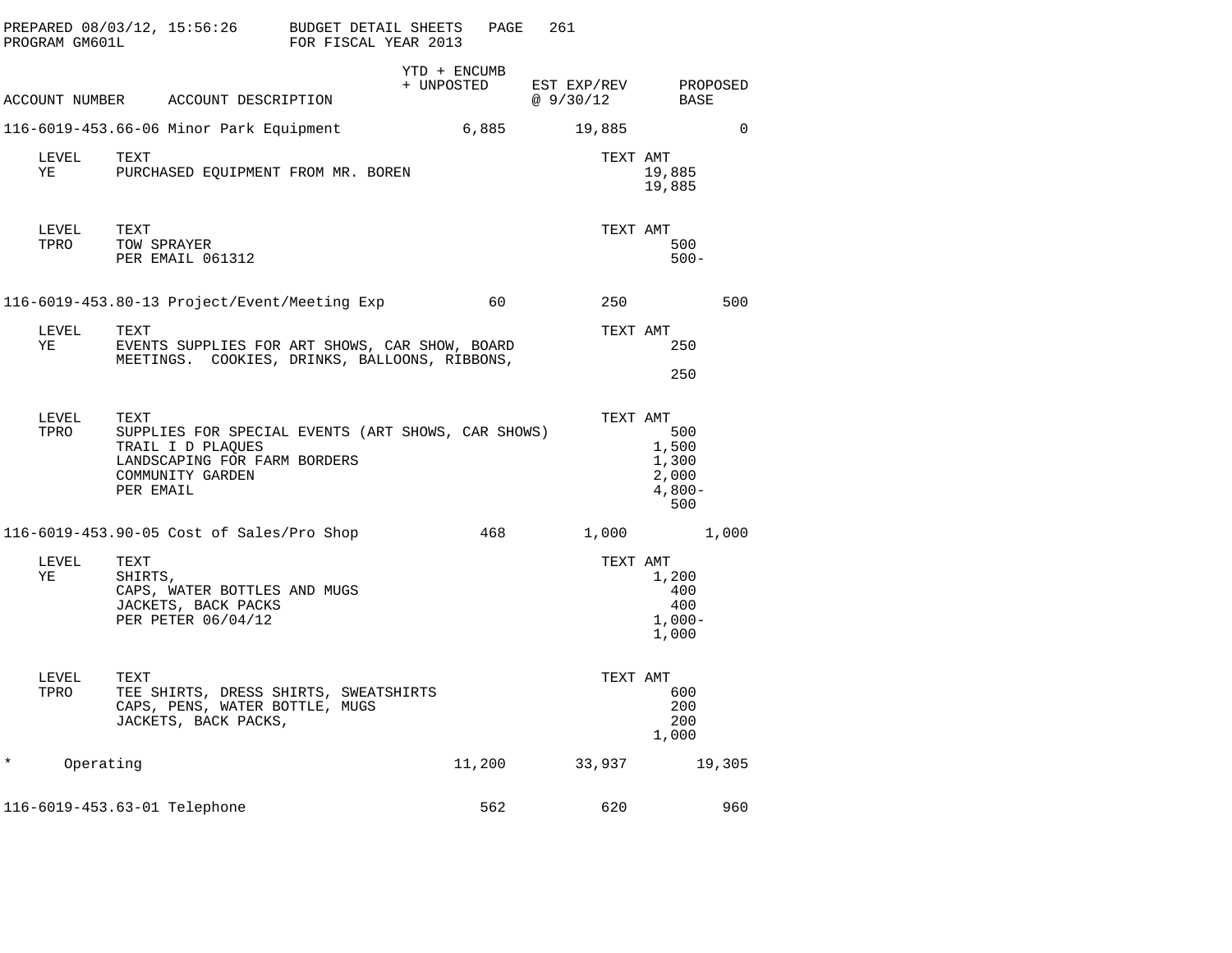| PROGRAM GM601L |               | PREPARED 08/03/12, 15:56:26 BUDGET DETAIL SHEETS                           | FOR FISCAL YEAR 2013 |                            | PAGE     | 262                      |     |                               |          |
|----------------|---------------|----------------------------------------------------------------------------|----------------------|----------------------------|----------|--------------------------|-----|-------------------------------|----------|
|                |               | ACCOUNT NUMBER ACCOUNT DESCRIPTION                                         |                      | YTD + ENCUMB<br>+ UNPOSTED |          | EST EXP/REV<br>@ 9/30/12 |     | BASE                          | PROPOSED |
| ΥE             | LEVEL         | TEXT<br>PHONE AND INTERNET SERVICE FOR FARM                                |                      |                            |          |                          |     | TEXT AMT<br>620<br>620        |          |
|                | LEVEL<br>TPRO | TEXT<br>ANTICIPATED EXPENSE FOR INTERNET SERVICE FOR FARM.                 |                      |                            |          |                          |     | TEXT AMT<br>960<br>960        |          |
|                |               | 116-6019-453.63-02 Electricity                                             |                      |                            | 1,462    | 3,500                    |     |                               | 3,500    |
| ΥE             | LEVEL         | TEXT<br>ELECTRICAL SERVICE FOR 5 METERS AT FARM                            |                      |                            |          |                          |     | TEXT AMT<br>2,000<br>2,000    |          |
| TPRO           | LEVEL         | TEXT<br>ANTICIPATED EXPENSE FOR ELECTRICAL SERIVCE FOR<br>5 METERS AT FARM |                      |                            |          |                          |     | TEXT AMT<br>3,500<br>3,500    |          |
|                |               | 116-6019-453.63-03 Natural Gas                                             |                      |                            | 57       |                          | 250 |                               | 600      |
| YE             | LEVEL         | TEXT<br>NATURAL GAS FOR FARM                                               |                      |                            |          |                          |     | TEXT AMT<br>250<br>250        |          |
| TPRO           | LEVEL         | TEXT<br>NATURAL GAS FOR FARM HOUSE                                         |                      |                            |          |                          |     | TEXT AMT<br>600<br>600        |          |
|                |               | 116-6019-453.63-04 Water                                                   |                      |                            | 579      |                          | 800 |                               | 960      |
| ΥE             | LEVEL         | TEXT<br>WATER SERIVCE FOR FARM<br>PER PETER 06/04/12                       |                      |                            |          |                          |     | TEXT AMT<br>698<br>102<br>800 |          |
| TPRO           | LEVEL         | TEXT<br>WATER FOR FARM                                                     |                      |                            |          |                          |     | TEXT AMT<br>960<br>960        |          |
|                |               | 116-6019-453.63-05 Trash Removal                                           |                      |                            | $\Omega$ |                          | 315 |                               | 240      |
|                | LEVEL         | TEXT                                                                       |                      |                            |          |                          |     | TEXT AMT                      |          |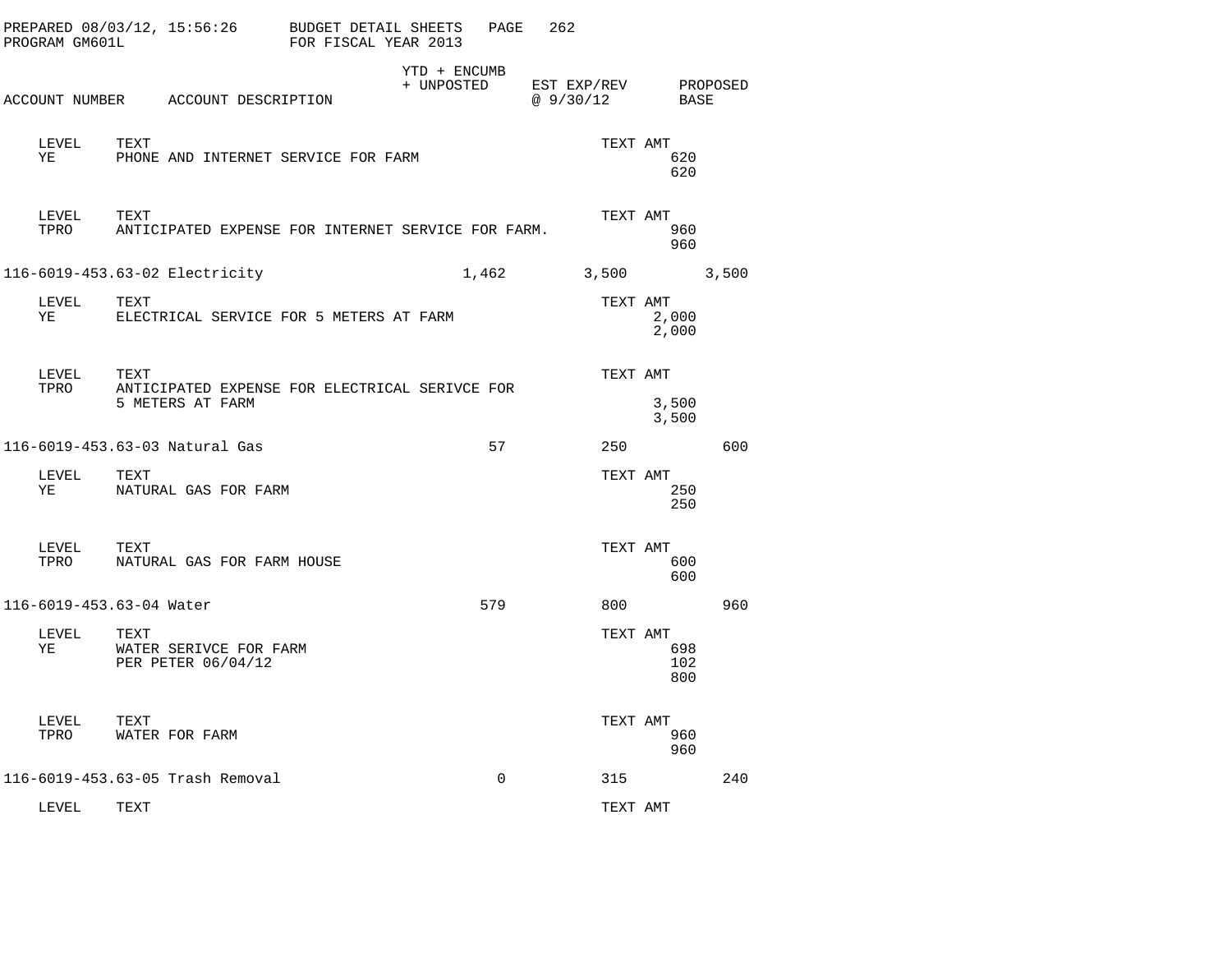| PREPARED 08/03/12, 15:56:26<br>PROGRAM GM601L                                                                                                                              |                                                                        | BUDGET DETAIL SHEETS<br>PAGE<br>FOR FISCAL YEAR 2013     | 263                                                      |                                                 |
|----------------------------------------------------------------------------------------------------------------------------------------------------------------------------|------------------------------------------------------------------------|----------------------------------------------------------|----------------------------------------------------------|-------------------------------------------------|
| ACCOUNT NUMBER ACCOUNT DESCRIPTION                                                                                                                                         |                                                                        | YTD + ENCUMB<br>+ UNPOSTED                               | EST EXP/REV<br>@9/30/12                                  | PROPOSED<br>BASE                                |
| ΥE                                                                                                                                                                         | TRASH SERVICE FOR FARM                                                 |                                                          |                                                          | 315<br>315                                      |
| LEVEL<br>TEXT<br>TPRO                                                                                                                                                      | TRASH REMOVAL FOR FARM                                                 |                                                          | TEXT AMT                                                 | 240<br>240                                      |
| 116-6019-453.64-03 Fuel                                                                                                                                                    |                                                                        | $\mathbf 0$                                              | 340                                                      | 550                                             |
| LEVEL<br>TEXT<br>ΥE<br>WEED EATER                                                                                                                                          | GAS AND DIESEL FOR TRACTORS, MOWERS, CHAIN SAWS,<br>PER PETER 06/04/12 |                                                          | TEXT AMT                                                 | 440<br>$100 -$<br>340                           |
| LEVEL<br>TEXT<br>TPRO<br>EQUIPMENT                                                                                                                                         | GAS AND DIESEL FOR TRACTORS, MOWERS AND SMALL<br>PER EMAIL 061312      |                                                          | TEXT AMT                                                 | 1,000<br>$450 -$<br>550                         |
| 116-6019-453.82-16 IT Contribution<br>Utilities/Internal Chrgs                                                                                                             |                                                                        | $\Omega$<br>2,660                                        | 0<br>5,825                                               | 3,371<br>10,181                                 |
| 116-6019-453.71-01 Buildings                                                                                                                                               |                                                                        | 4,756                                                    | 4,756                                                    | 0                                               |
| LEVEL<br>TEXT<br>ΥE<br>EMAIL 060712                                                                                                                                        |                                                                        |                                                          | TEXT AMT                                                 | 4,756<br>4,756                                  |
| 116-6019-453.74-05 Park Equipment<br>Capital                                                                                                                               |                                                                        | 13,000<br>17,756                                         | 0<br>4,756                                               | 0<br>0                                          |
| * *<br>Russell Farm<br>* * *<br>Parks Performance Fund<br>201-0000-383.01-00 Bond Proceeds<br>201-0000-383.01-01 Bond Premium<br>201-0000-391.10-00 Operating Transfers In |                                                                        | 62,923<br>4,799,205<br>2,445,912<br>117,125<br>1,193,000 | 87,438<br>5,701,579<br>2,445,912<br>117,125<br>1,193,000 | 89,929<br>6,098,798<br>0<br>$\Omega$<br>812,000 |
| LEVEL<br>TEXT<br>ΥE<br>GAS SUBSIDY                                                                                                                                         |                                                                        |                                                          | TEXT AMT                                                 | 1,193,000<br>1,193,000                          |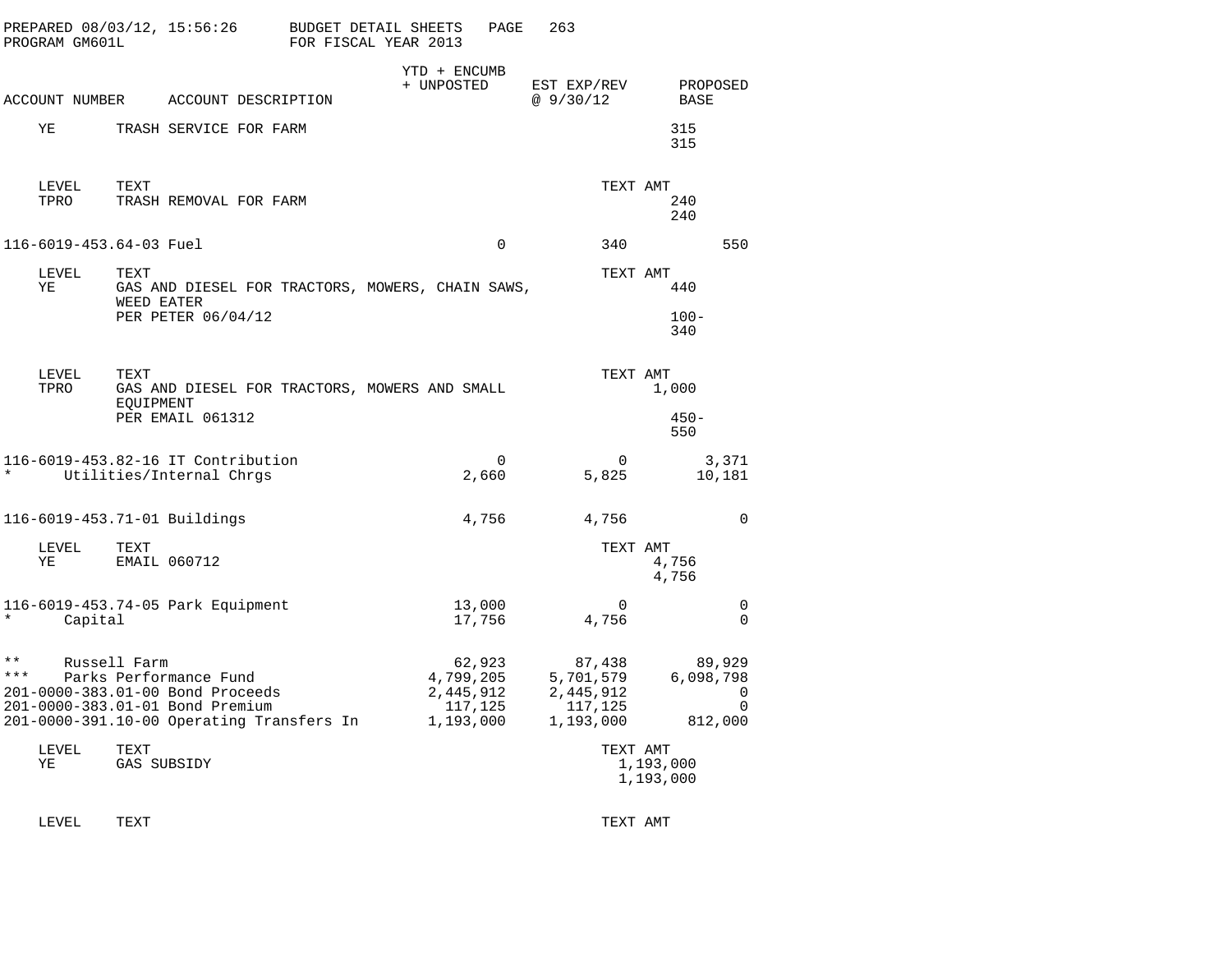| PREPARED 08/03/12, 15:56:26<br>PROGRAM GM601L |             |                                                                                                                                                                                                                                                                                                                                                | BUDGET DETAIL SHEETS<br>FOR FISCAL YEAR 2013 |                            | PAGE                  | 264 |                                           |                                                                                                                                |
|-----------------------------------------------|-------------|------------------------------------------------------------------------------------------------------------------------------------------------------------------------------------------------------------------------------------------------------------------------------------------------------------------------------------------------|----------------------------------------------|----------------------------|-----------------------|-----|-------------------------------------------|--------------------------------------------------------------------------------------------------------------------------------|
| ACCOUNT NUMBER                                |             | ACCOUNT DESCRIPTION                                                                                                                                                                                                                                                                                                                            |                                              | YTD + ENCUMB<br>+ UNPOSTED |                       |     | EST EXP/REV<br>@ 9/30/12                  | PROPOSED<br>BASE                                                                                                               |
| TPRO                                          | GAS SUBSIDY |                                                                                                                                                                                                                                                                                                                                                |                                              |                            |                       |     |                                           | 812,000<br>812,000                                                                                                             |
|                                               |             | 201-0000-311.10-10 Ad Val Taxes - General<br>201-0000-311.10-30 Ad Val Taxes - Delinquent<br>201-0000-371.20-00 Securities Interest                                                                                                                                                                                                            |                                              | 3,165,926<br>6,948,968     | 26,945<br>60          |     | 3,185,056<br>27,000<br>60<br>6,968,153    | 3, 275, 582<br>25,000<br>$\overline{0}$<br>4, 112, 582                                                                         |
|                                               |             | 201-0000-471.80-28 Payment to Escrow Agent<br>201-0000-471.83-01 Bond Issuance Expense<br>201-0000-473.83-01 Bond Issuance Expense<br>0 0 11-0000-473.83-01 Bond Issuance Expense<br>201-0000-471.84-01 Bond Principal Expense 2,562,582                                                                                                       |                                              | 2,542,876                  | 61,596<br>$\mathbf 0$ |     | 2,542,876<br>5,040<br>56,556<br>2,562,582 | 0<br>$\mathbf 0$<br>0<br>2,409,861                                                                                             |
| LEVEL                                         | TEXT        |                                                                                                                                                                                                                                                                                                                                                |                                              |                            |                       |     | TEXT AMT                                  |                                                                                                                                |
| ΥE                                            |             | 2010 2001 REF<br>2002 GOB - MARCH DUM9354<br>2004 GOB - MARCH 21026<br>2005 GOB - MARCH 29537<br>2005 CO GENERAL PORTION - MARCH 23536<br>2006 GO - MARCH 108052000<br>2006 CO - MARCH 108053000<br>2007 CO - MARCH 117509000<br>2007 GO - MARCH 117508000<br>2008 CO - MARCH<br>2008 GO - MARCH<br>2010 GO - REF<br>2010 GO - PARKS & STREETS |                                              |                            |                       |     | 2,562,582                                 | 485,000<br>29,000<br>175,000<br>88,582<br>110,000<br>155,000<br>160,000<br>160,000<br>125,000<br>565,000<br>195,000<br>315,000 |
| LEVEL<br>TPRO                                 | TEXT        | 2004 GOB - MARCH 21026<br>2005 GOB - MARCH 29537<br>2005 CO GENERAL PORTION - MARCH 23536<br>2006 GO - MARCH 108052000<br>2006 CO - MARCH 108053000<br>2007 CO - MARCH 117509000<br>2007 GO - MARCH 117508000<br>2008 CO - MARCH<br>2008 GO - MARCH<br>2010 GO - REF<br>2010 GO - PARKS & STREETS<br>2012 GO - REF MARCH                       |                                              |                            |                       |     | TEXT AMT<br>2,409,861                     | 29,000<br>180,000<br>91,372<br>115,000<br>160,000<br>165,000<br>165,000<br>130,000<br>585,000<br>200,000<br>325,000<br>264,489 |
|                                               |             | 201-0000-471.84-02 Bond Interest Expense                                                                                                                                                                                                                                                                                                       |                                              |                            | 961,639               |     | 1,869,728                                 | 1,744,574                                                                                                                      |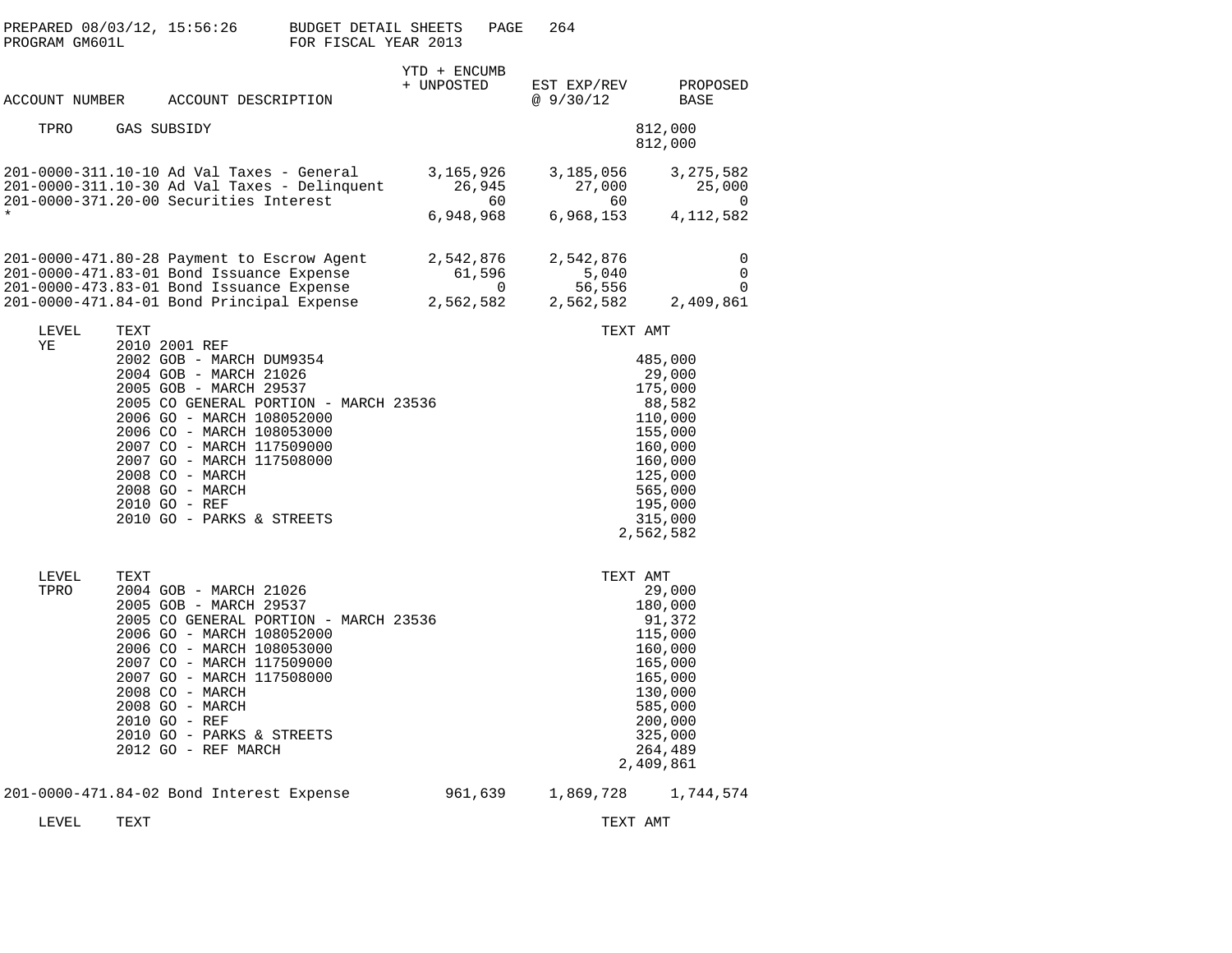| PREPARED 08/03/12, 15:56:26 | BUDGET DETAIL SHEETS |  | PAGE | 265 |
|-----------------------------|----------------------|--|------|-----|
| PROGRAM GM601L              | FOR FISCAL YEAR 2013 |  |      |     |

|    |                                    | YTD + ENCUMB |                        |           |
|----|------------------------------------|--------------|------------------------|-----------|
|    |                                    |              | + UNPOSTED EST EXP/REV | PROPOSED  |
|    | ACCOUNT NUMBER ACCOUNT DESCRIPTION |              | @ 9/30/12              | BASE      |
| ΥE | 2002 GOB-MARCH                     |              |                        | 57,965    |
|    | 2004 GOB-MARCH                     |              |                        | 13,696    |
|    | 2005 GOB-MARCH                     |              |                        | 62,218    |
|    | 2005 CO-GENERAL PORTION-MARCH      |              |                        | 40,068    |
|    | 2002 GOB-SEPTEMBER                 |              |                        | 24,133    |
|    | 2004 GOB-SEPTEMBER                 |              |                        | 13,187    |
|    | 2005 GOB-SEPTEMBER                 |              |                        | 59,155    |
|    | 2005 CO-GENERAL PORTION-SEPTEMBER  |              |                        | 28,927    |
|    | 2006 CO-MARCH                      |              |                        | 65,781    |
|    | 2006 CO-SEPTEMBER                  |              |                        | 62,681    |
|    | 2006 GO-MARCH                      |              |                        | 45,261    |
|    | 2006 GO-SEPTEMBER                  |              |                        | 43,061    |
|    | 2007 CO-MARCH                      |              |                        | 79,123    |
|    | 2007 CO-SEPTEMBER                  |              |                        | 75,923    |
|    | 2007 GO-MARCH                      |              |                        | 79,123    |
|    | 2007 GO-SEPTEMBER                  |              |                        | 75,923    |
|    | 2008 CO-MARCH                      |              |                        | 60,828    |
|    | 2008 CO-SEPTEMBER                  |              |                        | 58,641    |
|    | 2008 GO-MARCH                      |              |                        | 277,538   |
|    | 2008 GO-SEPTEMBER                  |              |                        | 267,650   |
|    | 2010 GO-REF MARCH                  |              |                        | 34,793    |
|    | 2010 GO-REF SEPTEMBER              |              |                        | 31,868    |
|    | 2010 GO - PARKS & STREETS - MARCH  |              |                        | 145,248   |
|    | 2010 GO - PARKS & STREETS - SEPT   |              |                        | 140,523   |
|    | 2012 GO-REF SEPTEMBER              |              |                        | 26,414    |
|    |                                    |              |                        | 1,869,728 |

| LEVEL | TEXT |                                   | TEXT AMT |         |
|-------|------|-----------------------------------|----------|---------|
| TPRO  |      | 2004 GOB-MARCH                    |          | 13,187  |
|       |      | 2005 GOB-MARCH                    |          | 59,155  |
|       |      | 2005 CO-GENERAL PORTION-MARCH     |          | 28,927  |
|       |      | 2004 GOB-SEPTEMBER                |          | 12,644  |
|       |      | 2005 GOB-SEPTEMBER                |          | 56,005  |
|       |      | 2005 CO-GENERAL PORTION-SEPTEMBER |          | 27,328  |
|       |      | 2006 CO-MARCH                     |          | 62,681  |
|       |      | 2006 CO-SEPTEMBER                 |          | 59,481  |
|       |      | 2006 GO-MARCH                     |          | 43,061  |
|       |      | 2006 GO-SEPTEMBER                 |          | 40,761  |
|       |      | 2007 CO-MARCH                     |          | 75,923  |
|       |      | 2007 CO-SEPTEMBER                 |          | 72,623  |
|       |      | 2007 GO-MARCH                     |          | 75,923  |
|       |      | 2007 GO-SEPTEMBER                 |          | 72,623  |
|       |      | 2008 CO-MARCH                     |          | 58,641  |
|       |      | 2008 CO-SEPTEMBER                 |          | 56,366  |
|       |      | 2008 GO-MARCH                     |          | 267,650 |
|       |      | 2008 GO-SEPTEMBER                 |          | 257,413 |
|       |      | 2010 GO-REF MARCH                 |          | 31,868  |
|       |      |                                   |          |         |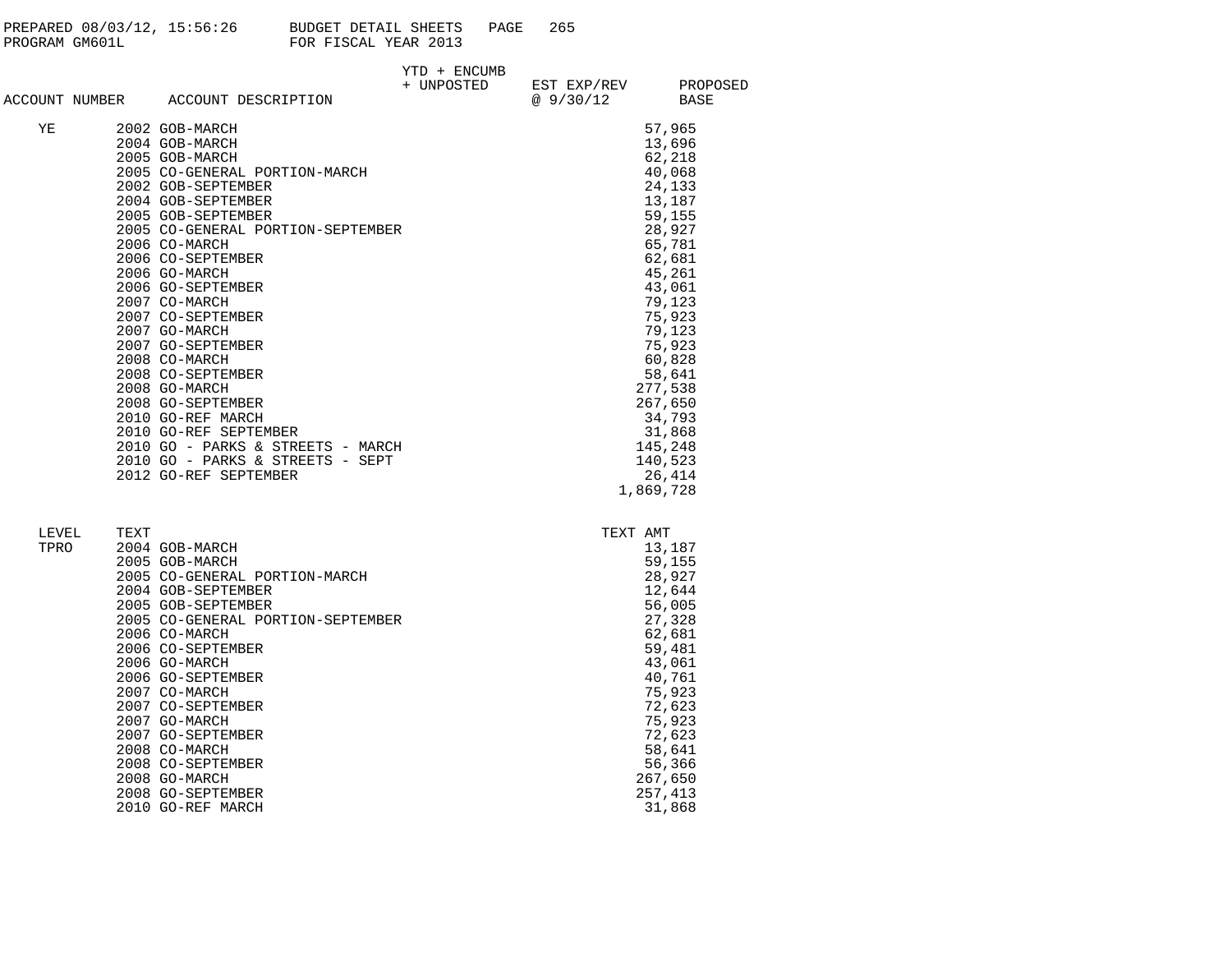| PROGRAM GM601L        |                                                                              | PREPARED 08/03/12, 15:56:26 BUDGET DETAIL SHEETS<br>FOR FISCAL YEAR 2013                                      |                            | PAGE                         | 266                                     |                                                                                                                              |
|-----------------------|------------------------------------------------------------------------------|---------------------------------------------------------------------------------------------------------------|----------------------------|------------------------------|-----------------------------------------|------------------------------------------------------------------------------------------------------------------------------|
|                       |                                                                              | ACCOUNT NUMBER ACCOUNT DESCRIPTION                                                                            | YTD + ENCUMB<br>+ UNPOSTED |                              | EST EXP/REV<br>@ 9/30/12                | PROPOSED<br>BASE                                                                                                             |
|                       | 2010 GO-REF SEPTEMBER<br>2012 GO-REF MARCH<br>2012 GO-REF SEPTEMBER          | 2010 GO-PARKS & STREETS - MARCH<br>2010 GO-PARKS & STREETS - SEPT                                             |                            |                              |                                         | 28,868<br>140,523<br>135,648<br>34,960<br>32,315<br>1,744,574                                                                |
| $\star$<br>Operating  | 201-0000-471.84-03 Agents Fees                                               |                                                                                                               |                            |                              |                                         | $\begin{array}{cccc} 2,074 & \quad & 5,500 & \quad & 6,000 \\ 6,130,767 & \quad & 7,042,282 & \quad & 4,160,435 \end{array}$ |
| $\star\star$<br>* * * | Debt Service FD - General<br>Debt Service FD - General                       | 202-0000-391.10-00 Operating Transfers In                                                                     | 13,079,735<br>13,079,735   |                              | 14,010,435<br>915,881 1,912,763         | 14,010,435 8,273,017<br>8,273,017<br>1,911,300                                                                               |
| LEVEL<br>ΥE           | TEXT<br>4B DEBT SERVICE<br><b>AGENT FEES</b><br>4B REVENUE FUND 106          |                                                                                                               |                            |                              | TEXT AMT                                | 1,911,713<br>1,050<br>1,912,763                                                                                              |
| LEVEL<br>TPRO         | TEXT                                                                         | TRANSFER FROM 106 SPEC REV PER RC SS 073012                                                                   |                            |                              | TEXT AMT                                | 1,911,300<br>1,911,300                                                                                                       |
|                       | 202-0000-371.30-10 TexPool Interest<br>202-0000-371.30-20 Lone Star Interest | 202-0000-371.20-00 Securities Interest                                                                        | 917,221                    | 542<br>$\overline{0}$<br>798 | 0<br>1,200<br>$\mathbf{0}$<br>1,913,963 | $\overline{\phantom{0}}$<br>1,200<br>0<br>1,912,500                                                                          |
|                       |                                                                              | 202-0000-471.84-01 Bond Principal Expense                                                                     | 560,000                    |                              | 1,210,000                               | 1,255,000                                                                                                                    |
| LEVEL<br>YE           | TEXT                                                                         | 2006 CO - 4B SALES TAX REV<br>2008 CO - 4B SALES TAX REV<br>2010 SALES TAX REV REF - REPLACES 2001 & 2003 SER |                            |                              | TEXT AMT                                | 100,000<br>460,000<br>650,000<br>1,210,000                                                                                   |
| LEVEL<br>TPRO         | TEXT                                                                         | 2006 CO - 4B SALES TAX REV<br>2008 CO - 4B SALES TAX REV<br>2010 SALES TAX REV REF - REPLACES 2001 & 2003 SER |                            |                              | TEXT AMT                                | 105,000<br>475,000<br>675,000<br>1,255,000                                                                                   |
|                       |                                                                              | 202-0000-471.84-02 Bond Interest Expense                                                                      | 355,881                    |                              | 701,714                                 | 655,251                                                                                                                      |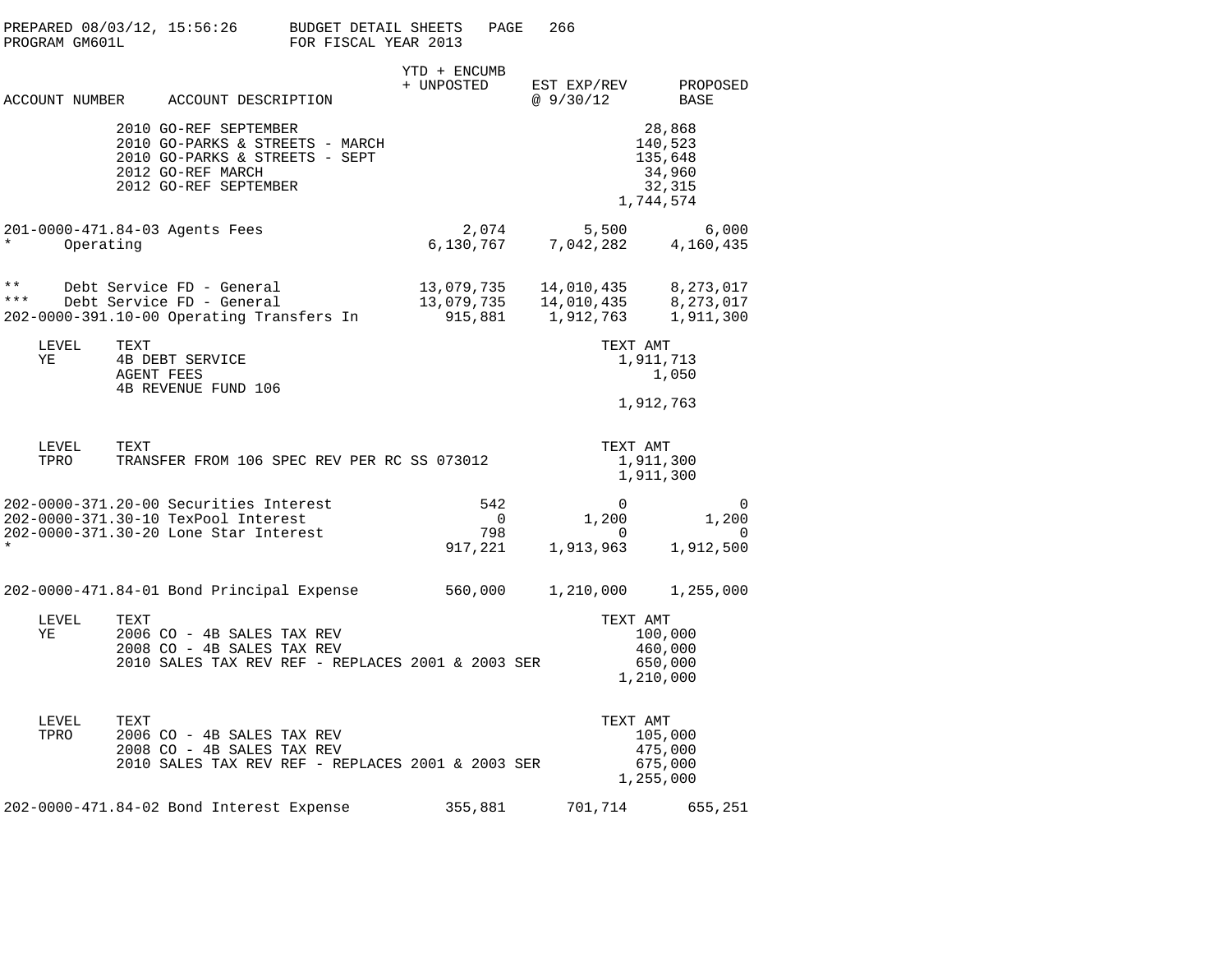| PREPARED 08/03/12, 15:56:26<br>PROGRAM GM601L                                                                                                                                      | <b>BUDGET DETAIL SHEETS</b><br>FOR FISCAL YEAR 2013 | PAGE                                                        | 267                                                         |                                                                       |
|------------------------------------------------------------------------------------------------------------------------------------------------------------------------------------|-----------------------------------------------------|-------------------------------------------------------------|-------------------------------------------------------------|-----------------------------------------------------------------------|
| ACCOUNT NUMBER ACCOUNT DESCRIPTION                                                                                                                                                 | YTD + ENCUMB<br>+ UNPOSTED                          |                                                             | EST EXP/REV<br>@9/30/12                                     | PROPOSED<br>BASE                                                      |
| LEVEL<br>TEXT<br>ΥE<br>2006 CO-MARCH<br>2006 CO-SEPTEMBER<br>2008 CO-MARCH<br>2008 CO-SEPTEMBER<br>2010 STRB REF - MARCH<br>2010 STRB REF - SEPT                                   |                                                     |                                                             | TEXT AMT                                                    | 42,666<br>40,666<br>225,716<br>217,666<br>87,500<br>87,500<br>701,714 |
| LEVEL<br>TEXT<br>TPRO<br>2006 CO-MARCH<br>2006 CO-SEPTEMBER<br>2008 CO-MARCH<br>2008 CO-SEPTEMBER<br>2010 STRB REF - MARCH<br>2010 STRB REF - SEPT                                 |                                                     |                                                             | TEXT AMT                                                    | 40,666<br>38,566<br>217,666<br>209,353<br>74,500<br>74,500<br>655,251 |
| 202-0000-471.84-03 Agents Fees<br>$^\star$<br>Operating                                                                                                                            |                                                     | 668<br>916,549                                              | 1,050<br>1,912,764                                          | 1,050<br>1,911,301                                                    |
| $***$<br>STDSF - 4B Sales Tax<br>* * *<br>STDSF - 4B Sales Tax<br>203-0000-383.01-00 Bond Proceeds<br>203-0000-383.01-01 Bond Premium<br>203-0000-391.10-00 Operating Transfers In |                                                     | 1,833,770<br>1,833,770<br>2,594,088<br>124,221<br>1,186,228 | 3,826,727<br>3,826,727<br>2,594,088<br>124,221<br>1,832,195 | 3,823,801<br>3,823,801<br>0<br>$\mathbf 0$<br>2,096,080               |
| LEVEL<br>TEXT<br>ΥE<br>2005 CO-4A<br>$2008$ CO-4A<br>2010 STR REF-4A<br><b>AGENT FEES</b><br>2012 GO REF - 4A                                                                      |                                                     |                                                             | TEXT AMT<br>1,832,195                                       | 972,011<br>430,656<br>400,800<br>714<br>28,014                        |
| LEVEL<br>TEXT<br>2005 CO-4A<br>TPRO<br>2008 CO-4A<br>2010 STR REF-4A<br><b>AGENT FEES</b><br>2012 GO REF-4A                                                                        |                                                     |                                                             | TEXT AMT<br>2,096,080                                       | 910,635<br>427,869<br>405,000<br>714<br>351,862                       |
| 203-0000-371.20-00 Securities Interest                                                                                                                                             |                                                     | 190                                                         | 0                                                           | $\mathbf 0$                                                           |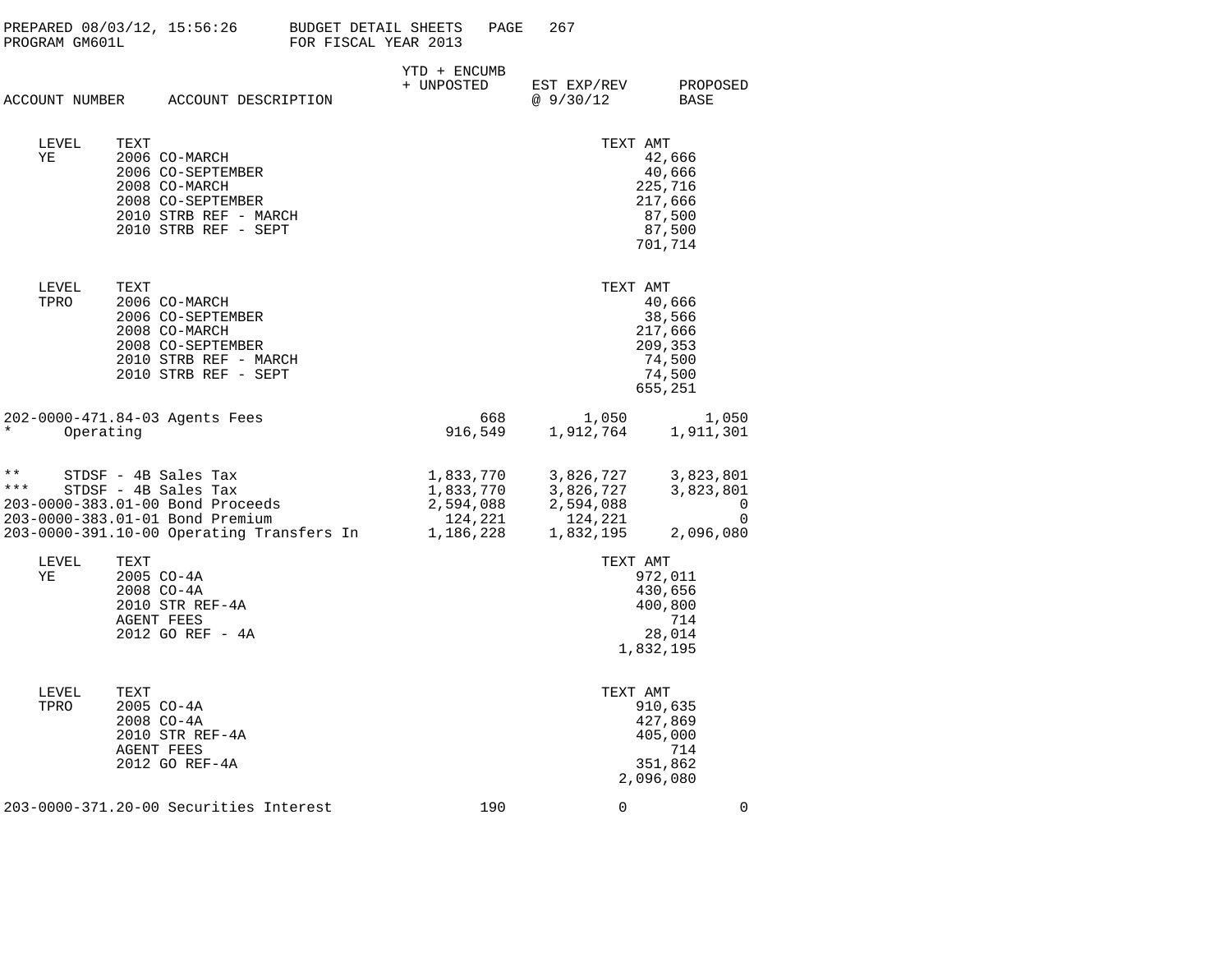| PROGRAM GM601L | PREPARED 08/03/12, 15:56:26                                                                                                                                                                                            | BUDGET DETAIL SHEETS<br>FOR FISCAL YEAR 2013 |                                | PAGE                      | 268                                                                   |                                                                                               |
|----------------|------------------------------------------------------------------------------------------------------------------------------------------------------------------------------------------------------------------------|----------------------------------------------|--------------------------------|---------------------------|-----------------------------------------------------------------------|-----------------------------------------------------------------------------------------------|
|                | ACCOUNT NUMBER ACCOUNT DESCRIPTION                                                                                                                                                                                     |                                              | YTD + ENCUMB<br>+ UNPOSTED     |                           | EST EXP/REV<br>@ 9/30/12                                              | PROPOSED<br>BASE                                                                              |
|                | 203-0000-371.20-10 CD/Money Market Interest<br>203-0000-371.25-00 Gain/Loss on Security Val<br>203-0000-371.30-10 TexPool Interest<br>203-0000-371.30-11 TexPool Prime Interest<br>203-0000-371.30-40 TexSTAR Interest |                                              | 3,905,203                      | 3<br>2<br>446<br>20<br>.5 | $\Omega$<br>$\mathbf 0$<br>3,800<br>$\Omega$<br>$\Omega$<br>4,554,304 | 0<br>$\mathbf 0$<br>3,800<br>0<br>$\Omega$<br>2,099,880                                       |
|                | 203-0000-471.80-28 Payment to Escrow Agent<br>203-0000-473.83-01 Bond Issuance Expense<br>203-0000-471.84-01 Bond Principal Expense                                                                                    |                                              | 2,696,926<br>59,982<br>766,418 |                           | 2,696,926<br>59,982<br>1,036,418                                      | 0<br>$\mathbf{0}$<br>1,354,140                                                                |
| LEVEL<br>YE    | TEXT<br>2010 2001 REF - SEPT<br>2005 CO 4A PORTION-MARCH<br>2008 CO 4A PORTION-MARCH                                                                                                                                   |                                              |                                |                           |                                                                       | TEXT AMT<br>270,000<br>546,418<br>220,000<br>1,036,418                                        |
| LEVEL<br>TPRO  | TEXT<br>2010 2001 REF-SEPT<br>2005 CO 4A PORTION-MARCH<br>2008 CO 4A PORTION-MARCH<br>2012 GO REF-MARCH                                                                                                                |                                              |                                |                           |                                                                       | TEXT AMT<br>285,000<br>563,628<br>225,000<br>280,512<br>1,354,140                             |
|                | 203-0000-471.84-02 Bond Interest Expense                                                                                                                                                                               |                                              | 419,810                        |                           | 795,063                                                               | 741,228                                                                                       |
| LEVEL<br>ΥE    | TEXT<br>2010 2001 REF - MARCH<br>2005 CO 4A PORTION-MARCH<br>2010 2001 REF - SEPT<br>2005 CO 4A PORTION-SEPTEMBER<br>2008 CO BOND-MARCH<br>2008 CO BOND-SEPTEMBER<br>2012 GO REF-SEPTEMBER                             |                                              |                                |                           |                                                                       | TEXT AMT<br>65,400<br>247,157<br>65,400<br>178,436<br>107,253<br>103,403<br>28,014<br>795,063 |
| LEVEL<br>TPRO  | TEXT<br>2010 2001 REF-MARCH<br>2005 CO 4A PORTION-MARCH<br>2010 2001 REF-SEPT<br>2005 CO 4A PORTION-SEPTEMBER<br>2008 CO BOND-MARCH<br>2008 CO BOND-SEPTEMBER<br>2012 GO REF-MARCH<br>2012 GO REF-SEPTEMBER            |                                              |                                |                           |                                                                       | TEXT AMT<br>60,000<br>178,436<br>60,000<br>168,572<br>103,403<br>99,466<br>37,078<br>34,273   |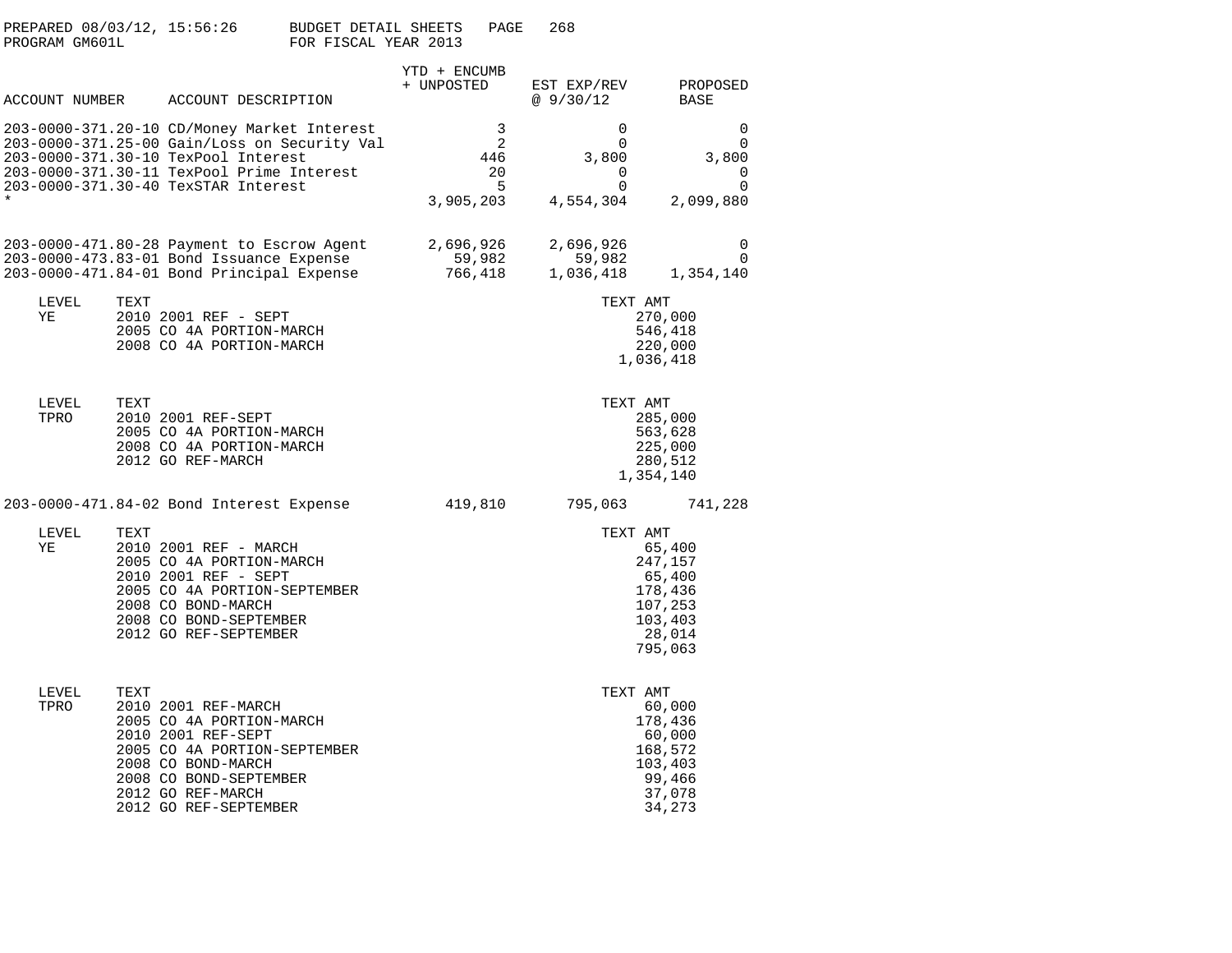| PREPARED 08/03/12, 15:56:26<br>PROGRAM GM601L                                                                                                                                                                                                                                                                                                                                                                                                                                                                                                                                                                   | <b>BUDGET DETAIL SHEETS</b><br>FOR FISCAL YEAR 2013                                                                          | PAGE                                                                                                                                        | 269                                                                                                                                               |                                                                                                                                                 |  |  |
|-----------------------------------------------------------------------------------------------------------------------------------------------------------------------------------------------------------------------------------------------------------------------------------------------------------------------------------------------------------------------------------------------------------------------------------------------------------------------------------------------------------------------------------------------------------------------------------------------------------------|------------------------------------------------------------------------------------------------------------------------------|---------------------------------------------------------------------------------------------------------------------------------------------|---------------------------------------------------------------------------------------------------------------------------------------------------|-------------------------------------------------------------------------------------------------------------------------------------------------|--|--|
| ACCOUNT NUMBER                                                                                                                                                                                                                                                                                                                                                                                                                                                                                                                                                                                                  | ACCOUNT DESCRIPTION                                                                                                          | YTD + ENCUMB<br>+ UNPOSTED                                                                                                                  | EST EXP/REV<br>@9/30/12                                                                                                                           | PROPOSED<br>BASE                                                                                                                                |  |  |
|                                                                                                                                                                                                                                                                                                                                                                                                                                                                                                                                                                                                                 |                                                                                                                              |                                                                                                                                             |                                                                                                                                                   | 741,228                                                                                                                                         |  |  |
| 203-0000-471.84-03 Agents Fees<br>$\ast$<br>Operating                                                                                                                                                                                                                                                                                                                                                                                                                                                                                                                                                           |                                                                                                                              | 860<br>3,943,996                                                                                                                            | 714<br>4,589,103                                                                                                                                  | 714<br>2,096,082                                                                                                                                |  |  |
| $\star\star$<br>STDSF - 4A Sales Tax<br>* * *<br>STDSF - 4A Sales Tax<br>401-0000-342.10-00 Water Revenue                                                                                                                                                                                                                                                                                                                                                                                                                                                                                                       |                                                                                                                              | 7,849,199<br>7,849,199<br>5,979,277                                                                                                         | 9,143,407<br>9,143,407<br>7,940,000                                                                                                               | 4,195,962<br>4,195,962<br>7,910,000                                                                                                             |  |  |
| TEXT<br>LEVEL<br>TPRO                                                                                                                                                                                                                                                                                                                                                                                                                                                                                                                                                                                           | BASED ON 3% INCREASE TO VOLUME RATES                                                                                         |                                                                                                                                             | TEXT AMT                                                                                                                                          | 7,910,000<br>7,910,000                                                                                                                          |  |  |
| 401-0000-383.10-00 Cash Over/Short<br>401-0000-342.10-01 Water Revenue/Gas Wells<br>401-0000-391.10-04 Water Impact Fee Reimb<br>401-0000-391.10-05 Sewer Impact Fee Reimb<br>401-0000-349.18-00 Solid Waste Reimbursement                                                                                                                                                                                                                                                                                                                                                                                      |                                                                                                                              | $10 -$<br>68,519<br>188,295<br>104,009<br>26,832                                                                                            | 0<br>125,000<br>275,000<br>135,000<br>34,200                                                                                                      | $\mathbf 0$<br>$\Omega$<br>275,000<br>135,000<br>34,200                                                                                         |  |  |
| LEVEL<br>TEXT<br>ΥE                                                                                                                                                                                                                                                                                                                                                                                                                                                                                                                                                                                             | SW ADMIN REIMBURSEMENT FOR WATER UT BILLING<br>.24 FEE PER SW CUSTOMER BILLED PER MONTH<br>AVG CUSTOMERS = 11,878 X .24 X 12 |                                                                                                                                             | TEXT AMT<br>34,200<br>34,200                                                                                                                      |                                                                                                                                                 |  |  |
| TEXT<br>LEVEL<br>TPRO                                                                                                                                                                                                                                                                                                                                                                                                                                                                                                                                                                                           | SW ADMIN REIMBURSEMENT FOR WATER UT BILLING<br>.24 FEE PER SW CUSTOMER BILLED PER MONTH<br>AVG CUSTOMERS = 11,878 X .24 X 12 |                                                                                                                                             | TEXT AMT                                                                                                                                          | 34,200<br>34,200                                                                                                                                |  |  |
| 401-0000-342.20-00 Sewer Revenue<br>401-0000-371.20-00 Securities Interest<br>401-0000-383.20-00 Returned Check Fees<br>401-0000-371.20-10 CD/Money Market Interest<br>401-0000-342.25-00 Sewer Surcharge<br>401-0000-371.25-00 Gain/Loss on Security Val<br>401-0000-342.30-00 Connections & Extensions<br>401-0000-372.30-00 Water Tower Attach Lease<br>401-0000-371.30-10 TexPool Interest<br>401-0000-371.30-11 TexPool Prime Interest<br>401-0000-371.30-20 Lone Star Interest<br>401-0000-371.30-40 TexSTAR Interest<br>401-0000-342.40-00 Penalties<br>401-0000-383.90-00 Other Misc Revenue<br>$\star$ |                                                                                                                              | 5,518,572<br>8,743<br>4,130<br>213<br>200,028<br>$3,201-$<br>74,489<br>0<br>1,061<br>1,939<br>750<br>439<br>347,591<br>10,651<br>12,532,327 | 6,600,000<br>$\Omega$<br>4,000<br>0<br>240,000<br>0<br>75,000<br>$\Omega$<br>20,000<br>0<br>$\mathbf 0$<br>0<br>395,000<br>$\Omega$<br>15,843,200 | 6,870,000<br>$\Omega$<br>4,000<br>0<br>240,000<br>0<br>75,000<br>15,000<br>30,000<br>0<br>$\mathbf 0$<br>0<br>400,000<br>$\Omega$<br>15,988,200 |  |  |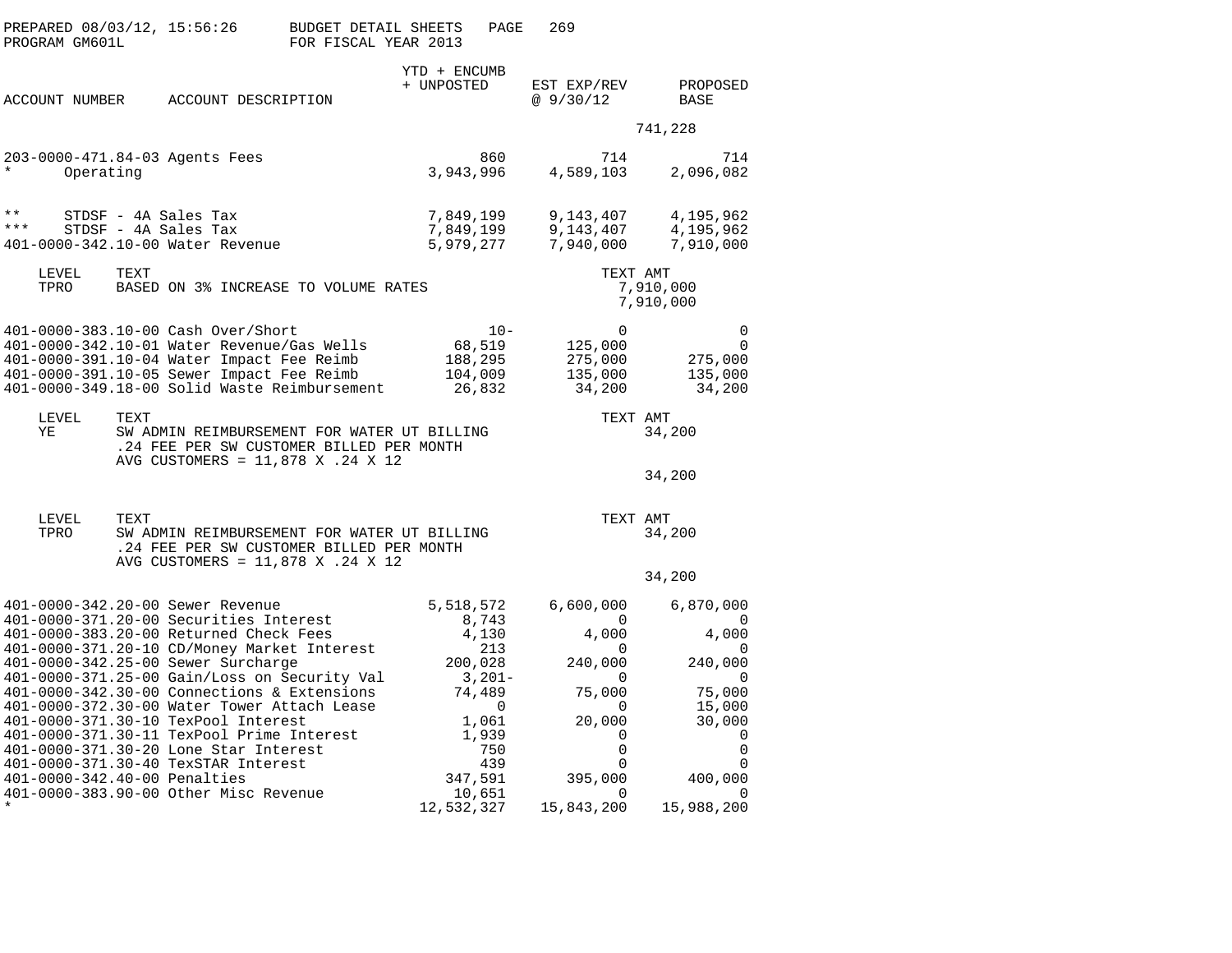| PROGRAM GM601L           | PREPARED 08/03/12, 15:56:26                                                                                                                                                                                                | <b>BUDGET DETAIL SHEETS</b><br>FOR FISCAL YEAR 2013 | PAGE                       | 270                                    |                                        |
|--------------------------|----------------------------------------------------------------------------------------------------------------------------------------------------------------------------------------------------------------------------|-----------------------------------------------------|----------------------------|----------------------------------------|----------------------------------------|
|                          | ACCOUNT NUMBER ACCOUNT DESCRIPTION                                                                                                                                                                                         |                                                     | YTD + ENCUMB<br>+ UNPOSTED | EST EXP/REV<br>@9/30/12                | PROPOSED<br>BASE                       |
| $\star \star$<br>$\star$ | Water & Wastewater Fund<br>401-1041-512.15-02 Market Adjustment Fund<br>Salaries & Benefits                                                                                                                                |                                                     | 12,532,327<br>0<br>0       | 15,843,200<br>$\mathbf{0}$<br>$\Omega$ | 15,988,200<br>40,000<br>40,000         |
|                          | 401-1041-512.30-01 City Attorney Fees                                                                                                                                                                                      |                                                     | 17,050                     | 17,050                                 | 12,000                                 |
| LEVEL<br>ΥE              | TEXT<br>ACTUAL THROUGH MAR<br>6 MOS X 1000                                                                                                                                                                                 |                                                     |                            | TEXT AMT                               | 8,340<br>6,000<br>14,340               |
| LEVEL<br>TPRO            | TEXT<br>12 MOS X 1000                                                                                                                                                                                                      |                                                     |                            | TEXT AMT                               | 12,000<br>12,000                       |
|                          | 401-1041-512.32-08 Other Prof Consulting                                                                                                                                                                                   |                                                     | $\mathbf 0$                | $\mathbf{0}$                           | 60,000                                 |
| LEVEL<br>TPRO            | TEXT<br>RATE STUDY                                                                                                                                                                                                         |                                                     |                            | TEXT AMT                               | 60,000<br>60,000                       |
|                          | 401-1041-512.32-09 Other Financial Services                                                                                                                                                                                |                                                     | 3,500                      | 3,500                                  | 3,500                                  |
| LEVEL<br>ΥE              | TEXT<br>CONTINUING DISCLOSURE FEE                                                                                                                                                                                          |                                                     |                            | TEXT AMT                               | 3,500<br>3,500                         |
| LEVEL<br>TPRO            | TEXT<br>CONTINUING DISCLOSURE FEE                                                                                                                                                                                          |                                                     |                            | TEXT AMT                               | 3,500<br>3,500                         |
|                          | 401-1041-512.35-01 Community Newsletter                                                                                                                                                                                    |                                                     | 2,930                      | 4,551                                  | 4,779                                  |
| LEVEL                    | TEXT                                                                                                                                                                                                                       |                                                     |                            | TEXT AMT                               |                                        |
| ΥE                       | 10 CITY FOCUS NEWSLETTERS IN UTILITY BILLS<br>DESIGN/PROOF OF CITY FOCUS, \$1087/15%<br>PRINTING OF CITY FOCUS, \$1785/15%<br>STUFF/FOLD/MAIL FOR 10 CITY FOCUS/1628/15%<br>CONSTANT CONTACT WEEKLY E-NEWSLETTER, \$51/15% |                                                     |                            |                                        | 1,087<br>1,785<br>1,628<br>51<br>4,551 |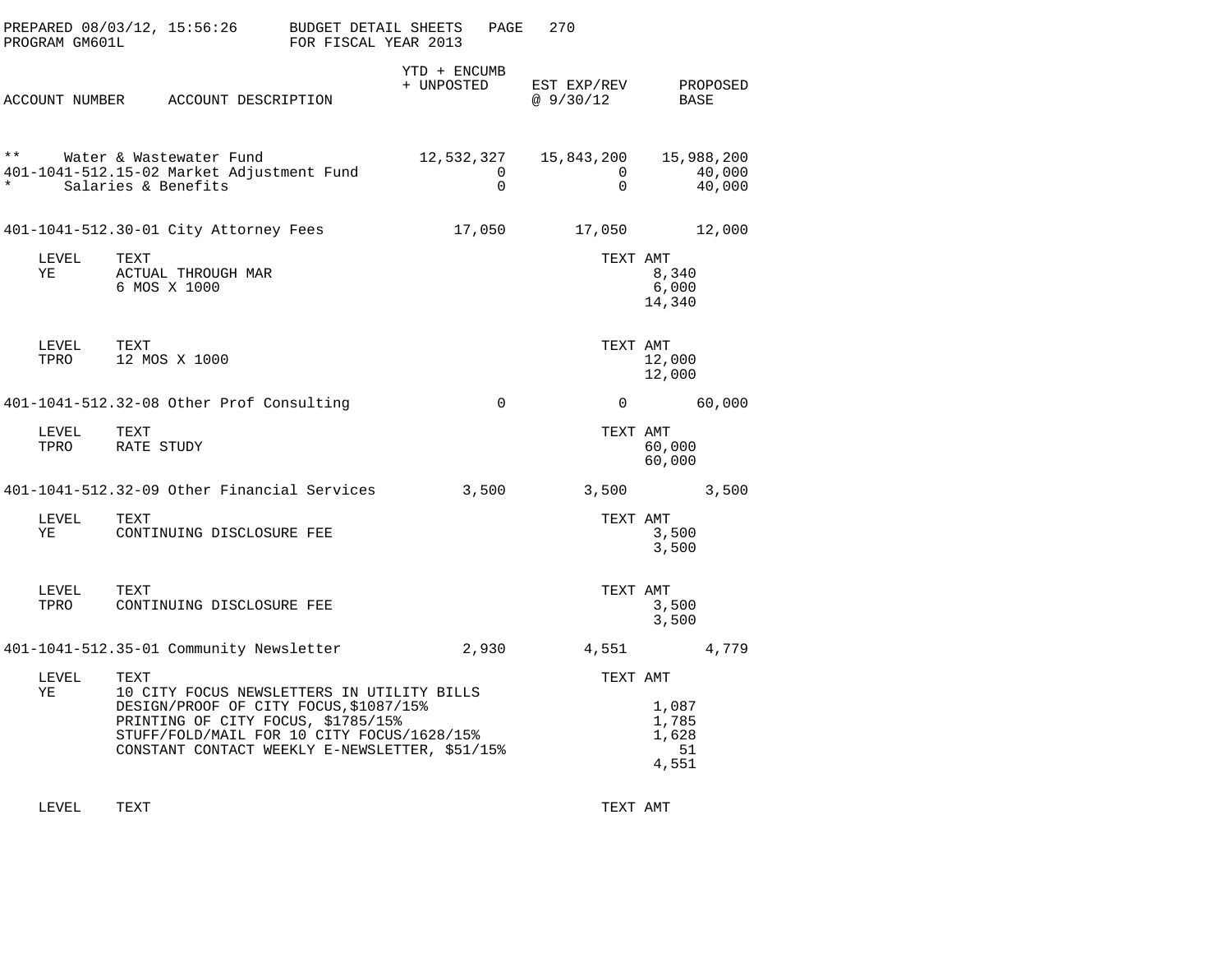|               |      | PREPARED 08/03/12, 15:56:26 BUDGET DETAIL SHEETS<br>PROGRAM GM601L FOR FISCAL YEAR 2013                                                                                                                                                                                                                                                                                             |                                                 | PAGE | 271 |           |                                                             |     |
|---------------|------|-------------------------------------------------------------------------------------------------------------------------------------------------------------------------------------------------------------------------------------------------------------------------------------------------------------------------------------------------------------------------------------|-------------------------------------------------|------|-----|-----------|-------------------------------------------------------------|-----|
|               |      | ACCOUNT NUMBER ACCOUNT DESCRIPTION                                                                                                                                                                                                                                                                                                                                                  | YTD + ENCUMB<br>+ UNPOSTED EST EXP/REV PROPOSED |      |     | @ 9/30/12 | BASE                                                        |     |
|               |      | TPRO 10 CITY FOCUS NEWSLETTERS IN UTILITY BILLS<br>DESIGN/PROOF OF CITY FOCUS, \$1,089/15%<br>PRINTING OF CITY FOCUS, \$1785/15%<br>STUFF/FOLD/MAIL OF 10 CITY FOCUS, \$1854/15%<br>CONSTANT CONTACT WEEKLY E-NEWSLETTER, \$51/15%<br>BUILT IN 5 PERCENT CUSHION FOR E-NEWSLETTER DUE<br>TO FLUCTUATIONS IN CSC PILLS AND PASSETTER DUE<br>TO FLUCTUATIONS IN CSG BILLS AND POSTAGE |                                                 |      |     |           | 1,089<br>1,785<br>$1,700$<br>$1,854$<br>$51$<br>51<br>4,779 |     |
|               |      | 401-1041-512.50-01 Memberships & Licenses 7,958 8,199 8,195                                                                                                                                                                                                                                                                                                                         |                                                 |      |     |           |                                                             |     |
| LEVEL<br>YE   |      |                                                                                                                                                                                                                                                                                                                                                                                     |                                                 |      |     |           |                                                             |     |
| LEVEL<br>TPRO |      |                                                                                                                                                                                                                                                                                                                                                                                     |                                                 |      |     |           | 8,195                                                       |     |
|               |      | 401-1041-512.50-02 Subscriptions/Books/Pub 149                                                                                                                                                                                                                                                                                                                                      |                                                 |      |     | 149       |                                                             | 149 |
| LEVEL<br>YE   | TEXT | CITYBASE.NET 995 846 GF 149 WS                                                                                                                                                                                                                                                                                                                                                      |                                                 |      |     | TEXT AMT  | 149<br>149                                                  |     |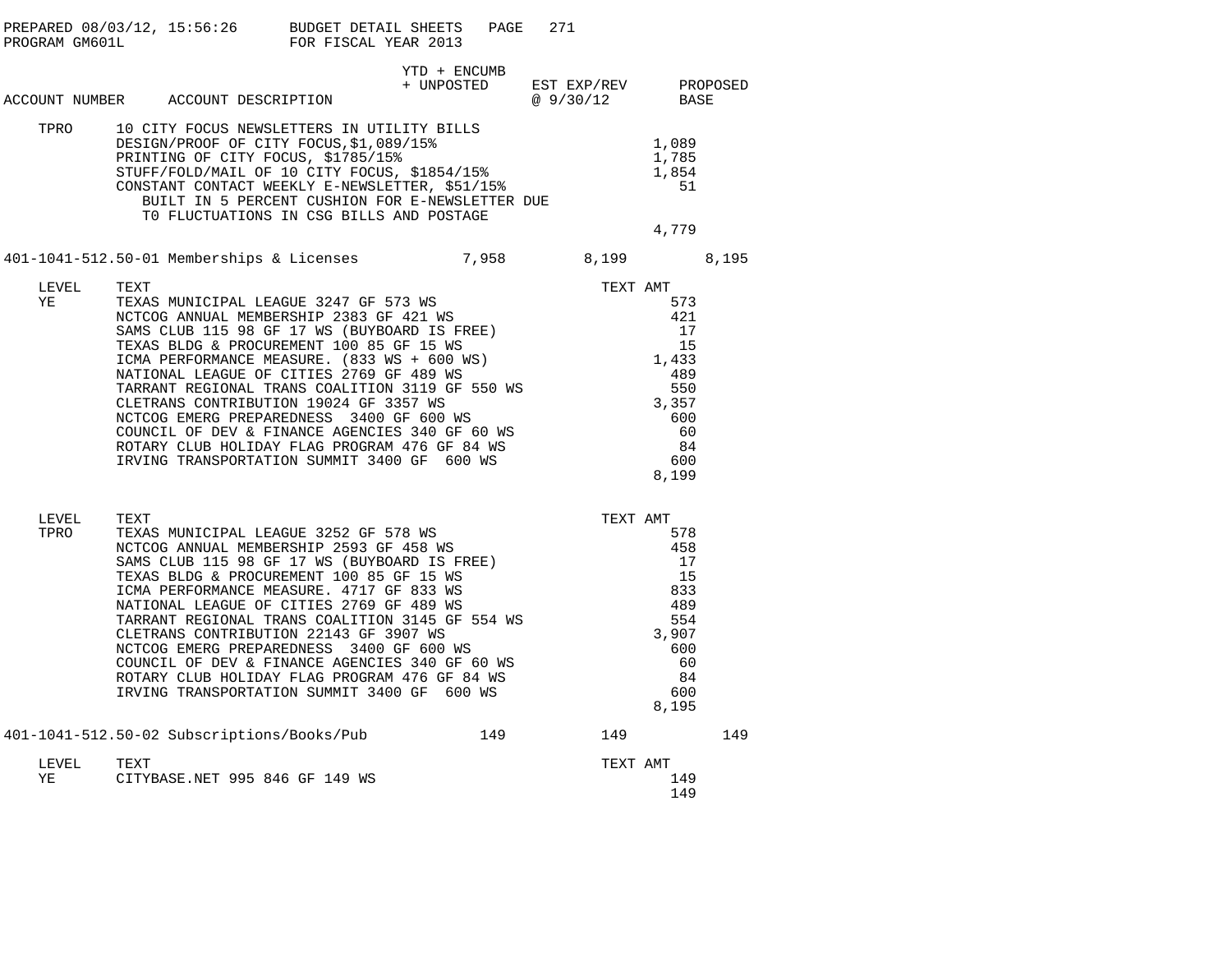| PROGRAM GM601L |                                                                     | PREPARED 08/03/12, 15:56:26                                                                                                 | BUDGET DETAIL SHEETS<br>FOR FISCAL YEAR 2013                                                                           |            | PAGE                    | 272                      |   |                              |
|----------------|---------------------------------------------------------------------|-----------------------------------------------------------------------------------------------------------------------------|------------------------------------------------------------------------------------------------------------------------|------------|-------------------------|--------------------------|---|------------------------------|
|                |                                                                     | ACCOUNT NUMBER ACCOUNT DESCRIPTION                                                                                          |                                                                                                                        | + UNPOSTED | YTD + ENCUMB            | EST EXP/REV<br>@ 9/30/12 |   | PROPOSED<br>BASE             |
| LEVEL<br>TPRO  | TEXT                                                                |                                                                                                                             | CITYBASE.NET 995 846 GF 149 WS                                                                                         |            |                         |                          |   | TEXT AMT<br>149<br>149       |
|                |                                                                     | 401-1041-512.50-05 Misc Personnel Expense                                                                                   |                                                                                                                        |            | $\overline{0}$          |                          | 0 | 7,000                        |
| LEVEL<br>TPRO  | TEXT                                                                | PERFORMANCE SCORECARD                                                                                                       |                                                                                                                        |            |                         |                          |   | TEXT AMT<br>7,000<br>7,000   |
|                |                                                                     | 401-1041-512.52-01 Building Insurance<br>401-1041-512.52-02 Equipment Insurance<br>401-1041-512.52-03 General Liability Ins |                                                                                                                        |            | 6,753<br>4,263<br>5,172 | 8,094<br>4,263<br>17,713 |   | 9,256<br>3,388<br>24,546     |
| LEVEL<br>ΥE    | TEXT                                                                |                                                                                                                             | GENERAL LIABILITY & CRIMES COVERAGE                                                                                    |            |                         |                          |   | TEXT AMT<br>12,487<br>12,487 |
| LEVEL<br>TPRO  | TEXT                                                                |                                                                                                                             | GENERAL LIABILITY & CRIMES COVERAGE 071912                                                                             |            |                         |                          |   | TEXT AMT<br>24,546<br>24,546 |
|                |                                                                     | 401-1041-512.80-04 Interest Expense                                                                                         | 401-1041-512.60-24 Financial Reporting Exp                                                                             |            | 1,226<br>211            | 2,691<br>414             |   | 2,691<br>377                 |
| LEVEL<br>ΥE    | TEXT                                                                | CLP - ENERGY EFFICIENCY                                                                                                     |                                                                                                                        |            |                         |                          |   | TEXT AMT<br>414<br>414       |
| LEVEL<br>TPRO  | TEXT                                                                | CLP - ENERGY EFFICIENCY                                                                                                     |                                                                                                                        |            |                         |                          |   | TEXT AMT<br>377<br>377       |
|                |                                                                     | 401-1041-512.81-01 Franchise Fee                                                                                            | 401-1041-512.81-02 Payment-In-Lieu-Of-Taxes                                                                            |            | 393,750<br>427,500      | 525,000<br>570,000       |   | 585,000<br>475,000           |
| LEVEL<br>ΥE    | TEXT<br>LAND<br>CIP<br>BLDG<br>IMPR<br>WTR SYST<br>SWR SYST<br>INFR |                                                                                                                             | WS FUND CAPITAL ASSETS X .6940<br>932,217<br>3,964,563<br>2,559,728<br>184,349<br>40,510,639<br>33, 356, 103<br>11,774 |            |                         |                          |   | TEXT AMT<br>570,000          |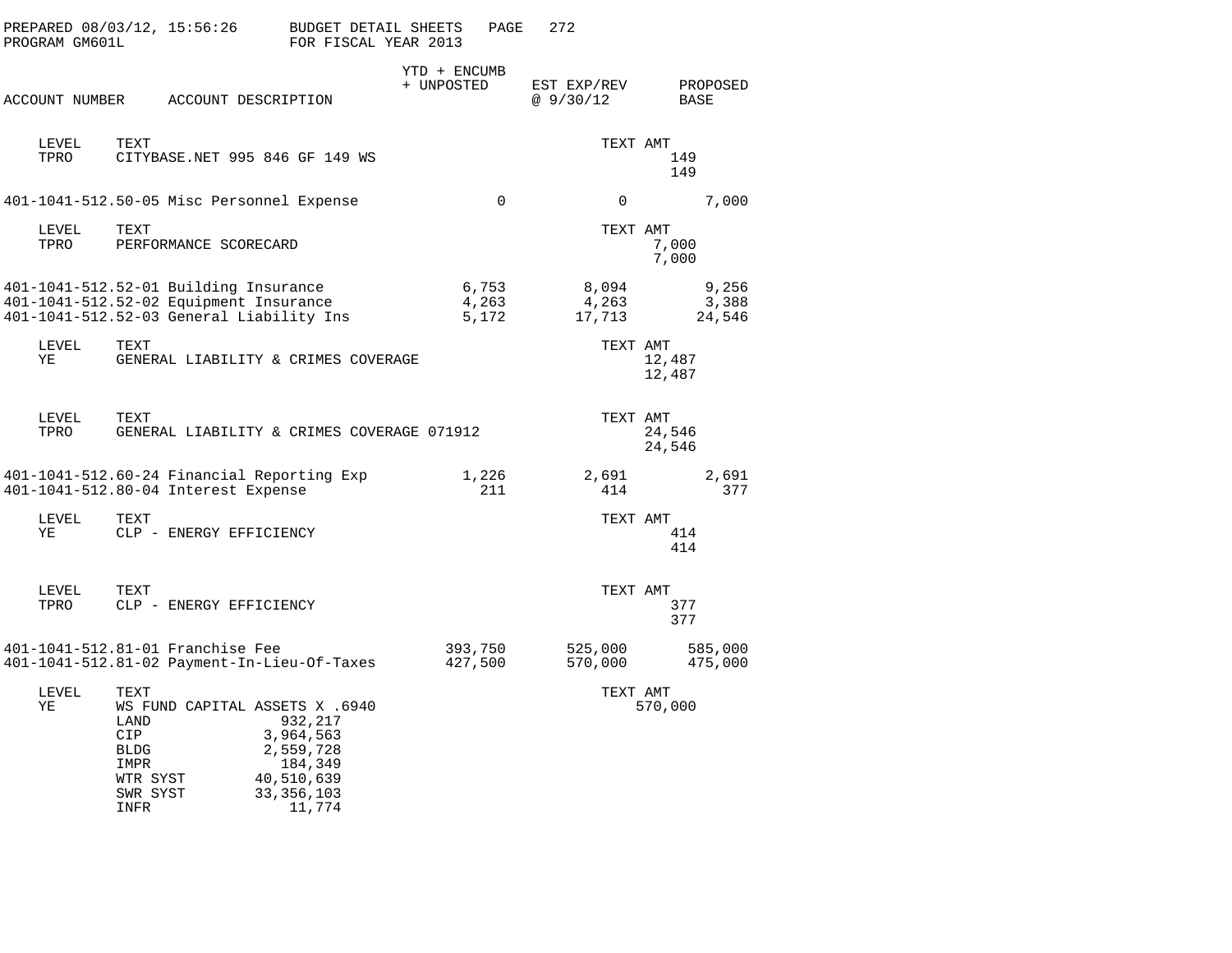|         | PROGRAM GM601L | PREPARED 08/03/12, 15:56:26 BUDGET DETAIL SHEETS                  | FOR FISCAL YEAR 2013               |                            | PAGE     | 273                     |                        |
|---------|----------------|-------------------------------------------------------------------|------------------------------------|----------------------------|----------|-------------------------|------------------------|
|         |                | ACCOUNT NUMBER ACCOUNT DESCRIPTION                                |                                    | YTD + ENCUMB<br>+ UNPOSTED |          | EST EXP/REV<br>@9/30/12 | PROPOSED<br>BASE       |
|         |                | EQUIP<br>CAP INT                                                  | 435,439<br>270,986<br>82, 225, 798 |                            |          |                         | 570,000                |
|         |                |                                                                   |                                    |                            |          |                         |                        |
|         | LEVEL<br>TPRO  | TEXT<br>NET PPE \$69,021,789 X .69/100                            |                                    |                            |          | TEXT AMT                | 475,000<br>475,000     |
|         |                | 401-1041-512.81-04 Administrative Services                        |                                    | 87,139                     |          |                         | 116,185 167,591        |
|         | LEVEL<br>TPRO  | TEXT<br>PER CALC                                                  |                                    |                            |          | TEXT AMT                | 167,591<br>167,591     |
|         |                | 401-1041-512.81-06 Transfer Out                                   |                                    |                            | $\Omega$ |                         | 575,000 2,365,000      |
|         | LEVEL<br>YE    | TEXT<br>TRANSFER OUT FOR WATER TOWER                              |                                    |                            |          | TEXT AMT                | 575,000<br>575,000     |
|         | LEVEL<br>TPRO  | TEXT<br>TRSF TO NON BOND CAPITAL PROJECT (F450)                   |                                    |                            |          | TEXT AMT                | 2,365,000<br>2,365,000 |
| $\star$ | Operating      |                                                                   |                                    |                            | 957,601  |                         | 1,852,809 3,728,472    |
|         |                | 401-1041-512.63-01 Telephone                                      |                                    |                            | 10,800   | 13,994                  | 13,994                 |
|         | LEVEL<br>ΥE    | TEXT<br>TELEPHONE                                                 |                                    |                            |          | TEXT AMT                | 13,994<br>13,994       |
|         | LEVEL<br>TPRO  | TEXT<br>TELEPHONE                                                 |                                    |                            |          | TEXT AMT                | 13,994<br>13,994       |
|         |                | 401-1041-512.82-16 IT Contribution                                |                                    |                            | 1,350    | 1,800                   | 1,800                  |
|         | LEVEL<br>ΥE    | TEXT<br>INFORMATION SRVCS CONTRIB RECLASSED FROM<br>ACCOUNT 34-03 |                                    |                            |          | TEXT AMT                |                        |
|         | LEVEL          | TEXT                                                              |                                    |                            |          | TEXT AMT                |                        |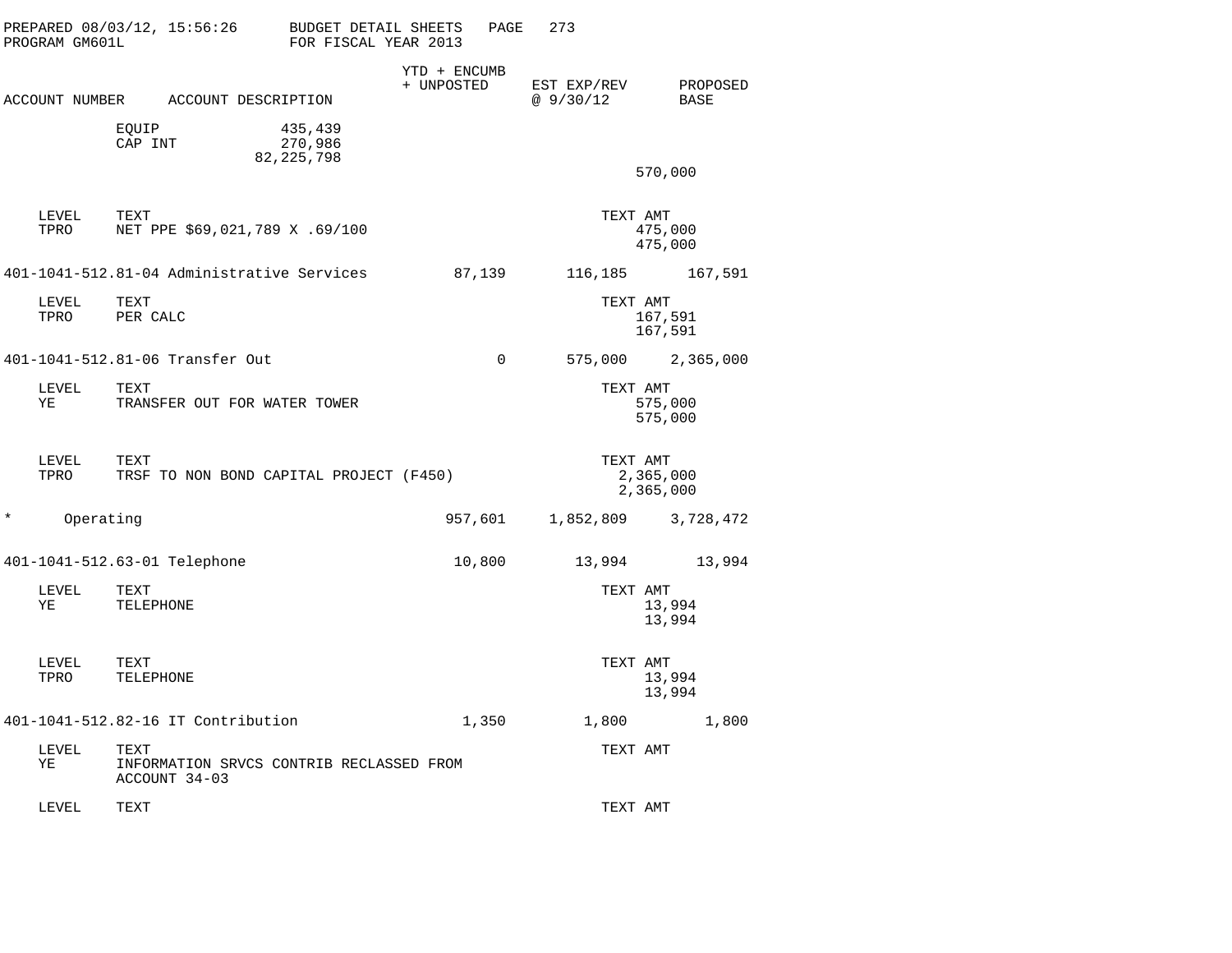|          | PROGRAM GM601L |      | PREPARED 08/03/12, 15:56:26 BUDGET DETAIL SHEETS                                                              | FOR FISCAL YEAR 2013 |                            | PAGE                      | 274                              |          |                     |                       |  |
|----------|----------------|------|---------------------------------------------------------------------------------------------------------------|----------------------|----------------------------|---------------------------|----------------------------------|----------|---------------------|-----------------------|--|
|          |                |      | ACCOUNT NUMBER ACCOUNT DESCRIPTION                                                                            |                      | YTD + ENCUMB<br>+ UNPOSTED |                           | EST EXP/REV PROPOSED<br>@9/30/12 |          | BASE                |                       |  |
|          | TPRO           |      | INFORMATION SRVCS CONTRIB RECLASSED FROM                                                                      |                      |                            |                           |                                  |          |                     |                       |  |
| $\star$  |                |      | ACCOUNT 34-03<br>Utilities/Internal Chrgs                                                                     |                      |                            | 12,150                    |                                  |          | 15,794 15,794       |                       |  |
|          |                |      | 401-1041-512.74-83 CLP-Energy Efficiency Prf                                                                  |                      |                            | 419                       |                                  | 847      |                     | 925                   |  |
|          | LEVEL<br>ΥE    | TEXT | CLP - ENERGY EFFICIENCY PERFORMANCE                                                                           |                      |                            |                           |                                  | TEXT AMT | 847<br>847          |                       |  |
|          | LEVEL<br>TPRO  | TEXT | CLP - ENERGY EFFICIENCY PERFORMANCE                                                                           |                      |                            |                           |                                  | TEXT AMT | 925<br>925          |                       |  |
| $^\star$ | Capital        |      |                                                                                                               |                      |                            | 419                       |                                  | 847      |                     | 925                   |  |
|          |                |      | ** W&S Non-Departmental<br>401-2041-512.10-01 Salaries<br>401-2041-512.12-01 Overtime - Regular               |                      |                            | 970,170<br>238,683<br>227 | 297,254                          | 500      | 1,869,450 3,785,191 | 297,368<br>500        |  |
|          | LEVEL<br>ΥE    | TEXT | OVERTIME ASSOCIATED WITH 4 CUT OFF DAYS PER MONTH<br>2 METER SERVICE EMPLOYEES, AND 2 OFFICE STAFF            |                      |                            |                           |                                  | TEXT AMT | 500<br>500          |                       |  |
|          | LEVEL<br>TPRO  | TEXT | OVERTIME ASSOCIATED WITH 4 CUT OFF DAYS PER MONTH<br>2 METER SERVICE EMPLOYEES, AND 2 OFFICE STAFF            |                      |                            |                           |                                  | TEXT AMT | 500<br>500          |                       |  |
|          |                |      | 401-2041-512.13-01 Longevity Pay<br>401-2041-512.13-14 Ins Opt Out<br>401-2041-512.16-05 Cell Phone Allowance |                      |                            | 2,819<br>5,700<br>535     | 7,200<br>650                     | 3,260    |                     | 4,032<br>7,200<br>650 |  |
|          | LEVEL<br>ΥE    | TEXT | TERRI JOSLIN CELL PHONE REIMBURSEMENT                                                                         |                      |                            |                           |                                  | TEXT AMT | 650<br>650          |                       |  |
|          | LEVEL<br>TPRO  | TEXT | TERRI JOSLIN CELL PHONE REIMBURSEMENT                                                                         |                      |                            |                           |                                  | TEXT AMT | 650<br>650          |                       |  |
|          |                |      | 401-2041-512.20-01 FICA Taxes                                                                                 |                      |                            | 14,664                    | 18,631                           |          |                     | 19,205                |  |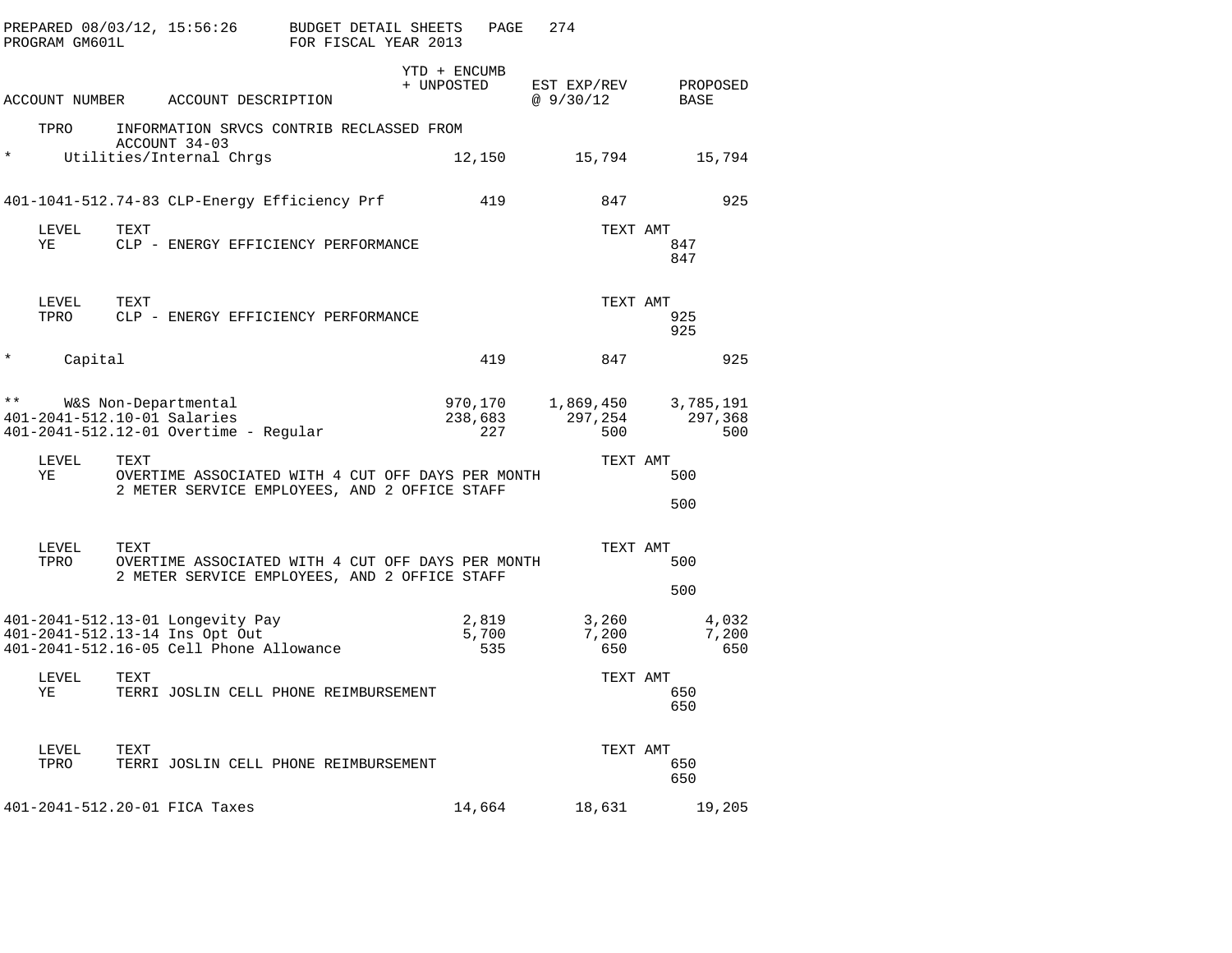| PROGRAM GM601L                     | PREPARED 08/03/12, 15:56:26 BUDGET DETAIL SHEETS PAGE                                                                                                                                                                                                                | FOR FISCAL YEAR 2013 |                                                   | 275                                                                                   |            |                                                                        |
|------------------------------------|----------------------------------------------------------------------------------------------------------------------------------------------------------------------------------------------------------------------------------------------------------------------|----------------------|---------------------------------------------------|---------------------------------------------------------------------------------------|------------|------------------------------------------------------------------------|
|                                    | ACCOUNT NUMBER ACCOUNT DESCRIPTION                                                                                                                                                                                                                                   |                      | YTD + ENCUMB<br>+ UNPOSTED                        | EST EXP/REV<br>@ 9/30/12                                                              | BASE       | PROPOSED                                                               |
| 401-2041-512.21-01 TMRS<br>$\star$ | 401-2041-512.20-02 Medicare Taxes<br>401-2041-512.20-03 Unemployment Taxes<br>401-2041-512.22-01 Workers' Compensation Ins<br>401-2041-512.22-02 Health Insurance<br>401-2041-512.22-04 Dental Insurance<br>401-2041-512.22-05 Life Insurance<br>Salaries & Benefits |                      | 3,429<br>2,088<br>35,416<br>1,124<br>2,397<br>225 | 4,357<br>2,088<br>43,833<br>1,383<br>26,402 33,965<br>2,876<br>272<br>333,709 416,269 |            | 4,491<br>2,088<br>46,494<br>1,379<br>36,300<br>2,876<br>264<br>422,847 |
|                                    | 401-2041-512.42-01 Office Eqpt Maint & Rep                                                                                                                                                                                                                           |                      | 254                                               | 969                                                                                   |            | 969                                                                    |
| LEVEL<br>YE                        | TEXT<br>REPAIRS OF DRIVE THRU SYSTEM, OFFICE COPIER<br>ENVELOPE SLITTER                                                                                                                                                                                              |                      |                                                   | TEXT AMT                                                                              | 969<br>969 |                                                                        |
| LEVEL<br>TPRO                      | TEXT<br>REPAIRS OF DRIVE THRU SYSTEM, OFFICE COPIER<br><b>ENVELOPE SLITTER</b>                                                                                                                                                                                       |                      |                                                   | TEXT AMT                                                                              | 969<br>969 |                                                                        |
|                                    | 401-2041-512.42-08 Equipment Maint & Repair                                                                                                                                                                                                                          |                      | 2,615                                             | 3,636                                                                                 |            | 3,109                                                                  |

| LEVEL<br>ΥE   | TEXT<br>REPAIRS ONLY - MONTHLY MAINTENANCE EXPENSE<br>RECLASSED TO UTILITIES/INTERNAL CHRGS CATEGORY<br>ACCOUNT 82-17           | TEXT AMT<br>3,109 |
|---------------|---------------------------------------------------------------------------------------------------------------------------------|-------------------|
|               |                                                                                                                                 | 3,109             |
| LEVEL<br>TPRO | <b>TEXT</b><br>REPAIRS ONLY - MONTHLY MAINTENANCE EXPENSE<br>RECLASSIFIED TO UTILITIES/INTERNAL CHRGS CATEGORY<br>ACCOUNT 82-17 | TEXT AMT<br>3,109 |
|               |                                                                                                                                 |                   |

401-2041-512.50-01 Memberships & Licenses 29 256 363 LEVEL TEXT TEXT AMTYE HTE MEMBERSHIP 34 222 CLASS C LICENSE RENEWAL - METER TECHNICIAN & METER SERVICE WORKER (2)

LEVEL TEXT TEXT AMT

256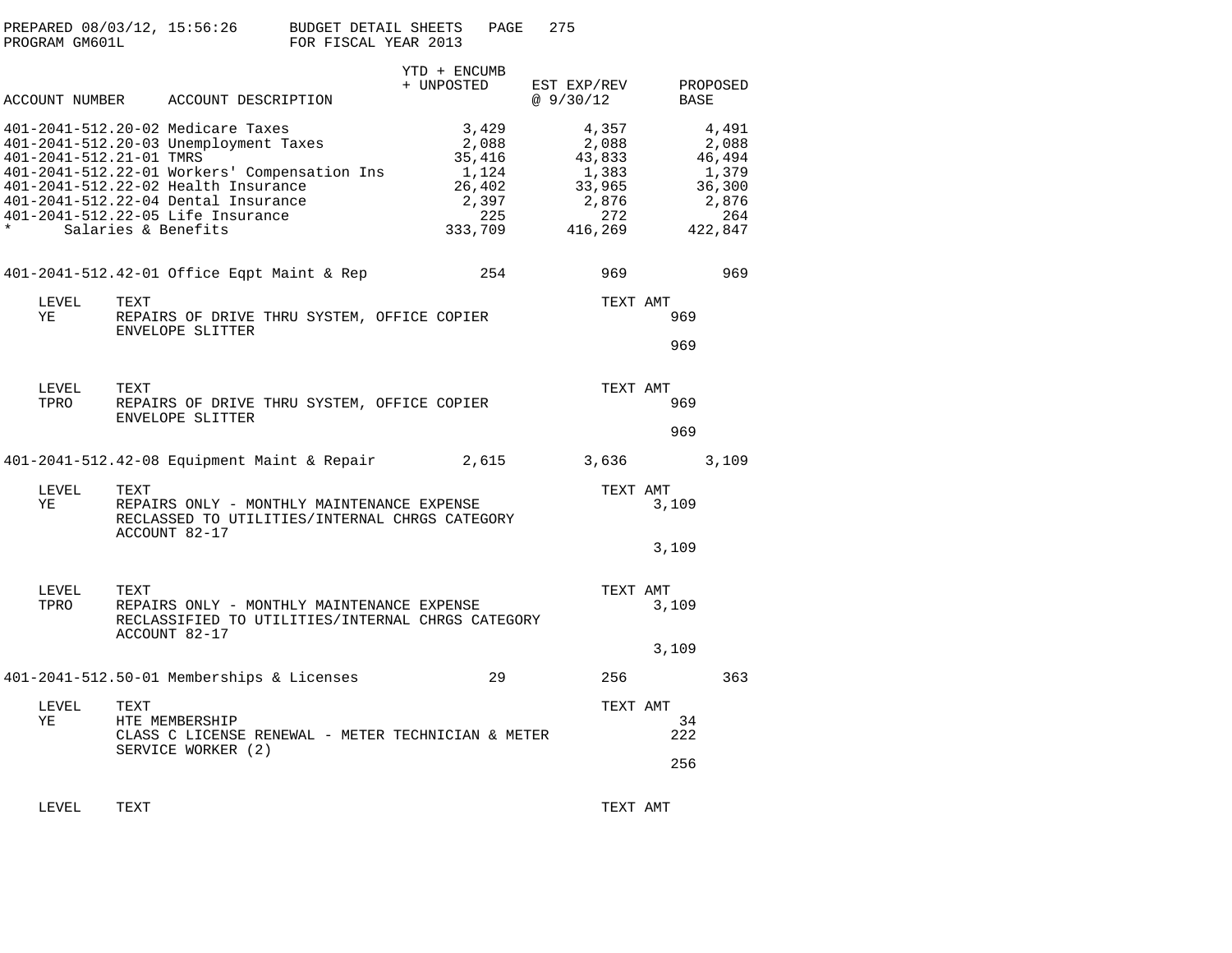| PROGRAM GM601L |      | PREPARED 08/03/12, 15:56:26 BUDGET DETAIL SHEETS                                                                                                                                                                                                    | FOR FISCAL YEAR 2013 |                            | PAGE | 276                              |          |                                             |     |
|----------------|------|-----------------------------------------------------------------------------------------------------------------------------------------------------------------------------------------------------------------------------------------------------|----------------------|----------------------------|------|----------------------------------|----------|---------------------------------------------|-----|
|                |      | ACCOUNT NUMBER ACCOUNT DESCRIPTION                                                                                                                                                                                                                  |                      | YTD + ENCUMB<br>+ UNPOSTED |      | EST EXP/REV PROPOSED<br>@9/30/12 |          | BASE                                        |     |
| TPRO           |      | HTE MEMBERSHIP<br>CLASS D OR C LICENSE RENEWAL - METER TECHNICIAN &<br>SERVICE WORKERS (3) 111.00 EACH                                                                                                                                              |                      |                            |      |                                  |          | 30<br>333<br>363                            |     |
|                |      | 401-2041-512.50-03 Personnel Dev & Activity                                                                                                                                                                                                         |                      |                            | 242  |                                  | 550      |                                             | 955 |
| LEVEL<br>YE    | TEXT | METER TECH CONTINUING ED TRAINING<br>METER SERVICE WORKER CONTINUING TRAINING (NEW)<br>(ADDL CLASS C LICENSE TO BE ABLE TO PARTICIPATE IN<br>METER CHANGEOUT PROGRAM)                                                                               |                      |                            |      |                                  | TEXT AMT | 275<br>275                                  |     |
| LEVEL<br>TPRO  | TEXT | METER TECH CONTINUING ED TRAINING<br>METER SERVICE WORKER CONTINUING TRAINING (NEW)<br>(ADDL CLASS C LICENSE TO BE ABLE TO PARTICIPATE IN<br>METER CHANGEOUT PROGRAM) (2) @275<br>NCTCOG - TRAINING CLASS BRANDI RENDON "ROLE OF THE<br>SUPERVISOR" |                      |                            |      |                                  |          | 550<br>TEXT AMT<br>275<br>550<br>130<br>955 |     |
|                |      | 401-2041-512.50-08 Mileage Reimbursement                                                                                                                                                                                                            |                      |                            | 20   |                                  | 40       |                                             | 100 |
| LEVEL<br>YE    | TEXT | TRIPS TO SERVICE CENTER FOR MEETINGS                                                                                                                                                                                                                |                      |                            |      |                                  | TEXT AMT | 25<br>25                                    |     |
| LEVEL<br>TPRO  | TEXT | TRIPS TO SERVICE CENTER FOR MEETINGS- PERSONAL CAR                                                                                                                                                                                                  |                      |                            |      |                                  | TEXT AMT | 100<br>100                                  |     |
|                |      | 401-2041-512.54-01 Printing & Graphic Serv                                                                                                                                                                                                          |                      |                            | 251  |                                  | 425      |                                             | 543 |
| LEVEL<br>YE    | TEXT | CUSTOMER DOOR HANGERS<br>SECURITY DEPOSIT AND CUSTOMER RECEPIT BOOKS<br>OFFICE STATIONERY                                                                                                                                                           |                      |                            |      |                                  | TEXT AMT | 175<br>500<br>325<br>1,000                  |     |
| LEVEL<br>TPRO  | TEXT | CUSTOMER DOOR HANGERS<br>SECURITY DEPOSIT AND CUSTOMER RECEPIT BOOKS<br>OFFICE STATIONERY                                                                                                                                                           |                      |                            |      |                                  | TEXT AMT | 50<br>193<br>60                             |     |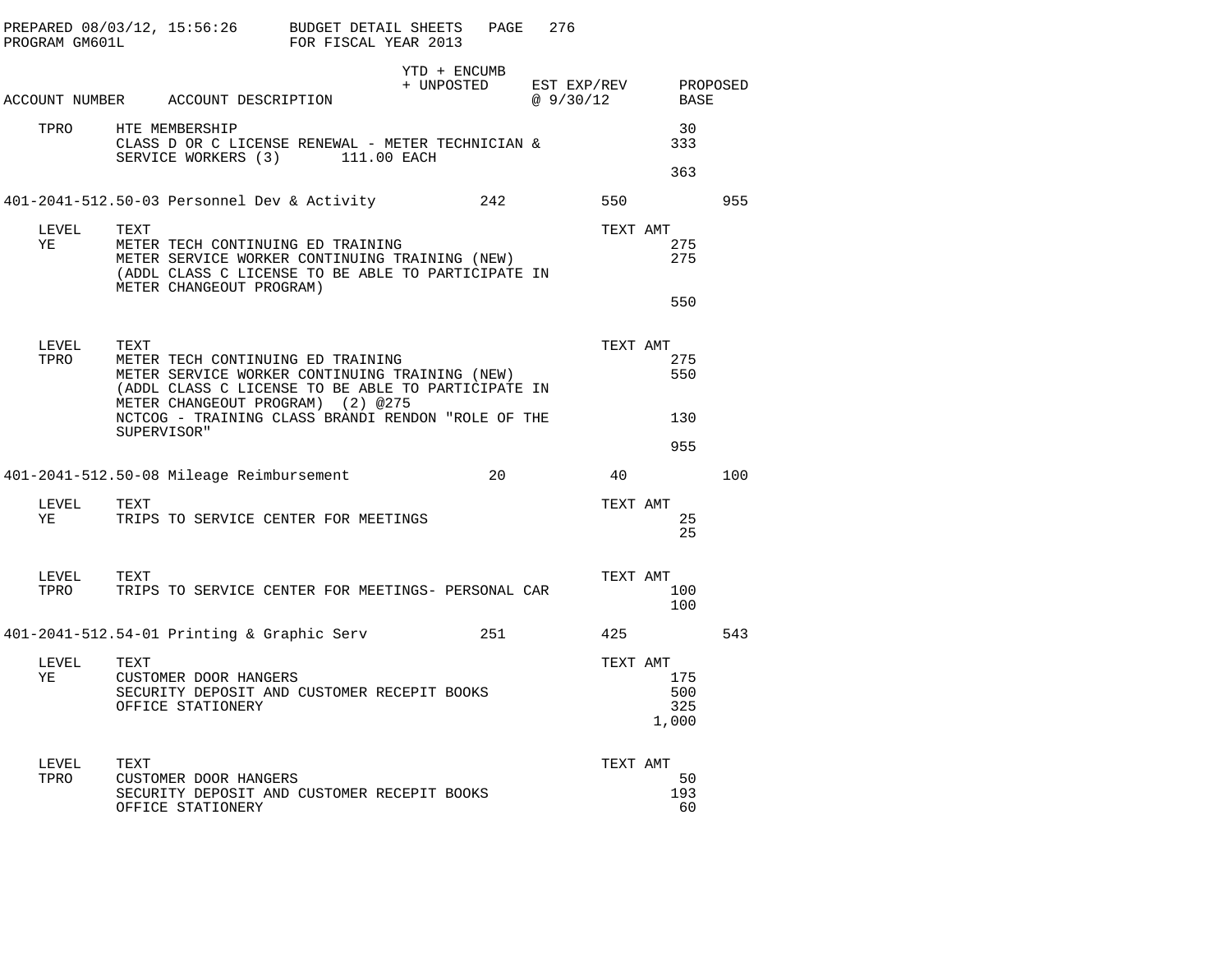|               | PREPARED 08/03/12, 15:56:26 BUDGET DETAIL SHEETS<br>PROGRAM GM601L FOR FISCAL YEAR 2013                                                                                                                                                                               |              | PAGE           | 277                                          |                                             |    |
|---------------|-----------------------------------------------------------------------------------------------------------------------------------------------------------------------------------------------------------------------------------------------------------------------|--------------|----------------|----------------------------------------------|---------------------------------------------|----|
|               | ACCOUNT NUMBER ACCOUNT DESCRIPTION                                                                                                                                                                                                                                    | YTD + ENCUMB |                | + UNPOSTED EST EXP/REV PROPOSED<br>@ 9/30/12 | BASE                                        |    |
|               | NEW CUSTOMER BROCHURES, CUSTOMER APPLICATIONS                                                                                                                                                                                                                         |              |                |                                              | 240                                         |    |
|               | RECYCLING INFO,                                                                                                                                                                                                                                                       |              |                |                                              | 543                                         |    |
|               | 401-2041-512.54-06 Convenience copies                                                                                                                                                                                                                                 |              | $\overline{0}$ | $\overline{0}$                               |                                             | 10 |
| LEVEL TEXT    | TPRO COPIES PER PRINT CENTER                                                                                                                                                                                                                                          |              |                | TEXT AMT                                     | 10<br>10                                    |    |
|               | 401-2041-512.55-02 Banking Services Charges 36,557 75,295 90,854                                                                                                                                                                                                      |              |                |                                              |                                             |    |
| LEVEL<br>ΥE   | TEXT<br>2008 ACTUAL- 26875.30<br>2009 ACTUAL- 35176.30 31 % INCREASE<br>2010 ACTUAL- 45032.98 28 % INCREASE                                                                                                                                                           |              |                | TEXT AMT                                     |                                             |    |
|               | 2011 EST - 57981.24 29 % INCREASE<br>57981.24 *.29 AVG 29 % INCREASE<br>DEPOSIT SLIPS AND CHECK STOCK                                                                                                                                                                 |              |                |                                              | 74,795<br>500<br>75,295                     |    |
| LEVEL<br>TPRO | TEXT<br>2008 ACTUAL- 26875.30<br>2012 EST -75295.00 22% INCREASE                                                                                                                                                                                                      |              |                | TEXT AMT                                     |                                             |    |
|               | PROPOSED 2013 75295. @ 20% INCREASE<br>DEPOSIT SLIPS AND CHECK STOCK                                                                                                                                                                                                  |              |                |                                              | 90,354<br>500<br>90,854                     |    |
|               | 401-2041-512.55-04 Collection Services 10,147 15,970 16,391                                                                                                                                                                                                           |              |                |                                              |                                             |    |
| LEVEL<br>ΥE   | TEXT<br>COLLECTION FEES FOR BETHESDA WATER (423 @ 1.00)X12 5,076<br>COLLECTION FEES FOR JOHNSON COUNTY (275@1.25)X12 4,125<br>COLLECTION FEES FROM CREDIT SYSTEMS INC.<br>RATE CHANGE FEES FOR BETHESDA & JOHNSON CO. (OCT)<br>WINTER QUARTER AVERAGE UPDATE BETHESDA |              |                | TEXT AMT                                     | 5,076<br>500<br>766<br>251<br>252<br>10,970 |    |
| LEVEL<br>TPRO | TEXT<br>COLLECTION FEES FOR BETHESDA WATER (467@1.00)X12<br>COLLECTION FEES FOR JOHNSON COUNTY (346@1.25)X12<br>COLLECTION FEES FROM CREDIT SYSTEMS INC.                                                                                                              |              |                | TEXT AMT                                     | 5,604<br>5,190<br>4,300                     |    |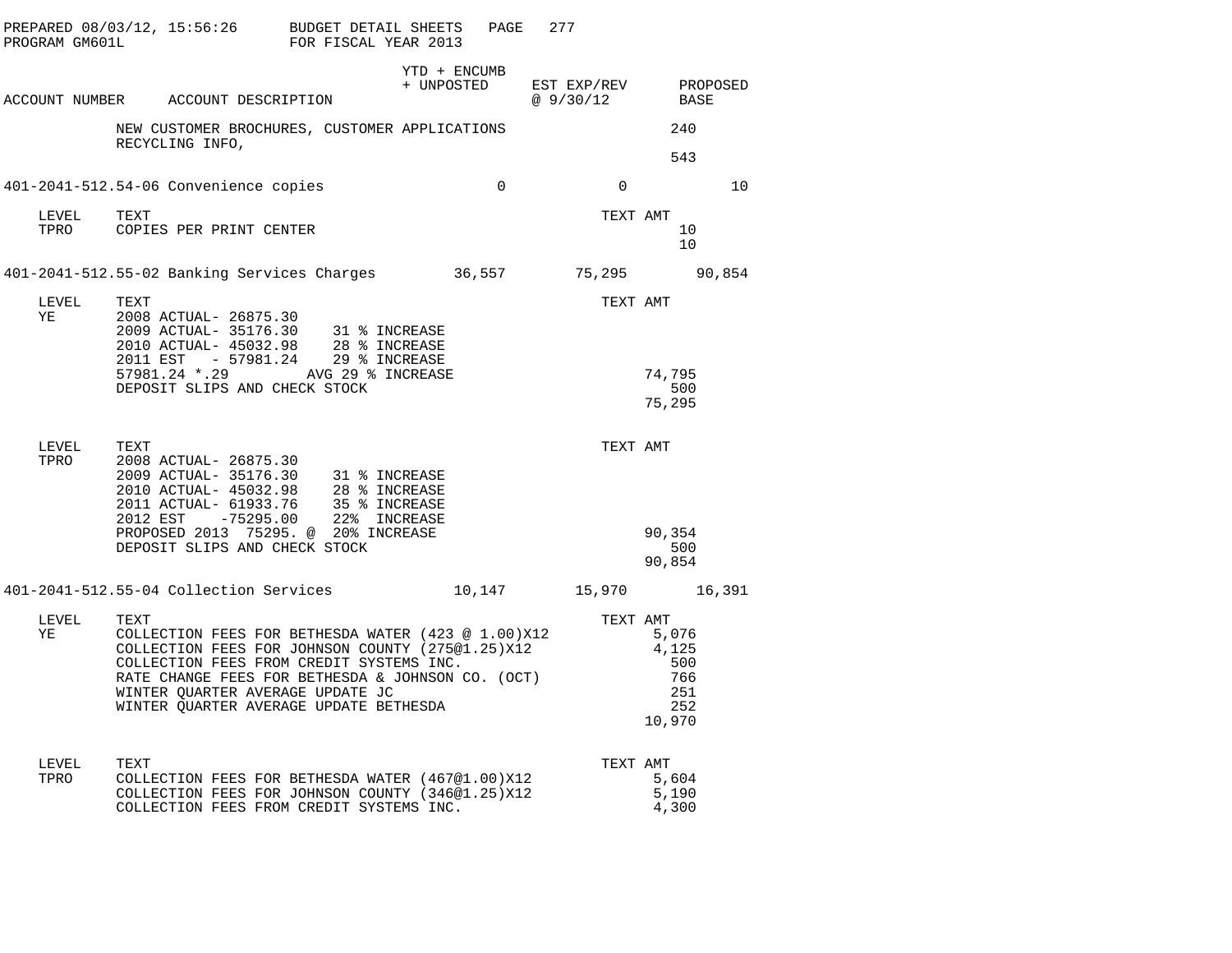|                            |      | PREPARED 08/03/12, 15:56:26 BUDGET DETAIL SHEETS PAGE 278<br>PROGRAM GM601L FOR FISCAL YEAR 2013                                                                                                                                                                             |              |  |                                                   |                                            |  |
|----------------------------|------|------------------------------------------------------------------------------------------------------------------------------------------------------------------------------------------------------------------------------------------------------------------------------|--------------|--|---------------------------------------------------|--------------------------------------------|--|
|                            |      | ACCOUNT NUMBER ACCOUNT DESCRIPTION                                                                                                                                                                                                                                           | YTD + ENCUMB |  | + UNPOSTED EST EXP/REV PROPOSED<br>@ 9/30/12 BASE |                                            |  |
|                            |      | RATE CHANGE FEES FOR BETHESDA & JOHNSON CO. (OCT)<br>WINTER QUARTER AVERAGE UPDATE JC (SEWER 1.00 EA)<br>WINTER QUARTER AVG UPDATE BETHESDA (SE 1.00 EA)                                                                                                                     |              |  |                                                   | 813<br>210<br>$\frac{2}{274}$<br>16,391    |  |
|                            |      | 401-2041-512.55-15 Water Bills Processing 28,674 28,900 28,632                                                                                                                                                                                                               |              |  |                                                   |                                            |  |
| LEVEL<br>YE                | TEXT | EXERCH AND VIEW CUSTOMER BILLS 236.30 PER MONTH 2,836<br>TRANSACTION FEES- CYCLE BILLS 13K PER MONTH @.14 21,840<br>TRANSACTION FEES- LATE NOTICES 2400 PER MONTH@.14 4,032<br>FUEL, OVERSIZE CHARGES, NCOA-ADDREES UPDATES 192                                              |              |  | TEXT AMT                                          | 28,900                                     |  |
| LEVEL<br>TPRO              | TEXT | TEXT<br>SEARCH AND VIEW CUSTOMER BILLS 238.42 PER MONTH<br>SEARCH AND VIEW CUSTOMER BILLS 230.42 FER MON .14<br>TRANSACTION FEES- CYCLE BILLS 12.5 K PER MON .14<br>TRANSACTION FEES- LATE NOTICES 2420 PER MONTH@.14<br>FUEL,OVERSIZE CHARGES,NCOA-ADDREES UPDATES,FREIGHT  |              |  | TEXT AMT                                          | 2,861<br>21,000<br>4,066<br>705<br>28,632  |  |
|                            |      | 401-2041-512.60-01 Office Supplies & Mat 1,456 2,500 2,500                                                                                                                                                                                                                   |              |  |                                                   |                                            |  |
| LEVEL<br>YE                |      | TEXT AMT<br>TONER FOR DESKTOP COPIERS & 3 LASERJET PRINTERS<br>POST CARDS FOR EXTENSIONS & CALENDARS<br>ENVELOPES FOR NIGHT DROP<br>COPY PAPER FOR PRINTERS<br>GENERAL OFFICE SUPPLIES<br>450                                                                                |              |  |                                                   |                                            |  |
| LEVEL<br>TPRO              | TEXT | TONER FOR DESKTOP COPIERS & 3 LASERJET PRINTERS<br>POST CARDS FOR EXTENSIONS & CALENDARS<br>ENVELOPES FOR NIGHT DROP 5 BOXES @ 81.00 EA+ SHP<br>GENERAL OFFICE SUPPLIES- PENS, ADDING MACHINE TAPE<br>STAPLES, TAPE, MARKERS<br>DRIVE THRU ACCESORIES - REPLACEMENT CARRIERS |              |  | TEXT AMT                                          | 1,360<br>206<br>470<br>304<br>160<br>2,500 |  |
| 401-2041-512.60-07 Postage |      |                                                                                                                                                                                                                                                                              |              |  | 67,811 67,811 67,140                              |                                            |  |
| LEVEL<br>YE                | TEXT | TEXT<br>POSTAGE FOR CYCLE BILLS 12,840 @.36 MONTHLY<br>POSTAGE FOR SECOND NOTICES 2400 @.36 EACH MONTHLY<br>POSSIBLE 4% INCREASE. POST OFFICE TRIED TO GET THE                                                                                                               |              |  | TEXT AMT                                          | 55,468<br>10,368                           |  |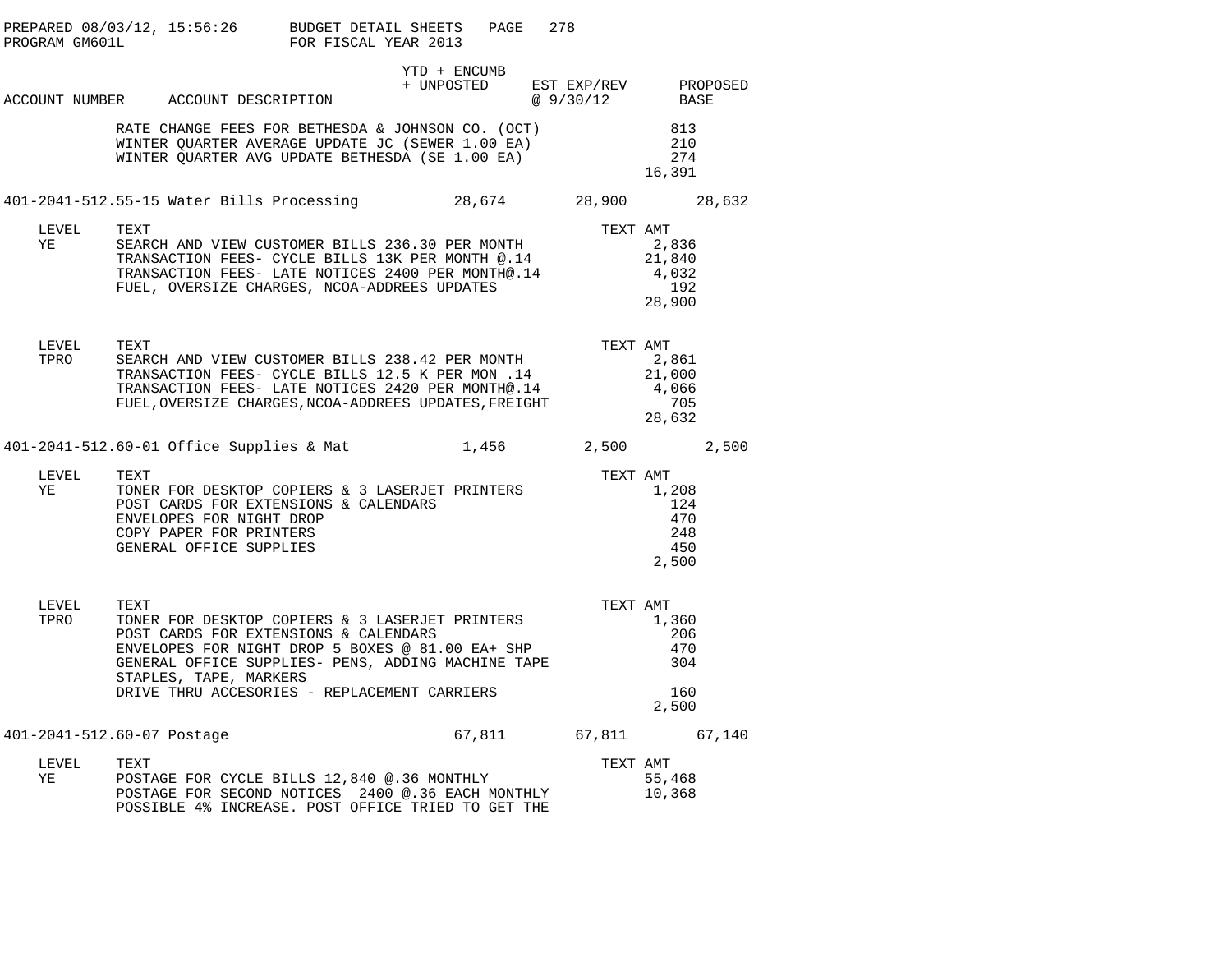|               | PREPARED 08/03/12, 15:56:26 BUDGET DETAIL SHEETS PAGE<br>PROGRAM GM601L                                                                    | FOR FISCAL YEAR 2013 |                            | 279                                    |                                             |     |  |
|---------------|--------------------------------------------------------------------------------------------------------------------------------------------|----------------------|----------------------------|----------------------------------------|---------------------------------------------|-----|--|
|               | ACCOUNT NUMBER ACCOUNT DESCRIPTION                                                                                                         |                      | YTD + ENCUMB<br>+ UNPOSTED | EST EXP/REV PROPOSED<br>@ 9/30/12 BASE |                                             |     |  |
|               | RATE RAISED FROM .44 TO .46 JAN 2011, BUT IT DID<br>NOT PASS- MORE THAN LIKELY TO PASS NEXT YEAR<br>4% INCREASE AT 9 MONTHS                |                      |                            |                                        | 1,975<br>67,811                             |     |  |
| LEVEL TEXT    | TPRO POSTAGE FOR CYCLE BILLS 12.5K@.375 MONTHLY<br>POSTAGE FOR SECOND NOTICES 2420 @.375 EA MONTHLY<br>E BILLS SHOULD OFFSET GROWTH        |                      |                            |                                        | TEXT AMT<br>56,250<br>10,890<br>67,140      |     |  |
|               | 401-2041-512.60-11 Minor Tools & Materials                                                                                                 |                      | 566 -                      |                                        | 600 000                                     | 532 |  |
| LEVEL<br>YE   | TEXT<br>1 HAND PUMP<br>METER LOCKS 72 @3.10<br>MISC TOOLS- SHOVELS, CLEANER, HAND WIPES<br>POWER SUPPLY CORD PURCHASED- HAD TO BE REPLACED |                      |                            |                                        | TEXT AMT<br>48<br>222<br>- 95<br>235<br>600 |     |  |
| LEVEL TEXT    | TPRO 2 HAND PUMPS<br>METER LOCKS 72 @3.50<br>MISC TOOLS- SHOVELS, CHANNEL LOCKS,                                                           |                      |                            |                                        | TEXT AMT<br>85<br>252<br>195<br>532         |     |  |
|               | 401-2041-512.60-13 Uniforms                                                                                                                |                      | 104                        |                                        | 642                                         | 900 |  |
| LEVEL         | TEXT<br>YE FOR 3 METER SERVICE WORKERS 214.00 EACH                                                                                         |                      |                            |                                        | TEXT AMT<br>642<br>642                      |     |  |
| LEVEL TEXT    | TPRO FOR 3 METER SERVICE WORKERS 300.00 EACH                                                                                               |                      |                            |                                        | TEXT AMT<br>900<br>900                      |     |  |
|               | 401-2041-512.60-14 Protective Clothing/Mat                                                                                                 |                      |                            | 280 and $\sim$                         | 472                                         | 675 |  |
| LEVEL         | TEXT<br>YE PERSONAL PROTECTIVE CLOTHING FOR 3 WORKERS                                                                                      |                      |                            |                                        | TEXT AMT<br>472<br>472                      |     |  |
| LEVEL<br>TPRO | TEXT<br>PERSONAL PROTECTIVE CLOTHING FOR 3 WORKERS 225 EA                                                                                  |                      |                            |                                        | TEXT AMT<br>675                             |     |  |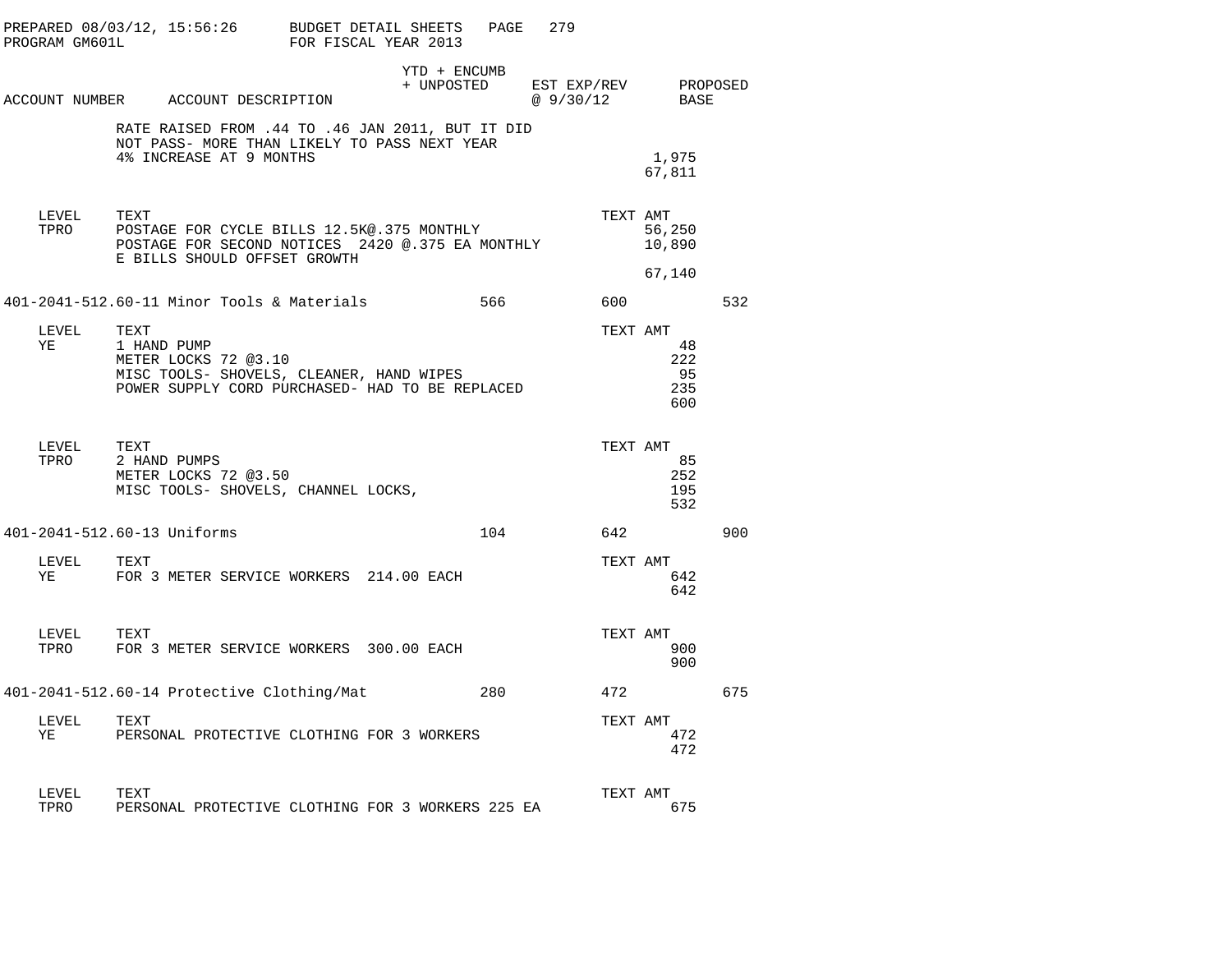|   | PREPARED 08/03/12, 15:56:26<br>PROGRAM GM601L |                     |                                                       | <b>BUDGET DETAIL SHEETS</b><br>FOR FISCAL YEAR 2013                                                     | PAGE        | 280                     |          |                          |         |
|---|-----------------------------------------------|---------------------|-------------------------------------------------------|---------------------------------------------------------------------------------------------------------|-------------|-------------------------|----------|--------------------------|---------|
|   |                                               |                     | ACCOUNT NUMBER ACCOUNT DESCRIPTION                    | YTD + ENCUMB<br>+ UNPOSTED                                                                              |             | EST EXP/REV<br>@9/30/12 |          | PROPOSED<br>BASE         |         |
|   |                                               |                     |                                                       |                                                                                                         |             |                         |          | 675                      |         |
|   |                                               |                     | 401-2041-512.66-01 Minor Office Equipment             |                                                                                                         | 280         |                         | 400      |                          | 650     |
|   | LEVEL<br>YE                                   | TEXT                | REPLACEMENT HEADSETS (2)<br>REPLACEMENT LETTER OPENER |                                                                                                         |             |                         | TEXT AMT | 400<br>400<br>800        |         |
|   | LEVEL<br>TPRO                                 | TEXT                | REPLACEMENT HEADSET<br>REPLACEMENT LETTER OPENER      |                                                                                                         |             |                         | TEXT AMT | 250<br>400<br>650        |         |
|   |                                               |                     | 401-2041-512.80-07 Bad Debts Expense                  |                                                                                                         | $\mathbf 0$ |                         | 30,000   |                          | 30,000  |
|   | LEVEL<br>ΥE                                   | TEXT<br>ONS.        |                                                       | WATER, SEWER AND PENALTY RECEIVABLES THAT ARE NOT<br>COLLECTED AND ARE WRITTEN OFF AND SENT TO COLLECTI |             |                         | TEXT AMT | 30,000                   |         |
|   |                                               |                     |                                                       |                                                                                                         |             |                         |          | 30,000                   |         |
|   | LEVEL<br>TPRO                                 | TEXT<br>ONS.        |                                                       | WATER, SEWER AND PENALTY RECEIVABLES THAT ARE NOT<br>COLLECTED AND ARE WRITTEN OFF AND SENT TO COLLECTI |             |                         | TEXT AMT | 30,000                   |         |
| * |                                               |                     |                                                       |                                                                                                         |             |                         |          | 30,000                   |         |
|   | Operating                                     |                     |                                                       |                                                                                                         | 149,286     |                         | 228,466  |                          | 244,323 |
|   |                                               |                     | 401-2041-512.63-02 Electricity                        |                                                                                                         | 6,767       |                         | 12,000   |                          | 12,000  |
|   | LEVEL<br>ΥE                                   | TEXT<br>BASE        | JOHNSON CONTROLS + 2% PER RC                          |                                                                                                         |             |                         | TEXT AMT | 19,543<br>664-<br>18,879 |         |
|   |                                               |                     | 401-2041-512.63-03 Natural Gas                        |                                                                                                         | 509         |                         | 532      |                          | 650     |
|   | LEVEL<br>ΥE                                   | TEXT<br>NATURAL GAS |                                                       |                                                                                                         |             |                         | TEXT AMT | 500<br>500               |         |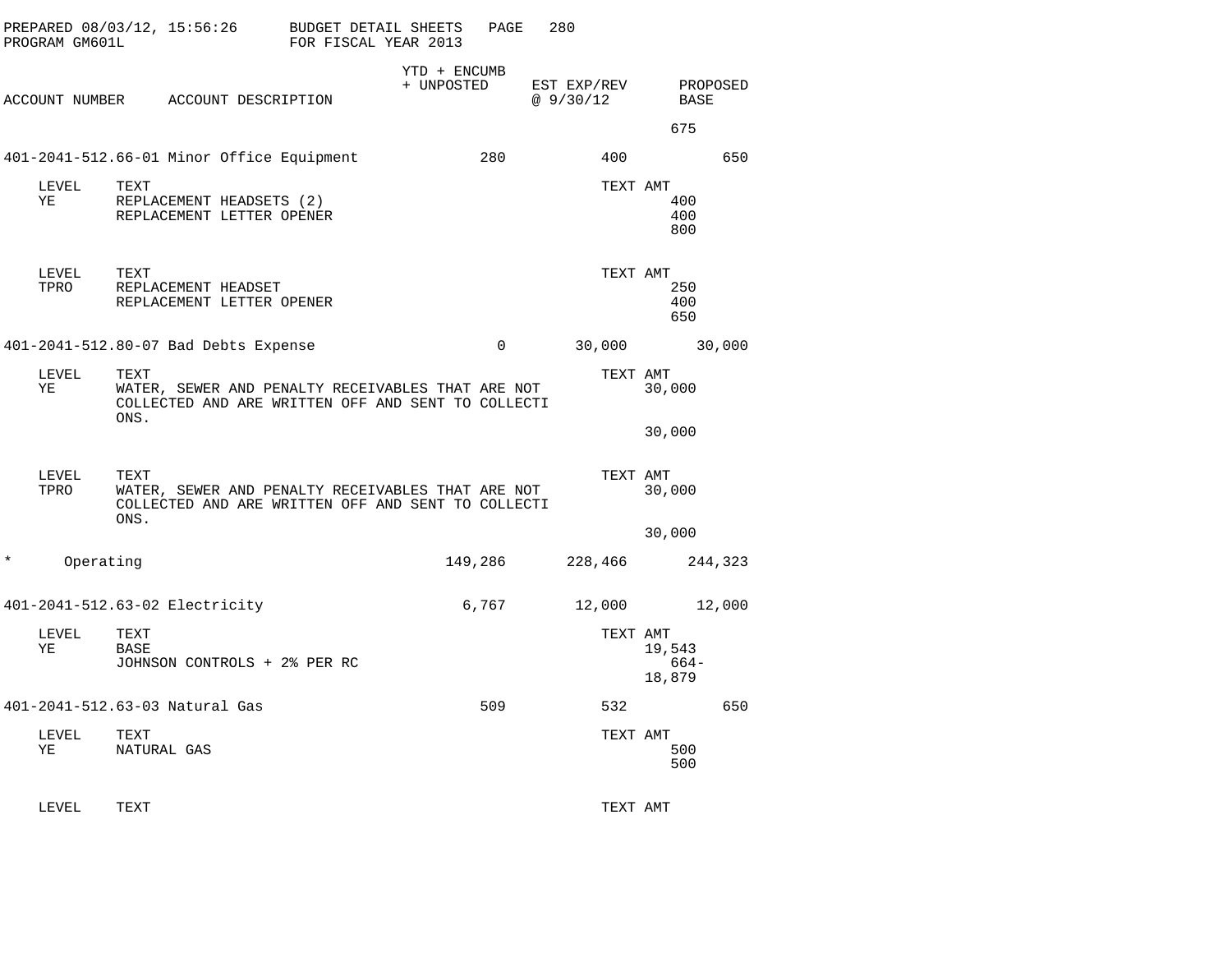| PROGRAM GM601L                                 | PREPARED 08/03/12, 15:56:26 BUDGET DETAIL SHEETS                              | FOR FISCAL YEAR 2013 |              | 281<br>PAGE                        |                                               |                  |
|------------------------------------------------|-------------------------------------------------------------------------------|----------------------|--------------|------------------------------------|-----------------------------------------------|------------------|
|                                                | ACCOUNT NUMBER ACCOUNT DESCRIPTION                                            |                      | YTD + ENCUMB | + UNPOSTED EST EXP/REV<br>@9/30/12 |                                               | PROPOSED<br>BASE |
|                                                | TPRO NATURAL GAS                                                              |                      |              |                                    | 500<br>500                                    |                  |
|                                                | 401-2041-512.64-03 Fuel                                                       |                      |              | 7,545                              | 10,548 8,220                                  |                  |
| LEVEL TEXT<br>YE                               | BASE EQP SVCS                                                                 |                      |              |                                    | TEXT AMT<br>8,139<br>8,139                    |                  |
| LEVEL TEXT                                     | TPRO BASE EQP SVCS                                                            |                      |              |                                    | TEXT AMT<br>8,139<br>8,139                    |                  |
|                                                | 401-2041-512.82-01 Contrib to Eqpt Repl Fund 10,013 10,013 12,256             |                      |              |                                    |                                               |                  |
| LEVEL<br>YE                                    | TEXT<br>2009 FORD 1/2 TON<br>2005 JEEP WRANGLER<br>2005 CHEVY 1/2 TON PICK UP |                      |              |                                    | TEXT AMT<br>4,461<br>3,057<br>2,495<br>10,013 |                  |
| ${\rm LEVEL} \hspace{20pt} {\rm TEXT}$<br>TPRO | 2009 FORD 1/2 TON<br>2012 COLORADO PICKUP<br>2012 COLORADO PICKUP             |                      |              |                                    | TEXT AMT<br>4,864<br>3,696<br>3,696<br>12,256 |                  |
|                                                | 401-2041-512.82-16 IT Contribution                                            |                      |              | 46,118 61,490 46,702               |                                               |                  |
| LEVEL<br>YE                                    | TEXT<br>INFORMATION SRVCS CONTRIB RECLASSED FROM<br>ACCOUNT 34-03             |                      |              |                                    | TEXT AMT                                      |                  |
| LEVEL<br>TPRO                                  | TEXT<br>INFORMATION SRVCS CONTRIB RECLASSED FROM<br>ACCOUNT 34-03             |                      |              |                                    | TEXT AMT                                      |                  |
|                                                | 401-2041-512.82-17 Equip Svc Contribution 6,668                               |                      |              |                                    | 8,001 8,084                                   |                  |
| LEVEL<br>YE                                    | TEXT<br>EQUIP SERVICES MONTHLY MAINTENANCE EXPENSE ONLY                       |                      |              |                                    | TEXT AMT<br>8,001<br>8,001                    |                  |
| LEVEL<br>TPRO                                  | TEXT<br>EOUIP SERVICES MONTHLY MAINTENANCE EXPENSE ONLY                       |                      |              |                                    | TEXT AMT<br>8,001<br>8,001                    |                  |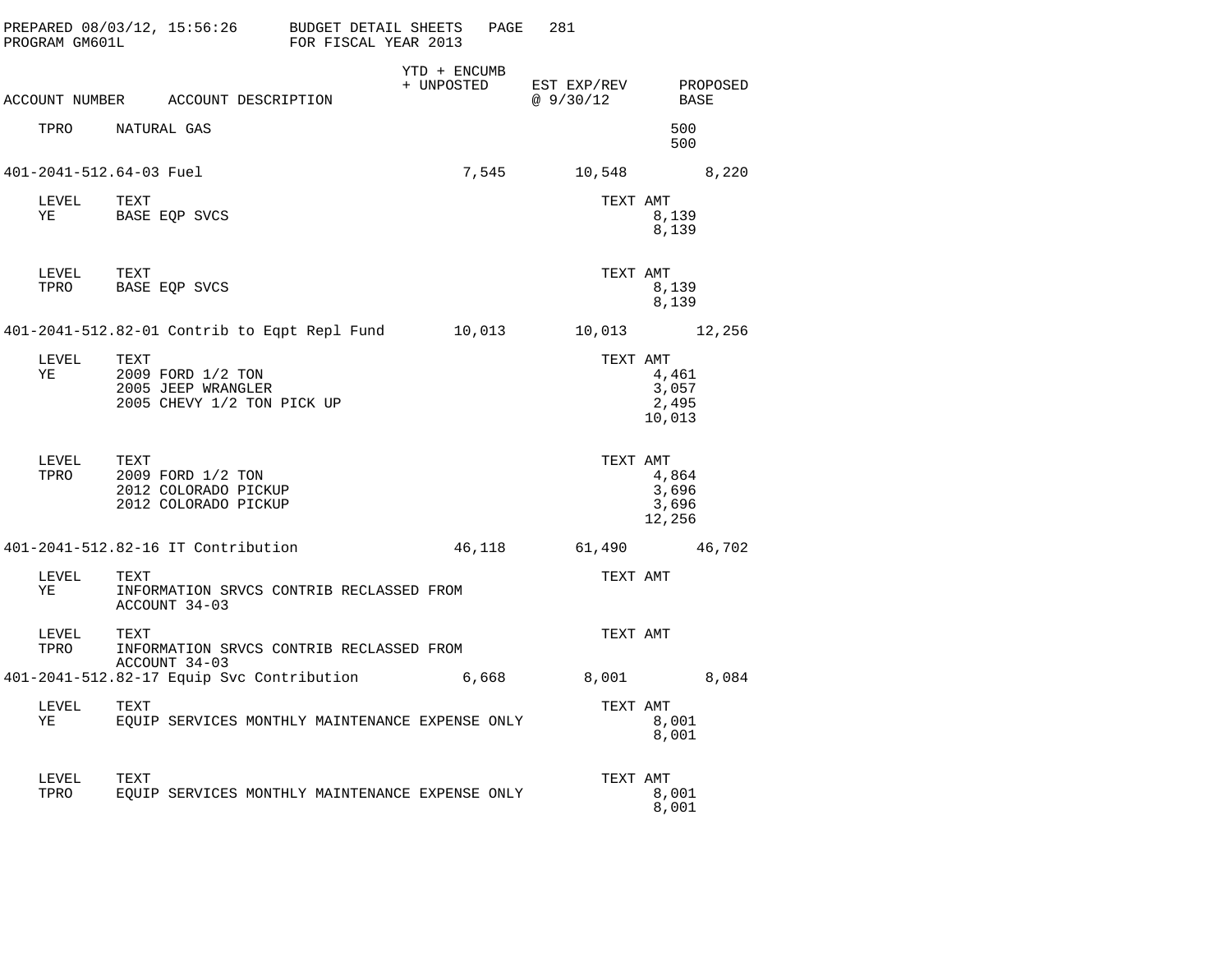| PROGRAM GM601L | PREPARED $08/03/12$ , $15:56:26$ BUDGET DETAIL SHEETS                                                                                                                                                                                                                                                                                                         | FOR FISCAL YEAR 2013 |                            | PAGE                 | 282                     |                                                                                                                                                  |
|----------------|---------------------------------------------------------------------------------------------------------------------------------------------------------------------------------------------------------------------------------------------------------------------------------------------------------------------------------------------------------------|----------------------|----------------------------|----------------------|-------------------------|--------------------------------------------------------------------------------------------------------------------------------------------------|
|                | ACCOUNT NUMBER ACCOUNT DESCRIPTION                                                                                                                                                                                                                                                                                                                            |                      | YTD + ENCUMB<br>+ UNPOSTED |                      | EST EXP/REV<br>@9/30/12 | PROPOSED<br>BASE                                                                                                                                 |
| $\star$        | Utilities/Internal Chrgs                                                                                                                                                                                                                                                                                                                                      |                      |                            | 77,620               | 102,584                 | 87,912                                                                                                                                           |
| $\star \star$  | Utility Billing<br>401-2042-513.84-01 Bond Principal Expense                                                                                                                                                                                                                                                                                                  |                      |                            | 560,615<br>2,160,000 | 747,319<br>2,290,000    | 755,082<br>2,545,000                                                                                                                             |
| LEVEL          | TEXT                                                                                                                                                                                                                                                                                                                                                          |                      |                            |                      | TEXT AMT                |                                                                                                                                                  |
| ΥE             | 2001 WSRB-SEPT<br>2002 WSRB-MARCH<br>2005 WSRB-SEPT<br>2006 WSRB-MARCH<br>2006 CO-MARCH<br>2007 CO WATER PROJECT-MARCH<br>2008 CO WATER-MARCH<br>2011 CO WATER-MARCH<br>2011 GO-REF WATER-MARCH                                                                                                                                                               |                      |                            |                      |                         | 420,000<br>130,000<br>680,000<br>255,000<br>220,000<br>175,000<br>160,000<br>250,000<br>2,290,000                                                |
| LEVEL<br>TPRO  | TEXT<br>2005 WSRB-SEPT<br>2006 WSRB-MARCH<br>2006 CO-MARCH<br>2007 CO WATER PROJECT-MARCH<br>2008 CO WATER-MARCH<br>2011 CO WATER-MARCH<br>2011 GO REF WATER-MARCH<br>2012 WSRB-MARCH                                                                                                                                                                         |                      |                            |                      | TEXT AMT                | 135,000<br>665,000<br>265,000<br>230,000<br>180,000<br>260,000<br>690,000<br>120,000<br>2,545,000                                                |
|                | 401-2042-513.84-02 Bond Interest Expense                                                                                                                                                                                                                                                                                                                      |                      |                            | 953,406              |                         | 1,771,942 1,773,653                                                                                                                              |
| LEVEL<br>ΥE    | TEXT<br>2006 WSRB-MARCH<br>2002 WSRB-MARCH<br>2005 WSRB-MARCH<br>2006 WSRB-SEPTEMBER<br>2005 WSRB-SEPTEMBER<br>2006 CO-MARCH<br>2006 CO-SEPTEMBER<br>2007 CO WATER PROJECT-MARCH<br>2007 CO WATER PROJECT-SEPTEMBER<br>2008 CO WATER/SEWER MARCH<br>2008 CO WATER/SEWER SEPTEMBER<br>2011 CO WATER - MARCH<br>2011 CO WATER - SEPT<br>2011 GO-REF WATER-MARCH |                      |                            |                      | TEXT AMT                | 115,882<br>8,400<br>99,606<br>101,432<br>99,606<br>108,759<br>103,659<br>110,144<br>105,744<br>85,725<br>82,663<br>233,271<br>137,563<br>191,619 |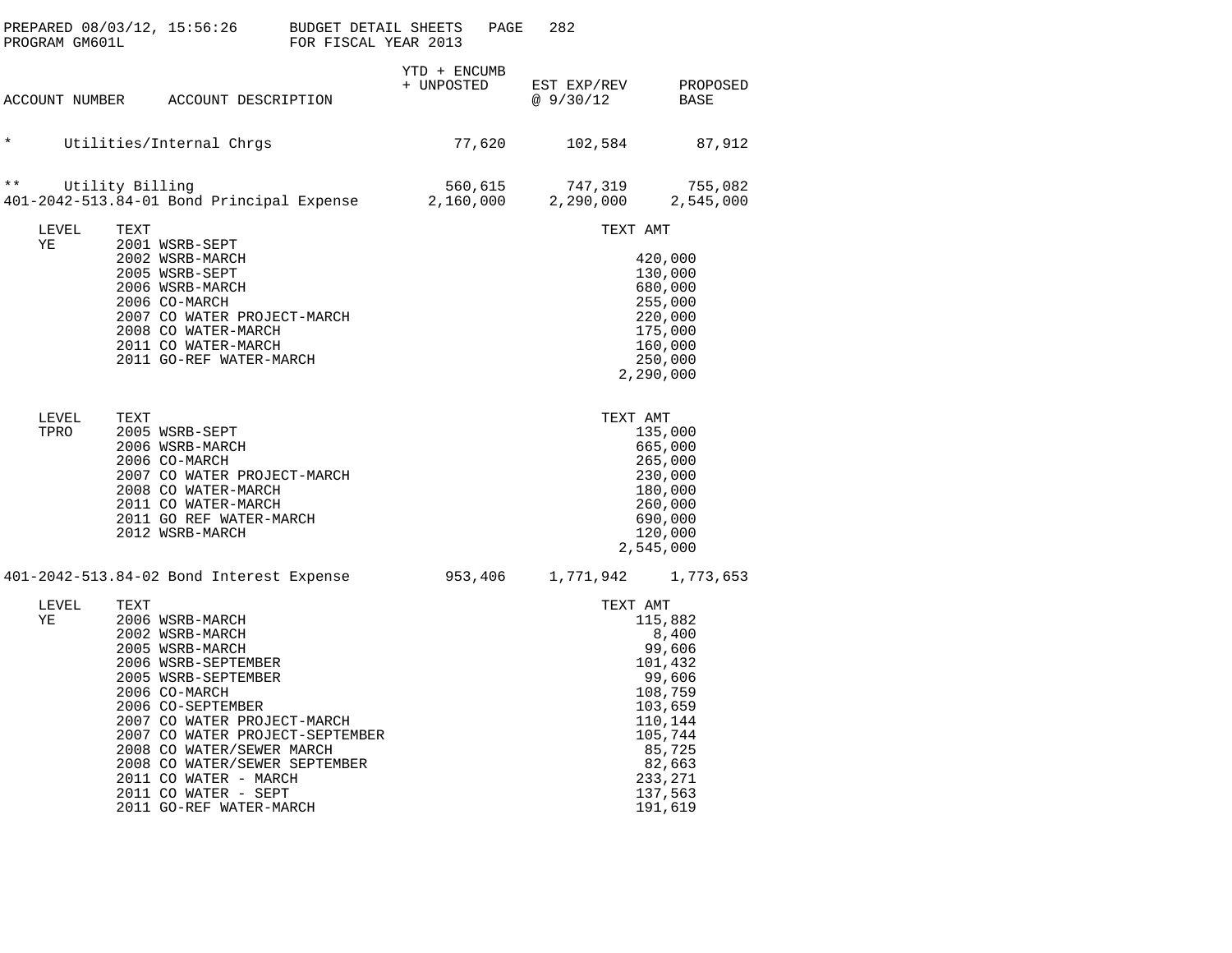| PROGRAM GM601L | PREPARED 08/03/12, 15:56:26 BUDGET DETAIL SHEETS PAGE                                                                                                                                                                                                                                                                                                                                      | FOR FISCAL YEAR 2013 |                      | 283                                            |                                                                                                                                                                                    |
|----------------|--------------------------------------------------------------------------------------------------------------------------------------------------------------------------------------------------------------------------------------------------------------------------------------------------------------------------------------------------------------------------------------------|----------------------|----------------------|------------------------------------------------|------------------------------------------------------------------------------------------------------------------------------------------------------------------------------------|
|                | ACCOUNT NUMBER ACCOUNT DESCRIPTION                                                                                                                                                                                                                                                                                                                                                         | YTD + ENCUMB         |                      | + UNPOSTED EST EXP/REV PROPOSED<br>@9/30/12    | BASE                                                                                                                                                                               |
|                | 2011 GO-REF WATER-SEPT                                                                                                                                                                                                                                                                                                                                                                     |                      |                      |                                                | 187,869<br>1,771,942                                                                                                                                                               |
| LEVEL<br>TPRO  | TEXT<br>2006 WSRB-MARCH<br>2005 WSRB-MARCH<br>2006 WSRB-SEPTEMBER<br>2005 WSRB-SEPTEMBER<br>2006 CO-MARCH<br>2006 CO-SEPTEMBER<br>2007 CO WATER-MARCH<br>2007 CO WATER-SEPTEMBER<br>2008 CO WATER/SEWER-MARCH<br>2008 CO WATER/SEWER-SEPTEMBER<br>2011 CO WATER-MARCH<br>2011 CO WATER-SEPT<br>2011 GO REF WATER-MARCH<br>2011 GO REF WATER-SEPT<br>2012 WSRB-MARCH<br>2012 WSRB-SEPTEMBER |                      |                      | TEXT AMT                                       | 101,432<br>97,331<br>87,301<br>97,331<br>103,659<br>98,359<br>105,744<br>101,144<br>82,663<br>79,513<br>137,563<br>133,663<br>187,869<br>177,519<br>117,074<br>65,488<br>1,773,653 |
| $\star$        | 401-2042-513.84-03 Agents Fees<br>Operating                                                                                                                                                                                                                                                                                                                                                |                      | 1,799<br>3, 115, 205 | $2,071$<br>4,064,013<br>4,320,724              | 2,071                                                                                                                                                                              |
| $\star\star$   | Debt Service<br>401-4041-511.10-01 Salaries                                                                                                                                                                                                                                                                                                                                                |                      | 472,987              | 3, 115, 205 4, 064, 013 4, 320, 724<br>603,030 | 543,349                                                                                                                                                                            |
| LEVEL<br>YE    | TEXT<br>UTILITY WORKER I (4) (1 OF THESE DEFUNDED)<br>UTILITY WORKER II (1)<br>UTILITY WORKER III (1)<br>CREWLEADER (5)<br>INVENTORY COORDINATOR (1)<br>WATER PRODUCTIN SPECIALIST (1)<br>ROW INSPECTOR (1)<br>REGULATORY TECHNICIAN (1)<br>UTILITY SUPERINTENDENT (1)<br>ASSISTANT DIRECTOR (1)                                                                                           |                      |                      | TEXT AMT                                       | 79,706<br>26,458<br>27,781<br>177,840<br>29,173<br>38,372<br>48,099<br>37,232<br>55,404<br>72,531<br>592,596                                                                       |
| T.FVTT.        | ጥምጃጥ                                                                                                                                                                                                                                                                                                                                                                                       |                      |                      | TFYT AMT                                       |                                                                                                                                                                                    |

| LEVEL | TEXT                                       | TEXT AMT |  |
|-------|--------------------------------------------|----------|--|
| TPRO  | UTILITY WORKER I (2) (1 OF THESE DEFUNDED) | 25.950   |  |
|       | UTILITY WORKER II (1)                      | 27.251   |  |
|       | UTILITY WORKER III (3)                     | 85.838   |  |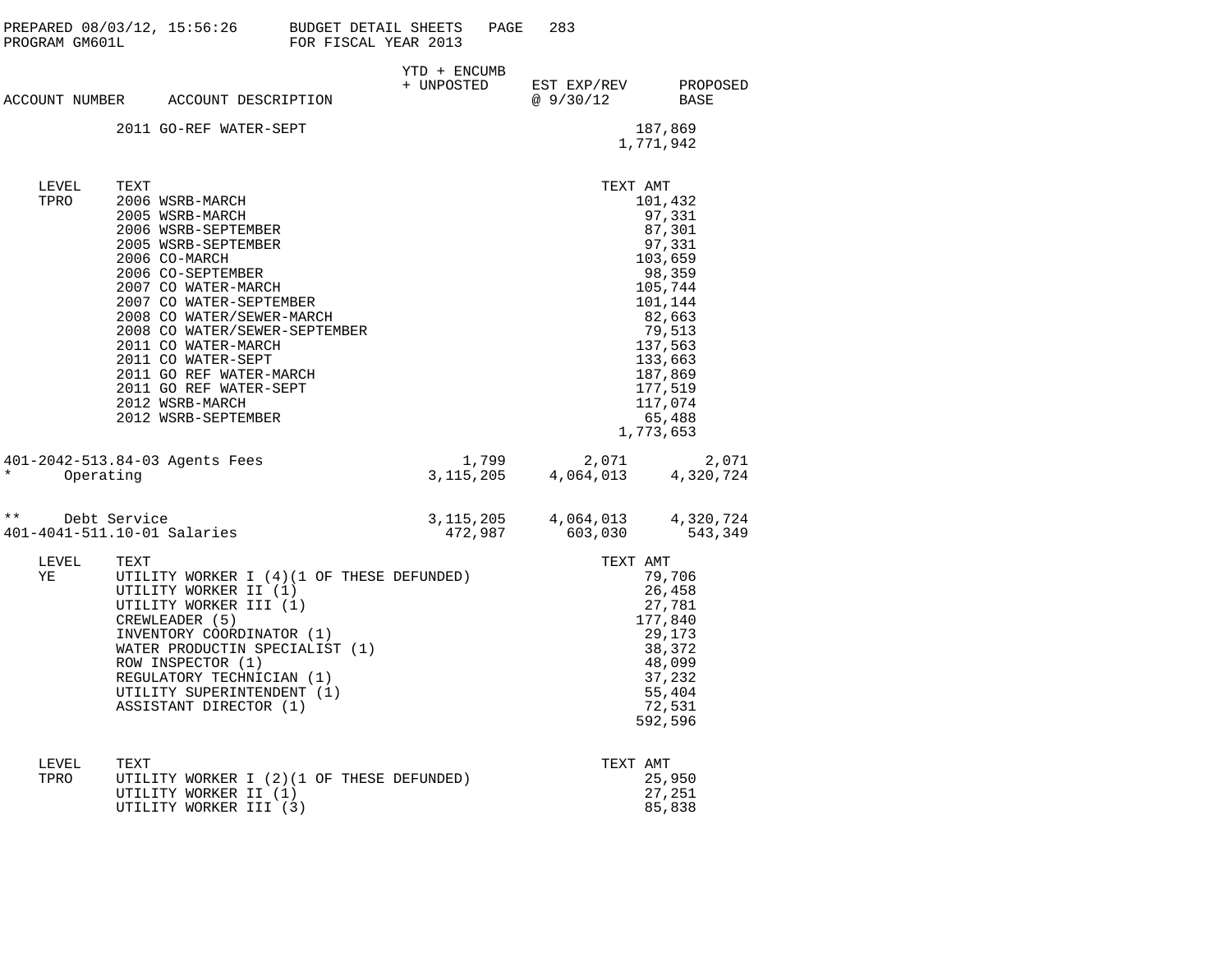| PROGRAM GM601L | PREPARED $08/03/12$ , $15:56:26$ BUDGET DETAIL SHEETS                                                                                                                                                                                   | FOR FISCAL YEAR 2013 | PAGE                       | 284                                                          |                                                                      |
|----------------|-----------------------------------------------------------------------------------------------------------------------------------------------------------------------------------------------------------------------------------------|----------------------|----------------------------|--------------------------------------------------------------|----------------------------------------------------------------------|
|                | ACCOUNT NUMBER ACCOUNT DESCRIPTION                                                                                                                                                                                                      |                      | YTD + ENCUMB<br>+ UNPOSTED | EST EXP/REV          PROPOSED<br>@ 9/30/12              BASE |                                                                      |
|                | CREWLEADER (5) (1 VACANT)<br>INVENTORY COORDINATOR (1)<br>WATER PRODUCTIN SPECIALIST (1)<br>ROW INSPECTOR (1)<br>REGULATORY TECHNICIAN (1)<br>UTILITY SUPERINTENDENT (1)                                                                |                      |                            |                                                              | 182,111<br>30,048<br>39,524<br>49,542<br>46,018<br>57,067<br>543,349 |
|                | 401-4041-511.12-01 Overtime - Regular                                                                                                                                                                                                   |                      |                            | 20,096 67,009 40,000                                         |                                                                      |
| LEVEL<br>YE    | TEXT<br>AFTER HOURS RESPONSE                                                                                                                                                                                                            |                      |                            | TEXT AMT                                                     | 67,009<br>67,009                                                     |
|                |                                                                                                                                                                                                                                         |                      |                            | TEXT AMT                                                     | 40,000<br>40,000                                                     |
|                | 401-4041-511.13-01 Longevity Pay                                                                                                                                                                                                        |                      |                            | 1,765 2,026 3,216                                            |                                                                      |
| LEVEL<br>YE    | TEXT<br>1 EMPLOYEE WITH 13 YEARS LONGEVITY<br>1 EMPLOYEE WITH 12 YEARS LONGEVITY<br>1 EMPLOYEES WITH 8 YEARS LONGEVITY<br>1 EMPLOYEE WITH 5 YEARS LONGEVITY                                                                             |                      |                            | TEXT AMT                                                     | 624<br>576<br>384<br>240<br>1,824                                    |
| LEVEL<br>TPRO  | TEXT<br>1 EMPLOYEE WITH 15 YEARS LONGEVITY<br>1 EMPLOYEE WITH 14 YEARS LONGEVITY<br>1 EMPLOYEE WITH 10 YEARS LONGEVITY<br>1 EMPLOYEE WITH 7 YEARS LONGEVITY<br>1 EMPLOYEES WITH 6 YEARS LONGEVITY<br>3 EMPLOYEES WITH 5 YEARS LONGEVITY |                      |                            | TEXT AMT                                                     | 720<br>672<br>480<br>336<br>288<br>720<br>3,216                      |
|                | 401-4041-511.13-02 Incentive Pay                                                                                                                                                                                                        |                      |                            | 4,832 5,677                                                  | 5,401                                                                |
| LEVEL<br>ΥE    | TEXT<br>1 CLASS A WATER LICENSE @ \$1,080<br>3 CLASS B WATER LICENSES @ \$720 EACH<br>5 CLASS III WASTEWATER LICENSES @ \$720 EACH                                                                                                      |                      |                            | TEXT AMT                                                     | 1,080<br>2,160<br>3,600<br>6,840                                     |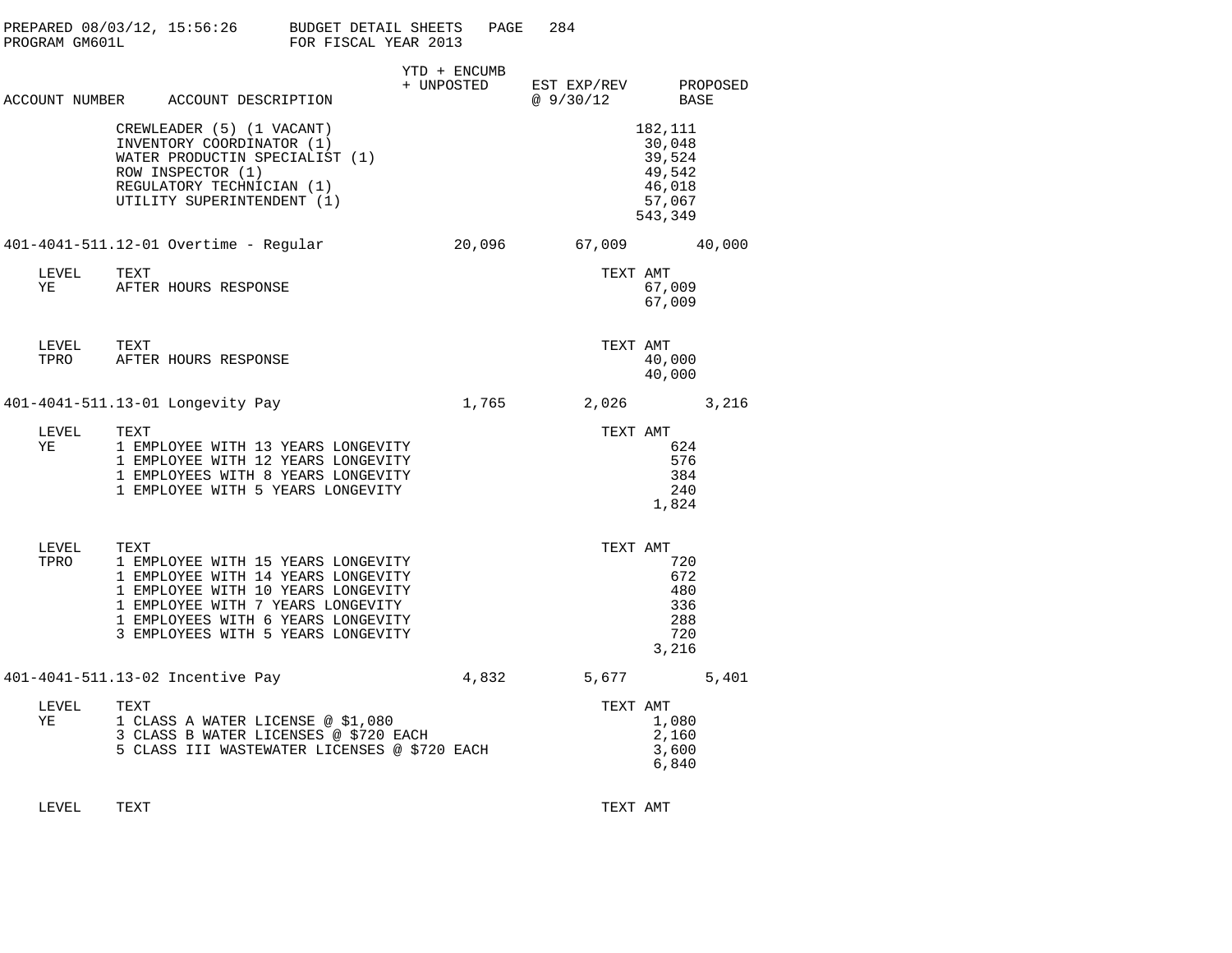| PROGRAM GM601L | PREPARED $08/03/12$ , $15:56:26$ BUDGET DETAIL SHEETS                                                                                                                                                                                                                                               | FOR FISCAL YEAR 2013 |              | PAGE  | 285                                 |                                                 |          |
|----------------|-----------------------------------------------------------------------------------------------------------------------------------------------------------------------------------------------------------------------------------------------------------------------------------------------------|----------------------|--------------|-------|-------------------------------------|-------------------------------------------------|----------|
|                | ACCOUNT NUMBER ACCOUNT DESCRIPTION                                                                                                                                                                                                                                                                  |                      | YTD + ENCUMB |       | + UNPOSTED EST EXP/REV<br>@ 9/30/12 | BASE                                            | PROPOSED |
| TPRO           | 1 CLASS A WATER LICENSE @ \$1,080<br>5 CLASS B WATER LICENSES @ \$720 EACH<br>6 CLASS III WASTEWATER LICENSES @ \$720 EACH                                                                                                                                                                          |                      |              |       |                                     | 1,080<br>3,600<br>4,320<br>9,000                |          |
|                | 401-4041-511.13-04 Standby Pay                                                                                                                                                                                                                                                                      |                      |              | 6,970 | 8,560                               |                                                 | 9,140    |
| LEVEL<br>ΥE    | TEXT<br>STANDBY CREWLEADER<br>STANDBY WORKER                                                                                                                                                                                                                                                        |                      |              |       | TEXT AMT                            | 5,600<br>4,480<br>10,080                        |          |
| LEVEL<br>TPRO  | TEXT<br>STANDBY IS PAID AT RATE FOR EACH SATURDAY, SUNDAY<br>AND HOLIDAY. SO 52 SAT, 52 SUN, 10 HOL =114 TOTAL<br>CREWLEADER RATE = $$50$ (114 X \$50)<br>WORKER RATE = $$40$ (86 X \$40) ONLY 86 DAYS IN<br>THIS CALCULATION BECAUSE WORKERS BEING PAID FROM<br>4042 ALSO HELP PULL WORKER STANDBY |                      |              |       | TEXT AMT                            | 5,700<br>3,440                                  |          |
|                | 401-4041-511.16-01 Car Allowance                                                                                                                                                                                                                                                                    |                      |              | 2,827 | 3,500                               | 9,140                                           | 0        |
| LEVEL<br>ΥE    | TEXT<br>ASSISTANT DIRECTOR                                                                                                                                                                                                                                                                          |                      |              |       | TEXT AMT                            | 3,500<br>3,500                                  |          |
|                | 401-4041-511.16-05 Cell Phone Allowance                                                                                                                                                                                                                                                             |                      |              | 2,575 |                                     | 3,204                                           | 3,900    |
| LEVEL<br>YE    | TEXT<br>ASSISTANT DIRECTOR<br>UTILITY SUPERINTENDENT<br>ROW INSPECTOR<br>WATER PRODUCTION SPECIALIST<br>REGULATORY TECHNICIAN                                                                                                                                                                       |                      |              |       | TEXT AMT                            | 650<br>650<br>650<br>650<br>650<br>3,250        |          |
| LEVEL<br>TPRO  | TEXT<br>ASSISTANT DIRECTOR<br>UTILITY SUPERINTENDENT<br>ROW INSPECTOR<br>WATER PRODUCTION SPECIALIST<br>REGULATORY TECHNICIAN<br>INVENTORY COORDINATOR                                                                                                                                              |                      |              |       | TEXT AMT                            | 650<br>650<br>650<br>650<br>650<br>650<br>3,900 |          |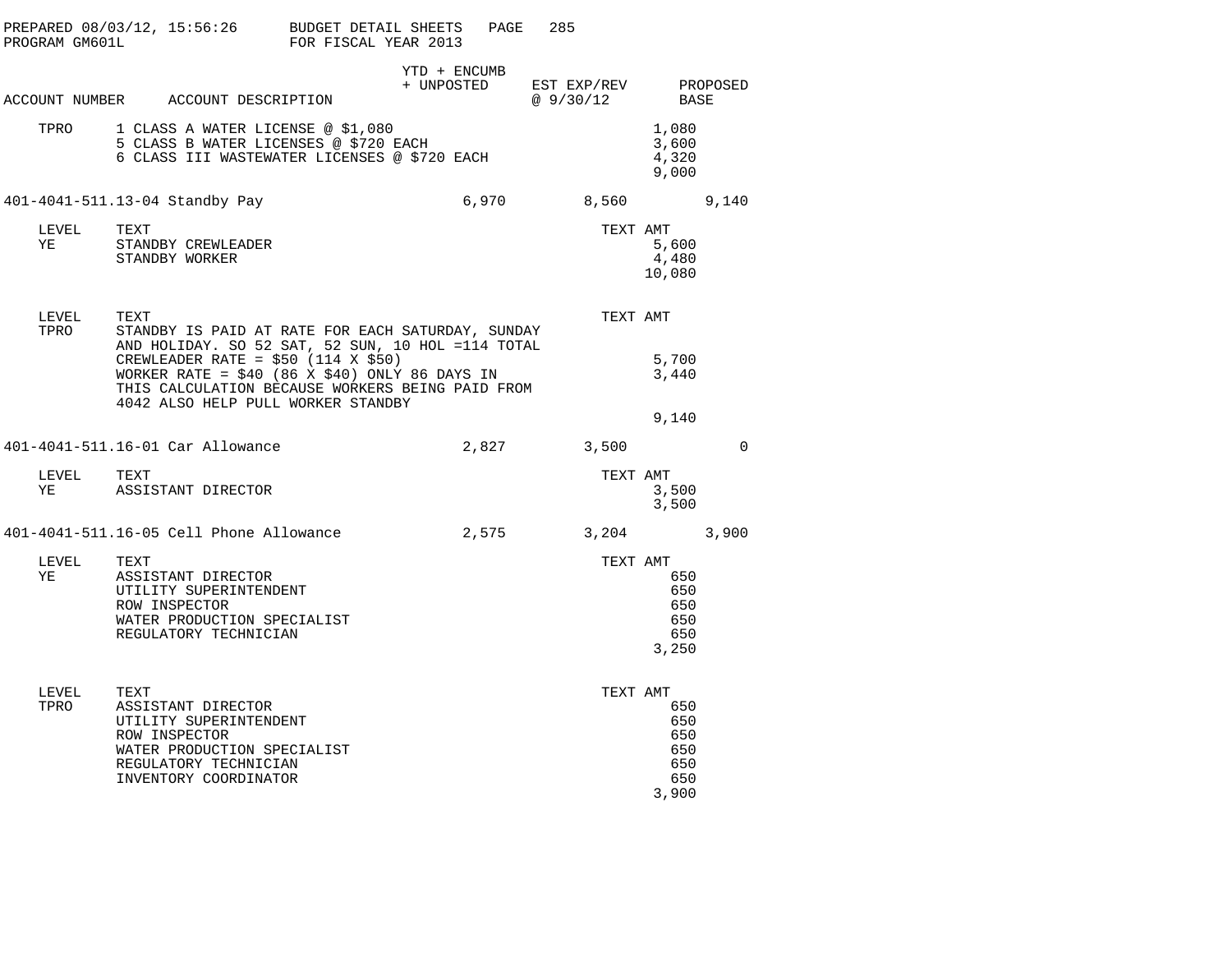| PREPARED 08/03/12, 15:56:26 | BUDGET DETAIL SHEETS<br>PAGE | -286 |
|-----------------------------|------------------------------|------|
| PROGRAM GM601L              | FOR FISCAL YEAR 2013         |      |

|                                    |                                                                                                                                                                                                                                                                                                       | YTD + ENCUMB                                                                     |                                                                                   |                  |                                                                                   |
|------------------------------------|-------------------------------------------------------------------------------------------------------------------------------------------------------------------------------------------------------------------------------------------------------------------------------------------------------|----------------------------------------------------------------------------------|-----------------------------------------------------------------------------------|------------------|-----------------------------------------------------------------------------------|
|                                    | ACCOUNT NUMBER ACCOUNT DESCRIPTION                                                                                                                                                                                                                                                                    | + UNPOSTED                                                                       | EST EXP/REV<br>@9/30/12                                                           | BASE             | PROPOSED                                                                          |
| 401-4041-511.21-01 TMRS<br>$\star$ | 401-4041-511.20-01 FICA Taxes<br>401-4041-511.20-02 Medicare Taxes<br>401-4041-511.20-03 Unemployment Taxes<br>401-4041-511.22-01 Workers' Compensation Ins<br>401-4041-511.22-02 Health Insurance<br>401-4041-511.22-04 Dental Insurance<br>401-4041-511.22-05 Life Insurance<br>Salaries & Benefits | 30,584<br>7,153<br>4,110<br>73,513<br>5,684<br>81,761<br>4,466<br>435<br>719,758 | 42,260<br>9,883<br>4,530<br>98,906<br>7,733<br>107,625<br>5,485<br>528<br>969,956 |                  | 37,430<br>8,754<br>3,915<br>90,616<br>7,426<br>108,900<br>5,393<br>495<br>867,935 |
|                                    | 401-4041-511.32-02 Engineering Services                                                                                                                                                                                                                                                               | 1,250                                                                            | 15,000                                                                            |                  | 15,000                                                                            |
| LEVEL<br>ΥE                        | TEXT<br>FEES FOR MISCELLANEOUS ENGINEERING NEEDS                                                                                                                                                                                                                                                      |                                                                                  | TEXT AMT                                                                          | 15,000<br>15,000 |                                                                                   |
| LEVEL<br>TPRO                      | TEXT<br>FEES FOR MISCELLANEOUS ENGINEERING NEEDS                                                                                                                                                                                                                                                      |                                                                                  | TEXT AMT                                                                          | 15,000<br>15,000 |                                                                                   |
|                                    | 401-4041-511.40-02 Equipment Rental                                                                                                                                                                                                                                                                   | $\mathbf{0}$                                                                     | 1,000                                                                             |                  | 1,000                                                                             |
| LEVEL<br>ΥE                        | TEXT<br>MISC EQUIPMENT SUCH AS BORING MACHINE, EXCAVATORS<br>PUMPS, ETC                                                                                                                                                                                                                               |                                                                                  | TEXT AMT                                                                          | 1,000            |                                                                                   |
|                                    |                                                                                                                                                                                                                                                                                                       |                                                                                  |                                                                                   | 1,000            |                                                                                   |
| LEVEL<br>TPRO                      | TEXT<br>MISC EQUIPMENT SUCH AS BORING MACHINE, EXCAVATORS<br>PUMPS, ETC                                                                                                                                                                                                                               |                                                                                  | TEXT AMT                                                                          | 1,000            |                                                                                   |
|                                    |                                                                                                                                                                                                                                                                                                       |                                                                                  |                                                                                   | 1,000            |                                                                                   |
|                                    | 401-4041-511.40-04 Equipment Lease                                                                                                                                                                                                                                                                    | $\mathbf 0$                                                                      | 360                                                                               |                  | 360                                                                               |
| LEVEL<br>ΥE                        | TEXT<br>CHLORINE CYLINDERS                                                                                                                                                                                                                                                                            |                                                                                  | TEXT AMT                                                                          |                  |                                                                                   |
|                                    | 2 CYL. X \$5 PER MONTH X 3 PUMP STATIONS                                                                                                                                                                                                                                                              |                                                                                  |                                                                                   | 360<br>360       |                                                                                   |
| LEVEL<br>TPRO                      | TEXT<br>CHLORINE CYLINDERS                                                                                                                                                                                                                                                                            |                                                                                  | TEXT AMT                                                                          |                  |                                                                                   |
|                                    | 2 CYL. X \$5 PER MONTH X 3 PUMP STATIONS                                                                                                                                                                                                                                                              |                                                                                  |                                                                                   | 360              |                                                                                   |

360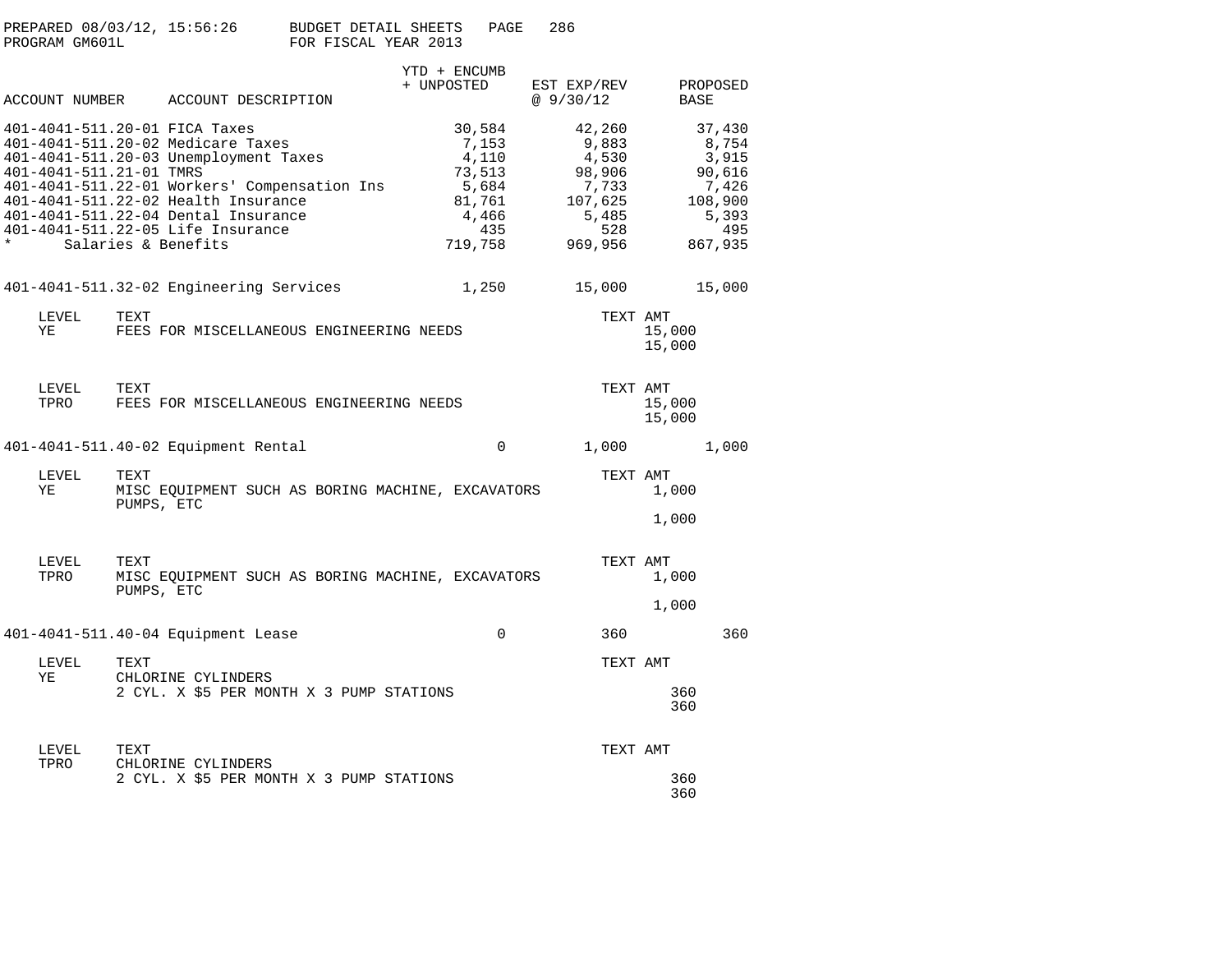| PROGRAM GM601L | PREPARED $08/03/12$ , $15:56:26$ BUDGET DETAIL SHEETS                                                                                                                 | FOR FISCAL YEAR 2013 | PAGE         | 287                                            |                              |
|----------------|-----------------------------------------------------------------------------------------------------------------------------------------------------------------------|----------------------|--------------|------------------------------------------------|------------------------------|
|                | ACCOUNT NUMBER ACCOUNT DESCRIPTION                                                                                                                                    |                      | YTD + ENCUMB | + UNPOSTED EST EXP/REV PROPOSED<br>@ $9/30/12$ | BASE                         |
|                | 401-4041-511.41-01 Building Maint & Repair 13,208 14,185 14,607                                                                                                       |                      |              |                                                |                              |
| LEVEL<br>YE    | TEXT<br>SERVICE CENTER AND PUMP STATIONS MOWING<br>MODULAR BUILDINGS PW PORTION \$6,019 (TOT= \$13,680)                                                               |                      |              | TEXT AMT                                       | 8,166<br>6,019<br>14,185     |
| LEVEL<br>TPRO  | TEXT<br>SERVICE CENTER AND PUMP STATIONS MOWING<br>MODULAR BUILDINGS PW PORTION \$6,441 (TOT= \$14,638)                                                               |                      |              | TEXT AMT                                       | 8,166<br>6,441<br>14,607     |
|                | 401-4041-511.41-04 Street Maint-Utility Rep 36,213 143,200 89,040                                                                                                     |                      |              |                                                |                              |
| LEVEL<br>YE    | TEXT<br>COST TO REPAIR UTILITY CUTS 24,000 SQ.FT. @ \$4.30<br>PER EMAIL 062612                                                                                        |                      |              | TEXT AMT                                       | 103,200<br>40,000<br>143,200 |
| LEVEL TEXT     | TPRO COST TO REPAIR UTILITY CUTS 24,000 SQ.FT. @ \$3.71                                                                                                               |                      |              | TEXT AMT                                       | 89,040<br>89,040             |
|                | 401-4041-511.41-10 Water Main Maint & Repair 35,184 36,000 36,000                                                                                                     |                      |              |                                                |                              |
| LEVEL<br>YE    | WATER PARTS (PIPE, BRASS FITTINGS,TEES<br>COUPLINGS COPPER FTG)<br>COUPLINGS, COPPER, ETC), TURFGRASS, CUSHION SAND<br>TOPSOIL AND SERVICES SUCH AS BORING CONTRACTOR |                      |              | TEXT AMT                                       | 36,000<br>36,000             |
| LEVEL<br>TPRO  | TEXT<br>WATER PARTS (PIPE, BRASS FITTINGS, TEES<br>COUPLINGS, COPPER, ETC), TURFGRASS, CUSHION SAND<br>TOPSOIL AND SERVICES SUCH AS BORING CONTRACTOR                 |                      |              | TEXT AMT                                       | 36,000<br>36,000             |
|                | 401-4041-511.41-12 Water Meter Maint & Rep $1,230$ $4,000$ $4,000$                                                                                                    |                      |              |                                                |                              |
| LEVEL<br>YE    | TEXT<br>METER REPAIRS AND METER TESTING (THIS ACCOUNT<br>REDUCED FROM PREVIOUS YEAR BECAUSE MOST METERS<br>NOW TESTED IN-HOUSE VIA PORTABLE METER TESTER              |                      |              | TEXT AMT                                       | 4,000<br>4,000               |
|                |                                                                                                                                                                       |                      |              |                                                |                              |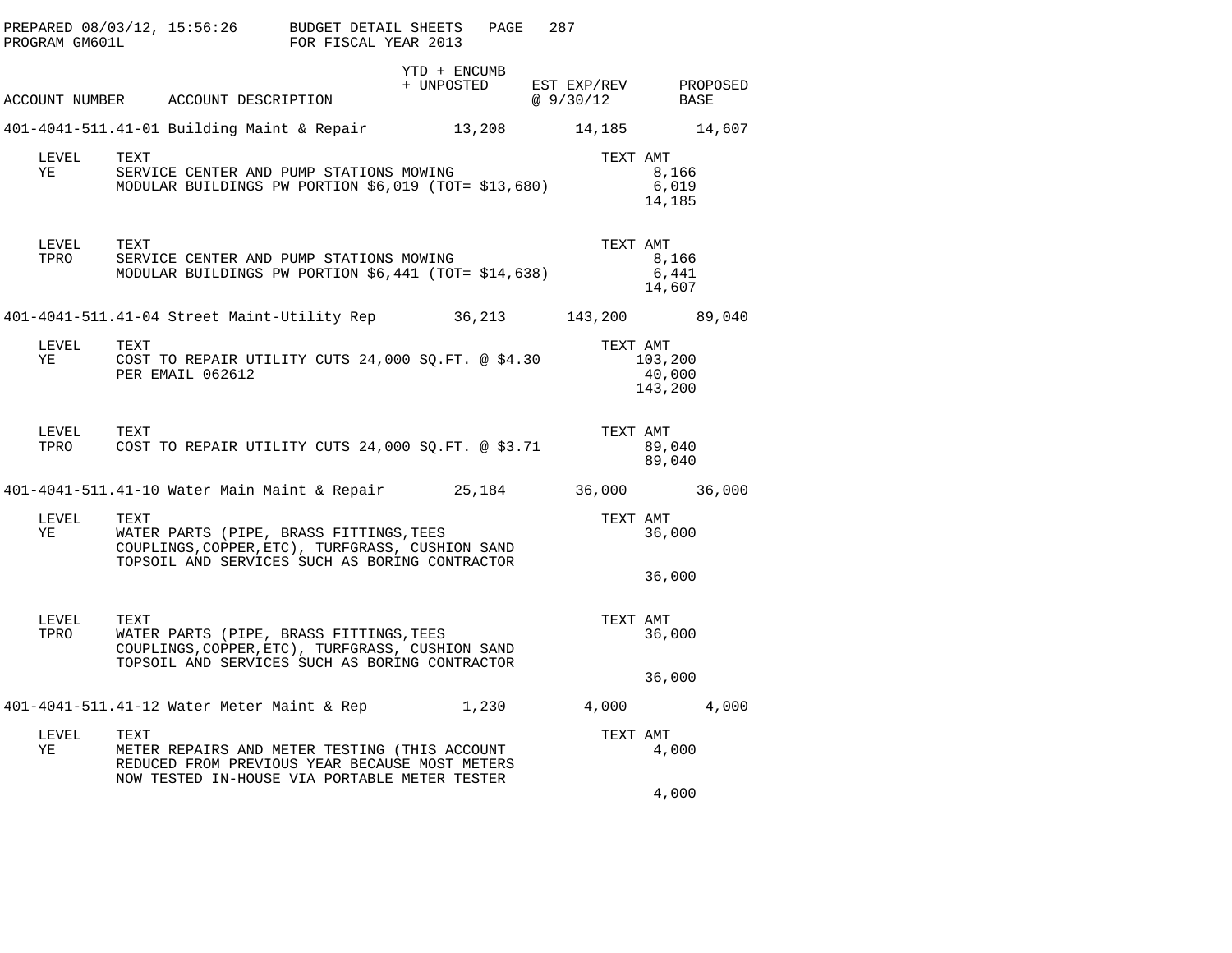| PROGRAM GM601L               |                                                                                                                       | PREPARED 08/03/12, 15:56:26 BUDGET DETAIL SHEETS                                                              | FOR FISCAL YEAR 2013 |                                                 | PAGE              | 288            |                              |  |
|------------------------------|-----------------------------------------------------------------------------------------------------------------------|---------------------------------------------------------------------------------------------------------------|----------------------|-------------------------------------------------|-------------------|----------------|------------------------------|--|
|                              |                                                                                                                       | ACCOUNT NUMBER ACCOUNT DESCRIPTION                                                                            |                      | YTD + ENCUMB<br>+ UNPOSTED EST EXP/REV PROPOSED |                   | @ 9/30/12 BASE |                              |  |
| LEVEL TEXT<br>TPRO           |                                                                                                                       | METER REPAIRS AND METER TESTING                                                                               |                      |                                                 |                   | TEXT AMT       | 4,000<br>4,000               |  |
|                              |                                                                                                                       | 401-4041-511.41-13 Fire Hydrant Maint & Rep 3,069 5,850 5,850                                                 |                      |                                                 |                   |                |                              |  |
| LEVEL<br>YE                  | TEXT                                                                                                                  | 3 FIRE HYDRANTS AT \$1,550 EACH<br>10 GALLONS OF PAINT AT \$40 EACH PLUS PAINTBRUSHES<br>HYDRANT PARTS        |                      |                                                 |                   | TEXT AMT       | 4,650<br>400<br>800<br>5,850 |  |
| LEVEL TEXT                   |                                                                                                                       | TPRO $3$ FIRE HYDRANTS AT \$1,550 EACH<br>10 GALLONS OF PAINT AT \$40 EACH PLUS PAINTBRUSHES<br>HYDRANT PARTS |                      |                                                 |                   | TEXT AMT       | 4,650<br>400<br>800<br>5,850 |  |
|                              |                                                                                                                       | 401-4041-511.42-06 Radio Maintenance & Rep                                                                    |                      |                                                 | $0 \qquad \qquad$ | 2,264 2,264    |                              |  |
| LEVEL<br>YE                  | TEXT<br>RADIO M&R                                                                                                     |                                                                                                               |                      |                                                 |                   | TEXT AMT       | 2,264<br>2,264               |  |
| LEVEL TEXT<br>TPRO RADIO M&R |                                                                                                                       |                                                                                                               |                      |                                                 |                   | TEXT AMT       | 2,264<br>2,264               |  |
|                              |                                                                                                                       | 401-4041-511.42-08 Equipment Maint & Repair 41,692 65,013 47,546                                              |                      |                                                 |                   |                |                              |  |
| LEVEL<br>YE                  | TEXT<br>REPAIRS ONLY - MONTHLY MAINTENANCE EXPENSE<br>RECLASSED TO UTILITIES/INTERNAL CHRGS CATEGORY<br>ACCOUNT 82-17 |                                                                                                               |                      |                                                 |                   | TEXT AMT       | 47,546                       |  |
|                              |                                                                                                                       |                                                                                                               |                      |                                                 |                   |                | 47,546                       |  |
| LEVEL<br>TPRO                | TEXT                                                                                                                  | REPAIRS ONLY - MONTHLY MAINTENANCE EXPENSE<br>RECLASSED TO UTILITIES/INTERNAL CHRGS CATEGORY<br>ACCOUNT 82-17 |                      |                                                 |                   | TEXT AMT       | 47,546                       |  |
|                              |                                                                                                                       |                                                                                                               |                      |                                                 |                   |                | 47,546                       |  |
|                              |                                                                                                                       | 401-4041-511.42-10 Maintenance of Apparatus 38,037 40,000 16,000                                              |                      |                                                 |                   |                |                              |  |
| LEVEL                        | TEXT                                                                                                                  |                                                                                                               |                      |                                                 |                   | TEXT AMT       |                              |  |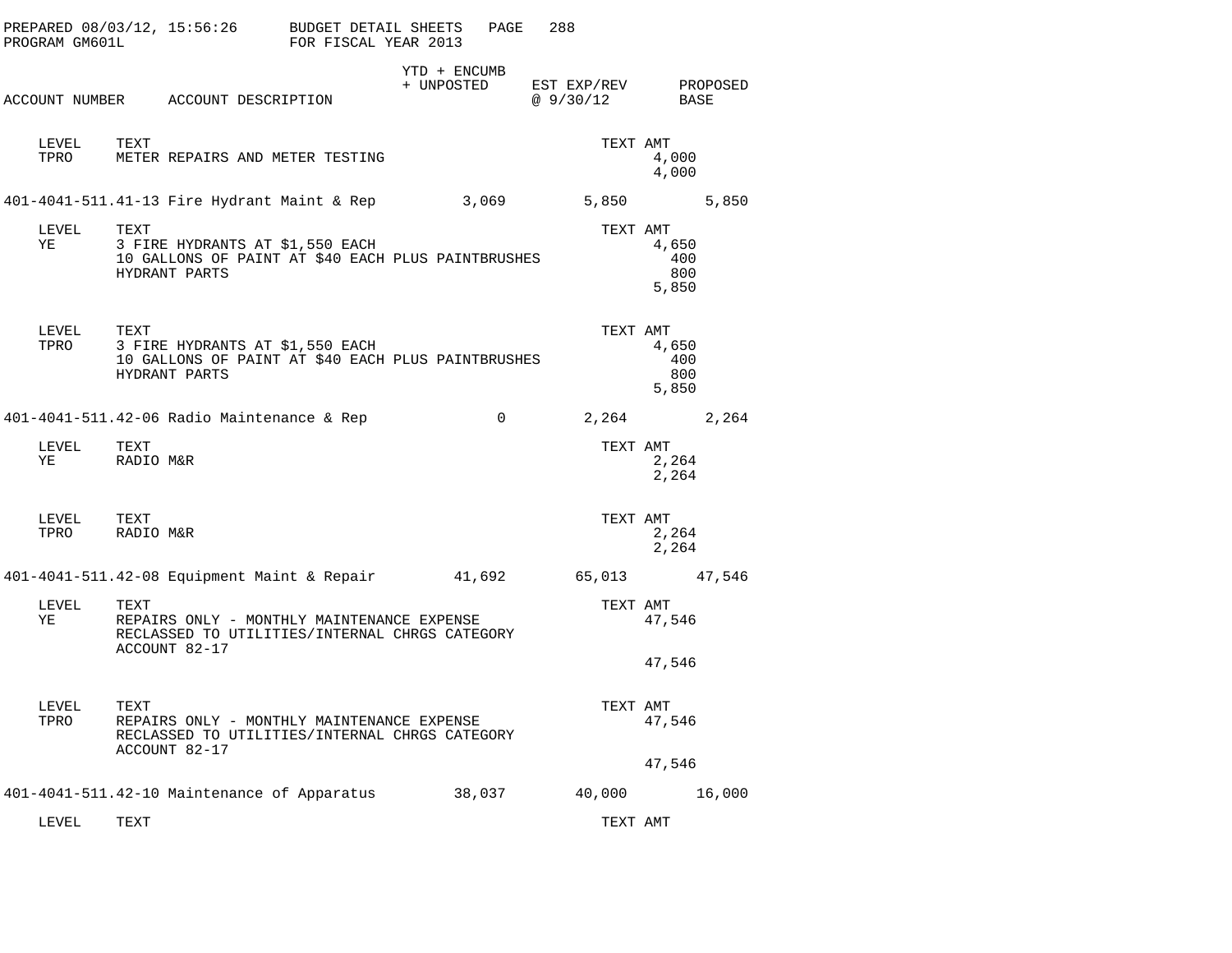| PROGRAM GM601L |                                                                                                                                                                                                             | PREPARED 08/03/12, 15:56:26                                                                                                                                                                                                                                  | BUDGET DETAIL SHEETS<br>FOR FISCAL YEAR 2013                                                                                                         |                            | PAGE | 289                               |          |                                                                            |     |  |
|----------------|-------------------------------------------------------------------------------------------------------------------------------------------------------------------------------------------------------------|--------------------------------------------------------------------------------------------------------------------------------------------------------------------------------------------------------------------------------------------------------------|------------------------------------------------------------------------------------------------------------------------------------------------------|----------------------------|------|-----------------------------------|----------|----------------------------------------------------------------------------|-----|--|
|                |                                                                                                                                                                                                             | ACCOUNT NUMBER ACCOUNT DESCRIPTION                                                                                                                                                                                                                           |                                                                                                                                                      | YTD + ENCUMB<br>+ UNPOSTED |      | EST EXP/REV PROPOSED<br>@ 9/30/12 |          | BASE                                                                       |     |  |
| ΥE             | SCADA REPAIRS (CAMERAS, ALARMS)<br>PUMP STATION MOTOR/PUMP REPAIRS AND MAINTENANCE<br>EXCESSIVE AMOUNT OF REPAIRS CONDUCTED THROUGH THIS<br>TIME OF YEAR (5/8/12) DUE TO HARD PUMPING SEASON<br>LAST SUMMER |                                                                                                                                                                                                                                                              |                                                                                                                                                      |                            |      |                                   |          | 10,000<br>6,000<br>14,000<br>30,000                                        |     |  |
| LEVEL<br>TPRO  | TEXT                                                                                                                                                                                                        | SCADA REPAIRS (CAMERAS, ALARMS)<br>PUMP STATION MOTOR/PUMP REPAIRS AND MAINTENANCE                                                                                                                                                                           |                                                                                                                                                      |                            |      |                                   | TEXT AMT | 10,000<br>6,000<br>16,000                                                  |     |  |
|                |                                                                                                                                                                                                             | 401-4041-511.50-01 Memberships & Licenses 1,476 3,631 3,631                                                                                                                                                                                                  |                                                                                                                                                      |                            |      |                                   |          |                                                                            |     |  |
| LEVEL<br>YE    | TEXT                                                                                                                                                                                                        | AWWA MEMBERSHIP - ASST DIR<br>TWUA MEMBERSHIPS \$50 EACH - ASST DIR<br>APWA-ASST DIR & SUPERVISOR<br>COMMON NEWSWALS - 6 X \$111<br>TCEQ LICENSE EXAM FEE - 10 X \$125<br>MEMBERSHIP IN USC BACKFLOW DEVELOPMENT                                             | - ASST DIR<br>5 \$50 EACH - ASST DIR<br>SUPERVISOR<br>CREW LEADERS (5)<br>CREWMEMBERS (5)<br>WPS, ROW, REGULATORY, INVENTORY (4)<br>THERE CONDITIONS |                            |      |                                   | TEXT AMT | 75<br>50<br>50<br>250<br>250<br>200<br>240<br>666<br>1,250<br>600<br>3,631 |     |  |
| LEVEL<br>TPRO  | TEXT                                                                                                                                                                                                        | AWWA MEMBERSHIP - ASST DIR<br>TWUA MEMBERSHIPS \$50 EACH - ASST DIR<br>SUPERVISOR<br>COLLECTER SUPERVISOR<br>APWA-ASST DIR & SUPERVISOR<br>TCEQ LICENSE RENEWALS - 6 X \$111<br>TCEQ LICENSE EXAM FEE - 10 X \$125<br>MEMBERSHIP IN USC BACKFLOW DEVELOPMENT | CREW LEADERS (5)<br>CREWMEMBERS (5)<br>WPS, ROW, REGULATORY, INVENTORY (4)                                                                           |                            |      |                                   | TEXT AMT | 75<br>50<br>50<br>250<br>250<br>200<br>240<br>666<br>1,250<br>600<br>3,631 |     |  |
|                |                                                                                                                                                                                                             | 401-4041-511.50-02 Subscriptions/Books/Pub                                                                                                                                                                                                                   |                                                                                                                                                      |                            |      | 150 30                            | 320      |                                                                            | 320 |  |
| LEVEL<br>ΥE    | TEXT                                                                                                                                                                                                        | INDUSTRY PUBLICATIONS INCLUDING BOOKS AND MANUALS                                                                                                                                                                                                            |                                                                                                                                                      |                            |      |                                   | TEXT AMT | 320<br>320                                                                 |     |  |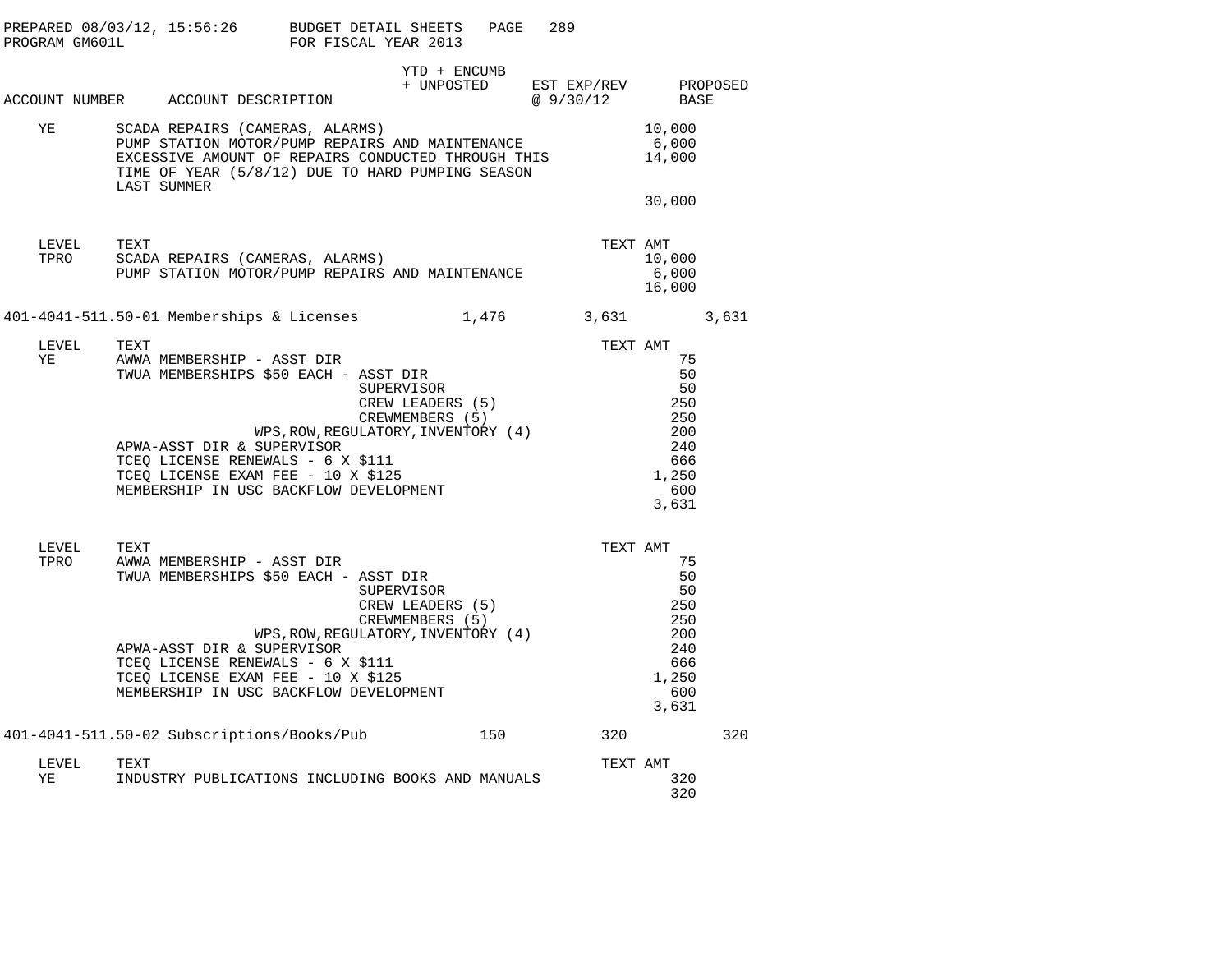| PROGRAM GM601L |                                                                                                                                                           | PREPARED 08/03/12, 15:56:26 BUDGET DETAIL SHEETS<br>FOR FISCAL YEAR 2013                                                                    | PAGE     | 290                      |                                                                                |
|----------------|-----------------------------------------------------------------------------------------------------------------------------------------------------------|---------------------------------------------------------------------------------------------------------------------------------------------|----------|--------------------------|--------------------------------------------------------------------------------|
|                | ACCOUNT NUMBER ACCOUNT DESCRIPTION                                                                                                                        | YTD + ENCUMB<br>+ UNPOSTED                                                                                                                  |          | EST EXP/REV<br>@ 9/30/12 | PROPOSED<br>BASE                                                               |
| LEVEL<br>TPRO  | TEXT                                                                                                                                                      | INDUSTRY PUBLICATIONS INCLUDING BOOKS AND MANUALS                                                                                           |          | TEXT AMT                 | 320<br>320                                                                     |
|                | 401-4041-511.50-03 Personnel Dev & Activity                                                                                                               | 6,823                                                                                                                                       |          | 9,910                    | 9,910                                                                          |
| LEVEL<br>ΥE    | TEXT<br>TEXAS AWWA CONFERENCE ASST. DIRECTOR<br>TWUA SHORT SCHOOL<br>APWA CONFERENCE<br>RIGHT OF WAY INSPECTOR TRAINING<br>REGULATORY TECHNICIAN TRAINING | WATER/WASTEWATER TRAINING CLASSES - 15 @ \$275<br>SUPERVISOR<br>ASST. DIRECTOR<br>SUPERVISOR<br>SOFTWARE TRAINING (HTE, CITYWORKS, MS, ETC) |          | TEXT AMT                 | 4,125<br>1,000<br>1,000<br>275<br>275<br>1,135<br>550<br>550<br>1,000<br>9,910 |
| LEVEL<br>TPRO  | TEXT<br>TEXAS AWWA CONFERENCE ASST. DIRECTOR<br>TWUA SHORT SCHOOL<br>APWA CONFERENCE<br>RIGHT OF WAY INSPECTOR TRAINING<br>REGULATORY TECHNICIAN TRAINING | WATER/WASTEWATER TRAINING CLASSES - 15 @ \$275<br>SUPERVISOR<br>ASST. DIRECTOR<br>SUPERVISOR<br>SOFTWARE TRAINING (HTE, CITYWORKS, MS, ETC) |          | TEXT AMT                 | 4,125<br>1,000<br>1,000<br>275<br>275<br>1,135<br>550<br>550<br>1,000<br>9,910 |
|                | 401-4041-511.50-05 Misc Personnel Expense                                                                                                                 |                                                                                                                                             | $\Omega$ | 1,350                    | 1,350                                                                          |
| LEVEL<br>YE    | TEXT<br>EMPLOYEE SAFETY RECOGNITION<br>PUBLIC WORKS WEEK LUNCHEON                                                                                         |                                                                                                                                             |          | TEXT AMT                 | 1,350<br>1,350                                                                 |
| LEVEL<br>TPRO  | TEXT<br>EMPLOYEE SAFETY RECOGNITION<br>PUBLIC WORKS WEEK LUNCHEON                                                                                         |                                                                                                                                             |          | TEXT AMT                 | 1,350<br>1,350                                                                 |
|                | 401-4041-511.53-01 Cell Telephones                                                                                                                        |                                                                                                                                             | 1,083    | 1,320                    | 1,320                                                                          |
| LEVEL          | TEXT                                                                                                                                                      |                                                                                                                                             |          | TEXT AMT                 |                                                                                |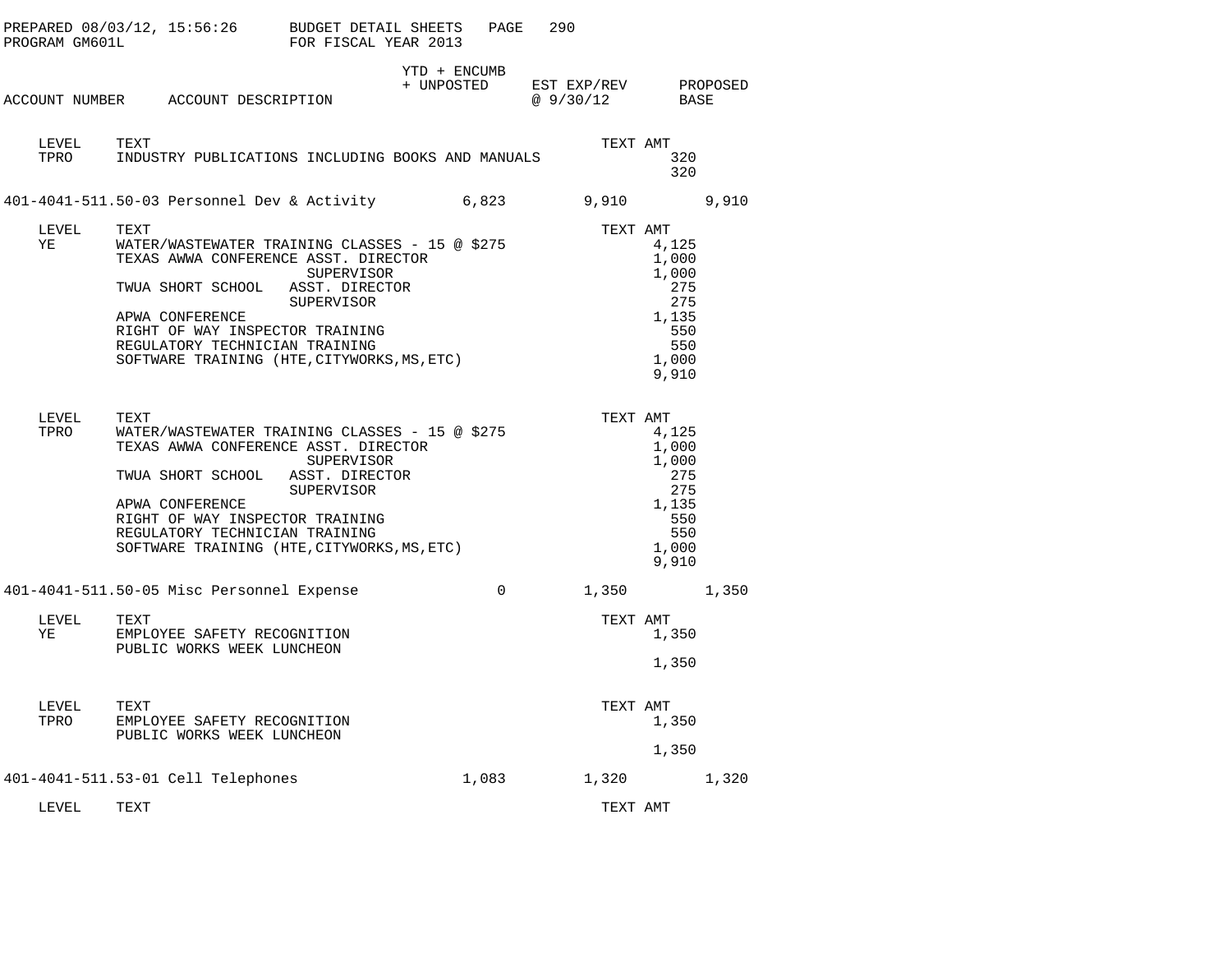|    | PREPARED 08/03/12, 15:56:26 BUDGET DETAIL SHEETS<br>PROGRAM GM601L             | FOR FISCAL YEAR 2013                                                                                                                                                                                            | PAGE | 291      |                                                                                                            |
|----|--------------------------------------------------------------------------------|-----------------------------------------------------------------------------------------------------------------------------------------------------------------------------------------------------------------|------|----------|------------------------------------------------------------------------------------------------------------|
|    | ACCOUNT NUMBER ACCOUNT DESCRIPTION                                             | YTD + ENCUMB                                                                                                                                                                                                    |      |          | $\begin{tabular}{llll} + & UNPOSTED & EST & EXP/REV & & PROPOSED \\ & @ 9/30/12 & & BASE \\ \end{tabular}$ |
| YE | STAND-BY, RESPONSE CREW 2 X \$40/MONTH X 12 MONTHS<br>3 AT&T CELL/MOBILE NOT 2 |                                                                                                                                                                                                                 |      |          | 960<br>360<br>1,320                                                                                        |
|    | LEVEL TEXT<br>TPRO STAND-BY, RESPONSE CREW, CELL & AIR CARD \$110/MN           |                                                                                                                                                                                                                 |      | TEXT AMT | 1,320<br>1,320                                                                                             |
|    | 401-4041-511.53-02 Access Fees                                                 |                                                                                                                                                                                                                 |      |          | $0 \t 1,920 \t 5,760$                                                                                      |
| YE | LEVEL<br>TEXT<br>PER MONTH X 12 MONTHS<br>FOR TOTAL OF \$1,920 (5/8/12)        | AIR CARDS FOR LAPTOPS FOR 8 EMPLOYEES @ \$60 EACH<br>WORK ORDER SYSTEM NOT ROLLED OUT YET SO AIR CARDS<br>NOT NEEDED UNTIL AT LEAST JUNE 2012. CALCULATION<br>UPDATED TO INCLUDE \$60 EACH PER MONTH X 4 MONTHS |      | TEXT AMT | 1,920<br>1,920                                                                                             |
|    | LEVEL TEXT<br>TPRO<br>PER MONTH X 12 MONTHS                                    | AIR CARDS FOR LAPTOPS FOR 8 EMPLOYEES @ \$60 EACH                                                                                                                                                               |      | TEXT AMT | 5,760<br>5,760                                                                                             |
|    | 401-4041-511.54-01 Printing & Graphic Serv 1,571 2,700 2,700                   |                                                                                                                                                                                                                 |      |          |                                                                                                            |
|    | LEVEL<br>TEXT<br>YE                                                            | BUSINESS CARDS & MISC PRINTING NEEDS<br>ANNUAL CONSUMER CONFIDENCE REPORT PRINTING<br>BILL INSERTION AND SPANISH TRANSLATION                                                                                    |      | TEXT AMT | 500<br>2,200<br>2,700                                                                                      |
|    | LEVEL TEXT<br>BUSINESS CARDS & MISC PRINTING NEEDS<br>TPRO                     | ANNUAL CONSUMER CONFIDENCE REPORT PRINTING<br>BILL INSERTION AND SPANISH TRANSLATION                                                                                                                            |      | TEXT AMT | 500<br>2,200<br>2,700                                                                                      |
|    | 401-4041-511.55-07 Laboratory Charges 6 18,862 14,582 39,824                   |                                                                                                                                                                                                                 |      |          |                                                                                                            |
| YE | LEVEL<br>TEXT                                                                  | TEXT<br>MONTHLY BACT'S  – \$20 X 30 PER MONTH X 12 MONTHS<br>HAA5'S - \$230 X 1 PER QUARTER X 4<br>THM'S - \$84 X 1 PER QUARTER X 4<br>ADDITIONAL SAMPLING CHARGES                                              |      | TEXT AMT | 7,200<br>920<br>336<br>1,214                                                                               |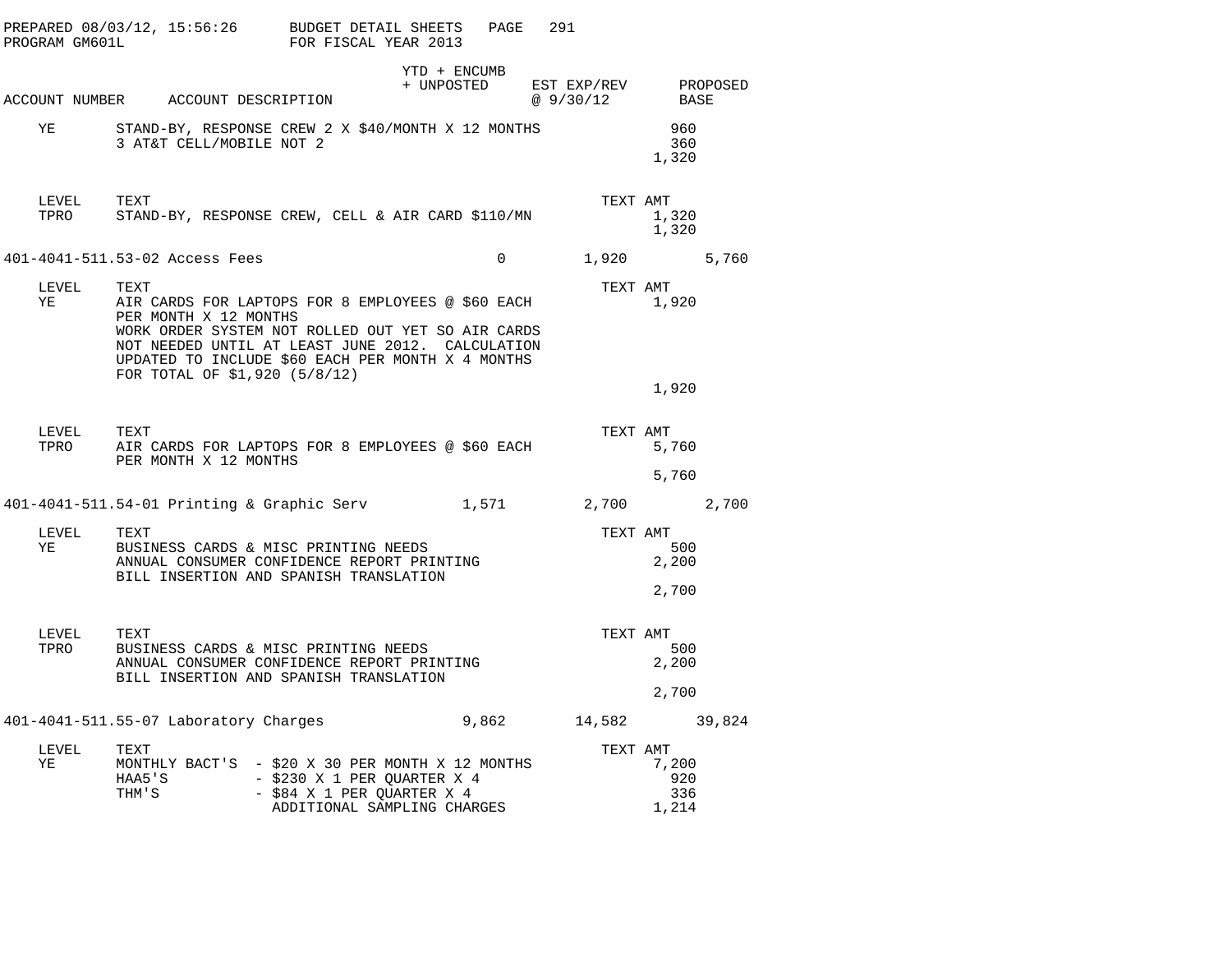|               | PREPARED 08/03/12, 15:56:26 BUDGET DETAIL SHEETS<br>PROGRAM GM601L FOR FISCAL YEAR 2013                                                                                                                                                                                                                                                                                                                                                                                                                                                                                      | PAGE                       | 292                                     |                                            |     |
|---------------|------------------------------------------------------------------------------------------------------------------------------------------------------------------------------------------------------------------------------------------------------------------------------------------------------------------------------------------------------------------------------------------------------------------------------------------------------------------------------------------------------------------------------------------------------------------------------|----------------------------|-----------------------------------------|--------------------------------------------|-----|
|               | ACCOUNT NUMBER ACCOUNT DESCRIPTION                                                                                                                                                                                                                                                                                                                                                                                                                                                                                                                                           | YTD + ENCUMB<br>+ UNPOSTED | EST EXP/REV PROPOSED<br>$@9/30/12$ BASE |                                            |     |
|               | LETTER RECVD FROM LAB BACT'S INCREASING IN COST<br>FROM \$15 PER SAMPLE TO \$20<br>(5/8/12) ADDITIONAL SAMPLING NOT ORIGINALLY<br>BUDGETED IS 10 BACT'S PER MONTH TO BUMP TOTAL<br>TO 40 PER MONTH - $$20 X 10$ PER MONTH X 12 MONTHS 2,400<br>AS OF 4/1/12 HAA5 INCREASE TO 4 PER QUARTER, SO<br>\$230 X 4 PER QUARTER FOR LAST 2 QUARTERS OF FY<br>THM ALSO INCREASE TO 4 PER QUARTER FOR LAST 2                                                                                                                                                                           |                            |                                         | 1,840<br>672<br>14,582                     |     |
| LEVEL<br>TPRO | TEXT<br>MONTHLY BACT'S - \$20 X 40 PER MONTH X 12 MONTHS<br>HAA5'S - \$230 X 4 PER QUARTER X 4<br>THM'S - \$84 X 4 PER QUARTER X 4<br>NEW SAMPLING BEING IMPOSED UPON US BY THE EPA<br>FOR UCMR3 (UNREGULATED CONTAMINANTS). LABS ARE<br>NOT CERTIFIED YET (STILL VERY EARLY IN NEW PROGRAM<br>LCRA IS OUR LAB AND THEY ANTICIPATE CERTIFICATION<br>SOON AND HAVE GIVEN A BALLPARK COST FIGURE OF<br>\$1,500 PER SITE PER QUARTER. WE WILL HAVE 4 SITES<br>TO BE SAMPLED EVERY QUARTER. \$1,500 X 4 SITES X<br>4 QUARTERS = $$24,000$ (1,500 X 4 X 4)<br>ADDITIONAL SAMPLING |                            | TEXT AMT                                | 9,600<br>3,680<br>1,344<br>24,000<br>1,200 |     |
|               | 401-4041-511.55-08 Other Retainer & Ser Fees 30,650 31,299 31,525                                                                                                                                                                                                                                                                                                                                                                                                                                                                                                            |                            |                                         | 39,824                                     |     |
| LEVEL<br>YE   | TEXT<br>DIGTESS EXCAVATION FEES APPROX 310/MONTH X \$.95 EA<br>TCEQ SYSTEM FEE OF \$2.15 PER CONNECTION<br>X 12,681 CONNECTIONS<br>(5/8/12) UPDATE TO DIGTESS FEES, LARGER VOLUME<br>EXPERIENCED THAN WHAT WAS ORIGINALLY ANTICIPATED                                                                                                                                                                                                                                                                                                                                        |                            | TEXT AMT                                | 3,534<br>27,265<br>500<br>31,299           |     |
| LEVEL<br>TPRO | TEXT<br>DIGTESS EXCAVATION FEES APPROX 375/MONTH X \$.95 EA<br>TCEQ SYSTEM FEE OF \$2.15 PER CONNECTION<br>X 12,674 CONNECTIONS, AS PER TERRI SISTETTLES (SP)<br>OF TCEO (512-239-6963)                                                                                                                                                                                                                                                                                                                                                                                      |                            | TEXT AMT                                | 4,275<br>27,250<br>31,525                  |     |
|               | 401-4041-511.60-01 Office Supplies & Mat 281 651                                                                                                                                                                                                                                                                                                                                                                                                                                                                                                                             |                            |                                         |                                            | 651 |
| LEVEL<br>ΥE   | TEXT<br>BINDERS, PAPERCLIPS, PENCILS, PENS, COPY PAPER                                                                                                                                                                                                                                                                                                                                                                                                                                                                                                                       |                            | TEXT AMT                                | 651                                        |     |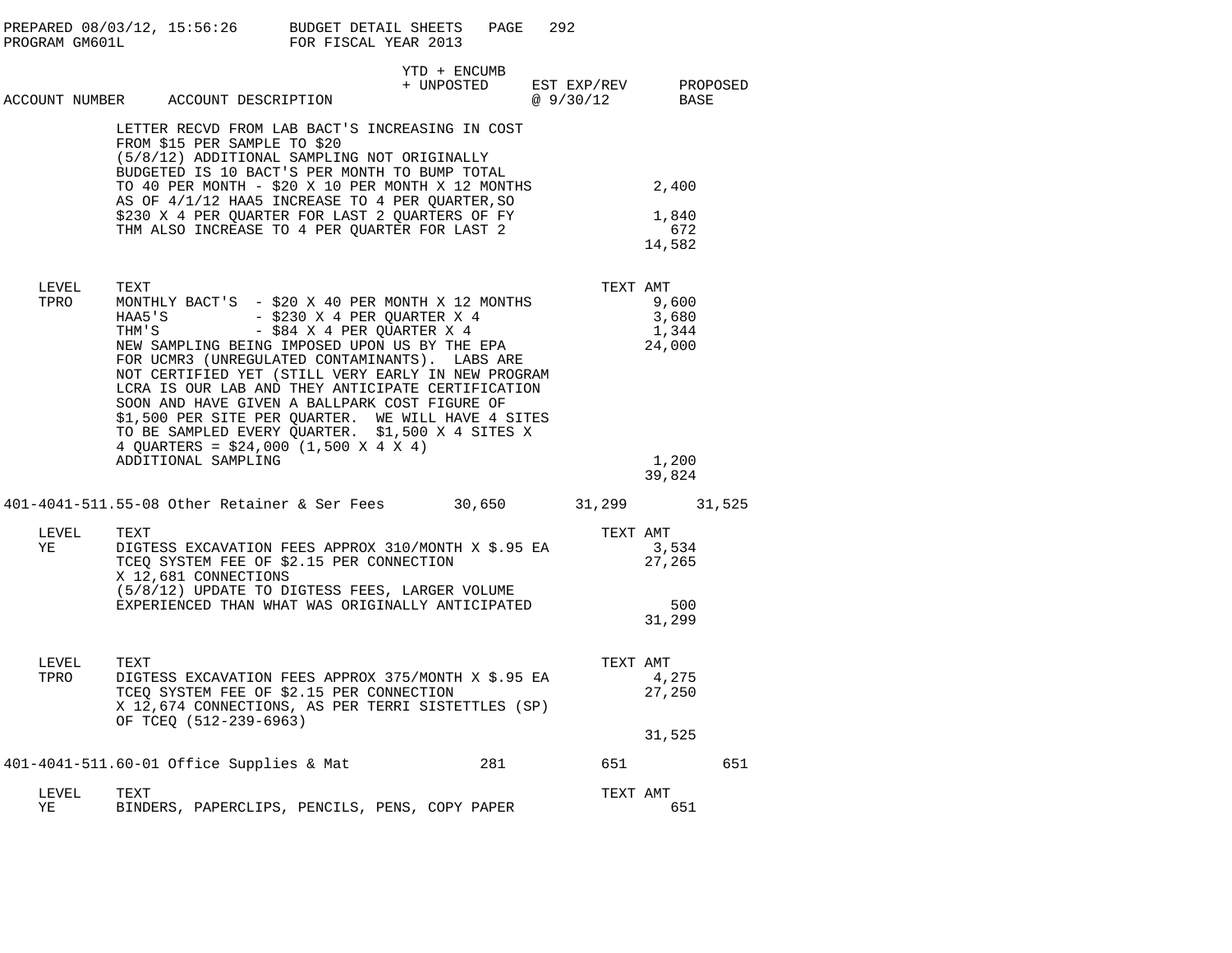| PROGRAM GM601L | PREPARED 08/03/12, 15:56:26                                                                                                           | BUDGET DETAIL SHEETS<br>FOR FISCAL YEAR 2013 | PAGE                       | 293                      |                |          |
|----------------|---------------------------------------------------------------------------------------------------------------------------------------|----------------------------------------------|----------------------------|--------------------------|----------------|----------|
|                | ACCOUNT NUMBER ACCOUNT DESCRIPTION                                                                                                    |                                              | YTD + ENCUMB<br>+ UNPOSTED | EST EXP/REV<br>@ 9/30/12 | BASE           | PROPOSED |
|                |                                                                                                                                       |                                              |                            |                          | 651            |          |
| LEVEL<br>TPRO  | TEXT<br>BINDERS, PAPERCLIPS, PENCILS, PENS, COPY PAPER                                                                                |                                              |                            | TEXT AMT                 | 651<br>651     |          |
|                | 401-4041-511.60-02 Janitorial Supplies                                                                                                |                                              | $\Omega$                   |                          |                | 858      |
| LEVEL<br>YE    | TEXT<br>BROOMS, MOPS, BLEACH, ETC TO CLEAN STAGING AREA<br>AND PUMP STATIONS. PAPER PRODUCTS FOR MODULAR<br>BUILDINGS                 |                                              |                            | TEXT AMT                 | 858            |          |
|                |                                                                                                                                       |                                              |                            |                          | 858            |          |
| LEVEL<br>TPRO  | TEXT<br>BROOMS, MOPS, BLEACH, ETC TO CLEAN STAGING AREA<br>AND PUMP STATIONS. PAPER PRODUCTS FOR MODULAR                              |                                              |                            | TEXT AMT                 | 858            |          |
|                | BUILDINGS                                                                                                                             |                                              |                            |                          | 858            |          |
|                | 401-4041-511.60-11 Minor Tools & Materials                                                                                            |                                              | 5,662                      | 7,763                    |                | 7,763    |
| LEVEL<br>YE    | TEXT<br>SHOVELS, WHEEL CUTTERS, RATCHET SETS, HAMMERS<br>HAND SAWS, DIAMOND BLADE SAWS, ETC                                           |                                              |                            | TEXT AMT                 | 7,763          |          |
|                |                                                                                                                                       |                                              |                            |                          | 7,763          |          |
| LEVEL<br>TPRO  | TEXT<br>SHOVELS, WHEEL CUTTERS, RATCHET SETS, HAMMERS                                                                                 |                                              | TEXT AMT                   | 7,763                    |                |          |
|                | HAND SAWS, DIAMOND BLADE SAWS, ETC                                                                                                    |                                              |                            |                          | 7,763          |          |
|                | 401-4041-511.60-12 Sign Materials                                                                                                     |                                              | 374                        | 2,700                    |                | 2,700    |
| LEVEL<br>ΥE    | TEXT<br>ROLL UP ROAD WORK AHEAD SIGNS 7 EACH AT \$200<br>WATER'S PORTION OF TRAFFIC CONES, BARRELS,<br>BARRICADES, AND SIGN MATERIALS |                                              |                            | TEXT AMT                 | 1,400<br>1,300 |          |
|                |                                                                                                                                       |                                              |                            |                          | 2,700          |          |
| LEVEL<br>TPRO  | TEXT<br>ROLL UP ROAD WORK AHEAD SIGNS 7 EACH AT \$200<br>WATER'S PORTION OF TRAFFIC CONES, BARRELS,<br>BARRICADES, AND SIGN MATERIALS |                                              |                            | TEXT AMT                 | 1,400<br>1,300 |          |
|                |                                                                                                                                       |                                              |                            |                          |                |          |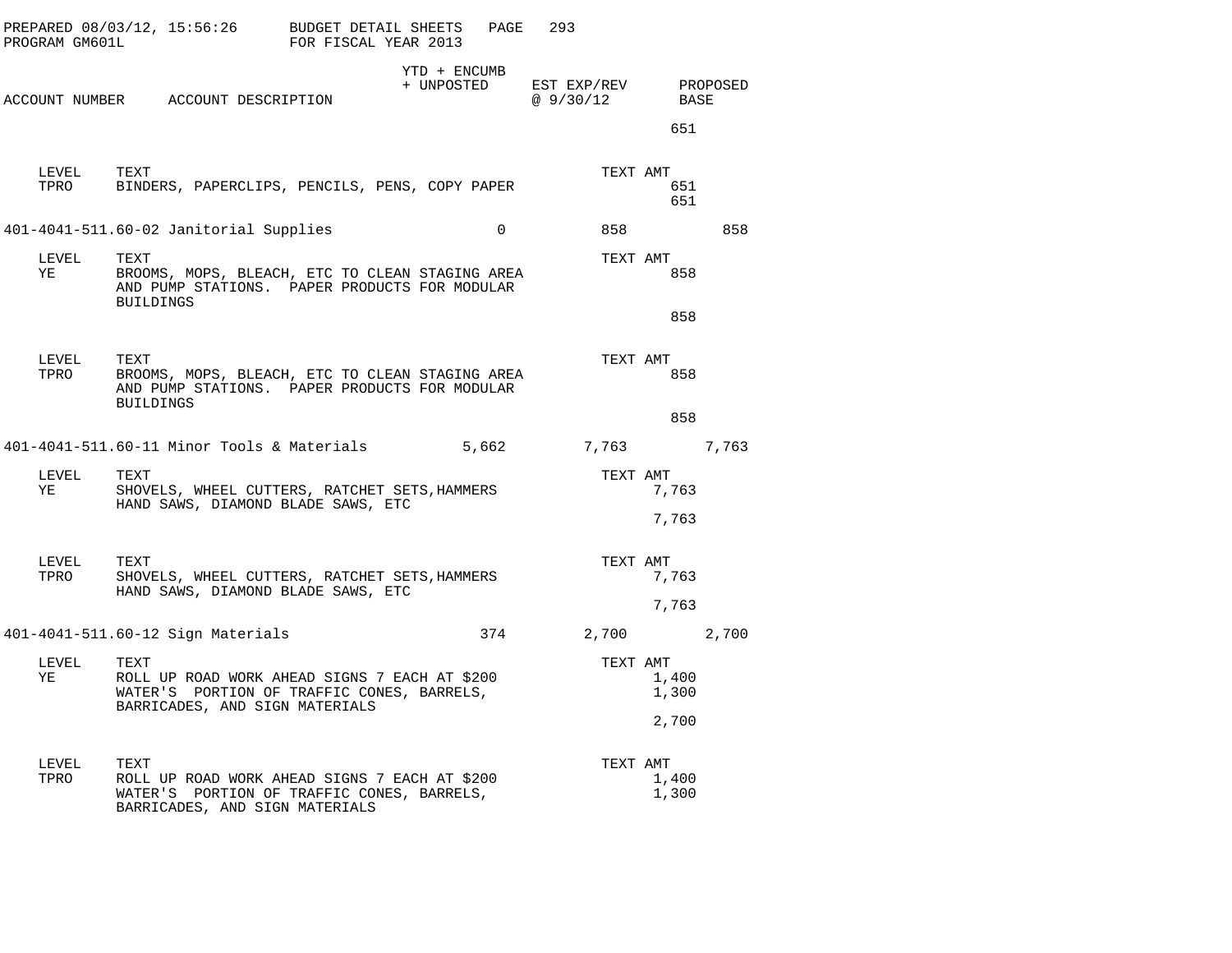| PROGRAM GM601L     | PREPARED $08/03/12$ , $15:56:26$ BUDGET DETAIL SHEETS                                  | FOR FISCAL YEAR 2013 |                            | PAGE         | 294                              |                                     |  |
|--------------------|----------------------------------------------------------------------------------------|----------------------|----------------------------|--------------|----------------------------------|-------------------------------------|--|
|                    | ACCOUNT NUMBER ACCOUNT DESCRIPTION                                                     |                      | YTD + ENCUMB<br>+ UNPOSTED |              | EST EXP/REV PROPOSED<br>@9/30/12 | BASE                                |  |
|                    |                                                                                        |                      |                            |              |                                  | 2,700                               |  |
|                    | 401-4041-511.60-13 Uniforms                                                            |                      |                            | 1,640        |                                  | 3,010 4,200                         |  |
| LEVEL<br>YE        | TEXT<br>UNIFORMS FOR 14 EMPLOYEES @ \$215 EACH                                         |                      |                            |              | TEXT AMT                         | 3,010<br>3,010                      |  |
| LEVEL TEXT<br>TPRO | UNIFORMS FOR 14 EMPLOYEES @ \$300 EACH                                                 |                      |                            |              | TEXT AMT                         | 4,200<br>4,200                      |  |
|                    | 401-4041-511.60-14 Protective Clothing/Mat                                             |                      |                            | 3,322        | 4,230 4,510                      |                                     |  |
| LEVEL TEXT<br>YE   | PPE FOR 14 EMPLOYEES @ \$205 EACH<br>(5/8/12) COST FOR ICE TAKEN FROM THIS ACCOUNT AND |                      |                            |              | TEXT AMT                         | 2,870                               |  |
|                    | WAS NOT INCLUDED IN ORIGINAL ESTIMATE                                                  |                      |                            |              |                                  | 1,360<br>4,230                      |  |
| LEVEL<br>TPRO      | TEXT<br>PPE FOR 14 EMPLOYEES @ \$225 EACH<br>COST TO REFILL BAGGED ICE BOX FOR CREWS   |                      |                            |              |                                  | TEXT AMT<br>3,150<br>1,360<br>4,510 |  |
|                    | 401-4041-511.65-03 Chemicals                                                           |                      |                            | $\mathbf{0}$ |                                  | 1,035 1,035                         |  |
| LEVEL<br>YE        | TEXT<br>CHLORINE AND AMMONIA                                                           |                      |                            |              | TEXT AMT                         | 1,035<br>1,035                      |  |
| LEVEL TEXT<br>TPRO | CHLORINE AND AMMONIA                                                                   |                      |                            |              | TEXT AMT                         | 1,035<br>1,035                      |  |
|                    | 401-4041-511.66-04 Minor Shop & Plant Eqpt                                             |                      |                            | 2,052        | 14,000 14,000                    |                                     |  |
| LEVEL<br>YE        | TEXT<br>NEW PUMPS, METERING EQUIPMENT, MONITORING EQUIP                                |                      |                            |              | TEXT AMT                         | 14,000<br>14,000                    |  |
| LEVEL<br>TPRO      | TEXT<br>NEW PUMPS, METERING EQUIPMENT, MONITORING EQUIP                                |                      |                            |              | TEXT AMT                         | 14,000<br>14,000                    |  |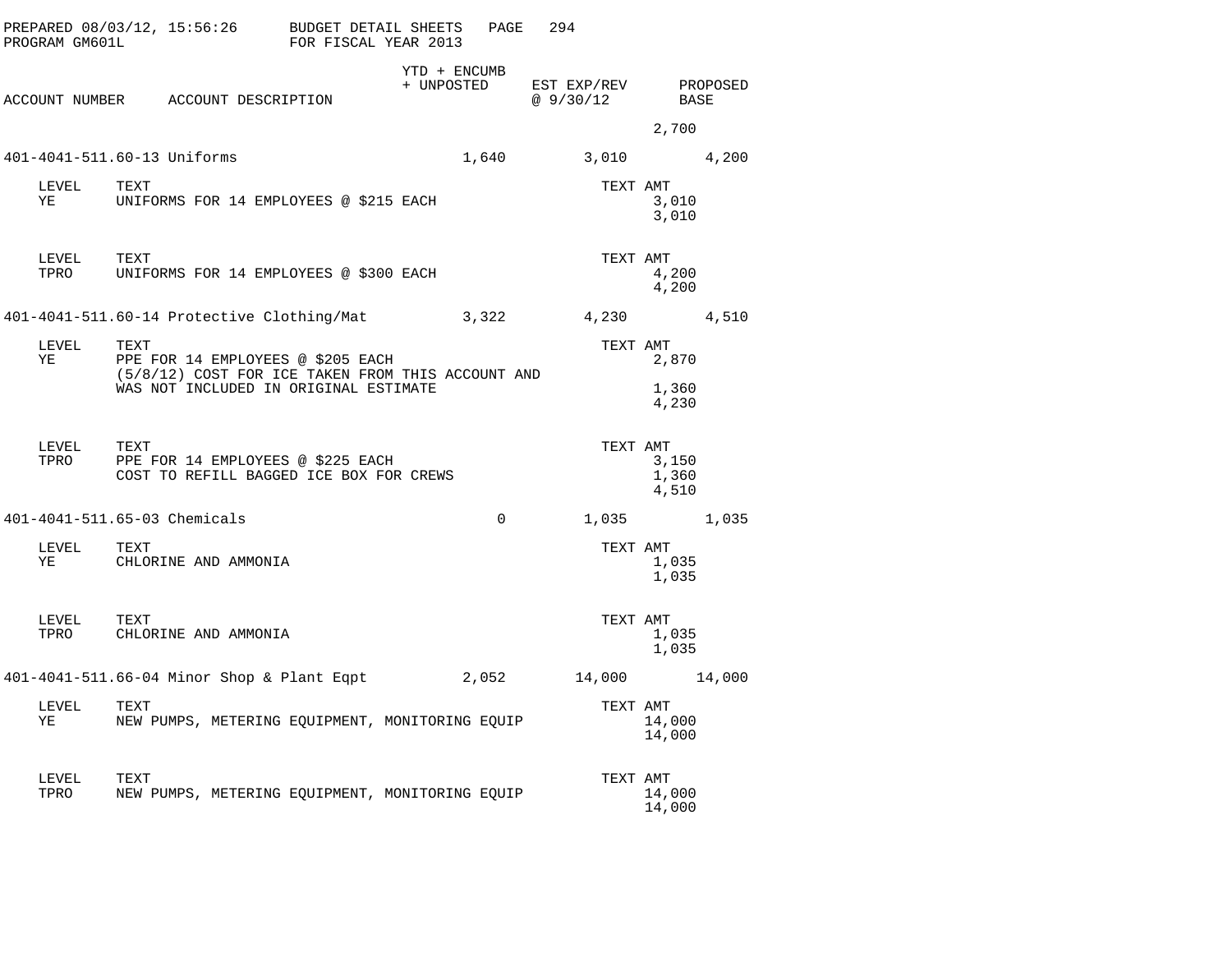| PREPARED 08/03/12, 15:56:26<br>PROGRAM GM601L |                  |                                                                                                                                                                                                                                                                                                                                                                                                                                                                                                                                                                                                                                           | BUDGET DETAIL SHEETS<br>FOR FISCAL YEAR 2013 |                            | PAGE      | 295                     |                        |          |
|-----------------------------------------------|------------------|-------------------------------------------------------------------------------------------------------------------------------------------------------------------------------------------------------------------------------------------------------------------------------------------------------------------------------------------------------------------------------------------------------------------------------------------------------------------------------------------------------------------------------------------------------------------------------------------------------------------------------------------|----------------------------------------------|----------------------------|-----------|-------------------------|------------------------|----------|
|                                               |                  | ACCOUNT NUMBER ACCOUNT DESCRIPTION                                                                                                                                                                                                                                                                                                                                                                                                                                                                                                                                                                                                        |                                              | YTD + ENCUMB<br>+ UNPOSTED |           | EST EXP/REV<br>@9/30/12 | BASE                   | PROPOSED |
|                                               |                  | 401-4041-511.66-05 Minor Radio Equipment                                                                                                                                                                                                                                                                                                                                                                                                                                                                                                                                                                                                  |                                              |                            | $\Omega$  | 690                     |                        | 690      |
| LEVEL<br>ΥE                                   | TEXT             | RADIO EQUIPMENT                                                                                                                                                                                                                                                                                                                                                                                                                                                                                                                                                                                                                           |                                              |                            |           | TEXT AMT                | 690<br>690             |          |
| LEVEL<br>TPRO                                 | TEXT             | RADIO EQUIPMENT                                                                                                                                                                                                                                                                                                                                                                                                                                                                                                                                                                                                                           |                                              |                            |           | TEXT AMT                | 690<br>690             |          |
|                                               |                  | 401-4041-511.66-08 Minor Computer Equipment                                                                                                                                                                                                                                                                                                                                                                                                                                                                                                                                                                                               |                                              |                            | 710       | 710                     |                        | $\Omega$ |
| LEVEL<br>YE                                   | TEXT             | EMAIL 060712                                                                                                                                                                                                                                                                                                                                                                                                                                                                                                                                                                                                                              |                                              |                            |           | TEXT AMT                | 710<br>710             |          |
|                                               |                  | 401-4041-511.81-04 Administrative Services                                                                                                                                                                                                                                                                                                                                                                                                                                                                                                                                                                                                |                                              |                            | 569,229   | 758,972                 |                        | 577,671  |
| LEVEL<br>TPRO                                 | TEXT<br>PER CALC |                                                                                                                                                                                                                                                                                                                                                                                                                                                                                                                                                                                                                                           |                                              |                            |           | TEXT AMT                | 577,671<br>577,671     |          |
|                                               |                  | 401-4041-511.90-01 Purchase of Water                                                                                                                                                                                                                                                                                                                                                                                                                                                                                                                                                                                                      |                                              |                            | 2,572,990 | 3,796,000               | 3,597,000              |          |
| LEVEL<br>ΥE                                   | TEXT             | TOTAL ANTICIPATED CONSUMPTION (GALLONS) IS<br>1,803,620,790. THIS IS 3% MORE THAN ESTIMATED<br>2010/2011 TOTALS. AT TODAYS VOLUME RATE OF \$1.5708<br>PER THOUSAND GALLONS = \$2,833,128. ALSO RATE OF<br>USE CURRENT LEVEL OF \$59,908/MONTH X 12 = \$718,896<br>SERVICE CHARGE \$50/MONTH X 12 = \$600<br>(5/8/12) YE EXPECT 1,088,641,584 MORE GALLONS<br>CONSUMPTION FOR A VOLUME CHARGE OF \$1,889,991<br>$(1,088,641,584/1000)$ X \$1.7361) RATE OF USE OF<br>\$513,642(\$85,607/MONTH X 6 MONTHS) & SERVICE CHG<br>OF \$300 (\$50/MONTHS X 6 MONTHS) TOTAL \$2,403,933<br>EXPECTED PLUS ALREADY PAID \$1,602,422<br>REVISED 072612 |                                              |                            |           | TEXT AMT                | 3,796,000<br>3,796,000 |          |
| LEVEL<br>TPRO                                 | TEXT             | TOTAL ANTICIPATED CONSUMPTION (GALLONS) IS<br>1,703,261,504. THIS IS 1% LESS THAN ESTIMATED<br>2011/2012 TOTALS. AT TODAYS VOLUME RATE OF \$1.7361                                                                                                                                                                                                                                                                                                                                                                                                                                                                                        |                                              |                            |           | TEXT AMT                |                        |          |

PER THOUSAND GALLONS <sup>=</sup> \$2,957,032. ALSO RATE OF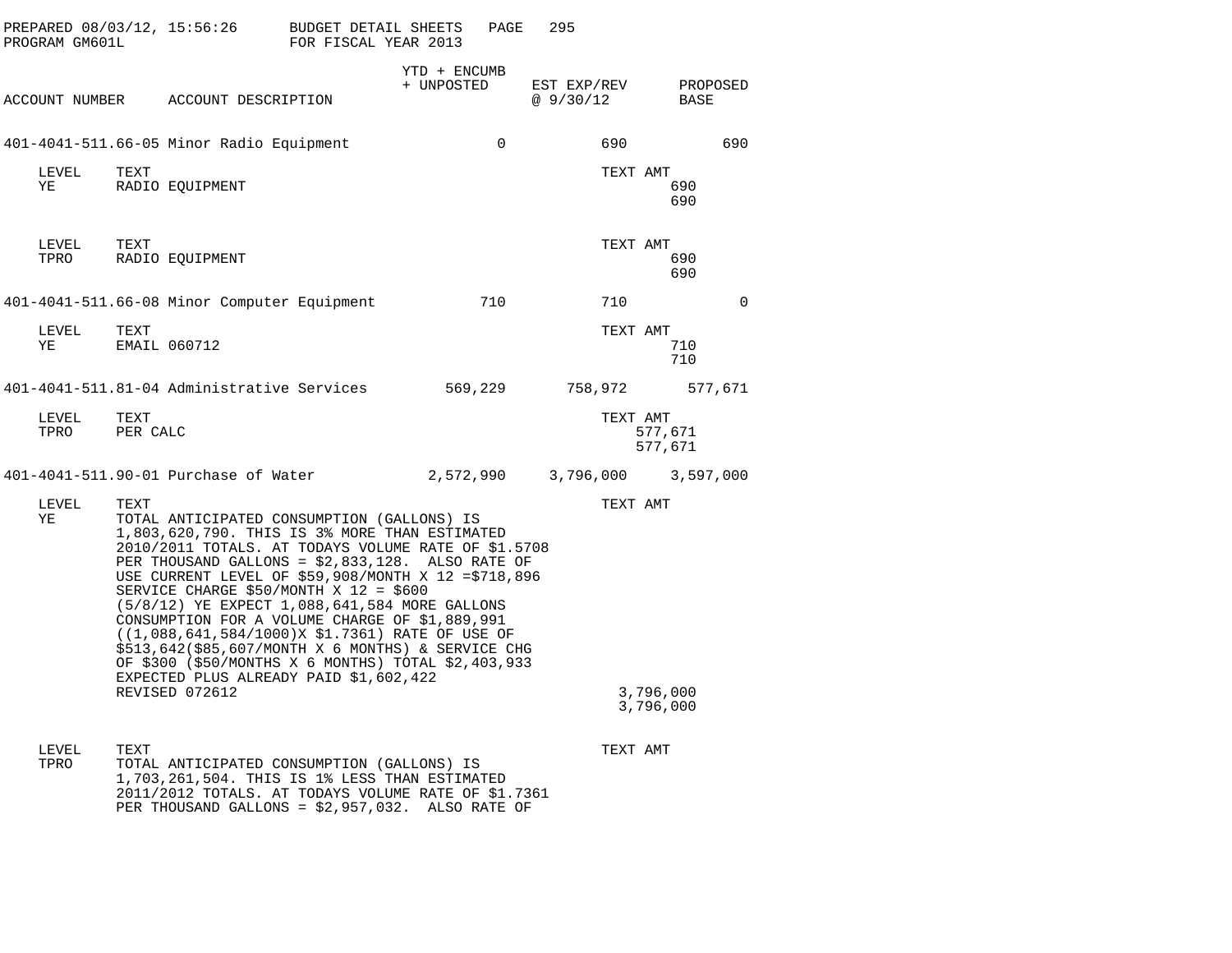|         | PREPARED 08/03/12, 15:56:26<br>PROGRAM GM601L |                           |                                                                                                         | BUDGET DETAIL SHEETS<br>FOR FISCAL YEAR 2013 |                            | PAGE         | 296                      |                                       |
|---------|-----------------------------------------------|---------------------------|---------------------------------------------------------------------------------------------------------|----------------------------------------------|----------------------------|--------------|--------------------------|---------------------------------------|
|         |                                               |                           | ACCOUNT NUMBER ACCOUNT DESCRIPTION                                                                      |                                              | YTD + ENCUMB<br>+ UNPOSTED |              | EST EXP/REV<br>@ 9/30/12 | PROPOSED<br>BASE                      |
|         |                                               |                           | USE CURRENT LEVEL OF \$85,607/MONTH X 12=\$1,027,284<br>SERVICE CHARGE \$50/MONTH X $12 = $600$ 3984916 |                                              |                            |              |                          |                                       |
|         |                                               |                           | REVISED 072612                                                                                          |                                              |                            |              |                          | 3,597,000<br>3,597,000                |
| $\star$ | Operating                                     |                           |                                                                                                         |                                              |                            | 3,367,758    |                          | 4,984,523 4,539,085                   |
|         |                                               |                           | 401-4041-511.63-02 Electricity                                                                          |                                              |                            | 106,360      | 184,000                  | 189,000                               |
|         | LEVEL<br>ΥE                                   | TEXT<br>TXU<br><b>UCS</b> | JOHNSON CONTROLS + 2% PER RC                                                                            |                                              |                            |              | TEXT AMT                 | 102,302<br>106,918<br>-279<br>208,941 |
|         |                                               |                           | 401-4041-511.63-03 Natural Gas                                                                          |                                              |                            | 1,861        |                          | 2,016 2,800                           |
|         | LEVEL<br>YE                                   | TEXT<br>NATURAL GAS       |                                                                                                         |                                              |                            |              | TEXT AMT                 | 3,412<br>3,412                        |
|         | LEVEL<br>TPRO                                 | TEXT<br>NATURAL GAS       |                                                                                                         |                                              |                            |              | TEXT AMT                 | 2,800<br>2,800                        |
|         | 401-4041-511.63-04 Water                      |                           | 401-4041-511.63-05 Trash Removal                                                                        |                                              |                            | 2,565<br>658 | 4,354<br>2,000           | 4,354<br>2,000                        |
|         | LEVEL<br>YE                                   | TEXT                      | CONTRIBUTION TO SERVICE CENTER SOLID WASTE SERVICE                                                      |                                              |                            |              | TEXT AMT                 | 2,000<br>2,000                        |
|         | LEVEL<br>TPRO                                 | TEXT                      | CONTRIBUTION TO SERVICE CENTER SOLID WASTE SERVICE                                                      |                                              |                            |              | TEXT AMT                 | 2,000<br>2,000                        |
|         | 401-4041-511.64-03 Fuel                       |                           |                                                                                                         |                                              |                            | 44,507       |                          | 61,804 62,747                         |
|         | LEVEL<br>ΥE                                   | TEXT                      | BASE EQP SVCS                                                                                           |                                              |                            |              | TEXT AMT                 | 62,122<br>62,122                      |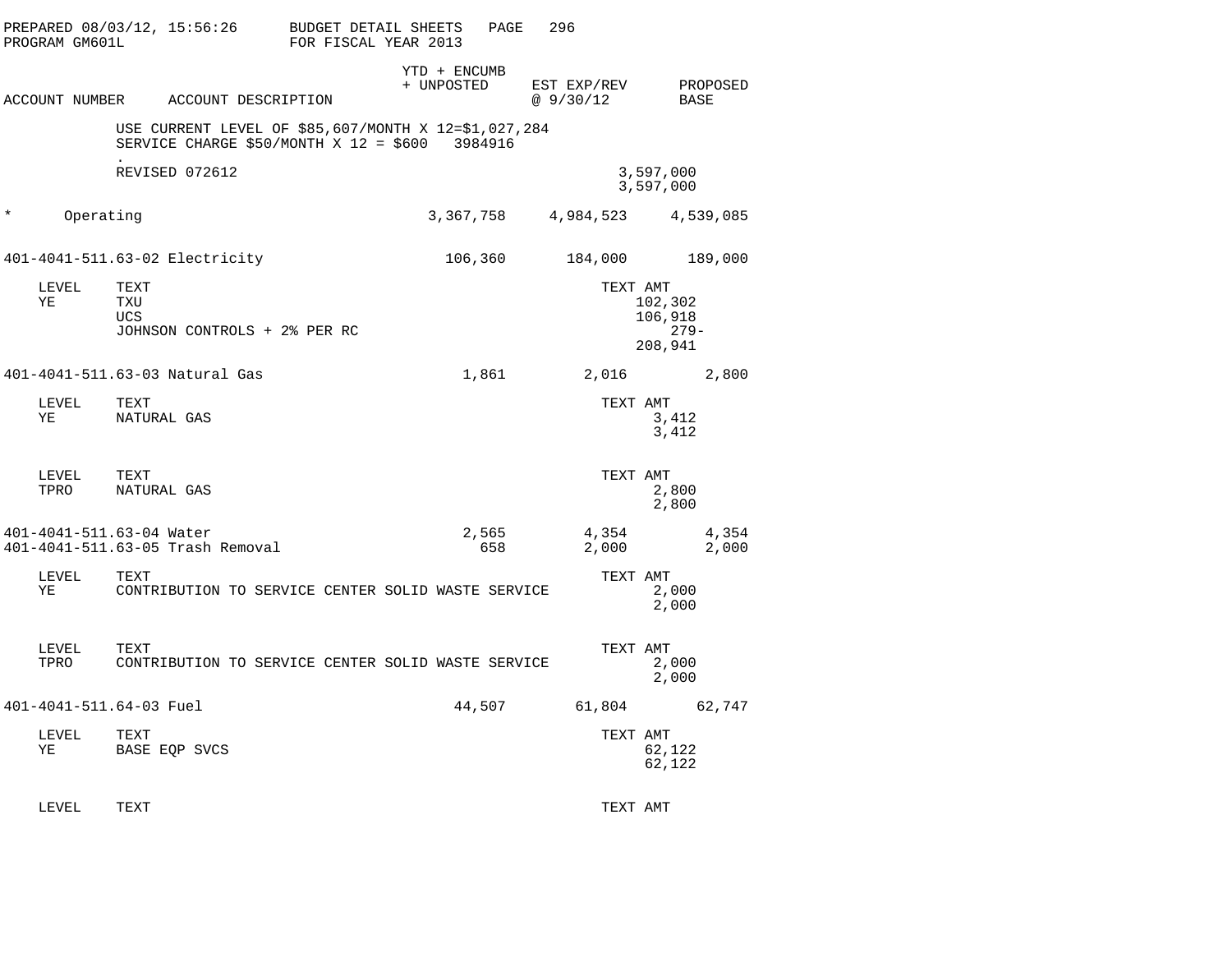| PROGRAM GM601L | PREPARED 08/03/12, 15:56:26 BUDGET DETAIL SHEETS                                                                                                                                                                                                                                                                                                                                                                                                                                                                                                                                                                          | FOR FISCAL YEAR 2013                                                                                                                                                          | PAGE         | 297                                                                                                  |                                                                                                                                                                                                                                           |
|----------------|---------------------------------------------------------------------------------------------------------------------------------------------------------------------------------------------------------------------------------------------------------------------------------------------------------------------------------------------------------------------------------------------------------------------------------------------------------------------------------------------------------------------------------------------------------------------------------------------------------------------------|-------------------------------------------------------------------------------------------------------------------------------------------------------------------------------|--------------|------------------------------------------------------------------------------------------------------|-------------------------------------------------------------------------------------------------------------------------------------------------------------------------------------------------------------------------------------------|
|                | ACCOUNT NUMBER ACCOUNT DESCRIPTION                                                                                                                                                                                                                                                                                                                                                                                                                                                                                                                                                                                        |                                                                                                                                                                               | YTD + ENCUMB | $\begin{tabular}{llll} + & UNPOSTED & EST EXP/REV & PROPOSED \\ & @ 9/30/12 & BASE \\ \end{tabular}$ |                                                                                                                                                                                                                                           |
|                | TPRO BASE EQP SVCS                                                                                                                                                                                                                                                                                                                                                                                                                                                                                                                                                                                                        |                                                                                                                                                                               |              |                                                                                                      | 62,747<br>62,747                                                                                                                                                                                                                          |
|                | 401-4041-511.82-01 Contrib to Eqpt Repl Fund 112,627 112,627 125,713                                                                                                                                                                                                                                                                                                                                                                                                                                                                                                                                                      |                                                                                                                                                                               |              |                                                                                                      |                                                                                                                                                                                                                                           |
| LEVEL<br>YE    | TEXT<br>2003 NEW HOLLAND BACKHOE<br>2005 DUMP TRUCK<br>2006 FORD 1/2 TON<br>2007 1/2 TON PICKUP<br>2007 CHEVY 1/2 TON<br>2008 FORD HEAVY DUTY 1 TON<br>2007 FORD HALF TON 4X4 PICKUP<br>2008 FORD 1 TON<br>2008 DODGE 1/2 TON PICK UP<br>2010 INTERNATIONAL DUMP TRUCK<br>2008 DODGE ONE TON<br>2008 DODGE ONE TON<br>2000 DISCOUNT TRAILER<br>2000 DISCOUNT TRAILER<br>2011 INTERNATIONAL FLAT BED<br>2009 FORD 1/2 TON EXT CAB<br>2008 CATERPILLER MINI EXCAVATOR<br>2003 INTERNATIONAL DUMP TRUCK<br>2009 FORD HEAVY D 1 TON<br>2010 FORD HEAVY D 1 TON<br>2010 FORD 3/4 TON PICK UP<br>2006 RESPONSE CREW TRUCK (1/2) | 2005 WACHS VALVE BOX CLEANERBUTION<br>1997 KOHLER 200KW GENERATOR<br>2001 NEW HOLLAND BACKHOE-2011 REPLACEMENT<br>2002 ATLAS COPCO AIR COMPRESSOR<br>2003 NEW HOLLAND BACKHOE |              | TEXT AMT                                                                                             | 1,971<br>2,415<br>8,933<br>866<br>6,121<br>8,233<br>3,288<br>3,130<br>3,180<br>4,822<br>3,032<br>5,298<br>3,048<br>9,478<br>4,441<br>4,441<br>364<br>364<br>9,545<br>2,562<br>5,824<br>6,379<br>5,144<br>4,415<br>4,461<br>872<br>112,627 |
| LEVEL<br>TPRO  | TEXT<br>1997 KOHLER 200KW GENERATOR<br>2002 ATLAS COPCO AIR COMPRESSOR<br>2003 NEW HOLLAND BACKHOE<br>2005 DUMP TRUCK<br>2006 FORD 1/2 TON<br>2007 1/2 TON PICKUP<br>2007 CHEVY 1/2 TON<br>2008 FORD HEAVY DUTY 1 TON                                                                                                                                                                                                                                                                                                                                                                                                     | 2005 WACHS VALVE BOX CLEANERBUTION<br>1997 KOHLER 200KW GENERATOR<br>2001 NEW HOLLAND BACKHOE-2011 REPLACEMENT                                                                |              | TEXT AMT                                                                                             | 2,166<br>3,009<br>10,002<br>1,024<br>6,893<br>9,234<br>3,590<br>3,419<br>3,473<br>5,254                                                                                                                                                   |

2008 FORD HEAVY DUTY 1 TON 5,254<br>2007 FORD HALF TON 4X4 PICKUP 5,313<br>2008 FORD 1 TON 5,768 2007 FORD HALF TON 4X4 PICKUP 2008 FORD 1 TON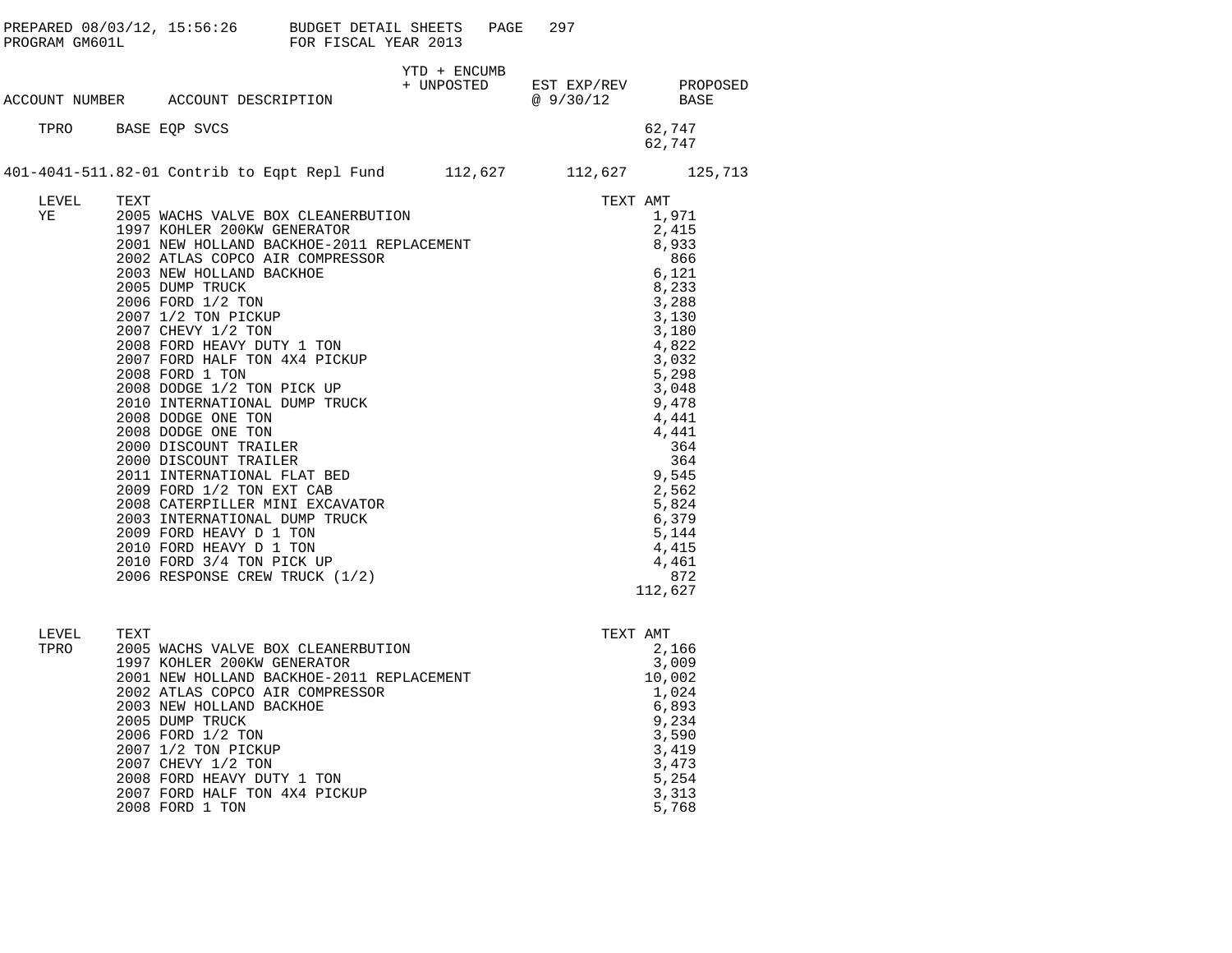| PREPARED 08/03/12, 15:56:26<br>PROGRAM GM601L | BUDGET DETAIL SHEETS<br>PAGE.<br>FOR FISCAL YEAR 2013 | 298 |
|-----------------------------------------------|-------------------------------------------------------|-----|
|                                               | YTD + ENCIMB                                          |     |

|         |               |      | ACCOUNT NUMBER ACCOUNT DESCRIPTION                                                                                                                                                                                                                                                                                                                                                                             | + UNPOSTED           | EST EXP/REV<br>@9/30/12 | PROPOSED<br>BASE                                                                                                                    |
|---------|---------------|------|----------------------------------------------------------------------------------------------------------------------------------------------------------------------------------------------------------------------------------------------------------------------------------------------------------------------------------------------------------------------------------------------------------------|----------------------|-------------------------|-------------------------------------------------------------------------------------------------------------------------------------|
|         |               |      | 2008 DODGE 1/2 TON PICK UP<br>2010 INTERNATIONAL DUMP TRUCK<br>2008 DODGE ONE TON<br>2008 DODGE ONE TON<br>2000 DISCOUNT TRAILER<br>2000 DISCOUNT TRAILER<br>2011 INTERNATIONAL FLAT BED<br>2009 FORD 1/2 TON EXT CAB<br>2008 CATERPILLER MINI EXCAVATOR<br>2003 INTERNATIONAL DUMP TRUCK<br>2009 FORD HEAVY D 1 TON<br>2010 FORD HEAVY D 1 TON<br>2010 FORD 3/4 TON PICK UP<br>2006 RESPONSE CREW TRUCK (1/2) |                      |                         | 3,331<br>10,592<br>4,984<br>4,984<br>475<br>475<br>10,666<br>2,805<br>6,517<br>7,141<br>5,766<br>4,955<br>4,864<br>1,013<br>125,713 |
|         |               |      | 401-4041-511.82-16 IT Contribution                                                                                                                                                                                                                                                                                                                                                                             | 56,805 75,740 58,546 |                         |                                                                                                                                     |
|         | LEVEL<br>ΥE   | TEXT | INFORMATION SRVCS CONTRIB RECLASSED FROM<br>ACCOUNT 34-03                                                                                                                                                                                                                                                                                                                                                      |                      | TEXT AMT                |                                                                                                                                     |
|         |               |      | 401-4041-511.82-17 Equip Svc Contribution 48,681 58,417 59,026                                                                                                                                                                                                                                                                                                                                                 |                      |                         |                                                                                                                                     |
|         | LEVEL<br>YE   | TEXT | -- -----<br>EQUIP SERVICES MONTHLY MAINTENANCE EXPENSE ONLY                                                                                                                                                                                                                                                                                                                                                    |                      | TEXT AMT                | 58,417<br>58,417                                                                                                                    |
|         | LEVEL<br>TPRO | TEXT | EQUIP SERVICES MONTHLY MAINTENANCE EXPENSE ONLY                                                                                                                                                                                                                                                                                                                                                                |                      | TEXT AMT                | 58,417<br>58,417                                                                                                                    |
| $\star$ |               |      | Utilities/Internal Chrgs                                                                                                                                                                                                                                                                                                                                                                                       | 374,064              | 500,958 504,186         |                                                                                                                                     |
|         |               |      | 401-4041-511.74-02 Machinery & Equipment                                                                                                                                                                                                                                                                                                                                                                       | $\mathbf 0$          | $\overline{0}$          | 96,000                                                                                                                              |
|         | LEVEL<br>TPRO | TEXT | HYDRO EXCAVATOR<br>VALVE EXERCISER                                                                                                                                                                                                                                                                                                                                                                             |                      | TEXT AMT                | 65,000<br>31,000<br>96,000                                                                                                          |
|         |               |      | 401-4041-511.78-02 Meters & Boxes                                                                                                                                                                                                                                                                                                                                                                              |                      | 459,767 464,008 464,008 |                                                                                                                                     |
|         | LEVEL<br>YE   | TEXT | METER CHANGEOUT PROGRAM 1700 METERS @ \$201.25 EA<br>NEW METER SETS, REPLACEMENTS, BOXES, RISERS                                                                                                                                                                                                                                                                                                               |                      | TEXT AMT                | 342,125<br>121,883<br>464,008                                                                                                       |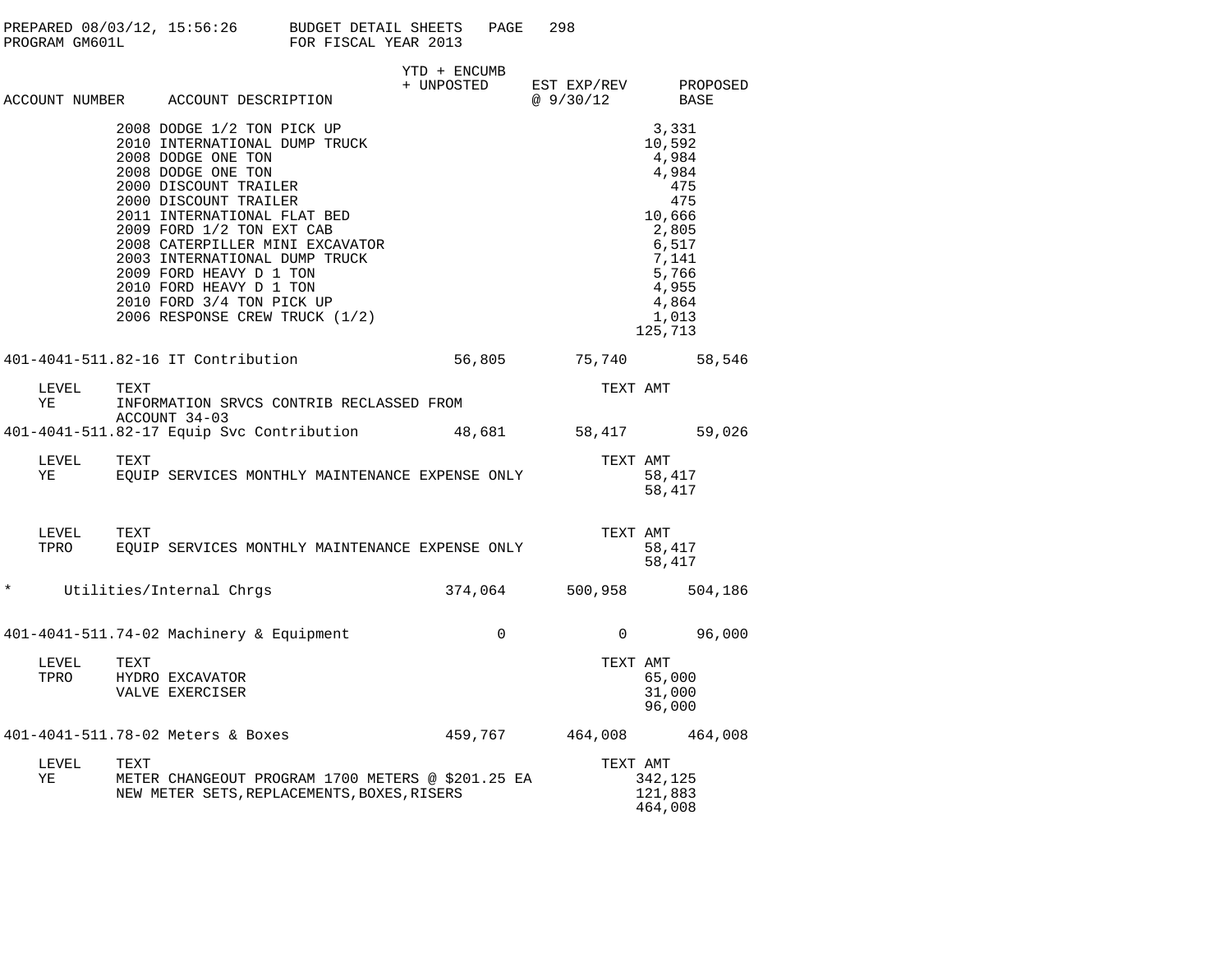|              | PROGRAM GM601L | PREPARED 08/03/12, 15:56:26                                                                              | BUDGET DETAIL SHEETS<br>FOR FISCAL YEAR 2013 |                            | PAGE     | 299                      |                      |                                              |                      |
|--------------|----------------|----------------------------------------------------------------------------------------------------------|----------------------------------------------|----------------------------|----------|--------------------------|----------------------|----------------------------------------------|----------------------|
|              |                | ACCOUNT NUMBER ACCOUNT DESCRIPTION                                                                       |                                              | YTD + ENCUMB<br>+ UNPOSTED |          | EST EXP/REV<br>@ 9/30/12 |                      | BASE                                         | PROPOSED             |
|              | LEVEL<br>TPRO  | TEXT<br>METER CHANGEOUT PROGRAM 1700 METERS @ \$201.25 EA<br>NEW METER SETS, REPLACEMENTS, BOXES, RISERS |                                              |                            |          |                          | TEXT AMT             | 342,125<br>121,883<br>464,008                |                      |
|              |                | 401-4041-511.78-04 Water System Improvements                                                             |                                              |                            | $\Omega$ |                          | $\Omega$             |                                              | 8,000                |
|              | LEVEL<br>TPRO  | TEXT<br>GATE VALVE                                                                                       |                                              |                            |          |                          | TEXT AMT             | 8,000<br>8,000                               |                      |
| $^\star$     | Capital        |                                                                                                          |                                              | 459,767                    |          |                          | 464,008              |                                              | 568,008              |
| $\star\star$ |                | WATER/WASTEWATER SERVICES<br>401-4042-511.10-01 Salaries                                                 |                                              | 4,921,347<br>114,112       |          |                          | 6,919,445<br>147,889 |                                              | 6,479,214<br>164,735 |
|              | LEVEL<br>ΥE    | TEXT<br>UTILITY WORKER I (2)<br>SEWER INSPECTION TECHNICIAN (1)<br>CREWLEADER (2)<br>STANDBY             |                                              |                            |          |                          | TEXT AMT             | 50,388<br>34,509<br>70,916<br>500<br>156,313 |                      |
|              | LEVEL<br>TPRO  | TEXT<br>UTILITY WORKER I (2)<br>SEWER INSPECTION TECHNICIAN (1)<br>CREWLEADER (2)                        |                                              |                            |          |                          | TEXT AMT             | 56,148<br>35,544<br>73,043<br>164,735        |                      |
|              |                | 401-4042-511.12-01 Overtime - Regular                                                                    |                                              | 1,353                      |          |                          | 2,000                |                                              | 3,000                |
|              | LEVEL<br>YE    | TEXT<br>AFTER HOURS RESPONSE                                                                             |                                              |                            |          |                          | TEXT AMT             | 2,000<br>2,000                               |                      |
|              | LEVEL<br>TPRO  | TEXT<br>AFTER HOURS RESPONSE                                                                             |                                              |                            |          |                          | TEXT AMT             | 3,000<br>3,000                               |                      |
|              |                | 401-4042-511.13-01 Longevity Pay                                                                         |                                              |                            | 499      |                          | 499                  |                                              | 1,392                |
|              | LEVEL<br>ΥE    | TEXT<br>1 EMPLOYEE WITH 8 YEARS LONGEVITY                                                                |                                              |                            |          |                          | TEXT AMT             | 480                                          |                      |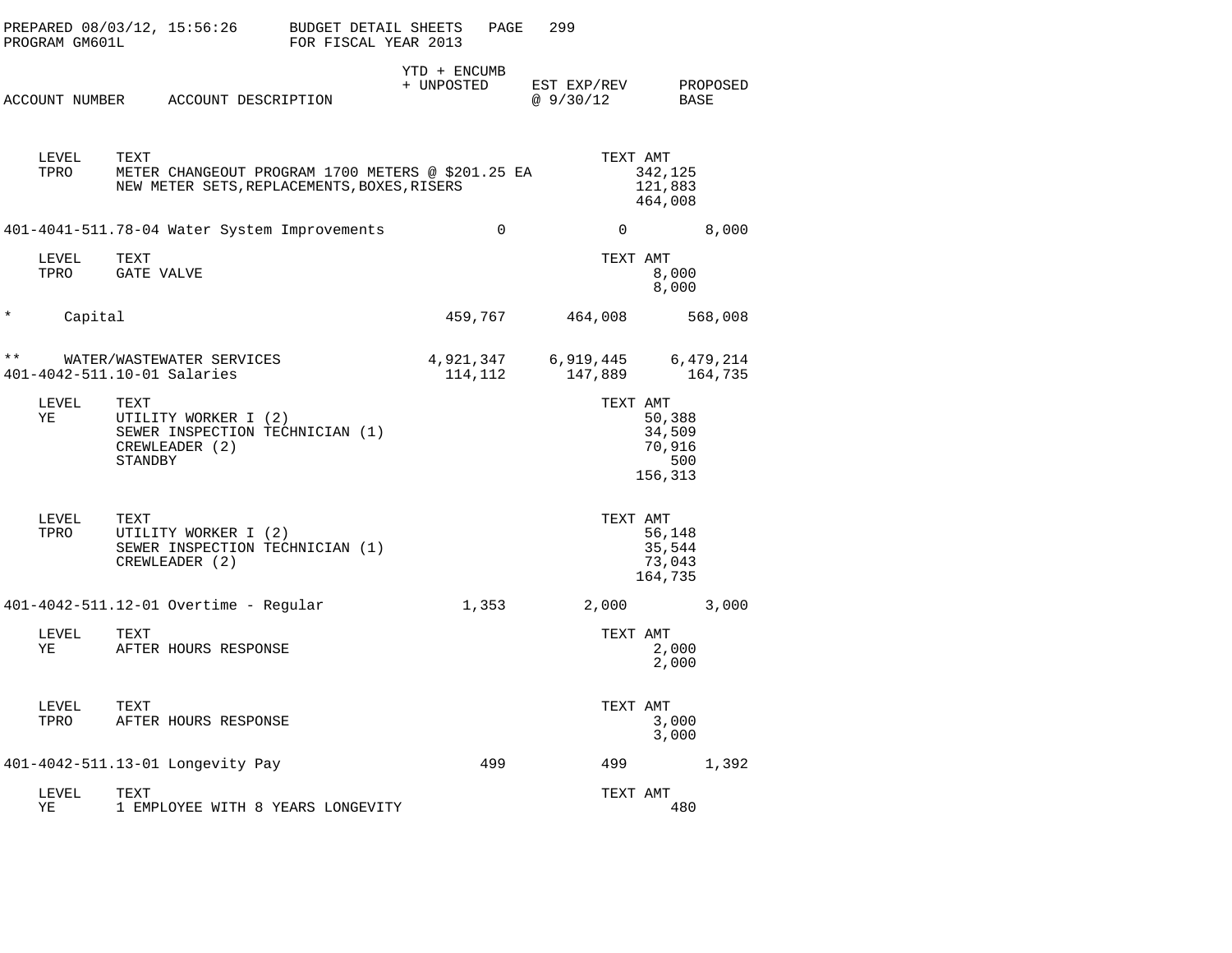| PROGRAM GM601L                     | $PREPARED 08/03/12, 15:56:26$ BUDGET DETAIL SHEETS                                                                                                                                                                                                                                                    | FOR FISCAL YEAR 2013 | PAGE                                                                            | 300                                                                             |                            |                                                                                  |
|------------------------------------|-------------------------------------------------------------------------------------------------------------------------------------------------------------------------------------------------------------------------------------------------------------------------------------------------------|----------------------|---------------------------------------------------------------------------------|---------------------------------------------------------------------------------|----------------------------|----------------------------------------------------------------------------------|
|                                    | ACCOUNT NUMBER ACCOUNT DESCRIPTION                                                                                                                                                                                                                                                                    |                      | YTD + ENCUMB<br>+ UNPOSTED                                                      | EST EXP/REV<br>@ 9/30/12                                                        | BASE                       | PROPOSED                                                                         |
|                                    |                                                                                                                                                                                                                                                                                                       |                      |                                                                                 |                                                                                 | 480                        |                                                                                  |
| LEVEL<br>TPRO                      | TEXT<br>1 EMPLOYEE WITH 12 YEARS LONGEVITY<br>2 EMPLOYEES WITH 6 YEARS LONGEVITY<br>1 EMPLOYEE WITH 5 YEARS LONGEVITY                                                                                                                                                                                 |                      |                                                                                 | TEXT AMT                                                                        | 576<br>576<br>240<br>1,392 |                                                                                  |
|                                    | 401-4042-511.13-02 Incentive Pay                                                                                                                                                                                                                                                                      |                      | 803                                                                             | 1,080                                                                           |                            | 1,440                                                                            |
| LEVEL<br>ΥE                        | TEXT<br>1 CLASS III WASTEWATER LICENSE @ \$720<br>(5/9/12) ANOTHER EMPLOYEE OBTAINED CLASS III<br>WASTEWATER LICENSE PART OF THE WAY THROUGH FY<br>WASTEWATER LICENSE PART OF THE WAY THROUGH FY                                                                                                      |                      |                                                                                 | TEXT AMT                                                                        | 720<br>361<br>1,081        |                                                                                  |
| LEVEL                              | TEXT<br>TPRO 3 CLASS III WASTEWATER LICENSE @ \$720                                                                                                                                                                                                                                                   |                      |                                                                                 | TEXT AMT                                                                        | 2,160<br>2,160             |                                                                                  |
|                                    | 401-4042-511.13-04 Standby Pay                                                                                                                                                                                                                                                                        |                      | 1,200                                                                           | 1,760                                                                           |                            | 1,120                                                                            |
| LEVEL<br>YE                        | TEXT<br>STANDBY PAID FOR WORKERS (NOT CREWLEADERS)                                                                                                                                                                                                                                                    |                      |                                                                                 | TEXT AMT                                                                        | 1,760<br>1,760             |                                                                                  |
| LEVEL<br>TPRO                      | TEXT<br>STANDBY IS PAID AT RATE FOR EACH SATURDAY, SUNDAY<br>AND HOLIDAY. SO 52 SAT, 52 SUN, 10 HOL = 114 TOT<br>HOWEVER STANDBY FOR WORKERS ARE PULLED BETWEEN<br>TWO DIVISIONS, 4041 AND 4042. ESTIMATED THAT<br>28 OF THE 114 DAYS WILL BE PAID BY 4042                                            |                      |                                                                                 | TEXT AMT                                                                        |                            |                                                                                  |
|                                    | $$40 \times 28 = $1,120$                                                                                                                                                                                                                                                                              |                      |                                                                                 |                                                                                 | 1,120<br>1,120             |                                                                                  |
| 401-4042-511.21-01 TMRS<br>$\star$ | 401-4042-511.20-01 FICA Taxes<br>401-4042-511.20-02 Medicare Taxes<br>401-4042-511.20-03 Unemployment Taxes<br>401-4042-511.22-01 Workers' Compensation Ins<br>401-4042-511.22-02 Health Insurance<br>401-4042-511.22-04 Dental Insurance<br>401-4042-511.22-05 Life Insurance<br>Salaries & Benefits |                      | 7,238<br>1,693<br>1,166<br>16,721<br>1,449<br>22,172<br>1,378<br>133<br>169,917 | 9,435<br>2,207<br>1,186<br>21,692<br>1,880<br>30,340<br>1,708<br>163<br>221,839 |                            | 10,645<br>2,489<br>1,305<br>25,770<br>2,112<br>36,300<br>1,798<br>165<br>252,271 |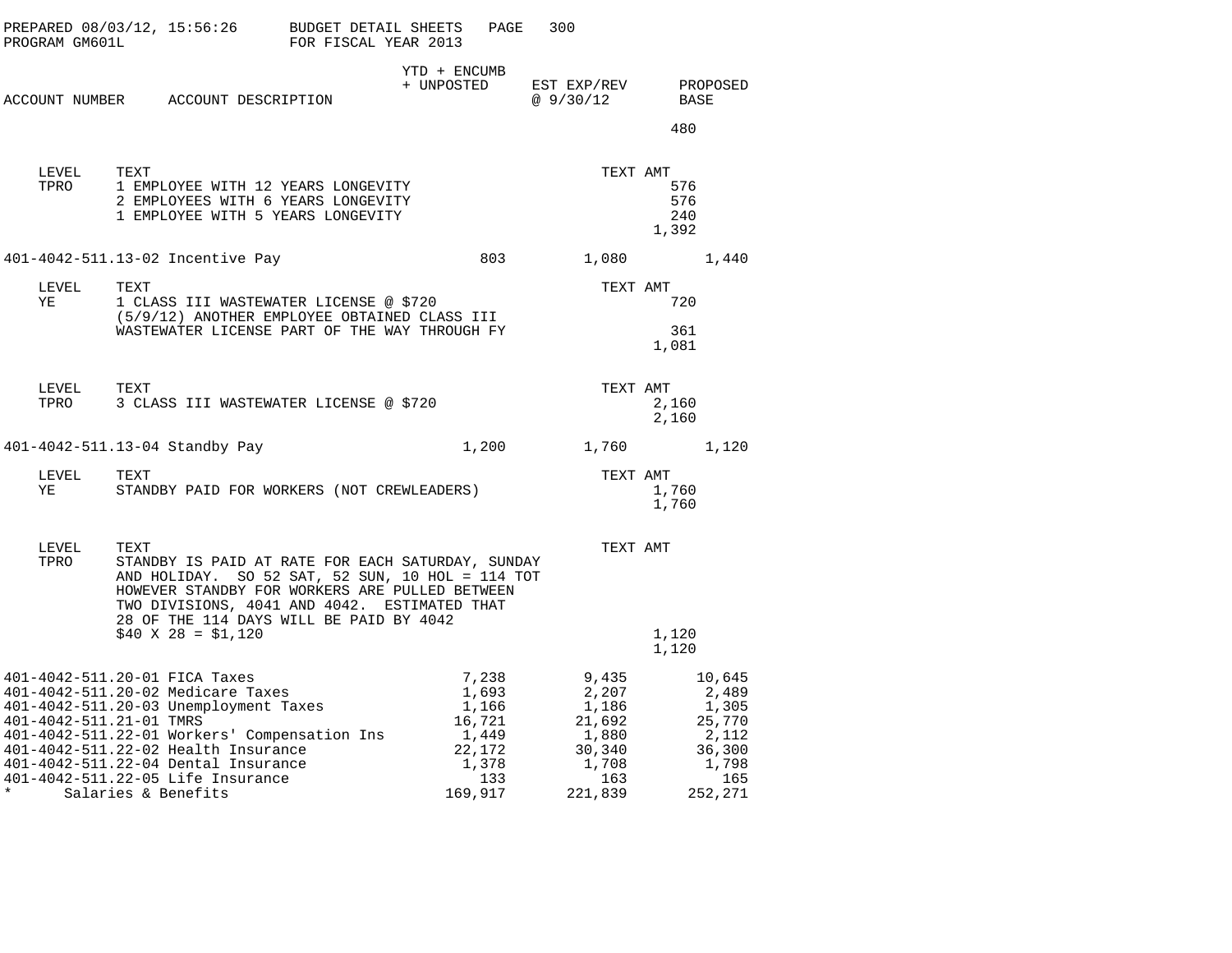| PROGRAM GM601L | PREPARED 08/03/12, 15:56:26                                                                                                                                    | BUDGET DETAIL SHEETS<br>FOR FISCAL YEAR 2013 |                            | PAGE        | 301                     |                  |          |
|----------------|----------------------------------------------------------------------------------------------------------------------------------------------------------------|----------------------------------------------|----------------------------|-------------|-------------------------|------------------|----------|
|                | ACCOUNT NUMBER ACCOUNT DESCRIPTION                                                                                                                             |                                              | YTD + ENCUMB<br>+ UNPOSTED |             | EST EXP/REV<br>@9/30/12 | BASE             | PROPOSED |
|                | 401-4042-511.32-02 Engineering Services                                                                                                                        |                                              |                            | $\Omega$    | 10,000                  |                  | 10,000   |
| LEVEL<br>ΥE    | TEXT<br>FEES FOR MISCELLANEOUS ENGINEERING NEEDS                                                                                                               |                                              |                            |             | TEXT AMT                | 10,000<br>10,000 |          |
| LEVEL<br>TPRO  | TEXT<br>FEES FOR MISCELLANEOUS ENGINEERING NEEDS                                                                                                               |                                              |                            |             | TEXT AMT                | 10,000<br>10,000 |          |
|                | 401-4042-511.40-02 Equipment Rental                                                                                                                            |                                              |                            | 316         | 1,000                   |                  | 1,000    |
| LEVEL<br>ΥE    | TEXT<br>MISC EQUIPMENT SUCH AS BORING MACHINE, EXCAVATORS<br>PUMPS, ETC                                                                                        |                                              |                            |             | TEXT AMT                | 1,000            |          |
|                |                                                                                                                                                                |                                              |                            |             |                         | 1,000            |          |
| LEVEL<br>TPRO  | TEXT<br>MISC EQUIPMENT SUCH AS BORING MACHINE, EXCAVATORS<br>PUMPS, ETC                                                                                        |                                              |                            |             | TEXT AMT                | 1,000            |          |
|                |                                                                                                                                                                |                                              |                            |             |                         | 1,000            |          |
|                | 401-4042-511.41-11 Sewer Main Maint & Repair 4,995                                                                                                             |                                              |                            |             | 17,000                  |                  | 17,000   |
| LEVEL<br>YE    | TEXT<br>SEWER PARTS (PIPE, FITTINGS, TEES, COUPLINGS, ETC)<br>ALSO TURFGRASS, HYDRAULIC CEMENT, MANHOLES, AND<br>JETTING NOZZLES. SERVICES SUCH AS BORING JOBS |                                              |                            |             | TEXT AMT                | 17,000           |          |
|                |                                                                                                                                                                |                                              |                            |             |                         | 17,000           |          |
| LEVEL<br>TPRO  | TEXT<br>SEWER PARTS (PIPE, FITTINGS, TEES, COUPLINGS, ETC)<br>ALSO TURFGRASS, HYDRAULIC CEMENT, MANHOLES, AND<br>JETTING NOZZLES. SERVICES SUCH AS BORING JOBS |                                              |                            |             | TEXT AMT                | 17,000           |          |
|                |                                                                                                                                                                |                                              |                            |             |                         | 17,000           |          |
|                | 401-4042-511.42-05 Maintenance of A/V Eqpt                                                                                                                     |                                              |                            | $\mathbf 0$ | 500                     |                  | 500      |
| LEVEL<br>ΥE    | TEXT<br>SEWER CAMERA MAINTENANCE AND ANY OTHER A/V NEEDS                                                                                                       |                                              |                            |             | TEXT AMT                | 500<br>500       |          |
|                |                                                                                                                                                                |                                              |                            |             |                         |                  |          |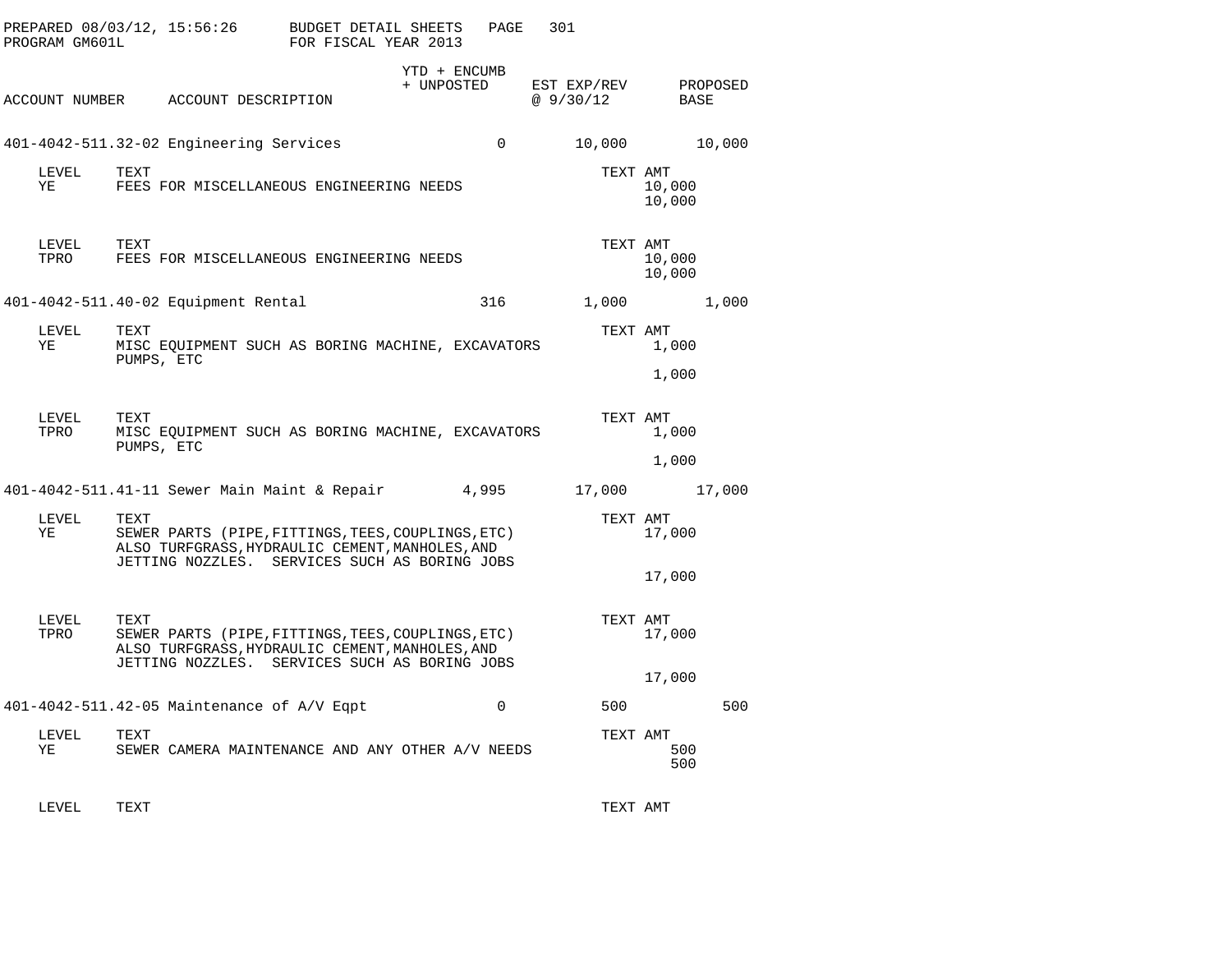| PROGRAM GM601L          |                   | PREPARED 08/03/12, 15:56:26 BUDGET DETAIL SHEETS                                                                                                                                                                                                                                                                                                                                                                                                            | FOR FISCAL YEAR 2013 |                            | PAGE     | 302                               |                 |       |
|-------------------------|-------------------|-------------------------------------------------------------------------------------------------------------------------------------------------------------------------------------------------------------------------------------------------------------------------------------------------------------------------------------------------------------------------------------------------------------------------------------------------------------|----------------------|----------------------------|----------|-----------------------------------|-----------------|-------|
|                         |                   | ACCOUNT NUMBER ACCOUNT DESCRIPTION                                                                                                                                                                                                                                                                                                                                                                                                                          |                      | YTD + ENCUMB<br>+ UNPOSTED |          | EST EXP/REV PROPOSED<br>@ 9/30/12 | BASE            |       |
|                         |                   | TPRO SEWER CAMERA MAINTENANCE AND ANY OTHER A/V NEEDS                                                                                                                                                                                                                                                                                                                                                                                                       |                      |                            |          |                                   | 500             |       |
|                         |                   |                                                                                                                                                                                                                                                                                                                                                                                                                                                             |                      |                            |          |                                   | 500             |       |
|                         |                   | 401-4042-511.42-06 Radio Maintenance & Rep                                                                                                                                                                                                                                                                                                                                                                                                                  |                      |                            | $\Omega$ |                                   | 2,264 2,264     |       |
| LEVEL<br>YE             | TEXT<br>RADIO M&R |                                                                                                                                                                                                                                                                                                                                                                                                                                                             |                      |                            |          | TEXT AMT                          | 2,264<br>2,264  |       |
| LEVEL<br>TPRO RADIO M&R | TEXT              |                                                                                                                                                                                                                                                                                                                                                                                                                                                             |                      |                            |          | TEXT AMT                          | 2,264<br>2,264  |       |
|                         |                   | 401-4042-511.42-08 Equipment Maint & Repair 1,311 1,877                                                                                                                                                                                                                                                                                                                                                                                                     |                      |                            |          |                                   |                 | 5,252 |
| LEVEL<br>YE             | TEXT              | REPAIRS ONLY - MONTHLY MAINTENANCE EXPENSE<br>RECLASSED TO UTILITIES/INTERNAL CHRGS CATEGORY<br>ACCOUNT 82-17                                                                                                                                                                                                                                                                                                                                               |                      |                            |          | TEXT AMT                          | 5,252           |       |
|                         |                   |                                                                                                                                                                                                                                                                                                                                                                                                                                                             |                      |                            |          |                                   | 5,252           |       |
| LEVEL<br>TPRO           | TEXT              | REPAIRS ONLY - MONTHLY MAINTENANCE EXPENSE<br>RECLASSED TO UTILITIES/INTERNAL CHRGS CATEGORY<br>ACCOUNT 82-17                                                                                                                                                                                                                                                                                                                                               |                      |                            |          | TEXT AMT                          | 5,252           |       |
|                         |                   |                                                                                                                                                                                                                                                                                                                                                                                                                                                             |                      |                            |          |                                   | 5,252           |       |
|                         |                   | 401-4042-511.42-10 Maintenance of Apparatus 22,897                                                                                                                                                                                                                                                                                                                                                                                                          |                      |                            |          | 22,897 13,000                     |                 |       |
| LEVEL<br>YE             | TEXT              | SCADA REPAIRS AT WASTEWATER LIFT STATIONS<br>LIFT STATION MOTOR/PUMP REPAIRS AND MAINTENANCE<br>WASTEWATER SAMPLER MAINTENANCE/BATTERY PURCHASE<br>(5/8/12) AS OF TODAY WE HAVE HAD TO REBUILD OR<br>REPAIR 3 PUMPS, REPLACE A SCADA RADIO, PURCHASE<br>NEW WHEELS FOR CRAWLER BECAUSE IT WOULDN'T CRAWL<br>DOWN THE PIPE ANY LONGER AND MAKE ELECTRONIC<br>REPAIRS TO CRAWLER UNIT. ADD ADDITIONAL \$3,000<br>TO EXISTING EXPENSES TO HOPEFULLY OFFSET ANY |                      |                            |          | TEXT AMT                          | 13,000          |       |
|                         |                   | FURTHER LARGE EXPENSES TO EQUIPMENT                                                                                                                                                                                                                                                                                                                                                                                                                         |                      |                            |          |                                   | 8,000<br>21,000 |       |
| LEVEL<br>TPRO           | TEXT              | SCADA REPAIRS AT WASTEWATER LIFT STATIONS<br>LIFT STATION MOTOR/PUMP REPAIRS AND MAINTENANCE                                                                                                                                                                                                                                                                                                                                                                |                      |                            |          | TEXT AMT                          | 13,000          |       |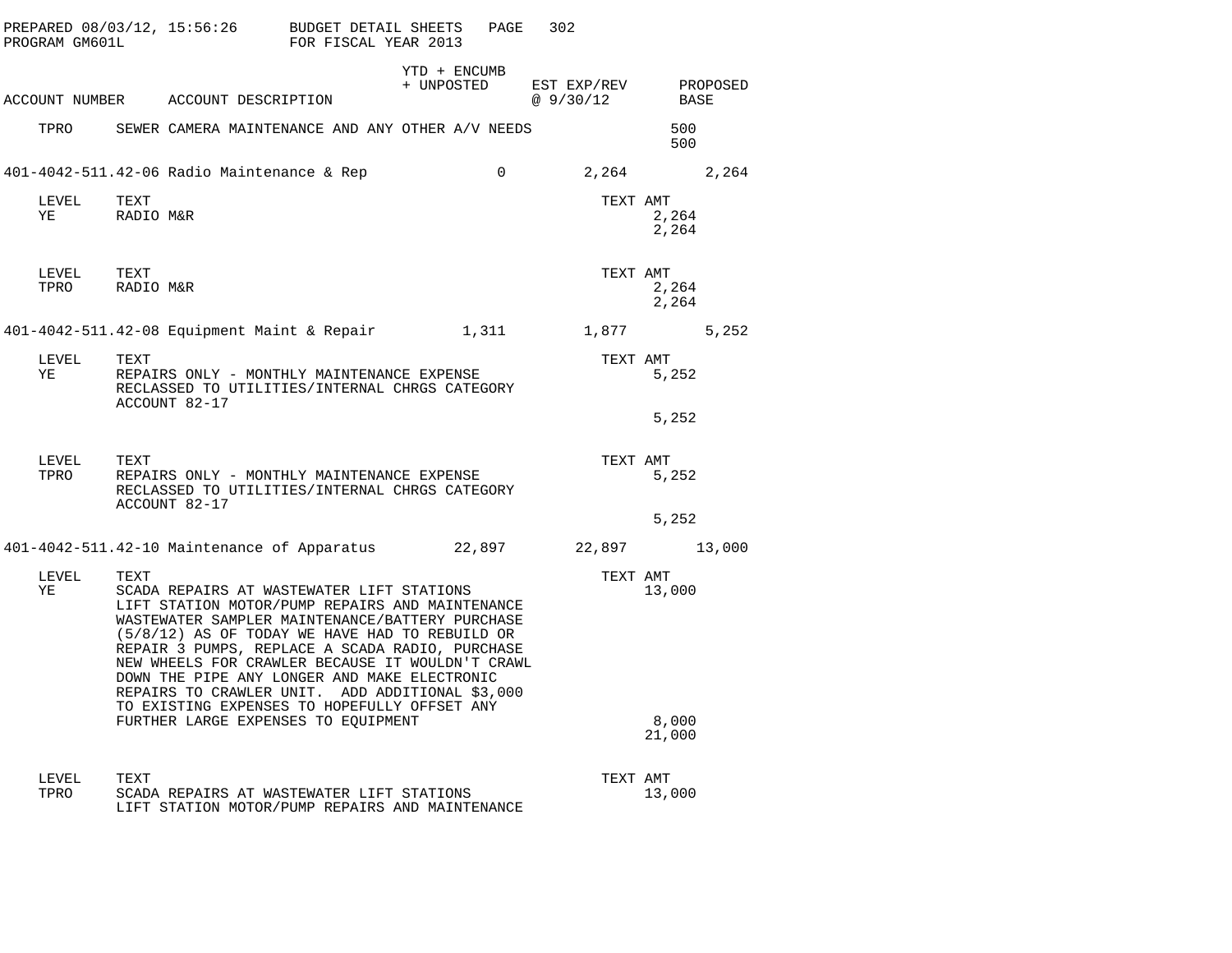| PROGRAM GM601L | PREPARED 08/03/12, 15:56:26                                                                          | BUDGET DETAIL SHEETS<br>FOR FISCAL YEAR 2013 | PAGE                                   | 303                      |                       |          |
|----------------|------------------------------------------------------------------------------------------------------|----------------------------------------------|----------------------------------------|--------------------------|-----------------------|----------|
|                | ACCOUNT NUMBER ACCOUNT DESCRIPTION                                                                   |                                              | YTD + ENCUMB<br>+ UNPOSTED             | EST EXP/REV<br>@ 9/30/12 | BASE                  | PROPOSED |
|                | WASTEWATER SAMPLER MAINTENANCE/BATTERY PURCHASE                                                      |                                              |                                        |                          | 13,000                |          |
|                | 401-4042-511.50-01 Memberships & Licenses                                                            |                                              | 333                                    | 625                      |                       | 625      |
| LEVEL<br>ΥE    | TEXT<br>TWUA MEMBERSHIPS \$50 EACH - CREW LEADERS (2)                                                |                                              | CREWMEMBERS (2)<br>INSPECTION TECH (1) | TEXT AMT                 | 100<br>100<br>50      |          |
|                | TCEQ LICENSE EXAM FEE - 3 X \$125                                                                    |                                              |                                        |                          | 375<br>625            |          |
| LEVEL<br>TPRO  | TEXT<br>TWUA MEMBERSHIPS \$50 EACH - CREW LEADERS (2)                                                |                                              | CREWMEMBERS (2)<br>INSPECTION TECH (1) | TEXT AMT                 | 100<br>100<br>50      |          |
|                | TCEQ LICENSE EXAM FEE - 3 X \$125                                                                    |                                              |                                        |                          | 375<br>625            |          |
|                | 401-4042-511.50-02 Subscriptions/Books/Pub                                                           |                                              | 0                                      | 200                      |                       | 200      |
| LEVEL<br>YE    | TEXT<br>INDUSTRY PUBLICATIONS INCLUDING BOOKS AND MANUALS                                            |                                              |                                        | TEXT AMT                 | 200<br>200            |          |
| LEVEL<br>TPRO  | TEXT<br>INDUSTRY PUBLICATIONS INCLUDING BOOKS AND MANUALS                                            |                                              |                                        | TEXT AMT                 | 200<br>200            |          |
|                | 401-4042-511.50-03 Personnel Dev & Activity                                                          |                                              | 600                                    | 1,400                    |                       | 1,400    |
| LEVEL<br>ΥE    | TEXT<br>WATER/WASTEWATER TRAINING CLASSES - 4 @ \$275<br>SOFTWARE TRAINING (HTE, CITYWORKS, MS, ETC) |                                              |                                        | TEXT AMT                 | 1,100<br>300<br>1,400 |          |
| LEVEL<br>TPRO  | TEXT<br>WATER/WASTEWATER TRAINING CLASSES - 4 @ \$275<br>SOFTWARE TRAINING (HTE, CITYWORKS, MS, ETC) |                                              |                                        | TEXT AMT                 | 1,100<br>300<br>1,400 |          |
|                | 401-4042-511.53-02 Access Fees                                                                       |                                              | $\mathbf 0$                            | 480                      |                       | 1,440    |
| LEVEL<br>ΥE    | TEXT<br>AIR CARDS FOR 2 EMPLOYEES AT \$60 PER MONTH X 12                                             |                                              |                                        | TEXT AMT                 | 480                   |          |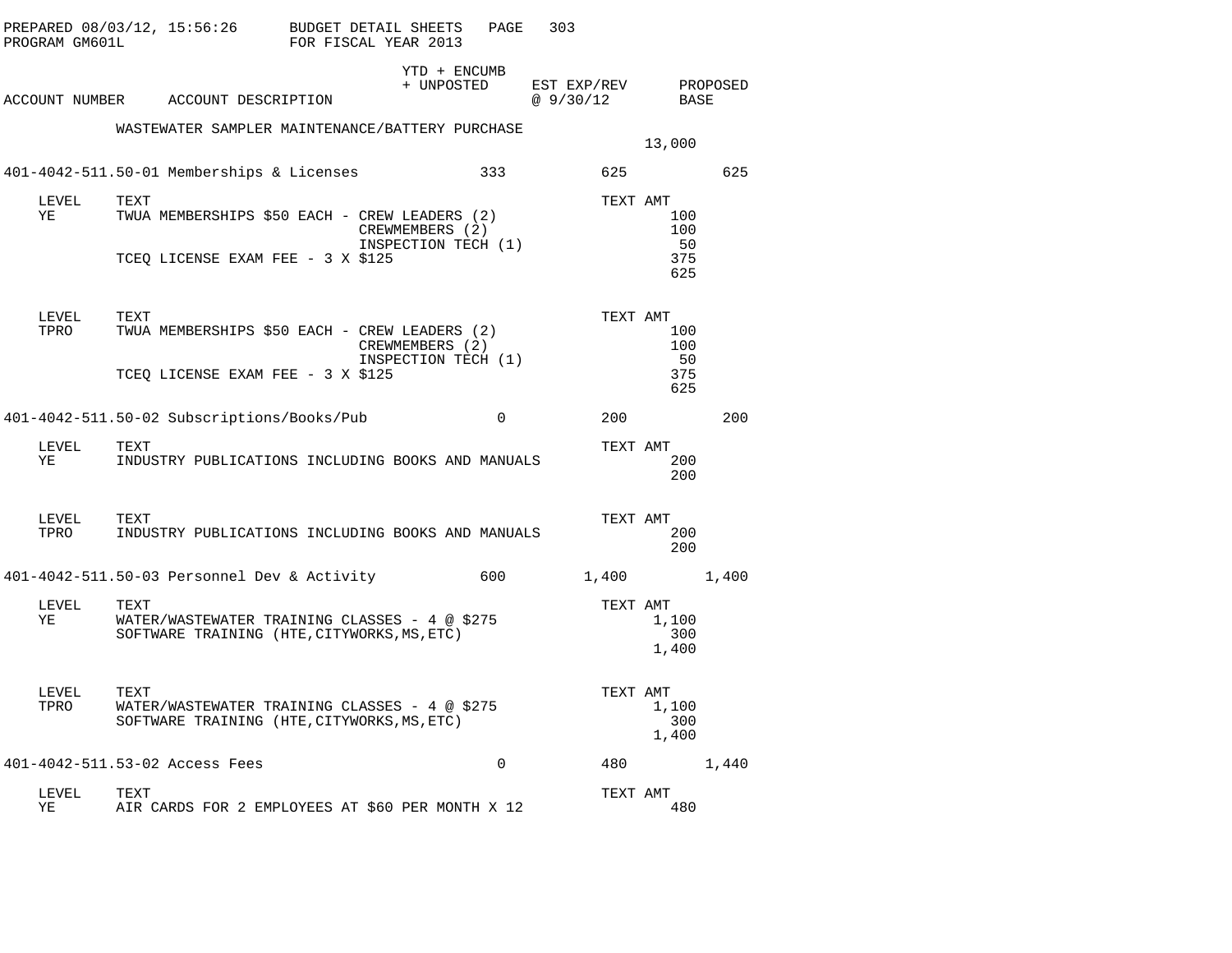| PROGRAM GM601L     | PREPARED 08/03/12, 15:56:26 BUDGET DETAIL SHEETS                                                                                                                           | FOR FISCAL YEAR 2013 |              | PAGE  | 304                                         |                                     |     |
|--------------------|----------------------------------------------------------------------------------------------------------------------------------------------------------------------------|----------------------|--------------|-------|---------------------------------------------|-------------------------------------|-----|
|                    | ACCOUNT NUMBER ACCOUNT DESCRIPTION                                                                                                                                         |                      | YTD + ENCUMB |       | + UNPOSTED EST EXP/REV PROPOSED<br>@9/30/12 | BASE                                |     |
|                    | (5/9/12) WORK ORDER SYSTEM NOT ROLLED OUT YET<br>SO AIR CARDS NOT NEEDED UNTIL AT LEAST JUNE 2012<br>CALCULATION UPDATED TO INCLUDE \$60 EACH PER MONTH                    |                      |              |       |                                             |                                     |     |
|                    | X 4 MONTHS FOR TOTAL OF \$480                                                                                                                                              |                      |              |       |                                             | 480                                 |     |
| LEVEL TEXT         | TPRO AIR CARDS FOR 2 EMPLOYEES AT \$60 PER MONTH X 12                                                                                                                      |                      |              |       | TEXT AMT                                    | 1,440<br>1,440                      |     |
|                    | 401-4042-511.54-01 Printing & Graphic Serv                                                                                                                                 |                      |              | 28    | 300                                         |                                     | 300 |
| LEVEL<br><b>YE</b> | TEXT<br>MISC PRINTING NEEDS SUCH AS DOOR HANGERS AND<br>SMOKE TESTING SIGNS                                                                                                |                      |              |       | TEXT AMT                                    | 300                                 |     |
|                    |                                                                                                                                                                            |                      |              |       |                                             | 300                                 |     |
| LEVEL<br>TPRO      | TEXT<br>MISC PRINTING NEEDS SUCH AS DOOR HANGERS AND<br>SMOKE TESTING SIGNS                                                                                                |                      |              |       | TEXT AMT                                    | 300                                 |     |
|                    |                                                                                                                                                                            |                      |              |       |                                             | 300                                 |     |
|                    | 401-4042-511.55-07 Laboratory Charges                                                                                                                                      |                      |              | 3,245 | 3,820 3,820                                 |                                     |     |
| LEVEL<br>YE        | TEXT<br>FORT WORTH SPLIT SEWER SAMPLES<br>10 SAMPLES X \$55/SAMPLE X 4 TIMES ANNUALLY<br>BOD SAMPLING 24 @ \$35<br>TSS SAMPLING 24 @ \$20<br>OIL & GREASE SAMPLES 6 @ \$50 |                      |              |       | TEXT AMT                                    | 2,200<br>840<br>480<br>300<br>3,820 |     |
| LEVEL<br>TPRO      | TEXT<br>FORT WORTH SPLIT SEWER SAMPLES<br>10 SAMPLES X \$55/SAMPLE X 4 TIMES ANNUALLY<br>BOD SAMPLING 24 @ \$35<br>TSS SAMPLING 24 @ \$20<br>OIL & GREASE SAMPLES 6 @ \$50 |                      |              |       | TEXT AMT                                    | 2,200<br>840<br>480<br>300<br>3,820 |     |
|                    | 401-4042-511.60-01 Office Supplies & Mat                                                                                                                                   |                      |              | 54    | 500                                         |                                     | 500 |
| LEVEL<br>YE        | TEXT<br>BINDERS, PAPERCLIPS, PENCILS, PENS, COPY PAPER<br>VIDEO VAN SUPPLIES (TAPES/CD/DVDS)                                                                               |                      |              |       | TEXT AMT                                    | 500                                 |     |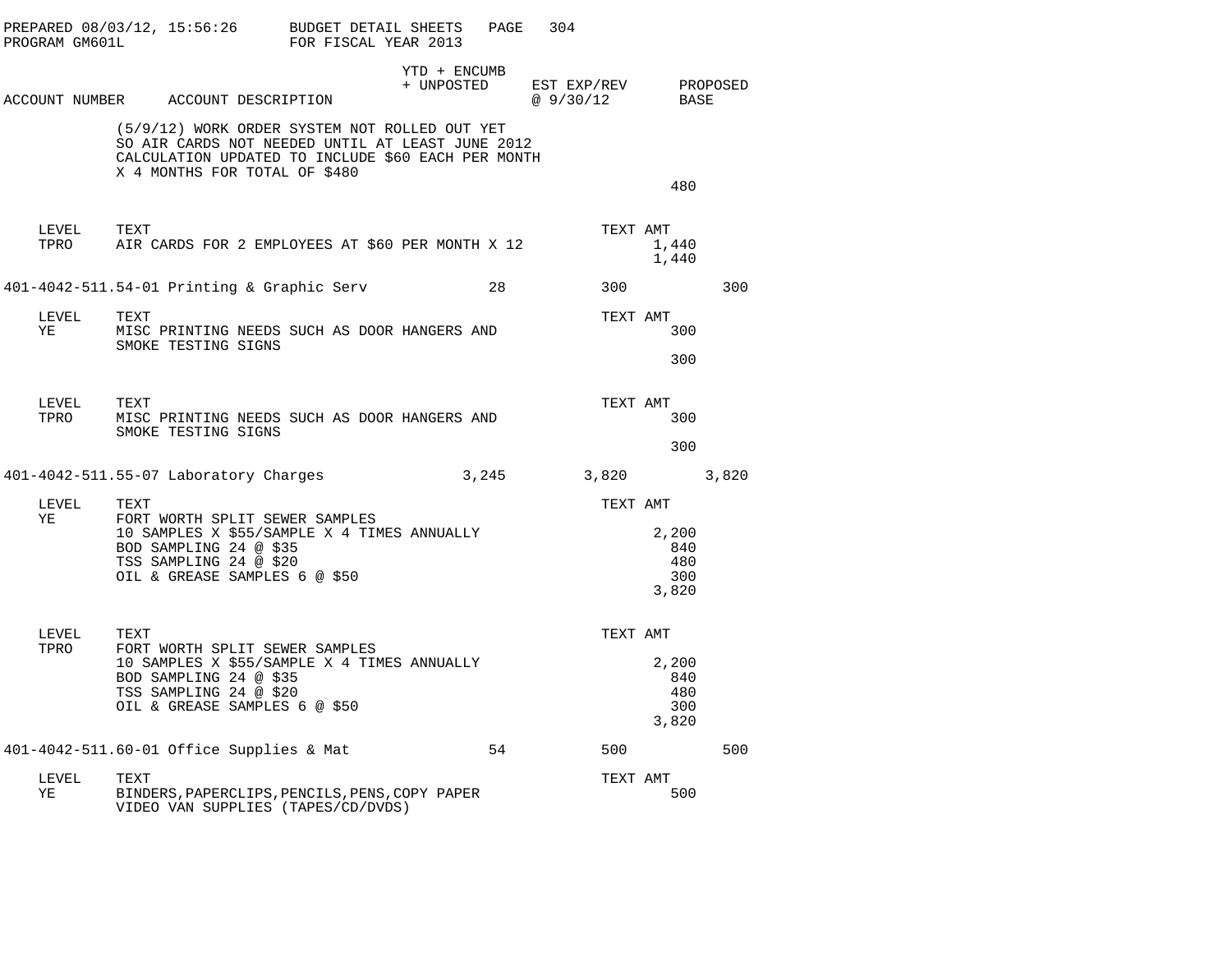| PROGRAM GM601L | PREPARED 08/03/12, 15:56:26                                                                  | BUDGET DETAIL SHEETS<br>FOR FISCAL YEAR 2013 |                            | PAGE        | 305                        |                |          |
|----------------|----------------------------------------------------------------------------------------------|----------------------------------------------|----------------------------|-------------|----------------------------|----------------|----------|
|                | ACCOUNT NUMBER ACCOUNT DESCRIPTION                                                           |                                              | YTD + ENCUMB<br>+ UNPOSTED |             | EST EXP/REV<br>@ $9/30/12$ | BASE<br>500    | PROPOSED |
| LEVEL<br>TPRO  | TEXT<br>BINDERS, PAPERCLIPS, PENCILS, PENS, COPY PAPER<br>VIDEO VAN SUPPLIES (TAPES/CD/DVDS) |                                              |                            |             | TEXT AMT                   | 500<br>500     |          |
|                | 401-4042-511.60-02 Janitorial Supplies                                                       |                                              |                            | $\mathbf 0$ | 75                         |                | 75       |
| LEVEL<br>ΥE    | TEXT<br>JANITORIAL SUPPLIES FOR OFFICE/LAB AREAS                                             |                                              |                            |             | TEXT AMT                   | 75<br>75       |          |
| LEVEL<br>TPRO  | TEXT<br>JANITORIAL SUPPLIES FOR OFFICE/LAB AREAS                                             |                                              |                            |             | TEXT AMT                   | 75<br>75       |          |
|                | 401-4042-511.60-11 Minor Tools & Materials                                                   |                                              |                            | 1,311       | 2,000                      |                | 2,000    |
| LEVEL<br>ΥE    | TEXT<br>SHOVELS, RATCHET SETS, HAMMERS, HAND SAWS, ETC.                                      |                                              |                            |             | TEXT AMT                   | 2,000<br>2,000 |          |
| LEVEL<br>TPRO  | TEXT<br>SHOVELS, RATCHET SETS, HAMMERS, HAND SAWS, ETC.                                      |                                              |                            |             | TEXT AMT                   | 2,000<br>2,000 |          |
|                | 401-4042-511.60-13 Uniforms                                                                  |                                              |                            | 430         | 1,075                      |                | 1,500    |
| LEVEL<br>ΥE    | TEXT<br>UNIFORMS FOR 5 EMPLOYEES @ \$215 EACH                                                |                                              |                            |             | TEXT AMT                   | 1,075<br>1,075 |          |
| LEVEL<br>TPRO  | TEXT<br>UNIFORMS FOR 5 EMPLOYEES @ \$300 EACH                                                |                                              |                            |             | TEXT AMT                   | 1,500<br>1,500 |          |
|                | 401-4042-511.60-14 Protective Clothing/Mat                                                   |                                              |                            | 868         | 1,025                      |                | 1,125    |
| LEVEL<br>ΥE    | TEXT<br>PPE FOR 5 EMPLOYEES @ \$205 EACH                                                     |                                              |                            |             | TEXT AMT                   | 1,025<br>1,025 |          |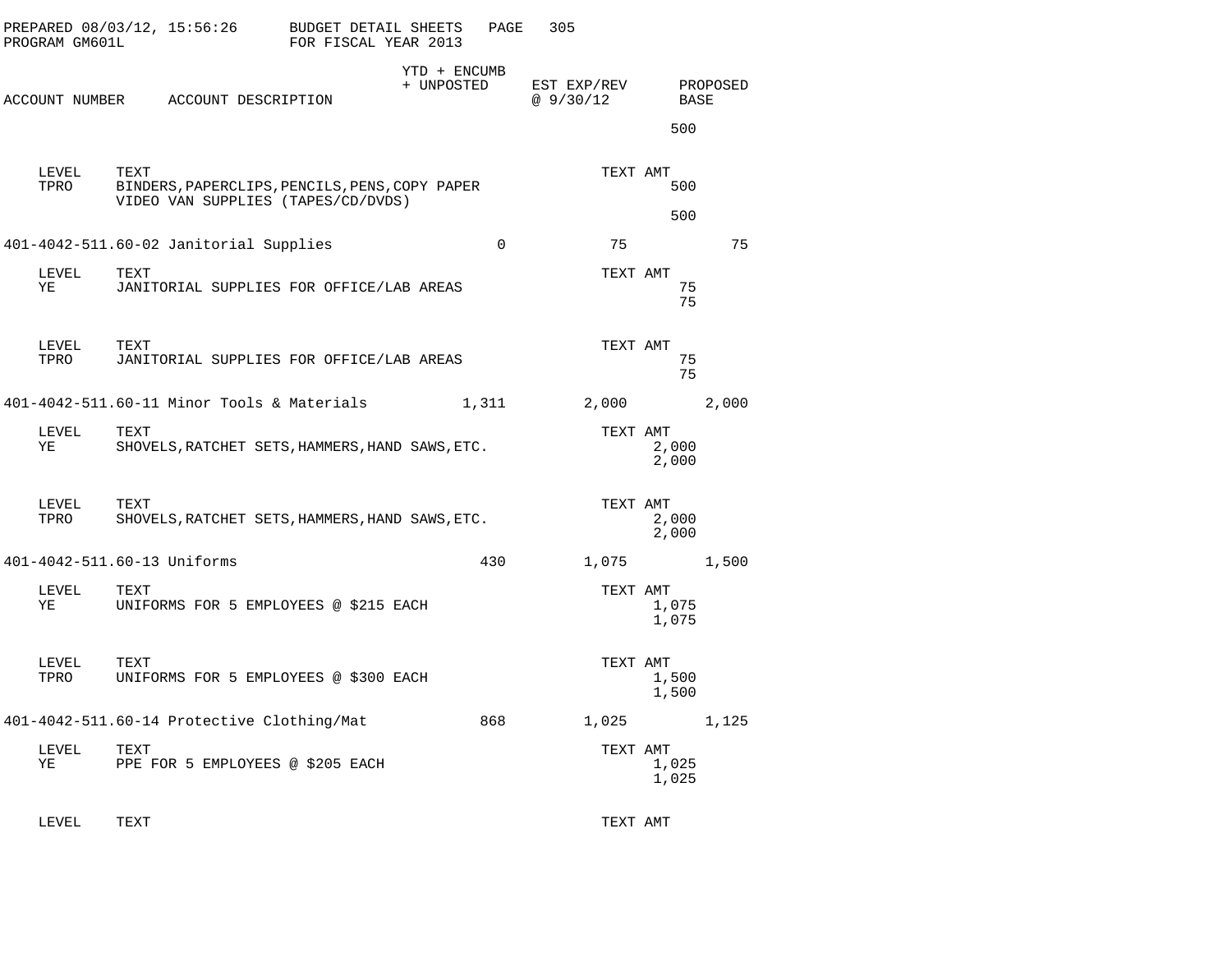| PROGRAM GM601L | PREPARED 08/03/12, 15:56:26                                                                                                                                                                                                                                                                                                                                                                                                                                                                                                                                                                                                                            | BUDGET DETAIL SHEETS<br>FOR FISCAL YEAR 2013 |                            | PAGE<br>306 |                |                               |
|----------------|--------------------------------------------------------------------------------------------------------------------------------------------------------------------------------------------------------------------------------------------------------------------------------------------------------------------------------------------------------------------------------------------------------------------------------------------------------------------------------------------------------------------------------------------------------------------------------------------------------------------------------------------------------|----------------------------------------------|----------------------------|-------------|----------------|-------------------------------|
|                | ACCOUNT NUMBER ACCOUNT DESCRIPTION                                                                                                                                                                                                                                                                                                                                                                                                                                                                                                                                                                                                                     |                                              | YTD + ENCUMB<br>+ UNPOSTED |             | @ 9/30/12      | EST EXP/REV PROPOSED<br>BASE  |
|                | TPRO PPE FOR 5 EMPLOYEES @ \$225 EACH                                                                                                                                                                                                                                                                                                                                                                                                                                                                                                                                                                                                                  |                                              |                            |             |                | 1,125<br>1,125                |
|                | 401-4042-511.66-04 Minor Shop & Plant Eqpt                                                                                                                                                                                                                                                                                                                                                                                                                                                                                                                                                                                                             |                                              | 250                        |             | 5,100          | 5,100                         |
| LEVEL<br>YE    | TEXT<br>SCADA, FLOW METERS, NEW PUMPS, MONITORING EQUIPMENT                                                                                                                                                                                                                                                                                                                                                                                                                                                                                                                                                                                            |                                              |                            |             | TEXT AMT       | 5,100<br>5,100                |
| LEVEL<br>TPRO  | TEXT<br>SCADA, FLOW METERS, NEW PUMPS, MONITORING EQUIPMENT                                                                                                                                                                                                                                                                                                                                                                                                                                                                                                                                                                                            |                                              |                            |             | TEXT AMT       | 5,100<br>5,100                |
|                | 401-4042-511.81-04 Administrative Services                                                                                                                                                                                                                                                                                                                                                                                                                                                                                                                                                                                                             |                                              |                            | $\Omega$    | $\overline{0}$ | 237,616                       |
| LEVEL          | TEXT<br>TPRO PER CALC                                                                                                                                                                                                                                                                                                                                                                                                                                                                                                                                                                                                                                  |                                              |                            |             | TEXT AMT       | 237,616<br>237,616            |
|                | 401-4042-511.90-02 Sewer Treatment                                                                                                                                                                                                                                                                                                                                                                                                                                                                                                                                                                                                                     |                                              |                            |             |                | 1,795,300 2,300,000 2,735,000 |
| LEVEL<br>YE    | TEXT<br>TOTAL ANTICIPATED FLOW (GALLONS) IS 1,217,878,109<br>CALCULATED AT TODAYS RATES OF VOLUME \$.8679/1000<br>GALLONS = $$1,056,996$ . BOD COST/LB IS $$.3187$<br>$= $825,453.$ TSS COST/LB IS \$.2224 = \$510,520<br>SERVICE CHARGE \$75/MONTH X 12 = \$900. FLOW DEDUCED<br>BY AVERAGING FLOW OF EACH MONTH OVER PREVIOUS 4<br>YEAR PERIOD. BOD LEVEL 255 & TSS LEVEL 226 PPM<br>(5/9/12) BASED UPON 3 YEAR AVG OF FLOWS FROM THE<br>REMAINING MONTHS LEFT THIS FY THE NEW YEAR END<br>CALCULATED TO BE \$2,377,537. VOLUME ANTICIPATED<br>593,545,210; VOL=\$480,356; BOD=\$479,198; SC=\$450<br>TSS=\$165,177. NOT CHANGE ORIG SINCE WITHIN 1% |                                              |                            |             | TEXT AMT       | 2,300,000<br>2,300,000        |
| LEVEL<br>TPRO  | TEXT<br>TOTAL ANTICIPATED FLOW (GALLONS) IS 1,329,485,310<br>CALCULATED AT TODAYS RATES OF VOLUME \$.8093/1000<br>GALLONS = \$1,075,952. BOD COST/LB IS \$.3653<br>$= $1,073,359.TSS COST/LB IS $.1552 = $369,981$<br>SERVICE CHARGE \$75/MONTH X 12 = \$900. FLOW DEDUCED<br>BY AVERAGING FLOW OF EACH MONTH OVER PREVIOUS 3<br>YEAR PERIOD. BOD LEVEL 265 & TSS LEVEL 215 PPM<br>BOD & TSS CALCULATED BY POUNDS FORMULA<br>(MILLION GALLONS X 8.34 X PPM X COST/LB) 2520192                                                                                                                                                                          |                                              |                            |             | TEXT AMT       |                               |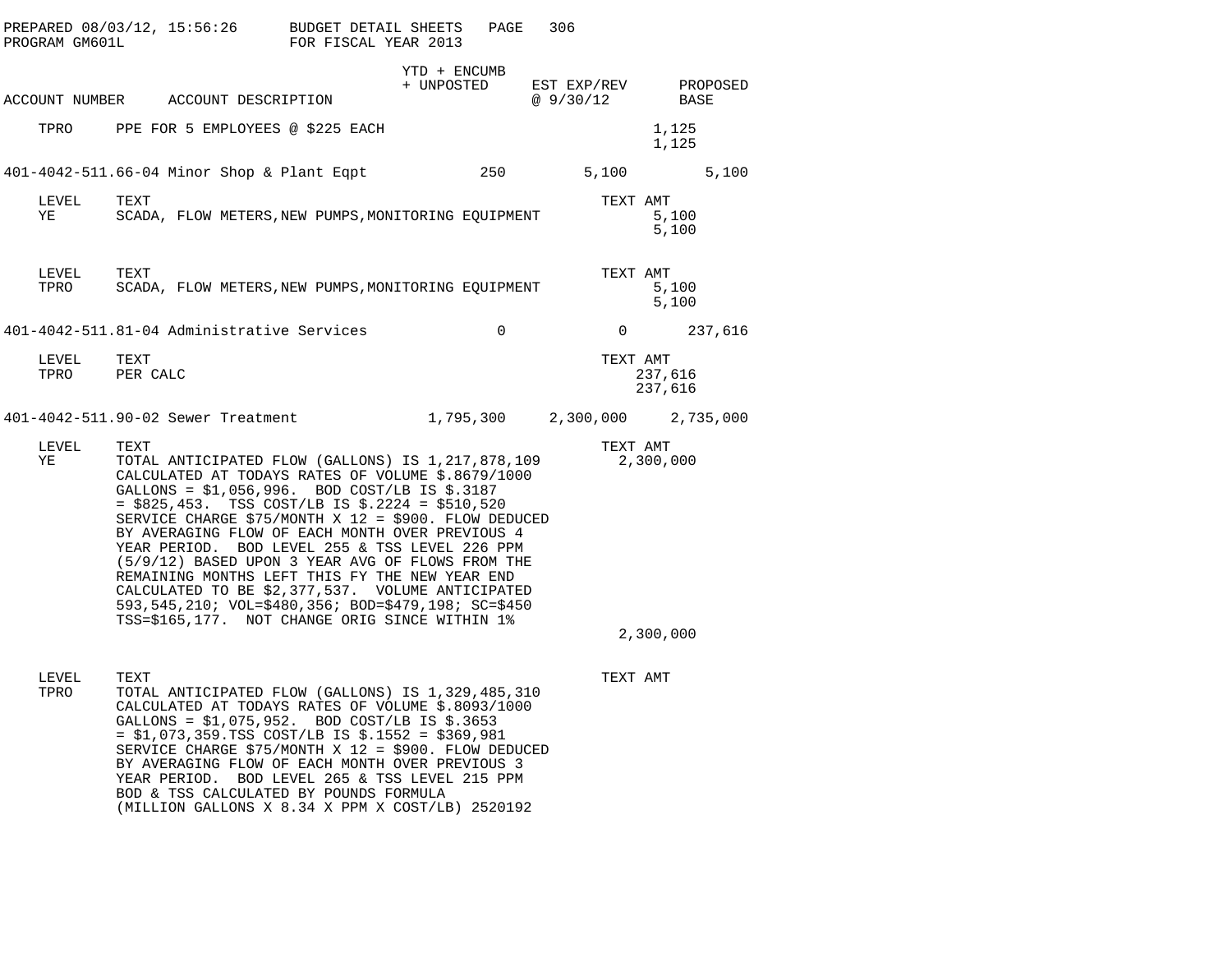| PROGRAM GM601L | PREPARED 08/03/12, 15:56:26                            | <b>BUDGET DETAIL SHEETS</b><br>FOR FISCAL YEAR 2013 |                            | PAGE  | 307                      |                                    |
|----------------|--------------------------------------------------------|-----------------------------------------------------|----------------------------|-------|--------------------------|------------------------------------|
|                | ACCOUNT NUMBER ACCOUNT DESCRIPTION                     |                                                     | YTD + ENCUMB<br>+ UNPOSTED |       | EST EXP/REV<br>@ 9/30/12 | PROPOSED<br>BASE                   |
|                | REVISED 072612 WITH NEW RATE                           |                                                     |                            |       |                          | 2,735,000<br>2,735,000             |
| $^\star$       | Operating                                              |                                                     | 1,831,938                  |       |                          | 2,372,138 3,039,717                |
|                | 401-4042-511.63-02 Electricity                         |                                                     | 1,431                      |       | 2,100                    | 2,400                              |
| LEVEL<br>ΥE    | TEXT<br>BASE<br>JOHNSON CONTROLS + 2% PER RC           |                                                     |                            |       | TEXT AMT                 | 2,900<br>$4-$<br>2,896             |
|                | 401-4042-511.63-03 Natural Gas                         |                                                     |                            | 53    | 62                       | 100                                |
| LEVEL<br>ΥE    | TEXT<br>NATURAL GAS                                    |                                                     |                            |       | TEXT AMT                 | 100<br>100                         |
| LEVEL<br>TPRO  | TEXT<br>NATURAL GAS                                    |                                                     |                            |       | TEXT AMT                 | 100<br>100                         |
|                | 401-4042-511.64-03 Fuel                                |                                                     |                            | 3,549 | 3,777                    | 3,422                              |
| LEVEL<br>ΥE    | TEXT<br>BASE EQP SVCS                                  |                                                     |                            |       | TEXT AMT                 | 3,388<br>3,388                     |
| LEVEL<br>TPRO  | TEXT<br>BASE EQP SVCS                                  |                                                     |                            |       | TEXT AMT                 | 3,388<br>3,388                     |
|                | 401-4042-511.82-01 Contrib to Eqpt Repl Fund 31,956    |                                                     |                            |       | 31,956                   | 37,431                             |
| LEVEL<br>ΥE    | TEXT<br>2003 US JETTING SEWER TRAILER<br>2006 FORD VAN | 1998 INTERNATIONAL TRUCK-2011 REPLACEMENT           |                            |       | TEXT AMT                 | 4,185<br>1,337<br>26,434<br>31,956 |
| LEVEL<br>TPRO  | TEXT<br>2003 US JETTING SEWER TRAILER<br>2006 FORD VAN |                                                     |                            |       | TEXT AMT                 | 4,768<br>1,538                     |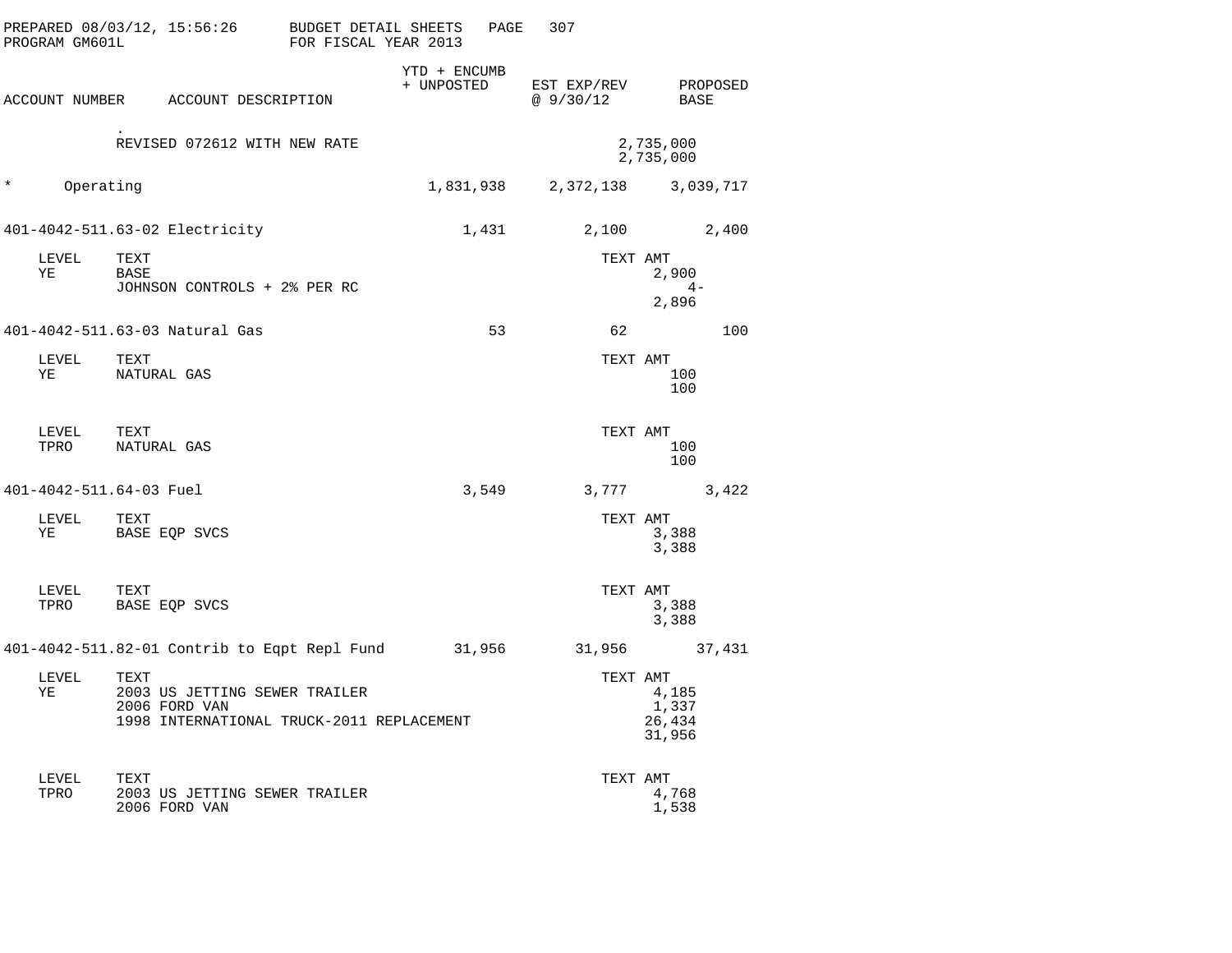|                       | PROGRAM GM601L |      |                                                                                                                                                                               | PREPARED 08/03/12, 15:56:26 BUDGET DETAIL SHEETS<br>PROGRAM GM601L FOR FISCAL YEAR 2013 |              | PAGE        | 308                                                                                                                                                                                                                                                          |                                                   |          |
|-----------------------|----------------|------|-------------------------------------------------------------------------------------------------------------------------------------------------------------------------------|-----------------------------------------------------------------------------------------|--------------|-------------|--------------------------------------------------------------------------------------------------------------------------------------------------------------------------------------------------------------------------------------------------------------|---------------------------------------------------|----------|
|                       |                |      | ACCOUNT NUMBER ACCOUNT DESCRIPTION                                                                                                                                            |                                                                                         | YTD + ENCUMB |             | + UNPOSTED EST EXP/REV PROPOSED<br>@ 9/30/12                                                                                                                                                                                                                 | BASE                                              |          |
|                       |                |      |                                                                                                                                                                               | 2012 INTERNATIONAL TRUCK (VACTOR)                                                       |              |             |                                                                                                                                                                                                                                                              | 31,125<br>37,431                                  |          |
|                       |                |      | 401-4042-511.82-16 IT Contribution                                                                                                                                            |                                                                                         |              |             | 16,691 22,255 18,979                                                                                                                                                                                                                                         |                                                   |          |
| YE                    | LEVEL          | TEXT | ACCOUNT 34-03                                                                                                                                                                 | INFORMATION SRVCS CONTRIB RECLASSED FROM                                                |              |             | TEXT AMT                                                                                                                                                                                                                                                     |                                                   |          |
|                       | LEVEL<br>TPRO  | TEXT | ACCOUNT 34-03                                                                                                                                                                 | INFORMATION SRVCS CONTRIB RECLASSED FROM                                                |              |             | TEXT AMT                                                                                                                                                                                                                                                     |                                                   |          |
|                       |                |      |                                                                                                                                                                               | 401-4042-511.82-17 Equip Svc Contribution                                               |              |             | 3,928 4,713 4,762                                                                                                                                                                                                                                            |                                                   |          |
| YE                    | LEVEL          | TEXT |                                                                                                                                                                               | EQUIP SERVICES MONTHLY MAINTENANCE EXPENSE ONLY                                         |              |             | TEXT AMT                                                                                                                                                                                                                                                     | 4,713<br>4,713                                    |          |
|                       | LEVEL<br>TPRO  | TEXT |                                                                                                                                                                               | EQUIP SERVICES MONTHLY MAINTENANCE EXPENSE ONLY                                         |              |             | TEXT AMT                                                                                                                                                                                                                                                     | 4,713<br>4,713                                    |          |
| $\star$               |                |      | Utilities/Internal Chrgs                                                                                                                                                      |                                                                                         |              |             | 57,608 64,863                                                                                                                                                                                                                                                |                                                   | 67,094   |
| $\star\star$<br>* * * |                |      | Wastewater Services<br>Water & Wastewater Fund<br>402-0000-371.10-00 Bank Account Interest<br>402-0000-383.10-00 Cash Over/Short<br>402-0000-391.10-00 Operating Transfers In |                                                                                         | 879,737      | 29          | ${\begin{array}{ccc} 2\, , 059\, , 463 \qquad & 2\, , 658\, , 840 \qquad & 3\, , 359\, , 082 \\ 24\, , 159\, , 127 \qquad & 32\, , 102\, , 267 \qquad & 34\, , 687\, , 493 \\ 5 \qquad & 100 \qquad & 5\, , 000 \end{array}}$<br>5 100<br>29 0<br>37 970,045 | 377,846                                           | $\Omega$ |
| YE                    | LEVEL          | TEXT | 2004 GO REF PRINCIPAL<br>2004 GO REF INT - MARCH<br>2004 GO REF INT - SEPT<br>FROM 4B REVENUE FUND 106                                                                        |                                                                                         |              |             | TEXT AMT                                                                                                                                                                                                                                                     | 196,000<br>93,737<br>90,308<br>590,000<br>970,045 |          |
| TPRO                  | LEVEL          | TEXT | 2004 GO REF PRINCIPAL<br>2004 GO REF INT - MARCH<br>2004 GO REF INT - SEPT<br>FROM 4B REVENUE FUND 106                                                                        |                                                                                         |              |             | TEXT AMT                                                                                                                                                                                                                                                     | 201,000<br>90,308<br>86,538<br>377,846            |          |
|                       |                |      | 402-0000-391.10-02 Operations Assistance                                                                                                                                      |                                                                                         |              | $\mathbf 0$ |                                                                                                                                                                                                                                                              | $0 \qquad \qquad$<br>111,148                      |          |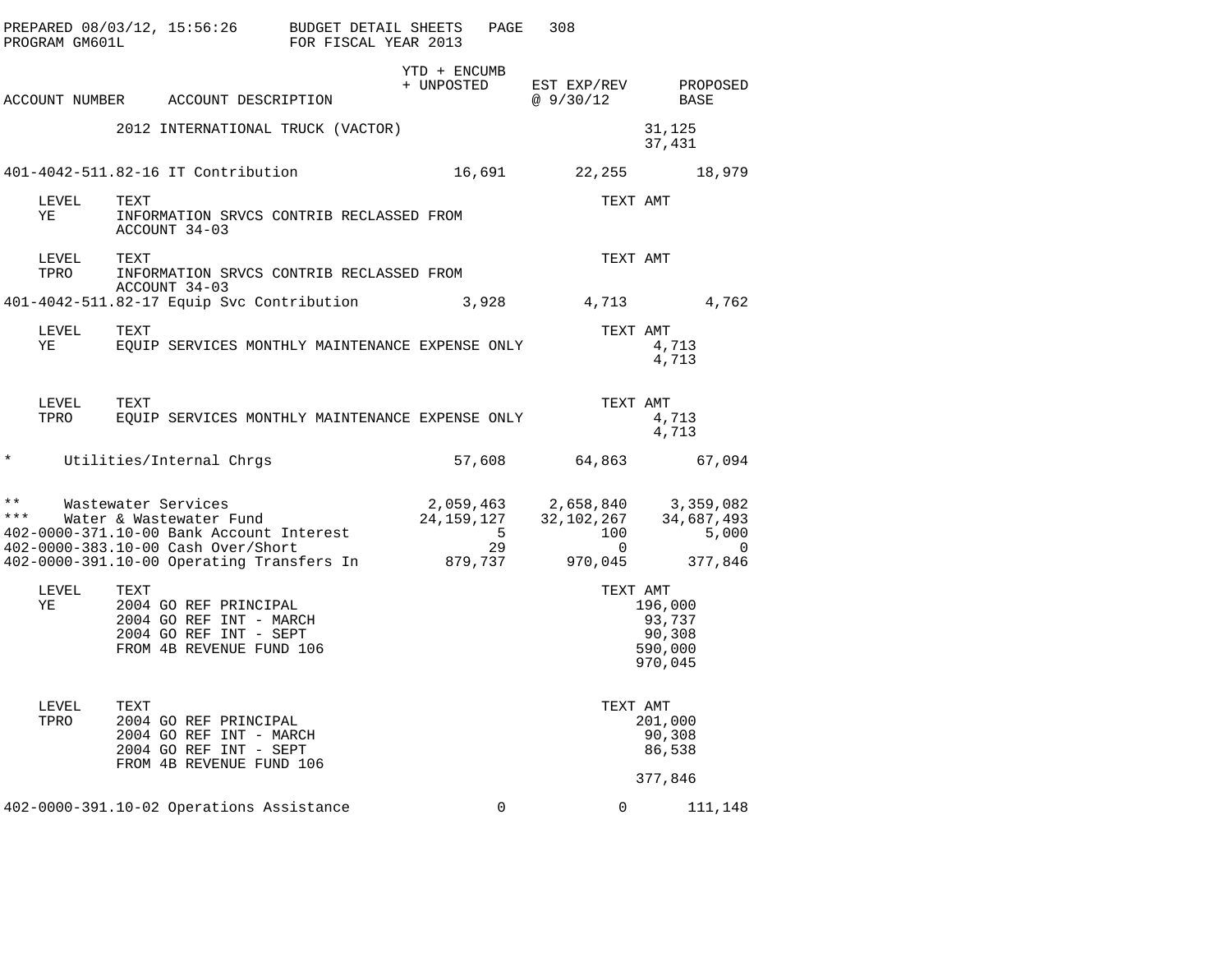|              | PREPARED 08/03/12, 15:56:26<br>PROGRAM GM601L |      |                                                                                                                                                                                                                                                                                                                                                                                                                                                                                                            | BUDGET DETAIL SHEETS<br>FOR FISCAL YEAR 2013 |                            | PAGE                                                                                             | 309                                                                                                                                         |                                                                                                                        |  |
|--------------|-----------------------------------------------|------|------------------------------------------------------------------------------------------------------------------------------------------------------------------------------------------------------------------------------------------------------------------------------------------------------------------------------------------------------------------------------------------------------------------------------------------------------------------------------------------------------------|----------------------------------------------|----------------------------|--------------------------------------------------------------------------------------------------|---------------------------------------------------------------------------------------------------------------------------------------------|------------------------------------------------------------------------------------------------------------------------|--|
|              | ACCOUNT NUMBER                                |      | ACCOUNT DESCRIPTION                                                                                                                                                                                                                                                                                                                                                                                                                                                                                        |                                              | YTD + ENCUMB<br>+ UNPOSTED |                                                                                                  | EST EXP/REV<br>@9/30/12                                                                                                                     | PROPOSED<br>BASE                                                                                                       |  |
|              | LEVEL<br>TPRO                                 | TEXT | OPERATING SUBSIDY FROM TYPE B CORP                                                                                                                                                                                                                                                                                                                                                                                                                                                                         |                                              |                            |                                                                                                  |                                                                                                                                             | TEXT AMT<br>111,148<br>111,148                                                                                         |  |
|              |                                               |      | 402-0000-391.10-03 Contribution from Gen Fd                                                                                                                                                                                                                                                                                                                                                                                                                                                                |                                              |                            | 83,622                                                                                           | 83,622                                                                                                                                      | $\Omega$                                                                                                               |  |
|              | LEVEL<br>YE                                   | TEXT | OPERATIONS SUBSIDY<br>TRANS FOR MERIT                                                                                                                                                                                                                                                                                                                                                                                                                                                                      |                                              |                            |                                                                                                  |                                                                                                                                             | TEXT AMT<br>87,637<br>17,894<br>105,531                                                                                |  |
|              | LEVEL<br>TPRO                                 | TEXT | OPERATIONS SUBSIDY<br>TRANS FOR MERIT                                                                                                                                                                                                                                                                                                                                                                                                                                                                      |                                              |                            |                                                                                                  |                                                                                                                                             | TEXT AMT                                                                                                               |  |
|              |                                               |      | 402-0000-343.10-10 Greens Fees                                                                                                                                                                                                                                                                                                                                                                                                                                                                             |                                              | 145,539                    |                                                                                                  | 214,797                                                                                                                                     | 693,600                                                                                                                |  |
|              | LEVEL<br>ΥE                                   | TEXT | ORIGINAL GREEN FEES AMOUNT<br>GREENS FEES - SPECIAL                                                                                                                                                                                                                                                                                                                                                                                                                                                        |                                              |                            |                                                                                                  |                                                                                                                                             | TEXT AMT<br>579,250<br>129,250<br>708,500                                                                              |  |
|              | LEVEL<br>TPRO                                 | TEXT | ORIGINAL GREEN FEES AMOUNT<br>GREENS FEES - SPECIAL                                                                                                                                                                                                                                                                                                                                                                                                                                                        |                                              |                            |                                                                                                  |                                                                                                                                             | TEXT AMT<br>579,250<br>129,250<br>708,500                                                                              |  |
|              |                                               |      | 402-0000-343.20-00 Outings Revenue<br>402-0000-371.20-00 Securities Interest<br>402-0000-383.20-00 Returned Check Fees<br>402-0000-343.30-00 Pro Shop Sales Revenue<br>402-0000-343.30-03 Shipping and Handling<br>402-0000-343.40-00 Golf Cart Rental Fees<br>402-0000-343.50-00 Driving Range Fees<br>402-0000-343.60-00 Restaurant<br>402-0000-383.60-00 Advertising Revenue<br>402-0000-343.60-01 Restaurant - Food<br>402-0000-383.90-00 Other Misc Revenue<br>402-0000-383.91-01 Coke/Pepsi Contract |                                              | 404,301<br>1,742,979       | 19,958<br>150<br>0<br>45,263<br>0<br>62,622<br>23,552<br>71,953<br>$\mathbf 0$<br>1,248<br>5,000 | 34,958<br>$\overline{\phantom{0}}$<br>100<br>57,115<br>100<br>92,622<br>25,500<br>82,387<br>5,000<br>1,500<br>404,204<br>5,000<br>1,977,050 | 125,000<br>0<br>100<br>126,400<br>100<br>290,000<br>45,000<br>300,000<br>5,000<br>1,500<br>5,000<br>5,000<br>2,090,694 |  |
| $\star\star$ | 402-8011-521.10-01 Salaries                   |      | Hidden Creek Golf Course<br>402-8011-521.13-01 Longevity Pay<br>402-8011-521.13-14 Ins Opt Out                                                                                                                                                                                                                                                                                                                                                                                                             |                                              | 1,742,979<br>111,089       | 364<br>1,900                                                                                     | 1,977,050<br>137,541<br>456<br>2,400                                                                                                        | 2,090,694<br>137,551<br>768<br>2,400                                                                                   |  |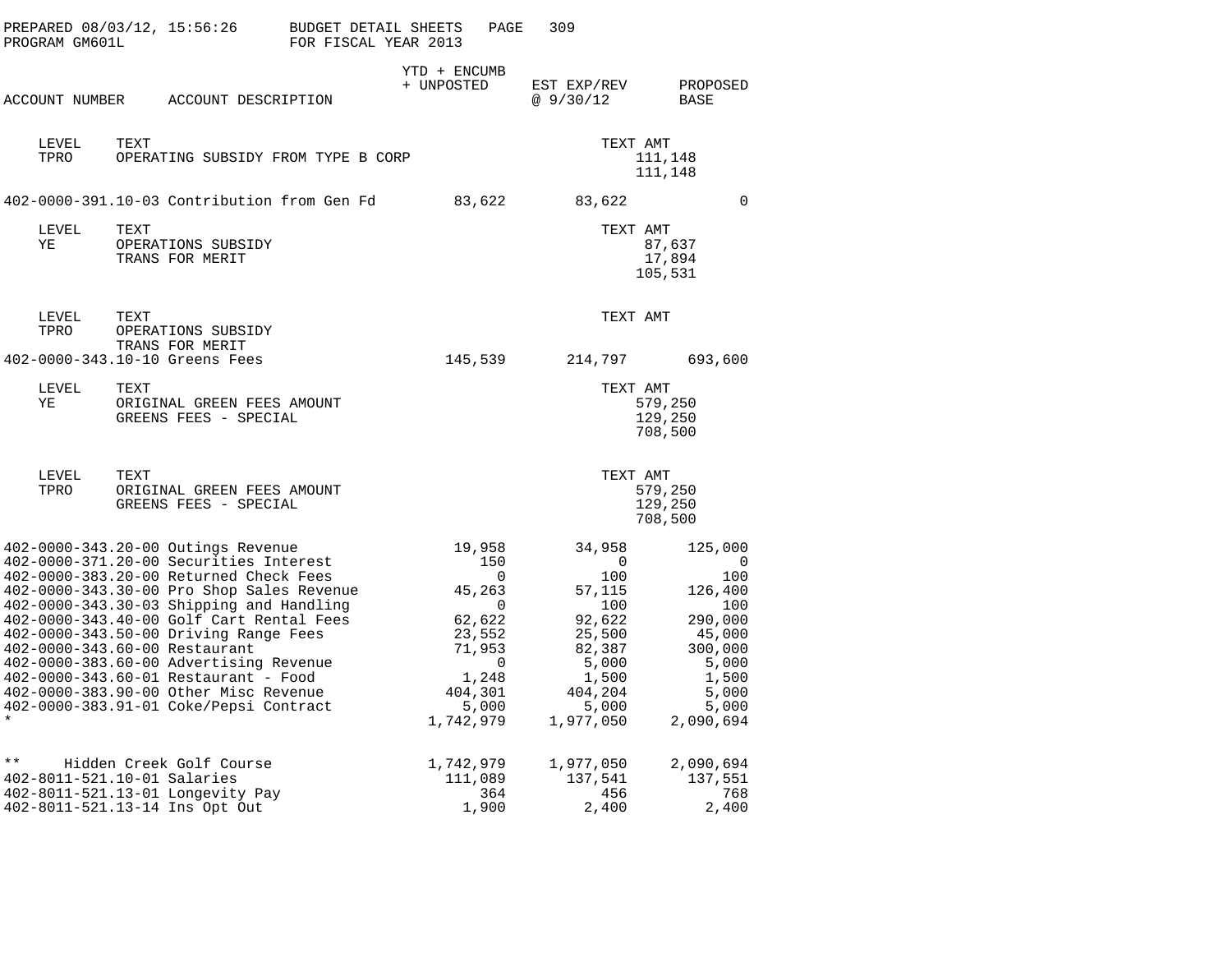| PREPARED 08/03/12, 15:56:26 | BUDGET DETAIL SHEETS<br>PAGE | 310 |
|-----------------------------|------------------------------|-----|
| PROGRAM GM601L              | FOR FISCAL YEAR 2013         |     |

|                         | ACCOUNT NUMBER ACCOUNT DESCRIPTION                                                                                                                                                                                                                                                                                                                                                                                                | YTD + ENCUMB<br>+ UNPOSTED                                                                     | EST EXP/REV<br>@9/30/12                                                                                  | PROPOSED<br><b>BASE</b>                                                                             |
|-------------------------|-----------------------------------------------------------------------------------------------------------------------------------------------------------------------------------------------------------------------------------------------------------------------------------------------------------------------------------------------------------------------------------------------------------------------------------|------------------------------------------------------------------------------------------------|----------------------------------------------------------------------------------------------------------|-----------------------------------------------------------------------------------------------------|
| 402-8011-521.21-01 TMRS | 402-8011-521.15-02 Market Adjustment Fund<br>402-8011-521.16-01 Car Allowance<br>402-8011-521.16-05 Cell Phone Allowance<br>402-8011-521.20-01 FICA Taxes<br>402-8011-521.20-02 Medicare Taxes<br>402-8011-521.20-03 Unemployment Taxes<br>402-8011-521.22-01 Workers' Compensation Ins<br>402-8011-521.22-02 Health Insurance<br>402-8011-521.22-04 Dental Insurance<br>402-8011-521.22-05 Life Insurance<br>Salaries & Benefits | 0<br>6,785<br>1,604<br>7,588<br>1,794<br>522<br>17,511<br>137<br>5,342<br>599<br>58<br>155,293 | $\mathbf 0$<br>8,400<br>1,950<br>9,385<br>2,215<br>522<br>21,639<br>168<br>6,854<br>719<br>69<br>192,318 | 25,869<br>8,400<br>1,950<br>9,338<br>2,191<br>522<br>22,675<br>166<br>7,260<br>719<br>66<br>219,875 |
|                         | 402-8011-521.30-01 City Attorney Fees                                                                                                                                                                                                                                                                                                                                                                                             | 225                                                                                            | 500                                                                                                      | 2,500                                                                                               |
| LEVEL<br>ΥE             | TEXT<br>ATTORNEY FEES                                                                                                                                                                                                                                                                                                                                                                                                             |                                                                                                | TEXT AMT                                                                                                 | 2,550<br>2,550                                                                                      |
| LEVEL<br>TPRO           | TEXT<br>ATTORNEY FEES                                                                                                                                                                                                                                                                                                                                                                                                             |                                                                                                | TEXT AMT                                                                                                 | 2,550<br>2,550                                                                                      |
|                         | 402-8011-521.50-03 Personnel Dev & Activity                                                                                                                                                                                                                                                                                                                                                                                       | 549                                                                                            | 700                                                                                                      | 1,250                                                                                               |
| LEVEL<br>ΥE             | TEXT<br>PERSONNEL DEVELOPMENT                                                                                                                                                                                                                                                                                                                                                                                                     |                                                                                                | TEXT AMT                                                                                                 | 1,250<br>1,250                                                                                      |
| LEVEL<br>TPRO           | TEXT<br>PERSONNEL DEVELOPMENT<br>TRAINING AND CONFERENCES                                                                                                                                                                                                                                                                                                                                                                         |                                                                                                | TEXT AMT                                                                                                 | 1,250<br>1,250                                                                                      |
|                         | 402-8011-521.50-08 Mileage Reimbursement<br>402-8011-521.52-01 Building Insurance                                                                                                                                                                                                                                                                                                                                                 | $\Omega$<br>2,429                                                                              | $\Omega$<br>2,654                                                                                        | 125<br>2,654                                                                                        |
| LEVEL<br>ΥE             | TEXT<br>INSURANCE                                                                                                                                                                                                                                                                                                                                                                                                                 |                                                                                                | TEXT AMT                                                                                                 | 2,654<br>2,654                                                                                      |
| LEVEL<br>TPRO           | TEXT<br>INSURANCE                                                                                                                                                                                                                                                                                                                                                                                                                 |                                                                                                | TEXT AMT                                                                                                 | 2,654<br>2,654                                                                                      |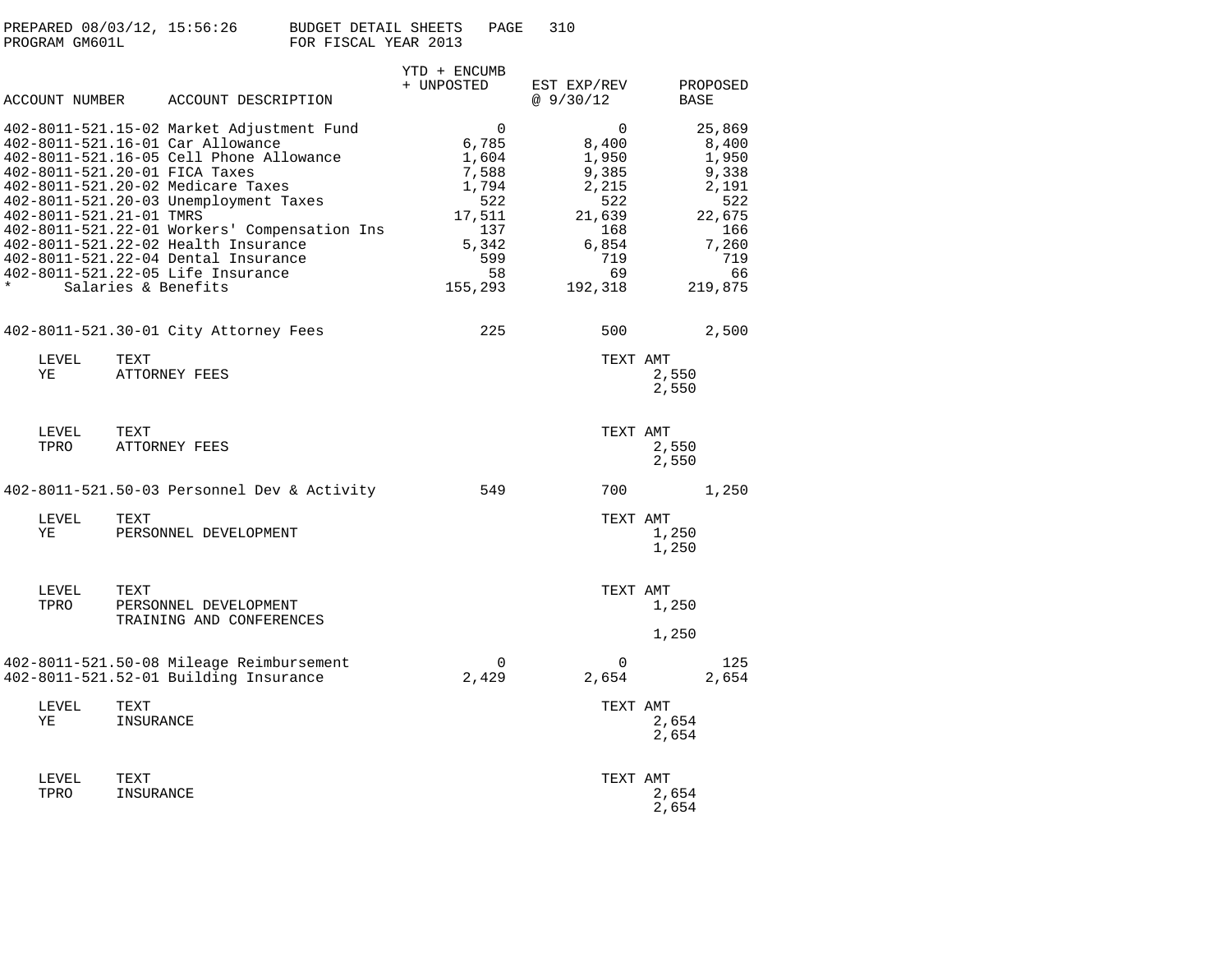| PROGRAM GM601L | PREPARED 08/03/12, 15:56:26                                          | BUDGET DETAIL SHEETS<br>FOR FISCAL YEAR 2013 | PAGE                       | 311                     |                  |       |
|----------------|----------------------------------------------------------------------|----------------------------------------------|----------------------------|-------------------------|------------------|-------|
| ACCOUNT NUMBER | ACCOUNT DESCRIPTION                                                  |                                              | YTD + ENCUMB<br>+ UNPOSTED | EST EXP/REV<br>@9/30/12 | PROPOSED<br>BASE |       |
|                | 402-8011-521.52-02 Equipment Insurance                               |                                              | 2,290                      | 3,365                   |                  | 3,365 |
| LEVEL<br>ΥE    | TEXT<br>INSURANCE                                                    |                                              |                            | TEXT AMT                | 3,365<br>3,365   |       |
| LEVEL<br>TPRO  | TEXT<br>INSURANCE                                                    |                                              |                            | TEXT AMT                | 3,365<br>3,365   |       |
|                | 402-8011-521.52-03 General Liability Ins                             |                                              | 1,748                      | 4,623                   |                  | 4,623 |
| LEVEL<br>ΥE    | TEXT<br>GENERAL LIABILITY & CRIMES COVERAGE                          |                                              |                            | TEXT AMT                | 4,623<br>4,623   |       |
| LEVEL<br>TPRO  | TEXT<br>GENERAL LIABILITY & CRIMES COVERAGE                          |                                              |                            | TEXT AMT                | 4,623<br>4,623   |       |
|                | 402-8011-521.60-01 Office Supplies & Mat                             |                                              | 236                        | 300                     |                  | 200   |
| LEVEL<br>ΥE    | TEXT<br>OFFICE SUPPLIES                                              |                                              |                            | TEXT AMT                | 200<br>200       |       |
| LEVEL<br>TPRO  | TEXT<br>OFFICE SUPPLIES<br>PAPER, PENS, PENCILS, STAPLERS, TAPE, ETC |                                              |                            | TEXT AMT                | 200<br>200       |       |
|                | 402-8011-521.66-01 Minor Office Equipment                            |                                              | $\Omega$                   | 100                     |                  | 1,000 |
| LEVEL<br>ΥE    | TEXT<br>DESK AND FILE CABINETS FOR OFFICES                           |                                              |                            | TEXT AMT                | 1,000<br>1,000   |       |
| LEVEL<br>TPRO  | TEXT<br>DESK, FILE CABINETS, CALCULATORS                             |                                              |                            | TEXT AMT                | 1,000<br>1,000   |       |
|                | 402-8011-521.80-05 Miscellaneous Expense                             |                                              | 542                        | 500                     |                  | 2,500 |
| LEVEL          | TEXT                                                                 |                                              |                            | TEXT AMT                |                  |       |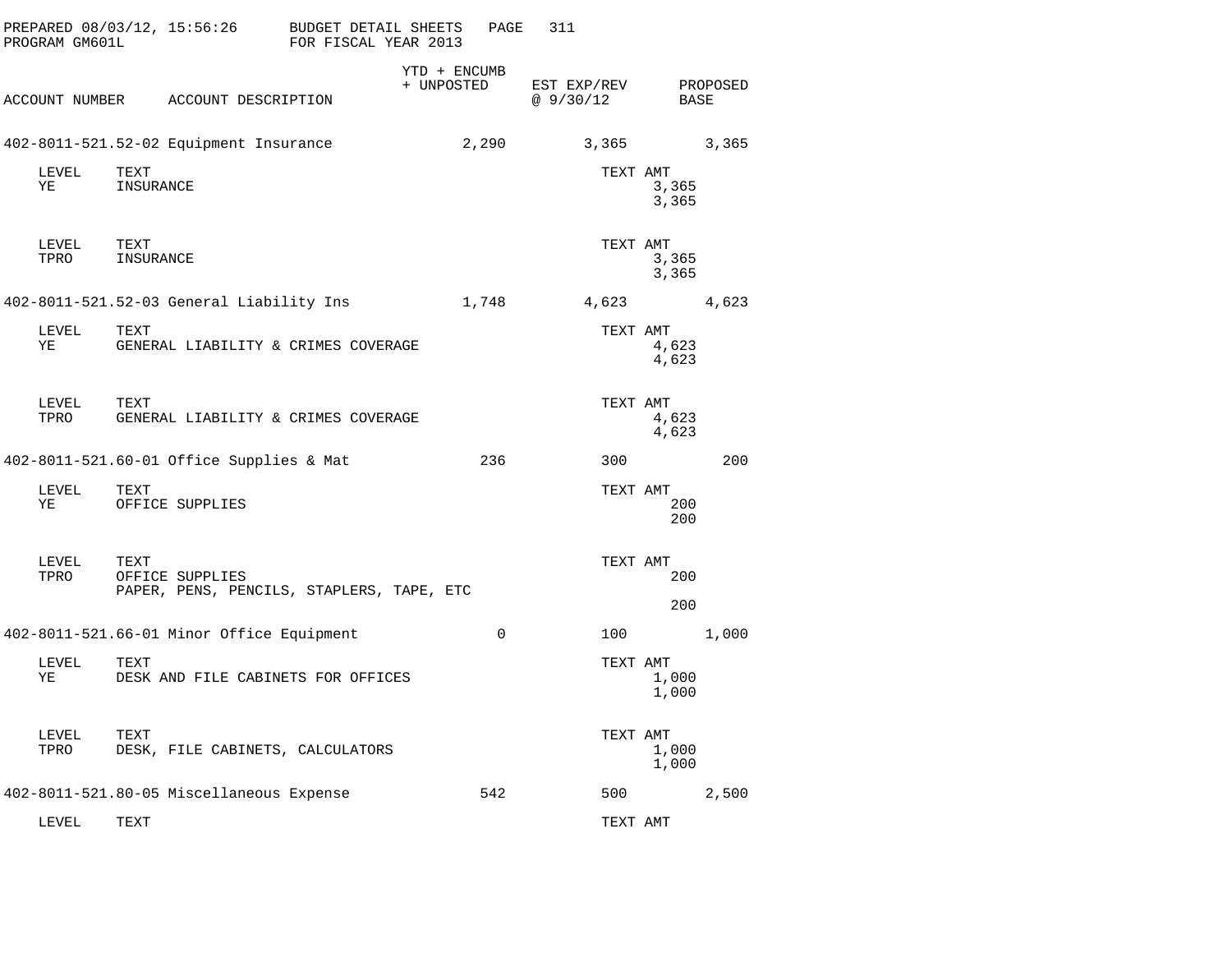|         | PREPARED 08/03/12, 15:56:26<br>PROGRAM GM601L                                      |      |                                                                                                                                                                                                                                                                                                                                                                                                                                                                                        | <b>BUDGET DETAIL SHEETS</b><br>FOR FISCAL YEAR 2013 |                               | PAGE                                                                                                                   | 312                                                                                                                                                    |          |                                                                                                                                                |
|---------|------------------------------------------------------------------------------------|------|----------------------------------------------------------------------------------------------------------------------------------------------------------------------------------------------------------------------------------------------------------------------------------------------------------------------------------------------------------------------------------------------------------------------------------------------------------------------------------------|-----------------------------------------------------|-------------------------------|------------------------------------------------------------------------------------------------------------------------|--------------------------------------------------------------------------------------------------------------------------------------------------------|----------|------------------------------------------------------------------------------------------------------------------------------------------------|
|         | ACCOUNT NUMBER                                                                     |      | ACCOUNT DESCRIPTION                                                                                                                                                                                                                                                                                                                                                                                                                                                                    |                                                     | YTD + ENCUMB<br>+ UNPOSTED    |                                                                                                                        | EST EXP/REV<br>@9/30/12                                                                                                                                |          | PROPOSED<br>BASE                                                                                                                               |
|         | TPRO                                                                               |      | PAY BANDS FOR NINE AND WINE EVENTS, DONATIONS FOR                                                                                                                                                                                                                                                                                                                                                                                                                                      |                                                     |                               |                                                                                                                        |                                                                                                                                                        |          |                                                                                                                                                |
| $\star$ | Operating                                                                          |      | GOLF TOURNAMENTS AND OTHER SPECIAL EVENTS                                                                                                                                                                                                                                                                                                                                                                                                                                              |                                                     |                               | 8,019                                                                                                                  | 12,742                                                                                                                                                 |          | 18,217                                                                                                                                         |
|         |                                                                                    |      | 402-8011-521.82-16 IT Contribution                                                                                                                                                                                                                                                                                                                                                                                                                                                     |                                                     |                               | 9,677                                                                                                                  | 12,903                                                                                                                                                 |          | 11,019                                                                                                                                         |
|         | LEVEL<br>YE                                                                        | TEXT | INFORMATION SRVCS CONTRIB RECLASSED FROM<br>ACCOUNT 34-03                                                                                                                                                                                                                                                                                                                                                                                                                              |                                                     |                               |                                                                                                                        |                                                                                                                                                        | TEXT AMT |                                                                                                                                                |
|         | LEVEL                                                                              | TEXT |                                                                                                                                                                                                                                                                                                                                                                                                                                                                                        |                                                     |                               |                                                                                                                        |                                                                                                                                                        | TEXT AMT |                                                                                                                                                |
|         | TPRO                                                                               |      | INFORMATION SRVCS CONTRIB RECLASSED FROM<br>ACCOUNT 34-03                                                                                                                                                                                                                                                                                                                                                                                                                              |                                                     |                               |                                                                                                                        |                                                                                                                                                        |          |                                                                                                                                                |
| $\star$ |                                                                                    |      | Utilities/Internal Chrgs                                                                                                                                                                                                                                                                                                                                                                                                                                                               |                                                     |                               | 9,677                                                                                                                  | 12,903                                                                                                                                                 |          | 11,019                                                                                                                                         |
| $* *$   | 402-8012-521.10-01 Salaries<br>402-8012-521.11-01 Wages<br>402-8012-521.21-01 TMRS |      | Golf Course Admin<br>402-8012-521.12-01 Overtime - Regular<br>402-8012-521.13-01 Longevity Pay<br>402-8012-521.16-01 Car Allowance<br>402-8012-521.16-05 Cell Phone Allowance<br>402-8012-521.20-01 FICA Taxes<br>402-8012-521.20-02 Medicare Taxes<br>402-8012-521.20-03 Unemployment Taxes<br>402-8012-521.22-01 Workers' Compensation Ins<br>402-8012-521.22-02 Health Insurance<br>402-8012-521.22-04 Dental Insurance<br>402-8012-521.22-05 Life Insurance<br>Salaries & Benefits |                                                     | 172,989<br>138,629<br>210,031 | 4,525<br>$\overline{0}$<br>530<br>1,938<br>535<br>8,944<br>2,092<br>1,341<br>21,009<br>2,340<br>26,505<br>1,498<br>145 | 217,963<br>173,516<br>12,000<br>$\mathbf 0$<br>530<br>2,400<br>650<br>11,666<br>2,728<br>1,570<br>25,736<br>2,745<br>34,067<br>1,798<br>173<br>269,579 |          | 249,111<br>172,684<br>30,346<br>150<br>960<br>2,400<br>650<br>12,846<br>3,004<br>2,185<br>26,544<br>2,403<br>36,300<br>1,798<br>165<br>292,435 |
|         |                                                                                    |      | 402-8012-521.40-02 Equipment Rental                                                                                                                                                                                                                                                                                                                                                                                                                                                    |                                                     |                               | $\mathbf 0$                                                                                                            | 0                                                                                                                                                      |          | 500                                                                                                                                            |
|         | LEVEL<br>YE                                                                        | TEXT | SMALL RENTAL EQUIPMENT NEEDED IN CART BARN                                                                                                                                                                                                                                                                                                                                                                                                                                             |                                                     |                               |                                                                                                                        |                                                                                                                                                        | TEXT AMT | 500<br>500                                                                                                                                     |
|         | LEVEL<br>TPRO                                                                      | TEXT | SMALL RENTAL EQUIPMENT NEEDED IN CART BARN                                                                                                                                                                                                                                                                                                                                                                                                                                             |                                                     |                               |                                                                                                                        |                                                                                                                                                        | TEXT AMT | 500<br>500                                                                                                                                     |
|         |                                                                                    |      | 402-8012-521.40-04 Equipment Lease                                                                                                                                                                                                                                                                                                                                                                                                                                                     |                                                     |                               | 660                                                                                                                    | 2,743                                                                                                                                                  |          | 2,000                                                                                                                                          |
|         | LEVEL                                                                              | TEXT |                                                                                                                                                                                                                                                                                                                                                                                                                                                                                        |                                                     |                               |                                                                                                                        |                                                                                                                                                        | TEXT AMT |                                                                                                                                                |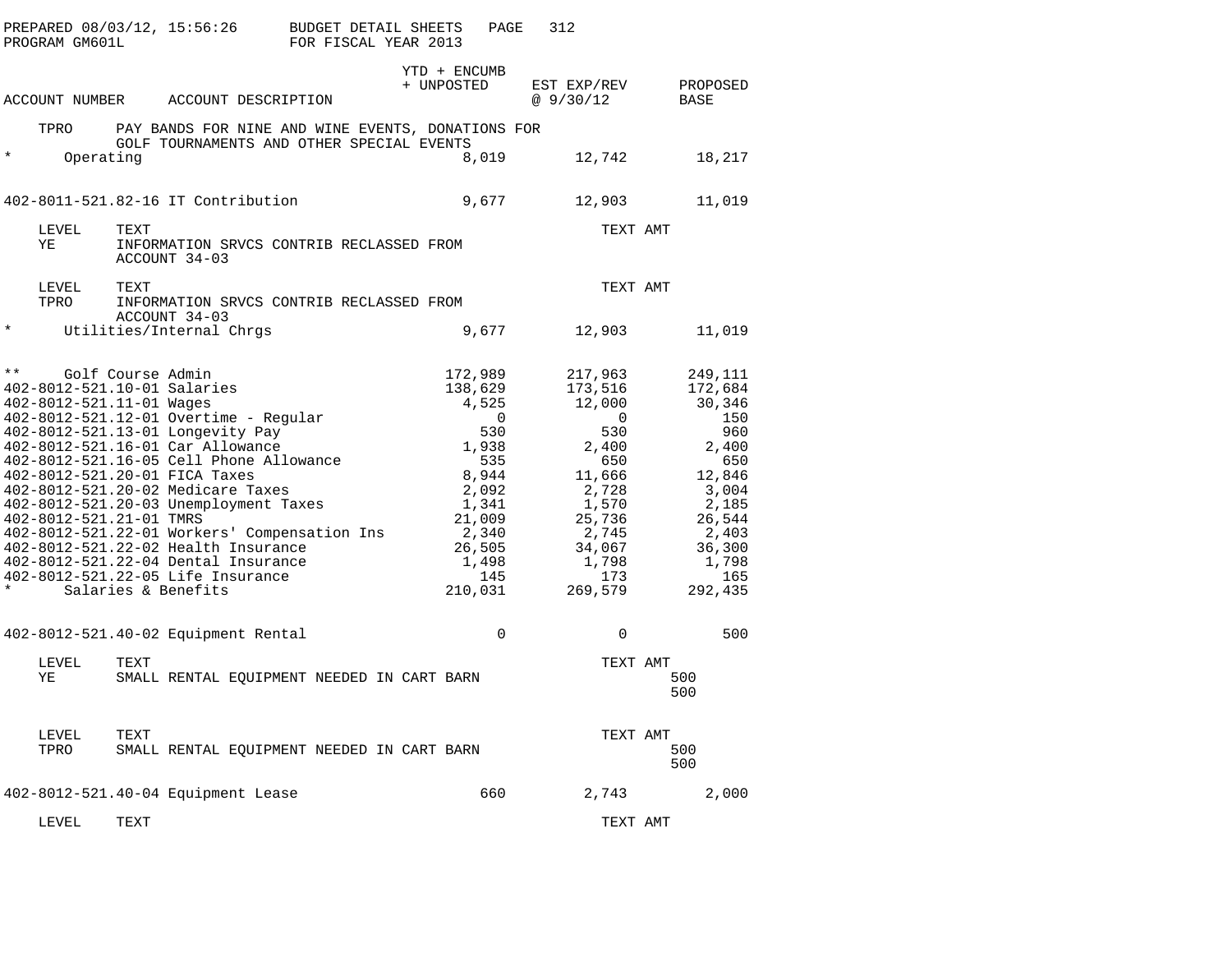| PROGRAM GM601L     |                    | PREPARED 08/03/12, 15:56:26 BUDGET DETAIL SHEETS                                                                | FOR FISCAL YEAR 2013 |                            | PAGE     | 313                     |          |                |          |
|--------------------|--------------------|-----------------------------------------------------------------------------------------------------------------|----------------------|----------------------------|----------|-------------------------|----------|----------------|----------|
|                    |                    | ACCOUNT NUMBER ACCOUNT DESCRIPTION                                                                              |                      | YTD + ENCUMB<br>+ UNPOSTED |          | EST EXP/REV<br>@9/30/12 |          | BASE           | PROPOSED |
| ΥE                 |                    | XEROX PRINTER                                                                                                   |                      |                            |          |                         |          | 2,743<br>2,743 |          |
| LEVEL TEXT<br>TPRO |                    | XEROX PRINTER                                                                                                   |                      |                            |          |                         | TEXT AMT | 2,743<br>2,743 |          |
|                    |                    | 402-8012-521.41-01 Building Maint & Repair                                                                      |                      |                            | 7,375    |                         |          | 6,000          | 4,000    |
| LEVEL<br>ΥE        | TEXT               | BUILDING MAINTENANCE AND REPAIR FOR CLUBHOUSE<br>AND CART BARN                                                  |                      |                            |          |                         | TEXT AMT | 4,000          |          |
|                    |                    |                                                                                                                 |                      |                            |          |                         |          | 4,000          |          |
| LEVEL<br>TPRO      | TEXT               | BUILDING MAINTENANCE AND REPAIR FOR CLUBHOUSE<br>AND CART BARN<br>REPAIRS IN RESTROOMS, AIR CONDITIONING, HEAT, |                      |                            |          |                         | TEXT AMT | 4,000          |          |
|                    |                    | WATER HEATER, ROOF DAMAGE, ETC                                                                                  |                      |                            |          |                         |          | 4,000          |          |
|                    |                    | 402-8012-521.42-01 Office Eqpt Maint & Rep                                                                      |                      |                            | $\Omega$ |                         | 200      |                | 500      |
| LEVEL<br>YE        | TEXT<br>RESTAURANT | MAINTENANCE ON PRINTERS AND COPIERS FOR SHOP AND                                                                |                      |                            |          |                         | TEXT AMT | 500<br>500     |          |
| LEVEL<br>TPRO      | TEXT               | MAINTENANCE ON PRINTERS AND COPIERS FOR SHOP AND                                                                |                      |                            |          |                         | TEXT AMT |                |          |
|                    | RESTAURANT         |                                                                                                                 |                      |                            |          |                         |          | 500<br>500     |          |
|                    |                    | 402-8012-521.42-08 Equipment Maint & Repair 2,848                                                               |                      |                            |          |                         |          | 3,500          | 4,853    |
| LEVEL<br>YE        | TEXT               | REPAIRS ONLY - MONTHLY MAINTENANCE EXPENSE<br>RECLASSED TO UTILITIES/INTERNAL CHRGS CATEGORY<br>ACCOUNT 82-17   |                      |                            |          |                         | TEXT AMT | 4,295          |          |
|                    |                    |                                                                                                                 |                      |                            |          |                         |          | 4,295          |          |
| LEVEL<br>TPRO      | TEXT               | REPAIRS ONLY - MONTHLY MAINTENANCE EXPENSE<br>RECLASSED TO UTILITIES/INTERNAL CHRGS CATEGORY                    |                      |                            |          |                         | TEXT AMT | 4,295          |          |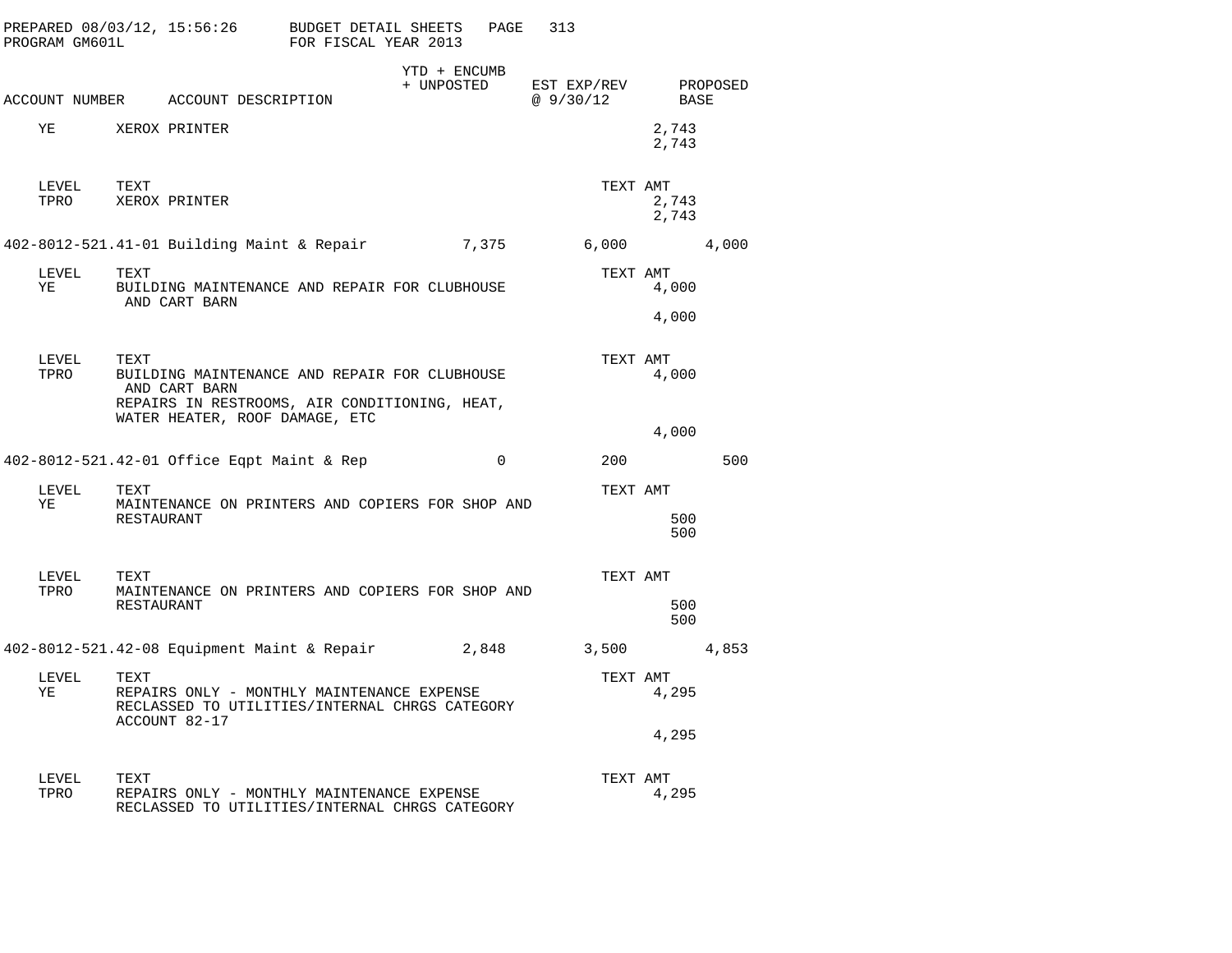| PROGRAM GM601L | PREPARED 08/03/12, 15:56:26                                                                    | BUDGET DETAIL SHEETS<br>FOR FISCAL YEAR 2013 |                            | PAGE  | 314                     |          |                   |          |
|----------------|------------------------------------------------------------------------------------------------|----------------------------------------------|----------------------------|-------|-------------------------|----------|-------------------|----------|
|                | ACCOUNT NUMBER ACCOUNT DESCRIPTION                                                             |                                              | YTD + ENCUMB<br>+ UNPOSTED |       | EST EXP/REV<br>@9/30/12 |          | BASE              | PROPOSED |
|                | ACCOUNT 82-17                                                                                  |                                              |                            |       |                         |          | 4,295             |          |
|                | 402-8012-521.43-02 Insect Control Services                                                     |                                              |                            | 800   |                         | 600      |                   | 500      |
| LEVEL<br>ΥE    | TEXT<br>INSECT CONTROL FOR CLUBHOUSE<br>WHEN NEEDED                                            |                                              |                            |       |                         | TEXT AMT | 500               |          |
|                | PER EMAIL                                                                                      |                                              |                            |       |                         |          | 100<br>600        |          |
| LEVEL<br>TPRO  | TEXT<br>MONTHLY INSECT AND RODENT CONTROL FOR CLUBHOUSE<br>RESTARAUNT AND GOLF COURSE RESTROOM |                                              |                            |       |                         | TEXT AMT | 500               |          |
|                |                                                                                                |                                              |                            |       |                         |          | 500               |          |
|                | 402-8012-521.50-01 Memberships & Licenses                                                      |                                              |                            | 1,362 |                         | 700      |                   | 1,250    |
| LEVEL<br>ΥE    | TEXT<br>PGA DUES, USGA DUES                                                                    |                                              |                            |       |                         | TEXT AMT | 1,250<br>1,250    |          |
| LEVEL<br>TPRO  | TEXT<br>PGA MEMBERSHIP, APPRENTICE DUES<br>TABC CERTIFICATION                                  |                                              |                            |       |                         | TEXT AMT | 1,250             |          |
|                |                                                                                                |                                              |                            |       |                         |          | 1,250             |          |
|                | 402-8012-521.50-02 Subscriptions/Books/Pub                                                     |                                              |                            | 518   |                         | 750      |                   | 400      |
| LEVEL<br>ΥE    | TEXT<br>MAGAZINES FOR CUSTOMERS IN PRO SHOP AND RESTAURANT<br>PER EMAIL 060712                 |                                              |                            |       |                         | TEXT AMT | 400<br>350<br>750 |          |
| LEVEL<br>TPRO  | TEXT<br>MAGAZINES FOR CUSTOMERS IN PRO SHOP AND RESTAURANT                                     |                                              |                            |       |                         | TEXT AMT | 400<br>400        |          |
|                | 402-8012-521.50-03 Personnel Dev & Activity                                                    |                                              |                            | 140   |                         | 400      |                   | 1,000    |
| LEVEL<br>ΥE    | TEXT<br>PGA SHOW ORLANDO<br>TEACHING SEMINARS                                                  |                                              |                            |       |                         | TEXT AMT | 1,250             |          |
|                |                                                                                                |                                              |                            |       |                         |          | 1,250             |          |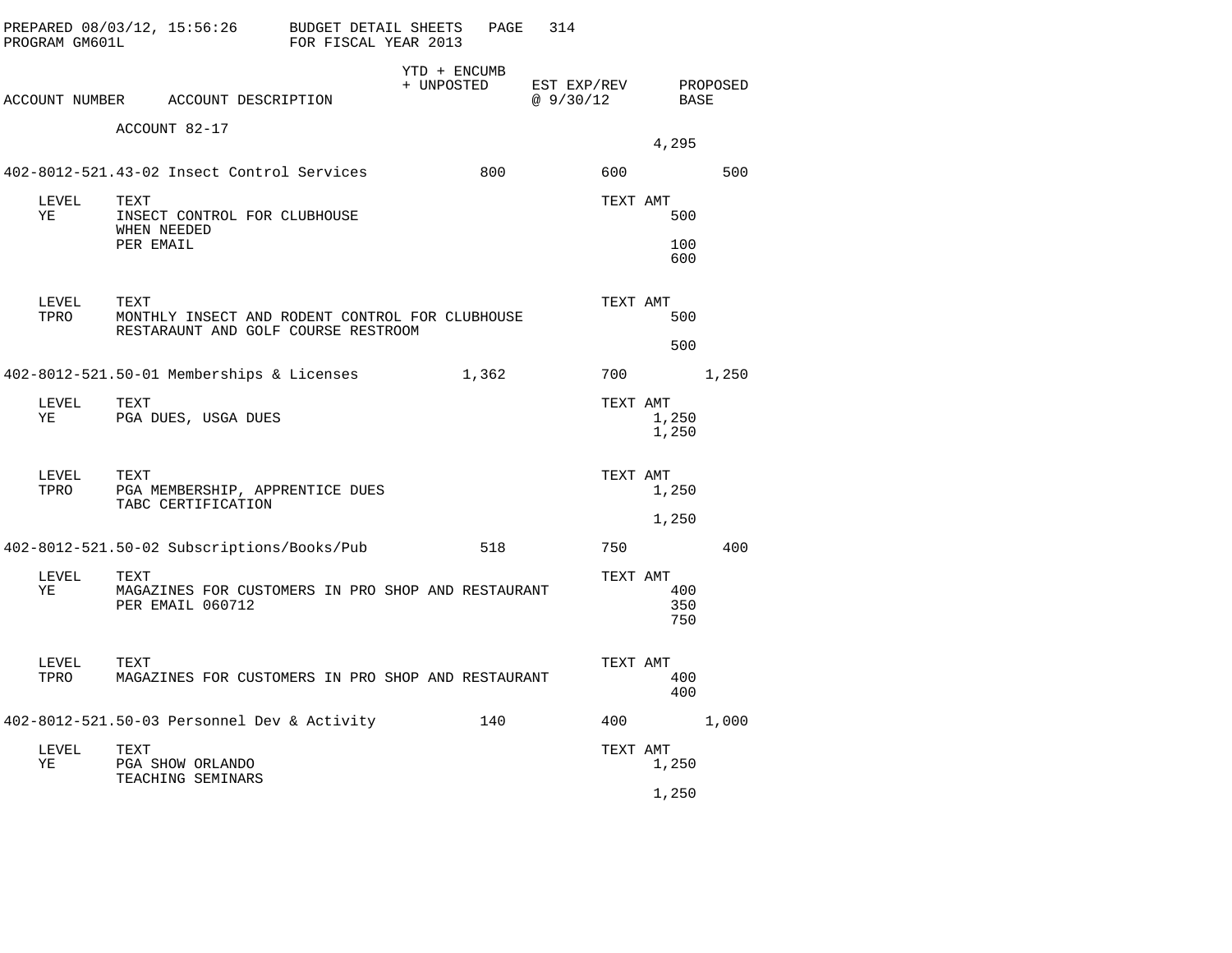| PROGRAM GM601L              |                  | PREPARED $08/03/12$ , $15:56:26$ BUDGET DETAIL SHEETS                                                              | FOR FISCAL YEAR 2013 |                            | PAGE          | 315                              |                  |              |
|-----------------------------|------------------|--------------------------------------------------------------------------------------------------------------------|----------------------|----------------------------|---------------|----------------------------------|------------------|--------------|
|                             |                  | ACCOUNT NUMBER ACCOUNT DESCRIPTION                                                                                 |                      | YTD + ENCUMB<br>+ UNPOSTED |               | EST EXP/REV PROPOSED<br>@9/30/12 | BASE             |              |
| LEVEL<br>TPRO               | TEXT<br>SEMINARS | PGA CONTINUING EDUCATION, TRAINING AND CONFERENCES<br>EXAMPLE: PGA MERCHANDISE SHOW AND TEACHING                   |                      |                            |               | TEXT AMT                         | 1,250            |              |
|                             |                  |                                                                                                                    |                      |                            |               |                                  | 1,250            |              |
|                             |                  | 402-8012-521.50-08 Mileage Reimbursement<br>402-8012-521.54-01 Printing & Graphic Serv                             |                      |                            | 0<br>$\Omega$ | $\mathbf 0$<br>1,000             |                  | 250<br>2,000 |
| LEVEL<br>YE                 | TEXT<br>PRINTING |                                                                                                                    |                      |                            |               | TEXT AMT                         | 2,000<br>2,000   |              |
| LEVEL<br>TPRO               | TEXT             | SCORE CARDS, BUSINESS CARDS AND GIFT CERTIFICATES                                                                  |                      |                            |               | TEXT AMT                         | 2,000<br>2,000   |              |
|                             |                  | 402-8012-521.55-01 Advertising                                                                                     |                      |                            | 980           |                                  | 4,000 10,000     |              |
| LEVEL<br>YE                 | TEXT             | ADVERTISING FOR GOLF COURSE MARKETING                                                                              |                      |                            |               | TEXT AMT                         | 10,000<br>10,000 |              |
| LEVEL<br>TPRO               | TEXT             | ADVERTISING FOR GOLF COURSE MARKETING<br>EXAMPLES: NEWSPAPER, GOLF SPECIFIC MAGAZINES,<br>RADIO, VIDEO, ONLINE ADS |                      |                            |               | TEXT AMT                         | 10,000           |              |
|                             |                  |                                                                                                                    |                      |                            |               |                                  | 10,000           |              |
|                             |                  | 402-8012-521.55-02 Banking Services Charges                                                                        |                      |                            | 5,913         | 10,000 15,069                    |                  |              |
| LEVEL<br>YE                 | TEXT             | BANKING SERVICE CHARGES                                                                                            |                      |                            |               | TEXT AMT                         | 15,069<br>15,069 |              |
| LEVEL<br>TPRO               | TEXT             | BANKING SERVICE CHARGES                                                                                            |                      |                            |               | TEXT AMT                         | 15,069<br>15,069 |              |
| 402-8012-521.55-17 Shipping |                  |                                                                                                                    |                      |                            | 577           | 700                              |                  | 700          |
| LEVEL<br>ΥE                 | TEXT<br>UPS      |                                                                                                                    |                      |                            |               | TEXT AMT                         | 700<br>700       |              |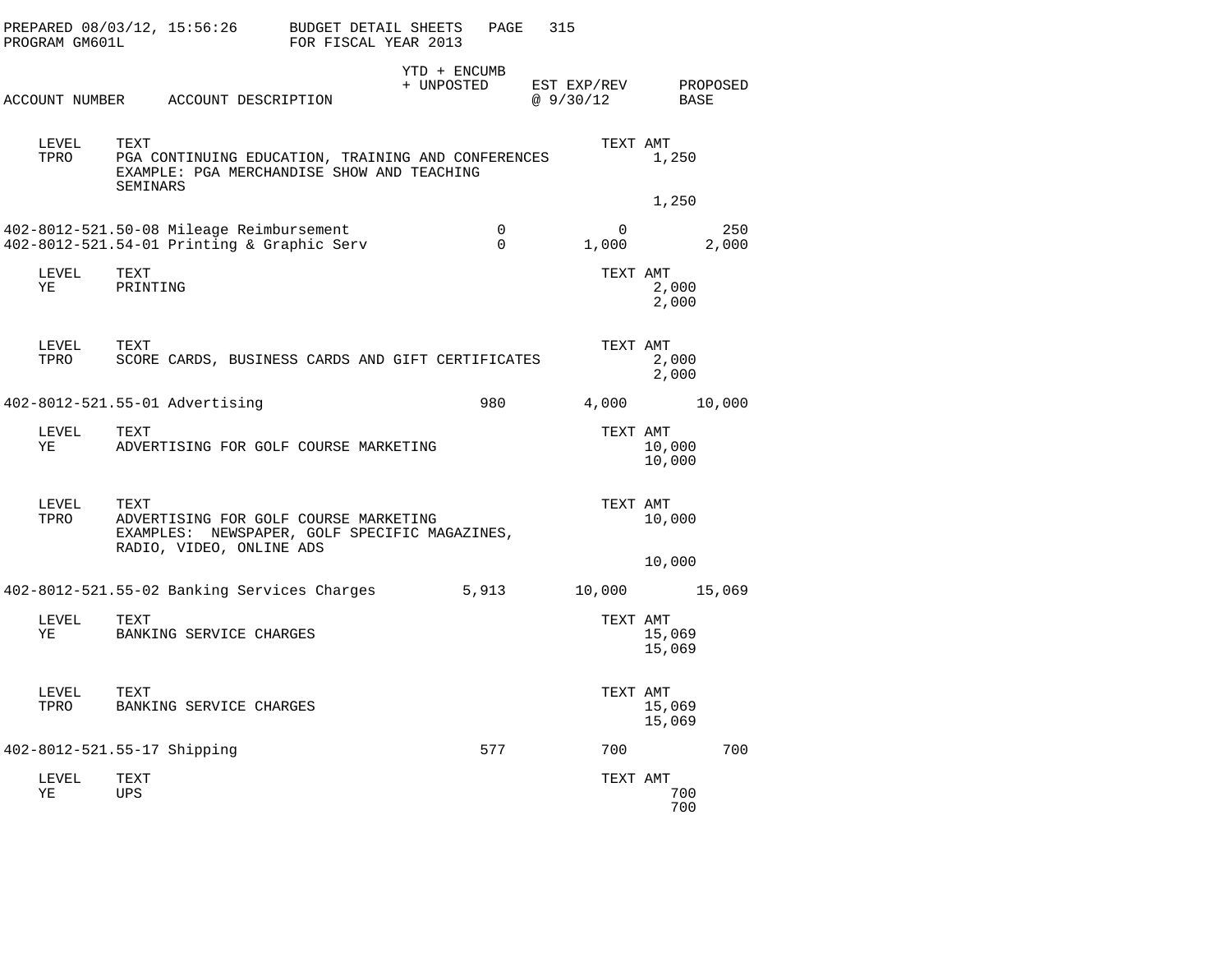| PROGRAM GM601L     | PREPARED 08/03/12, 15:56:26 BUDGET DETAIL SHEETS                                                                                            | FOR FISCAL YEAR 2013 |                            | PAGE<br>316 |                         |                    |          |
|--------------------|---------------------------------------------------------------------------------------------------------------------------------------------|----------------------|----------------------------|-------------|-------------------------|--------------------|----------|
|                    | ACCOUNT NUMBER ACCOUNT DESCRIPTION                                                                                                          |                      | YTD + ENCUMB<br>+ UNPOSTED |             | EST EXP/REV<br>@9/30/12 | BASE               | PROPOSED |
| LEVEL TEXT<br>TPRO | SHIPPING FOR DEFECTIVE MERCHANDISE LIKE BROKEN<br>CLUBS, OCCASIONALLY SHIP TO CUSTOMERS                                                     |                      |                            |             | TEXT AMT                | 700                |          |
|                    | 402-8012-521.60-01 Office Supplies & Mat                                                                                                    |                      |                            | 573 — 100   |                         | 700<br>1,500 4,500 |          |
| LEVEL<br>YE        | TEXT<br>OFFICE SUPPLIES FOR PRO SHOP AND RESTAURANT                                                                                         |                      |                            |             | TEXT AMT                | 4,500<br>4,500     |          |
| LEVEL<br>TPRO      | TEXT<br>OFFICE SUPPLIES FOR PRO SHOP AND RESTAURANT<br>EXAMPLE: PENS, PENCILS, PAPER, STAPLERS, ETC.                                        |                      |                            |             | TEXT AMT                | 4,500<br>4,500     |          |
|                    | 402-8012-521.60-02 Janitorial Supplies                                                                                                      |                      | 3,729                      |             | 5,000                   |                    | 6,000    |
| LEVEL<br>YE        | TEXT<br>JAINTORAL SUPPLIES FOR CLUBHOUSE AND BATHROOMS<br>ON GOLF COURSE                                                                    |                      |                            |             | TEXT AMT                | 6,500<br>6,500     |          |
| LEVEL<br>TPRO      | TEXT<br>JAINTORAL SUPPLIES FOR CLUBHOUSE AND BATHROOMS<br>ON GOLF COURSE<br>EXAMPLES: BLEACH, GLASS CLEANER, TOILET SUPPLIES<br>TRASH BAGS, |                      |                            |             | TEXT AMT                | 6,500              |          |
|                    | 402-8012-521.60-07 Postage                                                                                                                  |                      |                            | $\Omega$    | $\Omega$                | 6,500              | 500      |
| LEVEL<br>ΥE        | TEXT<br>RETURNS FOR CLUBS, ATTORNEY OVERNIGHTS                                                                                              |                      |                            |             | TEXT AMT                | 500<br>500         |          |
| LEVEL<br>TPRO      | TEXT<br>ATTORNEY OVERNIGHTS                                                                                                                 |                      |                            |             | TEXT AMT                | 500<br>500         |          |
|                    | 402-8012-521.60-13 Uniforms                                                                                                                 |                      |                            | 149         | 1,500                   |                    | 3,000    |
| LEVEL              | TEXT                                                                                                                                        |                      |                            |             | TEXT AMT                |                    |          |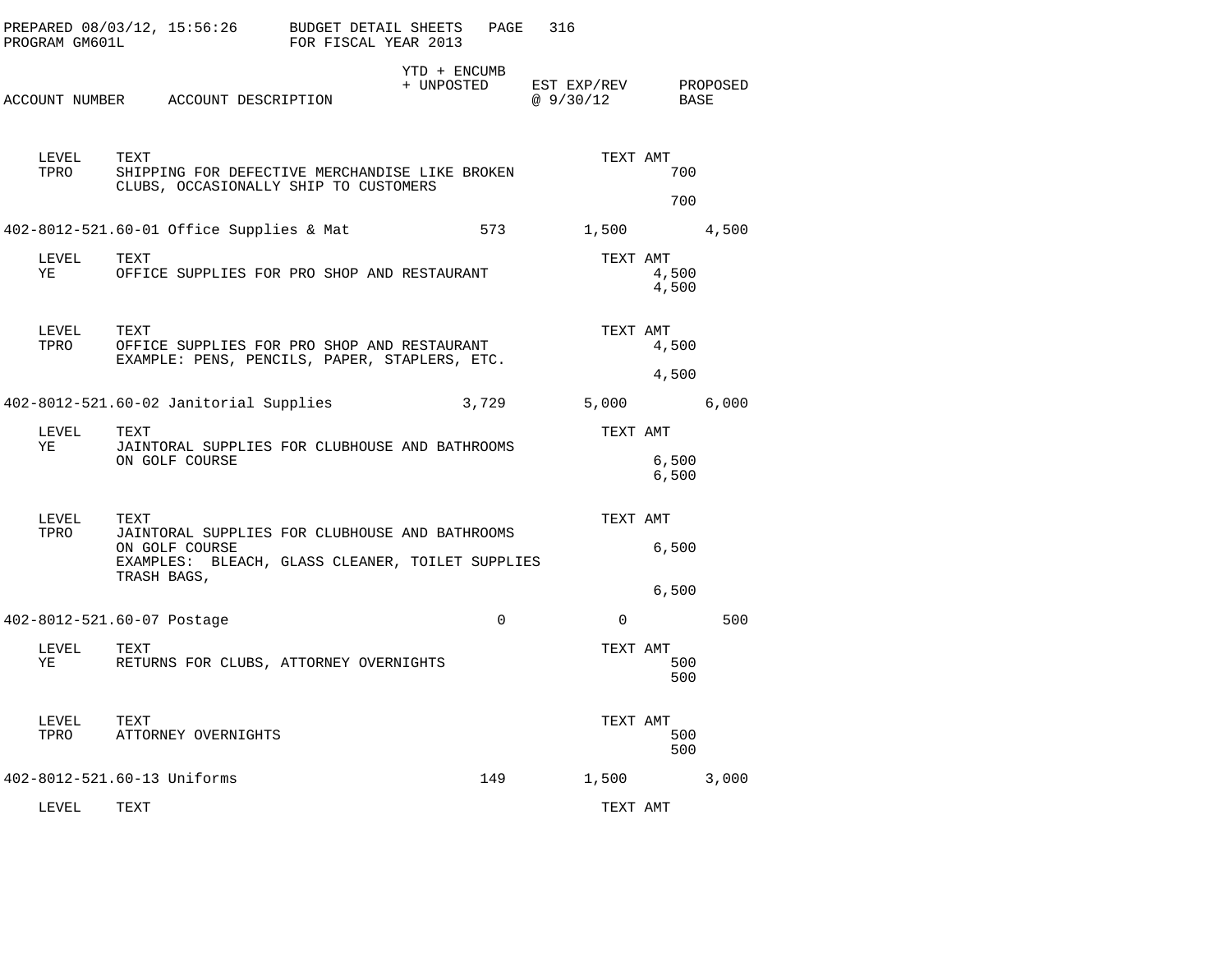|               |      |                                                                                                                                                                                                                             |                    | PAGE | 317                                                                                                                                     |                                         |       |
|---------------|------|-----------------------------------------------------------------------------------------------------------------------------------------------------------------------------------------------------------------------------|--------------------|------|-----------------------------------------------------------------------------------------------------------------------------------------|-----------------------------------------|-------|
|               |      |                                                                                                                                                                                                                             | YTD + ENCUMB       |      | $\begin{tabular}{llll} + & UNPOSTED & \texttt{EST} & \texttt{EXP/REV} & \texttt{PROPOSED} \\ & @ 9/30/12 & \texttt{BASE} \end{tabular}$ |                                         |       |
|               |      | ACCOUNT NUMBER ACCOUNT DESCRIPTION                                                                                                                                                                                          |                    |      |                                                                                                                                         |                                         |       |
| TPRO          |      | SHIRTS THAT HAVE THE HIDDEN CREEK LOGO FOR ALL<br>PRO SHOP STAFF, OUTSIDE PERSONELL                                                                                                                                         |                    |      |                                                                                                                                         |                                         |       |
|               |      | 402-8012-521.61-04 Operating Supplies - HCGC 2,937 5,000                                                                                                                                                                    |                    |      |                                                                                                                                         |                                         | 5,000 |
| LEVEL<br>TPRO | TEXT | RANGE BALLS, TOKENS, BASKETS, BAG STANDS                                                                                                                                                                                    |                    |      |                                                                                                                                         | TEXT AMT                                |       |
|               |      | 402-8012-521.66-04 Minor Shop & Plant Eqpt 10 500 500 2,000                                                                                                                                                                 |                    |      |                                                                                                                                         |                                         |       |
| LEVEL TEXT    |      | YE TOOLS FOR CART BARN AND CLUBHOUSE                                                                                                                                                                                        |                    |      | TEXT AMT                                                                                                                                | 2,000<br>2,000                          |       |
|               |      |                                                                                                                                                                                                                             |                    |      |                                                                                                                                         | TEXT AMT<br>2,000<br>2,000              |       |
|               |      | 402-8012-521.66-10 Minor A/V Equipment 0                                                                                                                                                                                    |                    |      | $\overline{0}$                                                                                                                          |                                         | 500   |
|               |      | YE ANY UPGRADE ON A/V EQUIPMENT NEEDED                                                                                                                                                                                      |                    |      |                                                                                                                                         | TEXT AMT<br>625<br>625                  |       |
|               |      | TPRO ANY UPGRADE ON A/V EQUIPMENT NEEDED TEXT AMT $\begin{array}{ccc}\n 6 & 2 \\  6 & 2\n \end{array}$                                                                                                                      |                    |      |                                                                                                                                         | 625<br>625                              |       |
|               |      | 402-8012-521.80-04 Interest Expense 13,790 14,060 11,116                                                                                                                                                                    |                    |      |                                                                                                                                         |                                         |       |
| LEVEL<br>YE   | TEXT | TEXT<br>CLP PNC 78 GOLF CARTS 131329000<br>---- CLP 121236000<br>CLP PNC 2 RXV FREEDOM (STAFF CARS) 131337000<br>CLP ENERGY EFFICIENCY<br>FISCAL YEAR END ESTIMATE CHANGED DUE TO<br>REVISED CAPITOL LEASE PAYMENT SCHEDULE |                    |      |                                                                                                                                         | TEXT AMT<br>12,786<br>400<br>323<br>551 |       |
|               |      |                                                                                                                                                                                                                             |                    |      |                                                                                                                                         | 14,060                                  |       |
| LEVEL<br>TPRO | TEXT | CLP PNC 78 GOLF CARTS 131329000<br>CLP PNC 1 RANGE CAR 131336000<br>CLP PNC 2 RXV FREEDOM (STAFF CARS) 131337000<br>CLP ENERGY EFFICIENCY                                                                                   | $13133700^{\circ}$ |      | TEXT AMT                                                                                                                                | 10,067<br>306<br>240<br>503<br>11,116   |       |
|               |      | 402-8012-521.80-05 Miscellaneous Expense 150 150 500 1,000                                                                                                                                                                  |                    |      |                                                                                                                                         |                                         |       |
|               |      |                                                                                                                                                                                                                             |                    |      |                                                                                                                                         |                                         |       |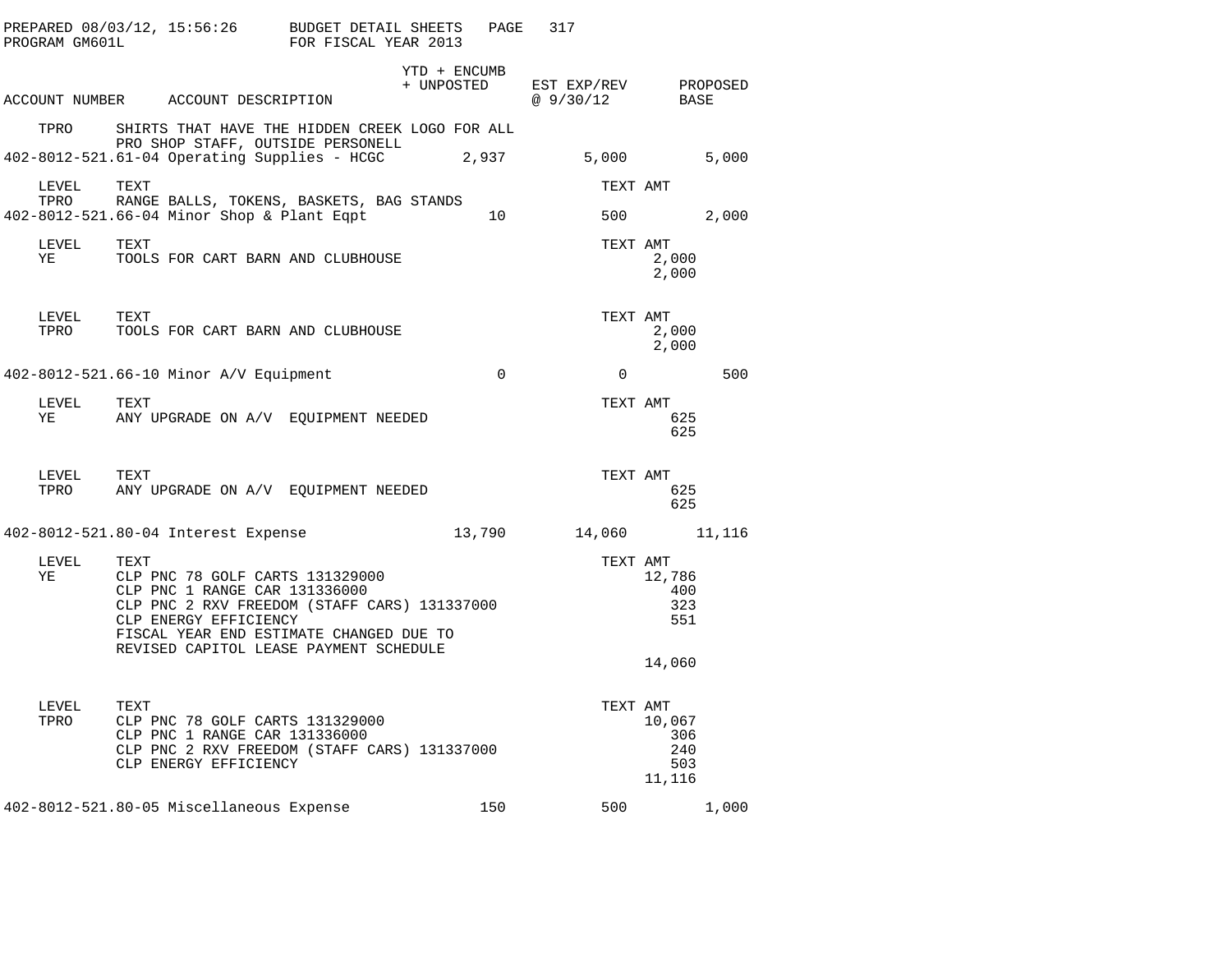| PROGRAM GM601L       | PREPARED 08/03/12, 15:56:26                                                                 | BUDGET DETAIL SHEETS<br>FOR FISCAL YEAR 2013 |                            | PAGE           | 318                      |                             |  |
|----------------------|---------------------------------------------------------------------------------------------|----------------------------------------------|----------------------------|----------------|--------------------------|-----------------------------|--|
|                      | ACCOUNT NUMBER ACCOUNT DESCRIPTION                                                          |                                              | YTD + ENCUMB<br>+ UNPOSTED |                | EST EXP/REV<br>@ 9/30/12 | PROPOSED<br>BASE            |  |
|                      | 402-8012-521.80-07 Bad Debts Expense<br>402-8012-521.90-05 Cost of Sales/Pro Shop           |                                              | 72,365                     | $\mathbf 0$    | 100<br>60,000            | 104<br>70,000               |  |
| LEVEL<br>TPRO        | TEXT<br>GOLF CLUBS, BAGS, SHIRTS, SHORTS, SHOES, BALLS<br>TOWELS, DIVOT TOOLS, CAPS, GLOVES |                                              |                            |                | TEXT AMT                 |                             |  |
| $\star$<br>Operating | 402-8012-521.90-06 Cost of Sales/Food & Bev                                                 |                                              |                            | 574<br>115,450 | 0<br>118,753             | 0<br>146,742                |  |
|                      | 402-8012-521.63-01 Telephone                                                                |                                              |                            | 1,872          | 2,700                    | 7,531                       |  |
| LEVEL<br>ΥE          | TEXT<br>TELEPHONE                                                                           |                                              |                            |                | TEXT AMT                 | 7,531<br>7,531              |  |
| LEVEL<br>TPRO        | TEXT<br>TELEPHONE                                                                           |                                              |                            |                | TEXT AMT                 | 7,531<br>7,531              |  |
|                      | 402-8012-521.63-02 Electricity                                                              |                                              | 18,300                     |                |                          | 32,000 35,000               |  |
| LEVEL<br>ΥE          | TEXT<br>BASE<br>JOHNSON CONTROLS + 2% PER RC                                                |                                              |                            |                | TEXT AMT                 | 38,101<br>$291 -$<br>37,810 |  |
|                      | 402-8012-521.63-04 Water<br>402-8012-521.63-05 Trash Removal                                |                                              |                            | 776<br>3,600   | 1,200<br>4,000           | 1,200<br>4,000              |  |
| LEVEL<br>ΥE          | TEXT<br>LEASE PAYMENT ON TRASH PICKUP                                                       |                                              |                            |                | TEXT AMT                 | 4,000<br>4,000              |  |
| LEVEL<br>TPRO        | TEXT<br>LEASE PAYMENT ON TRASH PICKUP                                                       |                                              |                            |                | TEXT AMT                 | 4,000<br>4,000              |  |
|                      | 402-8012-521.63-06 Cable TV - HCGC                                                          |                                              |                            | 1,900          | 1,836                    | 1,836                       |  |
| LEVEL<br>ΥE          | TEXT<br>CABLE TV FOR SATTELITE IN REASTAURNAT AND                                           |                                              |                            |                | TEXT AMT                 |                             |  |
|                      | PRO SHOP                                                                                    |                                              |                            |                |                          | 1,836<br>1,836              |  |
| LEVEL                | TEXT                                                                                        |                                              |                            |                | TEXT AMT                 |                             |  |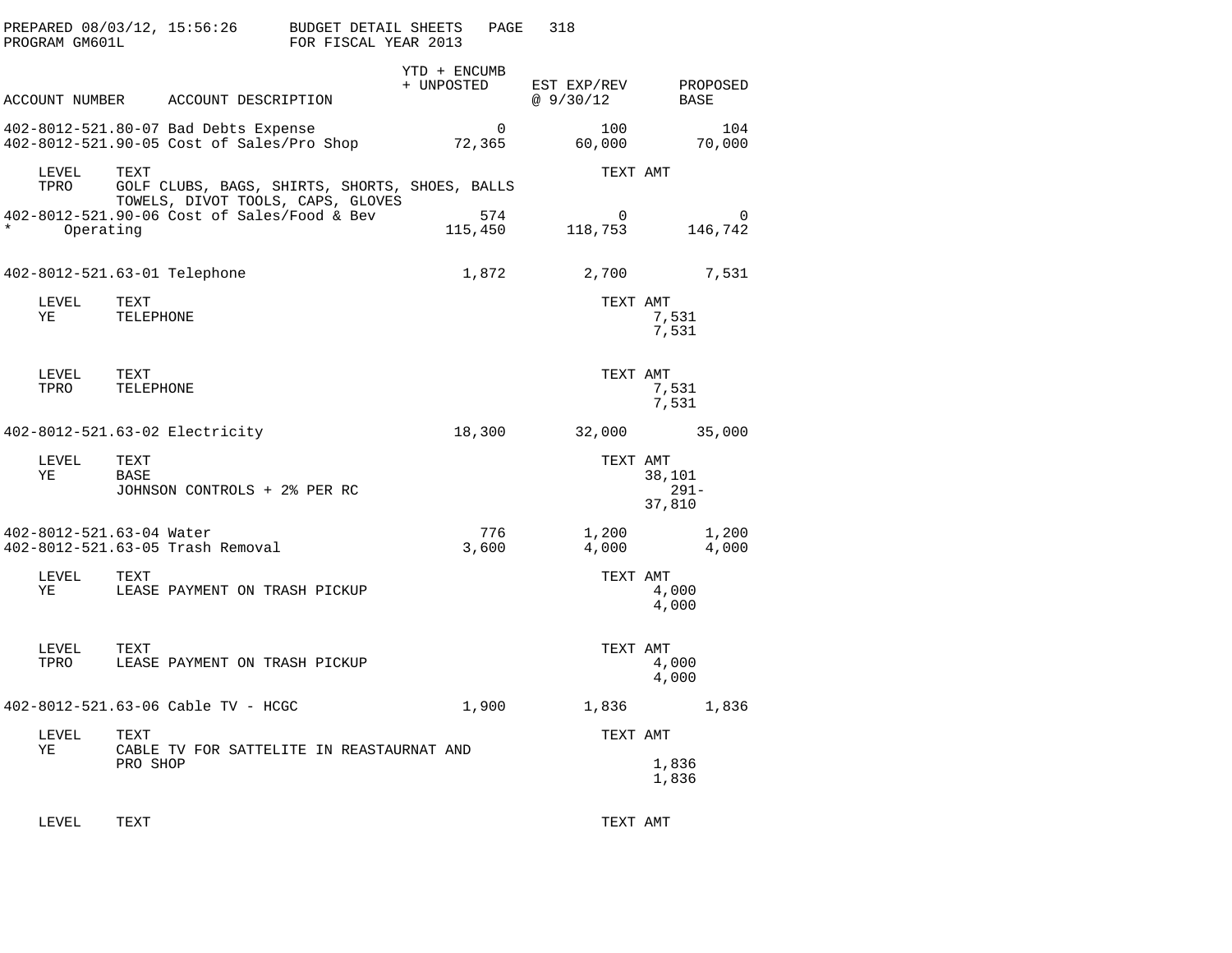|         | PROGRAM GM601L     |          | PREPARED 08/03/12, 15:56:26 BUDGET DETAIL SHEETS                                                                               | FOR FISCAL YEAR 2013 |                            | PAGE   | 319 |                                   |                           |        |
|---------|--------------------|----------|--------------------------------------------------------------------------------------------------------------------------------|----------------------|----------------------------|--------|-----|-----------------------------------|---------------------------|--------|
|         |                    |          | ACCOUNT NUMBER ACCOUNT DESCRIPTION                                                                                             |                      | YTD + ENCUMB<br>+ UNPOSTED |        |     | EST EXP/REV PROPOSED<br>@ 9/30/12 | BASE                      |        |
|         | TPRO               | PRO SHOP | CABLE TV FOR SATTELITE IN REASTAURNAT AND                                                                                      |                      |                            |        |     |                                   | 1,836<br>1,836            |        |
|         |                    |          | 402-8012-521.82-16 IT Contribution                                                                                             |                      |                            | 10,210 |     | 13,613                            |                           | 11,609 |
|         | LEVEL<br>ΥE        | TEXT     | INFORMATION SRVCS CONTRIB RECLASSED FROM<br>ACCOUNT 34-03                                                                      |                      |                            |        |     | TEXT AMT                          |                           |        |
|         | LEVEL<br>TPRO      | TEXT     | INFORMATION SRVCS CONTRIB RECLASSED FROM                                                                                       |                      |                            |        |     | TEXT AMT                          |                           |        |
| $\star$ |                    |          | ACCOUNT 34-03<br>Utilities/Internal Chrgs                                                                                      |                      |                            | 36,658 |     | 55,349                            |                           | 61,176 |
|         |                    |          | 402-8012-521.74-77 CLP-Golf carts                                                                                              |                      | 48,098                     |        |     | 48,098                            |                           | 50,911 |
|         | LEVEL<br>ΥE        | TEXT     | LEASE #131329000<br>PNC LEASE # 131336000<br>FISCAL YEAR END ESTIMATE CHANGED DUE TO<br>REVISED CAPITOL LEASE PAYMENT SCHEDULE |                      |                            |        |     | TEXT AMT                          | 46,494<br>1,604           |        |
|         |                    |          |                                                                                                                                |                      |                            |        |     |                                   | 48,098                    |        |
|         | LEVEL<br>TPRO      | TEXT     | LEASE #131329000<br>PNC LEASE # 131336000                                                                                      |                      |                            |        |     | TEXT AMT                          | 49,213<br>1,698<br>50,911 |        |
|         |                    |          | 402-8012-521.74-78 CLP-Range Car                                                                                               |                      |                            | 1,406  |     |                                   | 1,406                     | 1,488  |
|         | LEVEL<br>ΥE        | TEXT     | LEASE # 131337000<br>FISCAL YEAR END ESTIMATE CHANGED DUE TO<br>REVISED CAPITOL LEASE PAYMENT SCHEDULE                         |                      |                            |        |     | TEXT AMT                          | 1,406                     |        |
|         |                    |          |                                                                                                                                |                      |                            |        |     |                                   | 1,406                     |        |
|         | LEVEL TEXT<br>TPRO |          | LEASE # 131337000                                                                                                              |                      |                            |        |     | TEXT AMT                          | 1,488<br>1,488            |        |
|         |                    |          | 402-8012-521.74-83 CLP-Energy Efficiency Prf                                                                                   |                      |                            | 559    |     |                                   | 1,129                     | 1,233  |
|         | LEVEL<br>ΥE        | TEXT     | ENERGY EFFICIENCY CAPITAL LEASE                                                                                                |                      |                            |        |     | TEXT AMT                          | 1,129                     |        |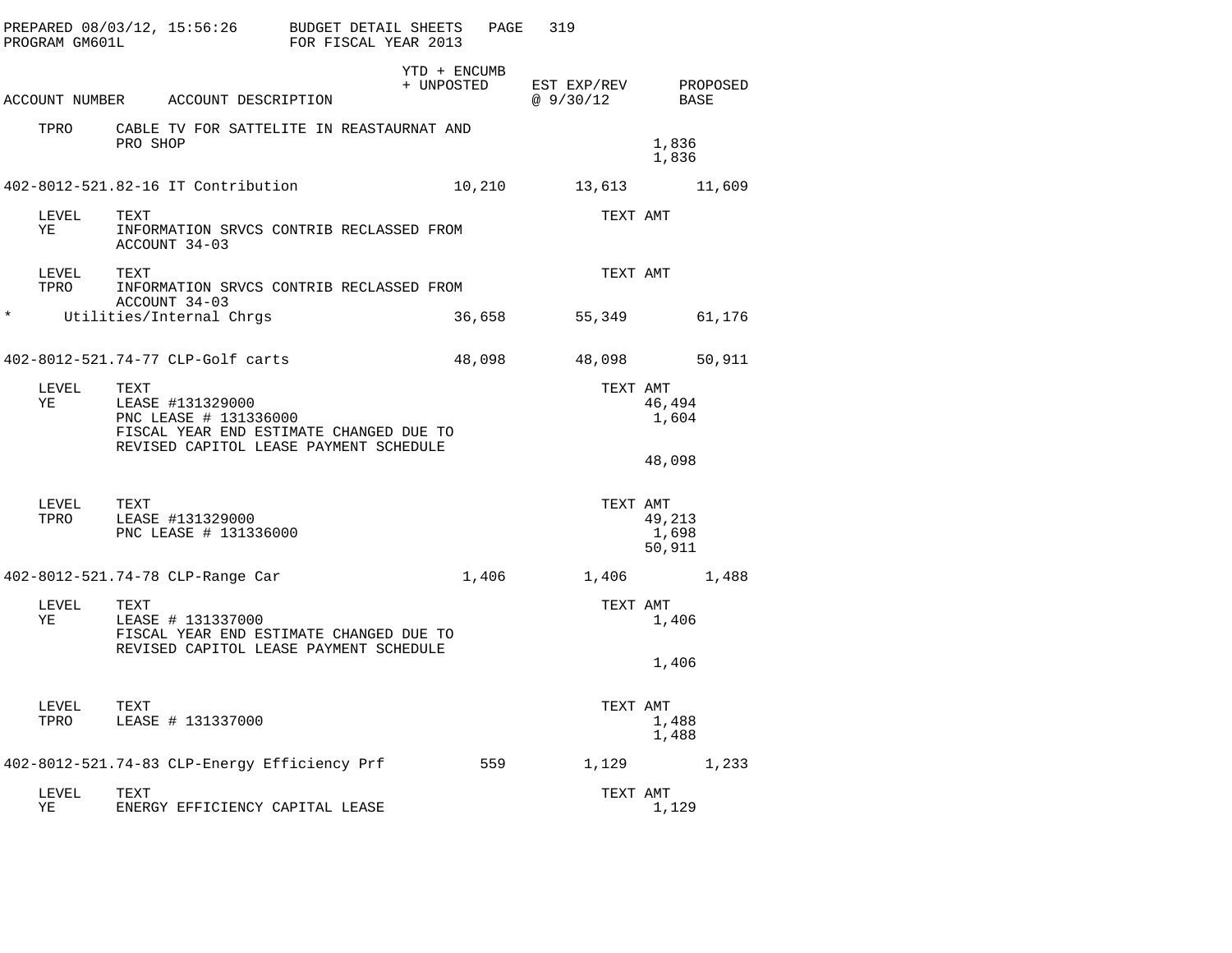|               | PROGRAM GM601L                                                             | PREPARED 08/03/12, 15:56:26                                                                                                                                                                                                                                                                                                                                                                                                                                                                      | <b>BUDGET DETAIL SHEETS</b><br>FOR FISCAL YEAR 2013 |                                                                               | PAGE                                                              | 320                                                                                                                                       |          |                                                                                                                                                  |  |
|---------------|----------------------------------------------------------------------------|--------------------------------------------------------------------------------------------------------------------------------------------------------------------------------------------------------------------------------------------------------------------------------------------------------------------------------------------------------------------------------------------------------------------------------------------------------------------------------------------------|-----------------------------------------------------|-------------------------------------------------------------------------------|-------------------------------------------------------------------|-------------------------------------------------------------------------------------------------------------------------------------------|----------|--------------------------------------------------------------------------------------------------------------------------------------------------|--|
|               | ACCOUNT NUMBER                                                             | ACCOUNT DESCRIPTION                                                                                                                                                                                                                                                                                                                                                                                                                                                                              |                                                     | YTD + ENCUMB<br>+ UNPOSTED                                                    |                                                                   | EST EXP/REV<br>@9/30/12                                                                                                                   |          | PROPOSED<br>BASE<br>1,129                                                                                                                        |  |
| TPRO          | LEVEL<br>TEXT                                                              | ENERGY EFFICIENCY CAPITAL LEASE                                                                                                                                                                                                                                                                                                                                                                                                                                                                  |                                                     |                                                                               |                                                                   |                                                                                                                                           | TEXT AMT | 1,233<br>1,233                                                                                                                                   |  |
| $\star$       | Capital                                                                    |                                                                                                                                                                                                                                                                                                                                                                                                                                                                                                  |                                                     | 50,063                                                                        |                                                                   | 50,633                                                                                                                                    |          | 53,632                                                                                                                                           |  |
| $\star\star$  | 402-8013-521.11-01 Wages<br>402-8013-521.21-01 TMRS<br>Salaries & Benefits | Club House & Pro Shop<br>402-8013-521.10-01 Salaries<br>402-8013-521.12-01 Overtime - Regular<br>402-8013-521.13-01 Longevity Pay<br>402-8013-521.13-14 Ins Opt Out<br>402-8013-521.16-05 Cell Phone Allowance<br>402-8013-521.20-01 FICA Taxes<br>402-8013-521.20-02 Medicare Taxes<br>402-8013-521.20-03 Unemployment Taxes<br>402-8013-521.22-01 Workers' Compensation Ins<br>402-8013-521.22-02 Health Insurance<br>402-8013-521.22-04 Dental Insurance<br>402-8013-521.22-05 Life Insurance |                                                     | 412,202<br>169,123<br>11,151<br>1,879<br>24,670<br>2,164<br>26,501<br>250,328 | 7,594<br>$\Omega$<br>1,499<br>800<br>535<br>2,608<br>1,648<br>156 | 494,314<br>221,751<br>12,000<br>1,846<br>1,300<br>650<br>14,772<br>3,455<br>2,197<br>32,208<br>2,829<br>37,391<br>2,127<br>203<br>332,729 | $\Omega$ | 553,985<br>235,255<br>35,000<br>300<br>1,920<br>2,400<br>650<br>17,083<br>3,995<br>2,349<br>36,103<br>3,196<br>43,560<br>2,517<br>231<br>384,559 |  |
|               |                                                                            | 402-8013-521.40-02 Equipment Rental                                                                                                                                                                                                                                                                                                                                                                                                                                                              |                                                     |                                                                               | 4,349                                                             | 3,000                                                                                                                                     |          | 3,000                                                                                                                                            |  |
| LEVEL<br>ΥE   | TEXT                                                                       | PUMPS FROM FLOODING, TRENCHERS AND ANY OTHER<br><b>EMERGENCY</b>                                                                                                                                                                                                                                                                                                                                                                                                                                 |                                                     |                                                                               |                                                                   |                                                                                                                                           | TEXT AMT | 3,000<br>3,000                                                                                                                                   |  |
| LEVEL<br>TPRO | TEXT                                                                       | PUMPS FROM FLOODING, TRENCHERS AND ANY OTHER<br>EMERGENCY                                                                                                                                                                                                                                                                                                                                                                                                                                        |                                                     |                                                                               |                                                                   |                                                                                                                                           | TEXT AMT | 3,000<br>3,000                                                                                                                                   |  |
|               |                                                                            | 402-8013-521.40-04 Equipment Lease                                                                                                                                                                                                                                                                                                                                                                                                                                                               |                                                     |                                                                               | $\mathbf 0$                                                       |                                                                                                                                           | 0        | 5,000                                                                                                                                            |  |
| LEVEL<br>ΥE   | TEXT                                                                       | PROPERTY TAX ON EXPIRED JOHN DEERE LEASE                                                                                                                                                                                                                                                                                                                                                                                                                                                         |                                                     |                                                                               |                                                                   |                                                                                                                                           | TEXT AMT | 5,000<br>5,000                                                                                                                                   |  |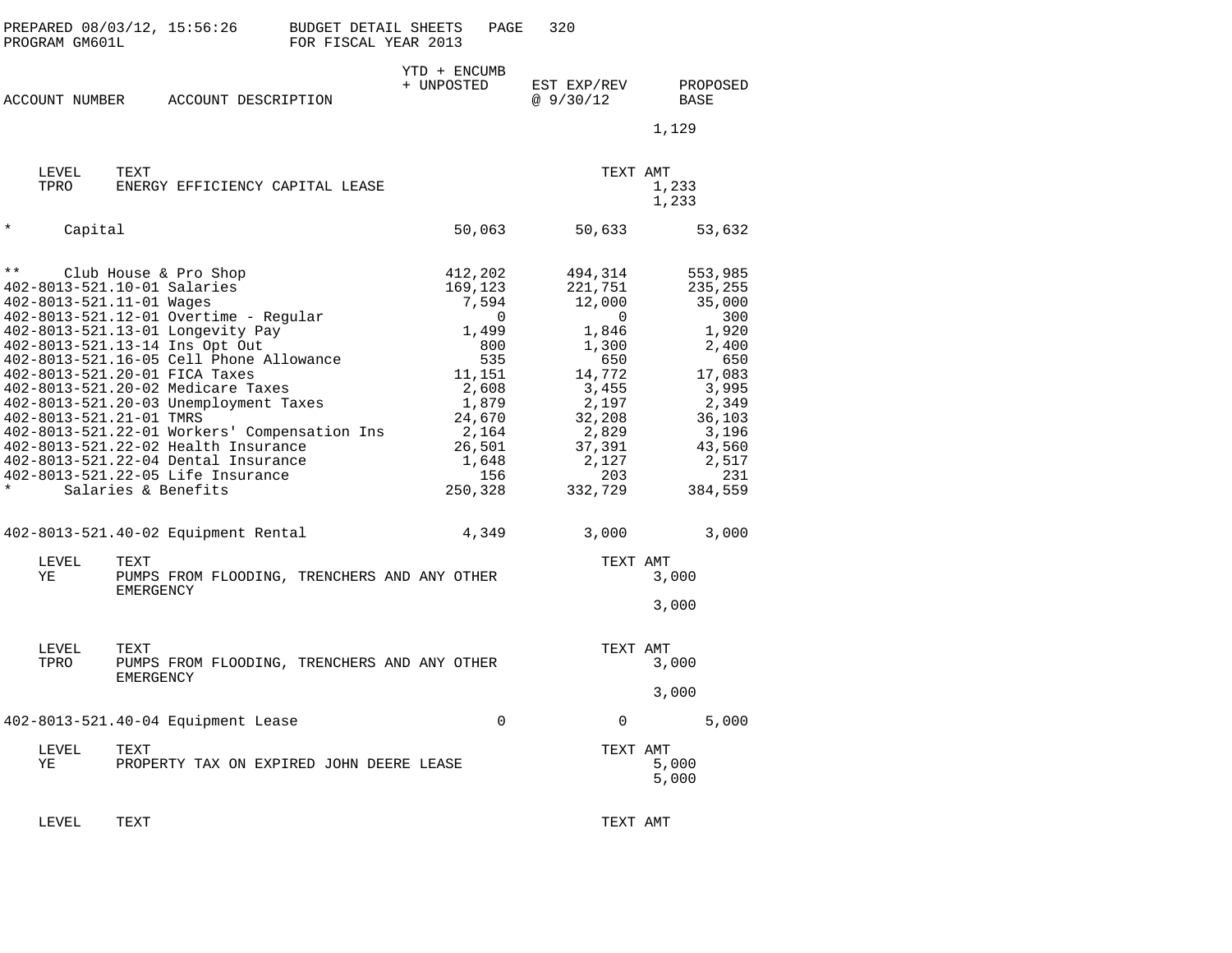| PROGRAM GM601L          | PREPARED 08/03/12, 15:56:26 BUDGET DETAIL SHEETS PAGE 321<br>FOR FISCAL YEAR 2013                                          |                |                                                   |                  |
|-------------------------|----------------------------------------------------------------------------------------------------------------------------|----------------|---------------------------------------------------|------------------|
|                         | ACCOUNT NUMBER ACCOUNT DESCRIPTION                                                                                         | YTD + ENCUMB   | + UNPOSTED EST EXP/REV PROPOSED<br>@ 9/30/12 BASE |                  |
|                         | TPRO PROPERTY TAX ON EXPIRED JOHN DEERE LEASE                                                                              |                |                                                   | 5,000<br>5,000   |
|                         | 402-8013-521.41-01 Building Maint & Repair                                                                                 | $\overline{0}$ | $\overline{0}$                                    | 500              |
| LEVEL<br>TPRO           | TEXT<br>AIR CONDITIONING, HEAT, WATER HEATER, BATHROOM<br><b>REPAIRS</b>                                                   |                | TEXT AMT                                          |                  |
|                         | 402-8013-521.41-02 Grounds Maint & Repair 13,762 12,000 15,000                                                             |                |                                                   |                  |
| LEVEL TEXT<br><b>YE</b> | MAINTENANCE ON FAIRWAYS, BUNKERS AND BEDS                                                                                  |                | TEXT AMT                                          | 15,000<br>15,000 |
| LEVEL                   | TEXT<br>TPRO MAINTENANCE ON FAIRWAYS, BUNKERS AND BEDS                                                                     |                | TEXT AMT                                          | 15,000<br>15,000 |
|                         |                                                                                                                            |                |                                                   | 20,000           |
| LEVEL                   | TEXT<br>TPRO MAINTAINING GREENS<br>402-8013-521.42-08 Equipment Maint & Repair 3,725 4,853 6,000                           |                | TEXT AMT                                          |                  |
| LEVEL TEXT<br>YE        | REPAIRS ONLY - MONTHLY MAINTENANCE EXPENSE<br>RECLASSED TO UTILITIES/INTERNAL CHRGS CATEGORY<br>ACCOUNT 82-17              |                | TEXT AMT                                          | 4,853            |
|                         |                                                                                                                            |                |                                                   | 4,853            |
| LEVEL                   | TEXT<br>TPRO REPAIRS ONLY - MONTHLY MAINTENANCE EXPENSE<br>RECLASSED TO UTILITIES/INTERNAL CHRGS CATEGORY<br>ACCOUNT 82-17 |                | TEXT AMT                                          | 4,853            |
|                         |                                                                                                                            |                |                                                   | 4,853            |
|                         | 402-8013-521.42-10 Maintenance of Apparatus 7,083 11,000 12,000                                                            |                |                                                   |                  |
| LEVEL<br>TPRO           | TEXT<br>MAINTENANCE OF MOWING EQUIPMENT, TRACTORS,<br>SPRAYERS, ETC.                                                       |                | TEXT AMT                                          |                  |
|                         | 402-8013-521.50-01 Memberships & Licenses 427 427 1,000                                                                    |                |                                                   | 1,000            |
| LEVEL<br>YE             | TEXT<br>GCSA LICENSE                                                                                                       |                | TEXT AMT                                          | 1,000<br>1,000   |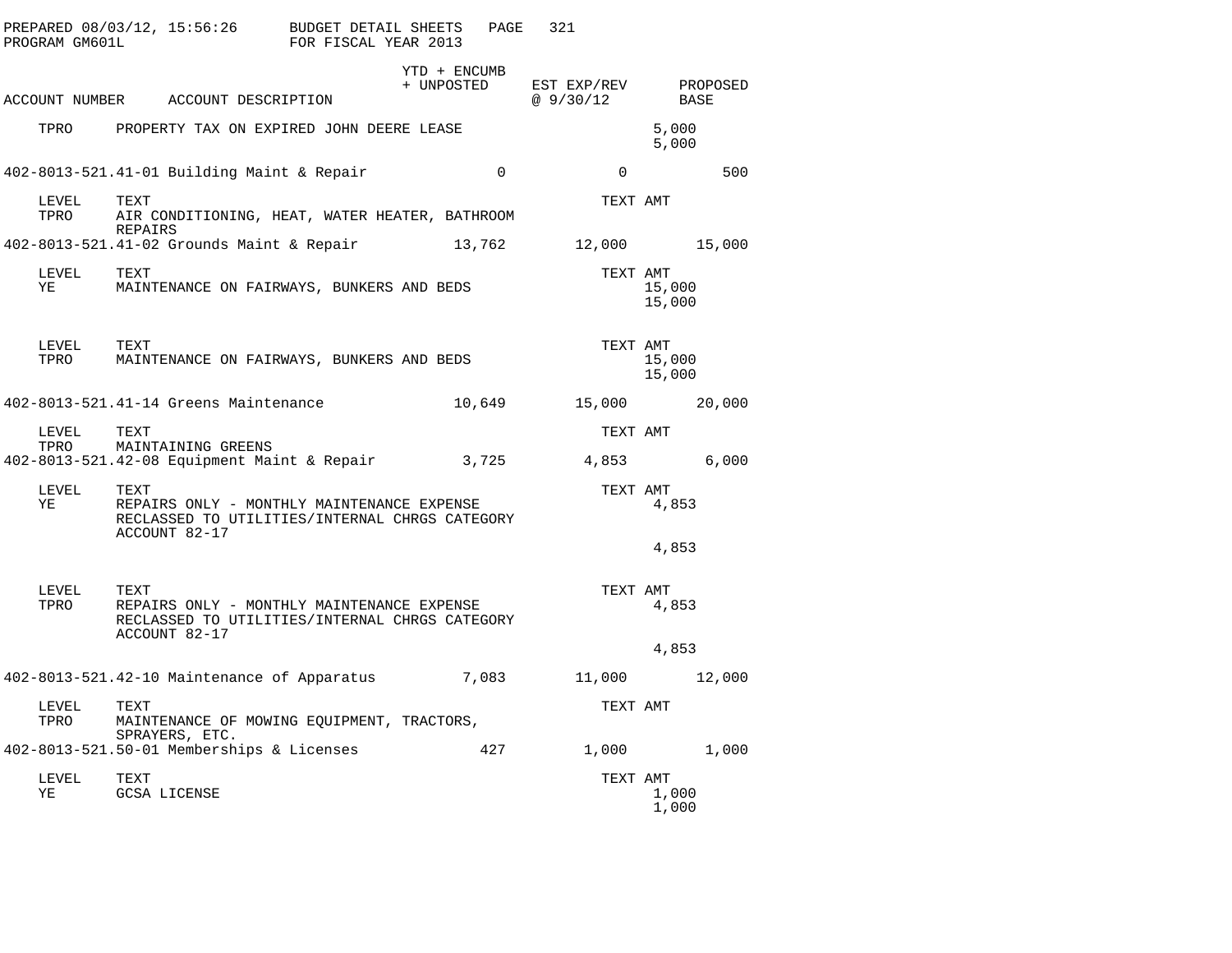| PROGRAM GM601L     | PREPARED 08/03/12, 15:56:26                                                                                                                                                                      | BUDGET DETAIL SHEETS<br>FOR FISCAL YEAR 2013 |                            | PAGE             | 322                     |                |                  |
|--------------------|--------------------------------------------------------------------------------------------------------------------------------------------------------------------------------------------------|----------------------------------------------|----------------------------|------------------|-------------------------|----------------|------------------|
|                    | ACCOUNT NUMBER ACCOUNT DESCRIPTION                                                                                                                                                               |                                              | YTD + ENCUMB<br>+ UNPOSTED |                  | EST EXP/REV<br>@9/30/12 | BASE           | PROPOSED         |
| LEVEL TEXT<br>TPRO | GCSA AND CHEMICAL LICENSE                                                                                                                                                                        |                                              |                            |                  | TEXT AMT                | 1,000<br>1,000 |                  |
|                    | 402-8013-521.50-03 Personnel Dev & Activity                                                                                                                                                      |                                              |                            | $\Omega$         | $\Omega$                |                | 1,000            |
| LEVEL<br>ΥE        | TEXT<br>EDUCATIONAL CLASSES FOR LAMAR IN CHEMICALS                                                                                                                                               |                                              |                            |                  | TEXT AMT                | 1,000<br>1,000 |                  |
| LEVEL<br>TPRO      | TEXT<br>TRAINING AND CONFERENCES, CONTINUING EDUCATION                                                                                                                                           |                                              |                            |                  | TEXT AMT                | 1,000<br>1,000 |                  |
|                    | 402-8013-521.55-07 Laboratory Charges                                                                                                                                                            |                                              |                            | 266              | 500                     |                | 800              |
| LEVEL<br>ΥE        | TEXT<br>SOIL AND WATER SAMPLES FOR THE GREENS AND LAKES                                                                                                                                          |                                              |                            |                  | TEXT AMT                | 1,000<br>1,000 |                  |
| LEVEL<br>TPRO      | TEXT<br>SOIL AND WATER SAMPLES FOR THE GREENS AND LAKES                                                                                                                                          |                                              |                            |                  | TEXT AMT                | 1,000<br>1,000 |                  |
|                    | 402-8013-521.60-11 Minor Tools & Materials<br>402-8013-521.60-13 Uniforms                                                                                                                        |                                              |                            | 1,430<br>43      | 3,000<br>500            |                | 5,000<br>1,000   |
| LEVEL<br>TPRO      | TEXT<br>SHIRTS AND CAPS FOR GOLF COURSE MAINTENANCE STAFF<br>WITH LOGOS                                                                                                                          |                                              |                            |                  | TEXT AMT                |                |                  |
|                    | 402-8013-521.60-18 Landscaping Mat - HCGC                                                                                                                                                        |                                              |                            | 612              | 1,000                   |                | 3,500            |
| LEVEL              | TEXT                                                                                                                                                                                             |                                              |                            |                  | TEXT AMT                |                |                  |
| TPRO               | PLANTS, TREES, FLOWERS<br>402-8013-521.60-27 Fertilizer<br>402-8013-521.65-03 Chemicals                                                                                                          |                                              |                            | 13,424<br>24,894 | 20,000<br>25,000        |                | 40,000<br>25,000 |
| LEVEL<br>ΥE        | TEXT<br>THIS IS ONLY CHEMICALS NEEDED FOR THE ENTIRE<br>COURSE.<br>THE \$50,000 USUALLY BUDGETED UNDER THIS<br>ACCOUNT IS NOW SPLIT BETWEEN ACCOUNT 65-03 \$30,000<br>AND ACCOUNT 60-27 \$20,000 |                                              |                            |                  | TEXT AMT                | 30,000         |                  |
|                    |                                                                                                                                                                                                  |                                              |                            |                  |                         | 30,000         |                  |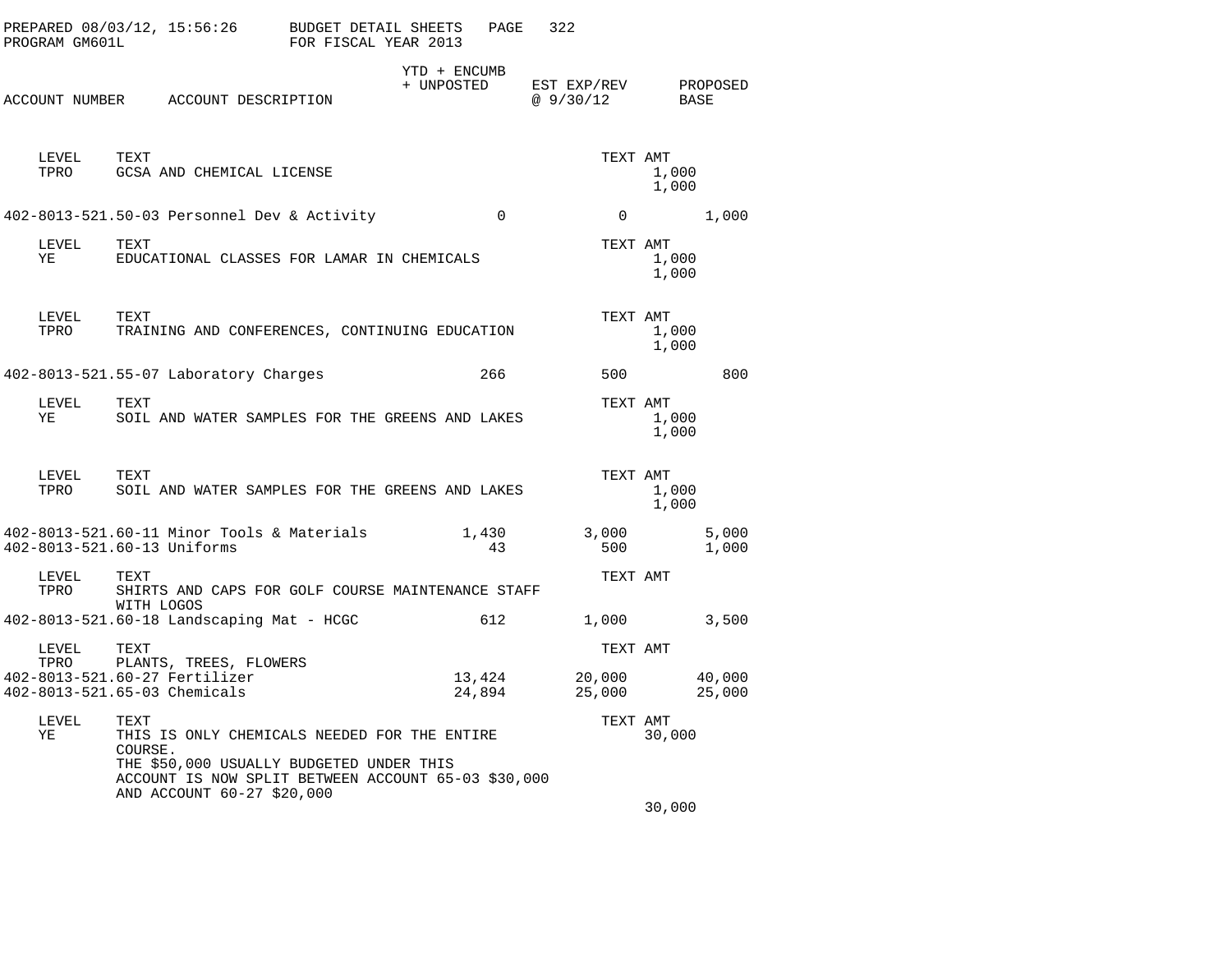| PROGRAM GM601L                                      | PREPARED 08/03/12, 15:56:26 BUDGET DETAIL SHEETS                                                                                                                                                 | FOR FISCAL YEAR 2013 | PAGE                     | 323                                 |                             |
|-----------------------------------------------------|--------------------------------------------------------------------------------------------------------------------------------------------------------------------------------------------------|----------------------|--------------------------|-------------------------------------|-----------------------------|
|                                                     | ACCOUNT NUMBER ACCOUNT DESCRIPTION                                                                                                                                                               | YTD + ENCUMB         |                          | + UNPOSTED EST EXP/REV<br>@ 9/30/12 | PROPOSED<br>BASE            |
| LEVEL<br>TPRO                                       | TEXT<br>THIS IS ONLY CHEMICALS NEEDED FOR THE ENTIRE<br>COURSE.<br>THE \$50,000 USUALLY BUDGETED UNDER THIS<br>ACCOUNT IS NOW SPLIT BETWEEN ACCOUNT 65-03 \$30,000<br>AND ACCOUNT 60-27 \$20,000 |                      |                          | TEXT AMT                            | 30,000                      |
|                                                     | 402-8013-521.66-04 Minor Shop & Plant Eqpt                                                                                                                                                       |                      | 847                      | 1,000                               | 30,000<br>2,000             |
| LEVEL<br>ΥE                                         | TEXT<br>SMALL EQUIPMENT NEEDED FOR THE SHOP (AIR TANKS ETC                                                                                                                                       |                      |                          | TEXT AMT                            | 2,000<br>2,000              |
| LEVEL<br>TPRO                                       | TEXT<br>SMALL EQUIPMENT NEEDED FOR THE SHOP (AIR TANKS ETC                                                                                                                                       |                      |                          | TEXT AMT                            | 2,000<br>2,000              |
| 402-8013-521.80-04 Interest Expense                 |                                                                                                                                                                                                  |                      | 2,211                    | 2,212                               | 932                         |
| LEVEL<br>YE                                         | TEXT<br>CLP PNC 5 ST 400 GOLF CARTS 131338000<br>CLP TEXTRON JACOBSEN LF3407 1026573                                                                                                             |                      |                          | TEXT AMT                            | 1,180<br>1,032<br>2,212     |
| LEVEL<br>TPRO                                       | TEXT<br>CLP PNC 5 ST 400 GOLF CARTS 131338000<br>CLP TEXTRON JACOBSEN LF3407 1026573                                                                                                             |                      |                          | TEXT AMT                            | 932<br>932                  |
| $\star$<br>Operating                                | 402-8013-521.90-04 Environmental Disposal                                                                                                                                                        |                      | $\overline{0}$<br>83,722 | $\overline{0}$<br>100,065           | 500<br>142,232              |
|                                                     | 402-8013-521.63-02 Electricity                                                                                                                                                                   |                      | 18,460                   |                                     | 58,000 58,000               |
| LEVEL<br>ΥE                                         | TEXT<br><b>BASE</b><br>JOHNSON CONTROLS + 2% PER RC                                                                                                                                              |                      |                          | TEXT AMT                            | 46,442<br>$275 -$<br>46,167 |
| 402-8013-521.63-04 Water<br>402-8013-521.64-03 Fuel | 402-8013-521.63-08 Groundwater/Conservation                                                                                                                                                      |                      | 886<br>3,928<br>11,951   | 895<br>4,000<br>10,000              | 895<br>4,000<br>12,000      |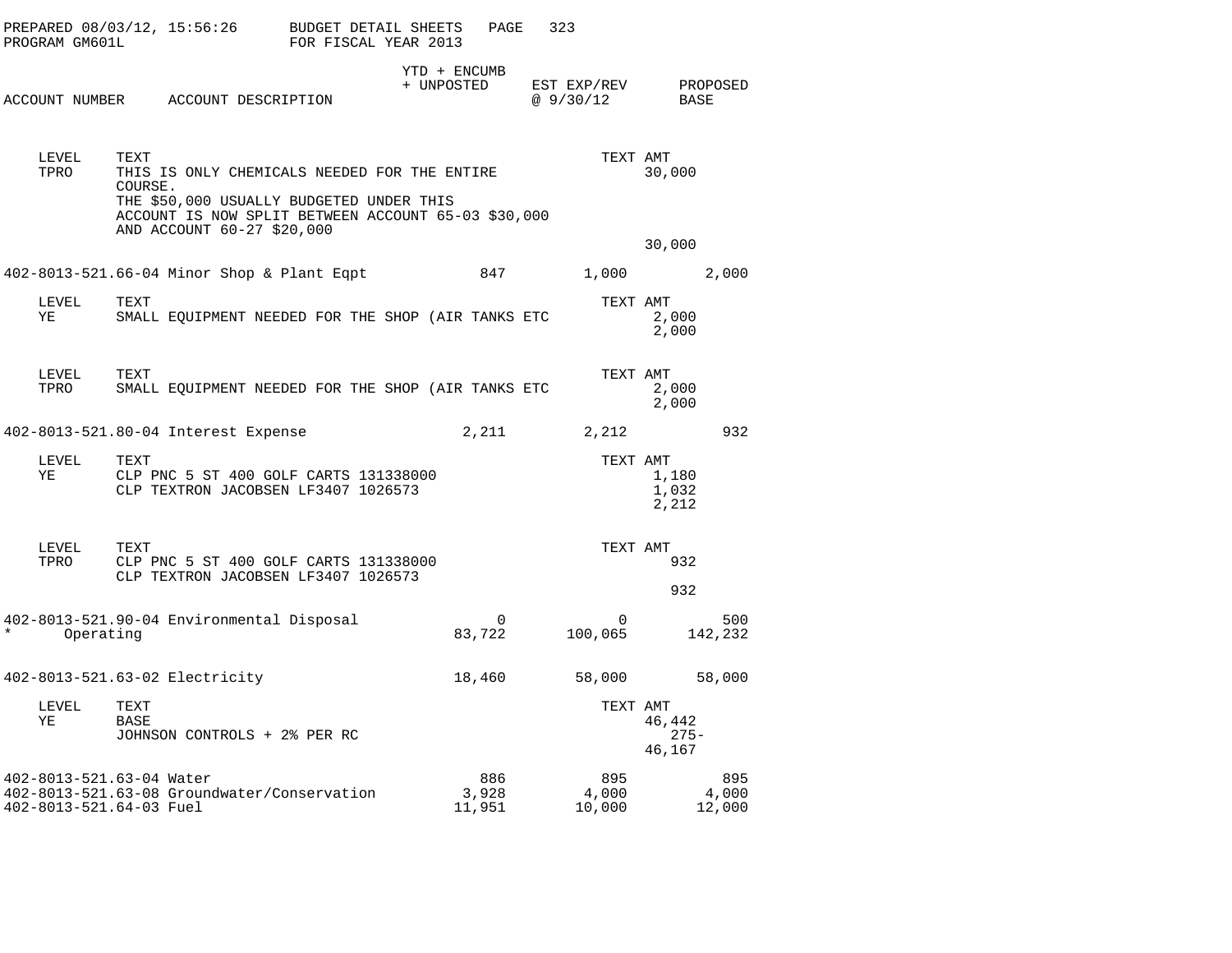|         | PROGRAM GM601L | PREPARED 08/03/12, 15:56:26 BUDGET DETAIL SHEETS                                                                                 | FOR FISCAL YEAR 2013 |                            | PAGE   | 324                              |                         |             |
|---------|----------------|----------------------------------------------------------------------------------------------------------------------------------|----------------------|----------------------------|--------|----------------------------------|-------------------------|-------------|
|         |                | ACCOUNT NUMBER ACCOUNT DESCRIPTION                                                                                               |                      | YTD + ENCUMB<br>+ UNPOSTED |        | EST EXP/REV PROPOSED<br>@9/30/12 | BASE                    |             |
|         |                |                                                                                                                                  |                      |                            |        |                                  |                         |             |
|         | LEVEL<br>TPRO  | TEXT<br>GAS AND DIESEL FOR ALL TRACTORS, MOWING EQUIPMENT<br>GATORS, ETC                                                         |                      |                            |        | TEXT AMT                         |                         |             |
|         |                | 402-8013-521.82-01 Contrib to Eqpt Repl Fund                                                                                     |                      |                            | 5,662  | 5,662 5,933                      |                         |             |
| YE      | LEVEL          | TEXT<br>2001 NEW HOLLAND TRACTOR TC45D<br>2011 JOHN DEERE MOWER                                                                  |                      |                            |        | TEXT AMT                         | 2,466<br>3,196<br>5,662 |             |
|         | LEVEL<br>TPRO  | TEXT<br>2001 NEW HOLLAND TRACTOR TC45D<br>2011 JOHN DEERE MOWER                                                                  |                      |                            |        | TEXT AMT                         | 2,466<br>3,467<br>5,933 |             |
|         |                | 402-8013-521.82-16 IT Contribution                                                                                               |                      |                            |        | 4,100 5,467                      |                         | 6,597       |
| ΥE      | LEVEL          | TEXT<br>INFORMATION SRVCS CONTRIB RECLASSED FROM<br>ACCOUNT 34-03                                                                |                      |                            |        | TEXT AMT                         |                         |             |
|         | LEVEL<br>TPRO  | TEXT<br>INFORMATION SRVCS CONTRIB RECLASSED FROM                                                                                 |                      |                            |        | TEXT AMT                         |                         |             |
|         |                | ACCOUNT 34-03<br>402-8013-521.82-17 Equip Svc Contribution                                                                       |                      |                            |        | 1,467 1,760 1,778                |                         |             |
| ΥE      | LEVEL TEXT     | EQUIP SERVICES MONTHLY MAINTENANCE EXPENSE ONLY                                                                                  |                      |                            |        | TEXT AMT                         | 1,760<br>1,760          |             |
|         | LEVEL<br>TPRO  | TEXT<br>EOUIP SERVICES MONTHLY MAINTENANCE EXPENSE ONLY                                                                          |                      |                            |        | TEXT AMT                         | 1,760<br>1,760          |             |
| $\star$ |                | Utilities/Internal Chrgs                                                                                                         |                      |                            | 46,454 | 85,784                           |                         | 89,203      |
|         |                | 402-8013-521.72-01 Parking Lots                                                                                                  |                      |                            | 8,140  | 8,140<br>22,980                  |                         | 0<br>20,000 |
| ΥE      | LEVEL          | TEXT<br>CLP TEXTRON JACOBSEN LF3407 1026573<br>FISCAL YEAR END ESTIMATE CHANGED DUE TO<br>REVISED CAPITOL LEASE PAYMENT SCHEDULE |                      |                            |        | TEXT AMT                         | 22,000                  |             |
|         |                | PER EMAIL 060712                                                                                                                 |                      |                            |        |                                  | 980                     |             |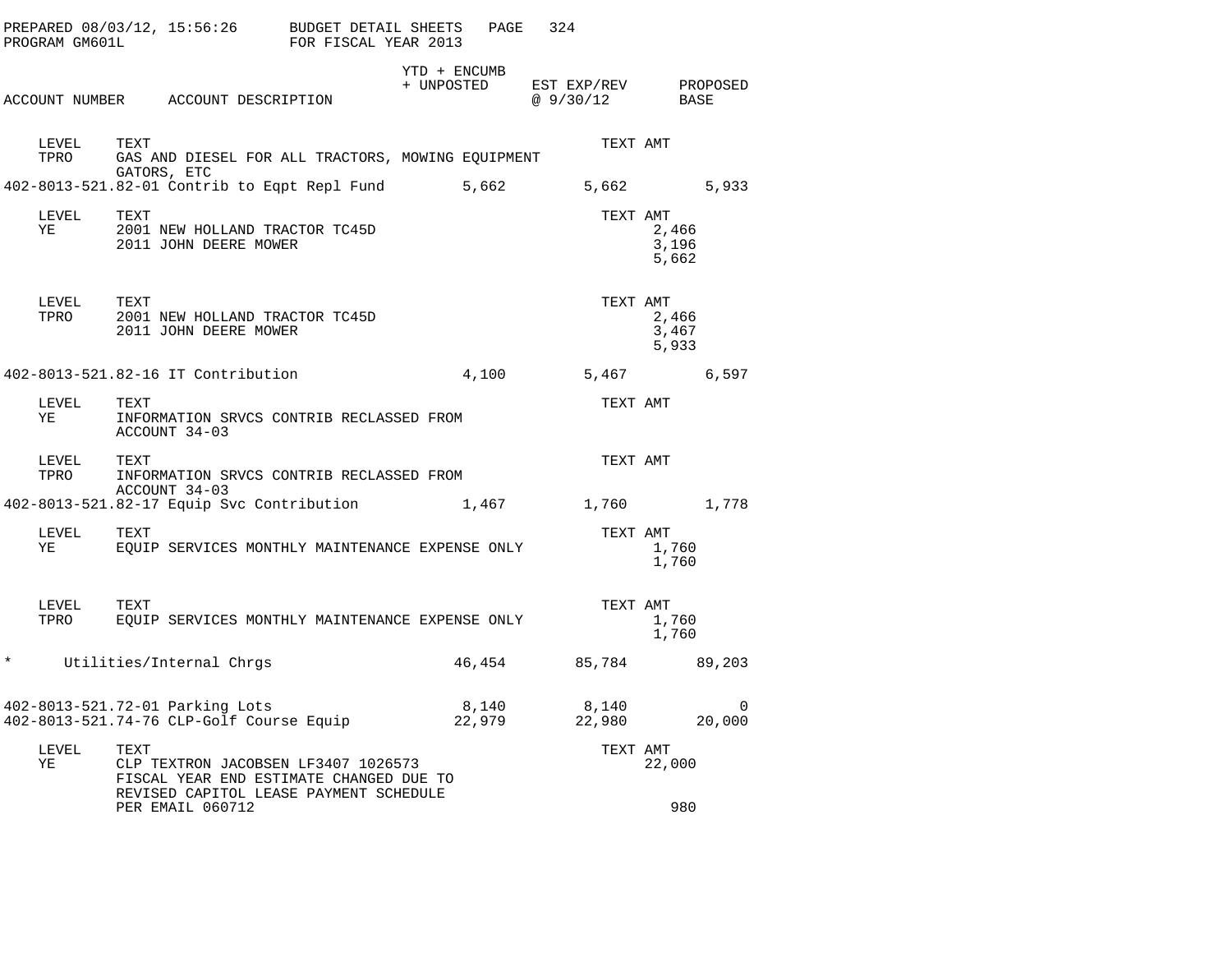|          | PROGRAM GM601L | PREPARED 08/03/12, 15:56:26 BUDGET DETAIL SHEETS                                                        | FOR FISCAL YEAR 2013 | PAGE                       | 325                     |                             |
|----------|----------------|---------------------------------------------------------------------------------------------------------|----------------------|----------------------------|-------------------------|-----------------------------|
|          |                | ACCOUNT NUMBER ACCOUNT DESCRIPTION                                                                      |                      | YTD + ENCUMB<br>+ UNPOSTED | EST EXP/REV<br>@9/30/12 | PROPOSED<br>BASE<br>22,980  |
|          | LEVEL<br>TPRO  | TEXT<br>PER DAVID WHITE - NEW CAP LEASE IN 2013 ESTIMATE                                                |                      |                            | TEXT AMT                | 20,000<br>20,000            |
|          |                | 402-8013-521.74-79 CLP-ST350 Golf Equip                                                                 |                      | 4,226                      | 4,226                   | 4,473                       |
|          | LEVEL<br>YE    | TEXT<br>#131338000<br>FISCAL YEAR END ESTIMATE CHANGED DUE TO<br>REVISED CAPITOL LEASE PAYMENT SCHEDULE |                      |                            | TEXT AMT                | 4,226                       |
|          |                |                                                                                                         |                      |                            |                         | 4,226                       |
|          | LEVEL<br>TPRO  | TEXT<br>#131338000                                                                                      |                      |                            | TEXT AMT                | 4,473<br>4,473              |
| $^\star$ | Capital        |                                                                                                         |                      | 35,345                     | 35,346                  | 24,473                      |
| * *      |                | Golf Course Maintenance<br>402-8014-523.84-01 Bond Principal Expense                                    |                      | 415,849<br>196,000         | 553,924<br>196,000      | 640,467<br>201,000          |
|          | LEVEL<br>YE    | TEXT<br>BOND PRINCIPAL-2004 CO'S GOLF PORTION                                                           |                      |                            | TEXT AMT                | 196,000<br>196,000          |
|          | LEVEL<br>TPRO  | TEXT<br>BOND PRINCIPAL-2004 CO'S GOLF PORTION                                                           |                      |                            | TEXT AMT                | 201,000<br>201,000          |
|          |                | 402-8014-523.84-02 Bond Interest Expense                                                                |                      | 93,737                     |                         | 184,045 176,846             |
|          | LEVEL<br>ΥE    | TEXT<br>BOND INTEREST-2004 GO-MARCH<br>BOND INTEREST-2004 GO-SEPTEMBER                                  |                      |                            | TEXT AMT                | 93,737<br>90,308<br>184,045 |
|          | LEVEL<br>TPRO  | TEXT<br>BOND INTEREST-2004 GO-MARCH<br>BOND INTEREST-2004 GO-SEPTEMBER                                  |                      |                            | TEXT AMT                | 90,308<br>86,538<br>176,846 |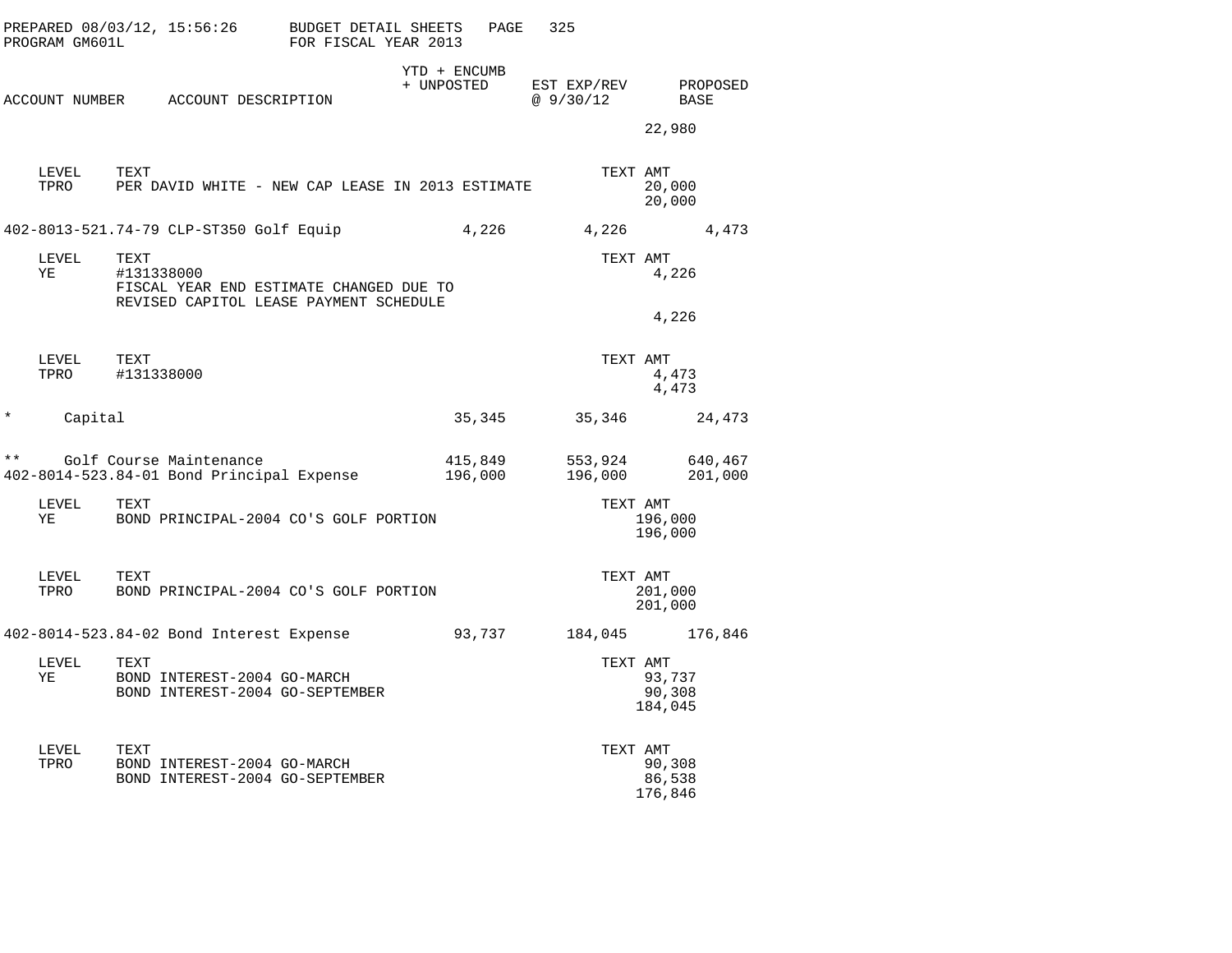|                          | PREPARED 08/03/12, 15:56:26<br>PROGRAM GM601L                                      |                    |                                                                                                                                                                                                                                                                                                                                                                                                                               | BUDGET DETAIL SHEETS<br>FOR FISCAL YEAR 2013 |                            | PAGE                                                                                               | 326                                                                                                                         |                            |                                                                                                                                   |
|--------------------------|------------------------------------------------------------------------------------|--------------------|-------------------------------------------------------------------------------------------------------------------------------------------------------------------------------------------------------------------------------------------------------------------------------------------------------------------------------------------------------------------------------------------------------------------------------|----------------------------------------------|----------------------------|----------------------------------------------------------------------------------------------------|-----------------------------------------------------------------------------------------------------------------------------|----------------------------|-----------------------------------------------------------------------------------------------------------------------------------|
|                          | ACCOUNT NUMBER                                                                     |                    | ACCOUNT DESCRIPTION                                                                                                                                                                                                                                                                                                                                                                                                           |                                              | YTD + ENCUMB<br>+ UNPOSTED |                                                                                                    | EST EXP/REV<br>@9/30/12                                                                                                     |                            | PROPOSED<br>BASE                                                                                                                  |
|                          | Operating                                                                          |                    | 402-8014-523.84-03 Agents Fees                                                                                                                                                                                                                                                                                                                                                                                                |                                              |                            | 300<br>290,037                                                                                     | 1,035<br>381,080                                                                                                            |                            | 1,035<br>378,881                                                                                                                  |
| $\star \star$<br>$\star$ | 402-8015-521.10-01 Salaries<br>402-8015-521.11-01 Wages<br>402-8015-521.21-01 TMRS | Debt Service       | 402-8015-521.12-01 Overtime - Regular<br>402-8015-521.16-01 Car Allowance<br>402-8015-521.16-05 Cell Phone Allowance<br>402-8015-521.20-01 FICA Taxes<br>402-8015-521.20-02 Medicare Taxes<br>402-8015-521.20-03 Unemployment Taxes<br>402-8015-521.22-01 Workers' Compensation Ins<br>402-8015-521.22-02 Health Insurance<br>402-8015-521.22-04 Dental Insurance<br>402-8015-521.22-05 Life Insurance<br>Salaries & Benefits |                                              | 290,037<br>68,008          | 39,472<br>4,557<br>33<br>1,385<br>396<br>3,410<br>797<br>650<br>6,662<br>646<br>9,475<br>479<br>46 | 381,080<br>51,097<br>10,432<br>33<br>1,846<br>512<br>4,453<br>1,041<br>749<br>8,194<br>837<br>12,500<br>599<br>57<br>92,350 |                            | 378,881<br>60,450<br>45,536<br>100<br>2,400<br>650<br>6,766<br>1,582<br>1,843<br>9,546<br>1,266<br>14,520<br>719<br>66<br>145,444 |
|                          |                                                                                    |                    | 402-8015-521.41-01 Building Maint & Repair                                                                                                                                                                                                                                                                                                                                                                                    |                                              | 6,639                      |                                                                                                    | 8,847                                                                                                                       |                            | 2,000                                                                                                                             |
|                          | LEVEL<br>TPRO                                                                      | TEXT               | ELECTRICITY FOR NEW STOVE AND OVEN<br>402-8015-521.42-10 Maintenance of Apparatus                                                                                                                                                                                                                                                                                                                                             |                                              |                            | 2,675                                                                                              | 3,000                                                                                                                       | TEXT AMT                   | 2,500                                                                                                                             |
|                          | LEVEL<br>ΥE                                                                        | TEXT               | PER EMAIL 060712                                                                                                                                                                                                                                                                                                                                                                                                              |                                              |                            |                                                                                                    |                                                                                                                             | TEXT AMT<br>3,000<br>3,000 |                                                                                                                                   |
|                          | LEVEL<br>TPRO                                                                      | TEXT               | REPAIRS TO BIG COOLER OUTSIDE, KEG COOLER,<br>REFRIGERATORS, FREEZERS                                                                                                                                                                                                                                                                                                                                                         |                                              |                            |                                                                                                    |                                                                                                                             | TEXT AMT                   |                                                                                                                                   |
|                          |                                                                                    |                    | 402-8015-521.50-01 Memberships & Licenses                                                                                                                                                                                                                                                                                                                                                                                     |                                              |                            | 245                                                                                                | 400                                                                                                                         |                            | 792                                                                                                                               |
|                          | LEVEL<br>ΥE                                                                        | TEXT<br>MEMBRSHIPS |                                                                                                                                                                                                                                                                                                                                                                                                                               |                                              |                            |                                                                                                    |                                                                                                                             | TEXT AMT<br>792<br>792     |                                                                                                                                   |
|                          | LEVEL<br>TPRO                                                                      | TEXT               | FOOD MANAGER CERTIFICATES, TABC CERTIFICATES,<br>FOOD HANDLERS CERTIFICATES                                                                                                                                                                                                                                                                                                                                                   |                                              |                            |                                                                                                    |                                                                                                                             | TEXT AMT<br>792<br>792     |                                                                                                                                   |
|                          |                                                                                    |                    | 402-8015-521.50-03 Personnel Dev & Activity                                                                                                                                                                                                                                                                                                                                                                                   |                                              |                            | $\Omega$                                                                                           | $\Omega$                                                                                                                    |                            | 1,000                                                                                                                             |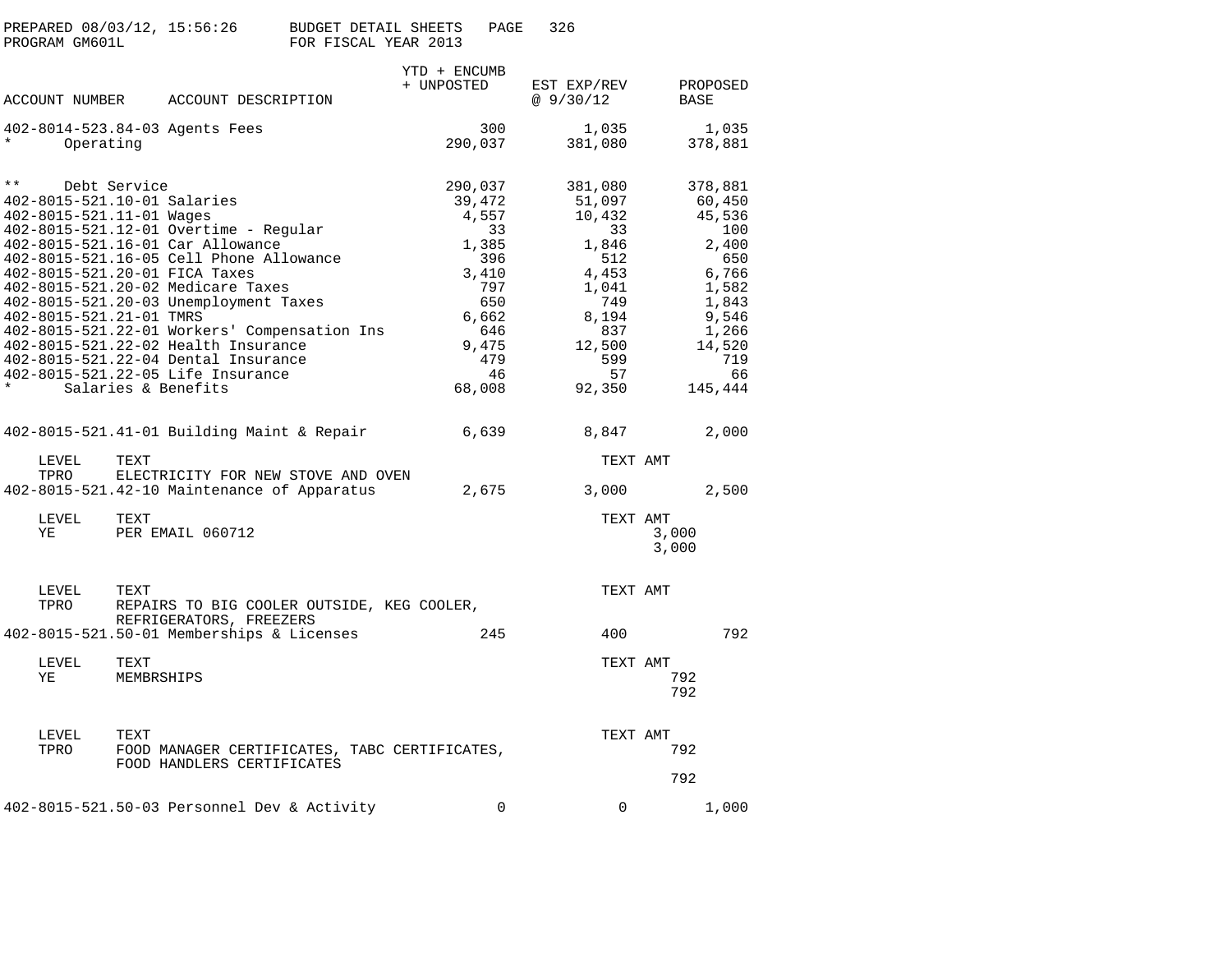| PROGRAM GM601L | PREPARED 08/03/12, 15:56:26                                                              | BUDGET DETAIL SHEETS<br>FOR FISCAL YEAR 2013 |                            | PAGE                           | 327                      |                            |            |  |
|----------------|------------------------------------------------------------------------------------------|----------------------------------------------|----------------------------|--------------------------------|--------------------------|----------------------------|------------|--|
|                | ACCOUNT NUMBER ACCOUNT DESCRIPTION                                                       |                                              | YTD + ENCUMB<br>+ UNPOSTED |                                | EST EXP/REV<br>@ 9/30/12 | BASE                       | PROPOSED   |  |
| LEVEL<br>ΥE    | TEXT<br>FOOD SHOWS FOR LINDA                                                             |                                              |                            |                                |                          | TEXT AMT<br>1,000<br>1,000 |            |  |
| LEVEL<br>TPRO  | TEXT<br>FOOD SHOWS, CONTINUING EDUCATION, TRAINING AND<br>CONFERENCES                    |                                              |                            |                                |                          | TEXT AMT<br>1,000<br>1,000 |            |  |
|                | 402-8015-521.50-08 Mileage Reimbursement<br>402-8015-521.54-01 Printing & Graphic Serv   |                                              |                            | 0<br>$\Omega$                  | $\mathbf 0$<br>$\Omega$  |                            | 500<br>500 |  |
| LEVEL<br>ΥE    | TEXT<br>PRINTING                                                                         |                                              |                            |                                |                          | TEXT AMT<br>500<br>500     |            |  |
| LEVEL<br>TPRO  | TEXT<br>PRINTING                                                                         |                                              |                            |                                |                          | TEXT AMT<br>500<br>500     |            |  |
|                | 402-8015-521.55-02 Banking Services Charges                                              |                                              |                            | $\mathbf 0$                    | $\mathbf 0$              |                            | 500        |  |
| LEVEL<br>ΥE    | TEXT<br>BANKING SERVICE CHARGES                                                          |                                              |                            |                                |                          | TEXT AMT<br>500<br>500     |            |  |
| LEVEL<br>TPRO  | TEXT<br>BANKING SERVICE CHARGES                                                          |                                              |                            |                                |                          | TEXT AMT<br>500<br>500     |            |  |
|                | 402-8015-521.55-08 Other Retainer & Ser Fees<br>402-8015-521.60-01 Office Supplies & Mat |                                              |                            | $\overline{\mathbf{0}}$<br>417 | 0<br>500                 |                            | 500<br>500 |  |
| LEVEL<br>ΥE    | TEXT<br>OFFICE SUPPLIES NEEDED FOR FOOD AND BEVERAGE                                     |                                              |                            |                                |                          | TEXT AMT<br>539<br>539     |            |  |
| LEVEL<br>TPRO  | TEXT<br>PENS, PENCILS, PAPER, STAPLERS, TAPE, ETC                                        |                                              |                            |                                |                          | TEXT AMT<br>539<br>539     |            |  |
|                | 402-8015-521.60-02 Janitorial Supplies                                                   |                                              |                            | 1,227                          | 2,000                    |                            | 4,000      |  |
| LEVEL          | <b>TEXT</b>                                                                              |                                              |                            |                                |                          | TEXT AMT                   |            |  |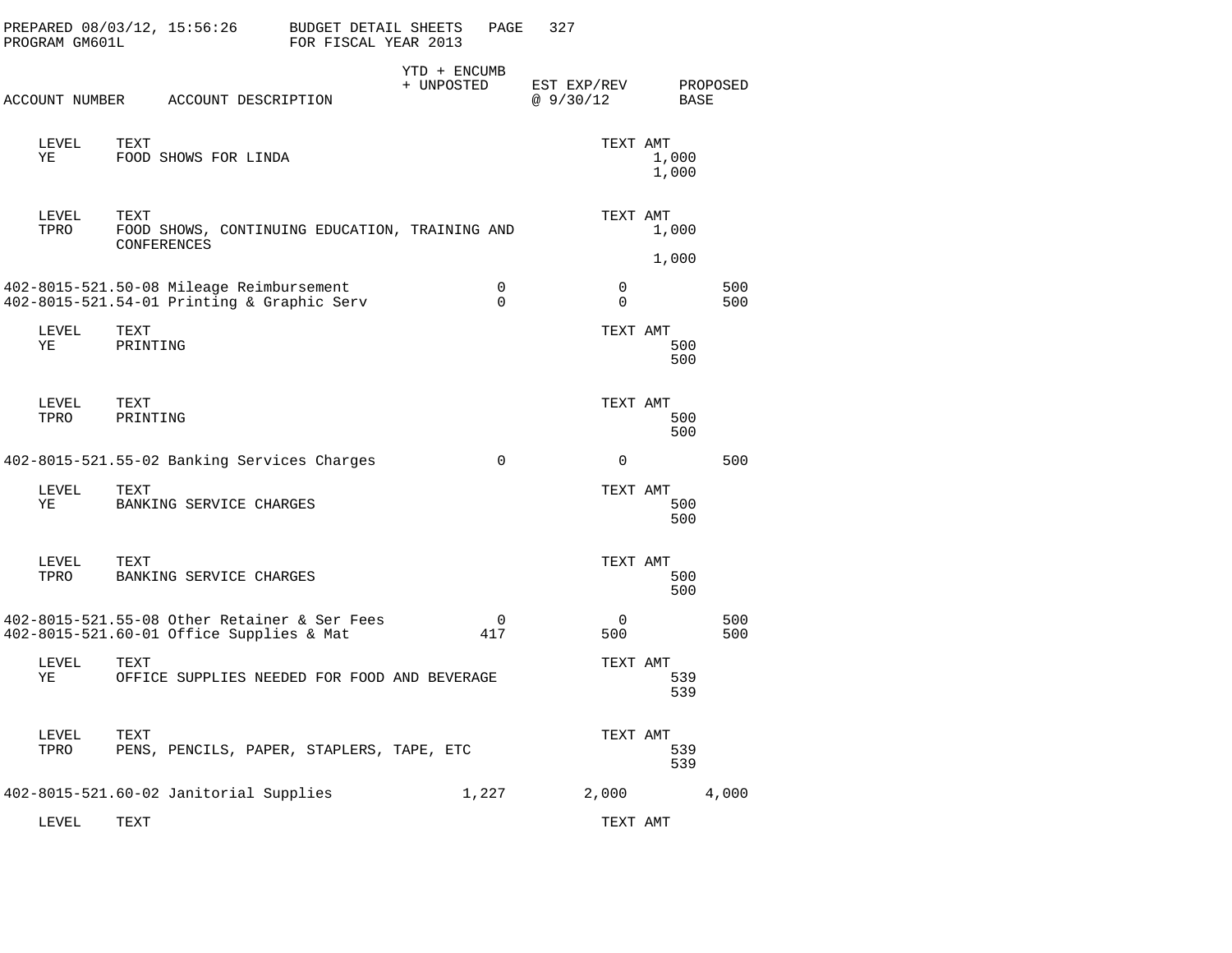|          | PROGRAM GM601L    | PREPARED 08/03/12, 15:56:26 BUDGET DETAIL SHEETS                                                                                                                                   | FOR FISCAL YEAR 2013 |                            | PAGE                                  | 328                                   |                                      |
|----------|-------------------|------------------------------------------------------------------------------------------------------------------------------------------------------------------------------------|----------------------|----------------------------|---------------------------------------|---------------------------------------|--------------------------------------|
|          |                   | ACCOUNT NUMBER ACCOUNT DESCRIPTION                                                                                                                                                 |                      | YTD + ENCUMB<br>+ UNPOSTED |                                       | EST EXP/REV<br>@9/30/12               | PROPOSED<br>BASE                     |
|          | ΥE                | JANITORAL SUPPLIES FOR KITCHEN                                                                                                                                                     |                      |                            |                                       |                                       | 5,100<br>5,100                       |
|          | LEVEL<br>TPRO     | TEXT<br>CLEANING AND SANITATION SUPPLIES, TRASH BAGS                                                                                                                               |                      |                            |                                       | TEXT AMT                              | 5,100<br>5,100                       |
|          |                   | 402-8015-521.60-11 Minor Tools & Materials                                                                                                                                         |                      |                            | 92                                    | 500                                   | 1,500                                |
|          | LEVEL<br>TPRO     | TEXT<br>ANY SMALL TOOLS NEEDED, HAMMERS, SCREWDRIVERS<br>402-8015-521.60-13 Uniforms                                                                                               |                      |                            | 1,043                                 | TEXT AMT<br>1,500                     | 1,500                                |
|          | LEVEL<br>TPRO     | TEXT<br>UNIFORM SHIRTS AND HATS FOR FOOD AND BEVERAGE                                                                                                                              |                      |                            |                                       | TEXT AMT                              |                                      |
|          |                   | STAFF, WITH LOGOS<br>402-8015-521.60-22 Kitchen Supplies                                                                                                                           |                      |                            | 4,128                                 | 3,700                                 | 1,500                                |
|          | LEVEL<br>TPRO     | TEXT<br>POTS, PANS, SILVERWARE, PLATES, UTENSILS, ETC                                                                                                                              |                      |                            |                                       | TEXT AMT                              |                                      |
|          |                   | 402-8015-521.66-04 Minor Shop & Plant Eqpt                                                                                                                                         |                      |                            | 9                                     |                                       | 100 000<br>1,000                     |
|          | LEVEL TEXT<br>YE  | PER EMAIL 060712                                                                                                                                                                   |                      |                            |                                       | TEXT AMT                              | 100<br>100                           |
|          |                   | 402-8015-521.66-08 Minor Computer Equipment<br>402-8015-521.80-08 Taxes & Licenses - HCGC<br>402-8015-521.80-10 Liquor Sales Tax HCGC<br>402-8015-521.90-04 Environmental Disposal |                      |                            | 897<br>$\overline{0}$<br>3,924<br>500 | 900<br>$\overline{0}$<br>7,500<br>750 | $\Omega$<br>5,000<br>13,000<br>1,000 |
|          | LEVEL<br>TPRO     | TEXT<br>CLEAN OUT GREASE TRAP<br>402-8015-521.90-06 Cost of Sales/Food & Bev 35,254                                                                                                |                      |                            |                                       | TEXT AMT<br>50,000                    | 80,000                               |
|          | LEVEL             | TEXT                                                                                                                                                                               |                      |                            |                                       | TEXT AMT                              |                                      |
| $^\star$ | TPRO<br>Operating | ALL FOOD, PAPER PRODUCTS, FOUNTAIN DRINKS, BOTTLES                                                                                                                                 |                      |                            | 57,050                                | 79,697                                | 117,292                              |
|          |                   | 402-8015-521.63-04 Water<br>402-8015-521.82-16 IT Contribution                                                                                                                     |                      |                            | 1,966<br>2,981                        | 2,200<br>3,975                        | 2,200<br>3,314                       |
|          | LEVEL<br>ΥE       | TEXT<br>INFORMATION SRVCS CONTRIB RECLASSED FROM<br>ACCOUNT 34-03                                                                                                                  |                      |                            |                                       | TEXT AMT                              |                                      |
|          | LEVEL             | TEXT                                                                                                                                                                               |                      |                            |                                       | TEXT AMT                              |                                      |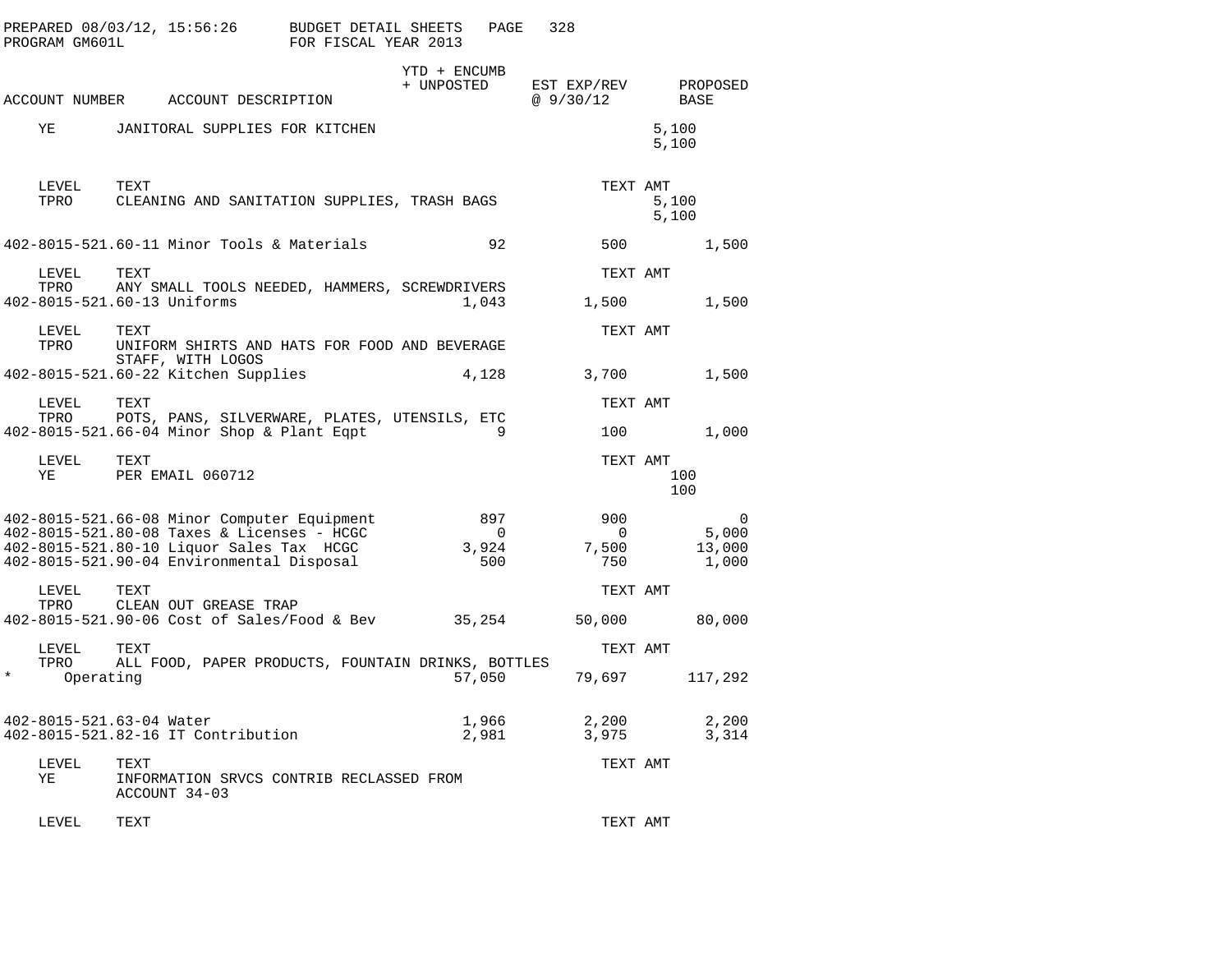| PROGRAM GM601L          | PREPARED 08/03/12, 15:56:26        |                                                                                                                              | <b>BUDGET DETAIL SHEETS</b><br>FOR FISCAL YEAR 2013 |                            | PAGE                           | 329                                            |                                                  |  |
|-------------------------|------------------------------------|------------------------------------------------------------------------------------------------------------------------------|-----------------------------------------------------|----------------------------|--------------------------------|------------------------------------------------|--------------------------------------------------|--|
| ACCOUNT NUMBER          |                                    | ACCOUNT DESCRIPTION                                                                                                          |                                                     | YTD + ENCUMB<br>+ UNPOSTED |                                | EST EXP/REV<br>@9/30/12                        | PROPOSED<br>BASE                                 |  |
| TPRO                    |                                    | INFORMATION SRVCS CONTRIB RECLASSED FROM                                                                                     |                                                     |                            |                                |                                                |                                                  |  |
|                         |                                    | ACCOUNT 34-03                                                                                                                |                                                     |                            |                                |                                                |                                                  |  |
| $\star$                 |                                    | Utilities/Internal Chrgs                                                                                                     |                                                     |                            | 4,947                          | 6,175                                          | 5,514                                            |  |
| $\star \star$<br>$***$  |                                    | Food & Beverage Service<br>Hidden Creek Golf Course<br>403-0000-346.10-01 Sale of Lots                                       |                                                     | 3,164,061                  | 130,005<br>4,057               | 178,222<br>3,802,553<br>4,100                  | 268,250<br>4,181,388<br>4,000                    |  |
|                         |                                    | 403-0000-371.20-00 Securities Interest                                                                                       |                                                     |                            | 888                            | 0                                              | 0                                                |  |
|                         |                                    | 403-0000-371.20-10 CD/Money Market Interest                                                                                  |                                                     |                            | 23                             | 0                                              | $\mathbf 0$                                      |  |
|                         |                                    | 403-0000-371.25-00 Gain/Loss on Security Val                                                                                 |                                                     |                            | $425 -$                        | 0                                              | 0                                                |  |
|                         |                                    | 403-0000-371.30-10 TexPool Interest<br>403-0000-371.30-11 TexPool Prime Interest                                             |                                                     |                            | 118<br>212                     | 2,500<br>0                                     | 2,500<br>$\mathbf 0$                             |  |
|                         |                                    | 403-0000-371.30-40 TexSTAR Interest                                                                                          |                                                     |                            | 48                             | $\Omega$                                       | $\Omega$                                         |  |
|                         |                                    |                                                                                                                              |                                                     |                            | 4,921                          | 6,600                                          | 6,500                                            |  |
| $\star\star$            | Cemetery Fund                      |                                                                                                                              |                                                     |                            | 4,921                          | 6,600                                          | 6,500                                            |  |
|                         |                                    | 403-8111-533.41-02 Grounds Maint & Repair                                                                                    |                                                     |                            | 80                             | $\Omega$                                       | $\Omega$                                         |  |
|                         |                                    | 403-8111-533.42-10 Maintenance of Apparatus                                                                                  |                                                     |                            | 3,440                          | 5,000                                          | 5,000                                            |  |
| LEVEL<br>ΥE             | TEXT                               | PUMP REPAIR PER PETER KRAUSE                                                                                                 |                                                     |                            |                                | TEXT AMT                                       | 5,000<br>5,000                                   |  |
| LEVEL<br>TPRO           | TEXT                               | PUMP REPAIR PER PETER KRAUSE                                                                                                 |                                                     |                            |                                | TEXT AMT                                       | 5,000<br>5,000                                   |  |
| *                       | Operating                          | 403-8111-533.67-05 Minor Other Improvements                                                                                  |                                                     |                            | 4,440<br>7,960                 | 4,440<br>9,440                                 | 0<br>5,000                                       |  |
|                         | 403-8111-533.63-04 Water           |                                                                                                                              |                                                     |                            | 113                            | 2,000                                          | 2,000                                            |  |
| $\star$                 |                                    | 403-8111-533.63-08 Groundwater/Conservation<br>Utilities/Internal Chrgs                                                      |                                                     |                            | 274<br>387                     | $\Omega$<br>2,000                              | 0<br>2,000                                       |  |
| $\star\star$<br>$* * *$ | Cemetery Services<br>Cemetery Fund | 404-0000-341.10-00 Solid Waste Fees<br>404-0000-371.20-00 Securities Interest<br>404-0000-371.20-10 CD/Money Market Interest |                                                     | 2,039,372                  | 8,347<br>13,268<br>522<br>- 11 | 11,440<br>18,040<br>2,466,000<br>0<br>$\Omega$ | 7,000<br>13,500<br>2,743,000<br>0<br>$\mathbf 0$ |  |
|                         |                                    | 404-0000-371.25-00 Gain/Loss on Security Val<br>404-0000-371.30-10 TexPool Interest                                          |                                                     |                            | $123 -$<br>52                  | 0<br>3,500                                     | 0<br>3,500                                       |  |
|                         |                                    | 404-0000-371.30-11 TexPool Prime Interest                                                                                    |                                                     |                            | 96                             | 0                                              | $\mathbf 0$                                      |  |
|                         |                                    | 404-0000-371.30-40 TexSTAR Interest                                                                                          |                                                     |                            | 22                             | 0                                              | $\mathbf 0$                                      |  |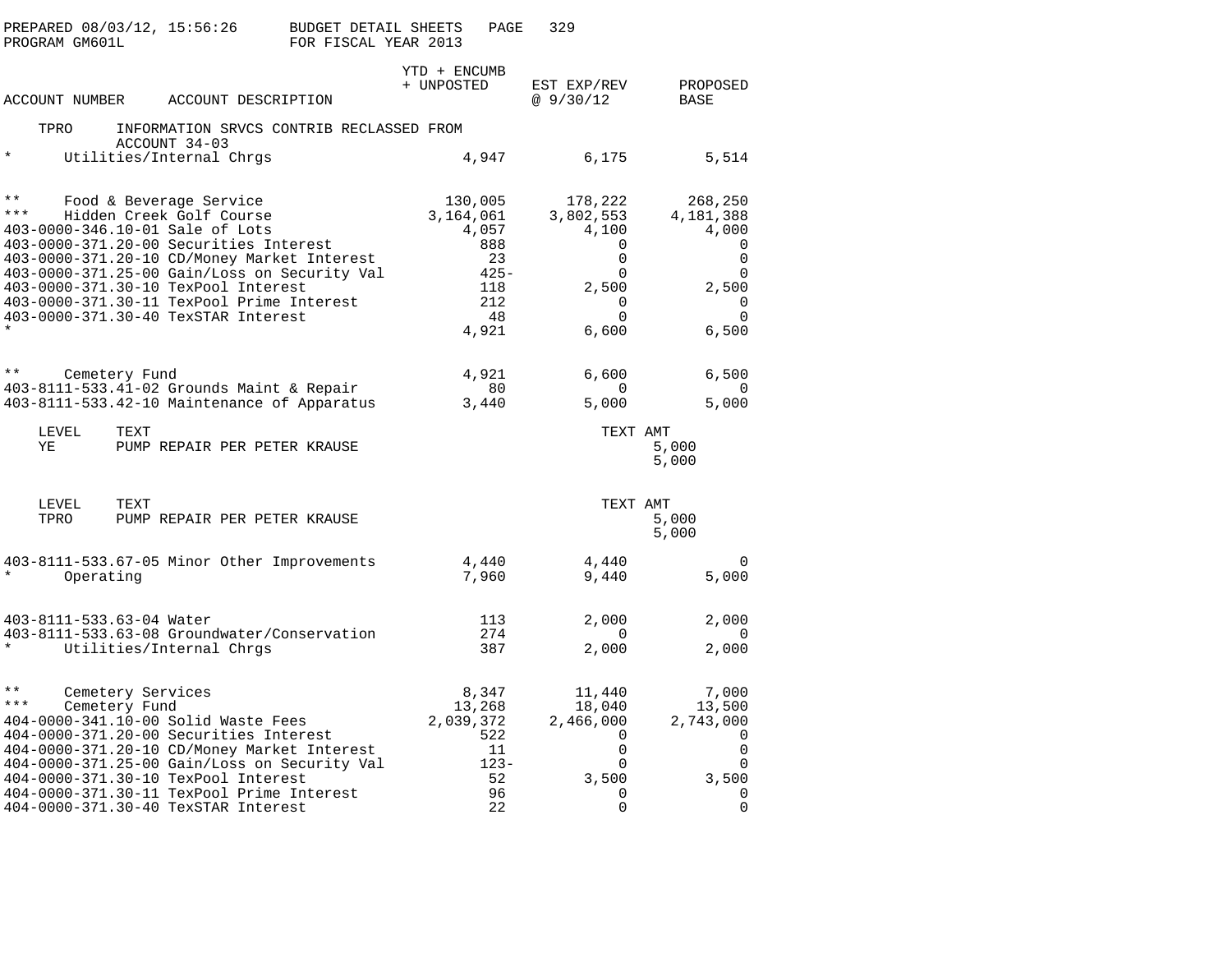| PROGRAM GM601L                           | PREPARED 08/03/12, 15:56:26                                                                                                                                                                                                     | BUDGET DETAIL SHEETS<br>FOR FISCAL YEAR 2013 |                            | PAGE                          | 330                                                    |                                             |          |
|------------------------------------------|---------------------------------------------------------------------------------------------------------------------------------------------------------------------------------------------------------------------------------|----------------------------------------------|----------------------------|-------------------------------|--------------------------------------------------------|---------------------------------------------|----------|
|                                          | ACCOUNT NUMBER ACCOUNT DESCRIPTION                                                                                                                                                                                              |                                              | YTD + ENCUMB<br>+ UNPOSTED |                               | EST EXP/REV<br>@9/30/12                                | PROPOSED<br>BASE                            |          |
| $\star$                                  | 404-0000-383.90-04 Misc Rev - Solid Waste                                                                                                                                                                                       |                                              | 1,309<br>2,041,261         |                               | $\Omega$<br>2,469,500                                  | 2,746,500                                   | $\Omega$ |
| $\star\star$<br>404-4013-441.11-01 Wages | Solid Waste Fund                                                                                                                                                                                                                |                                              | 2,041,261<br>16,641        |                               | 2,469,500<br>18,814                                    | 2,746,500<br>21,017                         |          |
| LEVEL<br>ΥE                              | TEXT<br>52 WKS X 18.5 HRS PER WEEK X 2 PART TIMERS=<br>1,924 HRS X 9.97 PER HOUR =                                                                                                                                              |                                              |                            |                               | TEXT AMT                                               | 18,942<br>18,942                            |          |
| LEVEL<br>TPRO                            | TEXT<br>52 WKS X 18.5 HRS PER WEEK X 2 PART TIMERS=                                                                                                                                                                             |                                              |                            |                               | TEXT AMT                                               |                                             |          |
|                                          | 1,924 HRS X 9.97 PER HOUR =                                                                                                                                                                                                     |                                              |                            |                               |                                                        | 19,182<br>19,182                            |          |
| $\star$                                  | 404-4013-441.15-02 Market Adjustment Fund<br>404-4013-441.20-01 FICA Taxes<br>404-4013-441.20-02 Medicare Taxes<br>404-4013-441.20-03 Unemployment Taxes<br>404-4013-441.22-01 Workers' Compensation Ins<br>Salaries & Benefits |                                              | 1,032<br>18,657            | $\Omega$<br>242<br>374<br>368 | $\overline{0}$<br>1,167<br>273<br>290<br>416<br>20,960 | 700<br>1,303<br>305<br>522<br>464<br>24,311 |          |
|                                          | 404-4013-441.40-02 Equipment Rental                                                                                                                                                                                             |                                              |                            | 720                           | 720                                                    | 720                                         |          |
| LEVEL<br>ΥE                              | TEXT<br>COLES PORTABLE TOILET SERVICE                                                                                                                                                                                           |                                              |                            |                               | TEXT AMT                                               | 720<br>720                                  |          |
| LEVEL<br>TPRO                            | TEXT<br>COLES PORTABLE TOILET SERVICE (12 X \$60)                                                                                                                                                                               |                                              |                            |                               | TEXT AMT                                               | 720<br>720                                  |          |
|                                          | $404-4013-441.42-08$ Equipment Maint & Repair                                                                                                                                                                                   |                                              | 1,578                      |                               | 2,555                                                  | 3,610                                       |          |
| LEVEL<br>ΥE                              | TEXT<br>VEHICLE REPAIR ON SMALL BOX BLADE TRACTOR<br>REPAIRS ONLY - MONTHLY MAINTENANCE EXPENSE<br>RECLASSED TO UTILITIES/INTERNAL CHRGS CATEGORY<br>ACCOUNT 82-17                                                              |                                              |                            |                               | TEXT AMT                                               | 3,610                                       |          |
|                                          |                                                                                                                                                                                                                                 |                                              |                            |                               |                                                        | 3,610                                       |          |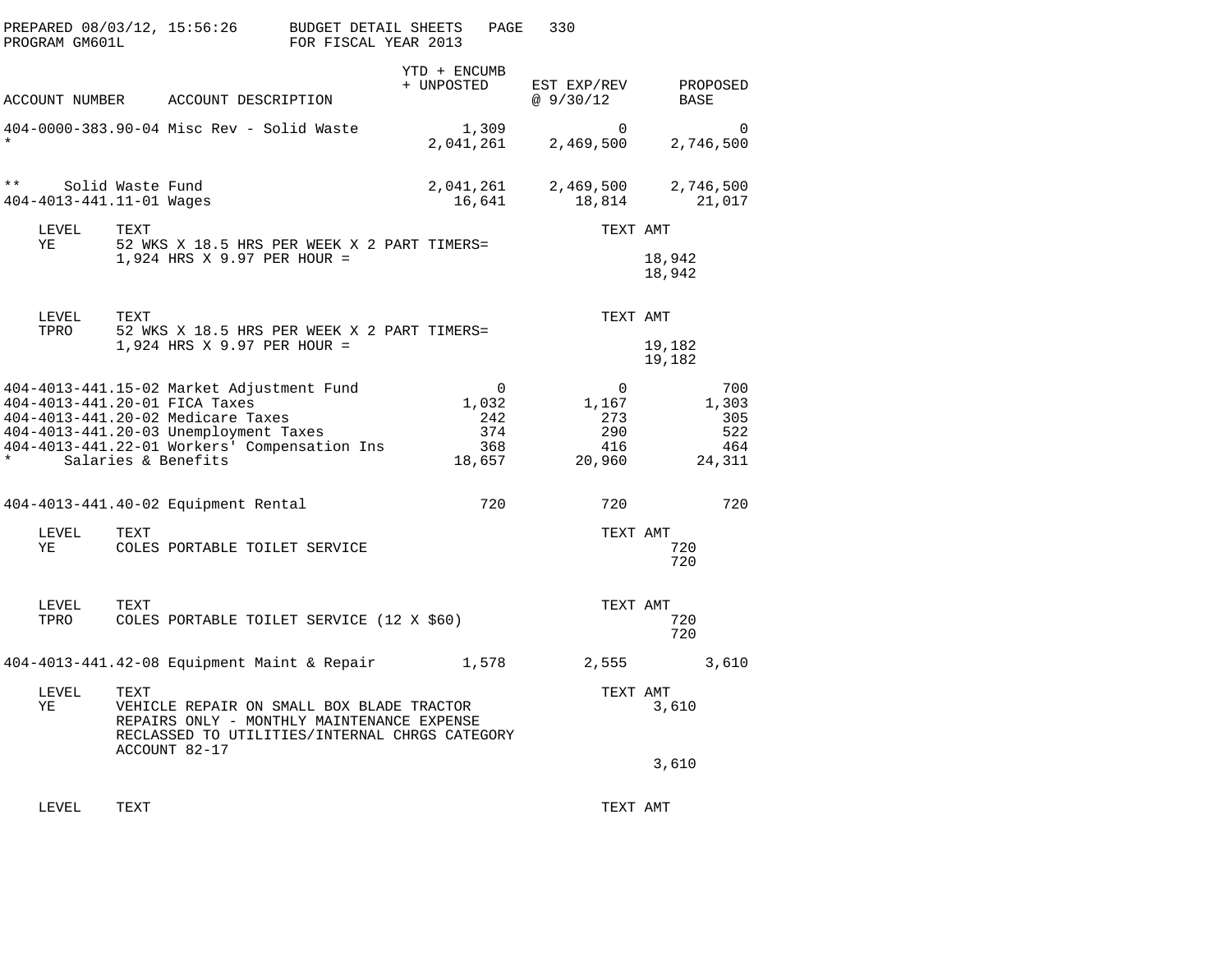| PROGRAM GM601L | PREPARED 08/03/12, 15:56:26                                                                                                                                                                                                                                    | BUDGET DETAIL SHEETS<br>FOR FISCAL YEAR 2013 | PAGE                                            | 331                                                                           |                                                       |
|----------------|----------------------------------------------------------------------------------------------------------------------------------------------------------------------------------------------------------------------------------------------------------------|----------------------------------------------|-------------------------------------------------|-------------------------------------------------------------------------------|-------------------------------------------------------|
|                | ACCOUNT NUMBER ACCOUNT DESCRIPTION                                                                                                                                                                                                                             |                                              | YTD + ENCUMB<br>+ UNPOSTED                      | EST EXP/REV<br>@ 9/30/12                                                      | PROPOSED<br>BASE                                      |
| TPRO           | VEHICLE REPAIR ON SMALL BOX BLADE TRACTOR<br>REPAIRS ONLY - MONTHLY MAINTENANCE EXPENSE<br>RECLASSED TO UTILITIES/INTERNAL CHRGS CATEGORY<br>ACCOUNT 82-17                                                                                                     |                                              |                                                 |                                                                               | 3,610                                                 |
|                |                                                                                                                                                                                                                                                                |                                              |                                                 |                                                                               | 3,610                                                 |
|                | 404-4013-441.50-01 Memberships & Licenses<br>404-4013-441.52-01 Building Insurance<br>404-4013-441.52-03 General Liability Ins<br>404-4013-441.55-02 Banking Services Charges<br>404-4013-441.55-04 Collection Services<br>404-4013-441.55-16 Grinder Services |                                              | 133<br>318<br>29<br>$\Omega$<br>1,698<br>69,868 | $\Omega$<br>$\overline{0}$<br>$\mathbf{0}$<br>776<br>$\overline{0}$<br>64,073 | $\mathbf 0$<br>0<br>0<br>776<br>$\mathbf 0$<br>75,000 |
| LEVEL<br>ΥE    | TEXT<br>ANNUAL CONTRACT FOR GRINDER SERVICE AT MULCH SITE<br>CONTRACT RENEWAL JULY 1, 2011 ESTIMATED AT<br>60,000 CUBIC YARDS @ \$.75 PER CY                                                                                                                   |                                              |                                                 | TEXT AMT                                                                      | 42,000                                                |
|                | NEW CONTRACT PRICE OF 1.25 PER CY<br>IN ORDER TO MAINTAIN THE 60,000 CY ANTICIPATED<br>ORIGINALLY                                                                                                                                                              |                                              |                                                 |                                                                               | 22,073                                                |
|                |                                                                                                                                                                                                                                                                |                                              |                                                 |                                                                               | 64,073                                                |
| LEVEL<br>TPRO  | TEXT<br>ANNUAL CONNTRACT GRINDER SERVICE AT MULCH SITE<br>60,000 CUBIC YARDS @ \$1.25 PER CY                                                                                                                                                                   |                                              |                                                 | TEXT AMT                                                                      | 75,000                                                |
|                |                                                                                                                                                                                                                                                                |                                              |                                                 |                                                                               | 75,000                                                |
|                | 404-4013-441.80-07 Bad Debts Expense<br>404-4013-441.81-01 Franchise Fee<br>404-4013-441.81-04 Administrative Services                                                                                                                                         |                                              | 0<br>61,200<br>26,832                           | 7,535<br>81,600<br>34,200                                                     | 7,535<br>81,600<br>34,200                             |
| LEVEL<br>ΥE    | TEXT<br>SW ADMIN REIMBURSEMENT TO WATER FOR UT BILLING<br>.24 PER SW CUSTOMER BILLED PER MONTH                                                                                                                                                                 |                                              |                                                 | TEXT AMT                                                                      | 34,200                                                |
|                | AVG CUSTOMERS = 11,878 X .24 X 12                                                                                                                                                                                                                              |                                              |                                                 |                                                                               | 34,200                                                |
| LEVEL<br>TPRO  | TEXT<br>SW ADMIN REIMBURSEMENT TO WATER FOR UT BILLING<br>.24 PER SW CUSTOMER BILLED PER MONTH<br>AVG CUSTOMERS = 11,878 X .24 X 12                                                                                                                            |                                              |                                                 | TEXT AMT                                                                      | 34,200                                                |
|                |                                                                                                                                                                                                                                                                |                                              |                                                 |                                                                               | 34,200                                                |
|                | 404-4013-441.81-06 Transfer Out                                                                                                                                                                                                                                |                                              | 280,735                                         | 280,735                                                                       | 245,340                                               |

LEVEL TEXT TEXT AMT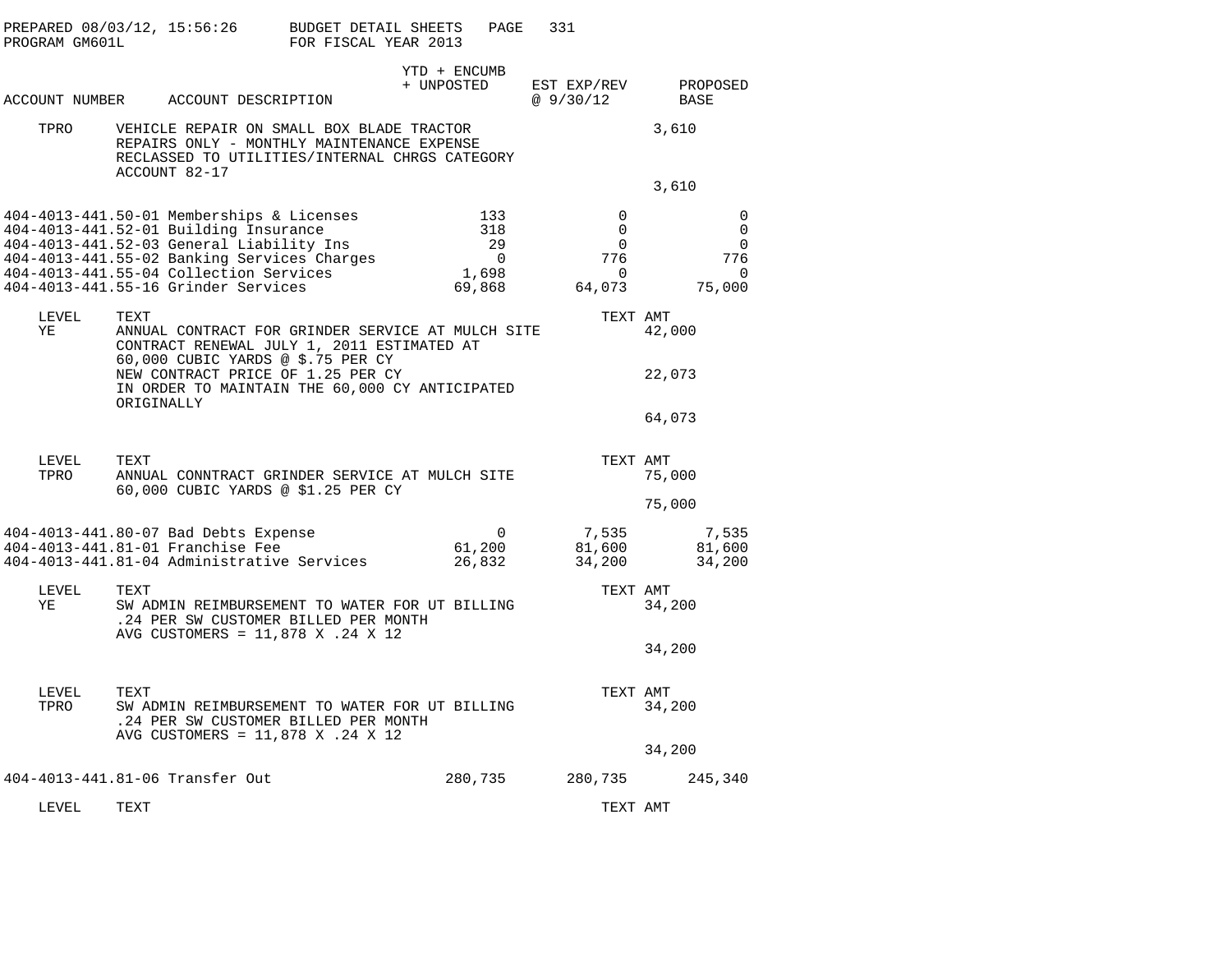| PROGRAM GM601L | PREPARED $08/03/12$ , $15:56:26$ BUDGET DETAIL SHEETS                                                                                                                                                                                                                                                                                                                                          | FOR FISCAL YEAR 2013 |                            | 332<br>PAGE     |                                                                                                                                 |
|----------------|------------------------------------------------------------------------------------------------------------------------------------------------------------------------------------------------------------------------------------------------------------------------------------------------------------------------------------------------------------------------------------------------|----------------------|----------------------------|-----------------|---------------------------------------------------------------------------------------------------------------------------------|
| ACCOUNT NUMBER | ACCOUNT DESCRIPTION                                                                                                                                                                                                                                                                                                                                                                            |                      | YTD + ENCUMB<br>+ UNPOSTED | @ 9/30/12       | EST EXP/REV PROPOSED<br>BASE                                                                                                    |
| ΥE             | EQUIPMENT YR4<br>FULL TIME STAFF YR4<br>MANAGER                                                                                                                                                                                                                                                                                                                                                |                      |                            |                 | 50,645<br>191,192<br>38,898<br>280,735                                                                                          |
| LEVEL<br>TPRO  | TEXT<br>TRANSFER TO GF PER RC SS 073012                                                                                                                                                                                                                                                                                                                                                        |                      |                            | TEXT AMT        | 245,340<br>245,340                                                                                                              |
|                | 404-4013-441.90-04 Environmental Disposal 336,302                                                                                                                                                                                                                                                                                                                                              |                      |                            | 336,302 356,659 |                                                                                                                                 |
| LEVEL<br>ΥE    | TEXT<br>OCT-DEC 12,119 X 2.20 X 3= 79,985<br>JAN-SEP 12, 119 X 2.35 X 9 = 256, 317                                                                                                                                                                                                                                                                                                             |                      |                            | TEXT AMT        | 79,985<br>256,317<br>336,302                                                                                                    |
| LEVEL<br>TPRO  | TEXT<br>MONTHLY ESTIMATES BASED ON 1.5% GROWTH 2012/2013<br>OCTOBER 12,405 X \$2.32<br>NOVEMBER 12,420 X \$2.32<br>DECEMBER 12,435 X \$2.32<br>JANUARY 12,450 X \$2.40<br>FEBRUARY 12,465 X \$2.40<br>MARCH 12,480 X \$2.40<br>12,495 X \$2.40<br>APRIL<br>MAY<br>12,510 X \$2.40<br>12,525 X \$2.40<br>JUNE<br>JULY<br>12,540 X \$2.40<br>AUGUST 12,555 X \$2.40<br>SEPTEMBER 12,570 X \$2.40 |                      |                            | TEXT AMT        | 28,780<br>28,814<br>28,849<br>29,880<br>29,916<br>29,952<br>29,988<br>30,024<br>30,060<br>30,096<br>30,132<br>30,168<br>356,659 |
|                | 404-4013-441.90-08 Solid Waste Collection 1,804,683 1,804,683 1,933,745                                                                                                                                                                                                                                                                                                                        |                      |                            |                 |                                                                                                                                 |
| LEVEL<br>YE    | TEXT<br>12119 X 12.23 X 12 + 26,099 (NON RESIDENTIAL)                                                                                                                                                                                                                                                                                                                                          |                      |                            | TEXT AMT        | 1,804,683<br>1,804,683                                                                                                          |
| LEVEL<br>TPRO  | TEXT<br>ESTIMATED SOLID WASTE COLLECTION 2012/2012<br>OCTOBER 12,405 X \$12.72<br>NOVEMBER 12,420<br>DECEMBER 12,435<br><b>JANUARY</b> 12,450<br>FEBRUARY 12,465                                                                                                                                                                                                                               |                      |                            | TEXT AMT        | 157,792<br>157,982<br>158,173<br>158,364<br>158,555                                                                             |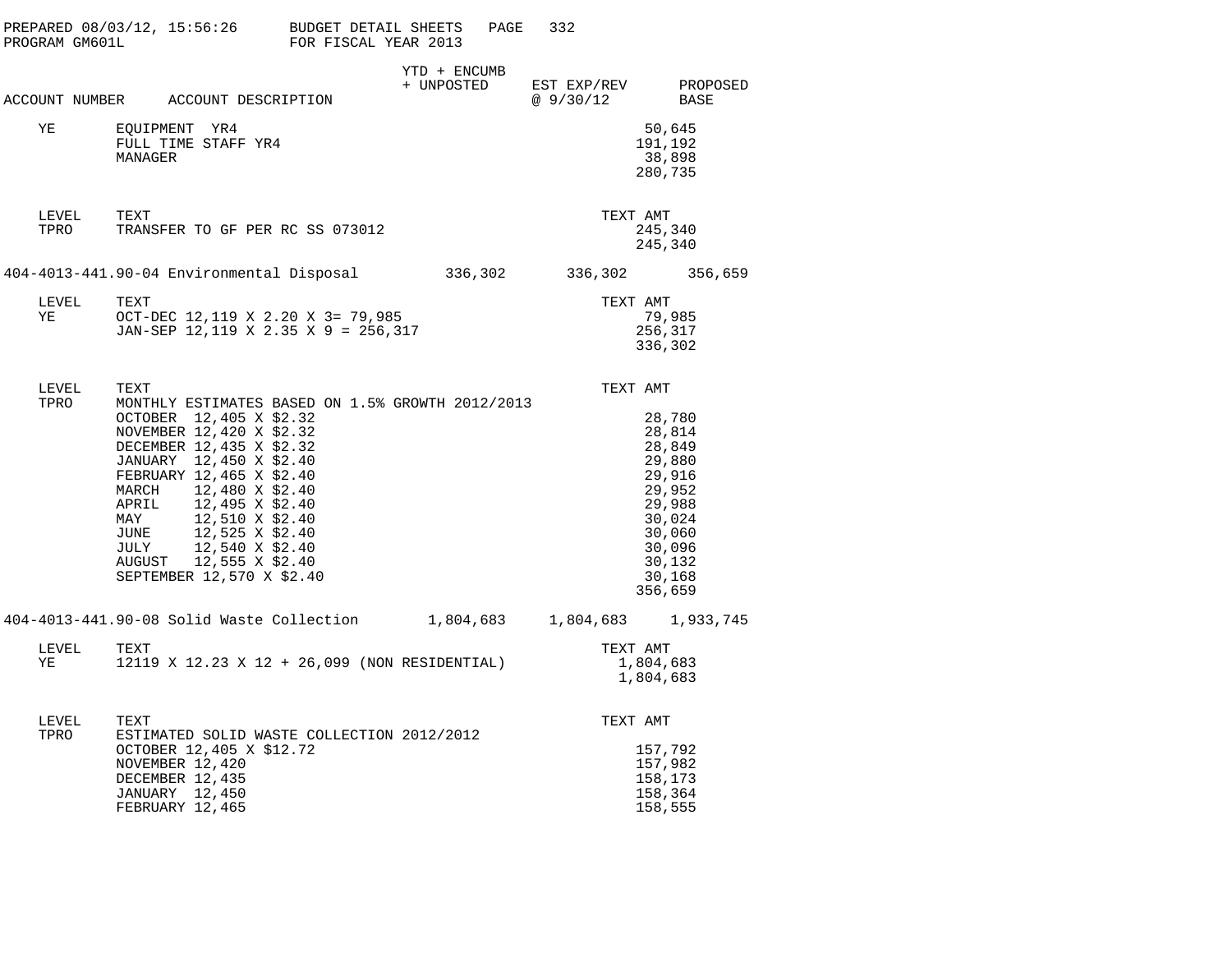| PREPARED 08/03/12. 15:56:26 | BUDGET DETAIL SHEETS | PAGE | 333 |
|-----------------------------|----------------------|------|-----|
| PROGRAM GM601L              | FOR FISCAL YEAR 2013 |      |     |

|               |                                                                                                                                                                                                                                                     | YTD + ENCUMB                |                               |                                                                                                           |
|---------------|-----------------------------------------------------------------------------------------------------------------------------------------------------------------------------------------------------------------------------------------------------|-----------------------------|-------------------------------|-----------------------------------------------------------------------------------------------------------|
|               | ACCOUNT NUMBER ACCOUNT DESCRIPTION                                                                                                                                                                                                                  | + UNPOSTED                  | EST EXP/REV<br>@ 9/30/12      | PROPOSED<br>BASE                                                                                          |
|               | 12,480<br>MARCH<br>APRIL<br>12,495<br>12,510<br>MAY<br>12,525<br>JUNE<br>12,540<br>JULY<br>12,555<br>AUGUST<br>SEPTEMBER 12,570 X \$12.72<br>NON RESIDENTIAL MINOR 1200 (100 PER MONTH)X \$21.52<br>NON RESIDENTIAL MAJOR 60 (5 PER MONTH)X \$30.99 |                             |                               | 158,746<br>158,936<br>159,127<br>159,318<br>159,509<br>159,670<br>159,890<br>25,824<br>1,859<br>1,933,745 |
| $\star$       | Operating                                                                                                                                                                                                                                           |                             | 2,584,096 2,613,179 2,739,185 |                                                                                                           |
|               | 404-4013-441.63-02 Electricity                                                                                                                                                                                                                      | 4,535                       | 6,000                         | 5,500                                                                                                     |
| LEVEL<br>ΥE   | TEXT<br>BASE<br>JOHNSON CONTROLS + 2% PER RC                                                                                                                                                                                                        |                             | TEXT AMT                      | 7,500<br>$11 -$<br>7,489                                                                                  |
|               | 404-4013-441.63-03 Natural Gas<br>404-4013-441.63-04 Water<br>404-4013-441.64-03 Fuel<br>404-4013-441.82-16 IT Contribution                                                                                                                         | 64<br>1,174<br>145<br>3,214 | 72<br>2,300<br>258<br>4,285   | 100<br>2,300<br>343<br>$\overline{0}$                                                                     |
| LEVEL<br>ΥE   | TEXT<br>INFORMATION SRVCS CONTRIB RECLASSED FROM<br>ACCOUNT 34-03                                                                                                                                                                                   |                             | TEXT AMT                      |                                                                                                           |
| LEVEL<br>TPRO | TEXT<br>INFORMATION SRVCS CONTRIB RECLASSED FROM<br>ACCOUNT 34-03                                                                                                                                                                                   |                             | TEXT AMT                      |                                                                                                           |
|               | 404-4013-441.82-17 Equip Svc Contribution                                                                                                                                                                                                           | 12,328                      | 14,794                        | 14,948                                                                                                    |
| LEVEL<br>ΥE   | TEXT<br>EQUIP SERVICES MONTHLY MAINTENANCE EXPENSE ONLY                                                                                                                                                                                             |                             | TEXT AMT                      | 14,794<br>14,794                                                                                          |
| LEVEL<br>TPRO | TEXT<br>EQUIP SERVICES MONTHLY MAINTENANCE EXPENSE ONLY                                                                                                                                                                                             |                             | TEXT AMT                      | 14,794<br>14,794                                                                                          |
| $\star$       | Utilities/Internal Chrgs                                                                                                                                                                                                                            | 21,460                      | 27,709                        | 23,191                                                                                                    |
| $\star\star$  | Solid Waste                                                                                                                                                                                                                                         | 2,624,213                   | 2,661,848                     | 2,786,687                                                                                                 |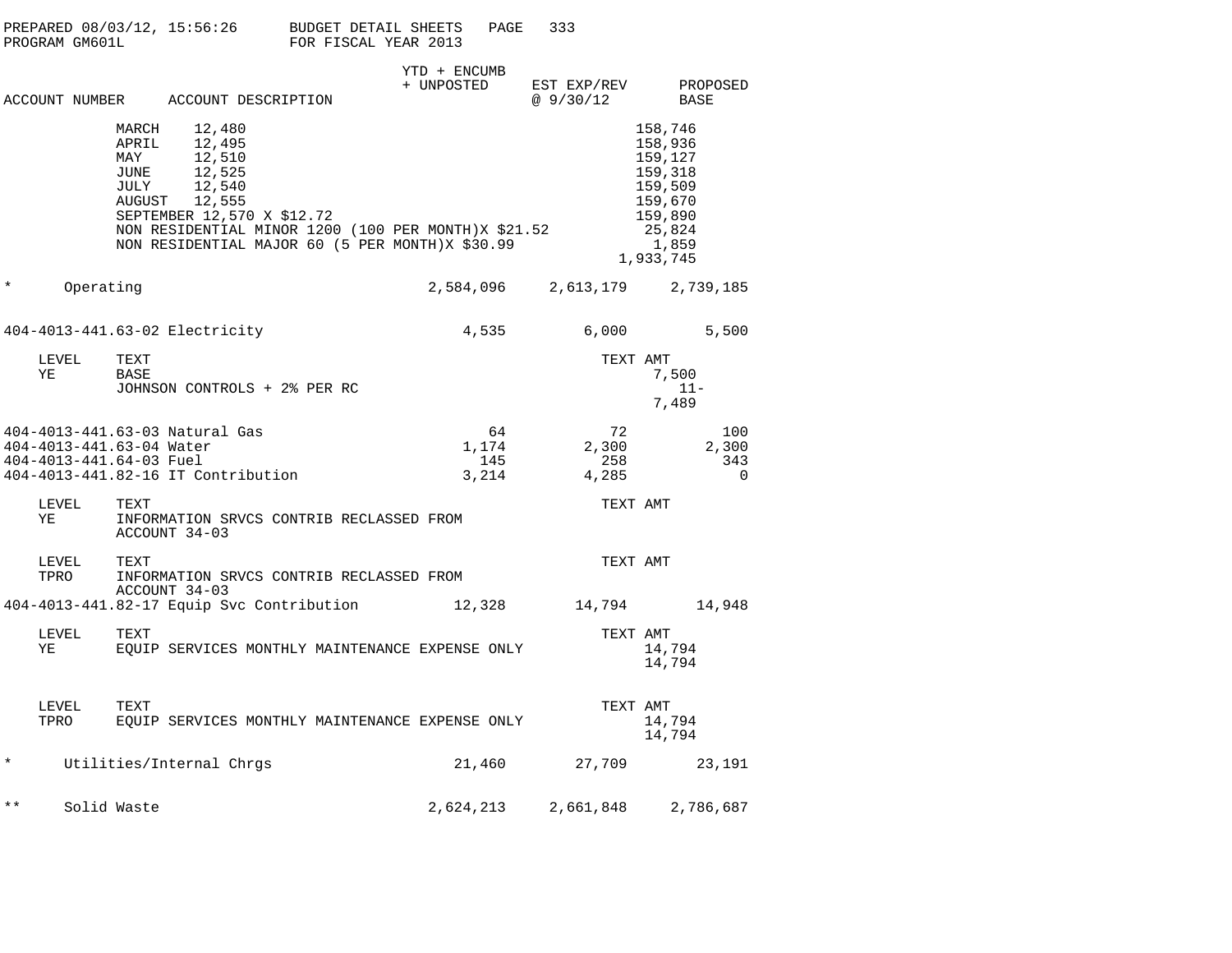| PREPARED 08/03/12, 15:56:26<br>PROGRAM GM601L |                                                                                                                                                                                                                                                                                                                                                           | BUDGET DETAIL SHEETS<br>PAGE<br>FOR FISCAL YEAR 2013         | 334                                                                                                               |                                                                                               |
|-----------------------------------------------|-----------------------------------------------------------------------------------------------------------------------------------------------------------------------------------------------------------------------------------------------------------------------------------------------------------------------------------------------------------|--------------------------------------------------------------|-------------------------------------------------------------------------------------------------------------------|-----------------------------------------------------------------------------------------------|
|                                               | ACCOUNT NUMBER ACCOUNT DESCRIPTION                                                                                                                                                                                                                                                                                                                        | YTD + ENCUMB<br>+ UNPOSTED                                   | EST EXP/REV<br>@ 9/30/12                                                                                          | PROPOSED<br>BASE                                                                              |
| * * *<br>Solid Waste Fund                     | 501-0000-391.10-00 Operating Transfers In                                                                                                                                                                                                                                                                                                                 | 4,665,474<br>7,593                                           | 5,131,348<br>7,593                                                                                                | 5,533,187<br>9,000                                                                            |
| LEVEL<br>TEXT<br>ΥE                           | MERIT TRSFR                                                                                                                                                                                                                                                                                                                                               |                                                              | TEXT AMT                                                                                                          | 7,593<br>7,593                                                                                |
| LEVEL<br>TEXT<br>TPRO                         | TRSFR FOR PAY INCREASE                                                                                                                                                                                                                                                                                                                                    |                                                              | TEXT AMT                                                                                                          | 9,000<br>9,000                                                                                |
|                                               | 501-0000-371.20-00 Securities Interest<br>501-0000-371.20-10 CD/Money Market Interest<br>501-0000-371.25-00 Gain/Loss on Security Val<br>501-0000-347.30-00 Revenue - Equipment Maint<br>501-0000-371.30-10 TexPool Interest<br>501-0000-371.30-11 TexPool Prime Interest<br>501-0000-371.30-40 TexSTAR Interest<br>501-0000-383.90-00 Other Misc Revenue | 90<br>2<br>61-<br>400,003<br>11<br>21<br>5<br>145<br>407,809 | $\mathbf 0$<br>$\mathbf 0$<br>$\mathbf 0$<br>480,000<br>$\mathbf 0$<br>$\mathbf 0$<br>0<br>$\mathbf 0$<br>487,593 | $\mathbf 0$<br>$\mathbf 0$<br>$\mathbf 0$<br>485,000<br>0<br>$\mathbf 0$<br>0<br>0<br>494,000 |
| $\star \star$<br>501-4051-541.10-01 Salaries  | Equipment Services Fund                                                                                                                                                                                                                                                                                                                                   | 407,809<br>204,775                                           | 487,593<br>253,536                                                                                                | 494,000<br>253,555                                                                            |
| LEVEL<br>TEXT<br>ΥE                           | 3 AUTO & EQUIPMENT TECH III<br>1 EQUIPMENT SERVICES COORDINATOR<br>1 EQUIPMENT SERVICES MANAGER                                                                                                                                                                                                                                                           |                                                              | TEXT AMT                                                                                                          | 134,697<br>35,705<br>75,768<br>246,170                                                        |
| LEVEL<br>TEXT<br>TPRO                         | 3 AUTO & EQUIPMENT TECH III<br>1 EQUIPMENT SERVICES COORDINATOR<br>1 EQUIPMENT SERVICES MANAGER                                                                                                                                                                                                                                                           |                                                              | TEXT AMT                                                                                                          | 138,738<br>36,776<br>78,041<br>253,555                                                        |
|                                               | 501-4051-541.12-01 Overtime - Regular                                                                                                                                                                                                                                                                                                                     | 143                                                          | 1,000                                                                                                             | 1,000                                                                                         |
| LEVEL<br>TEXT<br>ΥE                           | AFTER HOURS OVERTIME                                                                                                                                                                                                                                                                                                                                      |                                                              | TEXT AMT                                                                                                          | 1,000<br>1,000                                                                                |
| LEVEL<br>TEXT<br>TPRO                         | AFTER HOURS OVERTIME FOR ASE TESTS AND CALL OUTS                                                                                                                                                                                                                                                                                                          |                                                              | TEXT AMT                                                                                                          | 1,000                                                                                         |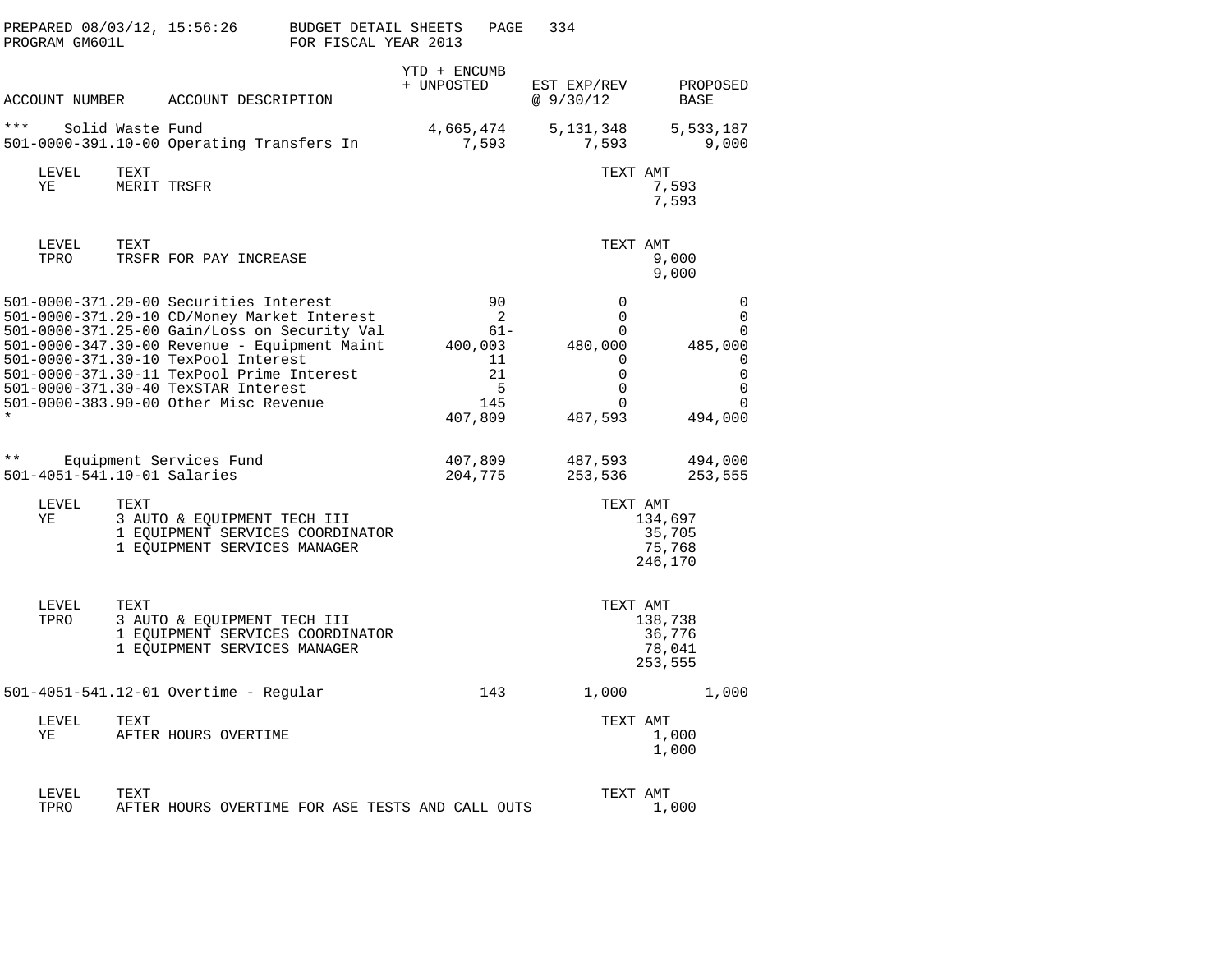| PROGRAM GM601L | PREPARED 08/03/12, 15:56:26                                    | BUDGET DETAIL SHEETS<br>FOR FISCAL YEAR 2013 | PAGE         | 335                     |                                          |          |
|----------------|----------------------------------------------------------------|----------------------------------------------|--------------|-------------------------|------------------------------------------|----------|
|                | ACCOUNT NUMBER ACCOUNT DESCRIPTION                             | + UNPOSTED                                   | YTD + ENCUMB | EST EXP/REV<br>@9/30/12 | <b>BASE</b>                              | PROPOSED |
|                |                                                                |                                              |              |                         | 1,000                                    |          |
|                | 501-4051-541.13-01 Longevity Pay                               |                                              | 2,142        | 2,024                   |                                          | 2,976    |
| LEVEL<br>ΥE    | TEXT<br><b>CLAY</b><br>GIILBERT<br>FRANK<br><b>BURT</b><br>SAM |                                              |              | TEXT AMT                | 672<br>960<br>432<br>240<br>480<br>2,784 |          |
| LEVEL<br>TPRO  | TEXT<br>CLAY<br>GILBERT<br>FRANK<br>BURT<br>SAM                |                                              |              | TEXT AMT                | 672<br>960<br>432<br>240<br>480<br>2,784 |          |
|                | 501-4051-541.13-14 Ins Opt Out                                 |                                              | 1,400        | 1,900                   |                                          | 2,400    |
| LEVEL<br>YE    | TEXT<br>ONE EMPLOYEE OPT OUT SINCE JANUARY                     |                                              |              | TEXT AMT                | 1,800<br>1,800                           |          |
| LEVEL<br>TPRO  | TEXT<br>ONE EMPLOYEE OPT OUT AT \$200 A MONTH                  |                                              |              | TEXT AMT                | 2,400<br>2,400                           |          |
|                | 501-4051-541.15-02 Market Adjustment Fund                      |                                              | $\Omega$     | 0                       |                                          | 9,000    |
| LEVEL<br>TPRO  | TEXT<br>MKT ADJ                                                |                                              |              | TEXT AMT                | 9,000<br>9,000                           |          |
|                | 501-4051-541.16-01 Car Allowance                               |                                              | 2,827        | 3,500                   |                                          | 3,500    |
| LEVEL<br>ΥE    | TEXT<br>CAR ALLOWANCE FOR EQUIPMENT SERVICES MANAGER           |                                              |              | TEXT AMT                | 3,500<br>3,500                           |          |
| LEVEL<br>TPRO  | TEXT<br>CAR ALLOWANCE FOR EQUIPMENT SERVICES MANAGER           |                                              |              | TEXT AMT                | 3,500                                    |          |

3,500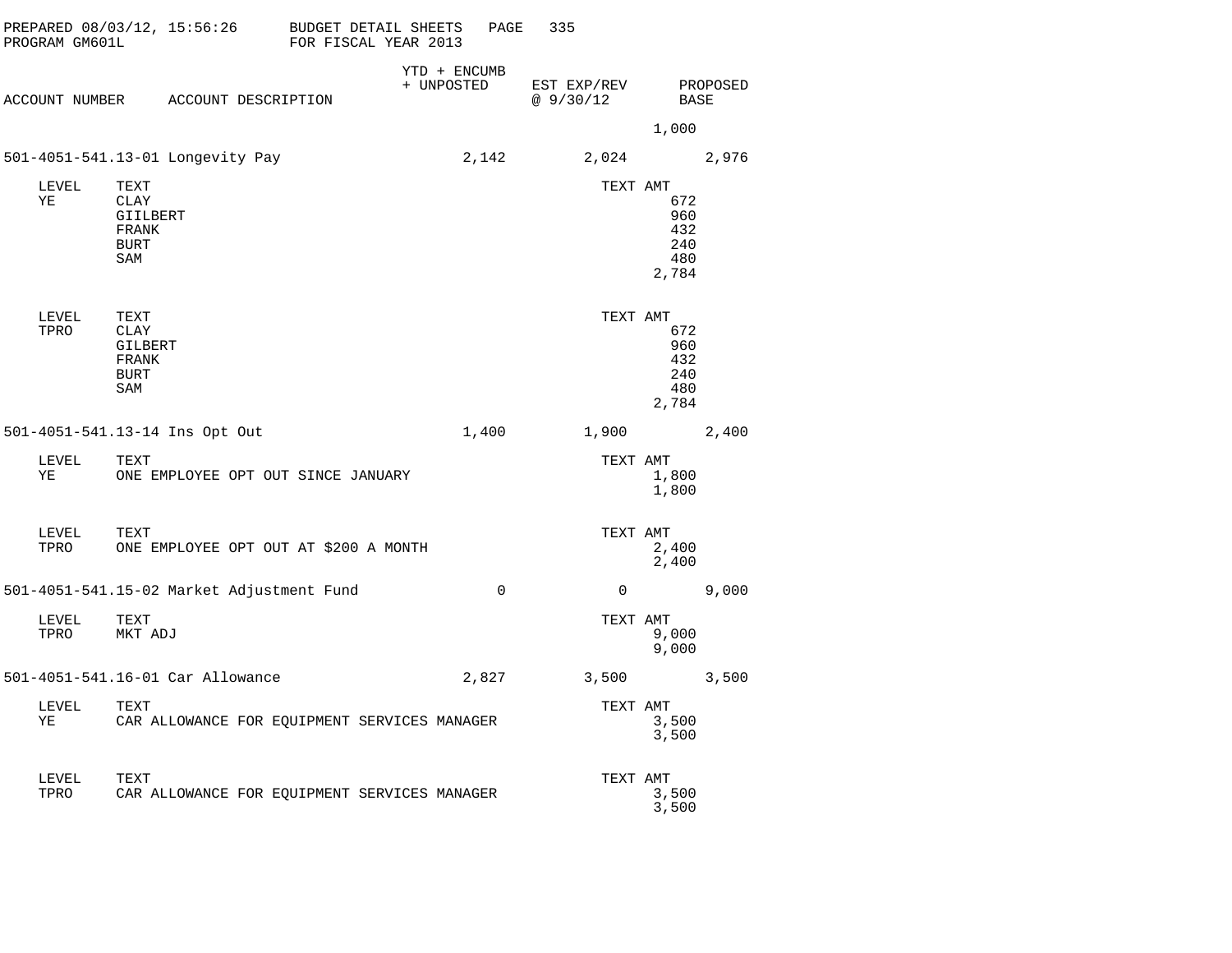| PROGRAM GM601L          | PREPARED 08/03/12, 15:56:26                                                                                                                                                                        | BUDGET DETAIL SHEETS<br>FOR FISCAL YEAR 2013 | PAGE                                                  | 336                                                   |                                                       |
|-------------------------|----------------------------------------------------------------------------------------------------------------------------------------------------------------------------------------------------|----------------------------------------------|-------------------------------------------------------|-------------------------------------------------------|-------------------------------------------------------|
| ACCOUNT NUMBER          | ACCOUNT DESCRIPTION                                                                                                                                                                                | YTD + ENCUMB<br>+ UNPOSTED                   |                                                       | EST EXP/REV<br>@9/30/12                               | PROPOSED<br><b>BASE</b>                               |
|                         | 501-4051-541.16-02 Tool Allowance                                                                                                                                                                  |                                              | 2,700                                                 | 2,700                                                 | 2,700                                                 |
| LEVEL<br>ΥE             | TEXT<br>TOOL ALLOWANCE GILBERT<br>TOOL ALLOWANCE FRANK<br>TOOL ALLOWANCE BURT                                                                                                                      |                                              |                                                       | TEXT AMT                                              | 900<br>900<br>900<br>2,700                            |
| LEVEL<br>TPRO           | TEXT<br>TOOL ALLOWANCE EQUIPMENT & AUTO TECH III<br>TOOL ALLOWANCE EQUIPMENT & AUTO TECH III<br>TOOL ALLOWANCE EQUIPMENT & AUTO TECH III                                                           |                                              |                                                       | TEXT AMT                                              | 900<br>900<br>900<br>2,700                            |
|                         | 501-4051-541.16-05 Cell Phone Allowance                                                                                                                                                            |                                              | 535                                                   | 650                                                   | 650                                                   |
| LEVEL<br>ΥE             | TEXT<br>CELL PHONE ALLOWANCE FOR EQUIPMENT SERVICES<br>MANAGER                                                                                                                                     |                                              |                                                       | TEXT AMT                                              | 650<br>650                                            |
| LEVEL<br>TPRO           | TEXT<br>CELL PHONE ALLOWANCE FOR EQUIPMENT SERVICES<br>MANAGER                                                                                                                                     |                                              |                                                       | TEXT AMT                                              | 650<br>650                                            |
| 501-4051-541.21-01 TMRS | 501-4051-541.20-01 FICA Taxes<br>501-4051-541.20-02 Medicare Taxes<br>501-4051-541.20-03 Unemployment Taxes<br>501-4051-541.22-01 Workers' Compensation Ins<br>501-4051-541.22-02 Health Insurance |                                              | 13,199<br>3,087<br>1,305<br>30,438<br>1,577<br>22,270 | 16,385<br>3,832<br>1,305<br>37,614<br>1,944<br>28,320 | 16,540<br>3,868<br>1,305<br>40,044<br>1,951<br>29,040 |
| LEVEL<br>TPRO           | TEXT<br>MANAGER, 3 TECHS X \$7260                                                                                                                                                                  |                                              |                                                       | TEXT AMT                                              | 29,040<br>29,040                                      |
|                         | 501-4051-541.22-04 Dental Insurance                                                                                                                                                                |                                              | 1,498                                                 | 1,798                                                 | 1,798                                                 |
| LEVEL<br>TPRO           | TEXT<br>5 EMPLOYEES X \$359.4                                                                                                                                                                      |                                              |                                                       | TEXT AMT                                              | 1,797<br>1,797                                        |
|                         | 501-4051-541.22-05 Life Insurance                                                                                                                                                                  |                                              | 145                                                   | 173                                                   | 165                                                   |
| LEVEL                   | TEXT                                                                                                                                                                                               |                                              |                                                       | TEXT AMT                                              |                                                       |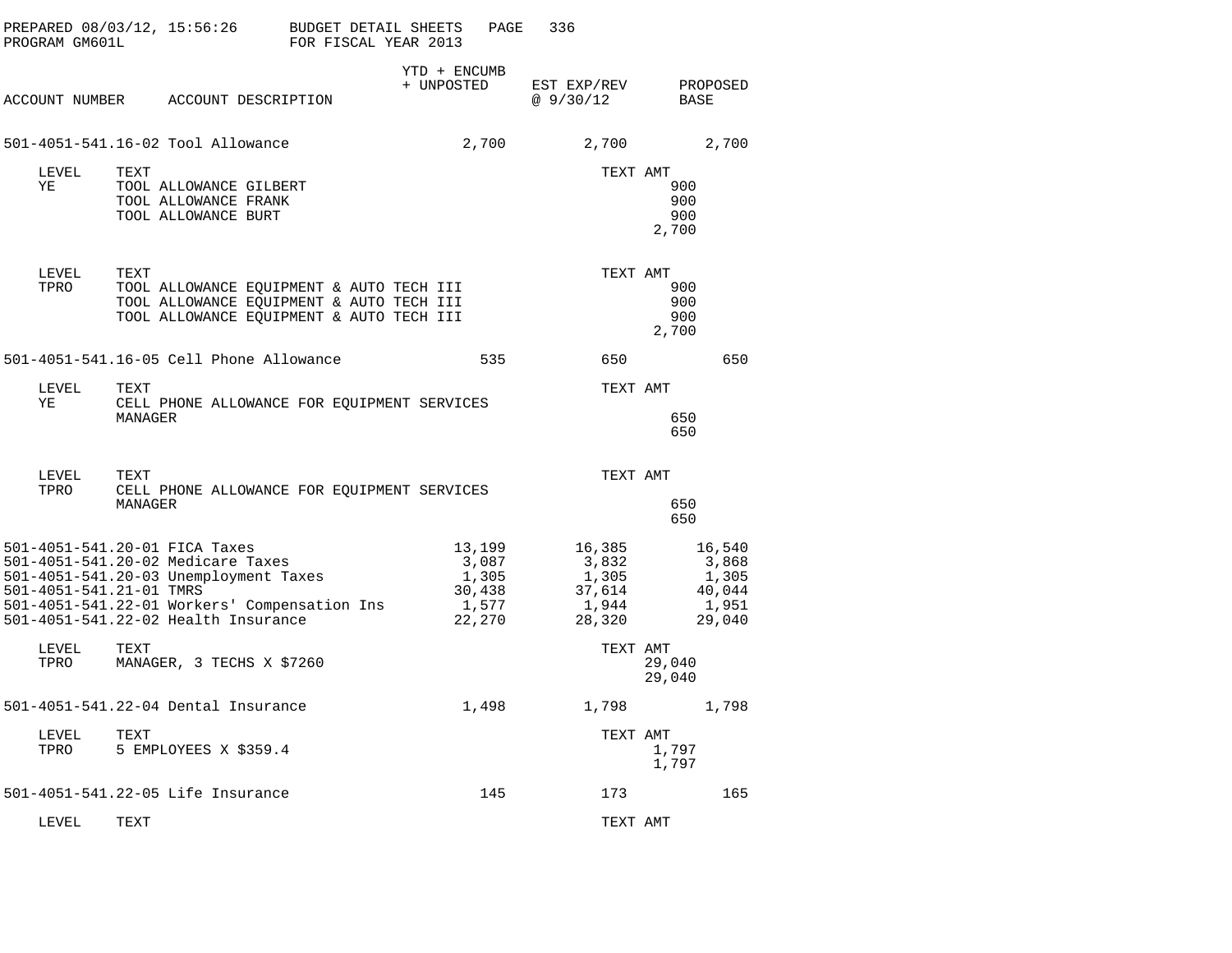|          | PROGRAM GM601L | PREPARED 08/03/12, 15:56:26                                                                                                                  | BUDGET DETAIL SHEETS<br>FOR FISCAL YEAR 2013 |                            | PAGE   | 337                      |                         |          |
|----------|----------------|----------------------------------------------------------------------------------------------------------------------------------------------|----------------------------------------------|----------------------------|--------|--------------------------|-------------------------|----------|
|          |                | ACCOUNT NUMBER ACCOUNT DESCRIPTION                                                                                                           |                                              | YTD + ENCUMB<br>+ UNPOSTED |        | EST EXP/REV<br>@ 9/30/12 | BASE                    | PROPOSED |
|          | TPRO           | 5 EMPLOYEES X \$39.2 EACH                                                                                                                    |                                              |                            |        |                          | 196<br>196              |          |
| $^\star$ |                | Salaries & Benefits                                                                                                                          |                                              | 288,041                    |        | 356,681                  |                         | 370,492  |
|          |                | 501-4051-542.40-02 Equipment Rental                                                                                                          |                                              | 2,518                      |        | 2,827                    |                         | 2,827    |
|          | LEVEL<br>ΥE    | TEXT<br>WELDING BOTTLE RENTAL                                                                                                                |                                              |                            |        | TEXT AMT                 | 2,582<br>2,582          |          |
|          | LEVEL<br>TPRO  | TEXT<br>WELDING BOTTLE RENTAL                                                                                                                |                                              |                            |        | TEXT AMT                 | 2,827<br>2,827          |          |
|          |                | 501-4051-542.41-01 Building Maint & Repair                                                                                                   |                                              |                            | 150    | 269                      |                         | 12,169   |
|          | LEVEL<br>YE    | TEXT<br>REPAIR OF DOORS                                                                                                                      |                                              |                            |        | TEXT AMT                 | 269<br>269              |          |
|          | LEVEL<br>TPRO  | TEXT<br>REPAIR OF DOORS<br>REPLACE LUBE PUMPS 4 AT \$2975 EACH                                                                               |                                              |                            |        | TEXT AMT                 | 269<br>11,900<br>12,169 |          |
|          |                | 501-4051-542.42-08 Equipment Maint & Repair                                                                                                  |                                              |                            | 1,637- | 682                      |                         | 1,324    |
|          | LEVEL<br>YE    | TEXT<br>REPAIR OF EQUIPMENT<br>REPAIRS ONLY - MONTHLY MAINTENANCE EXPENSE<br>RECLASSED TO UTILITIES/INTERNAL CHRGS CATEGORY<br>ACCOUNT 82-17 |                                              |                            |        | TEXT AMT                 | 1,324                   |          |
|          |                |                                                                                                                                              |                                              |                            |        |                          | 1,324                   |          |
|          | LEVEL<br>TPRO  | TEXT<br>REPAIR OF EQUIPMENT<br>REPAIRS ONLY - MONTHLY MAINTENANCE EXPENSE<br>RECLASSED TO UTILITIES/INTERNAL CHRGS CATEGORY<br>ACCOUNT 82-17 |                                              |                            |        | TEXT AMT                 | 1,324                   |          |
|          |                |                                                                                                                                              |                                              |                            |        |                          | 1,324                   |          |
|          |                | 501-4051-542.42-10 Maintenance of Apparatus                                                                                                  |                                              | 6,555                      |        | 4,194                    |                         | 7,000    |
|          | LEVEL          | TEXT                                                                                                                                         |                                              |                            |        | TEXT AMT                 |                         |          |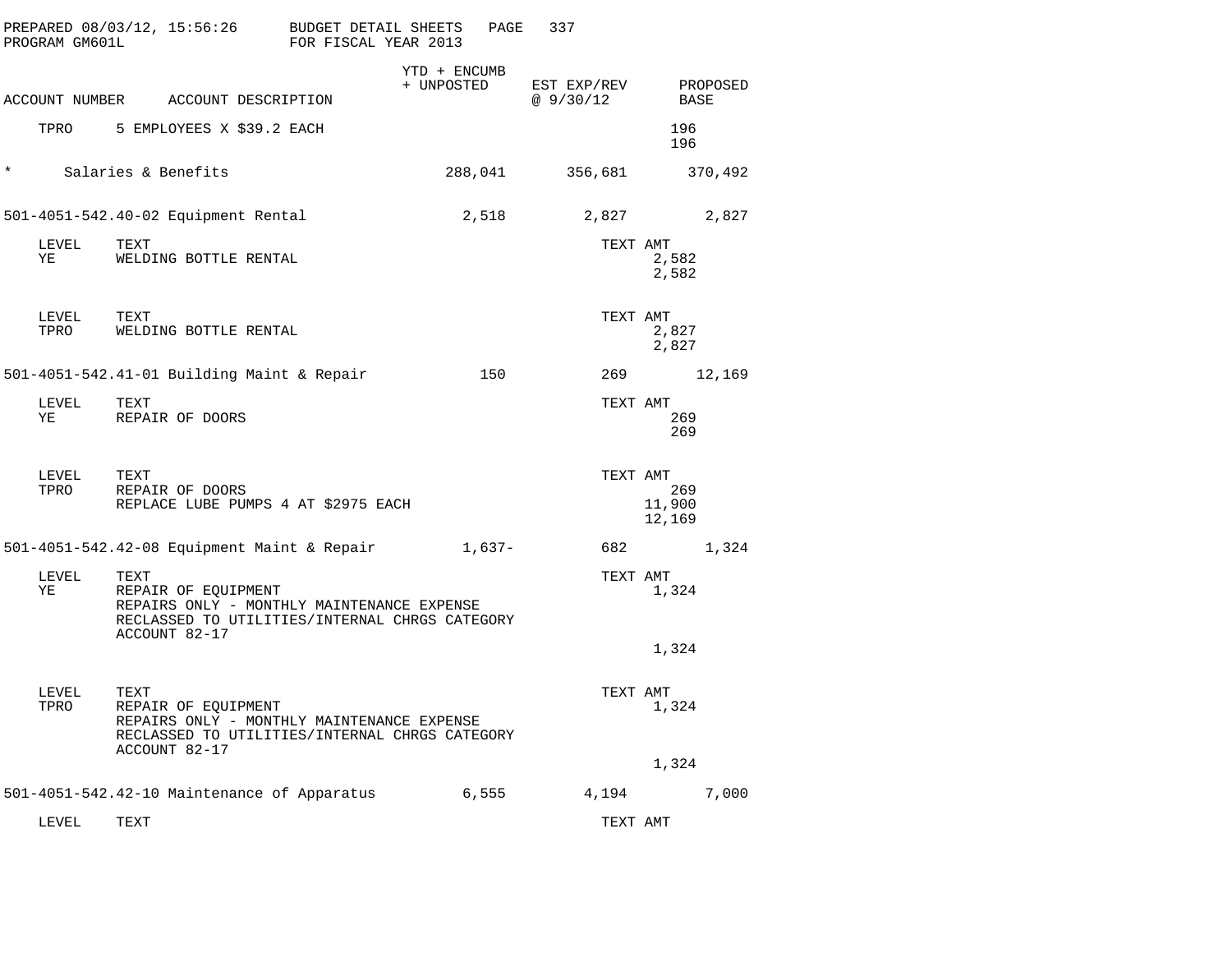| PROGRAM GM601L |                              | PREPARED $08/03/12$ , $15:56:26$ BUDGET DETAIL SHEETS                                                                                   | FOR FISCAL YEAR 2013 |                            | PAGE     | 338                               |                                                   |       |
|----------------|------------------------------|-----------------------------------------------------------------------------------------------------------------------------------------|----------------------|----------------------------|----------|-----------------------------------|---------------------------------------------------|-------|
|                |                              | ACCOUNT NUMBER ACCOUNT DESCRIPTION                                                                                                      |                      | YTD + ENCUMB<br>+ UNPOSTED |          | EST EXP/REV PROPOSED<br>@ 9/30/12 | BASE                                              |       |
| YE             |                              | REPAIR CAR WASH<br>FIRE EXTINGUISHER<br>FUEL ISLAND REPAIRS<br>PER EMAIL 060612                                                         |                      |                            |          |                                   | 1,500<br>500<br>1,000<br>1,194<br>4,194           |       |
| LEVEL<br>TPRO  | TEXT                         | REPAIR CAR WASH<br>FIRE EXTINGUISHER<br>FUEL ISLAND REPAIRS                                                                             |                      |                            |          |                                   | TEXT AMT<br>5,500<br>500<br>1,000<br>7,000        |       |
|                |                              | 501-4051-541.50-01 Memberships & Licenses                                                                                               |                      |                            | 2,818    |                                   | 3,028                                             | 3,075 |
| LEVEL<br>ΥE    | TEXT<br>APWA<br>NFPA<br>NAFA | NATIONAL SAFETY COUNCIL DUES<br>NATIONAL SAFETY COUNCIL LEASE<br>J.J. KELLER SAFETY SITE SUBSCRIPTION                                   |                      |                            |          | TEXT AMT                          | 195<br>450<br>495<br>195<br>640<br>1,053<br>3,028 |       |
| LEVEL<br>TPRO  | TEXT<br>APWA<br>NFPA<br>NAFA | NATIONAL SAFETY COUNCIL DUES<br>NATIONAL SAFETY COUNCIL LEASE<br>J.J. KELLER SAFETY SITE SUBSCRIPTION                                   |                      |                            |          | TEXT AMT                          | 195<br>497<br>495<br>195<br>640<br>1,053<br>3,075 |       |
|                |                              | 501-4051-541.50-03 Personnel Dev & Activity                                                                                             |                      |                            | $\Omega$ | 2,468                             |                                                   | 3,287 |
| LEVEL<br>ΥE    | TEXT<br>ASE TESTS            | SHORT COURSE REGISTRATION<br>SHORT COURSE HOTEL<br>SHORT COURSE FOOD AND MILAGE<br>MITCHELL UPDATE<br>JJ KELLER MOTOR CARRIER SAFE POST |                      |                            |          | TEXT AMT                          | 214<br>2,000<br>254<br>2,468                      |       |
| LEVEL<br>TPRO  | TEXT                         | SHORT COURSE REGISTRATION                                                                                                               |                      |                            |          | TEXT AMT                          | 199                                               |       |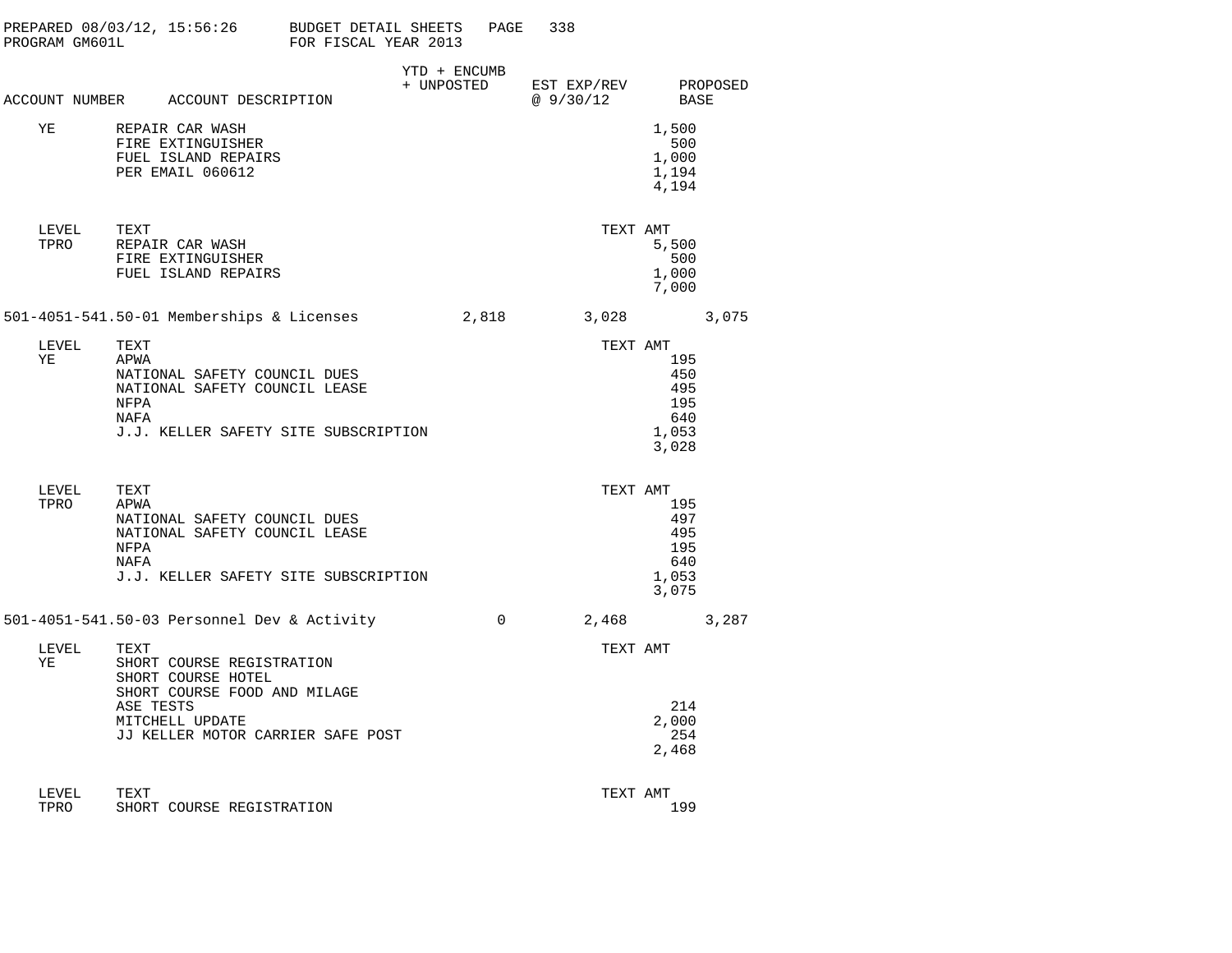| PROGRAM GM601L |           | PREPARED 08/03/12, 15:56:26                                                                                | <b>BUDGET DETAIL SHEETS</b><br>FOR FISCAL YEAR 2013 |                            | PAGE        | 339                      |                                            |          |
|----------------|-----------|------------------------------------------------------------------------------------------------------------|-----------------------------------------------------|----------------------------|-------------|--------------------------|--------------------------------------------|----------|
|                |           | ACCOUNT NUMBER ACCOUNT DESCRIPTION                                                                         |                                                     | YTD + ENCUMB<br>+ UNPOSTED |             | EST EXP/REV<br>@ 9/30/12 | BASE                                       | PROPOSED |
|                | ASE TESTS | SHORT COURSE HOTEL<br>SHORT COURSE FOOD AND MILAGE<br>MITCHELL UPDATE<br>JJ KELLER MOTOR CARRIER SAFE POST |                                                     |                            |             |                          | 195<br>425<br>214<br>2,000<br>254<br>3,287 |          |
|                |           | 501-4051-541.50-05 Misc Personnel Expense                                                                  |                                                     |                            | $\mathbf 0$ | $\mathbf 0$              |                                            | 1,500    |
| LEVEL<br>TPRO  | TEXT      | PERFORMANCE SCORECARD                                                                                      |                                                     |                            |             | TEXT AMT                 | 1,500<br>1,500                             |          |
|                |           | 501-4051-543.52-01 Building Insurance                                                                      |                                                     |                            | 1,439       | 1,779                    |                                            | 1,779    |
| LEVEL<br>ΥE    | TEXT      | BUILDING INS                                                                                               |                                                     |                            |             | TEXT AMT                 | 1,779<br>1,779                             |          |
| LEVEL<br>TPRO  | TEXT      | BUILDING INS                                                                                               |                                                     |                            |             | TEXT AMT                 | 1,779<br>1,779                             |          |
|                |           | 501-4051-543.52-02 Equipment Insurance                                                                     |                                                     |                            | 643         | 698                      |                                            | 698      |
| LEVEL<br>ΥE    | TEXT      | EQUIPMENT INS                                                                                              |                                                     |                            |             | TEXT AMT                 | 698<br>698                                 |          |
| LEVEL<br>TPRO  | TEXT      | EQUIPMENT INS                                                                                              |                                                     |                            |             | TEXT AMT                 | 698<br>698                                 |          |
|                |           | 501-4051-543.52-03 General Liability Ins                                                                   |                                                     |                            | 1,214       | 2,435                    |                                            | 2,435    |
| LEVEL<br>ΥE    | TEXT      | GENERAL LIABILITY & CRIMES COVERAGE                                                                        |                                                     |                            |             | TEXT AMT                 | 2,435<br>2,435                             |          |
| LEVEL<br>TPRO  | TEXT      | GENERAL LIABILITY & CRIMES COVERAGE                                                                        |                                                     |                            |             | TEXT AMT                 | 2,435<br>2,435                             |          |
|                |           | 501-4051-543.60-01 Office Supplies & Mat                                                                   |                                                     |                            | 44          | 456                      |                                            | 856      |
| LEVEL          | TEXT      |                                                                                                            |                                                     |                            |             | TEXT AMT                 |                                            |          |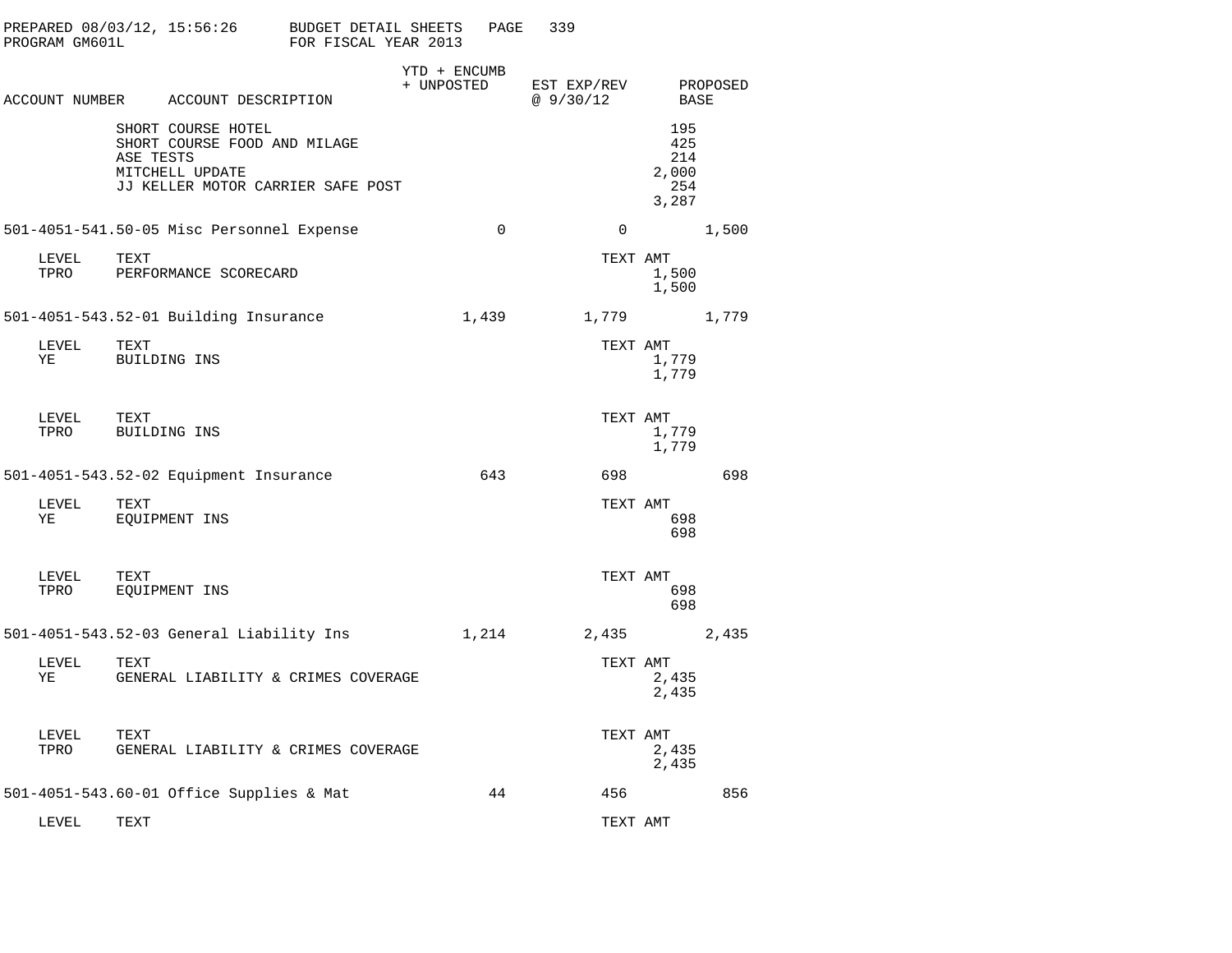| PROGRAM GM601L   | PREPARED 08/03/12, 15:56:26 BUDGET DETAIL SHEETS                                                     | FOR FISCAL YEAR 2013 | PAGE                       | 340                      |                                 |          |
|------------------|------------------------------------------------------------------------------------------------------|----------------------|----------------------------|--------------------------|---------------------------------|----------|
|                  | ACCOUNT NUMBER ACCOUNT DESCRIPTION                                                                   |                      | YTD + ENCUMB<br>+ UNPOSTED | EST EXP/REV<br>@ 9/30/12 | BASE                            | PROPOSED |
| ΥE               | COPY PAPER<br>TONER<br>FUEL SYSTEM PAPER                                                             |                      |                            |                          | 88<br>250<br>118<br>456         |          |
| LEVEL<br>TPRO    | TEXT<br>COPY PAPER<br>TONER<br>FUEL SYSTEM PAPER<br>OFFICE CHAIRS FOR MANAGER & COORDINATOR \$200 EA |                      |                            | TEXT AMT                 | 88<br>250<br>118<br>400<br>856  |          |
|                  | 501-4051-543.60-02 Janitorial Supplies                                                               |                      | 1,912                      | 2,028                    |                                 | 2,028    |
| LEVEL TEXT<br>YE | RAG SERVICE                                                                                          |                      |                            | TEXT AMT                 | 2,028<br>2,028                  |          |
| LEVEL<br>TPRO    | TEXT<br>RAG SERVICE<br>BROOMS, TARPS, DUST PANS                                                      |                      |                            | TEXT AMT                 | 1,841<br>187<br>2,028           |          |
|                  | 501-4051-543.60-11 Minor Tools & Materials                                                           |                      | 396                        | 1,005                    |                                 | 1,005    |
| LEVEL<br>ΥE      | TEXT<br>WELDING SUPPLIES                                                                             |                      |                            | TEXT AMT                 | 1,005<br>1,005                  |          |
| LEVEL<br>TPRO    | TEXT<br>WELDING SUPPLIES                                                                             |                      |                            | TEXT AMT                 | 1,005<br>1,005                  |          |
|                  | 501-4051-543.60-13 Uniforms                                                                          |                      | $\mathbf 0$                |                          | 752                             | 1,200    |
| LEVEL<br>ΥE      | TEXT<br>UNIFORMS GILBERT<br>UNIFORMS FRANK<br>UNIFORMS BURT<br>UNIFORMS SAM                          |                      |                            | TEXT AMT                 | 188<br>188<br>188<br>188<br>752 |          |
| LEVEL<br>TPRO    | TEXT<br>UNIFORMS GILBERT                                                                             |                      |                            | TEXT AMT                 | 300                             |          |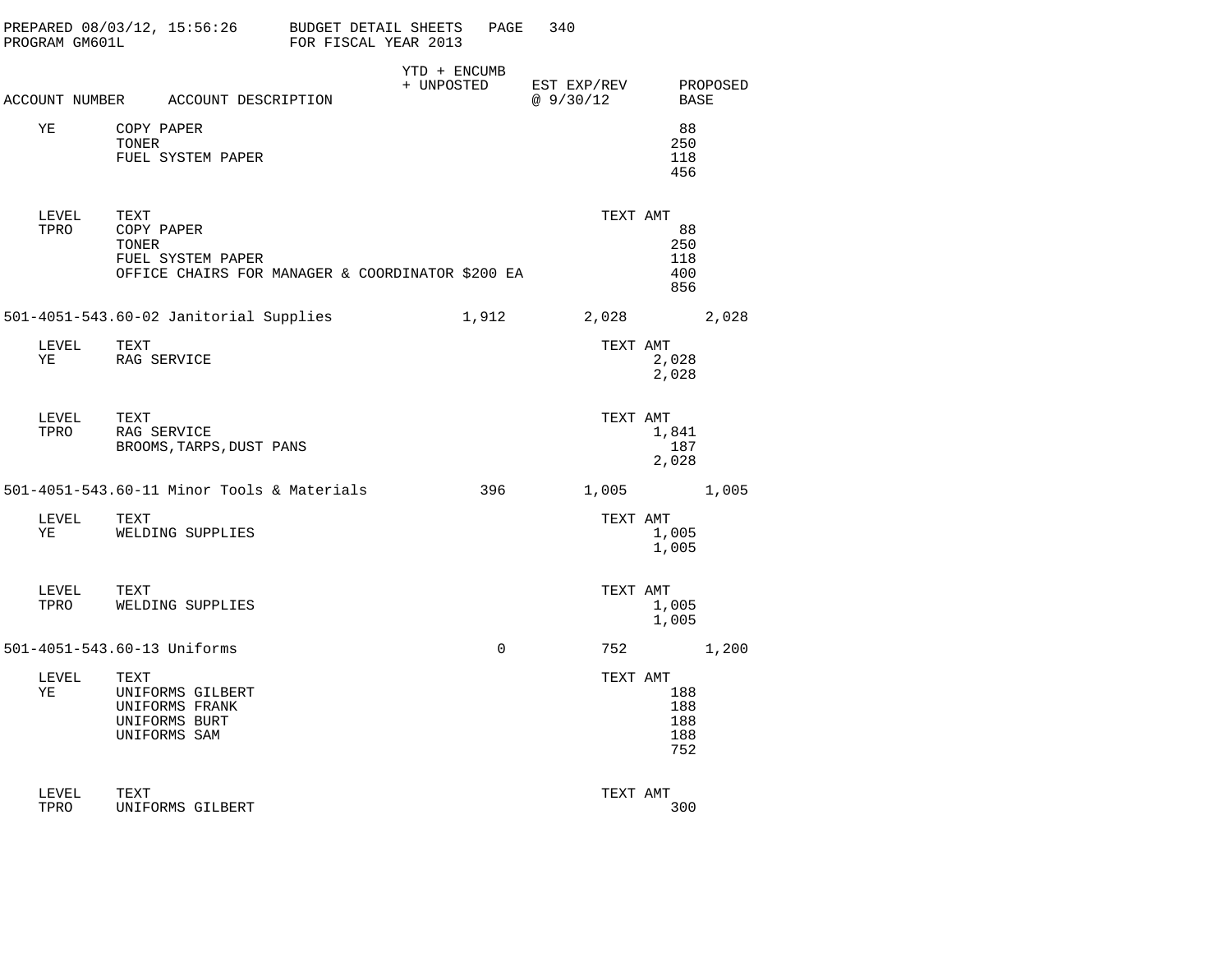| PREPARED 08/03/12, 15:56:26<br>PROGRAM GM601L |                                 |                                                                                              | BUDGET DETAIL SHEETS<br>FOR FISCAL YEAR 2013 |                            | PAGE     | 341                      |                                        |          |
|-----------------------------------------------|---------------------------------|----------------------------------------------------------------------------------------------|----------------------------------------------|----------------------------|----------|--------------------------|----------------------------------------|----------|
|                                               |                                 | ACCOUNT NUMBER ACCOUNT DESCRIPTION                                                           |                                              | YTD + ENCUMB<br>+ UNPOSTED |          | EST EXP/REV<br>@ 9/30/12 | BASE                                   | PROPOSED |
|                                               |                                 | UNIFORMS FRANK<br>UNIFORMS BURT<br>UNIFORMS SAM                                              |                                              |                            |          |                          | 300<br>300<br>300<br>1,200             |          |
|                                               |                                 | 501-4051-543.60-14 Protective Clothing/Mat                                                   |                                              |                            | 495      | 575                      |                                        | 900      |
| LEVEL<br>ΥE                                   | TEXT<br>BURT BOOTS<br>SAM BOOTS | GILBERT BOOTS<br>FRANK BOOTS<br>SAFETY GLASSES AND SHIELDS                                   |                                              |                            |          | TEXT AMT                 | 125<br>125<br>125<br>125<br>75<br>575  |          |
| LEVEL<br>TPRO                                 | TEXT<br>BURT BOOTS<br>SAM BOOTS | GILBERT BOOTS<br>FRANK BOOTS<br>SAFETY GLASSES, SHIELDS, GLOVES                              |                                              |                            |          | TEXT AMT                 | 125<br>125<br>125<br>125<br>400<br>900 |          |
| 501-4051-543.65-01 Parts                      |                                 |                                                                                              |                                              |                            | 41,967   | $\Omega$                 |                                        | $\Omega$ |
| LEVEL<br>ΥE                                   | TEXT<br>PARTS                   |                                                                                              |                                              |                            |          | TEXT AMT                 |                                        |          |
| LEVEL                                         | TEXT                            |                                                                                              |                                              |                            |          | TEXT AMT                 |                                        |          |
| TPRO<br>501-4051-543.65-03 Chemicals          | PARTS                           |                                                                                              |                                              |                            | $\Omega$ | 1,043                    |                                        | 3,128    |
| LEVEL<br>YE                                   | TEXT                            | CAR WASH SOAP                                                                                | 1 EACH OF 507, JC2 AND 502L SOAP             |                            |          | TEXT AMT                 | 1,043<br>1,043                         |          |
| LEVEL<br>TPRO                                 | TEXT                            | CAR WASH SOAP<br>3 507 AT \$497.50 EACH<br>3 JC2 AT \$297.50 EACH<br>3 502L AT \$247.50 EACH |                                              |                            |          | TEXT AMT                 | 3,128                                  |          |
|                                               |                                 |                                                                                              |                                              |                            |          |                          | 3,128                                  |          |
|                                               |                                 | 501-4051-543.65-05 Welding Gas                                                               |                                              |                            | 280      | 725                      |                                        | 725      |
| T.EVEL.                                       | <b>TEXT</b>                     |                                                                                              |                                              |                            |          | TEXT AMT                 |                                        |          |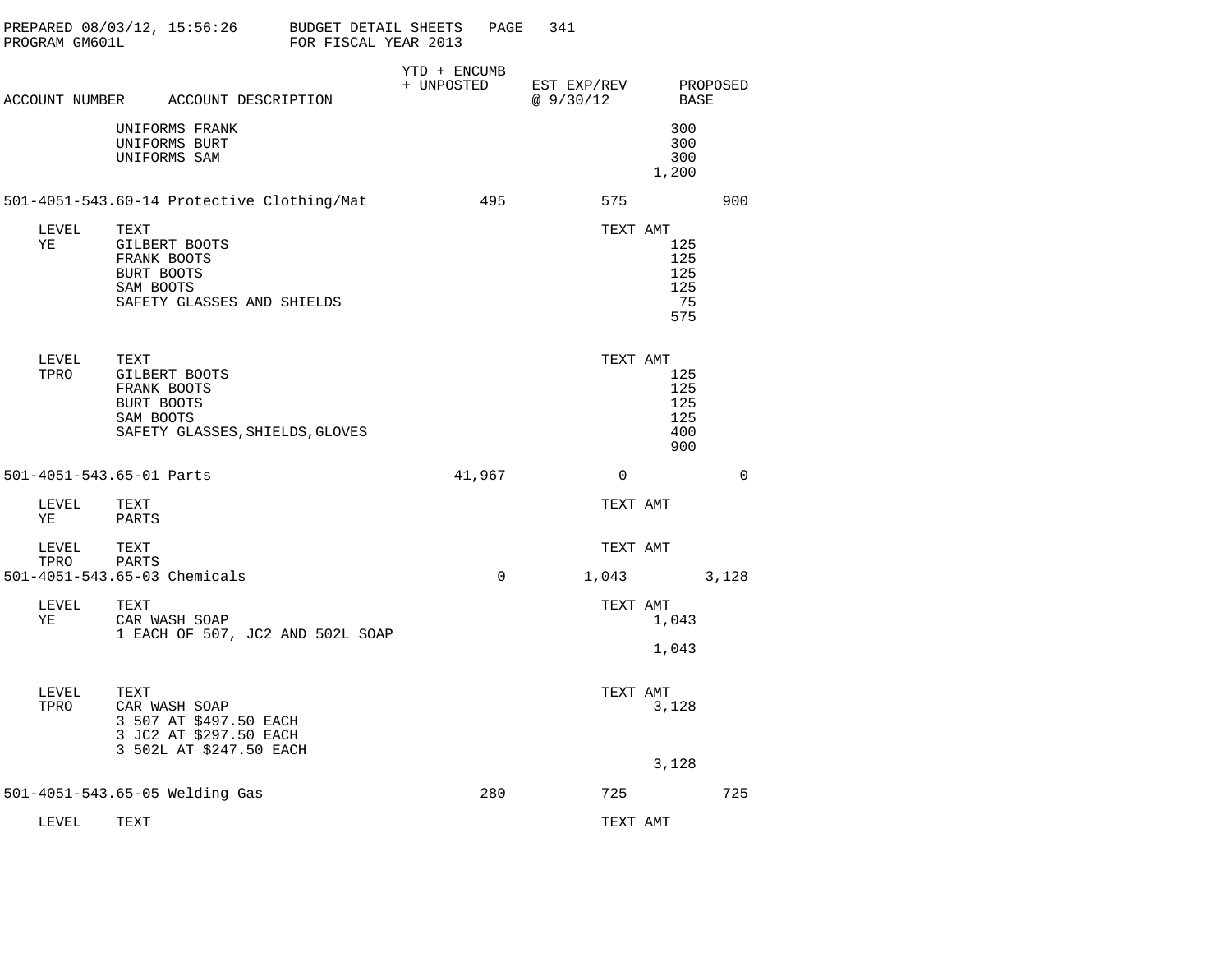| PROGRAM GM601L | PREPARED 08/03/12, 15:56:26 BUDGET DETAIL SHEETS                                          | FOR FISCAL YEAR 2013 |                            | PAGE             | 342                     |                                     |                      |
|----------------|-------------------------------------------------------------------------------------------|----------------------|----------------------------|------------------|-------------------------|-------------------------------------|----------------------|
|                | ACCOUNT NUMBER ACCOUNT DESCRIPTION                                                        |                      | YTD + ENCUMB<br>+ UNPOSTED |                  | EST EXP/REV<br>@9/30/12 | BASE                                | PROPOSED             |
| ΥE             | WELDING GAS FOR TORCH AND WELDER                                                          |                      |                            |                  |                         | 725<br>725                          |                      |
| LEVEL<br>TPRO  | TEXT<br>WELDING GAS FOR TORCH AND WELDER                                                  |                      |                            |                  | TEXT AMT                | 725<br>725                          |                      |
|                | 501-4051-543.65-06 Minor Parts                                                            |                      |                            | 2,437            | 3,907                   |                                     | 3,907                |
| LEVEL<br>ΥE    | TEXT<br>BOLTS, NUTS, WASHER, WIRE CONNECTORS                                              |                      |                            |                  | TEXT AMT                | 3,907<br>3,907                      |                      |
| LEVEL<br>TPRO  | TEXT<br>BOLTS, NUTS, WASHER, WIRE CONNECTORS                                              |                      |                            |                  | TEXT AMT                | 3,907<br>3,907                      |                      |
|                | 501-4051-543.66-04 Minor Shop & Plant Eqpt                                                |                      |                            | 1,249            | 3,000                   |                                     | 3,700                |
| LEVEL<br>YE    | TEXT<br><b>SCANNER UPDATE</b><br>WELDER PARTS<br>MODIS UPDATE                             |                      |                            |                  | TEXT AMT                | 1,125<br>925<br>950<br>3,000        |                      |
| LEVEL<br>TPRO  | TEXT<br><b>SCANNER UPDATE</b><br>WELDER PARTS<br>MODIS UPDATE<br>PORT A COOL FAN FOR SHOP |                      |                            |                  | TEXT AMT                | 1,125<br>925<br>950<br>700<br>3,700 |                      |
|                | 501-4051-543.80-04 Interest Expense                                                       |                      |                            | 322              | 630                     |                                     | 575                  |
| LEVEL<br>ΥE    | TEXT<br>CLP-ENERGY EFFICIENCY                                                             |                      |                            |                  | TEXT AMT                | 630<br>630                          |                      |
| LEVEL<br>TPRO  | TEXT<br>CLP-ENERGY EFFICIENCY                                                             |                      |                            |                  | TEXT AMT                | 575<br>575                          |                      |
|                | 501-4051-543.80-11 Inventory Over/Short<br>501-4051-543.90-04 Environmental Disposal      |                      |                            | $677 -$<br>1,399 | $\Omega$<br>3,612       |                                     | $\mathbf 0$<br>3,612 |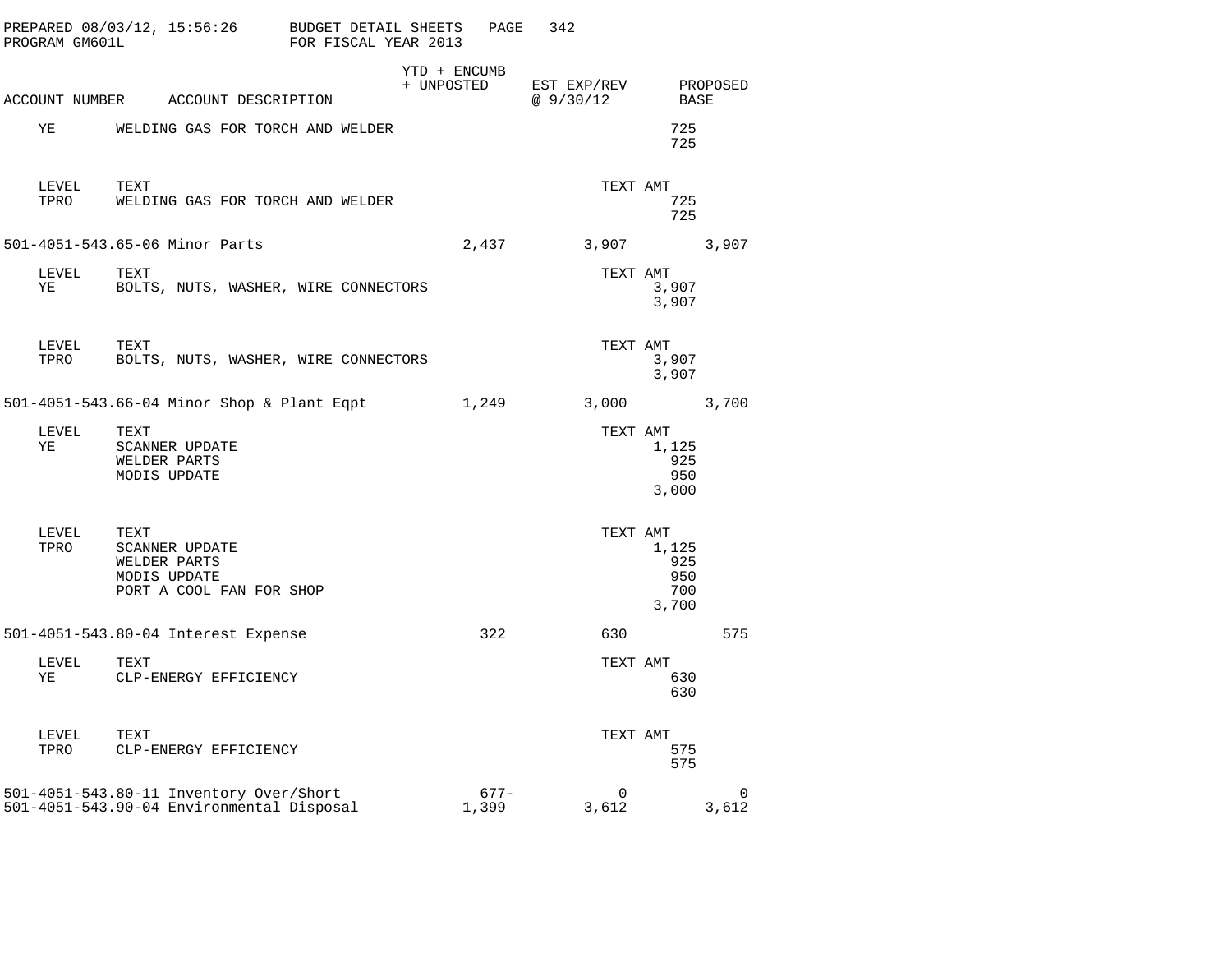| PROGRAM GM601L       | PREPARED 08/03/12, 15:56:26                                   | BUDGET DETAIL SHEETS<br>FOR FISCAL YEAR 2013 | PAGE   | 343                     |                              |
|----------------------|---------------------------------------------------------------|----------------------------------------------|--------|-------------------------|------------------------------|
|                      | ACCOUNT NUMBER ACCOUNT DESCRIPTION                            | YTD + ENCUMB<br>+ UNPOSTED                   |        | EST EXP/REV<br>@9/30/12 | PROPOSED<br>BASE             |
| LEVEL<br>ΥE          | TEXT<br>PARTS WASHER<br>SAND TRAP CLEAN OUT<br>SAND TRAP TEST |                                              |        | TEXT AMT                | 252<br>2,785<br>575<br>3,612 |
| LEVEL<br>TPRO        | TEXT<br>PARTS WASHER<br>SAND TRAP CLEAN OUT<br>SAND TRAP TEST |                                              |        | TEXT AMT                | 252<br>2,785<br>575<br>3,612 |
| $\star$<br>Operating |                                                               |                                              | 63,524 | 36,113                  | 57,730                       |
|                      | 501-4051-543.63-01 Telephone                                  |                                              | 45     | 64                      | 64                           |
| LEVEL<br>ΥE          | TEXT<br>TELEPHONE                                             |                                              |        | TEXT AMT                | 64<br>64                     |
| LEVEL<br>TPRO        | TEXT<br>TELEPHONE                                             |                                              |        | TEXT AMT                | 64<br>64                     |
|                      | 501-4051-543.63-02 Electricity                                |                                              | 2,862  | 4,400                   | 4,700                        |
| LEVEL<br>ΥE          | TEXT<br>ELECTRICITY<br>JOHNSON CONTROLS + 2% PER RC           |                                              |        | TEXT AMT                | 5,800<br>$1,779-$<br>4,021   |
| LEVEL<br>TPRO        | TEXT<br>ELECTRICITY                                           |                                              |        | TEXT AMT                | 4,700<br>4,700               |
|                      | 501-4051-543.63-03 Natural Gas                                |                                              | 7,840  | 8,400                   | 12,000                       |
| LEVEL<br>ΥE          | TEXT<br>NATURAL GAS                                           |                                              |        | TEXT AMT                | 14,373<br>14,373             |
| LEVEL                | TEXT                                                          |                                              |        | TEXT AMT                |                              |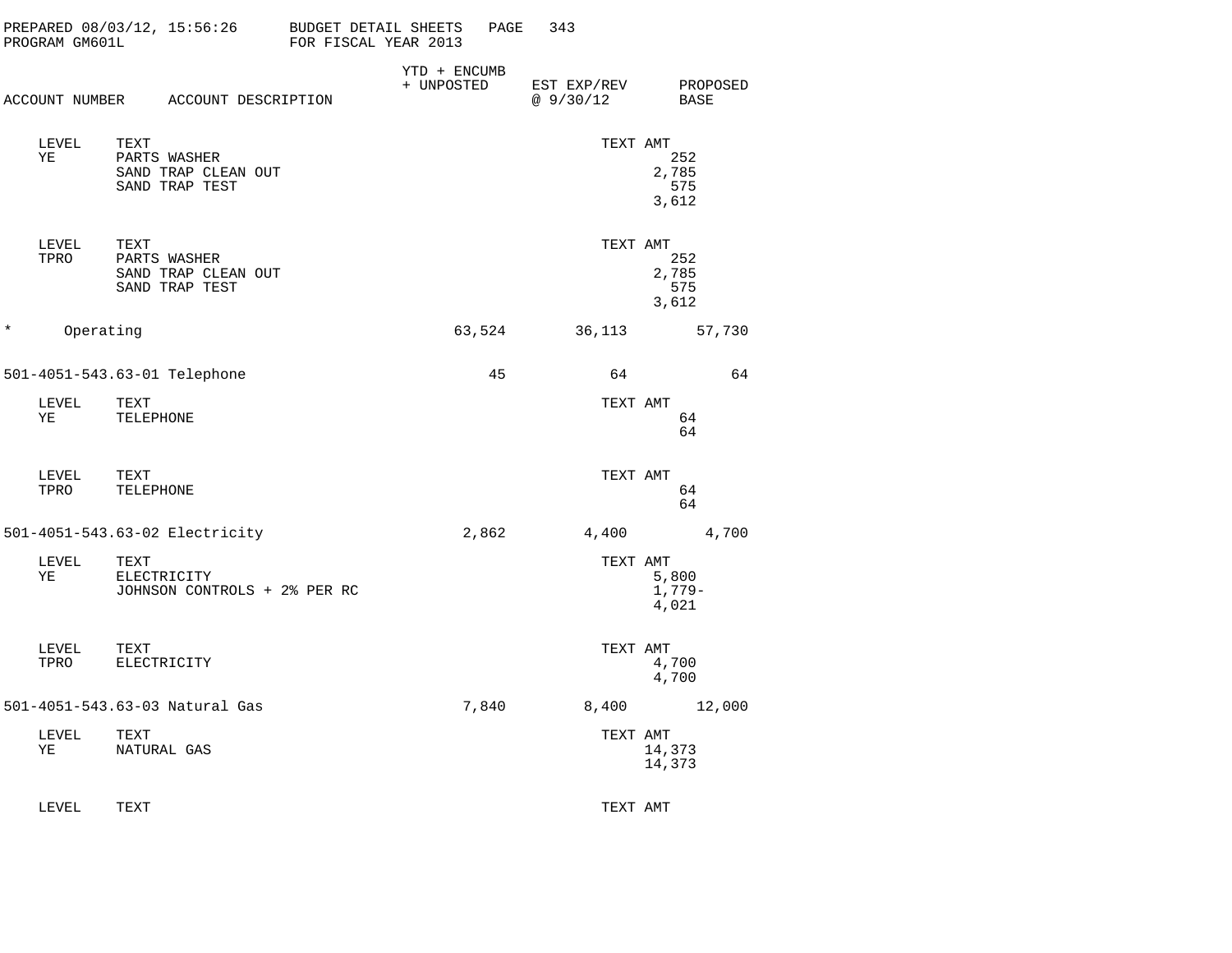| PROGRAM GM601L          |                                                                                    | PREPARED 08/03/12, 15:56:26 BUDGET DETAIL SHEETS<br>FOR FISCAL YEAR 2013 | PAGE  | 344                     |                                  |
|-------------------------|------------------------------------------------------------------------------------|--------------------------------------------------------------------------|-------|-------------------------|----------------------------------|
|                         | ACCOUNT NUMBER ACCOUNT DESCRIPTION                                                 | YTD + ENCUMB<br>+ UNPOSTED                                               |       | EST EXP/REV<br>@9/30/12 | PROPOSED<br>BASE                 |
| TPRO                    | NATURAL GAS                                                                        |                                                                          |       |                         | 14,373<br>14,373                 |
|                         | 501-4051-543.63-04 Water                                                           |                                                                          | 4,954 |                         | 11,000   11,000                  |
| LEVEL<br>ΥE             | TEXT<br>WATER                                                                      |                                                                          |       | TEXT AMT                | 15,000<br>15,000                 |
| LEVEL<br>TPRO           | TEXT<br>WATER                                                                      |                                                                          |       | TEXT AMT                | 15,000<br>15,000                 |
|                         | 501-4051-543.63-05 Trash Removal                                                   |                                                                          | 657 — | 2,000                   | 2,000                            |
| LEVEL<br>ΥE             | TEXT                                                                               | EQUIPMENT SERVICES SHARE OF THE DUMPSTER                                 |       | TEXT AMT                | 2,000<br>2,000                   |
| LEVEL<br>TPRO           | TEXT                                                                               | EOUIPMENT SERVICES SHARE OF THE DUMPSTER                                 |       | TEXT AMT                | 2,000<br>2,000                   |
| 501-4051-542.64-03 Fuel |                                                                                    |                                                                          | 2,251 | 5,000                   | 6,868                            |
| LEVEL<br>YE             | TEXT<br>FUEL FOR EQUIPMENT<br>1458 GALLONS AT \$3.43 A GALLON                      |                                                                          |       | TEXT AMT                | 5,000<br>5,000                   |
| LEVEL<br>TPRO           | TEXT                                                                               | FUEL FOR EQUIPMENT 2000 GALLONS X 3.4342                                 |       | TEXT AMT                | 6,868<br>6,868                   |
|                         |                                                                                    | 501-4051-543.82-01 Contrib to Eqpt Repl Fund 8,238                       |       | 8,238                   | 9,085                            |
| LEVEL<br>YE             | TEXT<br>2004 FORD 1/2 TON<br>2010 FORD HALF TON PICK UP EX CAB<br>2009 DODGE 1 TON |                                                                          |       | TEXT AMT                | 2,208<br>2,800<br>3,230<br>8,238 |
| LEVEL<br>TPRO           | TEXT<br>2004 FORD 1/2 TON                                                          |                                                                          |       | TEXT AMT                | 2,422                            |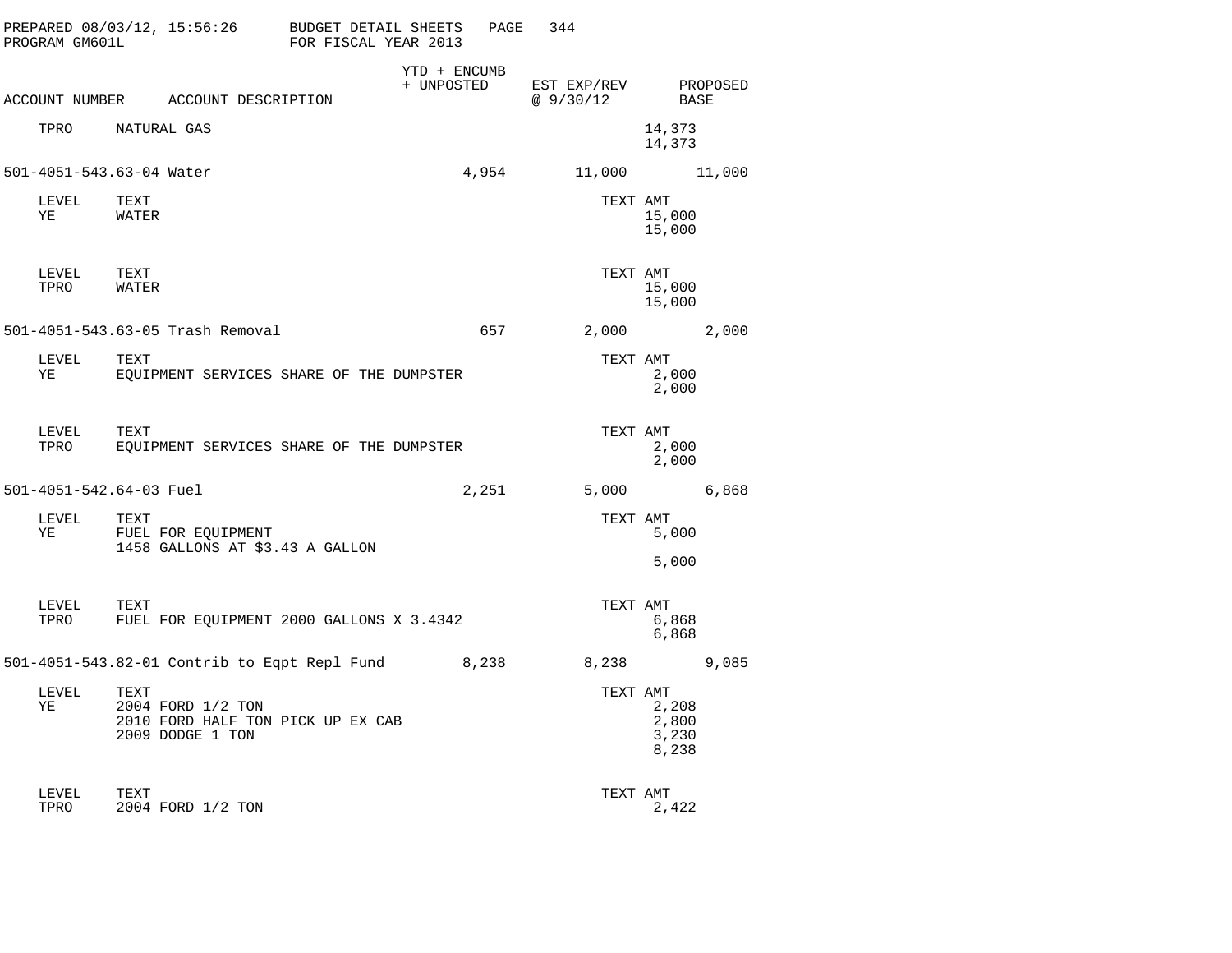|              | PROGRAM GM601L |                                                                                                      | PREPARED 08/03/12, 15:56:26                   | BUDGET DETAIL SHEETS<br>FOR FISCAL YEAR 2013                                                 |                            | PAGE               | 345                           |                                                                                                                            |
|--------------|----------------|------------------------------------------------------------------------------------------------------|-----------------------------------------------|----------------------------------------------------------------------------------------------|----------------------------|--------------------|-------------------------------|----------------------------------------------------------------------------------------------------------------------------|
|              |                |                                                                                                      | ACCOUNT NUMBER ACCOUNT DESCRIPTION            |                                                                                              | YTD + ENCUMB<br>+ UNPOSTED |                    | EST EXP/REV<br>@ 9/30/12      | PROPOSED<br>BASE                                                                                                           |
|              |                |                                                                                                      | 2009 DODGE 1 TON                              | 2010 FORD HALF TON PICK UP EX CAB                                                            |                            |                    |                               | 3,068<br>3,595<br>9,085                                                                                                    |
|              |                |                                                                                                      | 501-4051-543.82-16 IT Contribution            |                                                                                              |                            | 25,439             | 33,918                        | 16,033                                                                                                                     |
|              | LEVEL<br>ΥE    | TEXT                                                                                                 | ACCOUNT 34-03                                 | INFORMATION SRVCS CONTRIB RECLASSED FROM                                                     |                            |                    |                               | TEXT AMT                                                                                                                   |
|              | LEVEL<br>TPRO  | TEXT                                                                                                 |                                               | INFORMATION SRVCS CONTRIB RECLASSED FROM                                                     |                            |                    |                               | TEXT AMT                                                                                                                   |
| $^\star$     |                |                                                                                                      | ACCOUNT 34-03<br>Utilities/Internal Chrgs     |                                                                                              |                            | 52,286             | 73,020                        | 61,750                                                                                                                     |
|              |                |                                                                                                      |                                               | 501-4051-543.72-12 Energy Efficiency Systems<br>501-4051-543.74-83 CLP-Energy Efficiency Prf |                            | 0<br>638           | 1,993<br>1,290                | 1,993<br>1,409                                                                                                             |
|              | LEVEL<br>ΥE    | TEXT                                                                                                 | CLP-ENERGY EFFICIENCY                         |                                                                                              |                            |                    |                               | TEXT AMT<br>1,290<br>1,290                                                                                                 |
|              | LEVEL<br>TPRO  | TEXT                                                                                                 | CLP-ENERGY EFFICIENCY                         |                                                                                              |                            |                    |                               | TEXT AMT<br>1,409<br>1,409                                                                                                 |
| $\ast$       | Capital        |                                                                                                      |                                               |                                                                                              |                            | 638                | 3,283                         | 3,402                                                                                                                      |
| * *<br>$***$ |                |                                                                                                      | Equipment Services<br>Equipment Services Fund | 502-0000-349.15-01 Contrib from General Fund                                                 | 551,295                    | 404,489<br>812,298 | 469,097<br>956,690<br>551,295 | 493,374<br>987,374<br>631,649                                                                                              |
|              | LEVEL<br>ΥE    | TEXT<br>2013<br>4514<br>5012<br>5013<br>5511<br>5513<br>1414<br>4016<br>3012<br>3013<br>6012<br>6013 |                                               |                                                                                              |                            |                    |                               | TEXT AMT<br>1,974<br>5,668<br>8,313<br>5,930<br>12,736<br>5,912<br>9,922<br>11,679<br>57,800<br>21,656<br>17,000<br>35,452 |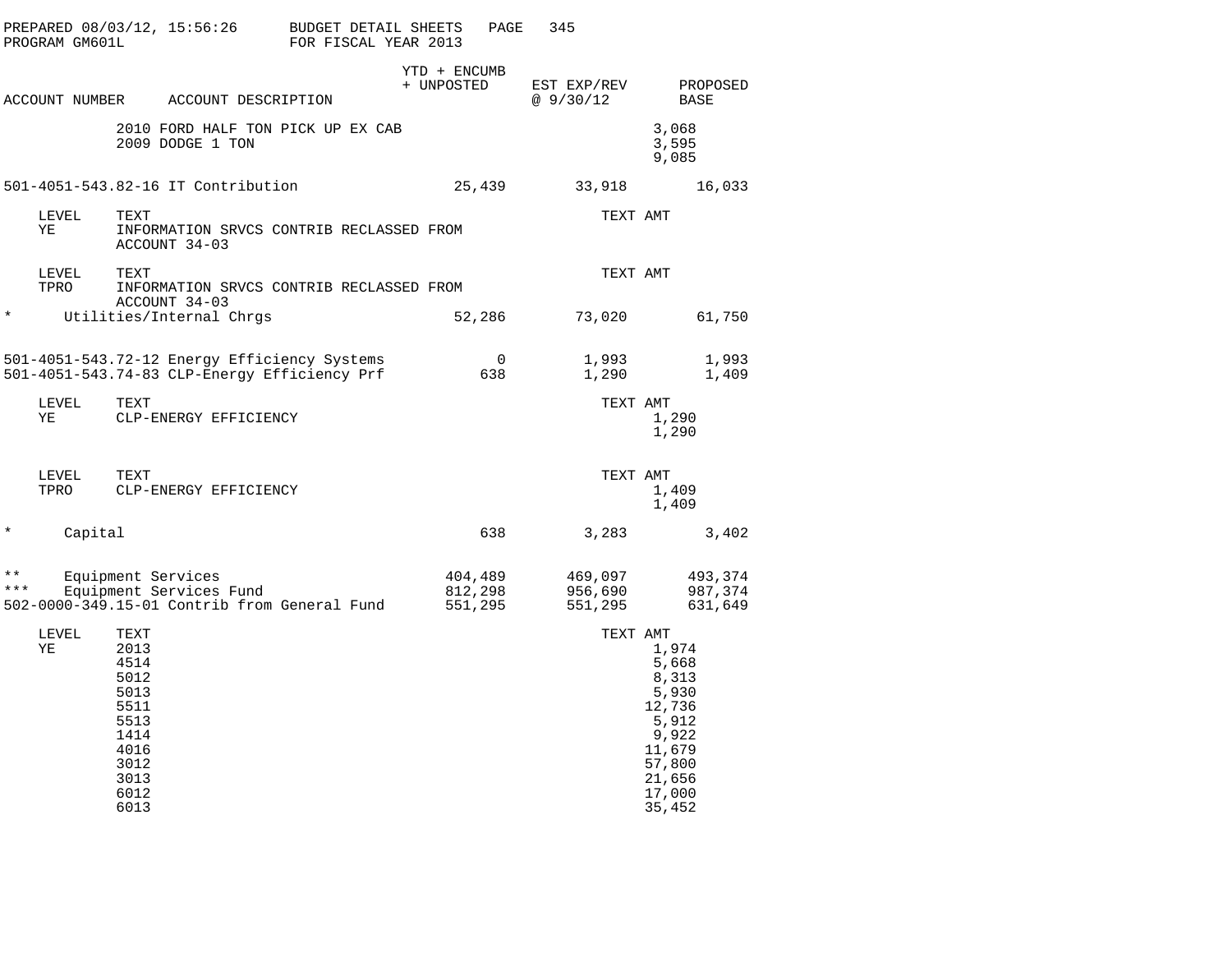| PROGRAM GM601L |                      |                                     | PREPARED $08/03/12$ , 15:56:26 BUDGET DETAIL SHEETS<br>FOR FISCAL YEAR 2013 | PAGE                                               | 346                     |                   |  |
|----------------|----------------------|-------------------------------------|-----------------------------------------------------------------------------|----------------------------------------------------|-------------------------|-------------------|--|
|                |                      | ACCOUNT NUMBER ACCOUNT DESCRIPTION  |                                                                             | YTD + ENCUMB<br>+ UNPOSTED                         | EST EXP/REV<br>@9/30/12 | PROPOSED<br>BASE  |  |
|                |                      |                                     |                                                                             |                                                    |                         |                   |  |
|                | 6017-PPF<br>6018-PPF |                                     |                                                                             |                                                    |                         |                   |  |
|                | 3011                 |                                     |                                                                             |                                                    |                         | 203,786           |  |
|                | 4017<br>4018         |                                     |                                                                             |                                                    |                         | 107,840<br>36,627 |  |
|                | 4019                 |                                     |                                                                             |                                                    |                         | 9,000             |  |
|                |                      |                                     |                                                                             |                                                    |                         | 551,295           |  |
| LEVEL          | TEXT                 |                                     |                                                                             |                                                    | TEXT AMT                |                   |  |
| TPRO           | 2013<br>4514         |                                     |                                                                             |                                                    |                         | 2,158<br>6,198    |  |
|                | 5012                 |                                     |                                                                             |                                                    |                         | 9,099             |  |
|                | 5013                 |                                     |                                                                             |                                                    |                         | 6,487             |  |
|                | 5511<br>5513         |                                     |                                                                             |                                                    |                         | 13,909<br>6,461   |  |
|                | 3015                 |                                     |                                                                             |                                                    |                         | 10,676            |  |
|                | 4016<br>3012         |                                     |                                                                             |                                                    |                         | 7,186<br>63,390   |  |
|                | 3013                 |                                     |                                                                             |                                                    |                         | 21,037            |  |
|                | 6012<br>6013         |                                     |                                                                             |                                                    |                         | 17,000<br>44,358  |  |
|                | 3011                 |                                     |                                                                             |                                                    |                         | 252,872           |  |
|                | 4017                 |                                     |                                                                             |                                                    |                         | 122,344           |  |
|                | 4018<br>4019         |                                     |                                                                             |                                                    |                         | 38,401<br>10,073  |  |
|                |                      |                                     |                                                                             |                                                    |                         | 631,649           |  |
|                |                      |                                     |                                                                             | 502-0000-349.15-03 Contrib from Eqp Svc Fund 8,238 | 8,238 9,085             |                   |  |
| LEVEL          | TEXT                 |                                     |                                                                             |                                                    | TEXT AMT                |                   |  |
| ΥE             | 4051                 |                                     |                                                                             |                                                    |                         | 8,238<br>8,238    |  |
|                |                      |                                     |                                                                             |                                                    |                         |                   |  |
| LEVEL          | TEXT                 |                                     |                                                                             |                                                    | TEXT AMT                |                   |  |
| TPRO           | 4051                 |                                     |                                                                             |                                                    |                         | 9,085<br>9,085    |  |
|                |                      | 502-0000-349.15-13 Contrib from PPF |                                                                             | 43,129                                             |                         | 43, 129 46, 376   |  |
| LEVEL          | TEXT                 |                                     |                                                                             |                                                    | TEXT AMT                |                   |  |
| ΥE             | 6017                 |                                     |                                                                             |                                                    |                         | 20,425            |  |
|                | 6018                 |                                     |                                                                             |                                                    |                         | 22,704<br>43,129  |  |
|                |                      |                                     |                                                                             |                                                    |                         |                   |  |
| LEVEL          | TEXT                 |                                     |                                                                             |                                                    | TEXT AMT                |                   |  |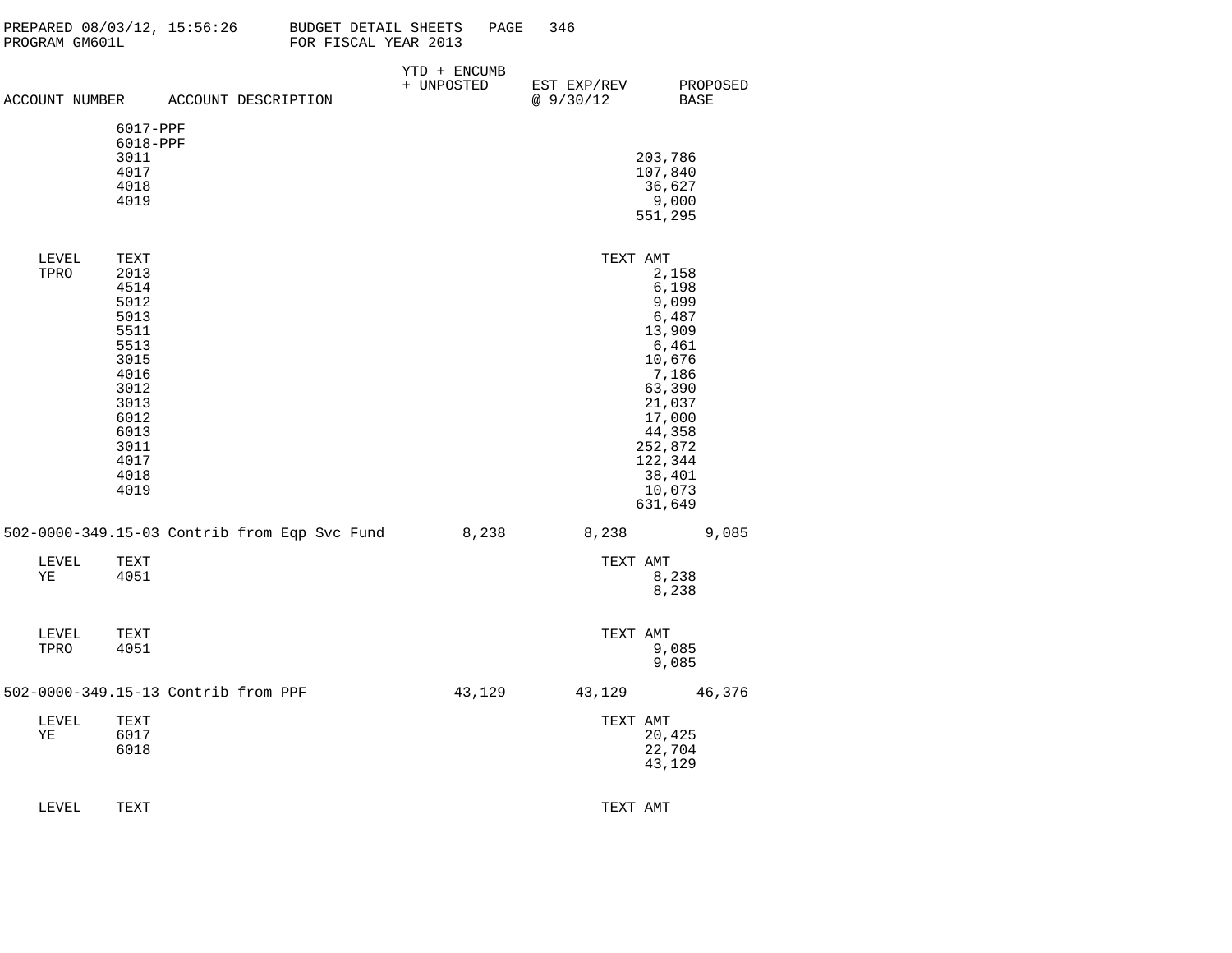| PROGRAM GM601L     | PREPARED 08/03/12, 15:56:26                                                                                                                                                                                                                                                                                                                               | BUDGET DETAIL SHEETS<br>FOR FISCAL YEAR 2013 |                                                                            | 347<br>PAGE                                                                         |                                                                                        |
|--------------------|-----------------------------------------------------------------------------------------------------------------------------------------------------------------------------------------------------------------------------------------------------------------------------------------------------------------------------------------------------------|----------------------------------------------|----------------------------------------------------------------------------|-------------------------------------------------------------------------------------|----------------------------------------------------------------------------------------|
|                    |                                                                                                                                                                                                                                                                                                                                                           |                                              | YTD + ENCUMB<br>+ UNPOSTED                                                 | EST EXP/REV                                                                         | PROPOSED                                                                               |
| ACCOUNT NUMBER     | ACCOUNT DESCRIPTION                                                                                                                                                                                                                                                                                                                                       |                                              |                                                                            | @ $9/30/12$                                                                         | BASE                                                                                   |
| TPRO               | 6017<br>6018                                                                                                                                                                                                                                                                                                                                              |                                              |                                                                            |                                                                                     | 21,904<br>24,472<br>46,376                                                             |
|                    | 502-0000-349.15-14 Equip Pymt Other Funds                                                                                                                                                                                                                                                                                                                 |                                              | 44,400                                                                     | 44,400                                                                              | 54,480                                                                                 |
| LEVEL<br>ΥE        | TEXT<br>PRINT SHOP EQUIP DOWN PAYMENT<br>1 OF 5 PAYMENT FOR PRINT SHOP EQUIP                                                                                                                                                                                                                                                                              |                                              |                                                                            |                                                                                     | TEXT AMT<br>31,000<br>13,400<br>44,400                                                 |
| LEVEL<br>TPRO      | TEXT<br>2 OF 5 PRINT SHOP PYMT FOR EQUIP<br>1 OF 10 PYMT FOR FIRE RESCUE VEHICLE                                                                                                                                                                                                                                                                          |                                              |                                                                            |                                                                                     | TEXT AMT<br>13,400<br>41,080<br>54,480                                                 |
|                    | 502-0000-371.20-00 Securities Interest<br>502-0000-371.20-10 CD/Money Market Interest<br>502-0000-371.25-00 Gain/Loss on Security Val<br>502-0000-371.30-10 TexPool Interest<br>502-0000-371.30-11 TexPool Prime Interest<br>502-0000-371.30-40 TexSTAR Interest<br>502-0000-371.36-02 Loan from ERF to 4AST<br>502-0000-371.36-03 Loan Econ Dev Inc Fund |                                              | 1,937<br>-54<br>$967 -$<br>271<br>487<br>109<br>23,096<br>1,874<br>673,923 | $\mathbf 0$<br>$\mathbf 0$<br>$\Omega$<br>3,000<br>0<br>0<br>25,961<br>0<br>676,023 | 0<br>$\Omega$<br>$\Omega$<br>3,000<br>0<br>$\mathbf 0$<br>5,469<br>$\Omega$<br>750,059 |
| $\star\star$       | Eqpt Repl - Governmental<br>502-7318-559.74-02 Machinery & Equipment                                                                                                                                                                                                                                                                                      |                                              | 673,923<br>369,000                                                         | 676,023<br>369,000                                                                  | 750,059<br>0                                                                           |
| LEVEL              | TEXT                                                                                                                                                                                                                                                                                                                                                      |                                              |                                                                            |                                                                                     | TEXT AMT                                                                               |
| ΥE                 | HEAVY RESCUE VEHICLE FOR FIRE DEPT APPROVED BY<br>COUNCIL - ORDINANCE C-707-12 ON $4/2/12$                                                                                                                                                                                                                                                                |                                              |                                                                            |                                                                                     | 369,000<br>369,000                                                                     |
| $\star$<br>Capital |                                                                                                                                                                                                                                                                                                                                                           |                                              | 369,000                                                                    | 369,000                                                                             | $\Omega$                                                                               |
| $* *$              | Heavy Rescue Equipment<br>502-8211-559.73-01 Office Equipment                                                                                                                                                                                                                                                                                             |                                              | 369,000<br>92,503                                                          | 369,000<br>95,000                                                                   | 0<br>$\Omega$                                                                          |
| LEVEL              | TEXT                                                                                                                                                                                                                                                                                                                                                      |                                              |                                                                            |                                                                                     | TEXT AMT                                                                               |
| ΥE                 | PRINT SHOP EQUIP-APPROVED BY COUNCIL ORDINANCE<br>C-701-11 ALLOCATED \$95,000                                                                                                                                                                                                                                                                             |                                              |                                                                            |                                                                                     | 95,000<br>95,000                                                                       |
|                    | 502-8211-559.74-38 Equipment-Police                                                                                                                                                                                                                                                                                                                       |                                              | 120,484                                                                    | 136,304                                                                             | 0                                                                                      |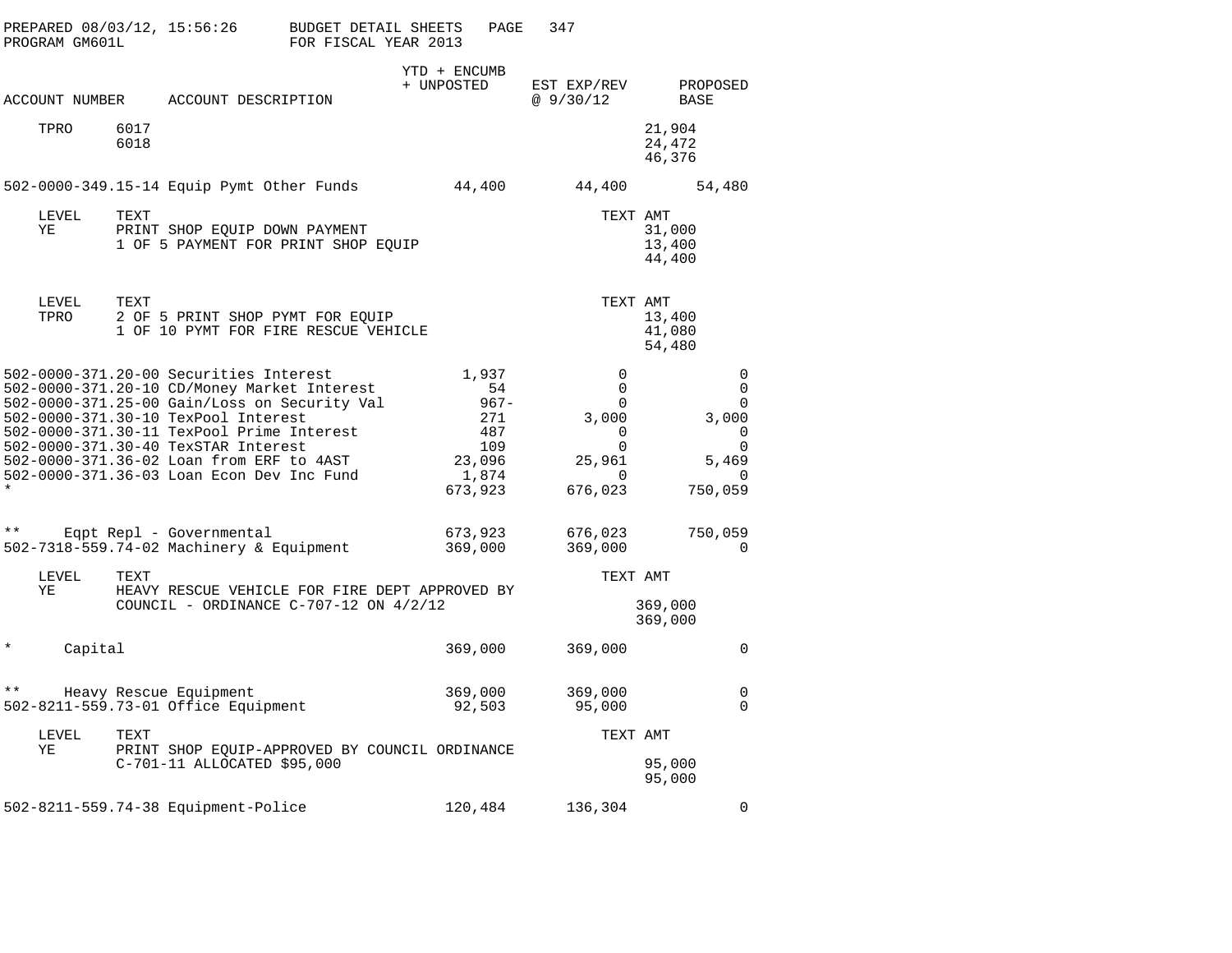| PROGRAM GM601L | $PREPARED 08/03/12, 15:56:26$ BUDGET DETAIL SHEETS                                                                                        | FOR FISCAL YEAR 2013 |                            | PAGE        | 348                      |                                                 |
|----------------|-------------------------------------------------------------------------------------------------------------------------------------------|----------------------|----------------------------|-------------|--------------------------|-------------------------------------------------|
|                | ACCOUNT NUMBER ACCOUNT DESCRIPTION                                                                                                        |                      | YTD + ENCUMB<br>+ UNPOSTED |             | EST EXP/REV<br>@ 9/30/12 | PROPOSED<br>BASE                                |
| LEVEL<br>ΥE    | TEXT<br>REPLACE V486 2008 DODGE CHARGER<br>REPLACE V488 2008 DODGE CHARGER<br>REPLACE V136 2006 FORD TAURUS                               |                      |                            |             | TEXT AMT                 | 60,242<br>60,242<br>15,820<br>136,304           |
|                | 502-8211-559.74-39 Equipment-Fire                                                                                                         |                      |                            | $\mathbf 0$ |                          | 155,174<br>$0 \qquad \qquad$                    |
| LEVEL<br>TPRO  | TEXT<br>HEART MONITOR - FIRE STATION #1<br>HEART MONITOR - FIRE STATION #2<br>HEART MONITOR - FIRE STATION #3<br>2006 FORD 1/2 TON - V143 |                      |                            |             | TEXT AMT                 | 42,392<br>42,392<br>42,392<br>27,998<br>155,174 |
|                | 502-8211-559.74-40 Equipment-Fire Prevention                                                                                              |                      | 40,790                     |             | 40,790                   | $\mathbf 0$                                     |
| LEVEL<br>ΥE    | TEXT<br>REPLACE V375 2003 FORD EXPEDITION                                                                                                 |                      |                            |             | TEXT AMT                 | 40,790<br>40,790                                |
|                | 502-8211-559.74-43 Equip-Streets Pavement                                                                                                 |                      |                            | $\mathbf 0$ | $\Omega$                 | 216,393                                         |
| LEVEL<br>TPRO  | TEXT<br>REPLACE V138 2006 FORD 1/2 TON<br>REPLACE V387 2003 DUMP TRUCK<br>REPLACE V170 2006 BRUSH TRUCK                                   |                      |                            |             | TEXT AMT                 | 17,636<br>81,603<br>117,154<br>216,393          |
|                | 502-8211-559.74-53 Equip-Engineering/Capital                                                                                              |                      |                            | $\mathbf 0$ |                          | $0 \qquad \qquad$<br>22,911                     |
| LEVEL<br>ΥE    | TEXT<br>REPLACE V126 CHEVROLET EX CAB PICK UP<br>EQUIP WILL BE REPLACED IN 2013                                                           |                      |                            |             | TEXT AMT                 |                                                 |
| LEVEL<br>TPRO  | TEXT<br>REPLACE V126 CHEVROLET EX CAB PICK UP                                                                                             |                      |                            |             | TEXT AMT                 | 22,911<br>22,911                                |
|                | 502-8211-559.74-55 Equipment-Parks                                                                                                        |                      |                            | $\mathbf 0$ | $\mathbf{0}$             | 76,459                                          |
| LEVEL<br>ΥE    | TEXT<br>REPLACE V316 2000 FORD MINI VAN<br>EQUIP WILL BE REPLACED IN 2013                                                                 |                      |                            |             | TEXT AMT                 |                                                 |
| LEVEL<br>TPRO  | TEXT<br>REPLACE V316 2000 FORD MINI VAN                                                                                                   |                      |                            |             | TEXT AMT                 | 20,857                                          |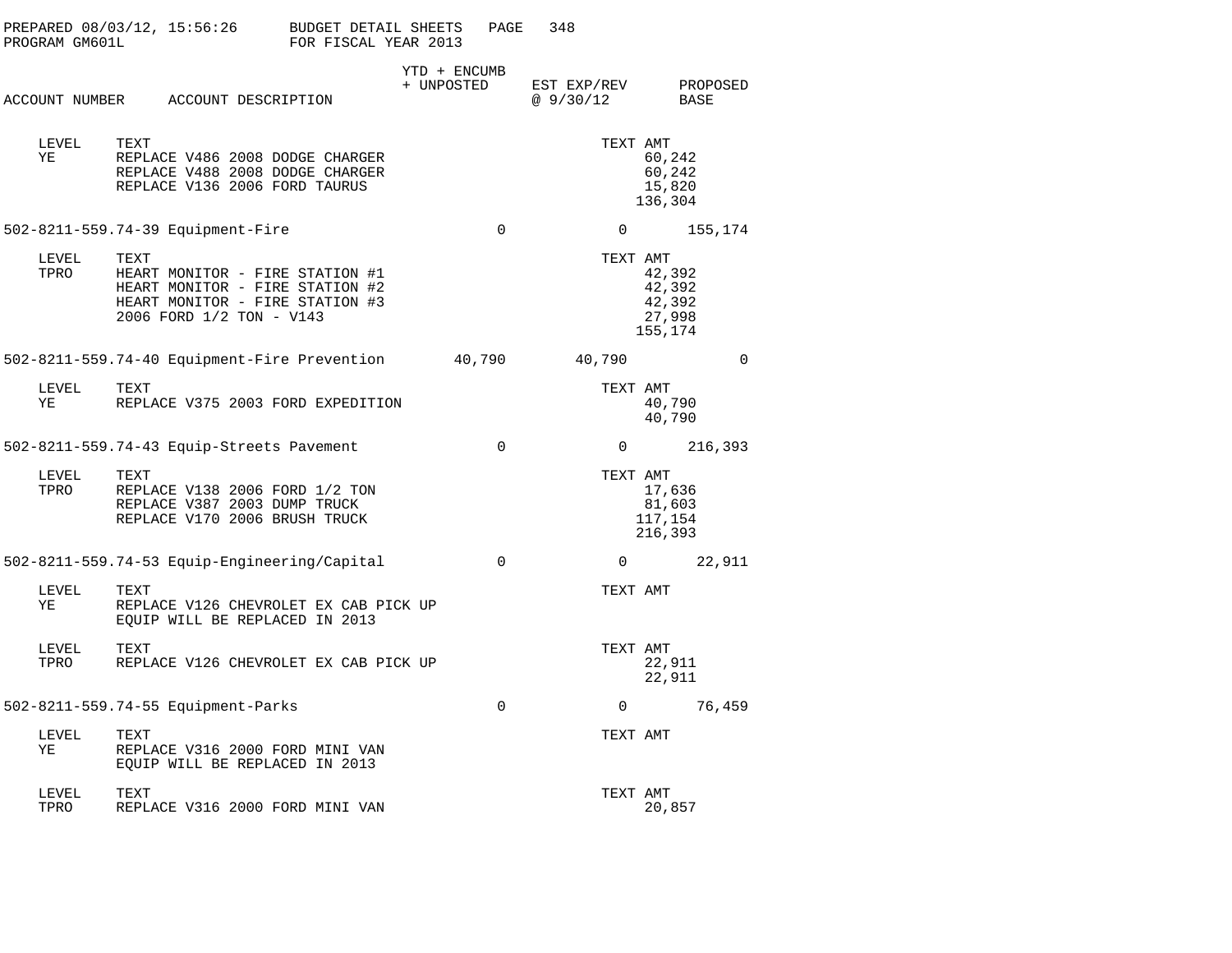|                | PROGRAM GM601L |                                             | PREPARED 08/03/12, 15:56:26                                                                                                                                                                                                                                                                                     | BUDGET DETAIL SHEETS<br>FOR FISCAL YEAR 2013 |                                 | PAGE                              | 349                                            |                                                          |  |
|----------------|----------------|---------------------------------------------|-----------------------------------------------------------------------------------------------------------------------------------------------------------------------------------------------------------------------------------------------------------------------------------------------------------------|----------------------------------------------|---------------------------------|-----------------------------------|------------------------------------------------|----------------------------------------------------------|--|
|                |                |                                             | ACCOUNT NUMBER ACCOUNT DESCRIPTION                                                                                                                                                                                                                                                                              |                                              | YTD + ENCUMB<br>+ UNPOSTED      |                                   | EST EXP/REV<br>@9/30/12                        | PROPOSED<br>BASE                                         |  |
|                |                |                                             | REPLACE V140 2006 FORD 1/2 TON PICK UP<br>REPLACE V187 2008 KUBOTA RIDING MOWER<br>REPLACE V139 2006 FORD 1/2 TON EXT CAB PICK UP                                                                                                                                                                               |                                              |                                 |                                   |                                                | 20,055<br>13,864<br>21,683<br>76,459                     |  |
| $^\star$       | Capital        |                                             |                                                                                                                                                                                                                                                                                                                 |                                              | 253,777                         |                                   | 272,094                                        | 470,937                                                  |  |
| $* *$<br>* * * |                |                                             | Equipment Replacement<br>Eqpt Repl - Governmental<br>503-0000-349.15-02 Contrib from W&S Fund                                                                                                                                                                                                                   |                                              | 253,777<br>1,296,700<br>154,596 |                                   | 272,094<br>1,317,117<br>154,596                | 470,937<br>1,220,996<br>175,400                          |  |
|                | LEVEL<br>ΥE    | TEXT<br>DEPT 2041<br>DEPT 4041<br>DEPT 4042 |                                                                                                                                                                                                                                                                                                                 |                                              |                                 |                                   |                                                | TEXT AMT<br>10,013<br>112,627<br>31,956<br>154,596       |  |
|                | LEVEL<br>TPRO  | TEXT<br>DEPT 2041<br>DEPT 4041<br>DEPT 4042 |                                                                                                                                                                                                                                                                                                                 |                                              |                                 |                                   | TEXT AMT                                       | 12,256<br>125,713<br>37,431<br>175,400                   |  |
|                |                |                                             | 503-0000-349.15-11 Contrib from Golf Course                                                                                                                                                                                                                                                                     |                                              | 5,662                           |                                   | 5,662                                          | 5,933                                                    |  |
|                | LEVEL<br>ΥE    | TEXT<br>DEPT 8013                           | DEPT 8013 - ADD NEW MOWER                                                                                                                                                                                                                                                                                       |                                              |                                 |                                   | TEXT AMT                                       | 2,466<br>3,196<br>5,662                                  |  |
|                | LEVEL<br>TPRO  | TEXT<br>DEPT 8013                           | DEPT 8013 - ADD NEW MOWER                                                                                                                                                                                                                                                                                       |                                              |                                 |                                   | TEXT AMT                                       | 2,466<br>3,467<br>5,933                                  |  |
|                |                |                                             | 503-0000-371.20-00 Securities Interest<br>503-0000-371.20-10 CD/Money Market Interest<br>503-0000-371.25-00 Gain/Loss on Security Val<br>503-0000-371.30-10 TexPool Interest<br>503-0000-371.30-11 TexPool Prime Interest<br>503-0000-371.30-40 TexSTAR Interest<br>503-0000-383.70-00 Gain/Loss on Disposition |                                              | 1,409<br>25,000<br>186,721      | 35<br>$573 -$<br>186<br>331<br>75 | 0<br>0<br>0<br>3,000<br>0<br>0<br>0<br>163,258 | 0<br>0<br>$\mathbf 0$<br>3,000<br>0<br>0<br>0<br>184,333 |  |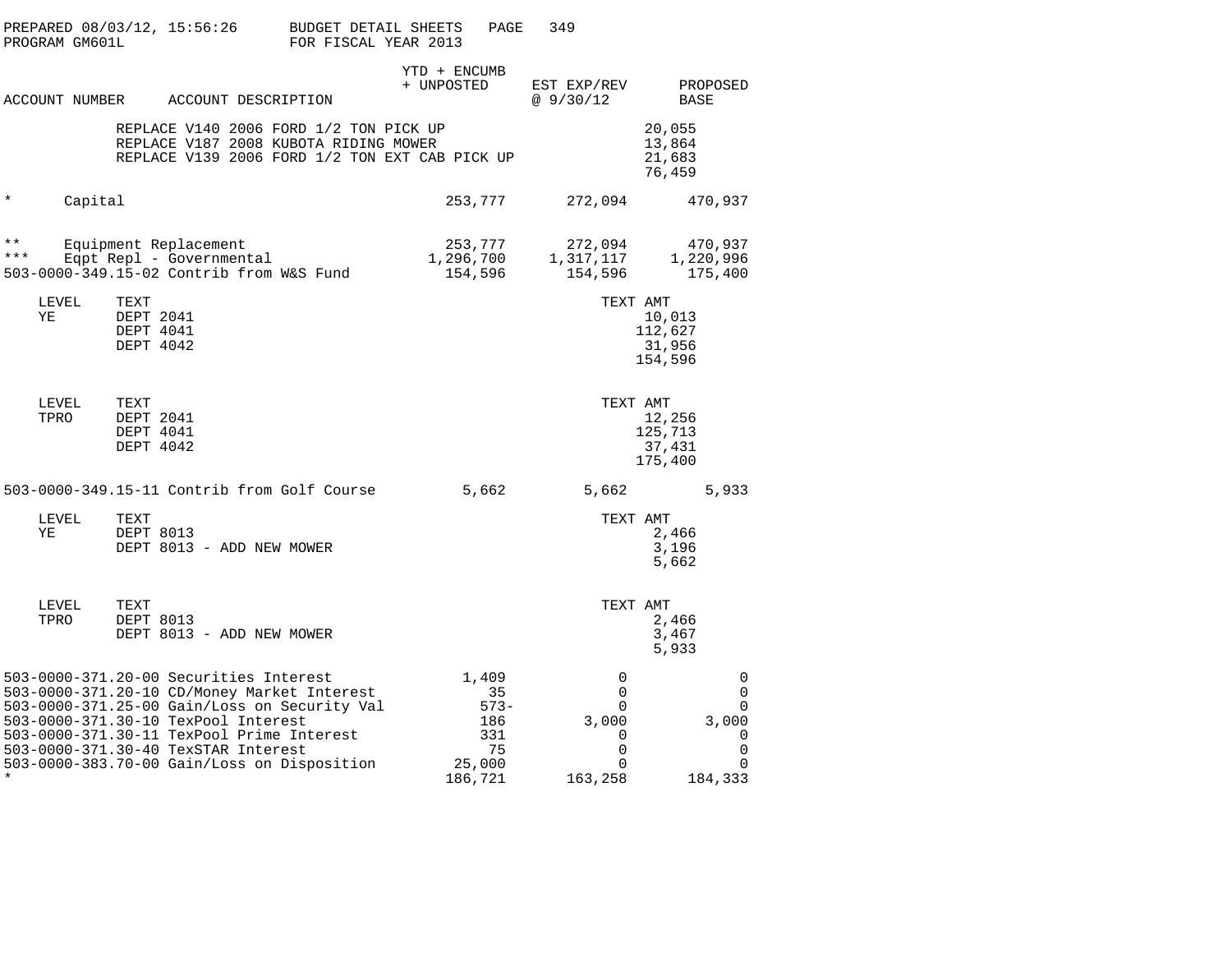| PROGRAM GM601L                  | PREPARED 08/03/12, 15:56:26                                                                                                                                                                                                                                | BUDGET DETAIL SHEETS<br>FOR FISCAL YEAR 2013 | PAGE                                                                    | 350                                                                                            |                                               |
|---------------------------------|------------------------------------------------------------------------------------------------------------------------------------------------------------------------------------------------------------------------------------------------------------|----------------------------------------------|-------------------------------------------------------------------------|------------------------------------------------------------------------------------------------|-----------------------------------------------|
|                                 | ACCOUNT NUMBER ACCOUNT DESCRIPTION                                                                                                                                                                                                                         |                                              | YTD + ENCUMB<br>+ UNPOSTED                                              | EST EXP/REV<br>@ 9/30/12                                                                       | PROPOSED<br>BASE                              |
| $\star\star$                    | Eqpt Repl - Propriatary<br>503-8211-559.74-56 Equip-Water/Wastewater                                                                                                                                                                                       |                                              | 186,721<br>344,075                                                      | 163,258<br>348,994                                                                             | 184,333<br>111,191                            |
| LEVEL<br>TEXT<br>ΥE             | REPLACE V113 2005 JEEP WRANGLER<br>REPLACE V127 2005 CHEVY 1/2 TON TRUCK<br>SEWER CLEANER FROM 2011 BUDGET                                                                                                                                                 |                                              |                                                                         | TEXT AMT                                                                                       | 22,794<br>22,794<br>303,406<br>348,994        |
| TEXT<br>LEVEL<br>TPRO           | REPLACE E129 2005 VALVE BOX CLEANER<br>REPLACE E372 2003 NEW HOLLAND BACKHOE<br>REPLACE V141 2006 FORD 1/2 TON PICK UP                                                                                                                                     |                                              |                                                                         | TEXT AMT                                                                                       | 16,970<br>68,205<br>26,016<br>111,191         |
| $^\star$<br>Capital             |                                                                                                                                                                                                                                                            |                                              | 344,075                                                                 | 348,994                                                                                        | 111,191                                       |
| $\star\star$<br>* * *           | Equipment Replacement<br>Eqpt Repl - Propriatary<br>504-0000-391.10-00 Operating Transfers In                                                                                                                                                              |                                              | 344,075<br>530,796<br>14,130                                            | 348,994<br>512,252<br>14,130                                                                   | 111,191<br>295,524<br>$\Omega$                |
| LEVEL<br>TEXT<br>ΥE             | MERIT TRSF                                                                                                                                                                                                                                                 |                                              |                                                                         | TEXT AMT                                                                                       | 14,130<br>14,130                              |
|                                 | 504-0000-371.20-00 Securities Interest<br>504-0000-371.25-00 Gain/Loss on Security Val<br>504-0000-371.30-10 TexPool Interest<br>504-0000-371.30-11 TexPool Prime Interest<br>504-0000-371.30-40 TexSTAR Interest<br>504-0000-383.90-00 Other Misc Revenue |                                              | 31<br>$20 -$<br>1<br>$4\overline{ }$<br>$\mathbf{1}$<br>2,772<br>16,919 | $\overline{0}$<br>$\overline{0}$<br>100<br>$\overline{0}$<br>$\overline{0}$<br>1,254<br>15,484 | 0<br>0<br>100<br>0<br>0<br>$\mathbf 0$<br>100 |
| $***$                           | Support Services Fund<br>504-1511-349.19-01 Contrib from General Fund 964,759                                                                                                                                                                              |                                              | 16,919                                                                  | 15,484<br>1,274,447 1,068,608                                                                  | 100                                           |
| LEVEL<br>TEXT<br>ΥE<br>GF<br>CC |                                                                                                                                                                                                                                                            |                                              |                                                                         | TEXT AMT                                                                                       | 1,251,668<br>22,779<br>1,274,447              |
| TEXT<br>LEVEL<br>TPRO<br>GF     | ADJ FOR ALVARADO/JOSHUA PARTICIPATION                                                                                                                                                                                                                      |                                              |                                                                         | TEXT AMT                                                                                       | 1,072,858<br>$20, 250 -$                      |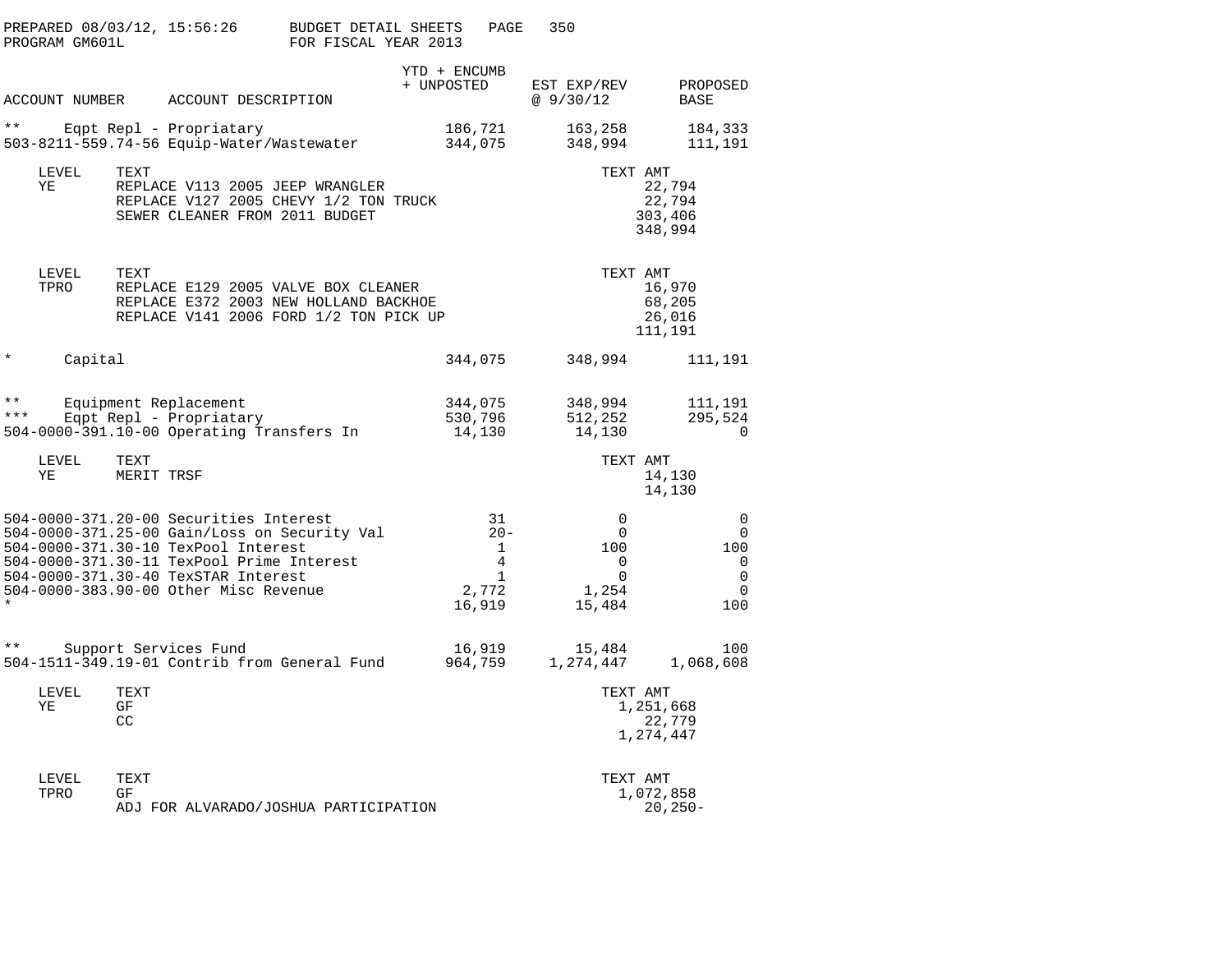| PREPARED 08/03/12, 15:56:26<br>PROGRAM GM601L                                                                                                                                                                                                                                                                                                                                                                  |                                   |                     | BUDGET DETAIL SHEETS<br>FOR FISCAL YEAR 2013                                                |                                                          | PAGE                                                         | 351                                                                                                                      |                                                                                                                           |
|----------------------------------------------------------------------------------------------------------------------------------------------------------------------------------------------------------------------------------------------------------------------------------------------------------------------------------------------------------------------------------------------------------------|-----------------------------------|---------------------|---------------------------------------------------------------------------------------------|----------------------------------------------------------|--------------------------------------------------------------|--------------------------------------------------------------------------------------------------------------------------|---------------------------------------------------------------------------------------------------------------------------|
| <b>ACCOUNT NUMBER</b>                                                                                                                                                                                                                                                                                                                                                                                          |                                   |                     | ACCOUNT DESCRIPTION                                                                         | YTD + ENCUMB<br>+ UNPOSTED                               |                                                              | EST EXP/REV<br>@9/30/12                                                                                                  | PROPOSED<br>BASE                                                                                                          |
|                                                                                                                                                                                                                                                                                                                                                                                                                |                                   | TRANSFER FOR RAISES |                                                                                             |                                                          |                                                              |                                                                                                                          | 16,000<br>1,068,608                                                                                                       |
| 504-1511-349.19-02 Contrib from W&S Fund<br>504-1511-349.19-05 Contrib from PPF<br>504-1511-349.19-06 Contrib from SWF<br>504-1511-349.19-07 Contrib from H/M Fund<br>504-1511-349.19-10 Outside Agency                                                                                                                                                                                                        |                                   |                     | 504-1511-349.19-03 Contrib from Golf Course<br>504-1511-349.19-04 Contrib from Eqp Srv Fund | 120,964<br>26,969<br>25,439<br>40,063                    | 3,214<br>2,975<br>$\Omega$                                   | 161,286<br>35,958<br>33,918<br>53,417<br>4,285<br>3,967<br>$\Omega$                                                      | 126,027<br>32,539<br>16,033<br>52,000<br>0<br>3,298<br>20,250                                                             |
| LEVEL<br>TPRO                                                                                                                                                                                                                                                                                                                                                                                                  | TEXT<br>JOSHUA<br><b>ALVARADO</b> |                     |                                                                                             |                                                          |                                                              |                                                                                                                          | TEXT AMT<br>11,250<br>9,000<br>20,250                                                                                     |
| $^\star$                                                                                                                                                                                                                                                                                                                                                                                                       |                                   |                     |                                                                                             | 1,184,383                                                |                                                              | 1,567,278                                                                                                                | 1,318,755                                                                                                                 |
| 504-1511-412.10-01 Salaries                                                                                                                                                                                                                                                                                                                                                                                    |                                   |                     |                                                                                             | 383,103                                                  |                                                              | 462,225                                                                                                                  | 436,527                                                                                                                   |
| LEVEL<br>ΥE                                                                                                                                                                                                                                                                                                                                                                                                    | TEXT<br>REGULAR                   | ASSIGNMENT PAY      |                                                                                             |                                                          |                                                              |                                                                                                                          | TEXT AMT<br>460,451<br>4,080<br>464,531                                                                                   |
| LEVEL<br>TPRO                                                                                                                                                                                                                                                                                                                                                                                                  | TEXT<br>REGULAR                   | ASSIGNMENT PAY      |                                                                                             |                                                          |                                                              |                                                                                                                          | TEXT AMT<br>460,451<br>4,080<br>464,531                                                                                   |
| 504-1511-412.13-01 Longevity Pay<br>504-1511-412.13-14 Ins Opt Out<br>504-1511-412.16-01 Car Allowance<br>504-1511-412.16-05 Cell Phone Allowance<br>504-1511-412.20-01 FICA Taxes<br>504-1511-412.20-02 Medicare Taxes<br>504-1511-412.20-03 Unemployment Taxes<br>504-1511-412.21-01 TMRS<br>504-1511-412.22-02 Health Insurance<br>504-1511-412.22-04 Dental Insurance<br>504-1511-412.22-05 Life Insurance | Salaries & Benefits               |                     | 504-1511-412.15-02 Market Adjustment Fund<br>504-1511-412.22-01 Workers' Compensation Ins   | 12,115<br>4,277<br>23,472<br>56,948<br>37,086<br>531,647 | 2,328<br>1,700<br>0<br>5,489<br>2,088<br>445<br>2,367<br>229 | 2,638<br>1,500<br>0<br>15,000<br>5,200<br>28,973<br>6,776<br>2,088<br>68,813<br>536<br>47,673<br>2,756<br>265<br>644,443 | 2,688<br>0<br>16,000<br>15,000<br>5,201<br>28,484<br>6,662<br>1,827<br>68,958<br>505<br>50,820<br>2,517<br>231<br>635,420 |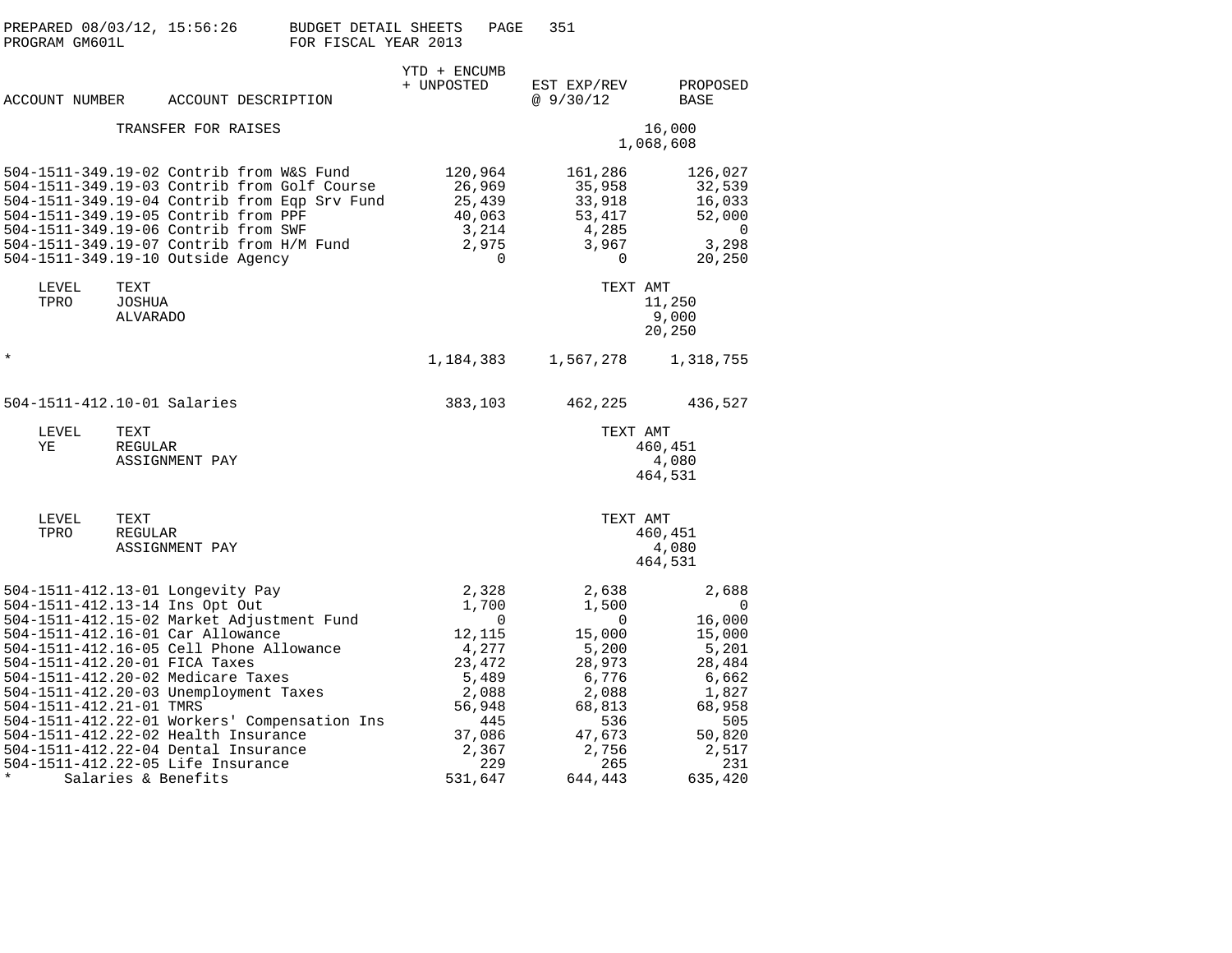|               | PREPARED 08/03/12, 15:56:26 BUDGET DETAIL SHEETS PAGE<br>PROGRAM GM601L FOR FISCAL YEAR 2013                                                                                                                                                           |              | 352                                               |                                                                       |
|---------------|--------------------------------------------------------------------------------------------------------------------------------------------------------------------------------------------------------------------------------------------------------|--------------|---------------------------------------------------|-----------------------------------------------------------------------|
|               |                                                                                                                                                                                                                                                        | YTD + ENCUMB |                                                   |                                                                       |
|               | ACCOUNT NUMBER ACCOUNT DESCRIPTION                                                                                                                                                                                                                     |              | + UNPOSTED EST EXP/REV PROPOSED<br>@ 9/30/12 BASE |                                                                       |
|               | 504-1511-412.34-02 Computer Consulting Serv 13,766 15,000 15,000                                                                                                                                                                                       |              |                                                   |                                                                       |
| LEVEL<br>YE   | TEXT AMT<br>SAFEGUARD DATA STORAGE (OFFSITE TAPE STORAGE)<br>TSM CONSULTING (TLETS CONSULTING)<br>XS2 (ISERIES PTF UPGRADES)<br>CISCO ASA CONSULTING (FIREWALL)<br>CISCO ASA CONSULTING (FIREWALL)<br>MISC TECHNOLOGY CONSULTING                       |              |                                                   | 3,000<br>1,000<br>4,000<br>2,000<br>5,000<br>15,000                   |
| LEVEL<br>TPRO | TEXT<br>TEXI<br>SAFEGUARD DATA STORAGE (OFFSITE TAPE STORAGE)<br>TSM CONSULTING (TLETS CONSULTING)<br>KS2 (ISERIES PTF UPGRADES)<br>CISCO ASA CONSULTING (FIREWALL)<br>TSM CONSULTING (2 PART AUTHENTICATION FOR TLETS)                                |              | TEXT AMT                                          | 3,000<br>1,000<br>4,000<br>2,000<br>5,000<br>15,000                   |
|               | 504-1511-412.40-12 Tower Lease                                                                                                                                                                                                                         |              | 11,129 11,750 12,000                              |                                                                       |
| LEVEL<br>YE   | TEXT<br>AMERICAN TOWER LEASE (\$975 PER MONTH)                                                                                                                                                                                                         |              | TEXT AMT                                          | 11,750<br>11,750                                                      |
|               | LEVEL TEXT<br>TPRO AMERICAN TOWER LEASE (\$1000 PER MONTH)                                                                                                                                                                                             |              | TEXT AMT                                          | 12,000<br>12,000                                                      |
|               | 504-1511-412.42-03 Computer Hardware M & R 37,927 47,000 39,150                                                                                                                                                                                        |              |                                                   |                                                                       |
| LEVEL<br>YE   | TEXT<br>HD SUPPLY WATERWORKS (UB) NEPTUNE METER READERS<br>CREDITRON HDW MAINT (UB CHECK SCANNER)<br>BROCADE NETWORK SWITCH MAINT<br>LEFT HAND SAN MAINT<br>REPAIR OF CITY COMPUTERS & PERIPHERALS<br>INFOPRINT SOLUTIONS IBM PRINTER MAINT. (FINANCE) |              | TEXT AMT                                          | 6,600<br>500<br>7,500<br>4,500<br>12,000<br>14,500<br>1,400<br>47,000 |
| LEVEL<br>TPRO | TEXT<br>HD SUPPLY WATERWORKS (UB) NEPTUNE METER READERS<br>CREDITRON HDW MAINT (UB CHECK SCANNER)<br>BROCADE NETWORK SWITCH MAINT<br>LEFT HAND SAN MAINT                                                                                               |              | TEXT AMT                                          | 1,600<br>500<br>2,500<br>4,500                                        |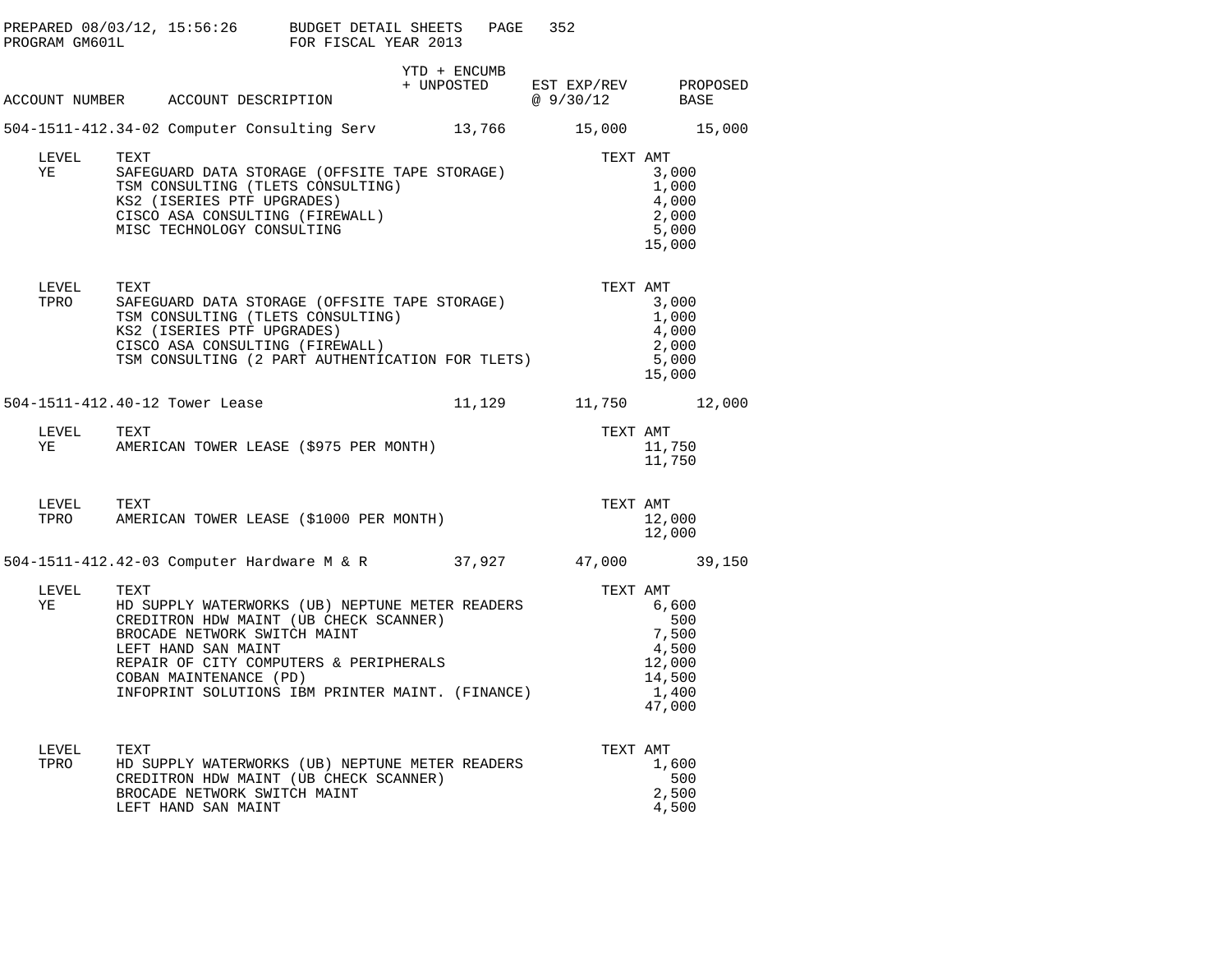|             |                                                                             |              | PAGE | 353                                               |                            |  |
|-------------|-----------------------------------------------------------------------------|--------------|------|---------------------------------------------------|----------------------------|--|
|             | ACCOUNT NUMBER ACCOUNT DESCRIPTION                                          | YTD + ENCUMB |      | + UNPOSTED EST EXP/REV PROPOSED<br>@ 9/30/12 BASE |                            |  |
|             |                                                                             |              |      |                                                   |                            |  |
|             | REPAIR OF CITY COMPUTERS & PERIPHERALS<br>COBAN MAINTENANCE (PD)            |              |      |                                                   | 12,000<br>18,050<br>39,150 |  |
|             | 504-1511-412.42-04 Computer Software M & R    463,903    499,220    457,792 |              |      |                                                   |                            |  |
| LEVEL<br>YE |                                                                             |              |      |                                                   |                            |  |
|             |                                                                             |              |      |                                                   |                            |  |

| LEVEL | TEXT                           | TEXT AMT |
|-------|--------------------------------|----------|
| TPRO  | MICROSOFT ENTERPRISE AGREEMENT | 52,000   |
|       | OSSI ANNUAL MAINT (PD)         | 173,400  |
|       | FIREHOUSE & OSSI MAINT (FD)    | 19,390   |
|       | OSSI ANNUAL MAINT (FIRE PREV)  | 3,069    |
|       | OSSI ANNUAL MAINT (EMER MGMT)  | 1,875    |
|       | OSSI ANNUAL MAINT (COURT)      | 2,768    |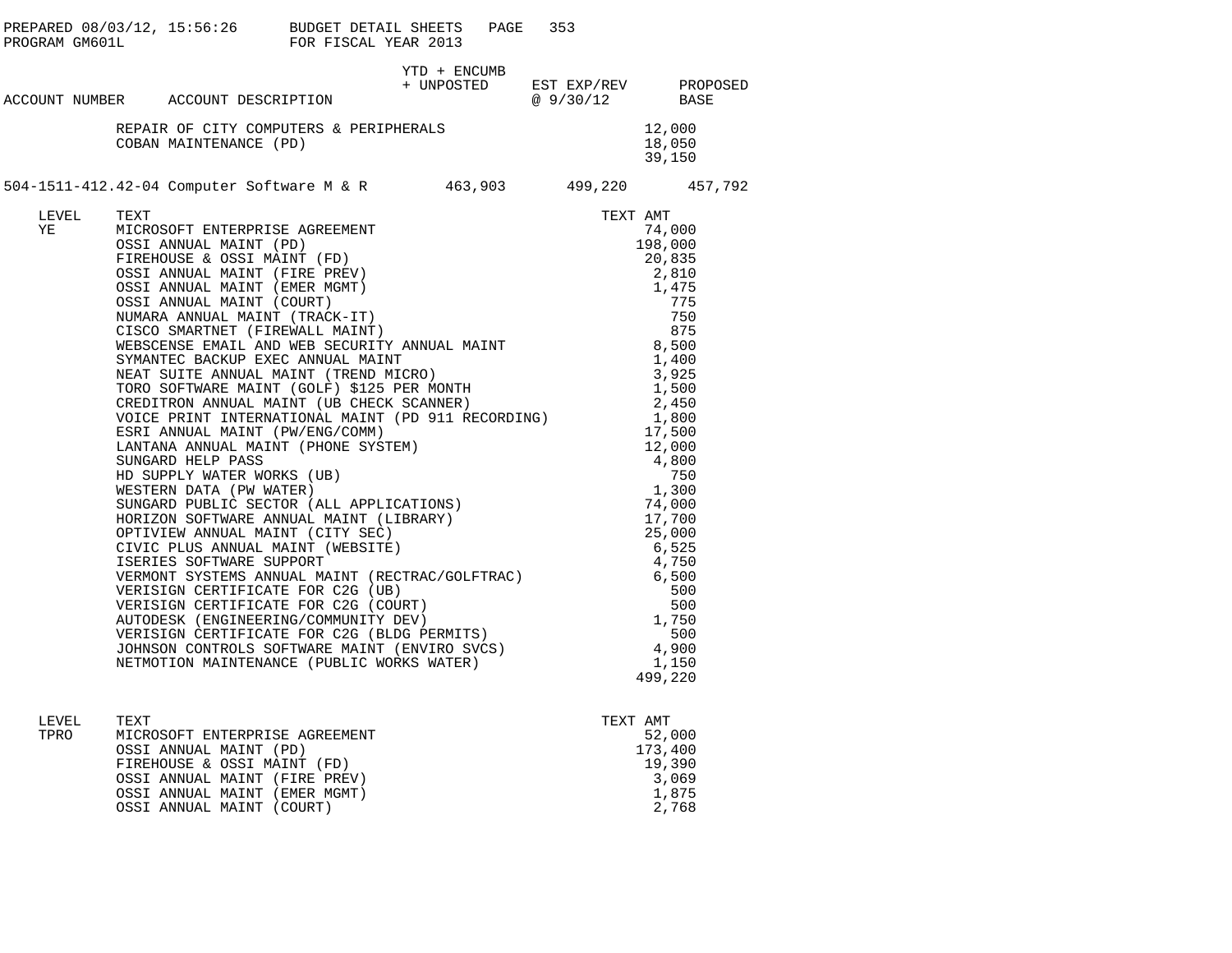|                                    |                       |                                                                                |                                                                                                                                                                                                                                                                                                                                                                                                                                                                                                                                                                                                                                                                                                                                                                                                                                                                                                                                                           |              | PAGE | 354                                               |                                                                                                                                                                                                                                                                                |     |
|------------------------------------|-----------------------|--------------------------------------------------------------------------------|-----------------------------------------------------------------------------------------------------------------------------------------------------------------------------------------------------------------------------------------------------------------------------------------------------------------------------------------------------------------------------------------------------------------------------------------------------------------------------------------------------------------------------------------------------------------------------------------------------------------------------------------------------------------------------------------------------------------------------------------------------------------------------------------------------------------------------------------------------------------------------------------------------------------------------------------------------------|--------------|------|---------------------------------------------------|--------------------------------------------------------------------------------------------------------------------------------------------------------------------------------------------------------------------------------------------------------------------------------|-----|
| ACCOUNT NUMBER ACCOUNT DESCRIPTION |                       |                                                                                |                                                                                                                                                                                                                                                                                                                                                                                                                                                                                                                                                                                                                                                                                                                                                                                                                                                                                                                                                           | YTD + ENCUMB |      | + UNPOSTED EST EXP/REV PROPOSED<br>@ 9/30/12 BASE |                                                                                                                                                                                                                                                                                |     |
|                                    |                       | SUNGARD HELP PASS<br>HD SUPPLY WATER WORKS (UB)<br>METASYS MAINT (ENVIRO SVCS) | NUMARA ANNUAL MAINT (TRACK-IT)<br>CISCO SMARTNET (FIREWALL MAINT)<br>CISCO SMARTNET (FIREWALL MAINT)<br>BARRACUDA EMAIL AND WEB SECURITY ANNUAL MAINT CHGD 3,000<br>SYMANTEC BACKUP EXEC ANNUAL MAINT<br>SYMANTEC BACKUP EAEC ANNUAL MAINI<br>NEAT SUITE ANNUAL MAINT (TREND MICRO)<br>CREDITRON ANNUAL MAINT (UB CHECK SCANNER)<br>VOICE PRINT INTERNATIONAL MAINT (PD 911 RECORDING)<br>ESRI ANNUAL MAINT (PW/ENG/COMM)<br>ESRI ANNUAL MAINT (PW/ENG/COMM)<br>LANTANA ANNUAL MAINT (PHONE SYSTEM)<br>SINGAPD HEID DASS<br>BD SUPPLY WATER WORKS (UB)<br>HD SUPPLY WATER WORKS (UB)<br>NESTERN DATA (PW WATER)<br>SUNGARD PUBLIC SECTOR (ALL APPLICATIONS)<br>OPTIVIEW ANNUAL MAINT (CITY SEC)<br>OPTIVIEW ANNUAL MAINT (CITY SEC)<br>CIVIC PLUS ANNUAL MAINT (WEBSITE)<br>ISE<br>POWER DMS (ACCREDITATION) (PD)<br>PAGE GATE (PD)<br>REMOTE MONITORING TECH (SURV. CAMERAS) (PD)<br>REMOTE MONITORING TECH (SURV. CAMERAS) (UTIL)<br>CRIME REPORTS (PD) |              |      |                                                   | 750<br>875<br>1,400<br>4,800<br>2,450<br>1,900<br>17,500<br>12,000<br>4,800<br>750<br>1,300<br>74,000<br>18,015<br>25,000<br>6,525<br>4,750<br>6,500<br>500<br>500<br>1,750<br>500<br>600<br>1,150<br>2,200<br>1,100<br>75<br>3,100<br>900<br>2,800<br>200<br>3,600<br>457,792 |     |
|                                    |                       |                                                                                | 504-1511-412.42-08 Equipment Maint & Repair 23                                                                                                                                                                                                                                                                                                                                                                                                                                                                                                                                                                                                                                                                                                                                                                                                                                                                                                            |              |      |                                                   | 150 30                                                                                                                                                                                                                                                                         | 200 |
| LEVEL<br>YE                        | TEXT<br>ACCOUNT 82-17 | <b>PER MARK 060612</b>                                                         | REPAIRS ONLY - MONTHLY MAINTENANCE EXPENSE<br>RECLASSED TO UTILITIES/INTERNAL CHRGS CATEGORY                                                                                                                                                                                                                                                                                                                                                                                                                                                                                                                                                                                                                                                                                                                                                                                                                                                              |              |      |                                                   | TEXT AMT<br>150                                                                                                                                                                                                                                                                |     |
|                                    |                       |                                                                                |                                                                                                                                                                                                                                                                                                                                                                                                                                                                                                                                                                                                                                                                                                                                                                                                                                                                                                                                                           |              |      |                                                   | 150                                                                                                                                                                                                                                                                            |     |
| LEVEL<br>TPRO                      | TEXT<br>ACCOUNT 82-17 |                                                                                | REPAIRS ONLY - MONTHLY MAINTENANCE EXPENSE<br>RECLASSED TO UTILITIES/INTERNAL CHRGS CATEGORY                                                                                                                                                                                                                                                                                                                                                                                                                                                                                                                                                                                                                                                                                                                                                                                                                                                              |              |      |                                                   | TEXT AMT<br>150                                                                                                                                                                                                                                                                |     |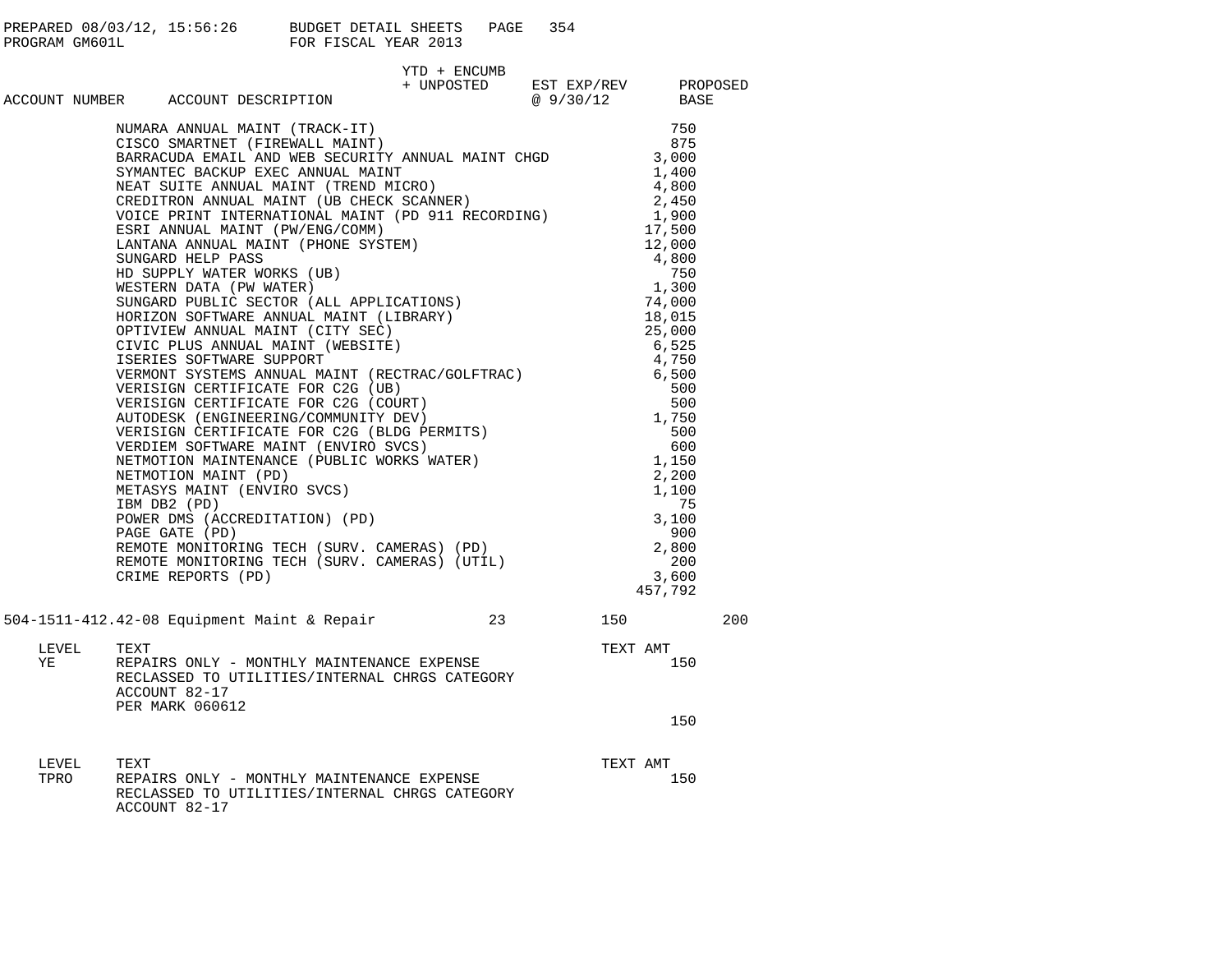| PROGRAM GM601L |      | PREPARED 08/03/12, 15:56:26 BUDGET DETAIL SHEETS                                                                                                                                                                                                           | FOR FISCAL YEAR 2013 |                            | PAGE  | 355                      |          |                                                                                |                  |        |
|----------------|------|------------------------------------------------------------------------------------------------------------------------------------------------------------------------------------------------------------------------------------------------------------|----------------------|----------------------------|-------|--------------------------|----------|--------------------------------------------------------------------------------|------------------|--------|
|                |      | ACCOUNT NUMBER ACCOUNT DESCRIPTION                                                                                                                                                                                                                         |                      | YTD + ENCUMB<br>+ UNPOSTED |       | EST EXP/REV<br>@ 9/30/12 |          |                                                                                | PROPOSED<br>BASE |        |
|                |      |                                                                                                                                                                                                                                                            |                      |                            |       |                          |          |                                                                                | 150              |        |
|                |      | 504-1511-412.50-01 Memberships & Licenses                                                                                                                                                                                                                  |                      |                            | 100   |                          | 130      |                                                                                |                  | 130    |
| LEVEL<br>ΥE    | TEXT | TAGITM ANNUAL DUES<br>SCAUG MEMBERSHIP-CARRIE                                                                                                                                                                                                              |                      |                            |       |                          | TEXT AMT |                                                                                | 100<br>30<br>130 |        |
| LEVEL<br>TPRO  | TEXT | TAGITM ANNUAL DUES<br>SCAUG MEMBERSHIP-CARRIE                                                                                                                                                                                                              |                      |                            |       |                          | TEXT AMT |                                                                                | 100<br>30<br>130 |        |
|                |      | 504-1511-412.50-02 Subscriptions/Books/Pub                                                                                                                                                                                                                 |                      |                            | 37    |                          | 50       |                                                                                |                  | 50     |
| LEVEL<br>ΥE    | TEXT | PC WORLD SUBSCRIPTION                                                                                                                                                                                                                                      |                      |                            |       |                          | TEXT AMT |                                                                                | 50<br>50         |        |
| LEVEL          | TEXT | TPRO PC WORLD SUBSCRIPTION                                                                                                                                                                                                                                 |                      |                            |       |                          | TEXT AMT |                                                                                | 50<br>50         |        |
|                |      | 504-1511-412.50-03 Personnel Dev & Activity                                                                                                                                                                                                                |                      |                            | 2,952 |                          | 21,900   |                                                                                |                  | 18,000 |
| LEVEL<br>ΥE    | TEXT | JAMES - MICROSOFT TRAINING<br>CHARLEY - MICROSOFT & SECURITY TRAINING<br>FRANK - MICROSOFT & OSSI CONF<br>ELAINE - MICROSOFT & CIVIC PLUS TRAINING<br>MARK - SUNGARD CONF & TAGITM CONF<br>CARRIE - ESRI SAN DIEGO CONF<br>TROY - ESRI<br>TROY - CITYWORKS |                      |                            |       |                          | TEXT AMT | 4,000<br>4,000<br>4,000<br>1,000<br>3,000<br>3,300<br>1,300<br>1,300<br>21,900 |                  |        |
| LEVEL<br>TPRO  | TEXT | JAMES - MICROSOFT TRAINING<br>CHARLEY - MICROSOFT & SECURITY TRAINING<br>FRANK - MICROSOFT & OSSI CONF<br>ELAINE - MICROSOFT & CIVIC PLUS TRAINING<br>MARK - SUNGARD CONF & TAGITM CONF<br>CARRIE - ESRI SAN DIEGO CONF<br>TROY - ESRI                     |                      |                            |       |                          | TEXT AMT | 3,000<br>3,000<br>3,000<br>1,000<br>3,000<br>3,000<br>2,000                    |                  |        |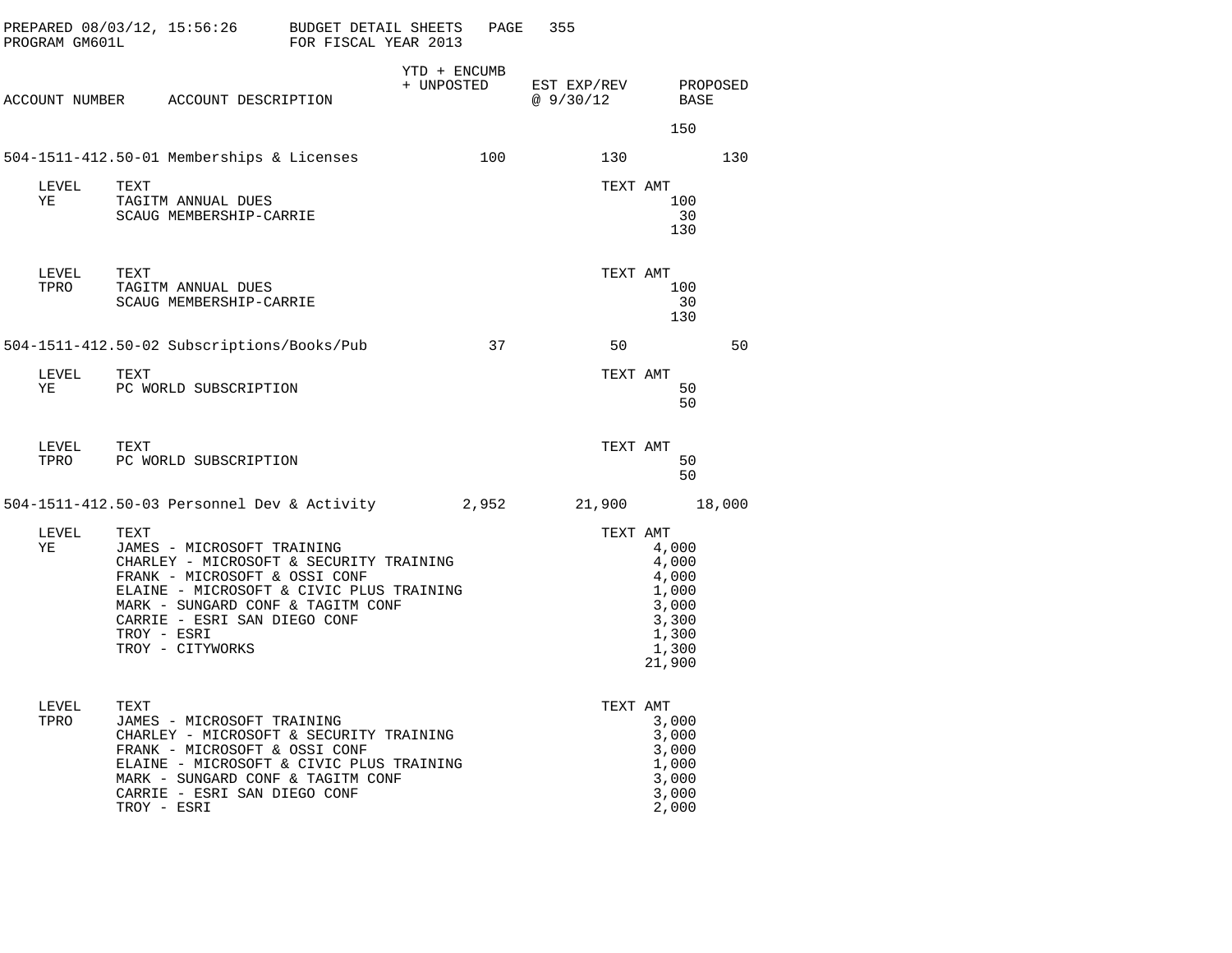| PROGRAM GM601L | PREPARED 08/03/12, 15:56:26 BUDGET DETAIL SHEETS                                                | FOR FISCAL YEAR 2013 | PAGE                       | 356                                   |                          |  |
|----------------|-------------------------------------------------------------------------------------------------|----------------------|----------------------------|---------------------------------------|--------------------------|--|
|                | ACCOUNT NUMBER ACCOUNT DESCRIPTION                                                              |                      | YTD + ENCUMB<br>+ UNPOSTED | EST EXP/REV PROPOSED<br>$Q = 9/30/12$ | BASE                     |  |
|                |                                                                                                 |                      |                            |                                       | 18,000                   |  |
|                | 504-1511-412.50-06 Staff Developmnt/Training 2,951 13,930 7,200                                 |                      |                            |                                       |                          |  |
| LEVEL<br>YE    | TEXT<br>HTE CONFERENCE 4@\$1800 FROM GF<br>HTE TRAINING FROM PUBLIC WORKS DEPT 4011             |                      |                            | TEXT AMT                              | 7,200<br>6,730<br>13,930 |  |
|                | TEXT<br>LEVEL TEXT<br>TPRO HTE CONFERENCE 4@\$1800 FROM GF                                      |                      |                            | TEXT AMT                              | 7,200<br>7,200           |  |
|                |                                                                                                 |                      |                            |                                       | 1,100 1,100              |  |
| LEVEL<br>TPRO  | TEXT<br>GENERAL LIABILITY INS                                                                   |                      |                            | TEXT AMT                              | 1,100<br>1,100           |  |
|                | 504-1511-412.53-02 Access Fees                                                                  |                      |                            | 8,631 10,500 10,500                   |                          |  |
| LEVEL<br>YE    | TEXT<br>CHARTER INTERNET CONNECTION (\$825 PER MONTH)<br>ATT WIRELESS AIR CARD (\$50 PER MONTH) |                      |                            | TEXT AMT                              | 9,900<br>600<br>10,500   |  |
| LEVEL<br>TPRO  | TEXT<br>CHARTER INTERNET CONNECTION (\$825 PER MONTH)<br>ATT WIRELESS AIR CARD (\$50 PER MONTH) |                      |                            | TEXT AMT                              | 9,900<br>600<br>10,500   |  |
|                | 504-1511-412.54-01 Printing & Graphic Serv                                                      |                      | $\overline{0}$             |                                       | 1,700 1,700              |  |
| LEVEL<br>YE    | TEXT<br>MAPBOOKS<br>WALL & DISPLAY MAPS                                                         |                      |                            | TEXT AMT                              | 1,400<br>300<br>1,700    |  |
| LEVEL<br>TPRO  | TEXT<br>MAPBOOKS<br>WALL & DISPLAY MAPS                                                         |                      |                            | TEXT AMT                              | 1,400<br>300<br>1,700    |  |
|                | 504-1511-412.54-06 Convenience copies                                                           |                      | 26                         | 65                                    | 100                      |  |
| LEVEL          | TEXT                                                                                            |                      |                            | TEXT AMT                              |                          |  |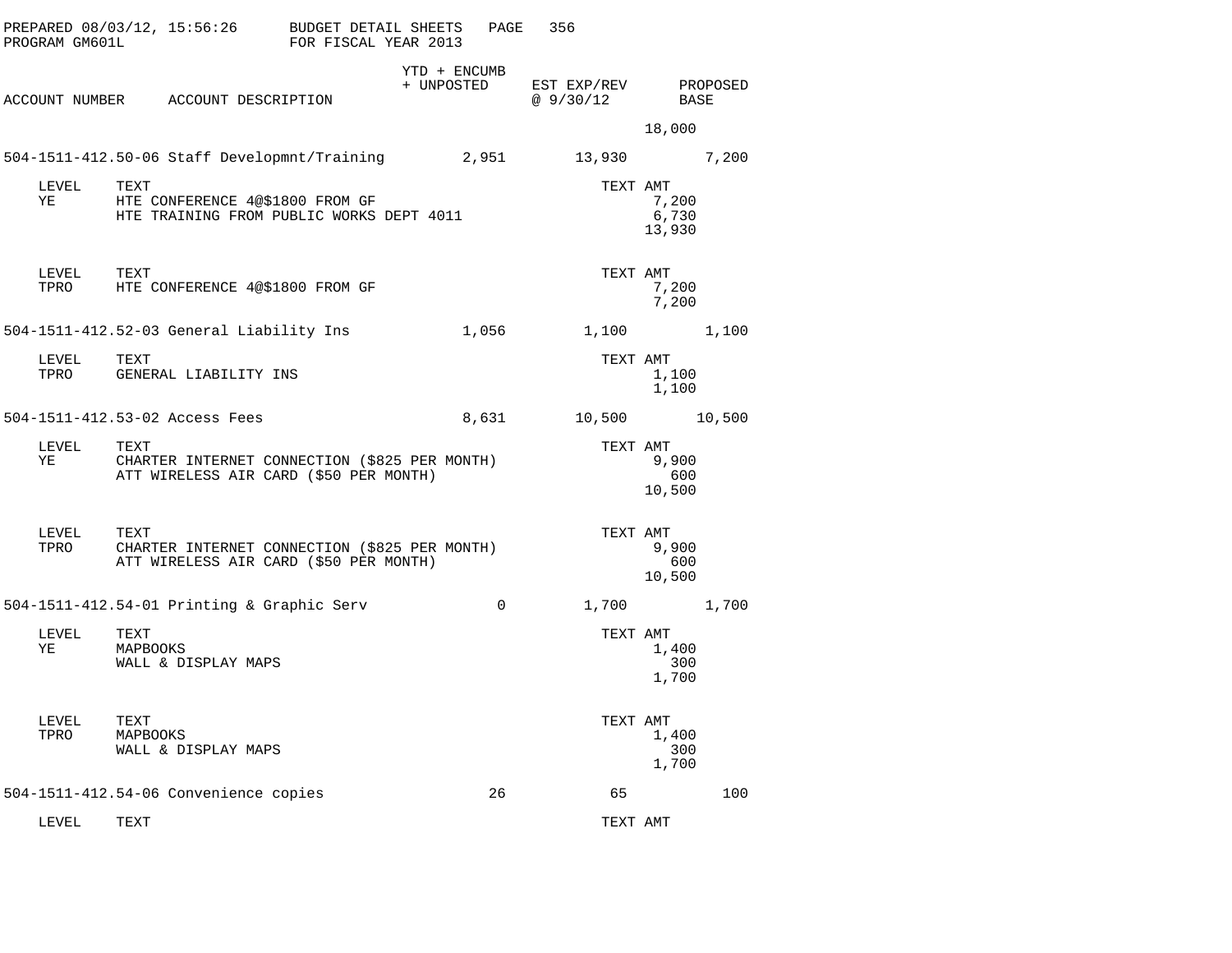| PROGRAM GM601L |                        | PREPARED 08/03/12, 15:56:26 BUDGET DETAIL SHEETS                                                                                                                                                                                                                        | FOR FISCAL YEAR 2013 |                            | PAGE  | 357                     |                  |                                                                                 |                       |
|----------------|------------------------|-------------------------------------------------------------------------------------------------------------------------------------------------------------------------------------------------------------------------------------------------------------------------|----------------------|----------------------------|-------|-------------------------|------------------|---------------------------------------------------------------------------------|-----------------------|
|                |                        | ACCOUNT NUMBER ACCOUNT DESCRIPTION                                                                                                                                                                                                                                      |                      | YTD + ENCUMB<br>+ UNPOSTED |       | EST EXP/REV<br>@9/30/12 |                  |                                                                                 | PROPOSED<br>BASE      |
| ΥE             | PER MARK               |                                                                                                                                                                                                                                                                         |                      |                            |       |                         |                  | 65<br>65                                                                        |                       |
| LEVEL<br>TPRO  | TEXT                   | COPIES AND PAPER FOR DEPT                                                                                                                                                                                                                                               |                      |                            |       |                         | TEXT AMT         | 100<br>100                                                                      |                       |
|                |                        | 504-1511-412.60-01 Office Supplies & Mat                                                                                                                                                                                                                                |                      |                            | 340   |                         | 650              |                                                                                 | 650                   |
| LEVEL<br>ΥE    | TEXT<br>TONER<br>PAPER | MISC OFFICE SUPPLIES                                                                                                                                                                                                                                                    |                      |                            |       |                         | TEXT AMT         | 350<br>150<br>150<br>650                                                        |                       |
| LEVEL<br>TPRO  | TEXT<br>TONER<br>PAPER | MISC OFFICE SUPPLIES (PENS, STAPLES, NOTEPAD, ETC)                                                                                                                                                                                                                      |                      |                            |       |                         | TEXT AMT         | 350<br>150<br>150<br>650                                                        |                       |
|                |                        | 504-1511-412.60-11 Minor Tools & Materials                                                                                                                                                                                                                              |                      |                            | 189   |                         | 550              |                                                                                 | 550                   |
| LEVEL<br>YE    | TEXT                   | MISC NETWORK TESTING TOOLS                                                                                                                                                                                                                                              |                      |                            |       |                         | TEXT AMT         | 550<br>550                                                                      |                       |
| LEVEL<br>TPRO  | TEXT                   | MISC NETWORK TESTING TOOLS                                                                                                                                                                                                                                              |                      |                            |       |                         | TEXT AMT         | 550<br>550                                                                      |                       |
|                |                        | 504-1511-412.66-01 Minor Office Equipment<br>504-1511-412.66-08 Minor Computer Equipment                                                                                                                                                                                |                      | 86,853                     | 2,877 |                         | 2,900<br>145,969 |                                                                                 | $\mathbf 0$<br>63,690 |
| LEVEL<br>ΥE    | TEXT                   | LAPTOP/DOCKING STATION (COURT)<br>LAPTOP FOR PD TRAINING ROOM (PD)<br><b>REPLACEMENTS</b><br>BROCADE 24 PORT NEWORK SWITCH (PD)<br>3 CISCO WIRELESS ACCESS POINTS (PD)<br>COLOR LASER PRINTER FOR CID (PD)<br>COLOR LASER PRINTER FOR RECORDS (PD)<br>SCANNER (RECORDS) |                      |                            |       |                         | TEXT AMT         | 1,500<br>1,400<br>136,969<br>2,500<br>600<br>1,000<br>1,000<br>1,000<br>145,969 |                       |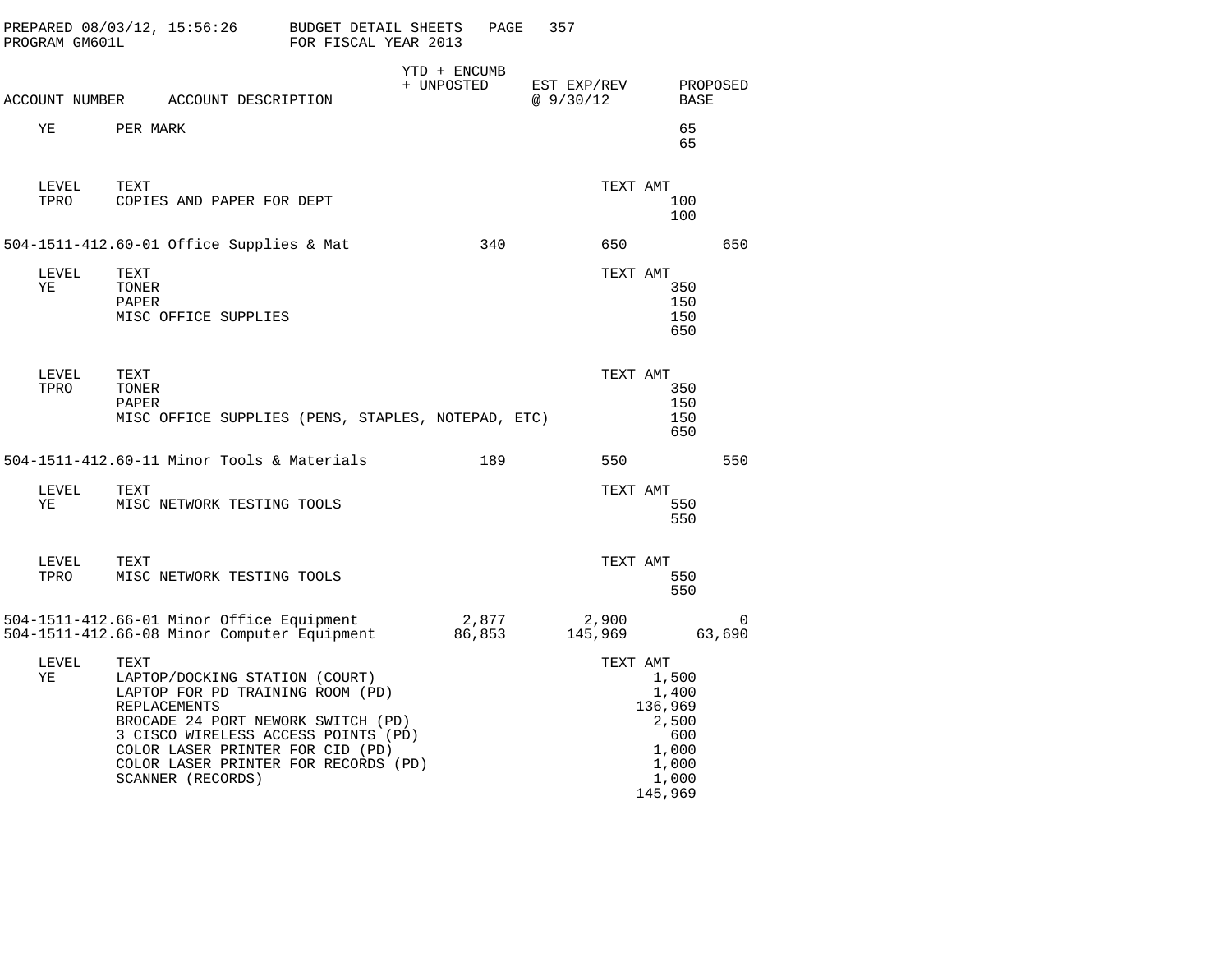|         | PROGRAM GM601L          |                   | PREPARED $08/03/12$ , $15:56:26$ BUDGET DETAIL SHEETS                                                                                                                                                                                                                            | FOR FISCAL YEAR 2013 |                            | PAGE    | 358                      |                                                                    |              |
|---------|-------------------------|-------------------|----------------------------------------------------------------------------------------------------------------------------------------------------------------------------------------------------------------------------------------------------------------------------------|----------------------|----------------------------|---------|--------------------------|--------------------------------------------------------------------|--------------|
|         |                         |                   | ACCOUNT NUMBER ACCOUNT DESCRIPTION                                                                                                                                                                                                                                               |                      | YTD + ENCUMB<br>+ UNPOSTED |         | EST EXP/REV<br>@ 9/30/12 | BASE                                                               | PROPOSED     |
|         | LEVEL<br>TPRO           | TEXT              | 6 MONITORS/VIDEO CARDS FOR CID DUAL MONITORS (PD)<br>16 MONITORS FOR DISPATCH REPLACEMENT (PD)<br>48 PORT BROCADE SWITCH FOR SECURITY CAMERAS (PD)<br>CANNON SCANNERS FOR OPTIVIEW (PD)<br>STD COMPUTER FOR RECORDS VOL. (PD)<br>UPS FOR RADIO UNITS (PD)<br><b>REPLACEMENTS</b> |                      |                            |         | TEXT AMT                 | 790<br>2,400<br>3,000<br>3,000<br>900<br>1,600<br>52,000<br>63,690 |              |
|         |                         |                   | 504-1511-412.66-09 Minor Computer Software 1,415 1,415                                                                                                                                                                                                                           |                      |                            |         |                          |                                                                    | 1,500        |
|         | LEVEL<br>ΥE             | TEXT              | STORMLAB SOFTWARE FOR EOC WEATHER MONITOR (EM MGMT                                                                                                                                                                                                                               |                      |                            |         | TEXT AMT                 | 200<br>200                                                         |              |
|         | LEVEL<br>TPRO           | TEXT              | NETMOTION (5 LICENSES)                                                                                                                                                                                                                                                           |                      |                            |         | TEXT AMT                 | 1,500<br>1,500                                                     |              |
|         |                         |                   | 504-1511-412.80-04 Interest Expense                                                                                                                                                                                                                                              |                      | 18,775                     |         | 18,775                   |                                                                    | $\mathbf 0$  |
|         | LEVEL<br>ΥE             | TEXT<br>CL PAYOFF | CHASE EQUIPMENT - WIFI INTEREST                                                                                                                                                                                                                                                  |                      |                            |         | TEXT AMT                 | 14,922<br>3,853<br>18,775                                          |              |
|         | LEVEL<br>TPRO           | TEXT              | CHASE EQUIPMENT - PAID OFF IN FY 2012                                                                                                                                                                                                                                            |                      |                            |         | TEXT AMT                 |                                                                    |              |
| $\star$ | Operating               |                   |                                                                                                                                                                                                                                                                                  |                      |                            | 652,950 | 792,754 629,312          |                                                                    |              |
|         |                         |                   | 504-1511-412.63-02 Electricity                                                                                                                                                                                                                                                   |                      |                            | 6,857   | 10,000                   |                                                                    | 9,500        |
|         | LEVEL<br>ΥE             | TEXT<br>BASE      | JOHNSON CONTROLS + 2% PER RC                                                                                                                                                                                                                                                     |                      |                            |         | TEXT AMT                 | 7,997<br>$1,646-$<br>6,351                                         |              |
|         |                         |                   | 504-1511-412.63-03 Natural Gas                                                                                                                                                                                                                                                   |                      |                            | 475     | 477                      |                                                                    | 600          |
|         | 504-1511-412.64-03 Fuel |                   | 504-1511-412.82-17 Equip Svc Contribution                                                                                                                                                                                                                                        |                      | 1,151                      | 90      | 172<br>1,381             |                                                                    | 687<br>1,395 |
|         | LEVEL<br>ΥE             | TEXT              | EQUIP SERVICES MONTHLY MAINTENANCE EXPENSE ONLY                                                                                                                                                                                                                                  |                      |                            |         | TEXT AMT                 | 1,381                                                              |              |